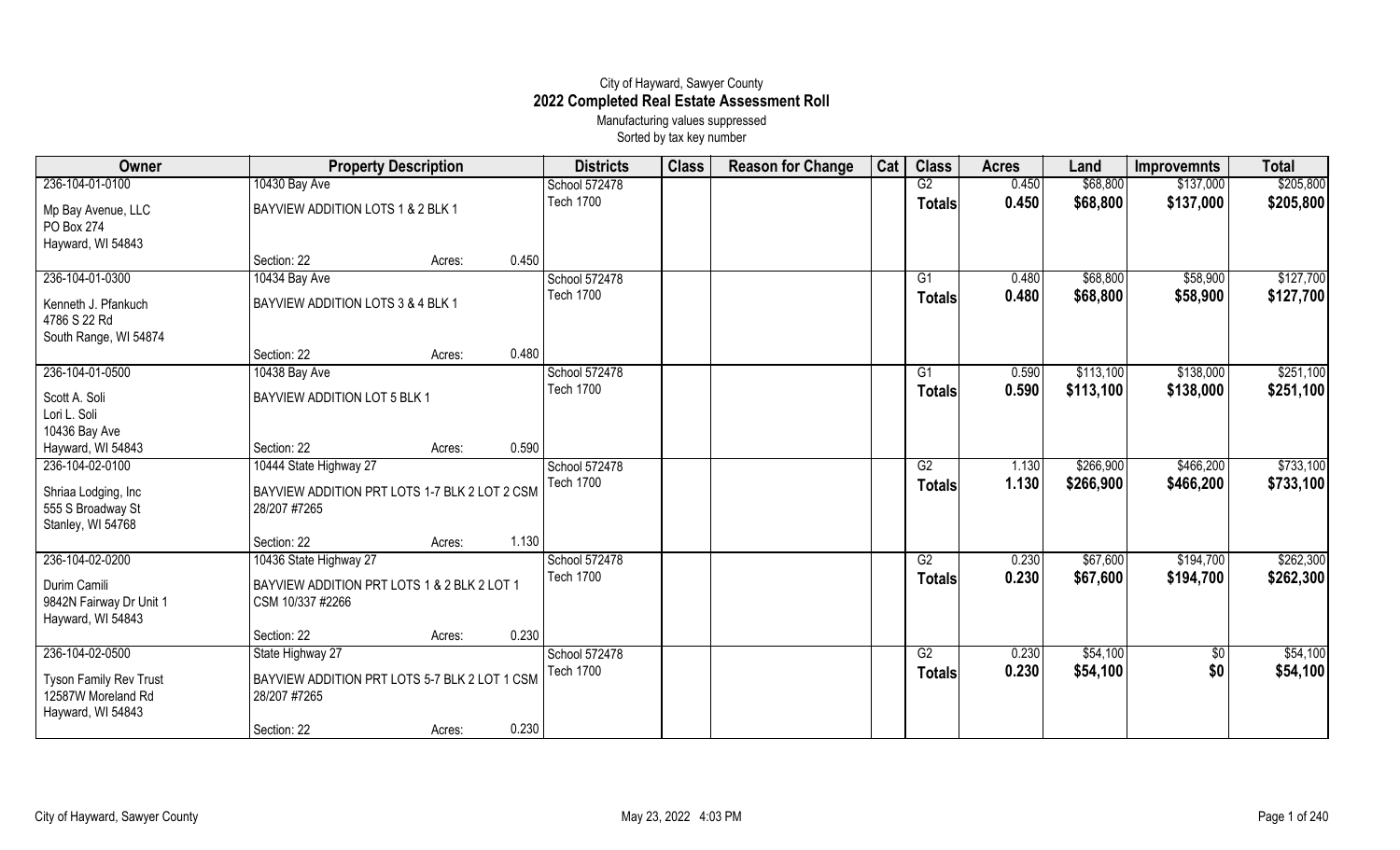| Owner                                      |                                                 | <b>Property Description</b> |       | <b>Districts</b>                  | <b>Class</b> | <b>Reason for Change</b> | Cat | <b>Class</b>  | <b>Acres</b> | Land     | <b>Improvemnts</b> | <b>Total</b> |
|--------------------------------------------|-------------------------------------------------|-----------------------------|-------|-----------------------------------|--------------|--------------------------|-----|---------------|--------------|----------|--------------------|--------------|
| 236-104-03-0100                            | 10442 Bay Ave                                   |                             |       | School 572478                     |              |                          |     | G1            | 0.420        | \$50,600 | \$89,000           | \$139,600    |
| William C. Zawistowski                     | BAYVIEW ADDITION LOT 1 BLK 3                    |                             |       | <b>Tech 1700</b>                  |              |                          |     | <b>Totals</b> | 0.420        | \$50,600 | \$89,000           | \$139,600    |
| Julie B. Zawistowski                       |                                                 |                             |       |                                   |              |                          |     |               |              |          |                    |              |
| 4217N Sissabagama Rd                       |                                                 |                             |       |                                   |              |                          |     |               |              |          |                    |              |
| Stone Lake, WI 54876                       | Section: 22                                     | Acres:                      | 0.420 |                                   |              |                          |     |               |              |          |                    |              |
| 236-104-03-0200                            | 10448 Bay Ave                                   |                             |       | School 572478                     |              |                          |     | G1            | 0.180        | \$46,000 | \$96,500           | \$142,500    |
| Daniel P. Grubbs                           | BAYVIEW ADDITION LOT 2 BLK 3                    |                             |       | <b>Tech 1700</b>                  |              |                          |     | <b>Totals</b> | 0.180        | \$46,000 | \$96,500           | \$142,500    |
| Brenda K. Grubbs                           |                                                 |                             |       |                                   |              |                          |     |               |              |          |                    |              |
| 136 Bates Tower Rd                         |                                                 |                             |       |                                   |              |                          |     |               |              |          |                    |              |
| Iron River, MI 49935                       | Section: 22                                     | Acres:                      | 0.180 |                                   |              |                          |     |               |              |          |                    |              |
| 236-104-03-0300                            | <b>Bay Ave</b>                                  |                             |       | School 572478                     |              |                          |     | G1            | 0.470        | \$79,100 | $\sqrt[6]{}$       | \$79,100     |
|                                            | BAYVIEW ADDITION LOTS 3 & 4 BLK 3               |                             |       | <b>Tech 1700</b>                  |              |                          |     | <b>Totals</b> | 0.470        | \$79,100 | \$0                | \$79,100     |
| Daniel P. Grubbs<br>Brenda K. Grubbs       |                                                 |                             |       |                                   |              |                          |     |               |              |          |                    |              |
| 136 Bates Tower Rd                         |                                                 |                             |       |                                   |              |                          |     |               |              |          |                    |              |
| Iron River, MI 49935                       | Section: 22                                     | Acres:                      | 0.470 |                                   |              |                          |     |               |              |          |                    |              |
| 236-104-03-0500                            | 10456 Bay Ave                                   |                             |       | School 572478                     |              |                          |     | G1            | 0.260        | \$43,200 | \$125,600          | \$168,800    |
|                                            |                                                 |                             |       | <b>Tech 1700</b>                  |              |                          |     | <b>Totals</b> | 0.260        | \$43,200 | \$125,600          | \$168,800    |
| Cynthia M. Garretson                       | BAYVIEW ADDITION LOT 5 BLK 3                    |                             |       |                                   |              |                          |     |               |              |          |                    |              |
| 3966 Glenview Ave<br>Arden Hills, MN 55112 |                                                 |                             |       |                                   |              |                          |     |               |              |          |                    |              |
|                                            | Section: 22                                     | Acres:                      | 0.260 |                                   |              |                          |     |               |              |          |                    |              |
| 236-104-03-0600                            | 10458 Bay Ave                                   |                             |       | School 572478                     |              |                          |     | G1            | 0.367        | \$57,400 | \$79,300           | \$136,700    |
|                                            |                                                 |                             |       | <b>Tech 1700</b>                  |              |                          |     | <b>Totals</b> | 0.367        | \$57,400 | \$79,300           | \$136,700    |
| Linda M Yoo Trust                          | BAYVIEW ADDITION LOT 6 & S1/2 LOT 7 BLK 3 LOT 1 |                             |       |                                   |              |                          |     |               |              |          |                    |              |
| 10458 Bay Ave                              | CSM 27/207 #7092                                |                             |       |                                   |              |                          |     |               |              |          |                    |              |
| Hayward, WI 54843                          | Section: 22                                     |                             | 0.367 |                                   |              |                          |     |               |              |          |                    |              |
| 236-104-03-0702                            | 10464 Bay Ave                                   | Acres:                      |       | School 572478                     |              |                          |     | G1            | 0.370        | \$56,900 | \$93,000           | \$149,900    |
|                                            |                                                 |                             |       | <b>Tech 1700</b>                  |              |                          |     |               | 0.370        | \$56,900 | \$93,000           | \$149,900    |
| Walter J. Kass                             | BAYVIEW ADDITION N1/2 LOT 7 & LOT 8 BLK 3       |                             |       |                                   |              |                          |     | <b>Totals</b> |              |          |                    |              |
| Roberta C. Kass                            |                                                 |                             |       |                                   |              |                          |     |               |              |          |                    |              |
| 10464 Bay Ave                              |                                                 |                             |       |                                   |              |                          |     |               |              |          |                    |              |
| Hayward, WI 54843                          | Section: 22                                     | Acres:                      | 0.370 |                                   |              |                          |     |               |              |          |                    |              |
| 236-104-03-0900                            | 10470 Bay Ave                                   |                             |       | School 572478<br><b>Tech 1700</b> |              |                          |     | G1            | 0.370        | \$52,100 | \$125,700          | \$177,800    |
| Bradley L. Madison                         | BAYVIEW ADDITION LOT 9 & PRT LOT 10 BLK 3       |                             |       |                                   |              |                          |     | <b>Totals</b> | 0.370        | \$52,100 | \$125,700          | \$177,800    |
| 10470 Bay Ave                              |                                                 |                             |       |                                   |              |                          |     |               |              |          |                    |              |
| Hayward, WI 54843                          |                                                 |                             |       |                                   |              |                          |     |               |              |          |                    |              |
|                                            | Section: 22                                     | Acres:                      | 0.370 |                                   |              |                          |     |               |              |          |                    |              |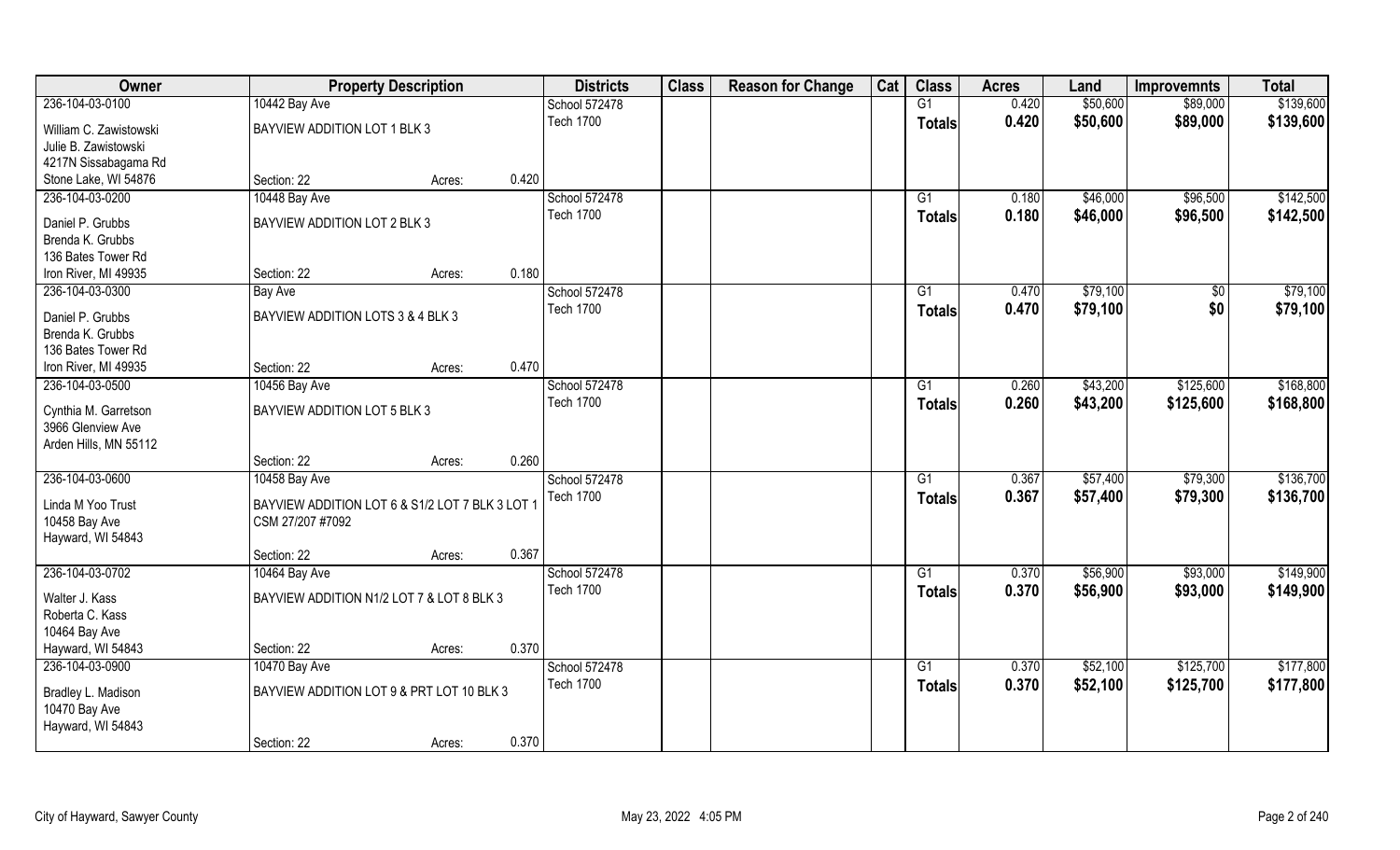| Owner                                                                            |                                                                                    | <b>Property Description</b> |       | <b>Districts</b>                  | <b>Class</b> | <b>Reason for Change</b> | Cat | <b>Class</b>                     | <b>Acres</b>   | Land                 | <b>Improvemnts</b>     | <b>Total</b>           |
|----------------------------------------------------------------------------------|------------------------------------------------------------------------------------|-----------------------------|-------|-----------------------------------|--------------|--------------------------|-----|----------------------------------|----------------|----------------------|------------------------|------------------------|
| 236-104-03-1002                                                                  | 10482 Wheeler St                                                                   |                             |       | School 572478                     |              |                          |     | G1                               | 0.487          | \$72,000             | \$158,800              | \$230,800              |
| Fredrick W. Ash<br>10482 Wheeler St<br>Hayward, WI 54843                         | BAYVIEW ADDITION PRT LOT 10 & LOT 11 BLK 3 LOT<br>1 CSM 27/30 #7002 AFF CSM 330401 |                             |       | <b>Tech 1700</b>                  |              |                          |     | <b>Totals</b>                    | 0.487          | \$72,000             | \$158,800              | \$230,800              |
|                                                                                  | Section: 22                                                                        | Acres:                      | 0.487 |                                   |              |                          |     |                                  |                |                      |                        |                        |
| 236-104-03-1200                                                                  | 10494 Wheeler St                                                                   |                             |       | School 572478                     |              |                          |     | G1                               | 0.560          | \$82,500             | \$138,300              | \$220,800              |
| Daniel J. Tucker<br>546 Augusta Dr<br>Canton, GA 30115                           | BAYVIEW ADDITION LOT 12 BLK 3                                                      |                             |       | <b>Tech 1700</b>                  |              |                          |     | <b>Totals</b>                    | 0.560          | \$82,500             | \$138,300              | \$220,800              |
|                                                                                  | Section: 22                                                                        | Acres:                      | 0.560 |                                   |              |                          |     |                                  |                |                      |                        |                        |
| 236-104-03-1300                                                                  | 10498 Wheeler St                                                                   |                             |       | School 572478                     |              |                          |     | G1                               | 0.960          | \$81,300             | \$102,300              | \$183,600              |
| Dale E. Carlson<br>Karen E. Carlson<br>10498 Wheeler St                          | BAYVIEW ADDITION LOTS 13 & 14 BLK 3                                                |                             |       | <b>Tech 1700</b>                  |              |                          |     | <b>Totals</b>                    | 0.960          | \$81,300             | \$102,300              | \$183,600              |
| Hayward, WI 54843-2510                                                           | Section: 22                                                                        | Acres:                      | 0.960 |                                   |              |                          |     |                                  |                |                      |                        |                        |
| 236-104-03-1500                                                                  | 10506 Wheeler St                                                                   |                             |       | School 572478                     |              |                          |     | G1                               | 1.050          | \$94,000             | \$93,500               | \$187,500              |
| Charles W. Tart<br>Lisa Tart<br>PO Box 13187                                     | BAYVIEW ADDITION LOTS 15 & 16 BLK 3                                                |                             |       | <b>Tech 1700</b>                  |              |                          |     | <b>Totals</b>                    | 1.050          | \$94,000             | \$93,500               | \$187,500              |
| Hayward, WI 54843                                                                | Section: 22                                                                        | Acres:                      | 1.050 |                                   |              |                          |     |                                  |                |                      |                        |                        |
| 236-107-01-0101<br>Timothy D. Stilwell<br>Teanna M. Stilwell<br>10710 Minnie Ave | 10710 Minnie Ave<br>BEAL ADDITION PRT LOT 1 BLK 1                                  |                             |       | School 572478<br><b>Tech 1700</b> |              |                          |     | $\overline{G1}$<br><b>Totals</b> | 0.340<br>0.340 | \$16,800<br>\$16,800 | \$106,700<br>\$106,700 | \$123,500<br>\$123,500 |
| Hayward, WI 54843                                                                | Section: 22                                                                        | Acres:                      | 0.340 |                                   |              |                          |     |                                  |                |                      |                        |                        |
| 236-107-01-0102                                                                  | 15781 Reinke St                                                                    |                             |       | School 572478                     |              |                          |     | X3                               | 1.390          | \$0                  | \$0                    | \$0                    |
| Sawyer County Housing Authority<br>PO Box 791<br>Hayward, WI 54843-0791          | BEAL ADDITION PRT LOT 1 BLK 1                                                      |                             |       | <b>Tech 1700</b>                  |              |                          |     | <b>Totals</b>                    | 1.390          | \$0                  | \$0                    | \$0                    |
|                                                                                  | Section: 22                                                                        | Acres:                      | 1.390 |                                   |              |                          |     |                                  |                |                      |                        |                        |
| 236-107-01-0103                                                                  | 10718 Minnie Ave                                                                   |                             |       | School 572478                     |              |                          |     | $\overline{G1}$                  | 0.340          | \$16,800             | \$85,200               | \$102,000              |
| Desmonde X. Bennett<br>10718 Minnie Ave<br>Hayward, WI 54843                     | BEAL ADDITION PRT LOT 1 BLK 1                                                      |                             |       | <b>Tech 1700</b>                  |              |                          |     | <b>Totals</b>                    | 0.340          | \$16,800             | \$85,200               | \$102,000              |
|                                                                                  | Section: 22                                                                        | Acres:                      | 0.340 |                                   |              |                          |     |                                  |                |                      |                        |                        |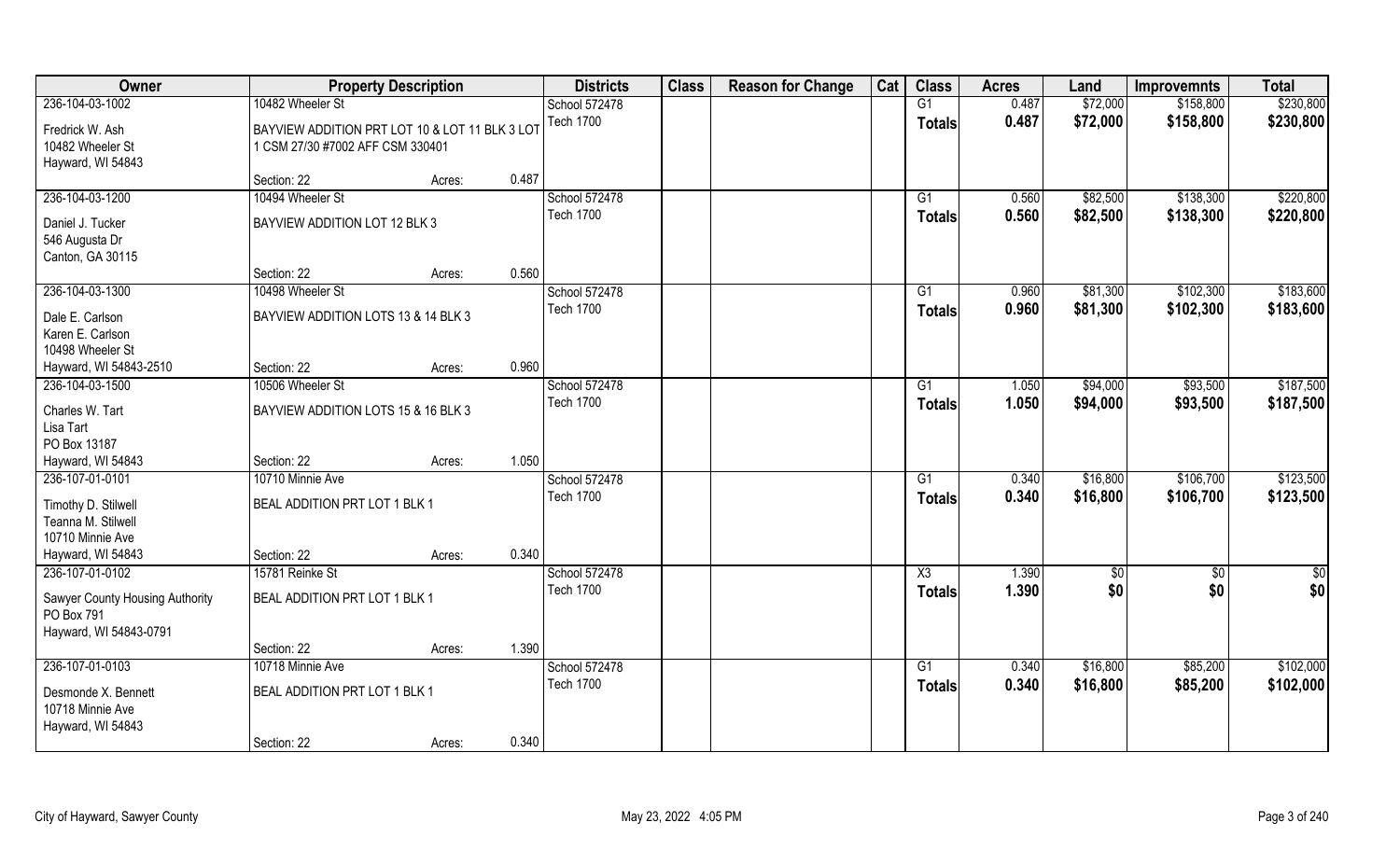| Owner                                                                            | <b>Property Description</b>                            |                 | <b>Districts</b> | <b>Class</b> | <b>Reason for Change</b> | Cat | <b>Class</b>           | <b>Acres</b> | Land       | <b>Improvemnts</b> | <b>Total</b>  |
|----------------------------------------------------------------------------------|--------------------------------------------------------|-----------------|------------------|--------------|--------------------------|-----|------------------------|--------------|------------|--------------------|---------------|
| 236-107-01-0104                                                                  | 10726 Minnie Ave                                       |                 | School 572478    |              |                          |     | G1                     | 0.960        | \$21,900   | \$72,800           | \$94,700      |
| Norma J. Ross<br>10726 Minnie Ave                                                | BEAL ADDITION PRT LOT 1 BLK 1                          |                 | <b>Tech 1700</b> |              |                          |     | <b>Totals</b>          | 0.960        | \$21,900   | \$72,800           | \$94,700      |
| Hayward, WI 54843                                                                |                                                        |                 |                  |              |                          |     |                        |              |            |                    |               |
|                                                                                  | Section: 22                                            | 0.960<br>Acres: |                  |              |                          |     |                        |              |            |                    |               |
| 236-107-01-0201                                                                  | 10734 Minnie Ave                                       |                 | School 572478    |              |                          |     | G1                     | 0.460        | \$19,100   | \$32,200           | \$51,300      |
| Verna R. La Ronge                                                                | BEAL ADDITION PRT LOT 2 BLK 1                          |                 | <b>Tech 1700</b> |              |                          |     | Totals                 | 0.460        | \$19,100   | \$32,200           | \$51,300      |
| Michael J. La Ronge                                                              |                                                        |                 |                  |              |                          |     |                        |              |            |                    |               |
| PO Box 1003                                                                      |                                                        |                 |                  |              |                          |     |                        |              |            |                    |               |
| Hayward, WI 54843                                                                | Section: 22                                            | 0.460<br>Acres: |                  |              |                          |     |                        |              |            |                    |               |
| 236-107-01-0202                                                                  | 10746 Minnie Ave                                       |                 | School 572478    |              |                          |     | G1                     | 0.590        | \$20,300   | \$107,700          | \$128,000     |
| Darryl M. Mast                                                                   | BEAL ADDITION PRT LOT 2 BLK 1                          |                 | <b>Tech 1700</b> |              |                          |     | <b>Totals</b>          | 0.590        | \$20,300   | \$107,700          | \$128,000     |
| Ruth Ann Mast                                                                    |                                                        |                 |                  |              |                          |     |                        |              |            |                    |               |
| 6506N Old 27 Rd                                                                  |                                                        |                 |                  |              |                          |     |                        |              |            |                    |               |
| Stone Lake, WI 54876                                                             | Section: 22                                            | 0.590<br>Acres: |                  |              |                          |     |                        |              |            |                    |               |
| 236-107-01-0203                                                                  | 15785 Carlson St                                       |                 | School 572478    |              |                          |     | G1                     | 0.220        | \$13,700   | \$26,900           | \$40,600      |
| Edward J. Pejka<br>100 Wedge Loop<br>Fairhope, AL 36532                          | BEAL ADDITION PRT LOT 2 BLK 1 CSM 3/214 #573           |                 | <b>Tech 1700</b> |              |                          |     | Totals                 | 0.220        | \$13,700   | \$26,900           | \$40,600      |
|                                                                                  | Section: 22                                            | 0.220<br>Acres: |                  |              |                          |     |                        |              |            |                    |               |
| 236-107-01-0204                                                                  | 15777 Carlson St                                       |                 | School 572478    | G2           | Correct acreage          |     | $\overline{G2}$        | 0.364        | \$17,300   | \$70,200           | \$87,500      |
|                                                                                  |                                                        |                 | <b>Tech 1700</b> |              |                          |     | <b>Totals</b>          | 0.364        | \$17,300   | \$70,200           | \$87,500      |
| <b>Hayward Apartments LLC</b><br>8010 Tierneys Woods Rd<br>Minneapolis, MN 55438 | BEAL ADDITION PRT LOT 2 BLK 1 LOT 1 CSM 27/94<br>#7034 |                 |                  |              |                          |     |                        |              |            |                    |               |
|                                                                                  | Section: 22                                            | 0.364<br>Acres: |                  |              |                          |     |                        |              |            |                    |               |
| 236-107-01-0205                                                                  | 15781 Carlson St                                       |                 | School 572478    | G2           | From exempt              |     | G2                     | 0.354        | \$17,100   | \$70,200           | \$87,300      |
| <b>Hayward Apartments LLC</b><br>8010 Tierneys Woods Rd<br>Minneapolis, MN 55438 | BEAL ADDITION PRT LOT 2 BLK 1 LOT 2 CSM 27/94<br>#7034 |                 | <b>Tech 1700</b> |              |                          |     | <b>Totals</b>          | 0.354        | \$17,100   | \$70,200           | \$87,300      |
|                                                                                  | Section: 22                                            | 0.354<br>Acres: |                  |              |                          |     |                        |              |            |                    |               |
| 236-107-01-0302                                                                  | 10708 Reinke St                                        |                 | School 572478    |              |                          |     | $\overline{\text{X3}}$ | 1.800        | $\sqrt{6}$ | $\overline{50}$    | $\frac{1}{2}$ |
| Sawyer County Housing Authority<br>PO Box 791                                    | BEAL ADDITION PRT LOT 3 BLK 1                          |                 | <b>Tech 1700</b> |              |                          |     | Totals                 | 1.800        | \$0        | \$0                | \$0           |
| Hayward, WI 54843-0791                                                           | Section: 22                                            | 1.800<br>Acres: |                  |              |                          |     |                        |              |            |                    |               |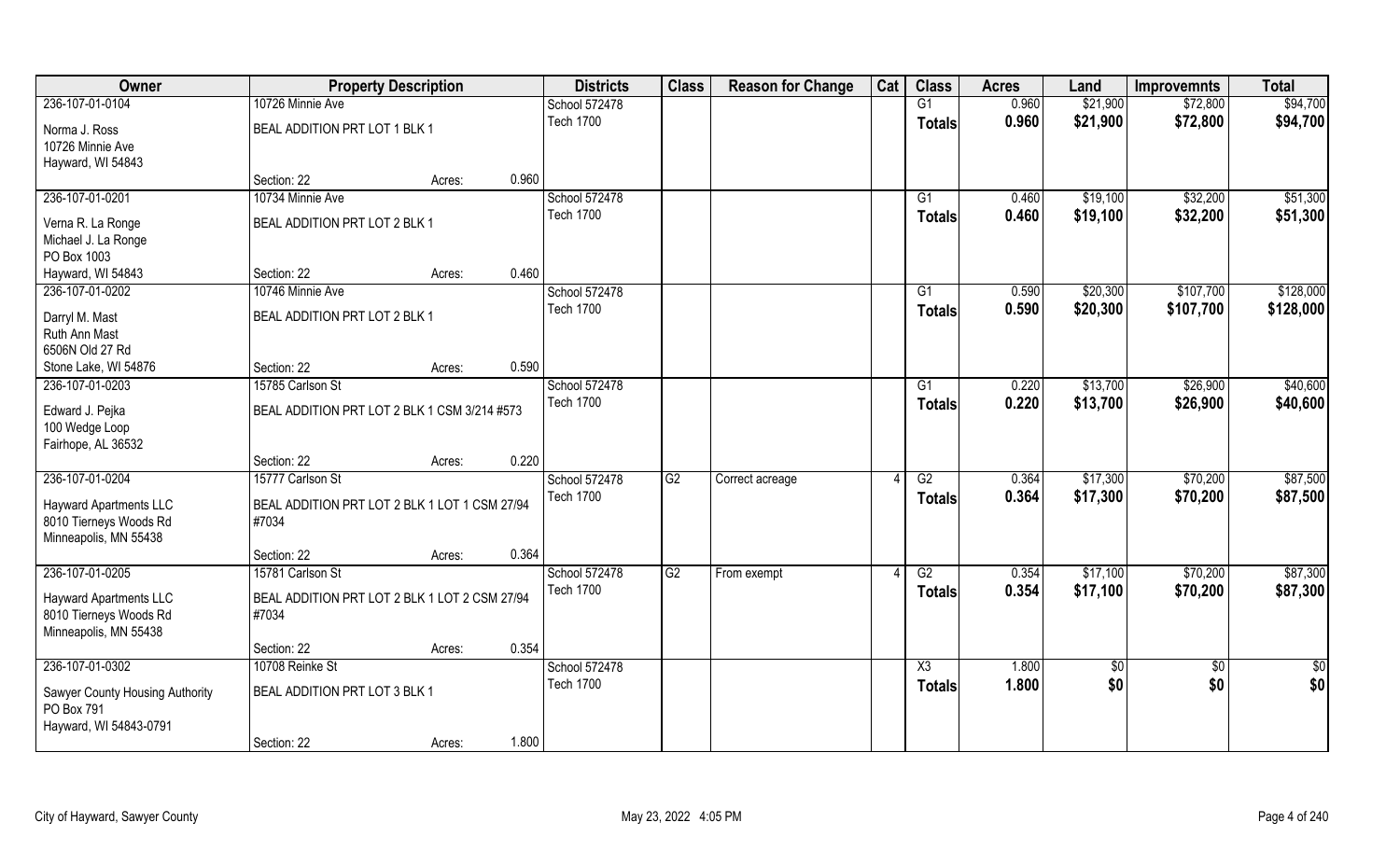| Owner                                   | <b>Property Description</b>    |        |       | <b>Districts</b> | <b>Class</b> | <b>Reason for Change</b> | Cat | <b>Class</b>    | <b>Acres</b> | Land     | <b>Improvemnts</b> | <b>Total</b> |
|-----------------------------------------|--------------------------------|--------|-------|------------------|--------------|--------------------------|-----|-----------------|--------------|----------|--------------------|--------------|
| 236-107-01-0401                         | 15752 Illinois Ave             |        |       | School 572478    |              |                          |     | G1              | 0.800        | \$21,200 | \$97,600           | \$118,800    |
| Tember Seehuetter                       | BEAL ADDITION PRT LOT 4 BLK 1  |        |       | <b>Tech 1700</b> |              |                          |     | <b>Totals</b>   | 0.800        | \$21,200 | \$97,600           | \$118,800    |
| 15752 Illinois Ave                      |                                |        |       |                  |              |                          |     |                 |              |          |                    |              |
| Hayward, WI 54843                       |                                |        |       |                  |              |                          |     |                 |              |          |                    |              |
|                                         | Section: 22                    | Acres: | 0.800 |                  |              |                          |     |                 |              |          |                    |              |
| 236-107-01-0402                         | 15740 Illinois Ave             |        |       | School 572478    |              |                          |     | G1              | 0.400        | \$18,000 | \$73,800           | \$91,800     |
| Fern L. Corbine                         | BEAL ADDITION PRT LOT 4 BLK 1  |        |       | <b>Tech 1700</b> |              |                          |     | Totals          | 0.400        | \$18,000 | \$73,800           | \$91,800     |
| 15740 Illinois Ave                      |                                |        |       |                  |              |                          |     |                 |              |          |                    |              |
| Hayward, WI 54843                       |                                |        |       |                  |              |                          |     |                 |              |          |                    |              |
|                                         | Section: 22                    | Acres: | 0.400 |                  |              |                          |     |                 |              |          |                    |              |
| 236-107-01-0403                         | 10707 Beal Ave                 |        |       | School 572478    |              |                          |     | G1              | 0.340        | \$16,800 | \$85,300           | \$102,100    |
| Darryl M. Mast                          | BEAL ADDITION PRT LOT 4 BLK 1  |        |       | <b>Tech 1700</b> |              |                          |     | <b>Totals</b>   | 0.340        | \$16,800 | \$85,300           | \$102,100    |
| 6506N Old 27 Rd                         |                                |        |       |                  |              |                          |     |                 |              |          |                    |              |
| Stone Lake, WI 54876                    |                                |        |       |                  |              |                          |     |                 |              |          |                    |              |
|                                         | Section: 22                    | Acres: | 0.340 |                  |              |                          |     |                 |              |          |                    |              |
| 236-107-01-0404                         | 10715 Beal Ave                 |        |       | School 572478    |              |                          |     | G1              | 0.240        | \$14,600 | \$67,300           | \$81,900     |
|                                         |                                |        |       | <b>Tech 1700</b> |              |                          |     | <b>Totals</b>   | 0.240        | \$14,600 | \$67,300           | \$81,900     |
| S J. Bodenschatz                        | BEAL ADDITION PRT LOT 4 BLK 1  |        |       |                  |              |                          |     |                 |              |          |                    |              |
| 15437 County Hwy B<br>Hayward, WI 54843 |                                |        |       |                  |              |                          |     |                 |              |          |                    |              |
|                                         | Section: 22                    | Acres: | 0.240 |                  |              |                          |     |                 |              |          |                    |              |
| 236-107-01-0405                         | 10723 Beal Ave                 |        |       | School 572478    |              |                          |     | $\overline{G1}$ | 0.220        | \$13,700 | \$17,500           | \$31,200     |
|                                         |                                |        |       | <b>Tech 1700</b> |              |                          |     |                 | 0.220        | \$13,700 | \$17,500           | \$31,200     |
| Sean Okamoto                            | BEAL ADDITION PRT LOT 4 BLK 1  |        |       |                  |              |                          |     | <b>Totals</b>   |              |          |                    |              |
| 10723 Beal Ave                          |                                |        |       |                  |              |                          |     |                 |              |          |                    |              |
| Hayward, WI 54843                       |                                |        |       |                  |              |                          |     |                 |              |          |                    |              |
|                                         | Section: 22                    | Acres: | 0.220 |                  |              |                          |     |                 |              |          |                    |              |
| 236-107-01-0500                         | 10731 Beal Ave                 |        |       | School 572478    |              |                          |     | G1              | 1.810        | \$22,900 | \$16,400           | \$39,300     |
| Harold L. Johnson                       | BEAL ADDITION LOT 5 BLK 1      |        |       | <b>Tech 1700</b> |              |                          |     | <b>Totals</b>   | 1.810        | \$22,900 | \$16,400           | \$39,300     |
| Peggy Johnson                           |                                |        |       |                  |              |                          |     |                 |              |          |                    |              |
| 10731 Beal Ave                          |                                |        |       |                  |              |                          |     |                 |              |          |                    |              |
| Hayward, WI 54843-6435                  | Section: 22                    | Acres: | 1.810 |                  |              |                          |     |                 |              |          |                    |              |
| 236-107-01-0601                         | 15753 Carlson St               |        |       | School 572478    |              |                          |     | G2              | 0.460        | \$19,100 | \$143,100          | \$162,200    |
| <b>Arthur Capital LLC</b>               | BEAL ADDITION S1/2 LOT 6 BLK 1 |        |       | <b>Tech 1700</b> |              |                          |     | <b>Totals</b>   | 0.460        | \$19,100 | \$143,100          | \$162,200    |
| 865 Trotters Ridge                      |                                |        |       |                  |              |                          |     |                 |              |          |                    |              |
| Eagan, MN 55123                         |                                |        |       |                  |              |                          |     |                 |              |          |                    |              |
|                                         | Section: 22                    | Acres: | 0.460 |                  |              |                          |     |                 |              |          |                    |              |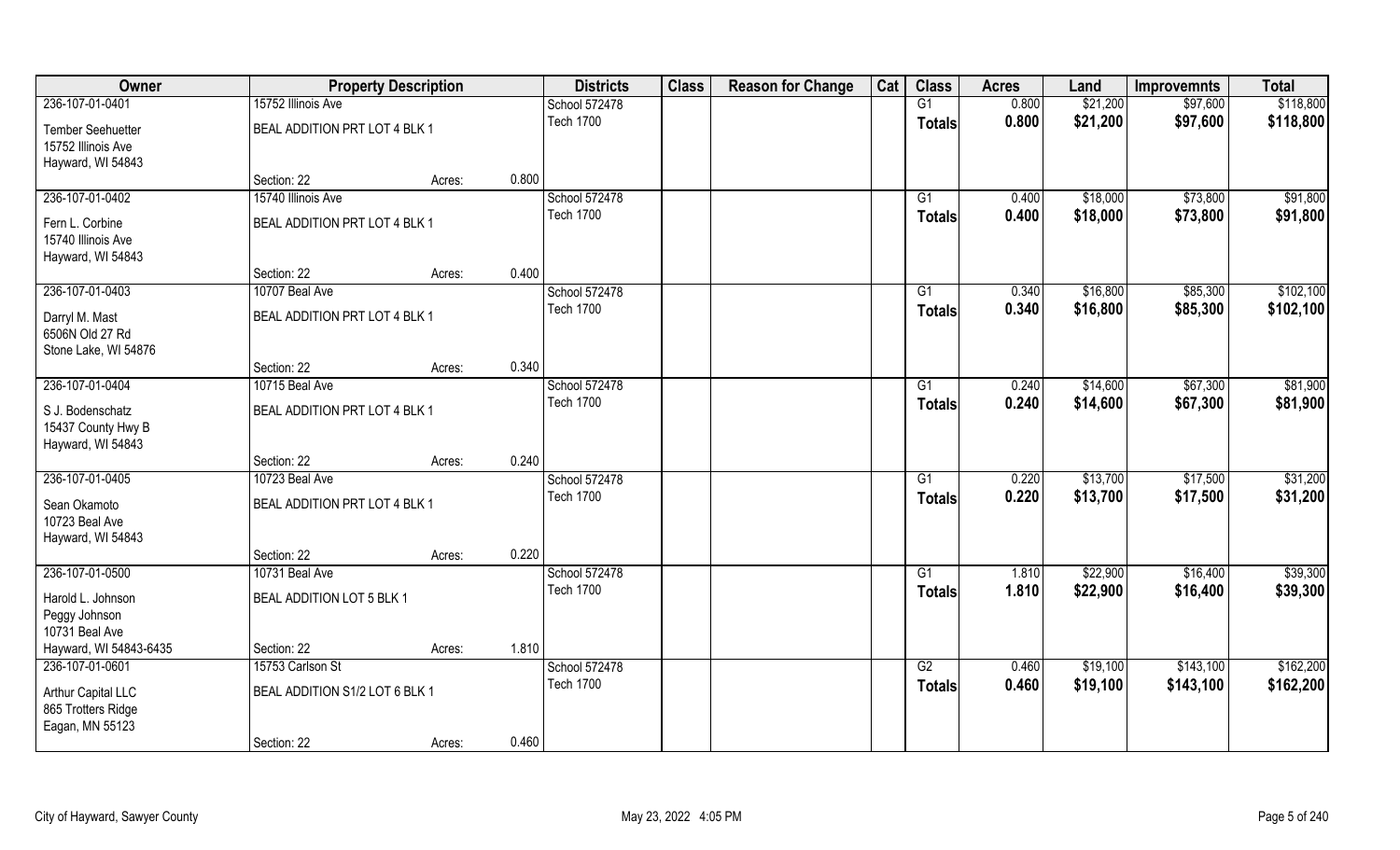| Owner                                                           |                                                           | <b>Property Description</b> |       | <b>Districts</b> | <b>Class</b> | <b>Reason for Change</b> | Cat | <b>Class</b>    | <b>Acres</b> | Land     | <b>Improvemnts</b> | <b>Total</b> |
|-----------------------------------------------------------------|-----------------------------------------------------------|-----------------------------|-------|------------------|--------------|--------------------------|-----|-----------------|--------------|----------|--------------------|--------------|
| 236-107-01-0602                                                 | 10745 Beal Ave                                            |                             |       | School 572478    |              |                          |     | G1              | 0.360        | \$17,200 | \$164,900          | \$182,100    |
| Bruce J. Jasek<br>PO Box 185                                    | BEAL ADDITION PRT LOT 6 BLK 1                             |                             |       | <b>Tech 1700</b> |              |                          |     | <b>Totals</b>   | 0.360        | \$17,200 | \$164,900          | \$182,100    |
| Radisson, WI 54867                                              |                                                           |                             |       |                  |              |                          |     |                 |              |          |                    |              |
|                                                                 | Section: 22                                               | Acres:                      | 0.360 |                  |              |                          |     |                 |              |          |                    |              |
| 236-107-01-0801                                                 | 15761 Carlson St                                          |                             |       | School 572478    |              |                          |     | G1              | 0.730        | \$20,900 | \$130,200          | \$151,100    |
| Harriet D. Reeve                                                | BEAL ADDITION PRT LOT 8 BLK 1                             |                             |       | <b>Tech 1700</b> |              |                          |     | Totals          | 0.730        | \$20,900 | \$130,200          | \$151,100    |
| 15761 Carlson St                                                |                                                           |                             |       |                  |              |                          |     |                 |              |          |                    |              |
| Hayward, WI 54843                                               |                                                           |                             |       |                  |              |                          |     |                 |              |          |                    |              |
|                                                                 | Section: 22                                               | Acres:                      | 0.730 |                  |              |                          |     |                 |              |          |                    |              |
| 236-107-01-0802                                                 | 15769 Carlson St                                          |                             |       | School 572478    |              |                          |     | G1              | 0.310        | \$16,200 | \$80,700           | \$96,900     |
| Moriah A. Petrouske<br>15769 Carlson St<br>Hayward, WI 54843    | BEAL ADDITION PRT LOT 8 & PT OF LOT 3 BLK 1               |                             |       | <b>Tech 1700</b> |              |                          |     | <b>Totals</b>   | 0.310        | \$16,200 | \$80,700           | \$96,900     |
|                                                                 | Section: 22                                               | Acres:                      | 0.310 |                  |              |                          |     |                 |              |          |                    |              |
| 236-107-01-0901                                                 | 10756 Minnie Ave                                          |                             |       | School 572478    |              |                          |     | G1              | 0.260        | \$15,200 | \$33,500           | \$48,700     |
|                                                                 |                                                           |                             |       | <b>Tech 1700</b> |              |                          |     |                 | 0.260        | \$15,200 | \$33,500           | \$48,700     |
| Sandra E. Rogers<br>10756 Minnie Ave<br>Hayward, WI 54843       | BEAL ADDITION PRT LOT 9 BLK 1                             |                             |       |                  |              |                          |     | Totals          |              |          |                    |              |
|                                                                 | Section: 22                                               | Acres:                      | 0.260 |                  |              |                          |     |                 |              |          |                    |              |
| 236-107-01-0902                                                 | 15784 Carlson St                                          |                             |       | School 572478    |              |                          |     | $\overline{G1}$ | 0.290        | \$15,800 | \$68,600           | \$84,400     |
| Yonsey J. Karasek<br>15784 Carlson St<br>Hayward, WI 54843-6430 | BEAL ADDITION PRT LOT 9 BLK 1 LOT 9-2 CSM<br>10/162 #2173 |                             |       | <b>Tech 1700</b> |              |                          |     | <b>Totals</b>   | 0.290        | \$15,800 | \$68,600           | \$84,400     |
|                                                                 | Section: 22                                               | Acres:                      | 0.290 |                  |              |                          |     |                 |              |          |                    |              |
| 236-107-01-0903                                                 | 15790 Carlson St                                          |                             |       | School 572478    |              |                          |     | G1              | 0.180        | \$12,000 | \$30,900           | \$42,900     |
| Yonsey J. Karasek<br>15784 Carlson St<br>Hayward, WI 54843-6430 | BEAL ADDITION PRT LOT 9 BLK 1 LOT 9-1 CSM<br>10/162 #2173 |                             |       | <b>Tech 1700</b> |              |                          |     | <b>Totals</b>   | 0.180        | \$12,000 | \$30,900           | \$42,900     |
|                                                                 | Section: 22                                               | Acres:                      | 0.180 |                  |              |                          |     |                 |              |          |                    |              |
| 236-107-01-1001                                                 | 10766 Minnie Ave                                          |                             |       | School 572478    |              |                          |     | $\overline{G1}$ | 0.910        | \$21,700 | \$40,700           | \$62,400     |
| Edward J. Pejka<br>100 Wedge Loop<br>Fairhope, AL 36532         | BEAL ADDITION W1/2 LOT 10 BLK 1                           |                             |       | <b>Tech 1700</b> |              |                          |     | <b>Totals</b>   | 0.910        | \$21,700 | \$40,700           | \$62,400     |
|                                                                 | Section: 22                                               | Acres:                      | 0.910 |                  |              |                          |     |                 |              |          |                    |              |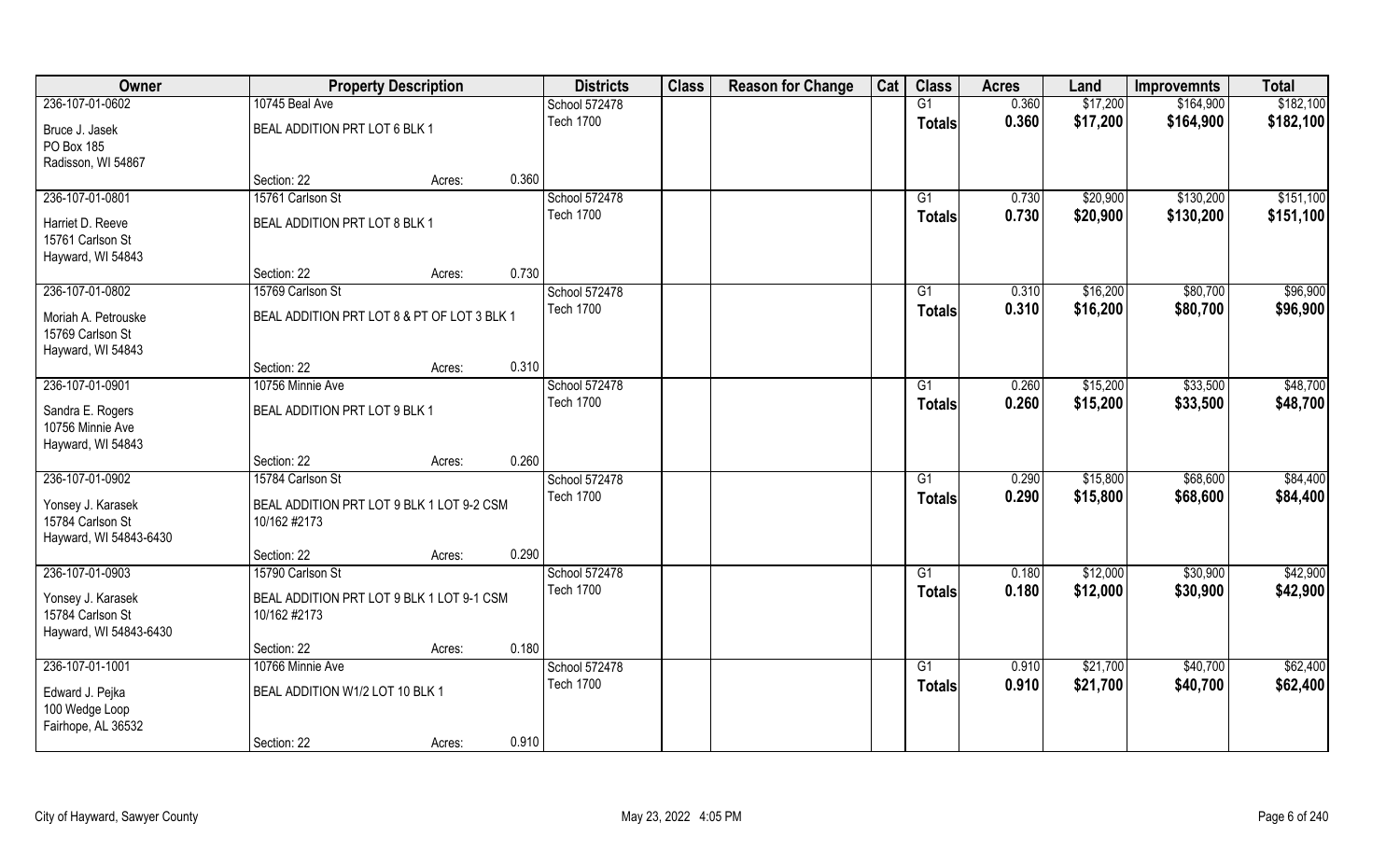| Owner                                 |                                               | <b>Property Description</b> |       | <b>Districts</b> | <b>Class</b> | <b>Reason for Change</b> | Cat | <b>Class</b>    | <b>Acres</b> | Land     | <b>Improvemnts</b> | <b>Total</b> |
|---------------------------------------|-----------------------------------------------|-----------------------------|-------|------------------|--------------|--------------------------|-----|-----------------|--------------|----------|--------------------|--------------|
| 236-107-01-1002                       | 15770 Carlson St                              |                             |       | School 572478    |              |                          |     | G1              | 1.200        | \$22,300 | \$14,600           | \$36,900     |
| Donny G. Eng                          | BEAL ADDITION PRT LOTS 9 & 10 BLK 1 B KRAMER, |                             |       | <b>Tech 1700</b> |              |                          |     | <b>Totals</b>   | 1.200        | \$22,300 | \$14,600           | \$36,900     |
| 15849 Edward St                       | BLAIN, J MALCHOW, J SANDO, J SANDO, L         |                             |       |                  |              |                          |     |                 |              |          |                    |              |
| Hayward, WI 54843                     | SWANSON, SWILLIMS, L ROBISON, L PLUNKET, F    |                             |       |                  |              |                          |     |                 |              |          |                    |              |
|                                       | Section: 22                                   | Acres:                      | 1.200 |                  |              |                          |     |                 |              |          |                    |              |
| 236-107-02-0302                       | 10752 Beal Ave                                |                             |       | School 572478    |              |                          |     | G2              | 1.250        | \$31,000 | \$177,600          | \$208,600    |
| Carol Lund                            | BEAL ADDITION PRT LOT 2 & PRT LOT 3 BLK 2 LOT |                             |       | <b>Tech 1700</b> |              |                          |     | <b>Totals</b>   | 1.250        | \$31,000 | \$177,600          | \$208,600    |
| PO Box 1062                           | CSM 31/324 #7788                              |                             |       |                  |              |                          |     |                 |              |          |                    |              |
| Hayward, WI 54843-1062                |                                               |                             |       |                  |              |                          |     |                 |              |          |                    |              |
|                                       | Section: 22                                   | Acres:                      | 1.250 |                  |              |                          |     |                 |              |          |                    |              |
| 236-107-02-0402                       | 10782 Beal Ave                                |                             |       | School 572478    |              |                          |     | G1              | 0.490        | \$19,700 | \$21,200           | \$40,900     |
|                                       | BEAL ADDITION PRT LOT 4 BLK 2                 |                             |       | <b>Tech 1700</b> |              |                          |     | <b>Totals</b>   | 0.490        | \$19,700 | \$21,200           | \$40,900     |
| Karl Oltmanns Trust<br>10782 Beal Ave |                                               |                             |       |                  |              |                          |     |                 |              |          |                    |              |
| Hayward, WI 54843                     |                                               |                             |       |                  |              |                          |     |                 |              |          |                    |              |
|                                       | Section: 22                                   | Acres:                      | 0.490 |                  |              |                          |     |                 |              |          |                    |              |
| 236-107-02-0403                       | 10768 Beal Ave                                |                             |       | School 572478    |              |                          |     | G1              | 0.700        | \$20,800 | \$75,600           | \$96,400     |
|                                       |                                               |                             |       | <b>Tech 1700</b> |              |                          |     | <b>Totals</b>   | 0.700        | \$20,800 | \$75,600           | \$96,400     |
| Kevin Sullivan                        | BEAL ADDITION S100' LOT 4 BLK 2               |                             |       |                  |              |                          |     |                 |              |          |                    |              |
| 2210 S Whitney Way                    |                                               |                             |       |                  |              |                          |     |                 |              |          |                    |              |
| Madison, WI 53711                     | Section: 22                                   |                             | 0.700 |                  |              |                          |     |                 |              |          |                    |              |
| 236-107-02-0404                       | <b>Beal Ave</b>                               | Acres:                      |       | School 572478    |              |                          |     | G1              | 0.433        | \$7,400  | \$0                | \$7,400      |
|                                       |                                               |                             |       | <b>Tech 1700</b> |              |                          |     |                 | 0.433        | \$7,400  | \$0                |              |
| Kevin Sullivan                        | BEAL ADDITION PRT LOT 4 BLK 2                 |                             |       |                  |              |                          |     | <b>Totals</b>   |              |          |                    | \$7,400      |
| 2210 S Whitney Way                    |                                               |                             |       |                  |              |                          |     |                 |              |          |                    |              |
| Madison, WI 53711                     |                                               |                             |       |                  |              |                          |     |                 |              |          |                    |              |
|                                       | Section: 22                                   | Acres:                      | 0.433 |                  |              |                          |     |                 |              |          |                    |              |
| 236-107-02-0405                       | 10774 Beal Ave                                |                             |       | School 572478    |              |                          |     | G1              | 0.349        | \$17,000 | \$86,200           | \$103,200    |
| Robert C. Valley                      | BEAL ADDITION PRT LOT 4 BLK 2                 |                             |       | <b>Tech 1700</b> |              |                          |     | <b>Totals</b>   | 0.349        | \$17,000 | \$86,200           | \$103,200    |
| Andrea Valley                         |                                               |                             |       |                  |              |                          |     |                 |              |          |                    |              |
| 10774 Beal Ave                        |                                               |                             |       |                  |              |                          |     |                 |              |          |                    |              |
| Hayward, WI 54843                     | Section: 22                                   | Acres:                      | 0.349 |                  |              |                          |     |                 |              |          |                    |              |
| 236-107-02-0500                       | 10790 Beal Ave                                |                             |       | School 572478    |              |                          |     | $\overline{G1}$ | 0.820        | \$21,300 | \$146,800          | \$168,100    |
| Thomas Gramoli                        | BEAL ADDITION S113' LOT 5 BLK 2               |                             |       | <b>Tech 1700</b> |              |                          |     | <b>Totals</b>   | 0.820        | \$21,300 | \$146,800          | \$168,100    |
| 10790 Beal Ave                        |                                               |                             |       |                  |              |                          |     |                 |              |          |                    |              |
| Hayward, WI 54843                     |                                               |                             |       |                  |              |                          |     |                 |              |          |                    |              |
|                                       | Section: 22                                   | Acres:                      | 0.820 |                  |              |                          |     |                 |              |          |                    |              |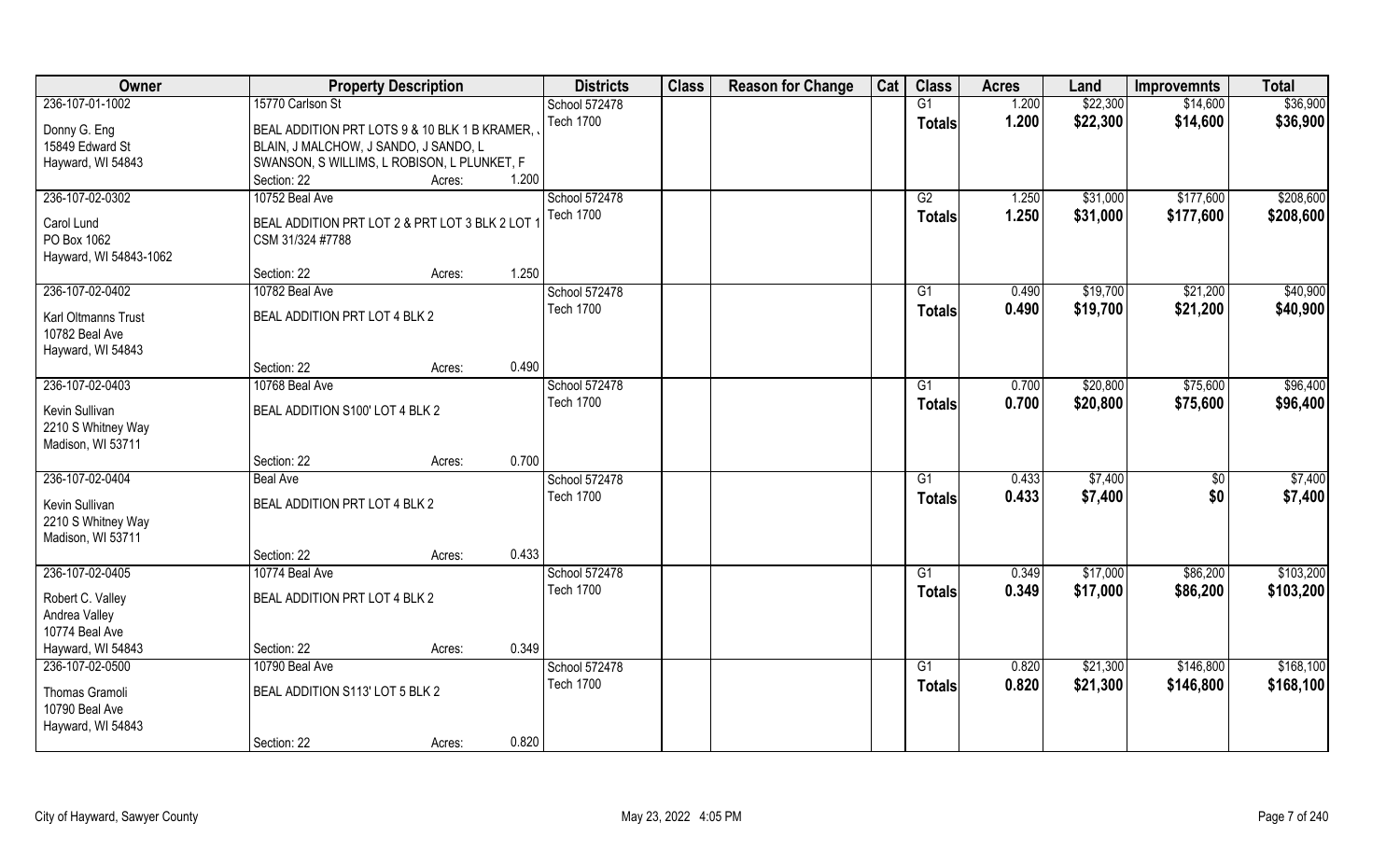| Owner                                                                              | <b>Property Description</b>                                                                               |       | <b>Districts</b>                  | <b>Class</b> | <b>Reason for Change</b> | Cat | <b>Class</b>        | <b>Acres</b>   | Land                 | <b>Improvemnts</b>     | <b>Total</b>           |
|------------------------------------------------------------------------------------|-----------------------------------------------------------------------------------------------------------|-------|-----------------------------------|--------------|--------------------------|-----|---------------------|----------------|----------------------|------------------------|------------------------|
| 236-107-02-0501                                                                    | 10796 Beal Ave                                                                                            |       | School 572478                     |              |                          |     | G1                  | 0.580          | \$20,300             | \$48,100               | \$68,400               |
| Michael Anderson<br>10796 Beal Ave                                                 | BEAL ADDITION N85' LOT 5 BLK 2                                                                            |       | <b>Tech 1700</b>                  |              |                          |     | Totals              | 0.580          | \$20,300             | \$48,100               | \$68,400               |
| Hayward, WI 54843                                                                  |                                                                                                           |       |                                   |              |                          |     |                     |                |                      |                        |                        |
|                                                                                    | Section: 22<br>Acres:                                                                                     | 0.580 |                                   |              |                          |     |                     |                |                      |                        |                        |
| 236-107-03-0101<br>Church of Jesus Christ of Latter Day<br>Saints                  | BEAL ADDITION PRT LOT 1 BLK 3                                                                             |       | School 572478<br><b>Tech 1700</b> |              |                          |     | X4<br><b>Totals</b> | 0.320<br>0.320 | \$0<br>\$0           | $\frac{1}{2}$<br>\$0   | \$0<br>\$0             |
| Lds Church Real Estate Divisio<br>50 E North Temple St<br>Salt Lake City, UT 84150 | Section: 22<br>Acres:                                                                                     | 0.320 |                                   |              |                          |     |                     |                |                      |                        |                        |
| 236-107-03-0201                                                                    | 15741 Guard St                                                                                            |       | School 572478                     |              |                          |     | X4                  | 1.990          | \$0                  | $\sqrt[6]{}$           | \$0                    |
| Church of Jesus Christ of Latter Day<br>Saints<br>Lds Church Real Estate Divisio   | BEAL ADDITION PRT LOT 2 BLK 3                                                                             |       | <b>Tech 1700</b>                  |              |                          |     | <b>Totals</b>       | 1.990          | \$0                  | \$0                    | \$0                    |
| 50 E North Temple St<br>Salt Lake City, UT 84150                                   | Section: 22<br>Acres:                                                                                     | 1.990 |                                   |              |                          |     |                     |                |                      |                        |                        |
| 236-107-03-0202                                                                    | 10788 Minnie Ave                                                                                          |       | School 572478                     |              |                          |     | G2                  | 0.370          | \$53,200             | \$97,700               | \$150,900              |
| M T Hansen Rental, LLC<br>14549W State Hwy 77<br>Hayward, WI 54843                 | BEAL ADDITION PRT LOT 2 BLK 3 LOT 1 CSM 12/273<br>#2989                                                   |       | <b>Tech 1700</b>                  |              |                          |     | <b>Totals</b>       | 0.370          | \$53,200             | \$97,700               | \$150,900              |
|                                                                                    | Section: 22<br>Acres:                                                                                     | 0.370 |                                   |              |                          |     |                     |                |                      |                        |                        |
| 236-107-03-0301<br>Church of Jesus Christ of Latter Day<br>Saints                  | BEAL ADDITION PRT LOT 3 BLK 3                                                                             |       | School 572478<br><b>Tech 1700</b> |              |                          |     | X4<br><b>Totals</b> | 1.100<br>1.100 | \$0<br>\$0           | \$0<br>\$0             | $\sqrt{50}$<br>\$0     |
| Lds Church Real Estate Divisio<br>50 E North Temple St<br>Salt Lake City, UT 84150 | Section: 22<br>Acres:                                                                                     | 1.100 |                                   |              |                          |     |                     |                |                      |                        |                        |
| 236-107-03-0302<br>John Spencer Wiley<br>8761N Wood Trl<br>Hayward, WI 54843       | 10778 Minnie Ave<br>BEAL ADDITION PRT LOTS 1 & 2 BLK 3 LOT 1 CSM<br>13/278 #3239<br>Section: 22<br>Acres: | 1.040 | School 572478<br><b>Tech 1700</b> |              |                          |     | G2<br><b>Totals</b> | 1.040<br>1.040 | \$22,100<br>\$22,100 | \$187,900<br>\$187,900 | \$210,000<br>\$210,000 |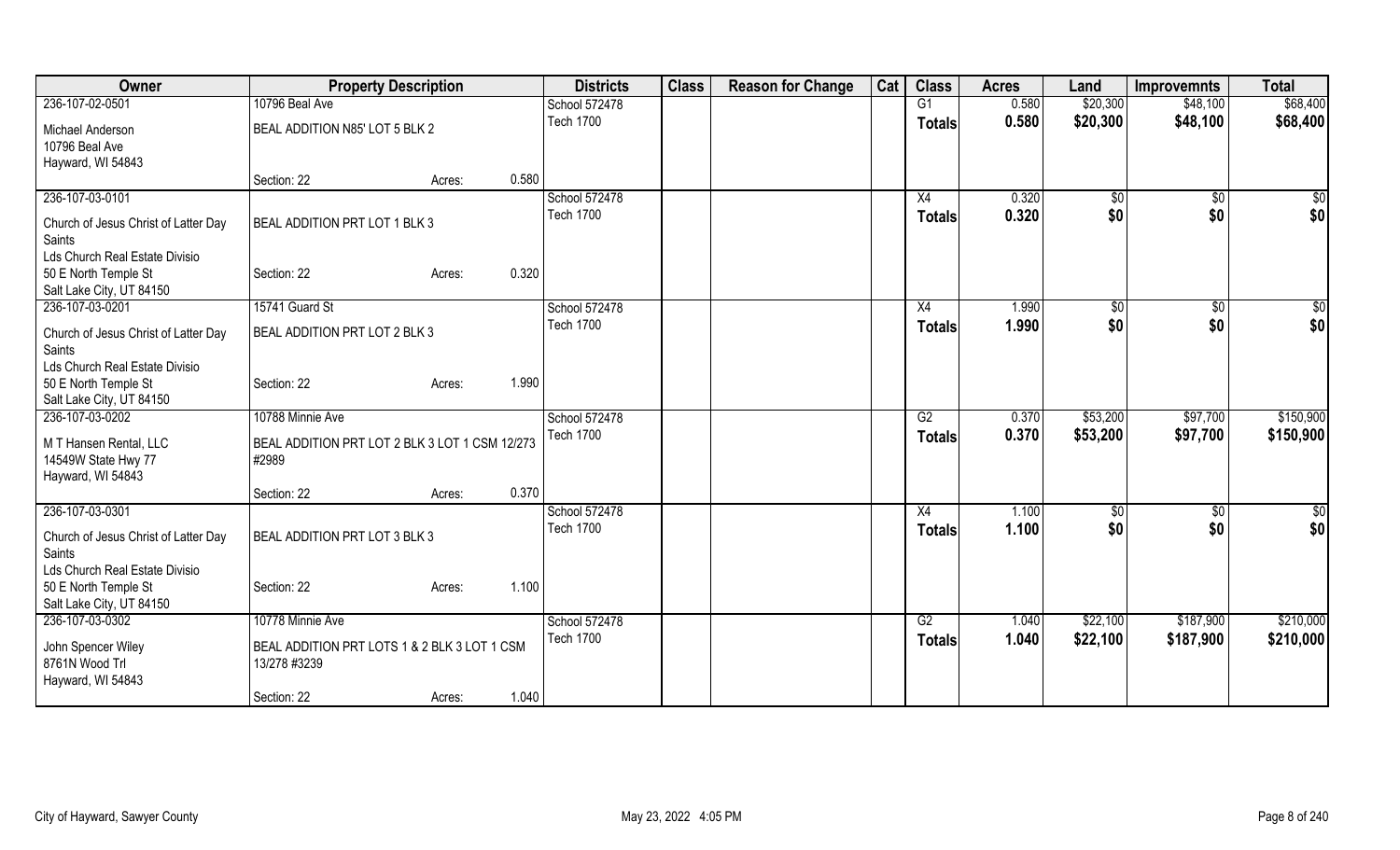| Owner                                                                              |                                                                                                                        | <b>Property Description</b> |       | <b>Districts</b>                              | <b>Class</b> | <b>Reason for Change</b> | Cat | <b>Class</b>                     | <b>Acres</b>   | Land               | <b>Improvemnts</b>     | <b>Total</b>           |
|------------------------------------------------------------------------------------|------------------------------------------------------------------------------------------------------------------------|-----------------------------|-------|-----------------------------------------------|--------------|--------------------------|-----|----------------------------------|----------------|--------------------|------------------------|------------------------|
| 236-107-03-0403                                                                    | 10787 Beal Ave                                                                                                         |                             |       | School 572478                                 |              |                          |     | G1                               | 1.730          | \$29,100           | \$114,900              | \$144,000              |
| James B. Marks<br>2033 Minnehaha Ave E<br>St Paul, MN 55119                        | BEAL ADDITION PRT LOT 4 & LOT 5 BLK 3                                                                                  |                             |       | <b>Tech 1700</b>                              |              |                          |     | <b>Totals</b>                    | 1.730          | \$29,100           | \$114,900              | \$144,000              |
|                                                                                    | Section: 22                                                                                                            | Acres:                      | 1.730 |                                               |              |                          |     |                                  |                |                    |                        |                        |
| 236-107-04-0001<br>City of Hayward<br>PO Box 969<br>Hayward, WI 54843-0969         | BEAL ADDITION CARLSON ST BEAL AVE & ALLEY                                                                              |                             |       | School 572478<br><b>Tech 1700</b>             |              |                          |     | X4<br><b>Totals</b>              | 1.620<br>1.620 | \$0<br>\$0         | $\sqrt{$0}$<br>\$0     | \$0<br>\$0             |
|                                                                                    | Section: 22                                                                                                            | Acres:                      | 1.620 |                                               |              |                          |     |                                  |                |                    |                        |                        |
| 236-107-05-0001<br>State of Wisconsin<br>PO Box 7921<br>Madison, WI 53707          | <b>BEAL ADDITION STATE HWY 27</b>                                                                                      |                             |       | School 572478<br><b>Tech 1700</b>             |              |                          |     | $\overline{X2}$<br><b>Totals</b> | 4.640<br>4.640 | \$0<br>\$0         | \$0<br>\$0             | $\sqrt{50}$<br>\$0     |
|                                                                                    | Section: 22                                                                                                            | Acres:                      | 4.640 |                                               |              |                          |     |                                  |                |                    |                        |                        |
| 236-110-00-0100                                                                    | <b>Towne View Rd</b>                                                                                                   |                             |       | School 572478                                 |              |                          |     | G1                               | 0.080          | \$100              | $\sqrt[6]{3}$          | \$100                  |
| Bradley A. Bachand<br>6528 Hadley Cir S<br>Cottage Grove, MN 55016                 | COMMERCIAL VILLAGE PRT LOT 1 OUTLOT 1 CSM<br>24/180 #6564 DESC ERROR? L M PRIMLEY LIFE<br><b>ESTATE</b><br>Section: 27 | Acres:                      | 0.080 | <b>Tech 1700</b>                              |              |                          |     | <b>Totals</b>                    | 0.080          | \$100              | \$0                    | \$100                  |
| 236-110-00-0101                                                                    | 15642 Winter Dr                                                                                                        |                             |       | School 572478                                 |              |                          |     | $\overline{G1}$                  | 0.460          | \$14,700           | \$148,500              | \$163,200              |
| Michael R. Schram<br>Laura M. Schram<br>15642 Winter Dr<br>Hayward, WI 54843       | COMMERCIAL VILLAGE PRT LOTS 1 & 2 LOT 1 CSM<br>24/180 #6564<br>Section: 27                                             | Acres:                      | 0.460 | <b>Tech 1700</b>                              |              |                          |     | <b>Totals</b>                    | 0.460          | \$14,700           | \$148,500              | \$163,200              |
| 236-110-00-0200                                                                    |                                                                                                                        |                             |       | School 572478                                 |              |                          |     | X4                               | 0.230          | \$0                | \$0                    | \$0                    |
| City of Hayward<br>PO Box 969<br>Hayward, WI 54843-0969                            | COMMERCIAL VILLAGE PRT LOT 2 OUTLOT 2 CSM<br>24/180 #6564 WINTER DRIVE                                                 |                             |       | <b>Tech 1700</b>                              |              |                          |     | <b>Totals</b>                    | 0.230          | \$0                | \$0                    | \$0                    |
|                                                                                    | Section: 27                                                                                                            | Acres:                      | 0.230 |                                               |              |                          |     |                                  |                |                    |                        |                        |
| 236-110-00-0302<br>Loretta J. Anderson<br>10201 Towne View Rd<br>Hayward, WI 54843 | 10201 Towne View Rd<br>COMMERCIAL VILLAGE PRT SWSE SEC 27 LOT 1<br>CSM 36/226 #8454<br>Section: 27                     | Acres:                      | 0.470 | School 572478<br>TIF 9206<br><b>Tech 1700</b> |              |                          |     | $\overline{G1}$<br><b>Totals</b> | 0.470<br>0.470 | \$9,400<br>\$9,400 | \$143,700<br>\$143,700 | \$153,100<br>\$153,100 |
|                                                                                    |                                                                                                                        |                             |       |                                               |              |                          |     |                                  |                |                    |                        |                        |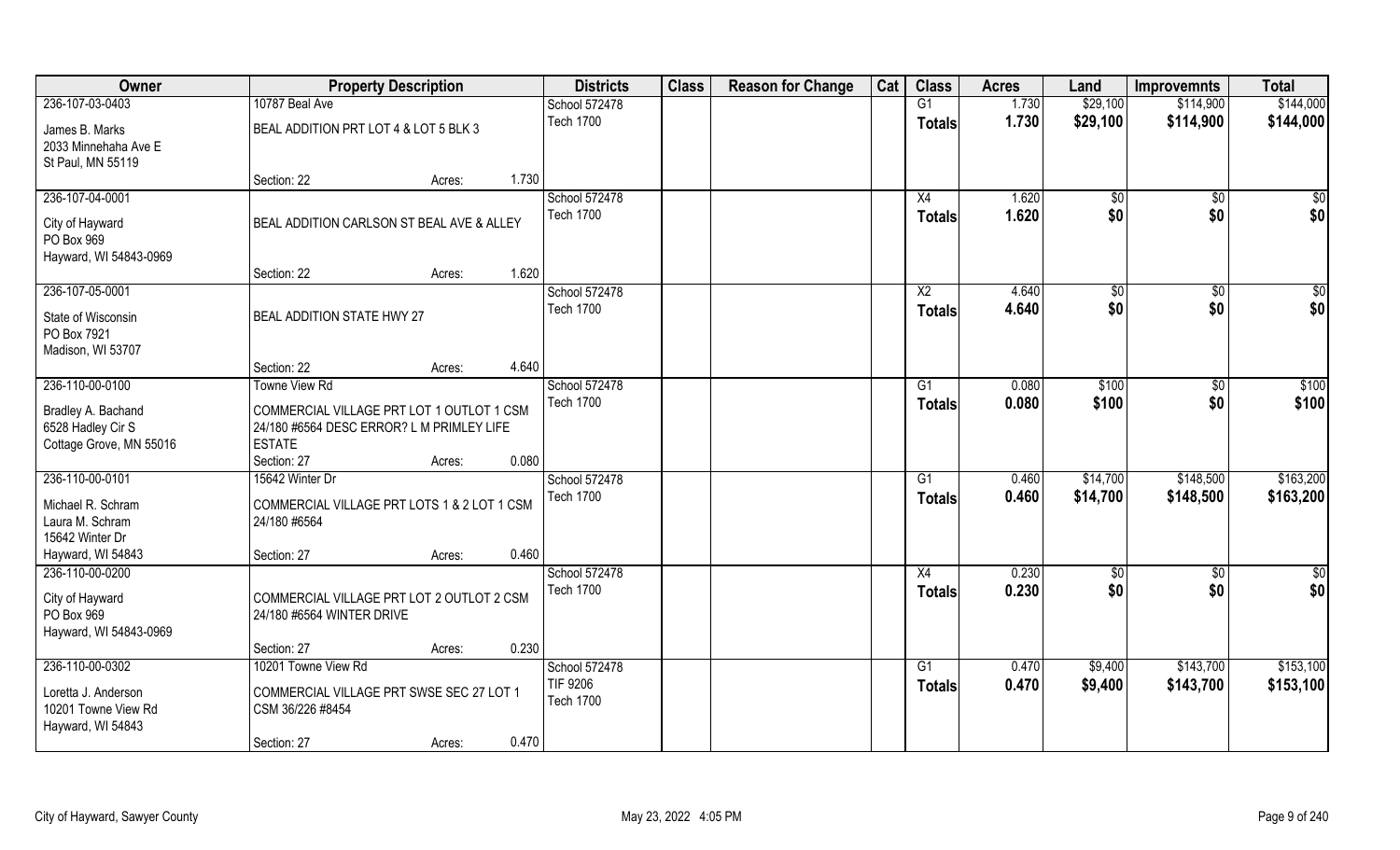| Owner                                         | <b>Property Description</b>                     | <b>Districts</b> | <b>Class</b> | <b>Reason for Change</b> | Cat | <b>Class</b>    | <b>Acres</b> | Land     | <b>Improvemnts</b> | <b>Total</b> |
|-----------------------------------------------|-------------------------------------------------|------------------|--------------|--------------------------|-----|-----------------|--------------|----------|--------------------|--------------|
| 236-110-00-0303                               |                                                 | School 572478    | G1           | Revalue                  |     | G1              | 0.043        | \$2,800  | $\sqrt{6}$         | \$2,800      |
| Ben A. La Barre                               | COMMERCIAL VILLAGE PRT SWSE SEC 27 LOT 2        | TIF 9206         |              |                          |     | G <sub>5</sub>  | 7.577        | \$4,000  | \$0                | \$4,000      |
| Ashley C. La Barre                            | CSM 36/226 #8454                                | <b>Tech 1700</b> |              |                          |     | <b>Totals</b>   | 7.620        | \$6,800  | \$0                | \$6,800      |
| 10561N O'Brien Hill Rd                        |                                                 |                  |              |                          |     |                 |              |          |                    |              |
| Hayward, WI 54843                             | 7.620<br>Section: 27<br>Acres:                  |                  |              |                          |     |                 |              |          |                    |              |
| 236-110-00-0304                               | 15645 Winter Dr                                 | School 572478    |              |                          |     | G1              | 0.500        | \$10,000 | \$143,700          | \$153,700    |
|                                               |                                                 | TIF 9206         |              |                          |     |                 | 0.500        | \$10,000 | \$143,700          | \$153,700    |
| Connor A. Sabin                               | COMMERCIAL VILLAGE PRT SWSE SEC 27 LOT 3        | <b>Tech 1700</b> |              |                          |     | Totals          |              |          |                    |              |
| 15645 Winter Dr                               | CSM 36/226 #8454                                |                  |              |                          |     |                 |              |          |                    |              |
| Hayward, WI 54843                             |                                                 |                  |              |                          |     |                 |              |          |                    |              |
|                                               | 0.500<br>Section: 27<br>Acres:                  |                  |              |                          |     |                 |              |          |                    |              |
| 236-110-00-0305                               |                                                 | School 572478    |              |                          |     | G5              | 8.604        | \$4,800  | \$0                | \$4,800      |
| Ben A. La Barre                               | COMMERCIAL VILLAGE LOTS 4-11                    | TIF 9206         |              |                          |     | <b>Totals</b>   | 8.604        | \$4,800  | \$0                | \$4,800      |
| Ashley C. La Barre                            |                                                 | <b>Tech 1700</b> |              |                          |     |                 |              |          |                    |              |
| 10561N O'Brien Hill Rd                        |                                                 |                  |              |                          |     |                 |              |          |                    |              |
| Hayward, WI 54843                             | 8.604<br>Section: 27<br>Acres:                  |                  |              |                          |     |                 |              |          |                    |              |
| 236-120-01-0101                               | 10709 Minnie Ave                                |                  |              |                          |     |                 |              | \$22,700 |                    | \$51,100     |
|                                               |                                                 | School 572478    |              |                          |     | G2              | 0.520        |          | \$28,400           |              |
| Robert W. Murdock                             | FULEY'S ADDITION PRT LOT 1 BLK 1 OCR1, LLC - LC | <b>Tech 1700</b> |              |                          |     | Totals          | 0.520        | \$22,700 | \$28,400           | \$51,100     |
| Charlene Murdock                              |                                                 |                  |              |                          |     |                 |              |          |                    |              |
| PO Box 411                                    |                                                 |                  |              |                          |     |                 |              |          |                    |              |
| Hayward, WI 54843-0411                        | 0.520<br>Section: 22<br>Acres:                  |                  |              |                          |     |                 |              |          |                    |              |
| 236-120-01-0102                               | 10713 Minnie Ave                                | School 572478    |              |                          |     | $\overline{G1}$ | 0.480        | \$19,500 | \$32,900           | \$52,400     |
| Colleen M. Truax                              | FULEY'S ADDITION PRT LOT 1 BLK 1                | <b>Tech 1700</b> |              |                          |     | Totals          | 0.480        | \$19,500 | \$32,900           | \$52,400     |
| PO Box 13397                                  |                                                 |                  |              |                          |     |                 |              |          |                    |              |
|                                               |                                                 |                  |              |                          |     |                 |              |          |                    |              |
| Hayward, WI 54843                             | 0.480<br>Section: 22                            |                  |              |                          |     |                 |              |          |                    |              |
| 236-120-01-0201                               | Acres:                                          |                  |              |                          |     |                 |              |          |                    |              |
|                                               | 10719 Minnie Ave                                | School 572478    |              |                          |     | G1              | 0.260        | \$15,200 | \$44,300           | \$59,500     |
| Joshua B. Burling                             | FULEY'S ADDITION PRT LOT 2 BLK 1 LOTS 1 & 2     | <b>Tech 1700</b> |              |                          |     | <b>Totals</b>   | 0.260        | \$15,200 | \$44,300           | \$59,500     |
| 10746 W Wittwer Ave                           | CSM 19/30 #5575                                 |                  |              |                          |     |                 |              |          |                    |              |
| Hayward, WI 54843                             |                                                 |                  |              |                          |     |                 |              |          |                    |              |
|                                               | 0.260<br>Section: 22<br>Acres:                  |                  |              |                          |     |                 |              |          |                    |              |
| 236-120-01-0202                               | 10729 Minnie Ave                                | School 572478    |              |                          |     | G2              | 1.530        | \$34,400 | \$44,700           | \$79,100     |
|                                               |                                                 | <b>Tech 1700</b> |              |                          |     | <b>Totals</b>   | 1.530        | \$34,400 | \$44,700           | \$79,100     |
| A-1 Towing & Recovery Inc<br>10685 Minnie Ave | FULEY'S ADDITION PRT LOT 2 & PRT LOT 3 BLK 1    |                  |              |                          |     |                 |              |          |                    |              |
|                                               |                                                 |                  |              |                          |     |                 |              |          |                    |              |
| Hayward, WI 54843                             |                                                 |                  |              |                          |     |                 |              |          |                    |              |
|                                               | 1.530<br>Section: 22<br>Acres:                  |                  |              |                          |     |                 |              |          |                    |              |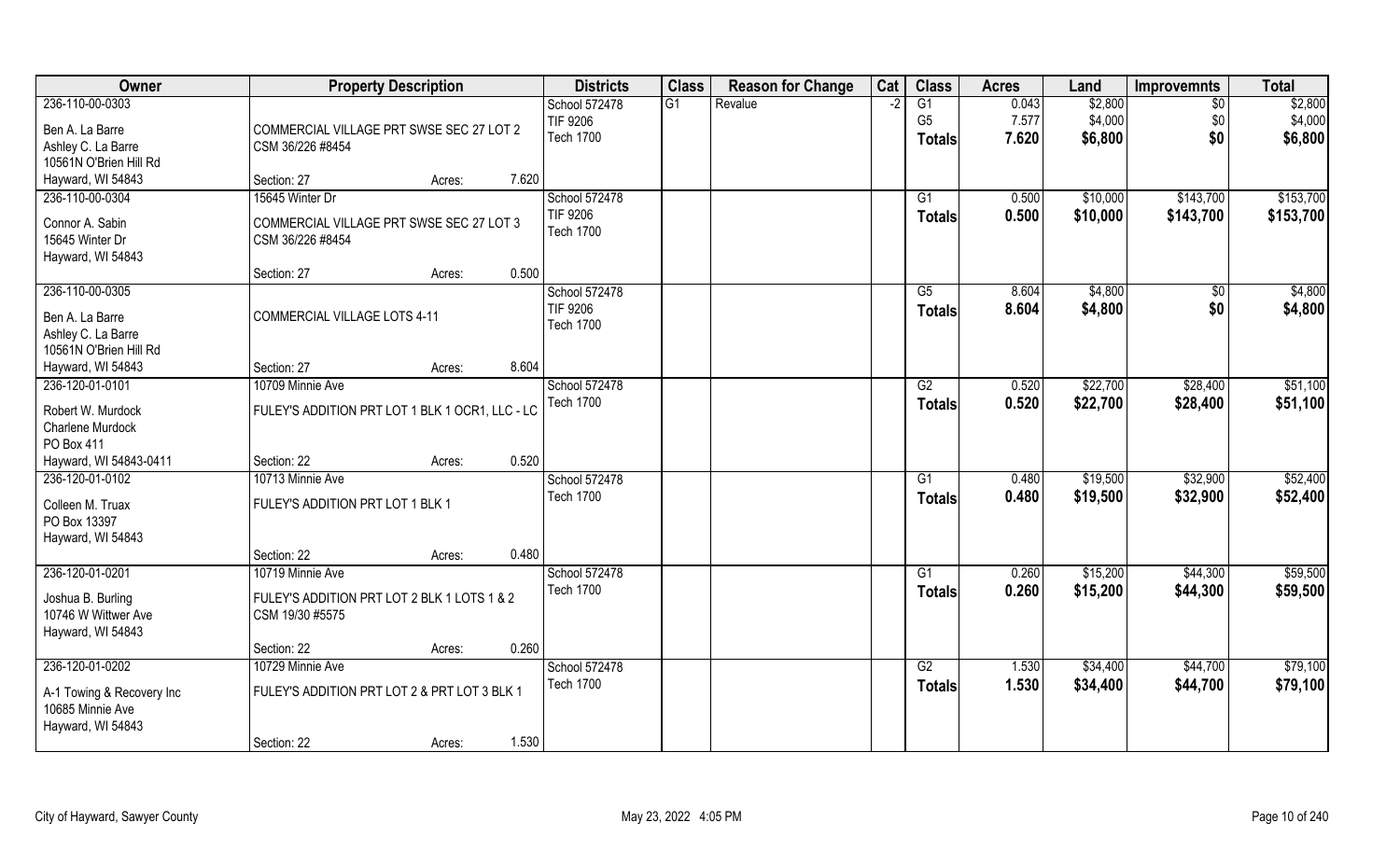| Owner                              |                                                  | <b>Property Description</b> | <b>Districts</b>                  | <b>Class</b> | <b>Reason for Change</b> | Cat | <b>Class</b>    | <b>Acres</b>   | Land     | <b>Improvemnts</b> | <b>Total</b> |
|------------------------------------|--------------------------------------------------|-----------------------------|-----------------------------------|--------------|--------------------------|-----|-----------------|----------------|----------|--------------------|--------------|
| 236-120-01-0302                    | 10741 Minnie Ave                                 |                             | School 572478                     |              |                          |     | G1              | 0.210          | \$13,300 | \$48,600           | \$61,900     |
| Jackie L. Egge<br>10741 Minnie Ave | FULEY'S ADDITION PRT LOT 3 BLK 1                 |                             | <b>Tech 1700</b>                  |              |                          |     | <b>Totals</b>   | 0.210          | \$13,300 | \$48,600           | \$61,900     |
| Hayward, WI 54843                  |                                                  |                             |                                   |              |                          |     |                 |                |          |                    |              |
|                                    | Section: 22                                      | Acres:                      | 0.210                             |              |                          |     |                 |                |          |                    |              |
| 236-120-01-0400                    | 10749 Minnie Ave                                 |                             | School 572478                     |              |                          |     | G1              | 1.000          | \$22,100 | \$99,500           | \$121,600    |
| Michael D. Dutcher                 | FULEY'S ADDITION LOT 4 BLK 1                     |                             | <b>Tech 1700</b>                  |              |                          |     | <b>Totals</b>   | 1.000          | \$22,100 | \$99,500           | \$121,600    |
| Samantha Dutcher                   |                                                  |                             |                                   |              |                          |     |                 |                |          |                    |              |
| 10749 Minnie Ave                   |                                                  |                             |                                   |              |                          |     |                 |                |          |                    |              |
| Hayward, WI 54843                  | Section: 22                                      | Acres:                      | 1.000                             |              |                          |     |                 |                |          |                    |              |
| 236-120-02-0101                    | <b>Edward St</b>                                 |                             | School 572478                     |              |                          |     | G1              | 0.500          | \$9,300  | \$0                | \$9,300      |
| Charles D. Roehl                   | FULEY'S ADDITION W1/2 LOT 1 BLK 2                |                             | <b>Tech 1700</b>                  |              |                          |     | <b>Totals</b>   | 0.500          | \$9,300  | \$0                | \$9,300      |
| Erin N. Roehl                      |                                                  |                             |                                   |              |                          |     |                 |                |          |                    |              |
| PO Box 13128                       |                                                  |                             |                                   |              |                          |     |                 |                |          |                    |              |
| Hayward, WI 54843-3128             | Section: 22                                      | Acres:                      | 0.500                             |              |                          |     |                 |                |          |                    |              |
| 236-120-02-0102                    | 10759 Minnie Ave                                 |                             | School 572478                     |              |                          |     | G1              | 0.500          | \$19,900 | \$36,100           | \$56,000     |
| Tamara D. Smith                    | FULEY'S ADDITION E1/2 LOT 1 BLK 2                |                             | <b>Tech 1700</b>                  |              |                          |     | <b>Totals</b>   | 0.500          | \$19,900 | \$36,100           | \$56,000     |
| 10759 Minnie Ave                   |                                                  |                             |                                   |              |                          |     |                 |                |          |                    |              |
| Hayward, WI 54843                  |                                                  |                             |                                   |              |                          |     |                 |                |          |                    |              |
|                                    | Section: 22                                      | Acres:                      | 0.500                             |              |                          |     |                 |                |          |                    |              |
| 236-120-02-0200                    | 10773 Minnie Ave                                 |                             | School 572478                     |              |                          |     | $\overline{G2}$ | 1.000          | \$22,100 | \$169,100          | \$191,200    |
|                                    |                                                  |                             | <b>Tech 1700</b>                  |              |                          |     | <b>Totals</b>   | 1.000          | \$22,100 | \$169,100          | \$191,200    |
| Charles D. Roehl                   | FULEY'S ADDITION LOT 2 BLK 2                     |                             |                                   |              |                          |     |                 |                |          |                    |              |
| Erin N. Roehl<br>PO Box 13128      |                                                  |                             |                                   |              |                          |     |                 |                |          |                    |              |
| Hayward, WI 54843-3128             | Section: 22                                      | Acres:                      | 1.000                             |              |                          |     |                 |                |          |                    |              |
| 236-120-02-0302                    | 10787 Minnie Ave                                 |                             | School 572478                     |              |                          |     | G1              | 0.500          | \$19,900 | \$134,700          | \$154,600    |
|                                    |                                                  |                             | <b>Tech 1700</b>                  |              |                          |     | <b>Totals</b>   | 0.500          | \$19,900 | \$134,700          | \$154,600    |
| M T Hansen Rental, LLC             | FULEY'S ADDITION E1/2 LOT 3 BLK 2                |                             |                                   |              |                          |     |                 |                |          |                    |              |
| 14549W State Hwy 77                |                                                  |                             |                                   |              |                          |     |                 |                |          |                    |              |
| Hayward, WI 54843                  |                                                  |                             | 0.500                             |              |                          |     |                 |                |          |                    |              |
|                                    | Section: 22                                      | Acres:                      |                                   |              |                          |     |                 |                |          |                    |              |
| 236-120-02-0401                    | 15821 Guard St                                   |                             | School 572478<br><b>Tech 1700</b> |              |                          |     | G1              | 1.250<br>1.250 | \$22,400 | \$77,000           | \$99,400     |
| Vivian Melby Trust                 | FULEY'S ADDITION W1/2 LOT 3 BLK 2 W1/2 LOT 4 BLI |                             |                                   |              |                          |     | <b>Totals</b>   |                | \$22,400 | \$77,000           | \$99,400     |
| 15821 Guard St                     | 2 SW1/2 OF E1/2 LOT 4 BLK 2                      |                             |                                   |              |                          |     |                 |                |          |                    |              |
| Hayward, WI 54843                  |                                                  |                             |                                   |              |                          |     |                 |                |          |                    |              |
|                                    | Section: 22                                      | Acres:                      | 1.250                             |              |                          |     |                 |                |          |                    |              |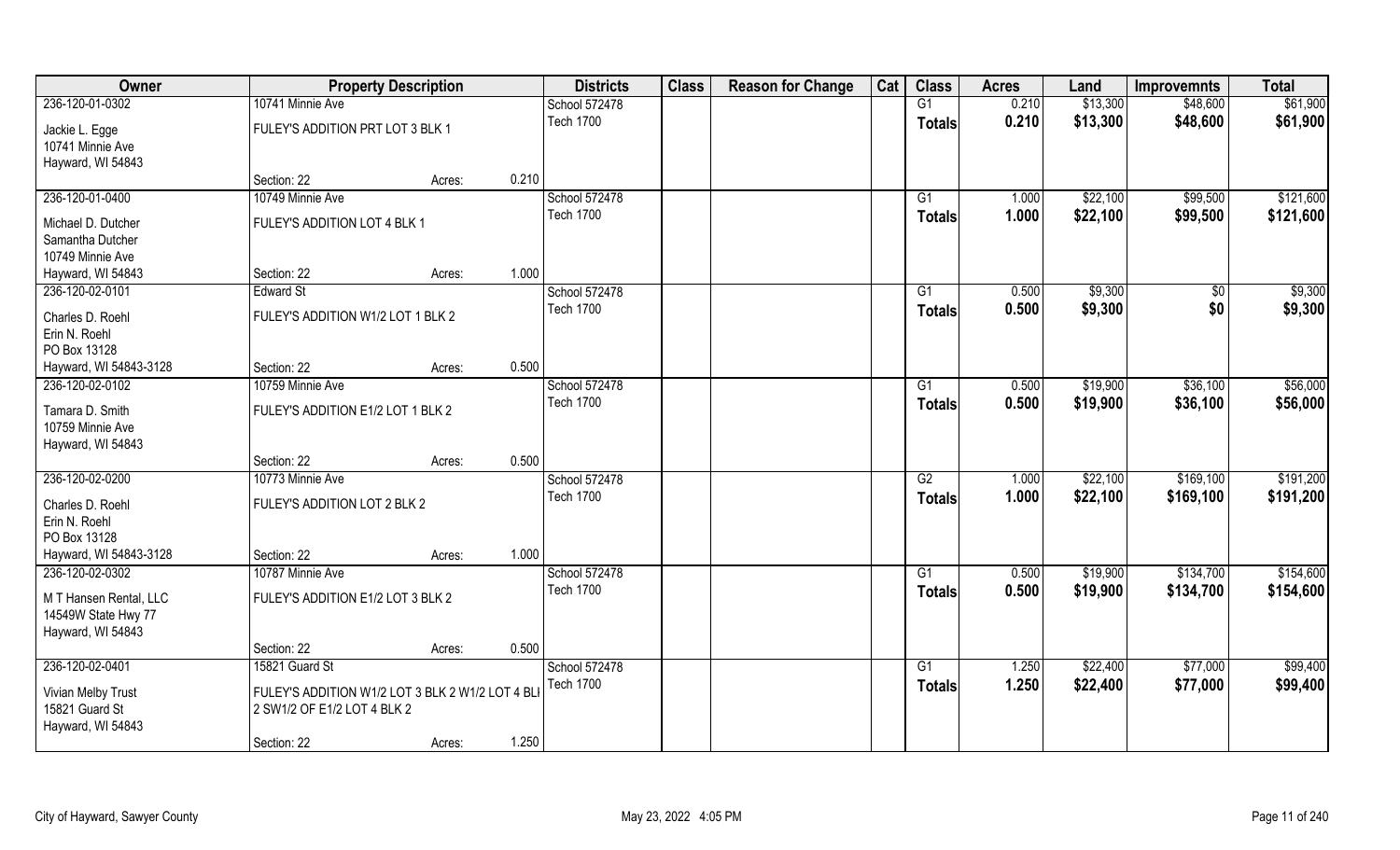| Owner                                                              |                                            | <b>Property Description</b> |        |                                     | <b>Class</b> | <b>Reason for Change</b> | Cat | <b>Class</b>    | <b>Acres</b> | Land           | <b>Improvemnts</b> | <b>Total</b>    |
|--------------------------------------------------------------------|--------------------------------------------|-----------------------------|--------|-------------------------------------|--------------|--------------------------|-----|-----------------|--------------|----------------|--------------------|-----------------|
| 236-120-02-0402                                                    |                                            |                             |        | School 572478                       |              |                          |     | X2              | 0.250        | $\frac{1}{20}$ | $\sqrt{$0}$        | $\overline{50}$ |
| State of Wisconsin<br>PO Box 7921                                  | FULEY'S ADDITION NE1/2 OF E1/2 LOT 4 BLK 2 |                             |        | <b>Tech 1700</b>                    |              |                          |     | <b>Totals</b>   | 0.250        | \$0            | \$0                | \$0             |
| Madison, WI 53707                                                  |                                            |                             |        |                                     |              |                          |     |                 |              |                |                    |                 |
|                                                                    | Section: 22                                | Acres:                      | 0.250  |                                     |              |                          |     |                 |              |                |                    |                 |
| 236-120-03-0100                                                    |                                            |                             |        | School 572478                       |              |                          |     | X4              | 1.880        | \$0            | $\overline{60}$    | \$0             |
| City of Hayward<br>PO Box 969<br>Hayward, WI 54843-0969            | FULEY'S ADDITION MINNIE AVE & ALLEYS       |                             |        | <b>Tech 1700</b>                    |              |                          |     | Totals          | 1.880        | \$0            | \$0                | \$0             |
|                                                                    | Section: 22                                | Acres:                      | 1.880  |                                     |              |                          |     |                 |              |                |                    |                 |
| 236-128-00-0100                                                    | Abby Ln                                    |                             |        | School 572478                       |              |                          |     | G1              | 10.610       | \$9,000        | \$0                | \$9,000         |
| Ben A. La Barre<br>Ashley C. La Barre                              | FOX RUN SUBD OUTLOT 1                      |                             |        | <b>TIF 9206</b><br><b>Tech 1700</b> |              |                          |     | <b>Totals</b>   | 10.610       | \$9,000        | \$0                | \$9,000         |
| 10561N O'Brien Hill Rd                                             |                                            |                             |        |                                     |              |                          |     |                 |              |                |                    |                 |
| Hayward, WI 54843                                                  | Section: 27                                | Acres:                      | 10.610 |                                     |              |                          |     |                 |              |                |                    |                 |
| 236-128-01-0100                                                    | 15531 Metcalf Rd                           |                             |        | School 572478                       |              |                          |     | G1              | 0.690        | \$10,800       | \$148,700          | \$159,500       |
| Brooke Ammann<br>15531 Metcalf Rd<br>Hayward, WI 54843             | FOX RUN SUBD LOT 1 BLK 1                   |                             |        | <b>TIF 9206</b><br><b>Tech 1700</b> |              |                          |     | <b>Totals</b>   | 0.690        | \$10,800       | \$148,700          | \$159,500       |
|                                                                    | Section: 27                                | Acres:                      | 0.690  |                                     |              |                          |     |                 |              |                |                    |                 |
| 236-128-01-0200                                                    | 15535 Metcalf Rd                           |                             |        | School 572478                       | G1           | Pole shed                |     | $\overline{G1}$ | 0.530        | \$9,800        | \$131,400          | \$141,200       |
| <b>Heather Vabalaitis</b><br>15535 Metcalf Rd<br>Hayward, WI 54843 | FOX RUN SUBD LOT 2 BLK 1                   |                             |        | <b>Tech 1700</b>                    |              |                          |     | <b>Totals</b>   | 0.530        | \$9,800        | \$131,400          | \$141,200       |
|                                                                    | Section: 27                                | Acres:                      | 0.530  |                                     |              |                          |     |                 |              |                |                    |                 |
| 236-128-01-0300                                                    | 15543 Metcalf Rd                           |                             |        | School 572478                       |              |                          |     | G1              | 0.530        | \$9,800        | \$148,700          | \$158,500       |
| Peter J. Radakovich<br>15543 Metcalf Rd<br>Hayward, WI 54843       | FOX RUN SUBD LOT 3 BLK 1                   |                             |        | TIF 9206<br><b>Tech 1700</b>        |              |                          |     | <b>Totals</b>   | 0.530        | \$9,800        | \$148,700          | \$158,500       |
|                                                                    | Section: 27                                | Acres:                      | 0.530  |                                     |              |                          |     |                 |              |                |                    |                 |
| 236-128-01-0400                                                    | 10174 Abby Ln                              |                             |        | School 572478                       |              |                          |     | G1              | 0.530        | \$9,800        | \$150,000          | \$159,800       |
| Nathan A. Wanner<br>10174 Abby Ln<br>Hayward, WI 54843             | FOX RUN SUBD LOT 4 BLK 1                   |                             |        | <b>TIF 9206</b><br><b>Tech 1700</b> |              |                          |     | <b>Totals</b>   | 0.530        | \$9,800        | \$150,000          | \$159,800       |
|                                                                    | Section: 27                                | Acres:                      | 0.530  |                                     |              |                          |     |                 |              |                |                    |                 |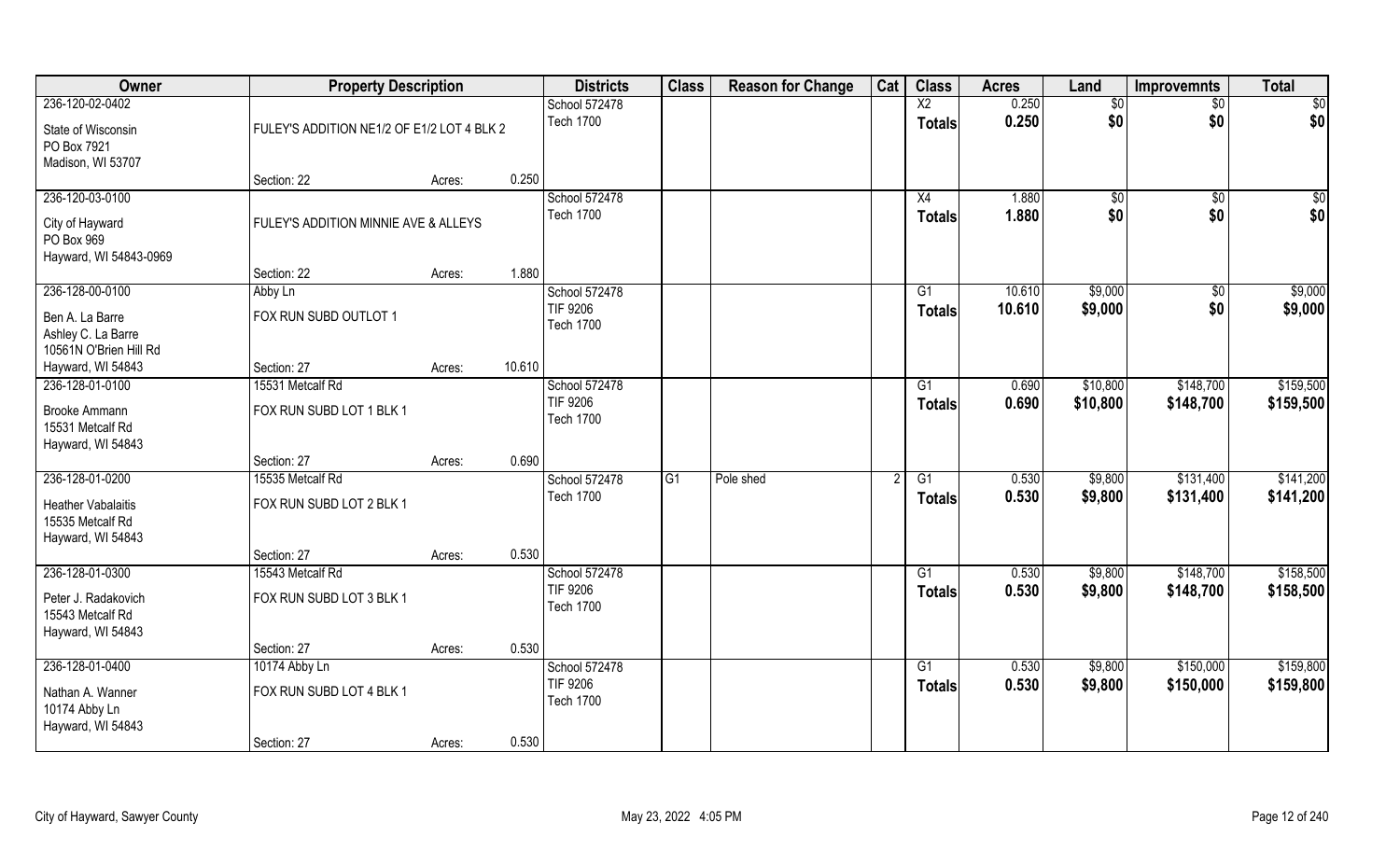| Owner                                                       | <b>Property Description</b> |                 | <b>Districts</b>             | <b>Class</b> | <b>Reason for Change</b> | Cat | <b>Class</b>    | <b>Acres</b> | Land     | <b>Improvemnts</b> | <b>Total</b> |
|-------------------------------------------------------------|-----------------------------|-----------------|------------------------------|--------------|--------------------------|-----|-----------------|--------------|----------|--------------------|--------------|
| 236-128-01-0500                                             | 10168 Abby Ln               |                 | School 572478                |              |                          |     | G1              | 0.540        | \$9,800  | \$92,700           | \$102,500    |
| William J. Trepanier<br>10168 Abby Ln                       | FOX RUN SUBD LOT 5 BLK 1    |                 | TIF 9206<br><b>Tech 1700</b> |              |                          |     | <b>Totals</b>   | 0.540        | \$9,800  | \$92,700           | \$102,500    |
| Hayward, WI 54843                                           |                             |                 |                              |              |                          |     |                 |              |          |                    |              |
|                                                             | Section: 27                 | 0.540<br>Acres: |                              |              |                          |     |                 |              |          |                    |              |
| 236-128-01-0600                                             | 10162 Abby Ln               |                 | School 572478                |              |                          |     | $\overline{G1}$ | 0.540        | \$9,800  | \$148,700          | \$158,500    |
| James D. Sosniak                                            | FOX RUN SUBD LOT 6 BLK 1    |                 | TIF 9206                     |              |                          |     | Totals          | 0.540        | \$9,800  | \$148,700          | \$158,500    |
| 10162 Abby Ln                                               |                             |                 | <b>Tech 1700</b>             |              |                          |     |                 |              |          |                    |              |
| Hayward, WI 54843                                           |                             |                 |                              |              |                          |     |                 |              |          |                    |              |
|                                                             | Section: 27                 | 0.540<br>Acres: |                              |              |                          |     |                 |              |          |                    |              |
| 236-128-01-0700                                             | 10152 Abby Ln               |                 | School 572478                |              |                          |     | G1              | 0.540        | \$9,800  | \$108,000          | \$117,800    |
| Northern Adventures, LLC<br>13045N Dam Rd                   | FOX RUN SUBD LOT 7 BLK 1    |                 | <b>Tech 1700</b>             |              |                          |     | <b>Totals</b>   | 0.540        | \$9,800  | \$108,000          | \$117,800    |
| Hayward, WI 54843                                           |                             |                 |                              |              |                          |     |                 |              |          |                    |              |
|                                                             | Section: 27                 | 0.540<br>Acres: |                              |              |                          |     |                 |              |          |                    |              |
| 236-128-01-0800                                             | 10144 Abby Ln               |                 | School 572478                |              |                          |     | G1              | 0.570        | \$10,000 | \$106,600          | \$116,600    |
| Traci F. Schellhammer<br>10144 Abby Ln<br>Hayward, WI 54843 | FOX RUN SUBD LOT 8 BLK 1    |                 | <b>Tech 1700</b>             |              |                          |     | <b>Totals</b>   | 0.570        | \$10,000 | \$106,600          | \$116,600    |
|                                                             | Section: 27                 | 0.570<br>Acres: |                              |              |                          |     |                 |              |          |                    |              |
| 236-128-01-0900                                             | Abby Ln                     |                 | School 572478                |              |                          |     | G1              | 0.530        | \$9,800  | \$0                | \$9,800      |
| Timothy B. Young                                            | FOX RUN SUBD LOT 9 BLK 1    |                 | TIF 9206                     |              |                          |     | <b>Totals</b>   | 0.530        | \$9,800  | \$0                | \$9,800      |
| Marilyn Young                                               |                             |                 | <b>Tech 1700</b>             |              |                          |     |                 |              |          |                    |              |
| 10155 Olker Rd                                              |                             |                 |                              |              |                          |     |                 |              |          |                    |              |
| Hayward, WI 54843                                           | Section: 27                 | 0.530<br>Acres: |                              |              |                          |     |                 |              |          |                    |              |
| 236-128-01-1000                                             | 10145 Olker Rd              |                 | School 572478                |              |                          |     | G1              | 0.710        | \$11,000 | \$94,700           | \$105,700    |
| Kevin L. Heinz<br>Elizabeth Heinz                           | FOX RUN SUBD LOT 10 BLK 1   |                 | <b>Tech 1700</b>             |              |                          |     | <b>Totals</b>   | 0.710        | \$11,000 | \$94,700           | \$105,700    |
| 15205W State Hwy 77                                         |                             |                 |                              |              |                          |     |                 |              |          |                    |              |
| Hayward, WI 54843                                           | Section: 27                 | 0.710<br>Acres: |                              |              |                          |     |                 |              |          |                    |              |
| 236-128-02-0100                                             | 10133 Olker Rd              |                 | School 572478                |              |                          |     | G1              | 0.690        | \$10,800 | \$90,700           | \$101,500    |
| Russel B. Suter                                             | FOX RUN SUBD LOT 1 BLK 2    |                 | <b>Tech 1700</b>             |              |                          |     | <b>Totals</b>   | 0.690        | \$10,800 | \$90,700           | \$101,500    |
| Susan Suter                                                 |                             |                 |                              |              |                          |     |                 |              |          |                    |              |
| 10133 Olker Rd                                              |                             |                 |                              |              |                          |     |                 |              |          |                    |              |
| Hayward, WI 54843                                           | Section: 27                 | 0.690<br>Acres: |                              |              |                          |     |                 |              |          |                    |              |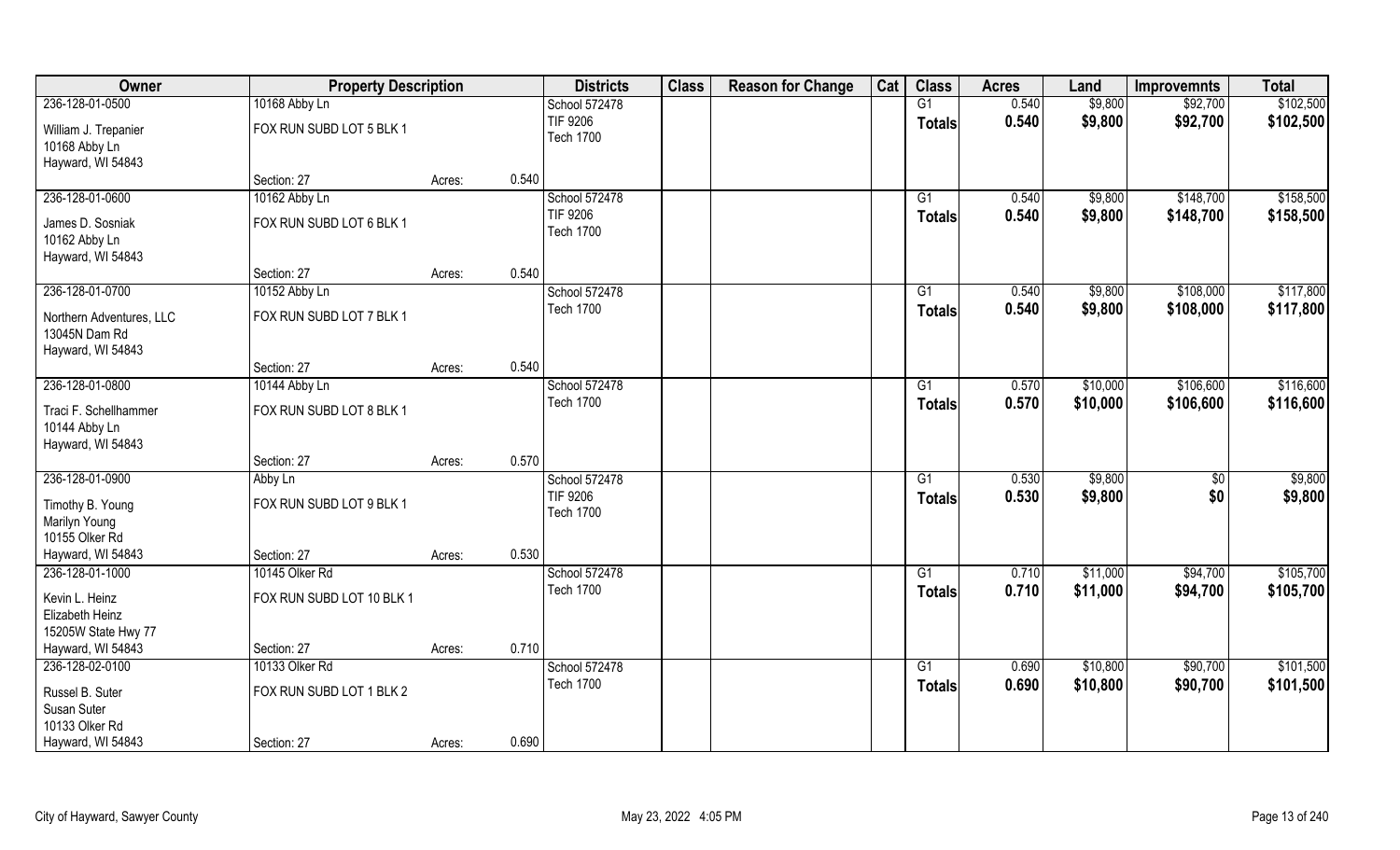| Owner                                | <b>Property Description</b>                     |                 | <b>Districts</b> | <b>Class</b> | <b>Reason for Change</b> | Cat | <b>Class</b>    | <b>Acres</b> | Land     | <b>Improvemnts</b> | <b>Total</b> |
|--------------------------------------|-------------------------------------------------|-----------------|------------------|--------------|--------------------------|-----|-----------------|--------------|----------|--------------------|--------------|
| 236-128-02-0200                      | 10117 Olker Rd                                  |                 | School 572478    |              |                          |     | G1              | 0.670        | \$10,700 | \$86,500           | \$97,200     |
| Zachary W. Briggs<br>10117 Olker Rd  | FOX RUN SUBD LOT 2 BLK 2                        |                 | <b>Tech 1700</b> |              |                          |     | <b>Totals</b>   | 0.670        | \$10,700 | \$86,500           | \$97,200     |
| Hayward, WI 54843                    |                                                 |                 |                  |              |                          |     |                 |              |          |                    |              |
|                                      | Section: 27                                     | 0.670<br>Acres: |                  |              |                          |     |                 |              |          |                    |              |
| 236-128-02-0300                      | 10109 Olker Rd                                  |                 | School 572478    |              |                          |     | $\overline{G1}$ | 0.770        | \$11,300 | \$104,700          | \$116,000    |
|                                      | FOX RUN SUBD LOT 3 BLK 2                        |                 | <b>Tech 1700</b> |              |                          |     | <b>Totals</b>   | 0.770        | \$11,300 | \$104,700          | \$116,000    |
| Robert L. Sutton<br>Andrea S. Sutton |                                                 |                 |                  |              |                          |     |                 |              |          |                    |              |
| 10109 Olker Rd                       |                                                 |                 |                  |              |                          |     |                 |              |          |                    |              |
| Hayward, WI 54843                    | Section: 27                                     | 0.770<br>Acres: |                  |              |                          |     |                 |              |          |                    |              |
| 236-128-03-0100                      | 10108 Aspen Ln                                  |                 | School 572478    |              |                          |     | G1              | 0.550        | \$9,900  | \$70,200           | \$80,100     |
|                                      |                                                 |                 | <b>Tech 1700</b> |              |                          |     | <b>Totals</b>   | 0.550        | \$9,900  | \$70,200           | \$80,100     |
| Kathleen R. Heinkel                  | FOX RUN SUBD LOT 1 BLK 3                        |                 |                  |              |                          |     |                 |              |          |                    |              |
| 10108 Aspen Ln                       |                                                 |                 |                  |              |                          |     |                 |              |          |                    |              |
| Hayward, WI 54843                    | Section: 27                                     | 0.550           |                  |              |                          |     |                 |              |          |                    |              |
| 236-128-03-0200                      | 10044 Aspen Ln                                  | Acres:          | School 572478    |              |                          |     | G1              | 0.550        | \$9,900  | \$148,700          | \$158,600    |
|                                      |                                                 |                 | <b>Tech 1700</b> |              |                          |     |                 |              |          |                    |              |
| Alicia A. Wiebe                      | FOX RUN SUBD LOT 2 BLK 3                        |                 |                  |              |                          |     | <b>Totals</b>   | 0.550        | \$9,900  | \$148,700          | \$158,600    |
| 10044 Aspen Ln                       |                                                 |                 |                  |              |                          |     |                 |              |          |                    |              |
| Hayward, WI 54843                    |                                                 |                 |                  |              |                          |     |                 |              |          |                    |              |
|                                      | Section: 27                                     | 0.550<br>Acres: |                  |              |                          |     |                 |              |          |                    |              |
| 236-128-03-0300                      | Aspen Ln                                        |                 | School 572478    |              |                          |     | $\overline{G1}$ | 0.690        | \$10,800 | $\overline{50}$    | \$10,800     |
| Gregory P. Sorteberg                 | FOX RUN SUBD LOT 3 BLK 3                        |                 | <b>TIF 9206</b>  |              |                          |     | <b>Totals</b>   | 0.690        | \$10,800 | \$0                | \$10,800     |
| 7680 Packard Ave                     |                                                 |                 | <b>Tech 1700</b> |              |                          |     |                 |              |          |                    |              |
| Otsego, MN 55330                     |                                                 |                 |                  |              |                          |     |                 |              |          |                    |              |
|                                      | Section: 27                                     | 0.690<br>Acres: |                  |              |                          |     |                 |              |          |                    |              |
| 236-128-03-0400                      | 10110 Aspen Ln                                  |                 | School 572478    |              |                          |     | G1              | 0.570        | \$10,000 | \$125,100          | \$135,100    |
| Robert Jalowitz                      | FOX RUN SUBD LOT 4 BLK 3                        |                 | <b>Tech 1700</b> |              |                          |     | <b>Totals</b>   | 0.570        | \$10,000 | \$125,100          | \$135,100    |
| Glenda Jalowitz                      |                                                 |                 |                  |              |                          |     |                 |              |          |                    |              |
| 10110 Aspen Ln                       |                                                 |                 |                  |              |                          |     |                 |              |          |                    |              |
| Hayward, WI 54843                    | Section: 27                                     | 0.570<br>Acres: |                  |              |                          |     |                 |              |          |                    |              |
| 236-128-03-0500                      | 15625 Rickco Ln                                 |                 | School 572478    |              |                          |     | G1              | 0.570        | \$10,000 | \$164,000          | \$174,000    |
|                                      |                                                 |                 | <b>Tech 1700</b> |              |                          |     | <b>Totals</b>   | 0.570        | \$10,000 | \$164,000          | \$174,000    |
| John R. Duffy                        | FOX RUN SUBD LOT 5 BLK 3 J R & C A DUFFY - LIFE |                 |                  |              |                          |     |                 |              |          |                    |              |
| Charlotte A. Duffy                   | <b>ESTATE</b>                                   |                 |                  |              |                          |     |                 |              |          |                    |              |
| 15625 Rickco Ln                      |                                                 |                 |                  |              |                          |     |                 |              |          |                    |              |
| Hayward, WI 54843-2637               | Section: 27                                     | 0.570<br>Acres: |                  |              |                          |     |                 |              |          |                    |              |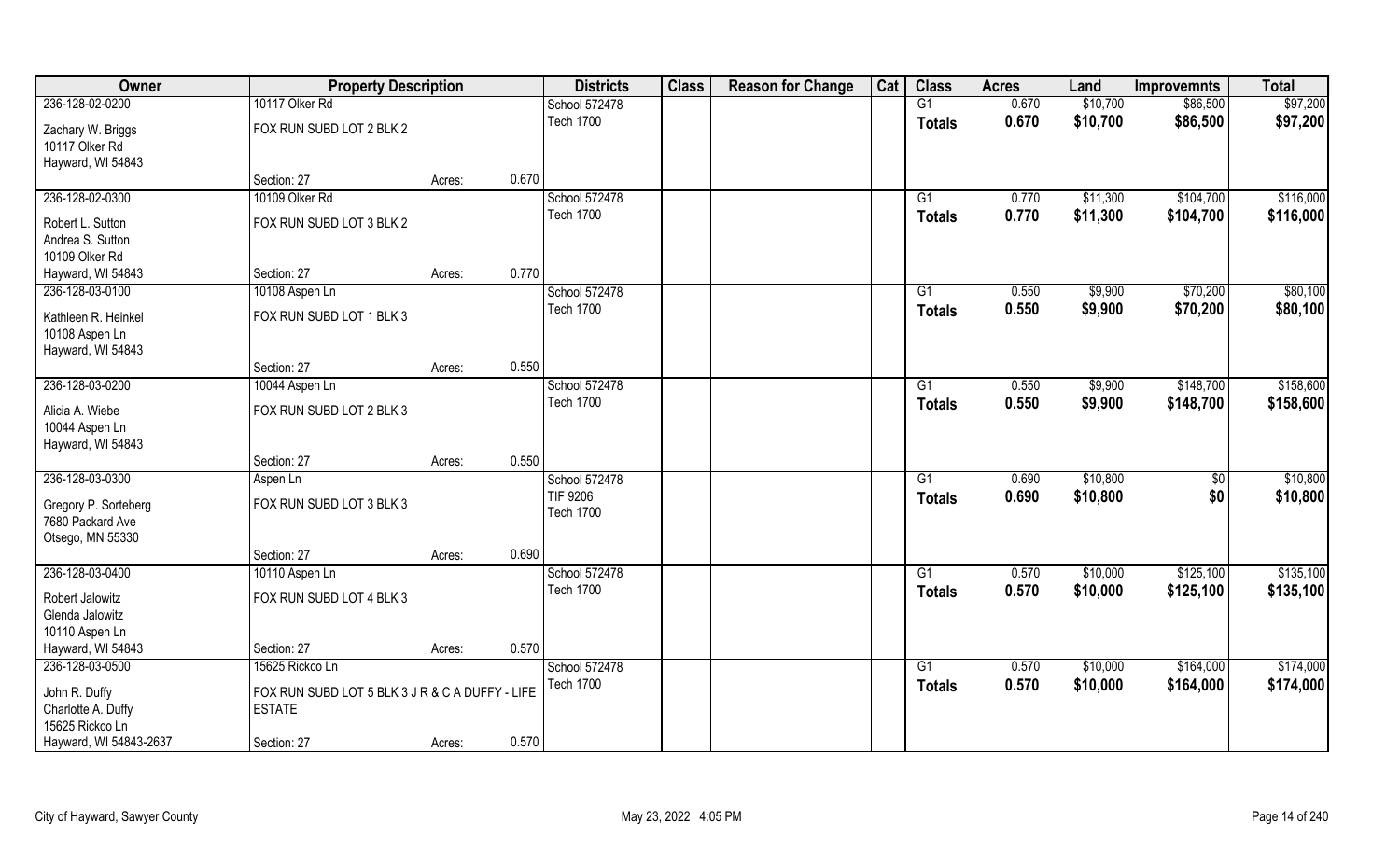| Owner                                             | <b>Property Description</b>               |        |       | <b>Districts</b> | <b>Class</b> | <b>Reason for Change</b> | Cat | <b>Class</b>  | <b>Acres</b> | Land     | <b>Improvemnts</b> | <b>Total</b> |
|---------------------------------------------------|-------------------------------------------|--------|-------|------------------|--------------|--------------------------|-----|---------------|--------------|----------|--------------------|--------------|
| 236-128-03-0600                                   | 15619 Rickco Ln                           |        |       | School 572478    |              |                          |     | G1            | 0.740        | \$11,200 | \$89,800           | \$101,000    |
| Darrell Feltham                                   | FOX RUN SUBD LOT 6 BLK 3                  |        |       | TIF 9206         |              |                          |     | <b>Totals</b> | 0.740        | \$11,200 | \$89,800           | \$101,000    |
| 15619 Rickco Ln                                   |                                           |        |       | <b>Tech 1700</b> |              |                          |     |               |              |          |                    |              |
| Hayward, WI 54843                                 |                                           |        |       |                  |              |                          |     |               |              |          |                    |              |
|                                                   | Section: 27                               | Acres: | 0.740 |                  |              |                          |     |               |              |          |                    |              |
| 236-128-03-0700                                   | 15593 Rickco Ln                           |        |       | School 572478    |              |                          |     | G1            | 0.630        | \$10,400 | \$83,700           | \$94,100     |
| Ronald E. Rosencrans                              | FOX RUN SUBD LOT 7 BLK 3                  |        |       | <b>Tech 1700</b> |              |                          |     | <b>Totals</b> | 0.630        | \$10,400 | \$83,700           | \$94,100     |
| Karen F. Rosencrans                               |                                           |        |       |                  |              |                          |     |               |              |          |                    |              |
| 2900 Grand Ave Apt 540                            |                                           |        |       |                  |              |                          |     |               |              |          |                    |              |
| Everett, WA 98201-4896                            | Section: 27                               | Acres: | 0.630 |                  |              |                          |     |               |              |          |                    |              |
| 236-128-03-0800                                   | 15585 Rickco Ln                           |        |       | School 572478    |              |                          |     | G1            | 0.700        | \$10,900 | \$111,000          | \$121,900    |
| Robert T. Lang                                    | FOX RUN SUBD LOT 8 BLK 3                  |        |       | <b>Tech 1700</b> |              |                          |     | <b>Totals</b> | 0.700        | \$10,900 | \$111,000          | \$121,900    |
| 15585 Rickco Ln                                   |                                           |        |       |                  |              |                          |     |               |              |          |                    |              |
| Hayward, WI 54843                                 |                                           |        |       |                  |              |                          |     |               |              |          |                    |              |
|                                                   | Section: 27                               | Acres: | 0.700 |                  |              |                          |     |               |              |          |                    |              |
| 236-128-04-0100                                   | 15571 Rickco Ln                           |        |       | School 572478    |              |                          |     | G1            | 0.900        | \$12,200 | \$87,200           | \$99,400     |
| Gayle M Blake Revocable Trust                     | FOX RUN SUBD LOT 1 BLK 4                  |        |       | TIF 9206         |              |                          |     | <b>Totals</b> | 0.900        | \$12,200 | \$87,200           | \$99,400     |
| 15571 Rickco Ln                                   |                                           |        |       | <b>Tech 1700</b> |              |                          |     |               |              |          |                    |              |
| Hayward, WI 54843                                 |                                           |        |       |                  |              |                          |     |               |              |          |                    |              |
|                                                   | Section: 27                               | Acres: | 0.900 |                  |              |                          |     |               |              |          |                    |              |
| 236-128-04-0200                                   | 15559 Rickco Ln                           |        |       | School 572478    |              |                          |     | G1            | 0.690        | \$10,800 | \$113,400          | \$124,200    |
| Timothy R. Wilson                                 | FOX RUN SUBD LOT 2 BLK 4                  |        |       | <b>Tech 1700</b> |              |                          |     | <b>Totals</b> | 0.690        | \$10,800 | \$113,400          | \$124,200    |
| 2493 Brunswick Circle Blvd                        |                                           |        |       |                  |              |                          |     |               |              |          |                    |              |
| Woodridge, IL 60517                               |                                           |        |       |                  |              |                          |     |               |              |          |                    |              |
|                                                   | Section: 27                               | Acres: | 0.690 |                  |              |                          |     |               |              |          |                    |              |
| 236-128-04-0300                                   | 15553 Rickco Ln                           |        |       | School 572478    |              |                          |     | G1            | 0.640        | \$10,500 | \$127,000          | \$137,500    |
| Shivawn M. La Barre                               | FOX RUN SUBD LOT 3 BLK 4 CAROL M LA BARRE |        |       | <b>Tech 1700</b> |              |                          |     | <b>Totals</b> | 0.640        | \$10,500 | \$127,000          | \$137,500    |
| 15553 Rickco Ln                                   | <b>LIFE ESTATE</b>                        |        |       |                  |              |                          |     |               |              |          |                    |              |
| Hayward, WI 54843                                 |                                           |        |       |                  |              |                          |     |               |              |          |                    |              |
|                                                   | Section: 27                               | Acres: | 0.640 |                  |              |                          |     |               |              |          |                    |              |
| 236-128-05-0100                                   | 15619 Winter Dr                           |        |       | School 572478    |              |                          |     | G1            | 0.570        | \$10,000 | \$95,400           | \$105,400    |
|                                                   | FOX RUN SUBD LOT 1 BLK 5                  |        |       | <b>Tech 1700</b> |              |                          |     | <b>Totals</b> | 0.570        | \$10,000 | \$95,400           | \$105,400    |
| <b>RCP PROPERTIES, LLC</b><br>11674W State Hwy 77 |                                           |        |       |                  |              |                          |     |               |              |          |                    |              |
| Hayward, WI 54843                                 |                                           |        |       |                  |              |                          |     |               |              |          |                    |              |
|                                                   | Section: 27                               | Acres: | 0.570 |                  |              |                          |     |               |              |          |                    |              |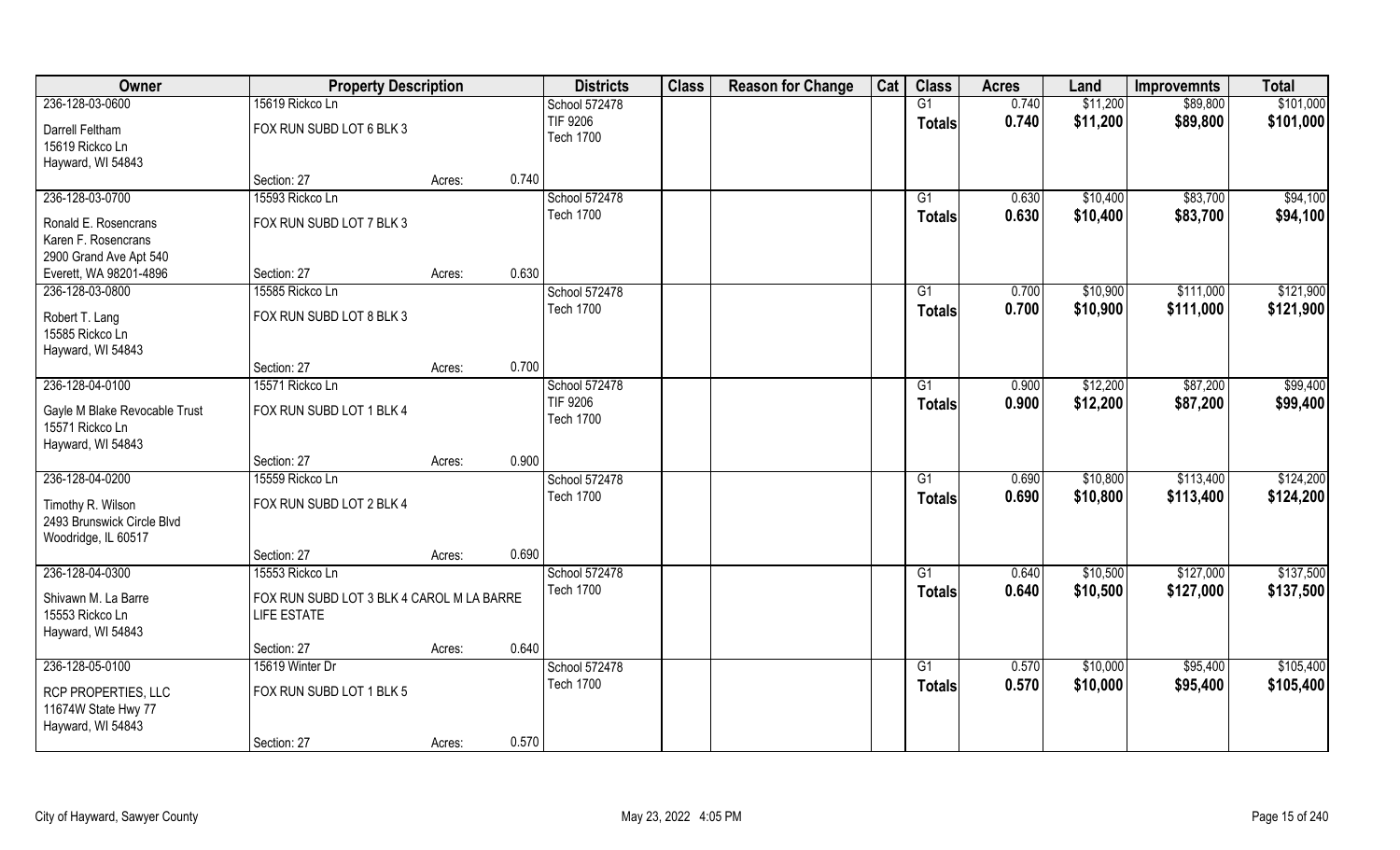| Owner                              | <b>Property Description</b> |        |       | <b>Districts</b> | <b>Class</b> | <b>Reason for Change</b> | Cat | <b>Class</b>  | <b>Acres</b> | Land     | <b>Improvemnts</b> | <b>Total</b> |
|------------------------------------|-----------------------------|--------|-------|------------------|--------------|--------------------------|-----|---------------|--------------|----------|--------------------|--------------|
| 236-128-05-0200                    | 15609 Winter Dr             |        |       | School 572478    |              |                          |     | G1            | 0.570        | \$10,000 | \$96,500           | \$106,500    |
| Bruce T. Willand                   | FOX RUN SUBD LOT 2 BLK 5    |        |       | <b>Tech 1700</b> |              |                          |     | <b>Totals</b> | 0.570        | \$10,000 | \$96,500           | \$106,500    |
| Veronica A. Willand                |                             |        |       |                  |              |                          |     |               |              |          |                    |              |
| 15609 Winter Dr                    |                             |        |       |                  |              |                          |     |               |              |          |                    |              |
| Hayward, WI 54843                  | Section: 27                 | Acres: | 0.570 |                  |              |                          |     |               |              |          |                    |              |
| 236-128-05-0300                    | 15597 Winter Dr             |        |       | School 572478    |              |                          |     | G1            | 0.870        | \$12,000 | \$99,200           | \$111,200    |
| Kim S. Feckner                     | FOX RUN SUBD LOT 3 BLK 5    |        |       | <b>Tech 1700</b> |              |                          |     | <b>Totals</b> | 0.870        | \$12,000 | \$99,200           | \$111,200    |
| 15597 Winter Dr                    |                             |        |       |                  |              |                          |     |               |              |          |                    |              |
| Hayward, WI 54843                  |                             |        |       |                  |              |                          |     |               |              |          |                    |              |
|                                    | Section: 27                 | Acres: | 0.870 |                  |              |                          |     |               |              |          |                    |              |
| 236-128-05-0400                    | 15589 Winter Dr             |        |       | School 572478    |              |                          |     | G1            | 0.570        | \$10,000 | \$100,000          | \$110,000    |
| <b>RCP PROPERTIES, LLC</b>         | FOX RUN SUBD LOT 4 BLK 5    |        |       | <b>Tech 1700</b> |              |                          |     | <b>Totals</b> | 0.570        | \$10,000 | \$100,000          | \$110,000    |
| 11674W State Hwy 77                |                             |        |       |                  |              |                          |     |               |              |          |                    |              |
| Hayward, WI 54843                  |                             |        |       |                  |              |                          |     |               |              |          |                    |              |
|                                    | Section: 27                 | Acres: | 0.570 |                  |              |                          |     |               |              |          |                    |              |
| 236-128-05-0500                    | 15583 Winter Dr             |        |       | School 572478    |              |                          |     | G1            | 0.570        | \$10,000 | \$98,400           | \$108,400    |
| Gary M. Vande Vrede                | FOX RUN SUBD LOT 5 BLK 5    |        |       | <b>Tech 1700</b> |              |                          |     | <b>Totals</b> | 0.570        | \$10,000 | \$98,400           | \$108,400    |
| 15583 Winter Dr                    |                             |        |       |                  |              |                          |     |               |              |          |                    |              |
| Hayward, WI 54843                  |                             |        |       |                  |              |                          |     |               |              |          |                    |              |
|                                    | Section: 27                 | Acres: | 0.570 |                  |              |                          |     |               |              |          |                    |              |
| 236-128-05-0600                    | 15581 Winter Dr             |        |       | School 572478    |              |                          |     | X4            | 0.570        | \$       | \$0                | \$0          |
| Indianhead Community Action Agency | FOX RUN SUBD LOT 6 BLK 5    |        |       | <b>Tech 1700</b> |              |                          |     | <b>Totals</b> | 0.570        | \$0      | \$0                | \$0          |
| 1000 College Ave W                 |                             |        |       |                  |              |                          |     |               |              |          |                    |              |
| Ladysmith, WI 54848-2118           |                             |        |       |                  |              |                          |     |               |              |          |                    |              |
|                                    | Section: 27                 | Acres: | 0.570 |                  |              |                          |     |               |              |          |                    |              |
| 236-128-05-0700                    | 15569 Winter Dr             |        |       | School 572478    |              |                          |     | G1            | 0.570        | \$10,000 | \$149,700          | \$159,700    |
| Michael J. Galde                   | FOX RUN SUBD LOT 7 BLK 5    |        |       | TIF 9206         |              |                          |     | <b>Totals</b> | 0.570        | \$10,000 | \$149,700          | \$159,700    |
| Jessica Galde                      |                             |        |       | <b>Tech 1700</b> |              |                          |     |               |              |          |                    |              |
| 15569 Winter Dr                    |                             |        |       |                  |              |                          |     |               |              |          |                    |              |
| Hayward, WI 54843                  | Section: 27                 | Acres: | 0.570 |                  |              |                          |     |               |              |          |                    |              |
| 236-128-05-0800                    | 10165 Abby Ln               |        |       | School 572478    |              |                          |     | G1            | 0.650        | \$10,600 | \$176,400          | \$187,000    |
| Shelby L. Kilibarda                | FOX RUN SUBD LOT 8 BLK 5    |        |       | <b>Tech 1700</b> |              |                          |     | <b>Totals</b> | 0.650        | \$10,600 | \$176,400          | \$187,000    |
| 10165 Abby Ln                      |                             |        |       |                  |              |                          |     |               |              |          |                    |              |
| Hayward, WI 54843                  |                             |        |       |                  |              |                          |     |               |              |          |                    |              |
|                                    | Section: 27                 | Acres: | 0.650 |                  |              |                          |     |               |              |          |                    |              |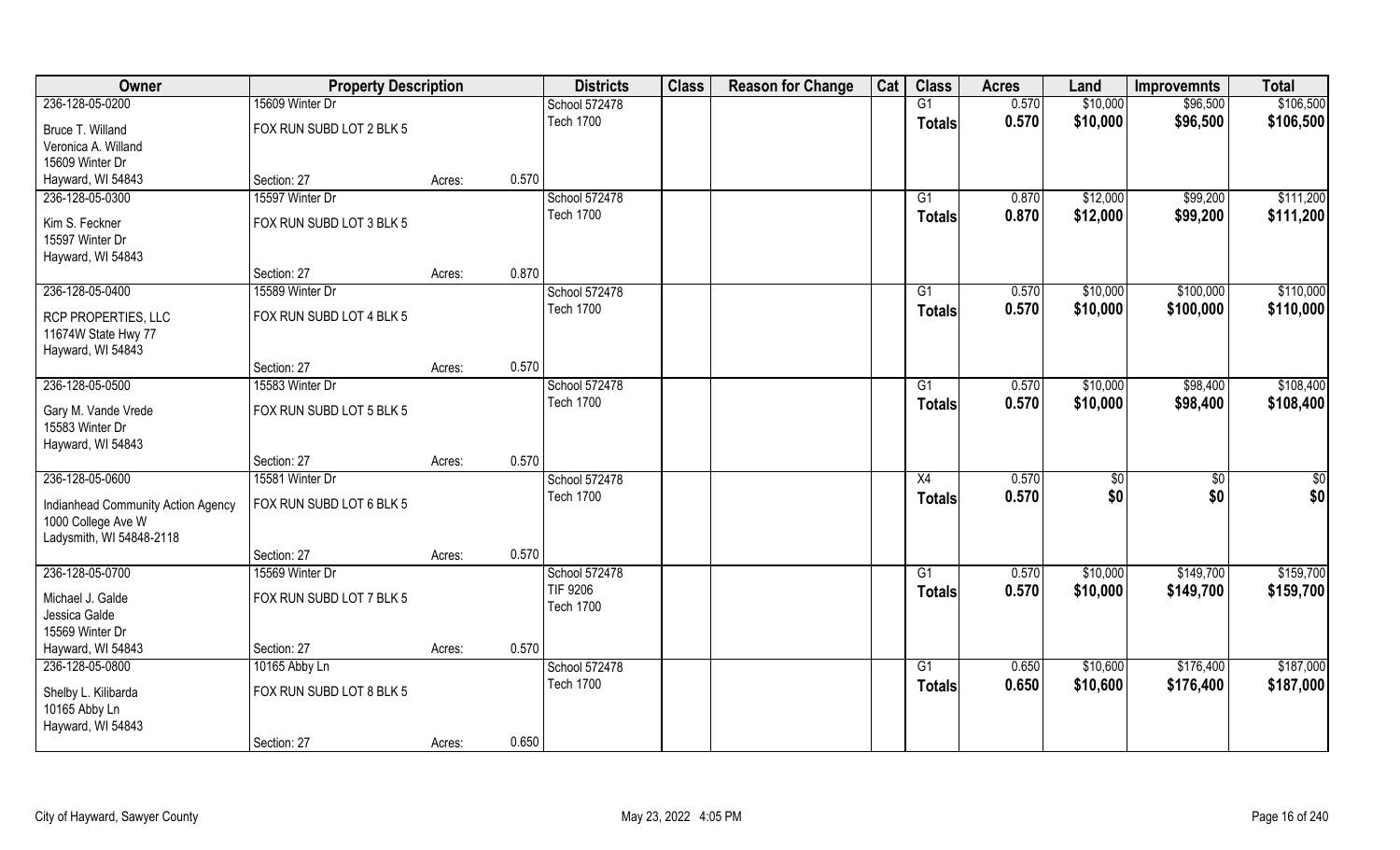| Owner                                 | <b>Property Description</b> |        |       | <b>Districts</b>                    | <b>Class</b> | <b>Reason for Change</b> | Cat | <b>Class</b>  | <b>Acres</b> | Land     | <b>Improvemnts</b> | <b>Total</b> |
|---------------------------------------|-----------------------------|--------|-------|-------------------------------------|--------------|--------------------------|-----|---------------|--------------|----------|--------------------|--------------|
| 236-128-05-0900                       | 15560 Rickco Ln             |        |       | School 572478                       |              |                          |     | G1            | 0.630        | \$10,400 | \$67,900           | \$78,300     |
| Eric M. Felland<br>15560 Rickco Ln    | FOX RUN SUBD LOT 9 BLK 5    |        |       | TIF 9206<br><b>Tech 1700</b>        |              |                          |     | <b>Totals</b> | 0.630        | \$10,400 | \$67,900           | \$78,300     |
| Hayward, WI 54843                     | Section: 27                 | Acres: | 0.630 |                                     |              |                          |     |               |              |          |                    |              |
|                                       | 15568 Rickco Ln             |        |       |                                     |              |                          |     |               |              |          |                    | \$89,200     |
| 236-128-05-1000                       |                             |        |       | School 572478                       |              |                          |     | G1            | 0.570        | \$10,000 | \$79,200           |              |
| <b>Heather Mrotek</b>                 | FOX RUN SUBD LOT 10 BLK 5   |        |       | TIF 9206                            |              |                          |     | <b>Totals</b> | 0.570        | \$10,000 | \$79,200           | \$89,200     |
| 15568 Rickco Ln                       |                             |        |       | <b>Tech 1700</b>                    |              |                          |     |               |              |          |                    |              |
| Hayward, WI 54843                     |                             |        |       |                                     |              |                          |     |               |              |          |                    |              |
|                                       | Section: 27                 | Acres: | 0.570 |                                     |              |                          |     |               |              |          |                    |              |
| 236-128-05-1100                       | 15576 Rickco Ln             |        |       | School 572478                       |              |                          |     | G1            | 0.570        | \$10,000 | \$122,800          | \$132,800    |
| Wayne F. Goecks                       | FOX RUN SUBD LOT 11 BLK 5   |        |       | <b>Tech 1700</b>                    |              |                          |     | <b>Totals</b> | 0.570        | \$10,000 | \$122,800          | \$132,800    |
| Diane K. Goecks                       |                             |        |       |                                     |              |                          |     |               |              |          |                    |              |
| 15576 Rickco Ln                       |                             |        |       |                                     |              |                          |     |               |              |          |                    |              |
| Hayward, WI 54843                     | Section: 27                 | Acres: | 0.570 |                                     |              |                          |     |               |              |          |                    |              |
| 236-128-05-1200                       | 15582 Rickco Ln             |        |       | School 572478                       |              |                          |     | G1            | 0.570        | \$10,000 | \$96,300           | \$106,300    |
|                                       |                             |        |       | <b>Tech 1700</b>                    |              |                          |     |               | 0.570        | \$10,000 | \$96,300           | \$106,300    |
| Roberta A. Metcalf<br>15582 Rickco Ln | FOX RUN SUBD LOT 12 BLK 5   |        |       |                                     |              |                          |     | <b>Totals</b> |              |          |                    |              |
| Hayward, WI 54843                     |                             |        |       |                                     |              |                          |     |               |              |          |                    |              |
|                                       | Section: 27                 | Acres: | 0.570 |                                     |              |                          |     |               |              |          |                    |              |
| 236-128-05-1300                       | 15592 Rickco Ln             |        |       | School 572478                       |              |                          |     | G1            | 0.570        | \$10,000 | \$116,300          | \$126,300    |
| Taylor Don Ken Patenaude              | FOX RUN SUBD LOT 13 BLK 5   |        |       | <b>Tech 1700</b>                    |              |                          |     | <b>Totals</b> | 0.570        | \$10,000 | \$116,300          | \$126,300    |
| 15592 Rickco Ln                       |                             |        |       |                                     |              |                          |     |               |              |          |                    |              |
| Hayward, WI 54843                     |                             |        |       |                                     |              |                          |     |               |              |          |                    |              |
|                                       | Section: 27                 | Acres: | 0.570 |                                     |              |                          |     |               |              |          |                    |              |
| 236-128-05-1400                       | 15606 Rickco Ln             |        |       | School 572478                       | G1           | <b>NSF</b>               |     | G1            | 0.570        | \$10,000 | \$77,200           | \$87,200     |
| Emily Ann Conner<br>PO Box 106        | FOX RUN SUBD LOT 14 BLK 5   |        |       | <b>TIF 9206</b><br><b>Tech 1700</b> |              |                          |     | <b>Totals</b> | 0.570        | \$10,000 | \$77,200           | \$87,200     |
| Stone Lake, WI 54876                  |                             |        |       |                                     |              |                          |     |               |              |          |                    |              |
|                                       | Section: 27                 | Acres: | 0.570 |                                     |              |                          |     |               |              |          |                    |              |
| 236-128-05-1500                       | 15612 Rickco Ln             |        |       | School 572478                       |              |                          |     | G1            | 0.570        | \$10,000 | \$121,900          | \$131,900    |
| Sandra Berg<br>15612 Ricko Ln         | FOX RUN SUBD LOT 15 BLK 5   |        |       | <b>Tech 1700</b>                    |              |                          |     | <b>Totals</b> | 0.570        | \$10,000 | \$121,900          | \$131,900    |
| Hayward, WI 54843                     |                             |        |       |                                     |              |                          |     |               |              |          |                    |              |
|                                       | Section: 27                 | Acres: | 0.570 |                                     |              |                          |     |               |              |          |                    |              |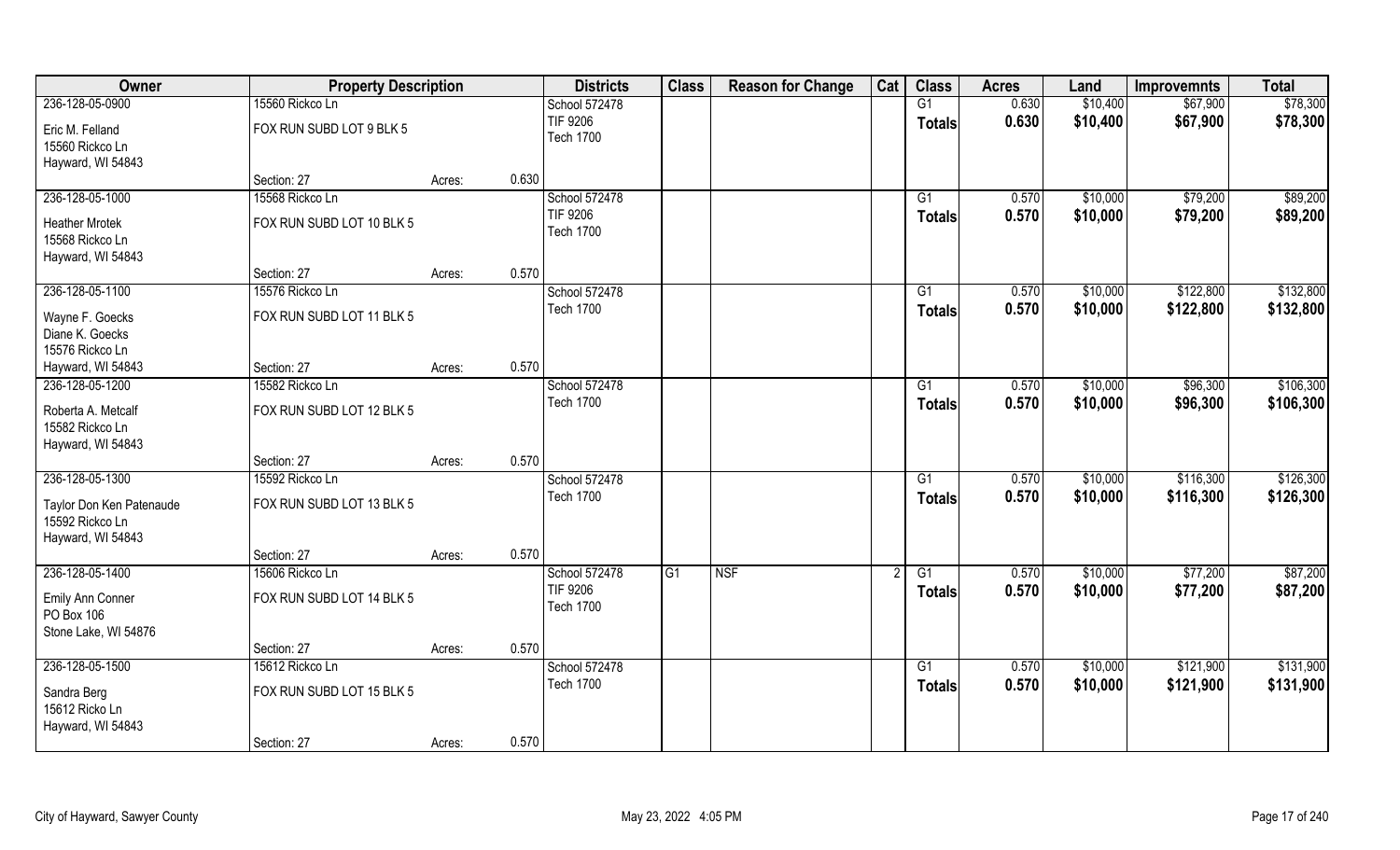| Owner                  | <b>Property Description</b>                   |        |       | <b>Districts</b> | <b>Class</b> | <b>Reason for Change</b> | Cat | <b>Class</b>    | <b>Acres</b> | Land     | <b>Improvemnts</b> | <b>Total</b> |
|------------------------|-----------------------------------------------|--------|-------|------------------|--------------|--------------------------|-----|-----------------|--------------|----------|--------------------|--------------|
| 236-128-05-1600        | 10126 Aspen Ln                                |        |       | School 572478    |              |                          |     | G1              | 0.570        | \$10,000 | \$125,900          | \$135,900    |
| Teresa J. Moore        | FOX RUN SUBD LOT 16 BLK 5                     |        |       | <b>Tech 1700</b> |              |                          |     | <b>Totals</b>   | 0.570        | \$10,000 | \$125,900          | \$135,900    |
| 10126 Aspen Ln         |                                               |        |       |                  |              |                          |     |                 |              |          |                    |              |
| Hayward, WI 54843      |                                               |        |       |                  |              |                          |     |                 |              |          |                    |              |
|                        | Section: 27                                   | Acres: | 0.570 |                  |              |                          |     |                 |              |          |                    |              |
| 236-128-06-0100        | 15636 Winter Dr                               |        |       | School 572478    |              |                          |     | G1              | 0.670        | \$10,700 | \$64,700           | \$75,400     |
| Annette W. Thompson    | FOX RUN SUBD LOT 1 BLK 6                      |        |       | <b>Tech 1700</b> |              |                          |     | Totals          | 0.670        | \$10,700 | \$64,700           | \$75,400     |
| 15636 Winter Dr        |                                               |        |       |                  |              |                          |     |                 |              |          |                    |              |
| Hayward, WI 54843      |                                               |        |       |                  |              |                          |     |                 |              |          |                    |              |
|                        | Section: 27                                   | Acres: | 0.670 |                  |              |                          |     |                 |              |          |                    |              |
| 236-128-06-0200        | 15624 Winter Dr                               |        |       | School 572478    | G1           | <b>Deck</b>              |     | G1              | 0.690        | \$10,800 | \$105,800          | \$116,600    |
| Judith E. Farley       | FOX RUN SUBD LOT 2 BLK 6                      |        |       | <b>Tech 1700</b> |              |                          |     | <b>Totals</b>   | 0.690        | \$10,800 | \$105,800          | \$116,600    |
| 15624 Winter Dr        |                                               |        |       |                  |              |                          |     |                 |              |          |                    |              |
| Hayward, WI 54843      |                                               |        |       |                  |              |                          |     |                 |              |          |                    |              |
|                        | Section: 27                                   | Acres: | 0.690 |                  |              |                          |     |                 |              |          |                    |              |
| 236-128-06-0300        | 15614 Winter Dr                               |        |       | School 572478    |              |                          |     | G1              | 0.830        | \$11,700 | \$94,800           | \$106,500    |
| Paulette Dettloff      | FOX RUN SUBD LOT 3 BLK 6                      |        |       | <b>Tech 1700</b> |              |                          |     | <b>Totals</b>   | 0.830        | \$11,700 | \$94,800           | \$106,500    |
| 15614 Winter Dr        |                                               |        |       |                  |              |                          |     |                 |              |          |                    |              |
| Hayward, WI 54843-2612 |                                               |        |       |                  |              |                          |     |                 |              |          |                    |              |
|                        | Section: 27                                   | Acres: | 0.830 |                  |              |                          |     |                 |              |          |                    |              |
| 236-128-06-0400        | 15604 Winter Dr                               |        |       | School 572478    |              |                          |     | $\overline{G1}$ | 0.630        | \$10,400 | \$119,900          | \$130,300    |
| Jacob T. Johnson       | FOX RUN SUBD LOT 4 BLK 6                      |        |       | <b>Tech 1700</b> |              |                          |     | <b>Totals</b>   | 0.630        | \$10,400 | \$119,900          | \$130,300    |
| 15604 Winter Dr        |                                               |        |       |                  |              |                          |     |                 |              |          |                    |              |
| Hayward, WI 54843      |                                               |        |       |                  |              |                          |     |                 |              |          |                    |              |
|                        | Section: 27                                   | Acres: | 0.630 |                  |              |                          |     |                 |              |          |                    |              |
| 236-128-06-0500        | 15590 Winter Dr                               |        |       | School 572478    |              |                          |     | G1              | 0.630        | \$10,400 | \$113,100          | \$123,500    |
| Abigail L. Stowell     | FOX RUN SUBD LOT 5 BLK 6                      |        |       | <b>Tech 1700</b> |              |                          |     | <b>Totals</b>   | 0.630        | \$10,400 | \$113,100          | \$123,500    |
| 15590 Winter Dr        |                                               |        |       |                  |              |                          |     |                 |              |          |                    |              |
| Hayward, WI 54843      |                                               |        |       |                  |              |                          |     |                 |              |          |                    |              |
|                        | Section: 27                                   | Acres: | 0.630 |                  |              |                          |     |                 |              |          |                    |              |
| 236-128-06-0600        | 15586 Winter Dr                               |        |       | School 572478    |              |                          |     | $\overline{G1}$ | 0.630        | \$10,400 | \$82,600           | \$93,000     |
| Maisey E. Horsman      | FOX RUN SUBD LOT 6 BLK 6 MJ & DL HORSMAN - LC |        |       | <b>Tech 1700</b> |              |                          |     | <b>Totals</b>   | 0.630        | \$10,400 | \$82,600           | \$93,000     |
| 15586 Winter Dr        |                                               |        |       |                  |              |                          |     |                 |              |          |                    |              |
| Hayward, WI 54843      |                                               |        |       |                  |              |                          |     |                 |              |          |                    |              |
|                        | Section: 27                                   | Acres: | 0.630 |                  |              |                          |     |                 |              |          |                    |              |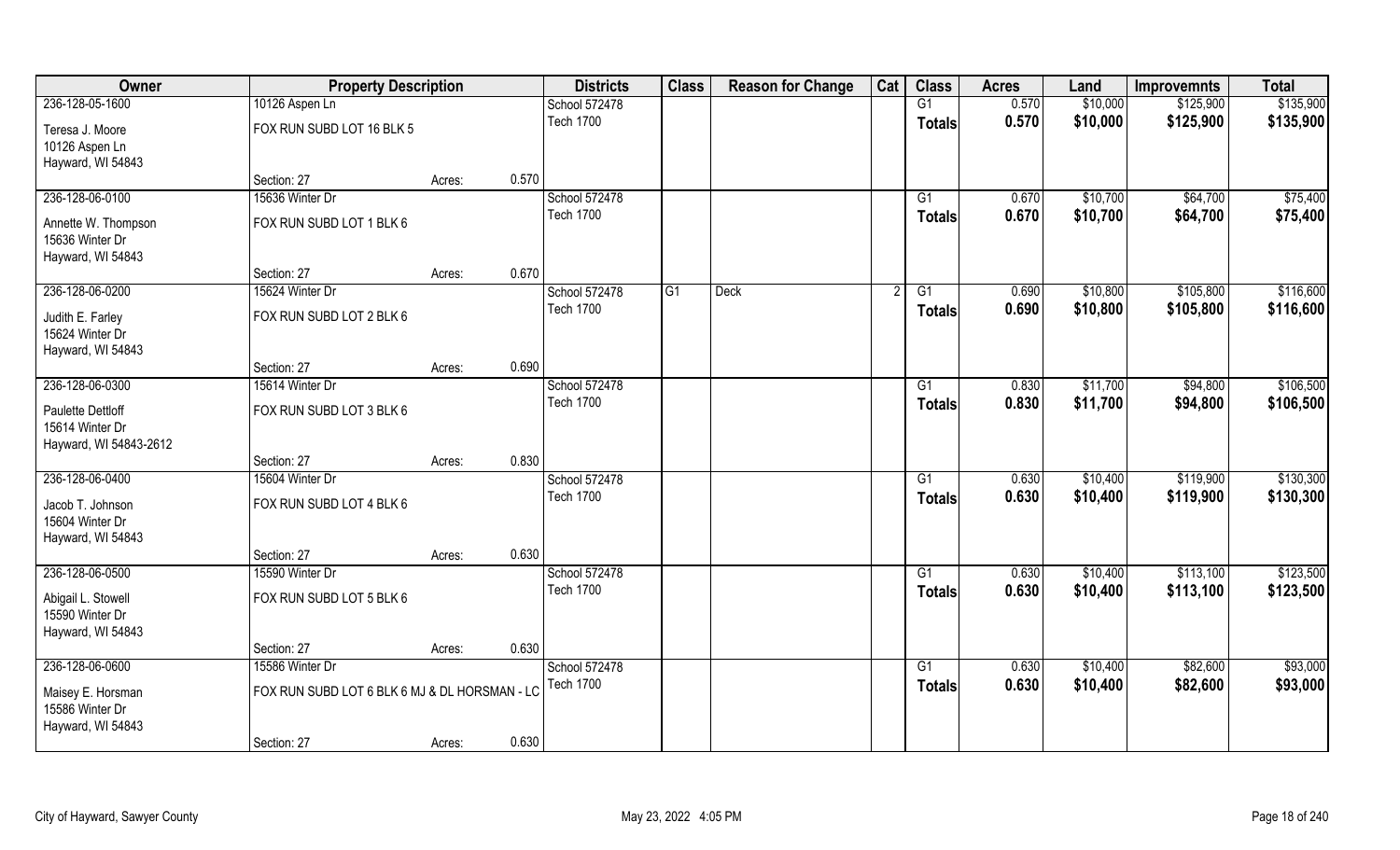| Owner                                                 | <b>Property Description</b> |        |       | <b>Districts</b> | <b>Class</b> | <b>Reason for Change</b> | Cat | <b>Class</b>    | <b>Acres</b> | Land     | <b>Improvemnts</b> | <b>Total</b> |
|-------------------------------------------------------|-----------------------------|--------|-------|------------------|--------------|--------------------------|-----|-----------------|--------------|----------|--------------------|--------------|
| 236-128-06-0700                                       | 15578 Winter Dr             |        |       | School 572478    |              |                          |     | G1              | 0.630        | \$10,400 | \$103,700          | \$114,100    |
| Thomas G. Girard                                      | FOX RUN SUBD LOT 7 BLK 6    |        |       | <b>Tech 1700</b> |              |                          |     | <b>Totals</b>   | 0.630        | \$10,400 | \$103,700          | \$114,100    |
| Jessica R. Girard                                     |                             |        |       |                  |              |                          |     |                 |              |          |                    |              |
| 15578 Winter Dr                                       |                             |        |       |                  |              |                          |     |                 |              |          |                    |              |
| Hayward, WI 54843                                     | Section: 27                 | Acres: | 0.630 |                  |              |                          |     |                 |              |          |                    |              |
| 236-128-06-0800                                       | 15572 Winter Dr             |        |       | School 572478    |              |                          |     | G1              | 0.630        | \$10,400 | \$86,300           | \$96,700     |
| Nancy L. Gustafson                                    | FOX RUN SUBD LOT 8 BLK 6    |        |       | <b>Tech 1700</b> |              |                          |     | Totals          | 0.630        | \$10,400 | \$86,300           | \$96,700     |
| 15572 Winter Dr                                       |                             |        |       |                  |              |                          |     |                 |              |          |                    |              |
| Hayward, WI 54843                                     |                             |        |       |                  |              |                          |     |                 |              |          |                    |              |
|                                                       | Section: 27                 | Acres: | 0.630 |                  |              |                          |     |                 |              |          |                    |              |
| 236-128-06-0900                                       | 15568 Winter Dr             |        |       | School 572478    |              |                          |     | G1              | 0.630        | \$10,400 | \$67,900           | \$78,300     |
| Wendell R. Martin<br>558 S Duke St                    | FOX RUN SUBD LOT 9 BLK 6    |        |       | <b>Tech 1700</b> |              |                          |     | <b>Totals</b>   | 0.630        | \$10,400 | \$67,900           | \$78,300     |
| Lancaster, PA 17602                                   |                             |        |       |                  |              |                          |     |                 |              |          |                    |              |
|                                                       | Section: 27                 | Acres: | 0.630 |                  |              |                          |     |                 |              |          |                    |              |
| 236-128-06-1000                                       | 10189 Abby Ln               |        |       | School 572478    |              |                          |     | G1              | 0.620        | \$10,400 | \$128,800          | \$139,200    |
| Ajaypal S. Mann<br>10189 Abby Ln<br>Hayward, WI 54843 | FOX RUN SUBD LOT 10 BLK 6   |        |       | <b>Tech 1700</b> |              |                          |     | <b>Totals</b>   | 0.620        | \$10,400 | \$128,800          | \$139,200    |
|                                                       | Section: 27                 | Acres: | 0.620 |                  |              |                          |     |                 |              |          |                    |              |
| 236-128-07-0100                                       | 10171 Aspen Ln              |        |       | School 572478    |              |                          |     | $\overline{G1}$ | 0.820        | \$11,700 | \$141,500          | \$153,200    |
|                                                       |                             |        |       | <b>Tech 1700</b> |              |                          |     | <b>Totals</b>   | 0.820        | \$11,700 | \$141,500          | \$153,200    |
| Derek E. Winter                                       | FOX RUN SUBD LOT 1 BLK 7    |        |       |                  |              |                          |     |                 |              |          |                    |              |
| 10171 Aspen Ln                                        |                             |        |       |                  |              |                          |     |                 |              |          |                    |              |
| Hayward, WI 54843                                     | Section: 27                 |        | 0.820 |                  |              |                          |     |                 |              |          |                    |              |
| 236-128-07-0200                                       |                             | Acres: |       | School 572478    |              |                          |     | G1              | 0.520        | \$9,700  | \$141,900          | \$151,600    |
|                                                       | 10161 Aspen Ln              |        |       | <b>Tech 1700</b> |              |                          |     |                 |              |          |                    |              |
| Lydia D. De Nasha                                     | FOX RUN SUBD LOT 2 BLK 7    |        |       |                  |              |                          |     | <b>Totals</b>   | 0.520        | \$9,700  | \$141,900          | \$151,600    |
| 10161 Aspen Ln                                        |                             |        |       |                  |              |                          |     |                 |              |          |                    |              |
| Hayward, WI 54843                                     |                             |        |       |                  |              |                          |     |                 |              |          |                    |              |
|                                                       | Section: 27                 | Acres: | 0.520 |                  |              |                          |     |                 |              |          |                    |              |
| 236-128-07-0300                                       | 10155 Aspen Ln              |        |       | School 572478    |              |                          |     | G1              | 0.520        | \$9,700  | \$114,300          | \$124,000    |
| Cynthia S. Edwards                                    | FOX RUN SUBD LOT 3 BLK 7    |        |       | <b>Tech 1700</b> |              |                          |     | <b>Totals</b>   | 0.520        | \$9,700  | \$114,300          | \$124,000    |
| 10155 Aspen Ln                                        |                             |        |       |                  |              |                          |     |                 |              |          |                    |              |
| Hayward, WI 54843                                     |                             |        |       |                  |              |                          |     |                 |              |          |                    |              |
|                                                       | Section: 27                 | Acres: | 0.520 |                  |              |                          |     |                 |              |          |                    |              |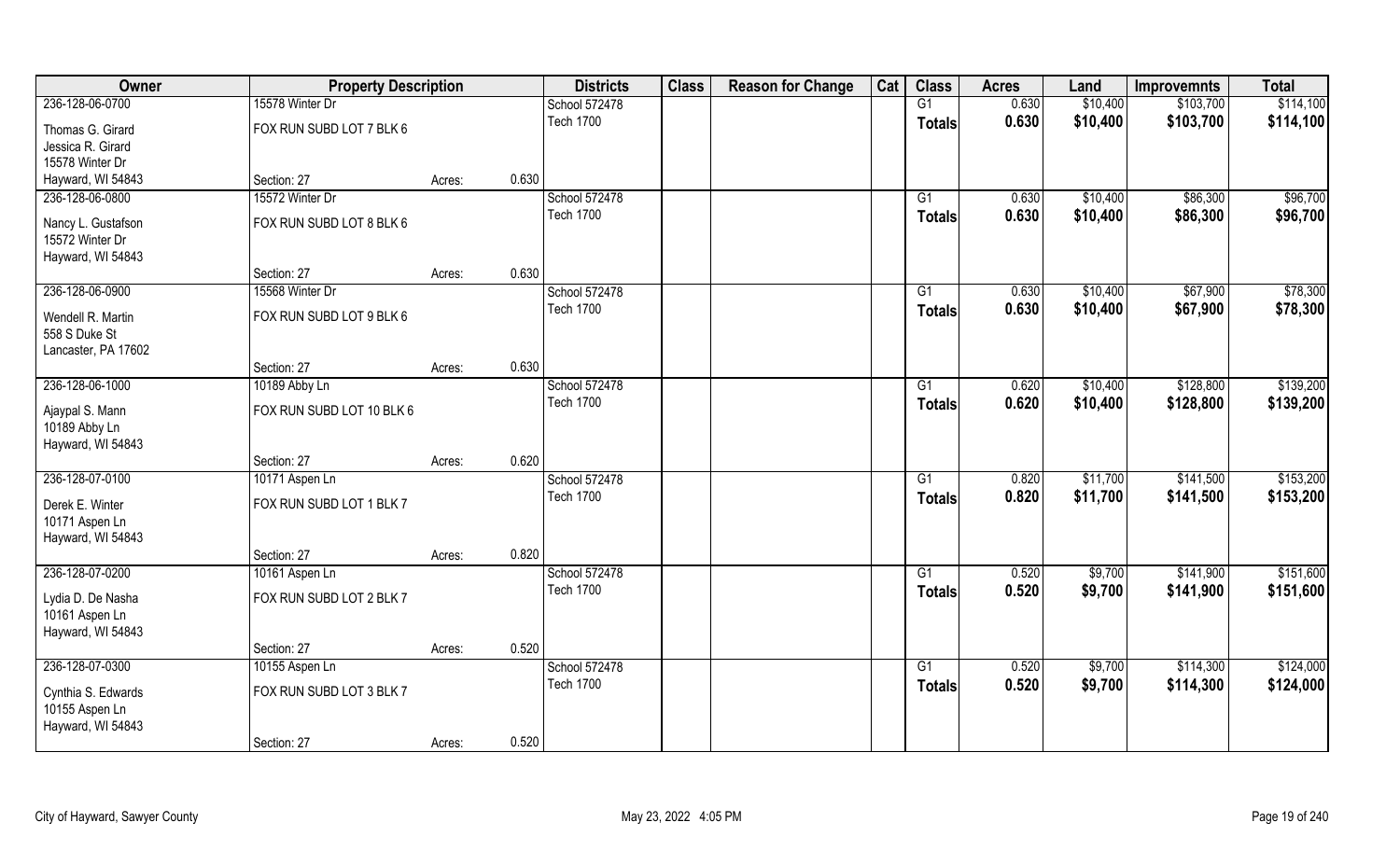| Owner                  | <b>Property Description</b> |        |       | <b>Districts</b> | <b>Class</b> | <b>Reason for Change</b> | Cat | <b>Class</b>    | <b>Acres</b> | Land     | <b>Improvemnts</b> | <b>Total</b> |
|------------------------|-----------------------------|--------|-------|------------------|--------------|--------------------------|-----|-----------------|--------------|----------|--------------------|--------------|
| 236-128-07-0400        | 10147 Aspen Ln              |        |       | School 572478    |              |                          |     | G1              | 0.520        | \$9,700  | \$140,600          | \$150,300    |
| Forever Home LLC       | FOX RUN SUBD LOT 4 BLK 7    |        |       | <b>Tech 1700</b> |              |                          |     | <b>Totals</b>   | 0.520        | \$9,700  | \$140,600          | \$150,300    |
| 12064N State Hwy 27    |                             |        |       |                  |              |                          |     |                 |              |          |                    |              |
| Hayward, WI 54843      |                             |        |       |                  |              |                          |     |                 |              |          |                    |              |
|                        | Section: 27                 | Acres: | 0.520 |                  |              |                          |     |                 |              |          |                    |              |
| 236-128-07-0500        | 10117 Aspen Ln              |        |       | School 572478    |              |                          |     | $\overline{G1}$ | 0.520        | \$9,700  | \$116,100          | \$125,800    |
| Matthew A. Schaaf      | FOX RUN SUBD LOT 5 BLK 7    |        |       | <b>Tech 1700</b> |              |                          |     | Totals          | 0.520        | \$9,700  | \$116,100          | \$125,800    |
| 10117 Aspen Ln         |                             |        |       |                  |              |                          |     |                 |              |          |                    |              |
| Hayward, WI 54843      |                             |        |       |                  |              |                          |     |                 |              |          |                    |              |
|                        | Section: 27                 | Acres: | 0.520 |                  |              |                          |     |                 |              |          |                    |              |
| 236-128-07-0600        | 10103 Aspen Ln              |        |       | School 572478    |              |                          |     | G1              | 0.520        | \$9,700  | \$154,600          | \$164,300    |
| Jerome F. Schaefer     | FOX RUN SUBD LOT 6 BLK 7    |        |       | <b>Tech 1700</b> |              |                          |     | <b>Totals</b>   | 0.520        | \$9,700  | \$154,600          | \$164,300    |
| Judith D. Schaefer     |                             |        |       |                  |              |                          |     |                 |              |          |                    |              |
| 16882 Tampico Rd       |                             |        |       |                  |              |                          |     |                 |              |          |                    |              |
| Sterling, IL 61081     | Section: 27                 | Acres: | 0.520 |                  |              |                          |     |                 |              |          |                    |              |
| 236-128-07-0700        | 10099 Aspen Ln              |        |       | School 572478    |              |                          |     | G1              | 0.520        | \$9,700  | \$102,300          | \$112,000    |
| Danielle M. Vallos     | FOX RUN SUBD LOT 7 BLK 7    |        |       | <b>Tech 1700</b> |              |                          |     | <b>Totals</b>   | 0.520        | \$9,700  | \$102,300          | \$112,000    |
| 10099 Aspen Ln         |                             |        |       |                  |              |                          |     |                 |              |          |                    |              |
| Hayward, WI 54843      |                             |        |       |                  |              |                          |     |                 |              |          |                    |              |
|                        | Section: 27                 | Acres: | 0.520 |                  |              |                          |     |                 |              |          |                    |              |
| 236-128-07-0800        | 10037 Aspen Ln              |        |       | School 572478    |              |                          |     | G1              | 0.520        | \$9,700  | \$153,500          | \$163,200    |
| Larry L. Koberg        | FOX RUN SUBD LOT 8 BLK 7    |        |       | <b>Tech 1700</b> |              |                          |     | <b>Totals</b>   | 0.520        | \$9,700  | \$153,500          | \$163,200    |
| 10037 Aspen Ln         |                             |        |       |                  |              |                          |     |                 |              |          |                    |              |
| Hayward, WI 54843      |                             |        |       |                  |              |                          |     |                 |              |          |                    |              |
|                        | Section: 27                 | Acres: | 0.520 |                  |              |                          |     |                 |              |          |                    |              |
| 236-128-07-0900        | 10087 Aspen Ln              |        |       | School 572478    |              |                          |     | G1              | 0.520        | \$9,700  | \$146,900          | \$156,600    |
| Andrew J Riemer Trust  | FOX RUN SUBD LOT 9 BLK 7    |        |       | <b>Tech 1700</b> |              |                          |     | <b>Totals</b>   | 0.520        | \$9,700  | \$146,900          | \$156,600    |
| 10087 Aspen Ln         |                             |        |       |                  |              |                          |     |                 |              |          |                    |              |
| Hayward, WI 54843      |                             |        |       |                  |              |                          |     |                 |              |          |                    |              |
|                        | Section: 27                 | Acres: | 0.520 |                  |              |                          |     |                 |              |          |                    |              |
| 236-134-00-0100        | 10499 Vermont Ave           |        |       | School 572478    |              |                          |     | G1              | 0.710        | \$20,800 | \$166,400          | \$187,200    |
| Timothy C. Conner      | JOHNSON ADDITION LOT 1      |        |       | <b>Tech 1700</b> |              |                          |     | <b>Totals</b>   | 0.710        | \$20,800 | \$166,400          | \$187,200    |
| Lee Ann Conner         |                             |        |       |                  |              |                          |     |                 |              |          |                    |              |
| 10499 Vermont Ave      |                             |        |       |                  |              |                          |     |                 |              |          |                    |              |
| Hayward, WI 54843-0391 | Section: 28                 | Acres: | 0.710 |                  |              |                          |     |                 |              |          |                    |              |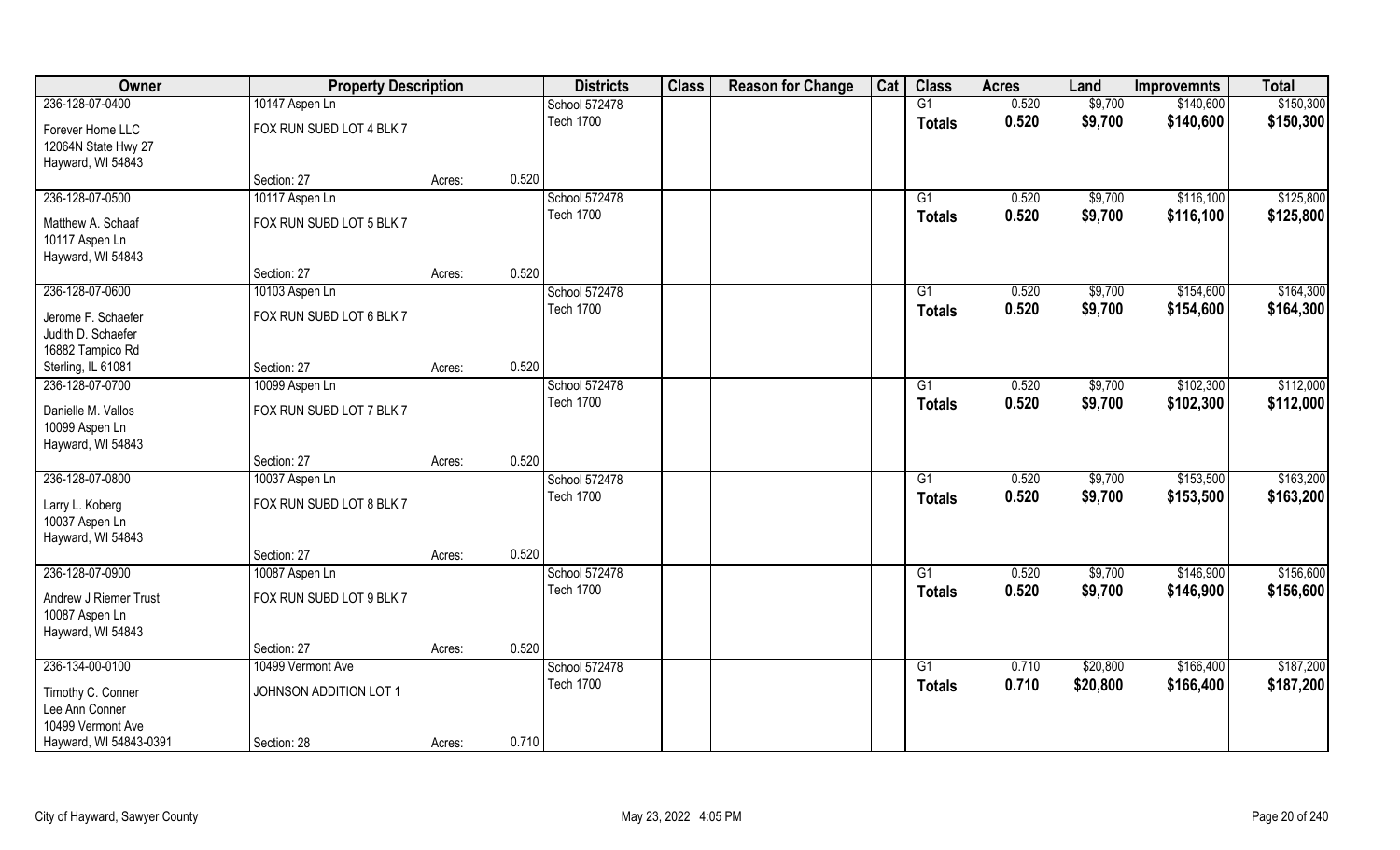| Owner                  | <b>Property Description</b> |        |       | <b>Districts</b> | <b>Class</b> | <b>Reason for Change</b> | Cat | <b>Class</b>  | <b>Acres</b> | Land     | <b>Improvemnts</b> | <b>Total</b> |
|------------------------|-----------------------------|--------|-------|------------------|--------------|--------------------------|-----|---------------|--------------|----------|--------------------|--------------|
| 236-134-00-0200        | 10507 Vermont Ave           |        |       | School 572478    |              |                          |     | G1            | 0.680        | \$20,700 | \$75,400           | \$96,100     |
| Erin B. Miller         | JOHNSON ADDITION LOT 2      |        |       | <b>Tech 1700</b> |              |                          |     | <b>Totals</b> | 0.680        | \$20,700 | \$75,400           | \$96,100     |
| 10507 Vermont Ave      |                             |        |       |                  |              |                          |     |               |              |          |                    |              |
| Hayward, WI 54843      |                             |        |       |                  |              |                          |     |               |              |          |                    |              |
|                        | Section: 28                 | Acres: | 0.680 |                  |              |                          |     |               |              |          |                    |              |
| 236-134-00-0300        | 16021 Johnson St            |        |       | School 572478    |              |                          |     | G1            | 0.690        | \$20,700 | \$127,200          | \$147,900    |
| Pamela J. Swanson      | JOHNSON ADDITION LOT 3      |        |       | <b>Tech 1700</b> |              |                          |     | Totals        | 0.690        | \$20,700 | \$127,200          | \$147,900    |
| 16021 Johnson St       |                             |        |       |                  |              |                          |     |               |              |          |                    |              |
| Hayward, WI 54843      |                             |        |       |                  |              |                          |     |               |              |          |                    |              |
|                        | Section: 28                 | Acres: | 0.690 |                  |              |                          |     |               |              |          |                    |              |
| 236-134-00-0400        | 16029 Johnson St            |        |       | School 572478    |              |                          |     | G1            | 0.690        | \$20,700 | \$79,300           | \$100,000    |
| Kathleen A. Lew        | JOHNSON ADDITION LOT 4      |        |       | <b>Tech 1700</b> |              |                          |     | <b>Totals</b> | 0.690        | \$20,700 | \$79,300           | \$100,000    |
| 16029 Johnson St       |                             |        |       |                  |              |                          |     |               |              |          |                    |              |
| Hayward, WI 54843      |                             |        |       |                  |              |                          |     |               |              |          |                    |              |
|                        | Section: 28                 | Acres: | 0.690 |                  |              |                          |     |               |              |          |                    |              |
| 236-134-00-0500        | 16037 Johnson St            |        |       | School 572478    |              |                          |     | G1            | 0.690        | \$20,700 | \$80,000           | \$100,700    |
| Karen A Peters Trust   | JOHNSON ADDITION LOT 5      |        |       | <b>Tech 1700</b> |              |                          |     | <b>Totals</b> | 0.690        | \$20,700 | \$80,000           | \$100,700    |
| 16037 Johnson St       |                             |        |       |                  |              |                          |     |               |              |          |                    |              |
| Hayward, WI 54843-7118 |                             |        |       |                  |              |                          |     |               |              |          |                    |              |
|                        | Section: 28                 | Acres: | 0.690 |                  |              |                          |     |               |              |          |                    |              |
| 236-134-00-0600        | 16043 Johnson St            |        |       | School 572478    |              |                          |     | G1            | 0.690        | \$20,700 | \$113,000          | \$133,700    |
| Beth E. Achtor         | JOHNSON ADDITION LOT 6      |        |       | <b>Tech 1700</b> |              |                          |     | <b>Totals</b> | 0.690        | \$20,700 | \$113,000          | \$133,700    |
| 16043 Johnson St       |                             |        |       |                  |              |                          |     |               |              |          |                    |              |
| Hayward, WI 54843-7118 |                             |        |       |                  |              |                          |     |               |              |          |                    |              |
|                        | Section: 28                 | Acres: | 0.690 |                  |              |                          |     |               |              |          |                    |              |
| 236-134-00-0700        | 16053 Johnson St            |        |       | School 572478    |              |                          |     | G1            | 0.690        | \$20,700 | \$81,800           | \$102,500    |
| J Peter Madson         | JOHNSON ADDITION LOT 7      |        |       | <b>Tech 1700</b> |              |                          |     | <b>Totals</b> | 0.690        | \$20,700 | \$81,800           | \$102,500    |
| Susan M. Madson        |                             |        |       |                  |              |                          |     |               |              |          |                    |              |
| 919 Castle Stone pass  |                             |        |       |                  |              |                          |     |               |              |          |                    |              |
| Verona, WI 53593       | Section: 28                 | Acres: | 0.690 |                  |              |                          |     |               |              |          |                    |              |
| 236-134-00-0800        | 16059 Johnson St            |        |       | School 572478    |              |                          |     | G1            | 0.690        | \$20,700 | \$61,900           | \$82,600     |
| Kathryn M. Culver      | JOHNSON ADDITION LOT 8      |        |       | <b>Tech 1700</b> |              |                          |     | <b>Totals</b> | 0.690        | \$20,700 | \$61,900           | \$82,600     |
| 16059 Johnson St       |                             |        |       |                  |              |                          |     |               |              |          |                    |              |
| Hayward, WI 54843      |                             |        |       |                  |              |                          |     |               |              |          |                    |              |
|                        | Section: 28                 | Acres: | 0.690 |                  |              |                          |     |               |              |          |                    |              |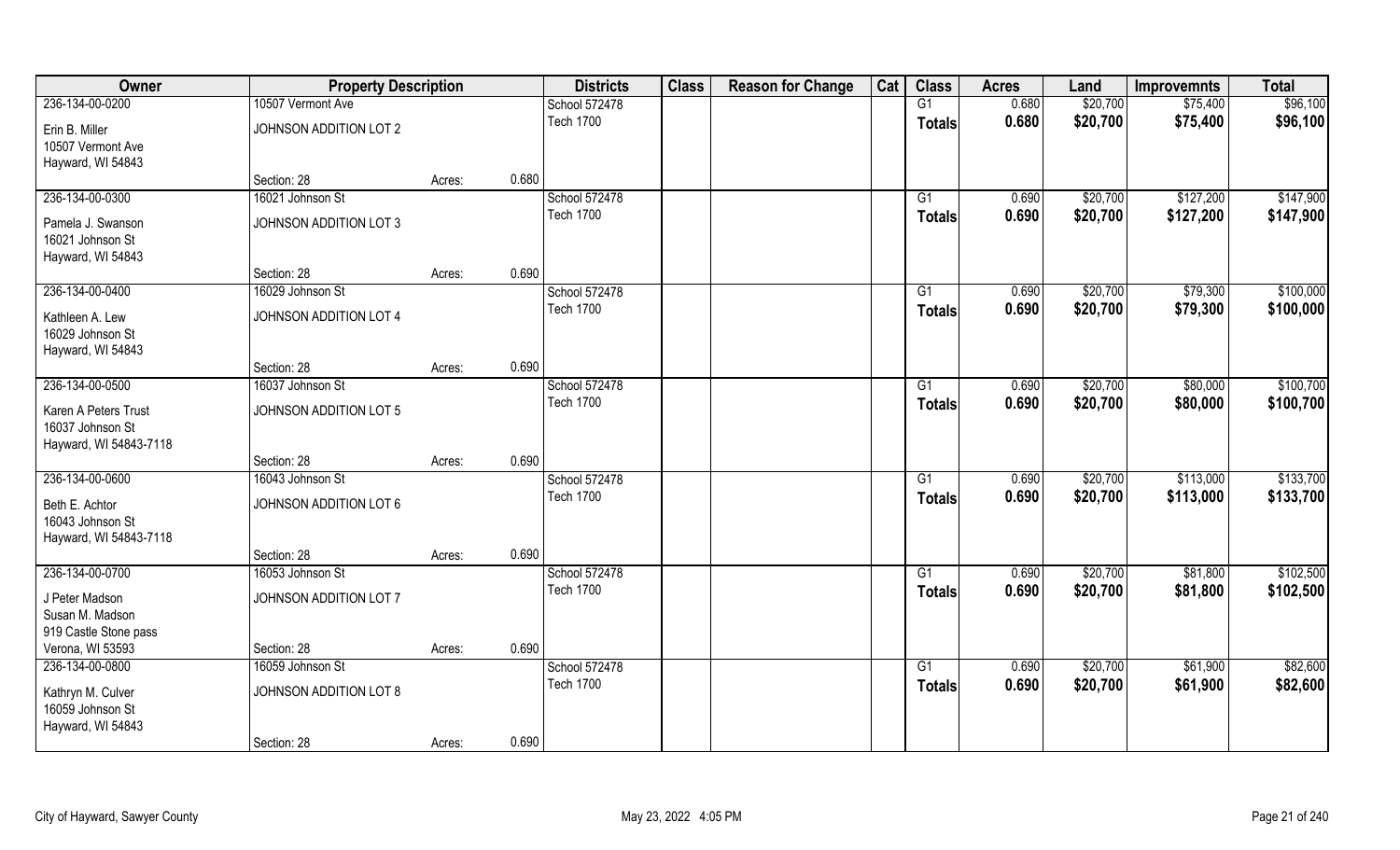| Owner                                                                      | <b>Property Description</b>                                 |        |       | <b>Districts</b>                  | <b>Class</b> | <b>Reason for Change</b> | Cat | <b>Class</b>                     | <b>Acres</b>   | Land                 | <b>Improvemnts</b>   | <b>Total</b>           |
|----------------------------------------------------------------------------|-------------------------------------------------------------|--------|-------|-----------------------------------|--------------|--------------------------|-----|----------------------------------|----------------|----------------------|----------------------|------------------------|
| 236-134-00-0900                                                            | 16067 Johnson St                                            |        |       | School 572478                     |              |                          |     | G1                               | 0.690          | \$20,700             | \$122,700            | \$143,400              |
| William D. Phillips<br>6934 55th St<br>Kenosha, WI 53144                   | JOHNSON ADDITION LOT 9                                      |        |       | <b>Tech 1700</b>                  |              |                          |     | <b>Totals</b>                    | 0.690          | \$20,700             | \$122,700            | \$143,400              |
|                                                                            | Section: 28                                                 | Acres: | 0.690 |                                   |              |                          |     |                                  |                |                      |                      |                        |
| 236-134-00-1000                                                            | 10488 Forest Ave                                            |        |       | School 572478<br><b>Tech 1700</b> |              |                          |     | G1                               | 0.690<br>0.690 | \$20,700<br>\$20,700 | \$112,300            | \$133,000<br>\$133,000 |
| Luis Garcia<br>10488 Forest Ave<br>Hayward, WI 54843                       | JOHNSON ADDITION LOT 10                                     |        |       |                                   |              |                          |     | Totals                           |                |                      | \$112,300            |                        |
|                                                                            | Section: 28                                                 | Acres: | 0.690 |                                   |              |                          |     |                                  |                |                      |                      |                        |
| 236-134-00-1103<br>City of Hayward<br>PO Box 969<br>Hayward, WI 54843-0969 | JOHNSON ADDITION PRT LOT 11                                 |        |       | School 572478<br><b>Tech 1700</b> |              |                          |     | X4<br><b>Totals</b>              | 0.420<br>0.420 | \$0<br>\$0           | \$0<br>\$0           | \$0<br>\$0             |
|                                                                            | Section: 28                                                 | Acres: | 0.420 |                                   |              |                          |     |                                  |                |                      |                      |                        |
| 236-134-00-1201                                                            | <b>Forest Ave</b>                                           |        |       | School 572478                     |              |                          |     | G1                               | 0.320          | \$12,000             | $\sqrt{50}$          | \$12,000               |
| Stephen R. Lynch<br>Catherin Lynch<br>PO Box 13039                         | JOHNSON ADDITION PRT LOTS 11 & 12, LOT 1 CSM<br>16/59 #4032 |        |       | <b>Tech 1700</b>                  |              |                          |     | Totals                           | 0.320          | \$12,000             | \$0                  | \$12,000               |
| Hayward, WI 54843                                                          | Section: 28                                                 | Acres: | 0.320 |                                   |              |                          |     |                                  |                |                      |                      |                        |
| 236-134-00-1202<br>Betty Le Marble                                         | 10481 Forest Ave<br>JOHNSON ADDITION PRT LOTS 11 & 12       |        |       | School 572478<br><b>Tech 1700</b> |              |                          |     | $\overline{G1}$<br><b>Totals</b> | 0.320<br>0.320 | \$16,400<br>\$16,400 | \$41,000<br>\$41,000 | \$57,400<br>\$57,400   |
| 10481 Forest Ave<br>Hayward, WI 54843                                      |                                                             |        |       |                                   |              |                          |     |                                  |                |                      |                      |                        |
|                                                                            | Section: 28                                                 | Acres: | 0.320 |                                   |              |                          |     |                                  |                |                      |                      |                        |
| 236-134-00-1203                                                            | Forest Ave                                                  |        |       | School 572478                     |              |                          |     | G1                               | 0.320          | \$12,000             | $\sqrt{50}$          | \$12,000               |
| Stephen R. Lynch<br>Catherin Lynch<br>PO Box 13039                         | JOHNSON ADDITION LOT 2 CSM 16/59 #4032                      |        |       | <b>Tech 1700</b>                  |              |                          |     | <b>Totals</b>                    | 0.320          | \$12,000             | \$0                  | \$12,000               |
| Hayward, WI 54843                                                          | Section: 28                                                 | Acres: | 0.320 |                                   |              |                          |     |                                  |                |                      |                      |                        |
| 236-134-00-1300                                                            | 16095 Johnson St                                            |        |       | School 572478                     |              |                          |     | $\overline{G1}$                  | 0.690          | \$20,700             | \$138,400            | \$159,100              |
| Stephen R. Lynch<br>Catherin Lynch<br>PO Box 13039                         | JOHNSON ADDITION LOT 13                                     |        |       | <b>Tech 1700</b>                  |              |                          |     | <b>Totals</b>                    | 0.690          | \$20,700             | \$138,400            | \$159,100              |
| Hayward, WI 54843                                                          | Section: 28                                                 | Acres: | 0.690 |                                   |              |                          |     |                                  |                |                      |                      |                        |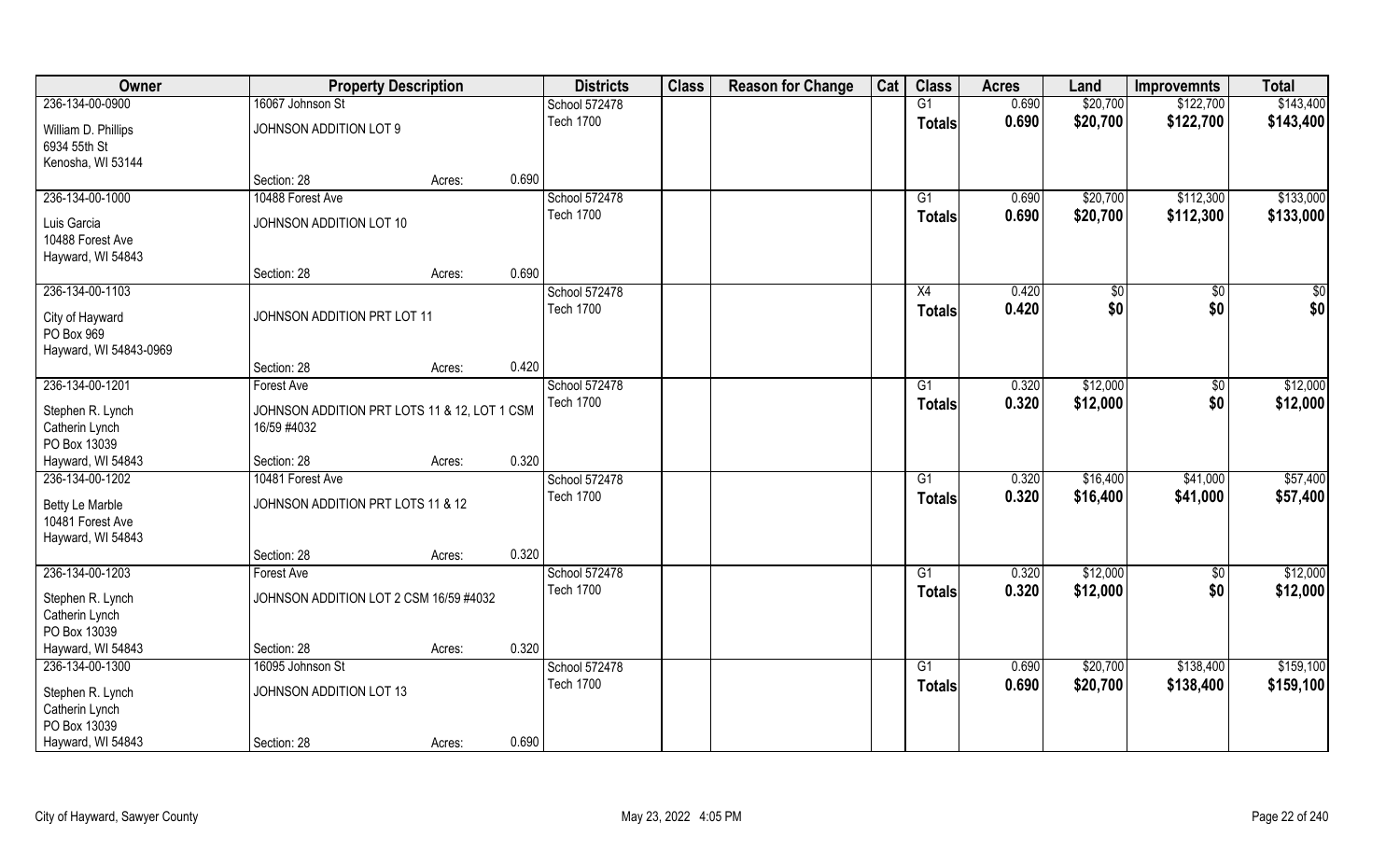| Owner                     |                                             | <b>Property Description</b> |       | <b>Districts</b> | <b>Class</b> | <b>Reason for Change</b> | Cat | <b>Class</b>    | <b>Acres</b> | Land     | <b>Improvemnts</b> | <b>Total</b> |
|---------------------------|---------------------------------------------|-----------------------------|-------|------------------|--------------|--------------------------|-----|-----------------|--------------|----------|--------------------|--------------|
| 236-135-00-1400           | 10473 Forest Ave                            |                             |       | School 572478    |              |                          |     | G1              | 0.550        | \$20,100 | \$118,500          | \$138,600    |
| Kelly T. Martin           | JOHNSON ADDN 1ST ADDN LOT 14                |                             |       | <b>Tech 1700</b> |              |                          |     | <b>Totals</b>   | 0.550        | \$20,100 | \$118,500          | \$138,600    |
| 10473 Forest Ave          |                                             |                             |       |                  |              |                          |     |                 |              |          |                    |              |
| Hayward, WI 54843         |                                             |                             |       |                  |              |                          |     |                 |              |          |                    |              |
|                           | Section: 28                                 | Acres:                      | 0.550 |                  |              |                          |     |                 |              |          |                    |              |
| 236-135-00-1500           | 10465 Forest Ave                            |                             |       | School 572478    |              |                          |     | $\overline{G1}$ | 0.550        | \$20,100 | \$134,000          | \$154,100    |
|                           |                                             |                             |       | <b>Tech 1700</b> |              |                          |     | <b>Totals</b>   | 0.550        | \$20,100 | \$134,000          | \$154,100    |
| James S. Powell           | JOHNSON ADDN 1ST ADDN LOT 15                |                             |       |                  |              |                          |     |                 |              |          |                    |              |
| Heidi M. Powell           |                                             |                             |       |                  |              |                          |     |                 |              |          |                    |              |
| 10465 Forest Ave          | Section: 28                                 |                             | 0.550 |                  |              |                          |     |                 |              |          |                    |              |
| Hayward, WI 54843         |                                             | Acres:                      |       |                  |              |                          |     |                 |              |          |                    |              |
| 236-135-00-1600           | 10459 Forest Ave                            |                             |       | School 572478    |              |                          |     | G1              | 0.550        | \$20,100 | \$128,100          | \$148,200    |
| Jason & Mary Speros Trust | JOHNSON ADDN 1ST ADDN LOT 16                |                             |       | <b>Tech 1700</b> |              |                          |     | <b>Totals</b>   | 0.550        | \$20,100 | \$128,100          | \$148,200    |
| 10459 Forest Ave          |                                             |                             |       |                  |              |                          |     |                 |              |          |                    |              |
| Hayward, WI 54843         |                                             |                             |       |                  |              |                          |     |                 |              |          |                    |              |
|                           | Section: 28                                 | Acres:                      | 0.550 |                  |              |                          |     |                 |              |          |                    |              |
| 236-135-00-1700           | 10451 Forest Ave                            |                             |       | School 572478    |              |                          |     | G1              | 1.100        | \$22,200 | \$46,100           | \$68,300     |
|                           |                                             |                             |       | <b>Tech 1700</b> |              |                          |     | <b>Totals</b>   | 1.100        | \$22,200 | \$46,100           | \$68,300     |
| Jason L. Rasmussen        | JOHNSON ADDN 1ST ADDN LOTS 17 & 18          |                             |       |                  |              |                          |     |                 |              |          |                    |              |
| 10451 Forest Ave          |                                             |                             |       |                  |              |                          |     |                 |              |          |                    |              |
| Hayward, WI 54843         | Section: 28                                 |                             | 1.100 |                  |              |                          |     |                 |              |          |                    |              |
| 236-135-00-1900           | 10435 Forest Ave                            | Acres:                      |       |                  |              |                          |     | $\overline{G1}$ | 0.980        | \$22,000 | \$135,200          | \$157,200    |
|                           |                                             |                             |       | School 572478    |              |                          |     |                 |              |          |                    |              |
| John W. Place             | JOHNSON ADDN 1ST ADDN LOT 19                |                             |       | <b>Tech 1700</b> |              |                          |     | <b>Totals</b>   | 0.980        | \$22,000 | \$135,200          | \$157,200    |
| Dorothy Place             |                                             |                             |       |                  |              |                          |     |                 |              |          |                    |              |
| 10435 Forest Ave          |                                             |                             |       |                  |              |                          |     |                 |              |          |                    |              |
| Hayward, WI 54843-7115    | Section: 28                                 | Acres:                      | 0.980 |                  |              |                          |     |                 |              |          |                    |              |
| 236-135-00-2001           | 10407 Forest Ave                            |                             |       | School 572478    |              |                          |     | G1              | 0.900        | \$21,700 | \$65,300           | \$87,000     |
| Mainard L. Butler         | JOHNSON ADDN 1ST ADDN PRT LOT 20, PRT SWNE, |                             |       | <b>Tech 1700</b> |              |                          |     | <b>Totals</b>   | 0.900        | \$21,700 | \$65,300           | \$87,000     |
| Debra L. Butler           | CSM 8/189 #1672                             |                             |       |                  |              |                          |     |                 |              |          |                    |              |
| 10407 Forest Ave          |                                             |                             |       |                  |              |                          |     |                 |              |          |                    |              |
| Hayward, WI 54843         | Section: 28                                 | Acres:                      | 0.900 |                  |              |                          |     |                 |              |          |                    |              |
| 236-135-00-2002           | 10415 Forest Ave                            |                             |       | School 572478    |              |                          |     | G1              | 0.800        | \$21,200 | \$92,200           | \$113,400    |
|                           |                                             |                             |       | <b>Tech 1700</b> |              |                          |     |                 | 0.800        | \$21,200 | \$92,200           | \$113,400    |
| Anthony B. Sierra         | JOHNSON ADDN 1ST ADDN PRT LOT 20 CSM 8/189  |                             |       |                  |              |                          |     | <b>Totals</b>   |              |          |                    |              |
| 10415 Forest Ave          | #1672                                       |                             |       |                  |              |                          |     |                 |              |          |                    |              |
| Hayward, WI 54843         |                                             |                             |       |                  |              |                          |     |                 |              |          |                    |              |
|                           | Section: 28                                 | Acres:                      | 0.800 |                  |              |                          |     |                 |              |          |                    |              |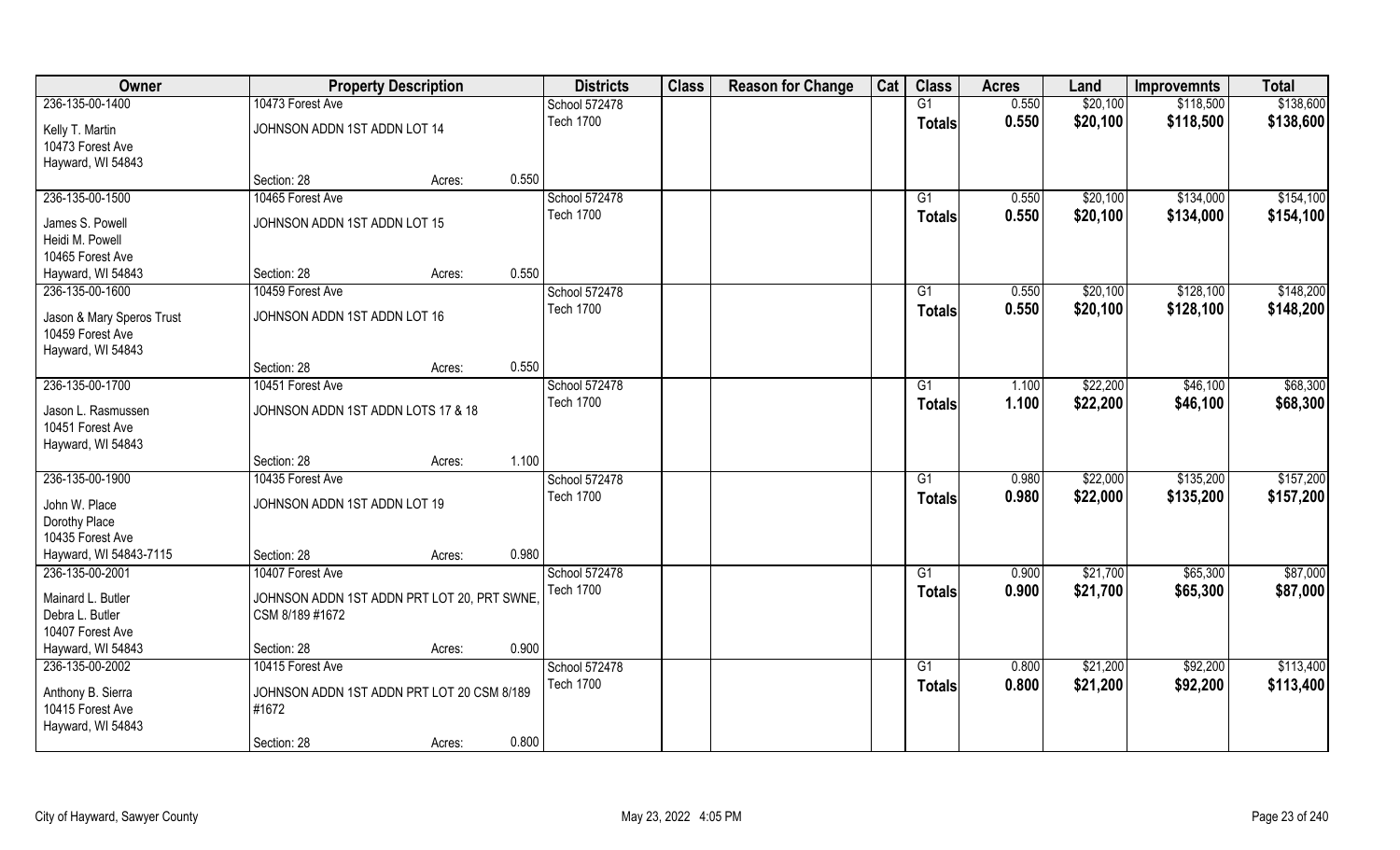| Owner                            |                                           | <b>Property Description</b> |       | <b>Districts</b> | <b>Class</b> | <b>Reason for Change</b> | Cat | <b>Class</b>    | <b>Acres</b> | Land     | <b>Improvemnts</b> | <b>Total</b> |
|----------------------------------|-------------------------------------------|-----------------------------|-------|------------------|--------------|--------------------------|-----|-----------------|--------------|----------|--------------------|--------------|
| 236-135-00-2100                  | 16074 Fourth St                           |                             |       | School 572478    |              |                          |     | G1              | 0.410        | \$18,200 | \$131,700          | \$149,900    |
| William J. Novak                 | JOHNSON ADDN 1ST ADDN LOT 21              |                             |       | <b>Tech 1700</b> |              |                          |     | <b>Totals</b>   | 0.410        | \$18,200 | \$131,700          | \$149,900    |
| Georgia Novak<br>16074 Fourth St |                                           |                             |       |                  |              |                          |     |                 |              |          |                    |              |
| Hayward, WI 54843                | Section: 28                               | Acres:                      | 0.410 |                  |              |                          |     |                 |              |          |                    |              |
| 236-135-00-2200                  | 16066 Fourth St                           |                             |       | School 572478    |              |                          |     | G1              | 0.410        | \$18,200 | \$86,800           | \$105,000    |
|                                  |                                           |                             |       | <b>Tech 1700</b> |              |                          |     |                 | 0.410        |          | \$86,800           | \$105,000    |
| Ronald R. Mayfield               | JOHNSON ADDN 1ST ADDN LOT 22              |                             |       |                  |              |                          |     | Totals          |              | \$18,200 |                    |              |
| Carol J. Mayfield                |                                           |                             |       |                  |              |                          |     |                 |              |          |                    |              |
| 16066 Fourth St                  |                                           |                             |       |                  |              |                          |     |                 |              |          |                    |              |
| Hayward, WI 54843                | Section: 28                               | Acres:                      | 0.410 |                  |              |                          |     |                 |              |          |                    |              |
| 236-135-00-2300                  | 16060 Fourth St                           |                             |       | School 572478    |              |                          |     | G1              | 0.410        | \$18,200 | \$91,700           | \$109,900    |
| <b>Edward Gobler</b>             | JOHNSON ADDN 1ST ADDN LOT 23              |                             |       | <b>Tech 1700</b> |              |                          |     | <b>Totals</b>   | 0.410        | \$18,200 | \$91,700           | \$109,900    |
| Sandra Gobler                    |                                           |                             |       |                  |              |                          |     |                 |              |          |                    |              |
| 16060 Fourth St                  |                                           |                             |       |                  |              |                          |     |                 |              |          |                    |              |
| Hayward, WI 54843                | Section: 28                               | Acres:                      | 0.410 |                  |              |                          |     |                 |              |          |                    |              |
| 236-135-00-2400                  | 16052 Fourth St                           |                             |       | School 572478    |              |                          |     | G1              | 0.820        | \$21,300 | \$114,300          | \$135,600    |
|                                  |                                           |                             |       | <b>Tech 1700</b> |              |                          |     | <b>Totals</b>   | 0.820        | \$21,300 | \$114,300          | \$135,600    |
| Lois C. Lundberg                 | JOHNSON ADDN 1ST ADDN LOTS 24 & 25        |                             |       |                  |              |                          |     |                 |              |          |                    |              |
| 16052 Fourth St                  |                                           |                             |       |                  |              |                          |     |                 |              |          |                    |              |
| Hayward, WI 54843                |                                           |                             | 0.820 |                  |              |                          |     |                 |              |          |                    |              |
| 236-135-00-2600                  | Section: 28<br>16026 Fourth St            | Acres:                      |       |                  |              |                          |     | $\overline{G1}$ | 0.680        |          | \$166,700          | \$187,400    |
|                                  |                                           |                             |       | School 572478    |              |                          |     |                 |              | \$20,700 |                    |              |
| Mathew R. Ostrander              | JOHNSON ADDN 1ST ADDN LOTS 26 & 27        |                             |       | <b>Tech 1700</b> |              |                          |     | <b>Totals</b>   | 0.680        | \$20,700 | \$166,700          | \$187,400    |
| 16026 Fourth St                  |                                           |                             |       |                  |              |                          |     |                 |              |          |                    |              |
| Hayward, WI 54843                |                                           |                             |       |                  |              |                          |     |                 |              |          |                    |              |
|                                  | Section: 28                               | Acres:                      | 0.680 |                  |              |                          |     |                 |              |          |                    |              |
| 236-135-00-2800                  | 16016 Fourth St                           |                             |       | School 572478    |              |                          |     | G1              | 0.400        | \$18,000 | \$94,800           | \$112,800    |
| Melanie D. Adair                 | JOHNSON ADDN 1ST ADDN LOT 28 AG RHEA - LE |                             |       | <b>Tech 1700</b> |              |                          |     | <b>Totals</b>   | 0.400        | \$18,000 | \$94,800           | \$112,800    |
| 16016 Fourth St                  |                                           |                             |       |                  |              |                          |     |                 |              |          |                    |              |
| Hayward, WI 54843                |                                           |                             |       |                  |              |                          |     |                 |              |          |                    |              |
|                                  | Section: 28                               | Acres:                      | 0.400 |                  |              |                          |     |                 |              |          |                    |              |
| 236-135-00-2900                  | 16073 Fourth St                           |                             |       | School 572478    |              |                          |     | $\overline{G1}$ | 0.540        | \$20,100 | \$267,500          | \$287,600    |
|                                  |                                           |                             |       | <b>Tech 1700</b> |              |                          |     | <b>Totals</b>   | 0.540        | \$20,100 | \$267,500          | \$287,600    |
| William B. Johnson               | JOHNSON ADDN 1ST ADDN PRT LOTS 29 & 30    |                             |       |                  |              |                          |     |                 |              |          |                    |              |
| Patricia Johnson                 |                                           |                             |       |                  |              |                          |     |                 |              |          |                    |              |
| 16073 Fourth St                  |                                           |                             |       |                  |              |                          |     |                 |              |          |                    |              |
| Hayward, WI 54843                | Section: 28                               | Acres:                      | 0.540 |                  |              |                          |     |                 |              |          |                    |              |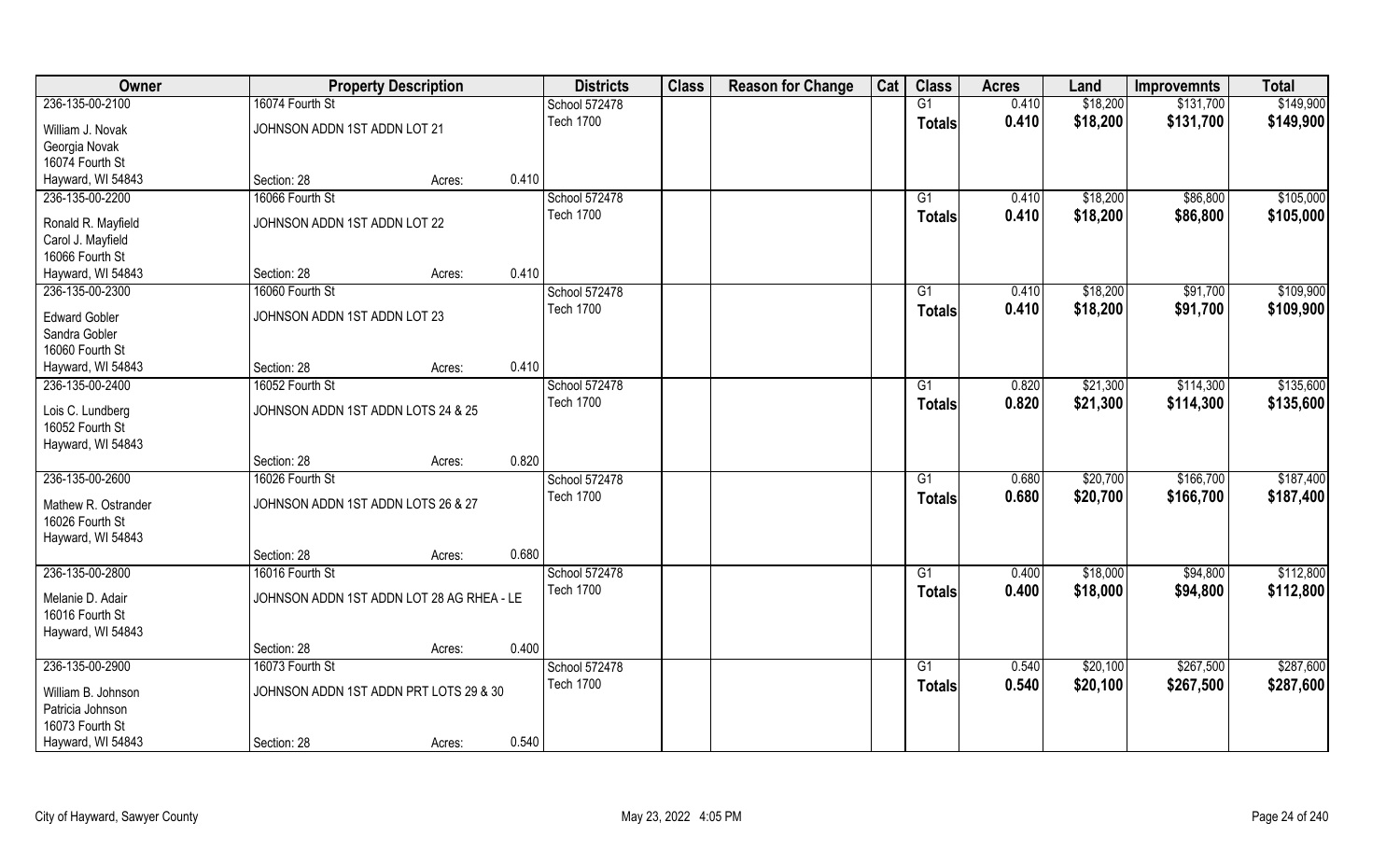| Owner                                                               |                                     | <b>Property Description</b> |       | <b>Districts</b> | <b>Class</b> | <b>Reason for Change</b> | Cat | <b>Class</b>    | <b>Acres</b> | Land        | <b>Improvemnts</b> | <b>Total</b> |
|---------------------------------------------------------------------|-------------------------------------|-----------------------------|-------|------------------|--------------|--------------------------|-----|-----------------|--------------|-------------|--------------------|--------------|
| 236-135-00-3100                                                     | 16061 Fourth St                     |                             |       | School 572478    |              |                          |     | G1              | 0.500        | \$19,900    | \$100,500          | \$120,400    |
| David M. Click<br>PO Box 474                                        | JOHNSON ADDN 1ST ADDN LOT 31        |                             |       | <b>Tech 1700</b> |              |                          |     | <b>Totals</b>   | 0.500        | \$19,900    | \$100,500          | \$120,400    |
| Hayward, WI 54843                                                   |                                     |                             |       |                  |              |                          |     |                 |              |             |                    |              |
|                                                                     | Section: 28                         | Acres:                      | 0.500 |                  |              |                          |     |                 |              |             |                    |              |
| 236-135-00-3200                                                     |                                     |                             |       | School 572478    |              |                          |     | X4              | 1.000        | $\sqrt{50}$ | $\overline{50}$    | \$0          |
| City of Hayward<br>PO Box 969<br>Hayward, WI 54843-0969             | JOHNSON ADDN 1ST ADDN LOTS 32 & 33  |                             |       | <b>Tech 1700</b> |              |                          |     | <b>Totals</b>   | 1.000        | \$0         | \$0                | \$0          |
|                                                                     | Section: 28                         | Acres:                      | 1.000 |                  |              |                          |     |                 |              |             |                    |              |
| 236-135-00-3400                                                     | 16033 Fourth St                     |                             |       | School 572478    |              |                          |     | G1              | 0.860        | \$21,500    | \$147,500          | \$169,000    |
| Scott L. Kruzan<br>16033 Fourth St<br>Hayward, WI 54843             | JOHNSON ADDN 1ST ADDN LOTS 34 & 35  |                             |       | <b>Tech 1700</b> |              |                          |     | <b>Totals</b>   | 0.860        | \$21,500    | \$147,500          | \$169,000    |
|                                                                     | Section: 28                         | Acres:                      | 0.860 |                  |              |                          |     |                 |              |             |                    |              |
| 236-135-00-3601                                                     | 16034 Third St                      |                             |       | School 572478    |              |                          |     | G1              | 1.000        | \$22,100    | \$132,000          | \$154,100    |
| Tristan D. Stevens<br><b>Madeline Stevens</b><br>9236N County Hwy E | JOHNSON ADDN 1ST ADDN PRT LOT 36    |                             |       | <b>Tech 1700</b> |              |                          |     | <b>Totals</b>   | 1.000        | \$22,100    | \$132,000          | \$154,100    |
| Hayward, WI 54843                                                   | Section: 28                         | Acres:                      | 1.000 |                  |              |                          |     |                 |              |             |                    |              |
| 236-135-00-3602                                                     | 16042 Third St                      |                             |       | School 572478    |              |                          |     | $\overline{G1}$ | 0.500        | \$19,900    | \$121,000          | \$140,900    |
| <b>Mavis Trust</b><br><b>PO Box 274</b><br>Hayward, WI 54843        | JOHNSON ADDN 1ST ADDN PRT LOT 36    |                             |       | <b>Tech 1700</b> |              |                          |     | <b>Totals</b>   | 0.500        | \$19,900    | \$121,000          | \$140,900    |
|                                                                     | Section: 28                         | Acres:                      | 0.500 |                  |              |                          |     |                 |              |             |                    |              |
| 236-135-00-3603                                                     | 16058 Third St                      |                             |       | School 572478    |              |                          |     | G1              | 1.000        | \$22,100    | \$98,000           | \$120,100    |
| David Eckstrom<br>Loralyn Eckstrom<br>16058 Third St                | JOHNSON ADDN 1ST ADDN PRT LOT 36    |                             |       | <b>Tech 1700</b> |              |                          |     | <b>Totals</b>   | 1.000        | \$22,100    | \$98,000           | \$120,100    |
| Hayward, WI 54843                                                   | Section: 28                         | Acres:                      | 1.000 |                  |              |                          |     |                 |              |             |                    |              |
| 236-135-00-3605                                                     | 10434 Forest Ave                    |                             |       | School 572478    |              |                          |     | $\overline{G1}$ | 0.780        | \$21,100    | \$115,300          | \$136,400    |
| Brian R. Duffy<br>Holly M. Duffy<br>PO Box 590                      | JOHNSON ADDN 1ST ADDN W 200' LOT 36 |                             |       | <b>Tech 1700</b> |              |                          |     | <b>Totals</b>   | 0.780        | \$21,100    | \$115,300          | \$136,400    |
| Hayward, WI 54843-0590                                              | Section: 28                         | Acres:                      | 0.780 |                  |              |                          |     |                 |              |             |                    |              |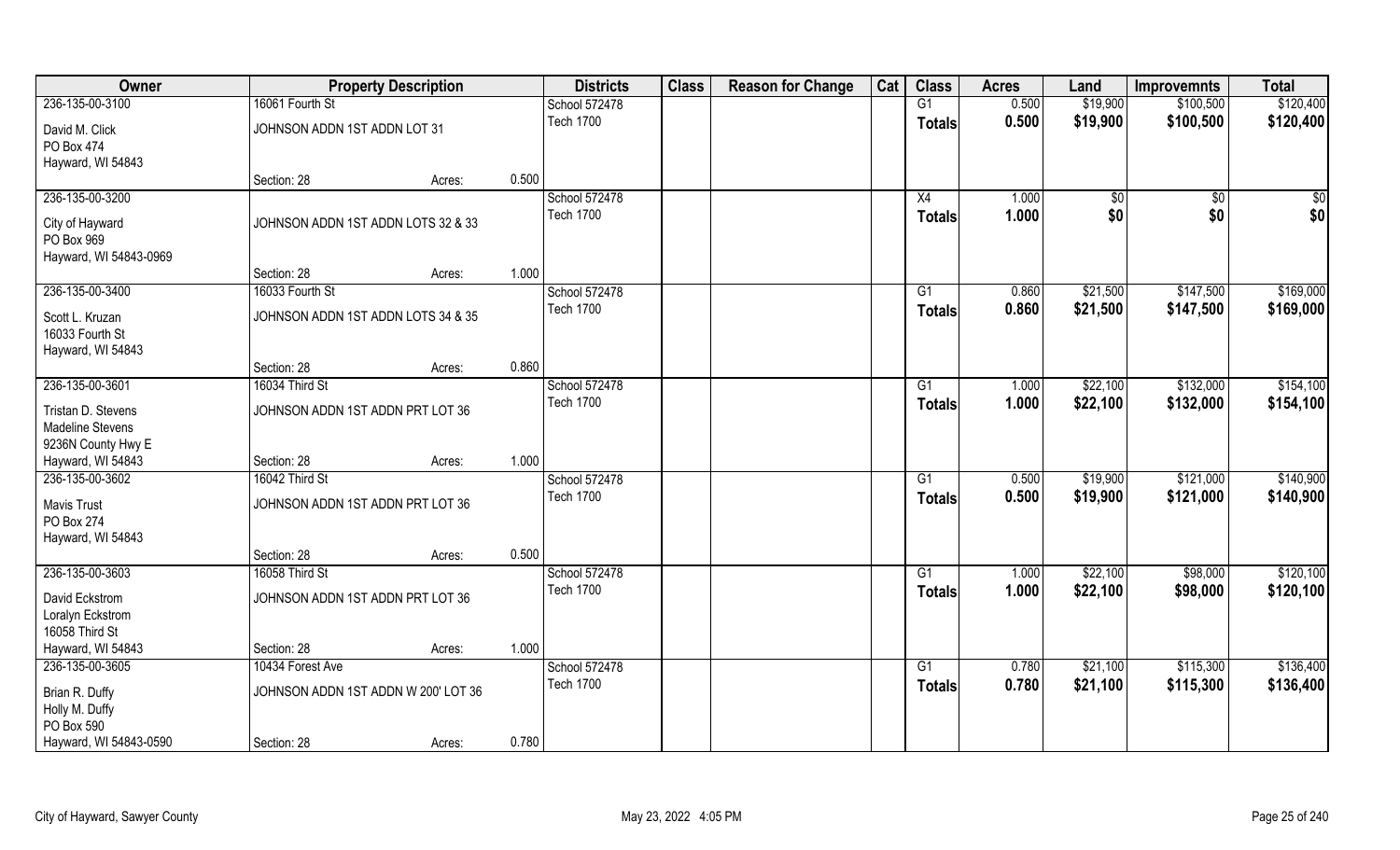| Owner                                                              | <b>Property Description</b>                                    |                 | <b>Districts</b> | <b>Class</b> | <b>Reason for Change</b> | Cat | <b>Class</b>  | <b>Acres</b> | Land     | <b>Improvemnts</b> | <b>Total</b> |
|--------------------------------------------------------------------|----------------------------------------------------------------|-----------------|------------------|--------------|--------------------------|-----|---------------|--------------|----------|--------------------|--------------|
| 236-135-00-3700                                                    | 10446 Forest Ave                                               |                 | School 572478    |              |                          |     | G1            | 0.680        | \$20,700 | \$126,700          | \$147,400    |
| Daniel Randall<br>Lyn Randall                                      | JOHNSON ADDN 1ST ADDN LOT 37 & S 50' OF LOTS<br>29 & 30        |                 | <b>Tech 1700</b> |              |                          |     | <b>Totals</b> | 0.680        | \$20,700 | \$126,700          | \$147,400    |
| 10446 Forest Ave                                                   |                                                                |                 |                  |              |                          |     |               |              |          |                    |              |
| Hayward, WI 54843                                                  | Section: 28                                                    | 0.680<br>Acres: |                  |              |                          |     |               |              |          |                    |              |
| 236-135-00-3801                                                    | 16071 Third St                                                 |                 | School 572478    |              |                          |     | G1            | 0.484        | \$19,600 | \$92,400           | \$112,000    |
| Audrey G. Miller<br>16071 Third St<br>Hayward, WI 54843            | JOHNSON ADDN 1ST ADDN PRT LOT 38, LOT 1 CSM<br>23/89 #6339     |                 | <b>Tech 1700</b> |              |                          |     | Totals        | 0.484        | \$19,600 | \$92,400           | \$112,000    |
|                                                                    | Section: 28                                                    | 0.484<br>Acres: |                  |              |                          |     |               |              |          |                    |              |
| 236-135-00-3802                                                    | 16057 Third St                                                 |                 | School 572478    |              |                          |     | G1            | 1.140        | \$22,200 | \$134,700          | \$156,900    |
| Scott T. Somerville<br>15865 Guard St Apt 108<br>Hayward, WI 54843 | JOHNSON ADDN 1ST ADDN PRT LOT 38 L&G<br>SOMERVILLE=LIFE ESTATE |                 | <b>Tech 1700</b> |              |                          |     | <b>Totals</b> | 1.140        | \$22,200 | \$134,700          | \$156,900    |
|                                                                    | Section: 28                                                    | 1.140<br>Acres: |                  |              |                          |     |               |              |          |                    |              |
| 236-135-00-3803                                                    | 16045 Third St                                                 |                 | School 572478    |              |                          |     | G1            | 0.570        | \$20,200 | \$113,400          | \$133,600    |
| David F. Ackley<br><b>Carol Ackley</b>                             | JOHNSON ADDN 1ST ADDN PRT LOT 38                               |                 | <b>Tech 1700</b> |              |                          |     | <b>Totals</b> | 0.570        | \$20,200 | \$113,400          | \$133,600    |
| 16045 Third St<br>Hayward, WI 54843                                | Section: 28                                                    | 0.570           |                  |              |                          |     |               |              |          |                    |              |
| 236-135-00-3805                                                    | 16029 Third St                                                 | Acres:          | School 572478    |              |                          |     | G1            | 0.570        | \$20,200 | \$139,800          | \$160,000    |
|                                                                    |                                                                |                 | <b>Tech 1700</b> |              |                          |     |               | 0.570        |          |                    |              |
| Thomas W. Duffy<br>Carol A. Duffy                                  | JOHNSON ADDN 1ST ADDN PRT LOT 38                               |                 |                  |              |                          |     | <b>Totals</b> |              | \$20,200 | \$139,800          | \$160,000    |
| PO Box 965                                                         |                                                                |                 |                  |              |                          |     |               |              |          |                    |              |
| Hayward, WI 54843-0965                                             | Section: 28                                                    | 0.570<br>Acres: |                  |              |                          |     |               |              |          |                    |              |
| 236-135-00-3806                                                    | Third St                                                       |                 | School 572478    |              |                          |     | G1            | 0.292        | \$11,400 | $\overline{50}$    | \$11,400     |
| Audrey G. Miller<br>16071 Third St<br>Hayward, WI 54843            | JOHNSON ADDN 1ST ADDN PRT LOT 38, LOT 2 CSM<br>23/89 #6339     |                 | <b>Tech 1700</b> |              |                          |     | <b>Totals</b> | 0.292        | \$11,400 | \$0                | \$11,400     |
|                                                                    | Section: 28                                                    | 0.292<br>Acres: |                  |              |                          |     |               |              |          |                    |              |
| 236-135-00-3807                                                    | 10402 Forest Ave                                               |                 | School 572478    | G1           | <b>NSF</b>               |     | G1            | 0.367        | \$12,900 | \$238,400          | \$251,300    |
| David W. Scharlau<br>Mary Jo Scharlau                              | JOHNSON ADDN 1ST ADDN PRT LOT 38 LOT 3 CSM<br>23/89 #6339      |                 | <b>Tech 1700</b> |              |                          |     | Totals        | 0.367        | \$12,900 | \$238,400          | \$251,300    |
| 10402 Forest Ave<br>Hayward, WI 54843                              | Section: 28                                                    | 0.367<br>Acres: |                  |              |                          |     |               |              |          |                    |              |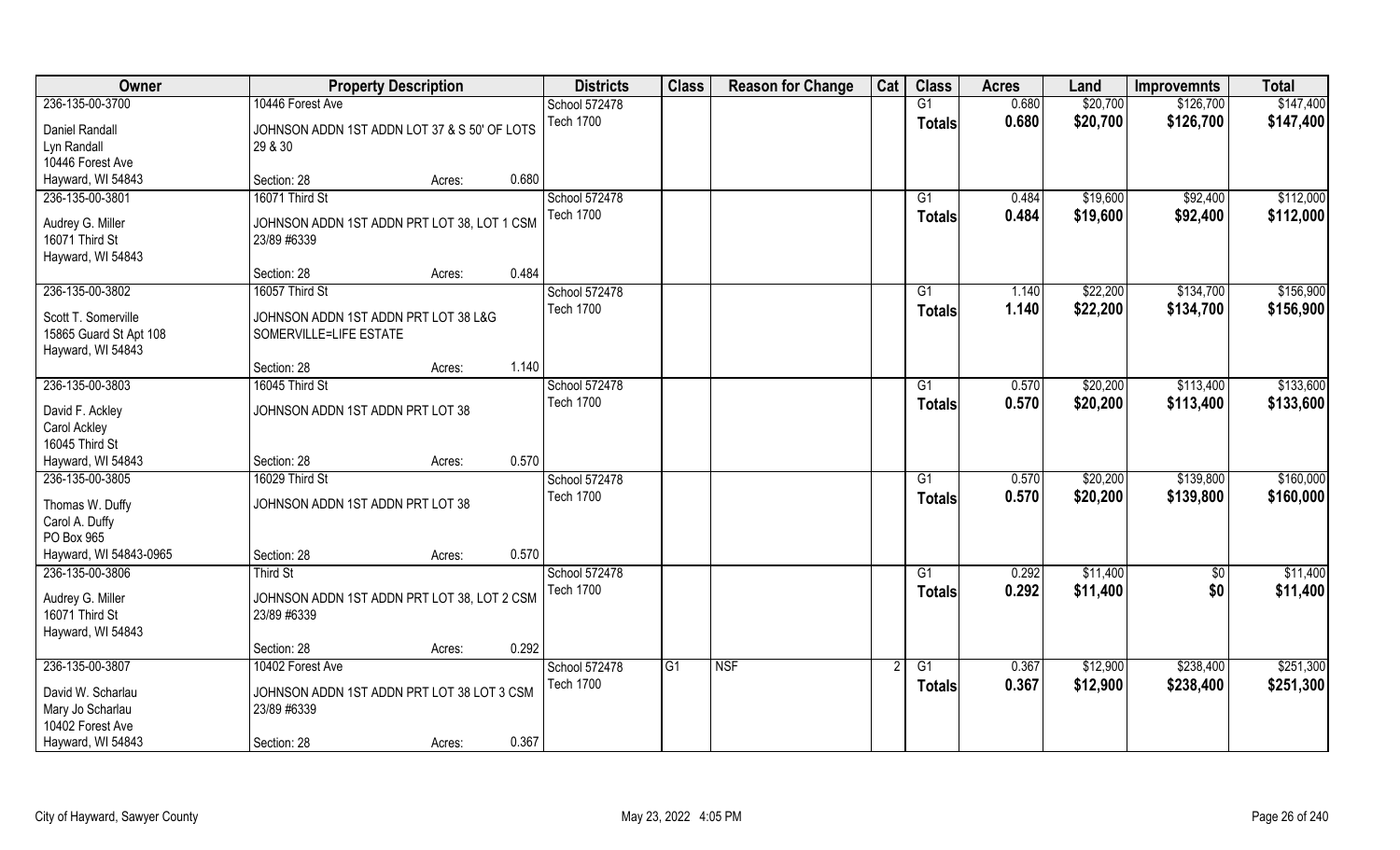| Owner                                                         |                                  | <b>Property Description</b> | <b>Districts</b> | <b>Class</b> | <b>Reason for Change</b> | Cat | <b>Class</b>    | <b>Acres</b> | Land     | <b>Improvemnts</b> | <b>Total</b> |
|---------------------------------------------------------------|----------------------------------|-----------------------------|------------------|--------------|--------------------------|-----|-----------------|--------------|----------|--------------------|--------------|
| 236-135-00-3901                                               | 10418 Spruce Ave                 |                             | School 572478    |              |                          |     | G1              | 1.280        | \$22,400 | \$164,700          | \$187,100    |
| Bonnie Jean Anderson<br>PO Box 268<br>Hayward, WI 54843-0268  | JOHNSON ADDN 1ST ADDN PRT LOT 39 |                             | <b>Tech 1700</b> |              |                          |     | <b>Totals</b>   | 1.280        | \$22,400 | \$164,700          | \$187,100    |
|                                                               | Section: 28                      | Acres:                      | 1.280            |              |                          |     |                 |              |          |                    |              |
| 236-135-00-3902                                               | 10426 Spruce Ave                 |                             | School 572478    |              |                          |     | G1              | 1.240        | \$22,300 | \$139,400          | \$161,700    |
| Jonah M. Beckermann                                           | JOHNSON ADDN 1ST ADDN PRT LOT 39 |                             | <b>Tech 1700</b> |              |                          |     | Totals          | 1.240        | \$22,300 | \$139,400          | \$161,700    |
| Jessica S. Beckermann                                         |                                  |                             |                  |              |                          |     |                 |              |          |                    |              |
| 10426 Spruce Ave                                              |                                  |                             |                  |              |                          |     |                 |              |          |                    |              |
| Hayward, WI 54843                                             | Section: 28                      | Acres:                      | 1.240            |              |                          |     |                 |              |          |                    |              |
| 236-135-00-3903                                               | 10436 Spruce Ave                 |                             | School 572478    |              |                          |     | G1              | 0.620        | \$20,400 | \$84,700           | \$105,100    |
| Trevor L. Stone                                               | JOHNSON ADDN 1ST ADDN PRT LOT 39 |                             | <b>Tech 1700</b> |              |                          |     | <b>Totals</b>   | 0.620        | \$20,400 | \$84,700           | \$105,100    |
| Emily M. Peterson                                             |                                  |                             |                  |              |                          |     |                 |              |          |                    |              |
| 10436 Spruce Ave                                              |                                  |                             |                  |              |                          |     |                 |              |          |                    |              |
| Hayward, WI 54843                                             | Section: 28                      | Acres:                      | 0.620            |              |                          |     |                 |              |          |                    |              |
| 236-135-00-3904                                               | 10442 Spruce Ave                 |                             | School 572478    |              |                          |     | G1              | 0.620        | \$20,400 | \$63,600           | \$84,000     |
| Samantha R. Espersen<br>10442 Spruce Ave<br>Hayward, WI 54843 | JOHNSON ADDN 1ST ADDN PRT LOT 39 |                             | <b>Tech 1700</b> |              |                          |     | <b>Totals</b>   | 0.620        | \$20,400 | \$63,600           | \$84,000     |
|                                                               | Section: 28                      | Acres:                      | 0.620            |              |                          |     |                 |              |          |                    |              |
| 236-135-00-4000                                               | 10452 Spruce Ave                 |                             | School 572478    |              |                          |     | G1              | 0.730        | \$20,900 | \$107,100          | \$128,000    |
| Julie A. Welter                                               | JOHNSON ADDN 1ST ADDN LOT 40     |                             | <b>Tech 1700</b> |              |                          |     | Totals          | 0.730        | \$20,900 | \$107,100          | \$128,000    |
| 10452 Spruce Ave<br>Hayward, WI 54843                         |                                  |                             |                  |              |                          |     |                 |              |          |                    |              |
|                                                               | Section: 28                      | Acres:                      | 0.730            |              |                          |     |                 |              |          |                    |              |
| 236-135-00-4100                                               | 16017 Fourth St                  |                             | School 572478    |              |                          |     | G1              | 0.590        | \$20,300 | \$94,600           | \$114,900    |
| Lisa Jacobsen Simmons<br>PO Box 1164<br>Hayward, WI 54843     | JOHNSON ADDN 1ST ADDN LOT 41     |                             | <b>Tech 1700</b> |              |                          |     | <b>Totals</b>   | 0.590        | \$20,300 | \$94,600           | \$114,900    |
|                                                               | Section: 28                      | Acres:                      | 0.590            |              |                          |     |                 |              |          |                    |              |
| 236-135-00-4200                                               | 16007 Fourth St                  |                             | School 572478    |              |                          |     | $\overline{G1}$ | 0.420        | \$18,300 | \$88,300           | \$106,600    |
| Diane Wickland Leighty<br>PO Box 938                          | JOHNSON ADDN 1ST ADDN LOT 42     |                             | <b>Tech 1700</b> |              |                          |     | Totals          | 0.420        | \$18,300 | \$88,300           | \$106,600    |
| Hayward, WI 54843                                             | Section: 28                      | Acres:                      | 0.420            |              |                          |     |                 |              |          |                    |              |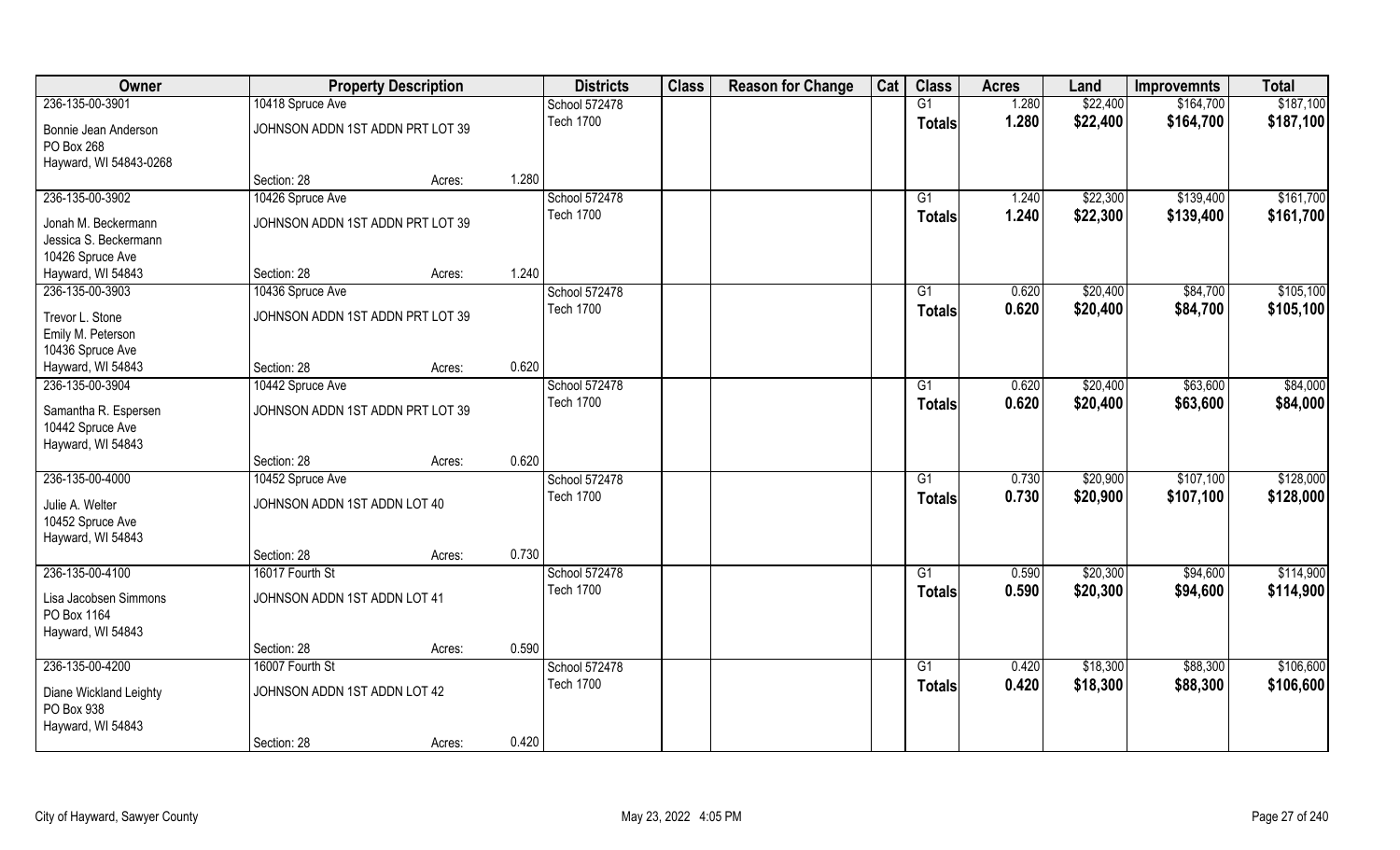| Owner                                                                            | <b>Property Description</b>                               |        |       | <b>Districts</b>                  | <b>Class</b> | <b>Reason for Change</b> | Cat | <b>Class</b>        | <b>Acres</b>   | Land                 | <b>Improvemnts</b>     | <b>Total</b>           |
|----------------------------------------------------------------------------------|-----------------------------------------------------------|--------|-------|-----------------------------------|--------------|--------------------------|-----|---------------------|----------------|----------------------|------------------------|------------------------|
| 236-135-00-4300                                                                  | 16001 Fourth St                                           |        |       | School 572478                     |              |                          |     | G1                  | 0.340          | \$16,800             | \$84,600               | \$101,400              |
| Jessica B. Hutchison<br>16001 Fourth St<br>Hayward, WI 54843                     | JOHNSON ADDN 1ST ADDN LOT 43                              |        |       | <b>Tech 1700</b>                  |              |                          |     | <b>Totals</b>       | 0.340          | \$16,800             | \$84,600               | \$101,400              |
|                                                                                  | Section: 28                                               | Acres: | 0.340 |                                   |              |                          |     |                     |                |                      |                        |                        |
| 236-135-00-4400<br>Dwight C. Marquardt                                           | 15995 Fourth St<br>JOHNSON ADDN 1ST ADDN LOT 44 D C & D M |        |       | School 572478<br><b>Tech 1700</b> |              |                          |     | G1<br><b>Totals</b> | 0.250<br>0.250 | \$15,000<br>\$15,000 | \$103,600<br>\$103,600 | \$118,600<br>\$118,600 |
| 623 3rd St<br>Spooner, WI 54801                                                  | MARQUARDT - LE                                            |        |       |                                   |              |                          |     |                     |                |                      |                        |                        |
|                                                                                  | Section: 28                                               | Acres: | 0.250 |                                   |              |                          |     |                     |                |                      |                        | \$85,000               |
| 236-135-00-4500<br>Arlene M. Henderson<br>10485 Vermont Ave<br>Hayward, WI 54843 | 10485 Vermont Ave<br>JOHNSON ADDN 1ST ADDN LOT 45         |        |       | School 572478<br><b>Tech 1700</b> |              |                          |     | G1<br><b>Totals</b> | 0.340<br>0.340 | \$16,800<br>\$16,800 | \$68,200<br>\$68,200   | \$85,000               |
|                                                                                  | Section: 28                                               | Acres: | 0.340 |                                   |              |                          |     |                     |                |                      |                        |                        |
| 236-135-00-4600                                                                  | 10475 Vermont Ave                                         |        |       | School 572478                     |              |                          |     | G1                  | 1.210          | \$22,300             | \$79,900               | \$102,200              |
| Barbara J. Weber<br>PO Box 1182<br>Hayward, WI 54843-1182                        | JOHNSON ADDN 1ST ADDN LOT 46                              |        |       | <b>Tech 1700</b>                  |              |                          |     | <b>Totals</b>       | 1.210          | \$22,300             | \$79,900               | \$102,200              |
|                                                                                  | Section: 28                                               | Acres: | 1.210 |                                   |              |                          |     |                     |                |                      |                        |                        |
| 236-144-00-0301                                                                  | 10718 Beal Ave                                            |        |       | School 572478                     |              |                          |     | G1                  | 0.380          | \$17,600             | \$34,100               | \$51,700               |
| Gregory L. Roth<br>10718 Beal Ave<br>Hayward, WI 54843                           | LYNDON SUBDIVISION LOT 3                                  |        |       | <b>Tech 1700</b>                  |              |                          |     | <b>Totals</b>       | 0.380          | \$17,600             | \$34,100               | \$51,700               |
|                                                                                  | Section: 22                                               | Acres: | 0.380 |                                   |              |                          |     |                     |                |                      |                        |                        |
| 236-144-00-0400                                                                  | 10710 Beal Ave                                            |        |       | School 572478                     |              |                          |     | G1                  | 0.620          | \$20,400             | \$53,500               | \$73,900               |
| Nicholas Romashko<br>Nancy A. Romashko<br>10710 Beal Ave                         | LYNDON SUBDIVISION LOT 4                                  |        |       | <b>Tech 1700</b>                  |              |                          |     | <b>Totals</b>       | 0.620          | \$20,400             | \$53,500               | \$73,900               |
| Hayward, WI 54843                                                                | Section: 22                                               | Acres: | 0.620 |                                   |              |                          |     |                     |                |                      |                        |                        |
| 236-144-00-0500                                                                  | 10698 Beal Ave                                            |        |       | School 572478                     |              |                          |     | G1                  | 0.710          | \$20,800             | \$62,500               | \$83,300               |
| Zawistowski Joint Rev Trust<br>6537N County Hwy E<br>Stone Lake, WI 54876        | LYNDON SUBDIVISION LOT 5                                  |        |       | <b>Tech 1700</b>                  |              |                          |     | <b>Totals</b>       | 0.710          | \$20,800             | \$62,500               | \$83,300               |
|                                                                                  | Section: 22                                               | Acres: | 0.710 |                                   |              |                          |     |                     |                |                      |                        |                        |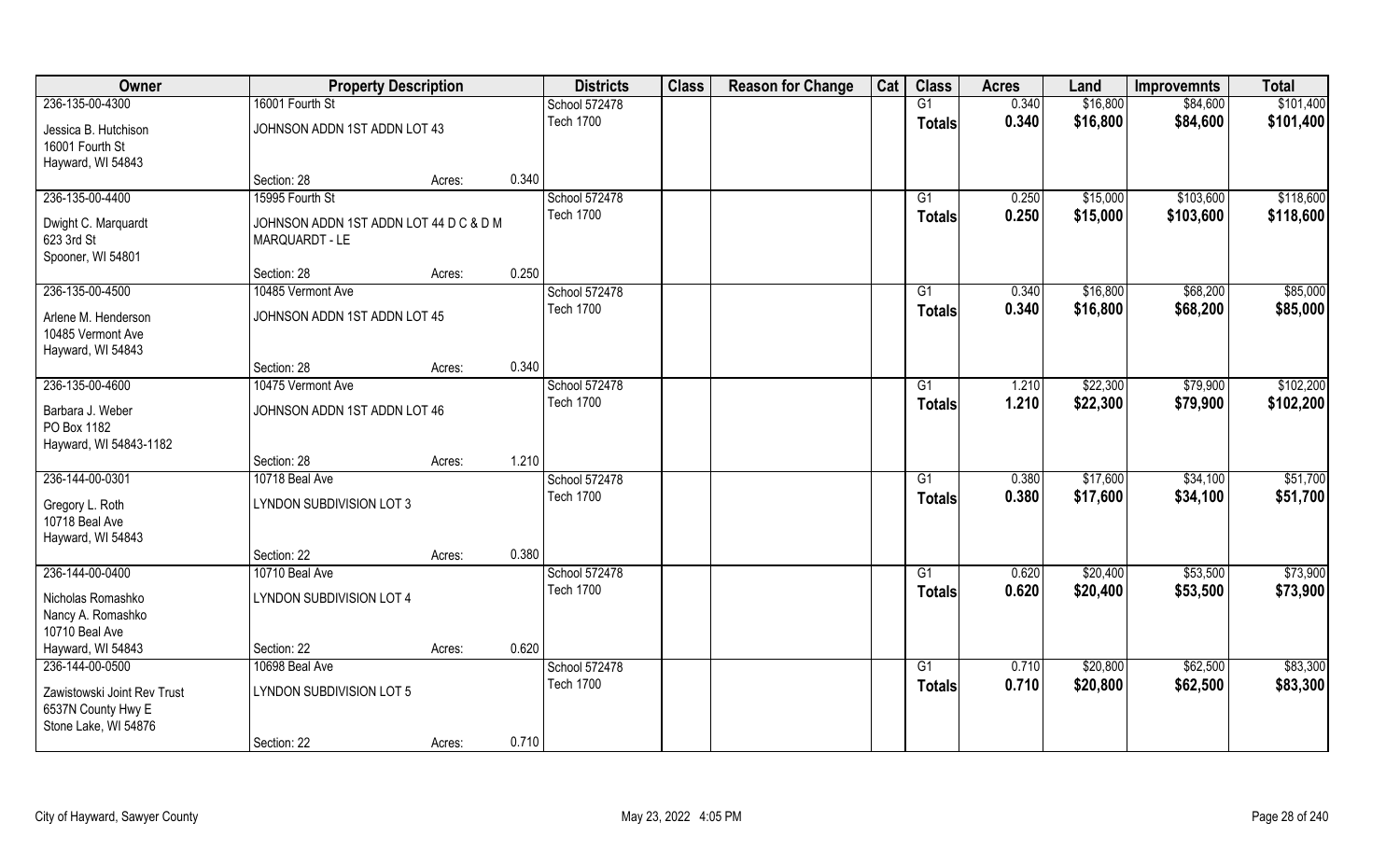| Owner                                                               | <b>Property Description</b>                                               |        |       | <b>Districts</b> | <b>Class</b> | <b>Reason for Change</b> | Cat | <b>Class</b>    | <b>Acres</b> | Land     | <b>Improvemnts</b> | <b>Total</b> |
|---------------------------------------------------------------------|---------------------------------------------------------------------------|--------|-------|------------------|--------------|--------------------------|-----|-----------------|--------------|----------|--------------------|--------------|
| 236-144-00-0600                                                     | 10692 Beal Ave                                                            |        |       | School 572478    |              |                          |     | G1              | 0.710        | \$20,800 | \$78,800           | \$99,600     |
| Herb J. Schmitz<br>10692 Beal Ave<br>Hayward, WI 54843-6455         | LYNDON SUBDIVISION LOT 6                                                  |        |       | <b>Tech 1700</b> |              |                          |     | <b>Totals</b>   | 0.710        | \$20,800 | \$78,800           | \$99,600     |
|                                                                     | Section: 22                                                               | Acres: | 0.710 |                  |              |                          |     |                 |              |          |                    |              |
| 236-144-00-0700                                                     | 10686 Beal Ave                                                            |        |       | School 572478    |              |                          |     | G1              | 0.710        | \$20,800 | \$78,100           | \$98,900     |
| William L. Swintkowski<br>10686 Beal Ave<br>Hayward, WI 54843       | LYNDON SUBDIVISION LOT 7                                                  |        |       | <b>Tech 1700</b> |              |                          |     | Totals          | 0.710        | \$20,800 | \$78,100           | \$98,900     |
|                                                                     | Section: 22                                                               | Acres: | 0.710 |                  |              |                          |     |                 |              |          |                    |              |
| 236-144-00-0800                                                     | 10678 Beal Ave                                                            |        |       | School 572478    |              |                          |     | G1              | 0.710        | \$20,800 | \$58,900           | \$79,700     |
| Robert A. Azzarello<br>PO Box 638<br>Hayward, WI 54843              | LYNDON SUBDIVISION LOT 8                                                  |        |       | <b>Tech 1700</b> |              |                          |     | <b>Totals</b>   | 0.710        | \$20,800 | \$58,900           | \$79,700     |
|                                                                     | Section: 22                                                               | Acres: | 0.710 |                  |              |                          |     |                 |              |          |                    |              |
| 236-144-00-0900                                                     | 10668 Beal Ave                                                            |        |       | School 572478    |              |                          |     | G1              | 0.710        | \$20,800 | \$37,100           | \$57,900     |
| Allen E. Rang<br>10668 Beal Ave<br>Hayward, WI 54843                | LYNDON SUBDIVISION LOT 9 J E RANG LIFE ESTATE                             |        |       | <b>Tech 1700</b> |              |                          |     | Totals          | 0.710        | \$20,800 | \$37,100           | \$57,900     |
|                                                                     | Section: 22                                                               | Acres: | 0.710 |                  |              |                          |     |                 |              |          |                    |              |
| 236-144-00-1000                                                     | 10660 Beal Ave                                                            |        |       | School 572478    |              |                          |     | $\overline{G1}$ | 0.710        | \$20,800 | \$2,600            | \$23,400     |
| Victoria S. Treland<br>10550N Hamblin St<br>Hayward, WI 54843       | LYNDON SUBDIVISION LOT 10                                                 |        |       | <b>Tech 1700</b> |              |                          |     | <b>Totals</b>   | 0.710        | \$20,800 | \$2,600            | \$23,400     |
|                                                                     | Section: 22                                                               | Acres: | 0.710 |                  |              |                          |     |                 |              |          |                    |              |
| 236-144-00-1102                                                     | 10652 Beal Ave                                                            |        |       | School 572478    |              |                          |     | G1              | 0.510        | \$14,900 | \$70,000           | \$84,900     |
| Ocr1, LLC<br>PO Box 761<br>Hayward, WI 54843                        | LYNDON SUBDIVISION PRT LOT 11 LOT 1 CSM<br>36/171 #8430 CN & SC LEIN - LC |        |       | <b>Tech 1700</b> |              |                          |     | <b>Totals</b>   | 0.510        | \$14,900 | \$70,000           | \$84,900     |
|                                                                     | Section: 22                                                               | Acres: | 0.510 |                  |              |                          |     |                 |              |          |                    |              |
| 236-144-00-1201                                                     | 10648 Beal Ave                                                            |        |       | School 572478    |              |                          |     | $\overline{G1}$ | 0.350        | \$17,000 | \$51,200           | \$68,200     |
| <b>Stanley Toporek Trust</b><br>10648 Beal Ave<br>Hayward, WI 54843 | LYNDON SUBDIVISION W1/2 LOT 12                                            |        |       | <b>Tech 1700</b> |              |                          |     | <b>Totals</b>   | 0.350        | \$17,000 | \$51,200           | \$68,200     |
|                                                                     | Section: 22                                                               | Acres: | 0.350 |                  |              |                          |     |                 |              |          |                    |              |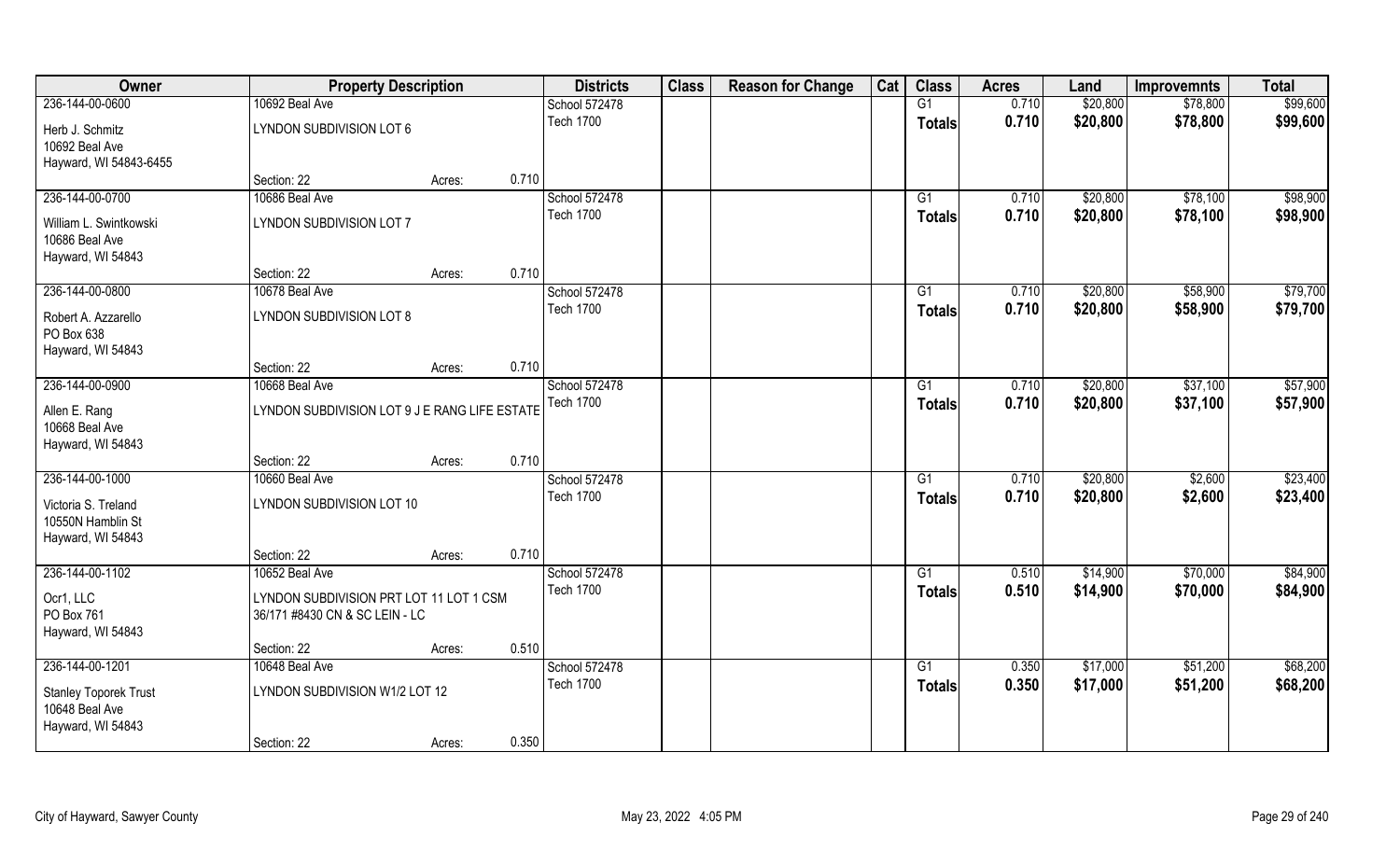| Owner                       | <b>Property Description</b>                   |                 | <b>Districts</b> | <b>Class</b> | <b>Reason for Change</b> | Cat | <b>Class</b>           | <b>Acres</b> | Land      | <b>Improvemnts</b> | <b>Total</b>    |
|-----------------------------|-----------------------------------------------|-----------------|------------------|--------------|--------------------------|-----|------------------------|--------------|-----------|--------------------|-----------------|
| 236-144-00-1203             | 15692 Us Hwy 63                               |                 | School 572478    |              |                          |     | G1                     | 0.500        | \$15,500  | \$400              | \$15,900        |
| Ocr1, LLC                   | LYNDON SUBDIVISION PRTS LOT 11, 12 & 13 LOT 2 |                 | <b>Tech 1700</b> |              |                          |     | G <sub>2</sub>         | 0.360        | \$114,300 | \$259,500          | \$373,800       |
| PO Box 761                  | CSM 36/171 #8430 CN & SC LEIN - LC            |                 |                  |              |                          |     | <b>Totals</b>          | 0.860        | \$129,800 | \$259,900          | \$389,700       |
| Hayward, WI 54843           |                                               |                 |                  |              |                          |     |                        |              |           |                    |                 |
|                             | Section: 22                                   | 0.860<br>Acres: |                  |              |                          |     |                        |              |           |                    |                 |
| 236-144-00-1301             | 10638 Beal Ave                                |                 | School 572478    |              |                          |     | G1                     | 0.260        | \$15,200  | \$48,500           | \$63,700        |
| Ocr1, LLC                   | LYNDON SUBDIVISION LOT 13 LOT 1 CSM 33/57     |                 | <b>Tech 1700</b> |              |                          |     | Totals                 | 0.260        | \$15,200  | \$48,500           | \$63,700        |
| PO Box 761                  | #7959 CN & SC LEIN - LC                       |                 |                  |              |                          |     |                        |              |           |                    |                 |
| Hayward, WI 54843           |                                               |                 |                  |              |                          |     |                        |              |           |                    |                 |
|                             | Section: 22                                   | 0.260<br>Acres: |                  |              |                          |     |                        |              |           |                    |                 |
| 236-144-00-1401             | 10634 Beal Ave                                |                 | School 572478    |              |                          |     | G1                     | 0.190        | \$12,400  | \$31,800           | \$44,200        |
| Kenneth E. Johnson          | LYNDON SUBDIVISION PRT N1/2 LOT 14 D E        |                 | <b>Tech 1700</b> |              |                          |     | <b>Totals</b>          | 0.190        | \$12,400  | \$31,800           | \$44,200        |
| Mildred Johnson             | JOHNSON LIFE ESTATE                           |                 |                  |              |                          |     |                        |              |           |                    |                 |
| 10415N Round Lake School Rd |                                               |                 |                  |              |                          |     |                        |              |           |                    |                 |
| Hayward, WI 54843           | Section: 22                                   | 0.190<br>Acres: |                  |              |                          |     |                        |              |           |                    |                 |
| 236-144-00-1402             | 10630 Beal Ave                                |                 | School 572478    |              |                          |     | G1                     | 0.120        | \$8,100   | \$43,200           | \$51,300        |
| Ocr 1 LLC                   | LYNDON SUBDIVISION PRT S1/2 LOT 14            |                 | <b>Tech 1700</b> |              |                          |     | <b>Totals</b>          | 0.120        | \$8,100   | \$43,200           | \$51,300        |
| 15692 Us Hwy 63             |                                               |                 |                  |              |                          |     |                        |              |           |                    |                 |
| Hayward, WI 54843           |                                               |                 |                  |              |                          |     |                        |              |           |                    |                 |
|                             | Section: 22                                   | 0.120<br>Acres: |                  |              |                          |     |                        |              |           |                    |                 |
| 236-144-00-1500             |                                               |                 | School 572478    |              |                          |     | $\overline{\text{X2}}$ | 2.010        | $ $ \$0   | $\overline{50}$    | $\overline{50}$ |
| State of Wisconsin          | LYNDON SUBDIVISION PRT LOTS 1-4, 12-16        |                 | <b>Tech 1700</b> |              |                          |     | Totals                 | 2.010        | \$0       | \$0                | \$0             |
| PO Box 7921                 |                                               |                 |                  |              |                          |     |                        |              |           |                    |                 |
| Madison, WI 53707           |                                               |                 |                  |              |                          |     |                        |              |           |                    |                 |
|                             | Section: 22                                   | 2.010<br>Acres: |                  |              |                          |     |                        |              |           |                    |                 |
| 236-144-00-1601             | 15704 US Highway 63                           |                 | School 572478    |              |                          |     | G2                     | 0.730        | \$219,500 | \$118,100          | \$337,600       |
| Peter E Rydell DDS          | LYNDON SUBDIVISION PRT LOT 16 LOT 3 CSM       |                 | <b>Tech 1700</b> |              |                          |     | <b>Totals</b>          | 0.730        | \$219,500 | \$118,100          | \$337,600       |
| 15704 Us Hwy 63             | 15/300 #3777 OUTLOT 10 CSM 23/243 #6418       |                 |                  |              |                          |     |                        |              |           |                    |                 |
| Hayward, WI 54843           |                                               |                 |                  |              |                          |     |                        |              |           |                    |                 |
|                             | Section: 22                                   | 0.730<br>Acres: |                  |              |                          |     |                        |              |           |                    |                 |
| 236-150-00-0100             | 10370 Pine Tree Dr                            |                 | School 572478    |              |                          |     | $\overline{G1}$        | 0.300        | \$56,800  | \$74,100           | \$130,900       |
| Larry F. Jennings           | NAMEKAGON SHORES LOT 1                        |                 | <b>Tech 1700</b> |              |                          |     | Totals                 | 0.300        | \$56,800  | \$74,100           | \$130,900       |
| 10431 Peterson Rd           |                                               |                 |                  |              |                          |     |                        |              |           |                    |                 |
| Hayward, WI 54843           |                                               |                 |                  |              |                          |     |                        |              |           |                    |                 |
|                             | Section: 27                                   | 0.300<br>Acres: |                  |              |                          |     |                        |              |           |                    |                 |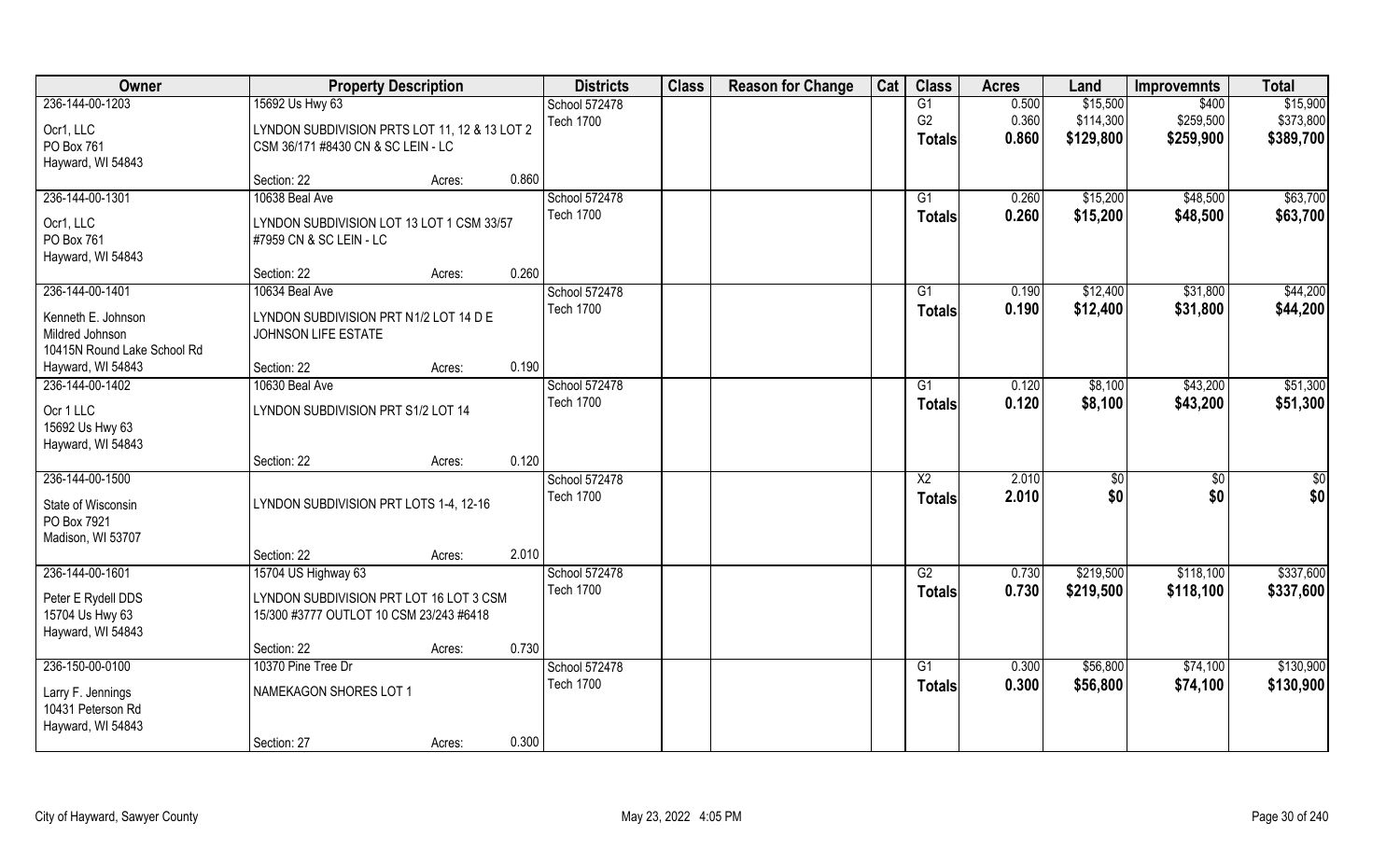| Owner                  | <b>Property Description</b>                 |        |       | <b>Districts</b> | <b>Class</b> | <b>Reason for Change</b> | Cat | <b>Class</b>  | <b>Acres</b> | Land     | <b>Improvemnts</b> | <b>Total</b> |
|------------------------|---------------------------------------------|--------|-------|------------------|--------------|--------------------------|-----|---------------|--------------|----------|--------------------|--------------|
| 236-150-00-0200        | 10364 Pine Tree Dr                          |        |       | School 572478    |              |                          |     | G1            | 0.370        | \$68,800 | \$103,900          | \$172,700    |
| Patricia A. Neuman     | NAMEKAGON SHORES LOT 2                      |        |       | <b>Tech 1700</b> |              |                          |     | <b>Totals</b> | 0.370        | \$68,800 | \$103,900          | \$172,700    |
| 10364 Pine Tree Dr     |                                             |        |       |                  |              |                          |     |               |              |          |                    |              |
| Hayward, WI 54843      |                                             |        |       |                  |              |                          |     |               |              |          |                    |              |
|                        | Section: 27                                 | Acres: | 0.370 |                  |              |                          |     |               |              |          |                    |              |
| 236-150-00-0300        | 10358 Pine Tree Dr                          |        |       | School 572478    |              |                          |     | G1            | 0.320        | \$67,300 | \$113,800          | \$181,100    |
| Mc Intosh Trust        | NAMEKAGON SHORES LOT 3                      |        |       | <b>Tech 1700</b> |              |                          |     | Totals        | 0.320        | \$67,300 | \$113,800          | \$181,100    |
| 10358 Pine Tree Dr     |                                             |        |       |                  |              |                          |     |               |              |          |                    |              |
| Hayward, WI 54843      |                                             |        |       |                  |              |                          |     |               |              |          |                    |              |
|                        | Section: 27                                 | Acres: | 0.320 |                  |              |                          |     |               |              |          |                    |              |
| 236-150-00-0401        | 10348 Pine Tree Dr                          |        |       | School 572478    |              |                          |     | G1            | 0.200        | \$54,200 | \$73,100           | \$127,300    |
| Mc Intosh Trust        | NAMEKAGON SHORES N1/2 LOT 4                 |        |       | <b>Tech 1700</b> |              |                          |     | <b>Totals</b> | 0.200        | \$54,200 | \$73,100           | \$127,300    |
| 10358 Pine Tree Dr     |                                             |        |       |                  |              |                          |     |               |              |          |                    |              |
| Hayward, WI 54843      |                                             |        |       |                  |              |                          |     |               |              |          |                    |              |
|                        | Section: 27                                 | Acres: | 0.200 |                  |              |                          |     |               |              |          |                    |              |
| 236-150-00-0402        | 10344 Pine Tree Dr                          |        |       | School 572478    |              |                          |     | G1            | 0.220        | \$55,000 | \$105,300          | \$160,300    |
|                        |                                             |        |       | <b>Tech 1700</b> |              |                          |     | <b>Totals</b> | 0.220        | \$55,000 | \$105,300          | \$160,300    |
| Susan J. Aaker         | NAMEKAGON SHORES S1/2 LOT 4 L M GORDON - LE |        |       |                  |              |                          |     |               |              |          |                    |              |
| 2073 149th Ave NW      |                                             |        |       |                  |              |                          |     |               |              |          |                    |              |
| Andover, MN 55304      | Section: 27                                 | Acres: | 0.220 |                  |              |                          |     |               |              |          |                    |              |
| 236-150-00-0500        | 10330 Pine Tree Dr                          |        |       | School 572478    |              |                          |     | G1            | 0.580        | \$79,500 | \$108,600          | \$188,100    |
|                        |                                             |        |       | <b>Tech 1700</b> |              |                          |     |               | 0.580        |          |                    | \$188,100    |
| Wehrman Trust No 2014  | NAMEKAGON SHORES LOT 5 & N54' LOT 6         |        |       |                  |              |                          |     | <b>Totals</b> |              | \$79,500 | \$108,600          |              |
| 10330 Pine Tree Dr     |                                             |        |       |                  |              |                          |     |               |              |          |                    |              |
| Hayward, WI 54843-2611 |                                             |        |       |                  |              |                          |     |               |              |          |                    |              |
|                        | Section: 27                                 | Acres: | 0.580 |                  |              |                          |     |               |              |          |                    |              |
| 236-150-00-0902        | 10326 Pine Tree Dr                          |        |       | School 572478    |              |                          |     | G1            | 0.750        | \$47,500 | \$77,000           | \$124,500    |
| Mc Intosh Trust        | NAMEKAGON SHORES PRT LOTS 6 & 9, LOTS 7 & 8 |        |       | <b>Tech 1700</b> |              |                          |     | <b>Totals</b> | 0.750        | \$47,500 | \$77,000           | \$124,500    |
| 10358 Pine Tree Dr     |                                             |        |       |                  |              |                          |     |               |              |          |                    |              |
| Hayward, WI 54843      |                                             |        |       |                  |              |                          |     |               |              |          |                    |              |
|                        | Section: 27                                 | Acres: | 0.750 |                  |              |                          |     |               |              |          |                    |              |
| 236-150-00-1000        | 15694 Lake Dr                               |        |       | School 572478    |              |                          |     | G1            | 0.900        | \$94,300 | \$112,200          | \$206,500    |
| Bradley A. Heinkel     | NAMEKAGON SHORES PRT LOT 9, LOT 10, & PRT   |        |       | <b>Tech 1700</b> |              |                          |     | <b>Totals</b> | 0.900        | \$94,300 | \$112,200          | \$206,500    |
| 1109 Blue Ridge Dr     | <b>LOT 11</b>                               |        |       |                  |              |                          |     |               |              |          |                    |              |
| Green Bay, WI 54304    |                                             |        |       |                  |              |                          |     |               |              |          |                    |              |
|                        | Section: 27                                 | Acres: | 0.900 |                  |              |                          |     |               |              |          |                    |              |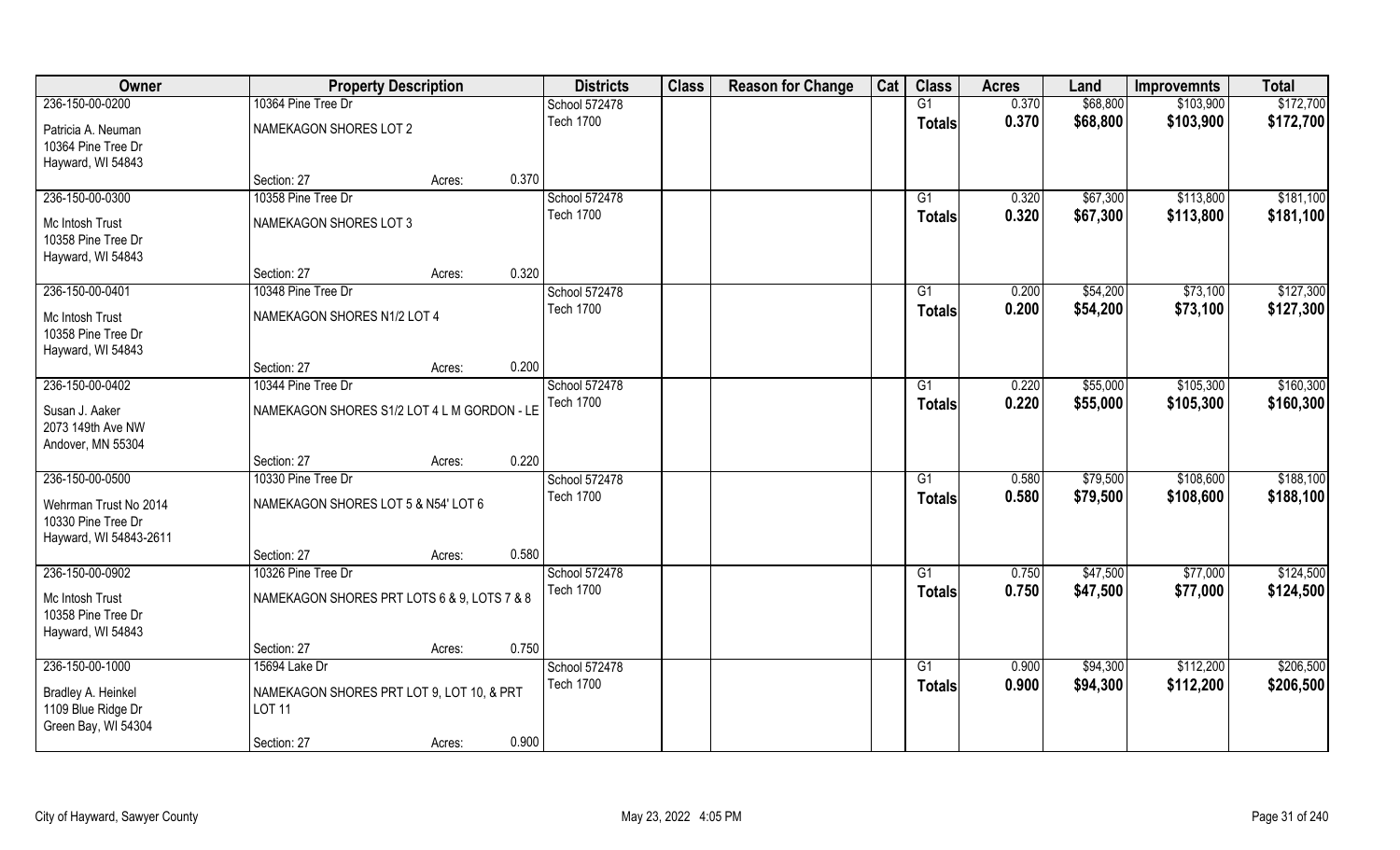| Owner                                                                          | <b>Property Description</b>                                     |        |       | <b>Districts</b> | <b>Class</b> | <b>Reason for Change</b> | Cat | <b>Class</b>           | <b>Acres</b> | Land        | <b>Improvemnts</b> | <b>Total</b>    |
|--------------------------------------------------------------------------------|-----------------------------------------------------------------|--------|-------|------------------|--------------|--------------------------|-----|------------------------|--------------|-------------|--------------------|-----------------|
| 236-150-00-1101                                                                | Lake Dr                                                         |        |       | School 572478    |              |                          |     | G1                     | 0.290        | \$10,000    | $\sqrt{$0}$        | \$10,000        |
| Bradley A. Heinkel                                                             | NAMEKAGON SHORES PRT LOT 11 & LOTS A, B, & C                    |        |       | <b>Tech 1700</b> |              |                          |     | <b>Totals</b>          | 0.290        | \$10,000    | \$0                | \$10,000        |
| 1109 Blue Ridge Dr                                                             |                                                                 |        |       |                  |              |                          |     |                        |              |             |                    |                 |
| Green Bay, WI 54304                                                            |                                                                 |        |       |                  |              |                          |     |                        |              |             |                    |                 |
|                                                                                | Section: 27                                                     | Acres: | 0.290 |                  |              |                          |     |                        |              |             |                    |                 |
| 236-153-01-0002                                                                | Main St                                                         |        |       | School 572478    |              |                          |     | X4                     | 0.070        | \$0         | \$0                | $\sqrt{50}$     |
| Masonic Lodge of Hayward Keystone<br>Lodge #263 Fam                            | NORTHSIDE ADDITION PRT BLK 1                                    |        |       | <b>Tech 1700</b> |              |                          |     | Totals                 | 0.070        | \$0         | \$0                | \$0             |
| PO Box 523                                                                     |                                                                 |        |       |                  |              |                          |     |                        |              |             |                    |                 |
| Hayward, WI 54843-0523                                                         | Section: 22                                                     | Acres: | 0.070 |                  |              |                          |     |                        |              |             |                    |                 |
| 236-153-01-0003                                                                | 15892 W Fifth St                                                |        |       | School 572478    |              |                          |     | G1                     | 0.490        | \$19,700    | \$128,300          | \$148,000       |
| Donna M. Yackel<br>PO Box 748                                                  | NORTHSIDE ADDITION PRT BLOCK 1, VERA<br>MITCHELL WISE PRT LOT 7 |        |       | <b>Tech 1700</b> |              |                          |     | <b>Totals</b>          | 0.490        | \$19,700    | \$128,300          | \$148,000       |
| Hayward, WI 54843                                                              |                                                                 |        |       |                  |              |                          |     |                        |              |             |                    |                 |
|                                                                                | Section: 22                                                     | Acres: | 0.490 |                  |              |                          |     |                        |              |             |                    |                 |
| 236-153-02-0001                                                                | 10650 Nyman Ave                                                 |        |       | School 572478    |              |                          |     | X1                     | 1.730        | \$0         | $\sqrt[6]{30}$     | \$0             |
|                                                                                |                                                                 |        |       | <b>Tech 1700</b> |              |                          |     | <b>Totals</b>          | 1.730        | \$0         | \$0                | \$0             |
| Usda Forest Service Chequamegon Nat   NORTHSIDE ADDITION PRT BLK 2             |                                                                 |        |       |                  |              |                          |     |                        |              |             |                    |                 |
| Forest                                                                         |                                                                 |        |       |                  |              |                          |     |                        |              |             |                    |                 |
| 500 Hanson Lake Rd                                                             |                                                                 |        |       |                  |              |                          |     |                        |              |             |                    |                 |
| Rhinelander, WI 54501                                                          | Section: 22                                                     | Acres: | 1.730 |                  |              |                          |     |                        |              |             |                    |                 |
| 236-153-02-0002                                                                | 15872 Fifth St                                                  |        |       | School 572478    |              |                          |     | $\overline{\text{X3}}$ | 2.270        | \$0         | \$0                | $\overline{50}$ |
| Law Enforcemnt/Veter Sawyer County                                             | NORTHSIDE ADDITION PRT BLK 2 & PRT BLK 4,                       |        |       | <b>Tech 1700</b> |              |                          |     | <b>Totals</b>          | 2.270        | \$0         | \$0                | \$0             |
| 10610 Main St Ste 10                                                           | VETERANS ADMIN 15872, LAW ENFORCEMENT                           |        |       |                  |              |                          |     |                        |              |             |                    |                 |
| Hayward, WI 54843                                                              | CENTER 15880, MAINTENANCE SHOP 15866, LOT 1                     |        |       |                  |              |                          |     |                        |              |             |                    |                 |
|                                                                                | Section: 22                                                     | Acres: | 2.270 |                  |              |                          |     |                        |              |             |                    |                 |
| 236-153-03-0001                                                                | 10686 Nyman Ave                                                 |        |       | School 572478    |              |                          |     | X4                     | 0.190        | \$0         | \$0                | \$0             |
| City of Hayward<br>PO Box 969                                                  | NORTHSIDE ADDITION PRT BLK 3 NYMAN AVE<br><b>WATERTOWER</b>     |        |       | <b>Tech 1700</b> |              |                          |     | <b>Totals</b>          | 0.190        | \$0         | \$0                | \$0             |
| Hayward, WI 54843-0969                                                         |                                                                 |        |       |                  |              |                          |     |                        |              |             |                    |                 |
|                                                                                | Section: 22                                                     | Acres: | 0.190 |                  |              |                          |     |                        |              |             |                    |                 |
| 236-153-03-0002                                                                | 10676 Nyman Ave                                                 |        |       | School 572478    |              |                          |     | $\overline{\text{X3}}$ | 4.220        | $\sqrt{50}$ | $\sqrt{6}$         | $\overline{50}$ |
| Ambulance/Emergency Sawyer County<br>10610 Main St Ste 10<br>Hayward, WI 54843 | NORTHSIDE ADDITION PRT BLK 3                                    |        |       | <b>Tech 1700</b> |              |                          |     | Totals                 | 4.220        | \$0         | \$0                | \$0             |
|                                                                                | Section: 22                                                     | Acres: | 4.220 |                  |              |                          |     |                        |              |             |                    |                 |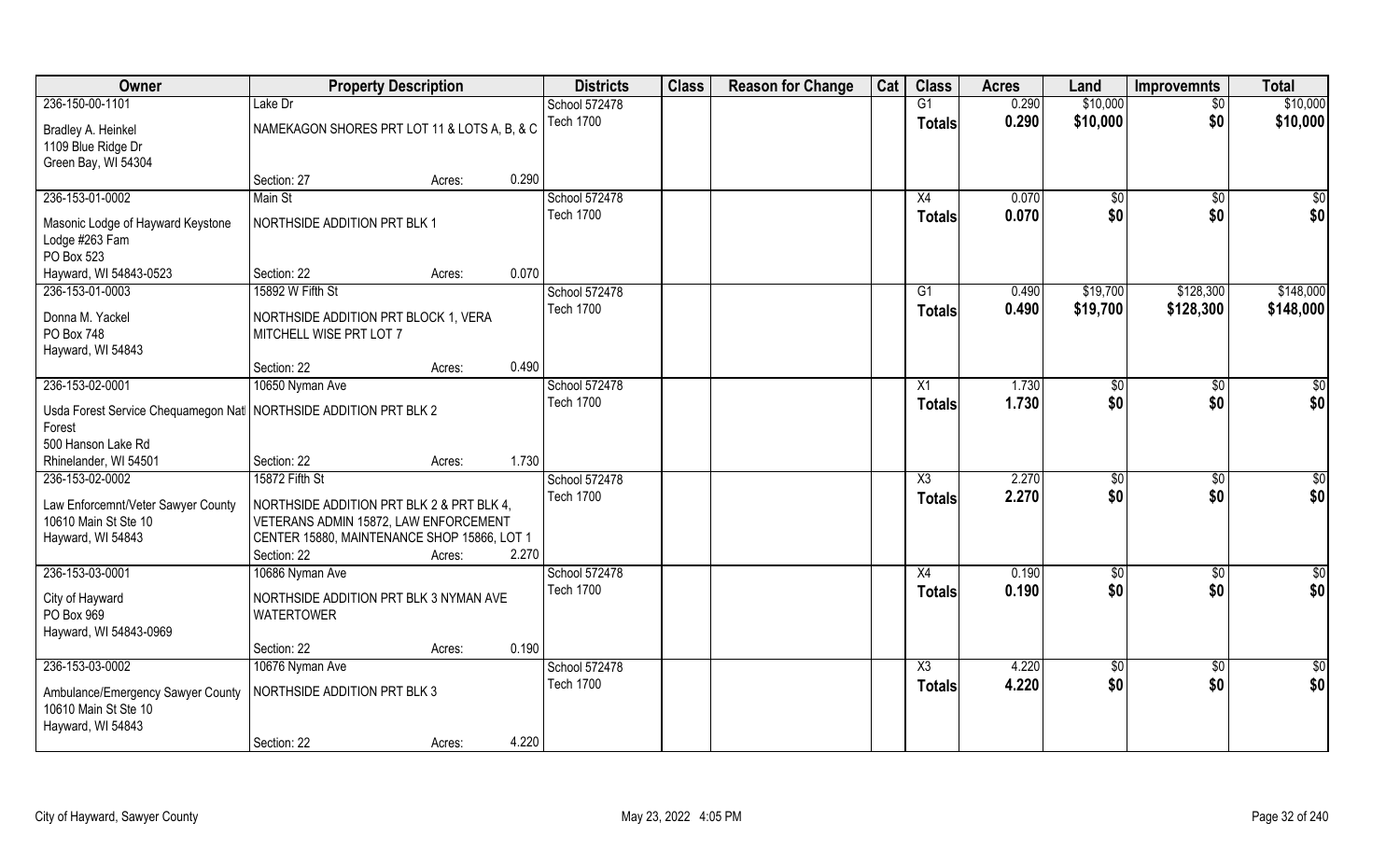| Owner                                                        | <b>Property Description</b>                               |        |       | <b>Districts</b>                  | <b>Class</b> | <b>Reason for Change</b> | Cat | <b>Class</b>                            | <b>Acres</b>   | Land                | Improvemnts            | <b>Total</b> |
|--------------------------------------------------------------|-----------------------------------------------------------|--------|-------|-----------------------------------|--------------|--------------------------|-----|-----------------------------------------|----------------|---------------------|------------------------|--------------|
| 236-153-04-0001                                              |                                                           |        |       | School 572478<br><b>Tech 1700</b> |              |                          |     | $\overline{\text{X3}}$<br><b>Totals</b> | 1.220<br>1.220 | $\sqrt[6]{}$<br>\$0 | $\overline{50}$<br>\$0 | \$0<br>\$0   |
| Sawyer County<br>10610 Main St Ste 10<br>Hayward, WI 54843   | NORTHSIDE ADDITION PRT BLK 4 MAINTENANCE<br><b>GARAGE</b> |        |       |                                   |              |                          |     |                                         |                |                     |                        |              |
|                                                              | Section: 22                                               | Acres: | 1.220 |                                   |              |                          |     |                                         |                |                     |                        |              |
| 236-153-04-0002                                              | 15856 Fifth St                                            |        |       | School 572478                     |              |                          |     | X4                                      | 0.880          | \$0                 | \$0                    | $\sqrt{50}$  |
| Senior Resource Center Inc<br>PO Box 59<br>Hayward, WI 54843 | NORTHSIDE ADDITION PRT BLK 4 LOT 1 CSM 10/115<br>#2146    |        |       | <b>Tech 1700</b>                  |              |                          |     | Totals                                  | 0.880          | \$0                 | \$0                    | \$0          |
|                                                              | Section: 22                                               | Acres: | 0.880 |                                   |              |                          |     |                                         |                |                     |                        |              |
| 236-153-05-0001                                              |                                                           |        |       | School 572478                     |              |                          |     | X4                                      | 3.690          | $\sqrt[6]{2}$       | $\sqrt[6]{3}$          | \$0          |
| City of Hayward<br>PO Box 969<br>Hayward, WI 54843-0969      | <b>NORTHSIDE ADDITION BLK 5</b>                           |        |       | <b>Tech 1700</b>                  |              |                          |     | <b>Totals</b>                           | 3.690          | \$0                 | \$0                    | \$0          |
|                                                              | Section: 22                                               | Acres: | 3.690 |                                   |              |                          |     |                                         |                |                     |                        |              |
| 236-153-06-0001                                              |                                                           |        |       | School 572478                     |              |                          |     | X4                                      | 2.570          | \$0                 | \$0                    | \$0          |
| City of Hayward<br>PO Box 969<br>Hayward, WI 54843-0969      | NORTHSIDE ADDITION BLK 6                                  |        |       | <b>Tech 1700</b>                  |              |                          |     | <b>Totals</b>                           | 2.570          | \$0                 | \$0                    | \$0          |
|                                                              | Section: 22                                               | Acres: | 2.570 |                                   |              |                          |     |                                         |                |                     |                        |              |
| 236-153-07-0100<br>City of Hayward<br>PO Box 969             | NORTHSIDE ADDITION LOT 1 BLK 7                            |        |       | School 572478<br><b>Tech 1700</b> |              |                          |     | X4<br><b>Totals</b>                     | 0.172<br>0.172 | \$0<br>\$0          | $\overline{50}$<br>\$0 | \$0<br>\$0   |
| Hayward, WI 54843-0969                                       | Section: 22                                               | Acres: | 0.172 |                                   |              |                          |     |                                         |                |                     |                        |              |
| 236-153-07-0200                                              | 15839 Fifth St                                            |        |       | School 572478                     |              |                          |     | G1                                      | 0.351          | \$17,000            | \$77,400               | \$94,400     |
| Erin M. Mc Intosh<br>15839 Fifth St<br>Hayward, WI 54843     | NORTHSIDE ADDITION LOTS 2 & 3 & W2' OF LOT 4<br>BLK7      |        |       | <b>Tech 1700</b>                  |              |                          |     | <b>Totals</b>                           | 0.351          | \$17,000            | \$77,400               | \$94,400     |
|                                                              | Section: 22                                               | Acres: | 0.351 |                                   |              |                          |     |                                         |                |                     |                        |              |
| 236-153-07-0402                                              | 15835 Fifth St                                            |        |       | School 572478                     |              |                          |     | G1                                      | 0.165          | \$11,100            | \$57,500               | \$68,600     |
| Brenda M. Moody<br>PO Box 574<br>Hayward, WI 54843           | NORTHSIDE ADDITION E48' OF LOT 4 BLK 7                    |        |       | <b>Tech 1700</b>                  |              |                          |     | <b>Totals</b>                           | 0.165          | \$11,100            | \$57,500               | \$68,600     |
|                                                              | Section: 22                                               | Acres: | 0.165 |                                   |              |                          |     |                                         |                |                     |                        |              |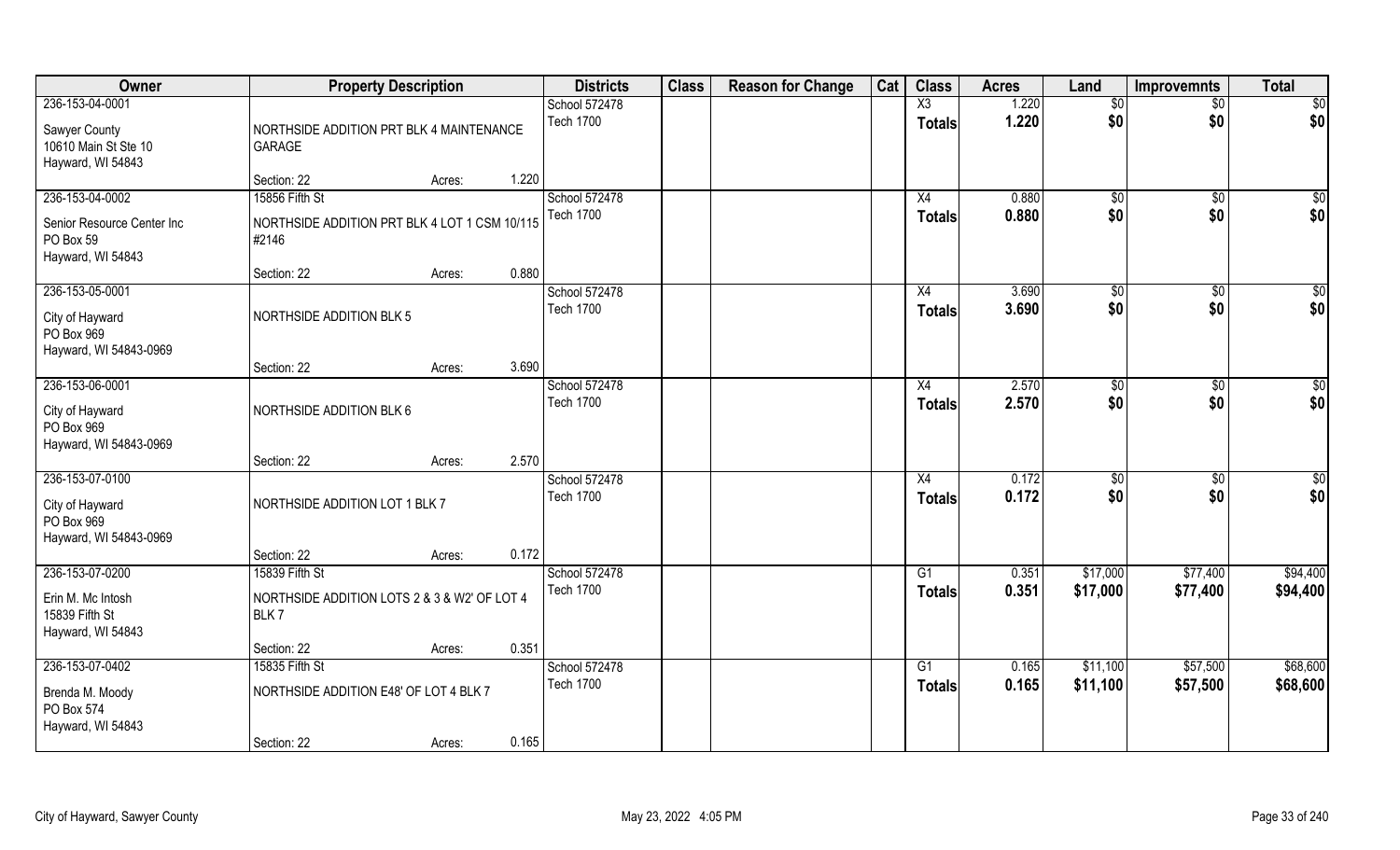| Owner                                     | <b>Property Description</b>                 |        |       | <b>Districts</b>                  | <b>Class</b> | <b>Reason for Change</b> | Cat | <b>Class</b>    | <b>Acres</b> | Land     | <b>Improvemnts</b> | <b>Total</b>  |
|-------------------------------------------|---------------------------------------------|--------|-------|-----------------------------------|--------------|--------------------------|-----|-----------------|--------------|----------|--------------------|---------------|
| 236-153-07-0600                           | 15831 Fifth St                              |        |       | School 572478                     |              |                          |     | G1              | 0.172        | \$11,600 | \$28,300           | \$39,900      |
| Bradley D. Harvey                         | NORTHSIDE ADDITION LOT 6 BLK 7 LC J MOODY   |        |       | <b>Tech 1700</b>                  |              |                          |     | <b>Totals</b>   | 0.172        | \$11,600 | \$28,300           | \$39,900      |
| Barbara Harvey                            |                                             |        |       |                                   |              |                          |     |                 |              |          |                    |               |
| 14271W Christiansen Rd                    |                                             |        |       |                                   |              |                          |     |                 |              |          |                    |               |
| Hayward, WI 54843                         | Section: 22                                 | Acres: | 0.172 |                                   |              |                          |     |                 |              |          |                    |               |
| 236-153-07-0700                           | 15812 Fourth St                             |        |       | School 572478                     |              |                          |     | G1              | 0.172        | \$11,600 | \$74,600           | \$86,200      |
| Robert S. Williams                        | NORTHSIDE ADDITION LOT 7 BLK 7 & PRT BLK 8, |        |       | <b>Tech 1700</b>                  |              |                          |     | <b>Totals</b>   | 0.172        | \$11,600 | \$74,600           | \$86,200      |
| Cheryl L. Williams                        | CSM 13/362 #3390                            |        |       |                                   |              |                          |     |                 |              |          |                    |               |
| 15812 Fourth St                           |                                             |        |       |                                   |              |                          |     |                 |              |          |                    |               |
| Hayward, WI 54843                         | Section: 22                                 | Acres: | 0.172 |                                   |              |                          |     |                 |              |          |                    |               |
| 236-153-07-0800                           | 15816 Fourth St                             |        |       | School 572478                     |              |                          |     | G1              | 0.344        | \$16,900 | \$125,800          | \$142,700     |
|                                           |                                             |        |       | <b>Tech 1700</b>                  |              |                          |     | <b>Totals</b>   | 0.344        | \$16,900 | \$125,800          | \$142,700     |
| Timothy C. Mc Guire<br>Lanell S. Mc Guire | NORTHSIDE ADDITION LOTS 5 & 8 BLK 7         |        |       |                                   |              |                          |     |                 |              |          |                    |               |
| 15816 Fourth St                           |                                             |        |       |                                   |              |                          |     |                 |              |          |                    |               |
| Hayward, WI 54843                         | Section: 22                                 | Acres: | 0.344 |                                   |              |                          |     |                 |              |          |                    |               |
| 236-153-07-0902                           | 15824 Fourth St                             |        |       | School 572478                     |              |                          |     | G1              | 0.240        | \$14,600 | \$64,500           | \$79,100      |
|                                           |                                             |        |       | <b>Tech 1700</b>                  |              |                          |     | <b>Totals</b>   | 0.240        | \$14,600 | \$64,500           | \$79,100      |
| Sandra L. Okamoto                         | PRT NWSW NORTHSIDE ADDITION PRT LOTS 10-11  |        |       |                                   |              |                          |     |                 |              |          |                    |               |
| PO Box 245                                | BLK 7 LOT 1 CSM 34/261 #8177                |        |       |                                   |              |                          |     |                 |              |          |                    |               |
| Hayward, WI 54843                         |                                             |        |       |                                   |              |                          |     |                 |              |          |                    |               |
|                                           | Section: 22                                 | Acres: | 0.240 |                                   |              |                          |     |                 |              |          |                    |               |
| 236-153-07-0903                           | 15818 Fourth St                             |        |       | School 572478<br><b>Tech 1700</b> |              |                          |     | $\overline{G1}$ | 0.280        | \$15,600 | \$84,300           | \$99,900      |
| Sandra L. Okamoto                         | PRT NWSW NORTHSIDE ADDITION PRT LOTS 9-10   |        |       |                                   |              |                          |     | <b>Totals</b>   | 0.280        | \$15,600 | \$84,300           | \$99,900      |
| PO Box 245                                | BLK 7 LOT 2 CSM 34/261 #8177                |        |       |                                   |              |                          |     |                 |              |          |                    |               |
| Hayward, WI 54843                         |                                             |        |       |                                   |              |                          |     |                 |              |          |                    |               |
|                                           | Section: 22                                 | Acres: | 0.280 |                                   |              |                          |     |                 |              |          |                    |               |
| 236-153-07-1200                           |                                             |        |       | School 572478                     |              |                          |     | $\overline{X4}$ | 0.172        | \$0      | $\overline{50}$    | $\frac{1}{2}$ |
| City of Hayward                           | NORTHSIDE ADDITION LOT 12 BLK 7             |        |       | <b>Tech 1700</b>                  |              |                          |     | <b>Totals</b>   | 0.172        | \$0      | \$0                | \$0           |
| PO Box 969                                |                                             |        |       |                                   |              |                          |     |                 |              |          |                    |               |
| Hayward, WI 54843-0969                    |                                             |        |       |                                   |              |                          |     |                 |              |          |                    |               |
|                                           | Section: 22                                 | Acres: | 0.172 |                                   |              |                          |     |                 |              |          |                    |               |
| 236-153-08-0001                           | 10685 Minnie Ave                            |        |       | School 572478                     |              |                          |     | G1              | 1.290        | \$22,400 | \$99,100           | \$121,500     |
| Randall A. Hill                           | NORTHSIDE ADDITION PRT BLK 8                |        |       | <b>Tech 1700</b>                  |              |                          |     | Totals          | 1.290        | \$22,400 | \$99,100           | \$121,500     |
| 10685 Minnie Ave                          |                                             |        |       |                                   |              |                          |     |                 |              |          |                    |               |
| Hayward, WI 54843                         |                                             |        |       |                                   |              |                          |     |                 |              |          |                    |               |
|                                           | Section: 22                                 | Acres: | 1.290 |                                   |              |                          |     |                 |              |          |                    |               |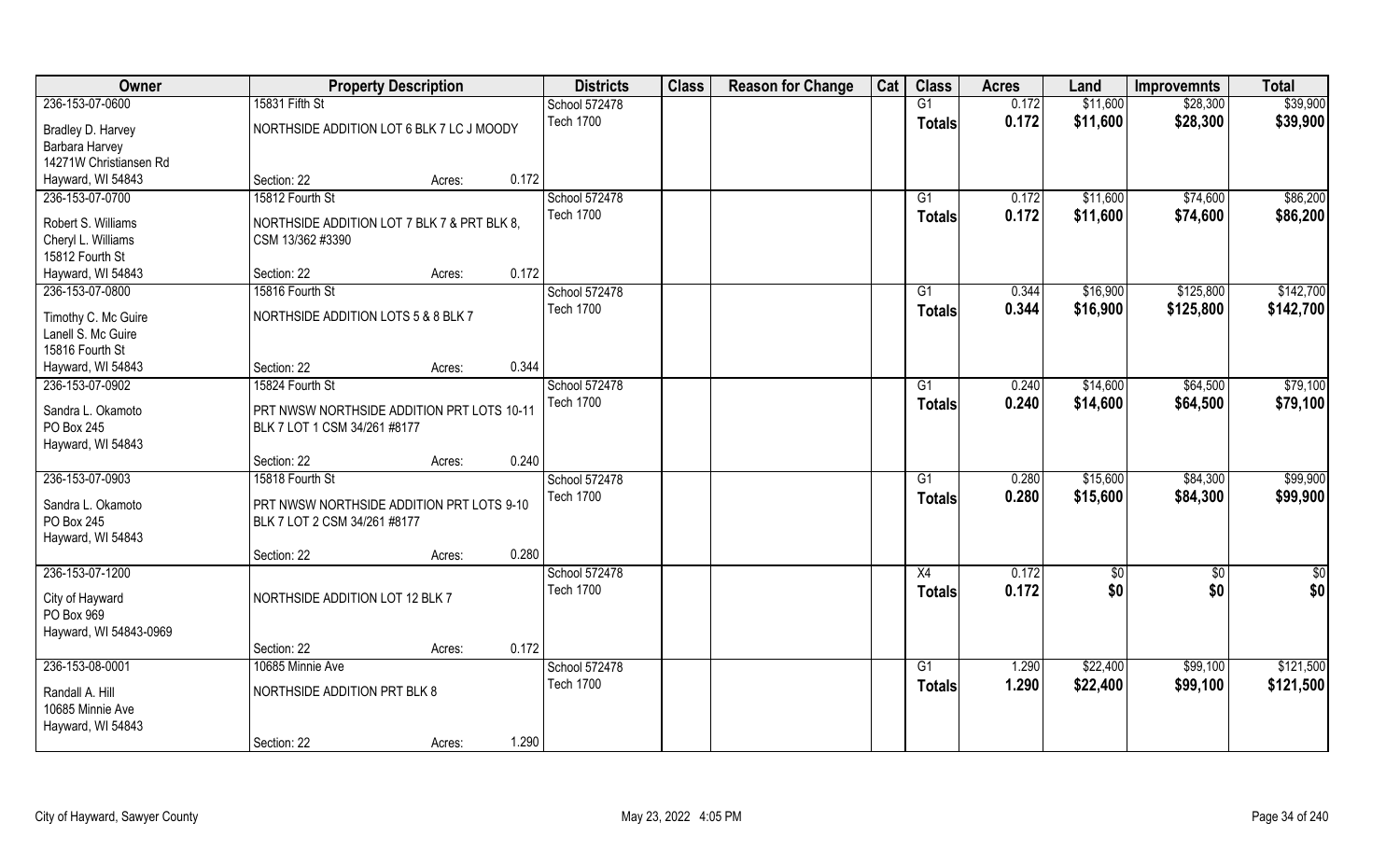| Owner                                                                   |                                                        | <b>Property Description</b> |       | <b>Districts</b> | <b>Class</b> | <b>Reason for Change</b> | Cat | <b>Class</b>    | <b>Acres</b> | Land        | <b>Improvemnts</b> | <b>Total</b> |
|-------------------------------------------------------------------------|--------------------------------------------------------|-----------------------------|-------|------------------|--------------|--------------------------|-----|-----------------|--------------|-------------|--------------------|--------------|
| 236-153-09-0001                                                         | <b>Illinois Ave</b>                                    |                             |       | School 572478    |              |                          |     | X4              | 0.390        | \$0         | $\sqrt{6}$         | \$0          |
| City of Hayward<br>PO Box 969<br>Hayward, WI 54843-0969                 | NORTHSIDE ADDITION STREETS & ALLEYS IN BLK 9           |                             |       | <b>Tech 1700</b> |              |                          |     | <b>Totals</b>   | 0.390        | \$0         | \$0                | \$0          |
|                                                                         | Section: 22                                            | Acres:                      | 0.390 |                  |              |                          |     |                 |              |             |                    |              |
| 236-153-09-0002                                                         | 10685 Reinke St                                        |                             |       | School 572478    |              |                          |     | X3              | 1.150        | $\sqrt{$0}$ | $\overline{50}$    | \$0          |
| Sawyer County Nonprofit Housing<br>PO Box 331<br>Hayward, WI 54843-0331 | NORTHSIDE ADDITION PRT BLK 9                           |                             |       | <b>Tech 1700</b> |              |                          |     | Totals          | 1.150        | \$0         | \$0                | \$0          |
|                                                                         | Section: 22                                            | Acres:                      | 1.150 |                  |              |                          |     |                 |              |             |                    |              |
| 236-153-09-0003                                                         | 10692 Minnie Ave                                       |                             |       | School 572478    |              |                          |     | G1              | 0.290        | \$15,800    | \$99,200           | \$115,000    |
| Signe M. Cadwallader<br>10692 Minnie Ave<br>Hayward, WI 54843           | NORTHSIDE ADDITION PRT BLK 9 LOT 1 CSM 21/284<br>#6065 |                             |       | <b>Tech 1700</b> |              |                          |     | <b>Totals</b>   | 0.290        | \$15,800    | \$99,200           | \$115,000    |
|                                                                         | Section: 22                                            | Acres:                      | 0.290 |                  |              |                          |     |                 |              |             |                    |              |
| 236-153-09-0005                                                         | 10688 Minnie Ave                                       |                             |       | School 572478    |              |                          |     | G1              | 0.340        | \$16,800    | \$91,800           | \$108,600    |
| Frances M. Petrouske<br>10688 Minnie Ave<br>Hayward, WI 54843           | NORTHSIDE ADDITION PRT BLK 9 LOT 2 CSM 21/284<br>#6065 |                             |       | <b>Tech 1700</b> |              |                          |     | Totals          | 0.340        | \$16,800    | \$91,800           | \$108,600    |
|                                                                         | Section: 22                                            | Acres:                      | 0.340 |                  |              |                          |     |                 |              |             |                    |              |
| 236-153-10-0001                                                         | 10676 Minnie Ave                                       |                             |       | School 572478    |              |                          |     | $\overline{G1}$ | 0.320        | \$16,400    | \$112,300          | \$128,700    |
| Aaron M. Koshatka<br>10676 Minnie Ave<br>Hayward, WI 54843              | NORTHSIDE ADDITION PRT BLK 10 & PRT BLK 9              |                             |       | <b>Tech 1700</b> |              |                          |     | <b>Totals</b>   | 0.320        | \$16,400    | \$112,300          | \$128,700    |
|                                                                         | Section: 22                                            | Acres:                      | 0.320 |                  |              |                          |     |                 |              |             |                    |              |
| 236-153-10-0002                                                         | 10668 Minnie Ave                                       |                             |       | School 572478    |              |                          |     | G1              | 0.308        | \$16,200    | \$83,600           | \$99,800     |
| David E. Mc Peak<br>Jane R. Mc Peak<br>10668 Minnie Ave                 | NORTHSIDE ADDITION PRT BLK 10                          |                             |       | <b>Tech 1700</b> |              |                          |     | <b>Totals</b>   | 0.308        | \$16,200    | \$83,600           | \$99,800     |
| Hayward, WI 54843                                                       | Section: 22                                            | Acres:                      | 0.308 |                  |              |                          |     |                 |              |             |                    |              |
| 236-153-10-0003                                                         | 10654 Minnie Ave                                       |                             |       | School 572478    |              |                          |     | $\overline{G1}$ | 0.172        | \$11,600    | \$98,000           | \$109,600    |
| Travis K. Paffel<br>Tayona M. Paffel<br>10654 Minnie Ave                | NORTHSIDE ADDITION PRT BLK 10                          |                             |       | <b>Tech 1700</b> |              |                          |     | <b>Totals</b>   | 0.172        | \$11,600    | \$98,000           | \$109,600    |
| Hayward, WI 54843                                                       | Section: 22                                            | Acres:                      | 0.172 |                  |              |                          |     |                 |              |             |                    |              |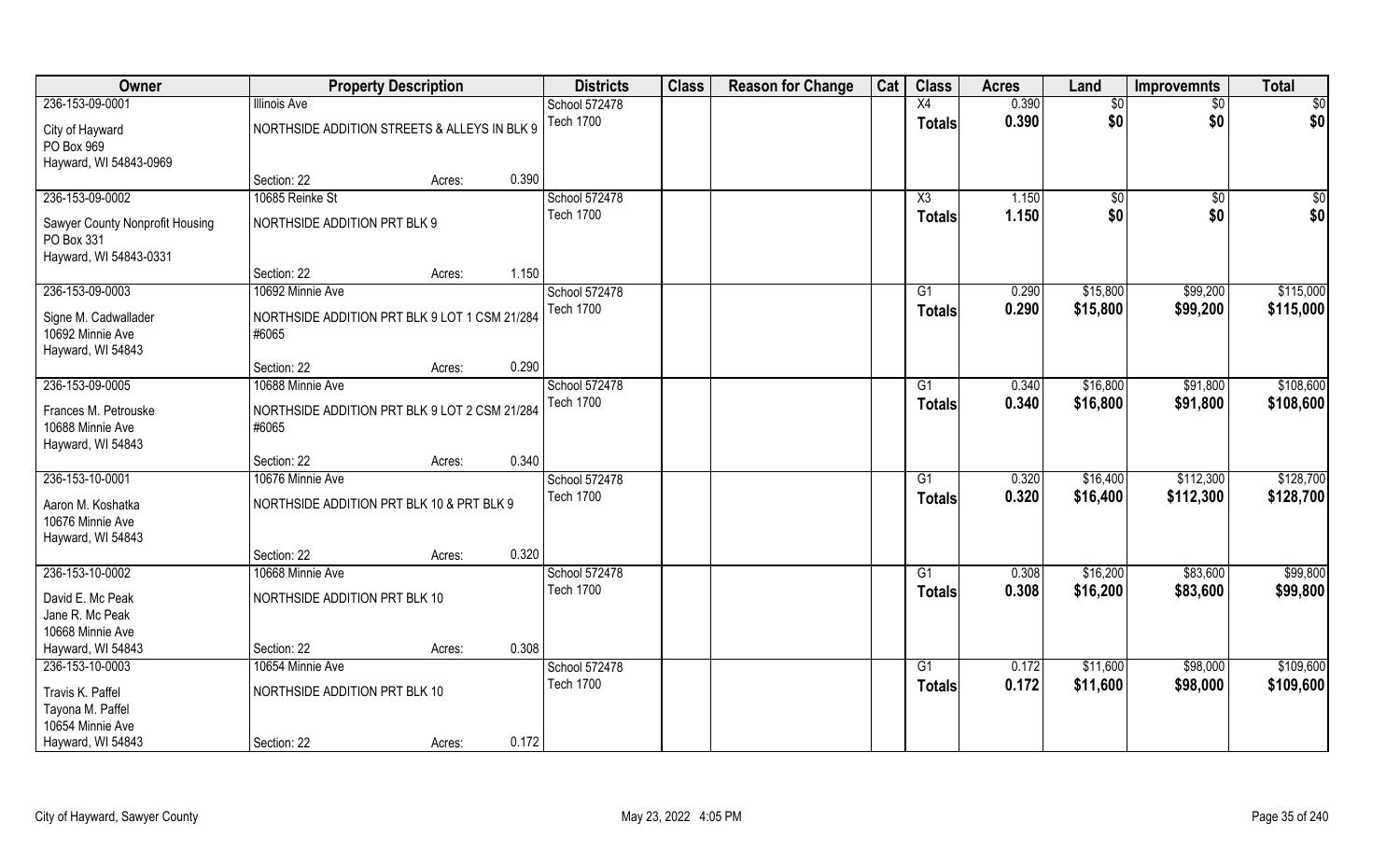| Owner                                                                                                      | <b>Property Description</b>                                        |       | <b>Districts</b>                  | <b>Class</b> | <b>Reason for Change</b> | Cat | <b>Class</b>        | <b>Acres</b>   | Land                  | <b>Improvemnts</b>     | <b>Total</b>           |
|------------------------------------------------------------------------------------------------------------|--------------------------------------------------------------------|-------|-----------------------------------|--------------|--------------------------|-----|---------------------|----------------|-----------------------|------------------------|------------------------|
| 236-153-10-0004                                                                                            | Reinke St                                                          |       | School 572478                     |              |                          |     | X3                  | 0.940          | \$0                   | $\sqrt{6}$             | \$0                    |
| Sawyer County Nonprofit Housing<br>PO Box 331<br>Hayward, WI 54843-0331                                    | NORTHSIDE ADDITION PRT BLK 10                                      |       | <b>Tech 1700</b>                  |              |                          |     | <b>Totals</b>       | 0.940          | \$0                   | \$0                    | \$0                    |
|                                                                                                            | Section: 22<br>Acres:                                              | 0.940 |                                   |              |                          |     |                     |                |                       |                        |                        |
| 236-153-10-0005<br>City of Hayward<br>PO Box 969<br>Hayward, WI 54843-0969                                 | NORTHSIDE ADDITION STREETS & ALLEYS IN BLK<br>10                   |       | School 572478<br><b>Tech 1700</b> |              |                          |     | X4<br><b>Totals</b> | 0.410<br>0.410 | \$0<br>\$0            | \$0<br>\$0             | \$0<br>\$0             |
|                                                                                                            | Section: 22<br>Acres:                                              | 0.410 |                                   |              |                          |     |                     |                |                       |                        |                        |
| 236-153-11-0002<br>City of Hayward<br>PO Box 969<br>Hayward, WI 54843-0969                                 | NORTHSIDE ADDITION STREETS IN BLK 11                               |       | School 572478<br><b>Tech 1700</b> |              |                          |     | X4<br><b>Totals</b> | 1.160<br>1.160 | \$0<br>\$0            | \$0<br>\$0             | \$0<br>\$0             |
|                                                                                                            | Section: 22<br>Acres:                                              | 1.160 |                                   |              |                          |     |                     |                |                       |                        |                        |
| 236-153-11-0003<br>Town of Hayward<br>15460W State Hwy 77<br>Hayward, WI 54843                             | NORTHSIDE ADDITION PRT BLK 11                                      |       | School 572478<br><b>Tech 1700</b> |              |                          |     | X4<br><b>Totals</b> | 0.460<br>0.460 | \$0<br>\$0            | \$0<br>\$0             | \$0<br>\$0             |
|                                                                                                            | Section: 22<br>Acres:                                              | 0.460 |                                   |              |                          |     |                     |                |                       |                        |                        |
| 236-153-11-0004<br>City of Hayward<br>PO Box 969<br>Hayward, WI 54843-0969                                 | NORTHSIDE ADDITION STREET IN BLK 11                                |       | School 572478<br><b>Tech 1700</b> |              |                          |     | X4<br><b>Totals</b> | 0.450<br>0.450 | $\sqrt[6]{30}$<br>\$0 | \$0<br>\$0             | \$0<br>\$0             |
|                                                                                                            | Section: 22<br>Acres:                                              | 0.450 |                                   |              |                          |     |                     |                |                       |                        |                        |
| 236-153-11-0005<br>Joanne E. Hyatt<br>15782 Third St<br>Hayward, WI 54843                                  | 15782 Third St<br>NORTHSIDE ADDITION PRT BLK 11                    |       | School 572478<br><b>Tech 1700</b> |              |                          |     | G1<br><b>Totals</b> | 0.650<br>0.650 | \$20,400<br>\$20,400  | \$118,800<br>\$118,800 | \$139,200<br>\$139,200 |
|                                                                                                            | Section: 22<br>Acres:                                              | 0.650 |                                   |              |                          |     |                     |                |                       |                        |                        |
| 236-153-11-0006<br>William M & M Susan Vortanz Revoc<br>Trust<br>13336W Somerville Rd<br>Hayward, WI 54843 | Third St<br>NORTHSIDE ADDITION PRT BLK 11<br>Section: 22<br>Acres: | 0.390 | School 572478<br><b>Tech 1700</b> |              |                          |     | G1<br><b>Totals</b> | 0.390<br>0.390 | \$6,700<br>\$6,700    | $\overline{50}$<br>\$0 | \$6,700<br>\$6,700     |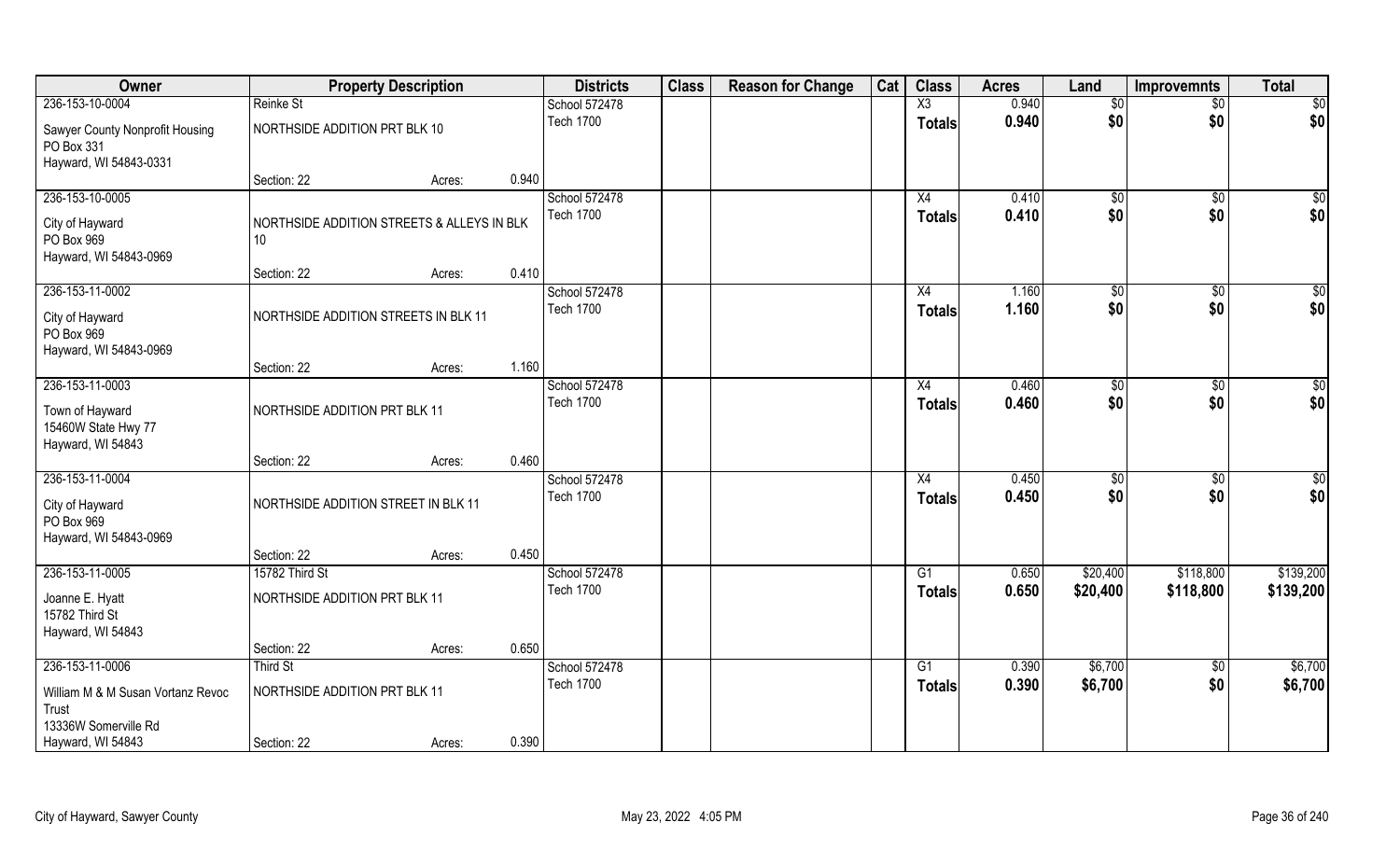| Owner                                                                 |                                                      | <b>Property Description</b> |       | <b>Districts</b> | <b>Class</b> | <b>Reason for Change</b> | Cat | <b>Class</b>  | <b>Acres</b> | Land     | <b>Improvemnts</b> | <b>Total</b> |
|-----------------------------------------------------------------------|------------------------------------------------------|-----------------------------|-------|------------------|--------------|--------------------------|-----|---------------|--------------|----------|--------------------|--------------|
| 236-153-12-0100                                                       | 15817 Fourth St                                      |                             |       | School 572478    |              |                          |     | G1            | 0.516        | \$20,000 | \$92,600           | \$112,600    |
| Linnea M. Brunberg<br>Robert E. Brunberg<br>PO Box 106                | NORTHSIDE ADDITION LOTS 1-3 BLK 12                   |                             |       | <b>Tech 1700</b> |              |                          |     | <b>Totals</b> | 0.516        | \$20,000 | \$92,600           | \$112,600    |
| Hayward, WI 54843                                                     | Section: 22                                          | Acres:                      | 0.516 |                  |              |                          |     |               |              |          |                    |              |
| 236-153-12-0400                                                       | 15825 Fourth St                                      |                             |       | School 572478    |              |                          |     | G1            | 0.258        | \$15,200 | \$70,700           | \$85,900     |
| Dian E. Delong<br>PO Box 485<br>Hayward, WI 54843-0485                | NORTHSIDE ADDITION LOT 4 & NW1/2 OF LOT 5 BLK<br>12  |                             |       | <b>Tech 1700</b> |              |                          |     | <b>Totals</b> | 0.258        | \$15,200 | \$70,700           | \$85,900     |
|                                                                       | Section: 22                                          | Acres:                      | 0.258 |                  |              |                          |     |               |              |          |                    |              |
| 236-153-12-0502                                                       | 10632 California Ave                                 |                             |       | School 572478    |              |                          |     | G1            | 0.258        | \$15,200 | \$73,100           | \$88,300     |
| Raymond A. Shober<br>10632 California Ave<br>Hayward, WI 54843        | NORTHSIDE ADDITION SE1/2 OF LOT 5 & LOT 6 BLK<br>12. |                             |       | <b>Tech 1700</b> |              |                          |     | <b>Totals</b> | 0.258        | \$15,200 | \$73,100           | \$88,300     |
|                                                                       | Section: 22                                          | Acres:                      | 0.258 |                  |              |                          |     |               |              |          |                    |              |
| 236-153-12-0700                                                       | 10630 California Ave                                 |                             |       | School 572478    |              |                          |     | G1            | 0.172        | \$11,600 | \$103,200          | \$114,800    |
| <b>Whitney Korthof</b><br>W3190 County Hwy E<br>Springbrook, WI 54875 | NORTHSIDE ADDITION LOT 7 BLK 12 DJ KORTHOF<br>LΕ     |                             |       | <b>Tech 1700</b> |              |                          |     | <b>Totals</b> | 0.172        | \$11,600 | \$103,200          | \$114,800    |
|                                                                       | Section: 22                                          | Acres:                      | 0.172 |                  |              |                          |     |               |              |          |                    |              |
| 236-153-12-0800                                                       | 10626 California Ave                                 |                             |       | School 572478    |              |                          |     | G1            | 0.172        | \$11,600 | \$74,200           | \$85,800     |
| Jane H. Montag<br>10626 California Ave<br>Hayward, WI 54843           | NORTHSIDE ADDITION LOT 8 BLK 12                      |                             |       | <b>Tech 1700</b> |              |                          |     | <b>Totals</b> | 0.172        | \$11,600 | \$74,200           | \$85,800     |
|                                                                       | Section: 22                                          | Acres:                      | 0.172 |                  |              |                          |     |               |              |          |                    |              |
| 236-153-12-0900                                                       | 10624 California Ave                                 |                             |       | School 572478    |              |                          |     | G1            | 0.172        | \$11,600 | \$103,400          | \$115,000    |
| Ronald W. Bieber<br>Shari J. Bieber<br>10624 California Ave           | NORTHSIDE ADDITION LOT 9 BLK 12                      |                             |       | <b>Tech 1700</b> |              |                          |     | <b>Totals</b> | 0.172        | \$11,600 | \$103,400          | \$115,000    |
| Hayward, WI 54843                                                     | Section: 22                                          | Acres:                      | 0.172 |                  |              |                          |     |               |              |          |                    |              |
| 236-153-12-1000                                                       | 15798 Third St                                       |                             |       | School 572478    |              |                          |     | G1            | 0.172        | \$11,600 | \$40,200           | \$51,800     |
| Timothy C. Lambert<br>Michelle Lambert<br>PO Box 1197                 | NORTHSIDE ADDITION LOT 10 BLK 12                     |                             |       | <b>Tech 1700</b> |              |                          |     | <b>Totals</b> | 0.172        | \$11,600 | \$40,200           | \$51,800     |
| Hayward, WI 54843                                                     | Section: 22                                          | Acres:                      | 0.172 |                  |              |                          |     |               |              |          |                    |              |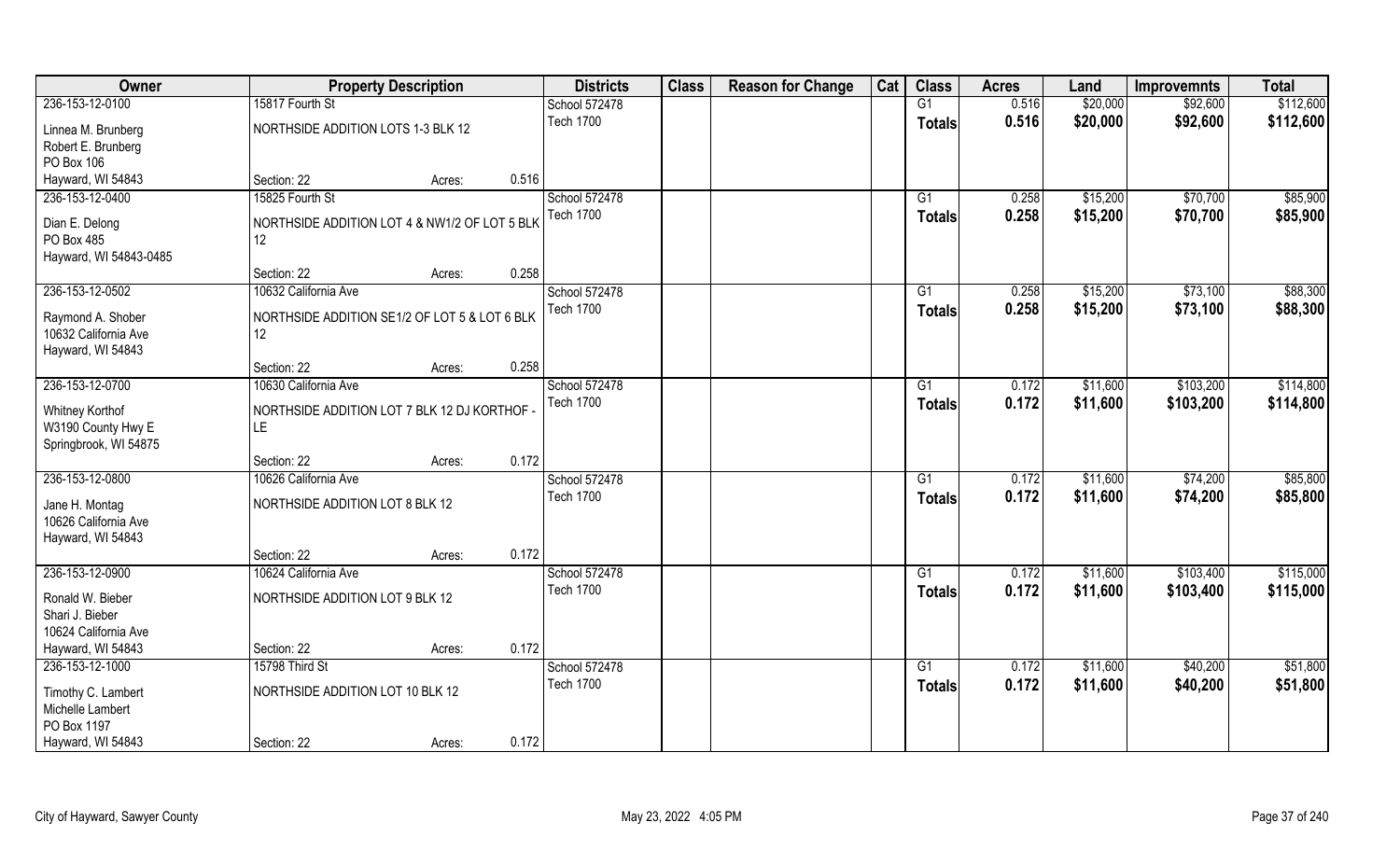| Owner                                                                                     | <b>Property Description</b>                                  |                 | <b>Districts</b>                  | <b>Class</b> | <b>Reason for Change</b> | Cat | <b>Class</b>        | <b>Acres</b>   | Land                 | <b>Improvemnts</b>     | <b>Total</b>           |
|-------------------------------------------------------------------------------------------|--------------------------------------------------------------|-----------------|-----------------------------------|--------------|--------------------------|-----|---------------------|----------------|----------------------|------------------------|------------------------|
| 236-153-12-1100                                                                           | 15792 Third St                                               |                 | School 572478                     |              |                          |     | X4                  | 0.344          | \$0                  | $\sqrt{6}$             | \$0                    |
| City of Hayward<br>PO Box 969<br>Hayward, WI 54843-0969                                   | NORTHSIDE ADDITION LOTS 11 & 12 BLK 12                       |                 | <b>Tech 1700</b>                  |              |                          |     | <b>Totals</b>       | 0.344          | \$0                  | \$0                    | \$0                    |
|                                                                                           | Section: 22                                                  | 0.344<br>Acres: |                                   |              |                          |     |                     |                |                      |                        |                        |
| 236-153-13-0100                                                                           | 15793 Third St                                               |                 | School 572478<br><b>Tech 1700</b> |              |                          |     | G1                  | 0.418<br>0.418 | \$18,300             | \$47,600               | \$65,900               |
| Teri L. Nugent<br>15793 Third St<br>Hayward, WI 54843                                     | NORTHSIDE ADDITION LOT 1 & NE1/2 LOT 2 BLK 13                |                 |                                   |              |                          |     | Totals              |                | \$18,300             | \$47,600               | \$65,900               |
|                                                                                           | Section: 22                                                  | 0.418<br>Acres: |                                   |              |                          |     |                     |                |                      |                        |                        |
| 236-153-13-0202                                                                           | 15797 Third St                                               |                 | School 572478                     |              |                          |     | G1                  | 0.358          | \$17,100             | \$102,500              | \$119,600              |
| Kyle M. Sarbeck<br>Jennifer L. Sarbeck<br>15797 Third St                                  | NORTHSIDE ADDITION SW1/2 LOT 2 & LOT 3 BLK 13                |                 | <b>Tech 1700</b>                  |              |                          |     | <b>Totals</b>       | 0.358          | \$17,100             | \$102,500              | \$119,600              |
| Hayward, WI 54843                                                                         | Section: 22                                                  | 0.358<br>Acres: |                                   |              |                          |     |                     |                |                      |                        |                        |
| 236-153-13-0501                                                                           | 10614 California Ave                                         |                 | School 572478                     |              |                          |     | G1                  | 0.340          | \$16,800             | \$83,000               | \$99,800               |
| Stephen L. Hand<br>Barbara J. Hand<br>PO Box 13143                                        | NORTHSIDE ADDITION LOTS 4-5 BLK 13 LOT 1 CSM<br>35/105 #8254 |                 | <b>Tech 1700</b>                  |              |                          |     | Totals              | 0.340          | \$16,800             | \$83,000               | \$99,800               |
| Hayward, WI 54843-3143                                                                    | Section: 22                                                  | 0.340<br>Acres: |                                   |              |                          |     |                     |                |                      |                        |                        |
| 236-153-13-0600<br>Episc Church of Ascension Diocese of<br>Eau Claire<br>510 S Farwell St | 10610 California Ave<br>NORTHSIDE ADDITION LOTS 6 & 7 BLK 13 |                 | School 572478<br><b>Tech 1700</b> |              |                          |     | X4<br><b>Totals</b> | 0.344<br>0.344 | \$0<br>\$0           | $\overline{50}$<br>\$0 | \$0<br>\$0             |
| Eau Claire, WI 54701                                                                      | Section: 22                                                  | 0.344<br>Acres: |                                   |              |                          |     |                     |                |                      |                        |                        |
| 236-153-13-0800<br>Kelly J. Krogh<br>10606 California Ave<br>Hayward, WI 54843            | 10606 California Ave<br>NORTHSIDE ADDITION LOT 8 BLK 13      |                 | School 572478<br><b>Tech 1700</b> |              |                          |     | G1<br><b>Totals</b> | 0.172<br>0.172 | \$11,600<br>\$11,600 | \$94,000<br>\$94,000   | \$105,600<br>\$105,600 |
|                                                                                           | Section: 22                                                  | 0.172<br>Acres: |                                   |              |                          |     |                     |                |                      |                        |                        |
| 236-153-13-0900                                                                           | 10604 California Ave                                         |                 | School 572478                     |              |                          |     | $\overline{G1}$     | 0.172          | \$11,600             | \$82,300               | \$93,900               |
| Amanda N. Davidson<br>10604 California Ave<br>Hayward, WI 54843                           | NORTHSIDE ADDITION LOT 9 BLK 13                              |                 | <b>Tech 1700</b>                  |              |                          |     | <b>Totals</b>       | 0.172          | \$11,600             | \$82,300               | \$93,900               |
|                                                                                           | Section: 22                                                  | 0.172<br>Acres: |                                   |              |                          |     |                     |                |                      |                        |                        |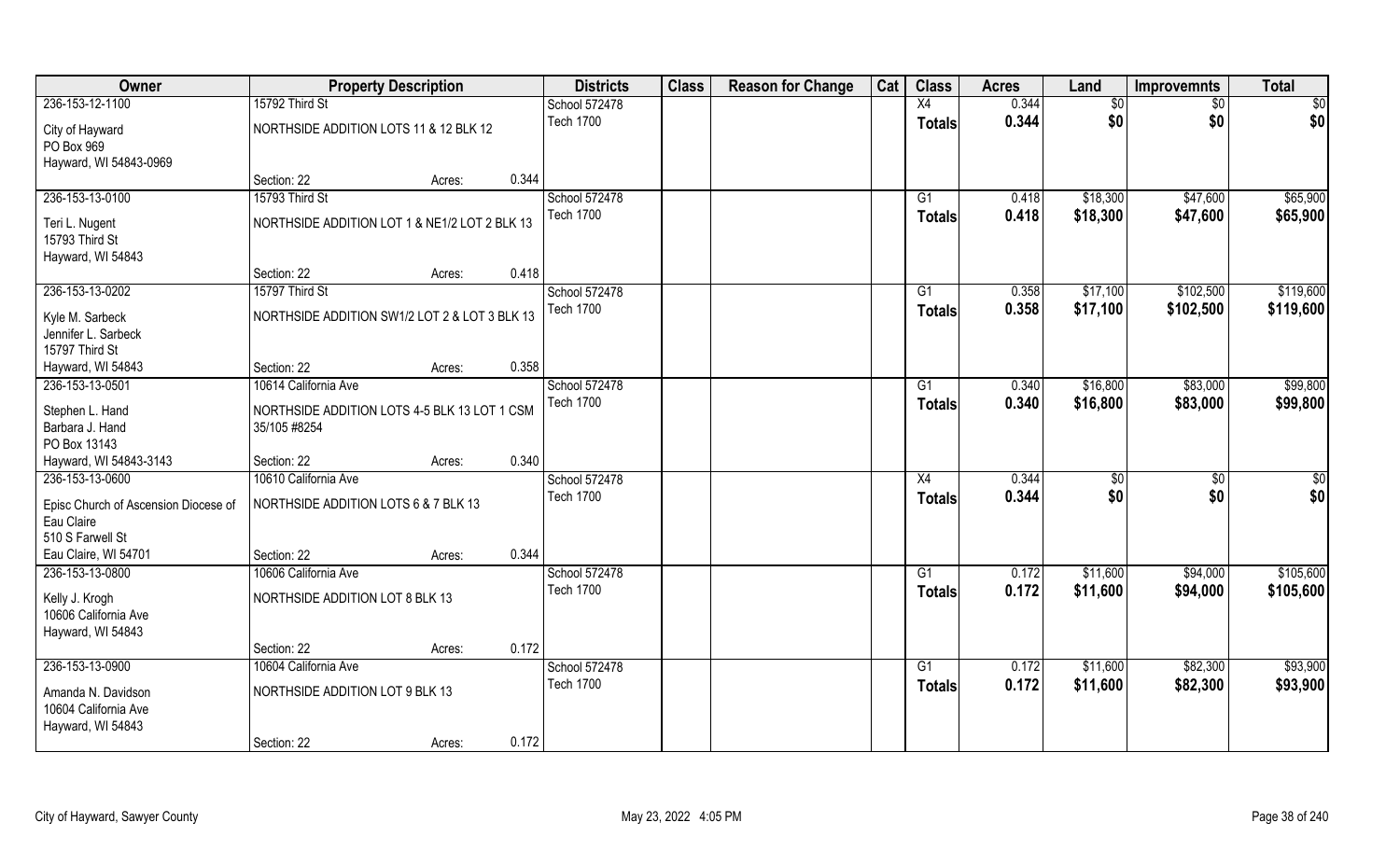| Owner                             |                                        | <b>Property Description</b> |       | <b>Districts</b> | <b>Class</b> | <b>Reason for Change</b> | Cat | <b>Class</b>  | <b>Acres</b> | Land     | <b>Improvemnts</b> | <b>Total</b> |
|-----------------------------------|----------------------------------------|-----------------------------|-------|------------------|--------------|--------------------------|-----|---------------|--------------|----------|--------------------|--------------|
| 236-153-13-1000                   | 15778 Second St                        |                             |       | School 572478    |              |                          |     | G1            | 0.172        | \$11,600 | \$66,600           | \$78,200     |
| Michael A. Ross                   | NORTHSIDE ADDITION LOT 10 BLK 13       |                             |       | <b>Tech 1700</b> |              |                          |     | <b>Totals</b> | 0.172        | \$11,600 | \$66,600           | \$78,200     |
| Paulette Ross                     |                                        |                             |       |                  |              |                          |     |               |              |          |                    |              |
| 10843W Callahan Lake Rd           |                                        |                             |       |                  |              |                          |     |               |              |          |                    |              |
| Hayward, WI 54843                 | Section: 22                            | Acres:                      | 0.172 |                  |              |                          |     |               |              |          |                    |              |
| 236-153-13-1100                   | 15774 Second St                        |                             |       | School 572478    |              |                          |     | G1            | 0.344        | \$16,900 | \$62,900           | \$79,800     |
| Karrie J. Toftness                | NORTHSIDE ADDITION LOTS 11 & 12 BLK 13 |                             |       | <b>Tech 1700</b> |              |                          |     | <b>Totals</b> | 0.344        | \$16,900 | \$62,900           | \$79,800     |
| 13951W Pfeifer Rd                 |                                        |                             |       |                  |              |                          |     |               |              |          |                    |              |
| Hayward, WI 54843                 |                                        |                             |       |                  |              |                          |     |               |              |          |                    |              |
|                                   | Section: 22                            | Acres:                      | 0.344 |                  |              |                          |     |               |              |          |                    |              |
| 236-153-14-0001                   | 15770 Second St                        |                             |       | School 572478    |              |                          |     | X4            | 0.240        | \$0      | \$0                | \$0          |
| City of Hayward                   | NORTHSIDE ADDITION PRT BLK 14          |                             |       | <b>Tech 1700</b> |              |                          |     | <b>Totals</b> | 0.240        | \$0      | \$0                | \$0          |
| PO Box 969                        |                                        |                             |       |                  |              |                          |     |               |              |          |                    |              |
| Hayward, WI 54843-0969            |                                        |                             |       |                  |              |                          |     |               |              |          |                    |              |
|                                   | Section: 22                            | Acres:                      | 0.240 |                  |              |                          |     |               |              |          |                    |              |
| 236-153-14-0002                   | 15766 Second St                        |                             |       | School 572478    |              |                          |     | G1            | 0.160        | \$10,800 | \$31,700           | \$42,500     |
| Kim Alwes                         | NORTHSIDE ADDITION PRT BLK 14          |                             |       | <b>Tech 1700</b> |              |                          |     | <b>Totals</b> | 0.160        | \$10,800 | \$31,700           | \$42,500     |
| Barbara A. Alwes                  |                                        |                             |       |                  |              |                          |     |               |              |          |                    |              |
| 16163 S Bailey Ln                 |                                        |                             |       |                  |              |                          |     |               |              |          |                    |              |
| Minong, WI 54859                  | Section: 22                            | Acres:                      | 0.160 |                  |              |                          |     |               |              |          |                    |              |
| 236-153-14-0004                   | 15789 Third St                         |                             |       | School 572478    |              |                          |     | X4            | 0.060        | \$       | \$0                | \$0          |
| City of Hayward                   | NORTHSIDE ADDITION PRT BLK 14          |                             |       | <b>Tech 1700</b> |              |                          |     | <b>Totals</b> | 0.060        | \$0      | \$0                | \$0          |
| PO Box 969                        |                                        |                             |       |                  |              |                          |     |               |              |          |                    |              |
| Hayward, WI 54843-0969            |                                        |                             |       |                  |              |                          |     |               |              |          |                    |              |
|                                   | Section: 22                            | Acres:                      | 0.060 |                  |              |                          |     |               |              |          |                    |              |
| 236-153-14-0005                   | Third St                               |                             |       | School 572478    |              |                          |     | G1            | 0.530        | \$5,000  | \$0                | \$5,000      |
| William M & M Susan Vortanz Revoc | NORTHSIDE ADDITION PRT BLK 14          |                             |       | <b>Tech 1700</b> |              |                          |     | <b>Totals</b> | 0.530        | \$5,000  | \$0                | \$5,000      |
| Trust                             |                                        |                             |       |                  |              |                          |     |               |              |          |                    |              |
| 13336W Somerville Rd              |                                        |                             |       |                  |              |                          |     |               |              |          |                    |              |
| Hayward, WI 54843                 | Section: 22                            | Acres:                      | 0.530 |                  |              |                          |     |               |              |          |                    |              |
| 236-153-14-0006                   | 15764 Second St                        |                             |       | School 572478    |              |                          |     | G1            | 0.160        | \$10,800 | \$26,200           | \$37,000     |
| Craig N. Cooper                   | NORTHSIDE ADDITION PRT BLK 14          |                             |       | <b>Tech 1700</b> |              |                          |     | <b>Totals</b> | 0.160        | \$10,800 | \$26,200           | \$37,000     |
| Kathleen A. Cooper                |                                        |                             |       |                  |              |                          |     |               |              |          |                    |              |
| 14817W Airport Rd                 |                                        |                             |       |                  |              |                          |     |               |              |          |                    |              |
| Hayward, WI 54843                 | Section: 22                            | Acres:                      | 0.160 |                  |              |                          |     |               |              |          |                    |              |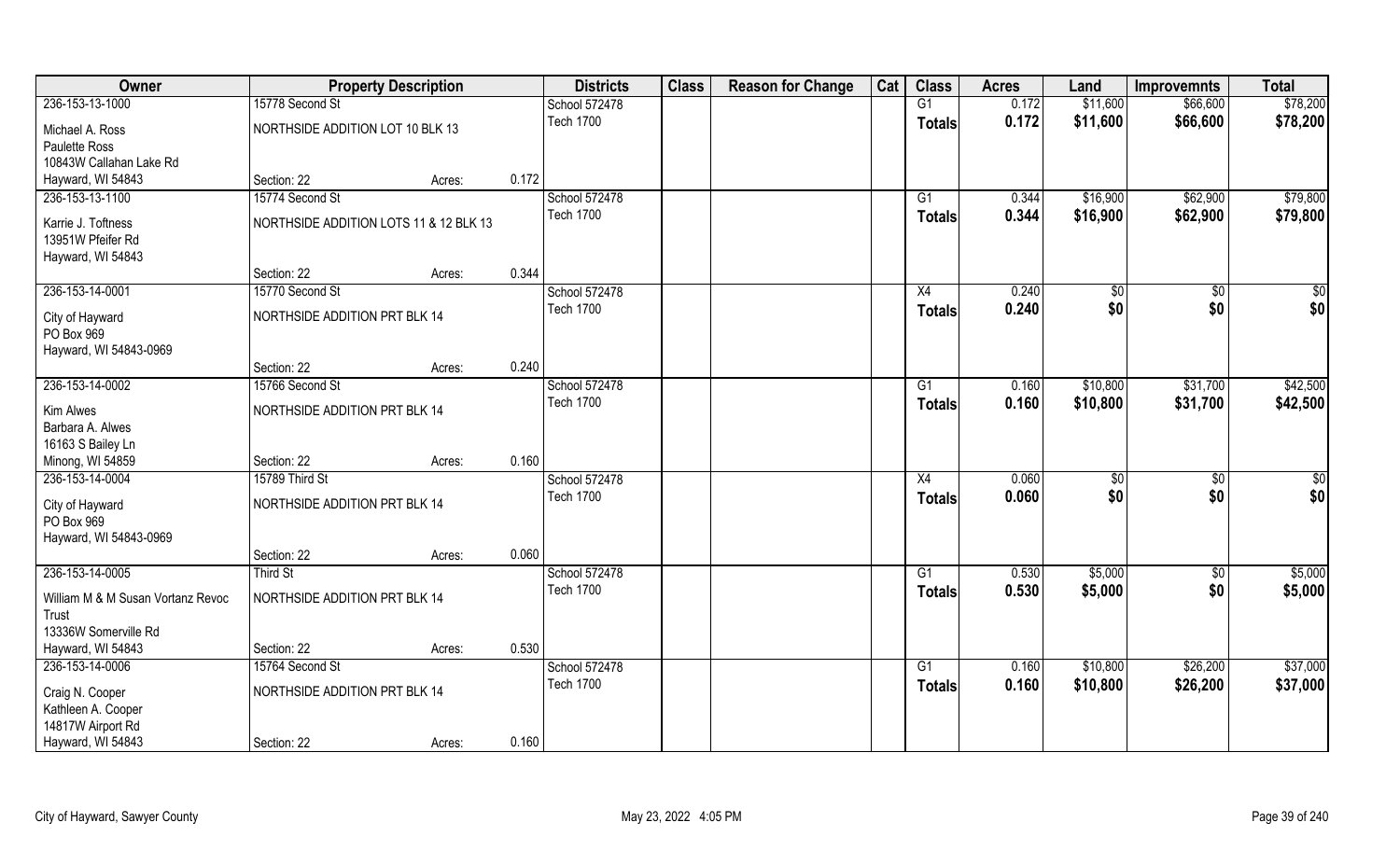| Owner                                |                                         | <b>Property Description</b> |       | <b>Districts</b> | <b>Class</b> | <b>Reason for Change</b> | Cat | <b>Class</b>  | <b>Acres</b> | Land     | <b>Improvemnts</b> | <b>Total</b>  |
|--------------------------------------|-----------------------------------------|-----------------------------|-------|------------------|--------------|--------------------------|-----|---------------|--------------|----------|--------------------|---------------|
| 236-153-14-0007                      | 15762 Second St                         |                             |       | School 572478    |              |                          |     | G1            | 0.160        | \$10,800 | \$29,700           | \$40,500      |
| John A. Reinke<br>15758 Second St    | NORTHSIDE ADDITION PRT BLK 14           |                             |       | <b>Tech 1700</b> |              |                          |     | <b>Totals</b> | 0.160        | \$10,800 | \$29,700           | \$40,500      |
| Hayward, WI 54843                    |                                         |                             |       |                  |              |                          |     |               |              |          |                    |               |
|                                      | Section: 22                             | Acres:                      | 0.160 |                  |              |                          |     |               |              |          |                    |               |
| 236-153-14-0008                      | 15758 Second St                         |                             |       | School 572478    |              |                          |     | G1            | 0.250        | \$15,000 | \$50,700           | \$65,700      |
| John A. Reinke                       | NORTHSIDE ADDITION PRT BLKS 14 & 15     |                             |       | <b>Tech 1700</b> |              |                          |     | <b>Totals</b> | 0.250        | \$15,000 | \$50,700           | \$65,700      |
| Gloria V. Reinke                     |                                         |                             |       |                  |              |                          |     |               |              |          |                    |               |
| 15758 Second St                      |                                         |                             |       |                  |              |                          |     |               |              |          |                    |               |
| Hayward, WI 54843                    | Section: 22                             | Acres:                      | 0.250 |                  |              |                          |     |               |              |          |                    |               |
| 236-153-14-0009                      | 15752 Second St                         |                             |       | School 572478    |              |                          |     | G1            | 0.440        | \$18,700 | \$43,800           | \$62,500      |
| David L. Tworek                      | NORTHSIDE ADDITION PRT BLKS 14 & 15     |                             |       | <b>Tech 1700</b> |              |                          |     | <b>Totals</b> | 0.440        | \$18,700 | \$43,800           | \$62,500      |
| Ronda E. Tworek                      |                                         |                             |       |                  |              |                          |     |               |              |          |                    |               |
| 15333W State Hwy 77                  |                                         |                             |       |                  |              |                          |     |               |              |          |                    |               |
| Hayward, WI 54843                    | Section: 22                             | Acres:                      | 0.440 |                  |              |                          |     |               |              |          |                    |               |
| 236-153-14-0010                      |                                         |                             |       | School 572478    |              |                          |     | X4            | 0.070        | \$       | \$0                | \$0           |
| City of Hayward<br>PO Box 969        | NORTHSIDE ADDITION STREET IN BLK 14     |                             |       | <b>Tech 1700</b> |              |                          |     | <b>Totals</b> | 0.070        | \$0      | \$0                | \$0           |
| Hayward, WI 54843-0969               | Section: 22                             | Acres:                      | 0.070 |                  |              |                          |     |               |              |          |                    |               |
| 236-153-15-0003                      |                                         |                             |       | School 572478    |              |                          |     | X4            | 0.570        | \$       | \$0                | $\frac{6}{3}$ |
|                                      |                                         |                             |       | <b>Tech 1700</b> |              |                          |     | <b>Totals</b> | 0.570        | \$0      | \$0                | \$0           |
| City of Hayward                      | NORTHSIDE ADDITION STREET IN BLK 15     |                             |       |                  |              |                          |     |               |              |          |                    |               |
| PO Box 969<br>Hayward, WI 54843-0969 |                                         |                             |       |                  |              |                          |     |               |              |          |                    |               |
|                                      | Section: 22                             | Acres:                      | 0.570 |                  |              |                          |     |               |              |          |                    |               |
| 236-153-15-0004                      | 10640 Reinke St                         |                             |       | School 572478    |              |                          |     | G1            | 0.320        | \$16,400 | \$86,100           | \$102,500     |
|                                      |                                         |                             |       | <b>Tech 1700</b> |              |                          |     | <b>Totals</b> | 0.320        | \$16,400 | \$86,100           | \$102,500     |
| Thomas G. Girard                     | NORTHSIDE ADDITION PRT BLK 15           |                             |       |                  |              |                          |     |               |              |          |                    |               |
| Renee L. Girard<br>10640 Reinke St   |                                         |                             |       |                  |              |                          |     |               |              |          |                    |               |
| Hayward, WI 54843                    | Section: 22                             | Acres:                      | 0.320 |                  |              |                          |     |               |              |          |                    |               |
| 236-153-15-0005                      | 10665 Beal Ave                          |                             |       | School 572478    |              |                          |     | G1            | 0.490        | \$19,700 | \$64,500           | \$84,200      |
|                                      |                                         |                             |       | <b>Tech 1700</b> |              |                          |     | <b>Totals</b> | 0.490        | \$19,700 | \$64,500           | \$84,200      |
| Donald C. Boyer                      | NORTHSIDE ADDITION PRT BLK 15 LOT 1 CSM |                             |       |                  |              |                          |     |               |              |          |                    |               |
| 10665 Beal Ave                       | 14/347 #3603                            |                             |       |                  |              |                          |     |               |              |          |                    |               |
| Hayward, WI 54843                    | Section: 22                             |                             | 0.490 |                  |              |                          |     |               |              |          |                    |               |
|                                      |                                         | Acres:                      |       |                  |              |                          |     |               |              |          |                    |               |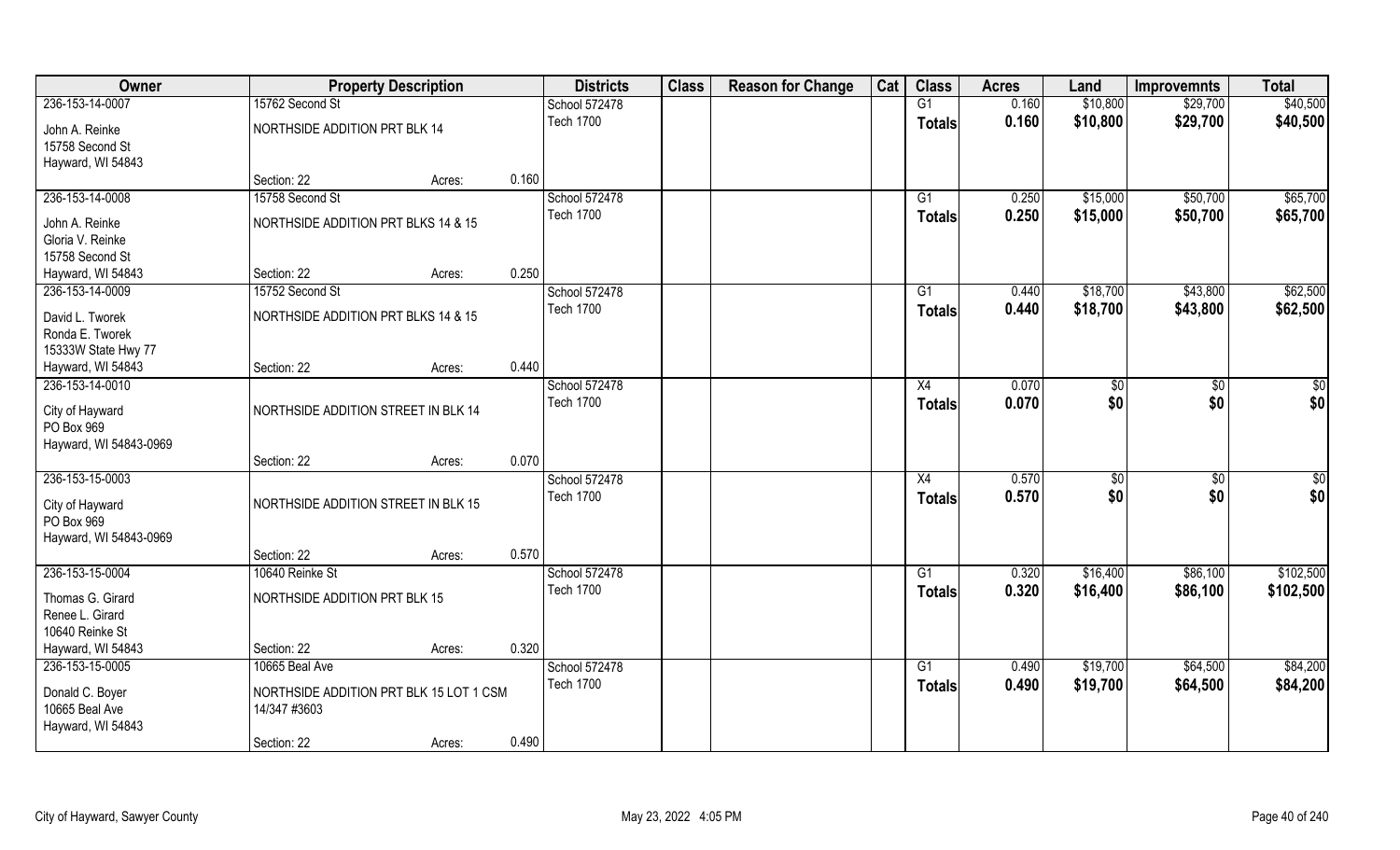| Owner                                                                      |                                                            | <b>Property Description</b> |       | <b>Districts</b>                  | <b>Class</b> | <b>Reason for Change</b> | Cat | <b>Class</b>        | <b>Acres</b>   | Land      | <b>Improvemnts</b>     | <b>Total</b>           |
|----------------------------------------------------------------------------|------------------------------------------------------------|-----------------------------|-------|-----------------------------------|--------------|--------------------------|-----|---------------------|----------------|-----------|------------------------|------------------------|
| 236-153-15-0006                                                            | 10654 Reinke St                                            |                             |       | School 572478                     |              |                          |     | G2                  | 0.930          | \$77,100  | \$250,300              | \$327,400              |
| Everett Fuller Inc<br>PO Box 349<br>Hayward, WI 54843-0349                 | NORTHSIDE ADDITION PRT BLK 15 LOT 1 CSM 8/23<br>#1579      |                             |       | <b>Tech 1700</b>                  |              |                          |     | <b>Totals</b>       | 0.930          | \$77,100  | \$250,300              | \$327,400              |
|                                                                            | Section: 22                                                | Acres:                      | 0.930 |                                   |              |                          |     |                     |                |           |                        |                        |
| 236-153-15-0007                                                            | 15740 Second St                                            |                             |       | School 572478                     |              |                          |     | G1                  | 0.350          | \$17,000  | \$55,000               | \$72,000               |
| Max A. Byerly<br>15740 Second St<br>Hayward, WI 54843                      | NORTHSIDE ADDITION PRT BLK 15                              |                             |       | <b>Tech 1700</b>                  |              |                          |     | Totals              | 0.350          | \$17,000  | \$55,000               | \$72,000               |
|                                                                            | Section: 22                                                | Acres:                      | 0.350 |                                   |              |                          |     |                     |                |           |                        |                        |
| 236-153-15-0008                                                            | 15734 Second St                                            |                             |       | School 572478                     |              |                          |     | G1                  | 0.570          | \$20,200  | \$96,700               | \$116,900              |
| Matthew W. Bjork<br>Laura J. Bjork<br>42675 Cable Sunset Rd                | NORTHSIDE ADDITION PRT BLK 15 LOT 2 CSM<br>14/347 #3603    |                             |       | <b>Tech 1700</b>                  |              |                          |     | <b>Totals</b>       | 0.570          | \$20,200  | \$96,700               | \$116,900              |
| Cable, WI 54821                                                            | Section: 22                                                | Acres:                      | 0.570 |                                   |              |                          |     |                     |                |           |                        |                        |
| 236-153-16-0002                                                            | 10692 Reinke St                                            |                             |       | School 572478                     |              |                          |     | G1                  | 0.340          | \$16,800  | \$94,200               | \$111,000              |
| Carol A. Lemminger<br>12539N Town Hall Rd<br>Hayward, WI 54843             | NORTHSIDE ADDITION PRT BLK 16 LOT 1 CSM 17/85<br>#5232     |                             |       | <b>Tech 1700</b>                  |              |                          |     | <b>Totals</b>       | 0.340          | \$16,800  | \$94,200               | \$111,000              |
|                                                                            | Section: 22                                                | Acres:                      | 0.340 |                                   |              |                          |     |                     |                |           |                        |                        |
| 236-153-16-0003<br>City of Hayward<br>PO Box 969<br>Hayward, WI 54843-0969 | NORTHSIDE ADDITION N70' OF BLK 16                          |                             |       | School 572478<br><b>Tech 1700</b> |              |                          |     | X4<br><b>Totals</b> | 0.790<br>0.790 | \$<br>\$0 | $\overline{50}$<br>\$0 | $\overline{50}$<br>\$0 |
|                                                                            | Section: 22                                                | Acres:                      | 0.790 |                                   |              |                          |     |                     |                |           |                        |                        |
| 236-153-16-0004                                                            |                                                            |                             |       | School 572478                     |              |                          |     | G1                  | 0.220          | \$100     | $\sqrt{6}$             | \$100                  |
| Alphonse A. Lemminger<br>12539N Town Hall Rd<br>Hayward, WI 54843          | NORTHSIDE ADDITION PRT ABANDONED ALLEY IN<br><b>BLK 16</b> |                             |       | <b>Tech 1700</b>                  |              |                          |     | <b>Totals</b>       | 0.220          | \$100     | \$0                    | \$100                  |
|                                                                            | Section: 22                                                | Acres:                      | 0.220 |                                   |              |                          |     |                     |                |           |                        |                        |
| 236-153-16-0005                                                            | 15733 Illinois Ave                                         |                             |       | School 572478                     |              |                          |     | G2                  | 0.360          | \$17,200  | \$139,200              | \$156,400              |
| Amor Goza, LLC<br>10201N Mcclaine Rd<br>Hayward, WI 54843                  | NORTHSIDE ADDITION PRT BLK 16                              |                             |       | <b>Tech 1700</b>                  |              |                          |     | <b>Totals</b>       | 0.360          | \$17,200  | \$139,200              | \$156,400              |
|                                                                            | Section: 22                                                | Acres:                      | 0.360 |                                   |              |                          |     |                     |                |           |                        |                        |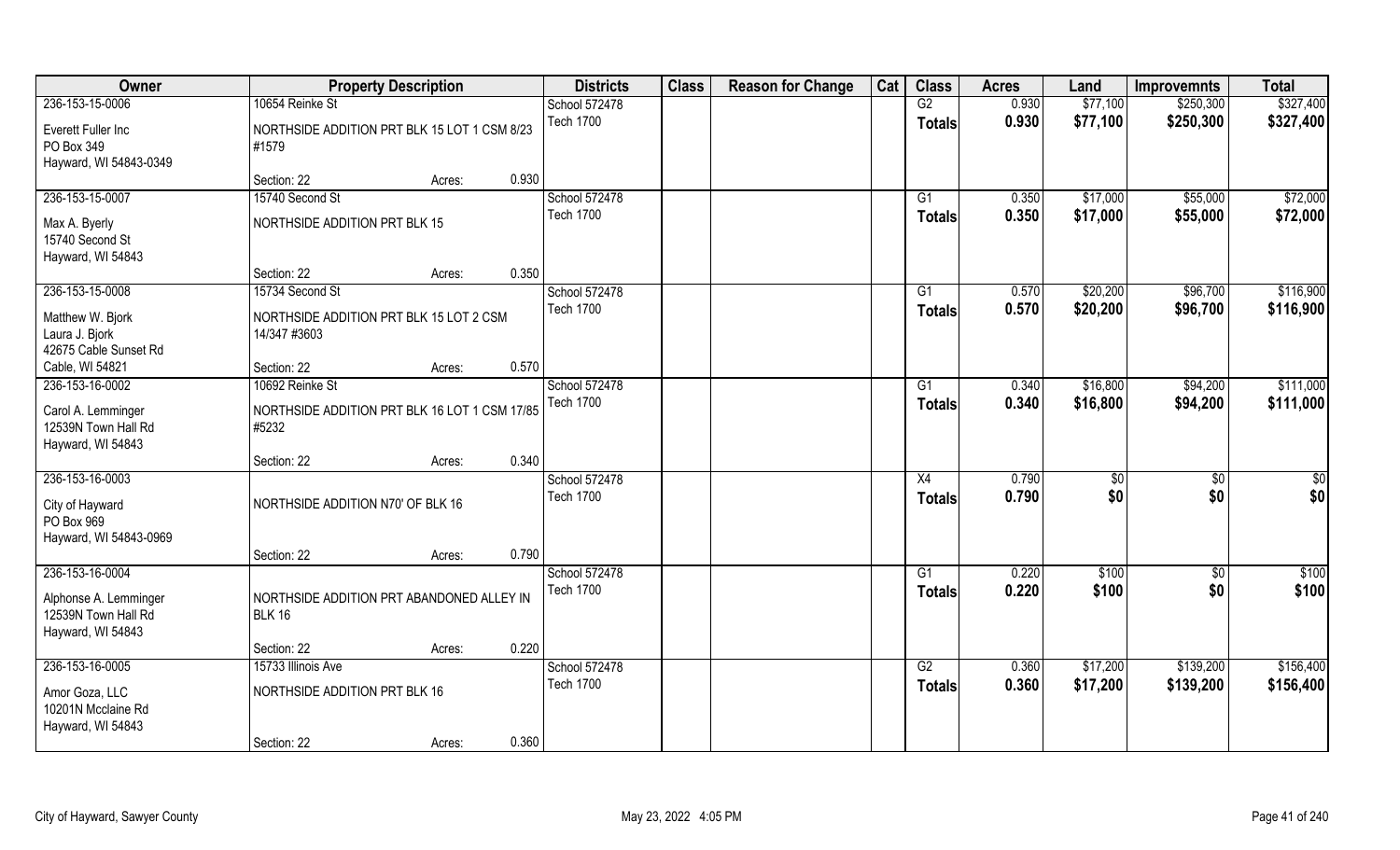| Owner                          | <b>Property Description</b>                   |        |       | <b>Districts</b>                  | <b>Class</b> | <b>Reason for Change</b> | Cat | <b>Class</b>    | <b>Acres</b> | Land      | <b>Improvemnts</b> | <b>Total</b> |
|--------------------------------|-----------------------------------------------|--------|-------|-----------------------------------|--------------|--------------------------|-----|-----------------|--------------|-----------|--------------------|--------------|
| 236-153-16-0006                | 15753 Illinois Ave                            |        |       | School 572478                     |              |                          |     | G1              | 0.340        | \$16,800  | \$100,600          | \$117,400    |
| Kathleen Lemminger Ahuactzin   | NORTHSIDE ADDITION PRT BLK 16 LOT 2 CSM 17/85 |        |       | <b>Tech 1700</b>                  |              |                          |     | <b>Totals</b>   | 0.340        | \$16,800  | \$100,600          | \$117,400    |
| 2875 12th PI                   | #5232 A A LEMMINGER LIFE ESTATE               |        |       |                                   |              |                          |     |                 |              |           |                    |              |
| Yuma, AZ 85364                 |                                               |        |       |                                   |              |                          |     |                 |              |           |                    |              |
|                                | Section: 22                                   | Acres: | 0.340 |                                   |              |                          |     |                 |              |           |                    |              |
| 236-153-16-0007                | 15747 Illinois Ave                            |        |       | School 572478                     |              |                          |     | G1              | 0.360        | \$17,200  | \$99,200           | \$116,400    |
| Kathleen Lemminger Ahuactzin   | NORTHSIDE ADDITION PRT BLK 16 LOT 3 CSM 17/85 |        |       | <b>Tech 1700</b>                  |              |                          |     | <b>Totals</b>   | 0.360        | \$17,200  | \$99,200           | \$116,400    |
| 2875 12th PI                   | #5232 A A LEMMINGER LIFE ESTATE               |        |       |                                   |              |                          |     |                 |              |           |                    |              |
| Yuma, AZ 85364                 |                                               |        |       |                                   |              |                          |     |                 |              |           |                    |              |
|                                | Section: 22                                   | Acres: | 0.360 |                                   |              |                          |     |                 |              |           |                    |              |
| 236-153-16-0008                | 15739 Illinois Ave                            |        |       | School 572478                     |              |                          |     | G1              | 0.360        | \$17,200  | \$91,900           | \$109,100    |
| Kathleen Lemminger Ahuactzin   | NORTHSIDE ADDITION PRT BLK 16 LOT 4 CSM 17/85 |        |       | <b>Tech 1700</b>                  |              |                          |     | <b>Totals</b>   | 0.360        | \$17,200  | \$91,900           | \$109,100    |
| 2875 12th PI                   | #5232 A A LEMMINGER LIFE ESTATE               |        |       |                                   |              |                          |     |                 |              |           |                    |              |
| Yuma, AZ 85364                 |                                               |        |       |                                   |              |                          |     |                 |              |           |                    |              |
|                                | Section: 22                                   | Acres: | 0.360 |                                   |              |                          |     |                 |              |           |                    |              |
| 236-153-19-0002                | 10604 Beal Ave                                |        |       | School 572478                     |              |                          |     | G2              | 0.660        | \$202,400 | \$277,100          | \$479,500    |
| Stephen M. Olsen               | NORTHSIDE ADDITION PRT BLK 19 LOT 1 CSM       |        |       | <b>Tech 1700</b>                  |              |                          |     | <b>Totals</b>   | 0.660        | \$202,400 | \$277,100          | \$479,500    |
| PO Box 127                     | 15/300 #3777 OUTLOT 8 CSM 23/241 #6417        |        |       |                                   |              |                          |     |                 |              |           |                    |              |
| Spooner, WI 54801              |                                               |        |       |                                   |              |                          |     |                 |              |           |                    |              |
|                                | Section: 22                                   | Acres: | 0.660 |                                   |              |                          |     |                 |              |           |                    |              |
| 236-153-19-0003                | 15695 US Highway 63                           |        |       | School 572478                     |              |                          |     | $\overline{G2}$ | 0.690        | \$209,700 | \$196,200          | \$405,900    |
| Lynn A. Melton                 | NORTHSIDE ADDITION PRT BLK 19 PRT LOT 15      |        |       | <b>Tech 1700</b>                  |              |                          |     | <b>Totals</b>   | 0.690        | \$209,700 | \$196,200          | \$405,900    |
| 15478 Whispering Pines Ct      | LYNDON SUBD LOT 2 CSM 15/300 #3777 OUTLOT 9   |        |       |                                   |              |                          |     |                 |              |           |                    |              |
| Hayward, WI 54843-2617         | CSM 23/243 #6418                              |        |       |                                   |              |                          |     |                 |              |           |                    |              |
|                                | Section: 22                                   | Acres: | 0.690 |                                   |              |                          |     |                 |              |           |                    |              |
| 236-153-21-0004                | 10631 Beal Ave                                |        |       | School 572478<br><b>Tech 1700</b> |              |                          |     | G2              | 0.850        | \$248,700 | \$995,100          | \$1,243,800  |
| Johnson Bank                   | NORTHSIDE ADDITION PRT BLK 21                 |        |       |                                   |              |                          |     | <b>Totals</b>   | 0.850        | \$248,700 | \$995,100          | \$1,243,800  |
| Johnson Financial Group        |                                               |        |       |                                   |              |                          |     |                 |              |           |                    |              |
| 555 Main St Ste 460            |                                               |        |       |                                   |              |                          |     |                 |              |           |                    |              |
| Racine, WI 53403               | Section: 22                                   | Acres: | 0.850 |                                   |              |                          |     |                 |              |           |                    |              |
| 236-153-21-0005                | 15734 US Highway 63                           |        |       | School 572478<br><b>Tech 1700</b> |              |                          |     | G2              | 1.430        | \$353,800 | \$1,188,200        | \$1,542,000  |
| Larson Family Real Estate Lllp | <b>NORTHSIDE ADDITION PRT BLK 21</b>          |        |       |                                   |              |                          |     | <b>Totals</b>   | 1.430        | \$353,800 | \$1,188,200        | \$1,542,000  |
| 1 Imation PI No 2              |                                               |        |       |                                   |              |                          |     |                 |              |           |                    |              |
| Oakdale, MN 55128-3422         |                                               |        |       |                                   |              |                          |     |                 |              |           |                    |              |
|                                | Section: 22                                   | Acres: | 1.430 |                                   |              |                          |     |                 |              |           |                    |              |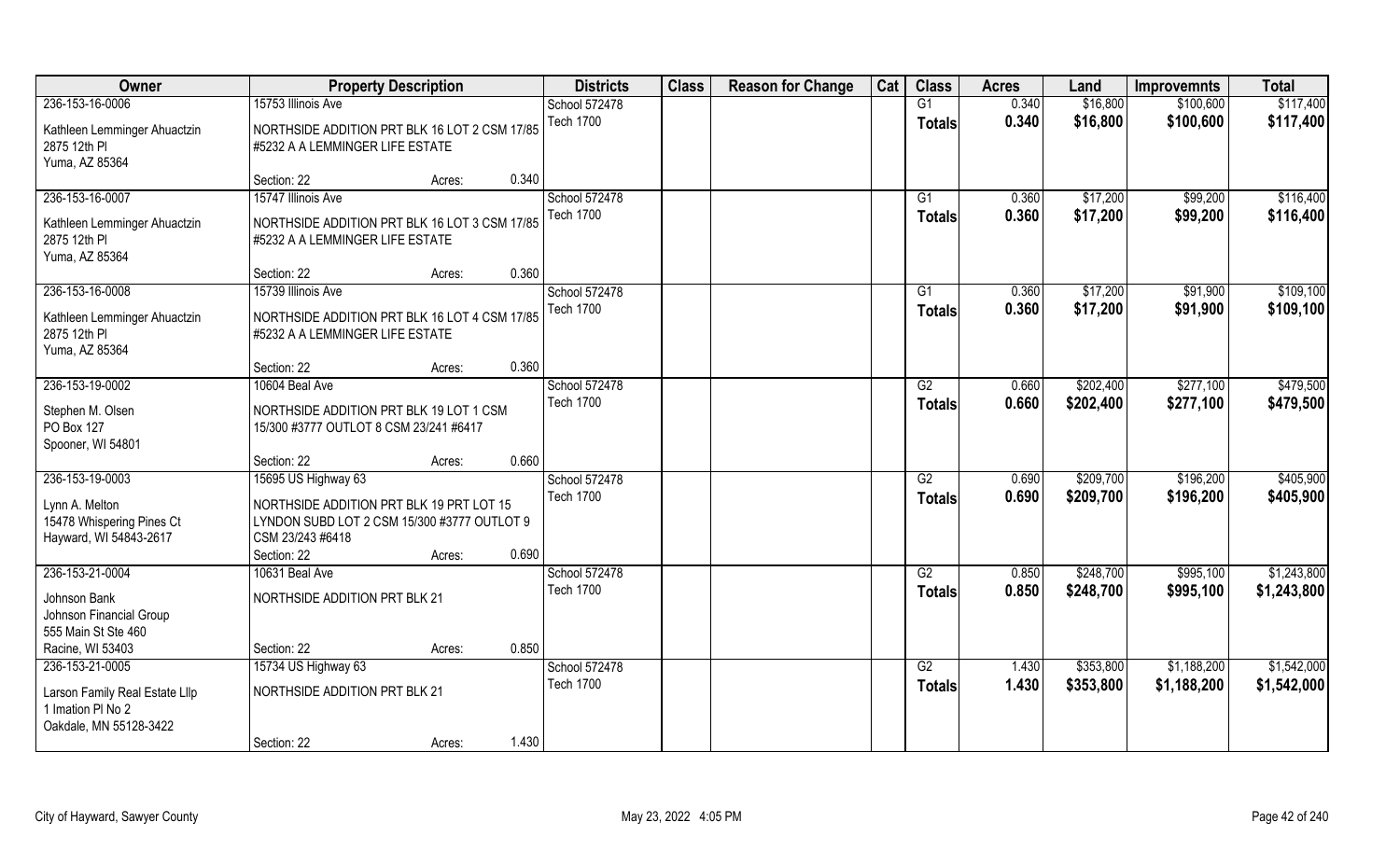| Owner                                               | <b>Property Description</b>                  |                 | <b>Districts</b> | <b>Class</b> | <b>Reason for Change</b> | Cat | <b>Class</b>    | <b>Acres</b> | Land      | <b>Improvemnts</b> | <b>Total</b> |
|-----------------------------------------------------|----------------------------------------------|-----------------|------------------|--------------|--------------------------|-----|-----------------|--------------|-----------|--------------------|--------------|
| 236-153-21-0006                                     | US Highway 63                                |                 | School 572478    |              |                          |     | G2              | 0.622        | \$151,700 | \$0                | \$151,700    |
| Larson Family Real Estate Lllp<br>1 Imation PI No 2 | NORTHSIDE ADDITION PRT BLK 21                |                 | <b>Tech 1700</b> |              |                          |     | <b>Totals</b>   | 0.622        | \$151,700 | \$0                | \$151,700    |
| Oakdale, MN 55128-3422                              |                                              |                 |                  |              |                          |     |                 |              |           |                    |              |
|                                                     | Section: 22                                  | 0.622<br>Acres: |                  |              |                          |     |                 |              |           |                    |              |
| 236-153-21-0009                                     | Second St                                    |                 | School 572478    |              |                          |     | G2              | 0.540        | \$147,100 | \$23,700           | \$170,800    |
| Johnson Bank                                        | NORTHSIDE ADDITION PRT BLK 21 LOT 2 CSM      |                 | <b>Tech 1700</b> |              |                          |     | <b>Totals</b>   | 0.540        | \$147,100 | \$23,700           | \$170,800    |
| Johnson Financial Group                             | 17/196 #5291                                 |                 |                  |              |                          |     |                 |              |           |                    |              |
| 555 Main St Ste 460                                 |                                              |                 |                  |              |                          |     |                 |              |           |                    |              |
| Racine, WI 53403                                    | Section: 22                                  | 0.540<br>Acres: |                  |              |                          |     |                 |              |           |                    |              |
| 236-153-21-0010                                     | 10637 Beal Ave                               |                 | School 572478    |              |                          |     | G2              | 0.580        | \$155,400 | \$425,900          | \$581,300    |
| Glen M. Clayton                                     | NORTHSIDE ADDITION PRT BLK 21 LOT 1 CSM      |                 | <b>Tech 1700</b> |              |                          |     | <b>Totals</b>   | 0.580        | \$155,400 | \$425,900          | \$581,300    |
| Catherine Clayton                                   | 17/196 #5291                                 |                 |                  |              |                          |     |                 |              |           |                    |              |
| N6232 Little Valley Rd                              |                                              |                 |                  |              |                          |     |                 |              |           |                    |              |
| Spooner, WI 54801                                   | Section: 22                                  | 0.580<br>Acres: |                  |              |                          |     |                 |              |           |                    |              |
| 236-153-22-0400                                     | 10596 California Ave                         |                 | School 572478    |              |                          |     | G1              | 0.258        | \$15,200  | \$85,500           | \$100,700    |
| Craig N. Cooper                                     | NORTHSIDE ADDITION LOT 4 & W1/2 LOT 5 BLK 22 |                 | <b>Tech 1700</b> |              |                          |     | <b>Totals</b>   | 0.258        | \$15,200  | \$85,500           | \$100,700    |
| Kathleen A. Cooper                                  |                                              |                 |                  |              |                          |     |                 |              |           |                    |              |
| 14817W Airport Rd                                   |                                              |                 |                  |              |                          |     |                 |              |           |                    |              |
| Hayward, WI 54843                                   | Section: 22                                  | 0.258<br>Acres: |                  |              |                          |     |                 |              |           |                    |              |
| 236-153-22-0600                                     | 10588 California Ave                         |                 | School 572478    |              |                          |     | $\overline{G2}$ | 1.060        | \$164,500 | \$433,000          | \$597,500    |
| Craig N. Cooper                                     | NORTHSIDE ADDITION LOTS 1-3 & 6-7 & PRT LOTS |                 | <b>Tech 1700</b> |              |                          |     | <b>Totals</b>   | 1.060        | \$164,500 | \$433,000          | \$597,500    |
| Kathleen A. Cooper                                  | 5, 10 & 11 BLK 22                            |                 |                  |              |                          |     |                 |              |           |                    |              |
| 14817W Airport Rd                                   |                                              |                 |                  |              |                          |     |                 |              |           |                    |              |
| Hayward, WI 54843                                   | Section: 22                                  | 1.060<br>Acres: |                  |              |                          |     |                 |              |           |                    |              |
| 236-153-22-0800                                     | 15752 US Highway 63                          |                 | School 572478    |              |                          |     | G2              | 0.172        | \$56,200  | \$604,600          | \$660,800    |
| Indianhead Oil Co Inc                               | NORTHSIDE ADDITION LOTS 8 & 9 BLK 22 & PT OF |                 | <b>Tech 1700</b> |              |                          |     | <b>Totals</b>   | 0.172        | \$56,200  | \$604,600          | \$660,800    |
| 4567 W 80th St                                      | LOTS 10 & 11 BLK 22                          |                 |                  |              |                          |     |                 |              |           |                    |              |
| Bloomington, MN 55437                               |                                              |                 |                  |              |                          |     |                 |              |           |                    |              |
|                                                     | Section: 22                                  | 0.172<br>Acres: |                  |              |                          |     |                 |              |           |                    |              |
| 236-153-22-1201                                     | 15744 US Highway 63                          |                 | School 572478    |              |                          |     | G1              | 0.171        | \$47,500  | \$41,300           | \$88,800     |
|                                                     | NORTHSIDE ADDITION LOT 12 BLK 22             |                 | <b>Tech 1700</b> |              |                          |     | <b>Totals</b>   | 0.171        | \$47,500  | \$41,300           | \$88,800     |
| Craig N. Cooper<br>Kathleen A. Cooper               |                                              |                 |                  |              |                          |     |                 |              |           |                    |              |
| 14817W Airport Rd                                   |                                              |                 |                  |              |                          |     |                 |              |           |                    |              |
| Hayward, WI 54843                                   | Section: 22                                  | 0.171<br>Acres: |                  |              |                          |     |                 |              |           |                    |              |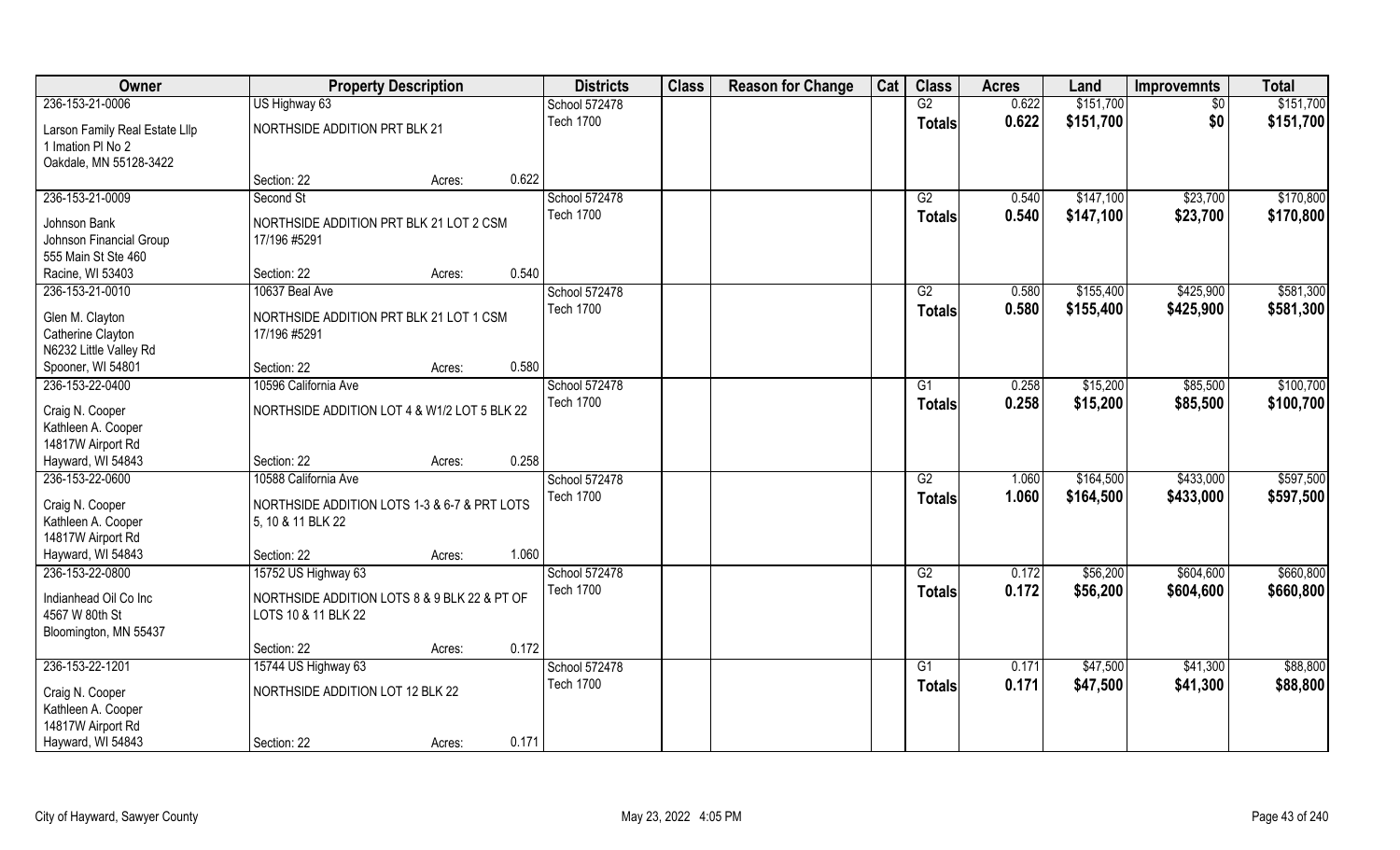| Owner                                                                  | <b>Property Description</b>                   |        |       | <b>Districts</b> | <b>Class</b> | <b>Reason for Change</b> | Cat | <b>Class</b>    | <b>Acres</b> | Land     | <b>Improvemnts</b> | <b>Total</b> |
|------------------------------------------------------------------------|-----------------------------------------------|--------|-------|------------------|--------------|--------------------------|-----|-----------------|--------------|----------|--------------------|--------------|
| 236-153-22-2300                                                        |                                               |        |       | School 572478    |              |                          |     | X4              | 0.001        | \$0      | \$0                | \$0          |
| City of Hayward                                                        | NORTHSIDE ADDITION STREETS & AVENUES CSM      |        |       | <b>Tech 1700</b> |              |                          |     | <b>Totals</b>   | 0.001        | \$0      | \$0                | \$0          |
| PO Box 969                                                             | 15/300 #3777 & CSM 23/241 #6417               |        |       |                  |              |                          |     |                 |              |          |                    |              |
| Hayward, WI 54843-0969                                                 |                                               |        |       |                  |              |                          |     |                 |              |          |                    |              |
|                                                                        | Section: 22                                   | Acres: | 0.001 |                  |              |                          |     |                 |              |          |                    |              |
| 236-153-22-2400                                                        |                                               |        |       | School 572478    |              |                          |     | $\overline{X2}$ | 1.047        | \$0      | $\sqrt[6]{}$       | \$0          |
| Wisconsin Dept of Transportation Dist 8   NORTHSIDE ADDITION US HWY 63 |                                               |        |       | <b>Tech 1700</b> |              |                          |     | <b>Totals</b>   | 1.047        | \$0      | \$0                | \$0          |
| 1701 N 4th St                                                          |                                               |        |       |                  |              |                          |     |                 |              |          |                    |              |
| Superior, WI 54880-1068                                                |                                               |        |       |                  |              |                          |     |                 |              |          |                    |              |
|                                                                        | Section: 22                                   | Acres: | 1.047 |                  |              |                          |     |                 |              |          |                    |              |
| 236-156-01-0100                                                        | 15838 US Highway 63                           |        |       | School 572478    |              |                          |     | G2              | 0.206        | \$62,800 | \$81,900           | \$144,700    |
| Hp Enterprises of Hayward                                              | ORIGINAL PLAT PRT LOTS 1 & 2 BLK 1 CSM 13/124 |        |       | <b>Tech 1700</b> |              |                          |     | <b>Totals</b>   | 0.206        | \$62,800 | \$81,900           | \$144,700    |
| 10292N Aspen Ridge                                                     | #3159                                         |        |       |                  |              |                          |     |                 |              |          |                    |              |
| Hayward, WI 54843                                                      |                                               |        |       |                  |              |                          |     |                 |              |          |                    |              |
|                                                                        | Section: 22                                   | Acres: | 0.206 |                  |              |                          |     |                 |              |          |                    |              |
| 236-156-01-0202                                                        | 15834 US Highway 63                           |        |       | School 572478    |              |                          |     | G2              | 0.120        | \$36,600 | \$85,700           | \$122,300    |
| Trent D. Johnson                                                       | ORIGINAL PLAT PRT LOTS 1 & 2 BLK 1 NELY 50'   |        |       | <b>Tech 1700</b> |              |                          |     | <b>Totals</b>   | 0.120        | \$36,600 | \$85,700           | \$122,300    |
| April L. Johnson                                                       |                                               |        |       |                  |              |                          |     |                 |              |          |                    |              |
| 8376N W Shore Ln                                                       |                                               |        |       |                  |              |                          |     |                 |              |          |                    |              |
| Hayward, WI 54843                                                      | Section: 22                                   | Acres: | 0.120 |                  |              |                          |     |                 |              |          |                    |              |
| 236-156-01-0300                                                        | 10506 Wisconsin Ave                           |        |       | School 572478    |              |                          |     | $\overline{G2}$ | 0.160        | \$10,800 | \$47,800           | \$58,600     |
| Sheila L. Strain                                                       | ORIGINAL PLAT LOT 3 BLK 1                     |        |       | <b>Tech 1700</b> |              |                          |     | <b>Totals</b>   | 0.160        | \$10,800 | \$47,800           | \$58,600     |
| 10506 Wisconsin Ave                                                    |                                               |        |       |                  |              |                          |     |                 |              |          |                    |              |
| Hayward, WI 54843                                                      |                                               |        |       |                  |              |                          |     |                 |              |          |                    |              |
|                                                                        | Section: 22                                   | Acres: | 0.160 |                  |              |                          |     |                 |              |          |                    |              |
| 236-156-01-0400                                                        | 10510 Wisconsin Ave                           |        |       | School 572478    |              |                          |     | G1              | 0.160        | \$10,800 | \$33,400           | \$44,200     |
| Douglas M. Armato                                                      | ORIGINAL PLAT LOT 4 BLK 1                     |        |       | <b>Tech 1700</b> |              |                          |     | <b>Totals</b>   | 0.160        | \$10,800 | \$33,400           | \$44,200     |
| 210 N 2nd St Apt 205                                                   |                                               |        |       |                  |              |                          |     |                 |              |          |                    |              |
| Minneapolis, MN 55401-1449                                             |                                               |        |       |                  |              |                          |     |                 |              |          |                    |              |
|                                                                        | Section: 22                                   | Acres: | 0.160 |                  |              |                          |     |                 |              |          |                    |              |
| 236-156-01-0500                                                        | 10512 Wisconsin Ave                           |        |       | School 572478    |              |                          |     | G1              | 0.160        | \$10,800 | \$49,500           | \$60,300     |
| Rosewood Properties LLC                                                | ORIGINAL PLAT LOT 5 BLK 1                     |        |       | <b>Tech 1700</b> |              |                          |     | <b>Totals</b>   | 0.160        | \$10,800 | \$49,500           | \$60,300     |
| 13238W County Hwy B                                                    |                                               |        |       |                  |              |                          |     |                 |              |          |                    |              |
| Hayward, WI 54843                                                      |                                               |        |       |                  |              |                          |     |                 |              |          |                    |              |
|                                                                        | Section: 22                                   | Acres: | 0.160 |                  |              |                          |     |                 |              |          |                    |              |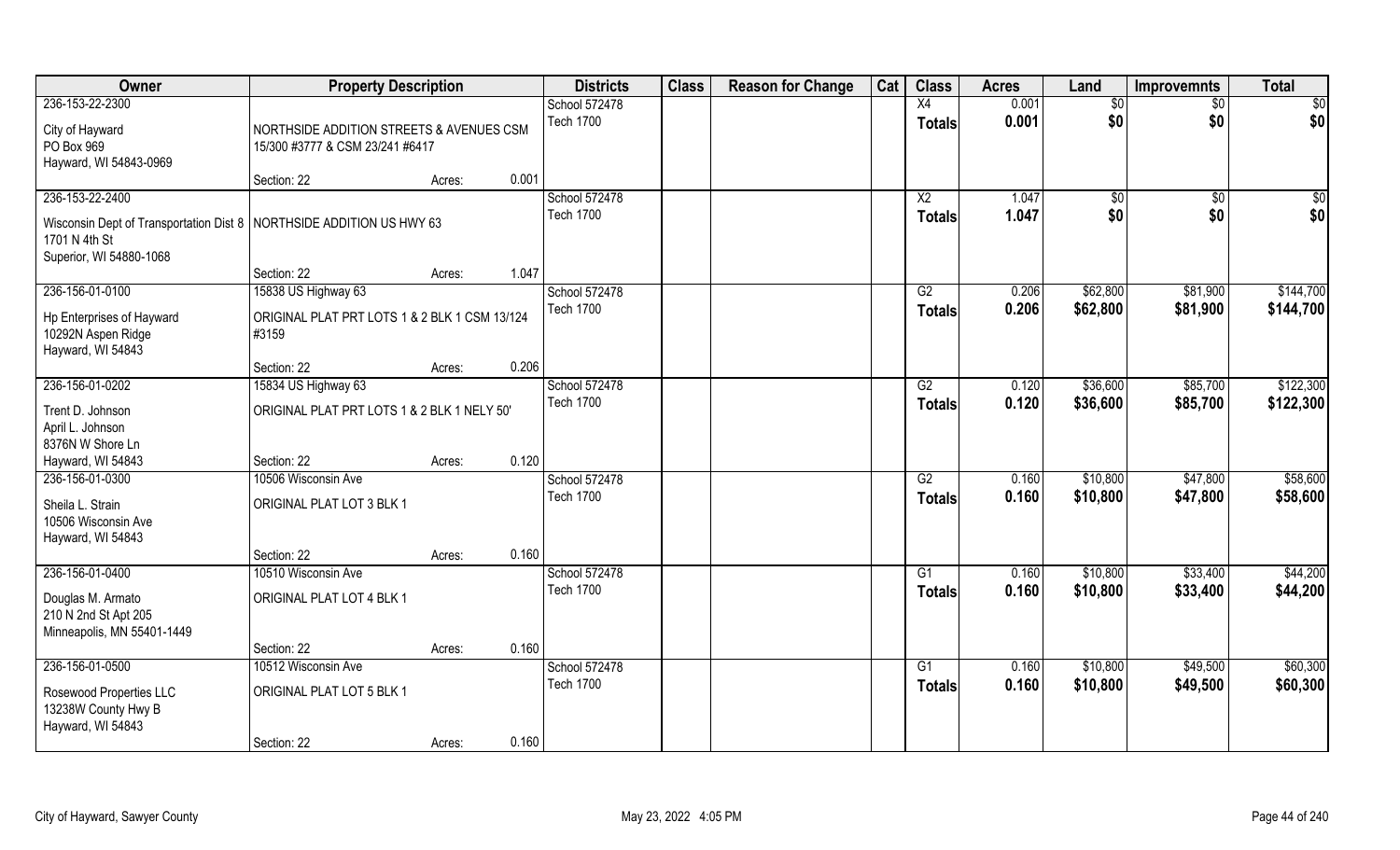| Owner                                                             | <b>Property Description</b>                 |                  |       | <b>Districts</b> | <b>Class</b> | <b>Reason for Change</b> | Cat | <b>Class</b>    | <b>Acres</b> | Land     | <b>Improvemnts</b> | <b>Total</b> |
|-------------------------------------------------------------------|---------------------------------------------|------------------|-------|------------------|--------------|--------------------------|-----|-----------------|--------------|----------|--------------------|--------------|
| 236-156-01-0600                                                   | 15865 Second St                             |                  |       | School 572478    |              |                          |     | G2              | 0.160        | \$48,800 | \$163,500          | \$212,300    |
| Alan J. Reinemann<br>Mary R. Reinemann                            | ORIGINAL PLAT LOT 6 BLK 1                   |                  |       | <b>Tech 1700</b> |              |                          |     | <b>Totals</b>   | 0.160        | \$48,800 | \$163,500          | \$212,300    |
| 12150W County Hwy B                                               |                                             |                  |       |                  |              |                          |     |                 |              |          |                    |              |
| Hayward, WI 54843                                                 | Section: 22                                 | Acres:           | 0.160 |                  |              |                          |     |                 |              |          |                    |              |
| 236-156-01-0700                                                   | 10535 Dakota Ave                            |                  |       | School 572478    |              |                          |     | $\overline{G2}$ | 0.160        | \$48,800 | \$155,800          | \$204,600    |
|                                                                   |                                             |                  |       | <b>Tech 1700</b> |              |                          |     | Totals          | 0.160        | \$48,800 | \$155,800          | \$204,600    |
| Douglas J. Hanus                                                  | ORIGINAL PLAT LOT 7 BLK 1                   |                  |       |                  |              |                          |     |                 |              |          |                    |              |
| Cynthia Hanus<br>PO Box 424                                       |                                             |                  |       |                  |              |                          |     |                 |              |          |                    |              |
| Hayward, WI 54843-0424                                            | Section: 22                                 | Acres:           | 0.160 |                  |              |                          |     |                 |              |          |                    |              |
| 236-156-01-0800                                                   | 10531 Dakota Ave                            |                  |       | School 572478    |              |                          |     | G2              | 0.160        | \$48,800 | \$65,300           | \$114,100    |
| Jeffrey D. Homuth<br>PO Box 226                                   | ORIGINAL PLAT LOT 8 BLK 1                   |                  |       | <b>Tech 1700</b> |              |                          |     | <b>Totals</b>   | 0.160        | \$48,800 | \$65,300           | \$114,100    |
| Hayward, WI 54843                                                 |                                             |                  |       |                  |              |                          |     |                 |              |          |                    |              |
|                                                                   | Section: 22                                 | Acres:           | 0.160 |                  |              |                          |     |                 |              |          |                    |              |
| 236-156-01-0900                                                   | 10527 Dakota Ave                            |                  |       | School 572478    |              |                          |     | G2              | 0.400        | \$99,100 | \$232,700          | \$331,800    |
| Tyson Family Rev Trust<br>12587W Moreland Rd<br>Hayward, WI 54843 | ORIGINAL PLAT LOT 9 BLK 1                   |                  |       | <b>Tech 1700</b> |              |                          |     | <b>Totals</b>   | 0.400        | \$99,100 | \$232,700          | \$331,800    |
|                                                                   | Section: 22                                 | Acres:           | 0.400 |                  |              |                          |     |                 |              |          |                    |              |
| 236-156-01-1103                                                   | 10519 Dakota Ave                            |                  |       | School 572478    |              |                          |     | $\overline{G3}$ | 0.091        | \$0      | $\overline{50}$    | \$0          |
|                                                                   | ORIGINAL PLAT PRT LOT 11 & PRT LOT 12 BLK 1 |                  |       | <b>Tech 1700</b> |              |                          |     | <b>Totals</b>   | 0.091        | \$0      | \$0                | \$0          |
| Edward K. Zaspel<br>Joann M. Zaspel<br>PO Box 723                 |                                             |                  |       |                  |              |                          |     |                 |              |          |                    |              |
| Hayward, WI 54843-0723                                            | Section: 22                                 | Acres:           | 0.091 |                  |              |                          |     |                 |              |          |                    |              |
| 236-156-01-1201                                                   | 15830 US Highway 63                         |                  |       | School 572478    |              |                          |     | G2              | 0.160        | \$52,300 | \$127,500          | \$179,800    |
| Risberg Land Company<br>PO Box 1367<br>Hayward, WI 54843-1367     | ORIGINAL PLAT PRT LOT 11 & PRT LOT 12 BLK 1 |                  |       | <b>Tech 1700</b> |              |                          |     | <b>Totals</b>   | 0.160        | \$52,300 | \$127,500          | \$179,800    |
|                                                                   | Section: 22                                 | Acres:           | 0.160 |                  |              |                          |     |                 |              |          |                    |              |
| 236-156-02-0101                                                   | 15866 Second St                             |                  |       | School 572478    |              |                          |     | $\overline{G1}$ | 0.080        | \$5,400  | \$52,700           | \$58,100     |
| Richard E. Anderson<br>Janet M. Anderson                          | ORIGINAL PLAT PRT LOT 1 BLK 2               | <b>Tech 1700</b> |       |                  |              |                          |     | <b>Totals</b>   | 0.080        | \$5,400  | \$52,700           | \$58,100     |
| 16023W Sawyer Rd                                                  |                                             |                  |       |                  |              |                          |     |                 |              |          |                    |              |
| Hayward, WI 54843-6469                                            | Section: 22                                 | Acres:           | 0.080 |                  |              |                          |     |                 |              |          |                    |              |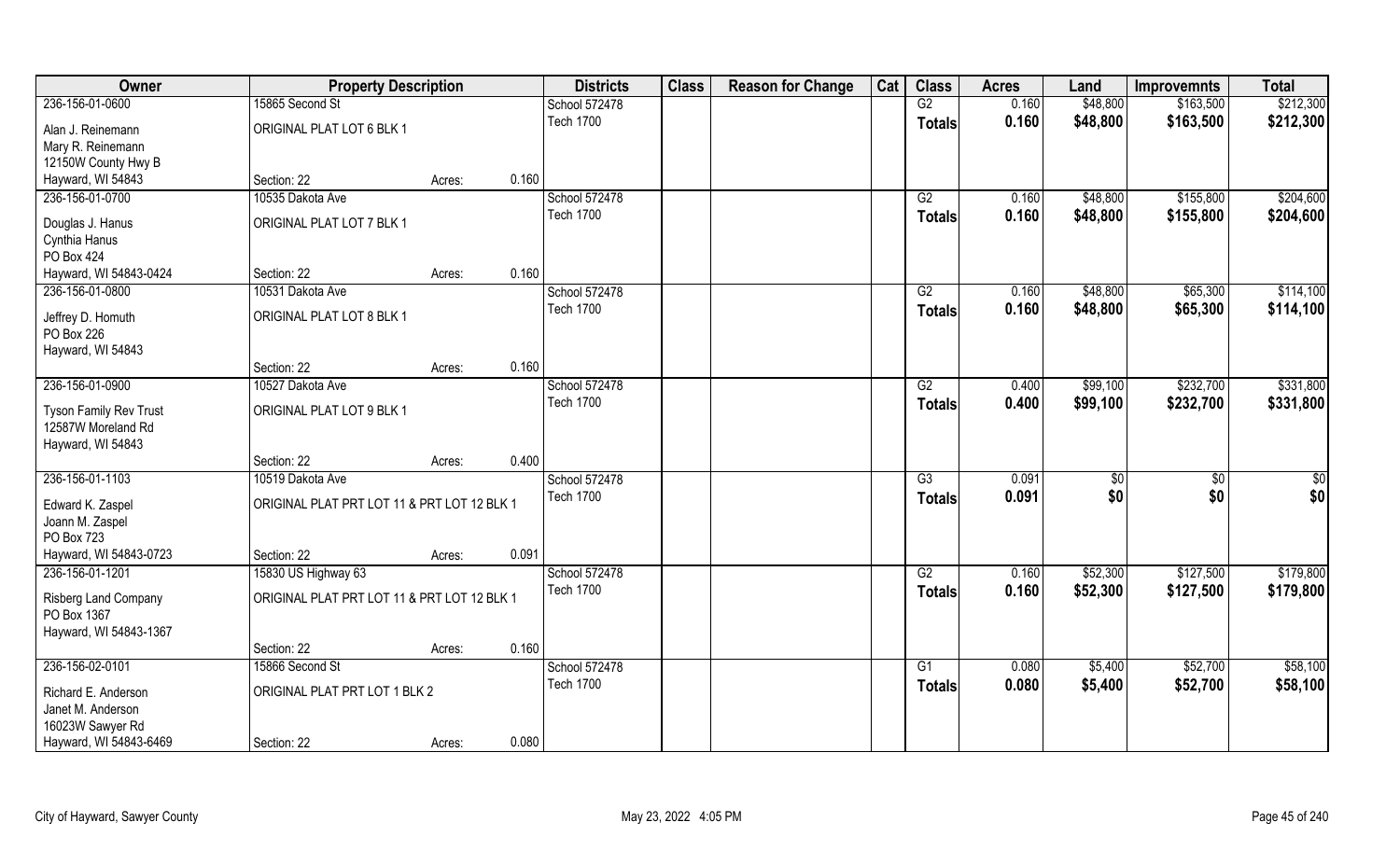| Owner                                                   |                                              | <b>Property Description</b> |       | <b>Districts</b> | <b>Class</b> | <b>Reason for Change</b> | Cat | <b>Class</b>  | <b>Acres</b> | Land        | <b>Improvemnts</b> | <b>Total</b>  |
|---------------------------------------------------------|----------------------------------------------|-----------------------------|-------|------------------|--------------|--------------------------|-----|---------------|--------------|-------------|--------------------|---------------|
| 236-156-02-0102                                         | 15862 Second St                              |                             |       | School 572478    |              |                          |     | G2            | 0.080        | \$24,400    | \$82,800           | \$107,200     |
| Smith Trust<br>15564W Par Ln<br>Hayward, WI 54843       | ORIGINAL PLAT PRT LOT 1 BLK 2                |                             |       | <b>Tech 1700</b> |              |                          |     | <b>Totals</b> | 0.080        | \$24,400    | \$82,800           | \$107,200     |
|                                                         | Section: 22                                  | Acres:                      | 0.080 |                  |              |                          |     |               |              |             |                    |               |
| 236-156-02-0200                                         | 10526 Wisconsin Ave                          |                             |       | School 572478    |              |                          |     | G1            | 0.160        | \$10,800    | \$36,000           | \$46,800      |
| Smith Trust<br>15564W Par Ln<br>Hayward, WI 54843       | ORIGINAL PLAT LOT 2 BLK 2                    |                             |       | <b>Tech 1700</b> |              |                          |     | <b>Totals</b> | 0.160        | \$10,800    | \$36,000           | \$46,800      |
|                                                         | Section: 22                                  | Acres:                      | 0.160 |                  |              |                          |     |               |              |             |                    |               |
| 236-156-02-0300                                         | 10528 Wisconsin Ave                          |                             |       | School 572478    |              |                          |     | G1            | 0.160        | \$10,800    | \$50,300           | \$61,100      |
| Valerie K. Hugo<br>PO Box 172<br>Hayward, WI 54843      | ORIGINAL PLAT LOT 3 BLK 2                    |                             |       | <b>Tech 1700</b> |              |                          |     | <b>Totals</b> | 0.160        | \$10,800    | \$50,300           | \$61,100      |
|                                                         | Section: 22                                  | Acres:                      | 0.160 |                  |              |                          |     |               |              |             |                    |               |
| 236-156-02-0400                                         | <b>Wisconsin Ave</b>                         |                             |       | School 572478    |              |                          |     | X4            | 0.160        | \$0         | \$0                | \$0           |
| City of Hayward<br>PO Box 969<br>Hayward, WI 54843-0969 | ORIGINAL PLAT LOT 4 BLK 2                    |                             |       | <b>Tech 1700</b> |              |                          |     | <b>Totals</b> | 0.160        | \$0         | \$0                | \$0           |
|                                                         | Section: 22                                  | Acres:                      | 0.160 |                  |              |                          |     |               |              |             |                    |               |
| 236-156-02-0500                                         | <b>Wisconsin Ave</b>                         |                             |       | School 572478    |              |                          |     | X4            | 0.160        | \$0         | $\overline{50}$    | \$0           |
| City of Hayward<br>PO Box 969<br>Hayward, WI 54843-0969 | ORIGINAL PLAT LOT 5 BLK 2                    |                             |       | <b>Tech 1700</b> |              |                          |     | <b>Totals</b> | 0.160        | \$0         | \$0                | \$0           |
|                                                         | Section: 22                                  | Acres:                      | 0.160 |                  |              |                          |     |               |              |             |                    |               |
| 236-156-02-0600                                         | 15889 Third St                               |                             |       | School 572478    |              |                          |     | X4            | 0.160        | \$0         | $\overline{50}$    | $\frac{6}{3}$ |
| City of Hayward<br>PO Box 969<br>Hayward, WI 54843-0969 | ORIGINAL PLAT LOT 6 BLK 2 CITY HALL          |                             |       | <b>Tech 1700</b> |              |                          |     | <b>Totals</b> | 0.160        | \$0         | \$0                | \$0           |
|                                                         | Section: 22                                  | Acres:                      | 0.160 |                  |              |                          |     |               |              |             |                    |               |
| 236-156-02-0701                                         | 10555 Dakota Ave                             |                             |       | School 572478    |              |                          |     | X4            | 0.160        | $\sqrt{$0}$ | $\overline{50}$    | $\frac{1}{2}$ |
| City of Hayward<br>PO Box 969<br>Hayward, WI 54843-0969 | ORIGINAL PLAT PRT LOT 7 BLK 2 CITY FIRE DEPT |                             |       | <b>Tech 1700</b> |              |                          |     | <b>Totals</b> | 0.160        | \$0         | \$0                | \$0           |
|                                                         | Section: 22                                  | Acres:                      | 0.160 |                  |              |                          |     |               |              |             |                    |               |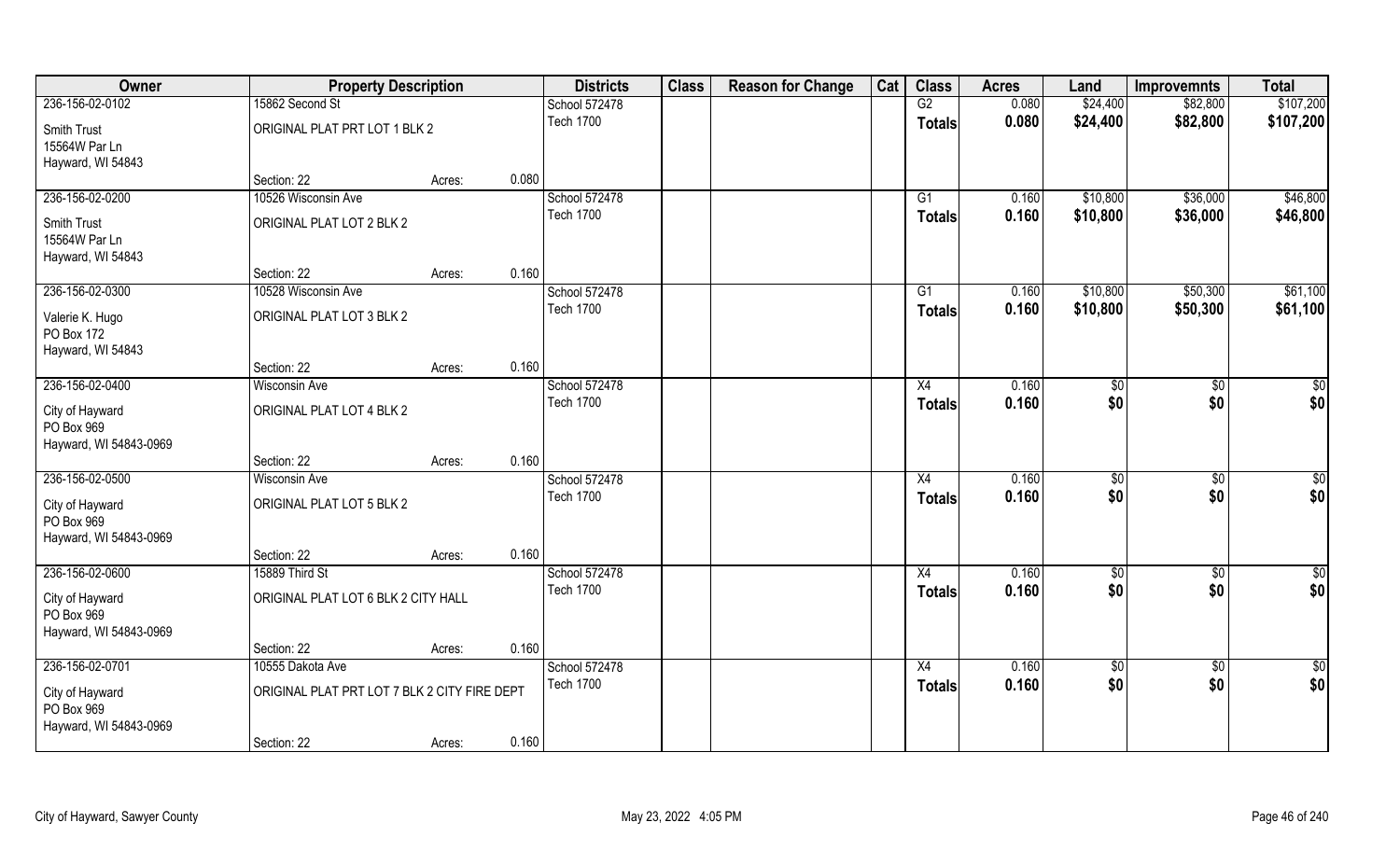| Owner                                                          |                                | <b>Property Description</b> |       | <b>Districts</b> | <b>Class</b> | <b>Reason for Change</b> | Cat | <b>Class</b>  | <b>Acres</b> | Land          | <b>Improvemnts</b> | <b>Total</b>    |
|----------------------------------------------------------------|--------------------------------|-----------------------------|-------|------------------|--------------|--------------------------|-----|---------------|--------------|---------------|--------------------|-----------------|
| 236-156-02-0702                                                | Dakota Ave                     |                             |       | School 572478    |              |                          |     | X4            | 0.010        | $\sqrt[6]{}$  | $\overline{50}$    | $\sqrt{50}$     |
| City of Hayward<br>PO Box 969<br>Hayward, WI 54843-0969        | ORIGINAL PLAT PRT LOT 7 BLK 2  |                             |       | <b>Tech 1700</b> |              |                          |     | <b>Totals</b> | 0.010        | \$0           | \$0                | \$0             |
|                                                                | Section: 22                    | Acres:                      | 0.010 |                  |              |                          |     |               |              |               |                    |                 |
| 236-156-02-0800                                                | Dakota Ave                     |                             |       | School 572478    |              |                          |     | X4            | 0.160        | $\sqrt[6]{3}$ | $\sqrt{$0}$        | $\sqrt{50}$     |
| City of Hayward<br>PO Box 969<br>Hayward, WI 54843-0969        | ORIGINAL PLAT LOT 8 BLK 2      |                             |       | <b>Tech 1700</b> |              |                          |     | Totals        | 0.160        | \$0           | \$0                | \$0             |
|                                                                | Section: 22                    | Acres:                      | 0.160 |                  |              |                          |     |               |              |               |                    |                 |
| 236-156-02-0900                                                | Dakota Ave                     |                             |       | School 572478    |              |                          |     | X4            | 0.160        | \$0           | $\sqrt[6]{3}$      | $\sqrt{50}$     |
| City of Hayward<br>PO Box 969<br>Hayward, WI 54843-0969        | ORIGINAL PLAT LOT 9 BLK 2      |                             |       | <b>Tech 1700</b> |              |                          |     | <b>Totals</b> | 0.160        | \$0           | \$0                | \$0             |
|                                                                | Section: 22                    | Acres:                      | 0.160 |                  |              |                          |     |               |              |               |                    |                 |
| 236-156-02-1000                                                | Dakota Ave                     |                             |       | School 572478    |              |                          |     | X4            | 0.160        | $\sqrt[6]{3}$ | $\sqrt[6]{3}$      | $\overline{50}$ |
| City of Hayward<br>PO Box 969<br>Hayward, WI 54843-0969        | ORIGINAL PLAT LOT 10 BLK 2     |                             |       | <b>Tech 1700</b> |              |                          |     | <b>Totals</b> | 0.160        | \$0           | \$0                | \$0             |
|                                                                | Section: 22                    | Acres:                      | 0.160 |                  |              |                          |     |               |              |               |                    |                 |
| 236-156-02-1101                                                | Dakota Ave                     |                             |       | School 572478    |              |                          |     | X4            | 0.140        | \$0           | \$0                | \$0             |
| City of Hayward<br>PO Box 969<br>Hayward, WI 54843-0969        | ORIGINAL PLAT PRT LOT 11 BLK 2 |                             |       | <b>Tech 1700</b> |              |                          |     | <b>Totals</b> | 0.140        | \$0           | \$0                | \$0             |
|                                                                | Section: 22                    | Acres:                      | 0.140 |                  |              |                          |     |               |              |               |                    |                 |
| 236-156-02-1201                                                | 15858 Second St                |                             |       | School 572478    |              |                          |     | X4            | 0.140        | $\sqrt{$0}$   | \$0                | \$0             |
| City of Hayward<br>PO Box 969<br>Hayward, WI 54843-0969        | ORIGINAL PLAT PRT LOT 12 BLK 2 |                             |       | <b>Tech 1700</b> |              |                          |     | <b>Totals</b> | 0.140        | \$0           | \$0                | \$0             |
|                                                                | Section: 22                    | Acres:                      | 0.140 |                  |              |                          |     |               |              |               |                    |                 |
| 236-156-02-1202                                                | 15858 Second St                |                             |       | School 572478    |              |                          |     | G2            | 0.020        | \$20,000      | \$107,100          | \$127,100       |
| 2nd Street Hayward LLC<br>2439 14th St<br>Eau Claire, WI 54703 | ORIGINAL PLAT PRT LOT 12 BLK 2 |                             |       | <b>Tech 1700</b> |              |                          |     | <b>Totals</b> | 0.020        | \$20,000      | \$107,100          | \$127,100       |
|                                                                | Section: 22                    | Acres:                      | 0.020 |                  |              |                          |     |               |              |               |                    |                 |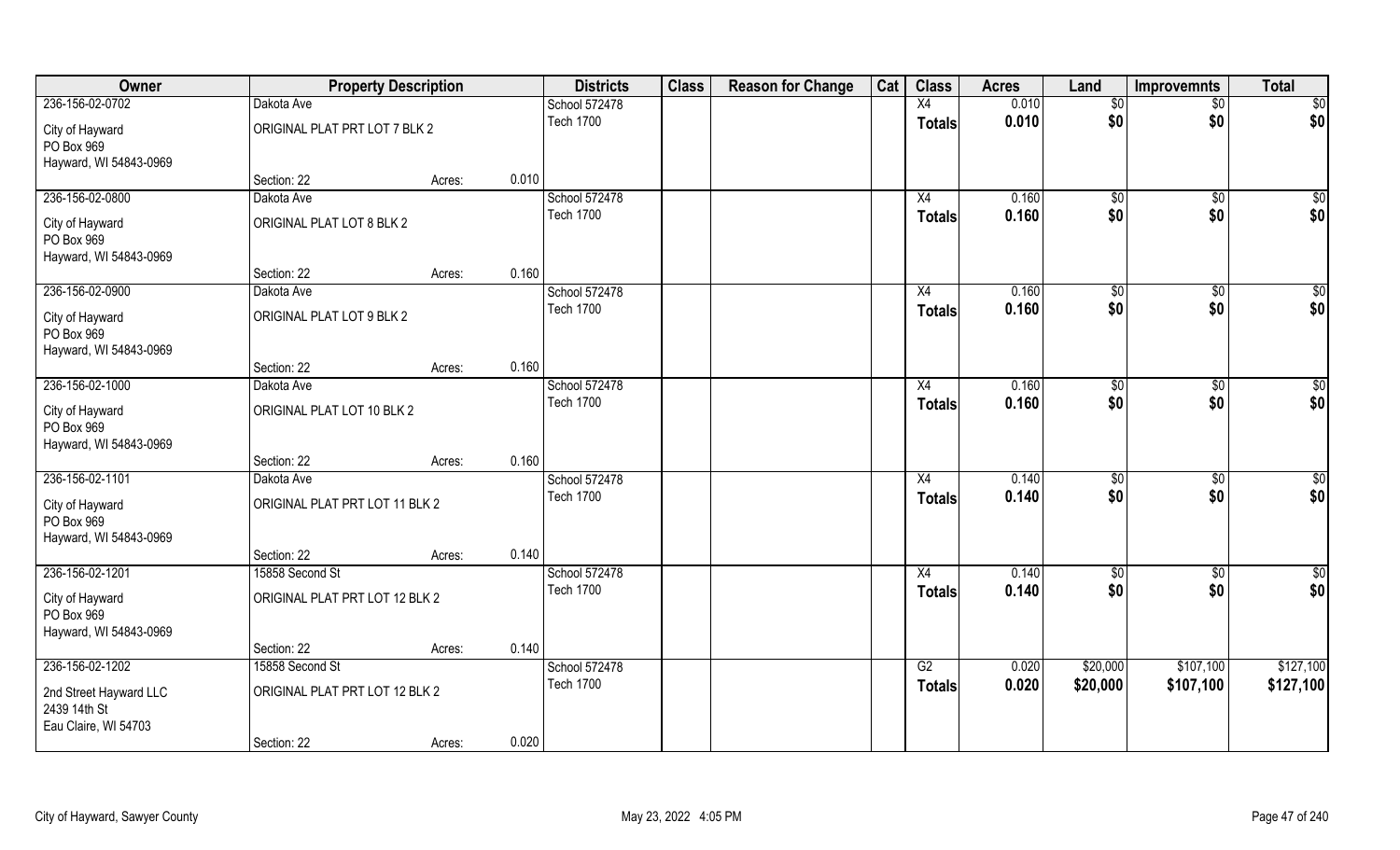| Owner                                                                                                   | <b>Property Description</b>              |        |       | <b>Districts</b> | <b>Class</b> | <b>Reason for Change</b> | Cat | <b>Class</b>    | <b>Acres</b> | Land     | <b>Improvemnts</b> | <b>Total</b> |
|---------------------------------------------------------------------------------------------------------|------------------------------------------|--------|-------|------------------|--------------|--------------------------|-----|-----------------|--------------|----------|--------------------|--------------|
| 236-156-03-0101                                                                                         | 15888 Third St                           |        |       | School 572478    |              |                          |     | G1              | 0.120        | \$8,100  | \$83,700           | \$91,800     |
| Euclides A. Heredia<br>15888 Third St<br>Hayward, WI 54843                                              | ORIGINAL PLAT PRT LOTS 1 & 2 BLK 3       |        |       | <b>Tech 1700</b> |              |                          |     | <b>Totals</b>   | 0.120        | \$8,100  | \$83,700           | \$91,800     |
|                                                                                                         | Section: 22                              | Acres: | 0.120 |                  |              |                          |     |                 |              |          |                    |              |
| 236-156-03-0102                                                                                         | 15884 Third St                           |        |       | School 572478    |              |                          |     | G1              | 0.120        | \$8,100  | \$89,000           | \$97,100     |
| Edward W. Hintz<br>PO Box 181<br>4189 Cty B                                                             | ORIGINAL PLAT PRT LOTS 1 & 2 BLK 3       |        |       | <b>Tech 1700</b> |              |                          |     | Totals          | 0.120        | \$8,100  | \$89,000           | \$97,100     |
| Land O Lakes, WI 54540                                                                                  | Section: 22                              | Acres: | 0.120 |                  |              |                          |     |                 |              |          |                    |              |
| 236-156-03-0103                                                                                         | 15882 Third St                           |        |       | School 572478    |              |                          |     | G2              | 0.100        | \$14,200 | \$66,700           | \$80,900     |
| Edward W. Hintz<br>PO Box 181<br>4189 Cty B                                                             | ORIGINAL PLAT PRT LOTS 1 & 2 BLK 3       |        |       | <b>Tech 1700</b> |              |                          |     | <b>Totals</b>   | 0.100        | \$14,200 | \$66,700           | \$80,900     |
| Land O Lakes, WI 54540                                                                                  | Section: 22                              | Acres: | 0.100 |                  |              |                          |     |                 |              |          |                    |              |
| 236-156-03-0300                                                                                         | 10550 Wisconsin Ave                      |        |       | School 572478    |              |                          |     | G1              | 0.320        | \$16,400 | \$98,300           | \$114,700    |
| Robert E. Brunberg<br>Linnea M. Brunberg<br>PO Box 106                                                  | ORIGINAL PLAT LOT 3 & 4 BLK 3            |        |       | <b>Tech 1700</b> |              |                          |     | Totals          | 0.320        | \$16,400 | \$98,300           | \$114,700    |
| Hayward, WI 54843                                                                                       | Section: 22                              | Acres: | 0.320 |                  |              |                          |     |                 |              |          |                    |              |
| 236-156-03-0500                                                                                         | <b>Wisconsin Ave</b>                     |        |       | School 572478    |              |                          |     | $\overline{G1}$ | 0.160        | \$7,000  | $\overline{50}$    | \$7,000      |
| Bennett J & Maureen Pastika Rev Trust   ORIGINAL PLAT LOT 5 BLK 3<br>1624 32nd Ave<br>Kenosha, WI 53144 |                                          |        |       | <b>Tech 1700</b> |              |                          |     | <b>Totals</b>   | 0.160        | \$7,000  | \$0                | \$7,000      |
|                                                                                                         | Section: 22                              | Acres: | 0.160 |                  |              |                          |     |                 |              |          |                    |              |
| 236-156-03-0600                                                                                         | 10558 Wisconsin Ave                      |        |       | School 572478    |              |                          |     | G1              | 0.160        | \$10,800 | \$63,200           | \$74,000     |
| <b>Kimberley Myers</b><br>Attn: Kimberley Harkins<br>PO Box 899                                         | ORIGINAL PLAT LOT 6 BLK 3                |        |       | <b>Tech 1700</b> |              |                          |     | <b>Totals</b>   | 0.160        | \$10,800 | \$63,200           | \$74,000     |
| Hayward, WI 54843-0899                                                                                  | Section: 22                              | Acres: | 0.160 |                  |              |                          |     |                 |              |          |                    |              |
| 236-156-03-0700                                                                                         | 10577 Dakota Ave                         |        |       | School 572478    |              |                          |     | G1              | 0.160        | \$10,800 | \$71,300           | \$82,100     |
| Tab A. Billiard<br>10577 Dakota Ave<br>Hayward, WI 54843                                                | ORIGINAL PLAT LOT 7 BLK 3<br>Section: 22 |        | 0.160 | <b>Tech 1700</b> |              |                          |     | <b>Totals</b>   | 0.160        | \$10,800 | \$71,300           | \$82,100     |
|                                                                                                         |                                          | Acres: |       |                  |              |                          |     |                 |              |          |                    |              |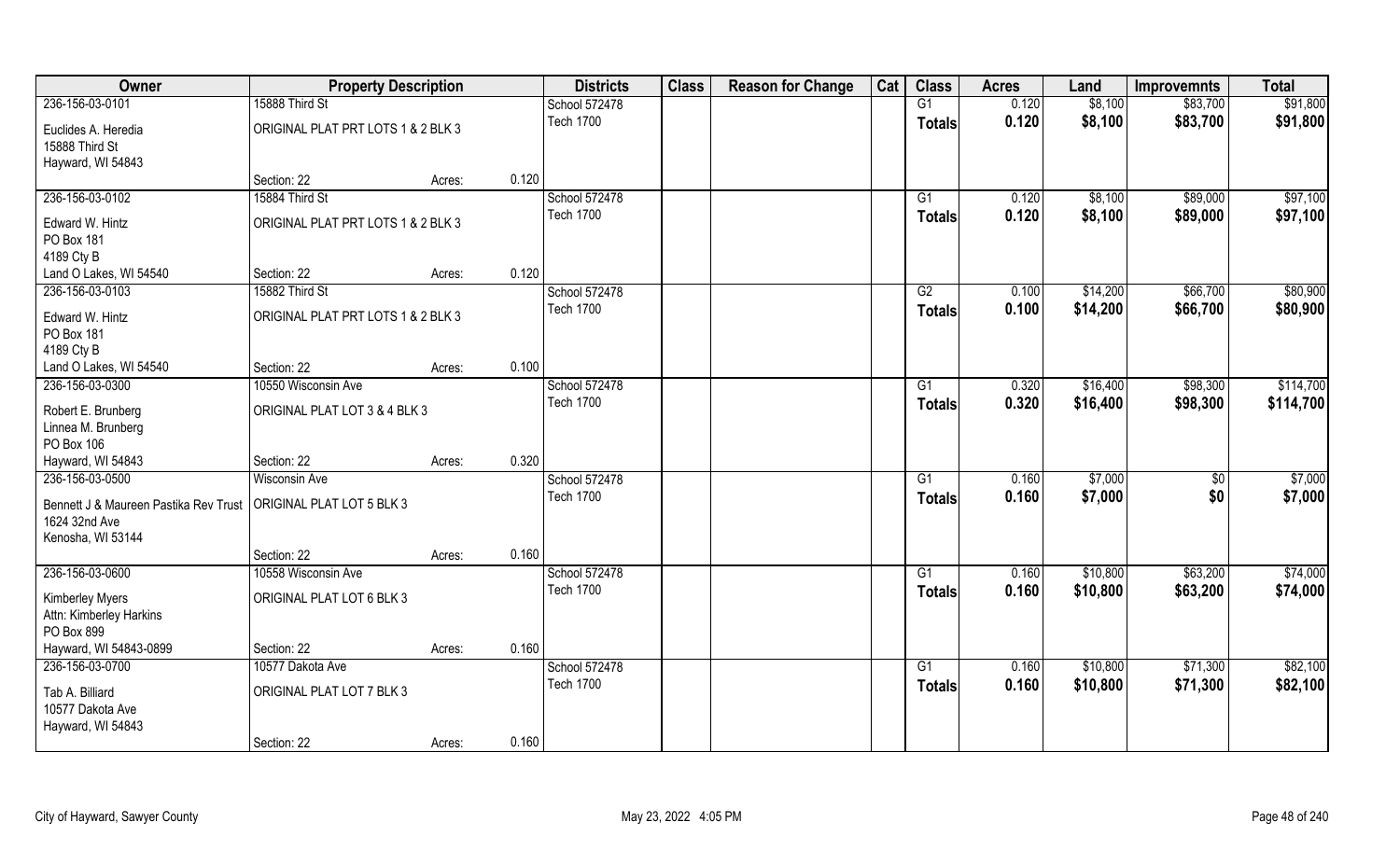| Owner                    | <b>Property Description</b>                    |        |       | <b>Districts</b> | <b>Class</b> | <b>Reason for Change</b> | Cat | <b>Class</b>    | <b>Acres</b> | Land     | <b>Improvemnts</b> | <b>Total</b> |
|--------------------------|------------------------------------------------|--------|-------|------------------|--------------|--------------------------|-----|-----------------|--------------|----------|--------------------|--------------|
| 236-156-03-0800          | 10573 Dakota Ave                               |        |       | School 572478    |              |                          |     | G1              | 0.160        | \$10,800 | \$76,400           | \$87,200     |
| Martha J. Dolny          | ORIGINAL PLAT LOT 8 BLK 3                      |        |       | <b>Tech 1700</b> |              |                          |     | <b>Totals</b>   | 0.160        | \$10,800 | \$76,400           | \$87,200     |
| PO Box 1071              |                                                |        |       |                  |              |                          |     |                 |              |          |                    |              |
| Hayward, WI 54843-1071   |                                                |        |       |                  |              |                          |     |                 |              |          |                    |              |
|                          | Section: 22                                    | Acres: | 0.160 |                  |              |                          |     |                 |              |          |                    |              |
| 236-156-03-0900          | 10569 Dakota Ave                               |        |       | School 572478    |              |                          |     | G1              | 0.160        | \$10,800 | \$46,000           | \$56,800     |
| Daniel Garcia            | ORIGINAL PLAT LOT 9 BLK 3                      |        |       | <b>Tech 1700</b> |              |                          |     | Totals          | 0.160        | \$10,800 | \$46,000           | \$56,800     |
| Janet M. Garcia          |                                                |        |       |                  |              |                          |     |                 |              |          |                    |              |
| 816A N 18th St           |                                                |        |       |                  |              |                          |     |                 |              |          |                    |              |
| Milwaukee, WI 53233-1604 | Section: 22                                    | Acres: | 0.160 |                  |              |                          |     |                 |              |          |                    |              |
| 236-156-03-1000          | 10567 Dakota Ave                               |        |       | School 572478    |              |                          |     | G1              | 0.160        | \$10,800 | \$45,900           | \$56,700     |
| Mark R. Johns            | ORIGINAL PLAT LOT 10 BLK 3                     |        |       | <b>Tech 1700</b> |              |                          |     | <b>Totals</b>   | 0.160        | \$10,800 | \$45,900           | \$56,700     |
| 8883W Johns Dr           |                                                |        |       |                  |              |                          |     |                 |              |          |                    |              |
| Hayward, WI 54843        |                                                |        |       |                  |              |                          |     |                 |              |          |                    |              |
|                          | Section: 22                                    | Acres: | 0.160 |                  |              |                          |     |                 |              |          |                    |              |
| 236-156-03-1100          | 10563 Dakota Ave                               |        |       | School 572478    |              |                          |     | G1              | 0.160        | \$10,800 | \$31,100           | \$41,900     |
| Mark R. Johns            | ORIGINAL PLAT LOT 11 BLK 3                     |        |       | <b>Tech 1700</b> |              |                          |     | <b>Totals</b>   | 0.160        | \$10,800 | \$31,100           | \$41,900     |
| 8883W Johns Dr           |                                                |        |       |                  |              |                          |     |                 |              |          |                    |              |
| Hayward, WI 54843        |                                                |        |       |                  |              |                          |     |                 |              |          |                    |              |
|                          | Section: 22                                    | Acres: | 0.160 |                  |              |                          |     |                 |              |          |                    |              |
| 236-156-03-1200          | 15878 Third St                                 |        |       | School 572478    |              |                          |     | $\overline{G2}$ | 0.160        | \$22,700 | \$34,500           | \$57,200     |
| Delisle LLC              | ORIGINAL PLAT LOT 12 BLK 3                     |        |       | <b>Tech 1700</b> |              |                          |     | <b>Totals</b>   | 0.160        | \$22,700 | \$34,500           | \$57,200     |
| 9957N Benson Rd          |                                                |        |       |                  |              |                          |     |                 |              |          |                    |              |
| Hayward, WI 54843        |                                                |        |       |                  |              |                          |     |                 |              |          |                    |              |
|                          | Section: 22                                    | Acres: | 0.160 |                  |              |                          |     |                 |              |          |                    |              |
| 236-156-04-0100          | 10564 Wisconsin Ave                            |        |       | School 572478    |              |                          |     | G1              | 0.160        | \$10,800 | \$30,800           | \$41,600     |
| Chester C. Davis         | ORIGINAL PLAT LOT 1 BLK 4 W R & L DAVIS - LIFE |        |       | <b>Tech 1700</b> |              |                          |     | <b>Totals</b>   | 0.160        | \$10,800 | \$30,800           | \$41,600     |
| PO Box 625               | <b>ESTATE</b>                                  |        |       |                  |              |                          |     |                 |              |          |                    |              |
| Hayward, WI 54843-0625   |                                                |        |       |                  |              |                          |     |                 |              |          |                    |              |
|                          | Section: 22                                    | Acres: | 0.160 |                  |              |                          |     |                 |              |          |                    |              |
| 236-156-04-0200          | 10568 Wisconsin Ave                            |        |       | School 572478    |              |                          |     | $\overline{G1}$ | 0.160        | \$10,800 | \$45,400           | \$56,200     |
| Albert F. Flora          | ORIGINAL PLAT LOT 2 BLK 4                      |        |       | <b>Tech 1700</b> |              |                          |     | <b>Totals</b>   | 0.160        | \$10,800 | \$45,400           | \$56,200     |
| PO Box 778               |                                                |        |       |                  |              |                          |     |                 |              |          |                    |              |
| Hayward, WI 54843        |                                                |        |       |                  |              |                          |     |                 |              |          |                    |              |
|                          | Section: 22                                    | Acres: | 0.160 |                  |              |                          |     |                 |              |          |                    |              |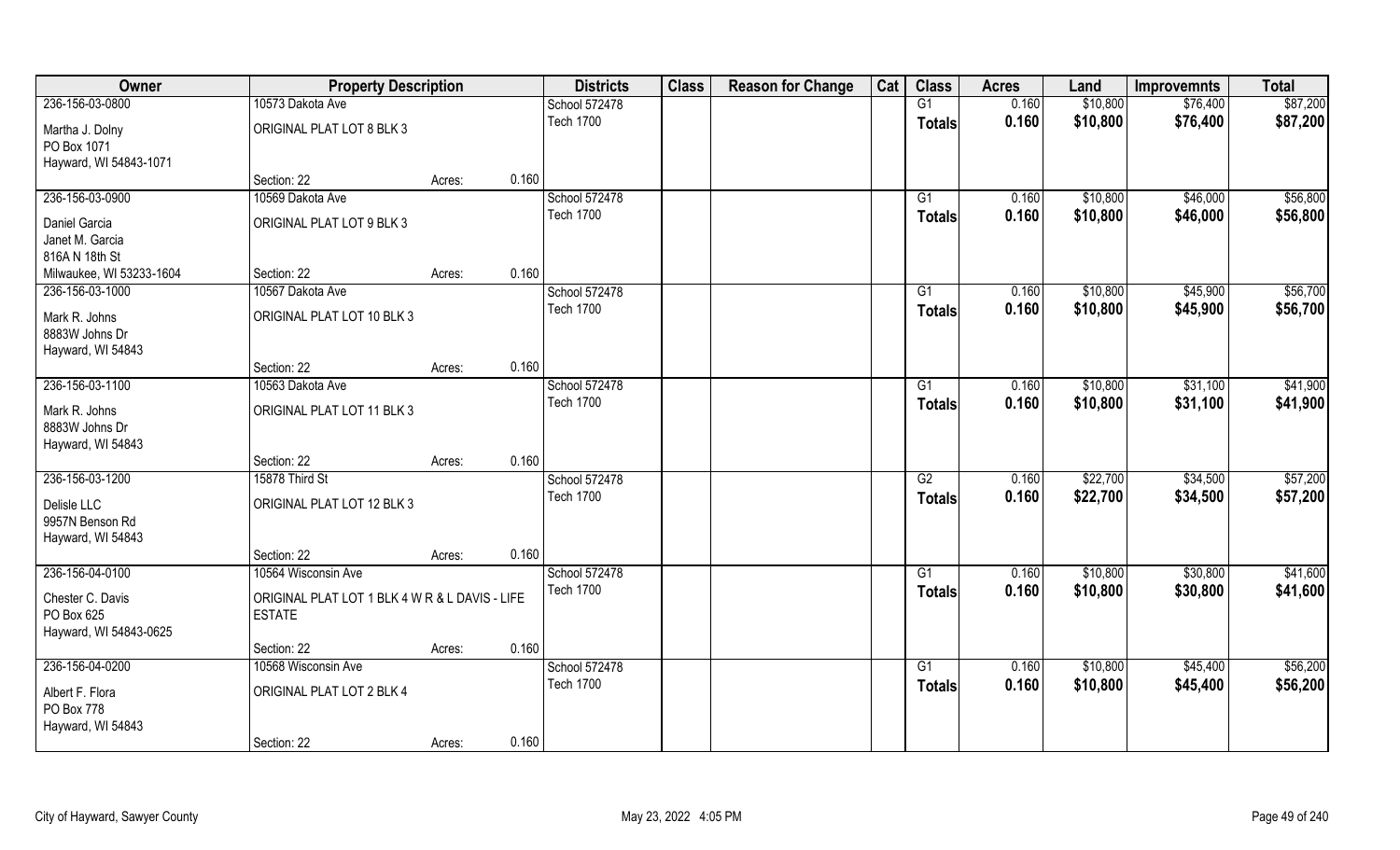| Owner                            | <b>Property Description</b>       |        |       | <b>Districts</b> | <b>Class</b> | <b>Reason for Change</b> | Cat | <b>Class</b>    | <b>Acres</b> | Land        | <b>Improvemnts</b> | <b>Total</b>  |
|----------------------------------|-----------------------------------|--------|-------|------------------|--------------|--------------------------|-----|-----------------|--------------|-------------|--------------------|---------------|
| 236-156-04-0300                  | 10570 Wisconsin Ave               |        |       | School 572478    |              |                          |     | G1              | 0.160        | \$10,800    | \$53,100           | \$63,900      |
| John R. Wilkemeyer               | ORIGINAL PLAT LOT 3 BLK 4         |        |       | <b>Tech 1700</b> |              |                          |     | <b>Totals</b>   | 0.160        | \$10,800    | \$53,100           | \$63,900      |
| Jaime L. Wilkemeyer              |                                   |        |       |                  |              |                          |     |                 |              |             |                    |               |
| 10570 Wisconsin Ave              |                                   |        |       |                  |              |                          |     |                 |              |             |                    |               |
| Hayward, WI 54843                | Section: 22                       | Acres: | 0.160 |                  |              |                          |     |                 |              |             |                    |               |
| 236-156-04-0400                  | 10574 Wisconsin Ave               |        |       | School 572478    |              |                          |     | G1              | 0.160        | \$10,800    | \$35,800           | \$46,600      |
| Donny G. Eng                     | ORIGINAL PLAT LOT 4 BLK 4         |        |       | <b>Tech 1700</b> |              |                          |     | <b>Totals</b>   | 0.160        | \$10,800    | \$35,800           | \$46,600      |
| 15849 Edward St                  |                                   |        |       |                  |              |                          |     |                 |              |             |                    |               |
| Hayward, WI 54843                |                                   |        |       |                  |              |                          |     |                 |              |             |                    |               |
|                                  | Section: 22                       | Acres: | 0.160 |                  |              |                          |     |                 |              |             |                    |               |
| 236-156-04-0500                  | 10576 Wisconsin Ave               |        |       | School 572478    |              |                          |     | G1              | 0.160        | \$10,800    | \$93,300           | \$104,100     |
| Delong of Northern Wisconsin Inc | ORIGINAL PLAT LOT 5 BLK 4         |        |       | <b>Tech 1700</b> |              |                          |     | <b>Totals</b>   | 0.160        | \$10,800    | \$93,300           | \$104,100     |
| PO Box 5                         |                                   |        |       |                  |              |                          |     |                 |              |             |                    |               |
| Hayward, WI 54843                |                                   |        |       |                  |              |                          |     |                 |              |             |                    |               |
|                                  | Section: 22                       | Acres: | 0.160 |                  |              |                          |     |                 |              |             |                    |               |
| 236-156-04-0600                  | 10580 Wisconsin Ave               |        |       | School 572478    |              |                          |     | G1              | 0.160        | \$10,800    | \$51,600           | \$62,400      |
| Conn K. Mullally                 | ORIGINAL PLAT LOT 6 BLK 4         |        |       | <b>Tech 1700</b> |              |                          |     | <b>Totals</b>   | 0.160        | \$10,800    | \$51,600           | \$62,400      |
| Kathleen J. Mullally             |                                   |        |       |                  |              |                          |     |                 |              |             |                    |               |
| 15636 Lakewood Dr                |                                   |        |       |                  |              |                          |     |                 |              |             |                    |               |
| Hayward, WI 54843                | Section: 22                       | Acres: | 0.160 |                  |              |                          |     |                 |              |             |                    |               |
| 236-156-04-0700                  | 10597 Dakota Ave                  |        |       | School 572478    |              |                          |     | $\overline{X4}$ | 0.160        | \$0         | $\overline{50}$    | \$0           |
| St Joseph's Congregation         | ORIGINAL PLAT LOT 7 BLK 4         |        |       | <b>Tech 1700</b> |              |                          |     | <b>Totals</b>   | 0.160        | \$0         | \$0                | \$0           |
| PO Box 877                       |                                   |        |       |                  |              |                          |     |                 |              |             |                    |               |
| Hayward, WI 54843-0877           |                                   |        |       |                  |              |                          |     |                 |              |             |                    |               |
|                                  | Section: 22                       | Acres: | 0.160 |                  |              |                          |     |                 |              |             |                    |               |
| 236-156-04-0800                  | 10593 Dakota Ave                  |        |       | School 572478    |              |                          |     | X4              | 0.160        | \$0         | $\overline{50}$    | $\frac{1}{2}$ |
| St Joseph's Congregation         | ORIGINAL PLAT LOT 8 BLK 4 RECTORY |        |       | <b>Tech 1700</b> |              |                          |     | <b>Totals</b>   | 0.160        | \$0         | \$0                | \$0           |
| PO Box 877                       |                                   |        |       |                  |              |                          |     |                 |              |             |                    |               |
| Hayward, WI 54843-0877           |                                   |        |       |                  |              |                          |     |                 |              |             |                    |               |
|                                  | Section: 22                       | Acres: | 0.160 |                  |              |                          |     |                 |              |             |                    |               |
| 236-156-04-0900                  | 10591 Dakota Ave                  |        |       | School 572478    |              |                          |     | X4              | 0.160        | $\sqrt{$0}$ | $\overline{50}$    | $\frac{1}{2}$ |
| St Joseph's Congregation         | ORIGINAL PLAT LOT 9 BLK 4 CHAPEL  |        |       | <b>Tech 1700</b> |              |                          |     | <b>Totals</b>   | 0.160        | \$0         | \$0                | \$0           |
| PO Box 877                       |                                   |        |       |                  |              |                          |     |                 |              |             |                    |               |
| Hayward, WI 54843-0877           |                                   |        |       |                  |              |                          |     |                 |              |             |                    |               |
|                                  | Section: 22                       | Acres: | 0.160 |                  |              |                          |     |                 |              |             |                    |               |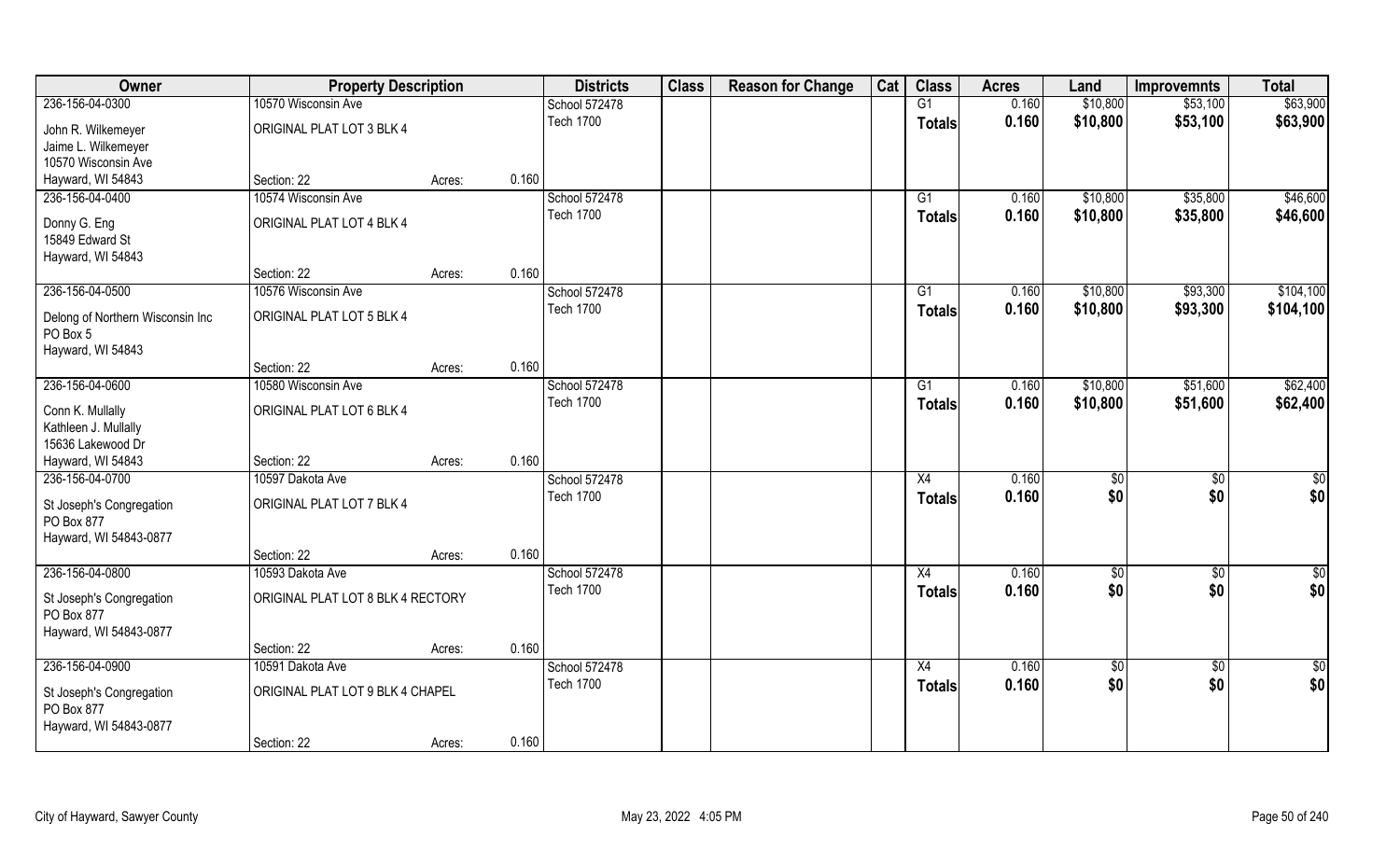| Owner                                                            | <b>Property Description</b>         |        |       | <b>Districts</b> | <b>Class</b> | <b>Reason for Change</b> | Cat | <b>Class</b>    | <b>Acres</b> | Land            | <b>Improvemnts</b> | <b>Total</b> |
|------------------------------------------------------------------|-------------------------------------|--------|-------|------------------|--------------|--------------------------|-----|-----------------|--------------|-----------------|--------------------|--------------|
| 236-156-04-1000                                                  | 10589 Dakota Ave                    |        |       | School 572478    |              |                          |     | X4              | 0.160        | $\overline{50}$ | $\overline{60}$    | \$0          |
| St Joseph's Congregation<br>PO Box 877<br>Hayward, WI 54843-0877 | ORIGINAL PLAT LOT 10 BLK 4          |        |       | <b>Tech 1700</b> |              |                          |     | <b>Totals</b>   | 0.160        | \$0             | \$0                | \$0          |
|                                                                  | Section: 22                         | Acres: | 0.160 |                  |              |                          |     |                 |              |                 |                    |              |
| 236-156-04-1100                                                  | 10587 Dakota Ave                    |        |       | School 572478    |              |                          |     | X4              | 0.160        | $\sqrt{$0}$     | $\overline{50}$    | \$0          |
| St Joseph's Congregation<br>PO Box 877<br>Hayward, WI 54843-0877 | ORIGINAL PLAT LOT 11 BLK 4          |        |       | <b>Tech 1700</b> |              |                          |     | Totals          | 0.160        | \$0             | \$0                | \$0          |
|                                                                  | Section: 22                         | Acres: | 0.160 |                  |              |                          |     |                 |              |                 |                    |              |
| 236-156-04-1201                                                  | 15898 Fourth St                     |        |       | School 572478    |              |                          |     | X4              | 0.070        | \$0             | \$0                | \$0          |
| St Joseph's Congregation<br>PO Box 877<br>Hayward, WI 54843-0877 | ORIGINAL PLAT PRT LOT 12 BLK 4      |        |       | <b>Tech 1700</b> |              |                          |     | <b>Totals</b>   | 0.070        | \$0             | \$0                | \$0          |
|                                                                  | Section: 22                         | Acres: | 0.070 |                  |              |                          |     |                 |              |                 |                    |              |
| 236-156-04-1202                                                  | 10585 Dakota Ave                    |        |       | School 572478    |              |                          |     | X4              | 0.090        | \$0             | \$0                | \$0          |
| St Joseph's Congregation<br>PO Box 877<br>Hayward, WI 54843-0877 | ORIGINAL PLAT PRT LOT 12 BLK 4      |        |       | <b>Tech 1700</b> |              |                          |     | <b>Totals</b>   | 0.090        | \$0             | \$0                | \$0          |
|                                                                  | Section: 22                         | Acres: | 0.090 |                  |              |                          |     |                 |              |                 |                    |              |
| 236-156-05-0100                                                  | 10586 Dakota Ave                    |        |       | School 572478    |              |                          |     | $\overline{X4}$ | 0.960        | \$0             | $\overline{50}$    | \$0          |
| St Joseph's Congregation<br>PO Box 877<br>Hayward, WI 54843-0877 | ORIGINAL PLAT LOTS 1-6 BLK 5 CHURCH |        |       | <b>Tech 1700</b> |              |                          |     | <b>Totals</b>   | 0.960        | \$0             | \$0                | \$0          |
|                                                                  | Section: 22                         | Acres: | 0.960 |                  |              |                          |     |                 |              |                 |                    |              |
| 236-156-05-0700                                                  | 10617 Main St                       |        |       | School 572478    |              |                          |     | G2              | 0.160        | \$41,800        | \$83,800           | \$125,600    |
| Jesse A. Beckermann<br>Layla R. Beckermann<br>PO Box 13333       | ORIGINAL PLAT LOT 7 BLK 5           |        |       | <b>Tech 1700</b> |              |                          |     | <b>Totals</b>   | 0.160        | \$41,800        | \$83,800           | \$125,600    |
| Hayward, WI 54843                                                | Section: 22                         | Acres: | 0.160 |                  |              |                          |     |                 |              |                 |                    |              |
| 236-156-05-0800                                                  | 10615 Main St                       |        |       | School 572478    |              |                          |     | $\overline{G1}$ | 0.160        | \$10,800        | \$45,900           | \$56,700     |
| Barbara J. Weber<br>PO Box 1182<br>Hayward, WI 54843-1182        | ORIGINAL PLAT LOT 8 BLK 5           |        |       | <b>Tech 1700</b> |              |                          |     | <b>Totals</b>   | 0.160        | \$10,800        | \$45,900           | \$56,700     |
|                                                                  | Section: 22                         | Acres: | 0.160 |                  |              |                          |     |                 |              |                 |                    |              |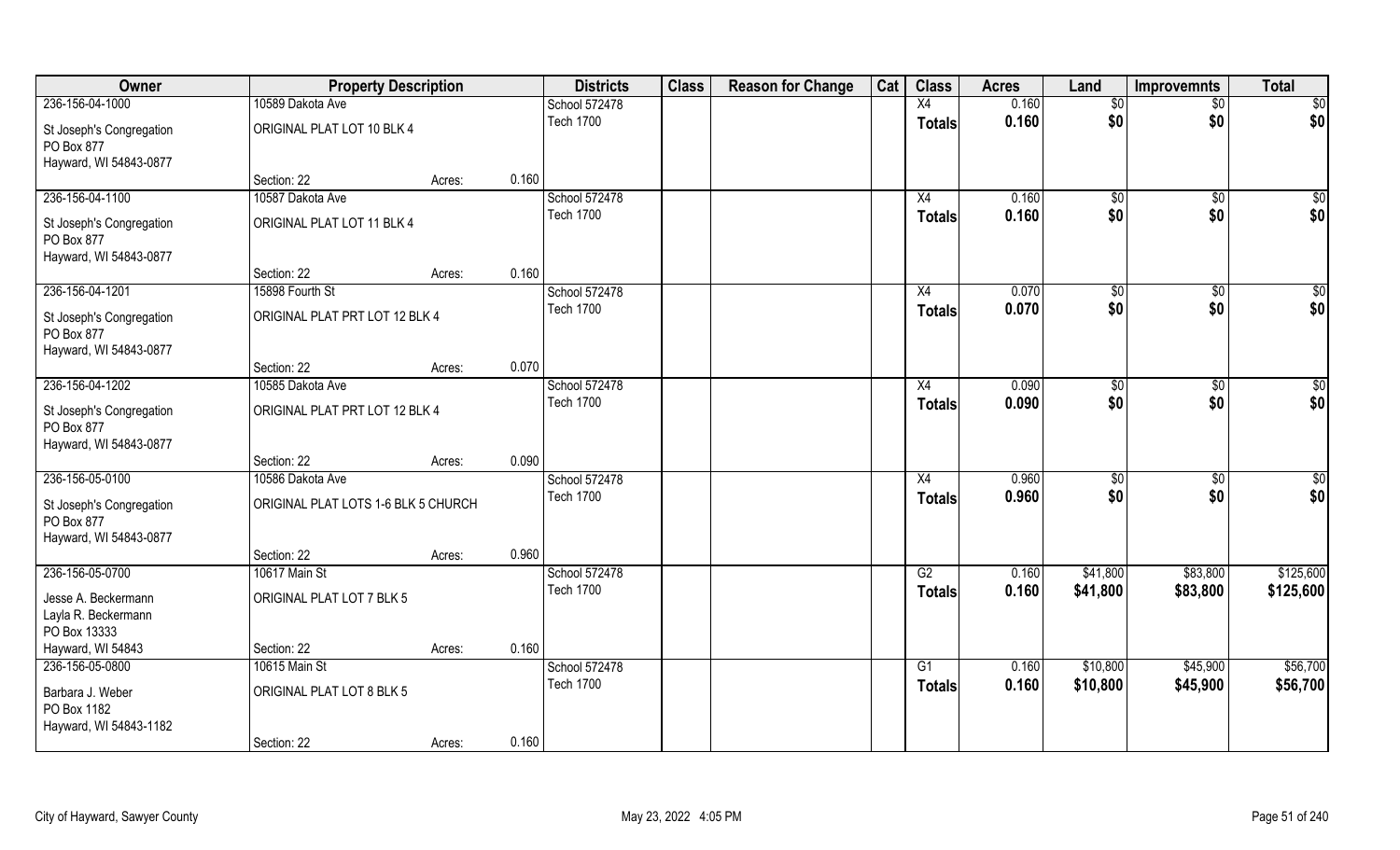| Owner                                              |                                               | <b>Property Description</b> |       | <b>Districts</b> | <b>Class</b> | <b>Reason for Change</b> | Cat | <b>Class</b>    | <b>Acres</b> | Land      | <b>Improvemnts</b> | <b>Total</b> |
|----------------------------------------------------|-----------------------------------------------|-----------------------------|-------|------------------|--------------|--------------------------|-----|-----------------|--------------|-----------|--------------------|--------------|
| 236-156-05-0900                                    | 10611 Main St                                 |                             |       | School 572478    |              |                          |     | G1              | 0.160        | \$41,800  | \$43,000           | \$84,800     |
| Stephen P. Melby                                   | ORIGINAL PLAT LOT 9 BLK 5 A J & M R REINEMANN |                             |       | <b>Tech 1700</b> |              |                          |     | <b>Totals</b>   | 0.160        | \$41,800  | \$43,000           | \$84,800     |
| Maggie A. Melby                                    | LC                                            |                             |       |                  |              |                          |     |                 |              |           |                    |              |
| 10491N Namekagon Trl                               |                                               |                             |       |                  |              |                          |     |                 |              |           |                    |              |
| Hayward, WI 54843                                  | Section: 22                                   | Acres:                      | 0.160 |                  |              |                          |     |                 |              |           |                    |              |
| 236-156-05-1000                                    | 10601 Main St                                 |                             |       | School 572478    |              |                          |     | X4              | 0.480        | \$0       | $\sqrt{$0}$        | \$0          |
| Spider Lake Church Inc                             | ORIGINAL PLAT LOTS 10-12 BLK 5                |                             |       | <b>Tech 1700</b> |              |                          |     | <b>Totals</b>   | 0.480        | \$0       | \$0                | \$0          |
| PO Box 695                                         |                                               |                             |       |                  |              |                          |     |                 |              |           |                    |              |
| Hayward, WI 54843                                  |                                               |                             |       |                  |              |                          |     |                 |              |           |                    |              |
|                                                    | Section: 22                                   | Acres:                      | 0.480 |                  |              |                          |     |                 |              |           |                    |              |
| 236-156-06-0100                                    | <b>Third St</b>                               |                             |       | School 572478    |              |                          |     | G2              | 0.800        | \$224,300 | \$39,400           | \$263,700    |
| City of Hayward                                    | ORIGINAL PLAT LOTS 1-5 BLK 6                  |                             |       | <b>Tech 1700</b> |              |                          |     | <b>Totals</b>   | 0.800        | \$224,300 | \$39,400           | \$263,700    |
| PO Box 969                                         |                                               |                             |       |                  |              |                          |     |                 |              |           |                    |              |
| Hayward, WI 54843-0969                             |                                               |                             |       |                  |              |                          |     |                 |              |           |                    |              |
|                                                    | Section: 22                                   | Acres:                      | 0.800 |                  |              |                          |     |                 |              |           |                    |              |
| 236-156-06-0601                                    | 10576 Dakota Ave                              |                             |       | School 572478    |              |                          |     | G1              | 0.110        | \$22,300  | \$58,400           | \$80,700     |
| Mc Garthwaite Properties, LLC                      | ORIGINAL PLAT PRT LOT 6 BLK 6                 |                             |       | <b>Tech 1700</b> |              |                          |     | <b>Totals</b>   | 0.110        | \$22,300  | \$58,400           | \$80,700     |
| 10708N Oak Ridge Dr                                |                                               |                             |       |                  |              |                          |     |                 |              |           |                    |              |
| Hayward, WI 54843                                  |                                               |                             |       |                  |              |                          |     |                 |              |           |                    |              |
|                                                    | Section: 22                                   | Acres:                      | 0.110 |                  |              |                          |     |                 |              |           |                    |              |
| 236-156-06-0602                                    | 15881 Fourth St                               |                             |       | School 572478    |              |                          |     | $\overline{G2}$ | 0.050        | \$31,900  | \$40,000           | \$71,900     |
| Ronald H. Krienke                                  | ORIGINAL PLAT PRT LOT 6 BLK 6                 |                             |       | <b>Tech 1700</b> |              |                          |     | <b>Totals</b>   | 0.050        | \$31,900  | \$40,000           | \$71,900     |
| Karen L. Krienke                                   |                                               |                             |       |                  |              |                          |     |                 |              |           |                    |              |
| 11050N Partridge Ln                                |                                               |                             |       |                  |              |                          |     |                 |              |           |                    |              |
| Hayward, WI 54843                                  | Section: 22                                   | Acres:                      | 0.050 |                  |              |                          |     |                 |              |           |                    |              |
| 236-156-06-0700                                    | 10597 Main St                                 |                             |       | School 572478    |              |                          |     | $\overline{X1}$ | 0.320        | \$0       | $\sqrt{$0}$        | \$0          |
|                                                    | ORIGINAL PLAT LOTS 7-10 BLK 6 HAYWARD POST    |                             |       | <b>Tech 1700</b> |              |                          |     | <b>Totals</b>   | 0.320        | \$0       | \$0                | \$0          |
| <b>United States Postal Service</b><br>PO Box 9998 | <b>OFFICE</b>                                 |                             |       |                  |              |                          |     |                 |              |           |                    |              |
| Hayward, WI 54843-9998                             |                                               |                             |       |                  |              |                          |     |                 |              |           |                    |              |
|                                                    | Section: 22                                   | Acres:                      | 0.320 |                  |              |                          |     |                 |              |           |                    |              |
| 236-156-06-1100                                    | 10593 Main St                                 |                             |       | School 572478    |              |                          |     | G2              | 0.080        | \$41,800  | $\sqrt{$0}$        | \$41,800     |
|                                                    |                                               |                             |       | <b>Tech 1700</b> |              |                          |     | <b>Totals</b>   | 0.080        | \$41,800  | \$0                | \$41,800     |
| Frandsen Bank & Trust<br><b>Bailey Landecker</b>   | ORIGINAL PLAT LOT 11 BLK 6                    |                             |       |                  |              |                          |     |                 |              |           |                    |              |
| 4388 Round Lake Rd W                               |                                               |                             |       |                  |              |                          |     |                 |              |           |                    |              |
| Arden Hills, MN 55112                              | Section: 22                                   | Acres:                      | 0.080 |                  |              |                          |     |                 |              |           |                    |              |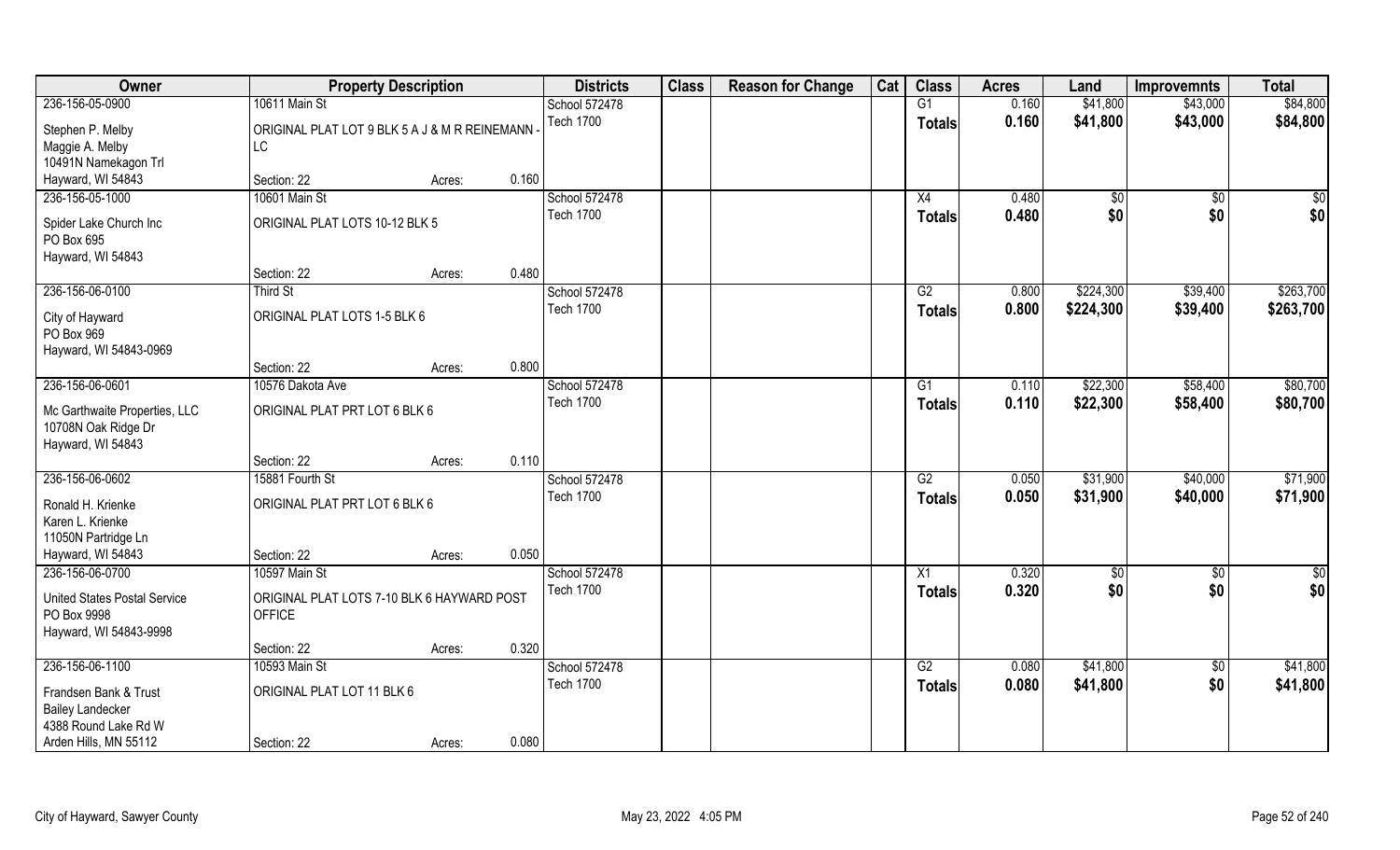| Owner                                           | <b>Property Description</b>                    |        |       | <b>Districts</b> | <b>Class</b> | <b>Reason for Change</b> | Cat | <b>Class</b>    | <b>Acres</b> | Land      | <b>Improvemnts</b> | <b>Total</b> |
|-------------------------------------------------|------------------------------------------------|--------|-------|------------------|--------------|--------------------------|-----|-----------------|--------------|-----------|--------------------|--------------|
| 236-156-06-1200                                 | 10591 Main St                                  |        |       | School 572478    |              |                          |     | G2              | 0.160        | \$83,600  | $\sqrt{6}$         | \$83,600     |
| Frandsen Bank & Trust                           | ORIGINAL PLAT LOTS 12 & 13 BLK 6               |        |       | <b>Tech 1700</b> |              |                          |     | <b>Totals</b>   | 0.160        | \$83,600  | \$0                | \$83,600     |
| <b>Bailey Landecker</b>                         |                                                |        |       |                  |              |                          |     |                 |              |           |                    |              |
| 4388 Round Lake Rd W                            |                                                |        |       |                  |              |                          |     |                 |              |           |                    |              |
| Arden Hills, MN 55112                           | Section: 22                                    | Acres: | 0.160 |                  |              |                          |     |                 |              |           |                    |              |
| 236-156-06-1400                                 | 10583 Main St                                  |        |       | School 572478    | G2           | Bank remodel             |     | G2              | 0.400        | \$163,400 | \$770,100          | \$933,500    |
|                                                 | ORIGINAL PLAT LOTS 14-18 BLK 6                 |        |       | <b>Tech 1700</b> |              |                          |     | Totals          | 0.400        | \$163,400 | \$770,100          | \$933,500    |
| Frandsen Bank & Trust                           |                                                |        |       |                  |              |                          |     |                 |              |           |                    |              |
| <b>Bailey Landecker</b><br>4388 Round Lake Rd W |                                                |        |       |                  |              |                          |     |                 |              |           |                    |              |
| Arden Hills, MN 55112                           | Section: 22                                    | Acres: | 0.400 |                  |              |                          |     |                 |              |           |                    |              |
| 236-156-07-0102                                 | 15842 Second St                                |        |       | School 572478    |              |                          |     | G2              | 0.055        | \$16,800  | \$119,200          | \$136,000    |
|                                                 |                                                |        |       | <b>Tech 1700</b> |              |                          |     | <b>Totals</b>   | 0.055        | \$16,800  | \$119,200          | \$136,000    |
| Ward Wm Winton                                  | ORIGINAL PLAT PRT LOT 1 BLK 7                  |        |       |                  |              |                          |     |                 |              |           |                    |              |
| Kay Brown Winton                                |                                                |        |       |                  |              |                          |     |                 |              |           |                    |              |
| PO Box 796                                      |                                                |        |       |                  |              |                          |     |                 |              |           |                    |              |
| Hayward, WI 54843-0796                          | Section: 22                                    | Acres: | 0.055 |                  |              |                          |     |                 |              |           |                    |              |
| 236-156-07-0103                                 | 15848 Second St                                |        |       | School 572478    |              |                          |     | G2              | 0.069        | \$21,000  | \$252,100          | \$273,100    |
| <b>Baranick Holdings LLC</b>                    | ORIGINAL PLAT PRT LOT 1 BLK 7 LOT 1 CSM 31/345 |        |       | Tech 1700        |              |                          |     | <b>Totals</b>   | 0.069        | \$21,000  | \$252,100          | \$273,100    |
| 16169W Honey Bear Ln                            | #7796                                          |        |       |                  |              |                          |     |                 |              |           |                    |              |
| Stone Lake, WI 54876                            |                                                |        |       |                  |              |                          |     |                 |              |           |                    |              |
|                                                 | Section: 22                                    | Acres: | 0.069 |                  |              |                          |     |                 |              |           |                    |              |
| 236-156-07-0104                                 | 15844 Second St                                |        |       | School 572478    |              |                          |     | $\overline{G2}$ | 0.039        | \$11,900  | \$88,000           | \$99,900     |
| James F. Netz                                   | ORIGINAL PLAT PRT LOT 1 BLK 7 LOT 2 CSM 31/345 |        |       | <b>Tech 1700</b> |              |                          |     | <b>Totals</b>   | 0.039        | \$11,900  | \$88,000           | \$99,900     |
| Tami M. Netz                                    | #7796                                          |        |       |                  |              |                          |     |                 |              |           |                    |              |
| 2915 Costa Ln                                   |                                                |        |       |                  |              |                          |     |                 |              |           |                    |              |
| Little Canada, MN 55117                         | Section: 22                                    | Acres: | 0.039 |                  |              |                          |     |                 |              |           |                    |              |
| 236-156-07-0200                                 | 10542 Dakota Ave                               |        |       | School 572478    |              |                          |     | G2              | 0.160        | \$10,800  | \$64,600           | \$75,400     |
|                                                 |                                                |        |       | <b>Tech 1700</b> |              |                          |     | <b>Totals</b>   | 0.160        | \$10,800  | \$64,600           | \$75,400     |
| Michael L. Garcia                               | ORIGINAL PLAT LOT 2 BLK 7                      |        |       |                  |              |                          |     |                 |              |           |                    |              |
| Donna L. Garcia<br>PO Box 643                   |                                                |        |       |                  |              |                          |     |                 |              |           |                    |              |
| Hayward, WI 54843                               | Section: 22                                    | Acres: | 0.160 |                  |              |                          |     |                 |              |           |                    |              |
| 236-156-07-0300                                 | 10546 Dakota Ave                               |        |       | School 572478    |              |                          |     | G2              | 0.160        | \$48,800  | $\overline{50}$    | \$48,800     |
|                                                 |                                                |        |       | <b>Tech 1700</b> |              |                          |     |                 | 0.160        | \$48,800  | \$0                | \$48,800     |
| <b>Cheqtel Communications Inc</b>               | ORIGINAL PLAT LOT 3 BLK 7                      |        |       |                  |              |                          |     | Totals          |              |           |                    |              |
| PO Box 67                                       |                                                |        |       |                  |              |                          |     |                 |              |           |                    |              |
| Cable, WI 54821-0067                            |                                                |        |       |                  |              |                          |     |                 |              |           |                    |              |
|                                                 | Section: 22                                    | Acres: | 0.160 |                  |              |                          |     |                 |              |           |                    |              |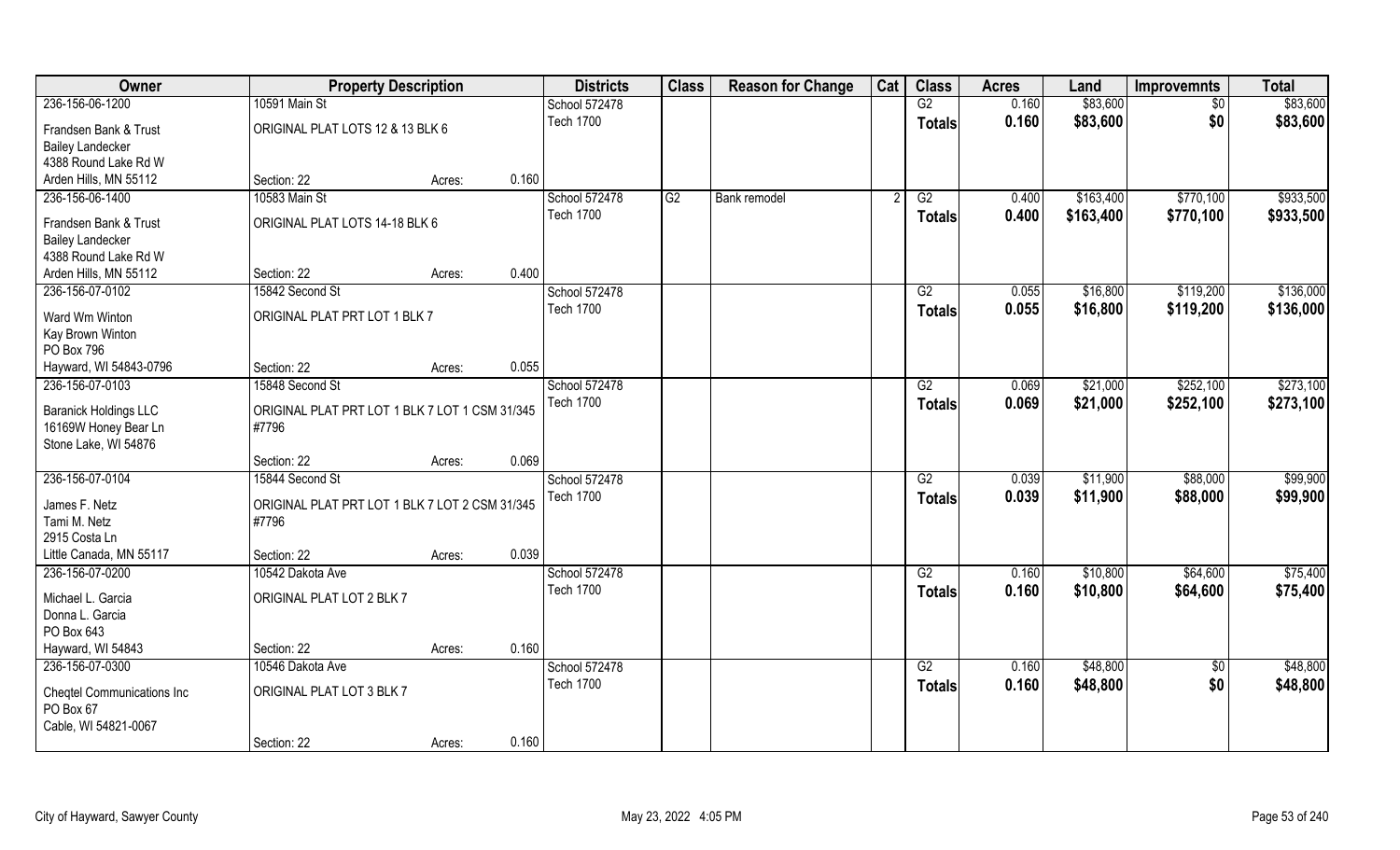| Owner                                                                    | <b>Property Description</b>                  |        |       | <b>Districts</b> | <b>Class</b> | <b>Reason for Change</b> | Cat | <b>Class</b>    | <b>Acres</b> | Land        | <b>Improvemnts</b> | <b>Total</b> |
|--------------------------------------------------------------------------|----------------------------------------------|--------|-------|------------------|--------------|--------------------------|-----|-----------------|--------------|-------------|--------------------|--------------|
| 236-156-07-0601                                                          | 10554 Dakota Ave                             |        |       | School 572478    |              |                          |     | G2              | 0.130        | \$8,800     | \$66,800           | \$75,600     |
| David A. Berard                                                          | ORIGINAL PLAT SW110' LOT 6 BLK 7             |        |       | <b>Tech 1700</b> |              |                          |     | <b>Totals</b>   | 0.130        | \$8,800     | \$66,800           | \$75,600     |
| Judith M. Berard                                                         |                                              |        |       |                  |              |                          |     |                 |              |             |                    |              |
| 10734N Pinecrest Dr                                                      |                                              |        |       |                  |              |                          |     |                 |              |             |                    |              |
| Hayward, WI 54843                                                        | Section: 22                                  | Acres: | 0.130 |                  |              |                          |     |                 |              |             |                    |              |
| 236-156-07-0602                                                          | 15861 Third St                               |        |       | School 572478    |              |                          |     | X4              | 0.350        | $\sqrt{$0}$ | $\overline{50}$    | \$0          |
| Northwoods Humane Society Inc<br>PO Box 82                               | ORIGINAL PLAT LOTS 4, 5 & NE 31' LOT 6 BLK 7 |        |       | <b>Tech 1700</b> |              |                          |     | Totals          | 0.350        | \$0         | \$0                | \$0          |
| Hayward, WI 54843-0082                                                   |                                              |        |       |                  |              |                          |     |                 |              |             |                    |              |
|                                                                          | Section: 22                                  | Acres: | 0.350 |                  |              |                          |     |                 |              |             |                    |              |
| 236-156-07-0700                                                          | 10579 Main St                                |        |       | School 572478    |              |                          |     | G2              | 0.160        | \$102,100   | \$313,400          | \$415,500    |
| Pacc Real Estate Holding, LLC<br>68014 County Rd 76<br>Wabasha, MN 55981 | ORIGINAL PLAT LOT 7 & 8 BLK 7                |        |       | <b>Tech 1700</b> |              |                          |     | <b>Totals</b>   | 0.160        | \$102,100   | \$313,400          | \$415,500    |
|                                                                          | Section: 22                                  | Acres: | 0.160 |                  |              |                          |     |                 |              |             |                    |              |
| 236-156-07-0900                                                          | 10577 Main St                                |        |       | School 572478    |              |                          |     | G2              | 0.080        | \$51,100    | \$258,700          | \$309,800    |
| Cre8 It Investments, LLC<br>320 Broadway                                 | ORIGINAL PLAT LOT 9 BLK 7                    |        |       | <b>Tech 1700</b> |              |                          |     | <b>Totals</b>   | 0.080        | \$51,100    | \$258,700          | \$309,800    |
| Wisconsin Dells, WI 53965                                                | Section: 22                                  | Acres: | 0.080 |                  |              |                          |     |                 |              |             |                    |              |
| 236-156-07-1000                                                          | 10575 Main St                                |        |       | School 572478    |              |                          |     | $\overline{G2}$ | 0.080        | \$51,100    | \$101,300          | \$152,400    |
|                                                                          |                                              |        |       | <b>Tech 1700</b> |              |                          |     |                 |              |             |                    |              |
| Hanzlik Trust<br>PO Box 212<br>Hayward, WI 54843                         | ORIGINAL PLAT LOT 10 BLK 7                   |        |       |                  |              |                          |     | <b>Totals</b>   | 0.080        | \$51,100    | \$101,300          | \$152,400    |
|                                                                          | Section: 22                                  | Acres: | 0.080 |                  |              |                          |     |                 |              |             |                    |              |
| 236-156-07-1100                                                          | 10573 Main St                                |        |       | School 572478    |              |                          |     | G2              | 0.080        | \$51,100    | \$212,300          | \$263,400    |
| Hanzlik Trust<br>PO Box 212<br>Hayward, WI 54843                         | ORIGINAL PLAT LOT 11 BLK 7                   |        |       | <b>Tech 1700</b> |              |                          |     | <b>Totals</b>   | 0.080        | \$51,100    | \$212,300          | \$263,400    |
|                                                                          | Section: 22                                  | Acres: | 0.080 |                  |              |                          |     |                 |              |             |                    |              |
| 236-156-07-1200                                                          | 10571 Main St                                |        |       | School 572478    |              |                          |     | G2              | 0.080        | \$51,100    | \$89,900           | \$141,000    |
|                                                                          |                                              |        |       | <b>Tech 1700</b> |              |                          |     | <b>Totals</b>   | 0.080        | \$51,100    | \$89,900           | \$141,000    |
| Charles & Di LLC<br>PO Box 228<br>Hayward, WI 54843-0228                 | ORIGINAL PLAT LOT 12 BLK 7                   |        |       |                  |              |                          |     |                 |              |             |                    |              |
|                                                                          | Section: 22                                  | Acres: | 0.080 |                  |              |                          |     |                 |              |             |                    |              |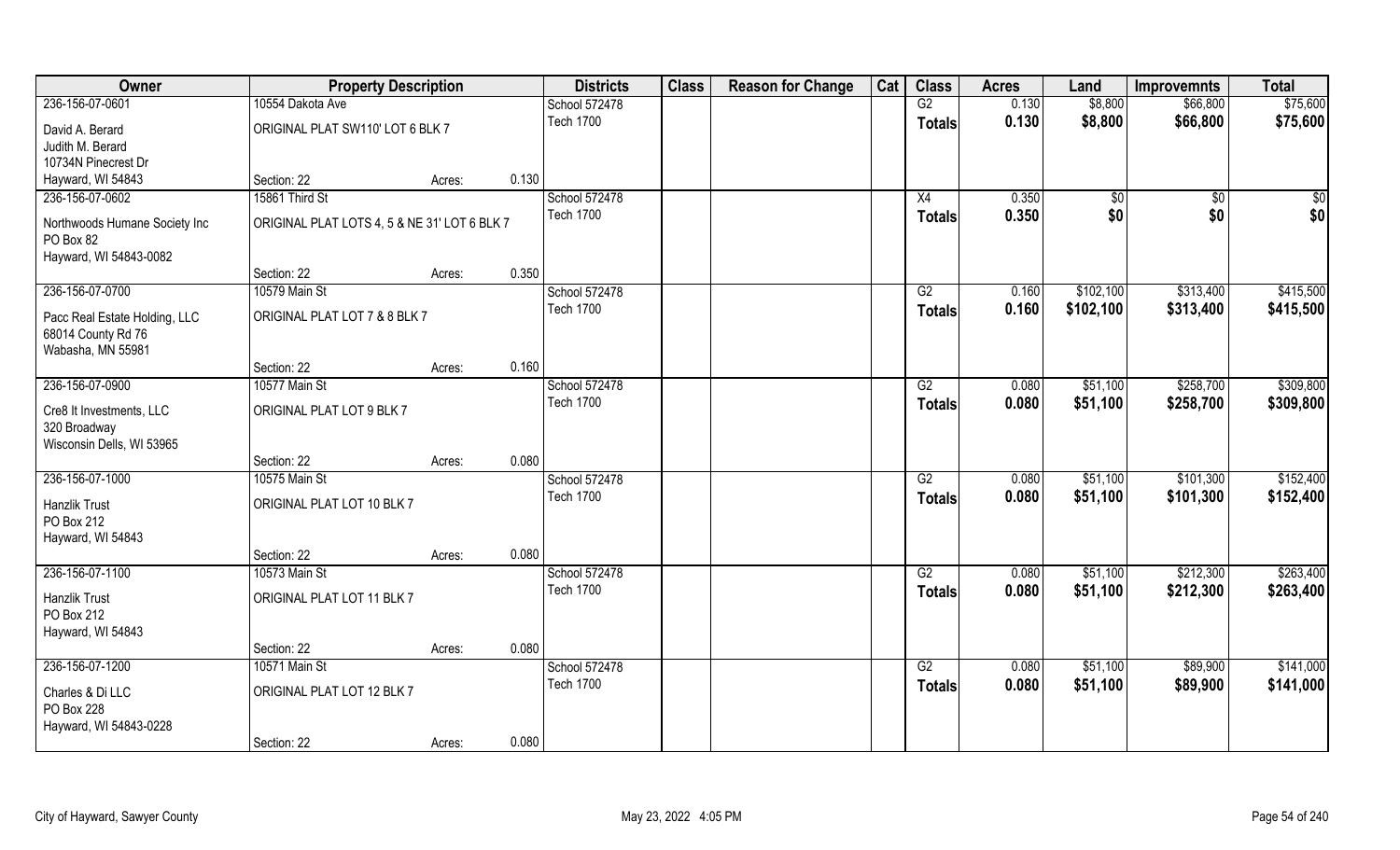| Owner                                                                         | <b>Property Description</b>                |                 | <b>Districts</b> | <b>Class</b> | <b>Reason for Change</b> | Cat | <b>Class</b>    | <b>Acres</b> | Land     | <b>Improvemnts</b> | <b>Total</b> |
|-------------------------------------------------------------------------------|--------------------------------------------|-----------------|------------------|--------------|--------------------------|-----|-----------------|--------------|----------|--------------------|--------------|
| 236-156-07-1300                                                               | 10569 Main St                              |                 | School 572478    |              |                          |     | G2              | 0.080        | \$51,100 | \$134,600          | \$185,700    |
| Charles J. Tremblay<br>Diane M. Tremblay                                      | ORIGINAL PLAT LOT 13 BLK 7 LC M E TREMBLAY |                 | <b>Tech 1700</b> |              |                          |     | <b>Totals</b>   | 0.080        | \$51,100 | \$134,600          | \$185,700    |
| PO Box 228                                                                    |                                            |                 |                  |              |                          |     |                 |              |          |                    |              |
| Hayward, WI 54843-0228                                                        | Section: 22                                | 0.080<br>Acres: |                  |              |                          |     |                 |              |          |                    |              |
| 236-156-07-1400                                                               | 10569 Main St                              |                 | School 572478    |              |                          |     | G2              | 0.080        | \$51,100 | \$151,000          | \$202,100    |
| Charles J. Tremblay<br>Diane M. Tremblay                                      | ORIGINAL PLAT LOT 14 BLK 7 LC M E TREMBLAY |                 | <b>Tech 1700</b> |              |                          |     | Totals          | 0.080        | \$51,100 | \$151,000          | \$202,100    |
| PO Box 228                                                                    |                                            |                 |                  |              |                          |     |                 |              |          |                    |              |
| Hayward, WI 54843-0228                                                        | Section: 22                                | 0.080<br>Acres: |                  |              |                          |     |                 |              |          |                    |              |
| 236-156-07-1500                                                               | 10567 Main St                              |                 | School 572478    |              |                          |     | G2              | 0.080        | \$51,100 | \$150,200          | \$201,300    |
| Daytona Properties LLC<br>25 Abc Pkwy<br>Collinsville, IL 62234               | ORIGINAL PLAT LOT 15 BLK 7                 |                 | <b>Tech 1700</b> |              |                          |     | <b>Totals</b>   | 0.080        | \$51,100 | \$150,200          | \$201,300    |
|                                                                               | Section: 22                                | 0.080<br>Acres: |                  |              |                          |     |                 |              |          |                    |              |
| 236-156-07-1600                                                               | 10563 Main St                              |                 | School 572478    |              |                          |     | G2              | 0.080        | \$51,100 | \$218,600          | \$269,700    |
| Kevin J. Tart                                                                 | ORIGINAL PLAT LOT 16 BLK 7                 |                 | <b>Tech 1700</b> |              |                          |     | <b>Totals</b>   | 0.080        | \$51,100 | \$218,600          | \$269,700    |
| Dawn T. Tart<br>13670W Sjostrom Cir Rd                                        |                                            |                 |                  |              |                          |     |                 |              |          |                    |              |
| Hayward, WI 54843                                                             | Section: 22                                | 0.080<br>Acres: |                  |              |                          |     |                 |              |          |                    |              |
| 236-156-07-1700                                                               | 10561 Main St                              |                 | School 572478    |              |                          |     | $\overline{G2}$ | 0.080        | \$51,100 | \$186,600          | \$237,700    |
| Cre8 It Investments, LLC<br>320 Broadway<br>Wisconsin Dells, WI 53965         | ORIGINAL PLAT LOT 17 BLK 7                 |                 | <b>Tech 1700</b> |              |                          |     | <b>Totals</b>   | 0.080        | \$51,100 | \$186,600          | \$237,700    |
|                                                                               | Section: 22                                | 0.080<br>Acres: |                  |              |                          |     |                 |              |          |                    |              |
| 236-156-07-1800                                                               | 15836 Second St                            |                 | School 572478    |              |                          |     | G2              | 0.080        | \$51,100 | \$332,300          | \$383,400    |
| Stephen C Maina Revoc Trust<br>12404N Mosquito Brook Rd<br>Hayward, WI 54843  | ORIGINAL PLAT LOT 18 BLK 7                 |                 | <b>Tech 1700</b> |              |                          |     | <b>Totals</b>   | 0.080        | \$51,100 | \$332,300          | \$383,400    |
|                                                                               | Section: 22                                | 0.080<br>Acres: |                  |              |                          |     |                 |              |          |                    |              |
| 236-156-08-0101                                                               | 15820 US Highway 63                        |                 | School 572478    |              |                          |     | G2              | 0.020        | \$29,600 | \$134,800          | \$164,400    |
| Bernard J & Kathleen Tworek Rev Trust<br>PO Box 868<br>Hayward, WI 54843-0868 | ORIGINAL PLAT SW55' LOT 1 BLK 8            |                 | <b>Tech 1700</b> |              |                          |     | <b>Totals</b>   | 0.020        | \$29,600 | \$134,800          | \$164,400    |
|                                                                               | Section: 22                                | 0.020<br>Acres: |                  |              |                          |     |                 |              |          |                    |              |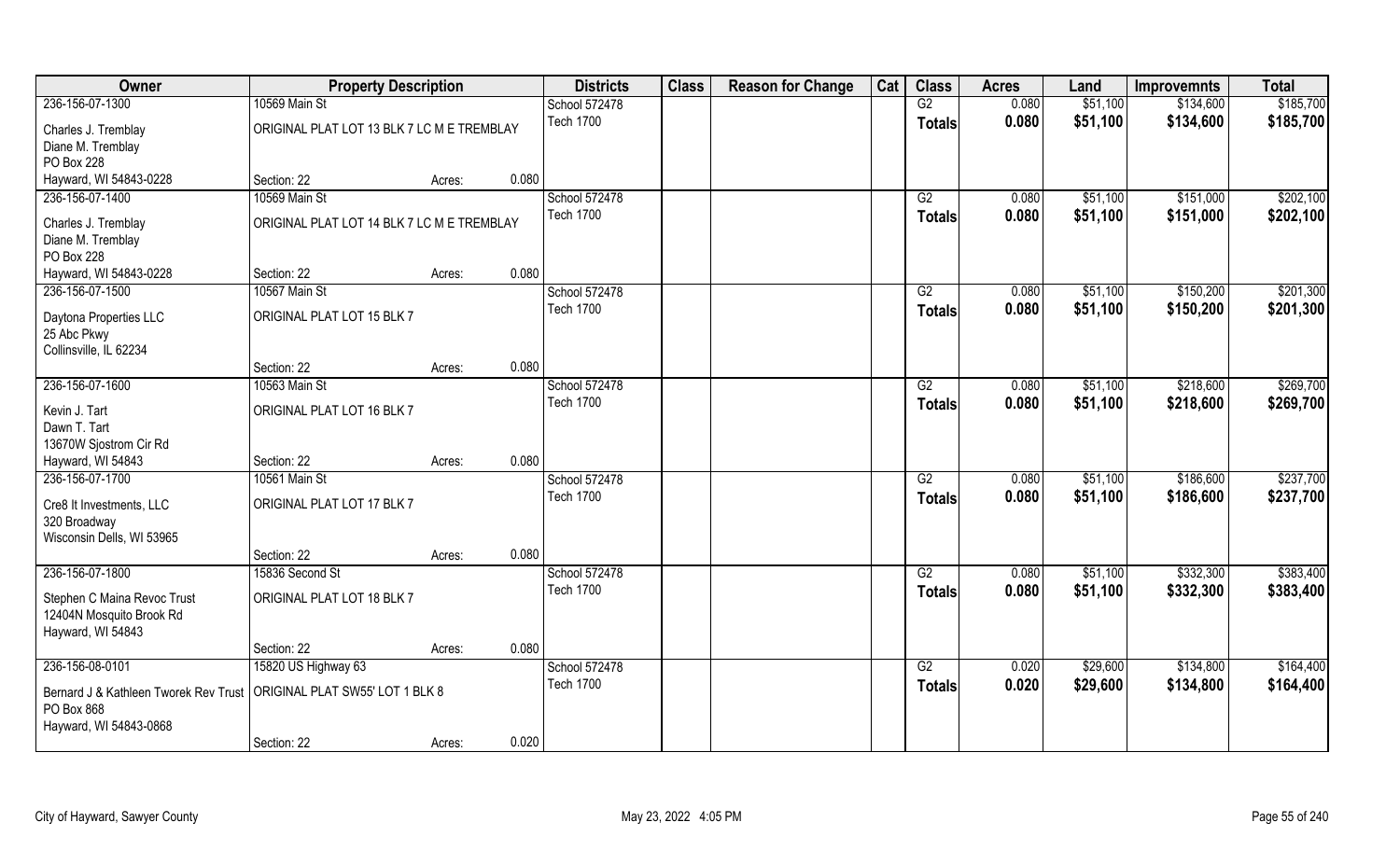| Owner                                                                  | <b>Property Description</b>                     |        |       | <b>Districts</b> | <b>Class</b> | <b>Reason for Change</b> | Cat | <b>Class</b>    | <b>Acres</b> | Land     | <b>Improvemnts</b> | <b>Total</b> |
|------------------------------------------------------------------------|-------------------------------------------------|--------|-------|------------------|--------------|--------------------------|-----|-----------------|--------------|----------|--------------------|--------------|
| 236-156-08-0102                                                        | 15816 US Highway 63                             |        |       | School 572478    |              |                          |     | G2              | 0.080        | \$26,100 | \$73,600           | \$99,700     |
| Bernard J & Kathleen Tworek Rev Trust                                  | ORIGINAL PLAT SW60' OF NE85' LOT 1 BLK 8        |        |       | <b>Tech 1700</b> |              |                          |     | <b>Totals</b>   | 0.080        | \$26,100 | \$73,600           | \$99,700     |
| PO Box 868                                                             |                                                 |        |       |                  |              |                          |     |                 |              |          |                    |              |
| Hayward, WI 54843-0868                                                 |                                                 |        |       |                  |              |                          |     |                 |              |          |                    |              |
|                                                                        | Section: 22                                     | Acres: | 0.080 |                  |              |                          |     |                 |              |          |                    |              |
| 236-156-08-0103                                                        | 15812 US Highway 63                             |        |       | School 572478    |              |                          |     | G2              | 0.060        | \$19,600 | \$123,000          | \$142,600    |
| David J. Mueller                                                       | ORIGINAL PLAT NE25' LOT 1 BLK 8 L T & P A WRING |        |       | <b>Tech 1700</b> |              |                          |     | <b>Totals</b>   | 0.060        | \$19,600 | \$123,000          | \$142,600    |
| PO Box 325                                                             | LC                                              |        |       |                  |              |                          |     |                 |              |          |                    |              |
| Hayward, WI 54843                                                      |                                                 |        |       |                  |              |                          |     |                 |              |          |                    |              |
|                                                                        | Section: 22                                     | Acres: | 0.060 |                  |              |                          |     |                 |              |          |                    |              |
| 236-156-08-0200                                                        | 10520 Dakota Ave                                |        |       | School 572478    |              |                          |     | G2              | 0.320        | \$86,900 | \$14,300           | \$101,200    |
| Bernard J & Kathleen Tworek Rev Trust   ORIGINAL PLAT LOTS 2 & 3 BLK 8 |                                                 |        |       | <b>Tech 1700</b> |              |                          |     | <b>Totals</b>   | 0.320        | \$86,900 | \$14,300           | \$101,200    |
| PO Box 868                                                             |                                                 |        |       |                  |              |                          |     |                 |              |          |                    |              |
| Hayward, WI 54843-0868                                                 |                                                 |        |       |                  |              |                          |     |                 |              |          |                    |              |
|                                                                        | Section: 22                                     | Acres: | 0.320 |                  |              |                          |     |                 |              |          |                    |              |
| 236-156-08-0401                                                        | 10526 Dakota Ave                                |        |       | School 572478    |              |                          |     | G2              | 0.080        | \$24,400 | \$99,100           | \$123,500    |
| Rodney L. Peters                                                       | ORIGINAL PLAT PRT LOT 4 BLK 8                   |        |       | <b>Tech 1700</b> |              |                          |     | <b>Totals</b>   | 0.080        | \$24,400 | \$99,100           | \$123,500    |
| <b>Teresa Peters</b>                                                   |                                                 |        |       |                  |              |                          |     |                 |              |          |                    |              |
| 11964N Peters Rd                                                       |                                                 |        |       |                  |              |                          |     |                 |              |          |                    |              |
| Hayward, WI 54843                                                      | Section: 22                                     | Acres: | 0.080 |                  |              |                          |     |                 |              |          |                    |              |
| 236-156-08-0402                                                        | 10528 Dakota Ave                                |        |       | School 572478    |              |                          |     | $\overline{G2}$ | 0.240        | \$73,200 | \$120,700          | \$193,900    |
| Scott A. Largent                                                       | ORIGINAL PLAT NW25' LOT 4 & LOT 5 BLK 8         |        |       | <b>Tech 1700</b> |              |                          |     | <b>Totals</b>   | 0.240        | \$73,200 | \$120,700          | \$193,900    |
| Anne M. Largent                                                        |                                                 |        |       |                  |              |                          |     |                 |              |          |                    |              |
| PO Box 13013                                                           |                                                 |        |       |                  |              |                          |     |                 |              |          |                    |              |
| Hayward, WI 54843                                                      | Section: 22                                     | Acres: | 0.240 |                  |              |                          |     |                 |              |          |                    |              |
| 236-156-08-0601                                                        | 15849 Second St                                 |        |       | School 572478    |              |                          |     | G2              | 0.080        | \$24,400 | \$86,400           | \$110,800    |
| Hayward Fly Adventures, LLC                                            | ORIGINAL PLAT SW70' LOT 6 BLK 8                 |        |       | <b>Tech 1700</b> |              |                          |     | <b>Totals</b>   | 0.080        | \$24,400 | \$86,400           | \$110,800    |
| 9995N Benson Rd                                                        |                                                 |        |       |                  |              |                          |     |                 |              |          |                    |              |
| Hayward, WI 54843                                                      |                                                 |        |       |                  |              |                          |     |                 |              |          |                    |              |
|                                                                        | Section: 22                                     | Acres: | 0.080 |                  |              |                          |     |                 |              |          |                    |              |
| 236-156-08-0602                                                        | 15845 Second St                                 |        |       | School 572478    |              |                          |     | G2              | 0.060        | \$18,300 | \$152,300          | \$170,600    |
| Persson Trust                                                          | ORIGINAL PLAT NE54' LOT 6 BLK 8                 |        |       | <b>Tech 1700</b> |              |                          |     | <b>Totals</b>   | 0.060        | \$18,300 | \$152,300          | \$170,600    |
| 15760W Lake Shore Rd                                                   |                                                 |        |       |                  |              |                          |     |                 |              |          |                    |              |
| Hayward, WI 54843-2577                                                 |                                                 |        |       |                  |              |                          |     |                 |              |          |                    |              |
|                                                                        | Section: 22                                     | Acres: | 0.060 |                  |              |                          |     |                 |              |          |                    |              |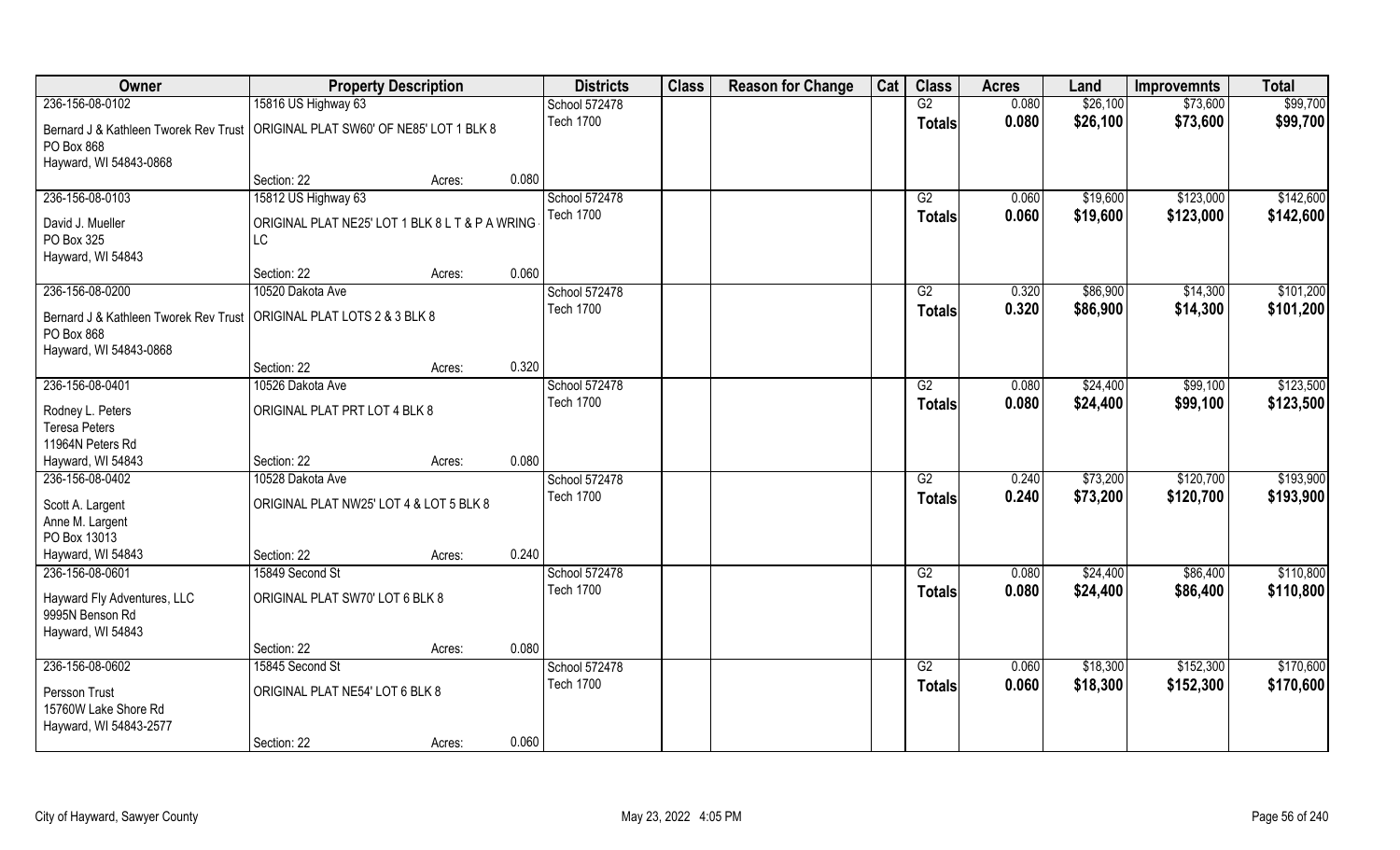| Owner                                                               |                                                                                        | <b>Property Description</b> |       | <b>Districts</b> | <b>Class</b> | <b>Reason for Change</b> | Cat | <b>Class</b>    | <b>Acres</b> | Land      | <b>Improvemnts</b> | <b>Total</b> |
|---------------------------------------------------------------------|----------------------------------------------------------------------------------------|-----------------------------|-------|------------------|--------------|--------------------------|-----|-----------------|--------------|-----------|--------------------|--------------|
| 236-156-08-0603                                                     | 15847 Second St                                                                        |                             |       | School 572478    |              |                          |     | G2              | 0.020        | \$6,100   | \$51,900           | \$58,000     |
| Ward Wm Winton<br>Kay Brown Winton                                  | ORIGINAL PLAT SW16' OF NE70' LOT 6 BLK 8                                               |                             |       | <b>Tech 1700</b> |              |                          |     | <b>Totals</b>   | 0.020        | \$6,100   | \$51,900           | \$58,000     |
| PO Box 796                                                          |                                                                                        |                             |       |                  |              |                          |     |                 |              |           |                    |              |
| Hayward, WI 54843-0796                                              | Section: 22                                                                            | Acres:                      | 0.020 |                  |              |                          |     |                 |              |           |                    |              |
| 236-156-08-0700                                                     | 10555 Main St                                                                          |                             |       | School 572478    |              |                          |     | G2              | 0.077        | \$49,100  | \$150,300          | \$199,400    |
| Lamoureux Services, LLC<br>10277N Ridgerock Ct                      | ORIGINAL PLAT PRT LOT 7 BLK 8                                                          |                             |       | <b>Tech 1700</b> |              |                          |     | Totals          | 0.077        | \$49,100  | \$150,300          | \$199,400    |
| Hayward, WI 54843                                                   | Section: 22                                                                            | Acres:                      | 0.077 |                  |              |                          |     |                 |              |           |                    |              |
| 236-156-08-0800                                                     | 10553 Main St                                                                          |                             |       | School 572478    |              |                          |     | G2              | 0.073        | \$46,600  | \$219,100          | \$265,700    |
| Scb Properties LLC<br>PO Box 1011<br>Hayward, WI 54843-1011         | ORIGINAL PLAT PRT LOT 7 & LOT 8 BLK 8 LOT 1 CSM<br>14/132 #3487 LOT 1 CSM 14/150 #3496 |                             |       | <b>Tech 1700</b> |              |                          |     | <b>Totals</b>   | 0.073        | \$46,600  | \$219,100          | \$265,700    |
|                                                                     | Section: 22                                                                            | Acres:                      | 0.073 |                  |              |                          |     |                 |              |           |                    |              |
| 236-156-08-1200                                                     | 10547 Main St                                                                          |                             |       | School 572478    |              |                          |     | G2              | 0.240        | \$153,200 | \$460,500          | \$613,700    |
| Patrick W. Sabin<br>Billie J. Sabin<br>7640N Court Oreilles Lake Dr | ORIGINAL PLAT PRT LOT 9, LOTS 10-12 BLK 8                                              |                             |       | <b>Tech 1700</b> |              |                          |     | <b>Totals</b>   | 0.240        | \$153,200 | \$460,500          | \$613,700    |
| Hayward, WI 54843                                                   | Section: 22                                                                            | Acres:                      | 0.240 |                  |              |                          |     |                 |              |           |                    |              |
| 236-156-08-1300                                                     | 10543 Main St                                                                          |                             |       | School 572478    |              |                          |     | $\overline{G2}$ | 0.080        | \$51,100  | \$138,900          | \$190,000    |
| Deerpath Group LLC<br>PO Box 23282<br>Tucson, AZ 85734              | ORIGINAL PLAT LOT 13 BLK 8                                                             |                             |       | <b>Tech 1700</b> |              |                          |     | <b>Totals</b>   | 0.080        | \$51,100  | \$138,900          | \$190,000    |
|                                                                     | Section: 22                                                                            | Acres:                      | 0.080 |                  |              |                          |     |                 |              |           |                    |              |
| 236-156-08-1400                                                     | 10541 Main St                                                                          |                             |       | School 572478    |              |                          |     | G2              | 0.200        | \$127,600 | \$271,400          | \$399,000    |
| Jeffrey D. Homuth<br>PO Box 226<br>Hayward, WI 54843                | ORIGINAL PLAT LOT 14 & PRT LOTS 15 & 16 BLK 8                                          |                             |       | <b>Tech 1700</b> |              |                          |     | <b>Totals</b>   | 0.200        | \$127,600 | \$271,400          | \$399,000    |
|                                                                     | Section: 22                                                                            | Acres:                      | 0.200 |                  |              |                          |     |                 |              |           |                    |              |
| 236-156-08-1501                                                     | 15806 US Highway 63                                                                    |                             |       | School 572478    |              |                          |     | G2              | 0.200        | \$127,600 | \$369,200          | \$496,800    |
| Namekagon Pines, LLC<br>15806 Us Hwy 63<br>Hayward, WI 54843        | ORIGINAL PLAT PRT LOTS 15 & 16 LOTS 17 & 18 BLK<br>8                                   |                             |       | <b>Tech 1700</b> |              |                          |     | <b>Totals</b>   | 0.200        | \$127,600 | \$369,200          | \$496,800    |
|                                                                     | Section: 22                                                                            | Acres:                      | 0.200 |                  |              |                          |     |                 |              |           |                    |              |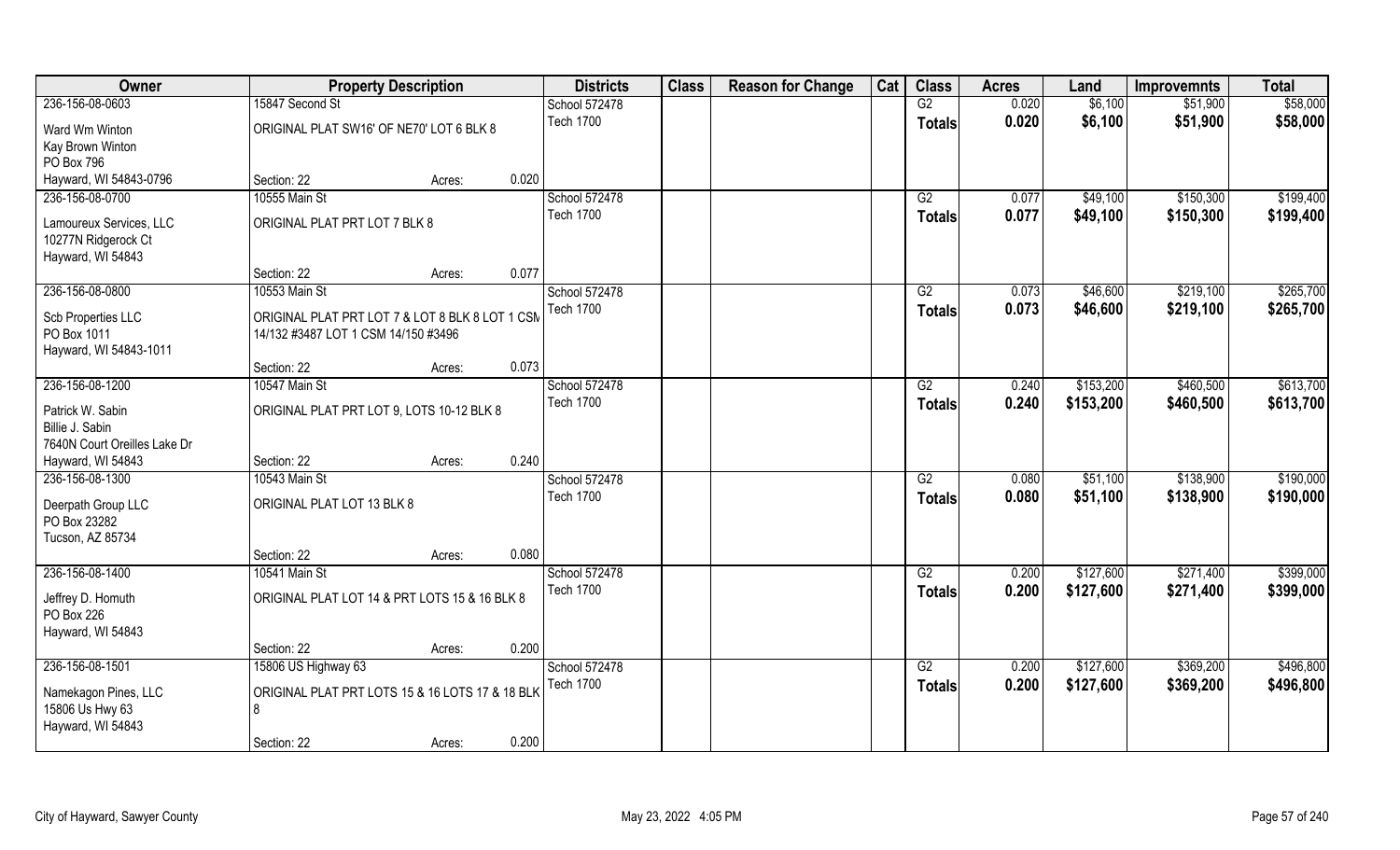| Owner                                                                             | <b>Property Description</b>                    |        |       | <b>Districts</b> | <b>Class</b> | <b>Reason for Change</b> | Cat | <b>Class</b>    | <b>Acres</b> | Land      | <b>Improvemnts</b> | <b>Total</b> |
|-----------------------------------------------------------------------------------|------------------------------------------------|--------|-------|------------------|--------------|--------------------------|-----|-----------------|--------------|-----------|--------------------|--------------|
| 236-156-09-0101                                                                   | US Highway 63                                  |        |       | School 572478    |              |                          |     | G2              | 0.070        | \$22,100  | $\sqrt{$0}$        | \$22,100     |
| Overdue Sports LLC                                                                | ORIGINAL PLAT PRT LOT 1 BLK 9                  |        |       | <b>Tech 1700</b> |              |                          |     | <b>Totals</b>   | 0.070        | \$22,100  | \$0                | \$22,100     |
| 12753N Tall Oakes Ln                                                              |                                                |        |       |                  |              |                          |     |                 |              |           |                    |              |
| Hayward, WI 54843                                                                 |                                                |        |       |                  |              |                          |     |                 |              |           |                    |              |
|                                                                                   | Section: 22                                    | Acres: | 0.070 |                  |              |                          |     |                 |              |           |                    |              |
| 236-156-09-0102                                                                   | Main St                                        |        |       | School 572478    |              |                          |     | $\overline{X2}$ | 0.001        | \$0       | \$0                | $\sqrt{50}$  |
| Wisconsin Dept of Transportation Dist 8   ORIGINAL PLAT PRT LOT 1 BLK 9 US HWY 63 |                                                |        |       | <b>Tech 1700</b> |              |                          |     | Totals          | 0.001        | \$0       | \$0                | \$0          |
| 1701 N 4th St                                                                     |                                                |        |       |                  |              |                          |     |                 |              |           |                    |              |
| Superior, WI 54880-1068                                                           |                                                |        |       |                  |              |                          |     |                 |              |           |                    |              |
|                                                                                   | Section: 22                                    | Acres: | 0.001 |                  |              |                          |     |                 |              |           |                    |              |
| 236-156-09-0200                                                                   | 10538 Main St                                  |        |       | School 572478    |              |                          |     | G2              | 0.240        | \$153,200 | \$128,000          | \$281,200    |
| Overdue Sports LLC                                                                | ORIGINAL PLAT LOTS 2-4 BLK 9                   |        |       | <b>Tech 1700</b> |              |                          |     | <b>Totals</b>   | 0.240        | \$153,200 | \$128,000          | \$281,200    |
| 12753N Tall Oakes Ln                                                              |                                                |        |       |                  |              |                          |     |                 |              |           |                    |              |
| Hayward, WI 54843                                                                 |                                                |        |       |                  |              |                          |     |                 |              |           |                    |              |
|                                                                                   | Section: 22                                    | Acres: | 0.240 |                  |              |                          |     |                 |              |           |                    |              |
| 236-156-09-0500                                                                   | Main St                                        |        |       | School 572478    |              |                          |     | G2              | 0.080        | \$51,100  | \$0                | \$51,100     |
| Overdue Sports LLC                                                                | ORIGINAL PLAT LOT 5 BLK 9                      |        |       | <b>Tech 1700</b> |              |                          |     | Totals          | 0.080        | \$51,100  | \$0                | \$51,100     |
| 12753N Tall Oakes Ln                                                              |                                                |        |       |                  |              |                          |     |                 |              |           |                    |              |
| Hayward, WI 54843                                                                 |                                                |        |       |                  |              |                          |     |                 |              |           |                    |              |
|                                                                                   | Section: 22                                    | Acres: | 0.080 |                  |              |                          |     |                 |              |           |                    |              |
| 236-156-09-0600                                                                   | 10544 Main St                                  |        |       | School 572478    |              |                          |     | $\overline{G2}$ | 0.080        | \$51,100  | \$140,700          | \$191,800    |
| <b>Gall Trust</b>                                                                 | ORIGINAL PLAT LOT 6 BLK 9                      |        |       | <b>Tech 1700</b> |              |                          |     | <b>Totals</b>   | 0.080        | \$51,100  | \$140,700          | \$191,800    |
| 15519W Reiske Rd                                                                  |                                                |        |       |                  |              |                          |     |                 |              |           |                    |              |
| Hayward, WI 54843                                                                 |                                                |        |       |                  |              |                          |     |                 |              |           |                    |              |
|                                                                                   | Section: 22                                    | Acres: | 0.080 |                  |              |                          |     |                 |              |           |                    |              |
| 236-156-09-0700                                                                   | 10546 Main St                                  |        |       | School 572478    |              |                          |     | G2              | 0.080        | \$51,100  | \$141,400          | \$192,500    |
| Jennifer Vobornik                                                                 | ORIGINAL PLAT LOT 7 & S1' LOT 8 BLK 9 LC=G & R |        |       | <b>Tech 1700</b> |              |                          |     | <b>Totals</b>   | 0.080        | \$51,100  | \$141,400          | \$192,500    |
| 16244W Henks Rd                                                                   | <b>PROPERTIES</b>                              |        |       |                  |              |                          |     |                 |              |           |                    |              |
| Hayward, WI 54843                                                                 |                                                |        |       |                  |              |                          |     |                 |              |           |                    |              |
|                                                                                   | Section: 22                                    | Acres: | 0.080 |                  |              |                          |     |                 |              |           |                    |              |
| 236-156-09-0800                                                                   | 10548 Main St Unit 1                           |        |       | School 572478    |              |                          |     | G2              | 0.080        | \$51,100  | \$140,500          | \$191,600    |
|                                                                                   |                                                |        |       | <b>Tech 1700</b> |              |                          |     | <b>Totals</b>   | 0.080        | \$51,100  | \$140,500          | \$191,600    |
| Tony J. Nowak<br>Geralyn M. Nowak                                                 | ORIGINAL PLAT PRT LOT 8 BLK 9                  |        |       |                  |              |                          |     |                 |              |           |                    |              |
| W7808 Rainbow Dr                                                                  |                                                |        |       |                  |              |                          |     |                 |              |           |                    |              |
| Spooner, WI 54801                                                                 | Section: 22                                    | Acres: | 0.080 |                  |              |                          |     |                 |              |           |                    |              |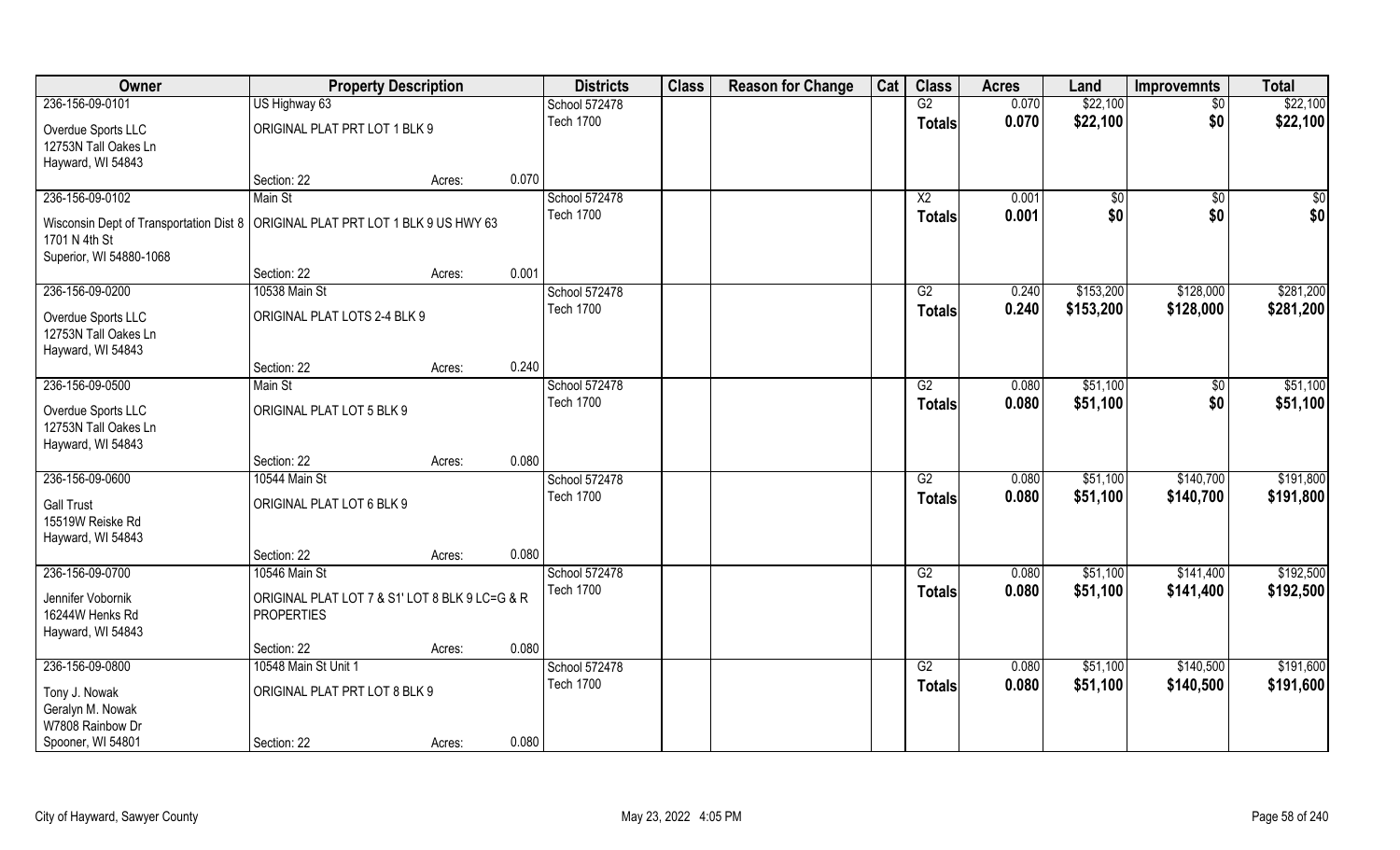| Owner                                               | <b>Property Description</b>         |        |       | <b>Districts</b> | <b>Class</b> | <b>Reason for Change</b> | Cat | <b>Class</b>    | <b>Acres</b> | Land      | <b>Improvemnts</b> | <b>Total</b> |
|-----------------------------------------------------|-------------------------------------|--------|-------|------------------|--------------|--------------------------|-----|-----------------|--------------|-----------|--------------------|--------------|
| 236-156-09-0900                                     | 10550 Main St                       |        |       | School 572478    |              |                          |     | G2              | 0.080        | \$51,100  | \$153,600          | \$204,700    |
| David A Jacobsen Rev Trust<br>PO Box 984            | ORIGINAL PLAT LOT 9 BLK 9           |        |       | <b>Tech 1700</b> |              |                          |     | <b>Totals</b>   | 0.080        | \$51,100  | \$153,600          | \$204,700    |
| Hayward, WI 54843                                   |                                     |        |       |                  |              |                          |     |                 |              |           |                    |              |
|                                                     | Section: 22                         | Acres: | 0.080 |                  |              |                          |     |                 |              |           |                    |              |
| 236-156-09-1001                                     | 10552 Main St                       |        |       | School 572478    |              |                          |     | G2              | 0.080        | \$43,400  | \$22,800           | \$66,200     |
| Mmr Income Trust                                    | ORIGINAL PLAT SELY 1/2 LOT 10 BLK 9 |        |       | <b>Tech 1700</b> |              |                          |     | Totals          | 0.080        | \$43,400  | \$22,800           | \$66,200     |
| 4325N Hathaway Ln                                   |                                     |        |       |                  |              |                          |     |                 |              |           |                    |              |
| Stone Lake, WI 54876                                |                                     |        |       |                  |              |                          |     |                 |              |           |                    |              |
|                                                     | Section: 22                         | Acres: | 0.080 |                  |              |                          |     |                 |              |           |                    |              |
| 236-156-09-1002                                     | 10554 Main St                       |        |       | School 572478    |              |                          |     | G2              | 0.080        | \$43,400  | \$117,100          | \$160,500    |
| Nfip, LLC<br>PO Box 901                             | ORIGINAL PLAT NWLY 1/2 LOT 10 BLK 9 |        |       | <b>Tech 1700</b> |              |                          |     | <b>Totals</b>   | 0.080        | \$43,400  | \$117,100          | \$160,500    |
| Hayward, WI 54843                                   |                                     |        |       |                  |              |                          |     |                 |              |           |                    |              |
|                                                     | Section: 22                         | Acres: | 0.080 |                  |              |                          |     |                 |              |           |                    |              |
| 236-156-09-1100                                     | 10556 Main St                       |        |       | School 572478    |              |                          |     | G2              | 0.080        | \$51,100  | \$134,900          | \$186,000    |
| Kelly D. Lindquist<br>Lynne M. Lindquist            | ORIGINAL PLAT LOT 11 BLK 9          |        |       | <b>Tech 1700</b> |              |                          |     | <b>Totals</b>   | 0.080        | \$51,100  | \$134,900          | \$186,000    |
| PO Box 323                                          |                                     |        |       |                  |              |                          |     |                 |              |           |                    |              |
| Hayward, WI 54843-0323                              | Section: 22                         | Acres: | 0.080 |                  |              |                          |     |                 |              |           |                    |              |
| 236-156-09-1200                                     | 10558 Main St                       |        |       | School 572478    |              |                          |     | $\overline{G2}$ | 0.080        | \$51,100  | \$273,900          | \$325,000    |
| Hayward Lodge #333 loof<br>PO Box 425               | ORIGINAL PLAT LOT 12 BLK 9          |        |       | <b>Tech 1700</b> |              |                          |     | <b>Totals</b>   | 0.080        | \$51,100  | \$273,900          | \$325,000    |
| Hayward, WI 54843-0425                              |                                     |        |       |                  |              |                          |     |                 |              |           |                    |              |
|                                                     | Section: 22                         | Acres: | 0.080 |                  |              |                          |     |                 |              |           |                    |              |
| 236-156-09-1300                                     | 10573 Kansas Ave                    |        |       | School 572478    |              |                          |     | G2              | 0.640        | \$127,200 | \$695,300          | \$822,500    |
| Franmar<br>PO Box 349                               | ORIGINAL PLAT LOTS 13-16 BLK 9      |        |       | <b>Tech 1700</b> |              |                          |     | <b>Totals</b>   | 0.640        | \$127,200 | \$695,300          | \$822,500    |
| Hayward, WI 54843-0349                              |                                     |        |       |                  |              |                          |     |                 |              |           |                    |              |
|                                                     | Section: 22                         | Acres: | 0.640 |                  |              |                          |     |                 |              |           |                    |              |
| 236-156-09-1701                                     | 15784 US Highway 63                 |        |       | School 572478    |              |                          |     | G2              | 0.320        | \$104,500 | \$224,000          | \$328,500    |
| Fu Hua Lu<br>15990 N Second St<br>Hayward, WI 54843 | ORIGINAL PLAT LOT 17 & 18 BLK 9     |        |       | <b>Tech 1700</b> |              |                          |     | <b>Totals</b>   | 0.320        | \$104,500 | \$224,000          | \$328,500    |
|                                                     | Section: 22                         | Acres: | 0.320 |                  |              |                          |     |                 |              |           |                    |              |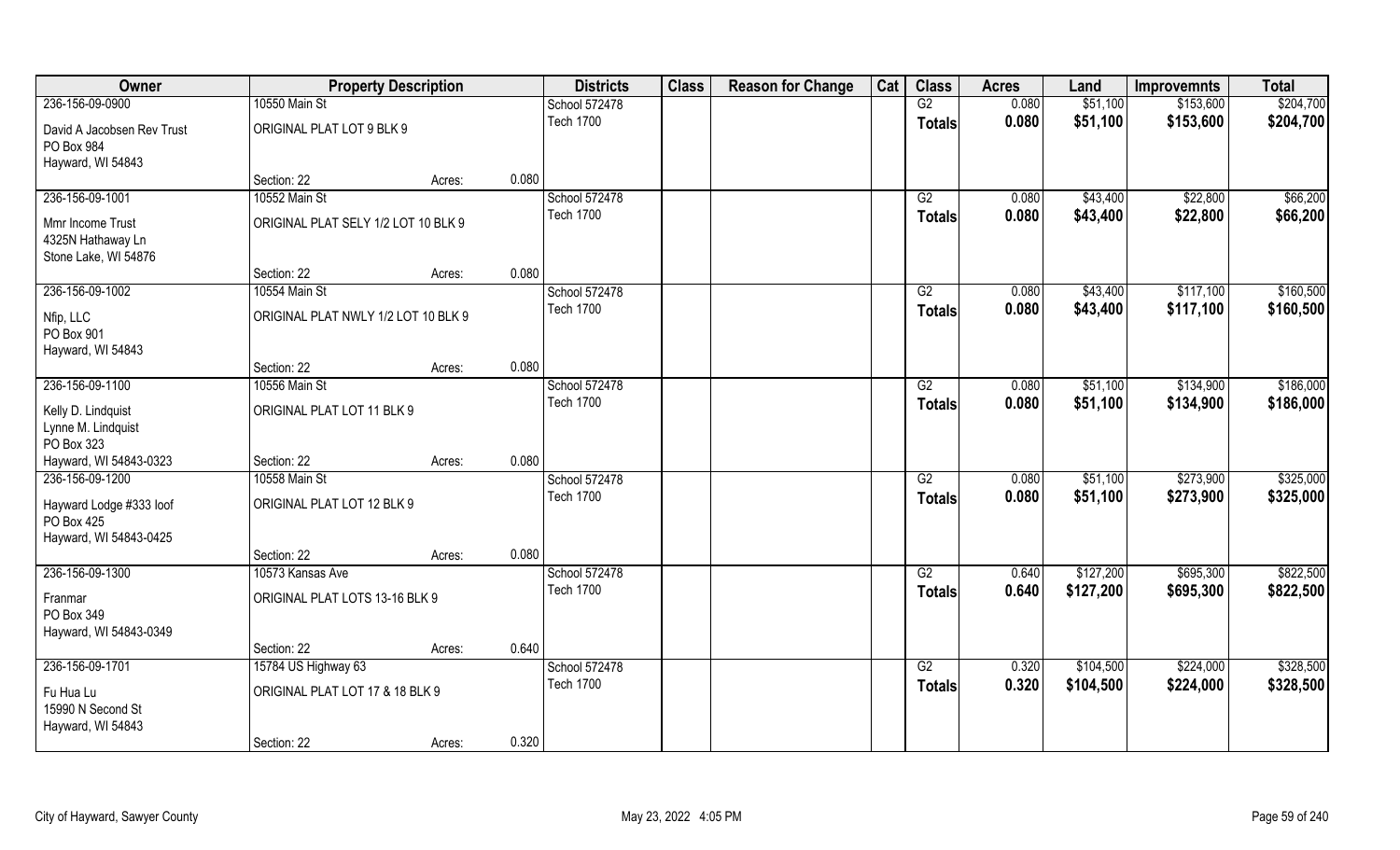| Owner                                                                | <b>Property Description</b>                 |        |       | <b>Districts</b> | <b>Class</b> | <b>Reason for Change</b> | Cat | <b>Class</b>    | <b>Acres</b> | Land      | <b>Improvemnts</b> | <b>Total</b> |
|----------------------------------------------------------------------|---------------------------------------------|--------|-------|------------------|--------------|--------------------------|-----|-----------------|--------------|-----------|--------------------|--------------|
| 236-156-10-0100                                                      | 10560 Main St                               |        |       | School 572478    |              |                          |     | G2              | 0.080        | \$51,100  | \$188,100          | \$239,200    |
| Sandra Alfaro                                                        | ORIGINAL PLAT LOT 1 BLK 10 J THOMPSON TRUST |        |       | <b>Tech 1700</b> |              |                          |     | <b>Totals</b>   | 0.080        | \$51,100  | \$188,100          | \$239,200    |
| Jose I. Alfaro                                                       | LC                                          |        |       |                  |              |                          |     |                 |              |           |                    |              |
| 16034 Third St                                                       |                                             |        |       |                  |              |                          |     |                 |              |           |                    |              |
| Hayward, WI 54843                                                    | Section: 22                                 | Acres: | 0.080 |                  |              |                          |     |                 |              |           |                    |              |
| 236-156-10-0200                                                      | 10562 Main St                               |        |       | School 572478    |              |                          |     | G2              | 0.160        | \$102,100 | \$268,100          | \$370,200    |
| Karibalis Nelson Enterprises Inc<br>PO Box 673                       | ORIGINAL PLAT LOTS 2 & 3 BLK 10             |        |       | <b>Tech 1700</b> |              |                          |     | <b>Totals</b>   | 0.160        | \$102,100 | \$268,100          | \$370,200    |
| Hayward, WI 54843-0673                                               |                                             |        |       |                  |              |                          |     |                 |              |           |                    |              |
|                                                                      | Section: 22                                 | Acres: | 0.160 |                  |              |                          |     |                 |              |           |                    |              |
| 236-156-10-0401                                                      | 10564 Main St                               |        |       | School 572478    |              |                          |     | G2              | 0.077        | \$49,100  | \$135,000          | \$184,100    |
| 10564 Main, LLC                                                      | ORIGINAL PLAT NW24' LOT 4 BLK 10            |        |       | <b>Tech 1700</b> |              |                          |     | <b>Totals</b>   | 0.077        | \$49,100  | \$135,000          | \$184,100    |
| Attn: Moose Lake Companies Inc<br>PO Box 23282                       |                                             |        |       |                  |              |                          |     |                 |              |           |                    |              |
| Tucson, AZ 85734                                                     | Section: 22                                 | Acres: | 0.077 |                  |              |                          |     |                 |              |           |                    |              |
| 236-156-10-0500                                                      | 10566 Main St                               |        |       | School 572478    |              |                          |     | G2              | 0.015        | \$96,300  | \$218,900          | \$315,200    |
| Akj Investments LLC<br>PO Box 240<br>Hayward, WI 54843               | ORIGINAL PLAT LOT 5 & PRT LOT 6 BLK 10      |        |       | <b>Tech 1700</b> |              |                          |     | <b>Totals</b>   | 0.015        | \$96,300  | \$218,900          | \$315,200    |
|                                                                      | Section: 22                                 | Acres: | 0.015 |                  |              |                          |     |                 |              |           |                    |              |
| 236-156-10-0602                                                      | 10568 Main St                               |        |       | School 572478    |              |                          |     | $\overline{G2}$ | 0.080        | \$51,100  | \$204,200          | \$255,300    |
|                                                                      |                                             |        |       | <b>Tech 1700</b> |              |                          |     | <b>Totals</b>   | 0.080        | \$51,100  | \$204,200          | \$255,300    |
| Charles & Di LLC<br>PO Box 228<br>Hayward, WI 54843-0228             | ORIGINAL PLAT PRT LOT 6 & LOT 7 BLK 10      |        |       |                  |              |                          |     |                 |              |           |                    |              |
|                                                                      | Section: 22                                 | Acres: | 0.080 |                  |              |                          |     |                 |              |           |                    |              |
| 236-156-10-0800                                                      | 10570 Main St                               |        |       | School 572478    |              |                          |     | G2              | 0.080        | \$51,100  | \$94,100           | \$145,200    |
| Dane Skow & Company, LLC<br>2421 Harbor Ln W<br>West Fargo, ND 58078 | ORIGINAL PLAT LOT 8 BLK 10                  |        |       | <b>Tech 1700</b> |              |                          |     | <b>Totals</b>   | 0.080        | \$51,100  | \$94,100           | \$145,200    |
|                                                                      | Section: 22                                 | Acres: | 0.080 |                  |              |                          |     |                 |              |           |                    |              |
| 236-156-10-0900                                                      | 10572 Main St                               |        |       | School 572478    |              |                          |     | G2              | 0.080        | \$51,100  | $\overline{50}$    | \$51,100     |
| Petrichor, LLC<br>8534N Deerfoot Rd<br>Hayward, WI 54843             | ORIGINAL PLAT LOT 9 BLK 10                  |        |       | <b>Tech 1700</b> |              |                          |     | <b>Totals</b>   | 0.080        | \$51,100  | \$0                | \$51,100     |
|                                                                      | Section: 22                                 | Acres: | 0.080 |                  |              |                          |     |                 |              |           |                    |              |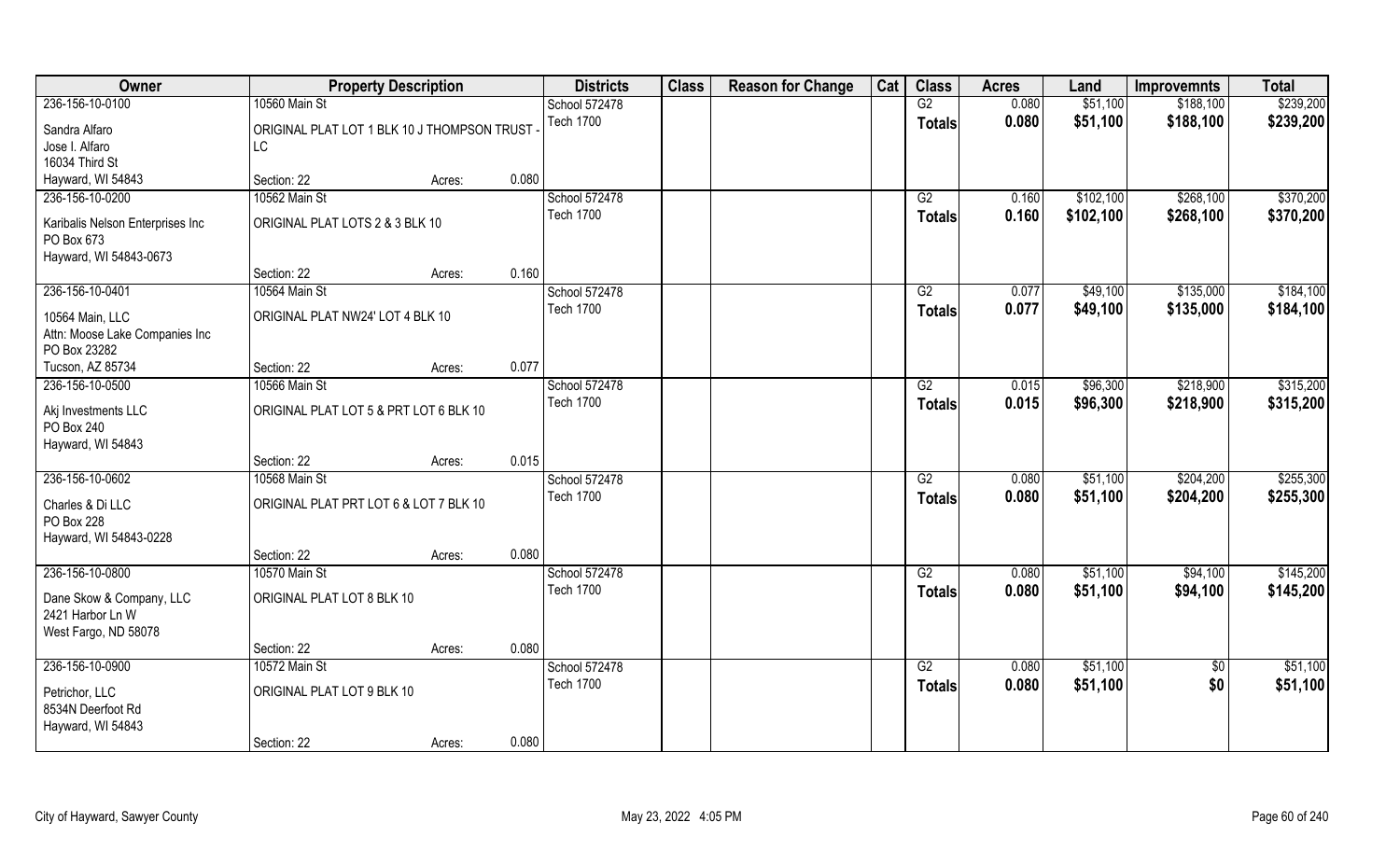| Owner                                                                        | <b>Property Description</b>                  |        |       | <b>Districts</b>                  | <b>Class</b> | <b>Reason for Change</b> | Cat | <b>Class</b>    | <b>Acres</b>   | Land                 | <b>Improvemnts</b>     | <b>Total</b>           |
|------------------------------------------------------------------------------|----------------------------------------------|--------|-------|-----------------------------------|--------------|--------------------------|-----|-----------------|----------------|----------------------|------------------------|------------------------|
| 236-156-10-1000                                                              | 10574 Main St                                |        |       | School 572478                     |              |                          |     | G2              | 0.080          | \$51,100             | \$99,900               | \$151,000              |
| Chippewa Flowage Properties, LLC<br>8534N Deerfoot Rd<br>Hayward, WI 54843   | ORIGINAL PLAT LOT 10 BLK 10                  |        |       | <b>Tech 1700</b>                  |              |                          |     | <b>Totals</b>   | 0.080          | \$51,100             | \$99,900               | \$151,000              |
|                                                                              | Section: 22                                  | Acres: | 0.080 |                                   |              |                          |     |                 |                |                      |                        |                        |
| 236-156-10-1100                                                              | 10576 Main St                                |        |       | School 572478<br><b>Tech 1700</b> |              |                          |     | G2              | 0.080<br>0.080 | \$51,100<br>\$51,100 | \$138,800<br>\$138,800 | \$189,900<br>\$189,900 |
| Wheypro, LLC<br>W10351 Takedown Dr<br>Kendall, WI 54638                      | ORIGINAL PLAT LOT 11 BLK 10                  |        |       |                                   |              |                          |     | <b>Totals</b>   |                |                      |                        |                        |
|                                                                              | Section: 22                                  | Acres: | 0.080 |                                   |              |                          |     |                 |                |                      |                        |                        |
| 236-156-10-1200                                                              | 10578 Main St                                |        |       | School 572478                     |              |                          |     | X4              | 0.080          | \$0                  | \$0                    | \$0                    |
| Ventures Unlimited, Inc.<br>PO Box 13050<br>Hayward, WI 54843                | ORIGINAL PLAT LOT 12 BLK 10                  |        |       | <b>Tech 1700</b>                  |              |                          |     | <b>Totals</b>   | 0.080          | \$0                  | \$0                    | \$0                    |
|                                                                              | Section: 22                                  | Acres: | 0.080 |                                   |              |                          |     |                 |                |                      |                        |                        |
| 236-156-10-1300                                                              | 10597 Kansas Ave                             |        |       | School 572478                     |              |                          |     | G2              | 0.320          | \$40,900             | \$9,100                | \$50,000               |
| <b>Gabriel Court Holdings LLC</b><br>PO Box 127<br>Stone Lake, WI 54876-0127 | ORIGINAL PLAT LOTS 13 & 14 BLK 10            |        |       | <b>Tech 1700</b>                  |              |                          |     | <b>Totals</b>   | 0.320          | \$40,900             | \$9,100                | \$50,000               |
|                                                                              | Section: 22                                  | Acres: | 0.320 |                                   |              |                          |     |                 |                |                      |                        |                        |
| 236-156-10-1502                                                              | 10593 Kansas Ave                             |        |       | School 572478                     |              |                          |     | $\overline{G2}$ | 0.100          | \$30,500             | \$116,300              | \$146,800              |
| Heather Harrington<br>PO Box 328<br>Hayward, WI 54843-0328                   | ORIGINAL PLAT NE95' LOT 15 BLK 10            |        |       | <b>Tech 1700</b>                  |              |                          |     | <b>Totals</b>   | 0.100          | \$30,500             | \$116,300              | \$146,800              |
|                                                                              | Section: 22                                  | Acres: | 0.100 |                                   |              |                          |     |                 |                |                      |                        |                        |
| 236-156-10-1601                                                              | 10591 Kansas Ave                             |        |       | School 572478                     |              |                          |     | G1              | 0.120          | \$8,100              | \$33,800               | \$41,900               |
| Rose Marie Dignan Rev Trust<br>2681 106th Ln NW<br>Coon Rapids, MN 55433     | ORIGINAL PLAT NW 40' LOT 16 BLK 10           |        |       | <b>Tech 1700</b>                  |              |                          |     | <b>Totals</b>   | 0.120          | \$8,100              | \$33,800               | \$41,900               |
|                                                                              | Section: 22                                  | Acres: | 0.120 |                                   |              |                          |     |                 |                |                      |                        |                        |
| 236-156-10-1602                                                              | 10587 Kansas Ave                             |        |       | School 572478                     |              |                          |     | G2              | 0.160          | \$48,800             | \$61,800               | \$110,600              |
| Thomas R. Shuman<br>11110N Company Lake Rd<br>Hayward, WI 54843-0640         | ORIGINAL PLAT PRT LOT 16 & PRT LOT 17 BLK 10 |        |       | <b>Tech 1700</b>                  |              |                          |     | <b>Totals</b>   | 0.160          | \$48,800             | \$61,800               | \$110,600              |
|                                                                              | Section: 22                                  | Acres: | 0.160 |                                   |              |                          |     |                 |                |                      |                        |                        |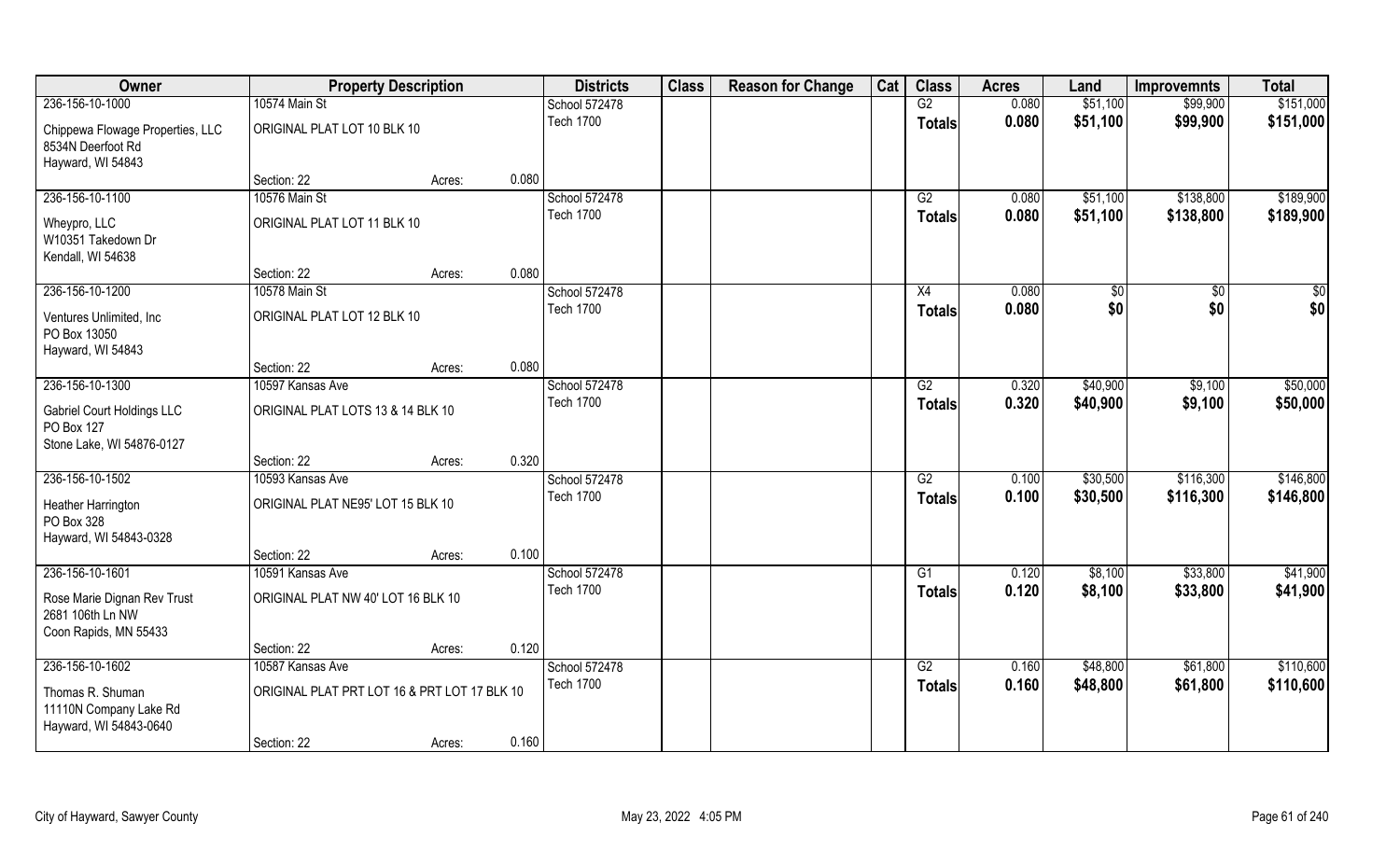| Owner                                                                        |                                                                       | <b>Property Description</b> |       | <b>Districts</b> | <b>Class</b> | <b>Reason for Change</b> | Cat | <b>Class</b>    | <b>Acres</b> | Land     | <b>Improvemnts</b> | <b>Total</b> |
|------------------------------------------------------------------------------|-----------------------------------------------------------------------|-----------------------------|-------|------------------|--------------|--------------------------|-----|-----------------|--------------|----------|--------------------|--------------|
| 236-156-10-1703                                                              | 10583 Kansas Ave                                                      |                             |       | School 572478    |              |                          |     | G2              | 0.150        | \$45,700 | \$99,200           | \$144,900    |
| Jennifer B. Titus<br>PO Box 297<br>Cable, WI 54821                           | ORIGINAL PLAT NE105' OF SE10' LOT 17 & NE105'<br><b>LOT 18 BLK 10</b> |                             |       | <b>Tech 1700</b> |              |                          |     | <b>Totals</b>   | 0.150        | \$45,700 | \$99,200           | \$144,900    |
|                                                                              | Section: 22                                                           | Acres:                      | 0.150 |                  |              |                          |     |                 |              |          |                    |              |
| 236-156-10-1802                                                              | Second St                                                             |                             |       | School 572478    |              |                          |     | G2              | 0.040        | \$12,200 | $\overline{50}$    | \$12,200     |
| Sandra Alfaro<br>Jose I. Alfaro<br>16034 Third St                            | ORIGINAL PLAT PRT LOTS 17 & 18 BLK 10 J<br>THOMPSON TRUST - LC        |                             |       | <b>Tech 1700</b> |              |                          |     | Totals          | 0.040        | \$12,200 | \$0                | \$12,200     |
| Hayward, WI 54843                                                            | Section: 22                                                           | Acres:                      | 0.040 |                  |              |                          |     |                 |              |          |                    |              |
| 236-156-11-0100                                                              | 15846 Third St                                                        |                             |       | School 572478    |              |                          |     | G2              | 0.160        | \$83,600 | \$315,400          | \$399,000    |
| J O Duffy & B J Koer Duffy Rev Trust<br>PO Box 471<br>Hayward, WI 54843-0471 | ORIGINAL PLAT LOTS 1 & 2 BLK 11                                       |                             |       | <b>Tech 1700</b> |              |                          |     | <b>Totals</b>   | 0.160        | \$83,600 | \$315,400          | \$399,000    |
|                                                                              | Section: 22                                                           | Acres:                      | 0.160 |                  |              |                          |     |                 |              |          |                    |              |
| 236-156-11-0300                                                              | 10584 Main St                                                         |                             |       | School 572478    |              |                          |     | G2              | 0.080        | \$41,800 | \$104,900          | \$146,700    |
| Gerald W. Dumas<br>Attn: Jesse Dumas                                         | ORIGINAL PLAT LOT 3 BLK 11                                            |                             |       | <b>Tech 1700</b> |              |                          |     | <b>Totals</b>   | 0.080        | \$41,800 | \$104,900          | \$146,700    |
| 19897 E Prentice Ave<br>Centennial, CO 80015                                 | Section: 22                                                           | Acres:                      | 0.080 |                  |              |                          |     |                 |              |          |                    |              |
| 236-156-11-0401                                                              | 10588 Main St                                                         |                             |       | School 572478    |              |                          |     | $\overline{G2}$ | 0.170        | \$46,700 | \$159,000          | \$205,700    |
| Hayward Lakes Winery, LLC<br>Attn: James Mc Laughlin<br>PO Box 1054          | ORIGINAL PLAT PRT LOT 4, LOT 5, PRT LOT 6 BLK 11                      |                             |       | <b>Tech 1700</b> |              |                          |     | <b>Totals</b>   | 0.170        | \$46,700 | \$159,000          | \$205,700    |
| Hayward, WI 54843                                                            | Section: 22                                                           | Acres:                      | 0.170 |                  |              |                          |     |                 |              |          |                    |              |
| 236-156-11-0402                                                              | 10586 Main St                                                         |                             |       | School 572478    |              |                          |     | G2              | 0.070        | \$36,600 | \$107,200          | \$143,800    |
| Hayward Lakes Winery, LLC<br>Attn: James Mc Laughlin<br>PO Box 1054          | ORIGINAL PLAT PRT LOT 4 BLK 11 LOT 1 CSM 12/403<br>#3060              |                             |       | <b>Tech 1700</b> |              |                          |     | <b>Totals</b>   | 0.070        | \$36,600 | \$107,200          | \$143,800    |
| Hayward, WI 54843                                                            | Section: 22                                                           | Acres:                      | 0.070 |                  |              |                          |     |                 |              |          |                    |              |
| 236-156-11-0700                                                              | 10592 Main St                                                         |                             |       | School 572478    |              |                          |     | G2              | 0.150        | \$78,400 | \$120,700          | \$199,100    |
| Brian D. Ahlgren<br>Mirjana Ahlgren<br>10590N Hamblin St                     | ORIGINAL PLAT LOT 7 BLK 11 NW 23' LOT 6 BLK 11                        |                             |       | <b>Tech 1700</b> |              |                          |     | <b>Totals</b>   | 0.150        | \$78,400 | \$120,700          | \$199,100    |
| Hayward, WI 54843                                                            | Section: 22                                                           | Acres:                      | 0.150 |                  |              |                          |     |                 |              |          |                    |              |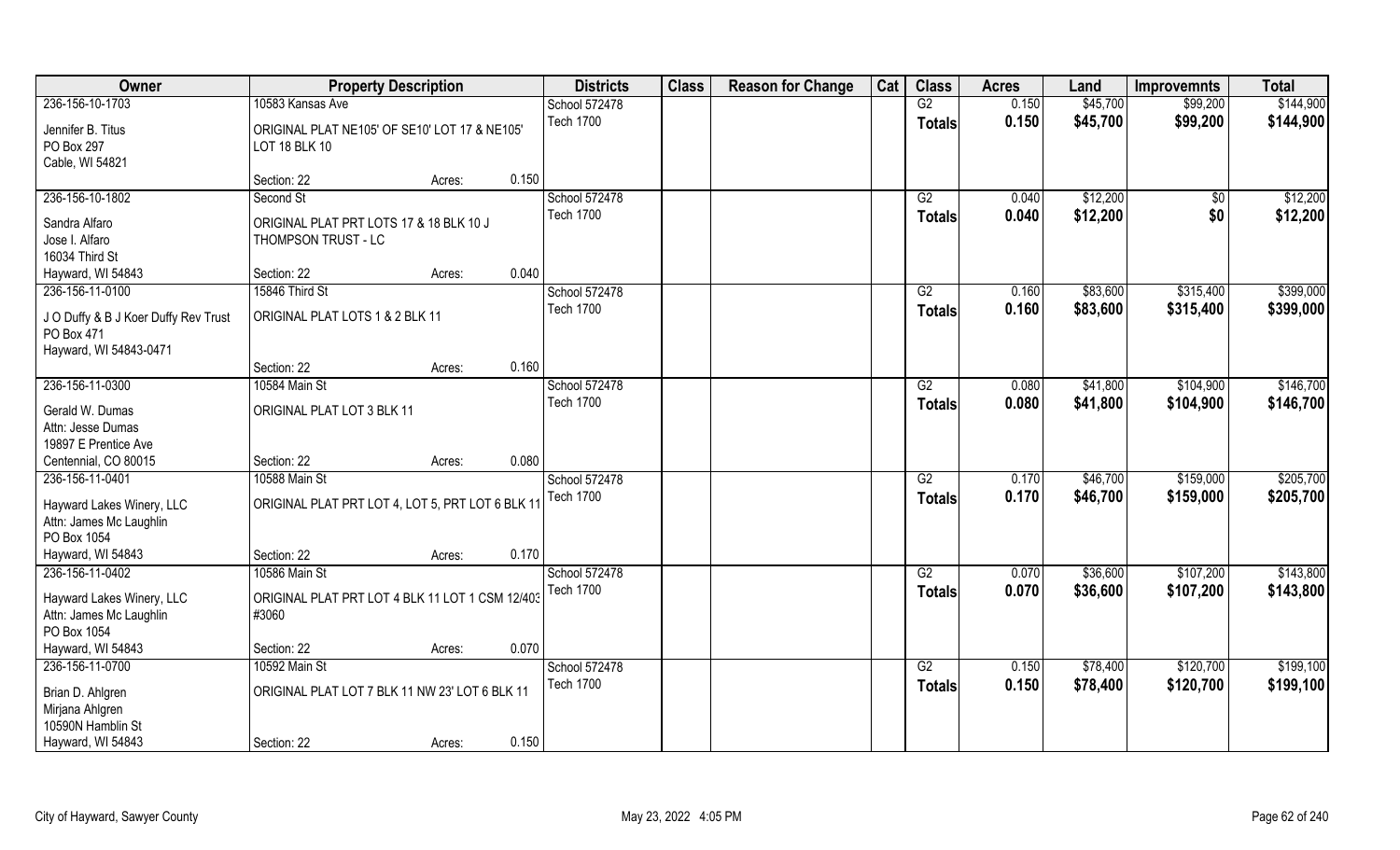| Owner                                                              | <b>Property Description</b>                                    |        |       | <b>Districts</b> | <b>Class</b> | <b>Reason for Change</b> | Cat | <b>Class</b>    | <b>Acres</b> | Land     | <b>Improvemnts</b> | <b>Total</b> |
|--------------------------------------------------------------------|----------------------------------------------------------------|--------|-------|------------------|--------------|--------------------------|-----|-----------------|--------------|----------|--------------------|--------------|
| 236-156-11-0800                                                    | 10594 Main St                                                  |        |       | School 572478    |              |                          |     | G2              | 0.120        | \$62,700 | \$178,400          | \$241,100    |
| Thomas J. Duffy<br>Karen A. Duffy                                  | ORIGINAL PLAT LOT 8 & SE1/2 LOT 9 BLK 11 TW & C/<br>DUFFY - LC |        |       | <b>Tech 1700</b> |              |                          |     | <b>Totals</b>   | 0.120        | \$62,700 | \$178,400          | \$241,100    |
| PO Box 839                                                         |                                                                |        |       |                  |              |                          |     |                 |              |          |                    |              |
| Hayward, WI 54843                                                  | Section: 22                                                    | Acres: | 0.120 |                  |              |                          |     |                 |              |          |                    |              |
| 236-156-11-0902                                                    | 10596 Main St                                                  |        |       | School 572478    |              |                          |     | G2              | 0.120        | \$62,700 | $\overline{50}$    | \$62,700     |
| RCP PROPERTIES, LLC<br>11674W State Hwy 77<br>Hayward, WI 54843    | ORIGINAL PLAT NW1/2 LOT 9 & LOT 10 BLK 11                      |        |       | <b>Tech 1700</b> |              |                          |     | <b>Totals</b>   | 0.120        | \$62,700 | \$0                | \$62,700     |
|                                                                    | Section: 22                                                    | Acres: | 0.120 |                  |              |                          |     |                 |              |          |                    |              |
| 236-156-11-1100                                                    | 10598 Main St                                                  |        |       | School 572478    |              |                          |     | G1              | 0.160        | \$10,800 | \$87,600           | \$98,400     |
| RCP PROPERTIES, LLC<br>11674W State Hwy 77<br>Hayward, WI 54843    | ORIGINAL PLAT LOTS 11 & 12 BLK 11                              |        |       | <b>Tech 1700</b> |              |                          |     | <b>Totals</b>   | 0.160        | \$10,800 | \$87,600           | \$98,400     |
|                                                                    | Section: 22                                                    | Acres: | 0.160 |                  |              |                          |     |                 |              |          |                    |              |
| 236-156-11-1301                                                    | 10615 Kansas Ave                                               |        |       | School 572478    |              |                          |     | G1              | 0.090        | \$5,800  | \$78,100           | \$83,900     |
| Kathryn Karibalis I. Sprague<br>PO Box 1112<br>Hayward, WI 54843   | ORIGINAL PLAT NE75' LOT 13 BLK 11                              |        |       | <b>Tech 1700</b> |              |                          |     | <b>Totals</b>   | 0.090        | \$5,800  | \$78,100           | \$83,900     |
|                                                                    | Section: 22                                                    | Acres: | 0.090 |                  |              |                          |     |                 |              |          |                    |              |
| 236-156-11-1302                                                    | 15855 Fourth St                                                |        |       | School 572478    |              |                          |     | G1              | 0.070        | \$4,700  | \$83,800           | \$88,500     |
| Sheila L. Strain<br>10506 Wisconsin Ave<br>Hayward, WI 54843       | ORIGINAL PLAT SW65' LOT 13 BLK 11                              |        |       | <b>Tech 1700</b> |              |                          |     | <b>Totals</b>   | 0.070        | \$4,700  | \$83,800           | \$88,500     |
|                                                                    | Section: 22                                                    | Acres: | 0.070 |                  |              |                          |     |                 |              |          |                    |              |
| 236-156-11-1400                                                    | 10613 Kansas Ave                                               |        |       | School 572478    |              |                          |     | G1              | 0.160        | \$10,800 | \$83,200           | \$94,000     |
| Suzanne M. Skinner<br>PO Box 792<br>Hayward, WI 54843              | ORIGINAL PLAT LOT 14 BLK 11                                    |        |       | <b>Tech 1700</b> |              |                          |     | <b>Totals</b>   | 0.160        | \$10,800 | \$83,200           | \$94,000     |
|                                                                    | Section: 22                                                    | Acres: | 0.160 |                  |              |                          |     |                 |              |          |                    |              |
| 236-156-11-1500                                                    | 10609 Kansas Ave                                               |        |       | School 572478    |              |                          |     | $\overline{G1}$ | 0.160        | \$10,800 | \$83,000           | \$93,800     |
|                                                                    |                                                                |        |       | <b>Tech 1700</b> |              |                          |     | <b>Totals</b>   | 0.160        | \$10,800 | \$83,000           | \$93,800     |
| Clara L. Jalowitz<br>10079N Ranger Station Rd<br>Hayward, WI 54843 | ORIGINAL PLAT LOT 15 BLK 11                                    |        |       |                  |              |                          |     |                 |              |          |                    |              |
|                                                                    | Section: 22                                                    | Acres: | 0.160 |                  |              |                          |     |                 |              |          |                    |              |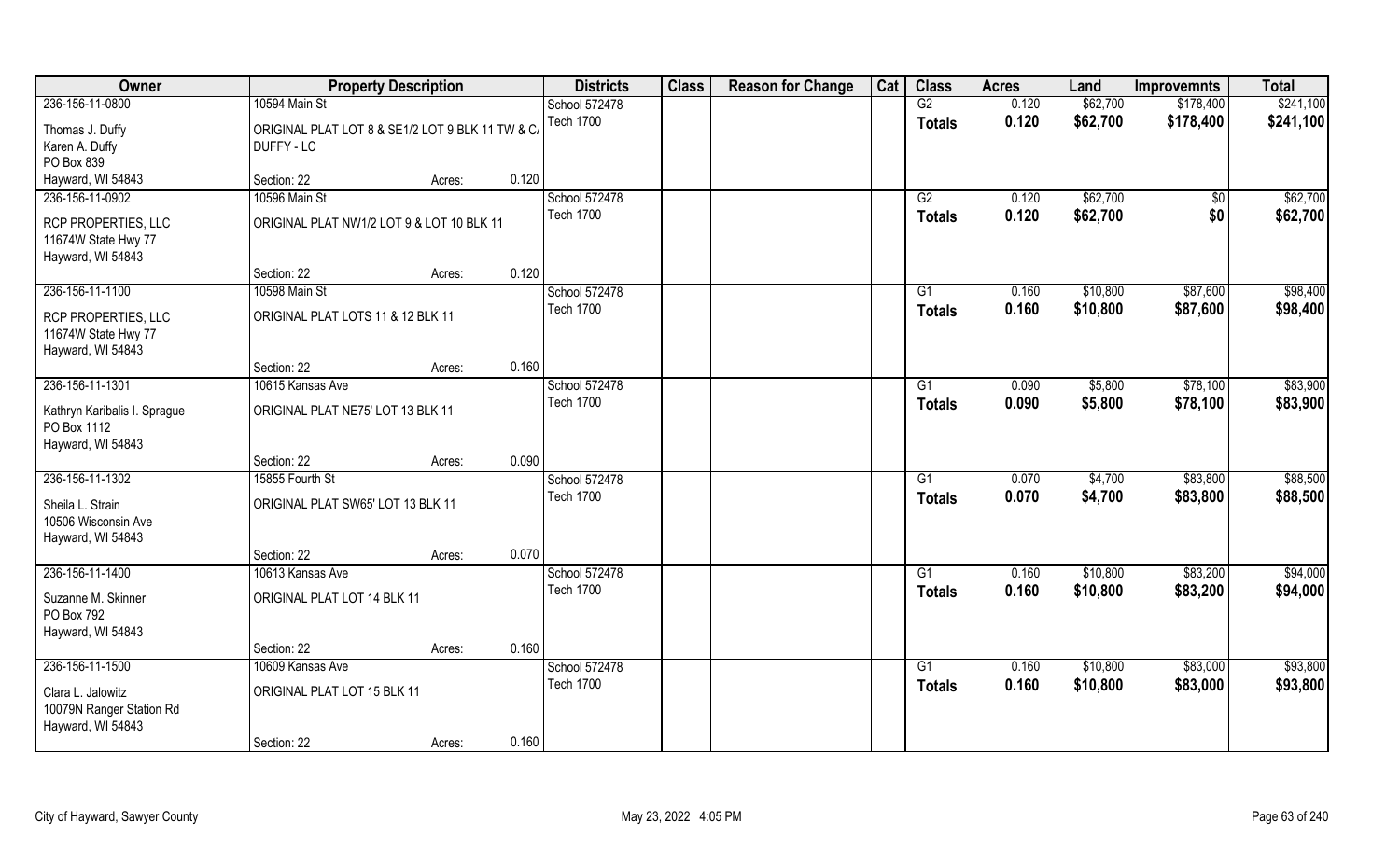| Owner                                                                         | <b>Property Description</b>                                                                                            |        |       | <b>Districts</b>                  | <b>Class</b> | <b>Reason for Change</b> | Cat | <b>Class</b>                     | <b>Acres</b>   | Land                 | <b>Improvemnts</b>   | <b>Total</b>         |
|-------------------------------------------------------------------------------|------------------------------------------------------------------------------------------------------------------------|--------|-------|-----------------------------------|--------------|--------------------------|-----|----------------------------------|----------------|----------------------|----------------------|----------------------|
| 236-156-11-1701                                                               | 10603 Kansas Ave                                                                                                       |        |       | School 572478                     |              |                          |     | G2                               | 0.140          | \$19,800             | \$77,700             | \$97,500             |
| Michael A. Kelsey<br>PO Box 718<br>Hayward, WI 54843-0718                     | ORIGINAL PLAT SE45' LOT 17 BLK 11                                                                                      |        |       | <b>Tech 1700</b>                  |              |                          |     | <b>Totals</b>                    | 0.140          | \$19,800             | \$77,700             | \$97,500             |
|                                                                               | Section: 22                                                                                                            | Acres: | 0.140 |                                   |              |                          |     |                                  |                |                      |                      |                      |
| 236-156-11-1702                                                               | 10607 Kansas Ave                                                                                                       |        |       | School 572478<br><b>Tech 1700</b> |              |                          |     | G2                               | 0.150          | \$21,200             | \$90,200             | \$111,400            |
| Rrr Holdings LLC<br>10741N Riverside Rd<br>Hayward, WI 54843                  | ORIGINAL PLAT PRT LOT 17 BLK 11 PRT LOT 16 BLK<br>11                                                                   |        |       |                                   |              |                          |     | <b>Totals</b>                    | 0.150          | \$21,200             | \$90,200             | \$111,400            |
|                                                                               | Section: 22                                                                                                            | Acres: | 0.150 |                                   |              |                          |     |                                  |                |                      |                      |                      |
| 236-156-11-1800                                                               | 10601 Kansas Ave                                                                                                       |        |       | School 572478                     |              |                          |     | X4                               | 0.160          | \$0                  | \$0                  | \$0                  |
| Telephone Usa of WI LLC<br>100 Century Park Dr<br>Monroe, LA 71203            | ORIGINAL PLAT LOT 18 BLK 11 CENTURY TEL<br>CENTRAL OFFICE                                                              |        |       | <b>Tech 1700</b>                  |              |                          |     | <b>Totals</b>                    | 0.160          | \$0                  | \$0                  | \$0                  |
|                                                                               | Section: 22                                                                                                            | Acres: | 0.160 |                                   |              |                          |     |                                  |                |                      |                      |                      |
| 236-156-12-0001                                                               | 10610 Main St                                                                                                          |        |       | School 572478                     |              |                          |     | X3                               | 2.610          | \$0                  | \$0                  | \$0                  |
| <b>Courthouse Sawyer County</b><br>10610 Main St Ste 10<br>Hayward, WI 54843- | ORIGINAL PLAT ENTIRE BLK 12 & OL 1 CSM 28/106<br>#7217                                                                 |        |       | <b>Tech 1700</b>                  |              |                          |     | <b>Totals</b>                    | 2.610          | \$0                  | \$0                  | \$0                  |
|                                                                               | Section: 22                                                                                                            | Acres: | 2.610 |                                   |              |                          |     |                                  |                |                      |                      |                      |
| 236-156-13-0100                                                               | 10634 Kansas Ave                                                                                                       |        |       | School 572478                     |              |                          |     | $\overline{G2}$                  | 0.890          | \$65,300             | \$304,700            | \$370,000            |
| White Stag Real Estate Co LLC<br>50645 Peninsula Rd<br>Barnes, WI 54873       | ORIGINAL PLAT LOTS 1-6 BLK 13 & LOT 1 CSM<br>28/106 #7217 INC PRT VACATED ALLEY ADJACENT<br>TO LOTS 4-6<br>Section: 22 | Acres: | 0.890 | <b>Tech 1700</b>                  |              |                          |     | <b>Totals</b>                    | 0.890          | \$65,300             | \$304,700            | \$370,000            |
| 236-156-13-0700                                                               | 15855 Fifth St                                                                                                         |        |       | School 572478                     |              |                          |     | G1                               | 0.240          | \$14,600             | \$70,800             | \$85,400             |
| David H. Warner<br>Pamela K. Warner<br>16107W Ron-De-Voo Rd                   | ORIGINAL PLAT LOT 7 & NE1/2 LOT 8 BLK 13                                                                               |        |       | <b>Tech 1700</b>                  |              |                          |     | <b>Totals</b>                    | 0.240          | \$14,600             | \$70,800             | \$85,400             |
| Stone Lake, WI 54876-3012                                                     | Section: 22                                                                                                            | Acres: | 0.240 |                                   |              |                          |     |                                  |                |                      |                      |                      |
| 236-156-13-0801<br>James B. Newman<br>Connie M. Newman<br>PO Box 745          | 10649 California Ave<br>ORIGINAL PLAT SE1/2 LOT 8 & LOT 9 BLK 13                                                       |        |       | School 572478<br><b>Tech 1700</b> |              |                          |     | $\overline{G1}$<br><b>Totals</b> | 0.240<br>0.240 | \$14,600<br>\$14,600 | \$68,700<br>\$68,700 | \$83,300<br>\$83,300 |
| Hayward, WI 54843-0745                                                        | Section: 22                                                                                                            | Acres: | 0.240 |                                   |              |                          |     |                                  |                |                      |                      |                      |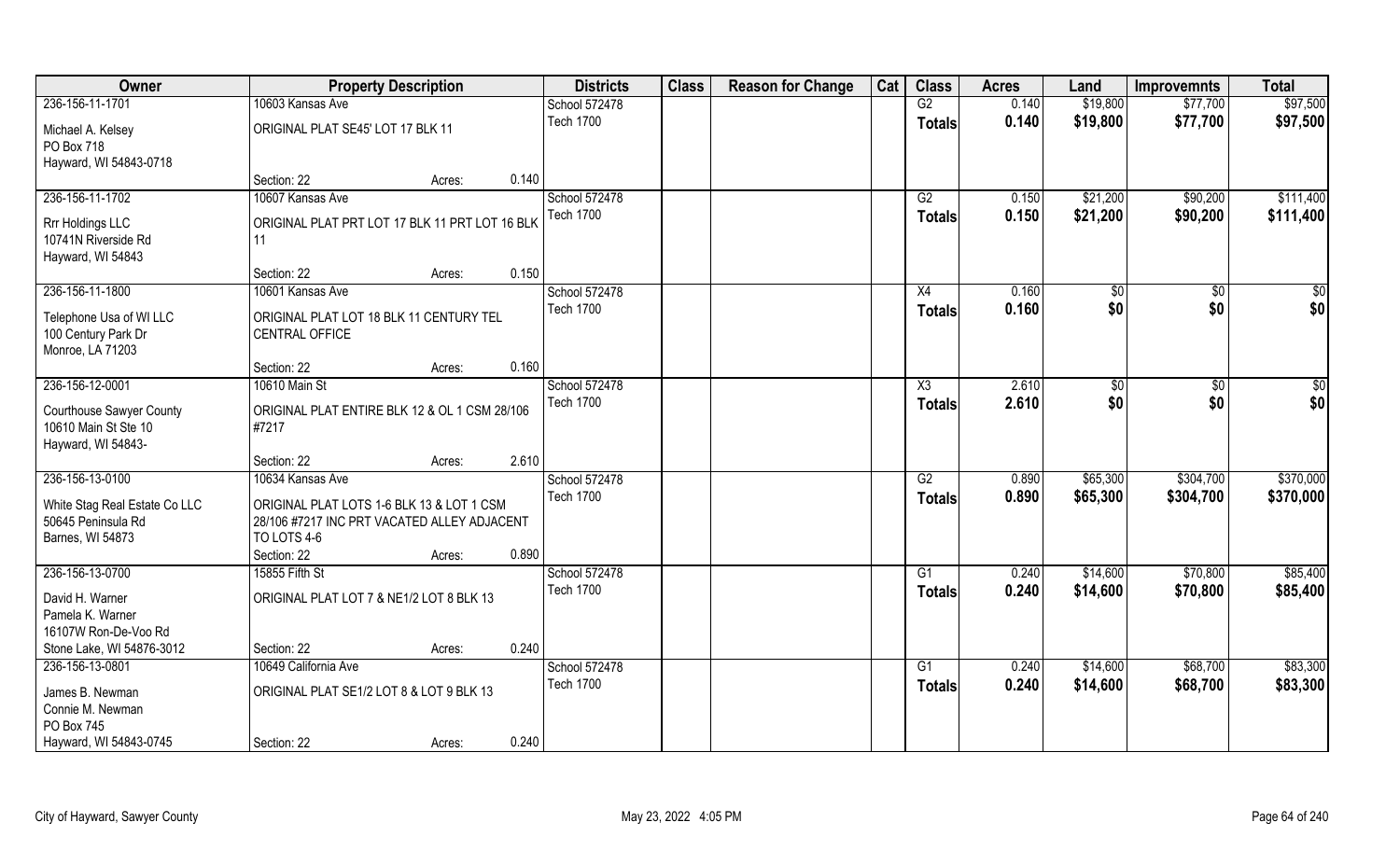| Owner                                                              |                                                                                                                            | <b>Property Description</b> |       | <b>Districts</b> | <b>Class</b> | <b>Reason for Change</b> | Cat | <b>Class</b>    | <b>Acres</b> | Land     | <b>Improvemnts</b> | <b>Total</b> |
|--------------------------------------------------------------------|----------------------------------------------------------------------------------------------------------------------------|-----------------------------|-------|------------------|--------------|--------------------------|-----|-----------------|--------------|----------|--------------------|--------------|
| 236-156-13-1001                                                    | 15834 Fourth St                                                                                                            |                             |       | School 572478    |              |                          |     | G1              | 0.240        | \$14,600 | \$104,900          | \$119,500    |
| Claire Williamson<br>15834 Fourth St<br>Hayward, WI 54843          | ORIGINAL PLAT NE70' LOTS 10-12 BLK 13                                                                                      |                             |       | <b>Tech 1700</b> |              |                          |     | <b>Totals</b>   | 0.240        | \$14,600 | \$104,900          | \$119,500    |
|                                                                    | Section: 22                                                                                                                | Acres:                      | 0.240 |                  |              |                          |     |                 |              |          |                    |              |
| 236-156-13-1002                                                    | 15840 Fourth St                                                                                                            |                             |       | School 572478    |              |                          |     | G1              | 0.240        | \$14,600 | \$64,600           | \$79,200     |
| Rhonda L. Bennett<br>15840 Fourth St<br>Hayward, WI 54843          | ORIGINAL PLAT SW70' LOTS 10-12 BLK 13 INCL<br>VACATED ALLEY ADJACENT TO LOTS 1-3 AND 10-12<br><b>BLK 13</b><br>Section: 22 | Acres:                      | 0.240 | <b>Tech 1700</b> |              |                          |     | <b>Totals</b>   | 0.240        | \$14,600 | \$64,600           | \$79,200     |
| 236-156-14-0001                                                    | Kansas Ave                                                                                                                 |                             |       | School 572478    |              |                          |     | X4              | 2.540        | \$0      | \$0                | \$0          |
| City of Hayward Shues Pond<br>PO Box 969<br>Hayward, WI 54843-0969 | ORIGINAL PLAT ENTIRE BLK 14                                                                                                |                             |       | <b>Tech 1700</b> |              |                          |     | <b>Totals</b>   | 2.540        | \$0      | \$0                | \$0          |
|                                                                    | Section: 22                                                                                                                | Acres:                      | 2.540 |                  |              |                          |     |                 |              |          |                    |              |
| 236-156-15-0100                                                    | 10582 Kansas Ave                                                                                                           |                             |       | School 572478    |              |                          |     | G1              | 0.320        | \$16,400 | \$96,800           | \$113,200    |
| Joseph W. Kreyer<br>Clarice E. Kreyer<br>PO Box 365                | ORIGINAL PLAT LOTS 1 & 2 BLK 15                                                                                            |                             |       | <b>Tech 1700</b> |              |                          |     | <b>Totals</b>   | 0.320        | \$16,400 | \$96,800           | \$113,200    |
| Hayward, WI 54843-0365                                             | Section: 22                                                                                                                | Acres:                      | 0.320 |                  |              |                          |     |                 |              |          |                    |              |
| 236-156-15-0300                                                    | 10590 Kansas Ave                                                                                                           |                             |       | School 572478    |              |                          |     | G1              | 0.320        | \$16,400 | \$102,100          | \$118,500    |
| Larry G. Nelson<br>Diane K. Nelson<br>PO Box 673                   | ORIGINAL PLAT LOTS 3 & 4 BLK 15                                                                                            |                             |       | <b>Tech 1700</b> |              |                          |     | <b>Totals</b>   | 0.320        | \$16,400 | \$102,100          | \$118,500    |
| Hayward, WI 54843-0673                                             | Section: 22                                                                                                                | Acres:                      | 0.320 |                  |              |                          |     |                 |              |          |                    |              |
| 236-156-15-0500                                                    | 10594 Kansas Ave                                                                                                           |                             |       | School 572478    |              |                          |     | G1              | 0.320        | \$16,400 | \$22,100           | \$38,500     |
| Donald G. Mrotek<br>PO Box 605<br>Hayward, WI 54843-0605           | ORIGINAL PLAT LOTS 5 & 6 BLK 15                                                                                            |                             |       | <b>Tech 1700</b> |              |                          |     | <b>Totals</b>   | 0.320        | \$16,400 | \$22,100           | \$38,500     |
|                                                                    | Section: 22                                                                                                                | Acres:                      | 0.320 |                  |              |                          |     |                 |              |          |                    |              |
| 236-156-15-0700                                                    | 15815 Third St                                                                                                             |                             |       | School 572478    |              |                          |     | $\overline{G1}$ | 0.320        | \$16,400 | \$113,500          | \$129,900    |
| <b>Cheryl Stanley</b><br>1913 Laurel Ave<br>Eau Claire, WI 54701   | ORIGINAL PLAT LOTS 7 & 8 BLK 15                                                                                            |                             |       | <b>Tech 1700</b> |              |                          |     | <b>Totals</b>   | 0.320        | \$16,400 | \$113,500          | \$129,900    |
|                                                                    | Section: 22                                                                                                                | Acres:                      | 0.320 |                  |              |                          |     |                 |              |          |                    |              |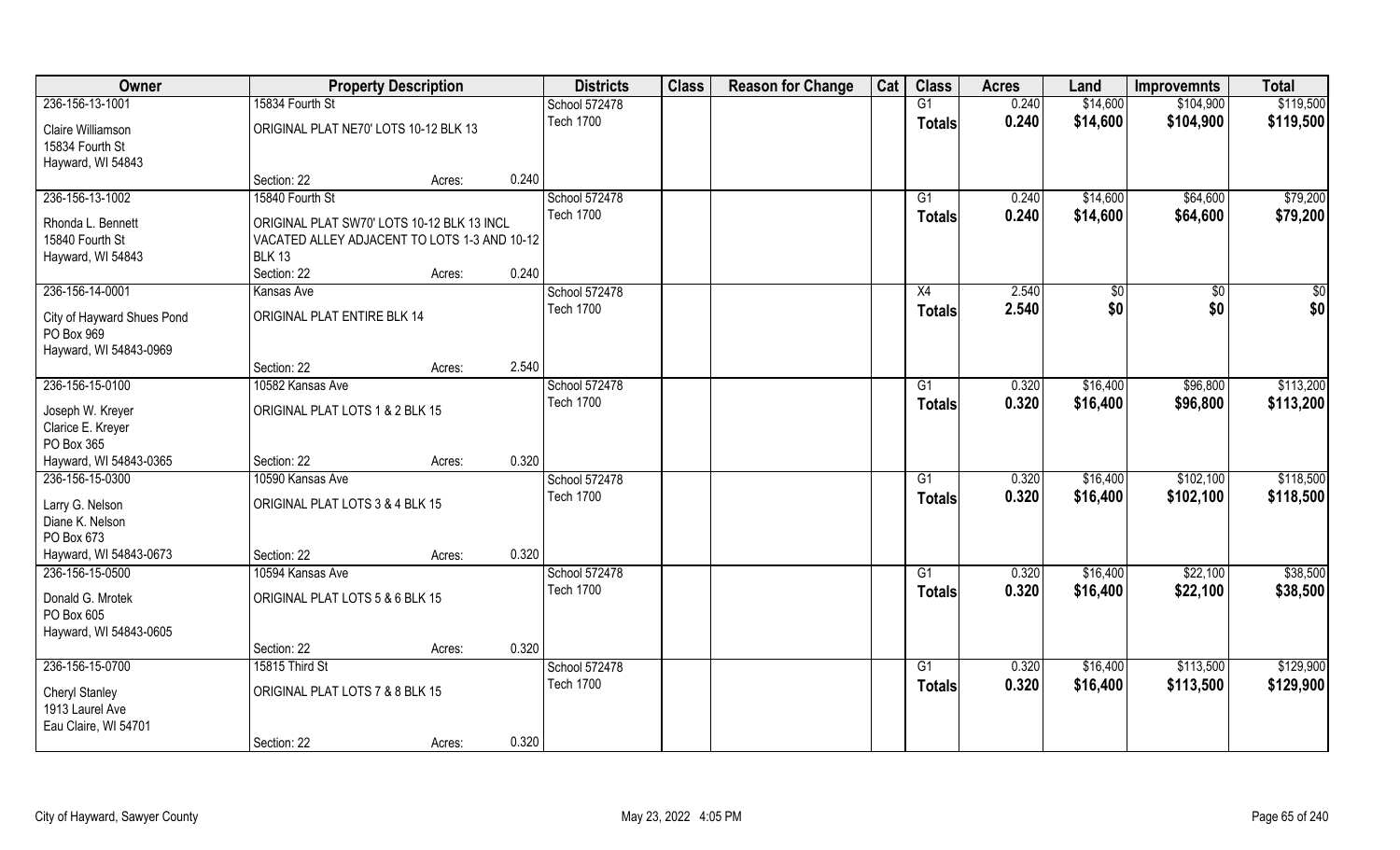| Owner                          | <b>Property Description</b>                    |        |       | <b>Districts</b> | <b>Class</b> | <b>Reason for Change</b> | Cat | <b>Class</b>    | <b>Acres</b> | Land     | <b>Improvemnts</b> | <b>Total</b> |
|--------------------------------|------------------------------------------------|--------|-------|------------------|--------------|--------------------------|-----|-----------------|--------------|----------|--------------------|--------------|
| 236-156-15-0900                | 10611 California Ave                           |        |       | School 572478    |              |                          |     | G1              | 0.160        | \$10,800 | \$196,300          | \$207,100    |
| Beau P. Petersen               | ORIGINAL PLAT LOT 9 BLK 15                     |        |       | <b>Tech 1700</b> |              |                          |     | <b>Totals</b>   | 0.160        | \$10,800 | \$196,300          | \$207,100    |
| Bethany R. Petersen            |                                                |        |       |                  |              |                          |     |                 |              |          |                    |              |
| 10611 California Ave           |                                                |        |       |                  |              |                          |     |                 |              |          |                    |              |
| Hayward, WI 54843              | Section: 22                                    | Acres: | 0.160 |                  |              |                          |     |                 |              |          |                    |              |
| 236-156-15-1000                | 10605 California Ave                           |        |       | School 572478    |              |                          |     | G1              | 0.315        | \$16,300 | \$93,600           | \$109,900    |
| Casey A. Stuhr                 | ORIGINAL PLAT LOTS 10 & PRT 11 BLK 15 LOT 1    |        |       | <b>Tech 1700</b> |              |                          |     | <b>Totals</b>   | 0.315        | \$16,300 | \$93,600           | \$109,900    |
| Megan A. Stuhr                 | CSM 19/263 #5699                               |        |       |                  |              |                          |     |                 |              |          |                    |              |
| 10605 California Ave           |                                                |        |       |                  |              |                          |     |                 |              |          |                    |              |
| Hayward, WI 54843              | Section: 22                                    | Acres: | 0.315 |                  |              |                          |     |                 |              |          |                    |              |
| 236-156-15-1200                | 10603 California Ave                           |        |       | School 572478    |              |                          |     | G2              | 0.167        | \$50,900 | \$204,600          | \$255,500    |
|                                |                                                |        |       | <b>Tech 1700</b> |              |                          |     | <b>Totals</b>   | 0.167        | \$50,900 | \$204,600          | \$255,500    |
| Redblind Rental LLC            | ORIGINAL PLAT PRT LOTS 11 & 12 BLK 15 OL 1 &   |        |       |                  |              |                          |     |                 |              |          |                    |              |
| 11938N Olson Rd                | LOT 2 CSM 19/263 #5699                         |        |       |                  |              |                          |     |                 |              |          |                    |              |
| Hayward, WI 54843              |                                                |        |       |                  |              |                          |     |                 |              |          |                    |              |
|                                | Section: 22                                    | Acres: | 0.167 |                  |              |                          |     |                 |              |          |                    |              |
| 236-156-16-0100                | 10562 Kansas Ave                               |        |       | School 572478    |              |                          |     | G2              | 0.320        | \$86,900 | \$852,400          | \$939,300    |
| Mutual Savings Bank            | ORIGINAL PLAT LOTS 1 & 2 BLK 16                |        |       | <b>Tech 1700</b> |              |                          |     | <b>Totals</b>   | 0.320        | \$86,900 | \$852,400          | \$939,300    |
| PO Box 245034                  |                                                |        |       |                  |              |                          |     |                 |              |          |                    |              |
| Milwaukee, WI 53223-5034       |                                                |        |       |                  |              |                          |     |                 |              |          |                    |              |
|                                | Section: 22                                    | Acres: | 0.320 |                  |              |                          |     |                 |              |          |                    |              |
| 236-156-16-0300                | 10568 Kansas Ave                               |        |       | School 572478    |              |                          |     | $\overline{G2}$ | 0.320        | \$86,900 | $\overline{50}$    | \$86,900     |
| <b>Mutual Savings Bank</b>     | ORIGINAL PLAT LOTS 3 & 4 BLK 16                |        |       | <b>Tech 1700</b> |              |                          |     | <b>Totals</b>   | 0.320        | \$86,900 | \$0                | \$86,900     |
| PO Box 245034                  |                                                |        |       |                  |              |                          |     |                 |              |          |                    |              |
| Milwaukee, WI 53223-5034       |                                                |        |       |                  |              |                          |     |                 |              |          |                    |              |
|                                | Section: 22                                    | Acres: | 0.320 |                  |              |                          |     |                 |              |          |                    |              |
| 236-156-16-0500                | 10576 Kansas Ave                               |        |       | School 572478    |              |                          |     | G2              | 0.320        | \$86,900 | \$66,000           | \$152,900    |
|                                |                                                |        |       | <b>Tech 1700</b> |              |                          |     | <b>Totals</b>   | 0.320        | \$86,900 | \$66,000           | \$152,900    |
| Martha C. Scheer<br>PO Box 716 | ORIGINAL PLAT LOTS 5 & 6 BLK 16                |        |       |                  |              |                          |     |                 |              |          |                    |              |
| Bayfield, WI 54814-0716        |                                                |        |       |                  |              |                          |     |                 |              |          |                    |              |
|                                | Section: 22                                    | Acres: | 0.320 |                  |              |                          |     |                 |              |          |                    |              |
| 236-156-16-0700                | 15795 Second St                                |        |       | School 572478    |              |                          |     | $\overline{G1}$ | 0.160        | \$10,800 | \$80,600           | \$91,400     |
|                                |                                                |        |       | <b>Tech 1700</b> |              |                          |     | <b>Totals</b>   | 0.160        | \$10,800 | \$80,600           | \$91,400     |
| Kimberly K. Pearson Ashrafi    | ORIGINAL PLAT LOT 7 BLK 16 DEAN C PEARSON - LE |        |       |                  |              |                          |     |                 |              |          |                    |              |
| 12400 Moorpark St Unit 11      |                                                |        |       |                  |              |                          |     |                 |              |          |                    |              |
| Studio City, CA 91604          |                                                |        |       |                  |              |                          |     |                 |              |          |                    |              |
|                                | Section: 22                                    | Acres: | 0.160 |                  |              |                          |     |                 |              |          |                    |              |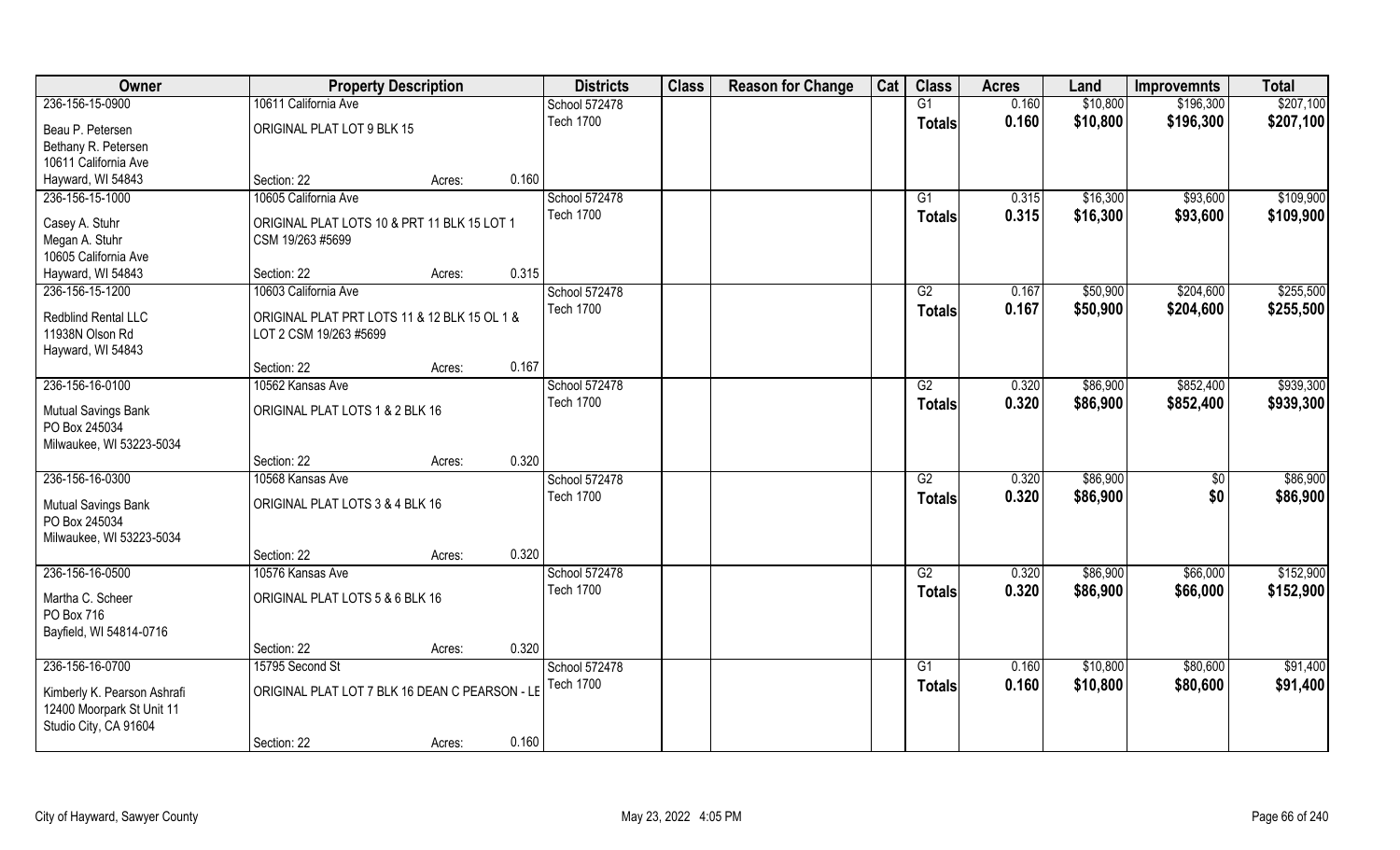| Owner                                                                   | <b>Property Description</b>                                                            |                 | <b>Districts</b>                  | <b>Class</b>   | <b>Reason for Change</b> | Cat | <b>Class</b>        | <b>Acres</b>   | Land                 | <b>Improvemnts</b>   | <b>Total</b>         |
|-------------------------------------------------------------------------|----------------------------------------------------------------------------------------|-----------------|-----------------------------------|----------------|--------------------------|-----|---------------------|----------------|----------------------|----------------------|----------------------|
| 236-156-16-0800                                                         | 10593 California Ave                                                                   |                 | School 572478                     |                |                          |     | $\overline{X3}$     | 0.160          | \$0                  | \$0                  | $\overline{50}$      |
| Sawyer County Housing Authority<br>PO Box 791<br>Hayward, WI 54843-0791 | ORIGINAL PLAT LOT 8 BLK 16                                                             |                 | <b>Tech 1700</b>                  |                |                          |     | <b>Totals</b>       | 0.160          | \$0                  | \$0                  | \$0                  |
|                                                                         | Section: 22                                                                            | 0.160<br>Acres: |                                   |                |                          |     |                     |                |                      |                      |                      |
| 236-156-16-0900                                                         | 10589 California Ave                                                                   |                 | School 572478<br><b>Tech 1700</b> |                |                          |     | G2<br><b>Totals</b> | 0.240<br>0.240 | \$14,600<br>\$14,600 | \$81,800<br>\$81,800 | \$96,400<br>\$96,400 |
| Little Bear, LLC<br>10589 California Ave<br>Hayward, WI 54843           | ORIGINAL PLAT LOT 9 & NW25' LOT 10 BLK 16                                              |                 |                                   |                |                          |     |                     |                |                      |                      |                      |
|                                                                         | Section: 22                                                                            | 0.240<br>Acres: |                                   |                |                          |     |                     |                |                      |                      |                      |
| 236-156-16-1201                                                         | 15764 US Highway 63                                                                    |                 | School 572478                     |                |                          |     | G2                  | 0.200          | \$65,300             | \$131,600            | \$196,900            |
| Smm Properties, LLC<br>PO Box 1227<br>Hayward, WI 54843-1227            | ORIGINAL PLAT NE 73' LOT 12 BLK 16 NE 73' SE 25'<br>LOT 10 BLK 16 NE 73' LOT 11 BLK 16 |                 | <b>Tech 1700</b>                  |                |                          |     | <b>Totals</b>       | 0.200          | \$65,300             | \$131,600            | \$196,900            |
|                                                                         | Section: 22                                                                            | 0.200<br>Acres: |                                   |                |                          |     |                     |                |                      |                      |                      |
| 236-156-16-1202                                                         | 15768 US Highway 63                                                                    |                 | School 572478                     |                |                          |     | G2                  | 0.200          | \$65,300             | \$246,000            | \$311,300            |
| Donny G. Eng<br>15849 Edward St<br>Hayward, WI 54843                    | ORIGINAL PLAT SW67' LOT 12 BLK 16 SE25' OF SW61<br>LOT 10 BLK 16 SW67' LOT 11 BLK 16   |                 | <b>Tech 1700</b>                  |                |                          |     | <b>Totals</b>       | 0.200          | \$65,300             | \$246,000            | \$311,300            |
|                                                                         | Section: 22                                                                            | 0.200<br>Acres: |                                   |                |                          |     |                     |                |                      |                      |                      |
| 236-159-00-0100                                                         | 15679 Lakewood Dr                                                                      |                 | School 572478                     | G <sub>1</sub> | Shed                     |     | $\overline{G1}$     | 0.580          | \$66,900             | \$210,100            | \$277,000            |
| Miller Family Trust<br>16566 N 104th Way<br>Scottsdale, AZ 85255        | PARKLAND SUBDIVISION LOT 1                                                             |                 | <b>Tech 1700</b>                  |                |                          |     | <b>Totals</b>       | 0.580          | \$66,900             | \$210,100            | \$277,000            |
|                                                                         | Section: 22                                                                            | 0.580<br>Acres: |                                   |                |                          |     |                     |                |                      |                      |                      |
| 236-159-00-0200                                                         | 15673 Lakewood Dr                                                                      |                 | School 572478                     |                |                          |     | G1                  | 0.800          | \$68,800             | \$105,900            | \$174,700            |
| Alfred C. Voight<br>Marlys K. Voight<br>15673 Lakewood Dr               | PARKLAND SUBDIVISION LOT 2                                                             |                 | <b>Tech 1700</b>                  |                |                          |     | <b>Totals</b>       | 0.800          | \$68,800             | \$105,900            | \$174,700            |
| Hayward, WI 54843-6401                                                  | Section: 22                                                                            | 0.800<br>Acres: |                                   |                |                          |     |                     |                |                      |                      |                      |
| 236-159-00-0300                                                         | 15669 Lakewood Dr                                                                      |                 | School 572478                     |                |                          |     | $\overline{G1}$     | 0.550          | \$68,800             | \$113,400            | \$182,200            |
| Susan K. Vlasak<br>PO Box 508<br>Hayward, WI 54843                      | PARKLAND SUBDIVISION LOT 3                                                             |                 | <b>Tech 1700</b>                  |                |                          |     | <b>Totals</b>       | 0.550          | \$68,800             | \$113,400            | \$182,200            |
|                                                                         | Section: 22                                                                            | 0.550<br>Acres: |                                   |                |                          |     |                     |                |                      |                      |                      |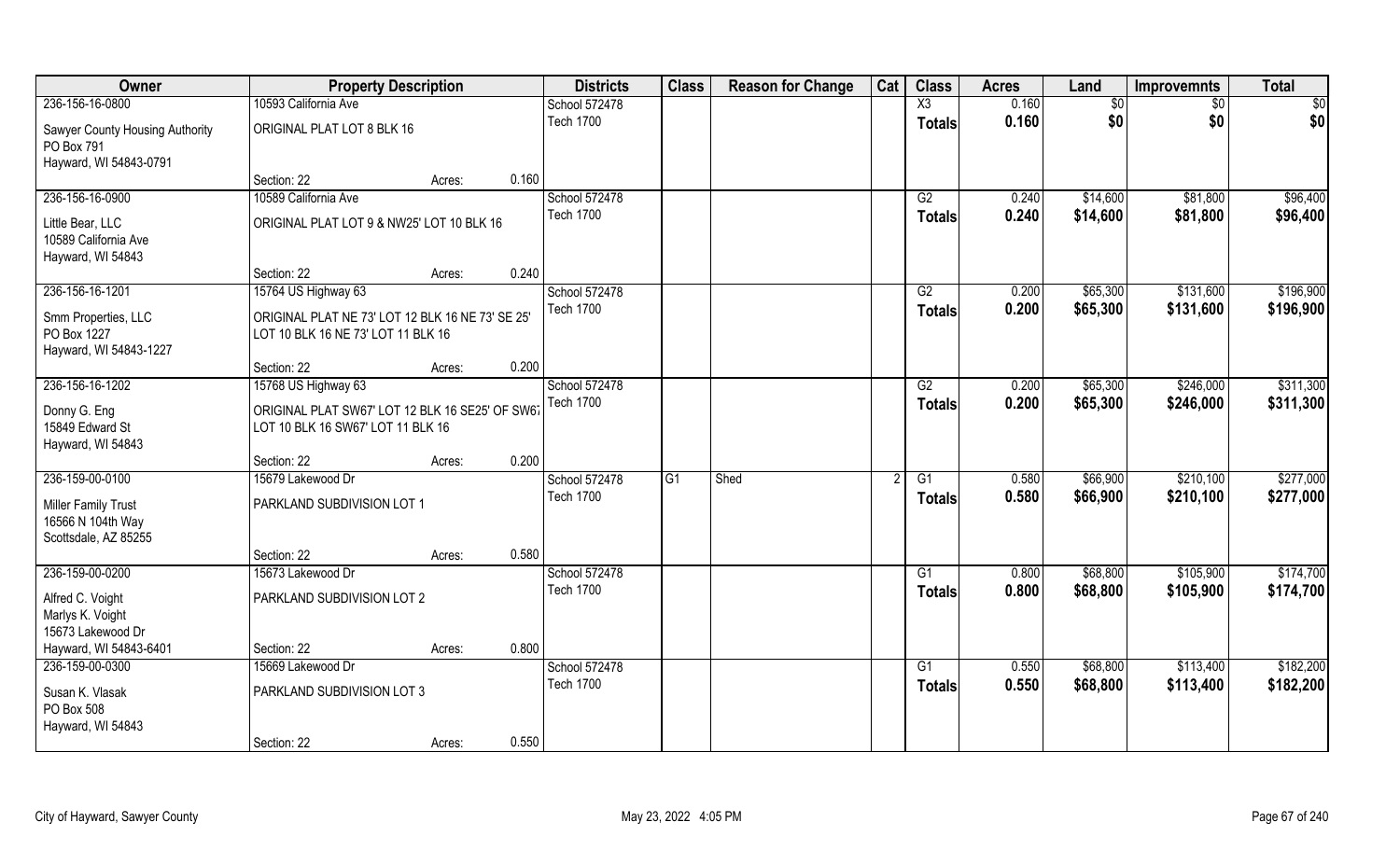| Owner                                                          | <b>Property Description</b> |        |       | <b>Districts</b> | <b>Class</b> | <b>Reason for Change</b> | Cat | <b>Class</b>    | <b>Acres</b> | Land     | <b>Improvemnts</b> | <b>Total</b> |
|----------------------------------------------------------------|-----------------------------|--------|-------|------------------|--------------|--------------------------|-----|-----------------|--------------|----------|--------------------|--------------|
| 236-159-00-0400                                                | 15665 Lakewood Dr           |        |       | School 572478    |              |                          |     | G1              | 0.700        | \$68,800 | \$88,000           | \$156,800    |
| Timothy L. Manych<br>15665 Lakewood Dr<br>Hayward, WI 54843    | PARKLAND SUBDIVISION LOT 4  |        |       | <b>Tech 1700</b> |              |                          |     | <b>Totals</b>   | 0.700        | \$68,800 | \$88,000           | \$156,800    |
|                                                                | Section: 22                 | Acres: | 0.700 |                  |              |                          |     |                 |              |          |                    |              |
| 236-159-00-0500                                                | 15659 Lakewood Dr           |        |       | School 572478    |              |                          |     | G1              | 0.690        | \$68,800 | \$157,900          | \$226,700    |
| Raymond H & Martha B Moeller Rev<br>Trust                      | PARKLAND SUBDIVISION LOT 5  |        |       | <b>Tech 1700</b> |              |                          |     | Totals          | 0.690        | \$68,800 | \$157,900          | \$226,700    |
| 15659 Lakewood Dr<br>Hayward, WI 54843                         | Section: 22                 | Acres: | 0.690 |                  |              |                          |     |                 |              |          |                    |              |
| 236-159-00-0600                                                | 15653 Lakewood Dr           |        |       | School 572478    |              |                          |     | G1              | 0.720        | \$68,800 | \$139,100          | \$207,900    |
| William G. Carothers<br>Dana L. Carothers<br>15653 Lakewood Dr | PARKLAND SUBDIVISION LOT 6  |        |       | <b>Tech 1700</b> |              |                          |     | <b>Totals</b>   | 0.720        | \$68,800 | \$139,100          | \$207,900    |
| Hayward, WI 54843                                              | Section: 22                 | Acres: | 0.720 |                  |              |                          |     |                 |              |          |                    |              |
| 236-159-00-0700                                                | 15649 Lakewood Dr           |        |       | School 572478    |              |                          |     | G1              | 0.770        | \$67,800 | \$129,100          | \$196,900    |
| Linda Emery Derber Trust<br>PO Box 699<br>Hayward, WI 54843    | PARKLAND SUBDIVISION LOT 7  |        |       | <b>Tech 1700</b> |              |                          |     | Totals          | 0.770        | \$67,800 | \$129,100          | \$196,900    |
|                                                                | Section: 22                 | Acres: | 0.770 |                  |              |                          |     |                 |              |          |                    |              |
| 236-159-00-0800                                                | 15643 Lakewood Dr           |        |       | School 572478    |              |                          |     | $\overline{G1}$ | 0.810        | \$67,300 | \$122,300          | \$189,600    |
| Derry J. Flynn<br>Trudy B. Flynn<br>15643 Lakewood Dr          | PARKLAND SUBDIVISION LOT 8  |        |       | <b>Tech 1700</b> |              |                          |     | <b>Totals</b>   | 0.810        | \$67,300 | \$122,300          | \$189,600    |
| Hayward, WI 54843                                              | Section: 22                 | Acres: | 0.810 |                  |              |                          |     |                 |              |          |                    |              |
| 236-159-00-0900                                                | 15639 Lakewood Dr           |        |       | School 572478    | G1           | Garage complete          |     | G1              | 0.770        | \$68,800 | \$113,800          | \$182,600    |
| Paul A. Van Natta<br>Carolyn R. Van Natta<br>15639 Lakewood Dr | PARKLAND SUBDIVISION LOT 9  |        |       | <b>Tech 1700</b> |              |                          |     | <b>Totals</b>   | 0.770        | \$68,800 | \$113,800          | \$182,600    |
| Hayward, WI 54843                                              | Section: 22                 | Acres: | 0.770 |                  |              |                          |     |                 |              |          |                    |              |
| 236-159-00-1000                                                | 15631 Lakewood Dr           |        |       | School 572478    |              |                          |     | $\overline{G1}$ | 0.710        | \$68,800 | \$114,500          | \$183,300    |
| Warren L. Jensen<br>Denise F. Jensen<br>15631 Lakewood Dr      | PARKLAND SUBDIVISION LOT 10 |        |       | <b>Tech 1700</b> |              |                          |     | <b>Totals</b>   | 0.710        | \$68,800 | \$114,500          | \$183,300    |
| Hayward, WI 54843                                              | Section: 22                 | Acres: | 0.710 |                  |              |                          |     |                 |              |          |                    |              |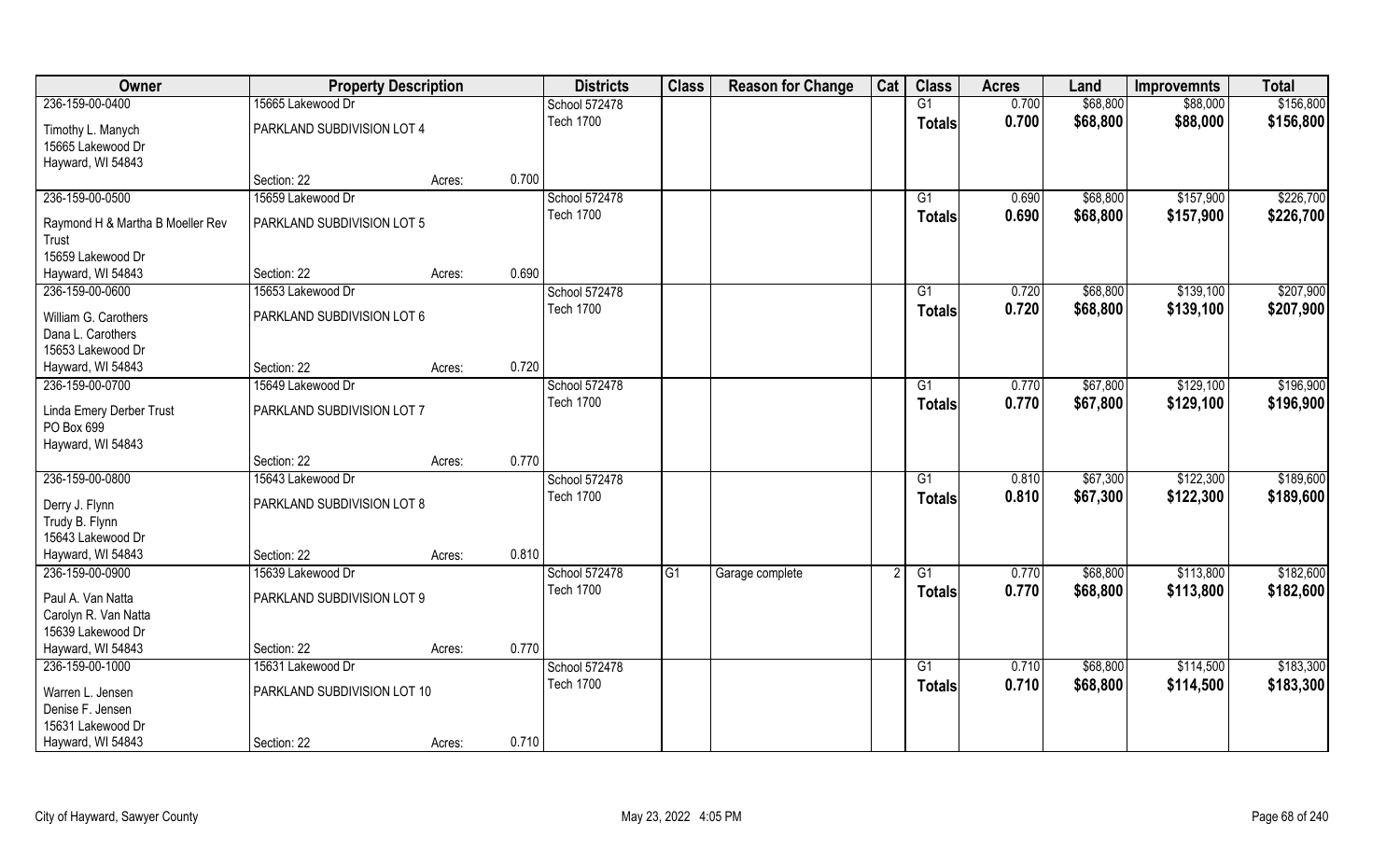| Owner                     | <b>Property Description</b> |        |       | <b>Districts</b> | <b>Class</b> | <b>Reason for Change</b> | Cat | <b>Class</b>    | <b>Acres</b> | Land     | <b>Improvemnts</b> | <b>Total</b> |
|---------------------------|-----------------------------|--------|-------|------------------|--------------|--------------------------|-----|-----------------|--------------|----------|--------------------|--------------|
| 236-159-00-1100           | 15627 Lakewood Dr           |        |       | School 572478    |              |                          |     | G1              | 0.690        | \$69,300 | \$187,100          | \$256,400    |
| Kathleen A. Lamphere      | PARKLAND SUBDIVISION LOT 11 |        |       | <b>Tech 1700</b> |              |                          |     | <b>Totals</b>   | 0.690        | \$69,300 | \$187,100          | \$256,400    |
| 15627 Lakewood Dr         |                             |        |       |                  |              |                          |     |                 |              |          |                    |              |
| Hayward, WI 54843         |                             |        |       |                  |              |                          |     |                 |              |          |                    |              |
|                           | Section: 22                 | Acres: | 0.690 |                  |              |                          |     |                 |              |          |                    |              |
| 236-159-00-1200           | 15623 Lakewood Dr           |        |       | School 572478    |              |                          |     | G1              | 0.690        | \$69,500 | \$140,000          | \$209,500    |
| Michael L. Christopherson | PARKLAND SUBDIVISION LOT 12 |        |       | <b>Tech 1700</b> |              |                          |     | Totals          | 0.690        | \$69,500 | \$140,000          | \$209,500    |
| Traci L. Christopherson   |                             |        |       |                  |              |                          |     |                 |              |          |                    |              |
| 15623 Lakewood Dr         |                             |        |       |                  |              |                          |     |                 |              |          |                    |              |
| Hayward, WI 54843         | Section: 22                 | Acres: | 0.690 |                  |              |                          |     |                 |              |          |                    |              |
| 236-159-00-1300           | 15617 Lakewood Dr           |        |       | School 572478    |              |                          |     | G1              | 0.690        | \$68,800 | \$166,200          | \$235,000    |
| Douglas A. Pluim          | PARKLAND SUBDIVISION LOT 13 |        |       | <b>Tech 1700</b> |              |                          |     | <b>Totals</b>   | 0.690        | \$68,800 | \$166,200          | \$235,000    |
| 15617 Lakewood Dr         |                             |        |       |                  |              |                          |     |                 |              |          |                    |              |
| Hayward, WI 54843         |                             |        |       |                  |              |                          |     |                 |              |          |                    |              |
|                           | Section: 22                 | Acres: | 0.690 |                  |              |                          |     |                 |              |          |                    |              |
| 236-159-00-1400           | 15611 Lakewood Dr           |        |       | School 572478    |              |                          |     | G1              | 0.690        | \$68,800 | \$307,400          | \$376,200    |
| James L. Miller           | PARKLAND SUBDIVISION LOT 14 |        |       | <b>Tech 1700</b> |              |                          |     | <b>Totals</b>   | 0.690        | \$68,800 | \$307,400          | \$376,200    |
| 15611 Lakewood Dr         |                             |        |       |                  |              |                          |     |                 |              |          |                    |              |
| Hayward, WI 54843-6401    |                             |        |       |                  |              |                          |     |                 |              |          |                    |              |
|                           | Section: 22                 | Acres: | 0.690 |                  |              |                          |     |                 |              |          |                    |              |
| 236-159-00-1500           | 15607 Lakewood Dr           |        |       | School 572478    |              |                          |     | $\overline{G1}$ | 0.550        | \$73,500 | \$128,400          | \$201,900    |
| Robert H. Kinney          | PARKLAND SUBDIVISION LOT 15 |        |       | <b>Tech 1700</b> |              |                          |     | <b>Totals</b>   | 0.550        | \$73,500 | \$128,400          | \$201,900    |
| June A. Kinney            |                             |        |       |                  |              |                          |     |                 |              |          |                    |              |
| 15607 Lakewood Dr         |                             |        |       |                  |              |                          |     |                 |              |          |                    |              |
| Hayward, WI 54843         | Section: 22                 | Acres: | 0.550 |                  |              |                          |     |                 |              |          |                    |              |
| 236-159-00-1600           | 15601 Lakewood Dr           |        |       | School 572478    |              |                          |     | G1              | 0.740        | \$73,200 | \$119,500          | \$192,700    |
| Michael A. Kelsey         | PARKLAND SUBDIVISION LOT 16 |        |       | <b>Tech 1700</b> |              |                          |     | <b>Totals</b>   | 0.740        | \$73,200 | \$119,500          | \$192,700    |
| PO Box 718                |                             |        |       |                  |              |                          |     |                 |              |          |                    |              |
| Hayward, WI 54843-0718    |                             |        |       |                  |              |                          |     |                 |              |          |                    |              |
|                           | Section: 22                 | Acres: | 0.740 |                  |              |                          |     |                 |              |          |                    |              |
| 236-159-00-1700           | 15618 Lakewood Dr           |        |       | School 572478    |              |                          |     | G1              | 1.450        | \$25,600 | \$108,200          | \$133,800    |
| Andrea J. Meunier         | PARKLAND SUBDIVISION LOT 17 |        |       | <b>Tech 1700</b> |              |                          |     | <b>Totals</b>   | 1.450        | \$25,600 | \$108,200          | \$133,800    |
| 15618 Lakewood Dr         |                             |        |       |                  |              |                          |     |                 |              |          |                    |              |
| Hayward, WI 54843         |                             |        |       |                  |              |                          |     |                 |              |          |                    |              |
|                           | Section: 22                 | Acres: | 1.450 |                  |              |                          |     |                 |              |          |                    |              |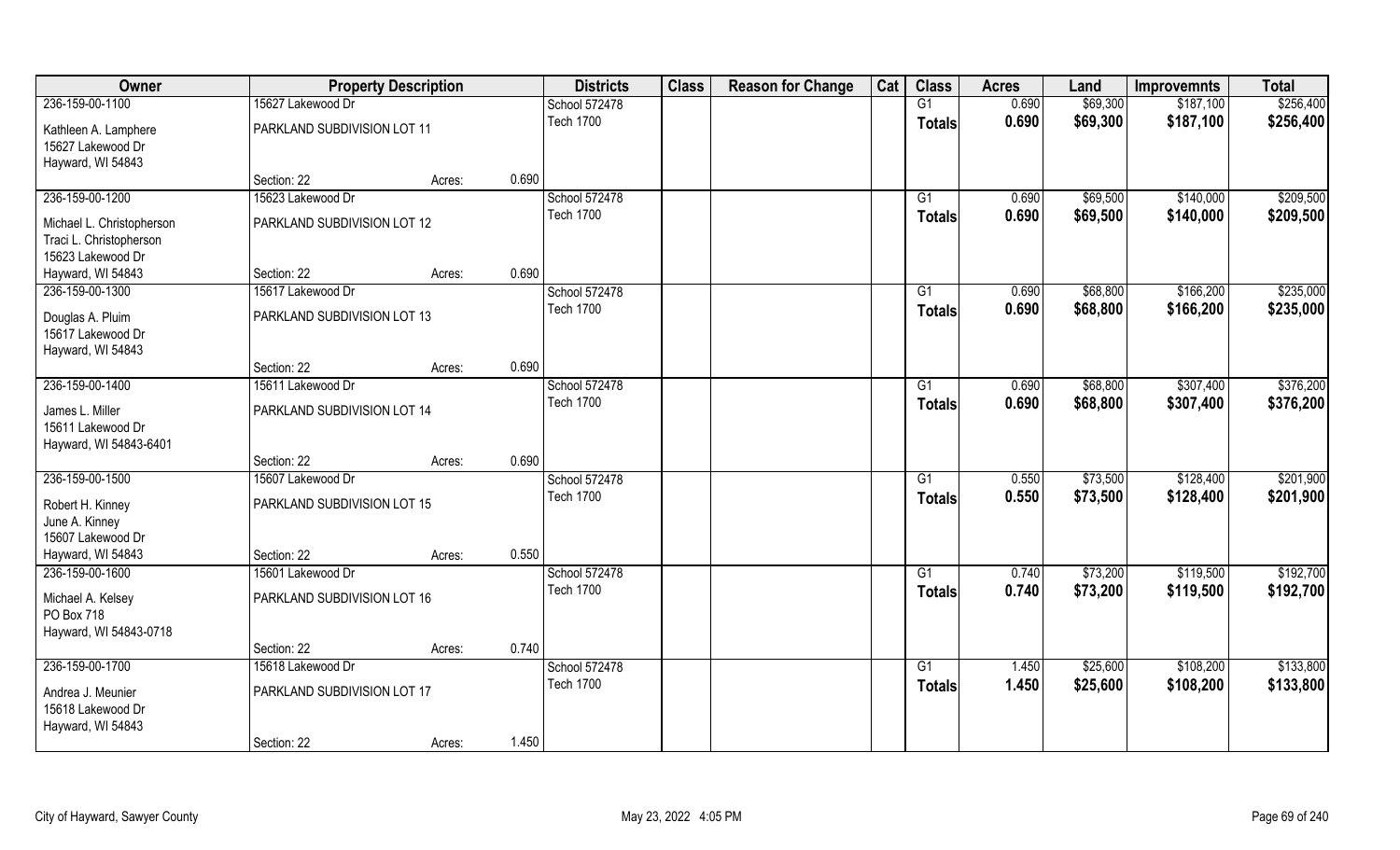| Owner                                                               | <b>Property Description</b>                             |        |       | <b>Districts</b> | <b>Class</b> | <b>Reason for Change</b> | Cat | <b>Class</b>    | <b>Acres</b> | Land     | <b>Improvemnts</b> | <b>Total</b> |
|---------------------------------------------------------------------|---------------------------------------------------------|--------|-------|------------------|--------------|--------------------------|-----|-----------------|--------------|----------|--------------------|--------------|
| 236-159-00-1801                                                     | 10520 Morningside Dr                                    |        |       | School 572478    |              |                          |     | G1              | 0.500        | \$19,900 | \$80,400           | \$100,300    |
| Randy M. Wydra<br>Lisa H. Wydra<br>10520 Morningside Dr             | PARKLAND SUBDIVISION PRT LOT 18 LOT 1 CSM<br>9/28 #1836 |        |       | <b>Tech 1700</b> |              |                          |     | <b>Totals</b>   | 0.500        | \$19,900 | \$80,400           | \$100,300    |
| Hayward, WI 54843                                                   | Section: 22                                             | Acres: | 0.500 |                  |              |                          |     |                 |              |          |                    |              |
| 236-159-00-1802                                                     | 10528 Morningside Dr                                    |        |       | School 572478    |              |                          |     | G1              | 0.620        | \$20,400 | \$186,200          | \$206,600    |
| Jacobson Trust<br>10888N Linden Rd<br>Hayward, WI 54843             | PARKLAND SUBDIVISION PRT LOT 18 LOT 2 CSM<br>9/28 #1836 |        |       | <b>Tech 1700</b> |              |                          |     | <b>Totals</b>   | 0.620        | \$20,400 | \$186,200          | \$206,600    |
|                                                                     | Section: 22                                             | Acres: | 0.620 |                  |              |                          |     |                 |              |          |                    |              |
| 236-159-00-1901                                                     | 15636 Lakewood Dr                                       |        |       | School 572478    |              |                          |     | G1              | 0.550        | \$20,100 | \$88,500           | \$108,600    |
| Conn K. Mullally<br>Kathleen J. Mullally<br>15636 Lakewood Dr       | PARKLAND SUBDIVISION SE 110' LOT 19                     |        |       | <b>Tech 1700</b> |              |                          |     | <b>Totals</b>   | 0.550        | \$20,100 | \$88,500           | \$108,600    |
| Hayward, WI 54843                                                   | Section: 22                                             | Acres: | 0.550 |                  |              |                          |     |                 |              |          |                    |              |
| 236-159-00-1902                                                     | 15640 Lakewood Dr                                       |        |       | School 572478    |              |                          |     | G1              | 0.440        | \$18,700 | \$87,600           | \$106,300    |
| Kelleen J. Pattermann<br>15640 Lakewood Dr<br>Hayward, WI 54843     | PARKLAND SUBDIVISION PRT LOT 19                         |        |       | <b>Tech 1700</b> |              |                          |     | <b>Totals</b>   | 0.440        | \$18,700 | \$87,600           | \$106,300    |
|                                                                     | Section: 22                                             | Acres: | 0.440 |                  |              |                          |     |                 |              |          |                    |              |
| 236-159-00-2000                                                     | 10576 Gresylon Dr                                       |        |       | School 572478    |              |                          |     | X4              | 2.320        | \$0      | $\overline{50}$    | \$0          |
| Trinity Evangelical Lutheran Church of<br>Hayw<br>10576 Gresylon Dr | PARKLAND SUBDIVISION LOTS 20-23                         |        |       | <b>Tech 1700</b> |              |                          |     | <b>Totals</b>   | 2.320        | \$0      | \$0                | \$0          |
| Hayward, WI 54843                                                   | Section: 22                                             | Acres: | 2.320 |                  |              |                          |     |                 |              |          |                    |              |
| 236-159-00-2400                                                     | 15658 Parkland Dr                                       |        |       | School 572478    |              |                          |     | G1              | 0.580        | \$20,300 | \$93,200           | \$113,500    |
| Craig L. Faulstich<br>Patricia J. Faulstich<br>15658 Parkland Dr    | PARKLAND SUBDIVISION LOT 24                             |        |       | <b>Tech 1700</b> |              |                          |     | <b>Totals</b>   | 0.580        | \$20,300 | \$93,200           | \$113,500    |
| Hayward, WI 54843                                                   | Section: 22                                             | Acres: | 0.580 |                  |              |                          |     |                 |              |          |                    |              |
| 236-159-00-2500                                                     | 15650 Parkland Dr                                       |        |       | School 572478    |              |                          |     | $\overline{G1}$ | 0.580        | \$20,300 | \$86,100           | \$106,400    |
| Nicholas P. Ciletti<br>15650 Parkland Dr<br>Hayward, WI 54843       | PARKLAND SUBDIVISION LOT 25                             |        |       | <b>Tech 1700</b> |              |                          |     | <b>Totals</b>   | 0.580        | \$20,300 | \$86,100           | \$106,400    |
|                                                                     | Section: 22                                             | Acres: | 0.580 |                  |              |                          |     |                 |              |          |                    |              |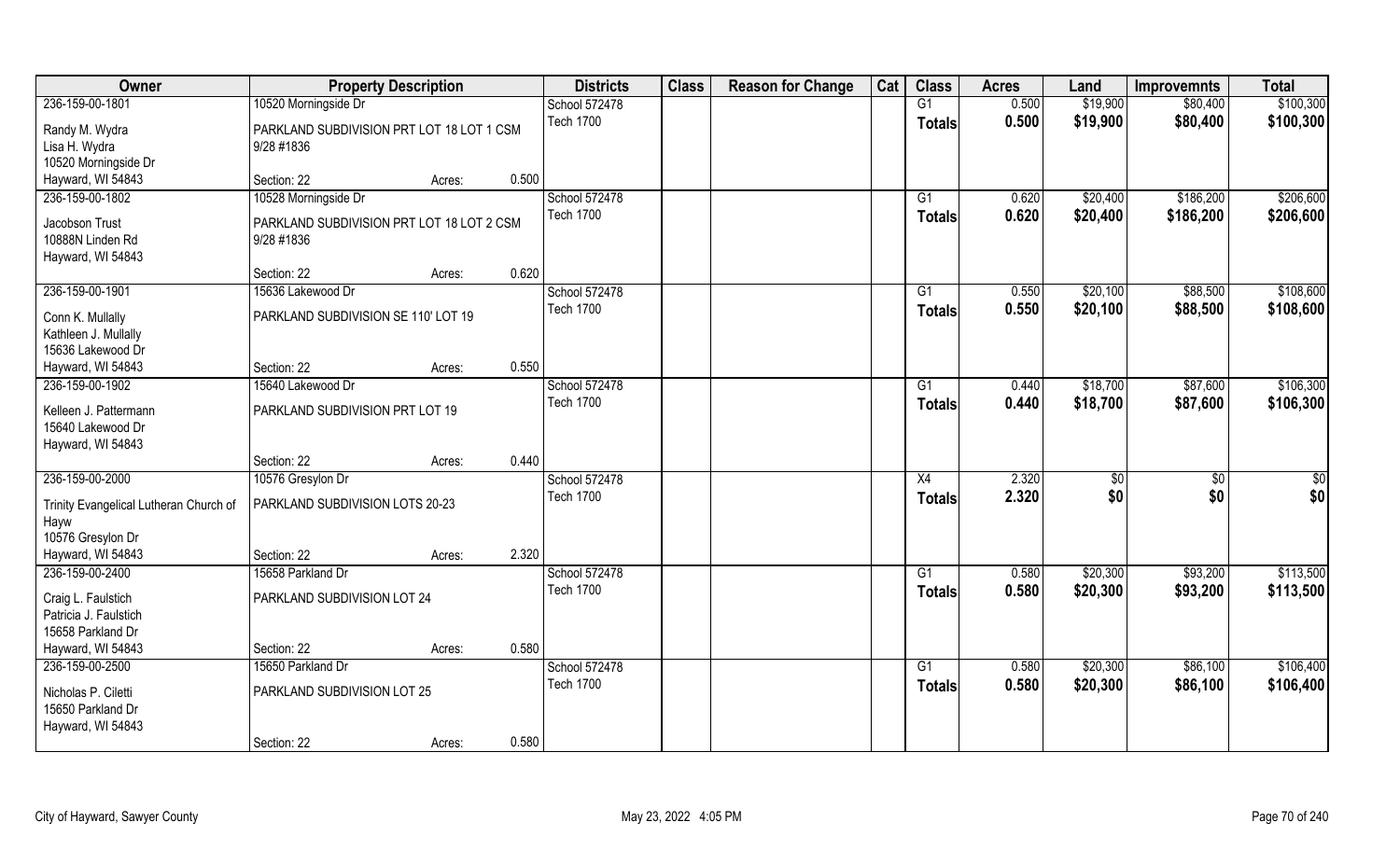| Owner                                            | <b>Property Description</b>                    |        |       | <b>Districts</b> | <b>Class</b> | <b>Reason for Change</b> | Cat | <b>Class</b>    | <b>Acres</b> | Land      | <b>Improvemnts</b> | <b>Total</b>    |
|--------------------------------------------------|------------------------------------------------|--------|-------|------------------|--------------|--------------------------|-----|-----------------|--------------|-----------|--------------------|-----------------|
| 236-159-00-2600                                  | 15644 Parkland Dr                              |        |       | School 572478    |              |                          |     | G1              | 0.580        | \$20,300  | \$111,800          | \$132,100       |
| Mitchell Menigo                                  | PARKLAND SUBDIVISION LOT 26                    |        |       | <b>Tech 1700</b> |              |                          |     | <b>Totals</b>   | 0.580        | \$20,300  | \$111,800          | \$132,100       |
| Alyssa Menigo                                    |                                                |        |       |                  |              |                          |     |                 |              |           |                    |                 |
| 15644 Parkland Dr                                |                                                |        |       |                  |              |                          |     |                 |              |           |                    |                 |
| Hayward, WI 54843                                | Section: 22                                    | Acres: | 0.580 |                  |              |                          |     |                 |              |           |                    |                 |
| 236-159-00-2700                                  | 15638 Parkland Dr                              |        |       | School 572478    |              |                          |     | $\overline{G1}$ | 0.580        | \$20,300  | \$127,300          | \$147,600       |
| <b>Brook Mattila</b>                             | PARKLAND SUBDIVISION LOT 27                    |        |       | <b>Tech 1700</b> |              |                          |     | <b>Totals</b>   | 0.580        | \$20,300  | \$127,300          | \$147,600       |
| 15638 Parkland Dr                                |                                                |        |       |                  |              |                          |     |                 |              |           |                    |                 |
| Hayward, WI 54843                                |                                                |        |       |                  |              |                          |     |                 |              |           |                    |                 |
|                                                  | Section: 22                                    | Acres: | 0.580 |                  |              |                          |     |                 |              |           |                    |                 |
| 236-159-00-2800                                  | 15628 Parkland Dr                              |        |       | School 572478    |              |                          |     | G1              | 0.580        | \$20,300  | \$88,100           | \$108,400       |
| Joseph L. Rothberger                             | PARKLAND SUBDIVISION LOT 28                    |        |       | <b>Tech 1700</b> |              |                          |     | <b>Totals</b>   | 0.580        | \$20,300  | \$88,100           | \$108,400       |
| 1933 Little Blake Lake Ct                        |                                                |        |       |                  |              |                          |     |                 |              |           |                    |                 |
| Luck, WI 54853                                   |                                                |        |       |                  |              |                          |     |                 |              |           |                    |                 |
|                                                  | Section: 22                                    | Acres: | 0.580 |                  |              |                          |     |                 |              |           |                    |                 |
| 236-159-00-2900                                  | 10545 Morningside Dr                           |        |       | School 572478    |              |                          |     | X4              | 0.580        | \$0       | \$0                | \$0             |
|                                                  | PARKLAND SUBDIVISION LOT 29                    |        |       | <b>Tech 1700</b> |              |                          |     | <b>Totals</b>   | 0.580        | \$0       | \$0                | \$0             |
| Hayward Church of Christ<br>10545 Morningside Dr |                                                |        |       |                  |              |                          |     |                 |              |           |                    |                 |
| Hayward, WI 54843                                |                                                |        |       |                  |              |                          |     |                 |              |           |                    |                 |
|                                                  | Section: 22                                    | Acres: | 0.580 |                  |              |                          |     |                 |              |           |                    |                 |
| 236-160-01-0202                                  |                                                |        |       | School 572478    |              |                          |     | X4              | 0.110        | \$0       | $\overline{50}$    | $\overline{50}$ |
|                                                  |                                                |        |       | <b>Tech 1700</b> |              |                          |     | <b>Totals</b>   | 0.110        | \$0       | \$0                | \$0             |
| City of Hayward                                  | PARKVIEW ADDITION NE45' LOT 2 & SW25' LOT 3 BL |        |       |                  |              |                          |     |                 |              |           |                    |                 |
| PO Box 969                                       | 1 MINNESOTA AVE                                |        |       |                  |              |                          |     |                 |              |           |                    |                 |
| Hayward, WI 54843-0969                           |                                                |        |       |                  |              |                          |     |                 |              |           |                    |                 |
|                                                  | Section: 27                                    | Acres: | 0.110 |                  |              |                          |     |                 |              |           |                    |                 |
| 236-160-01-0303                                  | 15845 US Highway 63                            |        |       | School 572478    |              |                          |     | G2              | 1.405        | \$330,800 | \$663,900          | \$994,700       |
| <b>Hayward Community Credit Union</b>            | PARKVIEW ADDITION PRT LOTS 3-5 BLOCK 1 & PRT   |        |       | <b>Tech 1700</b> |              |                          |     | <b>Totals</b>   | 1.405        | \$330,800 | \$663,900          | \$994,700       |
| PO Box 876                                       | NWNW LOT 1 CSM 32/42 #7816                     |        |       |                  |              |                          |     |                 |              |           |                    |                 |
| Hayward, WI 54843-0876                           |                                                |        |       |                  |              |                          |     |                 |              |           |                    |                 |
|                                                  | Section: 27                                    | Acres: | 1.405 |                  |              |                          |     |                 |              |           |                    |                 |
| 236-160-02-0203                                  | 15831 Us Hwy 63                                |        |       | School 572478    |              |                          |     | G2              | 1.060        | \$412,000 | \$607,800          | \$1,019,800     |
| Kt Real Estate Holdings, LLC                     | PARKVIEW ADDITION LOTS 1.2 & PRT LOT 3 BLK 2 & |        |       | <b>Tech 1700</b> |              |                          |     | <b>Totals</b>   | 1.060        | \$412,000 | \$607,800          | \$1,019,800     |
| 1626 Oak St                                      | PRT SWSW SEC 22, PRT NWNW SEC 27 PCL A CSM     |        |       |                  |              |                          |     |                 |              |           |                    |                 |
| Lacrosse, WI 54603                               | 2/265 #387 & PRT LOT 2 CSM 14/309 #3583        |        |       |                  |              |                          |     |                 |              |           |                    |                 |
|                                                  | Section: 27                                    | Acres: | 1.060 |                  |              |                          |     |                 |              |           |                    |                 |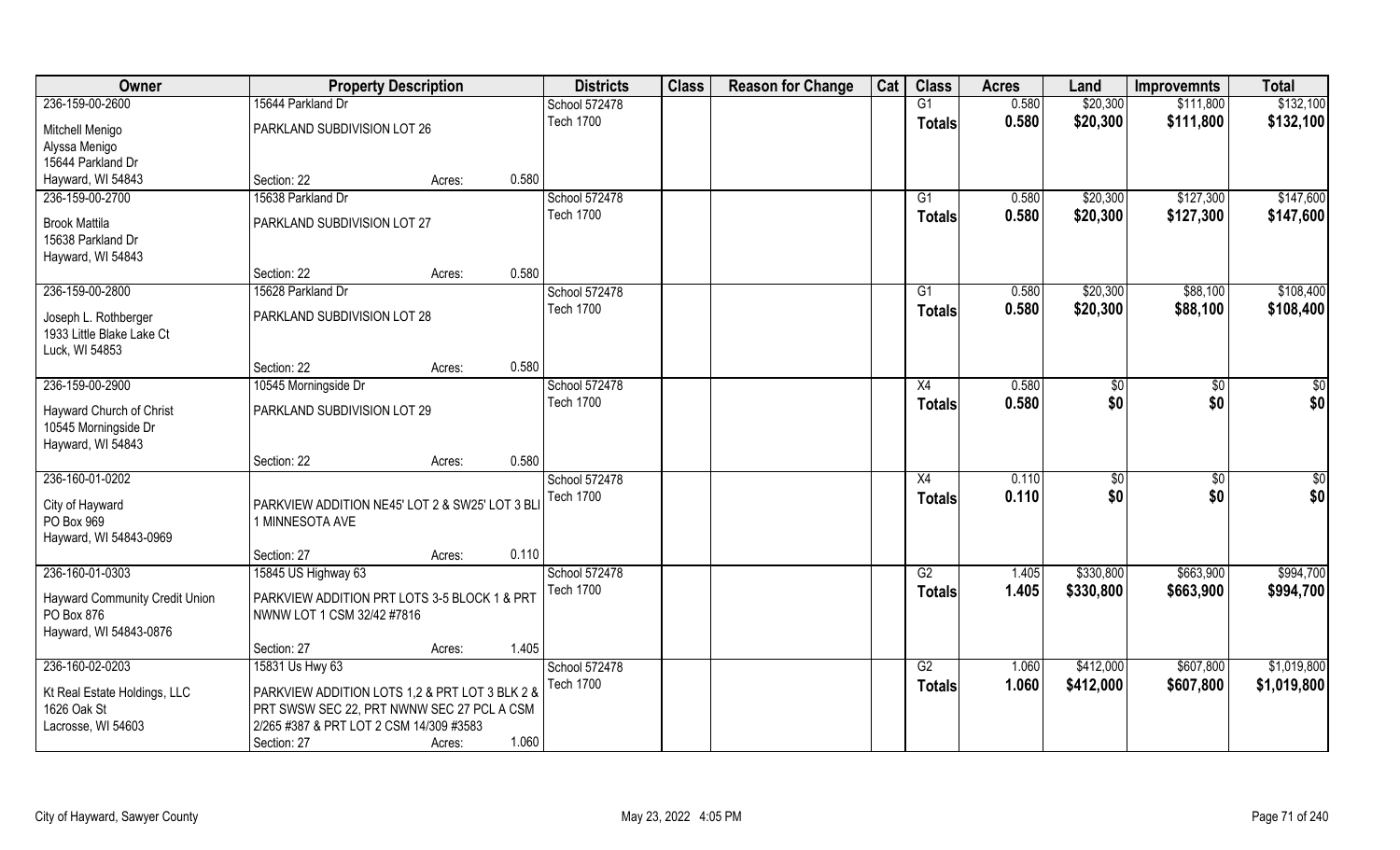| Owner                                                                        | <b>Property Description</b>                                          |        |       | <b>Districts</b> | <b>Class</b> | <b>Reason for Change</b> | Cat | <b>Class</b>    | <b>Acres</b> | Land     | <b>Improvemnts</b> | <b>Total</b> |
|------------------------------------------------------------------------------|----------------------------------------------------------------------|--------|-------|------------------|--------------|--------------------------|-----|-----------------|--------------|----------|--------------------|--------------|
| 236-160-02-0302                                                              |                                                                      |        |       | School 572478    |              |                          |     | $\overline{X2}$ | 0.041        | \$0      | $\sqrt{6}$         | \$0          |
| State of Wisconsin<br>PO Box 7921<br>Madison, WI 53707                       | PARKVIEW ADDITION PRT LOT 3 BLK 2                                    |        |       | <b>Tech 1700</b> |              |                          |     | <b>Totals</b>   | 0.041        | \$0      | \$0                | \$0          |
|                                                                              | Section: 27                                                          | Acres: | 0.041 |                  |              |                          |     |                 |              |          |                    |              |
| 236-163-00-0102                                                              | 15598 Pine Point Dr                                                  |        |       | School 572478    |              |                          |     | G1              | 0.820        | \$12,400 | \$128,200          | \$140,600    |
| Farone Trust<br>15598 Pine Point Dr<br>Hayward, WI 54843                     | PINE POINT SUBD LOT 1 & PRT LOT 2, PRT NWNE<br>LOT 2 CSM 37/41 #8523 |        |       | <b>Tech 1700</b> |              |                          |     | <b>Totals</b>   | 0.820        | \$12,400 | \$128,200          | \$140,600    |
|                                                                              | Section: 27                                                          | Acres: | 0.820 |                  |              |                          |     |                 |              |          |                    |              |
| 236-163-00-0103                                                              | 15578 Pine Point Dr                                                  |        |       | School 572478    |              |                          |     | G1              | 0.640        | \$10,100 | \$0                | \$10,100     |
| Miller Family Trust<br>16566 N 104th Way<br>Scottsdale, AZ 85255             | PINE POINT SUBD PRT LOT 2 & LOT 3 LOT 3 CSM<br>37/41 #8523           |        |       | <b>Tech 1700</b> |              |                          |     | <b>Totals</b>   | 0.640        | \$10,100 | \$0                | \$10,100     |
|                                                                              | Section: 27                                                          | Acres: | 0.640 |                  |              |                          |     |                 |              |          |                    |              |
| 236-163-00-0400                                                              | 15592 Lakewood Dr                                                    |        |       | School 572478    |              |                          |     | G1              | 0.600        | \$20,400 | \$100,900          | \$121,300    |
| Michael J. Churchill<br>Cheryl M. Churchill<br>15592 Lakewood Dr             | PINE POINT SUBD LOT 4                                                |        |       | <b>Tech 1700</b> |              |                          |     | <b>Totals</b>   | 0.600        | \$20,400 | \$100,900          | \$121,300    |
| Hayward, WI 54843                                                            | Section: 27                                                          | Acres: | 0.600 |                  |              |                          |     |                 |              |          |                    |              |
| 236-163-00-0500                                                              | 15576 Pine Point Dr                                                  |        |       | School 572478    |              |                          |     | G1              | 0.440        | \$18,700 | \$10,300           | \$29,000     |
| J O Duffy & B J Koer Duffy Rev Trust<br>PO Box 471<br>Hayward, WI 54843-0471 | PINE POINT SUBD LOT 5                                                |        |       | <b>Tech 1700</b> |              |                          |     | <b>Totals</b>   | 0.440        | \$18,700 | \$10,300           | \$29,000     |
|                                                                              | Section: 27                                                          | Acres: | 0.440 |                  |              |                          |     |                 |              |          |                    |              |
| 236-163-00-0600                                                              | Pine Point Dr                                                        |        |       | School 572478    |              |                          |     | G1              | 0.440        | \$14,300 | $\sqrt{50}$        | \$14,300     |
| Steven J. Kelsey<br>PO Box 478<br>Spooner, WI 54801-0478                     | PINE POINT SUBD LOT 6                                                |        |       | <b>Tech 1700</b> |              |                          |     | <b>Totals</b>   | 0.440        | \$14,300 | \$0                | \$14,300     |
|                                                                              | Section: 27                                                          | Acres: | 0.440 |                  |              |                          |     |                 |              |          |                    |              |
| 236-163-00-0700                                                              | 15561 Pine Point Dr                                                  |        |       | School 572478    |              |                          |     | G1              | 0.440        | \$18,700 | \$140,100          | \$158,800    |
| David E. Teran<br>Leah A. Teran<br>15561 Pine Point Dr                       | PINE POINT SUBD LOT 7                                                |        |       | <b>Tech 1700</b> |              |                          |     | <b>Totals</b>   | 0.440        | \$18,700 | \$140,100          | \$158,800    |
| Hayward, WI 54843                                                            | Section: 27                                                          | Acres: | 0.440 |                  |              |                          |     |                 |              |          |                    |              |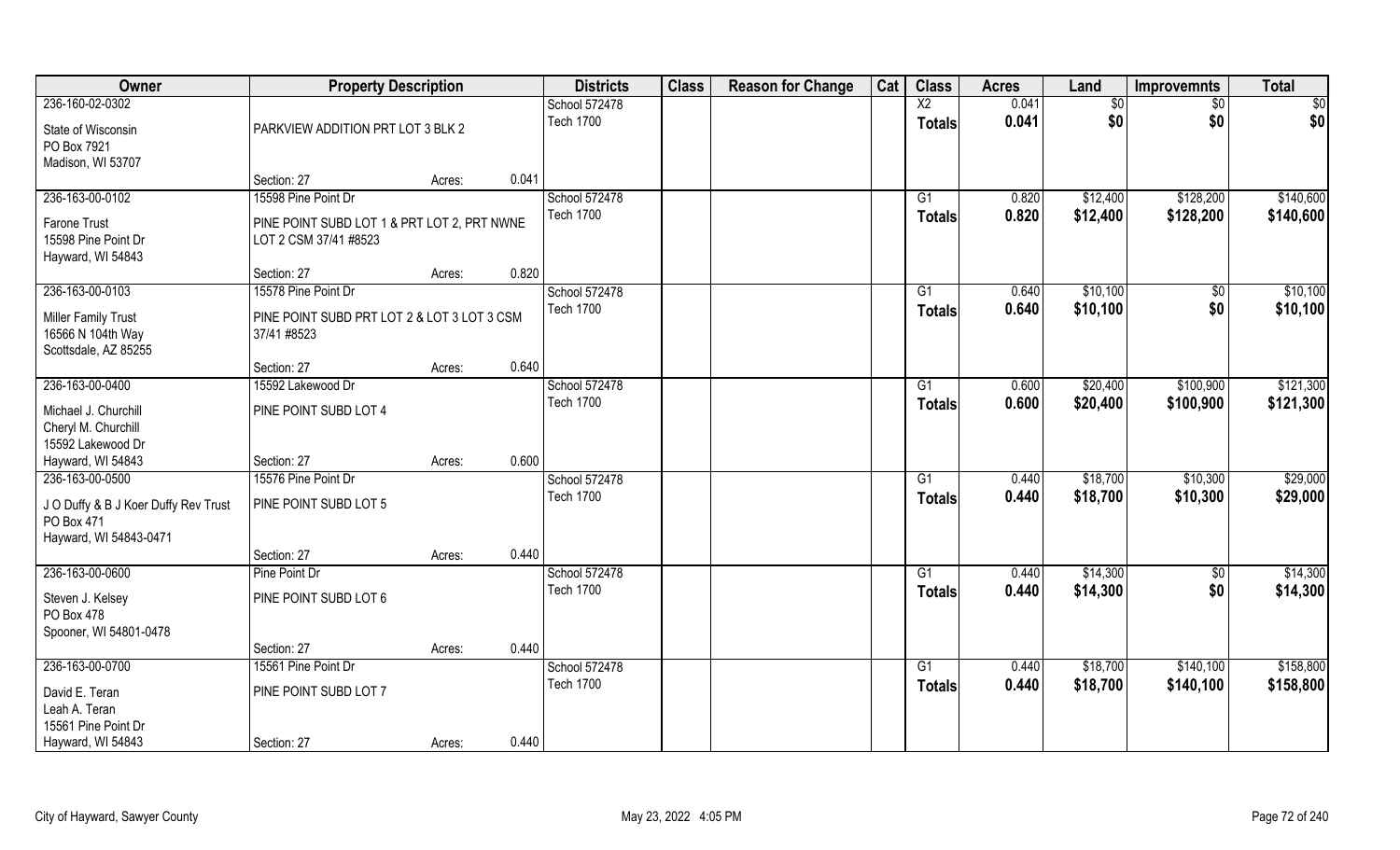| Owner                                                         | <b>Property Description</b> |        |       | <b>Districts</b> | <b>Class</b> | <b>Reason for Change</b> | Cat | <b>Class</b>  | <b>Acres</b> | Land     | <b>Improvemnts</b> | <b>Total</b> |
|---------------------------------------------------------------|-----------------------------|--------|-------|------------------|--------------|--------------------------|-----|---------------|--------------|----------|--------------------|--------------|
| 236-163-00-0800                                               | 15553 Pine Point Dr         |        |       | School 572478    |              |                          |     | G1            | 0.420        | \$18,300 | \$78,100           | \$96,400     |
| Ricky A. Nelson<br>Rebecca A. Nelson                          | PINE POINT SUBD LOT 8       |        |       | <b>Tech 1700</b> |              |                          |     | <b>Totals</b> | 0.420        | \$18,300 | \$78,100           | \$96,400     |
| 11379 Shaw Rd                                                 |                             |        |       |                  |              |                          |     |               |              |          |                    |              |
| Rockford, IL 61114                                            | Section: 27                 | Acres: | 0.420 |                  |              |                          |     |               |              |          |                    |              |
| 236-163-00-0900                                               | 15537 Pine Point Dr         |        |       | School 572478    |              |                          |     | G1            | 0.530        | \$20,000 | \$101,700          | \$121,700    |
| William R. Wilcox<br>15537 Pine Point Dr<br>Hayward, WI 54843 | PINE POINT SUBD LOT 9       |        |       | <b>Tech 1700</b> |              |                          |     | <b>Totals</b> | 0.530        | \$20,000 | \$101,700          | \$121,700    |
|                                                               | Section: 27                 | Acres: | 0.530 |                  |              |                          |     |               |              |          |                    |              |
| 236-163-00-1000                                               | 10471 Lakewood Dr           |        |       | School 572478    |              |                          |     | G1            | 0.520        | \$20,000 | \$146,800          | \$166,800    |
| Garry J. Palfe<br>Yvonne M. Palfe<br>1950 Mary Knoll          | PINE POINT SUBD LOT 10      |        |       | <b>Tech 1700</b> |              |                          |     | <b>Totals</b> | 0.520        | \$20,000 | \$146,800          | \$166,800    |
| Maplewood, MN 55109                                           | Section: 27                 | Acres: | 0.520 |                  |              |                          |     |               |              |          |                    |              |
| 236-163-00-1100                                               | 15538 Lakewood Dr           |        |       | School 572478    |              |                          |     | G1            | 0.530        | \$20,000 | \$157,900          | \$177,900    |
| <b>Taccmc Trust</b><br>15538 Lakewood Dr<br>Hayward, WI 54843 | PINE POINT SUBD LOT 11      |        |       | <b>Tech 1700</b> |              |                          |     | <b>Totals</b> | 0.530        | \$20,000 | \$157,900          | \$177,900    |
|                                                               | Section: 27                 | Acres: | 0.530 |                  |              |                          |     |               |              |          |                    |              |
| 236-163-00-1200                                               | 15550 Lakewood Dr           |        |       | School 572478    |              |                          |     | G1            | 0.530        | \$20,000 | \$177,200          | \$197,200    |
| Jo Ann M Bramhall<br>15550 Lakewood Dr<br>Hayward, WI 54843   | PINE POINT SUBD LOT 12      |        |       | <b>Tech 1700</b> |              |                          |     | <b>Totals</b> | 0.530        | \$20,000 | \$177,200          | \$197,200    |
|                                                               | Section: 27                 | Acres: | 0.530 |                  |              |                          |     |               |              |          |                    |              |
| 236-163-00-1300                                               | 15560 Lakewood Dr           |        |       | School 572478    | G1           | <b>Deck</b>              |     | G1            | 0.520        | \$20,000 | \$160,400          | \$180,400    |
| Rcj Income Trust<br>15560 Lakewood Dr<br>Hayward, WI 54843    | PINE POINT SUBD LOT 13      |        |       | <b>Tech 1700</b> |              |                          |     | <b>Totals</b> | 0.520        | \$20,000 | \$160,400          | \$180,400    |
|                                                               | Section: 27                 | Acres: | 0.520 |                  |              |                          |     |               |              |          |                    |              |
| 236-163-00-1400                                               | 15574 Lakewood Dr           |        |       | School 572478    |              |                          |     | G1            | 0.570        | \$20,200 | \$143,700          | \$163,900    |
| Michael A. Kelsey<br>PO Box 718                               | PINE POINT SUBD LOT 14      |        |       | <b>Tech 1700</b> |              |                          |     | <b>Totals</b> | 0.570        | \$20,200 | \$143,700          | \$163,900    |
| Hayward, WI 54843-0718                                        | Section: 27                 | Acres: | 0.570 |                  |              |                          |     |               |              |          |                    |              |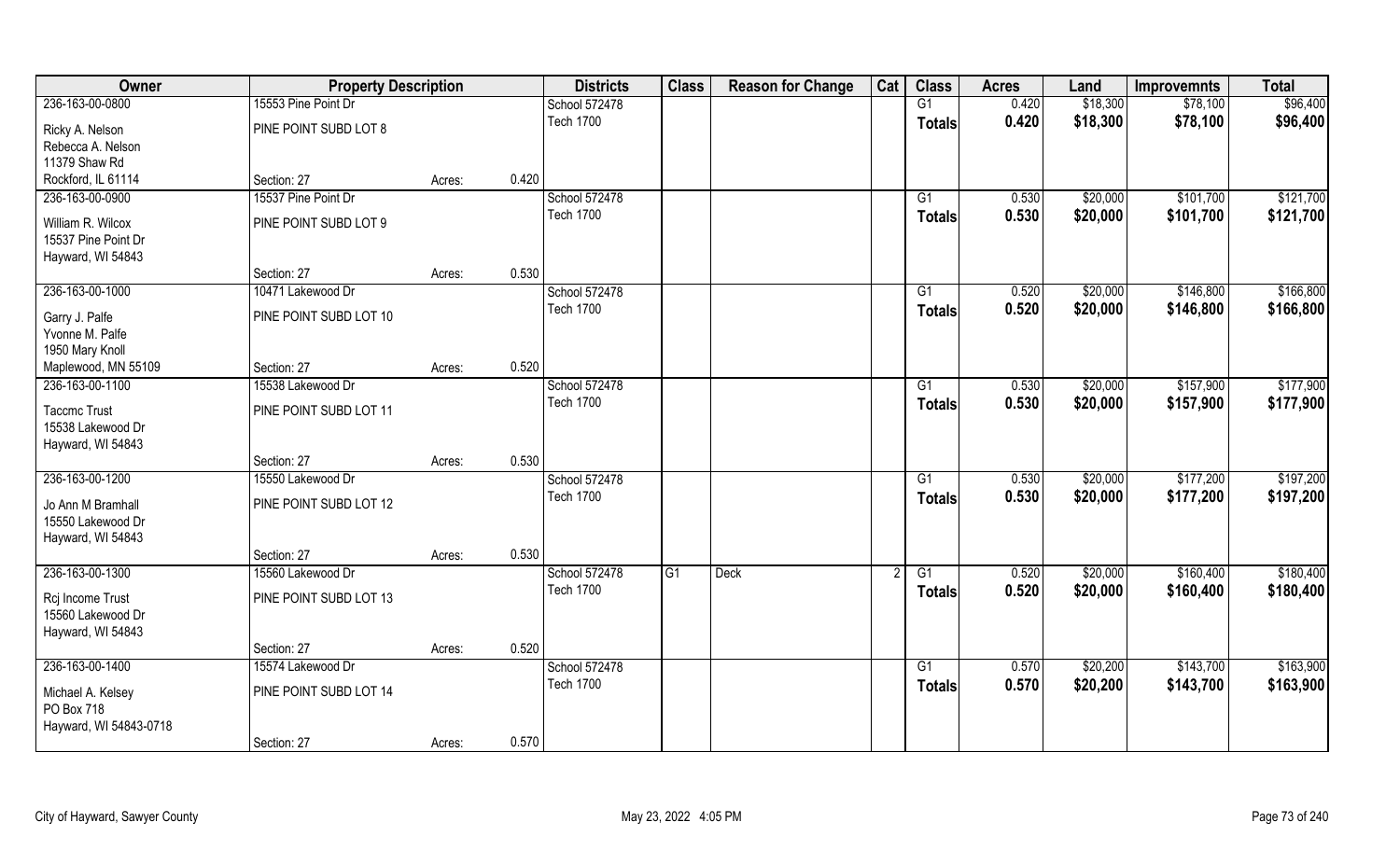| Owner                  | <b>Property Description</b> |        |       | <b>Districts</b> | <b>Class</b> | <b>Reason for Change</b> | Cat | <b>Class</b>  | <b>Acres</b> | Land     | <b>Improvemnts</b> | <b>Total</b> |
|------------------------|-----------------------------|--------|-------|------------------|--------------|--------------------------|-----|---------------|--------------|----------|--------------------|--------------|
| 236-163-00-1501        | 10456 Lakewood Dr           |        |       | School 572478    |              |                          |     | G1            | 0.500        | \$19,900 | \$121,100          | \$141,000    |
| <b>Bradley Burling</b> | PINE POINT SUBD LOT 15      |        |       | <b>Tech 1700</b> |              |                          |     | <b>Totals</b> | 0.500        | \$19,900 | \$121,100          | \$141,000    |
| 10456 Lakewood Dr      |                             |        |       |                  |              |                          |     |               |              |          |                    |              |
| Hayward, WI 54843      |                             |        |       |                  |              |                          |     |               |              |          |                    |              |
|                        | Section: 27                 | Acres: | 0.500 |                  |              |                          |     |               |              |          |                    |              |
| 236-163-00-1600        | 10460 Lakewood Dr           |        |       | School 572478    |              |                          |     | G1            | 0.480        | \$19,500 | \$148,200          | \$167,700    |
| Michael W. Hansen      | PINE POINT SUBD LOT 16      |        |       | <b>Tech 1700</b> |              |                          |     | Totals        | 0.480        | \$19,500 | \$148,200          | \$167,700    |
| Leanne M. Hansen       |                             |        |       |                  |              |                          |     |               |              |          |                    |              |
| 10460 Lakewood Dr      |                             |        |       |                  |              |                          |     |               |              |          |                    |              |
| Hayward, WI 54843      | Section: 27                 | Acres: | 0.480 |                  |              |                          |     |               |              |          |                    |              |
| 236-163-00-1700        | 10480 Lakewood Dr           |        |       | School 572478    |              |                          |     | G1            | 0.450        | \$18,900 | \$98,300           | \$117,200    |
| Ann M. Thomas          | PINE POINT SUBD LOT 17      |        |       | <b>Tech 1700</b> |              |                          |     | <b>Totals</b> | 0.450        | \$18,900 | \$98,300           | \$117,200    |
| 10480 Lakewood Dr      |                             |        |       |                  |              |                          |     |               |              |          |                    |              |
| Hayward, WI 54843      |                             |        |       |                  |              |                          |     |               |              |          |                    |              |
|                        | Section: 27                 | Acres: | 0.450 |                  |              |                          |     |               |              |          |                    |              |
| 236-163-00-1801        | 10488 Lakewood Dr           |        |       | School 572478    |              |                          |     | G1            | 0.430        | \$18,500 | \$109,400          | \$127,900    |
| Jonathan E. Detray     | PINE POINT SUBD LOT 18      |        |       | <b>Tech 1700</b> |              |                          |     | <b>Totals</b> | 0.430        | \$18,500 | \$109,400          | \$127,900    |
| Megan C. Detray        |                             |        |       |                  |              |                          |     |               |              |          |                    |              |
| 10488 Lakewood Dr      |                             |        |       |                  |              |                          |     |               |              |          |                    |              |
| Hayward, WI 54843      | Section: 27                 | Acres: | 0.430 |                  |              |                          |     |               |              |          |                    |              |
| 236-165-00-0100        | 15870 Edward St             |        |       | School 572478    |              |                          |     | G1            | 0.270        | \$15,400 | \$77,600           | \$93,000     |
| Peter R. Czarnecki     | PINE VIEW SUBD LOT 1        |        |       | <b>Tech 1700</b> |              |                          |     | <b>Totals</b> | 0.270        | \$15,400 | \$77,600           | \$93,000     |
| 9138W Johnson Rd       |                             |        |       |                  |              |                          |     |               |              |          |                    |              |
| Hayward, WI 54843      |                             |        |       |                  |              |                          |     |               |              |          |                    |              |
|                        | Section: 22                 | Acres: | 0.270 |                  |              |                          |     |               |              |          |                    |              |
| 236-165-00-0200        | 15864 Edward St             |        |       | School 572478    |              |                          |     | G1            | 0.270        | \$15,400 | \$77,600           | \$93,000     |
| Zellmer Trust          | PINE VIEW SUBD LOT 2        |        |       | <b>Tech 1700</b> |              |                          |     | <b>Totals</b> | 0.270        | \$15,400 | \$77,600           | \$93,000     |
| N7343 Cty Hwy M        |                             |        |       |                  |              |                          |     |               |              |          |                    |              |
| Springbrook, WI 54875  |                             |        |       |                  |              |                          |     |               |              |          |                    |              |
|                        | Section: 22                 | Acres: | 0.270 |                  |              |                          |     |               |              |          |                    |              |
| 236-165-00-0300        | Edward St                   |        |       | School 572478    |              |                          |     | G1            | 0.270        | \$11,000 | $\overline{50}$    | \$11,000     |
| Donny G. Eng           | PINE VIEW SUBD LOT 3        |        |       | <b>Tech 1700</b> |              |                          |     | <b>Totals</b> | 0.270        | \$11,000 | \$0                | \$11,000     |
| Sara L. Eng            |                             |        |       |                  |              |                          |     |               |              |          |                    |              |
| 15849 Edward St        |                             |        |       |                  |              |                          |     |               |              |          |                    |              |
| Hayward, WI 54843      | Section: 22                 | Acres: | 0.270 |                  |              |                          |     |               |              |          |                    |              |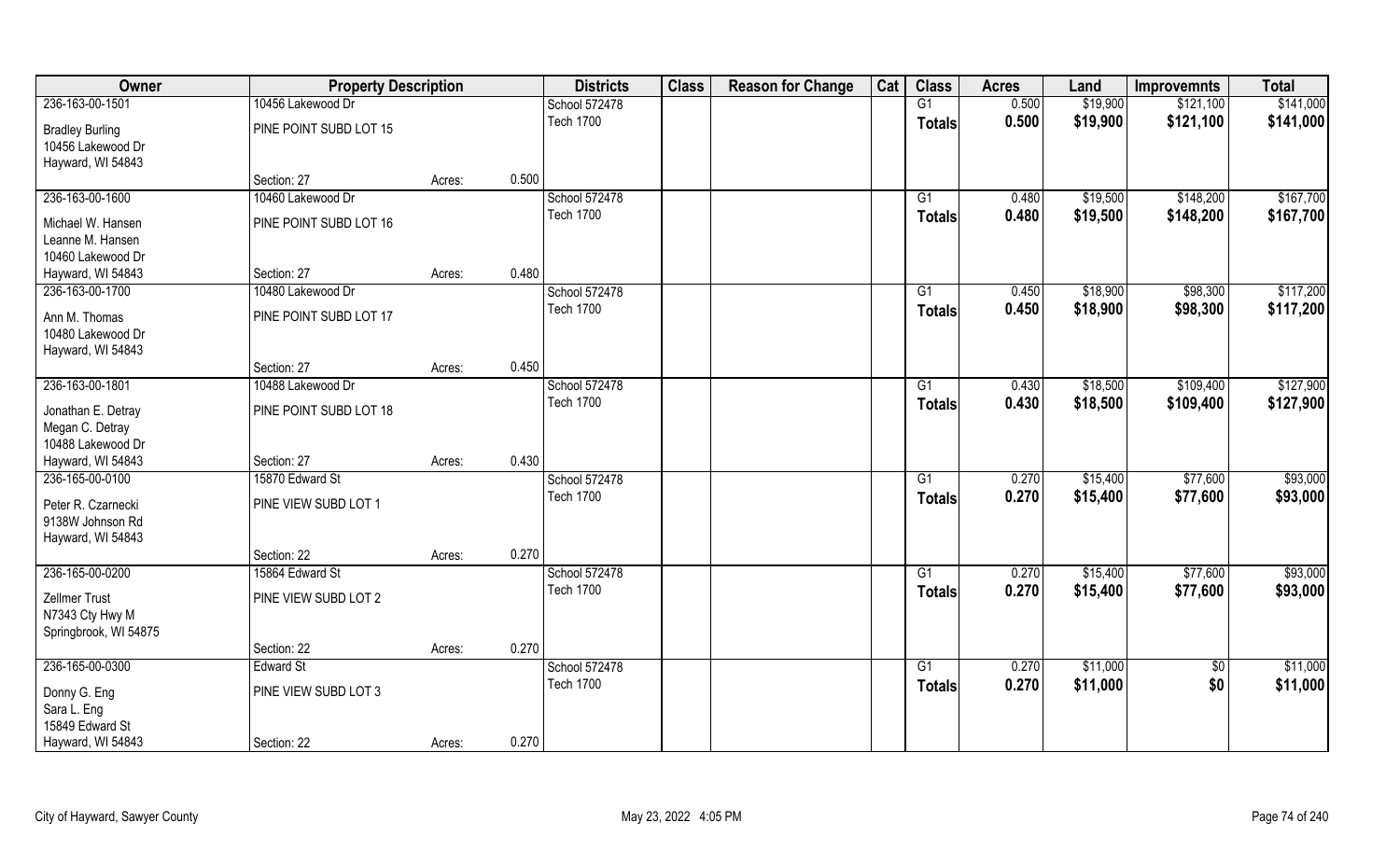| Owner                                   | <b>Property Description</b> |        |       | <b>Districts</b>         | <b>Class</b> | <b>Reason for Change</b> | Cat | <b>Class</b>    | <b>Acres</b> | Land     | <b>Improvemnts</b> | <b>Total</b> |
|-----------------------------------------|-----------------------------|--------|-------|--------------------------|--------------|--------------------------|-----|-----------------|--------------|----------|--------------------|--------------|
| 236-165-00-0400                         | 15850 Edward St             |        |       | School 572478            |              |                          |     | G1              | 0.270        | \$15,400 | \$79,100           | \$94,500     |
| Timothy L. Carrier                      | PINE VIEW SUBD LOT 4        |        |       | <b>Tech 1700</b>         |              |                          |     | <b>Totals</b>   | 0.270        | \$15,400 | \$79,100           | \$94,500     |
| 15850 Edward St                         |                             |        |       |                          |              |                          |     |                 |              |          |                    |              |
| Hayward, WI 54843                       | Section: 22                 |        | 0.270 |                          |              |                          |     |                 |              |          |                    |              |
|                                         | <b>Edward St</b>            | Acres: |       |                          |              |                          |     | G1              |              |          |                    |              |
| 236-165-00-0500                         |                             |        |       | School 572478<br>TID-005 |              |                          |     |                 | 0.270        | \$15,400 | \$9,000            | \$24,400     |
| Timothy L. Carrier                      | PINE VIEW SUBD LOT 5        |        |       | <b>Tech 1700</b>         |              |                          |     | Totals          | 0.270        | \$15,400 | \$9,000            | \$24,400     |
| 15850 Edward St                         |                             |        |       |                          |              |                          |     |                 |              |          |                    |              |
| Hayward, WI 54843                       |                             |        |       |                          |              |                          |     |                 |              |          |                    |              |
|                                         | Section: 22                 | Acres: | 0.270 |                          |              |                          |     |                 |              |          |                    |              |
| 236-165-00-0600                         | 15844 Edward St             |        |       | School 572478            |              |                          |     | G1              | 0.609        | \$20,400 | \$122,500          | \$142,900    |
| David L. Tworek                         | PINE VIEW SUBD LOTS 6 & 7   |        |       | <b>Tech 1700</b>         |              |                          |     | <b>Totals</b>   | 0.609        | \$20,400 | \$122,500          | \$142,900    |
| Ronda E. Tworek                         |                             |        |       |                          |              |                          |     |                 |              |          |                    |              |
| 15333W State Hwy 77                     |                             |        |       |                          |              |                          |     |                 |              |          |                    |              |
| Hayward, WI 54843                       | Section: 22                 | Acres: | 0.609 |                          |              |                          |     |                 |              |          |                    |              |
| 236-166-00-0100                         | 10214 Olker Rd              |        |       | School 572478            |              |                          |     | G1              | 0.345        | \$16,900 | \$102,000          | \$118,900    |
| Kyle Palmer<br>10214 Olker Rd           | PINEWOOD ADDITION LOT 1     |        |       | <b>Tech 1700</b>         |              |                          |     | <b>Totals</b>   | 0.345        | \$16,900 | \$102,000          | \$118,900    |
| Hayward, WI 54843                       |                             |        |       |                          |              |                          |     |                 |              |          |                    |              |
|                                         | Section: 26                 | Acres: | 0.345 |                          |              |                          |     |                 |              |          |                    |              |
| 236-166-00-0200                         | 10210 Olker Rd              |        |       | School 572478            |              |                          |     | $\overline{G1}$ | 0.436        | \$18,700 | \$83,600           | \$102,300    |
|                                         | PINEWOOD ADDITION LOT 2     |        |       | <b>Tech 1700</b>         |              |                          |     | <b>Totals</b>   | 0.436        | \$18,700 | \$83,600           | \$102,300    |
| S J. Bodenschatz                        |                             |        |       |                          |              |                          |     |                 |              |          |                    |              |
| 15437 County Hwy B<br>Hayward, WI 54843 |                             |        |       |                          |              |                          |     |                 |              |          |                    |              |
|                                         | Section: 26                 | Acres: | 0.436 |                          |              |                          |     |                 |              |          |                    |              |
| 236-166-00-0300                         | 15496 Pinewood Dr           |        |       | School 572478            |              |                          |     | G1              | 0.430        | \$18,500 | \$73,300           | \$91,800     |
|                                         |                             |        |       | <b>Tech 1700</b>         |              |                          |     |                 | 0.430        | \$18,500 |                    | \$91,800     |
| Harold R. Valien                        | PINEWOOD ADDITION LOT 3     |        |       |                          |              |                          |     | <b>Totals</b>   |              |          | \$73,300           |              |
| 15496 Pinewood Dr                       |                             |        |       |                          |              |                          |     |                 |              |          |                    |              |
| Hayward, WI 54843                       |                             |        |       |                          |              |                          |     |                 |              |          |                    |              |
|                                         | Section: 26                 | Acres: | 0.430 |                          |              |                          |     |                 |              |          |                    |              |
| 236-166-00-0400                         | 10208 Olker Rd              |        |       | School 572478            |              |                          |     | G1              | 0.420        | \$18,300 | \$40,800           | \$59,100     |
| Pinewood Homes LLC                      | PINEWOOD ADDITION LOT 4     |        |       | <b>Tech 1700</b>         |              |                          |     | <b>Totals</b>   | 0.420        | \$18,300 | \$40,800           | \$59,100     |
| 15437 County Hwy B                      |                             |        |       |                          |              |                          |     |                 |              |          |                    |              |
| Hayward, WI 54843                       |                             |        |       |                          |              |                          |     |                 |              |          |                    |              |
|                                         | Section: 26                 | Acres: | 0.420 |                          |              |                          |     |                 |              |          |                    |              |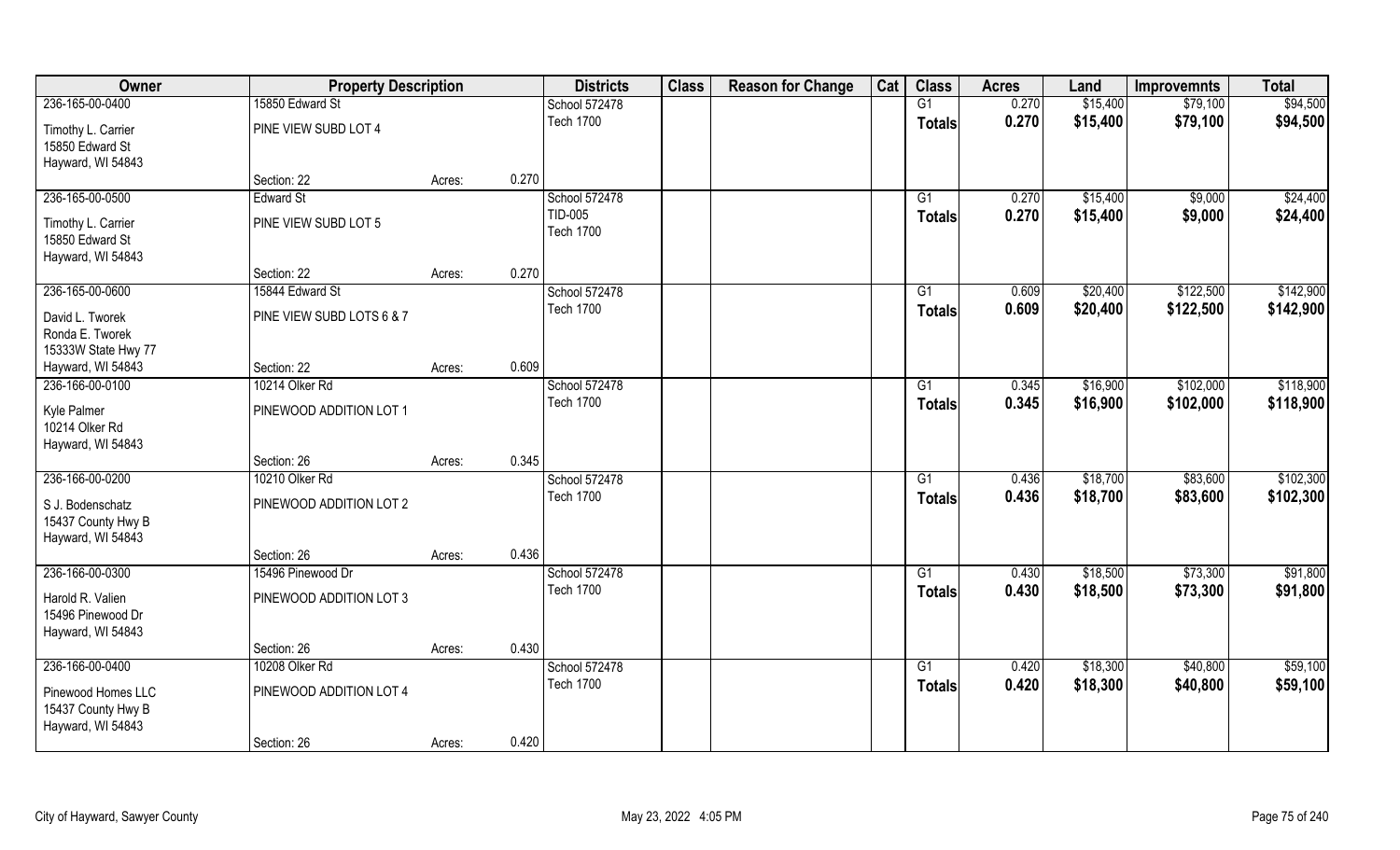| Owner                    | <b>Property Description</b>            |        |       | <b>Districts</b> | <b>Class</b> | <b>Reason for Change</b> | Cat | <b>Class</b>    | <b>Acres</b> | Land     | <b>Improvemnts</b> | <b>Total</b> |
|--------------------------|----------------------------------------|--------|-------|------------------|--------------|--------------------------|-----|-----------------|--------------|----------|--------------------|--------------|
| 236-166-00-0500          | 15497 Pinewood Dr                      |        |       | School 572478    |              |                          |     | G2              | 0.598        | \$23,500 | \$305,100          | \$328,600    |
| Hayward Senior Care, LLC | PINEWOOD ADDITION LOT 5                |        |       | <b>Tech 1700</b> |              |                          |     | <b>Totals</b>   | 0.598        | \$23,500 | \$305,100          | \$328,600    |
| 10260 White Birch Ln     |                                        |        |       |                  |              |                          |     |                 |              |          |                    |              |
| Hayward, WI 54843        |                                        |        |       |                  |              |                          |     |                 |              |          |                    |              |
|                          | Section: 26                            | Acres: | 0.598 |                  |              |                          |     |                 |              |          |                    |              |
| 236-166-00-0600          | 15482 Pinewood Dr Unit A               |        |       | School 572478    |              |                          |     | G1              | 0.346        | \$16,900 | \$86,600           | \$103,500    |
| Pinewood Homes LLC       | PINEWOOD ADDITION LOT 6                |        |       | <b>Tech 1700</b> |              |                          |     | Totals          | 0.346        | \$16,900 | \$86,600           | \$103,500    |
| 15437 County Hwy B       |                                        |        |       |                  |              |                          |     |                 |              |          |                    |              |
| Hayward, WI 54843        |                                        |        |       |                  |              |                          |     |                 |              |          |                    |              |
|                          | Section: 26                            | Acres: | 0.346 |                  |              |                          |     |                 |              |          |                    |              |
| 236-166-00-0700          | 15474 Pinewood Dr Unit C               |        |       | School 572478    |              |                          |     | G1              | 0.345        | \$16,900 | \$86,600           | \$103,500    |
| Pinewood Homes LLC       | PINEWOOD ADDITION LOT 7                |        |       | <b>Tech 1700</b> |              |                          |     | <b>Totals</b>   | 0.345        | \$16,900 | \$86,600           | \$103,500    |
| 15437 County Hwy B       |                                        |        |       |                  |              |                          |     |                 |              |          |                    |              |
| Hayward, WI 54843        |                                        |        |       |                  |              |                          |     |                 |              |          |                    |              |
|                          | Section: 26                            | Acres: | 0.345 |                  |              |                          |     |                 |              |          |                    |              |
| 236-166-00-0800          | Pinewood Dr                            |        |       | School 572478    |              |                          |     | G1              | 0.442        | \$600    | $\sqrt{50}$        | \$600        |
| S J. Bodenschatz         | PINEWOOD ADDITION OUTLOT 1 (ACCESS RD) |        |       | <b>Tech 1700</b> |              |                          |     | <b>Totals</b>   | 0.442        | \$600    | \$0                | \$600        |
| 15437 County Hwy B       |                                        |        |       |                  |              |                          |     |                 |              |          |                    |              |
| Hayward, WI 54843        |                                        |        |       |                  |              |                          |     |                 |              |          |                    |              |
|                          | Section: 26                            | Acres: | 0.442 |                  |              |                          |     |                 |              |          |                    |              |
| 236-167-00-0800          | 15494 Whispering Pines Ct              |        |       | School 572478    |              |                          |     | $\overline{G1}$ | 0.306        | \$16,100 | \$65,300           | \$81,400     |
| S J. Bodenschatz         | PINEWOOD 2ND ADDITION LOT 8            |        |       | <b>Tech 1700</b> |              |                          |     | <b>Totals</b>   | 0.306        | \$16,100 | \$65,300           | \$81,400     |
| 15437 County Hwy B       |                                        |        |       |                  |              |                          |     |                 |              |          |                    |              |
| Hayward, WI 54843        |                                        |        |       |                  |              |                          |     |                 |              |          |                    |              |
|                          | Section: 26                            | Acres: | 0.306 |                  |              |                          |     |                 |              |          |                    |              |
| 236-167-00-0900          | 15486 Whispering Pines Ct              |        |       | School 572478    |              |                          |     | G1              | 0.306        | \$16,100 | \$60,100           | \$76,200     |
| S J. Bodenschatz         | PINEWOOD 2ND ADDITION LOT 9            |        |       | <b>Tech 1700</b> |              |                          |     | <b>Totals</b>   | 0.306        | \$16,100 | \$60,100           | \$76,200     |
| 15437 County Hwy B       |                                        |        |       |                  |              |                          |     |                 |              |          |                    |              |
| Hayward, WI 54843        |                                        |        |       |                  |              |                          |     |                 |              |          |                    |              |
|                          | Section: 26                            | Acres: | 0.306 |                  |              |                          |     |                 |              |          |                    |              |
| 236-167-00-1000          | 15480 Whispering Pines Ct              |        |       | School 572478    |              |                          |     | G1              | 0.239        | \$14,500 | \$80,000           | \$94,500     |
| Harold M. Burton         | PINEWOOD 2ND ADDITION LOT 10           |        |       | <b>Tech 1700</b> |              |                          |     | <b>Totals</b>   | 0.239        | \$14,500 | \$80,000           | \$94,500     |
| Bonnie J. Burton         |                                        |        |       |                  |              |                          |     |                 |              |          |                    |              |
| 15760W Norway Point Rd   |                                        |        |       |                  |              |                          |     |                 |              |          |                    |              |
| Hayward, WI 54843        | Section: 26                            | Acres: | 0.239 |                  |              |                          |     |                 |              |          |                    |              |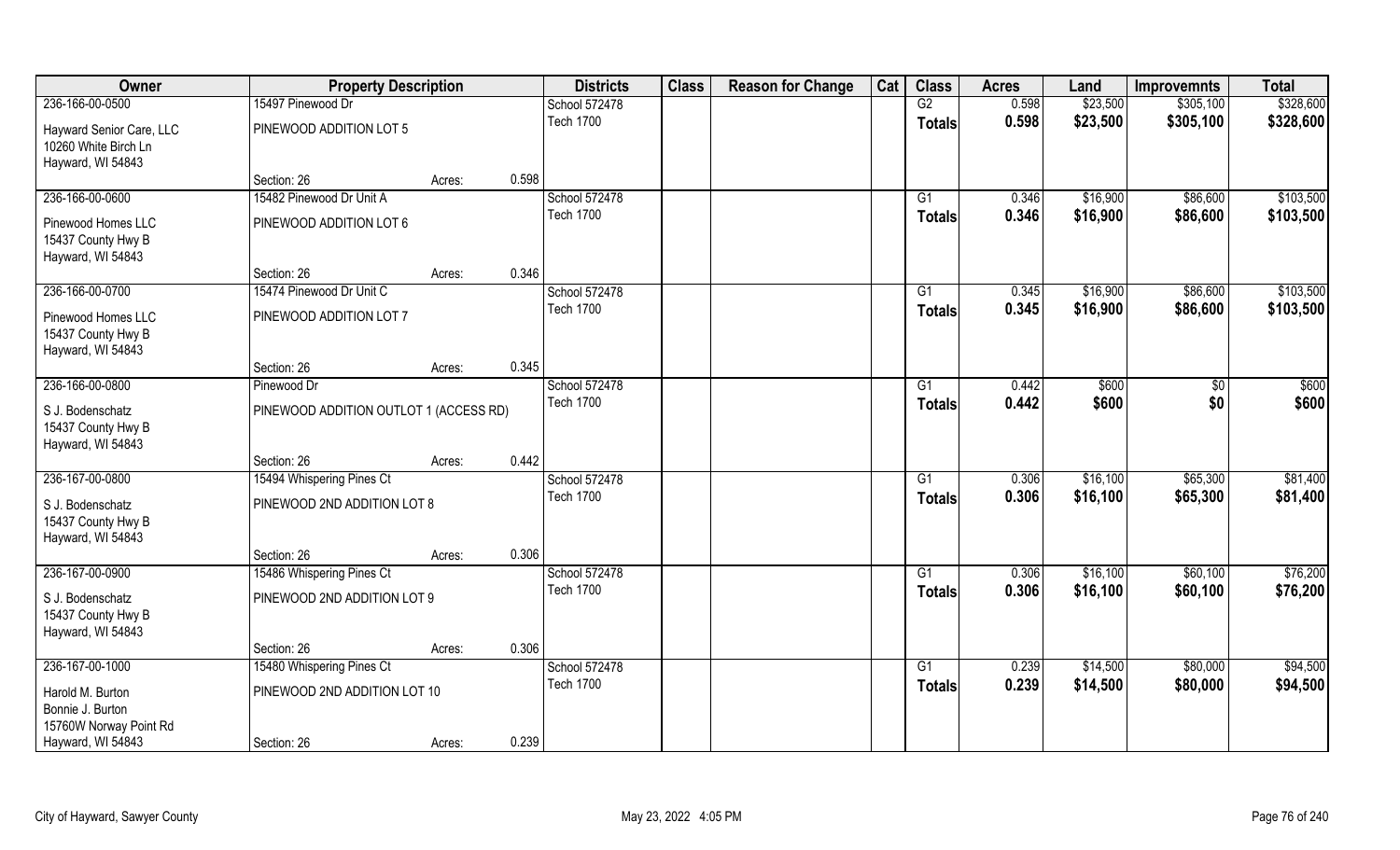| Owner                     | <b>Property Description</b>                  |                 | <b>Districts</b>                  | <b>Class</b> | <b>Reason for Change</b> | Cat | <b>Class</b>  | <b>Acres</b>   | Land                 | <b>Improvemnts</b> | <b>Total</b>         |
|---------------------------|----------------------------------------------|-----------------|-----------------------------------|--------------|--------------------------|-----|---------------|----------------|----------------------|--------------------|----------------------|
| 236-167-00-1100           | 15478 Whispering Pines Ct                    |                 | School 572478                     |              |                          |     | G1            | 0.251          | \$15,000             | \$87,000           | \$102,000            |
| Lynn A. Melton            | PINEWOOD 2ND ADDITION LOT 11                 |                 | <b>Tech 1700</b>                  |              |                          |     | <b>Totals</b> | 0.251          | \$15,000             | \$87,000           | \$102,000            |
| 15478 Whispering Pines Ct |                                              |                 |                                   |              |                          |     |               |                |                      |                    |                      |
| Hayward, WI 54843-2617    |                                              |                 |                                   |              |                          |     |               |                |                      |                    |                      |
|                           | Section: 26                                  | 0.251<br>Acres: |                                   |              |                          |     |               |                |                      |                    |                      |
| 236-167-00-1200           | 15476 Whispering Pines Ct                    |                 | School 572478                     |              |                          |     | G1            | 0.349          | \$17,000             | \$73,100           | \$90,100             |
| Anisha Woods              | PINEWOOD 2ND ADDITION LOT 12 & OUTLOT 1 CSM  |                 | <b>Tech 1700</b>                  |              |                          |     | <b>Totals</b> | 0.349          | \$17,000             | \$73,100           | \$90,100             |
| 15476 Whispering Pines Ct | 21/246 #6050                                 |                 |                                   |              |                          |     |               |                |                      |                    |                      |
| Hayward, WI 54843         |                                              |                 |                                   |              |                          |     |               |                |                      |                    |                      |
|                           | Section: 26                                  | 0.349<br>Acres: |                                   |              |                          |     |               |                |                      |                    |                      |
| 236-167-00-1300           | 15477 Whispering Pines Ct                    |                 | School 572478                     |              |                          |     | G1            | 0.460          | \$19,100             | \$110,800          | \$129,900            |
| Amy E. Suzan              | PINEWOOD 2ND ADDITION LOTS 13 & 14 LOT 1 CSM |                 | <b>Tech 1700</b>                  |              |                          |     | <b>Totals</b> | 0.460          | \$19,100             | \$110,800          | \$129,900            |
| 15477 Whispering Pines Ct | 21/246 #6050                                 |                 |                                   |              |                          |     |               |                |                      |                    |                      |
| Hayward, WI 54843         |                                              |                 |                                   |              |                          |     |               |                |                      |                    |                      |
|                           | Section: 26                                  | 0.460<br>Acres: |                                   |              |                          |     |               |                |                      |                    |                      |
| 236-167-00-1500           | 15481 Whispering Pines Ct                    |                 | School 572478                     |              |                          |     | G1            | 0.276          | \$15,500             | \$93,300           | \$108,800            |
| Lisa M. Johnson           | PINEWOOD 2ND ADDITION LOT 15 & PRT SWSW SEC  |                 | <b>Tech 1700</b>                  |              |                          |     | <b>Totals</b> | 0.276          | \$15,500             | \$93,300           | \$108,800            |
| 15481 Whispering Pines Ct | 26 OUTLOT 2 CSM 21/246 #6050                 |                 |                                   |              |                          |     |               |                |                      |                    |                      |
| Hayward, WI 54843         |                                              |                 |                                   |              |                          |     |               |                |                      |                    |                      |
|                           | Section: 26                                  | 0.276<br>Acres: |                                   |              |                          |     |               |                |                      |                    |                      |
| 236-167-00-1600           | 15487 Whispering Pines Ct                    |                 | School 572478                     |              |                          |     | G1            | 0.306          | \$16,100             | \$61,700           | \$77,800             |
| S J. Bodenschatz          | PINEWOOD 2ND ADDITION LOT 16                 |                 | <b>Tech 1700</b>                  |              |                          |     | <b>Totals</b> | 0.306          | \$16,100             | \$61,700           | \$77,800             |
| 15437 County Hwy B        |                                              |                 |                                   |              |                          |     |               |                |                      |                    |                      |
| Hayward, WI 54843         |                                              |                 |                                   |              |                          |     |               |                |                      |                    |                      |
|                           | Section: 26                                  | 0.306<br>Acres: |                                   |              |                          |     |               |                |                      |                    |                      |
| 236-167-00-1700           | 15495 Whispering Pines Ct                    |                 | School 572478<br><b>Tech 1700</b> |              |                          |     | G1            | 0.306          | \$16,100             | \$63,700           | \$79,800             |
| S J. Bodenschatz          | PINEWOOD 2ND ADDITION LOT 17                 |                 |                                   |              |                          |     | <b>Totals</b> | 0.306          | \$16,100             | \$63,700           | \$79,800             |
| 15437 County Hwy B        |                                              |                 |                                   |              |                          |     |               |                |                      |                    |                      |
| Hayward, WI 54843         |                                              |                 |                                   |              |                          |     |               |                |                      |                    |                      |
|                           | Section: 26                                  | 0.306<br>Acres: |                                   |              |                          |     |               |                |                      |                    |                      |
| 236-168-00-0100           | Laura Dr                                     |                 | School 572478<br><b>TIF 9206</b>  |              |                          |     | G1            | 0.830<br>0.830 | \$17,000<br>\$17,000 | $\sqrt{6}$<br>\$0  | \$17,000<br>\$17,000 |
| Bog Farm Inc              | RANGER ESTATES LOT 1                         |                 | <b>Tech 1700</b>                  |              |                          |     | <b>Totals</b> |                |                      |                    |                      |
| PO Box 38                 |                                              |                 |                                   |              |                          |     |               |                |                      |                    |                      |
| Minong, WI 54859-0038     |                                              |                 |                                   |              |                          |     |               |                |                      |                    |                      |
|                           | Section: 27                                  | 0.830<br>Acres: |                                   |              |                          |     |               |                |                      |                    |                      |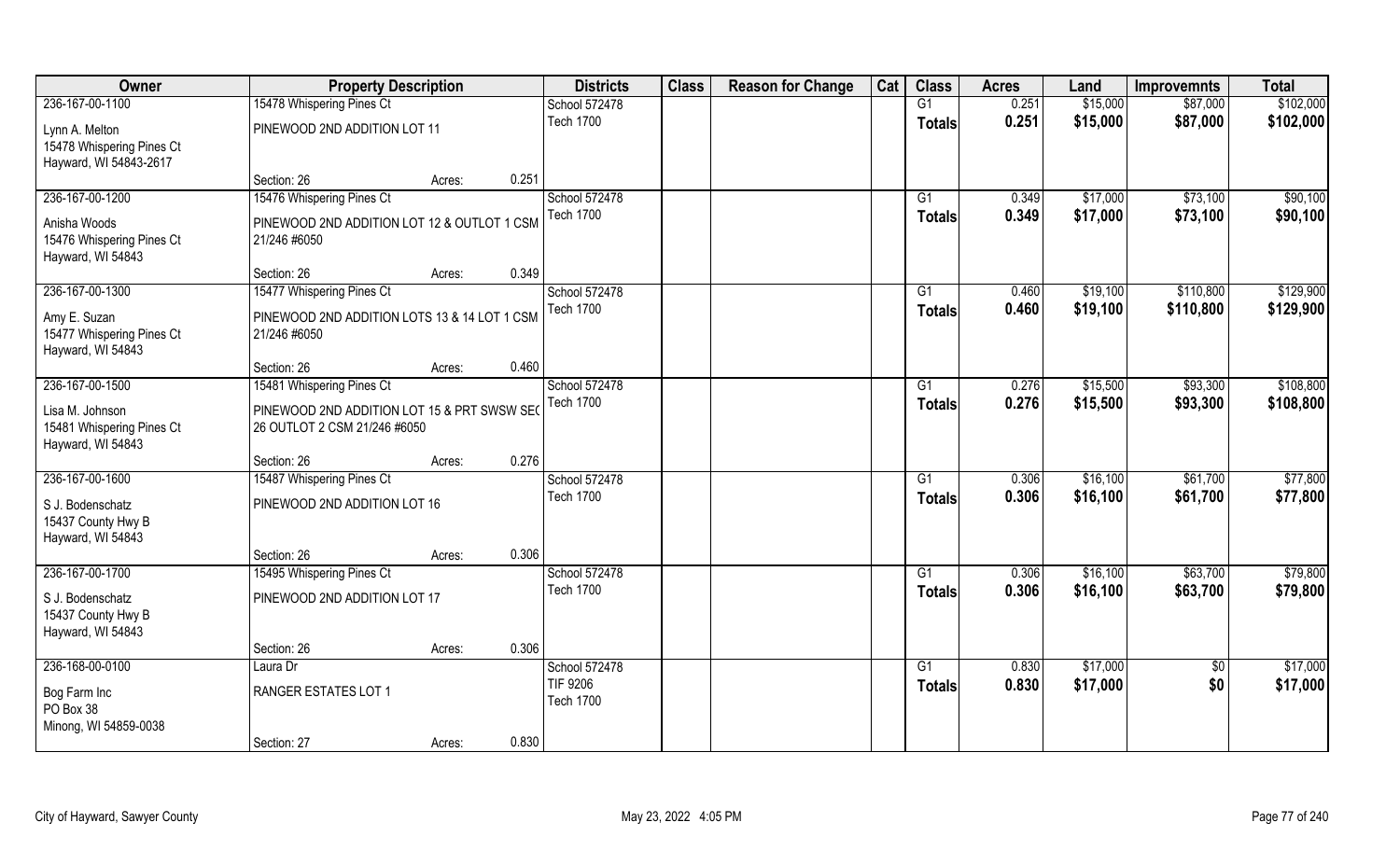| Owner                                                               | <b>Property Description</b>   |        |       | <b>Districts</b>                    | <b>Class</b> | <b>Reason for Change</b> | Cat | <b>Class</b>    | <b>Acres</b> | Land     | <b>Improvemnts</b> | <b>Total</b> |
|---------------------------------------------------------------------|-------------------------------|--------|-------|-------------------------------------|--------------|--------------------------|-----|-----------------|--------------|----------|--------------------|--------------|
| 236-168-00-0300                                                     | 15807 Laura Dr                |        |       | School 572478                       |              |                          |     | G1              | 0.510        | \$20,000 | \$144,800          | \$164,800    |
| Ronald D. Welch<br>15807 Laura Dr<br>Hayward, WI 54843              | RANGER ESTATES LOT 3 CVB - LC |        |       | <b>Tech 1700</b>                    |              |                          |     | <b>Totals</b>   | 0.510        | \$20,000 | \$144,800          | \$164,800    |
|                                                                     | Section: 27                   | Acres: | 0.510 |                                     |              |                          |     |                 |              |          |                    |              |
| 236-168-00-0400                                                     | 15817 Laura Dr                |        |       | School 572478                       |              |                          |     | G1              | 0.860        | \$21,500 | \$133,200          | \$154,700    |
| Dale A. Ursprung<br>7406N Highland Rd<br>Hayward, WI 54843          | RANGER ESTATES LOT 4          |        |       | <b>Tech 1700</b>                    |              |                          |     | Totals          | 0.860        | \$21,500 | \$133,200          | \$154,700    |
|                                                                     | Section: 27                   | Acres: | 0.860 |                                     |              |                          |     |                 |              |          |                    |              |
| 236-168-00-0500                                                     | 15827 Laura Dr                |        |       | School 572478                       |              |                          |     | G1              | 1.290        | \$22,400 | \$156,000          | \$178,400    |
| Neas Rentals LLC<br>10232N Lumberjack Ave<br>Hayward, WI 54843      | RANGER ESTATES LOT 5          |        |       | <b>Tech 1700</b>                    |              |                          |     | <b>Totals</b>   | 1.290        | \$22,400 | \$156,000          | \$178,400    |
|                                                                     | Section: 27                   | Acres: | 1.290 |                                     |              |                          |     |                 |              |          |                    |              |
| 236-168-00-0600                                                     | Laura Dr                      |        |       | School 572478                       |              |                          |     | G1              | 1.240        | \$17,900 | $\sqrt{50}$        | \$17,900     |
| Donald G. Schmit et al<br>Attn: Donald Schmit Jr<br>10700W 131st St | RANGER ESTATES LOT 6          |        |       | <b>TIF 9206</b><br><b>Tech 1700</b> |              |                          |     | <b>Totals</b>   | 1.240        | \$17,900 | \$0                | \$17,900     |
| Orland Park, IL 60462                                               | Section: 27                   | Acres: | 1.240 |                                     |              |                          |     |                 |              |          |                    |              |
| 236-168-00-0700                                                     | Laura Dr                      |        |       | School 572478                       |              |                          |     | $\overline{G1}$ | 0.790        | \$16,800 | $\overline{50}$    | \$16,800     |
| Donald G. Schmit et al<br>Attn: Donald Schmit Jr<br>10700W 131st St | RANGER ESTATES LOT 7          |        |       | <b>TIF 9206</b><br><b>Tech 1700</b> |              |                          |     | <b>Totals</b>   | 0.790        | \$16,800 | \$0                | \$16,800     |
| Orland Park, IL 60462                                               | Section: 27                   | Acres: | 0.790 |                                     |              |                          |     |                 |              |          |                    |              |
| 236-168-00-0800                                                     | 15861 Laura Dr                |        |       | School 572478                       |              |                          |     | G1              | 0.790        | \$21,200 | \$63,800           | \$85,000     |
| Sarah D. Moeller<br>15861 Laura Dr<br>Hayward, WI 54843             | RANGER ESTATES LOT 8          |        |       | <b>Tech 1700</b>                    |              |                          |     | <b>Totals</b>   | 0.790        | \$21,200 | \$63,800           | \$85,000     |
|                                                                     | Section: 27                   | Acres: | 0.790 |                                     |              |                          |     |                 |              |          |                    |              |
| 236-168-00-0900                                                     | 15870 Ranger Estates Dr       |        |       | School 572478                       |              |                          |     | G1              | 0.790        | \$21,200 | \$92,200           | \$113,400    |
| Robert G. Goodrich<br>15870 Ranger Estates Dr<br>Hayward, WI 54843  | RANGER ESTATES LOT 9          |        |       | <b>Tech 1700</b>                    |              |                          |     | <b>Totals</b>   | 0.790        | \$21,200 | \$92,200           | \$113,400    |
|                                                                     | Section: 27                   | Acres: | 0.790 |                                     |              |                          |     |                 |              |          |                    |              |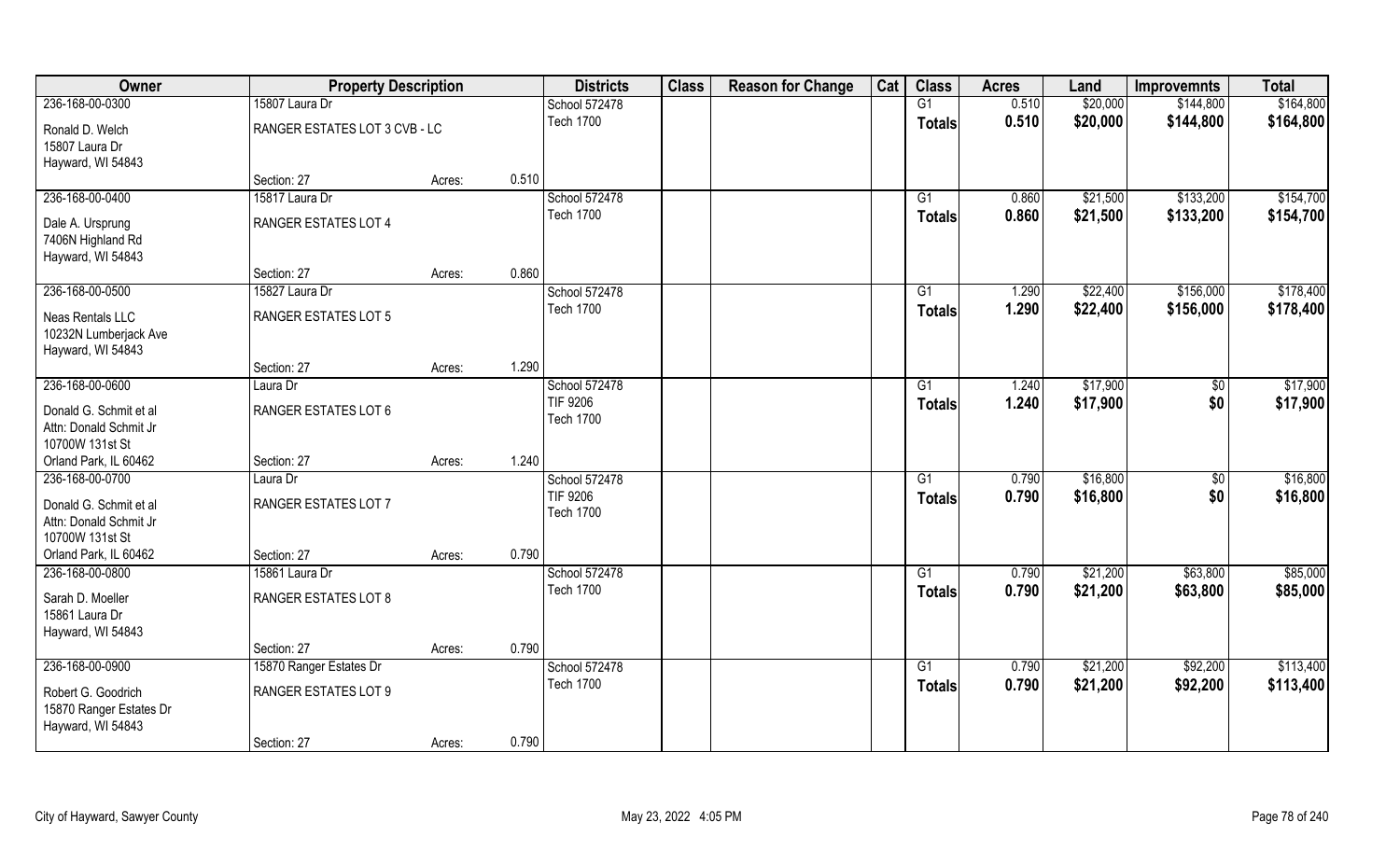| Owner                                                          | <b>Property Description</b>               |        |       | <b>Districts</b> | <b>Class</b> | <b>Reason for Change</b> | Cat | <b>Class</b>    | <b>Acres</b> | Land     | <b>Improvemnts</b> | <b>Total</b> |
|----------------------------------------------------------------|-------------------------------------------|--------|-------|------------------|--------------|--------------------------|-----|-----------------|--------------|----------|--------------------|--------------|
| 236-168-00-1000                                                | 15894 Ranger Estates Dr                   |        |       | School 572478    |              |                          |     | G1              | 0.860        | \$21,500 | \$130,800          | \$152,300    |
| James H. Wykel<br>15894 Ranger Estates Dr<br>Hayward, WI 54843 | RANGER ESTATES LOT 10 H WYKEL=LIFE ESTATE |        |       | <b>Tech 1700</b> |              |                          |     | <b>Totals</b>   | 0.860        | \$21,500 | \$130,800          | \$152,300    |
|                                                                | Section: 27                               | Acres: | 0.860 |                  |              |                          |     |                 |              |          |                    |              |
| 236-168-00-1100                                                | 15895 Ranger Estates Dr                   |        |       | School 572478    |              |                          |     | G1              | 0.920        | \$21,700 | \$101,500          | \$123,200    |
|                                                                | RANGER ESTATES LOT 11                     |        |       | <b>Tech 1700</b> |              |                          |     | Totals          | 0.920        | \$21,700 | \$101,500          | \$123,200    |
| Kurt B. Henning<br>Connie R. Henning                           |                                           |        |       |                  |              |                          |     |                 |              |          |                    |              |
| 15895 Ranger Estates Dr                                        |                                           |        |       |                  |              |                          |     |                 |              |          |                    |              |
| Hayward, WI 54843-2516                                         | Section: 27                               | Acres: | 0.920 |                  |              |                          |     |                 |              |          |                    |              |
| 236-168-00-1200                                                | 10116 Ranger Station Rd                   |        |       | School 572478    |              |                          |     | G1              | 0.840        | \$21,400 | \$104,600          | \$126,000    |
| James B. Chipman                                               | RANGER ESTATES LOT 12                     |        |       | <b>Tech 1700</b> |              |                          |     | <b>Totals</b>   | 0.840        | \$21,400 | \$104,600          | \$126,000    |
| 10116 Ranger Station Rd                                        |                                           |        |       |                  |              |                          |     |                 |              |          |                    |              |
| Hayward, WI 54843-2511                                         |                                           |        |       |                  |              |                          |     |                 |              |          |                    |              |
|                                                                | Section: 27                               | Acres: | 0.840 |                  |              |                          |     |                 |              |          |                    |              |
| 236-168-00-1300                                                | 10104 Ranger Station Rd                   |        |       | School 572478    |              |                          |     | G1              | 0.840        | \$21,400 | \$66,100           | \$87,500     |
| Gerald S. Perttula                                             | RANGER ESTATES LOT 13                     |        |       | <b>Tech 1700</b> |              |                          |     | <b>Totals</b>   | 0.840        | \$21,400 | \$66,100           | \$87,500     |
| Rebecca L. Perttula                                            |                                           |        |       |                  |              |                          |     |                 |              |          |                    |              |
| 10104 Ranger Station Rd                                        |                                           |        |       |                  |              |                          |     |                 |              |          |                    |              |
| Hayward, WI 54843                                              | Section: 27                               | Acres: | 0.840 |                  |              |                          |     |                 |              |          |                    |              |
| 236-168-00-1400                                                | 15873 Ranger Estates Dr                   |        |       | School 572478    |              |                          |     | $\overline{G1}$ | 0.740        | \$21,000 | \$130,100          | \$151,100    |
| Anthony R. Bertz                                               | RANGER ESTATES LOT 14                     |        |       | <b>Tech 1700</b> |              |                          |     | <b>Totals</b>   | 0.740        | \$21,000 | \$130,100          | \$151,100    |
| Tammy J. Bertz                                                 |                                           |        |       |                  |              |                          |     |                 |              |          |                    |              |
| 15873 Ranger Estates Dr                                        |                                           |        |       |                  |              |                          |     |                 |              |          |                    |              |
| Hayward, WI 54843                                              | Section: 27                               | Acres: | 0.740 |                  |              |                          |     |                 |              |          |                    |              |
| 236-168-00-1500                                                | 15833 Grant Dr                            |        |       | School 572478    |              |                          |     | G1              | 1.000        | \$17,700 | \$96,800           | \$114,500    |
| Arthur G. Crowley                                              | RANGER ESTATES LOT 15                     |        |       | <b>Tech 1700</b> |              |                          |     | <b>Totals</b>   | 1.000        | \$17,700 | \$96,800           | \$114,500    |
| Roseann Crowley                                                |                                           |        |       |                  |              |                          |     |                 |              |          |                    |              |
| 15833 Grant Dr                                                 |                                           |        |       |                  |              |                          |     |                 |              |          |                    |              |
| Hayward, WI 54843                                              | Section: 27                               | Acres: | 1.000 |                  |              |                          |     |                 |              |          |                    |              |
| 236-168-00-1600                                                | 15827 Grant Dr                            |        |       | School 572478    |              |                          |     | G1              | 1.000        | \$22,100 | \$104,600          | \$126,700    |
| Adam R. Shie                                                   | RANGER ESTATES LOT 16                     |        |       | <b>Tech 1700</b> |              |                          |     | <b>Totals</b>   | 1.000        | \$22,100 | \$104,600          | \$126,700    |
| 15827 Grant Dr                                                 |                                           |        |       |                  |              |                          |     |                 |              |          |                    |              |
| Hayward, WI 54843                                              |                                           |        |       |                  |              |                          |     |                 |              |          |                    |              |
|                                                                | Section: 27                               | Acres: | 1.000 |                  |              |                          |     |                 |              |          |                    |              |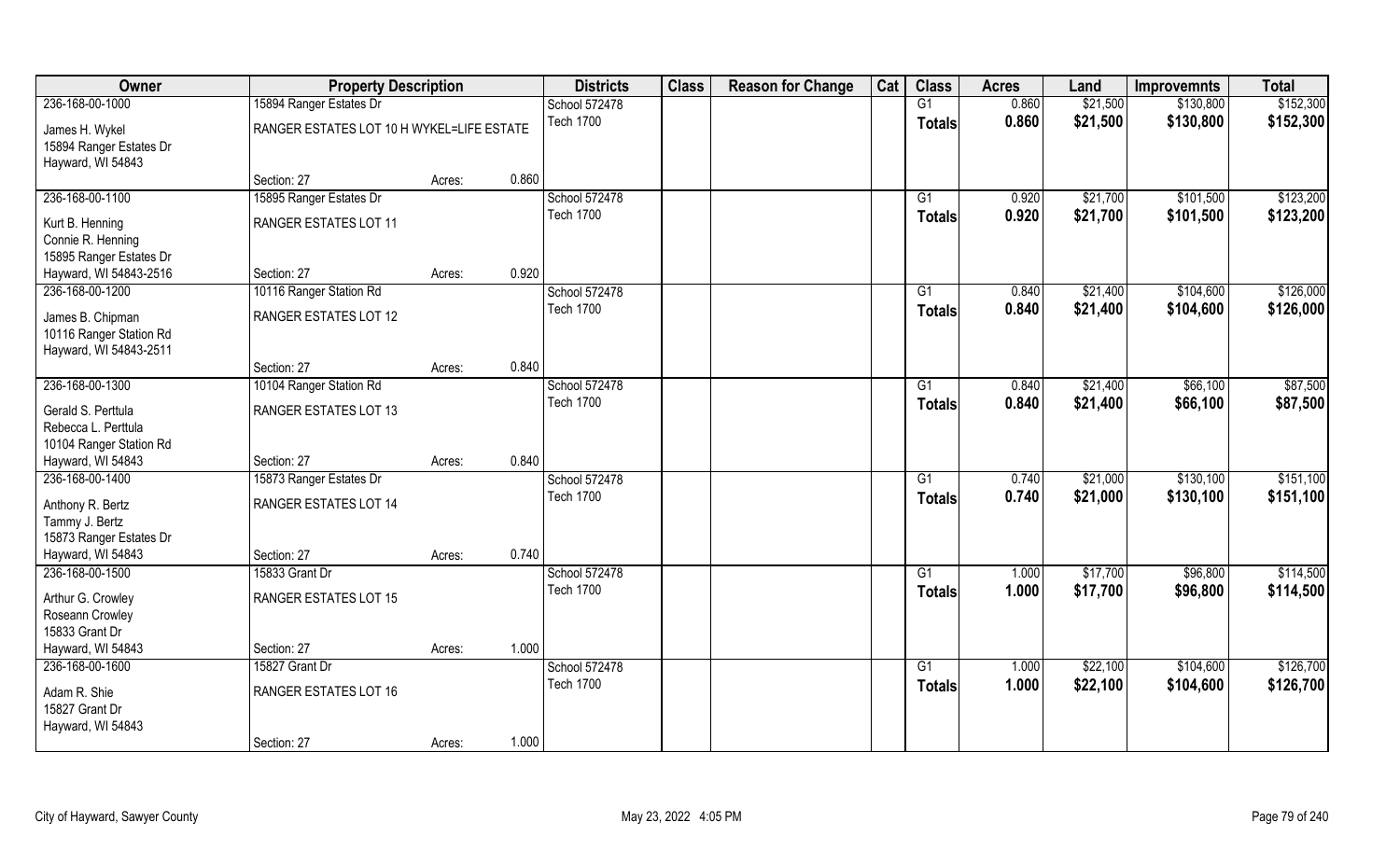| Owner                                                        | <b>Property Description</b>                           |        |       | <b>Districts</b>                    | <b>Class</b> | <b>Reason for Change</b> | Cat | <b>Class</b>    | <b>Acres</b> | Land          | <b>Improvemnts</b> | <b>Total</b>  |
|--------------------------------------------------------------|-------------------------------------------------------|--------|-------|-------------------------------------|--------------|--------------------------|-----|-----------------|--------------|---------------|--------------------|---------------|
| 236-168-00-1700                                              | Grant Dr                                              |        |       | School 572478                       |              |                          |     | G1              | 0.870        | \$10,300      | $\sqrt{6}$         | \$10,300      |
| Adam R. Shie<br>15827 Grant Dr<br>Hayward, WI 54843          | RANGER ESTATES LOT 17                                 |        |       | <b>TIF 9206</b><br><b>Tech 1700</b> |              |                          |     | <b>Totals</b>   | 0.870        | \$10,300      | \$0                | \$10,300      |
|                                                              | Section: 27                                           | Acres: | 0.870 |                                     |              |                          |     |                 |              |               |                    |               |
| 236-171-01-0001                                              | 15774 County Rd B                                     |        |       | School 572478                       |              |                          |     | G2              | 1.000        | \$160,000     | \$7,700            | \$167,700     |
| Lco Band Lake Superior Chippewa<br>Indians                   | RIVERSIDE ADDITION SE 150' BLK 1                      |        |       | <b>TIF 9206</b><br><b>Tech 1700</b> |              |                          |     | Totals          | 1.000        | \$160,000     | \$7,700            | \$167,700     |
| 13394W Trepania Rd Blg 1                                     |                                                       |        |       |                                     |              |                          |     |                 |              |               |                    |               |
| Hayward, WI 54843                                            | Section: 27                                           | Acres: | 1.000 |                                     |              |                          |     |                 |              |               |                    |               |
| 236-171-01-0002                                              |                                                       |        |       | School 572478                       |              |                          |     | $\overline{X2}$ | 0.020        | \$0           | \$0                | \$0           |
| State of Wisconsin<br>PO Box 7921<br>Madison, WI 53707       | RIVERSIDE ADDITION STATE HWY 27 IN BLK 1              |        |       | <b>Tech 1700</b>                    |              |                          |     | <b>Totals</b>   | 0.020        | \$0           | \$0                | \$0           |
|                                                              | Section: 27                                           | Acres: | 0.020 |                                     |              |                          |     |                 |              |               |                    |               |
| 236-171-01-0003                                              | State Highway 27                                      |        |       | School 572478                       |              |                          |     | X4              | 1.100        | $\sqrt[6]{3}$ | \$0                | \$0           |
| National Fresh Water Fishing Hall of<br>Fame<br>PO Box 690   | RIVERSIDE ADDITION NW 150' BLK 1                      |        |       | <b>Tech 1700</b>                    |              |                          |     | <b>Totals</b>   | 1.100        | \$0           | \$0                | \$0           |
| Hayward, WI 54843-0690                                       | Section: 27                                           | Acres: | 1.100 |                                     |              |                          |     |                 |              |               |                    |               |
| 236-171-02-0001                                              | 10369 State Highway 27                                |        |       | School 572478                       |              |                          |     | $\overline{G2}$ | 0.860        | \$155,300     | \$743,800          | \$899,100     |
| Hayward Cboc LLC<br>PO Box 1138<br>Fremont, NC 27830         | RIVERSIDE ADDITION PRT BLK 2 LOT 1 CSM 6/356<br>#1305 |        |       | <b>Tech 1700</b>                    |              |                          |     | <b>Totals</b>   | 0.860        | \$155,300     | \$743,800          | \$899,100     |
|                                                              | Section: 27                                           | Acres: | 0.860 |                                     |              |                          |     |                 |              |               |                    |               |
| 236-171-02-0002                                              |                                                       |        |       | School 572478                       |              |                          |     | $\overline{X2}$ | 0.920        | \$0           | $\sqrt{50}$        | $\frac{1}{2}$ |
| State of Wisconsin<br>PO Box 7921<br>Madison, WI 53707       | RIVERSIDE ADDITION STATE HWY 27 IN BLK 2              |        |       | <b>Tech 1700</b>                    |              |                          |     | <b>Totals</b>   | 0.920        | \$0           | \$0                | \$0           |
|                                                              | Section: 27                                           | Acres: | 0.920 |                                     |              |                          |     |                 |              |               |                    |               |
| 236-171-02-0004                                              |                                                       |        |       | School 572478                       |              |                          |     | G2              | 0.220        | \$11,700      | $\overline{50}$    | \$11,700      |
| Apple Pie LLC<br>13462 Doede Ln<br>Homer Glen, IL 60491-8221 | RIVERSIDE ADDITION BLK 2 LYING E OF HWY 27            |        |       | <b>Tech 1700</b>                    |              |                          |     | <b>Totals</b>   | 0.220        | \$11,700      | \$0                | \$11,700      |
|                                                              | Section: 27                                           | Acres: | 0.220 |                                     |              |                          |     |                 |              |               |                    |               |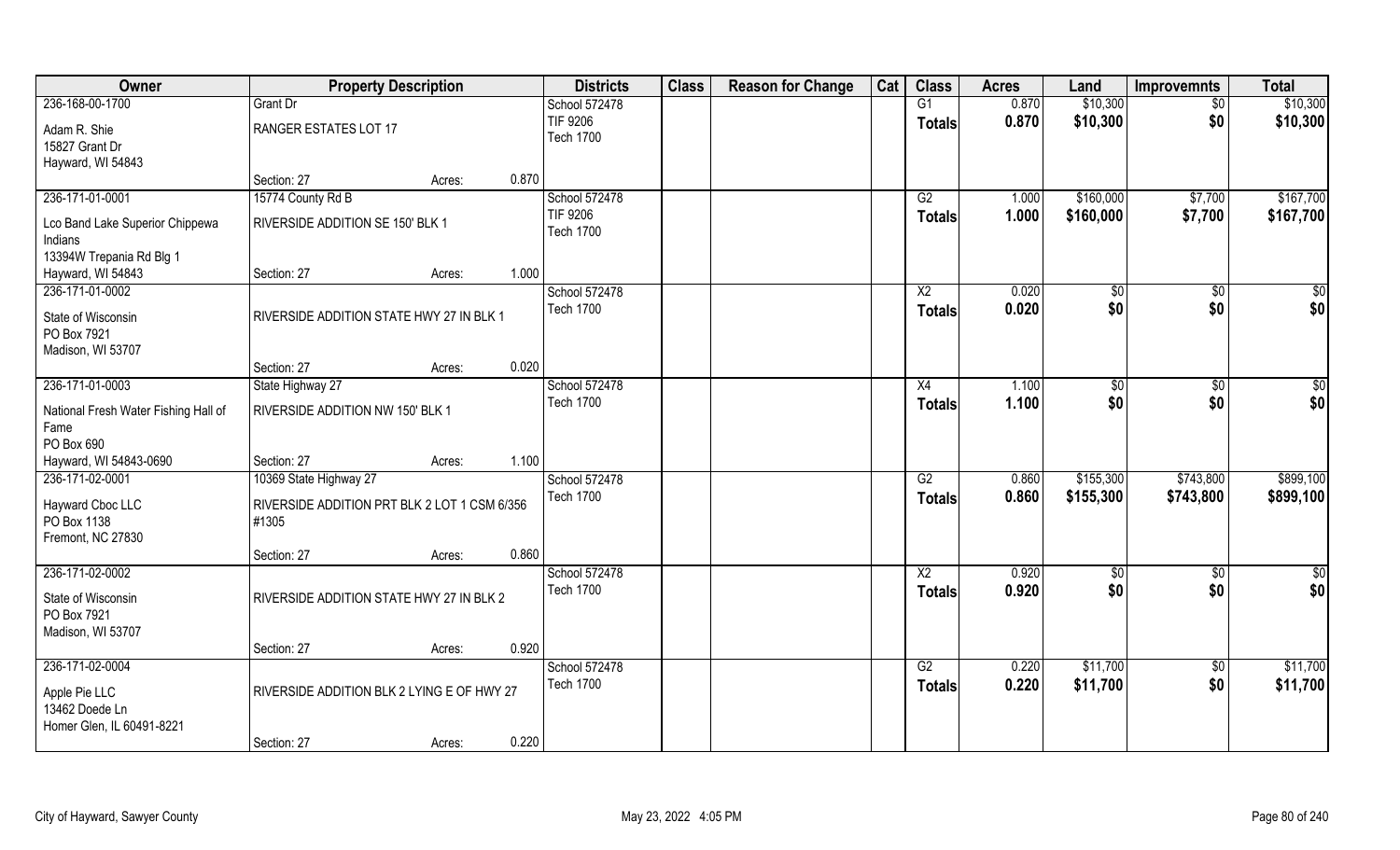| Owner                                                                                | <b>Property Description</b>                  |                 | <b>Districts</b> | <b>Class</b> | <b>Reason for Change</b> | Cat | <b>Class</b>    | <b>Acres</b> | Land     | <b>Improvemnts</b> | <b>Total</b> |
|--------------------------------------------------------------------------------------|----------------------------------------------|-----------------|------------------|--------------|--------------------------|-----|-----------------|--------------|----------|--------------------|--------------|
| 236-171-02-0005                                                                      |                                              |                 | School 572478    |              |                          |     | $\overline{X2}$ | 0.040        | \$0      | \$0                | \$0          |
| Wisconsin Dept of Transportation Dist 8   RIVERSIDE ADDITION BLK 2 LYING E OF HWY 27 |                                              |                 | <b>Tech 1700</b> |              |                          |     | <b>Totals</b>   | 0.040        | \$0      | \$0                | \$0          |
| 1701 N 4th St                                                                        |                                              |                 |                  |              |                          |     |                 |              |          |                    |              |
| Superior, WI 54880-1068                                                              | Section: 27                                  | 0.040<br>Acres: |                  |              |                          |     |                 |              |          |                    |              |
| 236-171-03-0001                                                                      | 15797 S First St                             |                 | School 572478    |              |                          |     |                 | 0.240        | \$14,600 | \$76,000           | \$90,600     |
|                                                                                      |                                              |                 | <b>Tech 1700</b> |              |                          |     | G <sub>1</sub>  | 0.240        |          |                    |              |
| Steven A. Kilian                                                                     | RIVERSIDE ADDITION PRT BLK 3                 |                 |                  |              |                          |     | <b>Totals</b>   |              | \$14,600 | \$76,000           | \$90,600     |
| Rosemary Kilian                                                                      |                                              |                 |                  |              |                          |     |                 |              |          |                    |              |
| 15797 S First St                                                                     |                                              |                 |                  |              |                          |     |                 |              |          |                    |              |
| Hayward, WI 54843                                                                    | Section: 27                                  | 0.240<br>Acres: |                  |              |                          |     |                 |              |          |                    |              |
| 236-171-03-0003                                                                      | 15809 S First St                             |                 | School 572478    |              |                          |     | G1              | 0.420        | \$18,300 | \$121,200          | \$139,500    |
| James A. Morey                                                                       | RIVERSIDE ADDITION PRT BLK 3                 |                 | <b>Tech 1700</b> |              |                          |     | <b>Totals</b>   | 0.420        | \$18,300 | \$121,200          | \$139,500    |
| Shirley A. Morey                                                                     |                                              |                 |                  |              |                          |     |                 |              |          |                    |              |
| PO Box 572                                                                           |                                              |                 |                  |              |                          |     |                 |              |          |                    |              |
| Hayward, WI 54843-0572                                                               | Section: 27                                  | 0.420<br>Acres: |                  |              |                          |     |                 |              |          |                    |              |
| 236-171-03-0004                                                                      | 10334 S Florida Ave                          |                 | School 572478    |              |                          |     | G1              | 0.300        | \$16,000 | \$47,400           | \$63,400     |
|                                                                                      |                                              |                 | <b>Tech 1700</b> |              |                          |     | <b>Totals</b>   | 0.300        | \$16,000 | \$47,400           | \$63,400     |
| Carolina Z. Martinson                                                                | RIVERSIDE ADDITION PRT BLK 3                 |                 |                  |              |                          |     |                 |              |          |                    |              |
| 10334 S Florida Ave                                                                  |                                              |                 |                  |              |                          |     |                 |              |          |                    |              |
| Hayward, WI 54843                                                                    |                                              |                 |                  |              |                          |     |                 |              |          |                    |              |
|                                                                                      | Section: 27                                  | 0.300<br>Acres: |                  |              |                          |     |                 |              |          |                    |              |
| 236-171-03-0005                                                                      | 10330 S Florida Ave                          |                 | School 572478    |              |                          |     | G1              | 0.310        | \$16,200 | \$64,300           | \$80,500     |
| Carolyn S. Miles                                                                     | RIVERSIDE ADDITION PRT BLK 3                 |                 | <b>Tech 1700</b> |              |                          |     | <b>Totals</b>   | 0.310        | \$16,200 | \$64,300           | \$80,500     |
| Robert T. Miles                                                                      |                                              |                 |                  |              |                          |     |                 |              |          |                    |              |
| PO Box 13111                                                                         |                                              |                 |                  |              |                          |     |                 |              |          |                    |              |
| Hayward, WI 54843                                                                    | Section: 27                                  | 0.310<br>Acres: |                  |              |                          |     |                 |              |          |                    |              |
| 236-171-03-0008                                                                      | 15797 S First St                             |                 | School 572478    | G1           | Pole garage              |     | G1              | 0.240        | \$10,200 | \$30,600           | \$40,800     |
| Steven A. Kilian                                                                     | RIVERSIDE ADDITION PRT BLK 3 LOT 1 CSM 34/47 |                 | <b>Tech 1700</b> |              |                          |     | <b>Totals</b>   | 0.240        | \$10,200 | \$30,600           | \$40,800     |
|                                                                                      | #8091                                        |                 |                  |              |                          |     |                 |              |          |                    |              |
| Rosemary Kilian<br>15797 S First St                                                  |                                              |                 |                  |              |                          |     |                 |              |          |                    |              |
| Hayward, WI 54843                                                                    | Section: 27                                  | 0.240<br>Acres: |                  |              |                          |     |                 |              |          |                    |              |
| 236-171-03-0009                                                                      | 10339 S Michigan Ave                         |                 | School 572478    |              |                          |     | G2              | 0.560        | \$48,700 | \$176,300          | \$225,000    |
|                                                                                      |                                              |                 | <b>Tech 1700</b> |              |                          |     |                 | 0.560        | \$48,700 | \$176,300          | \$225,000    |
| Gregory J. Grossi                                                                    | RIVERSIDE ADDITION PRT BLK 3 LOT 2 CSM 34/47 |                 |                  |              |                          |     | <b>Totals</b>   |              |          |                    |              |
| Cecelia Grossi                                                                       | #8091                                        |                 |                  |              |                          |     |                 |              |          |                    |              |
| 12841N Balsam Rd                                                                     |                                              |                 |                  |              |                          |     |                 |              |          |                    |              |
| Hayward, WI 54843                                                                    | Section: 27                                  | 0.560<br>Acres: |                  |              |                          |     |                 |              |          |                    |              |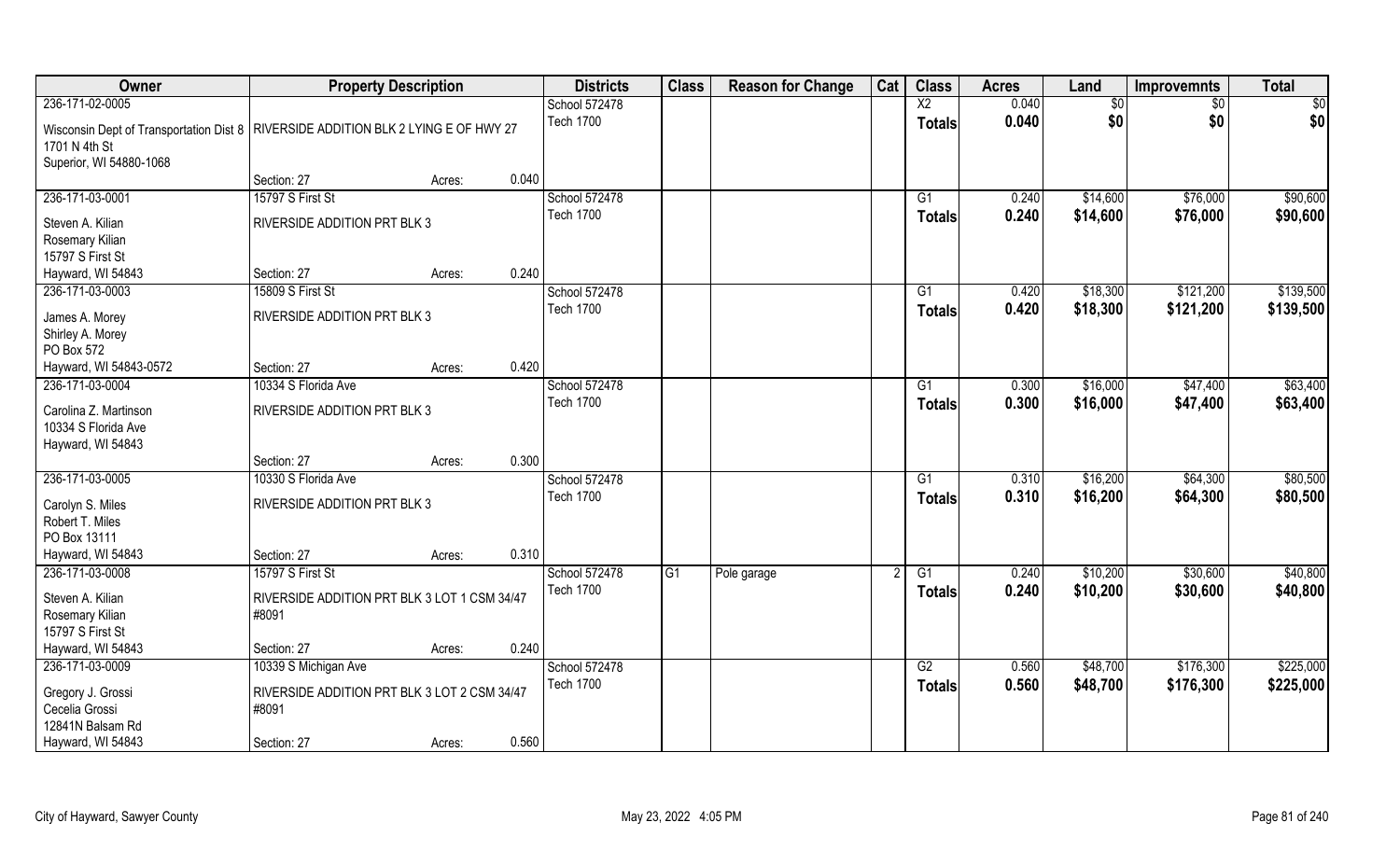| Owner                            | <b>Property Description</b>                  |        |       | <b>Districts</b> | <b>Class</b> | <b>Reason for Change</b> | Cat  | <b>Class</b>    | <b>Acres</b> | Land     | <b>Improvemnts</b> | <b>Total</b>  |
|----------------------------------|----------------------------------------------|--------|-------|------------------|--------------|--------------------------|------|-----------------|--------------|----------|--------------------|---------------|
| 236-171-04-0001                  | 10341 S Florida Ave                          |        |       | School 572478    | G1           | New shed                 |      | $\overline{G1}$ | 0.160        | \$10,800 | \$77,800           | \$88,600      |
| Rhonda Jacquinot                 | RIVERSIDE ADDITION PRT BLK 4                 |        |       | <b>Tech 1700</b> | lG1          | Raze old shed            | $-2$ | Totals          | 0.160        | \$10,800 | \$77,800           | \$88,600      |
| 10341 S Florida Ave              |                                              |        |       |                  |              |                          |      |                 |              |          |                    |               |
| Hayward, WI 54843                |                                              |        |       |                  |              |                          |      |                 |              |          |                    |               |
|                                  | Section: 27                                  | Acres: | 0.160 |                  |              |                          |      |                 |              |          |                    |               |
| 236-171-04-0002                  | Florida Ave                                  |        |       | School 572478    |              |                          |      | G2              | 1.070        | \$46,900 | \$80,900           | \$127,800     |
| Darrell Van Eck                  | RIVERSIDE ADDITION PRT BLK 4 & PRT VACATED   |        |       | <b>Tech 1700</b> |              |                          |      | Totals          | 1.070        | \$46,900 | \$80,900           | \$127,800     |
| Penny Van Eck                    | ST LOT 1 CSM 17/56 #5214 & OUTLOTS 1 & 2 CSM |        |       |                  |              |                          |      |                 |              |          |                    |               |
| 14884W Phipps Rd                 | 23/111 #6350                                 |        |       |                  |              |                          |      |                 |              |          |                    |               |
| Hayward, WI 54843                | Section: 27                                  | Acres: | 1.070 |                  |              |                          |      |                 |              |          |                    |               |
| 236-171-04-0003                  | 10339 S Florida Ave                          |        |       | School 572478    |              |                          |      | X4              | 1.200        | \$0      | \$0                | \$0           |
| Alano Society of Sawyer County   | <b>RIVERSIDE ADDITION PRT BLK 4</b>          |        |       | <b>Tech 1700</b> |              |                          |      | <b>Totals</b>   | 1.200        | \$0      | \$0                | \$0           |
| 10339 S Florida Ave              |                                              |        |       |                  |              |                          |      |                 |              |          |                    |               |
| Hayward, WI 54843-0211           |                                              |        |       |                  |              |                          |      |                 |              |          |                    |               |
|                                  | Section: 27                                  | Acres: | 1.200 |                  |              |                          |      |                 |              |          |                    |               |
| 236-171-05-0001                  | 10315 S Florida Ave                          |        |       | School 572478    |              |                          |      | G2              | 0.270        | \$79,400 | \$115,900          | \$195,300     |
| Ricky L. Hall                    | RIVERSIDE ADDITION PRT BLK 5 & OUTLOT 3 CSM  |        |       | <b>Tech 1700</b> |              |                          |      | <b>Totals</b>   | 0.270        | \$79,400 | \$115,900          | \$195,300     |
| 3725 W Princess Pine Dr          | 23/111 #6350                                 |        |       |                  |              |                          |      |                 |              |          |                    |               |
| Loretta, WI 54896                |                                              |        |       |                  |              |                          |      |                 |              |          |                    |               |
|                                  | Section: 27                                  | Acres: | 0.270 |                  |              |                          |      |                 |              |          |                    |               |
| 236-171-05-0002                  | 10305 State Highway 27                       |        |       | School 572478    |              |                          |      | $\overline{G2}$ | 0.710        | \$53,200 | \$63,300           | \$116,500     |
| Darrell Van Eck                  | RIVERSIDE ADDITION PRT BLK 5                 |        |       | <b>Tech 1700</b> |              |                          |      | <b>Totals</b>   | 0.710        | \$53,200 | \$63,300           | \$116,500     |
| Penny Van Eck                    |                                              |        |       |                  |              |                          |      |                 |              |          |                    |               |
| 14884W Phipps Rd                 |                                              |        |       |                  |              |                          |      |                 |              |          |                    |               |
| Hayward, WI 54843                | Section: 27                                  | Acres: | 0.710 |                  |              |                          |      |                 |              |          |                    |               |
| 236-171-05-0003                  |                                              |        |       | School 572478    |              |                          |      | $\overline{X2}$ | 0.850        | \$0      | $\overline{50}$    | $\frac{1}{2}$ |
|                                  |                                              |        |       | <b>Tech 1700</b> |              |                          |      | <b>Totals</b>   | 0.850        | \$0      | \$0                | \$0           |
| State of Wisconsin               | RIVERSIDE ADDITION STATE HWY 27 IN BLK 5     |        |       |                  |              |                          |      |                 |              |          |                    |               |
| PO Box 7921<br>Madison, WI 53707 |                                              |        |       |                  |              |                          |      |                 |              |          |                    |               |
|                                  | Section: 27                                  | Acres: | 0.850 |                  |              |                          |      |                 |              |          |                    |               |
| 236-171-05-0004                  | State Highway 27                             |        |       | School 572478    |              |                          |      | G2              | 0.340        | \$18,000 | $\overline{50}$    | \$18,000      |
|                                  |                                              |        |       | <b>Tech 1700</b> |              |                          |      | <b>Totals</b>   | 0.340        | \$18,000 | \$0                | \$18,000      |
| Jaime L. Romsos                  | RIVERSIDE ADDITION PRT BLK 5                 |        |       |                  |              |                          |      |                 |              |          |                    |               |
| Jeffery A. Romsos                |                                              |        |       |                  |              |                          |      |                 |              |          |                    |               |
| PO Box 89                        |                                              |        | 0.340 |                  |              |                          |      |                 |              |          |                    |               |
| Hayward, WI 54843                | Section: 27                                  | Acres: |       |                  |              |                          |      |                 |              |          |                    |               |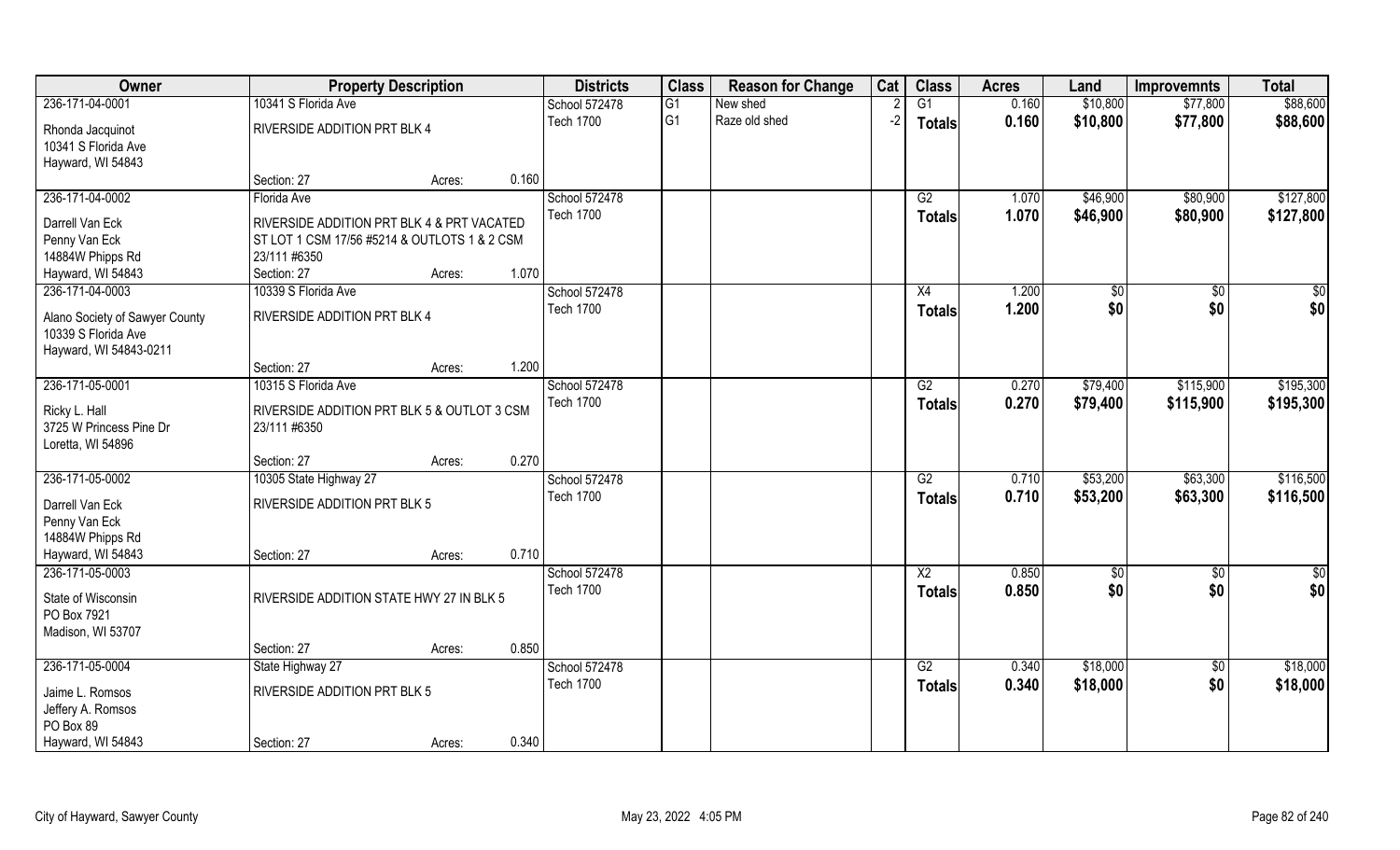| Owner                                                              | <b>Property Description</b>              |        |       | <b>Districts</b> | <b>Class</b> | <b>Reason for Change</b> | Cat | <b>Class</b>    | <b>Acres</b> | Land     | <b>Improvemnts</b> | <b>Total</b> |
|--------------------------------------------------------------------|------------------------------------------|--------|-------|------------------|--------------|--------------------------|-----|-----------------|--------------|----------|--------------------|--------------|
| 236-171-06-0001                                                    | 10328 State Highway 27                   |        |       | School 572478    |              |                          |     | G2              | 0.140        | \$17,700 | \$21,800           | \$39,500     |
| Dennis R Wudtke Living Trust<br>3147 S 57th St                     | RIVERSIDE ADDITION PRT BLK 6             |        |       | <b>Tech 1700</b> |              |                          |     | <b>Totals</b>   | 0.140        | \$17,700 | \$21,800           | \$39,500     |
| Milwaukee, WI 53219                                                | Section: 27                              | Acres: | 0.140 |                  |              |                          |     |                 |              |          |                    |              |
| 236-171-06-0002                                                    | 10336 State Highway 27                   |        |       | School 572478    |              |                          |     | G2              | 0.360        | \$42,100 | \$92,600           | \$134,700    |
|                                                                    |                                          |        |       | <b>Tech 1700</b> |              |                          |     | <b>Totals</b>   | 0.360        | \$42,100 | \$92,600           | \$134,700    |
| Believe 2016, LLC<br>22670 Hanson Point Rd<br>Grantsburg, WI 54840 | RIVERSIDE ADDITION PRT BLK 6             |        |       |                  |              |                          |     |                 |              |          |                    |              |
|                                                                    | Section: 27                              | Acres: | 0.360 |                  |              |                          |     |                 |              |          |                    |              |
| 236-171-06-0003                                                    | 15756 S Third St                         |        |       | School 572478    |              |                          |     | G1              | 0.410        | \$18,200 | \$0                | \$18,200     |
| Hathaway Lodge, LLC<br>PO Box 161<br>Stone Lake, WI 54876          | RIVERSIDE ADDITION PRT BLK 6             |        |       | <b>Tech 1700</b> |              |                          |     | <b>Totals</b>   | 0.410        | \$18,200 | \$0                | \$18,200     |
|                                                                    | Section: 27                              | Acres: | 0.410 |                  |              |                          |     |                 |              |          |                    |              |
| 236-171-06-0004                                                    | 10319 S Michigan Ave                     |        |       | School 572478    |              |                          |     | G2              | 0.300        | \$34,600 | \$197,700          | \$232,300    |
| Fas Ent LLC<br>PO Box 161<br>Stone Lake, WI 54876                  | RIVERSIDE ADDITION PRT BLK 6             |        |       | <b>Tech 1700</b> |              |                          |     | <b>Totals</b>   | 0.300        | \$34,600 | \$197,700          | \$232,300    |
|                                                                    | Section: 27                              | Acres: | 0.300 |                  |              |                          |     |                 |              |          |                    |              |
| 236-171-06-0005                                                    |                                          |        |       | School 572478    |              |                          |     | $\overline{X2}$ | 0.640        | \$       | \$0                | \$0          |
| State of Wisconsin<br>PO Box 7921<br>Madison, WI 53707             | RIVERSIDE ADDITION STATE HWY 27 IN BLK 6 |        |       | <b>Tech 1700</b> |              |                          |     | <b>Totals</b>   | 0.640        | \$0      | \$0                | \$0          |
|                                                                    | Section: 27                              | Acres: | 0.640 |                  |              |                          |     |                 |              |          |                    |              |
| 236-171-06-0006                                                    | 10331 State Highway 27                   |        |       | School 572478    |              |                          |     | G2              | 0.210        | \$26,500 | \$151,700          | \$178,200    |
| David A. Gaydos<br>24W 255 Hemlock Ln<br>Naperville, IL 60540      | RIVERSIDE ADDITION PRT BLK 6             |        |       | <b>Tech 1700</b> |              |                          |     | <b>Totals</b>   | 0.210        | \$26,500 | \$151,700          | \$178,200    |
|                                                                    | Section: 27                              | Acres: | 0.210 |                  |              |                          |     |                 |              |          |                    |              |
| 236-171-07-0001                                                    | 10316 S Michigan Ave                     |        |       | School 572478    |              |                          |     | G1              | 0.340        | \$16,800 | \$107,000          | \$123,800    |
| R Scott Mc Kenzie<br>Susanne M. Mc Kenzie                          | RIVERSIDE ADDITION PRT BLK 7             |        |       | <b>Tech 1700</b> |              |                          |     | <b>Totals</b>   | 0.340        | \$16,800 | \$107,000          | \$123,800    |
| 15230W Elza Sq                                                     |                                          |        |       |                  |              |                          |     |                 |              |          |                    |              |
| Hayward, WI 54843                                                  | Section: 27                              | Acres: | 0.340 |                  |              |                          |     |                 |              |          |                    |              |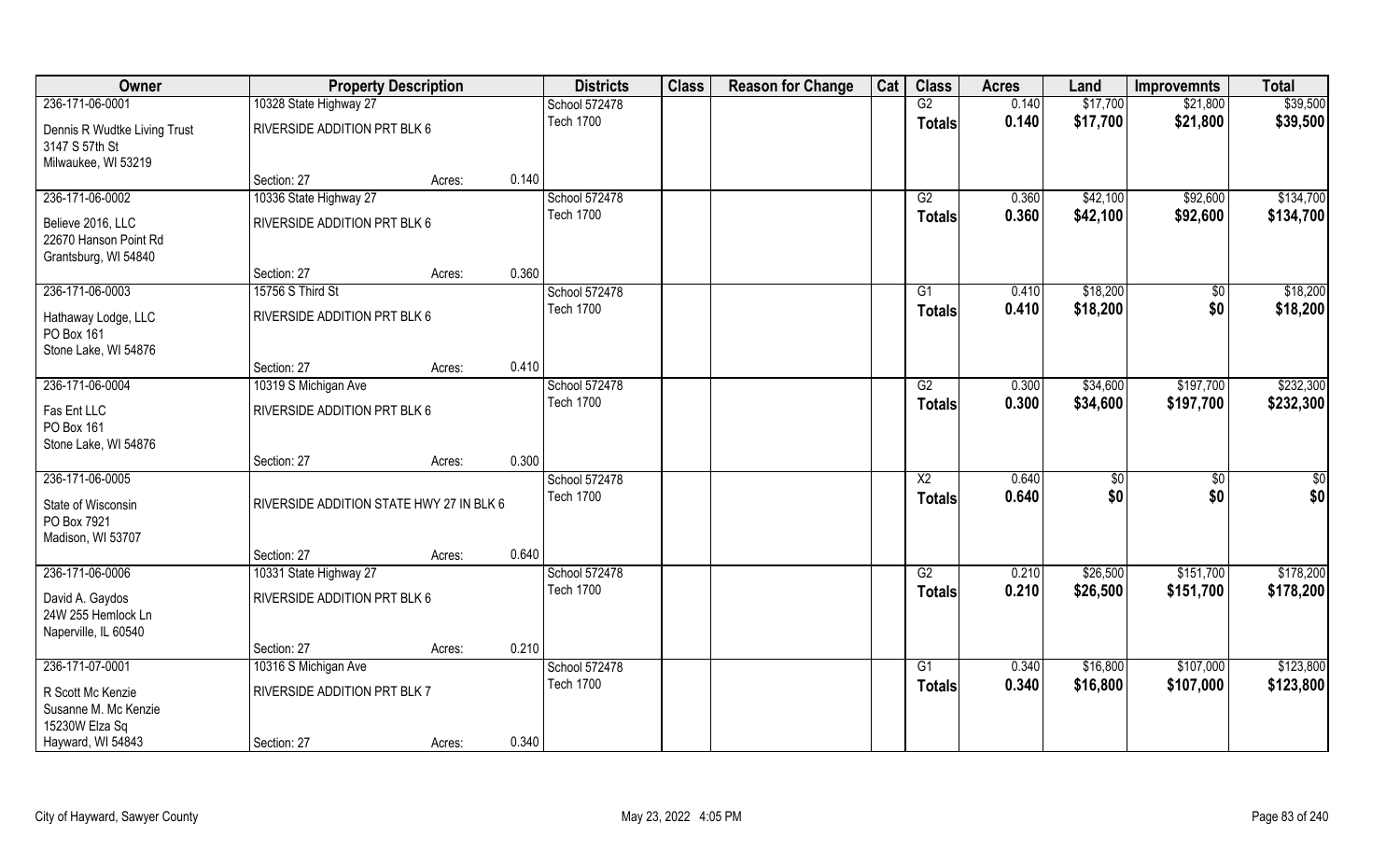| Owner                                                                         |                                                                                       | <b>Property Description</b> |       | <b>Districts</b>                    | <b>Class</b> | <b>Reason for Change</b> | Cat | <b>Class</b>        | <b>Acres</b>   | Land              | <b>Improvemnts</b>     | <b>Total</b>       |
|-------------------------------------------------------------------------------|---------------------------------------------------------------------------------------|-----------------------------|-------|-------------------------------------|--------------|--------------------------|-----|---------------------|----------------|-------------------|------------------------|--------------------|
| 236-171-07-0002                                                               | 15738 S Third St                                                                      |                             |       | School 572478                       |              |                          |     | G1                  | 0.340          | \$16,800          | \$56,100               | \$72,900           |
| Wayne H. Watral<br>26411 Sturgeon Ave S<br>Webster, WI 54893                  | RIVERSIDE ADDITION PRT BLK 7                                                          |                             |       | <b>Tech 1700</b>                    |              |                          |     | <b>Totals</b>       | 0.340          | \$16,800          | \$56,100               | \$72,900           |
|                                                                               | Section: 27                                                                           | Acres:                      | 0.340 |                                     |              |                          |     |                     |                |                   |                        |                    |
| 236-171-07-0003                                                               | 15755 County Rd B                                                                     |                             |       | School 572478                       |              |                          |     | G2                  | 1.810          | \$224,800         | \$1,019,500            | \$1,244,300        |
| Chippewa Valley Bank<br>PO Box 5<br>Winter, WI 54896-0005                     | RIVERSIDE ADDITION PRT BLK 7 & LOTS 1 & 2 CSM<br>15/241 #3752, LOT 1 CSM 23/154 #6372 |                             |       | <b>Tech 1700</b>                    |              |                          |     | Totals              | 1.810          | \$224,800         | \$1,019,500            | \$1,244,300        |
|                                                                               | Section: 27                                                                           | Acres:                      | 1.810 |                                     |              |                          |     |                     |                |                   |                        |                    |
| 236-171-07-0008                                                               |                                                                                       |                             |       | School 572478                       |              |                          |     | X4                  | 0.010          | \$0               | \$0                    | \$0                |
| City of Hayward<br>PO Box 969<br>Hayward, WI 54843-0969                       | RIVERSIDE ADDITION PRT BLK 7                                                          |                             |       | <b>Tech 1700</b>                    |              |                          |     | <b>Totals</b>       | 0.010          | \$0               | \$0                    | \$0                |
|                                                                               | Section: 27                                                                           | Acres:                      | 0.010 |                                     |              |                          |     |                     |                |                   |                        |                    |
| 236-171-08-0001                                                               | 15748 County Rd B                                                                     |                             |       | School 572478                       |              |                          |     | G2                  | 0.800          | \$133,100         | $\sqrt{50}$            | \$133,100          |
| Mc Intosh Trust<br>10358 Pine Tree Dr<br>Hayward, WI 54843                    | RIVERSIDE ADDITION PRT BLK 8 LOT 1 CSM 23/150<br>#6370 OUTLOTS 1&4 CSM 23/152 #6371   |                             |       | <b>TIF 9206</b><br><b>Tech 1700</b> |              |                          |     | <b>Totals</b>       | 0.800          | \$133,100         | \$0                    | \$133,100          |
|                                                                               | Section: 27                                                                           | Acres:                      | 0.800 |                                     |              |                          |     |                     |                |                   |                        |                    |
| 236-171-08-0002                                                               | 15762 County Rd B                                                                     |                             |       | School 572478                       |              |                          |     | $\overline{G2}$     | 0.520          | \$95,300          | $\overline{50}$        | \$95,300           |
| Mc Intosh Trust<br>10358 Pine Tree Dr<br>Hayward, WI 54843                    | RIVERSIDE ADDITION PRT BLK 8                                                          |                             |       | <b>TIF 9206</b><br><b>Tech 1700</b> |              |                          |     | <b>Totals</b>       | 0.520          | \$95,300          | \$0                    | \$95,300           |
|                                                                               | Section: 27                                                                           | Acres:                      | 0.520 |                                     |              |                          |     |                     |                |                   |                        |                    |
| 236-171-08-0003                                                               | 10353 Hall Of Fame Dr                                                                 |                             |       | School 572478                       |              |                          |     | G1                  | 0.770          | \$21,100          | \$139,600              | \$160,700          |
| Russel and Michelle Forrester Rev<br><b>Living Trust</b><br>12614W S Shore Rd | RIVERSIDE ADDITION PRT BLK 8                                                          |                             |       | <b>Tech 1700</b>                    |              |                          |     | <b>Totals</b>       | 0.770          | \$21,100          | \$139,600              | \$160,700          |
| Hayward, WI 54843                                                             | Section: 27                                                                           | Acres:                      | 0.770 |                                     |              |                          |     |                     |                |                   |                        |                    |
| 236-171-09-0001<br>City of Hayward<br>PO Box 969                              | RIVERSIDE ADDITION STREET & AVENUE                                                    |                             |       | School 572478<br><b>Tech 1700</b>   |              |                          |     | X4<br><b>Totals</b> | 0.900<br>0.900 | $\sqrt{6}$<br>\$0 | $\overline{50}$<br>\$0 | $rac{1}{2}$<br>\$0 |
| Hayward, WI 54843-0969                                                        | Section: 27                                                                           | Acres:                      | 0.900 |                                     |              |                          |     |                     |                |                   |                        |                    |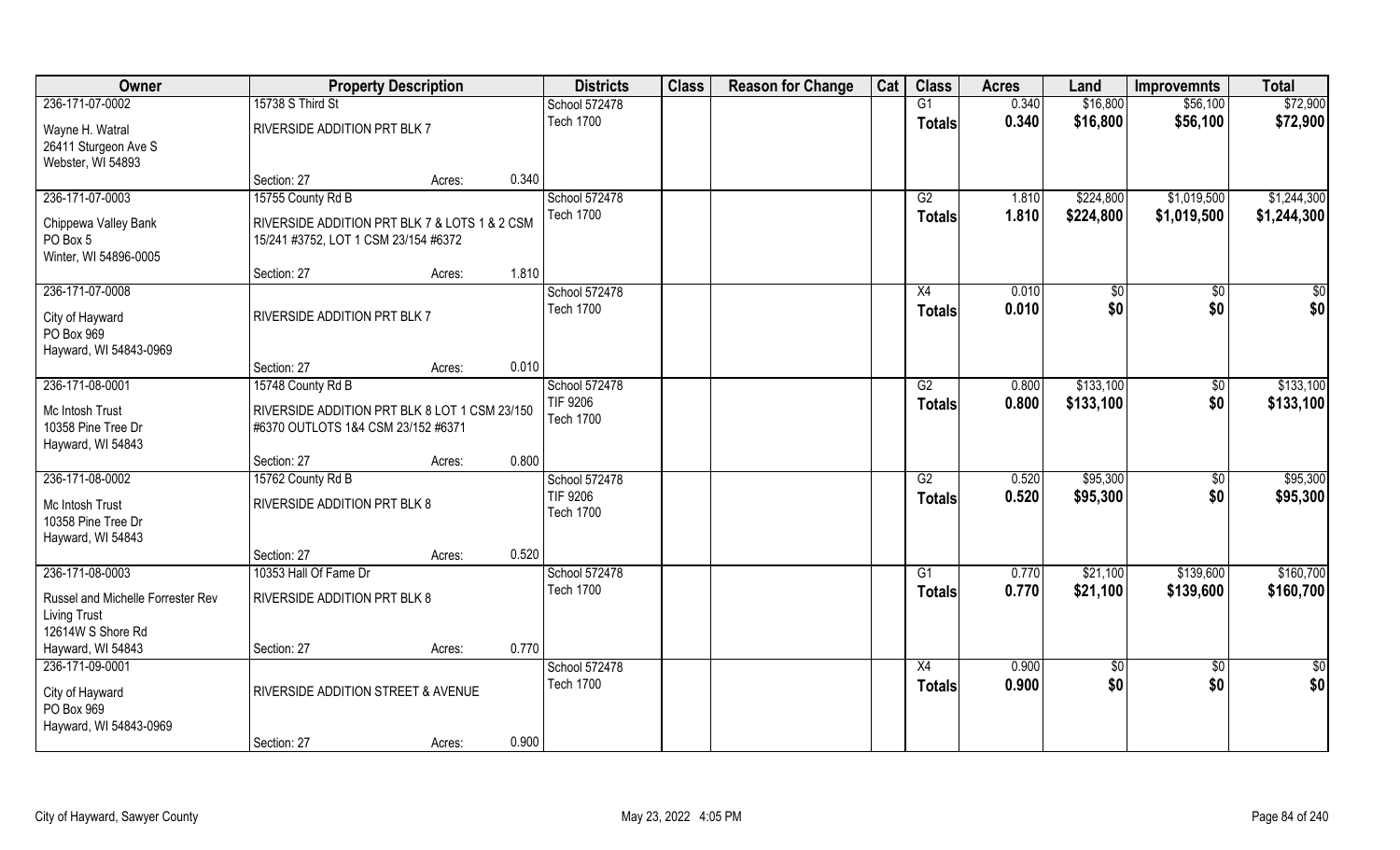| \$40,000<br>236-174-00-0200<br>15678 Davis Ave<br>G1<br>0.130<br>\$8,800<br>\$31,200<br>School 572478<br><b>Tech 1700</b><br>0.130<br>\$8,800<br>\$31,200<br>\$40,000<br><b>Totals</b><br>RIVERVIEW ADDITION LOT 2<br>Walter Alvin Ramsdell<br>Audre Ramsdell<br>9923N Ranger Station Rd<br>0.130<br>Hayward, WI 54843-2570<br>Section: 22<br>Acres:<br>\$56,000<br>236-174-00-0300<br>15674 Davis Ave<br>School 572478<br>\$11,500<br>\$44,500<br>G1<br>0.170<br><b>Tech 1700</b><br>0.170<br>\$11,500<br>\$44,500<br>\$56,000<br><b>Totals</b><br>RIVERVIEW ADDITION LOT 3 & PRT LOT 4<br>Dennis D. Pecha<br>Christine Pecha<br>N8273 County Hwy E<br>0.170<br>Hayward, WI 54843<br>Section: 22<br>Acres:<br>236-174-00-0400<br>School 572478<br>\$53,600<br>\$69,500<br>15670 Davis Ave<br>G1<br>0.293<br>\$15,900<br><b>Tech 1700</b><br>0.293<br>\$15,900<br>\$53,600<br>\$69,500<br><b>Totals</b><br>Jay L. Welter<br>RIVERVIEW ADDITION PRT LOT 4, LOT 5, & PRT LOT<br>15670 Davis Ave<br>Hayward, WI 54843<br>0.293<br>Section: 22<br>Acres:<br>236-174-00-0600<br>\$51,400<br>School 572478<br>\$18,200<br>\$33,200<br>10589 Glenwood Ave<br>0.410<br>G1<br><b>Tech 1700</b><br>0.410<br>\$18,200<br>\$33,200<br>\$51,400<br><b>Totals</b><br>RIVERVIEW ADDITION LOT 6 & PRT LOT 7<br>Victoria R. Mittlesdorf<br>10589 Glenwood Ave<br>Hayward, WI 54843<br>0.410<br>Section: 22<br>Acres:<br>\$27,000<br>236-174-00-0800<br>School 572478<br>0.140<br>\$9,500<br>\$17,500<br>Davis Ave<br>G1<br><b>Tech 1700</b><br>0.140<br>\$9,500<br>\$17,500<br>\$27,000<br><b>Totals</b><br>RIVERVIEW ADDITION LOT 8<br>Jeanne D. Timberlake<br>15658 Davis Ave<br>Hayward, WI 54843<br>0.140<br>Section: 22<br>Acres:<br>\$68,700<br>236-174-00-0900<br>15658 Davis Ave<br>School 572478<br>\$9,500<br>\$59,200<br>G1<br>0.140<br><b>Tech 1700</b><br>0.140<br>\$9,500<br>\$59,200<br>\$68,700<br><b>Totals</b><br>RIVERVIEW ADDITION LOT 9<br>Jeanne D. Timberlake<br>15658 Davis Ave<br>Hayward, WI 54843<br>0.140<br>Section: 22<br>Acres:<br>236-174-00-1000<br>15654 Davis Ave<br>School 572478<br>$\overline{G1}$<br>0.140<br>\$9,500<br>$\overline{50}$<br>\$9,500<br>\$0<br><b>Tech 1700</b><br>0.140<br>\$9,500<br>\$9,500<br><b>Totals</b><br>RIVERVIEW ADDITION LOT 10<br>Betty J. Claymore<br>326 Park Glen Dr<br>Mount Juliet, TN 37122-5608 | Owner | <b>Property Description</b> |        |       | <b>Districts</b> | <b>Class</b> | <b>Reason for Change</b> | Cat | <b>Class</b> | <b>Acres</b> | Land | <b>Improvemnts</b> | <b>Total</b> |
|-----------------------------------------------------------------------------------------------------------------------------------------------------------------------------------------------------------------------------------------------------------------------------------------------------------------------------------------------------------------------------------------------------------------------------------------------------------------------------------------------------------------------------------------------------------------------------------------------------------------------------------------------------------------------------------------------------------------------------------------------------------------------------------------------------------------------------------------------------------------------------------------------------------------------------------------------------------------------------------------------------------------------------------------------------------------------------------------------------------------------------------------------------------------------------------------------------------------------------------------------------------------------------------------------------------------------------------------------------------------------------------------------------------------------------------------------------------------------------------------------------------------------------------------------------------------------------------------------------------------------------------------------------------------------------------------------------------------------------------------------------------------------------------------------------------------------------------------------------------------------------------------------------------------------------------------------------------------------------------------------------------------------------------------------------------------------------------------------------------------------------------------------------------------------------------------------------------------------------------------------------------------------------------------------------------------------------------------------------------|-------|-----------------------------|--------|-------|------------------|--------------|--------------------------|-----|--------------|--------------|------|--------------------|--------------|
|                                                                                                                                                                                                                                                                                                                                                                                                                                                                                                                                                                                                                                                                                                                                                                                                                                                                                                                                                                                                                                                                                                                                                                                                                                                                                                                                                                                                                                                                                                                                                                                                                                                                                                                                                                                                                                                                                                                                                                                                                                                                                                                                                                                                                                                                                                                                                           |       |                             |        |       |                  |              |                          |     |              |              |      |                    |              |
|                                                                                                                                                                                                                                                                                                                                                                                                                                                                                                                                                                                                                                                                                                                                                                                                                                                                                                                                                                                                                                                                                                                                                                                                                                                                                                                                                                                                                                                                                                                                                                                                                                                                                                                                                                                                                                                                                                                                                                                                                                                                                                                                                                                                                                                                                                                                                           |       |                             |        |       |                  |              |                          |     |              |              |      |                    |              |
|                                                                                                                                                                                                                                                                                                                                                                                                                                                                                                                                                                                                                                                                                                                                                                                                                                                                                                                                                                                                                                                                                                                                                                                                                                                                                                                                                                                                                                                                                                                                                                                                                                                                                                                                                                                                                                                                                                                                                                                                                                                                                                                                                                                                                                                                                                                                                           |       |                             |        |       |                  |              |                          |     |              |              |      |                    |              |
|                                                                                                                                                                                                                                                                                                                                                                                                                                                                                                                                                                                                                                                                                                                                                                                                                                                                                                                                                                                                                                                                                                                                                                                                                                                                                                                                                                                                                                                                                                                                                                                                                                                                                                                                                                                                                                                                                                                                                                                                                                                                                                                                                                                                                                                                                                                                                           |       |                             |        |       |                  |              |                          |     |              |              |      |                    |              |
|                                                                                                                                                                                                                                                                                                                                                                                                                                                                                                                                                                                                                                                                                                                                                                                                                                                                                                                                                                                                                                                                                                                                                                                                                                                                                                                                                                                                                                                                                                                                                                                                                                                                                                                                                                                                                                                                                                                                                                                                                                                                                                                                                                                                                                                                                                                                                           |       |                             |        |       |                  |              |                          |     |              |              |      |                    |              |
|                                                                                                                                                                                                                                                                                                                                                                                                                                                                                                                                                                                                                                                                                                                                                                                                                                                                                                                                                                                                                                                                                                                                                                                                                                                                                                                                                                                                                                                                                                                                                                                                                                                                                                                                                                                                                                                                                                                                                                                                                                                                                                                                                                                                                                                                                                                                                           |       |                             |        |       |                  |              |                          |     |              |              |      |                    |              |
|                                                                                                                                                                                                                                                                                                                                                                                                                                                                                                                                                                                                                                                                                                                                                                                                                                                                                                                                                                                                                                                                                                                                                                                                                                                                                                                                                                                                                                                                                                                                                                                                                                                                                                                                                                                                                                                                                                                                                                                                                                                                                                                                                                                                                                                                                                                                                           |       |                             |        |       |                  |              |                          |     |              |              |      |                    |              |
|                                                                                                                                                                                                                                                                                                                                                                                                                                                                                                                                                                                                                                                                                                                                                                                                                                                                                                                                                                                                                                                                                                                                                                                                                                                                                                                                                                                                                                                                                                                                                                                                                                                                                                                                                                                                                                                                                                                                                                                                                                                                                                                                                                                                                                                                                                                                                           |       |                             |        |       |                  |              |                          |     |              |              |      |                    |              |
|                                                                                                                                                                                                                                                                                                                                                                                                                                                                                                                                                                                                                                                                                                                                                                                                                                                                                                                                                                                                                                                                                                                                                                                                                                                                                                                                                                                                                                                                                                                                                                                                                                                                                                                                                                                                                                                                                                                                                                                                                                                                                                                                                                                                                                                                                                                                                           |       |                             |        |       |                  |              |                          |     |              |              |      |                    |              |
|                                                                                                                                                                                                                                                                                                                                                                                                                                                                                                                                                                                                                                                                                                                                                                                                                                                                                                                                                                                                                                                                                                                                                                                                                                                                                                                                                                                                                                                                                                                                                                                                                                                                                                                                                                                                                                                                                                                                                                                                                                                                                                                                                                                                                                                                                                                                                           |       |                             |        |       |                  |              |                          |     |              |              |      |                    |              |
|                                                                                                                                                                                                                                                                                                                                                                                                                                                                                                                                                                                                                                                                                                                                                                                                                                                                                                                                                                                                                                                                                                                                                                                                                                                                                                                                                                                                                                                                                                                                                                                                                                                                                                                                                                                                                                                                                                                                                                                                                                                                                                                                                                                                                                                                                                                                                           |       |                             |        |       |                  |              |                          |     |              |              |      |                    |              |
|                                                                                                                                                                                                                                                                                                                                                                                                                                                                                                                                                                                                                                                                                                                                                                                                                                                                                                                                                                                                                                                                                                                                                                                                                                                                                                                                                                                                                                                                                                                                                                                                                                                                                                                                                                                                                                                                                                                                                                                                                                                                                                                                                                                                                                                                                                                                                           |       |                             |        |       |                  |              |                          |     |              |              |      |                    |              |
|                                                                                                                                                                                                                                                                                                                                                                                                                                                                                                                                                                                                                                                                                                                                                                                                                                                                                                                                                                                                                                                                                                                                                                                                                                                                                                                                                                                                                                                                                                                                                                                                                                                                                                                                                                                                                                                                                                                                                                                                                                                                                                                                                                                                                                                                                                                                                           |       |                             |        |       |                  |              |                          |     |              |              |      |                    |              |
|                                                                                                                                                                                                                                                                                                                                                                                                                                                                                                                                                                                                                                                                                                                                                                                                                                                                                                                                                                                                                                                                                                                                                                                                                                                                                                                                                                                                                                                                                                                                                                                                                                                                                                                                                                                                                                                                                                                                                                                                                                                                                                                                                                                                                                                                                                                                                           |       |                             |        |       |                  |              |                          |     |              |              |      |                    |              |
|                                                                                                                                                                                                                                                                                                                                                                                                                                                                                                                                                                                                                                                                                                                                                                                                                                                                                                                                                                                                                                                                                                                                                                                                                                                                                                                                                                                                                                                                                                                                                                                                                                                                                                                                                                                                                                                                                                                                                                                                                                                                                                                                                                                                                                                                                                                                                           |       |                             |        |       |                  |              |                          |     |              |              |      |                    |              |
|                                                                                                                                                                                                                                                                                                                                                                                                                                                                                                                                                                                                                                                                                                                                                                                                                                                                                                                                                                                                                                                                                                                                                                                                                                                                                                                                                                                                                                                                                                                                                                                                                                                                                                                                                                                                                                                                                                                                                                                                                                                                                                                                                                                                                                                                                                                                                           |       |                             |        |       |                  |              |                          |     |              |              |      |                    |              |
|                                                                                                                                                                                                                                                                                                                                                                                                                                                                                                                                                                                                                                                                                                                                                                                                                                                                                                                                                                                                                                                                                                                                                                                                                                                                                                                                                                                                                                                                                                                                                                                                                                                                                                                                                                                                                                                                                                                                                                                                                                                                                                                                                                                                                                                                                                                                                           |       |                             |        |       |                  |              |                          |     |              |              |      |                    |              |
|                                                                                                                                                                                                                                                                                                                                                                                                                                                                                                                                                                                                                                                                                                                                                                                                                                                                                                                                                                                                                                                                                                                                                                                                                                                                                                                                                                                                                                                                                                                                                                                                                                                                                                                                                                                                                                                                                                                                                                                                                                                                                                                                                                                                                                                                                                                                                           |       |                             |        |       |                  |              |                          |     |              |              |      |                    |              |
|                                                                                                                                                                                                                                                                                                                                                                                                                                                                                                                                                                                                                                                                                                                                                                                                                                                                                                                                                                                                                                                                                                                                                                                                                                                                                                                                                                                                                                                                                                                                                                                                                                                                                                                                                                                                                                                                                                                                                                                                                                                                                                                                                                                                                                                                                                                                                           |       |                             |        |       |                  |              |                          |     |              |              |      |                    |              |
|                                                                                                                                                                                                                                                                                                                                                                                                                                                                                                                                                                                                                                                                                                                                                                                                                                                                                                                                                                                                                                                                                                                                                                                                                                                                                                                                                                                                                                                                                                                                                                                                                                                                                                                                                                                                                                                                                                                                                                                                                                                                                                                                                                                                                                                                                                                                                           |       |                             |        |       |                  |              |                          |     |              |              |      |                    |              |
|                                                                                                                                                                                                                                                                                                                                                                                                                                                                                                                                                                                                                                                                                                                                                                                                                                                                                                                                                                                                                                                                                                                                                                                                                                                                                                                                                                                                                                                                                                                                                                                                                                                                                                                                                                                                                                                                                                                                                                                                                                                                                                                                                                                                                                                                                                                                                           |       |                             |        |       |                  |              |                          |     |              |              |      |                    |              |
|                                                                                                                                                                                                                                                                                                                                                                                                                                                                                                                                                                                                                                                                                                                                                                                                                                                                                                                                                                                                                                                                                                                                                                                                                                                                                                                                                                                                                                                                                                                                                                                                                                                                                                                                                                                                                                                                                                                                                                                                                                                                                                                                                                                                                                                                                                                                                           |       |                             |        |       |                  |              |                          |     |              |              |      |                    |              |
|                                                                                                                                                                                                                                                                                                                                                                                                                                                                                                                                                                                                                                                                                                                                                                                                                                                                                                                                                                                                                                                                                                                                                                                                                                                                                                                                                                                                                                                                                                                                                                                                                                                                                                                                                                                                                                                                                                                                                                                                                                                                                                                                                                                                                                                                                                                                                           |       |                             |        |       |                  |              |                          |     |              |              |      |                    |              |
|                                                                                                                                                                                                                                                                                                                                                                                                                                                                                                                                                                                                                                                                                                                                                                                                                                                                                                                                                                                                                                                                                                                                                                                                                                                                                                                                                                                                                                                                                                                                                                                                                                                                                                                                                                                                                                                                                                                                                                                                                                                                                                                                                                                                                                                                                                                                                           |       |                             |        |       |                  |              |                          |     |              |              |      |                    |              |
|                                                                                                                                                                                                                                                                                                                                                                                                                                                                                                                                                                                                                                                                                                                                                                                                                                                                                                                                                                                                                                                                                                                                                                                                                                                                                                                                                                                                                                                                                                                                                                                                                                                                                                                                                                                                                                                                                                                                                                                                                                                                                                                                                                                                                                                                                                                                                           |       |                             |        |       |                  |              |                          |     |              |              |      |                    |              |
|                                                                                                                                                                                                                                                                                                                                                                                                                                                                                                                                                                                                                                                                                                                                                                                                                                                                                                                                                                                                                                                                                                                                                                                                                                                                                                                                                                                                                                                                                                                                                                                                                                                                                                                                                                                                                                                                                                                                                                                                                                                                                                                                                                                                                                                                                                                                                           |       |                             |        |       |                  |              |                          |     |              |              |      |                    |              |
|                                                                                                                                                                                                                                                                                                                                                                                                                                                                                                                                                                                                                                                                                                                                                                                                                                                                                                                                                                                                                                                                                                                                                                                                                                                                                                                                                                                                                                                                                                                                                                                                                                                                                                                                                                                                                                                                                                                                                                                                                                                                                                                                                                                                                                                                                                                                                           |       |                             |        |       |                  |              |                          |     |              |              |      |                    |              |
|                                                                                                                                                                                                                                                                                                                                                                                                                                                                                                                                                                                                                                                                                                                                                                                                                                                                                                                                                                                                                                                                                                                                                                                                                                                                                                                                                                                                                                                                                                                                                                                                                                                                                                                                                                                                                                                                                                                                                                                                                                                                                                                                                                                                                                                                                                                                                           |       |                             |        |       |                  |              |                          |     |              |              |      |                    |              |
|                                                                                                                                                                                                                                                                                                                                                                                                                                                                                                                                                                                                                                                                                                                                                                                                                                                                                                                                                                                                                                                                                                                                                                                                                                                                                                                                                                                                                                                                                                                                                                                                                                                                                                                                                                                                                                                                                                                                                                                                                                                                                                                                                                                                                                                                                                                                                           |       |                             |        |       |                  |              |                          |     |              |              |      |                    |              |
|                                                                                                                                                                                                                                                                                                                                                                                                                                                                                                                                                                                                                                                                                                                                                                                                                                                                                                                                                                                                                                                                                                                                                                                                                                                                                                                                                                                                                                                                                                                                                                                                                                                                                                                                                                                                                                                                                                                                                                                                                                                                                                                                                                                                                                                                                                                                                           |       |                             |        |       |                  |              |                          |     |              |              |      |                    |              |
|                                                                                                                                                                                                                                                                                                                                                                                                                                                                                                                                                                                                                                                                                                                                                                                                                                                                                                                                                                                                                                                                                                                                                                                                                                                                                                                                                                                                                                                                                                                                                                                                                                                                                                                                                                                                                                                                                                                                                                                                                                                                                                                                                                                                                                                                                                                                                           |       |                             |        |       |                  |              |                          |     |              |              |      |                    |              |
|                                                                                                                                                                                                                                                                                                                                                                                                                                                                                                                                                                                                                                                                                                                                                                                                                                                                                                                                                                                                                                                                                                                                                                                                                                                                                                                                                                                                                                                                                                                                                                                                                                                                                                                                                                                                                                                                                                                                                                                                                                                                                                                                                                                                                                                                                                                                                           |       |                             |        |       |                  |              |                          |     |              |              |      |                    |              |
|                                                                                                                                                                                                                                                                                                                                                                                                                                                                                                                                                                                                                                                                                                                                                                                                                                                                                                                                                                                                                                                                                                                                                                                                                                                                                                                                                                                                                                                                                                                                                                                                                                                                                                                                                                                                                                                                                                                                                                                                                                                                                                                                                                                                                                                                                                                                                           |       |                             |        |       |                  |              |                          |     |              |              |      |                    |              |
|                                                                                                                                                                                                                                                                                                                                                                                                                                                                                                                                                                                                                                                                                                                                                                                                                                                                                                                                                                                                                                                                                                                                                                                                                                                                                                                                                                                                                                                                                                                                                                                                                                                                                                                                                                                                                                                                                                                                                                                                                                                                                                                                                                                                                                                                                                                                                           |       |                             |        |       |                  |              |                          |     |              |              |      |                    |              |
|                                                                                                                                                                                                                                                                                                                                                                                                                                                                                                                                                                                                                                                                                                                                                                                                                                                                                                                                                                                                                                                                                                                                                                                                                                                                                                                                                                                                                                                                                                                                                                                                                                                                                                                                                                                                                                                                                                                                                                                                                                                                                                                                                                                                                                                                                                                                                           |       | Section: 22                 | Acres: | 0.140 |                  |              |                          |     |              |              |      |                    |              |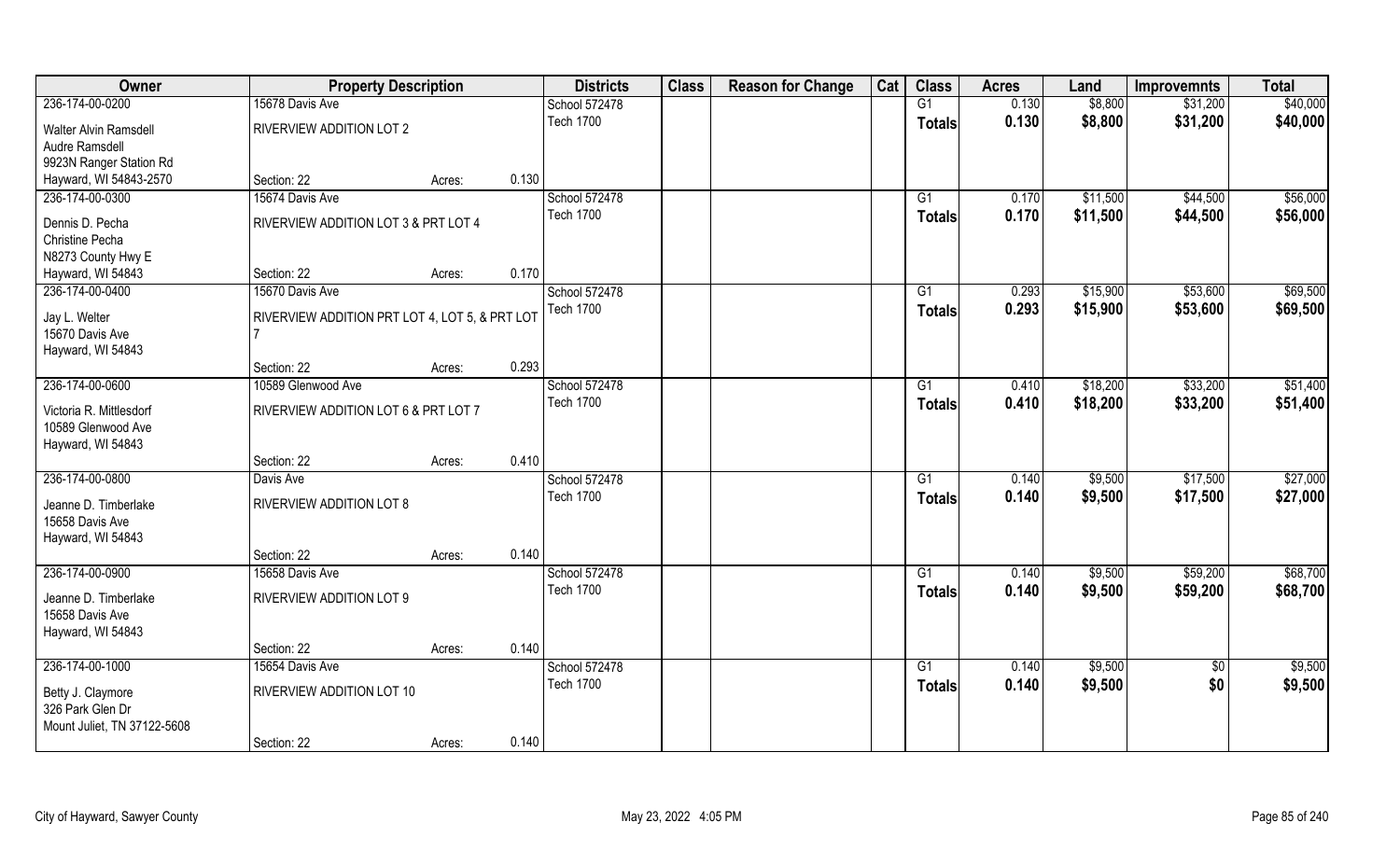| Owner                                                                | <b>Property Description</b>           |        |       | <b>Districts</b> | <b>Class</b> | <b>Reason for Change</b> | Cat | <b>Class</b>    | <b>Acres</b> | Land     | <b>Improvemnts</b> | <b>Total</b> |
|----------------------------------------------------------------------|---------------------------------------|--------|-------|------------------|--------------|--------------------------|-----|-----------------|--------------|----------|--------------------|--------------|
| 236-174-00-1100                                                      | 10592 Glenwood Ave                    |        |       | School 572478    |              |                          |     | G1              | 0.200        | \$12,800 | \$38,500           | \$51,300     |
| Timothy L. Manych<br>15665 Lakewood Dr<br>Hayward, WI 54843          | RIVERVIEW ADDITION LOT 11             |        |       | <b>Tech 1700</b> |              |                          |     | <b>Totals</b>   | 0.200        | \$12,800 | \$38,500           | \$51,300     |
|                                                                      | Section: 22                           | Acres: | 0.200 |                  |              |                          |     |                 |              |          |                    |              |
| 236-174-00-1200                                                      | 10596 Glenwood Ave                    |        |       | School 572478    |              |                          |     | G1              | 0.410        | \$18,200 | \$95,700           | \$113,900    |
| Ocr2, LLC<br>PO Box 761<br>Hayward, WI 54843                         | RIVERVIEW ADDITION LOT 12 LC OCR2 LLC |        |       | <b>Tech 1700</b> |              |                          |     | <b>Totals</b>   | 0.410        | \$18,200 | \$95,700           | \$113,900    |
|                                                                      | Section: 22                           | Acres: | 0.410 |                  |              |                          |     |                 |              |          |                    |              |
| 236-174-00-1300                                                      | 15650 Davis Ave                       |        |       | School 572478    |              |                          |     | G1              | 0.140        | \$9,500  | \$34,800           | \$44,300     |
| Betty J. Claymore<br>326 Park Glen Dr<br>Mount Juliet, TN 37122-5608 | RIVERVIEW ADDITION LOT 13             |        |       | <b>Tech 1700</b> |              |                          |     | <b>Totals</b>   | 0.140        | \$9,500  | \$34,800           | \$44,300     |
|                                                                      | Section: 22                           | Acres: | 0.140 |                  |              |                          |     |                 |              |          |                    |              |
| 236-174-00-1400                                                      | 15646 Davis Ave                       |        |       | School 572478    |              |                          |     | G1              | 0.140        | \$9,500  | \$46,900           | \$56,400     |
| Richard I. Petersen<br>Lavonne J. Petersen<br>12773 Wood Lake Rd     | RIVERVIEW ADDITION LOT 14             |        |       | <b>Tech 1700</b> |              |                          |     | Totals          | 0.140        | \$9,500  | \$46,900           | \$56,400     |
| Grantsburg, WI 54840                                                 | Section: 22                           | Acres: | 0.140 |                  |              |                          |     |                 |              |          |                    |              |
| 236-174-00-1500                                                      | 10575 Hayward Ct                      |        |       | School 572478    |              |                          |     | $\overline{G1}$ | 0.140        | \$9,500  | \$48,800           | \$58,300     |
| Darla A. Retzloff<br>7406N Highland Rd<br>Hayward, WI 54843          | RIVERVIEW ADDITION LOT 15             |        |       | <b>Tech 1700</b> |              |                          |     | <b>Totals</b>   | 0.140        | \$9,500  | \$48,800           | \$58,300     |
|                                                                      | Section: 22                           | Acres: | 0.140 |                  |              |                          |     |                 |              |          |                    |              |
| 236-174-00-1600                                                      | 10585 Hayward Ct                      |        |       | School 572478    |              |                          |     | G1              | 0.340        | \$16,800 | \$79,000           | \$95,800     |
| Colleen Cooper<br>10585 Hayward Ct<br>Hayward, WI 54843              | RIVERVIEW ADDITION LOTS 16 & 17       |        |       | <b>Tech 1700</b> |              |                          |     | <b>Totals</b>   | 0.340        | \$16,800 | \$79,000           | \$95,800     |
|                                                                      | Section: 22                           | Acres: | 0.340 |                  |              |                          |     |                 |              |          |                    |              |
| 236-174-00-1800                                                      | 10589 Hayward Ct                      |        |       | School 572478    |              |                          |     | $\overline{G1}$ | 0.170        | \$11,500 | \$34,500           | \$46,000     |
| Frederick C. Kruger<br>10589 Hayward Ct<br>Hayward, WI 54843         | RIVERVIEW ADDITION LOT 18             |        |       | <b>Tech 1700</b> |              |                          |     | <b>Totals</b>   | 0.170        | \$11,500 | \$34,500           | \$46,000     |
|                                                                      | Section: 22                           | Acres: | 0.170 |                  |              |                          |     |                 |              |          |                    |              |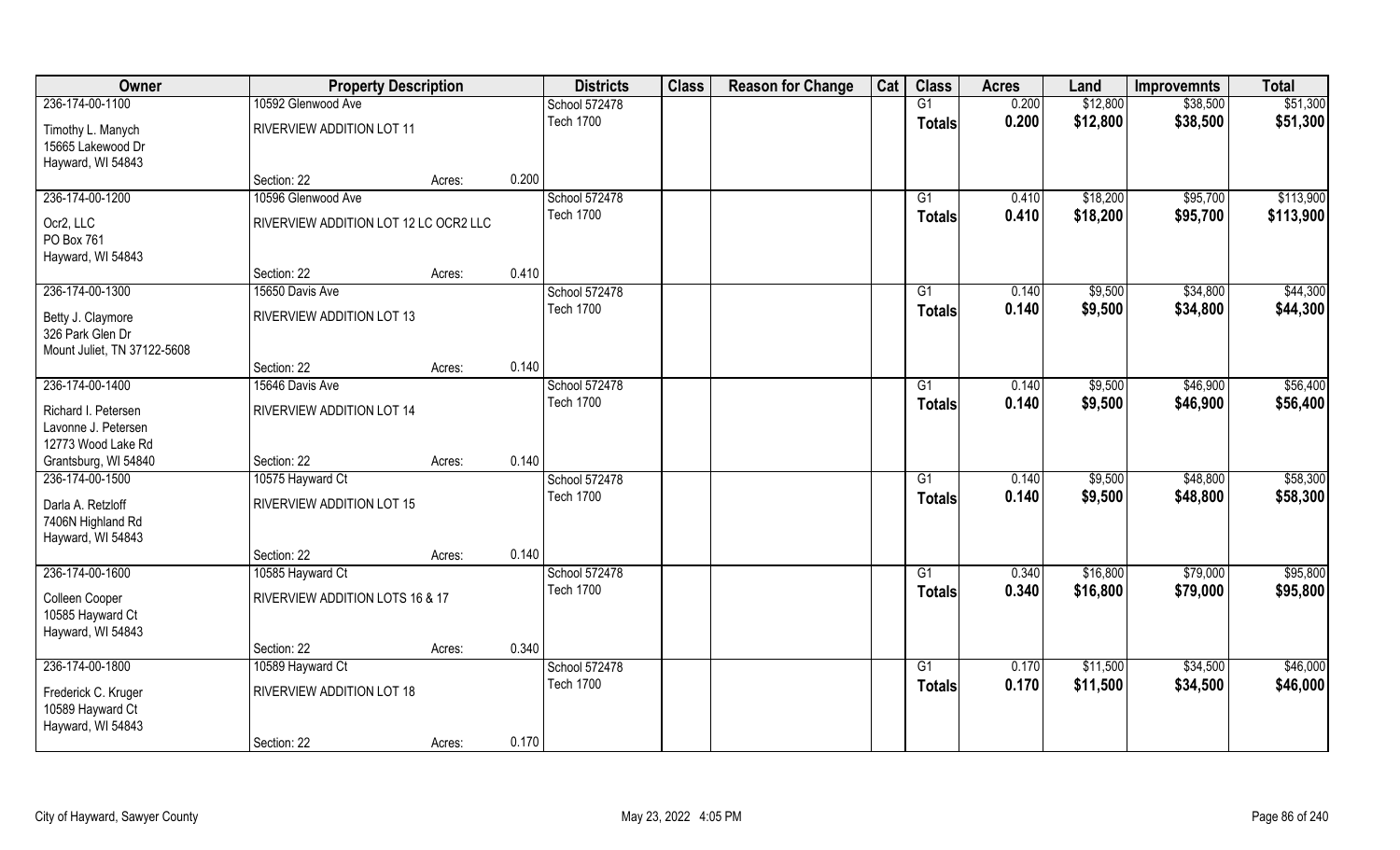| Owner                               | <b>Property Description</b>                     |        |       | <b>Districts</b>                  | <b>Class</b> | <b>Reason for Change</b> | Cat | <b>Class</b>  | <b>Acres</b> | Land     | <b>Improvemnts</b> | <b>Total</b> |
|-------------------------------------|-------------------------------------------------|--------|-------|-----------------------------------|--------------|--------------------------|-----|---------------|--------------|----------|--------------------|--------------|
| 236-174-00-1900                     | 10593 Hayward Ct                                |        |       | School 572478                     |              |                          |     | G1            | 0.170        | \$11,500 | \$400              | \$11,900     |
| Gordon T. Zimmerman                 | RIVERVIEW ADDITION LOT 19                       |        |       | <b>Tech 1700</b>                  |              |                          |     | <b>Totals</b> | 0.170        | \$11,500 | \$400              | \$11,900     |
| Carla E. Zimmerman                  |                                                 |        |       |                                   |              |                          |     |               |              |          |                    |              |
| 7877N Evergreen Ave                 |                                                 |        |       |                                   |              |                          |     |               |              |          |                    |              |
| Hayward, WI 54843                   | Section: 22                                     | Acres: | 0.170 |                                   |              |                          |     |               |              |          |                    |              |
| 236-174-00-2000                     | 10599 Hayward Ct                                |        |       | School 572478                     |              |                          |     | G1            | 0.440        | \$14,100 | \$3,400            | \$17,500     |
| Gordon T. Zimmerman                 | RIVERVIEW ADDITION LOT 20                       |        |       | <b>Tech 1700</b>                  |              |                          |     | <b>Totals</b> | 0.440        | \$14,100 | \$3,400            | \$17,500     |
| Carla E. Zimmerman                  |                                                 |        |       |                                   |              |                          |     |               |              |          |                    |              |
| 7877N Evergreen Ave                 |                                                 |        |       |                                   |              |                          |     |               |              |          |                    |              |
| Hayward, WI 54843                   | Section: 22                                     | Acres: | 0.440 |                                   |              |                          |     |               |              |          |                    |              |
| 236-174-00-2100                     | 10576 Hayward Ct                                |        |       | School 572478                     |              |                          |     | G1            | 0.140        | \$9,500  | \$52,200           | \$61,700     |
|                                     |                                                 |        |       | <b>Tech 1700</b>                  |              |                          |     | <b>Totals</b> | 0.140        | \$9,500  | \$52,200           | \$61,700     |
| Rachel M. Moyer<br>10576 Hayward Ct | RIVERVIEW ADDITION LOT 21                       |        |       |                                   |              |                          |     |               |              |          |                    |              |
| Hayward, WI 54843                   |                                                 |        |       |                                   |              |                          |     |               |              |          |                    |              |
|                                     | Section: 22                                     | Acres: | 0.140 |                                   |              |                          |     |               |              |          |                    |              |
| 236-174-00-2200                     | 15632 Davis Ave                                 |        |       | School 572478                     |              |                          |     | G1            | 0.350        | \$17,000 | \$46,200           | \$63,200     |
|                                     |                                                 |        |       | <b>Tech 1700</b>                  |              |                          |     | <b>Totals</b> | 0.350        | \$17,000 | \$46,200           | \$63,200     |
| O'Brien Hill Properties LLC         | RIVERVIEW ADDITION LOT 22 & W1/2 LOT 23         |        |       |                                   |              |                          |     |               |              |          |                    |              |
| 14532W State Rd 77                  |                                                 |        |       |                                   |              |                          |     |               |              |          |                    |              |
| Hayward, WI 54843                   |                                                 |        | 0.350 |                                   |              |                          |     |               |              |          |                    |              |
| 236-174-00-2400                     | Section: 22                                     | Acres: |       |                                   |              |                          |     | G1            | 0.340        | \$16,800 | \$83,300           | \$100, 100   |
|                                     | 10582 Hayward Ct                                |        |       | School 572478<br><b>Tech 1700</b> |              |                          |     |               |              |          |                    |              |
| Larry G. Johnson                    | RIVERVIEW ADDITION LOTS 24 & 25                 |        |       |                                   |              |                          |     | <b>Totals</b> | 0.340        | \$16,800 | \$83,300           | \$100,100    |
| Susan T. Johnson                    |                                                 |        |       |                                   |              |                          |     |               |              |          |                    |              |
| 10582 Hayward Ct                    |                                                 |        |       |                                   |              |                          |     |               |              |          |                    |              |
| Hayward, WI 54843                   | Section: 22                                     | Acres: | 0.340 |                                   |              |                          |     |               |              |          |                    |              |
| 236-174-00-2600                     | 10588 Hayward Ct                                |        |       | School 572478                     |              |                          |     | G1            | 0.280        | \$15,600 | \$49,400           | \$65,000     |
| Graham B. Thoresen                  | RIVERVIEW ADDITION ALL OF LOT 26 & S 30' LOT 27 |        |       | <b>Tech 1700</b>                  |              |                          |     | <b>Totals</b> | 0.280        | \$15,600 | \$49,400           | \$65,000     |
| Billie I. Thoresen                  |                                                 |        |       |                                   |              |                          |     |               |              |          |                    |              |
| 25230 NE 136th Ln                   |                                                 |        |       |                                   |              |                          |     |               |              |          |                    |              |
| Fort, MC COY                        | Section: 22                                     | Acres: | 0.280 |                                   |              |                          |     |               |              |          |                    |              |
| 236-174-00-2800                     | 10594 Hayward Ct                                |        |       | School 572478                     |              |                          |     | G1            | 0.230        | \$14,100 | \$45,600           | \$59,700     |
| Andrew Stogbauer                    | RIVERVIEW ADDITION LOT 28 & N 20' LOT 27        |        |       | <b>Tech 1700</b>                  |              |                          |     | <b>Totals</b> | 0.230        | \$14,100 | \$45,600           | \$59,700     |
| 10594 Hayward Ct                    |                                                 |        |       |                                   |              |                          |     |               |              |          |                    |              |
| Hayward, WI 54843                   |                                                 |        |       |                                   |              |                          |     |               |              |          |                    |              |
|                                     | Section: 22                                     | Acres: | 0.230 |                                   |              |                          |     |               |              |          |                    |              |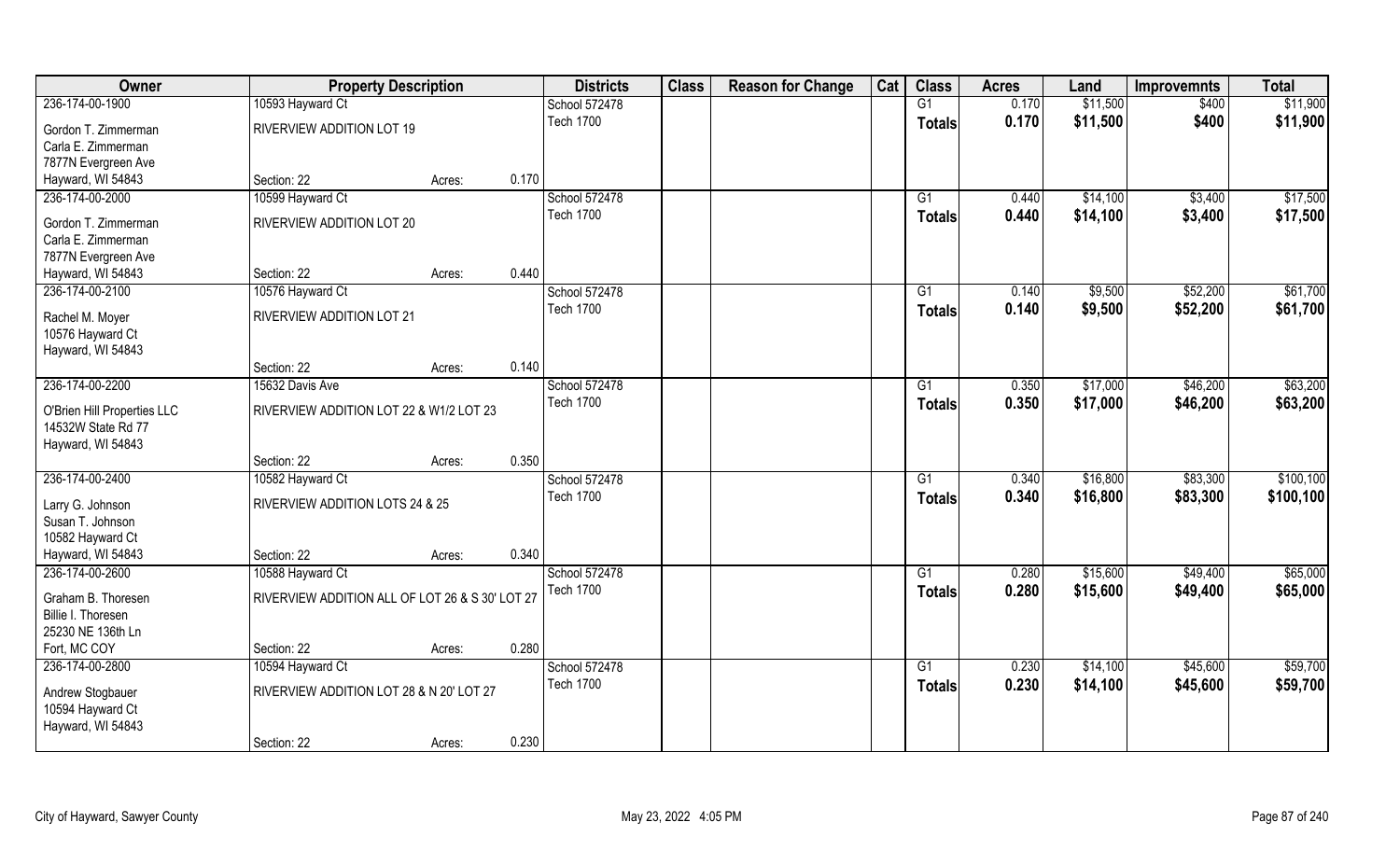| Owner                               | <b>Property Description</b>                     |        | <b>Districts</b> | <b>Class</b> | <b>Reason for Change</b> | Cat | <b>Class</b>  | <b>Acres</b> | Land     | <b>Improvemnts</b> | <b>Total</b> |
|-------------------------------------|-------------------------------------------------|--------|------------------|--------------|--------------------------|-----|---------------|--------------|----------|--------------------|--------------|
| 236-174-00-2900                     | 10598 Hayward Ct                                |        | School 572478    |              |                          |     | G1            | 0.430        | \$18,500 | \$26,300           | \$44,800     |
| Lawrence S & Joyce P Lindseth Trust | RIVERVIEW ADDITION LOT 29                       |        | <b>Tech 1700</b> |              |                          |     | <b>Totals</b> | 0.430        | \$18,500 | \$26,300           | \$44,800     |
| PO Box 13197                        |                                                 |        |                  |              |                          |     |               |              |          |                    |              |
| Hayward, WI 54843                   |                                                 |        |                  |              |                          |     |               |              |          |                    |              |
|                                     | Section: 22                                     | Acres: | 0.430            |              |                          |     |               |              |          |                    |              |
| 236-174-00-3000                     | 15628 Davis Ave                                 |        | School 572478    |              |                          |     | G1            | 0.140        | \$9,500  | \$77,200           | \$86,700     |
| Michael A. Lamphear                 | RIVERVIEW ADDITION LOT 30 & E 1/2 LOT 23 J T    |        | <b>Tech 1700</b> |              |                          |     | <b>Totals</b> | 0.140        | \$9,500  | \$77,200           | \$86,700     |
| PO Box 2021                         | <b>LAMPHEAR LIFE ESTATE</b>                     |        |                  |              |                          |     |               |              |          |                    |              |
| Hayward, WI 54843                   |                                                 |        |                  |              |                          |     |               |              |          |                    |              |
|                                     | Section: 22                                     | Acres: | 0.140            |              |                          |     |               |              |          |                    |              |
| 236-174-00-3100                     | 10571 Sunnyside Ave                             |        | School 572478    |              |                          |     | G1            | 0.280        | \$15,600 | \$111,300          | \$126,900    |
| Robert W. Schuster                  | RIVERVIEW ADDITION LOTS 31 & 32                 |        | <b>Tech 1700</b> |              |                          |     | <b>Totals</b> | 0.280        | \$15,600 | \$111,300          | \$126,900    |
| Yvonne S. Schuster                  |                                                 |        |                  |              |                          |     |               |              |          |                    |              |
| 10571 Sunnyside Ave                 |                                                 |        |                  |              |                          |     |               |              |          |                    |              |
| Hayward, WI 54843                   | Section: 22                                     | Acres: | 0.280            |              |                          |     |               |              |          |                    |              |
| 236-174-00-3300                     | 10579 Sunnyside Ave                             |        | School 572478    |              |                          |     | G1            | 0.510        | \$20,000 | \$62,000           | \$82,000     |
| Dennis D. Pecha                     | RIVERVIEW ADDITION LOTS 33-35                   |        | <b>Tech 1700</b> |              |                          |     | <b>Totals</b> | 0.510        | \$20,000 | \$62,000           | \$82,000     |
| Christine Pecha                     |                                                 |        |                  |              |                          |     |               |              |          |                    |              |
| N8273 County Hwy E                  |                                                 |        |                  |              |                          |     |               |              |          |                    |              |
| Hayward, WI 54843                   | Section: 22                                     | Acres: | 0.510            |              |                          |     |               |              |          |                    |              |
| 236-174-00-3600                     | 10589 Sunnyside Ave                             |        | School 572478    |              |                          |     | G1            | 0.450        | \$18,900 | \$93,500           | \$112,400    |
| John R. Hutchison                   | RIVERVIEW ADDITION LOTS 36 & 37 & SW 32' LOT 38 |        | <b>Tech 1700</b> |              |                          |     | <b>Totals</b> | 0.450        | \$18,900 | \$93,500           | \$112,400    |
| 10589 Sunnyside Ave                 | CSM 16/32 #4018                                 |        |                  |              |                          |     |               |              |          |                    |              |
| Hayward, WI 54843                   |                                                 |        |                  |              |                          |     |               |              |          |                    |              |
|                                     | Section: 22                                     | Acres: | 0.450            |              |                          |     |               |              |          |                    |              |
| 236-174-00-3800                     | 10595 Sunnyside Ave                             |        | School 572478    |              |                          |     | G1            | 0.590        | \$20,300 | \$69,800           | \$90,100     |
| Kevin P. Welch                      | RIVERVIEW ADDITION PRT LOT 38 & LOT 39 CSM      |        | <b>Tech 1700</b> |              |                          |     | <b>Totals</b> | 0.590        | \$20,300 | \$69,800           | \$90,100     |
| <b>Brenda Welch</b>                 | 16/32 #4018                                     |        |                  |              |                          |     |               |              |          |                    |              |
| 10595 Sunnyside Ave                 |                                                 |        |                  |              |                          |     |               |              |          |                    |              |
| Hayward, WI 54843                   | Section: 22                                     | Acres: | 0.590            |              |                          |     |               |              |          |                    |              |
| 236-174-00-4000                     | 15612 Davis Ave                                 |        | School 572478    |              |                          |     | G1            | 0.280        | \$15,600 | \$58,400           | \$74,000     |
| Sheila L. Strain                    | RIVERVIEW ADDITION LOTS 40 & 41                 |        | <b>Tech 1700</b> |              |                          |     | <b>Totals</b> | 0.280        | \$15,600 | \$58,400           | \$74,000     |
| 10506 Wisconsin Ave                 |                                                 |        |                  |              |                          |     |               |              |          |                    |              |
| Hayward, WI 54843                   |                                                 |        |                  |              |                          |     |               |              |          |                    |              |
|                                     | Section: 22                                     | Acres: | 0.280            |              |                          |     |               |              |          |                    |              |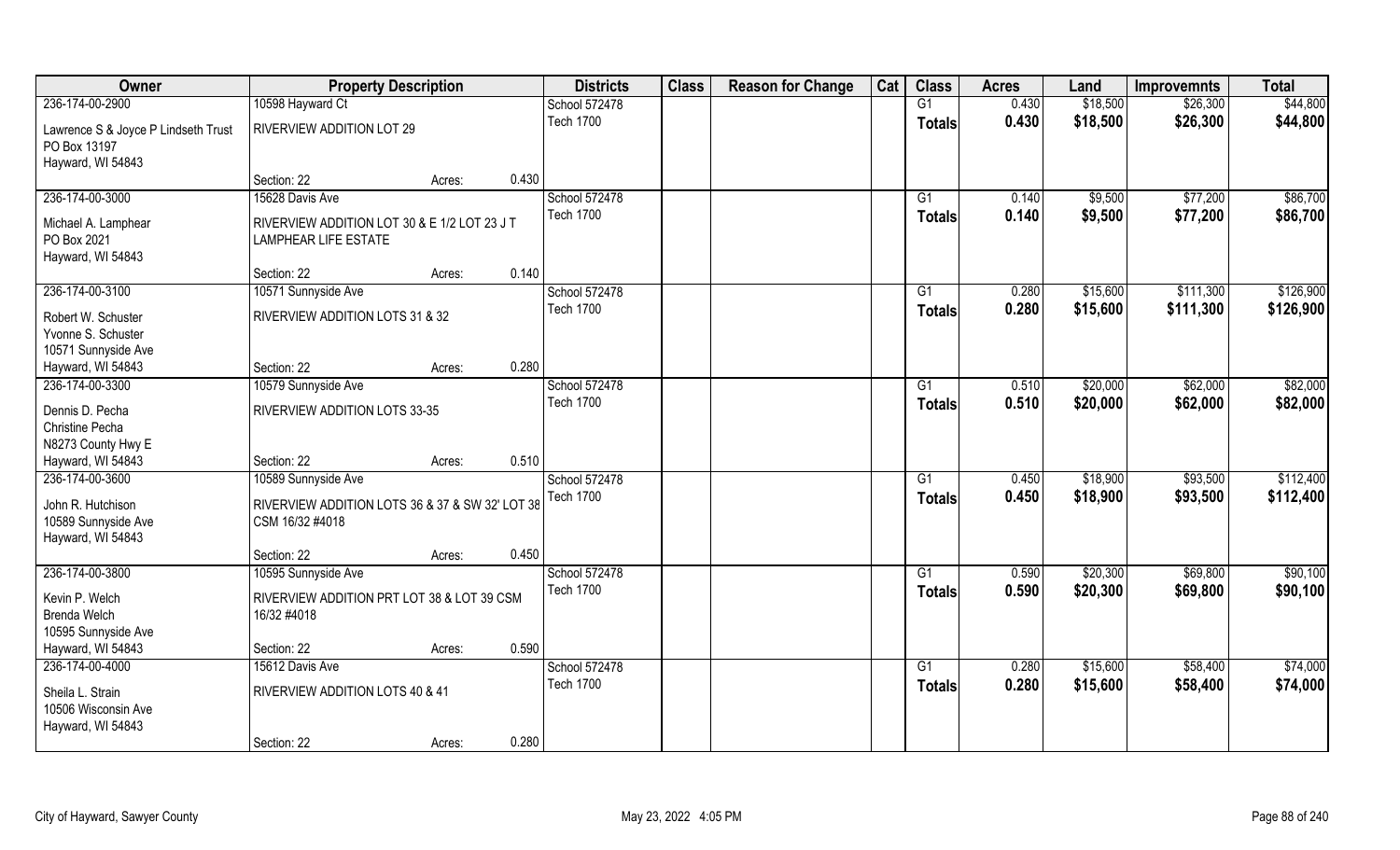| Owner                                                          | <b>Property Description</b>              |        |       | <b>Districts</b> | <b>Class</b> | <b>Reason for Change</b> | Cat | <b>Class</b>    | <b>Acres</b> | Land     | <b>Improvemnts</b> | <b>Total</b> |
|----------------------------------------------------------------|------------------------------------------|--------|-------|------------------|--------------|--------------------------|-----|-----------------|--------------|----------|--------------------|--------------|
| 236-174-00-4200                                                | 15608 Davis Ave                          |        |       | School 572478    |              |                          |     | G1              | 0.320        | \$16,400 | \$62,100           | \$78,500     |
| Patricia A. Jalowitz<br>PO Box 624<br>Hayward, WI 54843-0624   | RIVERVIEW ADDITION LOTS 42 & 43          |        |       | <b>Tech 1700</b> |              |                          |     | <b>Totals</b>   | 0.320        | \$16,400 | \$62,100           | \$78,500     |
|                                                                | Section: 22                              | Acres: | 0.320 |                  |              |                          |     |                 |              |          |                    |              |
| 236-174-00-4400                                                | 10574 Sunnyside Ave                      |        |       | School 572478    |              |                          |     | G1              | 0.229        | \$14,100 | \$83,000           | \$97,100     |
| Rebecca A. Schmidt<br>10574 Sunnyside Ave<br>Hayward, WI 54843 | RIVERVIEW ADDITION LOT 44 & S 20' LOT 45 |        |       | <b>Tech 1700</b> |              |                          |     | <b>Totals</b>   | 0.229        | \$14,100 | \$83,000           | \$97,100     |
|                                                                | Section: 22                              | Acres: | 0.229 |                  |              |                          |     |                 |              |          |                    |              |
| 236-174-00-4500                                                | 10584 Sunnyside Ave                      |        |       | School 572478    |              |                          |     | G1              | 0.321        | \$16,400 | \$34,800           | \$51,200     |
| Bertil E. Carlson<br>10584 Sunnyside Ave<br>Hayward, WI 54843  | RIVERVIEW ADDITION PRT LOT 45 & LOT 46   |        |       | <b>Tech 1700</b> |              |                          |     | <b>Totals</b>   | 0.321        | \$16,400 | \$34,800           | \$51,200     |
|                                                                | Section: 22                              | Acres: | 0.321 |                  |              |                          |     |                 |              |          |                    |              |
| 236-177-00-0100                                                | 15931 Second St                          |        |       | School 572478    |              |                          |     | G1              | 0.170        | \$11,500 | \$62,700           | \$74,200     |
| Christopher S. Noyce<br>15931 Second St<br>Hayward, WI 54843   | SOUTHERN ADDITION LOT 1                  |        |       | <b>Tech 1700</b> |              |                          |     | <b>Totals</b>   | 0.170        | \$11,500 | \$62,700           | \$74,200     |
|                                                                | Section: 28                              | Acres: | 0.170 |                  |              |                          |     |                 |              |          |                    |              |
| 236-177-00-0200                                                | 15927 Second St                          |        |       | School 572478    |              |                          |     | $\overline{G1}$ | 0.170        | \$11,500 | \$46,800           | \$58,300     |
| Lco Trust<br>132 N Indies Dr<br>Marathon, FL 33050             | SOUTHERN ADDITION LOT 2                  |        |       | <b>Tech 1700</b> |              |                          |     | Totals          | 0.170        | \$11,500 | \$46,800           | \$58,300     |
|                                                                | Section: 28                              | Acres: | 0.170 |                  |              |                          |     |                 |              |          |                    |              |
| 236-177-00-0300                                                | 15925 Second St                          |        |       | School 572478    |              |                          |     | G1              | 0.240        | \$14,600 | \$60,300           | \$74,900     |
| Leroy Jones<br>15925 Second St<br>Hayward, WI 54843            | SOUTHERN ADDITION LOT 3                  |        |       | <b>Tech 1700</b> |              |                          |     | <b>Totals</b>   | 0.240        | \$14,600 | \$60,300           | \$74,900     |
|                                                                | Section: 28                              | Acres: | 0.240 |                  |              |                          |     |                 |              |          |                    |              |
| 236-177-00-0400                                                | 15919 Second St                          |        |       | School 572478    |              |                          |     | $\overline{G1}$ | 0.170        | \$11,500 | \$32,500           | \$44,000     |
| Diane Walther<br>15919 Second St<br>Hayward, WI 54843          | SOUTHERN ADDITION LOT 4                  |        |       | <b>Tech 1700</b> |              |                          |     | <b>Totals</b>   | 0.170        | \$11,500 | \$32,500           | \$44,000     |
|                                                                | Section: 28                              | Acres: | 0.170 |                  |              |                          |     |                 |              |          |                    |              |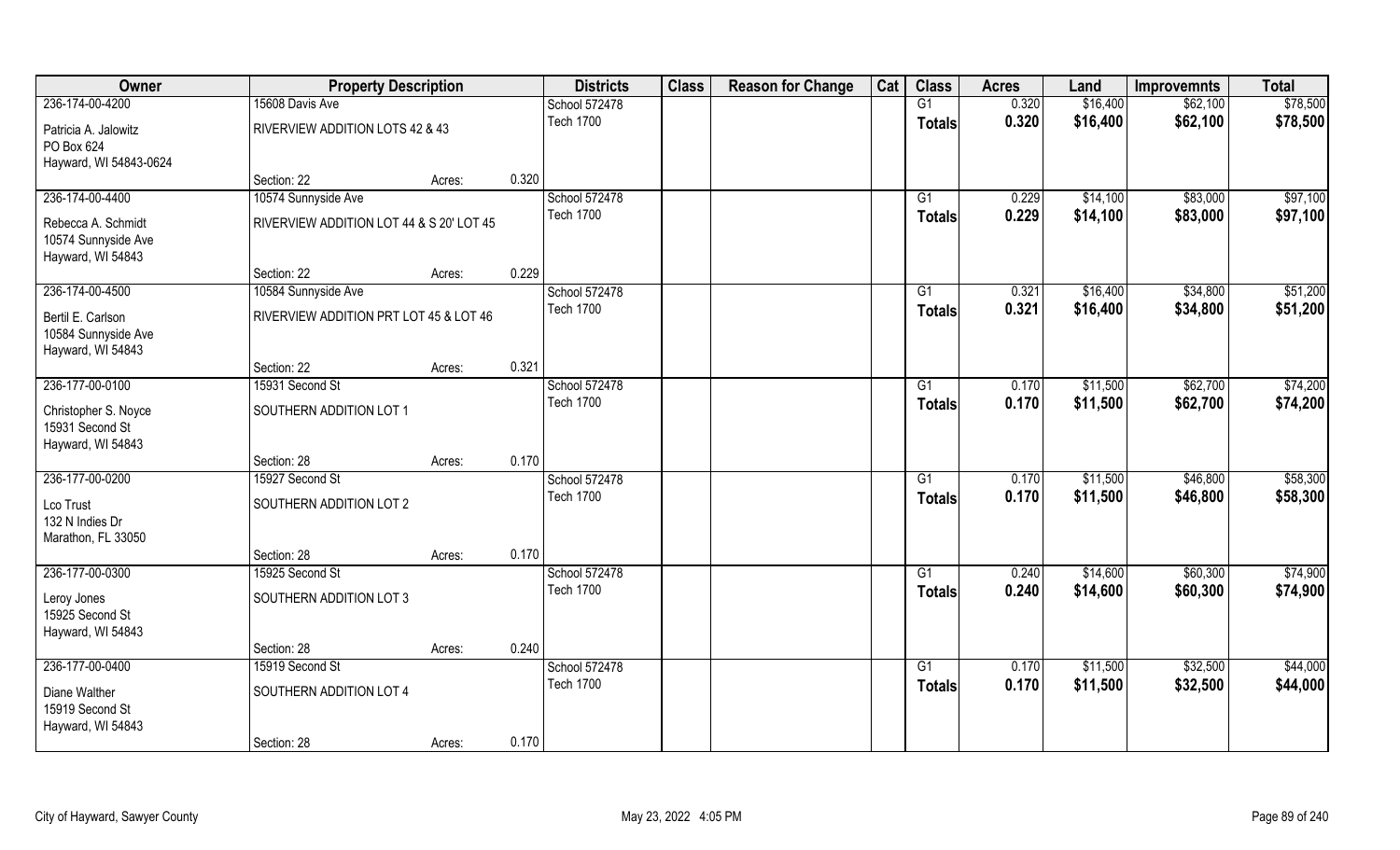| Owner                                     | <b>Property Description</b>                    |        |       | <b>Districts</b>                  | <b>Class</b> | <b>Reason for Change</b> | Cat | <b>Class</b>    | <b>Acres</b>   | Land                 | <b>Improvemnts</b>   | <b>Total</b> |
|-------------------------------------------|------------------------------------------------|--------|-------|-----------------------------------|--------------|--------------------------|-----|-----------------|----------------|----------------------|----------------------|--------------|
| 236-177-00-0501                           | 10446 Florida Ave                              |        |       | School 572478                     |              |                          |     | G1              | 0.152          | \$10,300             | $\sqrt{6}$           | \$10,300     |
| William S. Rasmussen                      | SOUTHERN ADDITION PRT LOT 5                    |        |       | <b>Tech 1700</b>                  |              |                          |     | <b>Totals</b>   | 0.152          | \$10,300             | \$0                  | \$10,300     |
| 10440 Florida Ave                         |                                                |        |       |                                   |              |                          |     |                 |                |                      |                      |              |
| Hayward, WI 54843                         |                                                |        |       |                                   |              |                          |     |                 |                |                      |                      |              |
|                                           | Section: 28                                    | Acres: | 0.152 |                                   |              |                          |     |                 |                |                      |                      |              |
| 236-177-00-0601                           | 10440 Florida Ave                              |        |       | School 572478                     |              |                          |     | G2              | 0.600          | \$149,600            | \$303,400            | \$453,000    |
| William S. Rasmussen                      | SOUTHERN ADDITION PRT LOT 6                    |        |       | <b>Tech 1700</b>                  |              |                          |     | <b>Totals</b>   | 0.600          | \$149,600            | \$303,400            | \$453,000    |
| 10440 Florida Ave                         |                                                |        |       |                                   |              |                          |     |                 |                |                      |                      |              |
| Hayward, WI 54843                         |                                                |        |       |                                   |              |                          |     |                 |                |                      |                      |              |
|                                           | Section: 28                                    | Acres: | 0.600 |                                   |              |                          |     |                 |                |                      |                      |              |
| 236-177-00-0602                           | 15896 US Highway 63                            |        |       | School 572478                     |              |                          |     | G2              | 0.170          | \$51,800             | \$41,900             | \$93,700     |
| William S. Rasmussen                      | SOUTHERN ADDITION PRT LOT 6                    |        |       | <b>Tech 1700</b>                  |              |                          |     | <b>Totals</b>   | 0.170          | \$51,800             | \$41,900             | \$93,700     |
| 10440 Florida Ave                         |                                                |        |       |                                   |              |                          |     |                 |                |                      |                      |              |
| Hayward, WI 54843                         |                                                |        |       |                                   |              |                          |     |                 |                |                      |                      |              |
| 236-180-00-0100                           | Section: 28                                    | Acres: | 0.170 |                                   |              |                          |     |                 |                |                      |                      | \$92,500     |
|                                           | 10553 Michigan Ave                             |        |       | School 572478<br><b>Tech 1700</b> |              |                          |     | G1              | 0.340<br>0.340 | \$16,800<br>\$16,800 | \$75,700<br>\$75,700 | \$92,500     |
| Robert A. Schmidt                         | STEIRO ADDITION LOT 1                          |        |       |                                   |              |                          |     | <b>Totals</b>   |                |                      |                      |              |
| Heidi M. Schmidt                          |                                                |        |       |                                   |              |                          |     |                 |                |                      |                      |              |
| PO Box 186                                |                                                |        | 0.340 |                                   |              |                          |     |                 |                |                      |                      |              |
| Hayward, WI 54843<br>236-180-00-0200      | Section: 21<br>15980 Fifth St                  | Acres: |       | School 572478                     |              |                          |     | $\overline{G1}$ | 0.340          | \$16,800             | \$69,700             | \$86,500     |
|                                           |                                                |        |       | <b>Tech 1700</b>                  |              |                          |     | <b>Totals</b>   | 0.340          | \$16,800             | \$69,700             | \$86,500     |
| William A. Rasmussen                      | STEIRO ADDITION LOT 2                          |        |       |                                   |              |                          |     |                 |                |                      |                      |              |
| PO Box 476                                |                                                |        |       |                                   |              |                          |     |                 |                |                      |                      |              |
| Hayward, WI 54843-0476                    | Section: 21                                    | Acres: | 0.340 |                                   |              |                          |     |                 |                |                      |                      |              |
| 236-180-00-0300                           | 15984 Fifth St                                 |        |       | School 572478                     |              |                          |     | G1              | 0.540          | \$20,100             | \$105,400            | \$125,500    |
|                                           |                                                |        |       | <b>Tech 1700</b>                  |              |                          |     | <b>Totals</b>   | 0.540          | \$20,100             | \$105,400            | \$125,500    |
| Sonja L. Bierman                          | STEIRO ADDITION LOT 3 & LOT 5B CSM 8/272 #1722 |        |       |                                   |              |                          |     |                 |                |                      |                      |              |
| 15984 Fifth St<br>Hayward, WI 54843       |                                                |        |       |                                   |              |                          |     |                 |                |                      |                      |              |
|                                           | Section: 21                                    | Acres: | 0.540 |                                   |              |                          |     |                 |                |                      |                      |              |
| 236-180-00-0400                           | 15990 Fifth St                                 |        |       | School 572478                     |              |                          |     | G1              | 0.300          | \$16,000             | \$45,400             | \$61,400     |
|                                           |                                                |        |       | <b>Tech 1700</b>                  |              |                          |     | <b>Totals</b>   | 0.300          | \$16,000             | \$45,400             | \$61,400     |
| Roger C. Osmundson<br>Josephien Osmundson | STEIRO ADDITION LOT 4                          |        |       |                                   |              |                          |     |                 |                |                      |                      |              |
| 12704N Pfeifer Rd                         |                                                |        |       |                                   |              |                          |     |                 |                |                      |                      |              |
| Hayward, WI 54843                         | Section: 21                                    | Acres: | 0.300 |                                   |              |                          |     |                 |                |                      |                      |              |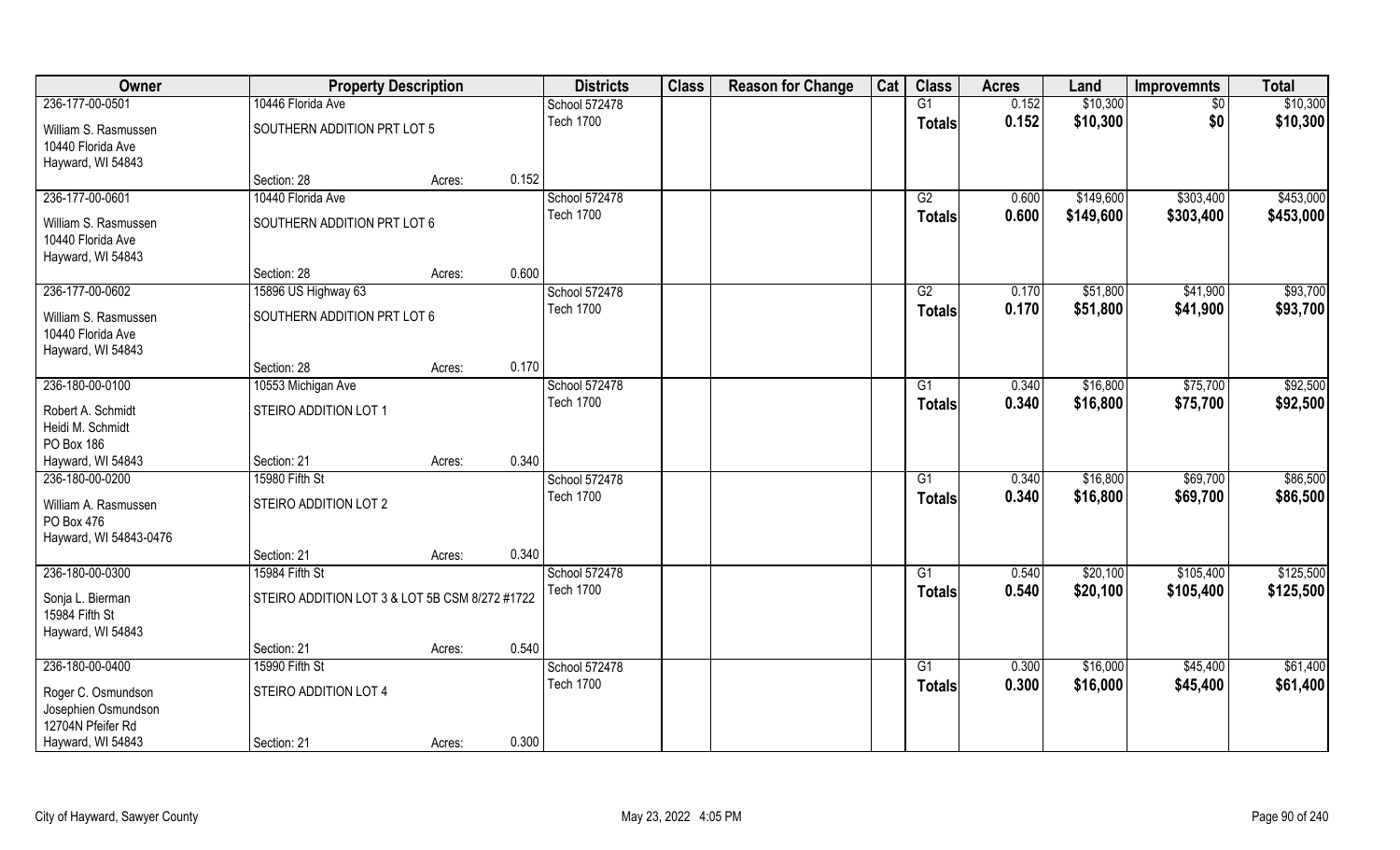| Owner                                                           | <b>Property Description</b>                                                |        |       | <b>Districts</b>                  | <b>Class</b>   | <b>Reason for Change</b> | Cat | <b>Class</b>        | <b>Acres</b>   | Land                 | <b>Improvemnts</b>     | <b>Total</b>           |
|-----------------------------------------------------------------|----------------------------------------------------------------------------|--------|-------|-----------------------------------|----------------|--------------------------|-----|---------------------|----------------|----------------------|------------------------|------------------------|
| 236-180-00-0502                                                 | 10563 Michigan Ave                                                         |        |       | School 572478                     |                |                          |     | G1                  | 0.250          | \$15,000             | \$92,200               | \$107,200              |
| Lawrence B. Miller<br>PO Box 483<br>Hayward, WI 54843           | STEIRO ADDITION PRT LOT 5                                                  |        |       | <b>Tech 1700</b>                  |                |                          |     | <b>Totals</b>       | 0.250          | \$15,000             | \$92,200               | \$107,200              |
|                                                                 | Section: 21                                                                | Acres: | 0.250 |                                   |                |                          |     |                     |                |                      |                        |                        |
| 236-180-00-0505                                                 | 10559 Michigan Ave                                                         |        |       | School 572478<br><b>Tech 1700</b> |                |                          |     | G1<br><b>Totals</b> | 0.460<br>0.460 | \$19,100<br>\$19,100 | \$120,600<br>\$120,600 | \$139,700<br>\$139,700 |
| Matt L. Winter<br>10559 Michigan Ave<br>Hayward, WI 54843       | STEIRO ADDITION PRT LOT 5 LOT 5A CSM 8/272<br>#1722 LOT 1 CSM 21/119 #5985 |        |       |                                   |                |                          |     |                     |                |                      |                        |                        |
|                                                                 | Section: 21                                                                | Acres: | 0.460 |                                   |                |                          |     |                     |                |                      |                        |                        |
| 236-183-00-0100                                                 | 10268 Towne View Rd                                                        |        |       | School 572478                     | G <sub>1</sub> | NSF @33% complete        |     | G1                  | 0.320          | \$12,000             | \$34,600               | \$46,600               |
| Fred C. Scheer<br>PO Box 221<br>Hayward, WI 54843-0221          | TOWNE VIEW ACRES LOT 1                                                     |        |       | <b>Tech 1700</b>                  |                |                          |     | <b>Totals</b>       | 0.320          | \$12,000             | \$34,600               | \$46,600               |
|                                                                 | Section: 27                                                                | Acres: | 0.320 |                                   |                |                          |     |                     |                |                      |                        |                        |
| 236-183-00-0201                                                 | 10260 Towne View Rd                                                        |        |       | School 572478                     |                |                          |     | G1                  | 0.310          | \$16,200             | \$90,500               | \$106,700              |
| Christina C. Forbes<br>10260 Towne View Rd<br>Hayward, WI 54843 | TOWNE VIEW ACRES LOT 2                                                     |        |       | <b>Tech 1700</b>                  |                |                          |     | <b>Totals</b>       | 0.310          | \$16,200             | \$90,500               | \$106,700              |
|                                                                 | Section: 27                                                                | Acres: | 0.310 |                                   |                |                          |     |                     |                |                      |                        |                        |
| 236-183-00-0301                                                 | 10252 Towne View Rd                                                        |        |       | School 572478<br><b>Tech 1700</b> |                |                          |     | $\overline{G1}$     | 0.310<br>0.310 | \$16,200             | \$82,900               | \$99,100               |
| Philip D. Froemel<br>10252 Towne View Rd<br>Hayward, WI 54843   | TOWNE VIEW ACRES LOT 3                                                     |        |       |                                   |                |                          |     | <b>Totals</b>       |                | \$16,200             | \$82,900               | \$99,100               |
|                                                                 | Section: 27                                                                | Acres: | 0.310 |                                   |                |                          |     |                     |                |                      |                        |                        |
| 236-183-00-0400                                                 | 10244 Towne View Rd                                                        |        |       | School 572478                     |                |                          |     | G1                  | 0.280          | \$15,600             | \$95,200               | \$110,800              |
| Charles J. Munich<br>Julianne Munich<br>10244 Towne View Rd     | TOWNE VIEW ACRES LOT 4                                                     |        |       | <b>Tech 1700</b>                  |                |                          |     | <b>Totals</b>       | 0.280          | \$15,600             | \$95,200               | \$110,800              |
| Hayward, WI 54843                                               | Section: 27                                                                | Acres: | 0.280 |                                   |                |                          |     |                     |                |                      |                        |                        |
| 236-183-00-0500                                                 | 10234 Towne View Rd                                                        |        |       | School 572478                     |                |                          |     | $\overline{G1}$     | 0.290          | \$15,800             | \$81,900               | \$97,700               |
| Reginald L. Masey<br>Amanda Masey                               | TOWNE VIEW ACRES LOT 5                                                     |        |       | <b>Tech 1700</b>                  |                |                          |     | <b>Totals</b>       | 0.290          | \$15,800             | \$81,900               | \$97,700               |
| 10234 Towne View Rd                                             |                                                                            |        |       |                                   |                |                          |     |                     |                |                      |                        |                        |
| Hayward, WI 54843                                               | Section: 27                                                                | Acres: | 0.290 |                                   |                |                          |     |                     |                |                      |                        |                        |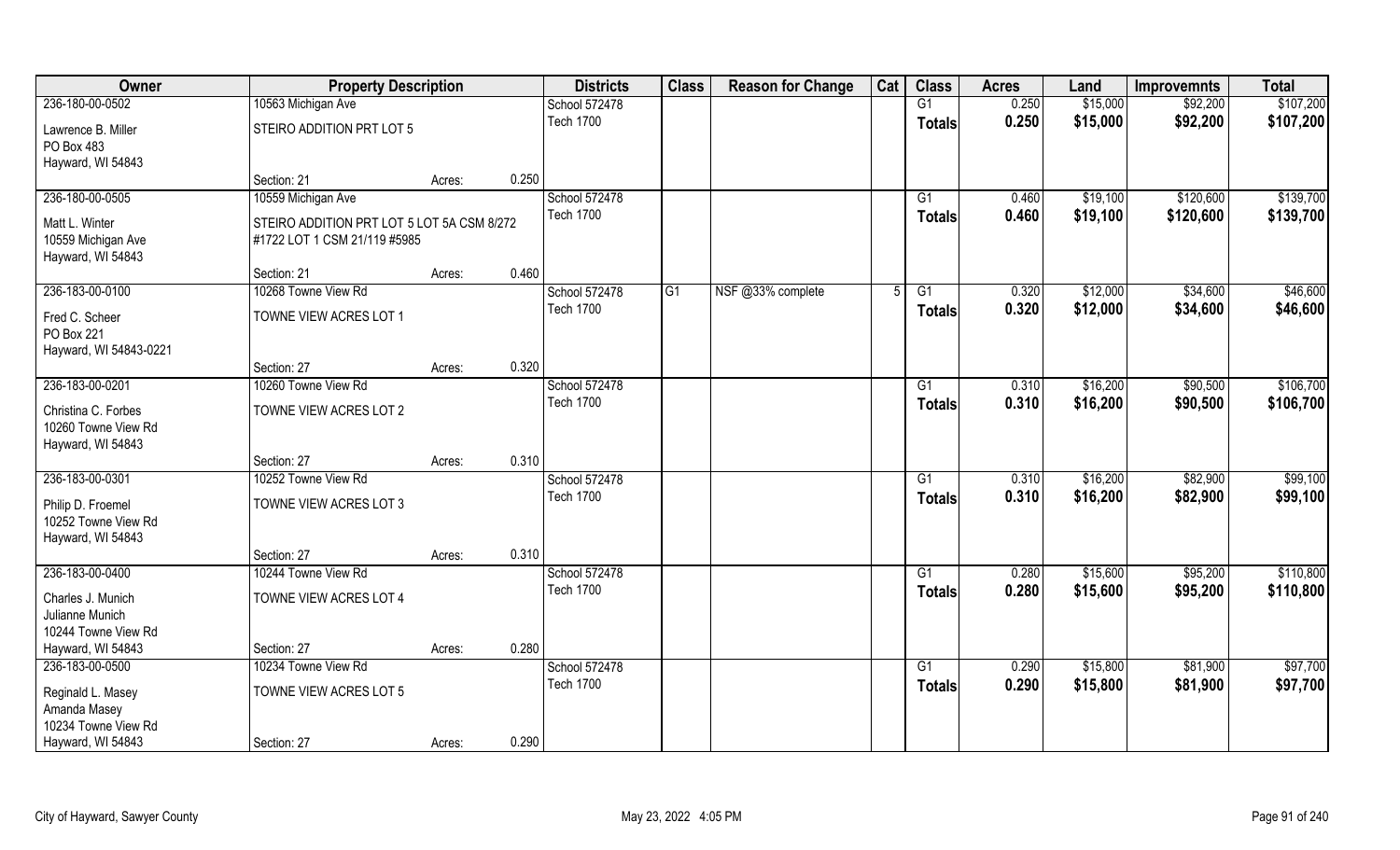| Owner                   | <b>Property Description</b>             |        |       | <b>Districts</b> | <b>Class</b> | <b>Reason for Change</b> | Cat | <b>Class</b>    | <b>Acres</b> | Land     | <b>Improvemnts</b> | <b>Total</b> |
|-------------------------|-----------------------------------------|--------|-------|------------------|--------------|--------------------------|-----|-----------------|--------------|----------|--------------------|--------------|
| 236-183-00-0600         | 10228 Towne View Rd                     |        |       | School 572478    |              |                          |     | G1              | 0.300        | \$16,000 | \$82,900           | \$98,900     |
| Kenneth E. Campbell     | TOWNE VIEW ACRES LOT 6                  |        |       | <b>Tech 1700</b> |              |                          |     | <b>Totals</b>   | 0.300        | \$16,000 | \$82,900           | \$98,900     |
| Tina M. Campbell        |                                         |        |       |                  |              |                          |     |                 |              |          |                    |              |
| 10228 Towne View Rd     |                                         |        |       |                  |              |                          |     |                 |              |          |                    |              |
| Hayward, WI 54843       | Section: 27                             | Acres: | 0.300 |                  |              |                          |     |                 |              |          |                    |              |
| 236-183-00-0700         | 10218 Towne View Rd                     |        |       | School 572478    |              |                          |     | G1              | 0.300        | \$16,000 | \$99,100           | \$115,100    |
| Kenneth R. Finstad      | TOWNE VIEW ACRES LOT 7                  |        |       | <b>Tech 1700</b> |              |                          |     | <b>Totals</b>   | 0.300        | \$16,000 | \$99,100           | \$115,100    |
| PO Box 1020             |                                         |        |       |                  |              |                          |     |                 |              |          |                    |              |
| Hayward, WI 54843       |                                         |        |       |                  |              |                          |     |                 |              |          |                    |              |
|                         | Section: 27                             | Acres: | 0.300 |                  |              |                          |     |                 |              |          |                    |              |
| 236-183-00-0800         | 10210 Towne View Rd                     |        |       | School 572478    |              |                          |     | G1              | 0.310        | \$16,200 | \$114,400          | \$130,600    |
| Margeret C. Leonard     | TOWNE VIEW ACRES LOT 8                  |        |       | <b>Tech 1700</b> |              |                          |     | <b>Totals</b>   | 0.310        | \$16,200 | \$114,400          | \$130,600    |
| 10210 Towne View Rd     |                                         |        |       |                  |              |                          |     |                 |              |          |                    |              |
| Hayward, WI 54843       |                                         |        |       |                  |              |                          |     |                 |              |          |                    |              |
|                         | Section: 27                             | Acres: | 0.310 |                  |              |                          |     |                 |              |          |                    |              |
| 236-183-00-0900         | 10204 Towne View Rd                     |        |       | School 572478    |              |                          |     | G1              | 0.310        | \$16,200 | \$85,400           | \$101,600    |
| Bradley A. Bachand      | TOWNE VIEW ACRES LOT 9 L M PRIMLEY LIFE |        |       | <b>Tech 1700</b> |              |                          |     | <b>Totals</b>   | 0.310        | \$16,200 | \$85,400           | \$101,600    |
| 6528 Hadley Cir S       | <b>ESTATE</b>                           |        |       |                  |              |                          |     |                 |              |          |                    |              |
| Cottage Grove, MN 55016 |                                         |        |       |                  |              |                          |     |                 |              |          |                    |              |
|                         | Section: 27                             | Acres: | 0.310 |                  |              |                          |     |                 |              |          |                    |              |
| 236-183-00-1000         | 10205 Towne View Rd                     |        |       | School 572478    |              |                          |     | G1              | 0.290        | \$15,800 | \$94,900           | \$110,700    |
| Darick M. Jensen        | TOWNE VIEW ACRES LOT 10                 |        |       | <b>Tech 1700</b> |              |                          |     | <b>Totals</b>   | 0.290        | \$15,800 | \$94,900           | \$110,700    |
| 10205 Towne View Rd     |                                         |        |       |                  |              |                          |     |                 |              |          |                    |              |
| Hayward, WI 54843       |                                         |        |       |                  |              |                          |     |                 |              |          |                    |              |
|                         | Section: 27                             | Acres: | 0.290 |                  |              |                          |     |                 |              |          |                    |              |
| 236-183-00-1100         | 10209 Towne View Rd                     |        |       | School 572478    |              |                          |     | G1              | 0.300        | \$16,000 | \$82,800           | \$98,800     |
| Arnie Mc Faggan         | TOWNE VIEW ACRES LOT 11                 |        |       | <b>Tech 1700</b> |              |                          |     | <b>Totals</b>   | 0.300        | \$16,000 | \$82,800           | \$98,800     |
| Delores Mc Faggan       |                                         |        |       |                  |              |                          |     |                 |              |          |                    |              |
| 10209 Towne View Rd     |                                         |        |       |                  |              |                          |     |                 |              |          |                    |              |
| Hayward, WI 54843       | Section: 27                             | Acres: | 0.300 |                  |              |                          |     |                 |              |          |                    |              |
| 236-183-00-1200         | 10219 Towne View Rd                     |        |       | School 572478    |              |                          |     | $\overline{G1}$ | 0.300        | \$16,000 | \$78,900           | \$94,900     |
| Timothy L. Manych       | TOWNE VIEW ACRES LOT 12                 |        |       | <b>Tech 1700</b> |              |                          |     | <b>Totals</b>   | 0.300        | \$16,000 | \$78,900           | \$94,900     |
| 15665 Lakewood Dr       |                                         |        |       |                  |              |                          |     |                 |              |          |                    |              |
| Hayward, WI 54843       |                                         |        |       |                  |              |                          |     |                 |              |          |                    |              |
|                         | Section: 27                             | Acres: | 0.300 |                  |              |                          |     |                 |              |          |                    |              |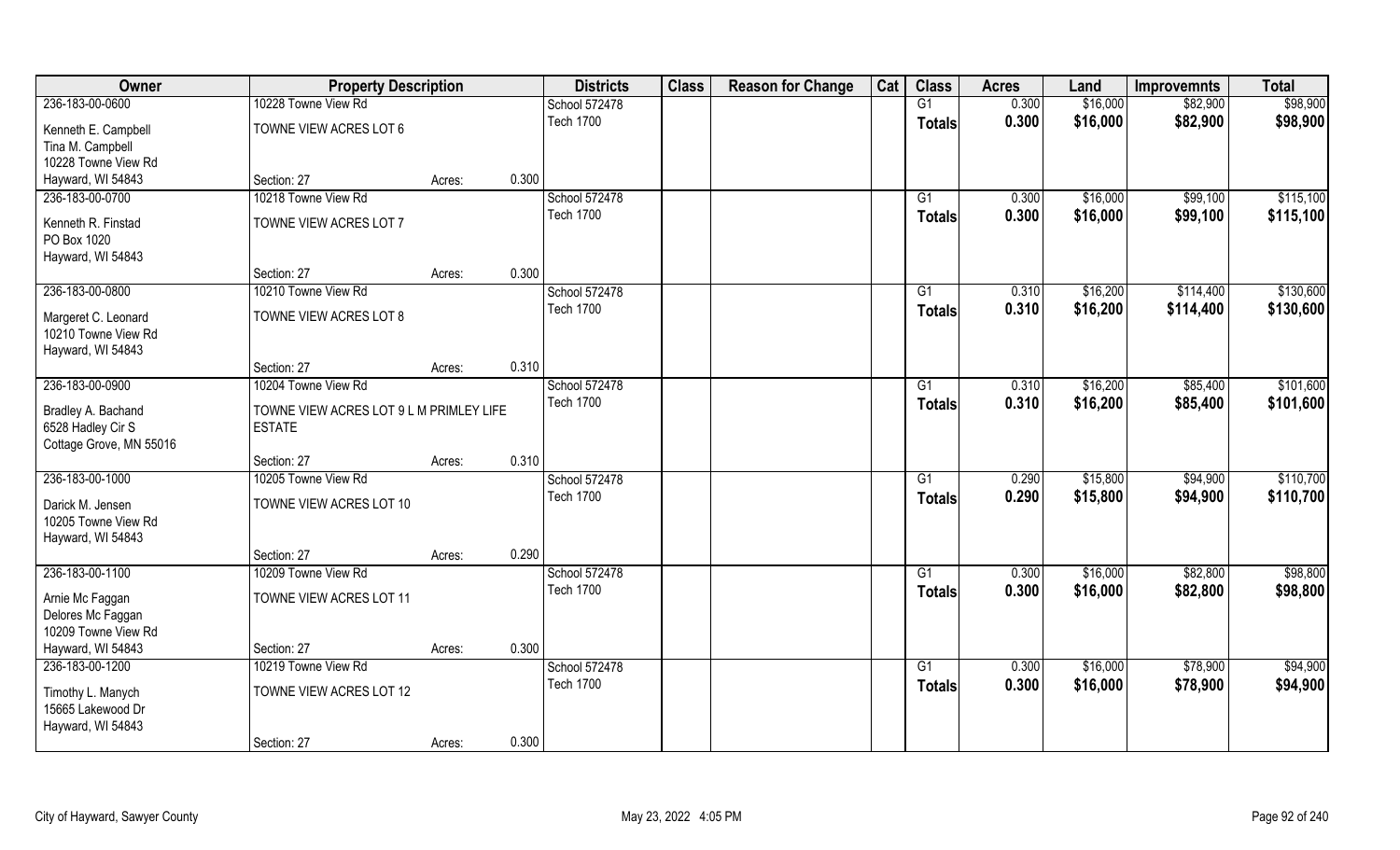| Owner                        | <b>Property Description</b>    |        |       | <b>Districts</b>                  | <b>Class</b> | <b>Reason for Change</b> | Cat | <b>Class</b>    | <b>Acres</b>   | Land     | <b>Improvemnts</b> | <b>Total</b> |
|------------------------------|--------------------------------|--------|-------|-----------------------------------|--------------|--------------------------|-----|-----------------|----------------|----------|--------------------|--------------|
| 236-183-00-1300              | 10227 Towne View Rd            |        |       | School 572478                     |              |                          |     | G2              | 0.310          | \$16,200 | \$140,600          | \$156,800    |
| Bruce J. Jasek<br>PO Box 185 | TOWNE VIEW ACRES LOT 13        |        |       | <b>Tech 1700</b>                  |              |                          |     | <b>Totals</b>   | 0.310          | \$16,200 | \$140,600          | \$156,800    |
| Radisson, WI 54867           |                                |        |       |                                   |              |                          |     |                 |                |          |                    |              |
|                              | Section: 27                    | Acres: | 0.310 |                                   |              |                          |     |                 |                |          |                    |              |
| 236-183-00-1400              | 10235 Towne View Rd            |        |       | School 572478                     |              |                          |     | G2              | 0.310          | \$16,200 | \$140,600          | \$156,800    |
| Bruce J. Jasek               | TOWNE VIEW ACRES LOT 14        |        |       | <b>Tech 1700</b>                  |              |                          |     | Totals          | 0.310          | \$16,200 | \$140,600          | \$156,800    |
| PO Box 185                   |                                |        |       |                                   |              |                          |     |                 |                |          |                    |              |
| Radisson, WI 54867           |                                |        |       |                                   |              |                          |     |                 |                |          |                    |              |
|                              | Section: 27                    | Acres: | 0.310 |                                   |              |                          |     |                 |                |          |                    |              |
| 236-183-00-1500              | 10245 Towne View Rd            |        |       | School 572478                     |              |                          |     | G1              | 0.270          | \$15,400 | \$80,700           | \$96,100     |
| Patricia J. Kilian           | TOWNE VIEW ACRES LOT 15        |        |       | <b>Tech 1700</b>                  |              |                          |     | <b>Totals</b>   | 0.270          | \$15,400 | \$80,700           | \$96,100     |
| 10245 Towne View Rd          |                                |        |       |                                   |              |                          |     |                 |                |          |                    |              |
| Hayward, WI 54843-2685       |                                |        |       |                                   |              |                          |     |                 |                |          |                    |              |
|                              | Section: 27                    | Acres: | 0.270 |                                   |              |                          |     |                 |                |          |                    |              |
| 236-186-01-0100              | 10764 Nyman Ave                |        |       | School 572478                     |              |                          |     | G1              | 0.290          | \$15,800 | \$34,100           | \$49,900     |
| Erin L. Metcalf              | VANN PARK LOT 1 BLK 1          |        |       | <b>Tech 1700</b>                  |              |                          |     | <b>Totals</b>   | 0.290          | \$15,800 | \$34,100           | \$49,900     |
| 15104W Gorski Rd             |                                |        |       |                                   |              |                          |     |                 |                |          |                    |              |
| Hayward, WI 54843            |                                |        |       |                                   |              |                          |     |                 |                |          |                    |              |
| 236-186-01-0200              | Section: 22<br>15894 Edward St | Acres: | 0.290 |                                   |              |                          |     | $\overline{G1}$ | 0.360          |          | \$71,500           | \$88,700     |
|                              |                                |        |       | School 572478<br><b>Tech 1700</b> |              |                          |     |                 |                | \$17,200 |                    |              |
| John C. Wightman             | VANN PARK LOTS 2 & 3 BLK 1     |        |       |                                   |              |                          |     | <b>Totals</b>   | 0.360          | \$17,200 | \$71,500           | \$88,700     |
| 15894 Edward St              |                                |        |       |                                   |              |                          |     |                 |                |          |                    |              |
| Hayward, WI 54843            |                                |        |       |                                   |              |                          |     |                 |                |          |                    |              |
|                              | Section: 22                    | Acres: | 0.360 |                                   |              |                          |     |                 |                |          |                    |              |
| 236-186-01-0500              | 15880 Edward St                |        |       | School 572478<br><b>Tech 1700</b> |              |                          |     | G1              | 0.180<br>0.180 | \$12,000 | \$46,000           | \$58,000     |
| Ronald C. Dimler             | VANN PARK LOTS 4 & 5 BLK 1     |        |       |                                   |              |                          |     | <b>Totals</b>   |                | \$12,000 | \$46,000           | \$58,000     |
| Susan R. Dimler              |                                |        |       |                                   |              |                          |     |                 |                |          |                    |              |
| 15880W Edward St             |                                |        |       |                                   |              |                          |     |                 |                |          |                    |              |
| Hayward, WI 54843            | Section: 22                    | Acres: | 0.180 |                                   |              |                          |     |                 |                |          |                    |              |
| 236-186-01-0600              | <b>Edward St</b>               |        |       | School 572478<br><b>Tech 1700</b> |              |                          |     | G1              | 0.180          | \$3,100  | $\overline{50}$    | \$3,100      |
| John T. Czarnecki            | VANN PARK LOT 6 BLK 1          |        |       |                                   |              |                          |     | <b>Totals</b>   | 0.180          | \$3,100  | \$0                | \$3,100      |
| 10627N Roynona Rd            |                                |        |       |                                   |              |                          |     |                 |                |          |                    |              |
| Hayward, WI 54843            |                                |        |       |                                   |              |                          |     |                 |                |          |                    |              |
|                              | Section: 22                    | Acres: | 0.180 |                                   |              |                          |     |                 |                |          |                    |              |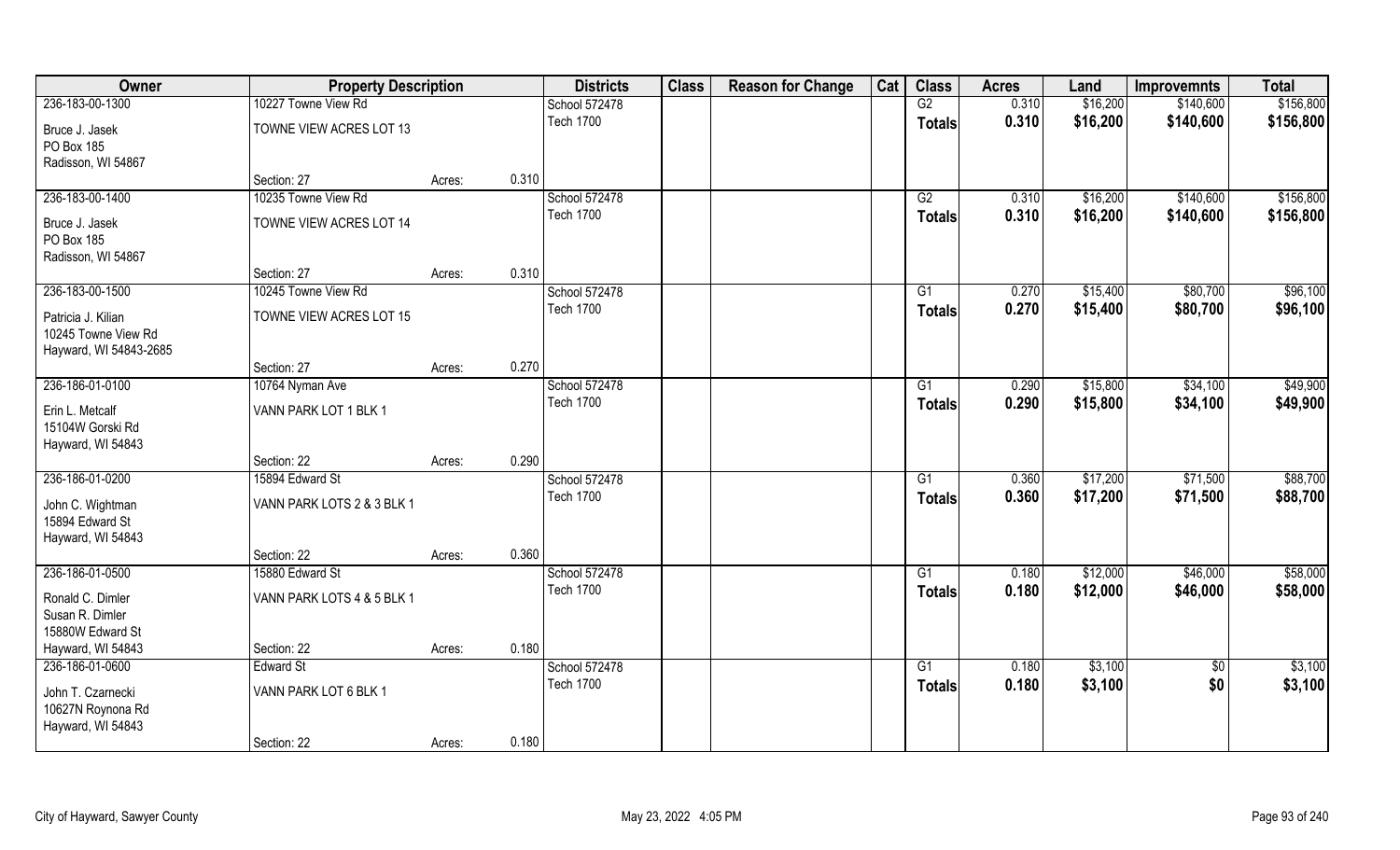| Owner                  | <b>Property Description</b>             |        |       | <b>Districts</b>                  | <b>Class</b> | <b>Reason for Change</b> | Cat | <b>Class</b>    | <b>Acres</b>   | Land                 | <b>Improvemnts</b>     | <b>Total</b>           |
|------------------------|-----------------------------------------|--------|-------|-----------------------------------|--------------|--------------------------|-----|-----------------|----------------|----------------------|------------------------|------------------------|
| 236-186-01-0700        | <b>Edward St</b>                        |        |       | School 572478                     |              |                          |     | G1              | 0.180          | \$3,100              | $\sqrt{6}$             | \$3,100                |
| John T. Czarnecki      | VANN PARK LOT 7 BLK 1                   |        |       | <b>Tech 1700</b>                  |              |                          |     | <b>Totals</b>   | 0.180          | \$3,100              | \$0                    | \$3,100                |
| 10627N Roynona Rd      |                                         |        |       |                                   |              |                          |     |                 |                |                      |                        |                        |
| Hayward, WI 54843      |                                         |        |       |                                   |              |                          |     |                 |                |                      |                        |                        |
|                        | Section: 22                             | Acres: | 0.180 |                                   |              |                          |     |                 |                |                      |                        |                        |
| 236-186-02-0100        | <b>Edward St</b>                        |        |       | School 572478                     |              |                          |     | $\overline{G1}$ | 0.180          | \$3,100              | $\overline{50}$        | \$3,100                |
| Quinn Shelton          | VANN PARK LOT 1 BLK 2                   |        |       | <b>Tech 1700</b>                  |              |                          |     | Totals          | 0.180          | \$3,100              | \$0                    | \$3,100                |
| 10744 Nyman Ave        |                                         |        |       |                                   |              |                          |     |                 |                |                      |                        |                        |
| Hayward, WI 54843      |                                         |        |       |                                   |              |                          |     |                 |                |                      |                        |                        |
|                        | Section: 22                             | Acres: | 0.180 |                                   |              |                          |     |                 |                |                      |                        |                        |
| 236-186-02-0200        | 10744 Nyman Ave                         |        |       | School 572478                     |              |                          |     | G1              | 0.180          | \$12,000             | \$46,700               | \$58,700               |
| Quinn Shelton          | VANN PARK LOT 2 BLK 2                   |        |       | <b>Tech 1700</b>                  |              |                          |     | <b>Totals</b>   | 0.180          | \$12,000             | \$46,700               | \$58,700               |
| 10744 Nyman Ave        |                                         |        |       |                                   |              |                          |     |                 |                |                      |                        |                        |
| Hayward, WI 54843      |                                         |        |       |                                   |              |                          |     |                 |                |                      |                        |                        |
|                        | Section: 22                             | Acres: | 0.180 |                                   |              |                          |     |                 |                |                      |                        |                        |
| 236-186-02-0300        | 10738 Nyman Ave                         |        |       | School 572478<br><b>Tech 1700</b> |              |                          |     | G1              | 0.350          | \$17,000             | \$57,300               | \$74,300               |
| Chase M. Mrotek        | VANN PARK LOTS 3 & 4 & N1/2 LOT 5 BLK 2 |        |       |                                   |              |                          |     | <b>Totals</b>   | 0.350          | \$17,000             | \$57,300               | \$74,300               |
| 10738 Nyman Ave        |                                         |        |       |                                   |              |                          |     |                 |                |                      |                        |                        |
| Hayward, WI 54843      |                                         |        |       |                                   |              |                          |     |                 |                |                      |                        |                        |
|                        | Section: 22                             | Acres: | 0.350 |                                   |              |                          |     |                 |                |                      |                        |                        |
| 236-186-02-0502        | 10728 Nyman Ave                         |        |       | School 572478<br><b>Tech 1700</b> |              |                          |     | $\overline{G1}$ | 0.270          | \$15,400             | \$41,100               | \$56,500               |
| S J. Bodenschatz       | VANN PARK S1/2 LOT 5 & LOT 6 BLK 2      |        |       |                                   |              |                          |     | <b>Totals</b>   | 0.270          | \$15,400             | \$41,100               | \$56,500               |
| 15437 County Hwy B     |                                         |        |       |                                   |              |                          |     |                 |                |                      |                        |                        |
| Hayward, WI 54843      |                                         |        |       |                                   |              |                          |     |                 |                |                      |                        |                        |
|                        | Section: 22                             | Acres: | 0.270 |                                   |              |                          |     |                 |                |                      |                        |                        |
| 236-186-02-0700        | 10722 Nyman Ave                         |        |       | School 572478<br><b>Tech 1700</b> |              |                          |     | G1              | 0.360<br>0.360 | \$17,200<br>\$17,200 | \$102,600<br>\$102,600 | \$119,800<br>\$119,800 |
| Michael J. Sabin       | VANN PARK LOTS 7 & 8 BLK 2              |        |       |                                   |              |                          |     | <b>Totals</b>   |                |                      |                        |                        |
| PO Box 543             |                                         |        |       |                                   |              |                          |     |                 |                |                      |                        |                        |
| Hayward, WI 54843-0543 |                                         |        |       |                                   |              |                          |     |                 |                |                      |                        |                        |
| 236-186-02-0900        | Section: 22<br>15875 Edward St          | Acres: | 0.360 | School 572478                     |              |                          |     | G1              | 0.720          | \$20,900             | \$43,700               | \$64,600               |
|                        |                                         |        |       | <b>Tech 1700</b>                  |              |                          |     |                 | 0.720          | \$20,900             | \$43,700               | \$64,600               |
| Erin N. Snider         | VANN PARK LOTS 9-12 BLK 2               |        |       |                                   |              |                          |     | <b>Totals</b>   |                |                      |                        |                        |
| PO Box 13128           |                                         |        |       |                                   |              |                          |     |                 |                |                      |                        |                        |
| Hayward, WI 54843-3128 |                                         |        |       |                                   |              |                          |     |                 |                |                      |                        |                        |
|                        | Section: 22                             | Acres: | 0.720 |                                   |              |                          |     |                 |                |                      |                        |                        |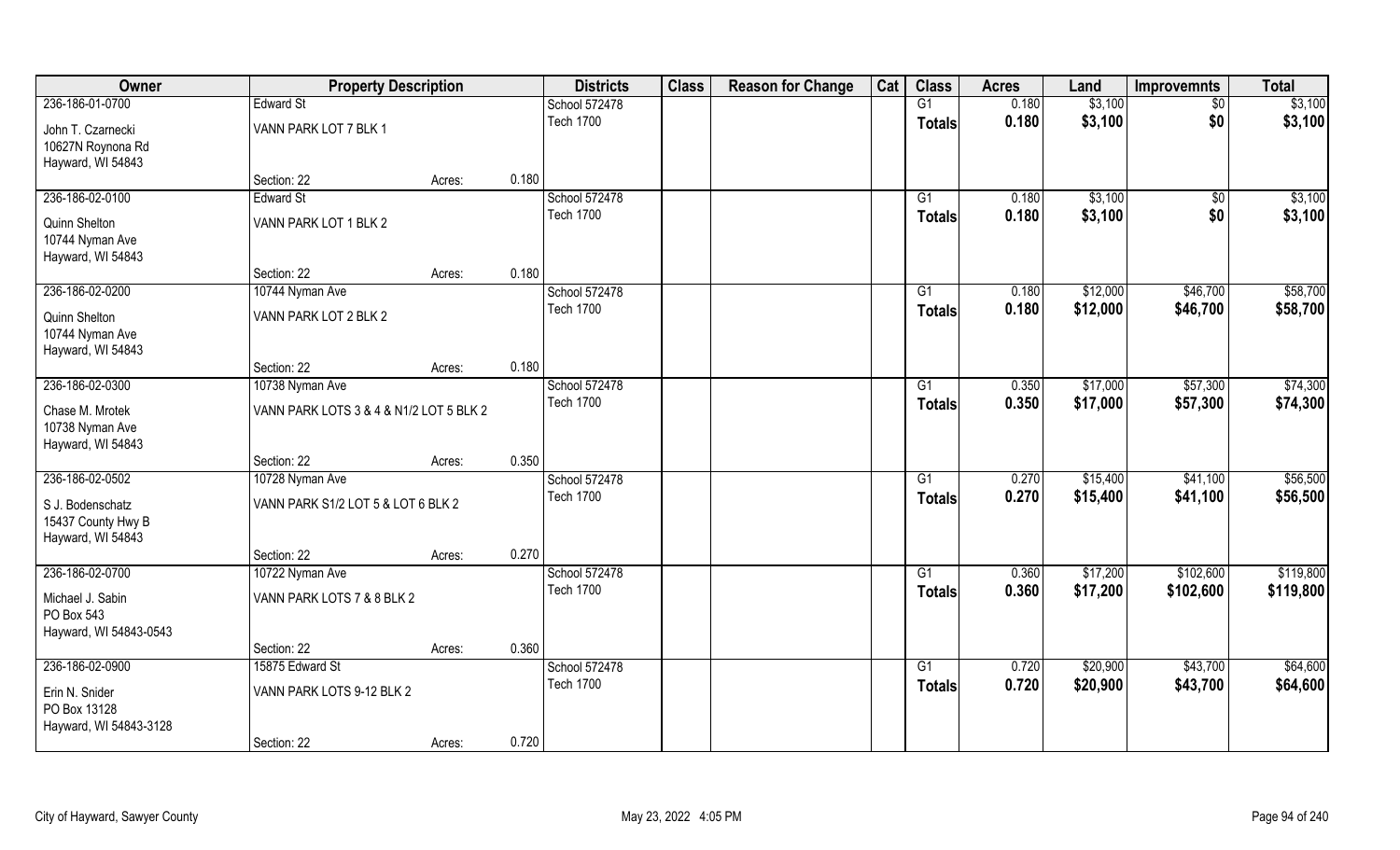| \$12,000<br>236-186-02-1300<br>15870 Muriel St<br>G1<br>0.180<br>\$25,200<br>School 572478                                   | \$37,200                             |
|------------------------------------------------------------------------------------------------------------------------------|--------------------------------------|
|                                                                                                                              |                                      |
| <b>Tech 1700</b><br>0.180<br>\$12,000<br>\$25,200<br><b>Totals</b><br>VANN PARK LOT 13 BLK 2<br>Trevor L. Mickelson          | \$37,200                             |
| 14612W County Hwy K                                                                                                          |                                      |
| Hayward, WI 54843                                                                                                            |                                      |
| 0.180<br>Section: 22<br>Acres:                                                                                               |                                      |
| \$22,400<br>236-186-02-1400<br>15874 Muriel St<br>School 572478<br>0.180<br>\$12,000<br>G1                                   | \$34,400                             |
| <b>Tech 1700</b><br>0.180<br>\$12,000<br>\$22,400<br>Totals<br>VANN PARK LOT 14 BLK 2<br>Trevor L. Mickelson                 | \$34,400                             |
| 14612W County Hwy K                                                                                                          |                                      |
| Hayward, WI 54843                                                                                                            |                                      |
| 0.180<br>Section: 22<br>Acres:                                                                                               |                                      |
| 236-186-02-1500<br>15878 Muriel St<br>School 572478<br>G1<br>0.230<br>\$14,100<br>\$21,800                                   | \$35,900                             |
| <b>Tech 1700</b><br>0.230<br>\$14,100<br>\$21,800<br><b>Totals</b><br>Donny G. Eng<br>VANN PARK LOT 15 BLK 2 CSM 26/30 #6832 | \$35,900                             |
| 15849 Edward St                                                                                                              |                                      |
| Hayward, WI 54843                                                                                                            |                                      |
| 0.230<br>Section: 22<br>Acres:                                                                                               |                                      |
| 236-186-02-1600<br>School 572478<br>\$12,000<br>\$28,800<br>15884 Muriel St<br>G1<br>0.180<br><b>Tech 1700</b>               | \$40,800                             |
| 0.180<br>\$12,000<br>\$28,800<br><b>Totals</b><br>Richard D. Wudtke<br>VANN PARK LOT 16 BLK 2                                | \$40,800                             |
| Joline Wudtke                                                                                                                |                                      |
| PO Box 62                                                                                                                    |                                      |
| 0.180<br>Okauchee, WI 53069<br>Section: 22<br>Acres:<br>236-186-03-0100<br>X4<br>1.650                                       |                                      |
| School 572478<br>\$0<br><b>Tech 1700</b><br>1.650<br>\$0                                                                     | $\overline{50}$<br>\$0<br>\$0<br>\$0 |
| <b>Totals</b><br>Phoenix Villa Inc<br>VANN PARK LOTS 1-5 BLK 3                                                               |                                      |
| 1416 Cumming Ave                                                                                                             |                                      |
| Superior, WI 54880                                                                                                           |                                      |
| 1.650<br>Section: 22<br>Acres:<br>236-188-00-0100<br>Fifth St<br>School 572478<br>X4<br>0.410                                | $\overline{60}$<br>$\frac{1}{2}$     |
| \$0<br><b>Tech 1700</b><br>0.410<br>\$0<br><b>Totals</b>                                                                     | \$0<br>\$0                           |
| VERA MITCHELL WISE ADDITION LOT 1<br><b>Hayward Community School District</b>                                                |                                      |
| 15930 Fifth St                                                                                                               |                                      |
| Hayward, WI 54843<br>0.410<br>Section: 21<br>Acres:                                                                          |                                      |
| 236-188-00-0200<br>School 572478<br>Fifth St<br>X4<br>0.820<br>$\sqrt{$0}$                                                   | $\overline{50}$<br>$rac{1}{2}$       |
| <b>Tech 1700</b><br>0.820<br>\$0<br><b>Totals</b>                                                                            | \$0<br>\$0                           |
| VERA MITCHELL WISE ADDITION LOT 2<br>Hayward Community School District                                                       |                                      |
| 15930 Fifth St<br>Hayward, WI 54843                                                                                          |                                      |
| 0.820<br>Section: 21<br>Acres:                                                                                               |                                      |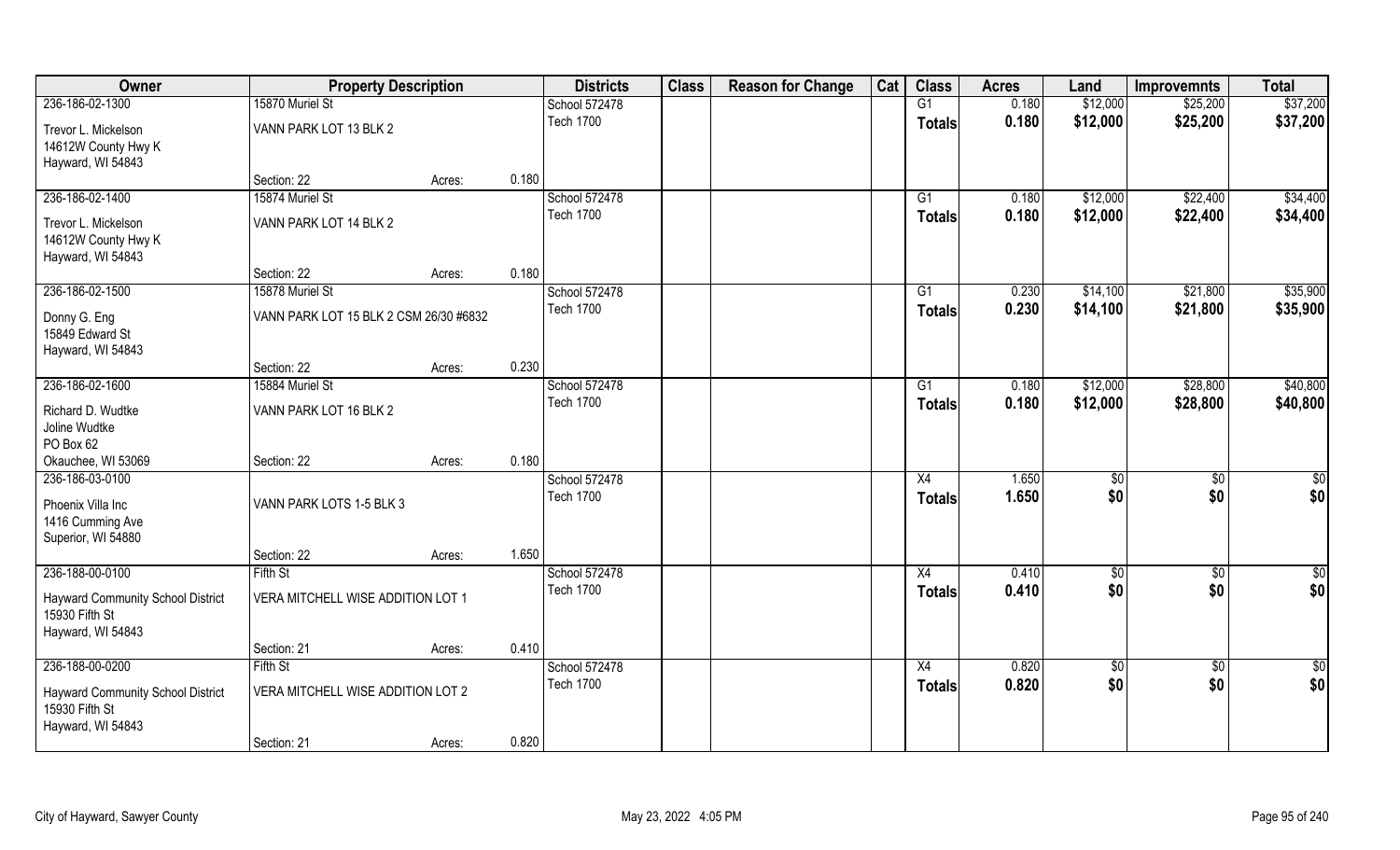| Owner                                                                           |                                       | <b>Property Description</b>                  |       | <b>Districts</b>                  | <b>Class</b> | <b>Reason for Change</b> | Cat | <b>Class</b>    | <b>Acres</b> | Land     | <b>Improvemnts</b> | <b>Total</b> |
|---------------------------------------------------------------------------------|---------------------------------------|----------------------------------------------|-------|-----------------------------------|--------------|--------------------------|-----|-----------------|--------------|----------|--------------------|--------------|
| 236-188-00-0300                                                                 | Fifth St                              |                                              |       | School 572478                     |              |                          |     | X4              | 0.820        | \$0      | $\sqrt{6}$         | \$0          |
| <b>Hayward Community School District</b><br>15930 Fifth St<br>Hayward, WI 54843 | VERA MITCHELL WISE ADDITION LOT 3     |                                              |       | <b>Tech 1700</b>                  |              |                          |     | <b>Totals</b>   | 0.820        | \$0      | \$0                | \$0          |
|                                                                                 | Section: 21                           | Acres:                                       | 0.820 |                                   |              |                          |     |                 |              |          |                    |              |
| 236-188-00-0400                                                                 | 15916 Fifth St                        |                                              |       | School 572478<br><b>Tech 1700</b> |              |                          |     | G1              | 0.860        | \$21,500 | \$119,600          | \$141,100    |
| Dian E. Delong<br>PO Box 485<br>Hayward, WI 54843-0485                          | CSM 20/160 #5825                      | VERA MITCHELL WISE ADDITION LOT 4 & OUTLOT 1 |       |                                   |              |                          |     | Totals          | 0.860        | \$21,500 | \$119,600          | \$141,100    |
|                                                                                 | Section: 21                           | Acres:                                       | 0.860 |                                   |              |                          |     |                 |              |          |                    |              |
| 236-188-00-0501                                                                 | 15908 Fifth St                        |                                              |       | School 572478                     |              |                          |     | G1              | 0.460        | \$19,100 | \$129,000          | \$148,100    |
| Gary Larson<br>Cathy Larson<br>PO Box 785                                       |                                       | VERA MITCHELL WISE ADDITION SE 200' OF LOT 5 |       | <b>Tech 1700</b>                  |              |                          |     | <b>Totals</b>   | 0.460        | \$19,100 | \$129,000          | \$148,100    |
| Hayward, WI 54843                                                               | Section: 21                           | Acres:                                       | 0.460 |                                   |              |                          |     |                 |              |          |                    |              |
| 236-188-00-0502                                                                 | Fifth St                              |                                              |       | School 572478                     |              |                          |     | G1              | 0.350        | \$5,000  | $\frac{1}{30}$     | \$5,000      |
| <b>Heisel Living Trust</b><br>12701 Apple View Ln<br>Burnsville, MN 55337       |                                       | VERA MITCHELL WISE ADDITION NW 155' OF LOT 5 |       | Tech 1700                         |              |                          |     | <b>Totals</b>   | 0.350        | \$5,000  | \$0                | \$5,000      |
|                                                                                 | Section: 21                           | Acres:                                       | 0.350 |                                   |              |                          |     |                 |              |          |                    |              |
| 236-188-00-0600                                                                 | 15904 Fifth St                        |                                              |       | School 572478                     |              |                          |     | $\overline{G1}$ | 0.820        | \$21,300 | \$128,600          | \$149,900    |
| Beverly J Pinkerton Revoc Trust<br>PO Box 653<br>Hayward, WI 54843-0653         | VERA MITCHELL WISE ADDITION LOT 6     |                                              |       | <b>Tech 1700</b>                  |              |                          |     | <b>Totals</b>   | 0.820        | \$21,300 | \$128,600          | \$149,900    |
|                                                                                 | Section: 21                           | Acres:                                       | 0.820 |                                   |              |                          |     |                 |              |          |                    |              |
| 236-188-00-0701                                                                 | 10639 Main St                         |                                              |       | School 572478                     |              |                          |     | G1              | 0.280        | \$15,600 | \$92,100           | \$107,700    |
| <b>Moreland Trust</b><br>Attn: Robin Moreland<br>2733 Galway Ct                 | VERA MITCHELL WISE ADDITION PRT LOT 7 |                                              |       | <b>Tech 1700</b>                  |              |                          |     | <b>Totals</b>   | 0.280        | \$15,600 | \$92,100           | \$107,700    |
| Hudson, WI 54016                                                                | Section: 21                           | Acres:                                       | 0.280 |                                   |              |                          |     |                 |              |          |                    |              |
| 236-188-00-0702                                                                 | 10635 Main St                         |                                              |       | School 572478                     |              |                          |     | $\overline{G1}$ | 0.290        | \$15,800 | \$127,300          | \$143,100    |
| James A. Mathis<br>PO Box 1139<br>Hayward, WI 54843                             | VERA MITCHELL WISE ADDITION PRT LOT 7 |                                              |       | <b>Tech 1700</b>                  |              |                          |     | <b>Totals</b>   | 0.290        | \$15,800 | \$127,300          | \$143,100    |
|                                                                                 | Section: 21                           | Acres:                                       | 0.290 |                                   |              |                          |     |                 |              |          |                    |              |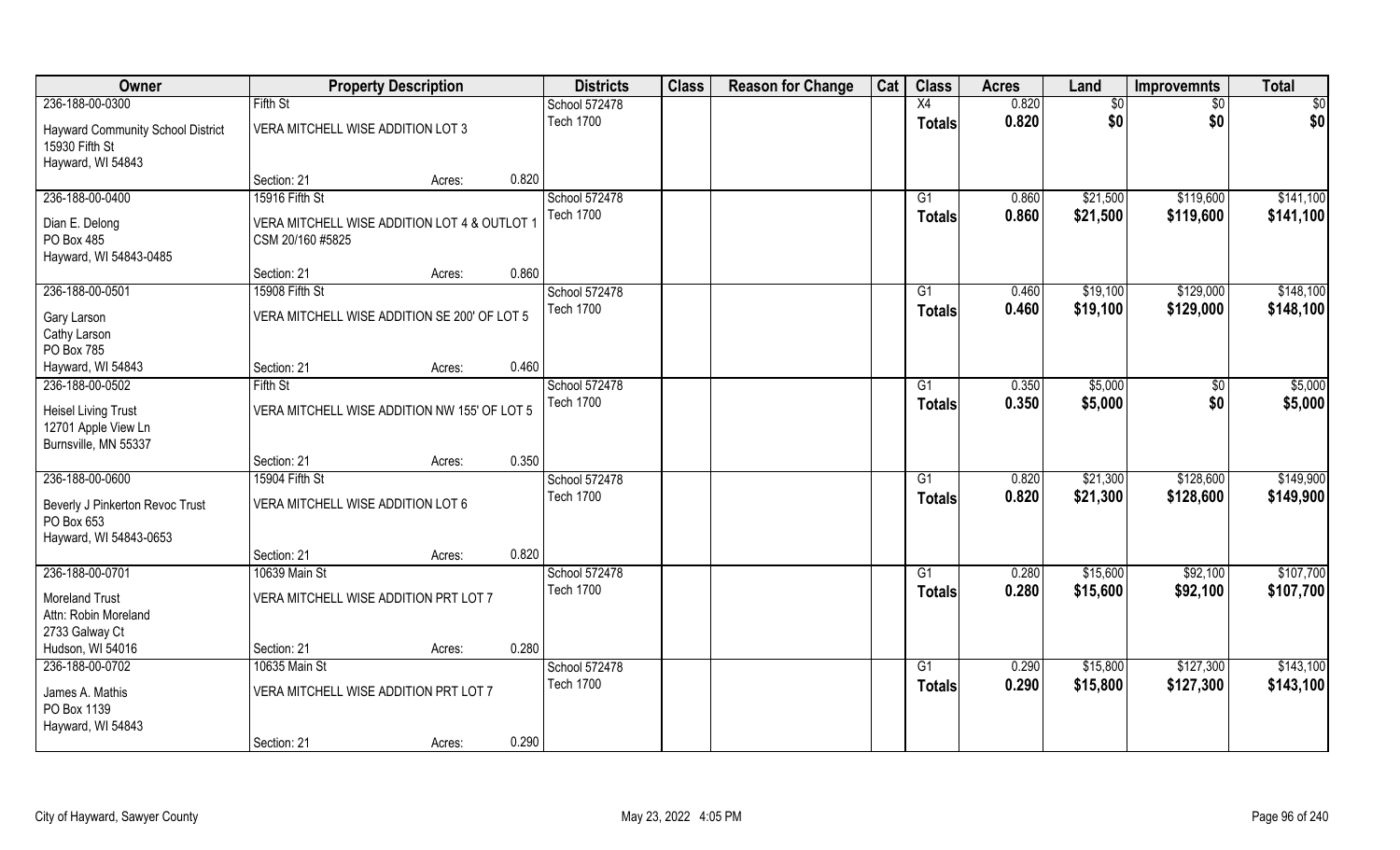| Owner                                                               | <b>Property Description</b>                                               |        |       | <b>Districts</b> | <b>Class</b> | <b>Reason for Change</b> | Cat | <b>Class</b>  | <b>Acres</b> | Land     | <b>Improvemnts</b> | <b>Total</b> |
|---------------------------------------------------------------------|---------------------------------------------------------------------------|--------|-------|------------------|--------------|--------------------------|-----|---------------|--------------|----------|--------------------|--------------|
| 236-188-00-0703                                                     | 10631 Main St                                                             |        |       | School 572478    |              |                          |     | G1            | 0.270        | \$15,400 | \$99,600           | \$115,000    |
| Sharon Sieh<br>PO Box 652<br>Hayward, WI 54843-0652                 | VERA MITCHELL WISE ADDITION PRT LOT 7 &<br>NORTHSIDE ADDITION             |        |       | <b>Tech 1700</b> |              |                          |     | <b>Totals</b> | 0.270        | \$15,400 | \$99,600           | \$115,000    |
|                                                                     | Section: 21                                                               | Acres: | 0.270 |                  |              |                          |     |               |              |          |                    |              |
| 236-188-00-0704                                                     | 10629 Main St                                                             |        |       | School 572478    |              |                          |     | X4            | 0.140        | \$0      | $\overline{50}$    | \$0          |
| Masonic Lodge of Hayward Keystone<br>Lodge #263 Fam<br>PO Box 523   | VERA MITCHELL WISE ADDITION PRT LOT 7                                     |        |       | <b>Tech 1700</b> |              |                          |     | Totals        | 0.140        | \$0      | \$0                | \$0          |
| Hayward, WI 54843-0523                                              | Section: 21                                                               | Acres: | 0.140 |                  |              |                          |     |               |              |          |                    |              |
| 236-191-01-0100                                                     | 10454 Vermont Ave                                                         |        |       | School 572478    |              |                          |     | G1            | 0.320        | \$16,400 | \$96,800           | \$113,200    |
| Diana L. Sawyer<br>10454 Vermont Ave<br>Hayward, WI 54843           | WEST SIDE ADDITION LOTS 1 & 2 BLK 1                                       |        |       | <b>Tech 1700</b> |              |                          |     | <b>Totals</b> | 0.320        | \$16,400 | \$96,800           | \$113,200    |
|                                                                     | Section: 21                                                               | Acres: | 0.320 |                  |              |                          |     |               |              |          |                    |              |
| 236-191-01-0300                                                     | 15942 Second St                                                           |        |       | School 572478    |              |                          |     | G1            | 0.320        | \$16,400 | \$51,900           | \$68,300     |
| Wendy S. Williamson<br>15942 Second St<br>Hayward, WI 54843         | WEST SIDE ADDITION LOTS 3 & 4 BLK 1 CR<br><b>WILLIAMSON - LIFE ESTATE</b> |        |       | <b>Tech 1700</b> |              |                          |     | <b>Totals</b> | 0.320        | \$16,400 | \$51,900           | \$68,300     |
|                                                                     | Section: 21                                                               | Acres: | 0.320 |                  |              |                          |     |               |              |          |                    |              |
| 236-191-01-0501                                                     | 15938 Second St                                                           |        |       | School 572478    |              |                          |     | G1            | 0.140        | \$9,500  | \$87,200           | \$96,700     |
| Richard D. Nerdahl<br>15938 Second St<br>Hayward, WI 54843          | WEST SIDE ADDITION PRT LOT 5 BLK 1                                        |        |       | <b>Tech 1700</b> |              |                          |     | <b>Totals</b> | 0.140        | \$9,500  | \$87,200           | \$96,700     |
|                                                                     | Section: 21                                                               | Acres: | 0.140 |                  |              |                          |     |               |              |          |                    |              |
| 236-191-01-0502                                                     | 15936 Second St                                                           |        |       | School 572478    |              |                          |     | G1            | 0.180        | \$12,000 | \$43,600           | \$55,600     |
| Edward J. Pejka<br>100 Wedge Loop<br>Fairhope, AL 36532             | WEST SIDE ADDITION PRT LOT 5 & LOT 6 BLK 1                                |        |       | <b>Tech 1700</b> |              |                          |     | <b>Totals</b> | 0.180        | \$12,000 | \$43,600           | \$55,600     |
|                                                                     | Section: 21                                                               | Acres: | 0.180 |                  |              |                          |     |               |              |          |                    |              |
| 236-191-01-0700                                                     | 10475 Florida Ave                                                         |        |       | School 572478    |              |                          |     | G1            | 0.160        | \$10,800 | \$64,900           | \$75,700     |
| <b>Avis Slattery</b><br>10475 Florida Ave<br>Hayward, WI 54843-6115 | WEST SIDE ADDITION LOT 7 BLK 1                                            |        |       | <b>Tech 1700</b> |              |                          |     | Totals        | 0.160        | \$10,800 | \$64,900           | \$75,700     |
|                                                                     | Section: 21                                                               | Acres: | 0.160 |                  |              |                          |     |               |              |          |                    |              |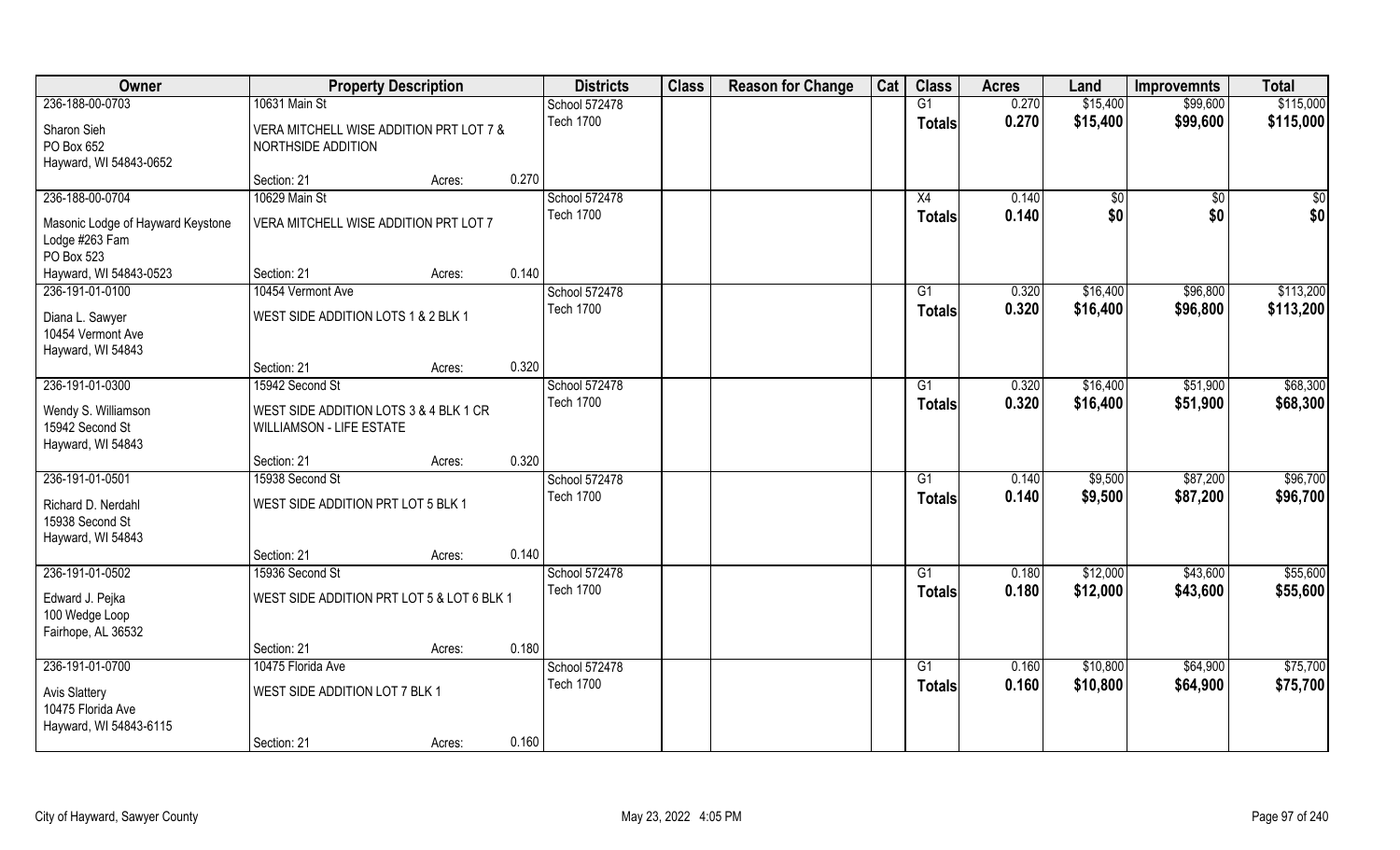| Owner                      |                                 | <b>Property Description</b> |       | <b>Districts</b> | <b>Class</b> | <b>Reason for Change</b> | Cat | <b>Class</b>    | <b>Acres</b> | Land     | <b>Improvemnts</b> | <b>Total</b> |
|----------------------------|---------------------------------|-----------------------------|-------|------------------|--------------|--------------------------|-----|-----------------|--------------|----------|--------------------|--------------|
| 236-191-01-0800            | 15959 Third St                  |                             |       | School 572478    |              |                          |     | G1              | 0.160        | \$10,800 | \$54,700           | \$65,500     |
| Mark W. Bracklin           | WEST SIDE ADDITION LOT 8 BLK 1  |                             |       | <b>Tech 1700</b> |              |                          |     | <b>Totals</b>   | 0.160        | \$10,800 | \$54,700           | \$65,500     |
| 1110 Henrietta St          |                                 |                             |       |                  |              |                          |     |                 |              |          |                    |              |
| Wausau, WI 54403           |                                 |                             |       |                  |              |                          |     |                 |              |          |                    |              |
|                            | Section: 21                     | Acres:                      | 0.160 |                  |              |                          |     |                 |              |          |                    |              |
| 236-191-01-0900            | 15961 Third St                  |                             |       | School 572478    |              |                          |     | G1              | 0.160        | \$10,800 | \$48,900           | \$59,700     |
| Marc D. Helwig             | WEST SIDE ADDITION LOT 9 BLK 1  |                             |       | <b>Tech 1700</b> |              |                          |     | Totals          | 0.160        | \$10,800 | \$48,900           | \$59,700     |
| Norma E. Helwig            |                                 |                             |       |                  |              |                          |     |                 |              |          |                    |              |
| 10753 Nyman Ave            |                                 |                             |       |                  |              |                          |     |                 |              |          |                    |              |
| Hayward, WI 54843          | Section: 21                     | Acres:                      | 0.160 |                  |              |                          |     |                 |              |          |                    |              |
| 236-191-01-1000            | 15965 Third St                  |                             |       | School 572478    |              |                          |     | G1              | 0.160        | \$10,800 | \$74,000           | \$84,800     |
| Arlene M. Henderson        | WEST SIDE ADDITION LOT 10 BLK 1 |                             |       | <b>Tech 1700</b> |              |                          |     | <b>Totals</b>   | 0.160        | \$10,800 | \$74,000           | \$84,800     |
| 10485 Vermont Ave          |                                 |                             |       |                  |              |                          |     |                 |              |          |                    |              |
| Hayward, WI 54843          |                                 |                             |       |                  |              |                          |     |                 |              |          |                    |              |
|                            | Section: 21                     | Acres:                      | 0.160 |                  |              |                          |     |                 |              |          |                    |              |
| 236-191-01-1100            | 15969 Third St                  |                             |       | School 572478    |              |                          |     | G1              | 0.160        | \$10,800 | \$52,700           | \$63,500     |
| Roger L. Jones             | WEST SIDE ADDITION LOT 11 BLK 1 |                             |       | <b>Tech 1700</b> |              |                          |     | <b>Totals</b>   | 0.160        | \$10,800 | \$52,700           | \$63,500     |
| Linda L. Jones             |                                 |                             |       |                  |              |                          |     |                 |              |          |                    |              |
| 15969 Third St             |                                 |                             |       |                  |              |                          |     |                 |              |          |                    |              |
| Hayward, WI 54843-7108     | Section: 21                     | Acres:                      | 0.160 |                  |              |                          |     |                 |              |          |                    |              |
| 236-191-01-1200            | 15971 Third St                  |                             |       | School 572478    |              |                          |     | $\overline{G1}$ | 0.160        | \$10,800 | \$40,800           | \$51,600     |
| Jesse A. Beckermann        | WEST SIDE ADDITION LOT 12 BLK 1 |                             |       | <b>Tech 1700</b> |              |                          |     | <b>Totals</b>   | 0.160        | \$10,800 | \$40,800           | \$51,600     |
| Layla R. Beckermann        |                                 |                             |       |                  |              |                          |     |                 |              |          |                    |              |
| PO Box 13333               |                                 |                             |       |                  |              |                          |     |                 |              |          |                    |              |
| Hayward, WI 54843          | Section: 21                     | Acres:                      | 0.160 |                  |              |                          |     |                 |              |          |                    |              |
| 236-191-02-0100            | 10474 Vermont Ave               |                             |       | School 572478    |              |                          |     | G1              | 0.160        | \$10,800 | \$123,200          | \$134,000    |
| Hawk Haven Properties, LLC | WEST SIDE ADDITION LOT 1 BLK 2  |                             |       | <b>Tech 1700</b> |              |                          |     | <b>Totals</b>   | 0.160        | \$10,800 | \$123,200          | \$134,000    |
| 8864N Hawk Haven Dr        |                                 |                             |       |                  |              |                          |     |                 |              |          |                    |              |
| Hayward, WI 54843          |                                 |                             |       |                  |              |                          |     |                 |              |          |                    |              |
|                            | Section: 21                     | Acres:                      | 0.160 |                  |              |                          |     |                 |              |          |                    |              |
| 236-191-02-0200            | 15968 Third St                  |                             |       | School 572478    |              |                          |     | G1              | 0.160        | \$10,800 | \$43,600           | \$54,400     |
| Jean A. Hamann             | WEST SIDE ADDITION LOT 2 BLK 2  |                             |       | <b>Tech 1700</b> |              |                          |     | <b>Totals</b>   | 0.160        | \$10,800 | \$43,600           | \$54,400     |
| James Hamann               |                                 |                             |       |                  |              |                          |     |                 |              |          |                    |              |
| 15968 Third St             |                                 |                             |       |                  |              |                          |     |                 |              |          |                    |              |
| Hayward, WI 54843          | Section: 21                     | Acres:                      | 0.160 |                  |              |                          |     |                 |              |          |                    |              |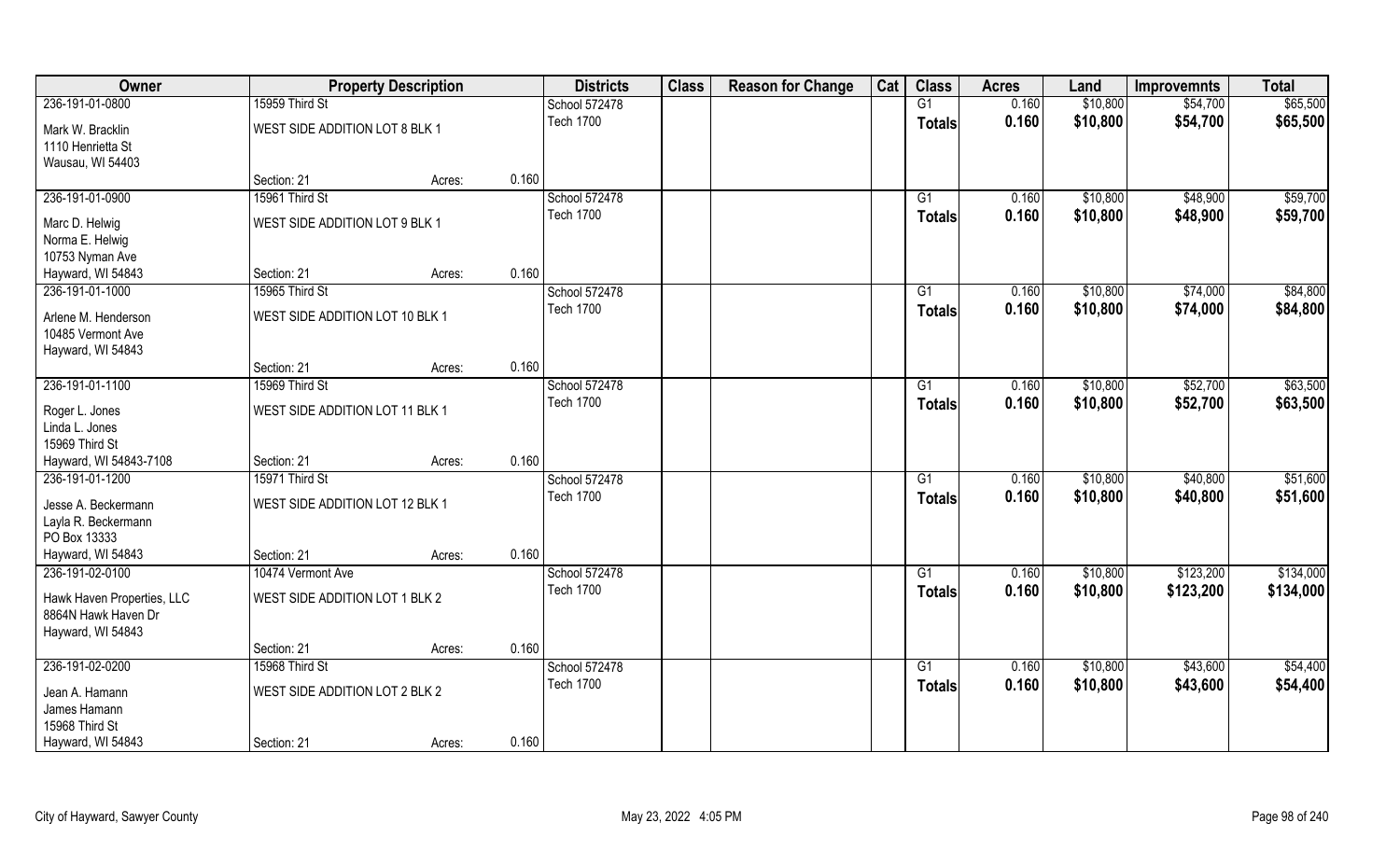| Owner                                                    | <b>Property Description</b>    |        |       | <b>Districts</b> | <b>Class</b> | <b>Reason for Change</b> | Cat | <b>Class</b>  | <b>Acres</b> | Land       | <b>Improvemnts</b> | <b>Total</b> |
|----------------------------------------------------------|--------------------------------|--------|-------|------------------|--------------|--------------------------|-----|---------------|--------------|------------|--------------------|--------------|
| 236-191-02-0300                                          | 15966 Third St                 |        |       | School 572478    |              |                          |     | G1            | 0.160        | \$10,800   | \$56,000           | \$66,800     |
| Chris A. Johnstone                                       | WEST SIDE ADDITION LOT 3 BLK 2 |        |       | <b>Tech 1700</b> |              |                          |     | <b>Totals</b> | 0.160        | \$10,800   | \$56,000           | \$66,800     |
| Dawn M. Johnstone                                        |                                |        |       |                  |              |                          |     |               |              |            |                    |              |
| 15966 Third St                                           |                                |        |       |                  |              |                          |     |               |              |            |                    |              |
| Hayward, WI 54843                                        | Section: 21                    | Acres: | 0.160 |                  |              |                          |     |               |              |            |                    |              |
| 236-191-02-0400                                          | 15962 Third St                 |        |       | School 572478    |              |                          |     | G1            | 0.160        | \$10,800   | \$41,000           | \$51,800     |
| Edward J & Giulia L. Pejka                               | WEST SIDE ADDITION LOT 4 BLK 2 |        |       | <b>Tech 1700</b> |              |                          |     | <b>Totals</b> | 0.160        | \$10,800   | \$41,000           | \$51,800     |
| 10019N Wedge Loop                                        |                                |        |       |                  |              |                          |     |               |              |            |                    |              |
| Fairhope, AL 36532                                       |                                |        |       |                  |              |                          |     |               |              |            |                    |              |
|                                                          | Section: 21                    | Acres: | 0.160 |                  |              |                          |     |               |              |            |                    |              |
| 236-191-02-0500                                          | 15960 Third St                 |        |       | School 572478    |              |                          |     | G1            | 0.160        | \$10,800   | \$52,300           | \$63,100     |
| Paula J. Mueller                                         | WEST SIDE ADDITION LOT 5 BLK 2 |        |       | <b>Tech 1700</b> |              |                          |     | <b>Totals</b> | 0.160        | \$10,800   | \$52,300           | \$63,100     |
| Scott B. Mueller                                         |                                |        |       |                  |              |                          |     |               |              |            |                    |              |
| 602 Parkwood Ln                                          |                                |        |       |                  |              |                          |     |               |              |            |                    |              |
| Jefferson, WI 53549                                      | Section: 21                    | Acres: | 0.160 |                  |              |                          |     |               |              |            |                    |              |
| 236-191-02-0600                                          | 15958 Third St                 |        |       | School 572478    |              |                          |     | G1            | 0.160        | \$10,800   | \$60,800           | \$71,600     |
| Donald E. Mc Garry                                       | WEST SIDE ADDITION LOT 6 BLK 2 |        |       | <b>Tech 1700</b> |              |                          |     | <b>Totals</b> | 0.160        | \$10,800   | \$60,800           | \$71,600     |
| 10494 Florida Ave                                        |                                |        |       |                  |              |                          |     |               |              |            |                    |              |
| Hayward, WI 54843                                        |                                |        |       |                  |              |                          |     |               |              |            |                    |              |
|                                                          | Section: 21                    | Acres: | 0.160 |                  |              |                          |     |               |              |            |                    |              |
| 236-191-02-0700                                          | 10497 Florida Ave              |        |       | School 572478    |              |                          |     | G1            | 0.160        | \$10,800   | \$68,500           | \$79,300     |
| Maria F. Reyes                                           | WEST SIDE ADDITION LOT 7 BLK 2 |        |       | <b>Tech 1700</b> |              |                          |     | <b>Totals</b> | 0.160        | \$10,800   | \$68,500           | \$79,300     |
| 10497 Florida Ave                                        |                                |        |       |                  |              |                          |     |               |              |            |                    |              |
| Hayward, WI 54843                                        |                                |        |       |                  |              |                          |     |               |              |            |                    |              |
|                                                          | Section: 21                    | Acres: | 0.160 |                  |              |                          |     |               |              |            |                    |              |
| 236-191-02-0800                                          | 15981 Fourth St                |        |       | School 572478    |              |                          |     | G1            | 0.160        | \$10,800   | \$52,100           | \$62,900     |
| Steven R. Robers                                         | WEST SIDE ADDITION LOT 8 BLK 2 |        |       | <b>Tech 1700</b> |              |                          |     | <b>Totals</b> | 0.160        | \$10,800   | \$52,100           | \$62,900     |
| Kathryn M. Robers                                        |                                |        |       |                  |              |                          |     |               |              |            |                    |              |
| 11830 47th St NE                                         |                                |        |       |                  |              |                          |     |               |              |            |                    |              |
| Saint Michael, MN 55376                                  | Section: 21                    | Acres: | 0.160 |                  |              |                          |     |               |              |            |                    |              |
| 236-191-02-0900                                          | 15983 Fourth St                |        |       | School 572478    |              |                          |     | X4            | 0.160        | $\sqrt{6}$ | $\overline{50}$    | $rac{1}{2}$  |
|                                                          | WEST SIDE ADDITION LOT 9 BLK 2 |        |       | <b>Tech 1700</b> |              |                          |     | <b>Totals</b> | 0.160        | \$0        | \$0                | \$0          |
| Indianhead Community Action Agency<br>1000 College Ave W |                                |        |       |                  |              |                          |     |               |              |            |                    |              |
| Ladysmith, WI 54848-2118                                 |                                |        |       |                  |              |                          |     |               |              |            |                    |              |
|                                                          | Section: 21                    | Acres: | 0.160 |                  |              |                          |     |               |              |            |                    |              |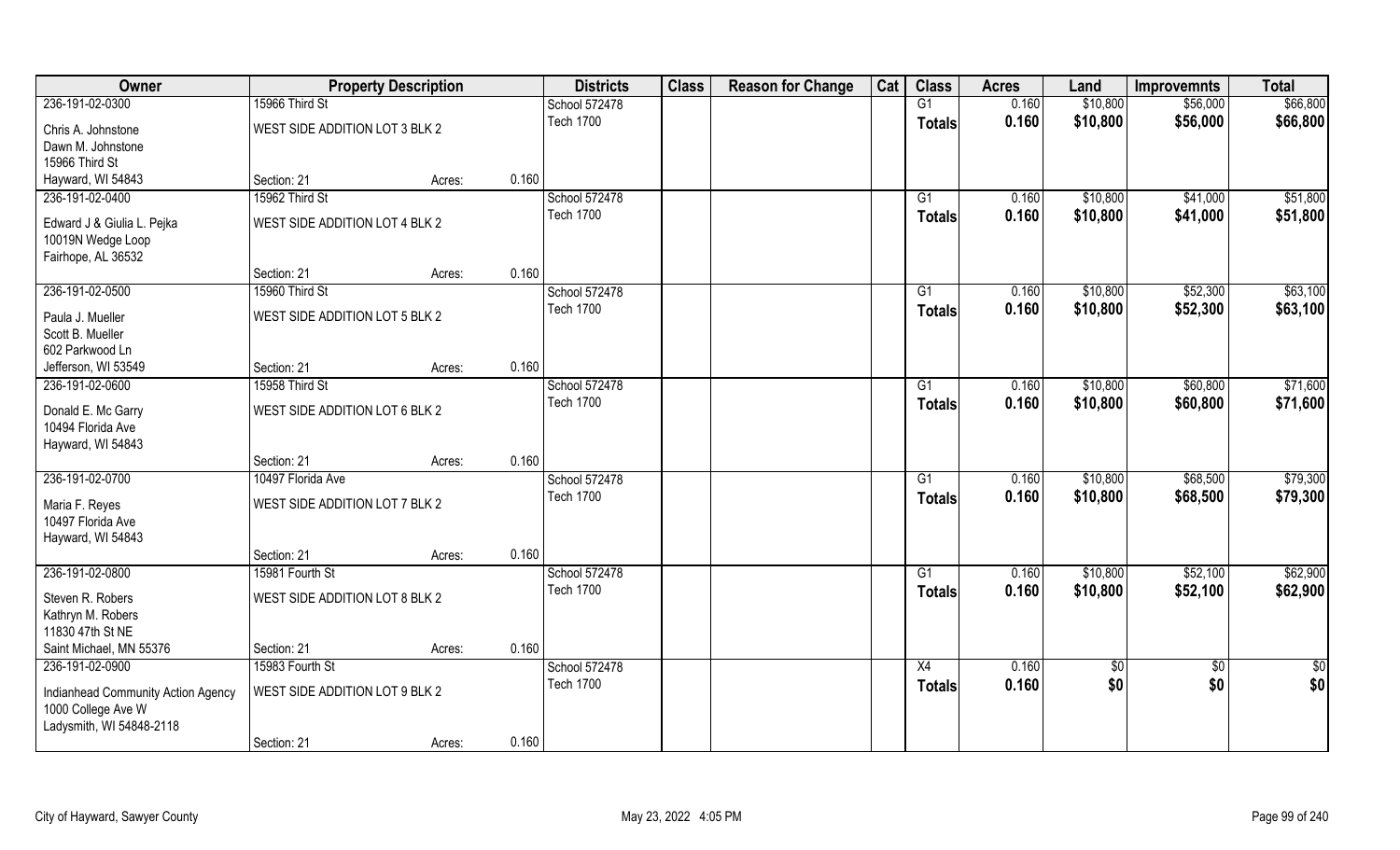| 0.160<br>\$10,800<br>\$77,400<br>236-191-02-1000<br>15985 Fourth St<br>G1<br>\$66,600<br>School 572478<br><b>Tech 1700</b><br>0.160<br>\$10,800<br>\$66,600<br>\$77,400<br><b>Totals</b><br>WEST SIDE ADDITION LOT 10 BLK 2<br>Katherine Walker<br>10286N Sunrise Rd<br>Hayward, WI 54843<br>0.160<br>Section: 21<br>Acres:<br>\$39,400<br>236-191-02-1100<br>15987 Fourth St<br>School 572478<br>0.160<br>\$10,800<br>\$28,600<br>G1<br><b>Tech 1700</b><br>0.160<br>\$10,800<br>\$28,600<br>\$39,400<br>Totals |
|------------------------------------------------------------------------------------------------------------------------------------------------------------------------------------------------------------------------------------------------------------------------------------------------------------------------------------------------------------------------------------------------------------------------------------------------------------------------------------------------------------------|
|                                                                                                                                                                                                                                                                                                                                                                                                                                                                                                                  |
|                                                                                                                                                                                                                                                                                                                                                                                                                                                                                                                  |
|                                                                                                                                                                                                                                                                                                                                                                                                                                                                                                                  |
|                                                                                                                                                                                                                                                                                                                                                                                                                                                                                                                  |
|                                                                                                                                                                                                                                                                                                                                                                                                                                                                                                                  |
|                                                                                                                                                                                                                                                                                                                                                                                                                                                                                                                  |
| WEST SIDE ADDITION LOT 11 BLK 2<br>Andrew Stogbauer                                                                                                                                                                                                                                                                                                                                                                                                                                                              |
| 10594 Hayward Ct                                                                                                                                                                                                                                                                                                                                                                                                                                                                                                 |
| Hayward, WI 54843                                                                                                                                                                                                                                                                                                                                                                                                                                                                                                |
| 0.160<br>Section: 21<br>Acres:                                                                                                                                                                                                                                                                                                                                                                                                                                                                                   |
| \$69,800<br>236-191-02-1200<br>15989 Fourth St<br>School 572478<br>G1<br>0.160<br>\$10,800<br>\$59,000                                                                                                                                                                                                                                                                                                                                                                                                           |
| <b>Tech 1700</b><br>0.160<br>\$10,800<br>\$59,000<br>\$69,800<br><b>Totals</b><br>WEST SIDE ADDITION LOT 12 BLK 2<br>Richard E. Anderson                                                                                                                                                                                                                                                                                                                                                                         |
| Janet M. Anderson                                                                                                                                                                                                                                                                                                                                                                                                                                                                                                |
| 16023W Sawyer Rd                                                                                                                                                                                                                                                                                                                                                                                                                                                                                                 |
| 0.160<br>Hayward, WI 54843-6469<br>Section: 21<br>Acres:                                                                                                                                                                                                                                                                                                                                                                                                                                                         |
| \$100,400<br>236-191-03-0100<br>15990 Fourth St<br>School 572478<br>\$10,800<br>\$89,600<br>G1<br>0.160                                                                                                                                                                                                                                                                                                                                                                                                          |
| <b>Tech 1700</b><br>0.160<br>\$10,800<br>\$89,600<br>\$100,400<br><b>Totals</b><br>WEST SIDE ADDITION LOT 1 BLK 3                                                                                                                                                                                                                                                                                                                                                                                                |
| Benjamin E. Spader<br>Shawnde Spader                                                                                                                                                                                                                                                                                                                                                                                                                                                                             |
| 1784 Dellridge Ct                                                                                                                                                                                                                                                                                                                                                                                                                                                                                                |
| 0.160<br>Hastings, MN 55033<br>Section: 21<br>Acres:                                                                                                                                                                                                                                                                                                                                                                                                                                                             |
| \$17,400<br>236-191-03-0200<br>School 572478<br>$\overline{G1}$<br>0.160<br>\$10,800<br>\$6,600<br>Fourth St                                                                                                                                                                                                                                                                                                                                                                                                     |
| <b>Tech 1700</b><br>\$10,800<br>0.160<br>\$6,600<br>\$17,400<br><b>Totals</b>                                                                                                                                                                                                                                                                                                                                                                                                                                    |
| WEST SIDE ADDITION LOT 2 BLK 3<br>Benjamin E. Spader<br>Shawnde Spader                                                                                                                                                                                                                                                                                                                                                                                                                                           |
| 1784 Dellridge Ct                                                                                                                                                                                                                                                                                                                                                                                                                                                                                                |
| Hastings, MN 55033<br>0.160<br>Section: 21<br>Acres:                                                                                                                                                                                                                                                                                                                                                                                                                                                             |
| 236-191-03-0300<br>\$56,000<br>15986 Fourth St<br>School 572478<br>0.160<br>\$10,800<br>\$45,200<br>G1                                                                                                                                                                                                                                                                                                                                                                                                           |
| <b>Tech 1700</b><br>\$10,800<br>\$56,000<br>0.160<br>\$45,200<br><b>Totals</b>                                                                                                                                                                                                                                                                                                                                                                                                                                   |
| Ward R. Williamson<br>WEST SIDE ADDITION LOT 3 BLK 3                                                                                                                                                                                                                                                                                                                                                                                                                                                             |
| Lynn M. Williamson<br>PO Box 374                                                                                                                                                                                                                                                                                                                                                                                                                                                                                 |
| 0.160<br>Hayward, WI 54843-0374<br>Section: 21<br>Acres:                                                                                                                                                                                                                                                                                                                                                                                                                                                         |
| 236-191-03-0400<br>School 572478<br>\$78,900<br>15982 Fourth St<br>$\overline{G1}$<br>0.160<br>\$10,800<br>\$68,100                                                                                                                                                                                                                                                                                                                                                                                              |
| <b>Tech 1700</b><br>0.160<br>\$10,800<br>\$78,900<br>\$68,100<br><b>Totals</b>                                                                                                                                                                                                                                                                                                                                                                                                                                   |
| WEST SIDE ADDITION LOT 4 BLK 3<br>Patrick W. Hamblin                                                                                                                                                                                                                                                                                                                                                                                                                                                             |
| Eileen C. Hamblin<br>16610W County Hill Rd                                                                                                                                                                                                                                                                                                                                                                                                                                                                       |
| 0.160<br>Hayward, WI 54843<br>Section: 21<br>Acres:                                                                                                                                                                                                                                                                                                                                                                                                                                                              |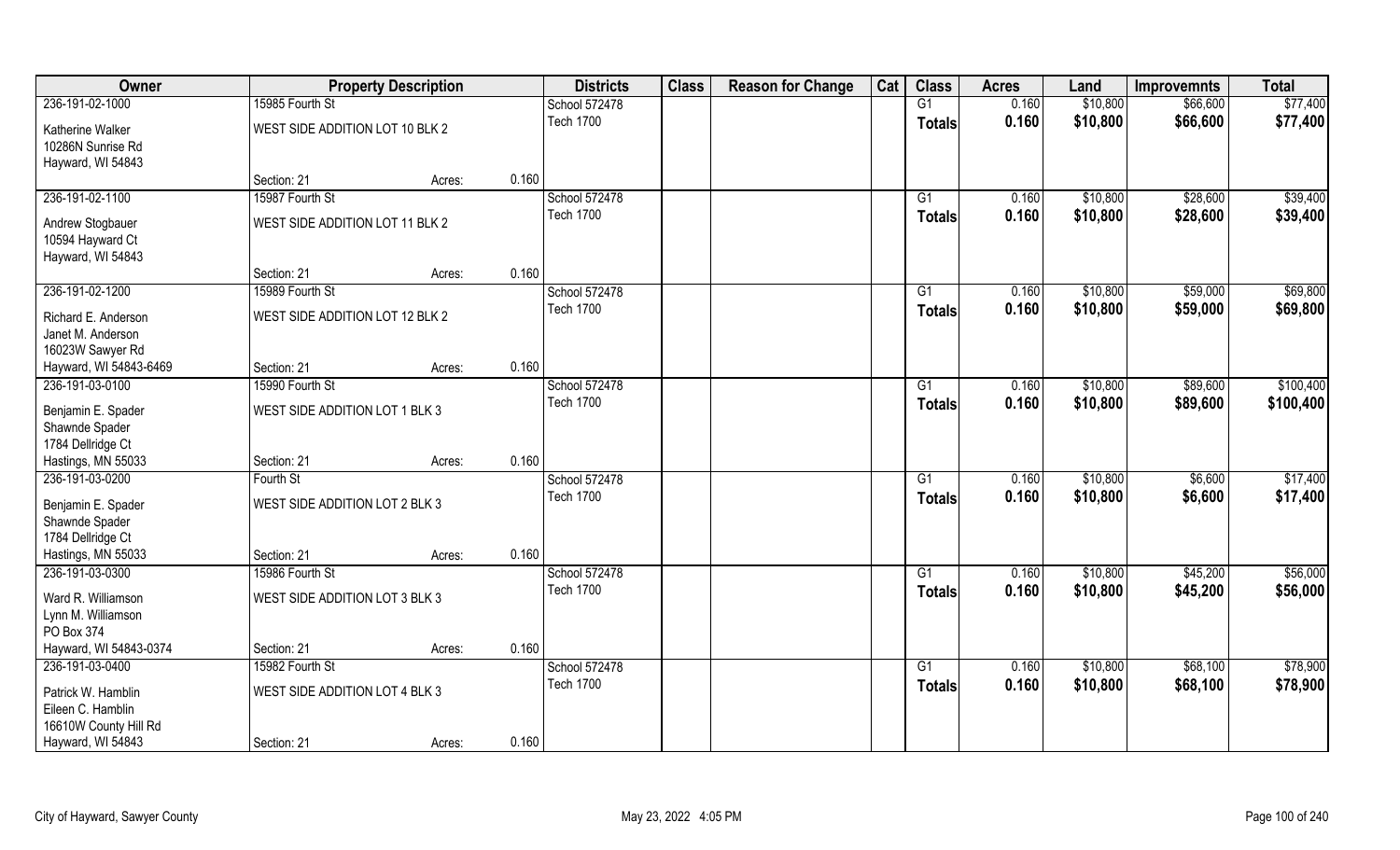| Owner                                     | <b>Property Description</b>             |       | <b>Districts</b> | <b>Class</b> | <b>Reason for Change</b> | Cat | <b>Class</b>    | <b>Acres</b> | Land     | <b>Improvemnts</b> | <b>Total</b> |
|-------------------------------------------|-----------------------------------------|-------|------------------|--------------|--------------------------|-----|-----------------|--------------|----------|--------------------|--------------|
| 236-191-03-0500                           | 15980 Fourth St                         |       | School 572478    |              |                          |     | G1              | 0.160        | \$10,800 | \$72,400           | \$83,200     |
| Brian E. Devries                          | WEST SIDE ADDITION LOT 5 BLK 3          |       | <b>Tech 1700</b> |              |                          |     | <b>Totals</b>   | 0.160        | \$10,800 | \$72,400           | \$83,200     |
| Brenda L. Devries                         |                                         |       |                  |              |                          |     |                 |              |          |                    |              |
| 15980 Fourth St                           |                                         |       |                  |              |                          |     |                 |              |          |                    |              |
| Hayward, WI 54843                         | Section: 21<br>Acres:                   | 0.160 |                  |              |                          |     |                 |              |          |                    |              |
| 236-191-03-0600                           | 15976 Fourth St                         |       | School 572478    |              |                          |     | G1              | 0.160        | \$10,800 | \$50,700           | \$61,500     |
| Donald A. Hamblin                         | WEST SIDE ADDITION LOT 6 BLK 3          |       | <b>Tech 1700</b> |              |                          |     | Totals          | 0.160        | \$10,800 | \$50,700           | \$61,500     |
| 15976 Fourth St                           |                                         |       |                  |              |                          |     |                 |              |          |                    |              |
| Hayward, WI 54843                         |                                         |       |                  |              |                          |     |                 |              |          |                    |              |
|                                           | Section: 21<br>Acres:                   | 0.160 |                  |              |                          |     |                 |              |          |                    |              |
| 236-191-03-0700                           | 10521 Florida Ave                       |       | School 572478    |              |                          |     | G1              | 0.160        | \$10,800 | \$64,900           | \$75,700     |
|                                           |                                         |       | <b>Tech 1700</b> |              |                          |     | <b>Totals</b>   | 0.160        | \$10,800 | \$64,900           | \$75,700     |
| Robert A Anderson Trust<br>15997 Fifth St | WEST SIDE ADDITION LOT 7 BLK 3          |       |                  |              |                          |     |                 |              |          |                    |              |
| Hayward, WI 54843                         |                                         |       |                  |              |                          |     |                 |              |          |                    |              |
|                                           | Section: 21<br>Acres:                   | 0.160 |                  |              |                          |     |                 |              |          |                    |              |
| 236-191-03-0800                           | 15997 Fifth St                          |       | School 572478    |              |                          |     | G1              | 0.160        | \$10,800 | \$111,800          | \$122,600    |
|                                           |                                         |       | <b>Tech 1700</b> |              |                          |     | <b>Totals</b>   | 0.160        | \$10,800 | \$111,800          | \$122,600    |
| Robert A Anderson Trust                   | WEST SIDE ADDITION LOTS 8 & 9 BLK 3     |       |                  |              |                          |     |                 |              |          |                    |              |
| 15997 Fifth St                            |                                         |       |                  |              |                          |     |                 |              |          |                    |              |
| Hayward, WI 54843                         | Section: 21                             | 0.160 |                  |              |                          |     |                 |              |          |                    |              |
| 236-191-03-1000                           | Acres:<br>16001 Fifth St                |       | School 572478    |              |                          |     | $\overline{G1}$ | 0.160        | \$10,800 | \$107,800          | \$118,600    |
|                                           |                                         |       | <b>Tech 1700</b> |              |                          |     |                 | 0.160        |          | \$107,800          |              |
| Ward R. Williamson                        | WEST SIDE ADDITION LOT 10 BLK 3         |       |                  |              |                          |     | <b>Totals</b>   |              | \$10,800 |                    | \$118,600    |
| Lynn M. Williamson                        |                                         |       |                  |              |                          |     |                 |              |          |                    |              |
| PO Box 374                                |                                         |       |                  |              |                          |     |                 |              |          |                    |              |
| Hayward, WI 54843-0374                    | Section: 21<br>Acres:                   | 0.160 |                  |              |                          |     |                 |              |          |                    |              |
| 236-191-03-1100                           | 10504 Vermont Ave                       |       | School 572478    |              |                          |     | G1              | 0.320        | \$16,400 | \$126,800          | \$143,200    |
| <b>Heisel Living Trust</b>                | WEST SIDE ADDITION LOTS 11 & 12 BLK 3 & |       | <b>Tech 1700</b> |              |                          |     | <b>Totals</b>   | 0.320        | \$16,400 | \$126,800          | \$143,200    |
| 12701 Apple View Ln                       | TRIANGULAR PIECE                        |       |                  |              |                          |     |                 |              |          |                    |              |
| Burnsville, MN 55337                      |                                         |       |                  |              |                          |     |                 |              |          |                    |              |
|                                           | Section: 21<br>Acres:                   | 0.320 |                  |              |                          |     |                 |              |          |                    |              |
| 236-191-04-0101                           | 10512 Florida Ave                       |       | School 572478    |              |                          |     | G1              | 0.080        | \$5,400  | \$13,700           | \$19,100     |
| Judith L. Bender                          | WEST SIDE ADDITION PRT LOT 1 BLK 4      |       | <b>Tech 1700</b> |              |                          |     | <b>Totals</b>   | 0.080        | \$5,400  | \$13,700           | \$19,100     |
| PO Box 638                                |                                         |       |                  |              |                          |     |                 |              |          |                    |              |
| Hayward, WI 54843                         |                                         |       |                  |              |                          |     |                 |              |          |                    |              |
|                                           | Section: 21<br>Acres:                   | 0.080 |                  |              |                          |     |                 |              |          |                    |              |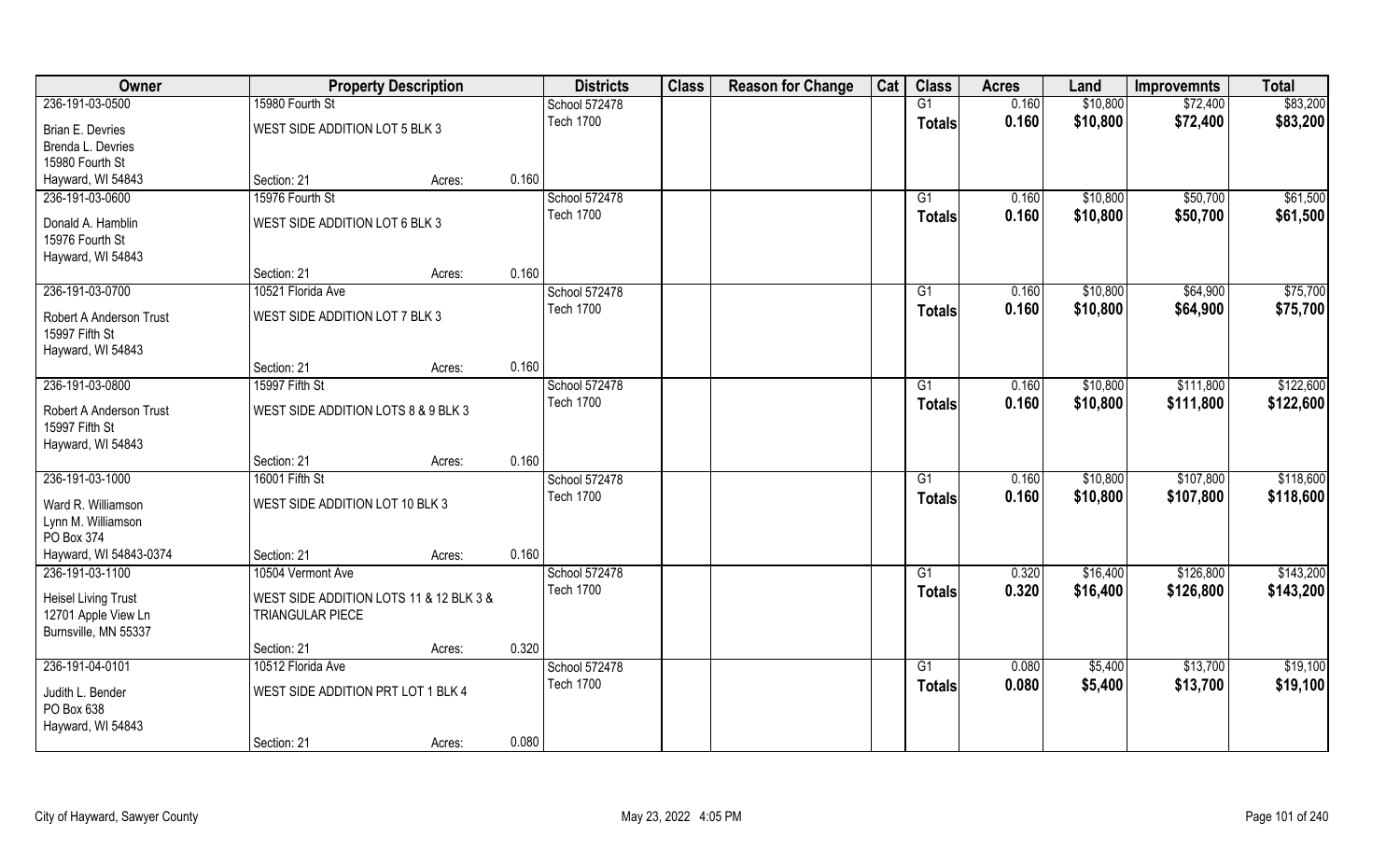| Owner                                                          |                                     | <b>Property Description</b> | <b>Districts</b> | <b>Class</b> | <b>Reason for Change</b> | Cat | <b>Class</b>    | <b>Acres</b> | Land     | <b>Improvemnts</b> | <b>Total</b> |
|----------------------------------------------------------------|-------------------------------------|-----------------------------|------------------|--------------|--------------------------|-----|-----------------|--------------|----------|--------------------|--------------|
| 236-191-04-0102                                                | 15972 Fourth St                     |                             | School 572478    |              |                          |     | G1              | 0.080        | \$5,400  | \$62,000           | \$67,400     |
| Joan Grudzinski<br>15972 Fourth St<br>Hayward, WI 54843        | WEST SIDE ADDITION PRT LOT 1 BLK 4  |                             | <b>Tech 1700</b> |              |                          |     | <b>Totals</b>   | 0.080        | \$5,400  | \$62,000           | \$67,400     |
|                                                                | Section: 21                         | Acres:                      | 0.080            |              |                          |     |                 |              |          |                    |              |
| 236-191-04-0200                                                | 15968 Fourth St                     |                             | School 572478    |              |                          |     | G1              | 0.160        | \$10,800 | \$53,400           | \$64,200     |
| Eric Gerdes<br>15968 Fourth St<br>Hayward, WI 54843            | WEST SIDE ADDITION LOT 2 BLK 4      |                             | <b>Tech 1700</b> |              |                          |     | Totals          | 0.160        | \$10,800 | \$53,400           | \$64,200     |
|                                                                | Section: 21                         | Acres:                      | 0.160            |              |                          |     |                 |              |          |                    |              |
| 236-191-04-0300                                                | 15964 Fourth St                     |                             | School 572478    |              |                          |     | G1              | 0.160        | \$10,800 | \$73,200           | \$84,000     |
| Patric O'Bel<br>Kerri O'Bel<br>15964 Fourth St                 | WEST SIDE ADDITION LOT 3 BLK 4      |                             | <b>Tech 1700</b> |              |                          |     | <b>Totals</b>   | 0.160        | \$10,800 | \$73,200           | \$84,000     |
| Hayward, WI 54843                                              | Section: 21                         | Acres:                      | 0.160            |              |                          |     |                 |              |          |                    |              |
| 236-191-04-0400                                                | 15962 Fourth St                     |                             | School 572478    |              |                          |     | G1              | 0.160        | \$10,800 | \$71,500           | \$82,300     |
| Patricia A. Harrington<br>15962 Fourth St<br>Hayward, WI 54843 | WEST SIDE ADDITION LOT 4 BLK 4      |                             | <b>Tech 1700</b> |              |                          |     | Totals          | 0.160        | \$10,800 | \$71,500           | \$82,300     |
|                                                                | Section: 21                         | Acres:                      | 0.160            |              |                          |     |                 |              |          |                    |              |
| 236-191-04-0500                                                | 15956 Fourth St                     |                             | School 572478    |              |                          |     | $\overline{X4}$ | 0.320        | \$0      | $\overline{50}$    | \$0          |
| WI Conference Assoc Seventh Day<br>Adventists<br>PO Box 7310   | WEST SIDE ADDITION LOTS 5 & 6 BLK 4 |                             | <b>Tech 1700</b> |              |                          |     | <b>Totals</b>   | 0.320        | \$0      | \$0                | \$0          |
| Madison, WI 53707-7310                                         | Section: 21                         | Acres:                      | 0.320            |              |                          |     |                 |              |          |                    |              |
| 236-191-04-0700                                                | 10543 Michigan Ave                  |                             | School 572478    |              |                          |     | G1              | 0.160        | \$10,800 | \$133,200          | \$144,000    |
| Thomas J. Duffy<br>Karen A. Duffy<br>10544 Michigan Ave        | WEST SIDE ADDITION LOT 7 BLK 4      |                             | <b>Tech 1700</b> |              |                          |     | <b>Totals</b>   | 0.160        | \$10,800 | \$133,200          | \$144,000    |
| Hayward, WI 54843-7122                                         | Section: 21                         | Acres:                      | 0.160            |              |                          |     |                 |              |          |                    |              |
| 236-191-04-0800                                                | 15975 Fifth St                      |                             | School 572478    |              |                          |     | $\overline{G1}$ | 0.160        | \$10,800 | \$71,500           | \$82,300     |
| Michael Wayne Forren<br>15975 Fifth St<br>Hayward, WI 54843    | WEST SIDE ADDITION LOT 8 BLK 4      |                             | <b>Tech 1700</b> |              |                          |     | <b>Totals</b>   | 0.160        | \$10,800 | \$71,500           | \$82,300     |
|                                                                | Section: 21                         | Acres:                      | 0.160            |              |                          |     |                 |              |          |                    |              |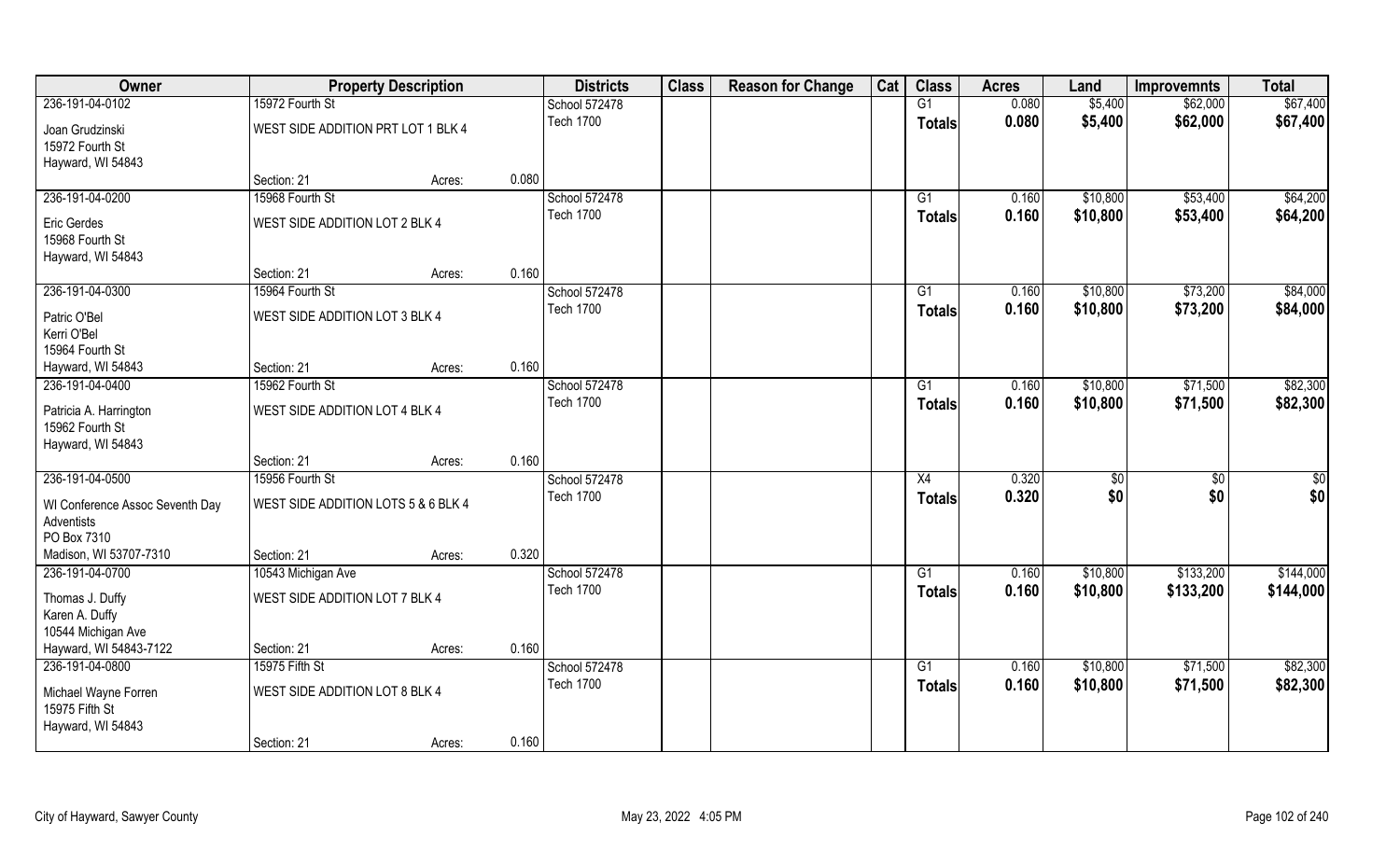| Owner                                                                |                                 | <b>Property Description</b> | <b>Districts</b> | <b>Class</b> | <b>Reason for Change</b> | Cat | <b>Class</b>    | <b>Acres</b> | Land     | <b>Improvemnts</b> | <b>Total</b> |
|----------------------------------------------------------------------|---------------------------------|-----------------------------|------------------|--------------|--------------------------|-----|-----------------|--------------|----------|--------------------|--------------|
| 236-191-04-0900                                                      | 15979 Fifth St                  |                             | School 572478    |              |                          |     | G1              | 0.160        | \$10,800 | \$86,900           | \$97,700     |
| Jennifer T. Mc Faggan<br>15979 Fifth St                              | WEST SIDE ADDITION LOT 9 BLK 4  |                             | <b>Tech 1700</b> |              |                          |     | <b>Totals</b>   | 0.160        | \$10,800 | \$86,900           | \$97,700     |
| Hayward, WI 54843                                                    |                                 |                             |                  |              |                          |     |                 |              |          |                    |              |
|                                                                      | Section: 21                     | Acres:                      | 0.160            |              |                          |     |                 |              |          |                    |              |
| 236-191-04-1000                                                      | 15981 Fifth St                  |                             | School 572478    |              |                          |     | G1              | 0.160        | \$10,800 | \$36,000           | \$46,800     |
| Matthew J. Melton<br>15981 Fifth St                                  | WEST SIDE ADDITION LOT 10 BLK 4 |                             | <b>Tech 1700</b> |              |                          |     | Totals          | 0.160        | \$10,800 | \$36,000           | \$46,800     |
| Hayward, WI 54843                                                    |                                 |                             |                  |              |                          |     |                 |              |          |                    |              |
|                                                                      | Section: 21                     | Acres:                      | 0.160            |              |                          |     |                 |              |          |                    |              |
| 236-191-04-1100                                                      | 15983 Fifth St                  |                             | School 572478    |              |                          |     | G1              | 0.160        | \$10,800 | \$38,700           | \$49,500     |
| Deborrah K. Konat<br>15983 Fifth St<br>Hayward, WI 54843             | WEST SIDE ADDITION LOT 11 BLK 4 |                             | <b>Tech 1700</b> |              |                          |     | <b>Totals</b>   | 0.160        | \$10,800 | \$38,700           | \$49,500     |
|                                                                      | Section: 21                     | Acres:                      | 0.160            |              |                          |     |                 |              |          |                    |              |
| 236-191-04-1200                                                      | 10520 Florida Ave               |                             | School 572478    |              |                          |     | G2              | 0.160        | \$10,800 | \$202,200          | \$213,000    |
|                                                                      |                                 |                             | <b>Tech 1700</b> |              |                          |     | Totals          | 0.160        | \$10,800 | \$202,200          | \$213,000    |
| Kelly D. Johansen<br>8010 Tierneys Woods Rd<br>Bloomington, MN 55438 | WEST SIDE ADDITION LOT 12 BLK 4 |                             |                  |              |                          |     |                 |              |          |                    |              |
|                                                                      | Section: 21                     | Acres:                      | 0.160            |              |                          |     |                 |              |          |                    |              |
| 236-191-05-0100                                                      | 15950 Third St                  |                             | School 572478    |              |                          |     | $\overline{G1}$ | 0.160        | \$10,800 | \$59,300           | \$70,100     |
| John T. Czarnecki<br>10627N Roynona Rd<br>Hayward, WI 54843          | WEST SIDE ADDITION LOT 1 BLK 5  |                             | <b>Tech 1700</b> |              |                          |     | <b>Totals</b>   | 0.160        | \$10,800 | \$59,300           | \$70,100     |
|                                                                      | Section: 21                     | Acres:                      | 0.160            |              |                          |     |                 |              |          |                    |              |
| 236-191-05-0200                                                      | 15948 Third St                  |                             | School 572478    |              |                          |     | G1              | 0.160        | \$10,800 | \$60,800           | \$71,600     |
| Andrew N. Christianson<br>Dawn R. Christianson<br>15948 Third St     | WEST SIDE ADDITION LOT 2 BLK 5  |                             | <b>Tech 1700</b> |              |                          |     | <b>Totals</b>   | 0.160        | \$10,800 | \$60,800           | \$71,600     |
| Hayward, WI 54843                                                    | Section: 21                     | Acres:                      | 0.160            |              |                          |     |                 |              |          |                    |              |
| 236-191-05-0300                                                      | 15944 Third St                  |                             | School 572478    |              |                          |     | $\overline{G1}$ | 0.160        | \$10,800 | \$62,200           | \$73,000     |
| Jerome K. Bonney<br>23 Greenwood Ct<br>Bluffton, SC 29910            | WEST SIDE ADDITION LOT 3 BLK 5  |                             | <b>Tech 1700</b> |              |                          |     | <b>Totals</b>   | 0.160        | \$10,800 | \$62,200           | \$73,000     |
|                                                                      | Section: 21                     | Acres:                      | 0.160            |              |                          |     |                 |              |          |                    |              |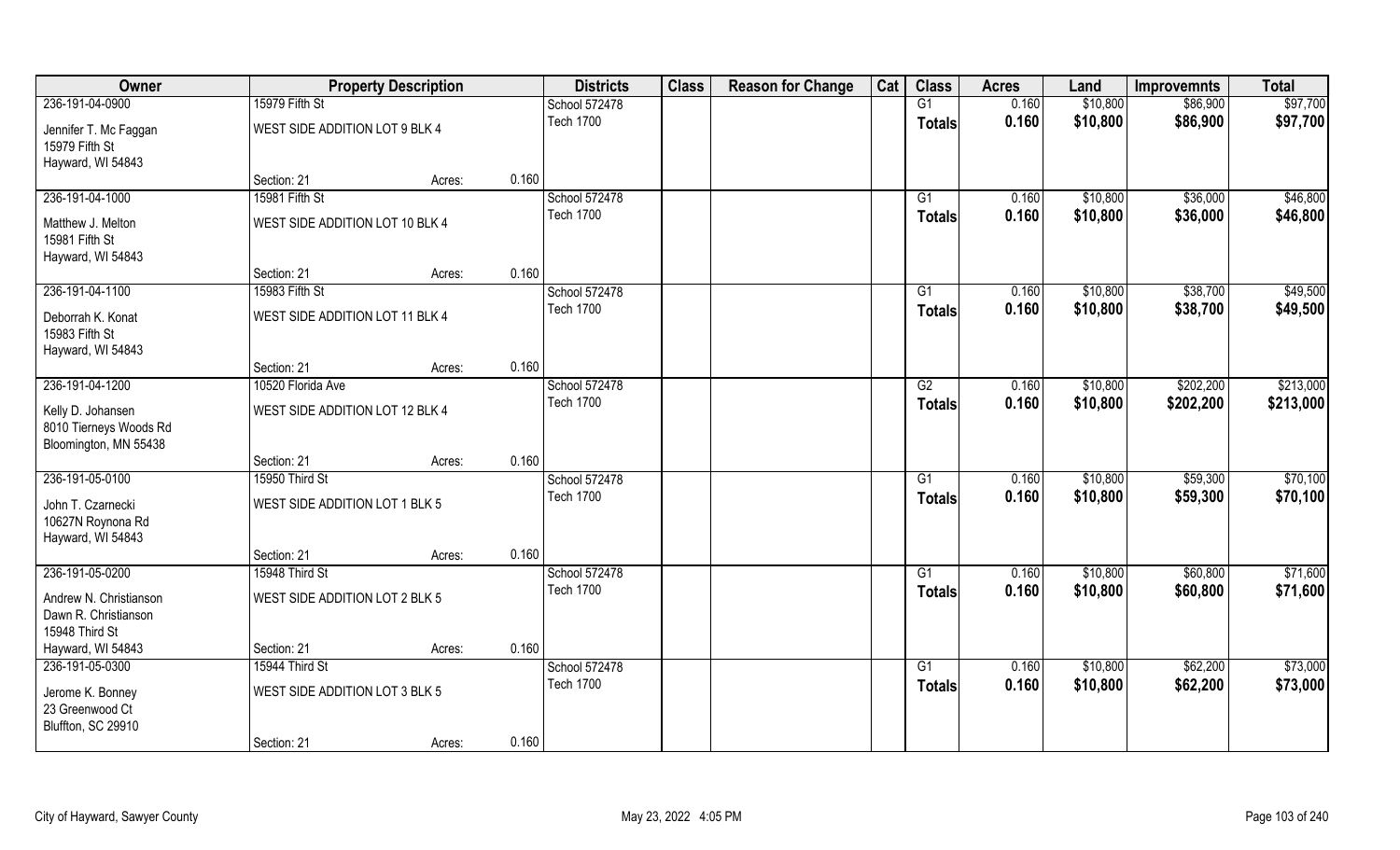| Owner                          |                                 | <b>Property Description</b> |       | <b>Districts</b> | <b>Class</b> | <b>Reason for Change</b> | Cat | <b>Class</b>    | <b>Acres</b> | Land     | <b>Improvemnts</b> | <b>Total</b> |
|--------------------------------|---------------------------------|-----------------------------|-------|------------------|--------------|--------------------------|-----|-----------------|--------------|----------|--------------------|--------------|
| 236-191-05-0400                | 15942 Third St                  |                             |       | School 572478    |              |                          |     | G1              | 0.160        | \$10,800 | \$57,800           | \$68,600     |
| Drey A. Thiry                  | WEST SIDE ADDITION LOT 4 BLK 5  |                             |       | <b>Tech 1700</b> |              |                          |     | <b>Totals</b>   | 0.160        | \$10,800 | \$57,800           | \$68,600     |
| Sara J. Thiry                  |                                 |                             |       |                  |              |                          |     |                 |              |          |                    |              |
| 10640N Roynona Rd              |                                 |                             |       |                  |              |                          |     |                 |              |          |                    |              |
| Hayward, WI 54843-7409         | Section: 21                     | Acres:                      | 0.160 |                  |              |                          |     |                 |              |          |                    |              |
| 236-191-05-0500                | 15940 Third St                  |                             |       | School 572478    |              |                          |     | G1              | 0.160        | \$10,800 | \$64,200           | \$75,000     |
| Ellis Construction Co          | WEST SIDE ADDITION LOT 5 BLK 5  |                             |       | <b>Tech 1700</b> |              |                          |     | Totals          | 0.160        | \$10,800 | \$64,200           | \$75,000     |
| 2330 Paeseo Del Prado Ste c302 |                                 |                             |       |                  |              |                          |     |                 |              |          |                    |              |
| Las Vegas, NV 89102            |                                 |                             |       |                  |              |                          |     |                 |              |          |                    |              |
|                                | Section: 21                     | Acres:                      | 0.160 |                  |              |                          |     |                 |              |          |                    |              |
| 236-191-05-0600                | 10511 Michigan Ave              |                             |       | School 572478    |              |                          |     | G1              | 0.160        | \$10,800 | \$90,100           | \$100,900    |
| Samuel J. Yoder                | WEST SIDE ADDITION LOT 6 BLK 5  |                             |       | <b>Tech 1700</b> |              |                          |     | <b>Totals</b>   | 0.160        | \$10,800 | \$90,100           | \$100,900    |
| W1482 Larson Rd                |                                 |                             |       |                  |              |                          |     |                 |              |          |                    |              |
| Hayward, WI 54843              |                                 |                             |       |                  |              |                          |     |                 |              |          |                    |              |
|                                | Section: 21                     | Acres:                      | 0.160 |                  |              |                          |     |                 |              |          |                    |              |
| 236-191-05-0700                | 10525 Michigan Ave              |                             |       | School 572478    |              |                          |     | G1              | 0.160        | \$10,800 | \$56,600           | \$67,400     |
| Thomas J. Duffy                | WEST SIDE ADDITION LOT 7 BLK 5  |                             |       | <b>Tech 1700</b> |              |                          |     | <b>Totals</b>   | 0.160        | \$10,800 | \$56,600           | \$67,400     |
| Karen A. Duffy                 |                                 |                             |       |                  |              |                          |     |                 |              |          |                    |              |
| 10544 Michigan Ave             |                                 |                             |       |                  |              |                          |     |                 |              |          |                    |              |
| Hayward, WI 54843-7122         | Section: 21                     | Acres:                      | 0.160 |                  |              |                          |     |                 |              |          |                    |              |
| 236-191-05-0800                | 15957 Fourth St                 |                             |       | School 572478    |              |                          |     | $\overline{G1}$ | 0.160        | \$10,800 | \$38,900           | \$49,700     |
| Ruger Td, LLC                  | WEST SIDE ADDITION LOT 8 BLK 5  |                             |       | <b>Tech 1700</b> |              |                          |     | <b>Totals</b>   | 0.160        | \$10,800 | \$38,900           | \$49,700     |
| PO Box 446                     |                                 |                             |       |                  |              |                          |     |                 |              |          |                    |              |
| Hayward, WI 54843              |                                 |                             |       |                  |              |                          |     |                 |              |          |                    |              |
|                                | Section: 21                     | Acres:                      | 0.160 |                  |              |                          |     |                 |              |          |                    |              |
| 236-191-05-0900                | 15961 Fourth St                 |                             |       | School 572478    |              |                          |     | G1              | 0.160        | \$10,800 | \$67,700           | \$78,500     |
| Joseph W. Kreyer               | WEST SIDE ADDITION LOT 9 BLK 5  |                             |       | <b>Tech 1700</b> |              |                          |     | <b>Totals</b>   | 0.160        | \$10,800 | \$67,700           | \$78,500     |
| Clarice E. Kreyer              |                                 |                             |       |                  |              |                          |     |                 |              |          |                    |              |
| PO Box 365                     |                                 |                             |       |                  |              |                          |     |                 |              |          |                    |              |
| Hayward, WI 54843-0365         | Section: 21                     | Acres:                      | 0.160 |                  |              |                          |     |                 |              |          |                    |              |
| 236-191-05-1000                | 15965 Fourth St                 |                             |       | School 572478    |              |                          |     | G1              | 0.160        | \$10,800 | \$72,900           | \$83,700     |
| Jamascent Brengle              | WEST SIDE ADDITION LOT 10 BLK 5 |                             |       | <b>Tech 1700</b> |              |                          |     | <b>Totals</b>   | 0.160        | \$10,800 | \$72,900           | \$83,700     |
| 15965 Fourth St                |                                 |                             |       |                  |              |                          |     |                 |              |          |                    |              |
| Hayward, WI 54843              |                                 |                             |       |                  |              |                          |     |                 |              |          |                    |              |
|                                | Section: 21                     | Acres:                      | 0.160 |                  |              |                          |     |                 |              |          |                    |              |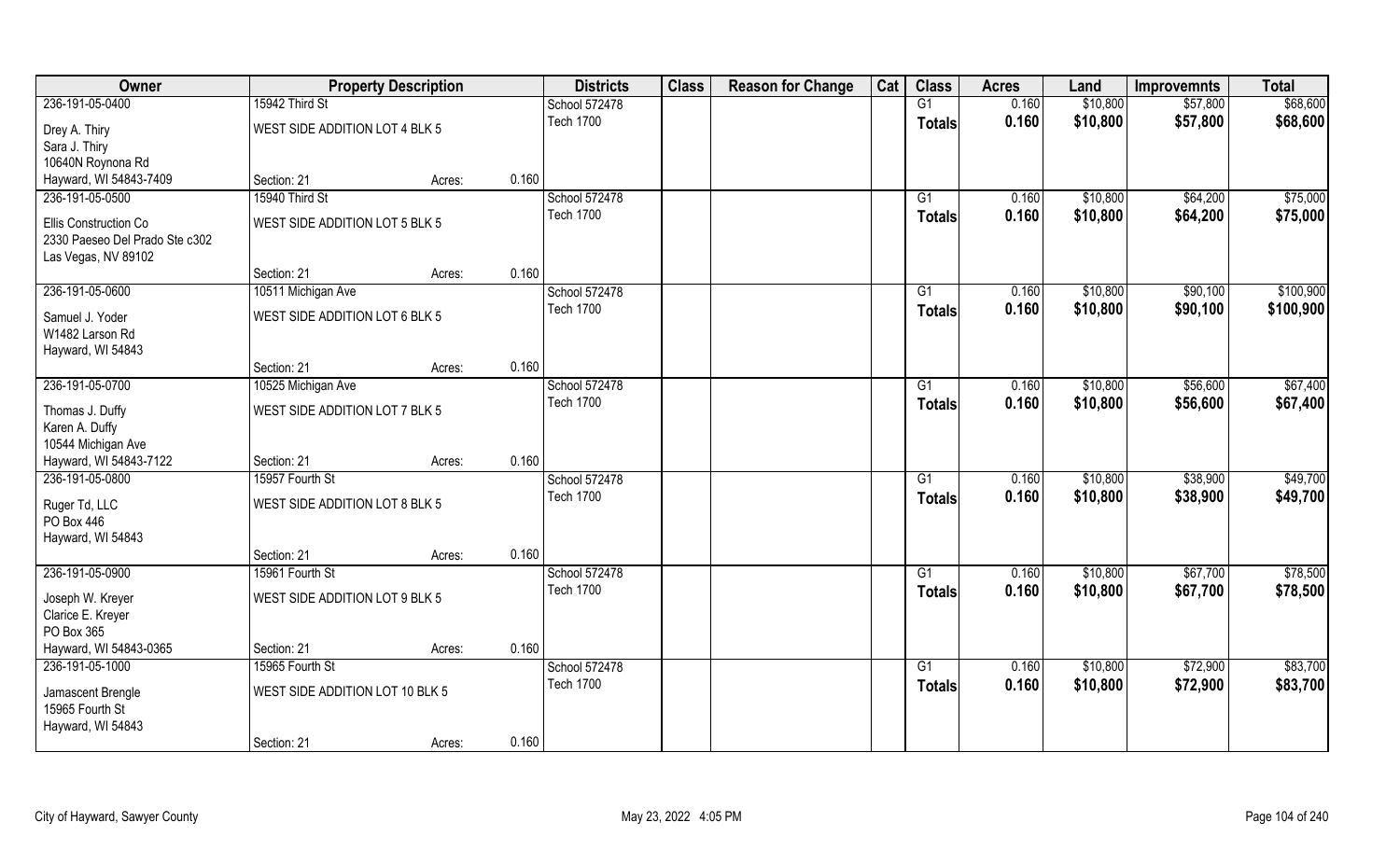| Owner                                                                  |                                       | <b>Property Description</b> |       | <b>Districts</b> | <b>Class</b> | <b>Reason for Change</b> | Cat | <b>Class</b>    | <b>Acres</b> | Land     | <b>Improvemnts</b> | <b>Total</b> |
|------------------------------------------------------------------------|---------------------------------------|-----------------------------|-------|------------------|--------------|--------------------------|-----|-----------------|--------------|----------|--------------------|--------------|
| 236-191-05-1100                                                        | 15969 Fourth St                       |                             |       | School 572478    |              |                          |     | G1              | 0.160        | \$10,800 | \$72,900           | \$83,700     |
| Jeffrey A. Kern<br>426 W Drake St<br>Viola, WI 54664                   | WEST SIDE ADDITION LOT 11 BLK 5       |                             |       | <b>Tech 1700</b> |              |                          |     | <b>Totals</b>   | 0.160        | \$10,800 | \$72,900           | \$83,700     |
|                                                                        | Section: 21                           | Acres:                      | 0.160 |                  |              |                          |     |                 |              |          |                    |              |
| 236-191-05-1201                                                        | 15971 Fourth St                       |                             |       | School 572478    |              |                          |     | G1              | 0.080        | \$5,400  | \$26,700           | \$32,100     |
| Petrichor, LLC<br>8534N Deerfoot Rd<br>Hayward, WI 54843               | WEST SIDE ADDITION NW1/2 LOT 12 BLK 5 |                             |       | <b>Tech 1700</b> |              |                          |     | Totals          | 0.080        | \$5,400  | \$26,700           | \$32,100     |
|                                                                        | Section: 21                           | Acres:                      | 0.080 |                  |              |                          |     |                 |              |          |                    |              |
| 236-191-05-1202                                                        | 10494 Florida Ave                     |                             |       | School 572478    |              |                          |     | G1              | 0.080        | \$5,400  | \$45,400           | \$50,800     |
| Donald E. Mc Garry<br>10494 Florida Ave<br>Hayward, WI 54843           | WEST SIDE ADDITION SE1/2 LOT 12 BLK 5 |                             |       | <b>Tech 1700</b> |              |                          |     | <b>Totals</b>   | 0.080        | \$5,400  | \$45,400           | \$50,800     |
|                                                                        | Section: 21                           | Acres:                      | 0.080 |                  |              |                          |     |                 |              |          |                    |              |
| 236-191-06-0100                                                        | 15930 Second St                       |                             |       | School 572478    |              |                          |     | G1              | 0.160        | \$10,800 | \$40,200           | \$51,000     |
| Michael W. Klawiter<br>15930 Second St<br>Hayward, WI 54843            | WEST SIDE ADDITION LOT 1 BLK 6        |                             |       | <b>Tech 1700</b> |              |                          |     | Totals          | 0.160        | \$10,800 | \$40,200           | \$51,000     |
|                                                                        | Section: 21                           | Acres:                      | 0.160 |                  |              |                          |     |                 |              |          |                    |              |
| 236-191-06-0200                                                        | 15926 Second St                       |                             |       | School 572478    |              |                          |     | $\overline{G1}$ | 0.160        | \$10,800 | \$34,000           | \$44,800     |
| <b>Bart Moreland</b><br>15926 Second St<br>Hayward, WI 54843           | WEST SIDE ADDITION LOT 2 BLK 6        |                             |       | <b>Tech 1700</b> |              |                          |     | <b>Totals</b>   | 0.160        | \$10,800 | \$34,000           | \$44,800     |
|                                                                        | Section: 21                           | Acres:                      | 0.160 |                  |              |                          |     |                 |              |          |                    |              |
| 236-191-06-0300                                                        | 15924 Second St                       |                             |       | School 572478    |              |                          |     | G1              | 0.160        | \$10,800 | \$46,300           | \$57,100     |
| Second St Hayward Trust<br>11472N Bethel Rd<br>Hayward, WI 54843       | WEST SIDE ADDITION LOT 3 BLK 6        |                             |       | <b>Tech 1700</b> |              |                          |     | <b>Totals</b>   | 0.160        | \$10,800 | \$46,300           | \$57,100     |
|                                                                        | Section: 21                           | Acres:                      | 0.160 |                  |              |                          |     |                 |              |          |                    |              |
| 236-191-06-0400                                                        | 15920 Second St                       |                             |       | School 572478    |              |                          |     | G1              | 0.160        | \$10,800 | \$57,200           | \$68,000     |
| 15520 2nd Street, LLC<br>6121 Kellner Rd<br>Wisconsin Rapids, WI 54494 | WEST SIDE ADDITION LOT 4 BLK 6        |                             |       | <b>Tech 1700</b> |              |                          |     | <b>Totals</b>   | 0.160        | \$10,800 | \$57,200           | \$68,000     |
|                                                                        | Section: 21                           | Acres:                      | 0.160 |                  |              |                          |     |                 |              |          |                    |              |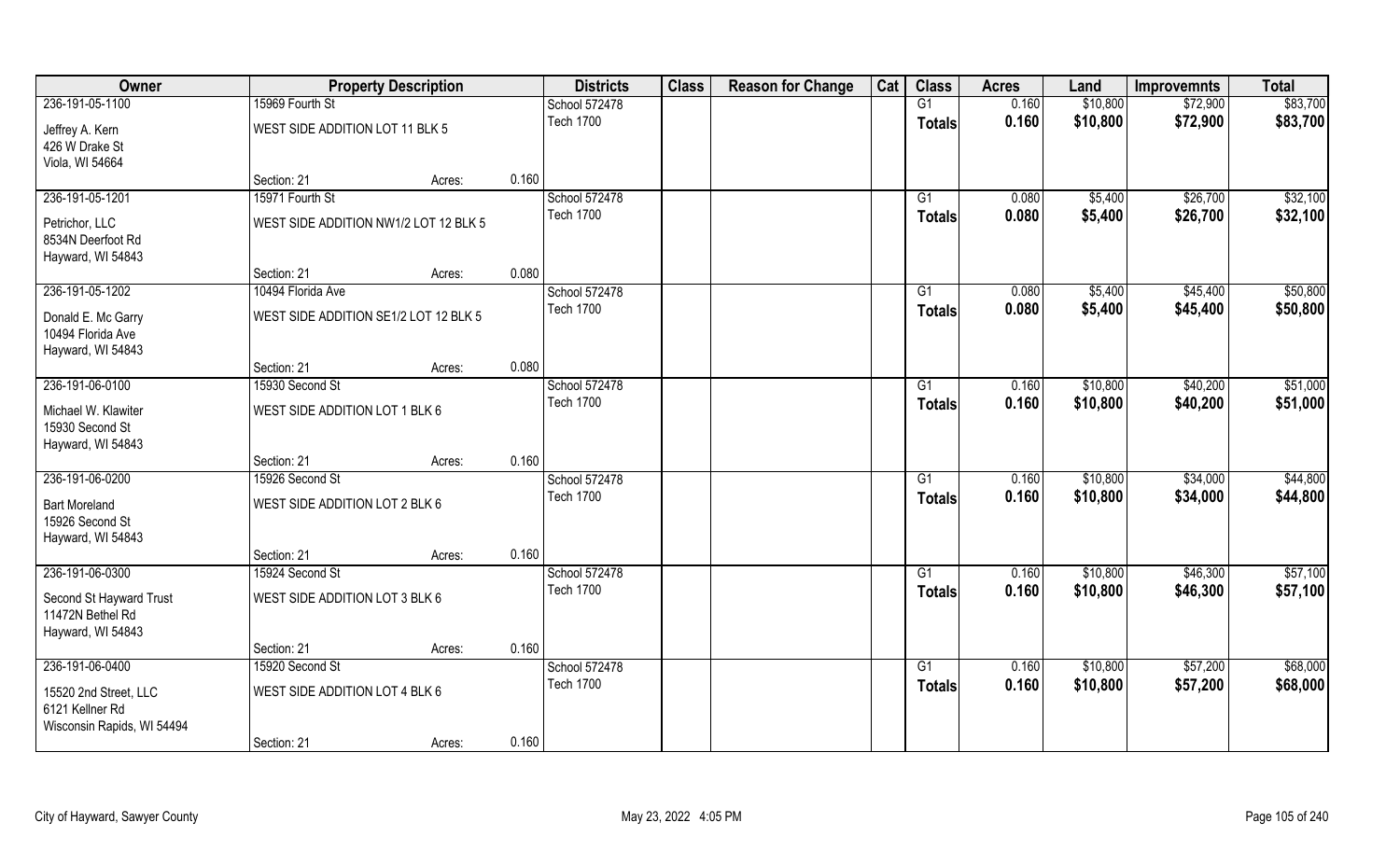| Owner                                                          |                                 | <b>Property Description</b> | <b>Districts</b> | <b>Class</b> | <b>Reason for Change</b> | Cat | <b>Class</b>    | <b>Acres</b> | Land     | <b>Improvemnts</b> | <b>Total</b> |
|----------------------------------------------------------------|---------------------------------|-----------------------------|------------------|--------------|--------------------------|-----|-----------------|--------------|----------|--------------------|--------------|
| 236-191-06-0500                                                | 15916 Second St                 |                             | School 572478    |              |                          |     | G1              | 0.160        | \$10,800 | \$27,800           | \$38,600     |
| Patrick H. Bateson<br>Patsy L. Bateson                         | WEST SIDE ADDITION LOT 5 BLK 6  |                             | <b>Tech 1700</b> |              |                          |     | <b>Totals</b>   | 0.160        | \$10,800 | \$27,800           | \$38,600     |
| 16721W Colbroth Rd                                             |                                 |                             |                  |              |                          |     |                 |              |          |                    |              |
| Hayward, WI 54843                                              | Section: 21                     | Acres:                      | 0.160            |              |                          |     |                 |              |          |                    |              |
| 236-191-06-0600                                                | 15914 Second St                 |                             | School 572478    | G1           | Wood deck                |     | G1              | 0.160        | \$10,800 | \$40,600           | \$51,400     |
| Fred C. Scheer<br>PO Box 221                                   | WEST SIDE ADDITION LOT 6 BLK 6  |                             | <b>Tech 1700</b> |              |                          |     | Totals          | 0.160        | \$10,800 | \$40,600           | \$51,400     |
| Hayward, WI 54843-0221                                         | Section: 21                     | Acres:                      | 0.160            |              |                          |     |                 |              |          |                    |              |
| 236-191-06-0700                                                | 15935 W Third St                |                             | School 572478    |              |                          |     | G1              | 0.160        | \$10,800 | \$93,800           | \$104,600    |
| Mark Allen Suino<br>15185W Chippewa Trl<br>Hayward, WI 54843   | WEST SIDE ADDITION LOT 7 BLK 6  |                             | <b>Tech 1700</b> |              |                          |     | <b>Totals</b>   | 0.160        | \$10,800 | \$93,800           | \$104,600    |
|                                                                | Section: 21                     | Acres:                      | 0.160            |              |                          |     |                 |              |          |                    |              |
| 236-191-06-0800                                                | 15939 Third St                  |                             | School 572478    |              |                          |     | G1              | 0.160        | \$10,800 | \$76,300           | \$87,100     |
| Lyle Mitchell Corbine<br>15939 Third St<br>Hayward, WI 54843   | WEST SIDE ADDITION LOT 8 BLK 6  |                             | <b>Tech 1700</b> |              |                          |     | Totals          | 0.160        | \$10,800 | \$76,300           | \$87,100     |
|                                                                | Section: 21                     | Acres:                      | 0.160            |              |                          |     |                 |              |          |                    |              |
| 236-191-06-0900                                                | 15941 Third St                  |                             | School 572478    |              |                          |     | $\overline{G1}$ | 0.160        | \$10,800 | \$72,000           | \$82,800     |
| Joel R. Eder<br>255 Beechwood Ln<br>Zionsville, IN 46077       | WEST SIDE ADDITION LOT 9 BLK 6  |                             | <b>Tech 1700</b> |              |                          |     | <b>Totals</b>   | 0.160        | \$10,800 | \$72,000           | \$82,800     |
|                                                                | Section: 21                     | Acres:                      | 0.160            |              |                          |     |                 |              |          |                    |              |
| 236-191-06-1000                                                | 15943 Third St                  |                             | School 572478    |              |                          |     | G1              | 0.160        | \$10,800 | \$62,900           | \$73,700     |
| <b>Brett Wg Platzek</b><br>15943 Third St<br>Hayward, WI 54843 | WEST SIDE ADDITION LOT 10 BLK 6 |                             | <b>Tech 1700</b> |              |                          |     | <b>Totals</b>   | 0.160        | \$10,800 | \$62,900           | \$73,700     |
|                                                                | Section: 21                     | Acres:                      | 0.160            |              |                          |     |                 |              |          |                    |              |
| 236-191-06-1100                                                | 15947 Third St                  |                             | School 572478    |              |                          |     | $\overline{G1}$ | 0.160        | \$10,800 | \$24,400           | \$35,200     |
| Edward J. Pejka<br>100 Wedge Loop<br>Fairhope, AL 36532        | WEST SIDE ADDITION LOT 11 BLK 6 |                             | <b>Tech 1700</b> |              |                          |     | <b>Totals</b>   | 0.160        | \$10,800 | \$24,400           | \$35,200     |
|                                                                | Section: 21                     | Acres:                      | 0.160            |              |                          |     |                 |              |          |                    |              |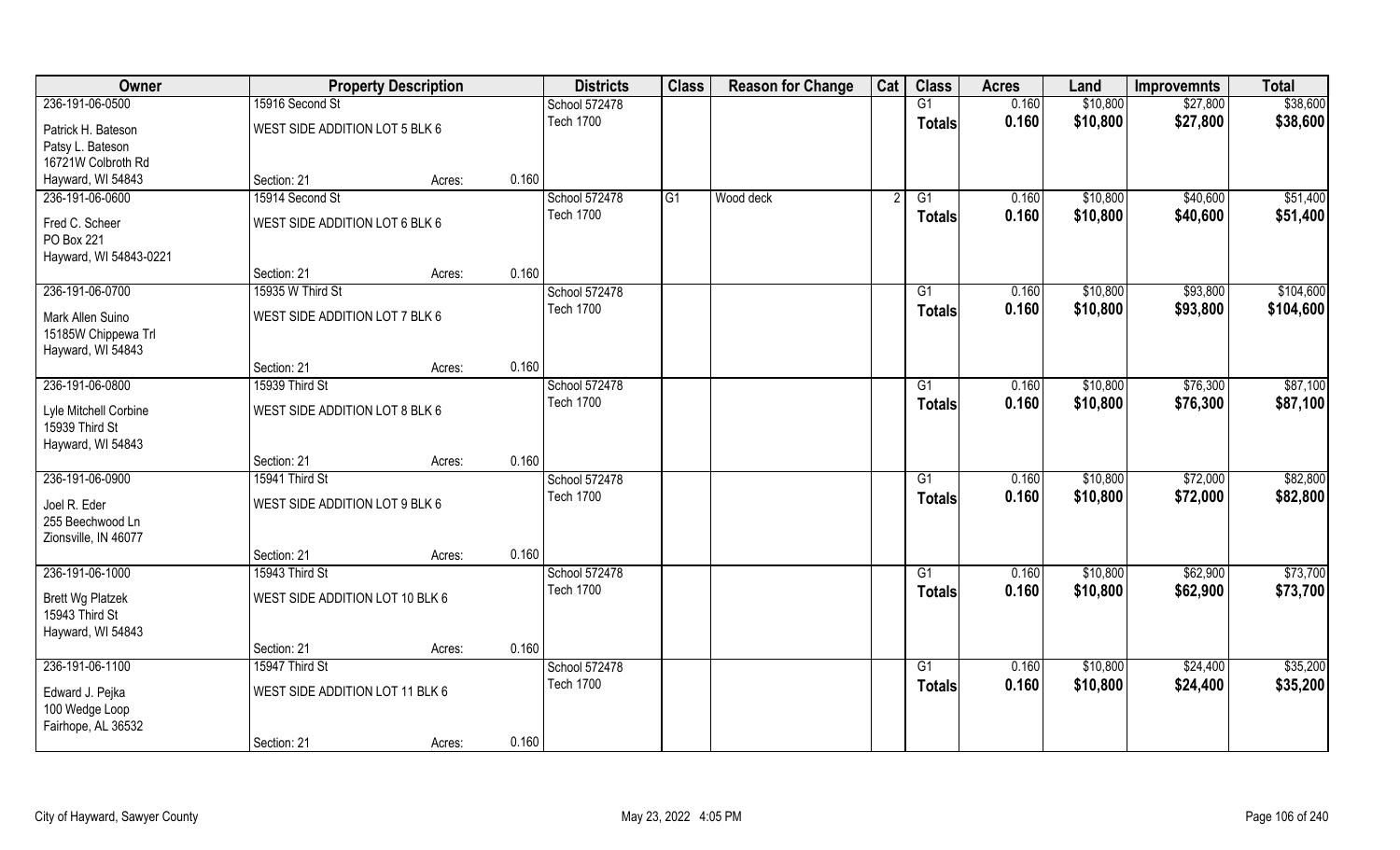| Owner                                                    | <b>Property Description</b>                   |        |       | <b>Districts</b>                  | <b>Class</b> | <b>Reason for Change</b> | Cat | <b>Class</b>  | <b>Acres</b> | Land     | <b>Improvemnts</b> | <b>Total</b> |
|----------------------------------------------------------|-----------------------------------------------|--------|-------|-----------------------------------|--------------|--------------------------|-----|---------------|--------------|----------|--------------------|--------------|
| 236-191-06-1200                                          | 15949 Third St                                |        |       | School 572478                     |              |                          |     | G1            | 0.160        | \$10,800 | \$65,800           | \$76,600     |
| Tammy S. Lee<br>15949 Third St                           | WEST SIDE ADDITION LOT 12 BLK 6               |        |       | <b>Tech 1700</b>                  |              |                          |     | <b>Totals</b> | 0.160        | \$10,800 | \$65,800           | \$76,600     |
| Hayward, WI 54843                                        |                                               |        |       |                                   |              |                          |     |               |              |          |                    |              |
|                                                          | Section: 21                                   | Acres: | 0.160 |                                   |              |                          |     |               |              |          |                    |              |
| 236-191-07-0100                                          | 15908 Second St                               |        |       | School 572478                     |              |                          |     | G1            | 0.160        | \$10,800 | \$24,400           | \$35,200     |
| Amanda Taylor                                            | WEST SIDE ADDITION LOT 1 BLK 7 LC - E&G PEJKA |        |       | <b>Tech 1700</b>                  |              |                          |     | Totals        | 0.160        | \$10,800 | \$24,400           | \$35,200     |
| 15908 Second St                                          |                                               |        |       |                                   |              |                          |     |               |              |          |                    |              |
| Hayward, WI 54843                                        |                                               |        |       |                                   |              |                          |     |               |              |          |                    |              |
|                                                          | Section: 21                                   | Acres: | 0.160 |                                   |              |                          |     |               |              |          |                    |              |
| 236-191-07-0200                                          | 15906 Second St                               |        |       | School 572478                     |              |                          |     | X4            | 0.160        | \$0      | \$0                | \$0          |
| Indianhead Community Action Agency<br>1000 College Ave W | WEST SIDE ADDITION LOT 2 BLK 7                |        |       | <b>Tech 1700</b>                  |              |                          |     | <b>Totals</b> | 0.160        | \$0      | \$0                | \$0          |
| Ladysmith, WI 54848-2118                                 |                                               |        |       |                                   |              |                          |     |               |              |          |                    |              |
|                                                          | Section: 21                                   | Acres: | 0.160 |                                   |              |                          |     |               |              |          |                    |              |
| 236-191-07-0300                                          | 15904 Second St                               |        |       | School 572478                     |              |                          |     | G1            | 0.160        | \$10,800 | \$81,300           | \$92,100     |
| Bruce J. Jasek<br>PO Box 185<br>Radisson, WI 54867       | WEST SIDE ADDITION LOT 3 BLK 7                |        |       | <b>Tech 1700</b>                  |              |                          |     | <b>Totals</b> | 0.160        | \$10,800 | \$81,300           | \$92,100     |
|                                                          | Section: 21                                   | Acres: | 0.160 |                                   |              |                          |     |               |              |          |                    |              |
| 236-191-07-0400                                          | 15902 Second St                               |        |       | School 572478                     |              |                          |     | X4            | 0.160        | \$0      | $\overline{50}$    | \$0          |
|                                                          |                                               |        |       | <b>Tech 1700</b>                  |              |                          |     | <b>Totals</b> | 0.160        | \$0      | \$0                | \$0          |
| Indianhead Community Action Agency<br>1000 College Ave W | WEST SIDE ADDITION LOT 4 BLK 7                |        |       |                                   |              |                          |     |               |              |          |                    |              |
| Ladysmith, WI 54848-2118                                 |                                               |        |       |                                   |              |                          |     |               |              |          |                    |              |
|                                                          | Section: 21                                   | Acres: | 0.160 |                                   |              |                          |     |               |              |          |                    |              |
| 236-191-07-0500                                          | 15898 Second St                               |        |       | School 572478                     |              |                          |     | G1            | 0.160        | \$10,800 | \$55,700           | \$66,500     |
| Justin Shain<br>PO Box 693                               | WEST SIDE ADDITION LOT 5 BLK 7                |        |       | <b>Tech 1700</b>                  |              |                          |     | <b>Totals</b> | 0.160        | \$10,800 | \$55,700           | \$66,500     |
| Hayward, WI 54843                                        |                                               |        |       |                                   |              |                          |     |               |              |          |                    |              |
|                                                          | Section: 21                                   | Acres: | 0.160 |                                   |              |                          |     |               |              |          |                    |              |
| 236-191-07-0600                                          | 15894 Second St                               |        |       | School 572478<br><b>Tech 1700</b> |              |                          |     | G1            | 0.160        | \$10,800 | \$49,200           | \$60,000     |
| Donald H. Holland                                        | WEST SIDE ADDITION LOT 6 BLK 7                |        |       |                                   |              |                          |     | <b>Totals</b> | 0.160        | \$10,800 | \$49,200           | \$60,000     |
| <b>Christine Holland</b>                                 |                                               |        |       |                                   |              |                          |     |               |              |          |                    |              |
| 15894 Second St                                          |                                               |        |       |                                   |              |                          |     |               |              |          |                    |              |
| Hayward, WI 54843                                        | Section: 21                                   | Acres: | 0.160 |                                   |              |                          |     |               |              |          |                    |              |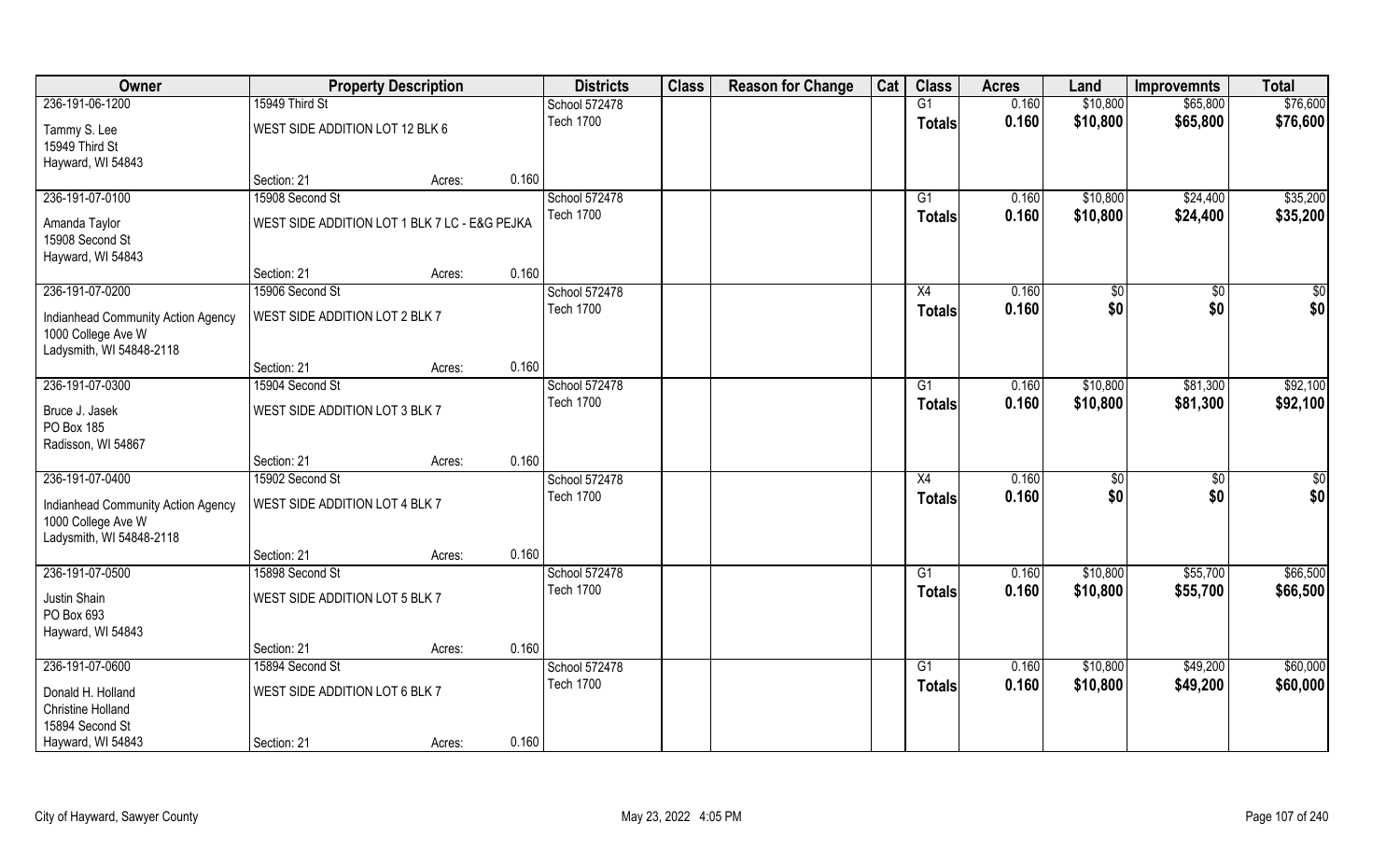| Owner               |                                 | <b>Property Description</b> |       | <b>Districts</b> | <b>Class</b> | <b>Reason for Change</b> | Cat | <b>Class</b>    | <b>Acres</b> | Land     | <b>Improvemnts</b> | <b>Total</b> |
|---------------------|---------------------------------|-----------------------------|-------|------------------|--------------|--------------------------|-----|-----------------|--------------|----------|--------------------|--------------|
| 236-191-07-0700     | 15915 Third St                  |                             |       | School 572478    |              |                          |     | G1              | 0.160        | \$10,800 | \$58,600           | \$69,400     |
| Danielle V. Grover  | WEST SIDE ADDITION LOT 7 BLK 7  |                             |       | <b>Tech 1700</b> |              |                          |     | <b>Totals</b>   | 0.160        | \$10,800 | \$58,600           | \$69,400     |
| 15915 Third St      |                                 |                             |       |                  |              |                          |     |                 |              |          |                    |              |
| Hayward, WI 54843   |                                 |                             |       |                  |              |                          |     |                 |              |          |                    |              |
|                     | Section: 21                     | Acres:                      | 0.160 |                  |              |                          |     |                 |              |          |                    |              |
| 236-191-07-0800     | 15917 Third St                  |                             |       | School 572478    |              |                          |     | G1              | 0.160        | \$10,800 | \$87,400           | \$98,200     |
| Randall L. Dahlke   | WEST SIDE ADDITION LOT 8 BLK 7  |                             |       | <b>Tech 1700</b> |              |                          |     | Totals          | 0.160        | \$10,800 | \$87,400           | \$98,200     |
| Lorna L. Dahlke     |                                 |                             |       |                  |              |                          |     |                 |              |          |                    |              |
| 10044N Felser Dr    |                                 |                             |       |                  |              |                          |     |                 |              |          |                    |              |
| Hayward, WI 54843   | Section: 21                     | Acres:                      | 0.160 |                  |              |                          |     |                 |              |          |                    |              |
| 236-191-07-0900     | 15921 Third St                  |                             |       | School 572478    |              |                          |     | G1              | 0.160        | \$10,800 | \$35,800           | \$46,600     |
| Khr Properties, LLC | WEST SIDE ADDITION LOT 9 BLK 7  |                             |       | <b>Tech 1700</b> |              |                          |     | <b>Totals</b>   | 0.160        | \$10,800 | \$35,800           | \$46,600     |
| 1784 Dellridge Ct   |                                 |                             |       |                  |              |                          |     |                 |              |          |                    |              |
| Hastings, MN 55033  |                                 |                             |       |                  |              |                          |     |                 |              |          |                    |              |
|                     | Section: 21                     | Acres:                      | 0.160 |                  |              |                          |     |                 |              |          |                    |              |
| 236-191-07-1000     | 15923 Third St                  |                             |       | School 572478    |              |                          |     | G1              | 0.160        | \$10,800 | \$34,700           | \$45,500     |
| Peter R. Czarnecki  | WEST SIDE ADDITION LOT 10 BLK 7 |                             |       | <b>Tech 1700</b> |              |                          |     | <b>Totals</b>   | 0.160        | \$10,800 | \$34,700           | \$45,500     |
| 9138W Johnson Rd    |                                 |                             |       |                  |              |                          |     |                 |              |          |                    |              |
| Hayward, WI 54843   |                                 |                             |       |                  |              |                          |     |                 |              |          |                    |              |
|                     | Section: 21                     | Acres:                      | 0.160 |                  |              |                          |     |                 |              |          |                    |              |
| 236-191-07-1100     | 15927 Third St                  |                             |       | School 572478    |              |                          |     | $\overline{G1}$ | 0.160        | \$10,800 | \$71,100           | \$81,900     |
| Joshua B. Burling   | WEST SIDE ADDITION LOT 11 BLK 7 |                             |       | <b>Tech 1700</b> |              |                          |     | <b>Totals</b>   | 0.160        | \$10,800 | \$71,100           | \$81,900     |
| Jordan T. Burling   |                                 |                             |       |                  |              |                          |     |                 |              |          |                    |              |
| 10746 W Wittwer Ave |                                 |                             |       |                  |              |                          |     |                 |              |          |                    |              |
| Hayward, WI 54843   | Section: 21                     | Acres:                      | 0.160 |                  |              |                          |     |                 |              |          |                    |              |
| 236-191-07-1200     | 10502 Michigan Ave              |                             |       | School 572478    |              |                          |     | G1              | 0.160        | \$10,800 | \$19,500           | \$30,300     |
| Edward J. Pejka     | WEST SIDE ADDITION LOT 12 BLK 7 |                             |       | <b>Tech 1700</b> |              |                          |     | <b>Totals</b>   | 0.160        | \$10,800 | \$19,500           | \$30,300     |
| 100 Wedge Loop      |                                 |                             |       |                  |              |                          |     |                 |              |          |                    |              |
| Fairhope, AL 36532  |                                 |                             |       |                  |              |                          |     |                 |              |          |                    |              |
|                     | Section: 21                     | Acres:                      | 0.160 |                  |              |                          |     |                 |              |          |                    |              |
| 236-191-08-0100     | 15932 Third St                  |                             |       | School 572478    |              |                          |     | G1              | 0.160        | \$10,800 | \$53,500           | \$64,300     |
| Michael R. Riehm    | WEST SIDE ADDITION LOT 1 BLK 8  |                             |       | <b>Tech 1700</b> |              |                          |     | <b>Totals</b>   | 0.160        | \$10,800 | \$53,500           | \$64,300     |
| Norma J. Riehm      |                                 |                             |       |                  |              |                          |     |                 |              |          |                    |              |
| 15981W Carol Dr     |                                 |                             |       |                  |              |                          |     |                 |              |          |                    |              |
| Hayward, WI 54843   | Section: 21                     | Acres:                      | 0.160 |                  |              |                          |     |                 |              |          |                    |              |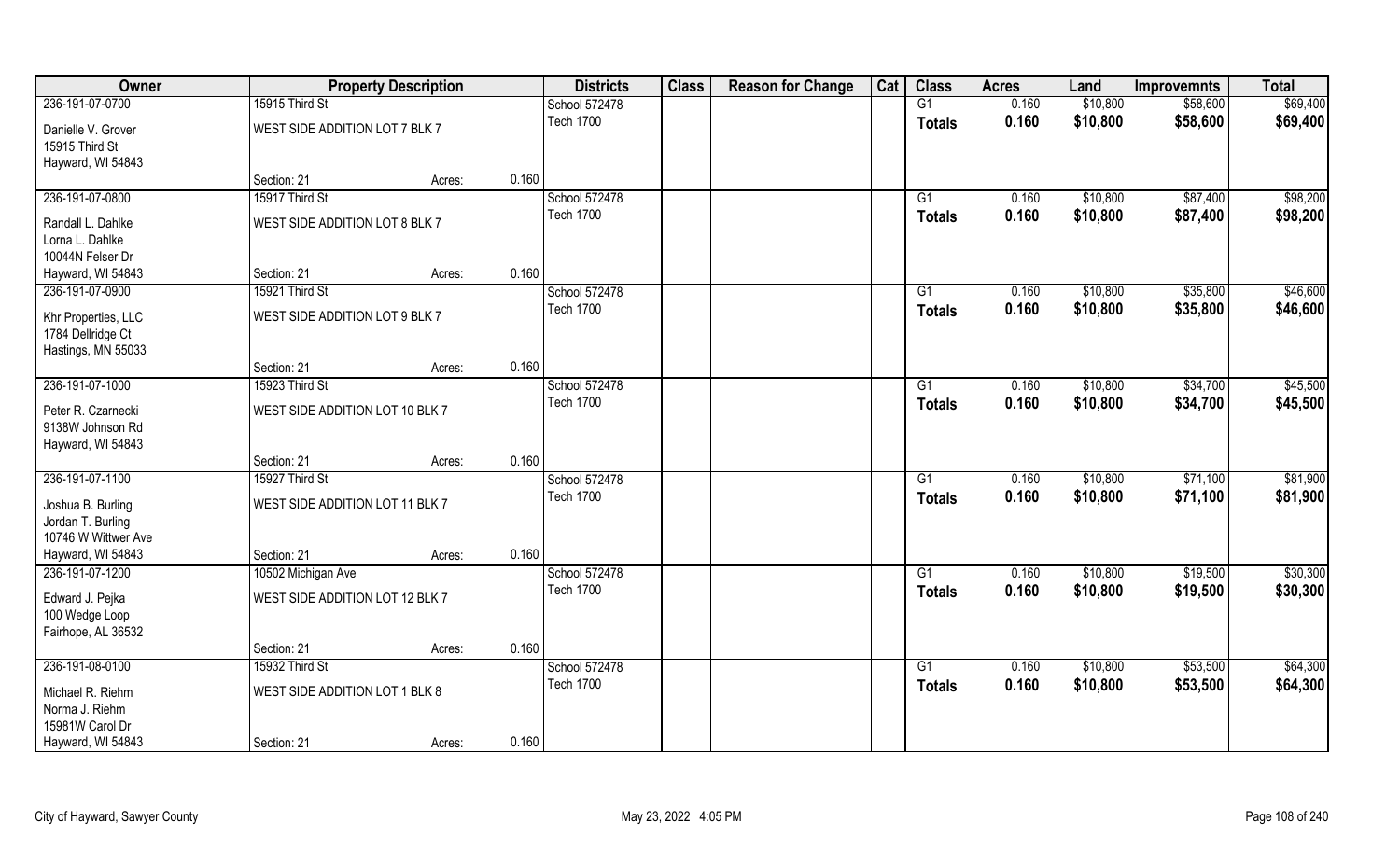| Owner                                                     |                                               | <b>Property Description</b> |       | <b>Districts</b> | <b>Class</b> | <b>Reason for Change</b> | Cat | <b>Class</b>    | <b>Acres</b> | Land     | <b>Improvemnts</b> | <b>Total</b>  |
|-----------------------------------------------------------|-----------------------------------------------|-----------------------------|-------|------------------|--------------|--------------------------|-----|-----------------|--------------|----------|--------------------|---------------|
| 236-191-08-0200                                           | 15928 Third St                                |                             |       | School 572478    |              |                          |     | G1              | 0.160        | \$10,800 | \$60,400           | \$71,200      |
| Sue Ann Johnston<br>15928 Third St<br>Hayward, WI 54843   | WEST SIDE ADDITION LOT 2 BLK 8                |                             |       | <b>Tech 1700</b> |              |                          |     | <b>Totals</b>   | 0.160        | \$10,800 | \$60,400           | \$71,200      |
|                                                           | Section: 21                                   | Acres:                      | 0.160 |                  |              |                          |     |                 |              |          |                    |               |
| 236-191-08-0300                                           | 15924 Third St                                |                             |       | School 572478    |              |                          |     | G1              | 0.160        | \$10,800 | \$42,100           | \$52,900      |
| Nicole G. Molitor<br>15924 Third St<br>Hayward, WI 54843  | WEST SIDE ADDITION LOT 3 BLK 8 E J PEJKA - LC |                             |       | <b>Tech 1700</b> |              |                          |     | Totals          | 0.160        | \$10,800 | \$42,100           | \$52,900      |
|                                                           | Section: 21                                   | Acres:                      | 0.160 |                  |              |                          |     |                 |              |          |                    |               |
| 236-191-08-0400                                           | 15922 Third St                                |                             |       | School 572478    |              |                          |     | G1              | 0.160        | \$10,800 | \$52,000           | \$62,800      |
| Michael A. Lee<br>PO Box 95<br>Hayward, WI 54843          | WEST SIDE ADDITION LOT 4 BLK 8                |                             |       | <b>Tech 1700</b> |              |                          |     | <b>Totals</b>   | 0.160        | \$10,800 | \$52,000           | \$62,800      |
|                                                           | Section: 21                                   | Acres:                      | 0.160 |                  |              |                          |     |                 |              |          |                    |               |
| 236-191-08-0500                                           | 15918 Third St                                |                             |       | School 572478    |              |                          |     | G1              | 0.160        | \$10,800 | \$92,400           | \$103,200     |
| Jane Mary Flygstad<br>PO Box 53<br>Hayward, WI 54843-0053 | WEST SIDE ADDITION LOT 5 BLK 8                |                             |       | <b>Tech 1700</b> |              |                          |     | Totals          | 0.160        | \$10,800 | \$92,400           | \$103,200     |
|                                                           | Section: 21                                   | Acres:                      | 0.160 |                  |              |                          |     |                 |              |          |                    |               |
| 236-191-08-0600                                           | 15916 Third St                                |                             |       | School 572478    |              |                          |     | $\overline{G1}$ | 0.160        | \$10,800 | \$42,900           | \$53,700      |
| Robert D. Sabin<br>Diane L. Sabin<br>15916 Third St       | WEST SIDE ADDITION LOT 6 BLK 8                |                             |       | <b>Tech 1700</b> |              |                          |     | <b>Totals</b>   | 0.160        | \$10,800 | \$42,900           | \$53,700      |
| Hayward, WI 54843                                         | Section: 21                                   | Acres:                      | 0.160 |                  |              |                          |     |                 |              |          |                    |               |
| 236-191-08-0700                                           | Fourth St                                     |                             |       | School 572478    |              |                          |     | X4              | 0.640        | \$0      | $\overline{50}$    | $\frac{1}{2}$ |
| City of Hayward<br>PO Box 969<br>Hayward, WI 54843-0969   | WEST SIDE ADDITION LOTS 7-11 BLK 8            |                             |       | <b>Tech 1700</b> |              |                          |     | <b>Totals</b>   | 0.640        | \$0      | \$0                | \$0           |
|                                                           | Section: 21                                   | Acres:                      | 0.640 |                  |              |                          |     |                 |              |          |                    |               |
| 236-191-08-1200                                           | 15949 Fourth St                               |                             |       | School 572478    |              |                          |     | G2              | 0.160        | \$10,200 | \$96,400           | \$106,600     |
| Kreyer's Property Management, LLC<br>PO Box 714           | WEST SIDE ADDITION LOT 12 BLK 8               |                             |       | <b>Tech 1700</b> |              |                          |     | <b>Totals</b>   | 0.160        | \$10,200 | \$96,400           | \$106,600     |
| Hayward, WI 54843                                         | Section: 21                                   | Acres:                      | 0.160 |                  |              |                          |     |                 |              |          |                    |               |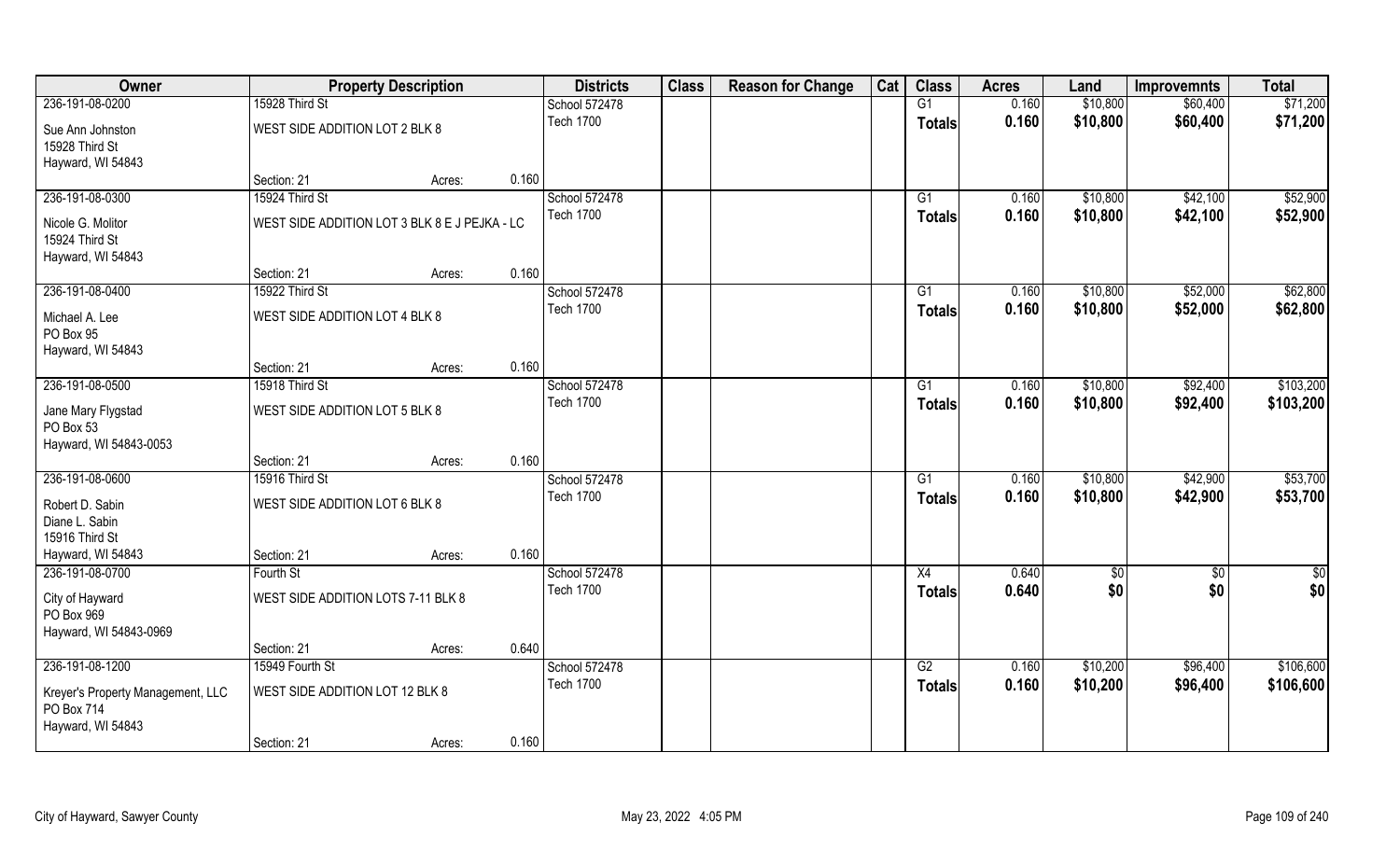| Owner                                           |                                     | <b>Property Description</b> |       | <b>Districts</b> | <b>Class</b> | <b>Reason for Change</b> | Cat | <b>Class</b>  | <b>Acres</b> | Land     | <b>Improvemnts</b> | <b>Total</b> |
|-------------------------------------------------|-------------------------------------|-----------------------------|-------|------------------|--------------|--------------------------|-----|---------------|--------------|----------|--------------------|--------------|
| 236-191-09-0100                                 | 15948 Fourth St                     |                             |       | School 572478    | G1           | Full remodel             |     | G1            | 0.160        | \$10,800 | \$173,900          | \$184,700    |
| Todd A. Kreyer                                  | WEST SIDE ADDITION LOT 1 BLK 9      |                             |       | <b>Tech 1700</b> |              |                          |     | <b>Totals</b> | 0.160        | \$10,800 | \$173,900          | \$184,700    |
| Koreen M. Kreyer                                |                                     |                             |       |                  |              |                          |     |               |              |          |                    |              |
| 15948 Fourth St                                 |                                     |                             |       |                  |              |                          |     |               |              |          |                    |              |
| Hayward, WI 54843                               | Section: 21                         | Acres:                      | 0.160 |                  |              |                          |     |               |              |          |                    |              |
| 236-191-09-0200                                 | 15946 Fourth St                     |                             |       | School 572478    |              |                          |     | G1            | 0.160        | \$10,800 | \$97,100           | \$107,900    |
| Patricia Keahna                                 | WEST SIDE ADDITION LOT 2 BLK 9      |                             |       | <b>Tech 1700</b> |              |                          |     | <b>Totals</b> | 0.160        | \$10,800 | \$97,100           | \$107,900    |
| 16033 Fourth St                                 |                                     |                             |       |                  |              |                          |     |               |              |          |                    |              |
| Hayward, WI 54843                               |                                     |                             |       |                  |              |                          |     |               |              |          |                    |              |
|                                                 | Section: 21                         | Acres:                      | 0.160 |                  |              |                          |     |               |              |          |                    |              |
| 236-191-09-0300                                 | 15942 Fourth St                     |                             |       | School 572478    |              |                          |     | G1            | 0.160        | \$10,800 | \$72,900           | \$83,700     |
| <b>Chris Sanger Properties LLC</b>              | WEST SIDE ADDITION LOT 3 BLK 9      |                             |       | <b>Tech 1700</b> |              |                          |     | <b>Totals</b> | 0.160        | \$10,800 | \$72,900           | \$83,700     |
| 12260N Ewig Ln                                  |                                     |                             |       |                  |              |                          |     |               |              |          |                    |              |
| Hayward, WI 54843                               |                                     |                             |       |                  |              |                          |     |               |              |          |                    |              |
|                                                 | Section: 21                         | Acres:                      | 0.160 |                  |              |                          |     |               |              |          |                    |              |
| 236-191-09-0400                                 | 15940 Fourth St                     |                             |       | School 572478    |              |                          |     | G1            | 0.160        | \$10,800 | \$96,800           | \$107,600    |
| Brenda A. Kreyer                                | WEST SIDE ADDITION LOT 4 BLK 9      |                             |       | <b>Tech 1700</b> |              |                          |     | <b>Totals</b> | 0.160        | \$10,800 | \$96,800           | \$107,600    |
| PO Box 714                                      |                                     |                             |       |                  |              |                          |     |               |              |          |                    |              |
| Hayward, WI 54843                               |                                     |                             |       |                  |              |                          |     |               |              |          |                    |              |
|                                                 | Section: 21                         | Acres:                      | 0.160 |                  |              |                          |     |               |              |          |                    |              |
| 236-191-09-0500                                 | 15936 Fourth St                     |                             |       | School 572478    |              |                          |     | G1            | 0.160        | \$7,000  | $\overline{50}$    | \$7,000      |
| Todd A. Kreyer                                  | WEST SIDE ADDITION LOT 5 BLK 9      |                             |       | <b>Tech 1700</b> |              |                          |     | <b>Totals</b> | 0.160        | \$7,000  | \$0                | \$7,000      |
| Koreen M. Kreyer                                |                                     |                             |       |                  |              |                          |     |               |              |          |                    |              |
| 15948 Fourth St                                 |                                     |                             |       |                  |              |                          |     |               |              |          |                    |              |
| Hayward, WI 54843                               | Section: 21                         | Acres:                      | 0.160 |                  |              |                          |     |               |              |          |                    |              |
| 236-191-09-0600                                 | 15934 Fourth St                     |                             |       | School 572478    |              |                          |     | G1            | 0.160        | \$10,800 | \$77,800           | \$88,600     |
| Jacob M. Coleson                                | WEST SIDE ADDITION LOT 6 BLK 9      |                             |       | <b>Tech 1700</b> |              |                          |     | <b>Totals</b> | 0.160        | \$10,800 | \$77,800           | \$88,600     |
| Ashley L. Coleson                               |                                     |                             |       |                  |              |                          |     |               |              |          |                    |              |
| 15934 Fourth St                                 |                                     |                             |       |                  |              |                          |     |               |              |          |                    |              |
| Hayward, WI 54843                               | Section: 21                         | Acres:                      | 0.160 |                  |              |                          |     |               |              |          |                    |              |
| 236-191-09-0700                                 | 10557 Minnesota Ave                 |                             |       | School 572478    |              |                          |     | G2            | 0.320        | \$16,400 | \$127,500          | \$143,900    |
|                                                 | WEST SIDE ADDITION LOTS 7 & 8 BLK 9 |                             |       | <b>Tech 1700</b> |              |                          |     | <b>Totals</b> | 0.320        | \$16,400 | \$127,500          | \$143,900    |
| Kreyer's Property Management, LLC<br>PO Box 714 |                                     |                             |       |                  |              |                          |     |               |              |          |                    |              |
| Hayward, WI 54843                               |                                     |                             |       |                  |              |                          |     |               |              |          |                    |              |
|                                                 | Section: 21                         | Acres:                      | 0.320 |                  |              |                          |     |               |              |          |                    |              |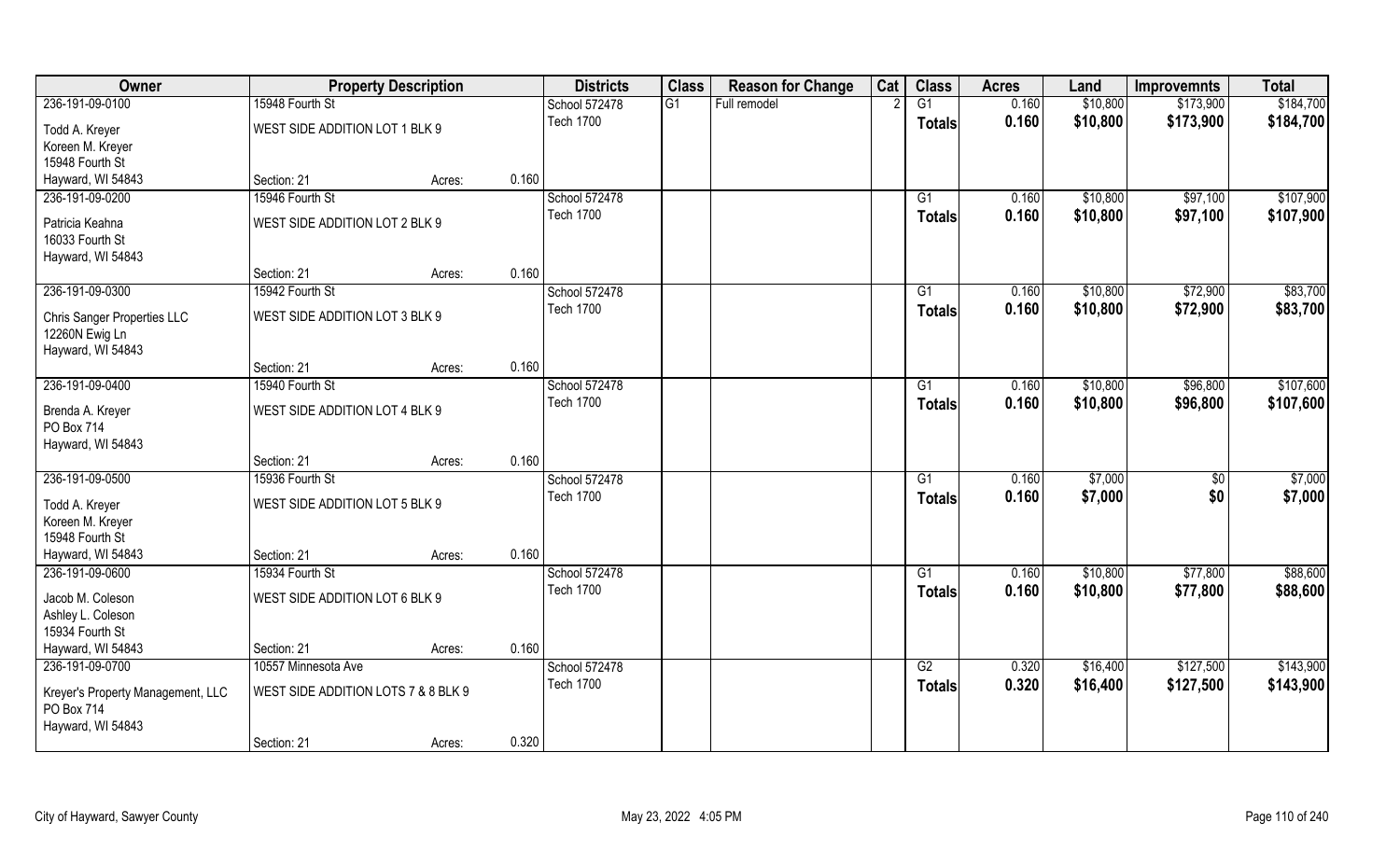| Owner                                                                | <b>Property Description</b>                  |        |       | <b>Districts</b>           | <b>Class</b> | <b>Reason for Change</b> | Cat  | <b>Class</b>    | <b>Acres</b>   | Land                 | <b>Improvemnts</b>   | <b>Total</b>         |
|----------------------------------------------------------------------|----------------------------------------------|--------|-------|----------------------------|--------------|--------------------------|------|-----------------|----------------|----------------------|----------------------|----------------------|
| 236-191-09-0900                                                      | 15957 Fifth St                               |        |       | School 572478              |              |                          |      | G1              | 0.160          | \$7,000              | $\sqrt{6}$           | \$7,000              |
| Kreyer's Property Management, LLC<br>PO Box 714<br>Hayward, WI 54843 | WEST SIDE ADDITION LOT 9 BLK 9               |        |       | <b>Tech 1700</b>           |              |                          |      | <b>Totals</b>   | 0.160          | \$7,000              | \$0                  | \$7,000              |
|                                                                      | Section: 21                                  | Acres: | 0.160 |                            |              |                          |      |                 |                |                      |                      |                      |
| 236-191-09-1000                                                      | 15961 Fifth St                               |        |       | School 572478              | G1           | Hiome razed              | $-2$ | $\overline{G1}$ | 0.160          | \$10,800             | \$18,900             | \$29,700             |
| Kreyer's Property Management, LLC<br>PO Box 714                      | WEST SIDE ADDITION LOT 10 BLK 9              |        |       | <b>Tech 1700</b>           |              |                          |      | Totals          | 0.160          | \$10,800             | \$18,900             | \$29,700             |
| Hayward, WI 54843                                                    |                                              |        |       |                            |              |                          |      |                 |                |                      |                      |                      |
|                                                                      | Section: 21                                  | Acres: | 0.160 |                            |              |                          |      |                 |                |                      |                      |                      |
| 236-191-09-1100                                                      | 15965 Fifth St                               |        |       | School 572478<br>Tech 1700 |              |                          |      | G1              | 0.160<br>0.160 | \$10,800<br>\$10,800 | \$56,000<br>\$56,000 | \$66,800<br>\$66,800 |
| Edward J. Pejka<br>100 Wedge Loop<br>Fairhope, AL 36532              | WEST SIDE ADDITION LOT 11 BLK 9 LC= S&C TULL |        |       |                            |              |                          |      | <b>Totals</b>   |                |                      |                      |                      |
|                                                                      | Section: 21                                  | Acres: | 0.160 |                            |              |                          |      |                 |                |                      |                      |                      |
| 236-191-09-1200                                                      | 10544 Michigan Ave                           |        |       | School 572478              |              |                          |      | G1              | 0.160          | \$10,800             | \$61,100             | \$71,900             |
| Thomas J. Duffy<br>Karen A. Duffy<br>10544 Michigan Ave              | WEST SIDE ADDITION LOT 12 BLK 9              |        |       | <b>Tech 1700</b>           |              |                          |      | <b>Totals</b>   | 0.160          | \$10,800             | \$61,100             | \$71,900             |
| Hayward, WI 54843-7122                                               | Section: 21                                  | Acres: | 0.160 |                            |              |                          |      |                 |                |                      |                      |                      |
| 236-191-10-0001                                                      | 15918 Fifth St                               |        |       | School 572478              |              |                          |      | X4              | 2.060          | \$0                  | $\overline{50}$      | \$0                  |
| St Joseph's Congregation<br>PO Box 877<br>Hayward, WI 54843-0877     | WEST SIDE ADDITION BLK 10                    |        |       | <b>Tech 1700</b>           |              |                          |      | <b>Totals</b>   | 2.060          | \$0                  | \$0                  | \$0                  |
|                                                                      | Section: 21                                  | Acres: | 2.060 |                            |              |                          |      |                 |                |                      |                      |                      |
| 236-191-11-0100                                                      | 15910 Third St                               |        |       | School 572478              |              |                          |      | G1              | 0.160          | \$10,800             | \$66,800             | \$77,600             |
| Michael J. Applebee<br><b>Bernice Applebee</b><br>15910 Third St     | WEST SIDE ADDITION LOT 1 BLK 11              |        |       | <b>Tech 1700</b>           |              |                          |      | <b>Totals</b>   | 0.160          | \$10,800             | \$66,800             | \$77,600             |
| Hayward, WI 54843                                                    | Section: 21                                  | Acres: | 0.160 |                            |              |                          |      |                 |                |                      |                      |                      |
| 236-191-11-0200                                                      | 15908 Third St                               |        |       | School 572478              |              |                          |      | $\overline{G1}$ | 0.160          | \$10,800             | \$32,000             | \$42,800             |
| Robert Wayne Washkuhn<br>PO Box 627<br>Hayward, WI 54843-0627        | WEST SIDE ADDITION LOT 2 BLK 11              |        |       | <b>Tech 1700</b>           |              |                          |      | Totals          | 0.160          | \$10,800             | \$32,000             | \$42,800             |
|                                                                      | Section: 21                                  | Acres: | 0.160 |                            |              |                          |      |                 |                |                      |                      |                      |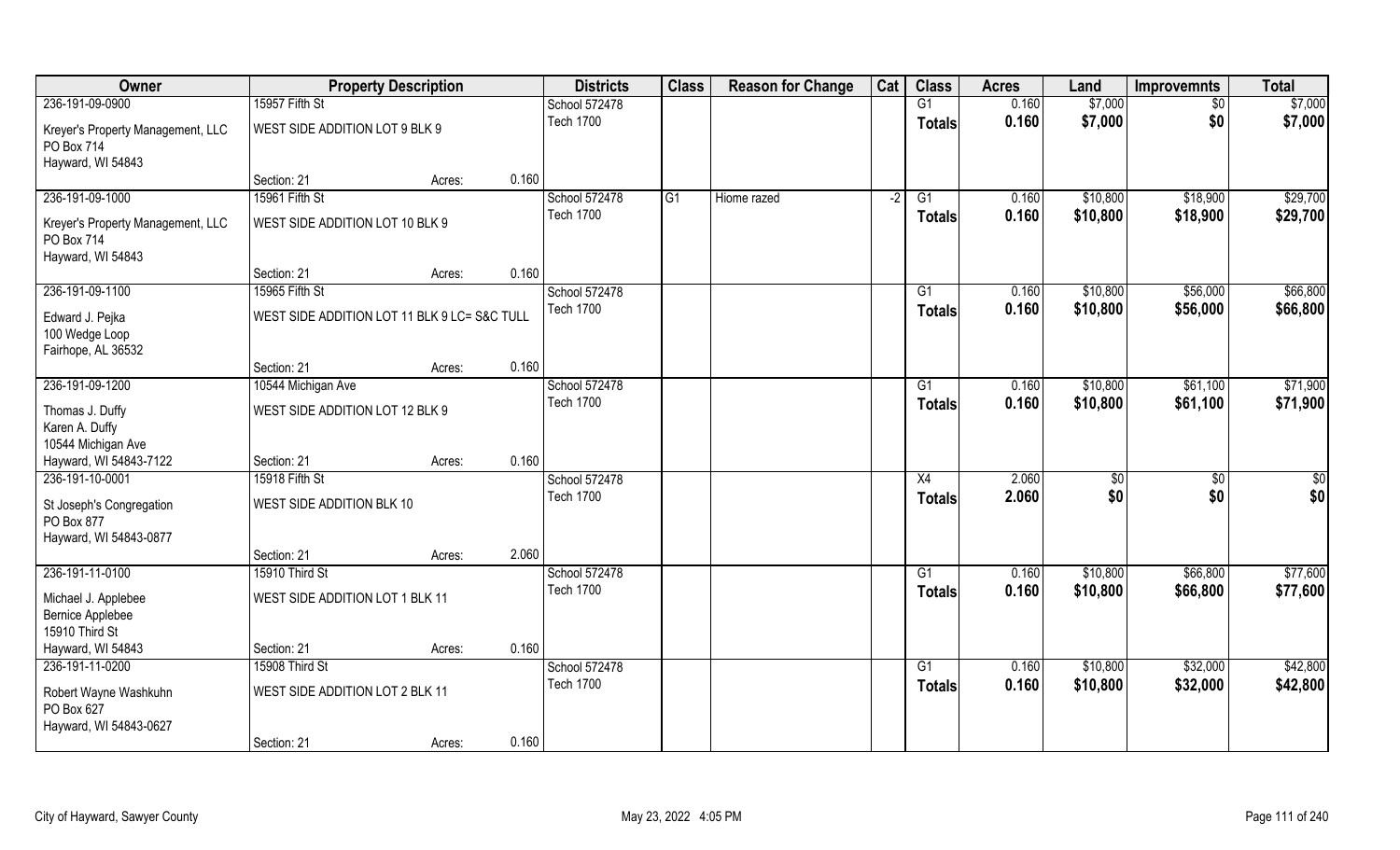| Owner                                                                                   |                                     | <b>Property Description</b> |       | <b>Districts</b> | <b>Class</b> | <b>Reason for Change</b> | Cat | <b>Class</b>    | <b>Acres</b> | Land     | <b>Improvemnts</b> | <b>Total</b> |
|-----------------------------------------------------------------------------------------|-------------------------------------|-----------------------------|-------|------------------|--------------|--------------------------|-----|-----------------|--------------|----------|--------------------|--------------|
| 236-191-11-0300                                                                         | 15904 Third St                      |                             |       | School 572478    |              |                          |     | G1              | 0.160        | \$10,800 | \$1,100            | \$11,900     |
| Troy W. Hodd<br>15904 Third St                                                          | WEST SIDE ADDITION LOT 3 BLK 11     |                             |       | <b>Tech 1700</b> |              |                          |     | <b>Totals</b>   | 0.160        | \$10,800 | \$1,100            | \$11,900     |
| Hayward, WI 54843                                                                       |                                     |                             |       |                  |              |                          |     |                 |              |          |                    |              |
|                                                                                         | Section: 21                         | Acres:                      | 0.160 |                  |              |                          |     |                 |              |          |                    |              |
| 236-191-11-0401                                                                         | 15900 Third St                      |                             |       | School 572478    |              |                          |     | G1              | 0.080        | \$5,400  | \$39,300           | \$44,700     |
|                                                                                         |                                     |                             |       | <b>Tech 1700</b> |              |                          |     | Totals          | 0.080        | \$5,400  | \$39,300           | \$44,700     |
| Kelly T. Martin<br>10473 Forest Ave                                                     | WEST SIDE ADDITION PRT LOT 4 BLK 11 |                             |       |                  |              |                          |     |                 |              |          |                    |              |
| Hayward, WI 54843                                                                       |                                     |                             |       |                  |              |                          |     |                 |              |          |                    |              |
|                                                                                         | Section: 21                         | Acres:                      | 0.080 |                  |              |                          |     |                 |              |          |                    |              |
| 236-191-11-0402                                                                         | 15896 Third St                      |                             |       | School 572478    |              |                          |     | X4              | 0.350        | \$0      | \$0                | \$0          |
|                                                                                         |                                     |                             |       | <b>Tech 1700</b> |              |                          |     | <b>Totals</b>   | 0.350        | \$0      | \$0                | \$0          |
| Northwest Connection Family Resource:   WEST SIDE ADDITION LOTS 5, 6 & PRT LOT 4 BLK 11 |                                     |                             |       |                  |              |                          |     |                 |              |          |                    |              |
| Inc                                                                                     |                                     |                             |       |                  |              |                          |     |                 |              |          |                    |              |
| 15896 Third St                                                                          |                                     |                             |       |                  |              |                          |     |                 |              |          |                    |              |
| Hayward, WI 54843                                                                       | Section: 21                         | Acres:                      | 0.350 |                  |              |                          |     |                 |              |          |                    |              |
| 236-191-11-0700                                                                         | 10559 Wisconsin Ave                 |                             |       | School 572478    |              |                          |     | G1              | 0.160        | \$10,800 | \$57,800           | \$68,600     |
| Peter R. Barnasz<br>PO Box 611                                                          | WEST SIDE ADDITION LOT 7 BLK 11     |                             |       | <b>Tech 1700</b> |              |                          |     | Totals          | 0.160        | \$10,800 | \$57,800           | \$68,600     |
| Hayward, WI 54843-0611                                                                  |                                     |                             |       |                  |              |                          |     |                 |              |          |                    |              |
|                                                                                         | Section: 21                         | Acres:                      | 0.160 |                  |              |                          |     |                 |              |          |                    |              |
| 236-191-11-0800                                                                         | 15915 Fourth St                     |                             |       | School 572478    |              |                          |     | $\overline{G1}$ | 0.160        | \$10,800 | \$68,000           | \$78,800     |
| William B. Miles                                                                        | WEST SIDE ADDITION LOT 8 BLK 11     |                             |       | <b>Tech 1700</b> |              |                          |     | <b>Totals</b>   | 0.160        | \$10,800 | \$68,000           | \$78,800     |
| PO Box 13114                                                                            |                                     |                             |       |                  |              |                          |     |                 |              |          |                    |              |
| Hayward, WI 54843                                                                       |                                     |                             |       |                  |              |                          |     |                 |              |          |                    |              |
|                                                                                         | Section: 21                         | Acres:                      | 0.160 |                  |              |                          |     |                 |              |          |                    |              |
| 236-191-11-0900                                                                         | 15917 Fourth St                     |                             |       | School 572478    |              |                          |     | G1              | 0.160        | \$10,800 | \$43,400           | \$54,200     |
| Ronald B. Olson<br>PO Box 166                                                           | WEST SIDE ADDITION LOT 9 BLK 11     |                             |       | <b>Tech 1700</b> |              |                          |     | <b>Totals</b>   | 0.160        | \$10,800 | \$43,400           | \$54,200     |
| Hayward, WI 54843-0166                                                                  |                                     |                             |       |                  |              |                          |     |                 |              |          |                    |              |
|                                                                                         | Section: 21                         | Acres:                      | 0.160 |                  |              |                          |     |                 |              |          |                    |              |
| 236-191-11-1000                                                                         | 15921 Fourth St                     |                             |       | School 572478    |              |                          |     | G1              | 0.160        | \$10,800 | \$37,000           | \$47,800     |
| Grady J. Schroeder<br>40225 Us Hwy 63<br>Cable, WI 54821                                | WEST SIDE ADDITION LOT 10 BLK 11    |                             |       | <b>Tech 1700</b> |              |                          |     | <b>Totals</b>   | 0.160        | \$10,800 | \$37,000           | \$47,800     |
|                                                                                         | Section: 21                         | Acres:                      | 0.160 |                  |              |                          |     |                 |              |          |                    |              |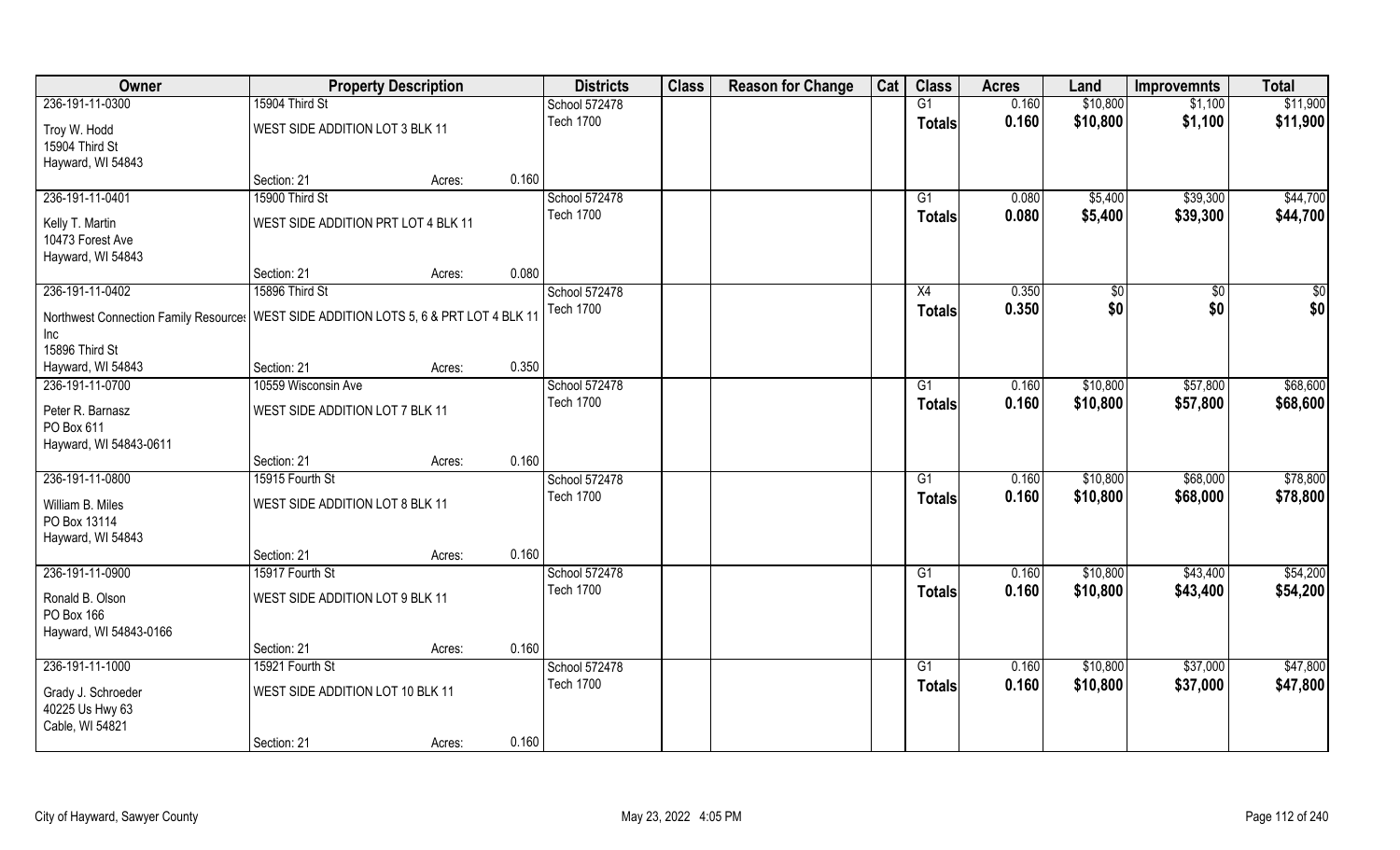| Owner                                                               |                                                                   | <b>Property Description</b> |       | <b>Districts</b> | <b>Class</b> | <b>Reason for Change</b> | Cat | <b>Class</b>    | <b>Acres</b> | Land     | <b>Improvemnts</b> | <b>Total</b> |
|---------------------------------------------------------------------|-------------------------------------------------------------------|-----------------------------|-------|------------------|--------------|--------------------------|-----|-----------------|--------------|----------|--------------------|--------------|
| 236-191-11-1100                                                     | 15923 W Fourth St                                                 |                             |       | School 572478    |              |                          |     | G1              | 0.160        | \$10,800 | \$60,100           | \$70,900     |
| Jennifer L. Bohen<br>15923 Fourth St<br>Hayward, WI 54843           | WEST SIDE ADDITION LOT 11 BLK 11                                  |                             |       | <b>Tech 1700</b> |              |                          |     | <b>Totals</b>   | 0.160        | \$10,800 | \$60,100           | \$70,900     |
|                                                                     | Section: 21                                                       | Acres:                      | 0.160 |                  |              |                          |     |                 |              |          |                    |              |
| 236-191-11-1200                                                     | 15927 Fourth St                                                   |                             |       | School 572478    |              |                          |     | G1              | 0.160        | \$10,800 | \$33,600           | \$44,400     |
| Kathryn Asp<br>15927 Fourth St<br>Hayward, WI 54843-7111            | WEST SIDE ADDITION LOT 12 BLK 11 G M MORTON<br><b>LIFE ESTATE</b> |                             |       | <b>Tech 1700</b> |              |                          |     | Totals          | 0.160        | \$10,800 | \$33,600           | \$44,400     |
|                                                                     | Section: 21                                                       | Acres:                      | 0.160 |                  |              |                          |     |                 |              |          |                    |              |
| 236-191-12-0101                                                     | 15888 Second St                                                   |                             |       | School 572478    |              |                          |     | G1              | 0.120        | \$8,100  | \$38,800           | \$46,900     |
| Tb Investments, LLC<br>Attn: Butterfield Inc<br>14346W State Hwy 77 | WEST SIDE ADDITION PRT LOT 1 BLK 12                               |                             |       | <b>Tech 1700</b> |              |                          |     | <b>Totals</b>   | 0.120        | \$8,100  | \$38,800           | \$46,900     |
| Hayward, WI 54843                                                   | Section: 21                                                       | Acres:                      | 0.120 |                  |              |                          |     |                 |              |          |                    |              |
| 236-191-12-0102                                                     | Minnesota Ave                                                     |                             |       | School 572478    |              |                          |     | G1              | 0.040        | \$1,700  | $\sqrt{50}$        | \$1,700      |
| Tb Investments, LLC<br>Attn: Butterfield Inc<br>14346W State Hwy 77 | WEST SIDE ADDITION PRT LOTS 1 & 2 BLK 12                          |                             |       | <b>Tech 1700</b> |              |                          |     | Totals          | 0.040        | \$1,700  | \$0                | \$1,700      |
| Hayward, WI 54843                                                   | Section: 21                                                       | Acres:                      | 0.040 |                  |              |                          |     |                 |              |          |                    |              |
| 236-191-12-0201                                                     | 15886 Second St                                                   |                             |       | School 572478    |              |                          |     | $\overline{G1}$ | 0.130        | \$8,800  | \$21,900           | \$30,700     |
| Steven E. Tyler<br>Judi M. Tyler<br>15886 Second St                 | WEST SIDE ADDITION PRT LOT 2 BLK 12 LC - EJ & G<br><b>PEJKA</b>   |                             |       | <b>Tech 1700</b> |              |                          |     | <b>Totals</b>   | 0.130        | \$8,800  | \$21,900           | \$30,700     |
| Hayward, WI 54843                                                   | Section: 21                                                       | Acres:                      | 0.130 |                  |              |                          |     |                 |              |          |                    |              |
| 236-191-12-0300                                                     | 15882 Second St                                                   |                             |       | School 572478    |              |                          |     | G1              | 0.160        | \$10,800 | \$45,000           | \$55,800     |
| Scott H. Morgan<br>PO Box 13356<br>Hayward, WI 54843-3356           | WEST SIDE ADDITION LOT 3 BLK 12                                   |                             |       | <b>Tech 1700</b> |              |                          |     | <b>Totals</b>   | 0.160        | \$10,800 | \$45,000           | \$55,800     |
|                                                                     | Section: 21                                                       | Acres:                      | 0.160 |                  |              |                          |     |                 |              |          |                    |              |
| 236-191-12-0400                                                     | 15878 Second St                                                   |                             |       | School 572478    |              |                          |     | $\overline{G1}$ | 0.160        | \$10,800 | \$41,300           | \$52,100     |
| Dillon J. Brunberg<br>15878 Second St<br>Hayward, WI 54843          | WEST SIDE ADDITION LOT 4 BLK 12                                   |                             |       | <b>Tech 1700</b> |              |                          |     | <b>Totals</b>   | 0.160        | \$10,800 | \$41,300           | \$52,100     |
|                                                                     | Section: 21                                                       | Acres:                      | 0.160 |                  |              |                          |     |                 |              |          |                    |              |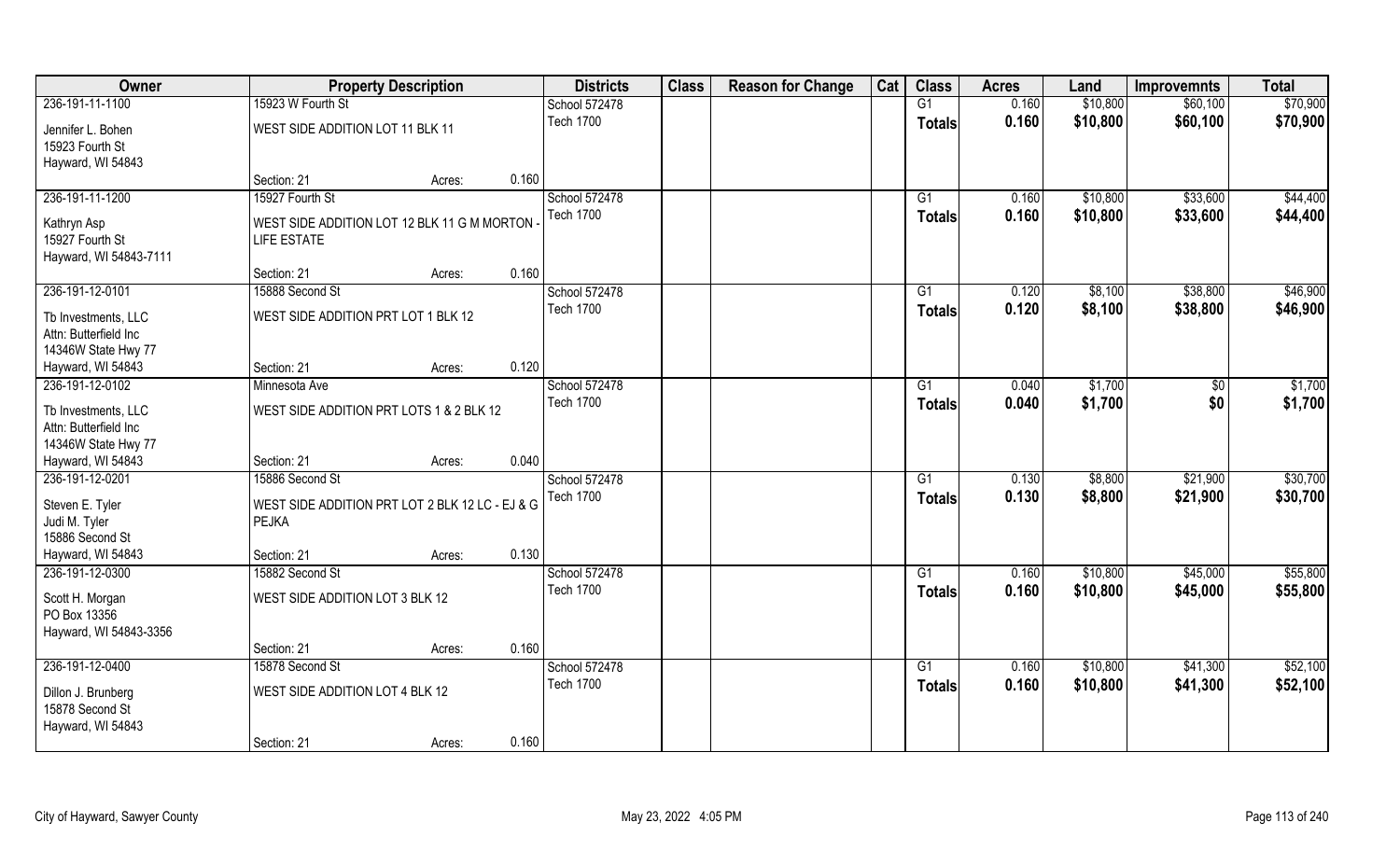| Owner                                                         |                                                | <b>Property Description</b> |       | <b>Districts</b> | <b>Class</b> | <b>Reason for Change</b> | Cat | <b>Class</b>    | <b>Acres</b> | Land     | <b>Improvemnts</b> | <b>Total</b> |
|---------------------------------------------------------------|------------------------------------------------|-----------------------------|-------|------------------|--------------|--------------------------|-----|-----------------|--------------|----------|--------------------|--------------|
| 236-191-12-0500                                               | 15876 Second St                                |                             |       | School 572478    |              |                          |     | G2              | 0.160        | \$22,700 | \$48,300           | \$71,000     |
| David A. Gaydos<br>24W 255 Hemlock Ln<br>Naperville, IL 60540 | WEST SIDE ADDITION LOT 5 BLK 12                |                             |       | <b>Tech 1700</b> |              |                          |     | <b>Totals</b>   | 0.160        | \$22,700 | \$48,300           | \$71,000     |
|                                                               | Section: 21                                    | Acres:                      | 0.160 |                  |              |                          |     |                 |              |          |                    |              |
| 236-191-12-0601                                               | 10527 Wisconsin Ave                            |                             |       | School 572478    |              |                          |     | G1              | 0.080        | \$5,400  | \$17,700           | \$23,100     |
| David A. Gaydos<br>24W 255 Hemlock Ln<br>Naperville, IL 60540 | WEST SIDE ADDITION PRT LOT 6 BLK 12            |                             |       | <b>Tech 1700</b> |              |                          |     | Totals          | 0.080        | \$5,400  | \$17,700           | \$23,100     |
|                                                               | Section: 21                                    | Acres:                      | 0.080 |                  |              |                          |     |                 |              |          |                    |              |
| 236-191-12-0602                                               | 15872 Second St                                |                             |       | School 572478    |              |                          |     | G1              | 0.080        | \$5,400  | \$46,100           | \$51,500     |
| David A. Gaydos<br>24W 255 Hemlock Ln<br>Naperville, IL 60540 | WEST SIDE ADDITION PRT LOT 6 BLK 12            |                             |       | <b>Tech 1700</b> |              |                          |     | <b>Totals</b>   | 0.080        | \$5,400  | \$46,100           | \$51,500     |
|                                                               | Section: 21                                    | Acres:                      | 0.080 |                  |              |                          |     |                 |              |          |                    |              |
| 236-191-12-0700                                               | 10537 Wisconsin Ave                            |                             |       | School 572478    |              |                          |     | G1              | 0.160        | \$10,800 | \$43,000           | \$53,800     |
| Dw Properties 10537, LLC<br>PO Box 13044<br>Hayward, WI 54843 | WEST SIDE ADDITION LOT 7 BLK 12 DA GAYDOS - LO |                             |       | <b>Tech 1700</b> |              |                          |     | Totals          | 0.160        | \$10,800 | \$43,000           | \$53,800     |
|                                                               | Section: 21                                    | Acres:                      | 0.160 |                  |              |                          |     |                 |              |          |                    |              |
| 236-191-12-0800                                               | 15897 W Third St                               |                             |       | School 572478    |              |                          |     | $\overline{G1}$ | 0.160        | \$10,800 | \$49,000           | \$59,800     |
| James P. Hadley<br>12364N Us Hwy 63<br>Hayward, WI 54843      | WEST SIDE ADDITION LOT 8 BLK 12                |                             |       | <b>Tech 1700</b> |              |                          |     | <b>Totals</b>   | 0.160        | \$10,800 | \$49,000           | \$59,800     |
|                                                               | Section: 21                                    | Acres:                      | 0.160 |                  |              |                          |     |                 |              |          |                    |              |
| 236-191-12-0900                                               | 15899 Third St                                 |                             |       | School 572478    |              |                          |     | G1              | 0.160        | \$10,800 | \$33,800           | \$44,600     |
| Willard L. Robertson<br>Lillian Robertson<br>PO Box 414       | WEST SIDE ADDITION LOT 9 BLK 12                |                             |       | <b>Tech 1700</b> |              |                          |     | <b>Totals</b>   | 0.160        | \$10,800 | \$33,800           | \$44,600     |
| Hayward, WI 54843-0414                                        | Section: 21                                    | Acres:                      | 0.160 |                  |              |                          |     |                 |              |          |                    |              |
| 236-191-12-1000                                               | 15903 Third St                                 |                             |       | School 572478    |              |                          |     | $\overline{G1}$ | 0.160        | \$10,800 | \$50,400           | \$61,200     |
| Cindy L. Fishero<br>15903 Third St<br>Hayward, WI 54843       | WEST SIDE ADDITION LOT 10 BLK 12               |                             | 0.160 | <b>Tech 1700</b> |              |                          |     | <b>Totals</b>   | 0.160        | \$10,800 | \$50,400           | \$61,200     |
|                                                               | Section: 21                                    | Acres:                      |       |                  |              |                          |     |                 |              |          |                    |              |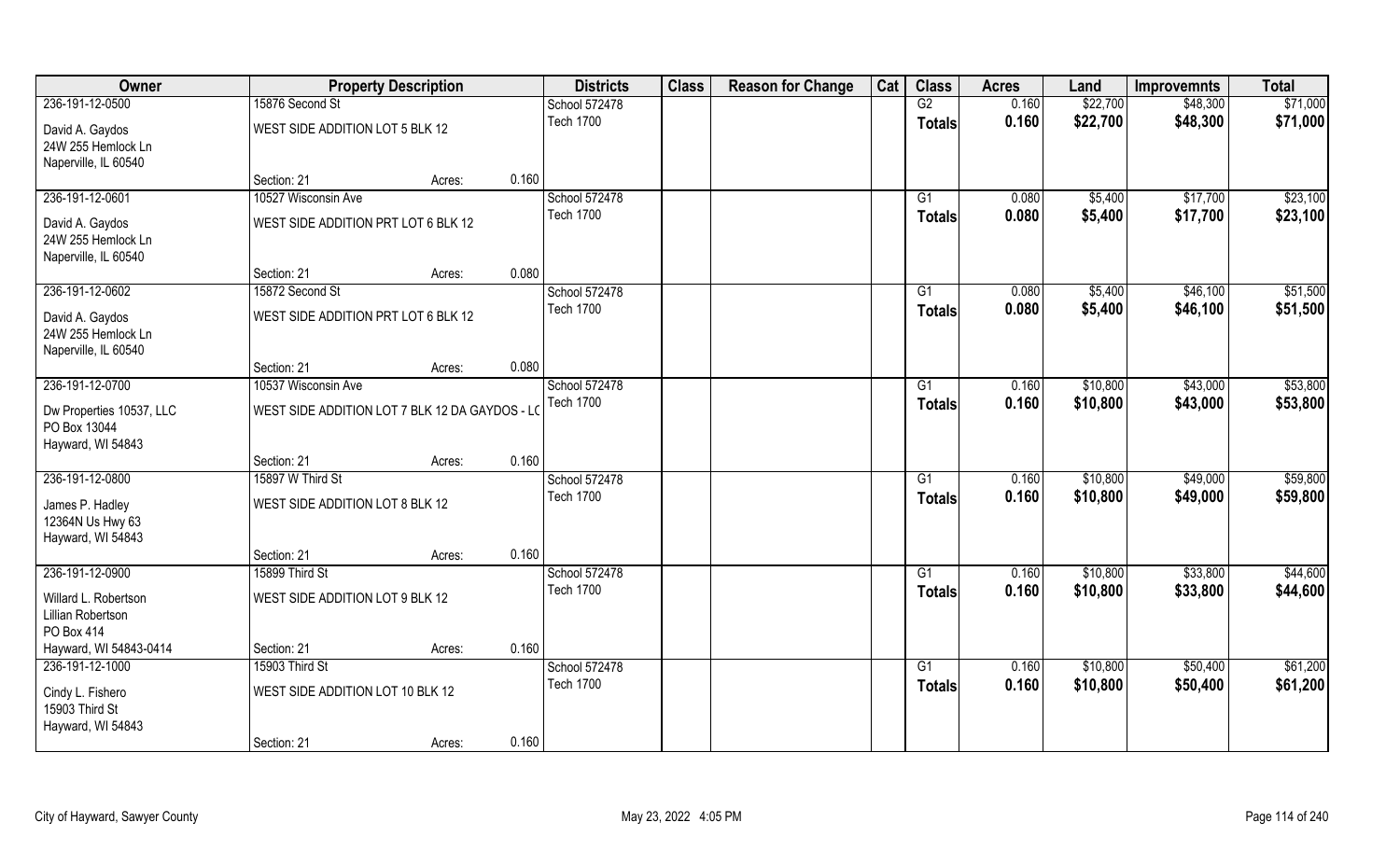| Owner                                                                 | <b>Property Description</b>                             |        |       | <b>Districts</b> | <b>Class</b> | <b>Reason for Change</b> | Cat | <b>Class</b>    | <b>Acres</b> | Land     | <b>Improvemnts</b> | <b>Total</b> |
|-----------------------------------------------------------------------|---------------------------------------------------------|--------|-------|------------------|--------------|--------------------------|-----|-----------------|--------------|----------|--------------------|--------------|
| 236-191-12-1100                                                       | 15907 Third St                                          |        |       | School 572478    |              |                          |     | G1              | 0.160        | \$10,800 | \$55,000           | \$65,800     |
| Edward J. Pejka<br>Giulia Pejka                                       | WEST SIDE ADDITION LOT 11 BLK 12                        |        |       | <b>Tech 1700</b> |              |                          |     | <b>Totals</b>   | 0.160        | \$10,800 | \$55,000           | \$65,800     |
| 100 Wedge Loop                                                        |                                                         |        |       |                  |              |                          |     |                 |              |          |                    |              |
| Fairhope, AL 36532                                                    | Section: 21                                             | Acres: | 0.160 |                  |              |                          |     |                 |              |          |                    |              |
| 236-191-12-1200                                                       | 15909 Third St                                          |        |       | School 572478    |              |                          |     | $\overline{G1}$ | 0.160        | \$10,800 | \$43,100           | \$53,900     |
| Edward J. Pejka<br>100 Wedge Loop                                     | WEST SIDE ADDITION LOT 12 BLK 12                        |        |       | <b>Tech 1700</b> |              |                          |     | Totals          | 0.160        | \$10,800 | \$43,100           | \$53,900     |
| Fairhope, AL 36532                                                    | Section: 21                                             | Acres: | 0.160 |                  |              |                          |     |                 |              |          |                    |              |
| 236-194-00-0100                                                       | Country Club Ln                                         |        |       | School 572478    |              |                          |     | G1              | 0.550        | \$20,100 | \$0                | \$20,100     |
| Curt J. Gerber<br>Lisa L. Gerber<br>10877 Country Club Ln             | WINDIGO VILLAGE PRT LOT 1 LOT A CSM 26/45<br>#6840      |        |       | <b>Tech 1700</b> |              |                          |     | <b>Totals</b>   | 0.550        | \$20,100 | \$0                | \$20,100     |
| Hayward, WI 54843                                                     | Section: 21                                             | Acres: | 0.550 |                  |              |                          |     |                 |              |          |                    |              |
| 236-194-00-0200                                                       | 10877 Country Club Ln                                   |        |       | School 572478    |              |                          |     | G1              | 0.520        | \$20,000 | \$164,600          | \$184,600    |
| Curt J. Gerber<br>Lisa L. Gerber<br>10877 Country Club Ln             | WINDIGO VILLAGE PRT LOTS 1 & 2 LOT B CSM 26/45<br>#6840 |        |       | <b>Tech 1700</b> |              |                          |     | <b>Totals</b>   | 0.520        | \$20,000 | \$164,600          | \$184,600    |
| Hayward, WI 54843                                                     | Section: 21                                             | Acres: | 0.520 |                  |              |                          |     |                 |              |          |                    |              |
| 236-194-00-0300                                                       | 10873 Country Club Ln                                   |        |       | School 572478    |              |                          |     | G1              | 0.450        | \$18,900 | \$118,600          | \$137,500    |
| Melvin J Baughman Trust<br>10873 Country Club Ln<br>Hayward, WI 54843 | <b>WINDIGO VILLAGE LOT 3</b>                            |        |       | <b>Tech 1700</b> |              |                          |     | <b>Totals</b>   | 0.450        | \$18,900 | \$118,600          | \$137,500    |
|                                                                       | Section: 21                                             | Acres: | 0.450 |                  |              |                          |     |                 |              |          |                    |              |
| 236-194-00-0400                                                       | 10863 Country Club Ln                                   |        |       | School 572478    |              |                          |     | G1              | 0.450        | \$18,900 | \$71,200           | \$90,100     |
| Joseph G. Wadas<br>Nancy M. Wadas<br>10863 Country Club Ln            | <b>WINDIGO VILLAGE LOT 4</b>                            |        |       | <b>Tech 1700</b> |              |                          |     | <b>Totals</b>   | 0.450        | \$18,900 | \$71,200           | \$90,100     |
| Hayward, WI 54843                                                     | Section: 21                                             | Acres: | 0.450 |                  |              |                          |     |                 |              |          |                    |              |
| 236-194-00-0500                                                       | 10853 Country Club Ln                                   |        |       | School 572478    |              |                          |     | G1              | 0.450        | \$18,900 | \$179,700          | \$198,600    |
| Kenneth C. Disher<br>Janelle Disher<br>10853 Country Club Ln          | WINDIGO VILLAGE LOT 5                                   |        |       | <b>Tech 1700</b> |              |                          |     | <b>Totals</b>   | 0.450        | \$18,900 | \$179,700          | \$198,600    |
| Hayward, WI 54843-6570                                                | Section: 21                                             | Acres: | 0.450 |                  |              |                          |     |                 |              |          |                    |              |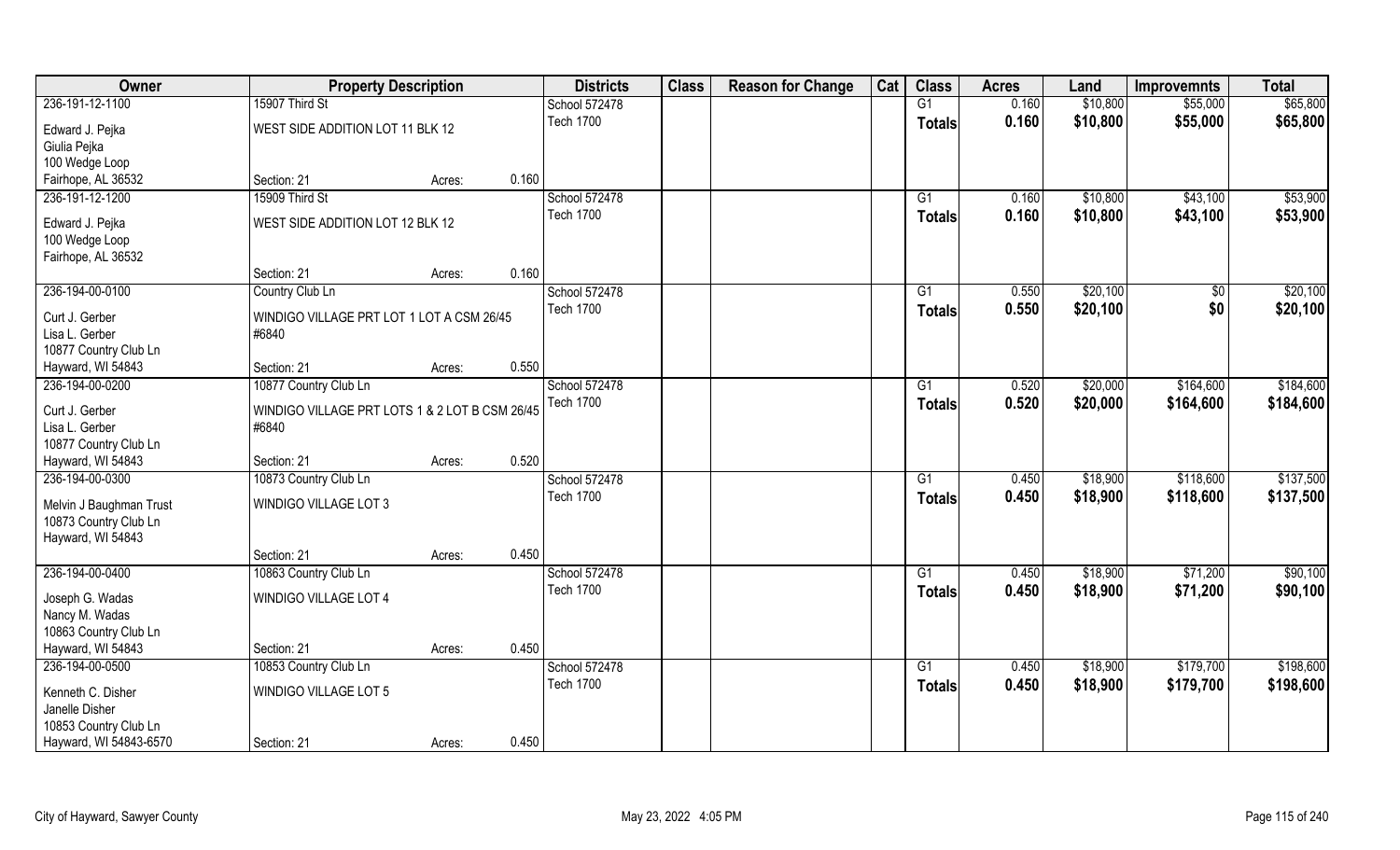| Owner                      | <b>Property Description</b> |        |       | <b>Districts</b> | <b>Class</b>   | <b>Reason for Change</b> | Cat | <b>Class</b>    | <b>Acres</b> | Land     | <b>Improvemnts</b> | <b>Total</b> |
|----------------------------|-----------------------------|--------|-------|------------------|----------------|--------------------------|-----|-----------------|--------------|----------|--------------------|--------------|
| 236-194-00-0600            | 10839 Country Club Ln       |        |       | School 572478    |                |                          |     | G1              | 0.450        | \$18,900 | \$192,500          | \$211,400    |
| Scott R Anderson Rev Trust | WINDIGO VILLAGE LOT 6       |        |       | <b>Tech 1700</b> |                |                          |     | <b>Totals</b>   | 0.450        | \$18,900 | \$192,500          | \$211,400    |
| 10839 Country Club Ln      |                             |        |       |                  |                |                          |     |                 |              |          |                    |              |
| Hayward, WI 54843          |                             |        |       |                  |                |                          |     |                 |              |          |                    |              |
|                            | Section: 21                 | Acres: | 0.450 |                  |                |                          |     |                 |              |          |                    |              |
| 236-194-00-0700            | 10833 Country Club Ln       |        |       | School 572478    |                |                          |     | G1              | 0.450        | \$18,900 | \$93,200           | \$112,100    |
| Nancy L. Woodbeck          | WINDIGO VILLAGE LOT 7       |        |       | <b>Tech 1700</b> |                |                          |     | Totals          | 0.450        | \$18,900 | \$93,200           | \$112,100    |
| 10833 Country Club Ln      |                             |        |       |                  |                |                          |     |                 |              |          |                    |              |
| Hayward, WI 54843          |                             |        |       |                  |                |                          |     |                 |              |          |                    |              |
|                            | Section: 21                 | Acres: | 0.450 |                  |                |                          |     |                 |              |          |                    |              |
| 236-194-00-0800            | 10823 Country Club Ln       |        |       | School 572478    |                |                          |     | G1              | 0.450        | \$18,900 | \$95,300           | \$114,200    |
| Steven A. Carson           | WINDIGO VILLAGE LOT 8       |        |       | <b>Tech 1700</b> |                |                          |     | <b>Totals</b>   | 0.450        | \$18,900 | \$95,300           | \$114,200    |
| Natalie J. Carson          |                             |        |       |                  |                |                          |     |                 |              |          |                    |              |
| 10823 Country Club Ln      |                             |        |       |                  |                |                          |     |                 |              |          |                    |              |
| Hayward, WI 54843          | Section: 21                 | Acres: | 0.450 |                  |                |                          |     |                 |              |          |                    |              |
| 236-194-00-0900            | 10811 Country Club Ln       |        |       | School 572478    |                |                          |     | G1              | 0.450        | \$18,900 | \$154,800          | \$173,700    |
| John L. Becker             | WINDIGO VILLAGE LOT 9       |        |       | <b>Tech 1700</b> |                |                          |     | <b>Totals</b>   | 0.450        | \$18,900 | \$154,800          | \$173,700    |
| Lisa R. Becker             |                             |        |       |                  |                |                          |     |                 |              |          |                    |              |
| 10811 Country Club Ln      |                             |        |       |                  |                |                          |     |                 |              |          |                    |              |
| Hayward, WI 54843          | Section: 21                 | Acres: | 0.450 |                  |                |                          |     |                 |              |          |                    |              |
| 236-194-00-1000            | 10805 Country Club Ln       |        |       | School 572478    |                |                          |     | $\overline{G1}$ | 0.500        | \$19,900 | \$236,600          | \$256,500    |
| Christy L. Ericson         | WINDIGO VILLAGE LOT 10      |        |       | <b>Tech 1700</b> |                |                          |     | <b>Totals</b>   | 0.500        | \$19,900 | \$236,600          | \$256,500    |
| 10805 Country Club Ln      |                             |        |       |                  |                |                          |     |                 |              |          |                    |              |
| Hayward, WI 54843          |                             |        |       |                  |                |                          |     |                 |              |          |                    |              |
|                            | Section: 21                 | Acres: | 0.500 |                  |                |                          |     |                 |              |          |                    |              |
| 236-194-00-1100            | 15979 Sean St               |        |       | School 572478    |                |                          |     | G1              | 0.500        | \$19,900 | \$92,600           | \$112,500    |
| Theresa P. Terry           | WINDIGO VILLAGE LOT 11      |        |       | <b>Tech 1700</b> |                |                          |     | <b>Totals</b>   | 0.500        | \$19,900 | \$92,600           | \$112,500    |
| 15979 Sean St              |                             |        |       |                  |                |                          |     |                 |              |          |                    |              |
| Hayward, WI 54843-6575     |                             |        |       |                  |                |                          |     |                 |              |          |                    |              |
|                            | Section: 21                 | Acres: | 0.500 |                  |                |                          |     |                 |              |          |                    |              |
| 236-194-00-1300            | 10818 Country Club Ln       |        |       | School 572478    | G <sub>1</sub> | 2 new decks              |     | $\overline{G1}$ | 0.450        | \$18,900 | \$93,000           | \$111,900    |
| Deborah Fuderer            | WINDIGO VILLAGE LOT 13      |        |       | <b>Tech 1700</b> |                |                          |     | <b>Totals</b>   | 0.450        | \$18,900 | \$93,000           | \$111,900    |
| 10818 Country Club Ln      |                             |        |       |                  |                |                          |     |                 |              |          |                    |              |
| Hayward, WI 54843          |                             |        |       |                  |                |                          |     |                 |              |          |                    |              |
|                            | Section: 21                 | Acres: | 0.450 |                  |                |                          |     |                 |              |          |                    |              |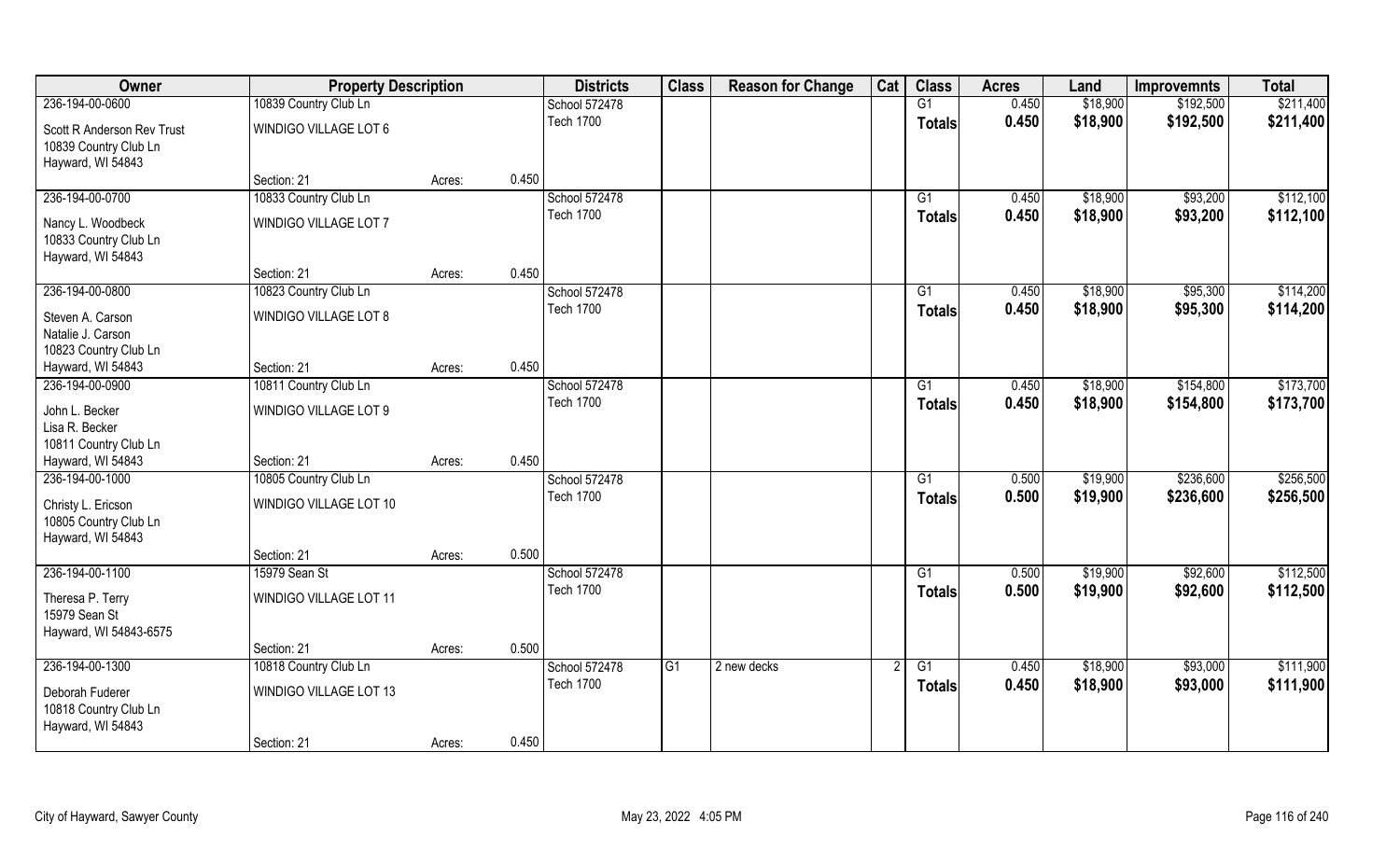| Owner                   | <b>Property Description</b> |        |       | <b>Districts</b> | <b>Class</b> | <b>Reason for Change</b> | Cat | <b>Class</b>  | <b>Acres</b> | Land     | <b>Improvemnts</b> | <b>Total</b> |
|-------------------------|-----------------------------|--------|-------|------------------|--------------|--------------------------|-----|---------------|--------------|----------|--------------------|--------------|
| 236-194-00-1400         | 10826 Country Club Ln       |        |       | School 572478    |              |                          |     | G1            | 0.480        | \$19,500 | \$127,700          | \$147,200    |
| Michael W. Herrmann     | WINDIGO VILLAGE LOT 14      |        |       | <b>Tech 1700</b> |              |                          |     | <b>Totals</b> | 0.480        | \$19,500 | \$127,700          | \$147,200    |
| 10826 Country Club Ln   |                             |        |       |                  |              |                          |     |               |              |          |                    |              |
| Hayward, WI 54843       |                             |        |       |                  |              |                          |     |               |              |          |                    |              |
|                         | Section: 21                 | Acres: | 0.480 |                  |              |                          |     |               |              |          |                    |              |
| 236-194-00-1500         | 10840 Country Club Ln       |        |       | School 572478    |              |                          |     | G1            | 0.480        | \$19,500 | \$104,800          | \$124,300    |
| Michelle Briggs         | WINDIGO VILLAGE LOT 15      |        |       | <b>Tech 1700</b> |              |                          |     | Totals        | 0.480        | \$19,500 | \$104,800          | \$124,300    |
| 10840 Country Club Ln   |                             |        |       |                  |              |                          |     |               |              |          |                    |              |
| Hayward, WI 54843       |                             |        |       |                  |              |                          |     |               |              |          |                    |              |
|                         | Section: 21                 | Acres: | 0.480 |                  |              |                          |     |               |              |          |                    |              |
| 236-194-00-1600         | 10852 Country Club Ln       |        |       | School 572478    |              |                          |     | G1            | 0.480        | \$19,500 | \$130,400          | \$149,900    |
| Gary M. Gillis          | WINDIGO VILLAGE LOT 16      |        |       | <b>Tech 1700</b> |              |                          |     | <b>Totals</b> | 0.480        | \$19,500 | \$130,400          | \$149,900    |
| PO Box 862              |                             |        |       |                  |              |                          |     |               |              |          |                    |              |
| Hayward, WI 54843-0862  |                             |        |       |                  |              |                          |     |               |              |          |                    |              |
|                         | Section: 21                 | Acres: | 0.480 |                  |              |                          |     |               |              |          |                    |              |
| 236-194-00-1700         | Country Club Ln             |        |       | School 572478    |              |                          |     | G1            | 0.480        | \$19,500 | $\sqrt[6]{3}$      | \$19,500     |
| Robert D. Sabin         | WINDIGO VILLAGE LOT 17      |        |       | <b>Tech 1700</b> |              |                          |     | <b>Totals</b> | 0.480        | \$19,500 | \$0                | \$19,500     |
| Diane L. Sabin          |                             |        |       |                  |              |                          |     |               |              |          |                    |              |
| 15916 Third St          |                             |        |       |                  |              |                          |     |               |              |          |                    |              |
| Hayward, WI 54843       | Section: 21                 | Acres: | 0.480 |                  |              |                          |     |               |              |          |                    |              |
| 236-194-00-1800         | 10868 Country Club Ln       |        |       | School 572478    |              |                          |     | G1            | 0.450        | \$18,900 | \$141,100          | \$160,000    |
| Daniel C. Meier         | WINDIGO VILLAGE LOT 18      |        |       | <b>Tech 1700</b> |              |                          |     | <b>Totals</b> | 0.450        | \$18,900 | \$141,100          | \$160,000    |
| Nicole M. Meier         |                             |        |       |                  |              |                          |     |               |              |          |                    |              |
| 10868 Country Club Ln   |                             |        |       |                  |              |                          |     |               |              |          |                    |              |
| Hayward, WI 54843       | Section: 21                 | Acres: | 0.450 |                  |              |                          |     |               |              |          |                    |              |
| 236-194-00-1900         | 10871 N Second Ave          |        |       | School 572478    |              |                          |     | G1            | 0.390        | \$17,800 | \$133,800          | \$151,600    |
| Wiley Eleven Eleven Ltd | WINDIGO VILLAGE LOT 19      |        |       | <b>Tech 1700</b> |              |                          |     | <b>Totals</b> | 0.390        | \$17,800 | \$133,800          | \$151,600    |
| PO Box 747              |                             |        |       |                  |              |                          |     |               |              |          |                    |              |
| Hayward, WI 54843       |                             |        |       |                  |              |                          |     |               |              |          |                    |              |
|                         | Section: 21                 | Acres: | 0.390 |                  |              |                          |     |               |              |          |                    |              |
| 236-194-00-2000         | 10859 N Second Ave          |        |       | School 572478    |              |                          |     | G1            | 0.450        | \$18,900 | \$125,600          | \$144,500    |
| Dean M. Gokey           | WINDIGO VILLAGE LOT 20      |        |       | <b>Tech 1700</b> |              |                          |     | <b>Totals</b> | 0.450        | \$18,900 | \$125,600          | \$144,500    |
| Luann Gokey             |                             |        |       |                  |              |                          |     |               |              |          |                    |              |
| 10859 N Second Ave      |                             |        |       |                  |              |                          |     |               |              |          |                    |              |
| Hayward, WI 54843       | Section: 21                 | Acres: | 0.450 |                  |              |                          |     |               |              |          |                    |              |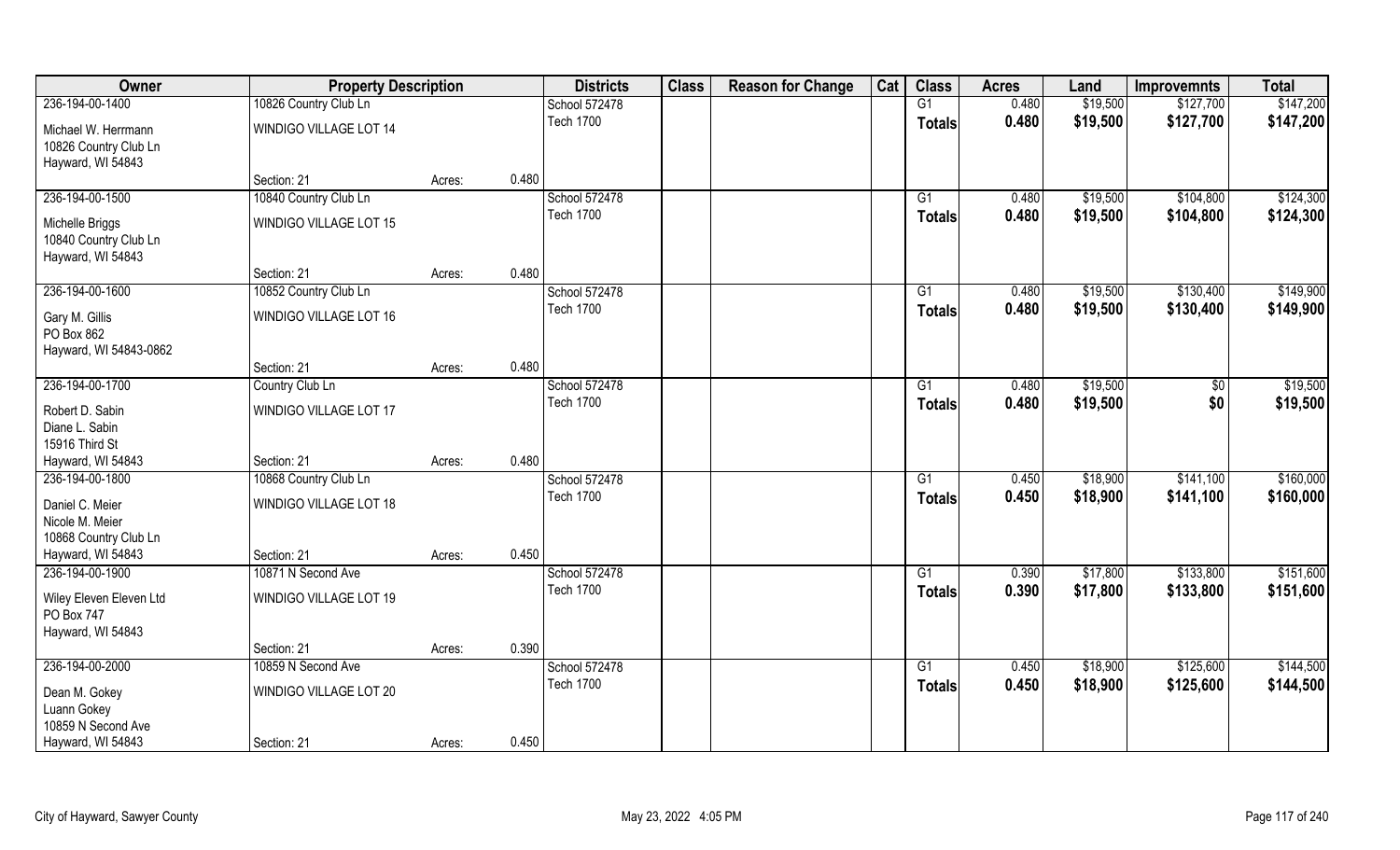| \$19,500<br>236-194-00-2100<br>10851 N Second Ave<br>G1<br>0.480<br>\$90,100<br>School 572478<br><b>Tech 1700</b><br>0.480<br>\$19,500<br>\$90,100<br><b>Totals</b><br>WINDIGO VILLAGE LOT 21<br>Timothy M. Hagberg<br>Annette R. Hagberg<br>PO Box 931<br>0.480<br>Hayward, WI 54843<br>Section: 21<br>Acres:<br>236-194-00-2200<br>10841 N Second Ave<br>School 572478<br>0.480<br>\$19,500<br>\$86,800<br>G1<br><b>Tech 1700</b><br>0.480<br>\$19,500<br>\$86,800<br>Totals<br>WINDIGO VILLAGE LOT 22<br>Rachael L. Kirkland<br>Michael Kirkland<br>10841 N Second Ave<br>0.480<br>Hayward, WI 54843<br>Section: 21<br>Acres:<br>236-194-00-2300<br>10827 N Second Ave<br>School 572478<br>G1<br>0.480<br>\$19,500<br>\$103,000 | Owner | <b>Property Description</b> |  | <b>Districts</b> | <b>Class</b> | <b>Reason for Change</b> | Cat | <b>Class</b>  | <b>Acres</b> | Land     | <b>Improvemnts</b> | <b>Total</b> |
|------------------------------------------------------------------------------------------------------------------------------------------------------------------------------------------------------------------------------------------------------------------------------------------------------------------------------------------------------------------------------------------------------------------------------------------------------------------------------------------------------------------------------------------------------------------------------------------------------------------------------------------------------------------------------------------------------------------------------------|-------|-----------------------------|--|------------------|--------------|--------------------------|-----|---------------|--------------|----------|--------------------|--------------|
|                                                                                                                                                                                                                                                                                                                                                                                                                                                                                                                                                                                                                                                                                                                                    |       |                             |  |                  |              |                          |     |               |              |          |                    | \$109,600    |
|                                                                                                                                                                                                                                                                                                                                                                                                                                                                                                                                                                                                                                                                                                                                    |       |                             |  |                  |              |                          |     |               |              |          |                    | \$109,600    |
|                                                                                                                                                                                                                                                                                                                                                                                                                                                                                                                                                                                                                                                                                                                                    |       |                             |  |                  |              |                          |     |               |              |          |                    |              |
|                                                                                                                                                                                                                                                                                                                                                                                                                                                                                                                                                                                                                                                                                                                                    |       |                             |  |                  |              |                          |     |               |              |          |                    |              |
|                                                                                                                                                                                                                                                                                                                                                                                                                                                                                                                                                                                                                                                                                                                                    |       |                             |  |                  |              |                          |     |               |              |          |                    |              |
|                                                                                                                                                                                                                                                                                                                                                                                                                                                                                                                                                                                                                                                                                                                                    |       |                             |  |                  |              |                          |     |               |              |          |                    | \$106,300    |
|                                                                                                                                                                                                                                                                                                                                                                                                                                                                                                                                                                                                                                                                                                                                    |       |                             |  |                  |              |                          |     |               |              |          |                    | \$106,300    |
|                                                                                                                                                                                                                                                                                                                                                                                                                                                                                                                                                                                                                                                                                                                                    |       |                             |  |                  |              |                          |     |               |              |          |                    |              |
|                                                                                                                                                                                                                                                                                                                                                                                                                                                                                                                                                                                                                                                                                                                                    |       |                             |  |                  |              |                          |     |               |              |          |                    |              |
|                                                                                                                                                                                                                                                                                                                                                                                                                                                                                                                                                                                                                                                                                                                                    |       |                             |  |                  |              |                          |     |               |              |          |                    |              |
|                                                                                                                                                                                                                                                                                                                                                                                                                                                                                                                                                                                                                                                                                                                                    |       |                             |  |                  |              |                          |     |               |              |          |                    | \$122,500    |
| <b>WINDIGO VILLAGE LOT 23</b><br>Shane A. Andrlik                                                                                                                                                                                                                                                                                                                                                                                                                                                                                                                                                                                                                                                                                  |       |                             |  | <b>Tech 1700</b> |              |                          |     | <b>Totals</b> | 0.480        | \$19,500 | \$103,000          | \$122,500    |
| 10827 N Second Ave                                                                                                                                                                                                                                                                                                                                                                                                                                                                                                                                                                                                                                                                                                                 |       |                             |  |                  |              |                          |     |               |              |          |                    |              |
| Hayward, WI 54843                                                                                                                                                                                                                                                                                                                                                                                                                                                                                                                                                                                                                                                                                                                  |       |                             |  |                  |              |                          |     |               |              |          |                    |              |
| 0.480<br>Section: 21<br>Acres:                                                                                                                                                                                                                                                                                                                                                                                                                                                                                                                                                                                                                                                                                                     |       |                             |  |                  |              |                          |     |               |              |          |                    |              |
| 236-194-00-2400<br>School 572478<br>15962 Sean St<br>\$18,900<br>\$121,500<br>G1<br>0.450                                                                                                                                                                                                                                                                                                                                                                                                                                                                                                                                                                                                                                          |       |                             |  |                  |              |                          |     |               |              |          |                    | \$140,400    |
| <b>Tech 1700</b><br>0.450<br>\$18,900<br>\$121,500<br><b>Totals</b><br><b>WINDIGO VILLAGE LOT 24</b><br>Dylan C. Lemoine                                                                                                                                                                                                                                                                                                                                                                                                                                                                                                                                                                                                           |       |                             |  |                  |              |                          |     |               |              |          |                    | \$140,400    |
| Katherine Lemoine                                                                                                                                                                                                                                                                                                                                                                                                                                                                                                                                                                                                                                                                                                                  |       |                             |  |                  |              |                          |     |               |              |          |                    |              |
| 15962 Sean St                                                                                                                                                                                                                                                                                                                                                                                                                                                                                                                                                                                                                                                                                                                      |       |                             |  |                  |              |                          |     |               |              |          |                    |              |
| 0.450<br>Hayward, WI 54843<br>Section: 21<br>Acres:                                                                                                                                                                                                                                                                                                                                                                                                                                                                                                                                                                                                                                                                                |       |                             |  |                  |              |                          |     |               |              |          |                    |              |
| \$100,600<br>236-194-00-2500<br>10804 N Second Ave<br>School 572478<br>$\overline{G1}$<br>0.550<br>\$20,100                                                                                                                                                                                                                                                                                                                                                                                                                                                                                                                                                                                                                        |       |                             |  |                  |              |                          |     |               |              |          |                    | \$120,700    |
| <b>Tech 1700</b><br>0.550<br>\$20,100<br>\$100,600<br><b>Totals</b><br>Sandra A. Swanson<br>WINDIGO VILLAGE LOT 25                                                                                                                                                                                                                                                                                                                                                                                                                                                                                                                                                                                                                 |       |                             |  |                  |              |                          |     |               |              |          |                    | \$120,700    |
| 2847 Orchid Ct                                                                                                                                                                                                                                                                                                                                                                                                                                                                                                                                                                                                                                                                                                                     |       |                             |  |                  |              |                          |     |               |              |          |                    |              |
| Naples, FL 34119                                                                                                                                                                                                                                                                                                                                                                                                                                                                                                                                                                                                                                                                                                                   |       |                             |  |                  |              |                          |     |               |              |          |                    |              |
| 0.550<br>Section: 21<br>Acres:                                                                                                                                                                                                                                                                                                                                                                                                                                                                                                                                                                                                                                                                                                     |       |                             |  |                  |              |                          |     |               |              |          |                    |              |
| \$20,000<br>\$185,600<br>236-194-00-2600<br>10816 N Second Ave<br>School 572478<br>0.510<br>G1                                                                                                                                                                                                                                                                                                                                                                                                                                                                                                                                                                                                                                     |       |                             |  |                  |              |                          |     |               |              |          |                    | \$205,600    |
| <b>Tech 1700</b><br>\$20,000<br>\$185,600<br>0.510<br><b>Totals</b>                                                                                                                                                                                                                                                                                                                                                                                                                                                                                                                                                                                                                                                                |       |                             |  |                  |              |                          |     |               |              |          |                    | \$205,600    |
| Steven E. Naylor<br>WINDIGO VILLAGE LOT 26<br>Kathleen Naylor                                                                                                                                                                                                                                                                                                                                                                                                                                                                                                                                                                                                                                                                      |       |                             |  |                  |              |                          |     |               |              |          |                    |              |
| 10816 N Second Ave                                                                                                                                                                                                                                                                                                                                                                                                                                                                                                                                                                                                                                                                                                                 |       |                             |  |                  |              |                          |     |               |              |          |                    |              |
| 0.510<br>Hayward, WI 54843-6565<br>Section: 21<br>Acres:                                                                                                                                                                                                                                                                                                                                                                                                                                                                                                                                                                                                                                                                           |       |                             |  |                  |              |                          |     |               |              |          |                    |              |
| 236-194-00-2700<br>School 572478<br>\$18,900<br>Second Ave<br>$\overline{G1}$<br>0.450<br>$\overline{50}$                                                                                                                                                                                                                                                                                                                                                                                                                                                                                                                                                                                                                          |       |                             |  |                  |              |                          |     |               |              |          |                    | \$18,900     |
| <b>Tech 1700</b><br>\$0<br>0.450<br>\$18,900<br><b>Totals</b>                                                                                                                                                                                                                                                                                                                                                                                                                                                                                                                                                                                                                                                                      |       |                             |  |                  |              |                          |     |               |              |          |                    | \$18,900     |
| WINDIGO VILLAGE LOT 27<br>Steven E. Naylor                                                                                                                                                                                                                                                                                                                                                                                                                                                                                                                                                                                                                                                                                         |       |                             |  |                  |              |                          |     |               |              |          |                    |              |
| Kathleen Naylor<br>10816 N Second Ave                                                                                                                                                                                                                                                                                                                                                                                                                                                                                                                                                                                                                                                                                              |       |                             |  |                  |              |                          |     |               |              |          |                    |              |
| 0.450<br>Hayward, WI 54843-6565<br>Section: 21<br>Acres:                                                                                                                                                                                                                                                                                                                                                                                                                                                                                                                                                                                                                                                                           |       |                             |  |                  |              |                          |     |               |              |          |                    |              |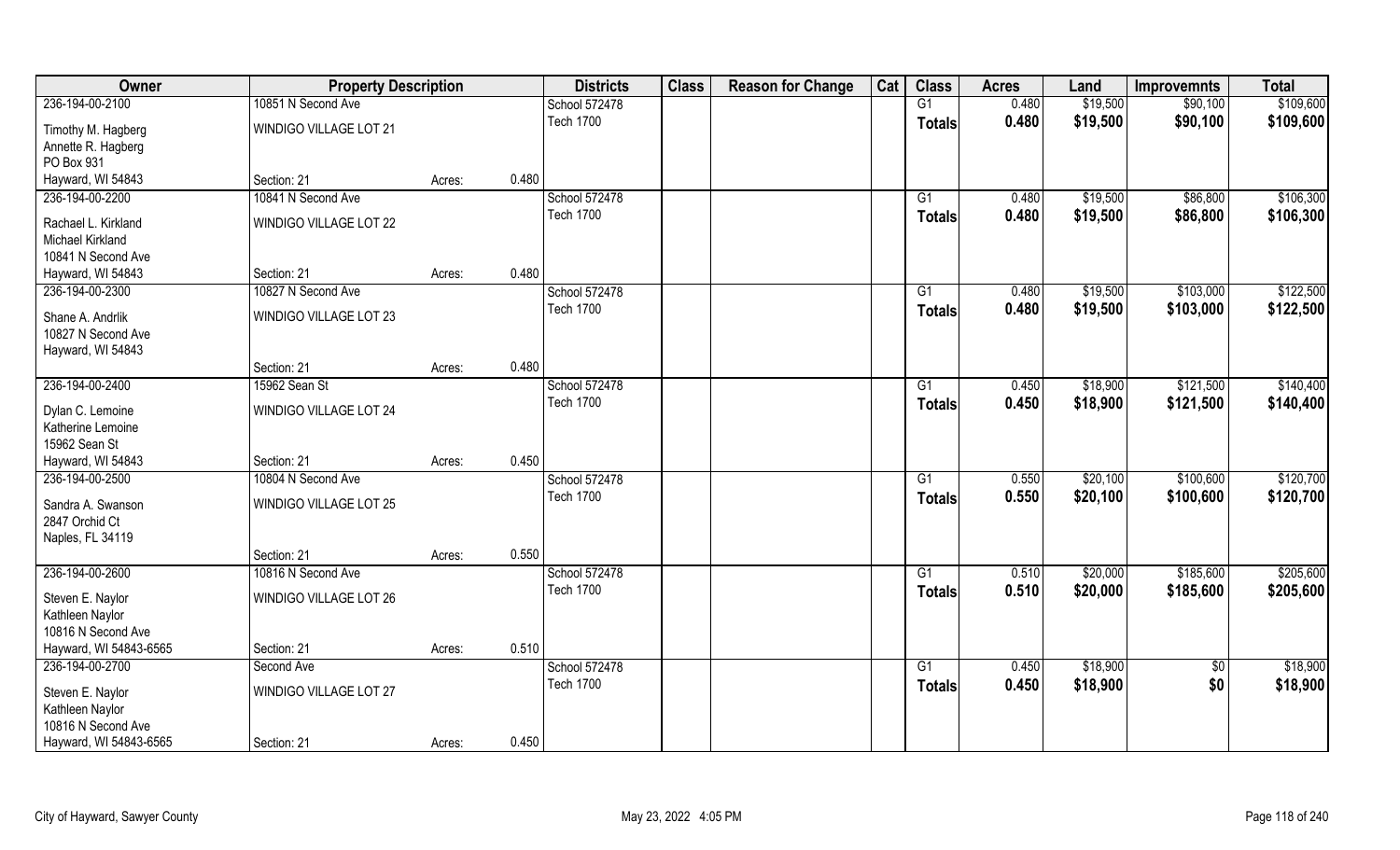| Owner                                  | <b>Property Description</b>                 |        |       | <b>Districts</b>                  | <b>Class</b> | <b>Reason for Change</b> | Cat | <b>Class</b>           | <b>Acres</b>   | Land        | <b>Improvemnts</b> | <b>Total</b> |
|----------------------------------------|---------------------------------------------|--------|-------|-----------------------------------|--------------|--------------------------|-----|------------------------|----------------|-------------|--------------------|--------------|
| 236-194-00-2800                        | 10838 N Second Ave                          |        |       | School 572478                     |              |                          |     | G1                     | 0.450          | \$18,900    | \$104,600          | \$123,500    |
| Sarah E. Hagberg<br>7449 Old Spring St | WINDIGO VILLAGE LOT 28                      |        |       | <b>Tech 1700</b>                  |              |                          |     | <b>Totals</b>          | 0.450          | \$18,900    | \$104,600          | \$123,500    |
| Mount Pleasant, WI 53406               |                                             |        |       |                                   |              |                          |     |                        |                |             |                    |              |
|                                        | Section: 21                                 | Acres: | 0.450 |                                   |              |                          |     |                        |                |             |                    |              |
| 236-194-00-2900                        | Company Lake Rd                             |        |       | School 572478                     |              |                          |     | $\overline{\text{X3}}$ | 0.210          | $\sqrt{$0}$ | $\overline{50}$    | \$0          |
| Sawyer County                          | WINDIGO VILLAGE LOT 29 BEING OUTLOT 1       |        |       | <b>Tech 1700</b>                  |              |                          |     | Totals                 | 0.210          | \$0         | \$0                | \$0          |
| 10610 Main St Ste 10                   |                                             |        |       |                                   |              |                          |     |                        |                |             |                    |              |
| Hayward, WI 54843                      |                                             |        |       |                                   |              |                          |     |                        |                |             |                    |              |
|                                        | Section: 21                                 | Acres: | 0.210 |                                   |              |                          |     |                        |                |             |                    |              |
| 236-197-01-0100                        | 10704 N First Ave                           |        |       | School 572478                     |              |                          |     | G1                     | 0.370          | \$17,400    | \$77,100           | \$94,500     |
| Carl Cook                              | WITTWER'S ADDITION LOTS 1 & 2 BLK 1         |        |       | <b>Tech 1700</b>                  |              |                          |     | <b>Totals</b>          | 0.370          | \$17,400    | \$77,100           | \$94,500     |
| 10704 N First Ave                      |                                             |        |       |                                   |              |                          |     |                        |                |             |                    |              |
| Hayward, WI 54843                      |                                             |        |       |                                   |              |                          |     |                        |                |             |                    |              |
|                                        | Section: 21                                 | Acres: | 0.370 |                                   |              |                          |     |                        |                |             |                    |              |
| 236-197-01-0300                        | 10716 N First Ave                           |        |       | School 572478<br><b>Tech 1700</b> |              |                          |     | G1                     | 0.320<br>0.320 | \$16,400    | \$64,900           | \$81,300     |
| Gerald F. Kavanagh                     | WITTWER'S ADDITION LOTS 3 & 4 BLK 1         |        |       |                                   |              |                          |     | <b>Totals</b>          |                | \$16,400    | \$64,900           | \$81,300     |
| 4634 Meadowlark St                     |                                             |        |       |                                   |              |                          |     |                        |                |             |                    |              |
| Cottage Grove, WI 53527                | Section: 21                                 | Acres: | 0.320 |                                   |              |                          |     |                        |                |             |                    |              |
| 236-197-02-0100                        | 15934 Radio Hill Rd                         |        |       | School 572478                     |              |                          |     | $\overline{G1}$        | 0.170          | \$11,500    | \$36,900           | \$48,400     |
|                                        |                                             |        |       | <b>Tech 1700</b>                  |              |                          |     | <b>Totals</b>          | 0.170          | \$11,500    | \$36,900           | \$48,400     |
| Dana C. Duffy                          | WITTWER'S ADDITION LOT 1 BLK 2              |        |       |                                   |              |                          |     |                        |                |             |                    |              |
| PO Box 1121<br>Hayward, WI 54843       |                                             |        |       |                                   |              |                          |     |                        |                |             |                    |              |
|                                        | Section: 21                                 | Acres: | 0.170 |                                   |              |                          |     |                        |                |             |                    |              |
| 236-197-02-0200                        | 15940 Radio Hill Rd                         |        |       | School 572478                     |              |                          |     | G1                     | 0.340          | \$16,800    | \$118,500          | \$135,300    |
|                                        |                                             |        |       | <b>Tech 1700</b>                  |              |                          |     | <b>Totals</b>          | 0.340          | \$16,800    | \$118,500          | \$135,300    |
| Daniel D. Mrotek<br>PO Box 1255        | WITTWER'S ADDITION LOTS 2 & 3 BLK 2         |        |       |                                   |              |                          |     |                        |                |             |                    |              |
| Hayward, WI 54843                      |                                             |        |       |                                   |              |                          |     |                        |                |             |                    |              |
|                                        | Section: 21                                 | Acres: | 0.340 |                                   |              |                          |     |                        |                |             |                    |              |
| 236-197-02-0400                        | 15946 Radio Hill Rd                         |        |       | School 572478                     |              |                          |     | G1                     | 0.260          | \$15,200    | \$121,800          | \$137,000    |
| Raymond H & Martha B Moeller Rev       | WITTWER'S ADDITION LOT 4 & E1/2 LOT 5 BLK 2 |        |       | <b>Tech 1700</b>                  |              |                          |     | <b>Totals</b>          | 0.260          | \$15,200    | \$121,800          | \$137,000    |
| Trust                                  |                                             |        |       |                                   |              |                          |     |                        |                |             |                    |              |
| 15659 Lakewood Dr                      |                                             |        |       |                                   |              |                          |     |                        |                |             |                    |              |
| Hayward, WI 54843                      | Section: 21                                 | Acres: | 0.260 |                                   |              |                          |     |                        |                |             |                    |              |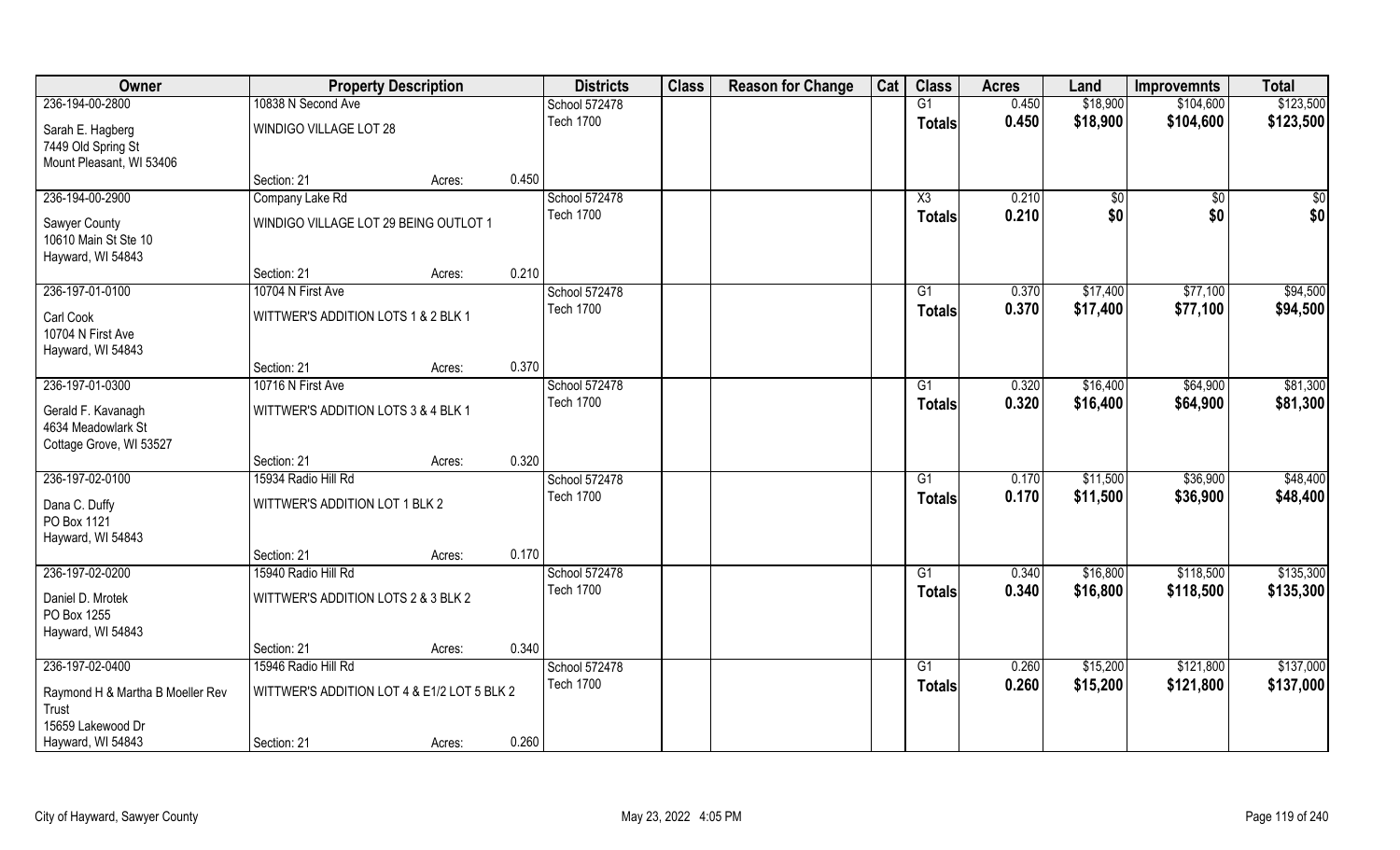| 236-197-02-0502<br>15952 Radio Hill Rd<br>G1<br>0.260<br>\$15,200<br>\$43,000<br>School 572478<br><b>Tech 1700</b><br>0.260<br>\$15,200<br>\$43,000<br><b>Totals</b><br>WITTWER'S ADDITION W 25' LOT 5 & LOT 6 BLK 2<br>James D. Bolen | \$58,200<br>\$58,200 |
|----------------------------------------------------------------------------------------------------------------------------------------------------------------------------------------------------------------------------------------|----------------------|
|                                                                                                                                                                                                                                        |                      |
|                                                                                                                                                                                                                                        |                      |
| Heather C. Bolen                                                                                                                                                                                                                       |                      |
| 14580 Resort Rd                                                                                                                                                                                                                        |                      |
| Cable, WI 54821<br>0.260<br>Section: 21<br>Acres:                                                                                                                                                                                      |                      |
| \$67,900<br>236-197-02-0700<br>10718 N Second Ave<br>School 572478<br>\$20,000<br>G1<br>0.510                                                                                                                                          | \$87,900             |
| <b>Tech 1700</b><br>0.510<br>\$20,000<br>\$67,900<br><b>Totals</b><br>WITTWER'S ADDITION LOTS 7-9 BLK 2<br>Terry L. Moncel                                                                                                             | \$87,900             |
| Joan W. Moncel                                                                                                                                                                                                                         |                      |
| 10998N Wittwer Rd                                                                                                                                                                                                                      |                      |
| 0.510<br>Hayward, WI 54843<br>Section: 21<br>Acres:                                                                                                                                                                                    |                      |
| 236-197-02-1000<br>School 572478<br>\$153,200<br>10717 N First Ave<br>G1<br>0.510<br>\$20,000                                                                                                                                          | \$173,200            |
| <b>Tech 1700</b><br>0.510<br>\$20,000<br>\$153,200<br><b>Totals</b>                                                                                                                                                                    | \$173,200            |
| WITTWER'S ADDITION LOTS 10-12 BLK 2<br>Jonathan Grassel                                                                                                                                                                                |                      |
| 10717N First Ave                                                                                                                                                                                                                       |                      |
| Hayward, WI 54843<br>0.510<br>Section: 21<br>Acres:                                                                                                                                                                                    |                      |
| 236-197-03-0100<br>School 572478<br>\$82,200<br>10705 N Second Ave<br>0.170<br>\$11,500<br>G1                                                                                                                                          | \$93,700             |
| <b>Tech 1700</b><br>0.170<br>\$11,500<br>\$82,200<br><b>Totals</b>                                                                                                                                                                     | \$93,700             |
| WITTWER'S ADDITION LOT 1 BLK 3<br>William J. Lontz                                                                                                                                                                                     |                      |
| Tamara J. Lontz                                                                                                                                                                                                                        |                      |
| 10643N Airport Rd                                                                                                                                                                                                                      |                      |
| 0.170<br>Hayward, WI 54843<br>Section: 21<br>Acres:                                                                                                                                                                                    |                      |
| 236-197-03-0200<br>15966 Radio Hill Rd<br>School 572478<br>0.260<br>\$15,200<br>\$44,300<br>G1                                                                                                                                         | \$59,500             |
| <b>Tech 1700</b><br>\$15,200<br>0.260<br>\$44,300<br><b>Totals</b><br>Dawn T. Sahs<br>WITTWER'S ADDITION LOT 2 & E1/2 LOT 3 BLK 3                                                                                                      | \$59,500             |
| 13670W Sjostrom Circle Rd                                                                                                                                                                                                              |                      |
| Hayward, WI 54843                                                                                                                                                                                                                      |                      |
| 0.260<br>Section: 21<br>Acres:                                                                                                                                                                                                         |                      |
| 236-197-03-0302<br>15972 Radio Hill Rd<br>School 572478<br>\$15,200<br>\$76,000<br>G1<br>0.260                                                                                                                                         | \$91,200             |
| <b>Tech 1700</b><br>\$15,200<br>0.260<br>\$76,000<br><b>Totals</b><br>WITTWER'S ADDITION W1/2 LOT 3 & LOT 4 BLK 3<br>Mary E. Gray                                                                                                      | \$91,200             |
| 15972 Radio Hill Rd                                                                                                                                                                                                                    |                      |
| Hayward, WI 54843                                                                                                                                                                                                                      |                      |
| 0.260<br>Section: 21<br>Acres:                                                                                                                                                                                                         |                      |
| 236-197-03-0500<br>15976 Radio Hill Rd<br>School 572478<br>$\overline{G1}$<br>0.260<br>\$15,200<br>\$115,400                                                                                                                           | \$130,600            |
| <b>Tech 1700</b><br>0.260<br>\$15,200<br>\$115,400<br><b>Totals</b><br>WITTWER'S ADDITION LOT 5 & E1/2 LOT 6 BLK 3                                                                                                                     | \$130,600            |
| Daniel J. Yankowiak<br>Tiffany L. Yankowiak                                                                                                                                                                                            |                      |
| 15976 Radio Hill Rd                                                                                                                                                                                                                    |                      |
| 0.260<br>Hayward, WI 54843<br>Section: 21<br>Acres:                                                                                                                                                                                    |                      |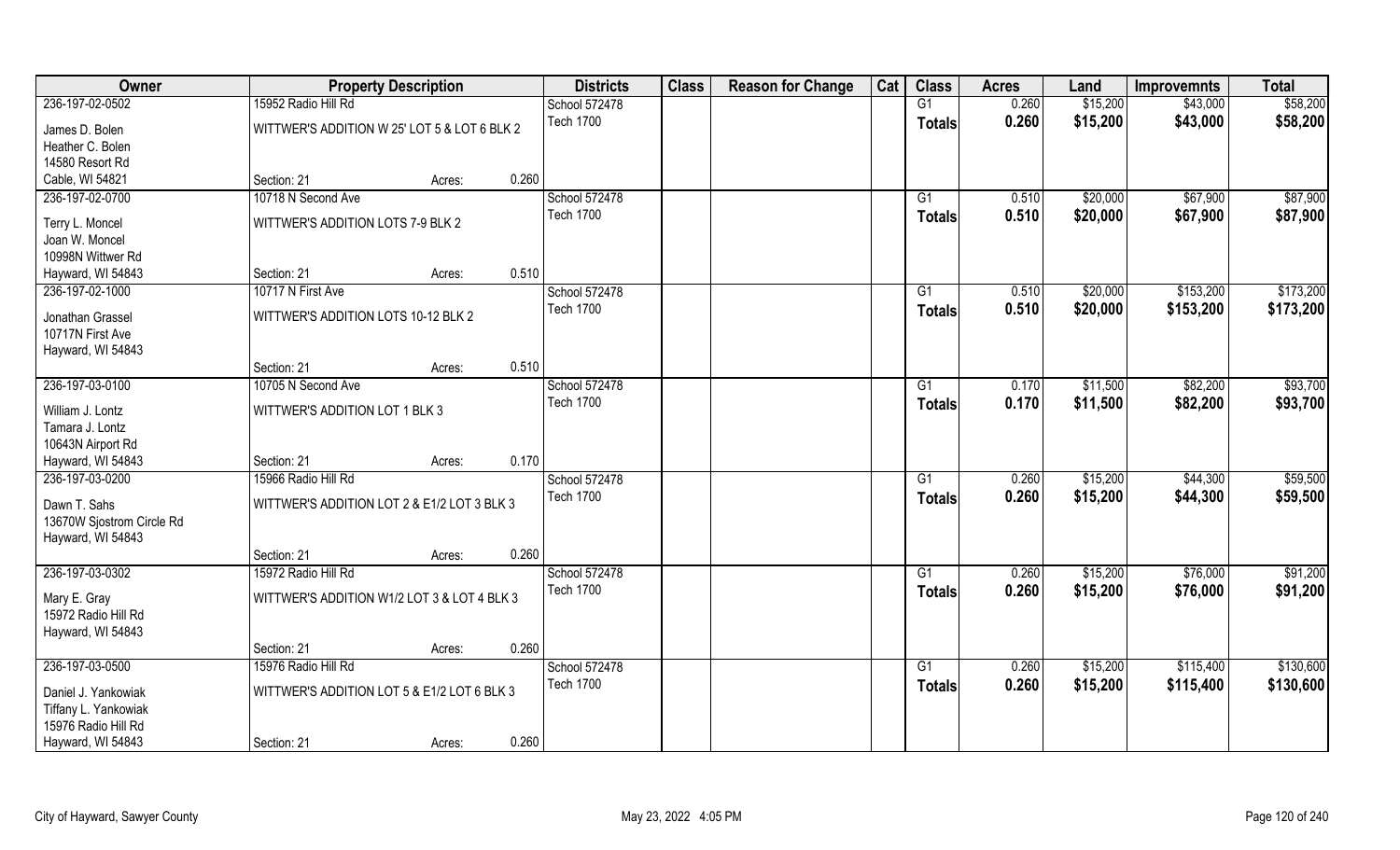| Owner                                   | <b>Property Description</b>                         |        |       | <b>Districts</b> | <b>Class</b> | <b>Reason for Change</b> | Cat | <b>Class</b>    | <b>Acres</b> | Land     | <b>Improvemnts</b> | <b>Total</b> |
|-----------------------------------------|-----------------------------------------------------|--------|-------|------------------|--------------|--------------------------|-----|-----------------|--------------|----------|--------------------|--------------|
| 236-197-03-0602                         | 15982 Radio Hill Rd                                 |        |       | School 572478    |              |                          |     | G1              | 0.350        | \$17,000 | \$110,800          | \$127,800    |
| Sandra M. Wittmus Ferris                | WITTWER'S ADDITION W1/2 LOT 6, LOT 7 & E1/2 LOT     |        |       | <b>Tech 1700</b> |              |                          |     | <b>Totals</b>   | 0.350        | \$17,000 | \$110,800          | \$127,800    |
| PO Box 408                              | 8 BLK 3                                             |        |       |                  |              |                          |     |                 |              |          |                    |              |
| Hayward, WI 54843                       |                                                     |        |       |                  |              |                          |     |                 |              |          |                    |              |
|                                         | Section: 21                                         | Acres: | 0.350 |                  |              |                          |     |                 |              |          |                    |              |
| 236-197-03-0802                         | 15996 Radio Hill Rd                                 |        |       | School 572478    |              |                          |     | G1              | 0.430        | \$18,500 | \$107,800          | \$126,300    |
|                                         |                                                     |        |       | <b>Tech 1700</b> |              |                          |     | Totals          | 0.430        | \$18,500 | \$107,800          | \$126,300    |
| Steven Ray Pace<br>15996W Radio Hill Rd | WITTWER'S ADDITION W1/2 LOT 8 & LOTS 9 & 10 BL<br>3 |        |       |                  |              |                          |     |                 |              |          |                    |              |
| Hayward, WI 54843                       |                                                     |        |       |                  |              |                          |     |                 |              |          |                    |              |
|                                         | Section: 21                                         | Acres: | 0.430 |                  |              |                          |     |                 |              |          |                    |              |
| 236-197-03-1100                         | 10720 W Wittwer Ave                                 |        |       | School 572478    |              |                          |     | G1              | 0.430        | \$18,500 | \$114,600          | \$133,100    |
|                                         |                                                     |        |       | <b>Tech 1700</b> |              |                          |     | <b>Totals</b>   | 0.430        | \$18,500 | \$114,600          | \$133,100    |
| Matthew A. Albrecht                     | WITTWER'S ADDITION LOTS 11 & 12 & W1/2 LOT 13       |        |       |                  |              |                          |     |                 |              |          |                    |              |
| Amber J. Albrecht                       | BLK <sub>3</sub>                                    |        |       |                  |              |                          |     |                 |              |          |                    |              |
| 10720 W Wittwer Ave                     |                                                     |        |       |                  |              |                          |     |                 |              |          |                    |              |
| Hayward, WI 54843                       | Section: 21                                         | Acres: | 0.430 |                  |              |                          |     |                 |              |          |                    |              |
| 236-197-03-1302                         | 15983 N First St                                    |        |       | School 572478    |              |                          |     | G1              | 0.430        | \$18,500 | \$75,500           | \$94,000     |
| Lauren Clark                            | WITTWER'S ADDITION E1/2 LOT 13 & LOTS 14 & 15       |        |       | <b>Tech 1700</b> |              |                          |     | <b>Totals</b>   | 0.430        | \$18,500 | \$75,500           | \$94,000     |
| <b>Matthew Clark</b>                    | BLK <sub>3</sub>                                    |        |       |                  |              |                          |     |                 |              |          |                    |              |
| 15983 N First St                        |                                                     |        |       |                  |              |                          |     |                 |              |          |                    |              |
| Hayward, WI 54843                       | Section: 21                                         | Acres: | 0.430 |                  |              |                          |     |                 |              |          |                    |              |
| 236-197-03-1600                         | 15979 N First St                                    |        |       | School 572478    | G1           | Remodel                  |     | $\overline{G1}$ | 0.340        | \$16,800 | \$124,400          | \$141,200    |
| Larson Enterprises                      | WITTWER'S ADDITION LOTS 16 & 17 BLK 3               |        |       | <b>Tech 1700</b> |              |                          |     | <b>Totals</b>   | 0.340        | \$16,800 | \$124,400          | \$141,200    |
| 1 Imation PI No 2                       |                                                     |        |       |                  |              |                          |     |                 |              |          |                    |              |
| Oakdale, MN 55128-3422                  |                                                     |        |       |                  |              |                          |     |                 |              |          |                    |              |
|                                         | Section: 21                                         | Acres: | 0.340 |                  |              |                          |     |                 |              |          |                    |              |
| 236-197-03-1800                         | 15965 N First St                                    |        |       | School 572478    |              |                          |     | G1              | 0.290        | \$15,800 | \$109,600          | \$125,400    |
|                                         | WITTWER'S ADDITION LOT 18 & N35' LOT 19 BLK 3       |        |       | <b>Tech 1700</b> |              |                          |     | <b>Totals</b>   | 0.290        | \$15,800 | \$109,600          | \$125,400    |
| Barbara J. Mika<br>156 147th St         |                                                     |        |       |                  |              |                          |     |                 |              |          |                    |              |
| Deer Park, WI 54007                     |                                                     |        |       |                  |              |                          |     |                 |              |          |                    |              |
|                                         | Section: 21                                         | Acres: | 0.290 |                  |              |                          |     |                 |              |          |                    |              |
| 236-197-03-1902                         | 10715 N Second Ave                                  |        |       | School 572478    |              |                          |     | $\overline{G1}$ | 0.220        | \$13,700 | \$74,700           | \$88,400     |
|                                         |                                                     |        |       | <b>Tech 1700</b> |              |                          |     | <b>Totals</b>   | 0.220        | \$13,700 | \$74,700           | \$88,400     |
| Amy L. Weckerle                         | WITTWER'S ADDITION S15' LOT 19 & LOT 20 BLK 3       |        |       |                  |              |                          |     |                 |              |          |                    |              |
| 10715 N Second Ave                      |                                                     |        |       |                  |              |                          |     |                 |              |          |                    |              |
| Hayward, WI 54843                       |                                                     |        |       |                  |              |                          |     |                 |              |          |                    |              |
|                                         | Section: 21                                         | Acres: | 0.220 |                  |              |                          |     |                 |              |          |                    |              |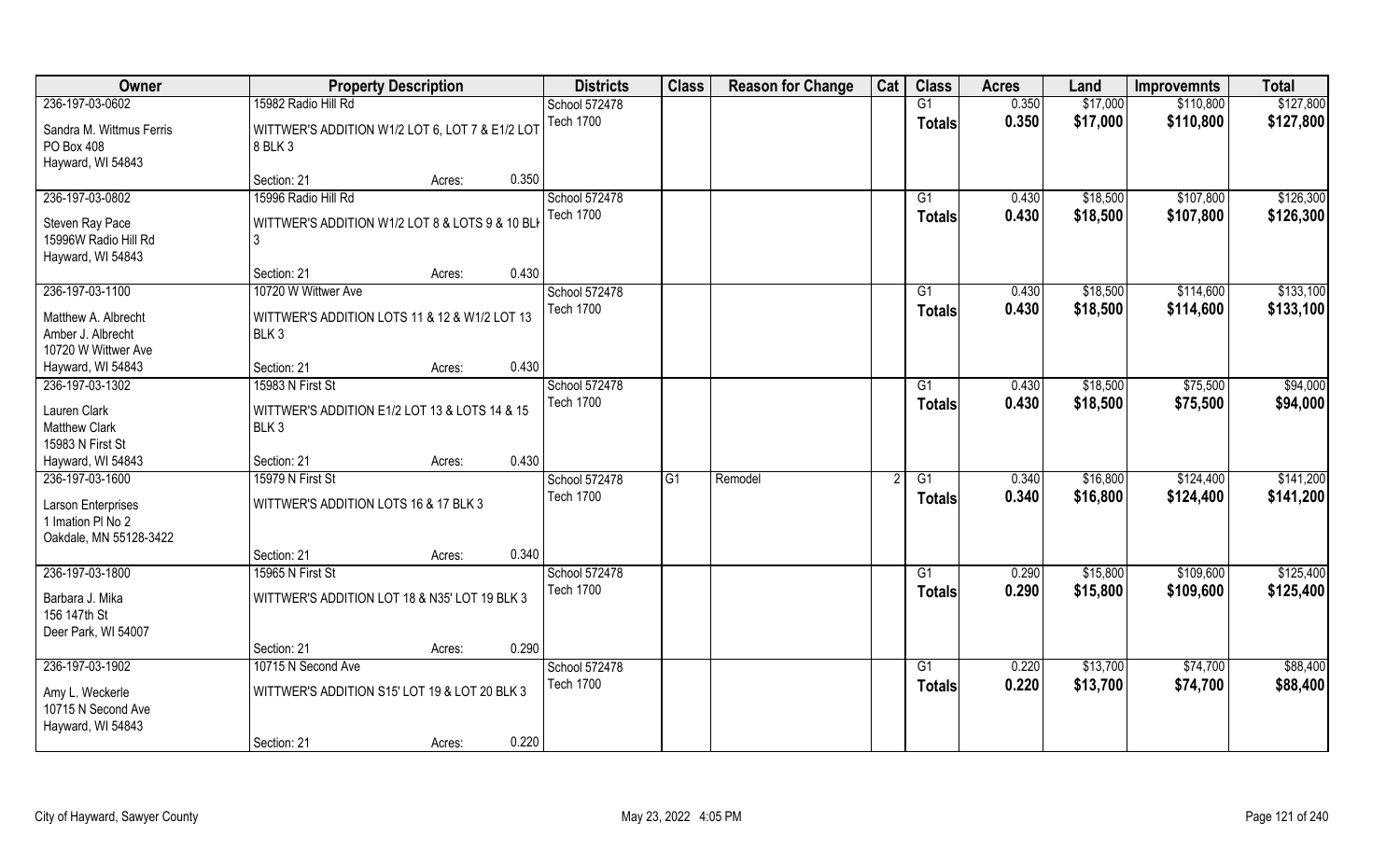| Owner                                  | <b>Property Description</b>                 |        |       | <b>Districts</b> | <b>Class</b> | <b>Reason for Change</b> | Cat | <b>Class</b>    | <b>Acres</b> | Land     | <b>Improvemnts</b> | <b>Total</b>  |
|----------------------------------------|---------------------------------------------|--------|-------|------------------|--------------|--------------------------|-----|-----------------|--------------|----------|--------------------|---------------|
| 236-197-04-0001                        | <b>First Ave</b>                            |        |       | School 572478    |              |                          |     | X4              | 2.790        | \$0      | $\sqrt{6}$         | \$0           |
| City of Hayward                        | WITTWER'S ADDITION 1ST & 2ND AVENUE ALLEY & |        |       | <b>Tech 1700</b> |              |                          |     | <b>Totals</b>   | 2.790        | \$0      | \$0                | \$0           |
| PO Box 969                             | 1ST ST & WITTWER ST                         |        |       |                  |              |                          |     |                 |              |          |                    |               |
| Hayward, WI 54843-0969                 |                                             |        |       |                  |              |                          |     |                 |              |          |                    |               |
|                                        | Section: 21                                 | Acres: | 2.790 |                  |              |                          |     |                 |              |          |                    |               |
| 236-198-00-0100                        | 15966 N First St                            |        |       | School 572478    |              |                          |     | G1              | 0.290        | \$15,800 | \$91,300           | \$107,100     |
| Patrick H. Trepanier                   | HILL CREST SUBD LOT 1                       |        |       | <b>Tech 1700</b> |              |                          |     | Totals          | 0.290        | \$15,800 | \$91,300           | \$107,100     |
| 15966 N First St                       |                                             |        |       |                  |              |                          |     |                 |              |          |                    |               |
| Hayward, WI 54843                      |                                             |        |       |                  |              |                          |     |                 |              |          |                    |               |
|                                        | Section: 21                                 | Acres: | 0.290 |                  |              |                          |     |                 |              |          |                    |               |
| 236-198-00-0200                        | 15974 N First St                            |        |       | School 572478    |              |                          |     | G1              | 0.580        | \$20,300 | \$103,500          | \$123,800     |
| Ann K Schmidt Revoc Trust              | HILL CREST SUBD LOTS 2 & 3                  |        |       | <b>Tech 1700</b> |              |                          |     | <b>Totals</b>   | 0.580        | \$20,300 | \$103,500          | \$123,800     |
| 15974 N First St                       |                                             |        |       |                  |              |                          |     |                 |              |          |                    |               |
| Hayward, WI 54843                      |                                             |        |       |                  |              |                          |     |                 |              |          |                    |               |
|                                        | Section: 21                                 | Acres: | 0.580 |                  |              |                          |     |                 |              |          |                    |               |
| 236-198-00-0400                        | 15986 N First St                            |        |       | School 572478    |              |                          |     | X4              | 0.580        | \$0      | $\sqrt{50}$        | $\frac{6}{3}$ |
| First Lutheran Church of Hayward       | HILL CREST SUBD LOTS 4 & 5                  |        |       | <b>Tech 1700</b> |              |                          |     | <b>Totals</b>   | 0.580        | \$0      | \$0                | \$0           |
| PO Box 346                             |                                             |        |       |                  |              |                          |     |                 |              |          |                    |               |
| Hayward, WI 54843-0346                 |                                             |        |       |                  |              |                          |     |                 |              |          |                    |               |
|                                        | Section: 21                                 | Acres: | 0.580 |                  |              |                          |     |                 |              |          |                    |               |
| 236-198-00-0600                        | 15996 N First St                            |        |       | School 572478    |              |                          |     | $\overline{G1}$ | 0.290        | \$15,800 | \$98,800           | \$114,600     |
|                                        | HILL CREST SUBD LOT 6                       |        |       | <b>Tech 1700</b> |              |                          |     | <b>Totals</b>   | 0.290        | \$15,800 | \$98,800           | \$114,600     |
| Douglas Lee Strand<br>918 36th Ave     |                                             |        |       |                  |              |                          |     |                 |              |          |                    |               |
| East Moline, IL 61244                  |                                             |        |       |                  |              |                          |     |                 |              |          |                    |               |
|                                        | Section: 21                                 | Acres: | 0.290 |                  |              |                          |     |                 |              |          |                    |               |
| 236-198-00-0700                        | 10746 W Wittwer Ave                         |        |       | School 572478    |              |                          |     | G1              | 0.290        | \$15,800 | \$135,500          | \$151,300     |
|                                        | HILL CREST SUBD LOT 7                       |        |       | <b>Tech 1700</b> |              |                          |     | <b>Totals</b>   | 0.290        | \$15,800 | \$135,500          | \$151,300     |
| Joshua B. Burling<br>Jordan T. Burling |                                             |        |       |                  |              |                          |     |                 |              |          |                    |               |
| 10746 W Wittwer Ave                    |                                             |        |       |                  |              |                          |     |                 |              |          |                    |               |
| Hayward, WI 54843                      | Section: 21                                 | Acres: | 0.290 |                  |              |                          |     |                 |              |          |                    |               |
| 236-198-00-0800                        | 15991 N Second St                           |        |       | School 572478    |              |                          |     | G1              | 0.290        | \$15,800 | \$89,200           | \$105,000     |
|                                        |                                             |        |       | <b>Tech 1700</b> |              |                          |     | <b>Totals</b>   | 0.290        | \$15,800 | \$89,200           | \$105,000     |
| Joshua B. Burling<br>Jordan T. Burling | HILL CREST SUBD LOT 8                       |        |       |                  |              |                          |     |                 |              |          |                    |               |
| 10746 W Wittwer Ave                    |                                             |        |       |                  |              |                          |     |                 |              |          |                    |               |
| Hayward, WI 54843                      | Section: 21                                 | Acres: | 0.290 |                  |              |                          |     |                 |              |          |                    |               |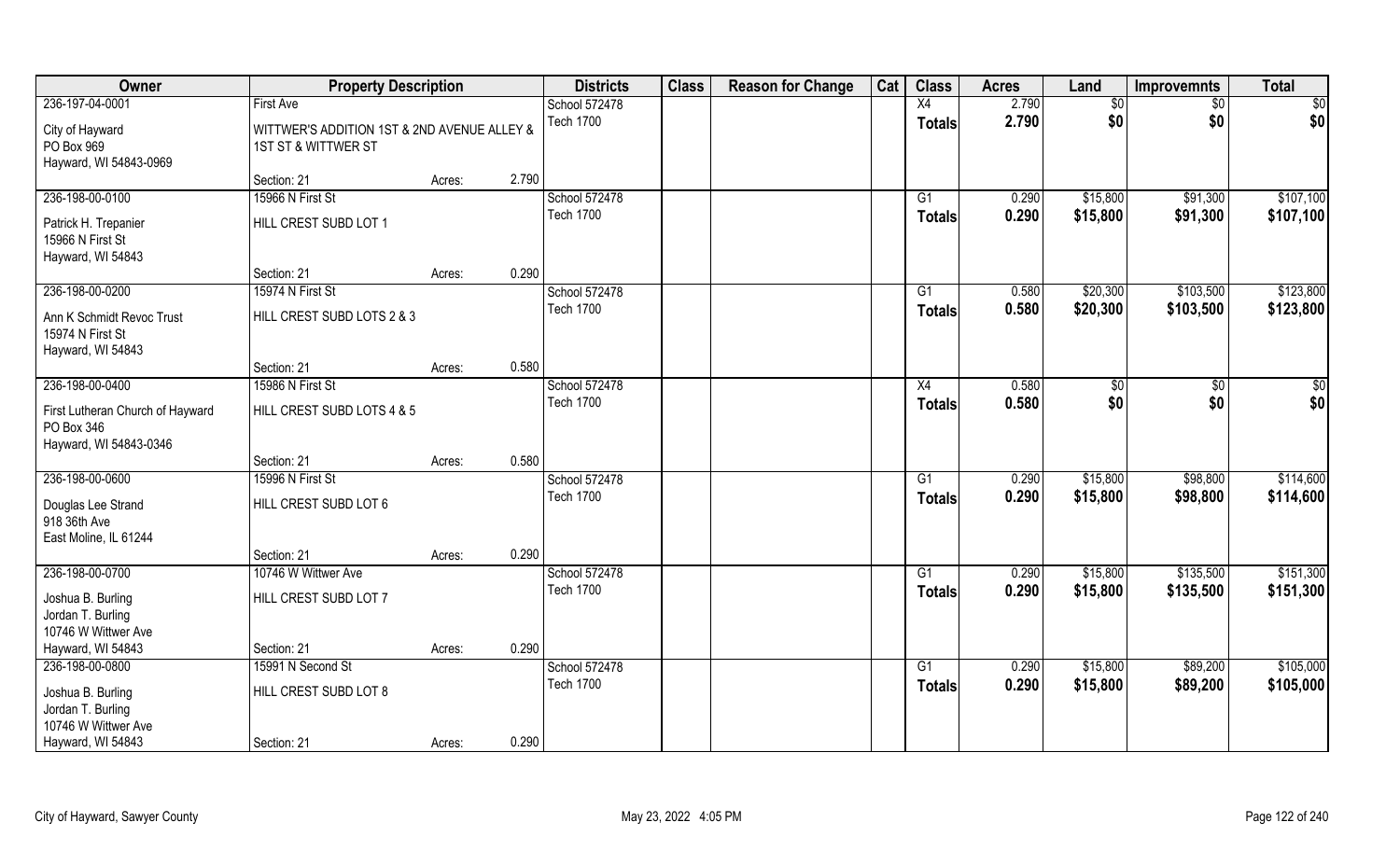| Owner                      | <b>Property Description</b>                |        |       | <b>Districts</b> | <b>Class</b> | <b>Reason for Change</b> | Cat | <b>Class</b>    | <b>Acres</b> | Land            | <b>Improvemnts</b> | <b>Total</b>    |
|----------------------------|--------------------------------------------|--------|-------|------------------|--------------|--------------------------|-----|-----------------|--------------|-----------------|--------------------|-----------------|
| 236-198-00-0900            | 15985 N Second St                          |        |       | School 572478    |              |                          |     | $\overline{G1}$ | 0.290        | \$15,800        | \$78,900           | \$94,700        |
| Hawk Haven Properties, LLC | HILL CREST SUBD LOT 9                      |        |       | <b>Tech 1700</b> |              |                          |     | <b>Totals</b>   | 0.290        | \$15,800        | \$78,900           | \$94,700        |
| 8864N Hawk Haven Dr        |                                            |        |       |                  |              |                          |     |                 |              |                 |                    |                 |
| Hayward, WI 54843          |                                            |        |       |                  |              |                          |     |                 |              |                 |                    |                 |
|                            | Section: 21                                | Acres: | 0.290 |                  |              |                          |     |                 |              |                 |                    |                 |
| 236-198-00-1000            | 15977 N Second St                          |        |       | School 572478    |              |                          |     | G1              | 0.340        | \$16,800        | \$62,500           | \$79,300        |
| David L. Mathis            | HILL CREST SUBD LOT 10                     |        |       | <b>Tech 1700</b> |              |                          |     | <b>Totals</b>   | 0.340        | \$16,800        | \$62,500           | \$79,300        |
| Kathy M. Mathis            |                                            |        |       |                  |              |                          |     |                 |              |                 |                    |                 |
| 6657N Victory Heights Cir  |                                            |        |       |                  |              |                          |     |                 |              |                 |                    |                 |
| Stone Lake, WI 54876       | Section: 21                                | Acres: | 0.340 |                  |              |                          |     |                 |              |                 |                    |                 |
| 236-198-00-1100            | 15967 N Second St                          |        |       | School 572478    |              |                          |     | G1              | 0.260        | \$15,200        | \$70,400           | \$85,600        |
| Mary J. Wondergem          | HILL CREST SUBD LOT 11                     |        |       | <b>Tech 1700</b> |              |                          |     | <b>Totals</b>   | 0.260        | \$15,200        | \$70,400           | \$85,600        |
| 15967 N Second St          |                                            |        |       |                  |              |                          |     |                 |              |                 |                    |                 |
| Hayward, WI 54843          |                                            |        |       |                  |              |                          |     |                 |              |                 |                    |                 |
|                            | Section: 21                                | Acres: | 0.260 |                  |              |                          |     |                 |              |                 |                    |                 |
| 236-198-00-1200            | 10741 N Second Ave                         |        |       | School 572478    |              |                          |     | G1              | 0.260        | \$15,200        | \$78,300           | \$93,500        |
| Kelly D. Lindquist         | HILL CREST SUBD LOT 12                     |        |       | <b>Tech 1700</b> |              |                          |     | <b>Totals</b>   | 0.260        | \$15,200        | \$78,300           | \$93,500        |
| Lynne M. Lindquist         |                                            |        |       |                  |              |                          |     |                 |              |                 |                    |                 |
| PO Box 323                 |                                            |        |       |                  |              |                          |     |                 |              |                 |                    |                 |
| Hayward, WI 54843-0323     | Section: 21                                | Acres: | 0.260 |                  |              |                          |     |                 |              |                 |                    |                 |
| 236-198-00-1300            | 10732 N Second Ave                         |        |       | School 572478    |              |                          |     | G1              | 0.580        | \$20,300        | \$101,500          | \$121,800       |
| Daniel L. Weingarten       | HILL CREST SUBD LOT 13 & PRT SENE          |        |       | <b>Tech 1700</b> |              |                          |     | Totals          | 0.580        | \$20,300        | \$101,500          | \$121,800       |
| Susan A. Weingarten        |                                            |        |       |                  |              |                          |     |                 |              |                 |                    |                 |
| PO Box 63                  |                                            |        |       |                  |              |                          |     |                 |              |                 |                    |                 |
| Hayward, WI 54843          | Section: 21                                | Acres: | 0.580 |                  |              |                          |     |                 |              |                 |                    |                 |
| 236-198-00-1401            | 10738 N Second Ave                         |        |       | School 572478    |              |                          |     | G1              | 0.440        | \$18,700        | \$69,800           | \$88,500        |
| Eric A. Nilson             | HILL CREST SUBD PRT LOT 14, LOTS 1 & 2 CSM |        |       | <b>Tech 1700</b> |              |                          |     | <b>Totals</b>   | 0.440        | \$18,700        | \$69,800           | \$88,500        |
| Elizabeth A. Nilson        | 12/412 #3065                               |        |       |                  |              |                          |     |                 |              |                 |                    |                 |
| PO Box 13232               |                                            |        |       |                  |              |                          |     |                 |              |                 |                    |                 |
| Hayward, WI 54843-3232     | Section: 21                                | Acres: | 0.440 |                  |              |                          |     |                 |              |                 |                    |                 |
| 236-198-00-1600            | Second Ave                                 |        |       | School 572478    |              |                          |     | X4              | 1.960        | $\overline{50}$ | $\overline{50}$    | $\overline{50}$ |
| City of Hayward            | HILL CREST SUBD ALLEY, NORTH SECOND STREET |        |       | <b>Tech 1700</b> |              |                          |     | <b>Totals</b>   | 1.960        | \$0             | \$0                | \$0             |
| PO Box 969                 | & SECOND AVENUE                            |        |       |                  |              |                          |     |                 |              |                 |                    |                 |
| Hayward, WI 54843-0969     |                                            |        |       |                  |              |                          |     |                 |              |                 |                    |                 |
|                            | Section: 21                                | Acres: | 1.960 |                  |              |                          |     |                 |              |                 |                    |                 |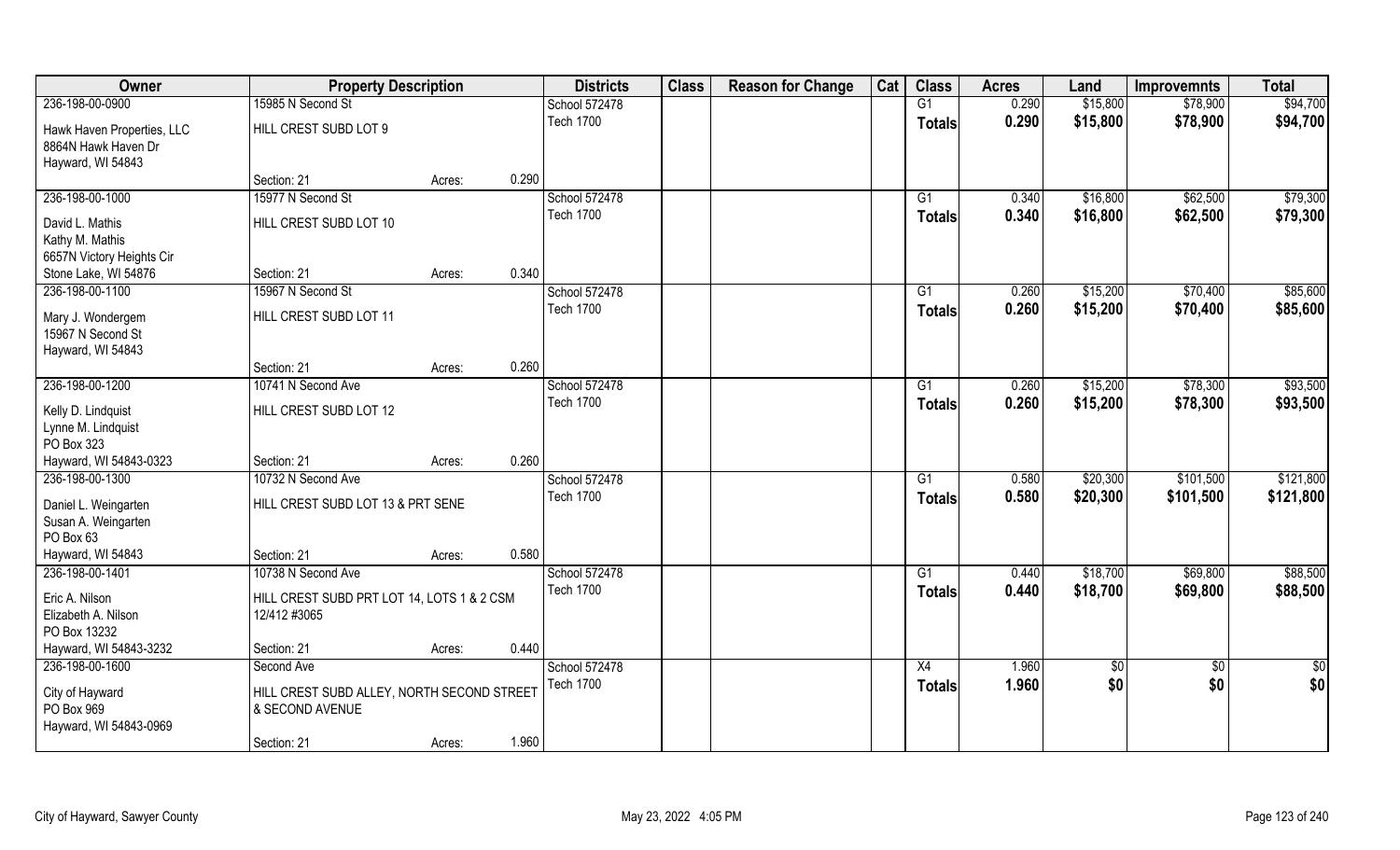| Owner                        | <b>Property Description</b>                      | <b>Districts</b> | <b>Class</b> | <b>Reason for Change</b> | Cat | <b>Class</b>    | <b>Acres</b> | Land     | <b>Improvemnts</b> | <b>Total</b> |
|------------------------------|--------------------------------------------------|------------------|--------------|--------------------------|-----|-----------------|--------------|----------|--------------------|--------------|
| 236-224-00-0100              | 15536 County Rd B Unit A1                        | School 572478    |              |                          |     | G1              | 0.128        | \$24,800 | \$110,900          | \$135,700    |
| Stephen J. Keenan            | FOREST COVE TOWNHOMES CONDO DECL 633/327         | <b>Tech 1700</b> |              |                          |     | <b>Totals</b>   | 0.128        | \$24,800 | \$110,900          | \$135,700    |
| 187 W Canyon Dr              | AMD DECL 635/152 & #367353 UNIT A1 & 1/10 INT IN |                  |              |                          |     |                 |              |          |                    |              |
| Hudson, WI 54016             | <b>COMMON ELEMENTS &amp; FACIL</b>               |                  |              |                          |     |                 |              |          |                    |              |
|                              | 0.128<br>Section: 27<br>Acres:                   |                  |              |                          |     |                 |              |          |                    |              |
| 236-224-00-0200              | 15536 County Rd B Unit A2                        | School 572478    |              |                          |     | G1              | 0.128        | \$24,800 | \$132,300          | \$157,100    |
|                              |                                                  | <b>Tech 1700</b> |              |                          |     | <b>Totals</b>   | 0.128        | \$24,800 | \$132,300          | \$157,100    |
| Carlton R. De Witt           | FOREST COVE TOWNHOMES CONDO DECL 633/327         |                  |              |                          |     |                 |              |          |                    |              |
| Paula J. De Witt             | AMD DECL 635/152 & #367353 UNIT A2 & 1/10 INT IN |                  |              |                          |     |                 |              |          |                    |              |
| PO Box 38                    | <b>COMMON ELEMENTS &amp; FACIL</b>               |                  |              |                          |     |                 |              |          |                    |              |
| Glenwood City, WI 54013-0038 | 0.128<br>Section: 27<br>Acres:                   |                  |              |                          |     |                 |              |          |                    |              |
| 236-224-00-0300              | 15536 County Rd B Unit A3                        | School 572478    |              |                          |     | G1              | 0.128        | \$24,800 | \$132,300          | \$157,100    |
| Leonard Anderson             | FOREST COVE TOWNHOMES CONDO DECL 633/327         | Tech 1700        |              |                          |     | <b>Totals</b>   | 0.128        | \$24,800 | \$132,300          | \$157,100    |
| Carol Anderson               | AMD DECL 635/152 & #367353 UNIT A3 & 1/10 INT IN |                  |              |                          |     |                 |              |          |                    |              |
| 15536 County Hwy B Unit a3   | <b>COMMON ELEMENTS &amp; FACIL</b>               |                  |              |                          |     |                 |              |          |                    |              |
| Hayward, WI 54843            | 0.128<br>Section: 27<br>Acres:                   |                  |              |                          |     |                 |              |          |                    |              |
| 236-224-00-0400              | 15536 County Rd B Unit A4                        | School 572478    |              |                          |     | G1              | 0.128        | \$24,800 | \$132,300          | \$157,100    |
|                              |                                                  | <b>Tech 1700</b> |              |                          |     | <b>Totals</b>   | 0.128        | \$24,800 | \$132,300          | \$157,100    |
| Matthew C. Lein              | FOREST COVE TOWNHOMES CONDO DECL 633/327         |                  |              |                          |     |                 |              |          |                    |              |
| PO Box 761                   | AMD DECL 635/152 & #367353 UNIT A4 & 1/10 INT IN |                  |              |                          |     |                 |              |          |                    |              |
| Hayward, WI 54843            | <b>COMMON ELEMENTS &amp; FACIL</b>               |                  |              |                          |     |                 |              |          |                    |              |
|                              | 0.128<br>Section: 27<br>Acres:                   |                  |              |                          |     |                 |              |          |                    |              |
| 236-224-00-0500              | 15536 County Rd B Unit A5                        | School 572478    |              |                          |     | G1              | 0.128        | \$24,800 | \$132,300          | \$157,100    |
| Pamela A. Clark              | FOREST COVE TOWNHOMES CONDO DECL 633/327         | <b>Tech 1700</b> |              |                          |     | <b>Totals</b>   | 0.128        | \$24,800 | \$132,300          | \$157,100    |
| 3534 Cherry Ln No F          | AMD DECL 635/152 & #367353 UNIT A5 & 1/10 INT IN |                  |              |                          |     |                 |              |          |                    |              |
| Woodbury, MN 55129           | <b>COMMON ELEMENTS &amp; FACIL</b>               |                  |              |                          |     |                 |              |          |                    |              |
|                              | 0.128<br>Section: 27<br>Acres:                   |                  |              |                          |     |                 |              |          |                    |              |
| 236-224-00-0600              | 15536 County Rd B Unit B1                        | School 572478    |              |                          |     | G1              | 0.128        | \$24,800 | \$118,600          | \$143,400    |
|                              |                                                  | <b>Tech 1700</b> |              |                          |     | <b>Totals</b>   | 0.128        | \$24,800 | \$118,600          | \$143,400    |
| Jeffrey P. Folmer            | FOREST COVE TOWNHOMES CONDO DECL 633/327         |                  |              |                          |     |                 |              |          |                    |              |
| Delores Folmer               | AMD DECL 635/152 & #367353 UNIT B1 & 1/10 INT IN |                  |              |                          |     |                 |              |          |                    |              |
| 177 Rosewood Dr N            | <b>COMMON ELEMENTS &amp; FACIL</b>               |                  |              |                          |     |                 |              |          |                    |              |
| Lake Placid, FL 33852        | 0.128<br>Section: 27<br>Acres:                   |                  |              |                          |     |                 |              |          |                    |              |
| 236-224-00-0700              | 15536 County Rd B Unit B2                        | School 572478    |              |                          |     | $\overline{G1}$ | 0.128        | \$24,800 | \$137,200          | \$162,000    |
| Cheryl A. Beaver             | FOREST COVE TOWNHOMES CONDO DECL 633/327         | <b>Tech 1700</b> |              |                          |     | <b>Totals</b>   | 0.128        | \$24,800 | \$137,200          | \$162,000    |
| 15536 County Hwy B Unit b2   | AMD DECL 635/152 & #367353 UNIT B2 & 1/10 INT IN |                  |              |                          |     |                 |              |          |                    |              |
| Hayward, WI 54843            | <b>COMMON ELEMENTS &amp; FACIL</b>               |                  |              |                          |     |                 |              |          |                    |              |
|                              | 0.128<br>Section: 27<br>Acres:                   |                  |              |                          |     |                 |              |          |                    |              |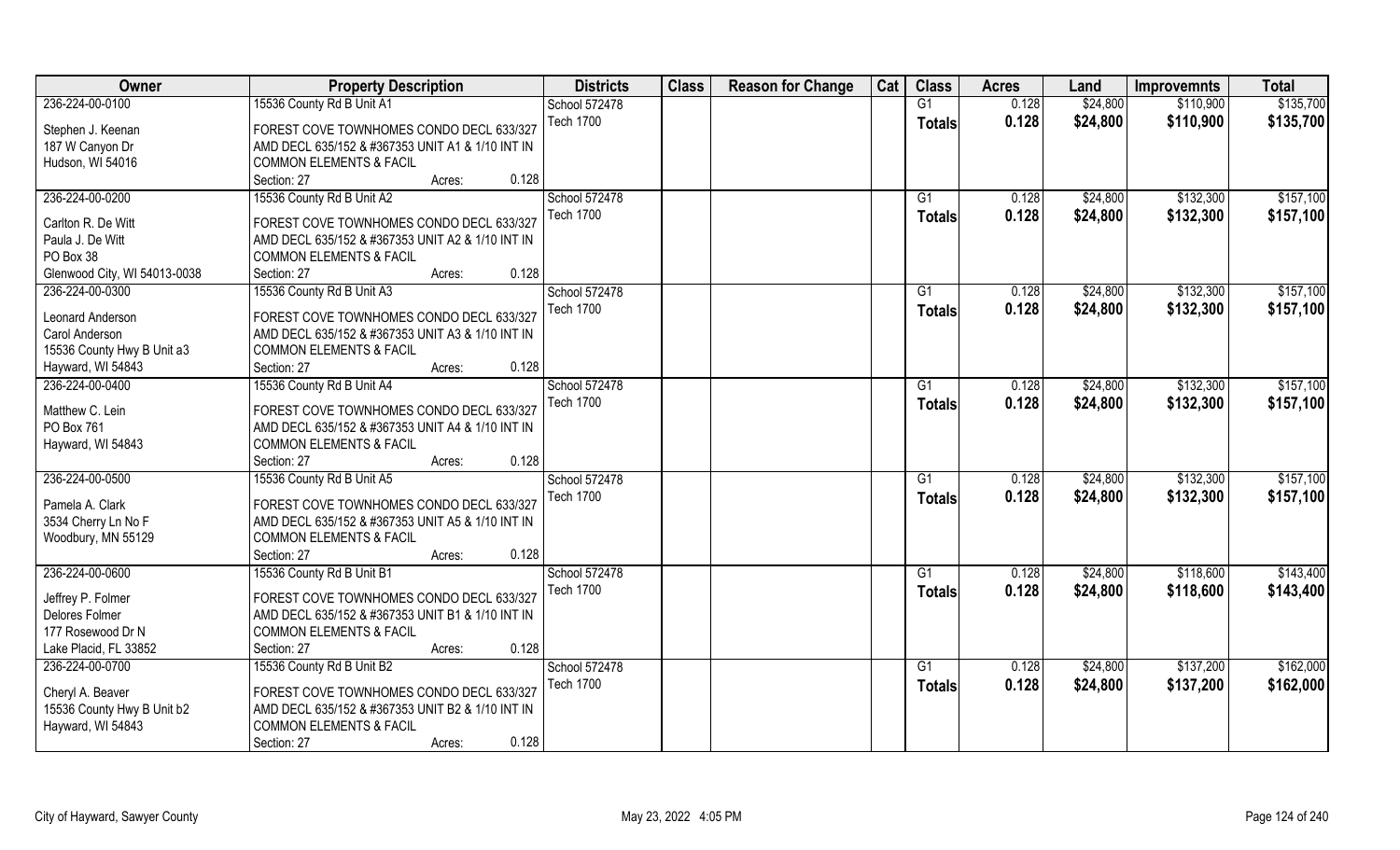| Owner                      | <b>Property Description</b>                      | <b>Districts</b> | <b>Class</b> | <b>Reason for Change</b> | Cat | <b>Class</b>    | <b>Acres</b> | Land     | <b>Improvemnts</b> | <b>Total</b> |
|----------------------------|--------------------------------------------------|------------------|--------------|--------------------------|-----|-----------------|--------------|----------|--------------------|--------------|
| 236-224-00-0800            | 15536 County Rd B Unit B3                        | School 572478    |              |                          |     | G1              | 0.128        | \$24,800 | \$137,200          | \$162,000    |
| Grace J. Fanning           | FOREST COVE TOWNHOMES CONDO DECL 633/327         | <b>Tech 1700</b> |              |                          |     | <b>Totals</b>   | 0.128        | \$24,800 | \$137,200          | \$162,000    |
| 15536 County Hwy B Unit b3 | AMD DECL 635/152 & #367353 UNIT B3 & 1/10 INT IN |                  |              |                          |     |                 |              |          |                    |              |
| Hayward, WI 54843          | <b>COMMON ELEMENTS &amp; FACIL</b>               |                  |              |                          |     |                 |              |          |                    |              |
|                            | Section: 27<br>0.128<br>Acres:                   |                  |              |                          |     |                 |              |          |                    |              |
| 236-224-00-0900            | 15536 County Rd B Unit B4                        | School 572478    |              |                          |     | G1              | 0.128        | \$24,800 | \$137,200          | \$162,000    |
|                            |                                                  | <b>Tech 1700</b> |              |                          |     | <b>Totals</b>   | 0.128        | \$24,800 | \$137,200          | \$162,000    |
| Patricia A. Gillette       | FOREST COVE TOWNHOMES CONDO DECL 633/327         |                  |              |                          |     |                 |              |          |                    |              |
| 206 Glen Hollow Rd         | AMD DECL 635/152 & #367353 UNIT B4 & 1/10 INT IN |                  |              |                          |     |                 |              |          |                    |              |
| Madison, WI 53705          | <b>COMMON ELEMENTS &amp; FACIL</b>               |                  |              |                          |     |                 |              |          |                    |              |
|                            | 0.128<br>Section: 27<br>Acres:                   |                  |              |                          |     |                 |              |          |                    |              |
| 236-224-00-1000            | 15536 County Rd B Unit B5                        | School 572478    |              |                          |     | G1              | 0.128        | \$24,800 | \$137,200          | \$162,000    |
| Terrance A. Nutt           | FOREST COVE TOWNHOMES CONDO DECL 633/327         | Tech 1700        |              |                          |     | <b>Totals</b>   | 0.128        | \$24,800 | \$137,200          | \$162,000    |
| 35 Beech St Apt 24         | AMD DECL 635/152 & #367353 UNIT B5 & 1/10 INT IN |                  |              |                          |     |                 |              |          |                    |              |
| Homosassa, FL 34446-7900   | <b>COMMON ELEMENTS &amp; FACIL</b>               |                  |              |                          |     |                 |              |          |                    |              |
|                            | 0.128<br>Section: 27<br>Acres:                   |                  |              |                          |     |                 |              |          |                    |              |
| 236-230-00-0100            | 10638 Hayward Ct                                 | School 572478    |              |                          |     | G2              | 0.082        | \$40,000 | \$118,500          | \$158,500    |
|                            |                                                  | <b>Tech 1700</b> |              |                          |     |                 | 0.082        | \$40,000 | \$118,500          | \$158,500    |
| Gibbish & Curtis Inc       | HAYWARD COURT CONDO DECL 764/170 UNIT 1 &        |                  |              |                          |     | <b>Totals</b>   |              |          |                    |              |
| 10261N Ridgerock Ct        | 1/4 INT IN COMMON ELEMENTS & FACIL               |                  |              |                          |     |                 |              |          |                    |              |
| Hayward, WI 54843-4574     |                                                  |                  |              |                          |     |                 |              |          |                    |              |
|                            | 0.082<br>Section: 22<br>Acres:                   |                  |              |                          |     |                 |              |          |                    |              |
| 236-230-00-0200            | 10637 Hayward Ct                                 | School 572478    |              |                          |     | $\overline{G2}$ | 0.082        | \$40,000 | \$206,300          | \$246,300    |
| Gibbish & Curtis Inc       | HAYWARD COURT CONDO DECL 764/170 UNIT 2 &        | <b>Tech 1700</b> |              |                          |     | <b>Totals</b>   | 0.082        | \$40,000 | \$206,300          | \$246,300    |
| 10261N Ridgerock Ct        | 1/4 INT IN COMMON ELEMENTS & FACIL               |                  |              |                          |     |                 |              |          |                    |              |
| Hayward, WI 54843-4574     |                                                  |                  |              |                          |     |                 |              |          |                    |              |
|                            | 0.082<br>Section: 22<br>Acres:                   |                  |              |                          |     |                 |              |          |                    |              |
| 236-230-00-0300            | 10631 Hayward Ct                                 | School 572478    |              |                          |     | G2              | 0.082        | \$40,000 | \$133,600          | \$173,600    |
|                            |                                                  | <b>Tech 1700</b> |              |                          |     | <b>Totals</b>   | 0.082        | \$40,000 | \$133,600          | \$173,600    |
| Caken Me Crazy LLC         | HAYWARD COURT CONDO DECL 764/170 UNIT 3 &        |                  |              |                          |     |                 |              |          |                    |              |
| 13975W Peninsula Rd        | 1/4 INT IN COMMON ELEMENTS & FACIL               |                  |              |                          |     |                 |              |          |                    |              |
| Hayward, WI 54843          |                                                  |                  |              |                          |     |                 |              |          |                    |              |
|                            | 0.082<br>Section: 22<br>Acres:                   |                  |              |                          |     |                 |              |          |                    |              |
| 236-230-00-0400            | 10636 Hayward Ct                                 | School 572478    |              |                          |     | G2              | 0.082        | \$40,000 | \$257,800          | \$297,800    |
| Caken Me Crazy LLC         | HAYWARD COURT CONDO DECL 764/170 UNIT 4 &        | <b>Tech 1700</b> |              |                          |     | <b>Totals</b>   | 0.082        | \$40,000 | \$257,800          | \$297,800    |
| 13975W Peninsula Rd        | 1/4 INT IN COMMON ELEMENTS & FACIL               |                  |              |                          |     |                 |              |          |                    |              |
| Hayward, WI 54843          |                                                  |                  |              |                          |     |                 |              |          |                    |              |
|                            | 0.082<br>Section: 22<br>Acres:                   |                  |              |                          |     |                 |              |          |                    |              |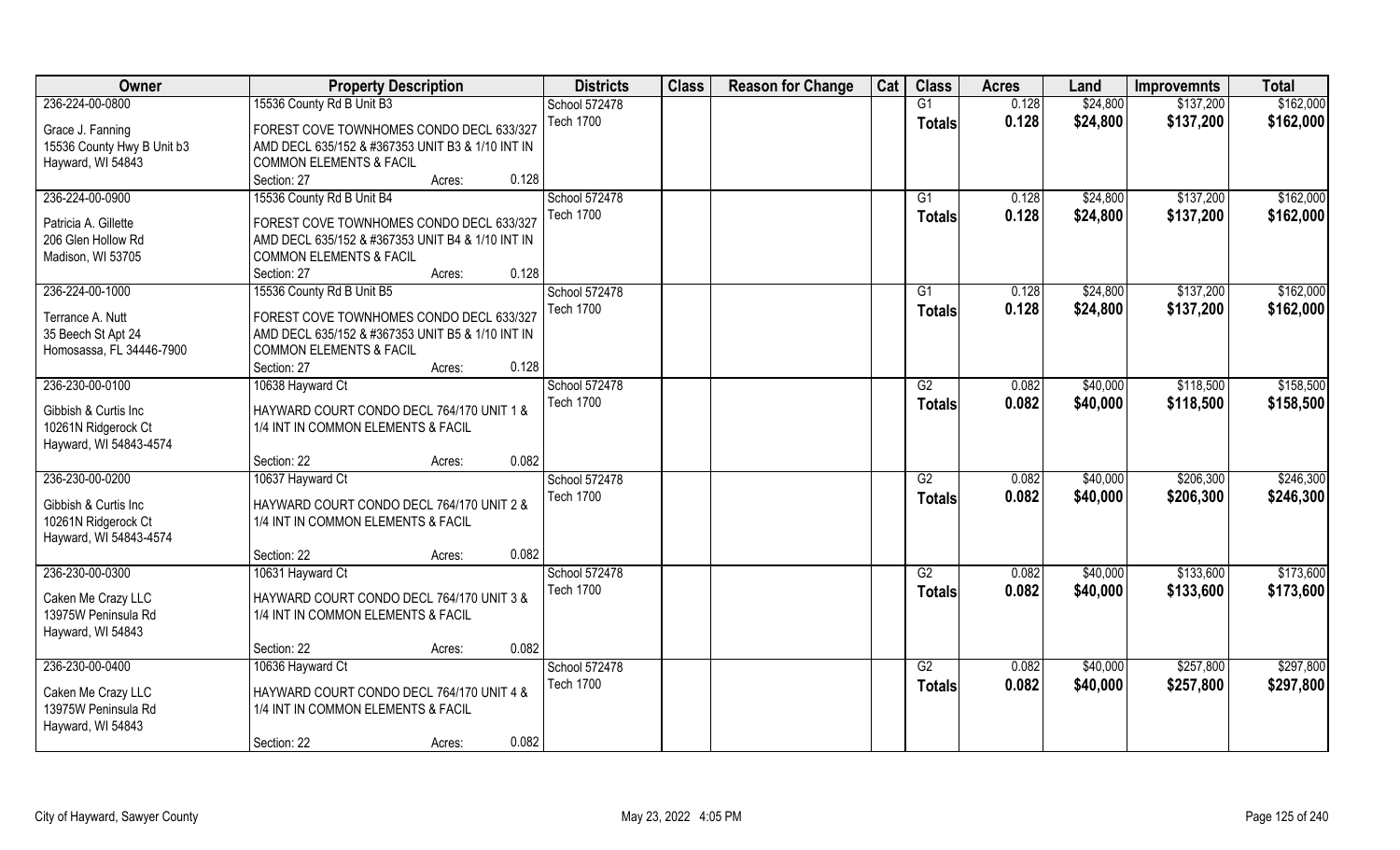| Owner                | <b>Property Description</b>               | <b>Districts</b> | <b>Class</b> | <b>Reason for Change</b> | Cat | <b>Class</b>    | <b>Acres</b> | Land     | <b>Improvemnts</b> | <b>Total</b> |
|----------------------|-------------------------------------------|------------------|--------------|--------------------------|-----|-----------------|--------------|----------|--------------------|--------------|
| 236-233-00-0100      | 10343 Red Stone Ln Unit 1                 | School 572478    |              |                          |     | G1              | 0.202        | \$28,000 | \$162,000          | \$190,000    |
| Jeremy J. Pomeroy    | HAYWARD TEN TOWNHOMES CONDO DECL 333821   | <b>Tech 1700</b> |              |                          |     | <b>Totals</b>   | 0.202        | \$28,000 | \$162,000          | \$190,000    |
| M326 Felton Ln       | AMD333824, UNIT 1 & 1/10 INT IN COMMON    |                  |              |                          |     |                 |              |          |                    |              |
| Marshfield, WI 54449 | <b>ELEMENTS &amp; FACIL</b>               |                  |              |                          |     |                 |              |          |                    |              |
|                      | 0.202<br>Section: 27<br>Acres:            |                  |              |                          |     |                 |              |          |                    |              |
| 236-233-00-0200      | 10341 Red Stone Ln Unit 2                 | School 572478    |              |                          |     | G1              | 0.202        | \$28,000 | \$161,400          | \$189,400    |
|                      |                                           | <b>Tech 1700</b> |              |                          |     | Totals          | 0.202        | \$28,000 | \$161,400          | \$189,400    |
| Thomas R. Marquardt  | HAYWARD TEN TOWNHOMES CONDO UNIT 2 & 1/10 |                  |              |                          |     |                 |              |          |                    |              |
| Vera A. Marquardt    | INT IN COMMON ELEMENTS & FACIL            |                  |              |                          |     |                 |              |          |                    |              |
| 118 Knoll Cir E      |                                           |                  |              |                          |     |                 |              |          |                    |              |
| Burnsville, MN 55337 | 0.202<br>Section: 27<br>Acres:            |                  |              |                          |     |                 |              |          |                    |              |
| 236-233-00-0300      | 10339 Red Stone Ln Unit 3                 | School 572478    |              |                          |     | G1              | 0.202        | \$28,000 | \$161,300          | \$189,300    |
| Thomas A. Tedlund    | HAYWARD TEN TOWNHOMES CONDO UNIT 3 & 1/10 | <b>Tech 1700</b> |              |                          |     | <b>Totals</b>   | 0.202        | \$28,000 | \$161,300          | \$189,300    |
| Robin L. Tedlund     | INT IN COMMON ELEMENTS & FACIL            |                  |              |                          |     |                 |              |          |                    |              |
| 5016 Lester River Rd |                                           |                  |              |                          |     |                 |              |          |                    |              |
| Duluth, MN 55804     | 0.202<br>Section: 27<br>Acres:            |                  |              |                          |     |                 |              |          |                    |              |
| 236-233-00-0400      | 10337 Red Stone Ln Unit 4                 | School 572478    |              |                          |     | G1              | 0.202        | \$28,000 | \$160,700          | \$188,700    |
| Daniel P. Theobald   | HAYWARD TEN TOWNHOMES CONDO UNIT 4 & 1/10 | <b>Tech 1700</b> |              |                          |     | Totals          | 0.202        | \$28,000 | \$160,700          | \$188,700    |
| Lenore J. Theobald   | INT IN COMMON ELEMENTS & FACIL            |                  |              |                          |     |                 |              |          |                    |              |
| 5646 Lakeview Dr     |                                           |                  |              |                          |     |                 |              |          |                    |              |
| Clear Lake, IA 50428 | 0.202<br>Section: 27<br>Acres:            |                  |              |                          |     |                 |              |          |                    |              |
| 236-233-00-0500      | 10335 Red Stone Ln Unit 5                 | School 572478    |              |                          |     | $\overline{G1}$ | 0.202        | \$28,000 | \$176,000          | \$204,000    |
|                      |                                           | <b>Tech 1700</b> |              |                          |     |                 | 0.202        | \$28,000 | \$176,000          | \$204,000    |
| Gregory D. Gerard    | HAYWARD TEN TOWNHOMES CONDO UNIT 5 & 1/10 |                  |              |                          |     | <b>Totals</b>   |              |          |                    |              |
| Jacqueli Gerard      | INT IN COMMON ELEMENTS & FACIL            |                  |              |                          |     |                 |              |          |                    |              |
| 1529 S Point Dr      |                                           |                  |              |                          |     |                 |              |          |                    |              |
| Hudson, WI 54016     | 0.202<br>Section: 27<br>Acres:            |                  |              |                          |     |                 |              |          |                    |              |
| 236-233-00-0600      | 10332 Red Stone Ln Unit 6                 | School 572478    |              |                          |     | G1              | 0.202        | \$28,000 | \$199,800          | \$227,800    |
| Steven A. Menk       | HAYWARD TEN TOWNHOMES CONDO UNIT 6 & 1/10 | <b>Tech 1700</b> |              |                          |     | <b>Totals</b>   | 0.202        | \$28,000 | \$199,800          | \$227,800    |
| Mary K. Menk         | INT IN COMMON ELEMENTS & FACIL            |                  |              |                          |     |                 |              |          |                    |              |
| 10332 Red Stone Ln   |                                           |                  |              |                          |     |                 |              |          |                    |              |
| Hayward, WI 54843    | 0.202<br>Section: 27<br>Acres:            |                  |              |                          |     |                 |              |          |                    |              |
| 236-233-00-0700      | 10330 Red Stone Ln Unit 7                 | School 572478    |              |                          |     | $\overline{G1}$ | 0.202        | \$28,000 | \$199,800          | \$227,800    |
|                      |                                           | <b>Tech 1700</b> |              |                          |     | <b>Totals</b>   | 0.202        | \$28,000 | \$199,800          | \$227,800    |
| Heather L. Sheehan   | HAYWARD TEN TOWNHOMES CONDO UNIT 7 & 1/10 |                  |              |                          |     |                 |              |          |                    |              |
| 10330 Red Stone Ln   | INT IN COMMON ELEMENTS & FACIL            |                  |              |                          |     |                 |              |          |                    |              |
| Hayward, WI 54843    |                                           |                  |              |                          |     |                 |              |          |                    |              |
|                      | 0.202<br>Section: 27<br>Acres:            |                  |              |                          |     |                 |              |          |                    |              |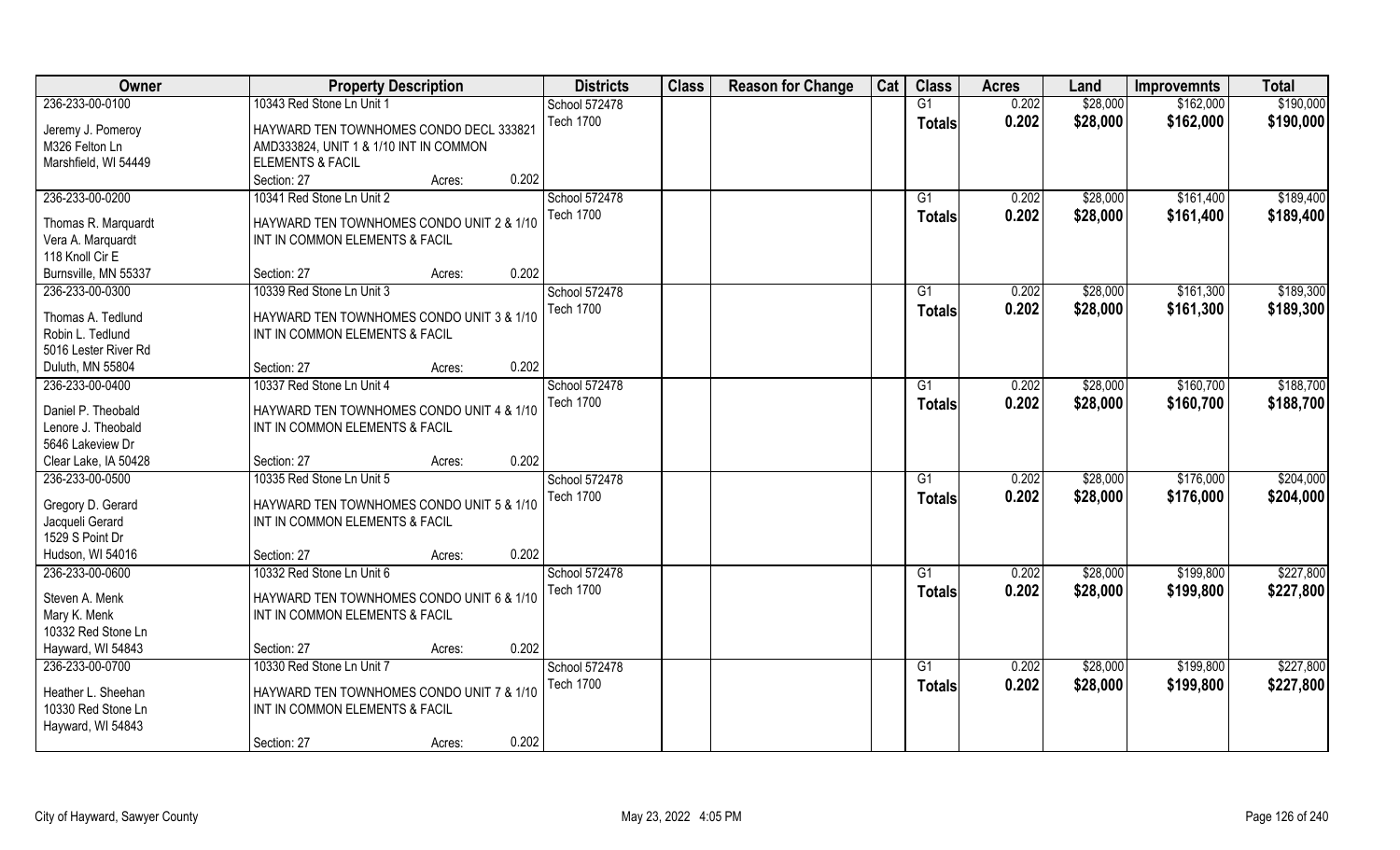| Owner                                       | <b>Property Description</b>                                                 | <b>Districts</b>                  | <b>Class</b> | <b>Reason for Change</b> | Cat | <b>Class</b>    | <b>Acres</b> | Land     | <b>Improvemnts</b> | <b>Total</b> |
|---------------------------------------------|-----------------------------------------------------------------------------|-----------------------------------|--------------|--------------------------|-----|-----------------|--------------|----------|--------------------|--------------|
| 236-233-00-0800                             | 10328 Red Stone Ln Unit 8                                                   | School 572478                     |              |                          |     | G1              | 0.202        | \$28,000 | \$199,800          | \$227,800    |
| Maris Freiman                               | HAYWARD TEN TOWNHOMES CONDO UNIT 8 & 1/10                                   | <b>Tech 1700</b>                  |              |                          |     | <b>Totals</b>   | 0.202        | \$28,000 | \$199,800          | \$227,800    |
| Joanne Freiman                              | INT IN COMMON ELEMENTS & FACIL                                              |                                   |              |                          |     |                 |              |          |                    |              |
| 10328 Red Stone Ln                          |                                                                             |                                   |              |                          |     |                 |              |          |                    |              |
| Hayward, WI 54843                           | 0.202<br>Section: 27<br>Acres:                                              |                                   |              |                          |     |                 |              |          |                    |              |
| 236-233-00-0900                             | 10326 Red Stone Ln Unit 9                                                   | <b>School 572478</b>              |              |                          |     | G1              | 0.202        | \$28,000 | \$199,800          | \$227,800    |
| <b>Trunorth Trust</b>                       | HAYWARD TEN TOWNHOMES CONDO UNIT 9 & 1/10                                   | <b>Tech 1700</b>                  |              |                          |     | <b>Totals</b>   | 0.202        | \$28,000 | \$199,800          | \$227,800    |
| 10326 Red Stone Ln                          | INT IN COMMON ELEMENTS & FACIL                                              |                                   |              |                          |     |                 |              |          |                    |              |
| Hayward, WI 54843                           |                                                                             |                                   |              |                          |     |                 |              |          |                    |              |
|                                             | 0.202<br>Section: 27<br>Acres:                                              |                                   |              |                          |     |                 |              |          |                    |              |
| 236-233-00-1000                             | 10324 Red Stone Ln Unit 10                                                  | School 572478                     |              |                          |     | G1              | 0.202        | \$28,000 | \$199,800          | \$227,800    |
|                                             |                                                                             | <b>Tech 1700</b>                  |              |                          |     | <b>Totals</b>   | 0.202        | \$28,000 | \$199,800          | \$227,800    |
| Michael B. Stiegler<br>4115 Forestview Ln N | HAYWARD TEN TOWNHOMES CONDO UNIT 10 & 1/1<br>INT IN COMMON ELEMENTS & FACIL |                                   |              |                          |     |                 |              |          |                    |              |
| Plymouth, MN 55441                          |                                                                             |                                   |              |                          |     |                 |              |          |                    |              |
|                                             | 0.202<br>Section: 27<br>Acres:                                              |                                   |              |                          |     |                 |              |          |                    |              |
| 236-235-00-0100                             | 10351 Historyland Ln Unit 1                                                 | School 572478                     |              |                          |     | G1              | 0.292        | \$55,000 | \$164,700          | \$219,700    |
|                                             |                                                                             | <b>Tech 1700</b>                  |              |                          |     | Totals          | 0.292        | \$55,000 | \$164,700          | \$219,700    |
| Lee A. Hennig                               | HISTORYLAND CONDO DECL 325484 AMD DECL                                      |                                   |              |                          |     |                 |              |          |                    |              |
| 10351 Historyland Ln<br>Hayward, WI 54843   | 332781 UNIT 1 & 1/7 INT IN COMMON ELEMENTS &<br><b>FACIL</b>                |                                   |              |                          |     |                 |              |          |                    |              |
|                                             | 0.292<br>Section: 27<br>Acres:                                              |                                   |              |                          |     |                 |              |          |                    |              |
| 236-235-00-0200                             | 10343 Historyland Ln Unit 2                                                 | School 572478                     |              |                          |     | G1              | 0.292        | \$39,000 | \$158,400          | \$197,400    |
|                                             |                                                                             | <b>Tech 1700</b>                  |              |                          |     | <b>Totals</b>   | 0.292        | \$39,000 | \$158,400          | \$197,400    |
| Steven W. Keister                           | HISTORYLAND CONDO DECL 325484 AMDDECL                                       |                                   |              |                          |     |                 |              |          |                    |              |
| Carolyn F. Keister                          | 332781 UNIT 2 & 1/7 INT IN COMMON ELEMENTS &                                |                                   |              |                          |     |                 |              |          |                    |              |
| 10343 Historyland Ln<br>Hayward, WI 54843   | <b>FACIL</b><br>0.292<br>Section: 27                                        |                                   |              |                          |     |                 |              |          |                    |              |
| 236-235-00-0300                             | Acres:<br>10332 Historyland Ln Unit 3                                       | School 572478                     |              |                          |     | G1              | 0.292        | \$39,000 | \$159,500          | \$198,500    |
|                                             |                                                                             | <b>Tech 1700</b>                  |              |                          |     |                 | 0.292        | \$39,000 | \$159,500          | \$198,500    |
| Richard D. Mc Millin                        | HISTORYLAND CONDO DECL 325484 AMDDECL                                       |                                   |              |                          |     | <b>Totals</b>   |              |          |                    |              |
| 10332 Historyland Ln                        | 332781 UNIT 3 & 1/7 INT IN COMMON ELEMENTS &                                |                                   |              |                          |     |                 |              |          |                    |              |
| Hayward, WI 54843                           | <b>FACIL</b>                                                                |                                   |              |                          |     |                 |              |          |                    |              |
|                                             | 0.292<br>Section: 27<br>Acres:                                              |                                   |              |                          |     |                 |              |          |                    |              |
| 236-235-00-0400                             | 10350 Historyland Ln Unit 4                                                 | School 572478<br><b>Tech 1700</b> |              |                          |     | $\overline{G1}$ | 0.292        | \$55,000 | \$158,400          | \$213,400    |
| Imwinkelried Family Trust U/a May 3         | HISTORYLAND CONDO DECL 325484 AMDDECL                                       |                                   |              |                          |     | <b>Totals</b>   | 0.292        | \$55,000 | \$158,400          | \$213,400    |
| 1996                                        | 332781 UNIT 4 & 1/7 INT IN COMMON ELEMENTS &                                |                                   |              |                          |     |                 |              |          |                    |              |
| 1837 White Sands Ln                         | <b>FACIL</b>                                                                |                                   |              |                          |     |                 |              |          |                    |              |
| Davis, CA 95616                             | 0.292<br>Section: 27<br>Acres:                                              |                                   |              |                          |     |                 |              |          |                    |              |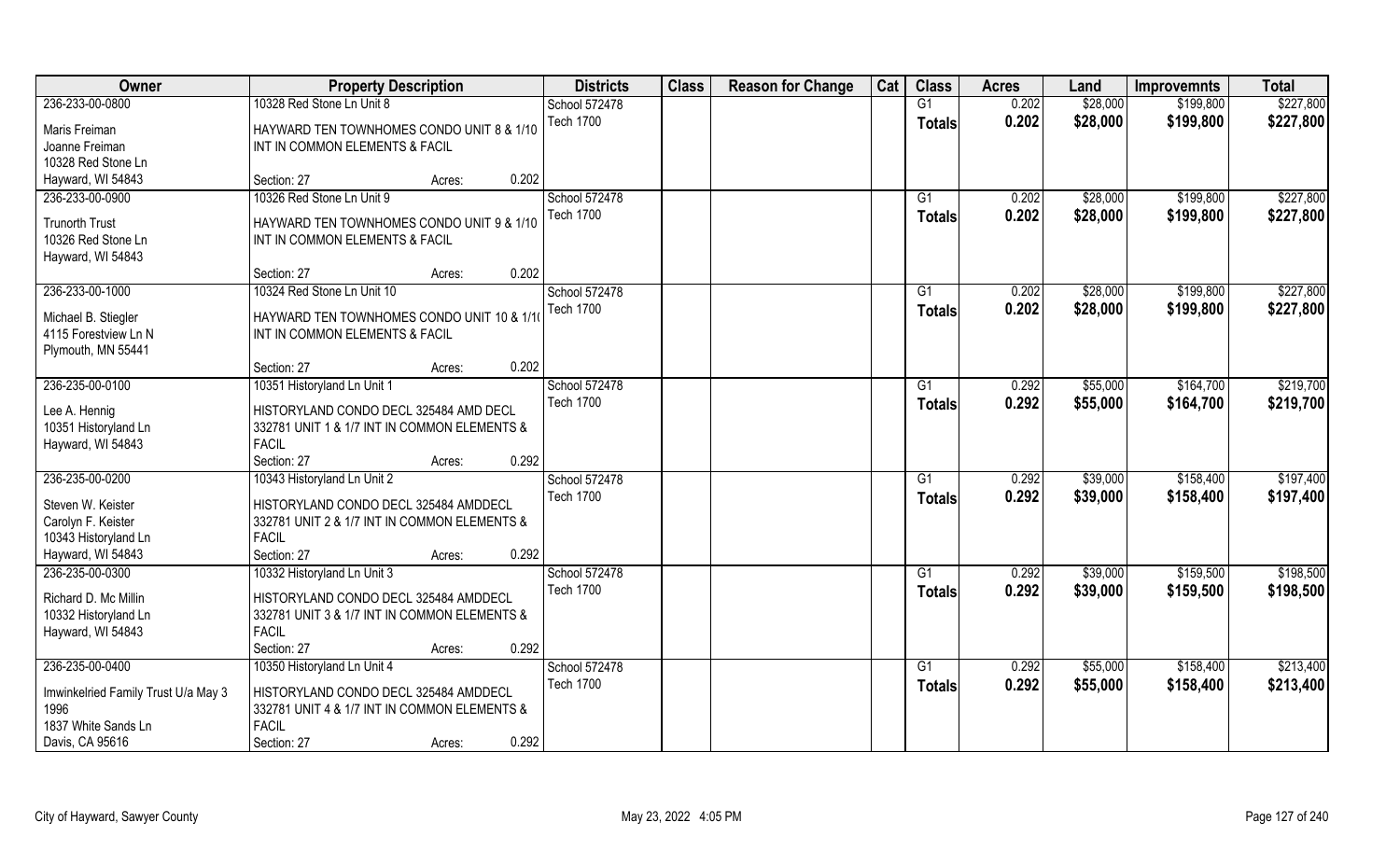| Owner                                | <b>Property Description</b>                  |                 | <b>Districts</b> | <b>Class</b> | <b>Reason for Change</b> | Cat | <b>Class</b>  | <b>Acres</b> | Land     | <b>Improvemnts</b> | <b>Total</b> |
|--------------------------------------|----------------------------------------------|-----------------|------------------|--------------|--------------------------|-----|---------------|--------------|----------|--------------------|--------------|
| 236-235-00-0500                      | 10347 Historyland Ln Unit 5                  |                 | School 572478    |              |                          |     | G1            | 0.292        | \$39,000 | \$143,400          | \$182,400    |
| Corinco LLC Series 10                | HISTORYLAND CONDO DECL 325484 AMDDECL        |                 | <b>Tech 1700</b> |              |                          |     | <b>Totals</b> | 0.292        | \$39,000 | \$143,400          | \$182,400    |
| 11732 SE 72nd Cir                    | 332781 UNIT 5 & 1/7 INT IN COMMON ELEMENTS & |                 |                  |              |                          |     |               |              |          |                    |              |
| Ocala, FL 34476                      | <b>FACIL</b>                                 |                 |                  |              |                          |     |               |              |          |                    |              |
|                                      | Section: 27                                  | 0.292<br>Acres: |                  |              |                          |     |               |              |          |                    |              |
| 236-235-00-0600                      | 10335 Historyland Ln Unit 6                  |                 | School 572478    |              |                          |     | G1            | 0.292        | \$39,000 | \$158,400          | \$197,400    |
|                                      |                                              |                 | <b>Tech 1700</b> |              |                          |     | Totals        | 0.292        | \$39,000 | \$158,400          | \$197,400    |
| Jennifer B. Titus                    | HISTORYLAND CONDO DECL 325484 AMD DECL       |                 |                  |              |                          |     |               |              |          |                    |              |
| 10335 Historyland Ln                 | 332781 UNIT 6 & 1/7 INT IN COMMON ELEMENTS & |                 |                  |              |                          |     |               |              |          |                    |              |
| Hayward, WI 54843                    | <b>FACIL</b>                                 |                 |                  |              |                          |     |               |              |          |                    |              |
|                                      | Section: 27                                  | 0.292<br>Acres: |                  |              |                          |     |               |              |          |                    |              |
| 236-235-00-0700                      | 10338 Historyland Ln Unit 7                  |                 | School 572478    |              |                          |     | G1            | 0.292        | \$39,000 | \$158,400          | \$197,400    |
| Timothy J. Pack                      | HISTORYLAND CONDO DECL 325484 AMDDECL        |                 | <b>Tech 1700</b> |              |                          |     | <b>Totals</b> | 0.292        | \$39,000 | \$158,400          | \$197,400    |
| Jane M. Pack                         | 332781 UNIT 7 & 1/7 INT IN COMMON ELEMENTS & |                 |                  |              |                          |     |               |              |          |                    |              |
| 10347 Historyland Ln                 | <b>FACIL</b>                                 |                 |                  |              |                          |     |               |              |          |                    |              |
| Hayward, WI 54843                    | Section: 27                                  | 0.292<br>Acres: |                  |              |                          |     |               |              |          |                    |              |
| 236-240-00-0100                      | 10504 Hayward Shores Dr Unit 1               |                 | School 572478    |              |                          |     | G1            | 0.350        | \$23,900 | \$162,300          | \$186,200    |
|                                      |                                              |                 | <b>Tech 1700</b> |              |                          |     | <b>Totals</b> | 0.350        | \$23,900 | \$162,300          | \$186,200    |
| Theodore W & Charlot Schwenker Trust | LAKE HAYWARD SHORES CONDO DECL #315106       |                 |                  |              |                          |     |               |              |          |                    |              |
| PO Box 797                           | UNIT 1 & 1/16 INT IN COMMON ELEMENTS & FACIL |                 |                  |              |                          |     |               |              |          |                    |              |
| Hayward, WI 54843                    |                                              | 0.350           |                  |              |                          |     |               |              |          |                    |              |
|                                      | Section: 26                                  | Acres:          |                  |              |                          |     |               |              |          |                    |              |
| 236-240-00-0200                      | 10502 Hayward Shores Dr Unit 2               |                 | School 572478    |              |                          |     | G1            | 0.350        | \$23,900 | \$161,900          | \$185,800    |
| Eugene F & Joyce A Neuendorf Rev     | LAKE HAYWARD SHORES CONDO DECL #315106       |                 | <b>Tech 1700</b> |              |                          |     | <b>Totals</b> | 0.350        | \$23,900 | \$161,900          | \$185,800    |
| Trust                                | UNIT 2 & 1/16 INT IN COMMON ELEMENTS & FACIL |                 |                  |              |                          |     |               |              |          |                    |              |
| 10502 Hayward Shores Dr              |                                              |                 |                  |              |                          |     |               |              |          |                    |              |
| Hayward, WI 54843                    | Section: 26                                  | 0.350<br>Acres: |                  |              |                          |     |               |              |          |                    |              |
| 236-240-00-0300                      | 10498 Hayward Shores Dr Unit 3               |                 | School 572478    |              |                          |     | G1            | 0.350        | \$23,900 | \$156,900          | \$180,800    |
| Bradley J. Reuter                    | LAKE HAYWARD SHORES CONDO DECL #315106       |                 | <b>Tech 1700</b> |              |                          |     | <b>Totals</b> | 0.350        | \$23,900 | \$156,900          | \$180,800    |
| Carrie L. Reuter                     | UNIT 3 & 1/16 INT IN COMMON ELEMENTS & FACIL |                 |                  |              |                          |     |               |              |          |                    |              |
| W838 County Rd E                     |                                              |                 |                  |              |                          |     |               |              |          |                    |              |
| Arcadia, WI 54612                    | Section: 26                                  | 0.350<br>Acres: |                  |              |                          |     |               |              |          |                    |              |
| 236-240-00-0400                      | 10496 Hayward Shores Dr Unit 4               |                 | School 572478    |              |                          |     | G1            | 0.350        | \$23,900 | \$158,200          | \$182,100    |
|                                      |                                              |                 | <b>Tech 1700</b> |              |                          |     | Totals        | 0.350        | \$23,900 | \$158,200          | \$182,100    |
| Brian M. Werst                       | LAKE HAYWARD SHORES CONDO UNIT 4 & 1/16 INT  |                 |                  |              |                          |     |               |              |          |                    |              |
| 5715 Old Legacy Dr                   | IN COMMON ELEMENTS & FACIL                   |                 |                  |              |                          |     |               |              |          |                    |              |
| Ft Collins, CO 80528                 |                                              |                 |                  |              |                          |     |               |              |          |                    |              |
|                                      | Section: 26                                  | 0.350<br>Acres: |                  |              |                          |     |               |              |          |                    |              |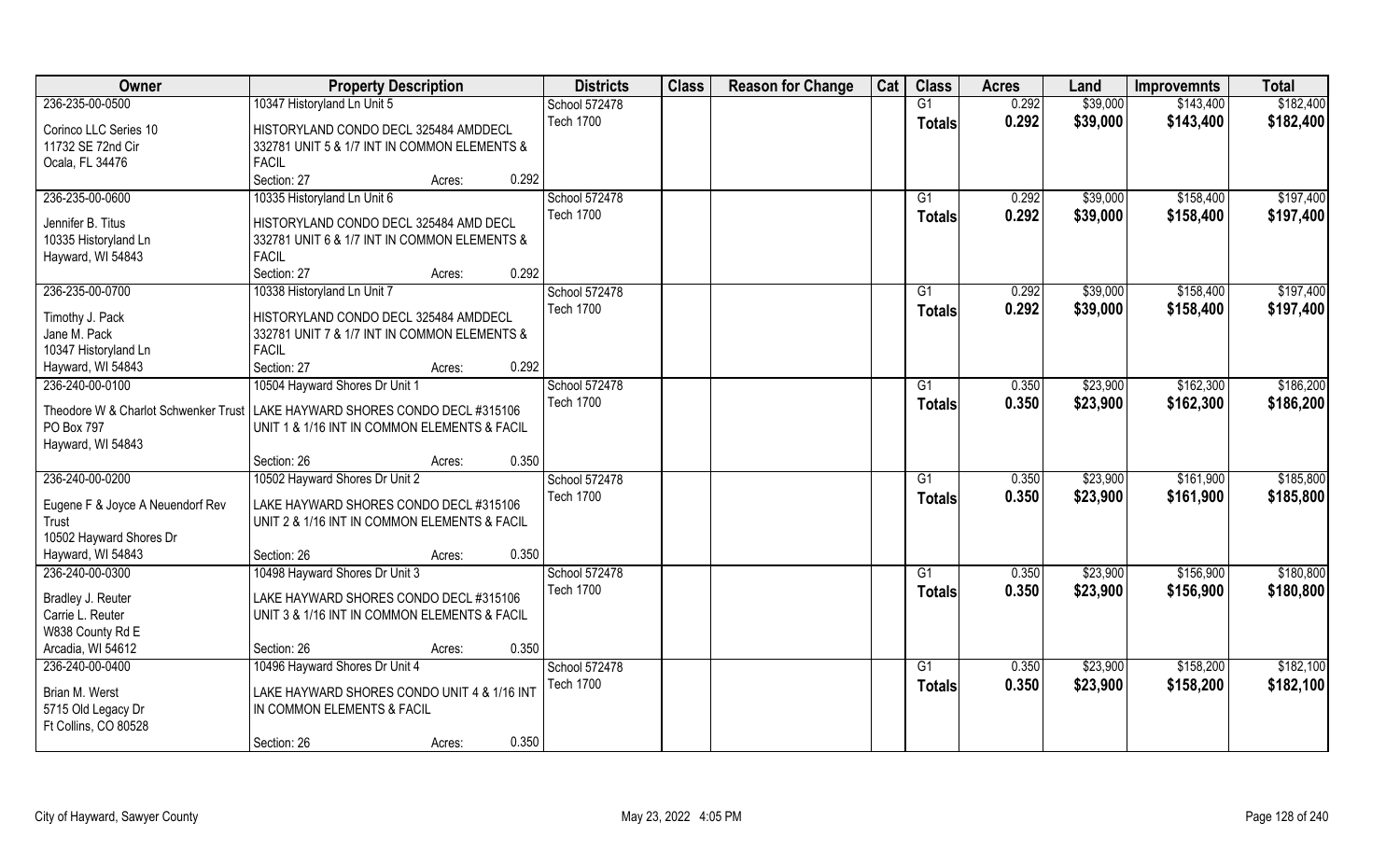| Owner                                                       | <b>Property Description</b>                                                             | <b>Districts</b> | <b>Class</b> | <b>Reason for Change</b> | Cat | <b>Class</b>    | <b>Acres</b> | Land     | <b>Improvemnts</b> | <b>Total</b> |
|-------------------------------------------------------------|-----------------------------------------------------------------------------------------|------------------|--------------|--------------------------|-----|-----------------|--------------|----------|--------------------|--------------|
| 236-240-00-0500                                             | 10490 Hayward Shores Dr Unit 5                                                          | School 572478    |              |                          |     | G1              | 0.350        | \$23,900 | \$158,600          | \$182,500    |
| Ronald W. Craig                                             | LAKE HAYWARD SHORES CONDO DECL #315106                                                  | <b>Tech 1700</b> |              |                          |     | <b>Totals</b>   | 0.350        | \$23,900 | \$158,600          | \$182,500    |
| Terri A. Craig                                              | UNIT 5 & 1/16 INT IN COMMON ELEMENTS & FACIL                                            |                  |              |                          |     |                 |              |          |                    |              |
| 10490 Hayward Shores Dr                                     |                                                                                         |                  |              |                          |     |                 |              |          |                    |              |
| Hayward, WI 54843                                           | 0.350<br>Section: 26<br>Acres:                                                          |                  |              |                          |     |                 |              |          |                    |              |
| 236-240-00-0600                                             | 10488 Hayward Shores Dr Unit 6                                                          | School 572478    |              |                          |     | G1              | 0.350        | \$23,900 | \$158,200          | \$182,100    |
| John W. Boya                                                | LAKE HAYWARD SHORES CONDO DECL #315106                                                  | <b>Tech 1700</b> |              |                          |     | <b>Totals</b>   | 0.350        | \$23,900 | \$158,200          | \$182,100    |
| Joanne M. Boya                                              | UNIT 6 & 1/16 INT IN COMMON ELEMENTS & FACIL                                            |                  |              |                          |     |                 |              |          |                    |              |
| 10488 Hayward Shores Dr                                     |                                                                                         |                  |              |                          |     |                 |              |          |                    |              |
| Hayward, WI 54843                                           | 0.350<br>Section: 26<br>Acres:                                                          |                  |              |                          |     |                 |              |          |                    |              |
| 236-240-00-0700                                             | 10482 Hayward Shores Dr Unit 7                                                          | School 572478    |              |                          |     | G1              | 0.350        | \$23,900 | \$153,600          | \$177,500    |
| Gary E. Lindner                                             | LAKE HAYWARD SHORES CONDO DECL #315106                                                  | <b>Tech 1700</b> |              |                          |     | <b>Totals</b>   | 0.350        | \$23,900 | \$153,600          | \$177,500    |
| Delores P. Lindner                                          | UNIT 7 & 1/16 INT IN COMMON ELEMENTS & FACIL                                            |                  |              |                          |     |                 |              |          |                    |              |
| 10482 Hayward Shores Dr                                     |                                                                                         |                  |              |                          |     |                 |              |          |                    |              |
| Hayward, WI 54843                                           | 0.350<br>Section: 26<br>Acres:                                                          |                  |              |                          |     |                 |              |          |                    |              |
| 236-240-00-0800                                             | 10480 Hayward Shores Dr Unit 8                                                          | School 572478    |              |                          |     | G1              | 0.350        | \$23,900 | \$153,200          | \$177,100    |
| Delfa D Dunalp Trust                                        | LAKE HAYWARD SHORES CONDO DECL #315106                                                  | <b>Tech 1700</b> |              |                          |     | <b>Totals</b>   | 0.350        | \$23,900 | \$153,200          | \$177,100    |
| 4113 Hillcrest Dr                                           | UNIT 8 & 1/16 INT IN COMMON ELEMENTS & FACIL                                            |                  |              |                          |     |                 |              |          |                    |              |
| Madison, WI 53705                                           |                                                                                         |                  |              |                          |     |                 |              |          |                    |              |
|                                                             | 0.350<br>Section: 26<br>Acres:                                                          |                  |              |                          |     |                 |              |          |                    |              |
| 236-240-00-0900                                             | 10470 Hayward Shores Dr Unit 9                                                          | School 572478    |              |                          |     | G1              | 0.350        | \$23,900 | \$156,900          | \$180,800    |
| Judith A. La Ronge                                          | LAKE HAYWARD SHORES CONDO DECL #315106                                                  | <b>Tech 1700</b> |              |                          |     | <b>Totals</b>   | 0.350        | \$23,900 | \$156,900          | \$180,800    |
| 10470 Hayward Shores Dr                                     | UNIT 9 & 1/16 INT IN COMMON ELEMENTS & FACIL                                            |                  |              |                          |     |                 |              |          |                    |              |
| Hayward, WI 54843                                           |                                                                                         |                  |              |                          |     |                 |              |          |                    |              |
|                                                             | 0.350<br>Section: 26<br>Acres:                                                          |                  |              |                          |     |                 |              |          |                    |              |
| 236-240-00-1000                                             | 10468 Hayward Shores Dr Unit 10                                                         | School 572478    |              |                          |     | G1              | 0.350        | \$23,900 | \$156,500          | \$180,400    |
| Linnea R. Forsell                                           | LAKE HAYWARD SHORES CONDO DECL #315106                                                  | <b>Tech 1700</b> |              |                          |     | <b>Totals</b>   | 0.350        | \$23,900 | \$156,500          | \$180,400    |
| 10468 Hayward Shores Dr                                     | UNIT 10 & 1/16 INT IN COMMON ELEMENTS & FACIL                                           |                  |              |                          |     |                 |              |          |                    |              |
| Hayward, WI 54843                                           |                                                                                         |                  |              |                          |     |                 |              |          |                    |              |
|                                                             | 0.350<br>Section: 26<br>Acres:                                                          |                  |              |                          |     |                 |              |          |                    |              |
| 236-240-00-1100                                             | 10464 Hayward Shores Dr Unit 11                                                         | School 572478    |              |                          |     | $\overline{G1}$ | 0.350        | \$23,900 | \$240,000          | \$263,900    |
|                                                             |                                                                                         | <b>Tech 1700</b> |              |                          |     | <b>Totals</b>   | 0.350        | \$23,900 | \$240,000          | \$263,900    |
| Dale W & Carole L Kemp Rev Trust<br>10464 Hayward Shores Dr | LAKE HAYWARD SHORES CONDO DECL #315106<br>UNIT 11 & 1/16 INT IN COMMON ELEMENTS & FACIL |                  |              |                          |     |                 |              |          |                    |              |
| Hayward, WI 54843                                           |                                                                                         |                  |              |                          |     |                 |              |          |                    |              |
|                                                             | 0.350<br>Section: 26<br>Acres:                                                          |                  |              |                          |     |                 |              |          |                    |              |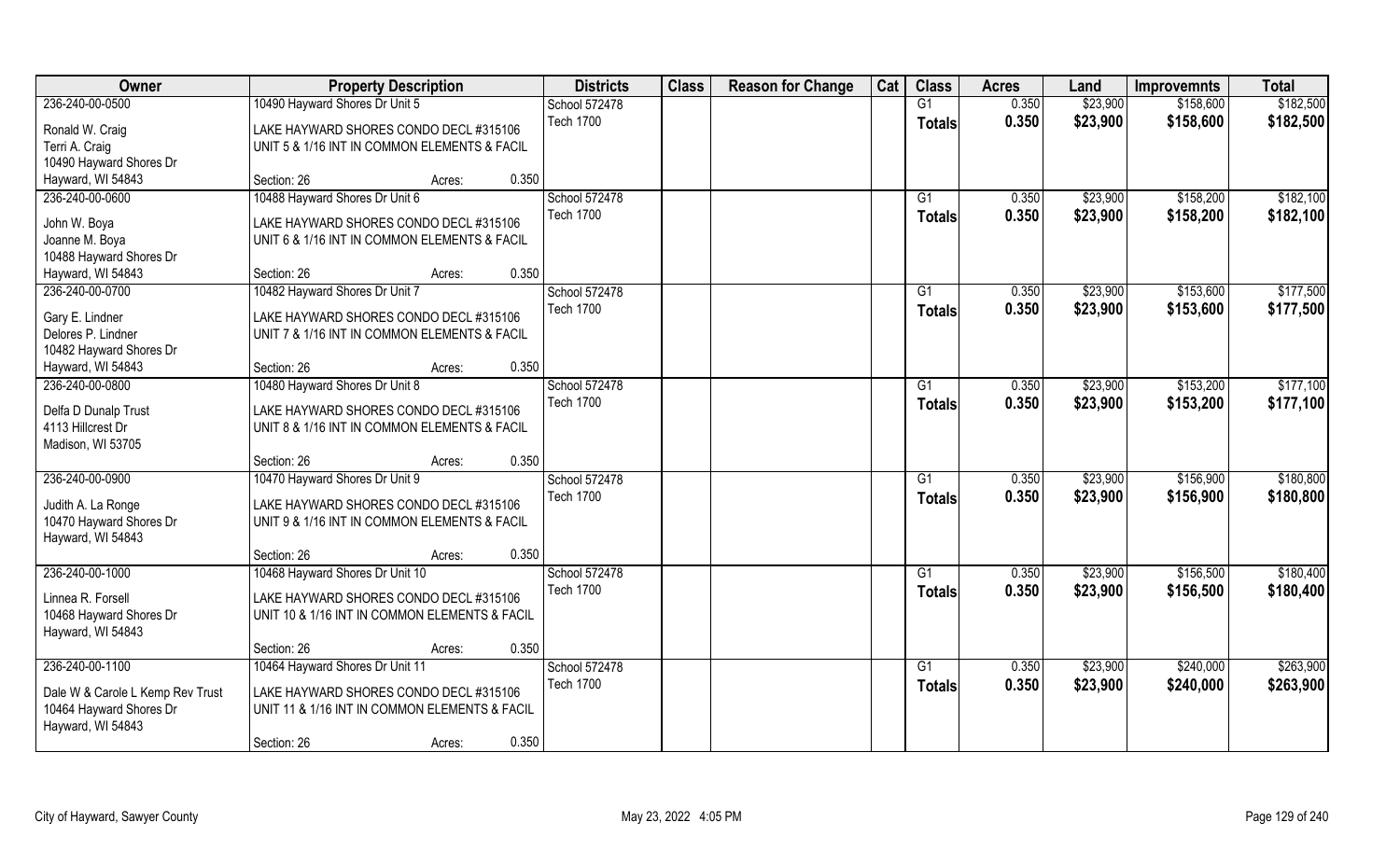| Owner                                             | <b>Property Description</b>                                                             |                 | <b>Districts</b>                  | <b>Class</b> | <b>Reason for Change</b> | Cat | <b>Class</b>  | <b>Acres</b>   | Land     | <b>Improvemnts</b> | <b>Total</b> |
|---------------------------------------------------|-----------------------------------------------------------------------------------------|-----------------|-----------------------------------|--------------|--------------------------|-----|---------------|----------------|----------|--------------------|--------------|
| 236-240-00-1200                                   | 10462 Hayward Shores Dr Unit 12                                                         |                 | School 572478                     |              |                          |     | G1            | 0.350          | \$23,900 | \$239,500          | \$263,400    |
| Charles H. May                                    | LAKE HAYWARD SHORES CONDO DECL #315106                                                  |                 | <b>Tech 1700</b>                  |              |                          |     | <b>Totals</b> | 0.350          | \$23,900 | \$239,500          | \$263,400    |
| Deanna J. May                                     | UNIT 12 & 1/16 INT IN COMMON ELEMENTS & FACIL                                           |                 |                                   |              |                          |     |               |                |          |                    |              |
| 10462 Hayward Shores Dr                           |                                                                                         |                 |                                   |              |                          |     |               |                |          |                    |              |
| Hayward, WI 54843                                 | Section: 26                                                                             | 0.350<br>Acres: |                                   |              |                          |     |               |                |          |                    |              |
| 236-240-00-1300                                   | 10499 Hayward Shores Dr Unit 13                                                         |                 | School 572478<br><b>Tech 1700</b> |              |                          |     | G1            | 0.350<br>0.350 | \$23,900 | \$142,000          | \$165,900    |
| Kristina M Mikkelson Living Trust                 | LAKE HAYWARD SHORES CONDO DECL #315106                                                  |                 |                                   |              |                          |     | <b>Totals</b> |                | \$23,900 | \$142,000          | \$165,900    |
| 10499 Hayward Shores Dr                           | UNIT 13 & 1/16 INT IN COMMON ELEMENTS & FACIL                                           |                 |                                   |              |                          |     |               |                |          |                    |              |
| Unit No 13                                        |                                                                                         |                 |                                   |              |                          |     |               |                |          |                    |              |
| Hayward, WI 54843                                 | Section: 26                                                                             | 0.350<br>Acres: |                                   |              |                          |     |               |                |          |                    |              |
| 236-240-00-1400                                   | 10501 Hayward Shores Dr Unit 14                                                         |                 | School 572478                     |              |                          |     | G1            | 0.350          | \$23,900 | \$140,500          | \$164,400    |
| Walter H. Schlafke                                | LAKE HAYWARD SHORES CONDO DECL #315106                                                  |                 | <b>Tech 1700</b>                  |              |                          |     | <b>Totals</b> | 0.350          | \$23,900 | \$140,500          | \$164,400    |
| Mary Lou Schlafke                                 | UNIT 14 & 1/16 INT IN COMMON ELEMENTS & FACIL                                           |                 |                                   |              |                          |     |               |                |          |                    |              |
| 10501 Hayward Shores Dr                           |                                                                                         |                 |                                   |              |                          |     |               |                |          |                    |              |
| Hayward, WI 54843                                 | Section: 26                                                                             | 0.350<br>Acres: |                                   |              |                          |     |               |                |          |                    |              |
| 236-240-00-1500                                   | 10507 Hayward Shores Dr Unit 15                                                         |                 | School 572478                     |              |                          |     | G1            | 0.350          | \$23,900 | \$140,400          | \$164,300    |
| Joan Okamoto<br>10507 Hayward Shores Dr No 15     | LAKE HAYWARD SHORES CONDO DECL #315106<br>UNIT 15 & 1/16 INT IN COMMON ELEMENTS & FACIL |                 | <b>Tech 1700</b>                  |              |                          |     | <b>Totals</b> | 0.350          | \$23,900 | \$140,400          | \$164,300    |
| Hayward, WI 54843                                 | Section: 26                                                                             | 0.350<br>Acres: |                                   |              |                          |     |               |                |          |                    |              |
| 236-240-00-1600                                   | 10509 Hayward Shores Dr Unit 16                                                         |                 | School 572478                     |              |                          |     | G1            | 0.350          | \$23,900 | \$141,600          | \$165,500    |
|                                                   |                                                                                         |                 | <b>Tech 1700</b>                  |              |                          |     |               | 0.350          |          | \$141,600          | \$165,500    |
| Eugene Krause                                     | LAKE HAYWARD SHORES CONDO DECL #315106                                                  |                 |                                   |              |                          |     | <b>Totals</b> |                | \$23,900 |                    |              |
| 10509 Hayward Shores Dr<br>Hayward, WI 54843-6549 | UNIT 16 & 1/16 INT IN COMMON ELEMENTS & FACIL                                           |                 |                                   |              |                          |     |               |                |          |                    |              |
|                                                   | Section: 26                                                                             | 0.350<br>Acres: |                                   |              |                          |     |               |                |          |                    |              |
| 236-259-00-0100                                   | Lee Rd                                                                                  |                 | School 572478                     |              |                          |     | G2            | 0.277          | \$9,900  | \$0                | \$9,900      |
| Rock Creek Dev, LLC<br>PO Box 161                 | ROCK CREEK SUBD LOT 1                                                                   |                 | TIF 9206<br><b>Tech 1700</b>      |              |                          |     | <b>Totals</b> | 0.277          | \$9,900  | \$0                | \$9,900      |
| Stone Lake, WI 54876                              |                                                                                         |                 |                                   |              |                          |     |               |                |          |                    |              |
|                                                   | Section: 27                                                                             | 0.277<br>Acres: |                                   |              |                          |     |               |                |          |                    |              |
| 236-259-00-0200                                   | Lee Rd                                                                                  |                 | School 572478                     |              |                          |     | G2            | 0.240          | \$8,600  | $\sqrt{$0}$        | \$8,600      |
| Rock Creek Dev, LLC<br>PO Box 161                 | ROCK CREEK SUBD LOT 2                                                                   |                 | TIF 9206<br><b>Tech 1700</b>      |              |                          |     | <b>Totals</b> | 0.240          | \$8,600  | \$0                | \$8,600      |
| Stone Lake, WI 54876                              |                                                                                         |                 |                                   |              |                          |     |               |                |          |                    |              |
|                                                   | Section: 27                                                                             | 0.240<br>Acres: |                                   |              |                          |     |               |                |          |                    |              |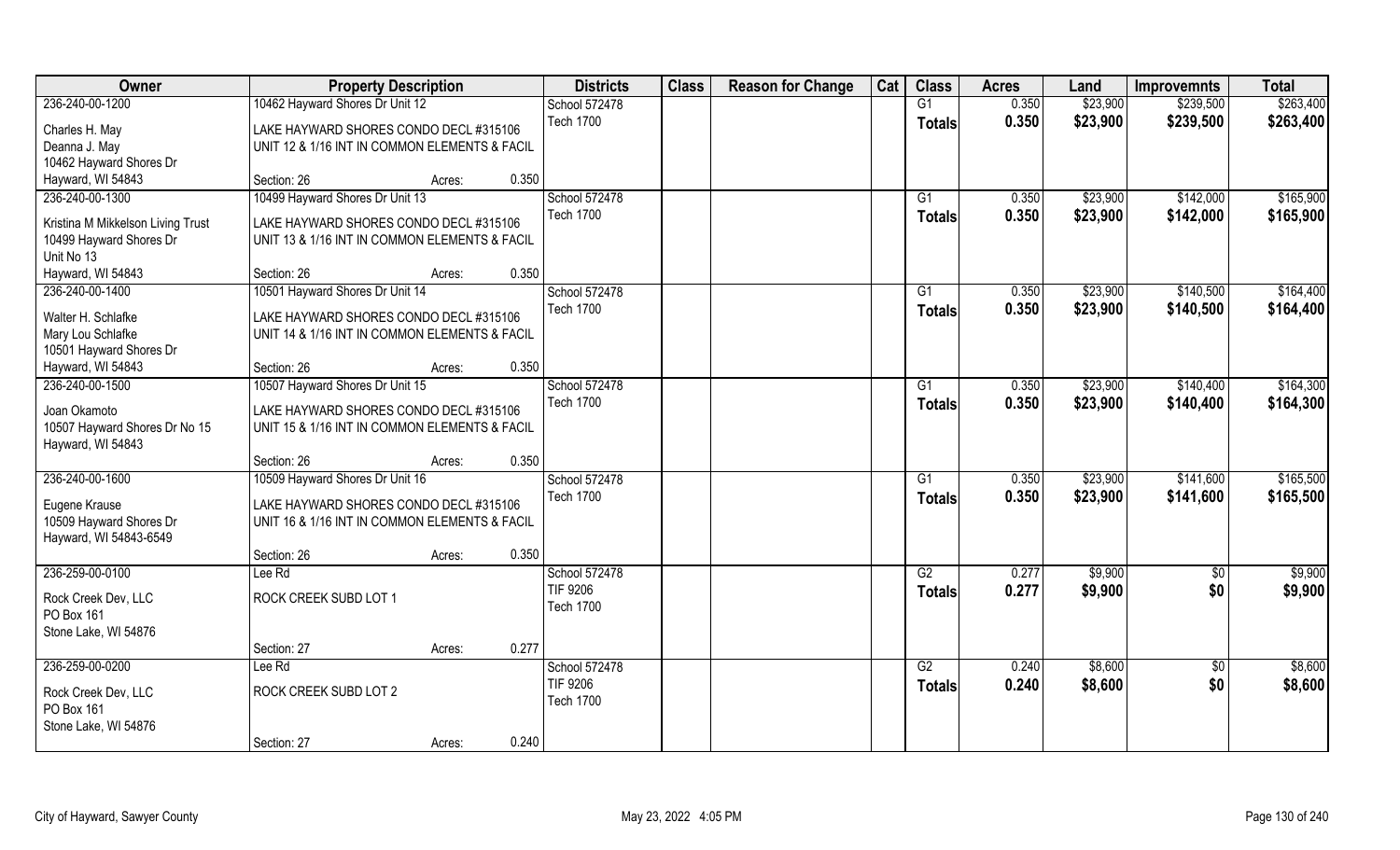| Owner                                                     | <b>Property Description</b> |        | <b>Districts</b>                    | <b>Class</b> | <b>Reason for Change</b> | Cat | <b>Class</b>    | <b>Acres</b> | Land     | <b>Improvemnts</b> | <b>Total</b> |
|-----------------------------------------------------------|-----------------------------|--------|-------------------------------------|--------------|--------------------------|-----|-----------------|--------------|----------|--------------------|--------------|
| 236-259-00-0300                                           | Lee Rd                      |        | School 572478                       |              |                          |     | G2              | 0.234        | \$8,400  | $\overline{50}$    | \$8,400      |
| Rock Creek Dev, LLC<br>PO Box 161                         | ROCK CREEK SUBD LOT 3       |        | <b>TIF 9206</b><br><b>Tech 1700</b> |              |                          |     | <b>Totals</b>   | 0.234        | \$8,400  | \$0                | \$8,400      |
| Stone Lake, WI 54876                                      |                             |        |                                     |              |                          |     |                 |              |          |                    |              |
|                                                           | Section: 27                 | Acres: | 0.234                               |              |                          |     |                 |              |          |                    |              |
| 236-259-00-0400                                           | Lee Rd                      |        | School 572478                       |              |                          |     | G2              | 0.243        | \$8,700  | \$0                | \$8,700      |
| Rock Creek Dev, LLC<br>PO Box 161                         | ROCK CREEK SUBD LOT 4       |        | TIF 9206<br><b>Tech 1700</b>        |              |                          |     | <b>Totals</b>   | 0.243        | \$8,700  | \$0                | \$8,700      |
| Stone Lake, WI 54876                                      |                             |        |                                     |              |                          |     |                 |              |          |                    |              |
|                                                           | Section: 27                 | Acres: | 0.243                               |              |                          |     |                 |              |          |                    |              |
| 236-259-00-0500                                           | Lee Rd                      |        | School 572478                       |              |                          |     | G2              | 0.287        | \$10,300 | $\sqrt[6]{3}$      | \$10,300     |
| Rock Creek Dev, LLC<br>PO Box 161                         | ROCK CREEK SUBD LOT 5       |        | TIF 9206<br><b>Tech 1700</b>        |              |                          |     | <b>Totals</b>   | 0.287        | \$10,300 | \$0                | \$10,300     |
| Stone Lake, WI 54876                                      |                             |        |                                     |              |                          |     |                 |              |          |                    |              |
|                                                           | Section: 27                 | Acres: | 0.287                               |              |                          |     |                 |              |          |                    |              |
| 236-259-00-0600                                           | Rock Creek Rd               |        | School 572478                       |              |                          |     | G2              | 0.286        | \$10,200 | $\sqrt[6]{3}$      | \$10,200     |
| Rock Creek Dev, LLC<br>PO Box 161<br>Stone Lake, WI 54876 | ROCK CREEK SUBD LOT 6       |        | <b>TIF 9206</b><br><b>Tech 1700</b> |              |                          |     | <b>Totals</b>   | 0.286        | \$10,200 | \$0                | \$10,200     |
|                                                           | Section: 27                 | Acres: | 0.286                               |              |                          |     |                 |              |          |                    |              |
| 236-259-00-0700                                           | Limestone Loop              |        | School 572478                       |              |                          |     | $\overline{G2}$ | 0.242        | \$8,600  | $\sqrt[6]{30}$     | \$8,600      |
|                                                           |                             |        | <b>TIF 9206</b>                     |              |                          |     | <b>Totals</b>   | 0.242        | \$8,600  | \$0                | \$8,600      |
| Rock Creek Dev, LLC                                       | ROCK CREEK SUBD LOT 7       |        | <b>Tech 1700</b>                    |              |                          |     |                 |              |          |                    |              |
| PO Box 161                                                |                             |        |                                     |              |                          |     |                 |              |          |                    |              |
| Stone Lake, WI 54876                                      |                             |        |                                     |              |                          |     |                 |              |          |                    |              |
|                                                           | Section: 27                 | Acres: | 0.242                               |              |                          |     |                 |              |          |                    |              |
| 236-259-00-0800                                           | Limestone Loop              |        | School 572478                       |              |                          |     | G2              | 0.233        | \$8,300  | \$0                | \$8,300      |
| Rock Creek Dev, LLC<br>PO Box 161<br>Stone Lake, WI 54876 | ROCK CREEK SUBD LOT 8       |        | TIF 9206<br><b>Tech 1700</b>        |              |                          |     | <b>Totals</b>   | 0.233        | \$8,300  | \$0                | \$8,300      |
|                                                           | Section: 27                 | Acres: | 0.233                               |              |                          |     |                 |              |          |                    |              |
| 236-259-00-0900                                           | Limestone Loop              |        | School 572478                       |              |                          |     | G2              | 0.239        | \$8,500  | \$0                | \$8,500      |
|                                                           |                             |        | <b>TIF 9206</b>                     |              |                          |     | <b>Totals</b>   | 0.239        | \$8,500  | \$0                | \$8,500      |
| Rock Creek Dev, LLC<br>PO Box 161                         | ROCK CREEK SUBD LOT 9       |        | <b>Tech 1700</b>                    |              |                          |     |                 |              |          |                    |              |
| Stone Lake, WI 54876                                      |                             |        |                                     |              |                          |     |                 |              |          |                    |              |
|                                                           | Section: 27                 | Acres: | 0.239                               |              |                          |     |                 |              |          |                    |              |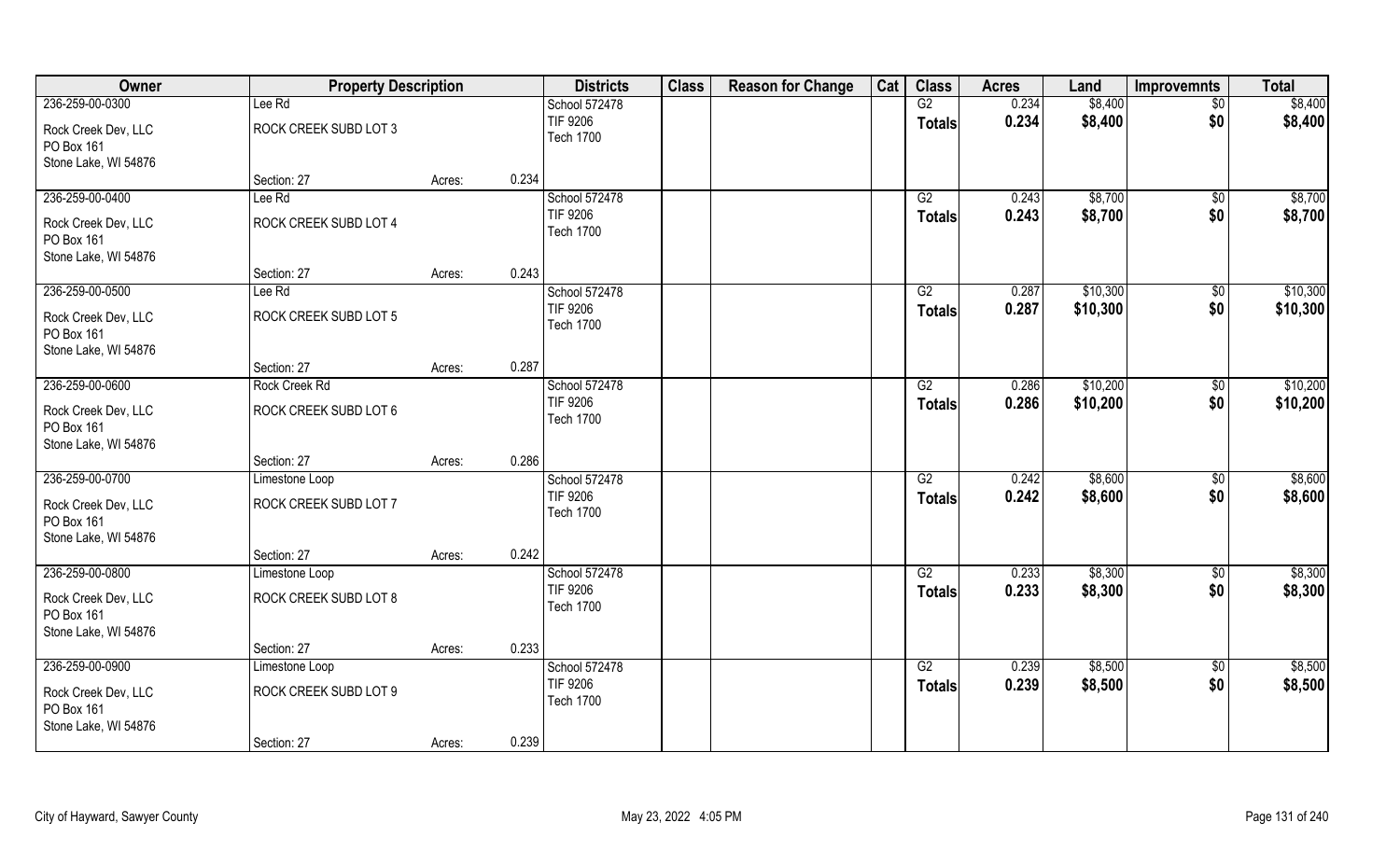| Owner                                                     | <b>Property Description</b> |        | <b>Districts</b>                    | <b>Class</b> | <b>Reason for Change</b> | Cat | <b>Class</b>    | <b>Acres</b> | Land     | Improvemnts     | <b>Total</b> |
|-----------------------------------------------------------|-----------------------------|--------|-------------------------------------|--------------|--------------------------|-----|-----------------|--------------|----------|-----------------|--------------|
| 236-259-00-1000                                           | Limestone Loop              |        | School 572478                       |              |                          |     | G2              | 0.258        | \$9,200  | $\overline{50}$ | \$9,200      |
| Rock Creek Dev, LLC<br>PO Box 161                         | ROCK CREEK SUBD LOT 10      |        | <b>TIF 9206</b><br><b>Tech 1700</b> |              |                          |     | <b>Totals</b>   | 0.258        | \$9,200  | \$0             | \$9,200      |
| Stone Lake, WI 54876                                      |                             |        |                                     |              |                          |     |                 |              |          |                 |              |
|                                                           | Section: 27                 | Acres: | 0.258                               |              |                          |     |                 |              |          |                 |              |
| 236-259-00-1100                                           | Limestone Loop              |        | School 572478                       |              |                          |     | G2              | 0.811        | \$29,000 | \$0             | \$29,000     |
| Rock Creek Dev, LLC<br>PO Box 161                         | ROCK CREEK SUBD LOT 11      |        | TIF 9206<br><b>Tech 1700</b>        |              |                          |     | <b>Totals</b>   | 0.811        | \$29,000 | \$0             | \$29,000     |
| Stone Lake, WI 54876                                      |                             |        |                                     |              |                          |     |                 |              |          |                 |              |
|                                                           | Section: 27                 | Acres: | 0.811                               |              |                          |     |                 |              |          |                 |              |
| 236-259-00-1200                                           | Limestone Loop              |        | School 572478                       |              |                          |     | G2              | 0.262        | \$9,400  | $\sqrt[6]{3}$   | \$9,400      |
| Rock Creek Dev, LLC<br>PO Box 161                         | ROCK CREEK SUBD LOT 12      |        | TIF 9206<br><b>Tech 1700</b>        |              |                          |     | <b>Totals</b>   | 0.262        | \$9,400  | \$0             | \$9,400      |
| Stone Lake, WI 54876                                      | Section: 27                 |        | 0.262                               |              |                          |     |                 |              |          |                 |              |
| 236-259-00-1300                                           |                             | Acres: | School 572478                       |              |                          |     | G2              | 0.278        | \$9,900  |                 | \$9,900      |
|                                                           | Limestone Loop              |        | <b>TIF 9206</b>                     |              |                          |     |                 |              |          | \$0             |              |
| Rock Creek Dev, LLC<br>PO Box 161<br>Stone Lake, WI 54876 | ROCK CREEK SUBD LOT 13      |        | <b>Tech 1700</b>                    |              |                          |     | <b>Totals</b>   | 0.278        | \$9,900  | \$0             | \$9,900      |
|                                                           | Section: 27                 | Acres: | 0.278                               |              |                          |     |                 |              |          |                 |              |
| 236-259-00-1400                                           | Limestone Loop              |        | School 572478                       |              |                          |     | $\overline{G2}$ | 0.294        | \$10,500 | $\sqrt[6]{30}$  | \$10,500     |
|                                                           |                             |        | <b>TIF 9206</b>                     |              |                          |     | <b>Totals</b>   | 0.294        | \$10,500 | \$0             | \$10,500     |
| Rock Creek Dev, LLC                                       | ROCK CREEK SUBD LOT 14      |        | <b>Tech 1700</b>                    |              |                          |     |                 |              |          |                 |              |
| PO Box 161                                                |                             |        |                                     |              |                          |     |                 |              |          |                 |              |
| Stone Lake, WI 54876                                      | Section: 27                 | Acres: | 0.294                               |              |                          |     |                 |              |          |                 |              |
| 236-259-00-1500                                           | Limestone Loop              |        | School 572478                       |              |                          |     | G2              | 0.484        | \$17,300 | \$0             | \$17,300     |
|                                                           |                             |        | <b>TIF 9206</b>                     |              |                          |     | <b>Totals</b>   | 0.484        | \$17,300 | \$0             | \$17,300     |
| Rock Creek Dev, LLC<br>PO Box 161                         | ROCK CREEK SUBD LOT 15      |        | <b>Tech 1700</b>                    |              |                          |     |                 |              |          |                 |              |
| Stone Lake, WI 54876                                      |                             |        |                                     |              |                          |     |                 |              |          |                 |              |
|                                                           | Section: 27                 | Acres: | 0.484                               |              |                          |     |                 |              |          |                 |              |
| 236-259-00-1600                                           | Rock Creek Rd               |        | School 572478                       |              |                          |     | G2              | 0.523        | \$18,700 | \$0             | \$18,700     |
| Rock Creek Dev, LLC<br>PO Box 161                         | ROCK CREEK SUBD LOT 16      |        | <b>TIF 9206</b><br><b>Tech 1700</b> |              |                          |     | <b>Totals</b>   | 0.523        | \$18,700 | \$0             | \$18,700     |
| Stone Lake, WI 54876                                      | Section: 27                 | Acres: | 0.523                               |              |                          |     |                 |              |          |                 |              |
|                                                           |                             |        |                                     |              |                          |     |                 |              |          |                 |              |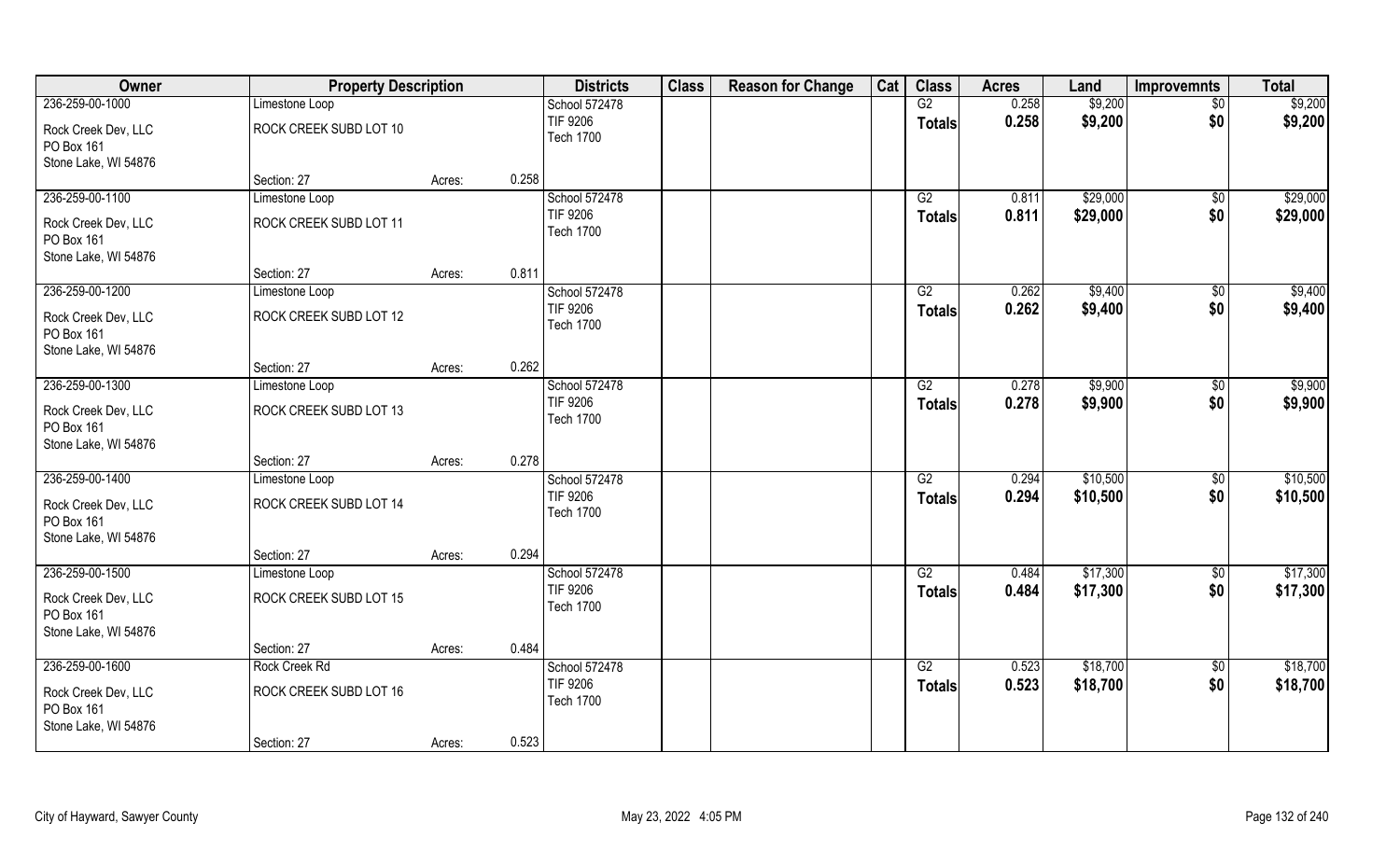| Owner                                                     | <b>Property Description</b> |        | <b>Districts</b>                    | <b>Class</b> | <b>Reason for Change</b>    | Cat           | <b>Class</b>    | <b>Acres</b> | Land     | <b>Improvemnts</b> | <b>Total</b> |
|-----------------------------------------------------------|-----------------------------|--------|-------------------------------------|--------------|-----------------------------|---------------|-----------------|--------------|----------|--------------------|--------------|
| 236-259-00-1700                                           | Rock Creek Rd               |        | School 572478                       |              |                             |               | G2              | 0.423        | \$15,100 | $\sqrt{$0}$        | \$15,100     |
| Rock Creek Dev, LLC<br>PO Box 161<br>Stone Lake, WI 54876 | ROCK CREEK SUBD LOT 17      |        | <b>TIF 9206</b><br><b>Tech 1700</b> |              |                             |               | <b>Totals</b>   | 0.423        | \$15,100 | \$0                | \$15,100     |
|                                                           | Section: 27                 | Acres: | 0.423                               |              |                             |               |                 |              |          |                    |              |
| 236-259-00-1800                                           | Rock Creek Rd               |        | School 572478                       |              |                             |               | G2              | 0.396        | \$14,100 | \$0                | \$14,100     |
| Rock Creek Dev, LLC<br>PO Box 161<br>Stone Lake, WI 54876 | ROCK CREEK SUBD LOT 18      |        | <b>TIF 9206</b><br><b>Tech 1700</b> |              |                             |               | Totals          | 0.396        | \$14,100 | \$0                | \$14,100     |
|                                                           | Section: 27                 | Acres: | 0.396                               |              |                             |               |                 |              |          |                    |              |
| 236-259-00-1900                                           | Rock Creek Rd               |        | School 572478                       |              |                             |               | G2              | 0.569        | \$20,300 | $\frac{1}{2}$      | \$20,300     |
| Rock Creek Dev, LLC<br>PO Box 161<br>Stone Lake, WI 54876 | ROCK CREEK SUBD LOT 19      |        | <b>TIF 9206</b><br><b>Tech 1700</b> |              |                             |               | <b>Totals</b>   | 0.569        | \$20,300 | \$0                | \$20,300     |
|                                                           | Section: 27                 | Acres: | 0.569                               |              |                             |               |                 |              |          |                    |              |
| 236-259-00-2001                                           | 10257 Rock Creek Rd         |        | School 572478                       | G2           | Correct acreage after split | $\mathcal{L}$ | G2              | 0.380        | \$13,600 | \$0                | \$13,600     |
| Rock Creek Dev, LLC<br>PO Box 161<br>Stone Lake, WI 54876 | ROCK CREEK SUBD PRT LOT 20  |        | <b>TIF 9206</b><br><b>Tech 1700</b> |              |                             |               | <b>Totals</b>   | 0.380        | \$13,600 | \$0                | \$13,600     |
|                                                           | Section: 27                 | Acres: | 0.380                               |              |                             |               |                 |              |          |                    |              |
| 236-259-00-2100                                           | Flagstone Ct                |        | School 572478                       |              |                             |               | $\overline{G2}$ | 0.529        | \$18,900 | $\overline{50}$    | \$18,900     |
| Rock Creek Dev, LLC<br>PO Box 161<br>Stone Lake, WI 54876 | ROCK CREEK SUBD LOT 21      |        | <b>TIF 9206</b><br><b>Tech 1700</b> |              |                             |               | <b>Totals</b>   | 0.529        | \$18,900 | \$0                | \$18,900     |
|                                                           | Section: 27                 | Acres: | 0.529                               |              |                             |               |                 |              |          |                    |              |
| 236-259-00-2200                                           | Flagstone Ct                |        | School 572478                       |              |                             |               | $\overline{G2}$ | 0.598        | \$21,400 | $\overline{60}$    | \$21,400     |
| Rock Creek Dev, LLC<br>PO Box 161<br>Stone Lake, WI 54876 | ROCK CREEK SUBD LOT 22      |        | <b>TIF 9206</b><br><b>Tech 1700</b> |              |                             |               | <b>Totals</b>   | 0.598        | \$21,400 | \$0                | \$21,400     |
|                                                           | Section: 27                 | Acres: | 0.598                               |              |                             |               |                 |              |          |                    |              |
| 236-259-00-2300                                           | Flagstone Ct                |        | School 572478                       |              |                             |               | G2              | 0.479        | \$17,100 | \$0                | \$17,100     |
| Rock Creek Dev, LLC<br>PO Box 161<br>Stone Lake, WI 54876 | ROCK CREEK SUBD LOT 23      |        | <b>TIF 9206</b><br><b>Tech 1700</b> |              |                             |               | Totals          | 0.479        | \$17,100 | \$0                | \$17,100     |
|                                                           | Section: 27                 | Acres: | 0.479                               |              |                             |               |                 |              |          |                    |              |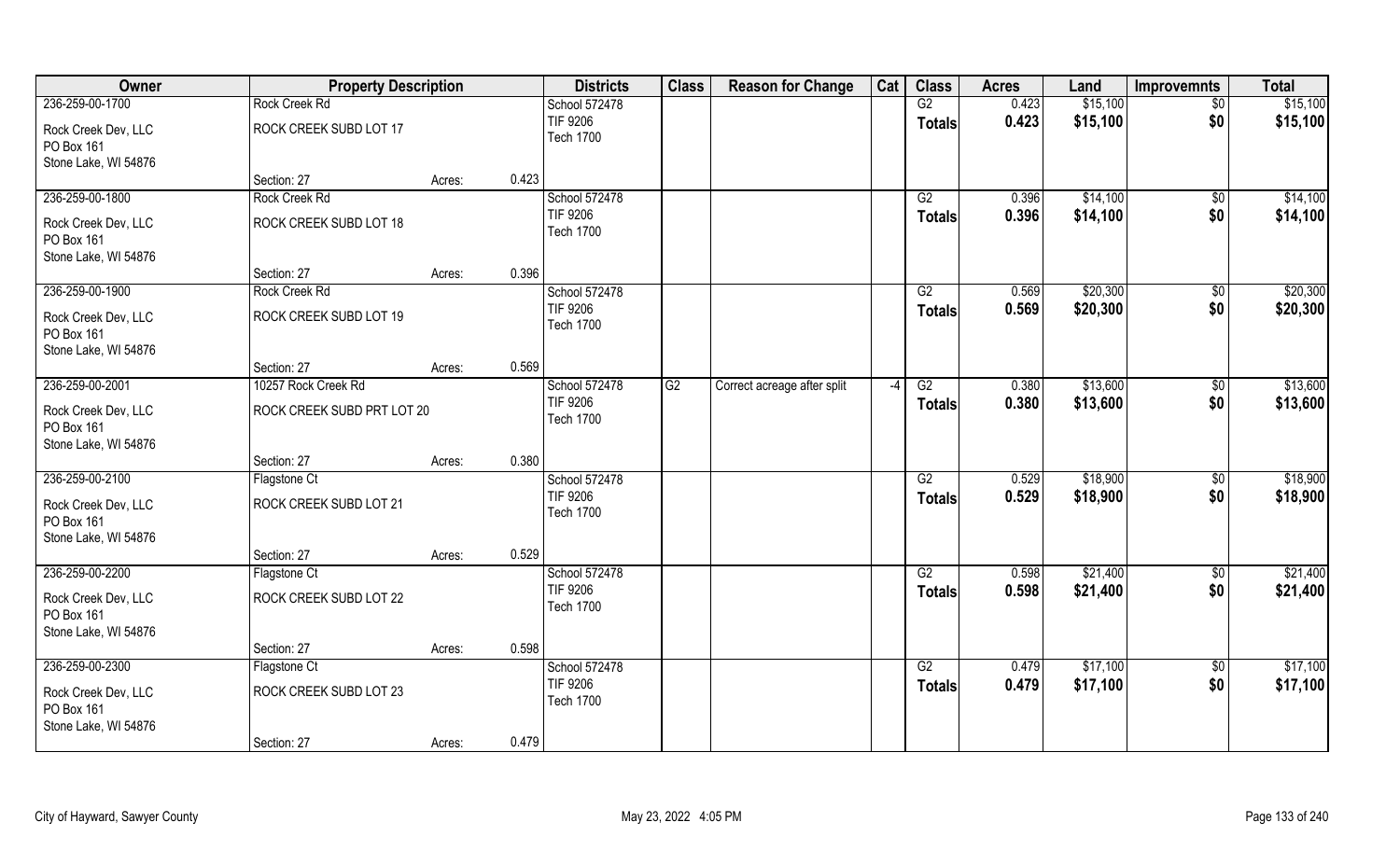| Owner                                                                                                 | <b>Property Description</b>                                                                                                |                  | <b>Districts</b>                              | <b>Class</b> | <b>Reason for Change</b>    | Cat           | <b>Class</b>              | <b>Acres</b>   | Land                 | <b>Improvemnts</b>     | <b>Total</b>           |
|-------------------------------------------------------------------------------------------------------|----------------------------------------------------------------------------------------------------------------------------|------------------|-----------------------------------------------|--------------|-----------------------------|---------------|---------------------------|----------------|----------------------|------------------------|------------------------|
| 236-259-00-2401<br>Rock Creek Dev, LLC<br>PO Box 161                                                  | ROCK CREEK SUBD PRT LOT 24                                                                                                 |                  | School 572478<br>TIF 9206<br><b>Tech 1700</b> | G2           | Correct acreage after split | $\mathcal{L}$ | G2<br><b>Totals</b>       | 0.035<br>0.035 | \$1,300<br>\$1,300   | $\sqrt{$0}$<br>\$0     | \$1,300<br>\$1,300     |
| Stone Lake, WI 54876                                                                                  | Section: 27                                                                                                                | 0.035<br>Acres:  |                                               |              |                             |               |                           |                |                      |                        |                        |
| 236-259-00-2700                                                                                       | Rock Creek Rd                                                                                                              |                  | School 572478                                 |              |                             |               | $\overline{G2}$           | 1.009          | \$36,300             | \$0                    | \$36,300               |
| Rock Creek Dev, LLC<br>PO Box 161<br>Stone Lake, WI 54876                                             | ROCK CREEK SUBD LOT 27                                                                                                     |                  | TIF 9206<br><b>Tech 1700</b>                  |              |                             |               | <b>Totals</b>             | 1.009          | \$36,300             | \$0                    | \$36,300               |
|                                                                                                       | Section: 27                                                                                                                | 1.009<br>Acres:  |                                               |              |                             |               |                           |                |                      |                        |                        |
| 236-259-00-2802                                                                                       |                                                                                                                            |                  | School 572478                                 | G1           | Correct acreage             |               | G1                        | 13.891         | \$499,700            | $\frac{1}{2}$          | \$499,700              |
| Rock Creek Dev, LLC<br>PO Box 161<br>Stone Lake, WI 54876                                             | ROCK CREEK SUBD OUTLOTS 1 & 2, ROCK CREEK<br><b>RD</b>                                                                     |                  | TIF 9206<br><b>Tech 1700</b>                  |              |                             |               | <b>Totals</b>             | 13.891         | \$499,700            | \$0                    | \$499,700              |
|                                                                                                       | Section: 27                                                                                                                | 13.891<br>Acres: |                                               |              |                             |               |                           |                |                      |                        |                        |
| 236-259-00-2803                                                                                       |                                                                                                                            |                  | School 572478                                 | G1           | Correct acreage             |               | G1                        | 1.310          | \$47,100             | \$0                    | \$47,100               |
| Rock Creek Dev, LLC<br>PO Box 161<br>Stone Lake, WI 54876                                             | ROCK CREEK SUBD PRT FLAGSTONE CT &<br>LIMESTONE LOOP (VACATED)                                                             |                  | <b>TIF 9206</b><br><b>Tech 1700</b>           |              |                             |               | <b>Totals</b>             | 1.310          | \$47,100             | \$0                    | \$47,100               |
|                                                                                                       | Section: 27                                                                                                                | 1.310<br>Acres:  |                                               |              |                             |               |                           |                |                      |                        |                        |
| 236-260-00-0100                                                                                       | 15560 Par Ln                                                                                                               |                  | School 572478                                 |              |                             |               | $\overline{G1}$           | 0.230          | \$10,000             | \$160,900              | \$170,900              |
| Jennifer L. Miller-Scherschel<br>15560 Par Ln<br>Hayward, WI 54843                                    | PAR PLACE CONDO DECL 316061 UNIT 1 & 1/18 INT<br>IN COMMON ELEMENTS & FACIL L D & B A MILLER<br>LIFE ESTATE<br>Section: 22 | 0.230<br>Acres:  | <b>Tech 1700</b>                              |              |                             |               | Totals                    | 0.230          | \$10,000             | \$160,900              | \$170,900              |
| 236-260-00-0200                                                                                       | 15558 Par Ln                                                                                                               |                  | School 572478                                 |              |                             |               | G1                        | 0.230          | \$10,000             | \$160,900              | \$170,900              |
| Randall L. Nedlose<br>15558 Par Ln<br>Hayward, WI 54843                                               | PAR PLACE CONDO DECL #316061 UNIT 2 & 1/18 INT<br>IN COMMON ELEMENTS & FACIL                                               |                  | <b>Tech 1700</b>                              |              |                             |               | <b>Totals</b>             | 0.230          | \$10,000             | \$160,900              | \$170,900              |
|                                                                                                       | Section: 22                                                                                                                | 0.230<br>Acres:  |                                               |              |                             |               |                           |                |                      |                        |                        |
| 236-260-00-0300<br>Alan P & Bonnie J Wunsch Revoc Trust<br>85 S Agua Fria Ln<br>Casa Grande, AZ 85194 | 15552 Par Ln<br>PAR PLACE CONDO DECL #316061 UNIT 3 & 1/18 INT<br>IN COMMON ELEMENTS & FACIL                               |                  | School 572478<br><b>Tech 1700</b>             |              |                             |               | $\overline{G1}$<br>Totals | 0.230<br>0.230 | \$10,000<br>\$10,000 | \$160,900<br>\$160,900 | \$170,900<br>\$170,900 |
|                                                                                                       | Section: 22                                                                                                                | 0.230<br>Acres:  |                                               |              |                             |               |                           |                |                      |                        |                        |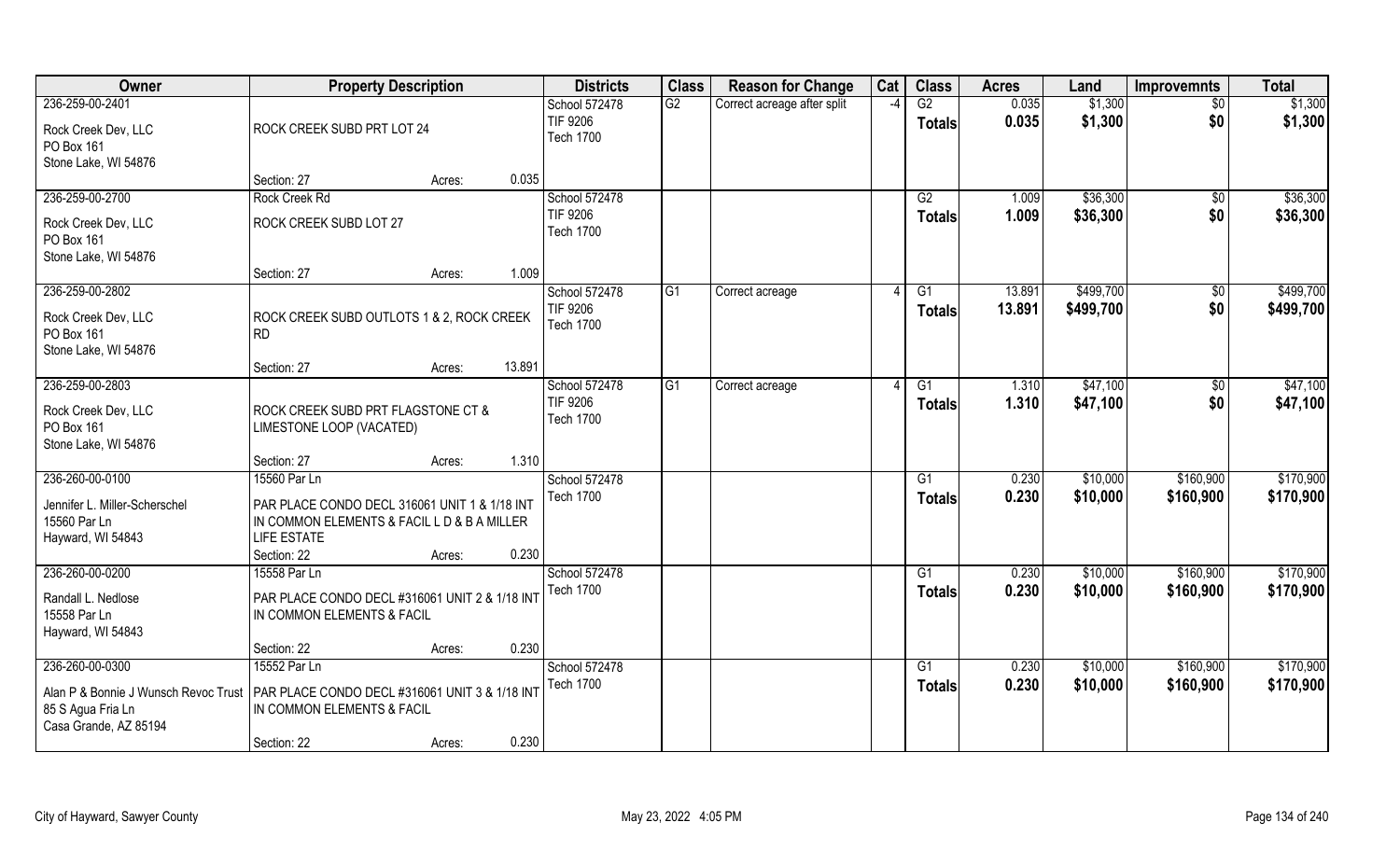| Owner                                | <b>Property Description</b>                    | <b>Districts</b> | <b>Class</b> | <b>Reason for Change</b> | Cat | <b>Class</b>  | <b>Acres</b> | Land     | <b>Improvemnts</b>     | <b>Total</b> |
|--------------------------------------|------------------------------------------------|------------------|--------------|--------------------------|-----|---------------|--------------|----------|------------------------|--------------|
| 236-260-00-0400                      | 15550 Par Ln                                   | School 572478    |              |                          |     | G1            | 0.230        | \$10,000 | \$160,900              | \$170,900    |
| Gf Business Management LLC           | PAR PLACE CONDO DECL #316061 UNIT 4 & 1/18 INT | <b>Tech 1700</b> |              |                          |     | <b>Totals</b> | 0.230        | \$10,000 | \$160,900              | \$170,900    |
| 307 Mcdaniel Pl                      | IN COMMON ELEMENTS & FACIL                     |                  |              |                          |     |               |              |          |                        |              |
| Canton, GA 30115                     |                                                |                  |              |                          |     |               |              |          |                        |              |
|                                      | 0.230<br>Section: 22<br>Acres:                 |                  |              |                          |     |               |              |          |                        |              |
| 236-260-00-0500                      | 15544 Par Ln                                   | School 572478    |              |                          |     | G1            | 0.230        | \$10,000 | \$160,500              | \$170,500    |
| Robert L. Christianson               | PAR PLACE CONDO DECL 316061 UNIT 5 & 1/18 INT  | <b>Tech 1700</b> |              |                          |     | <b>Totals</b> | 0.230        | \$10,000 | \$160,500              | \$170,500    |
| Lu Rae M M. Christianson             | IN COMMON ELEMENTS & FACIL                     |                  |              |                          |     |               |              |          |                        |              |
| 15544 Par Ln                         |                                                |                  |              |                          |     |               |              |          |                        |              |
| Hayward, WI 54843                    | 0.230<br>Section: 22<br>Acres:                 |                  |              |                          |     |               |              |          |                        |              |
| 236-260-00-0600                      | 15542 Par Ln                                   | School 572478    |              |                          |     | G1            | 0.230        | \$10,000 | \$161,700              | \$171,700    |
|                                      |                                                | <b>Tech 1700</b> |              |                          |     | <b>Totals</b> | 0.230        | \$10,000 | \$161,700              | \$171,700    |
| Diane L Ziemke Trust                 | PAR PLACE CONDO DECL #316061 UNIT 6 & 1/18 INT |                  |              |                          |     |               |              |          |                        |              |
| 3437 N Lynx Lake Dr                  | IN COMMON ELEMENTS & FACIL                     |                  |              |                          |     |               |              |          |                        |              |
| Prescott Valley, AZ 86314            |                                                |                  |              |                          |     |               |              |          |                        |              |
|                                      | 0.230<br>Section: 22<br>Acres:                 |                  |              |                          |     |               |              |          |                        |              |
| 236-260-00-0700                      | 15510 Par Ln                                   | School 572478    |              |                          |     | G1            | 0.230        | \$7,000  | \$232,000              | \$239,000    |
| Smith Trust                          | PAR PLACE CONDO DECL #316061 UNIT 7 & 1/18 INT | <b>Tech 1700</b> |              |                          |     | <b>Totals</b> | 0.230        | \$7,000  | \$232,000              | \$239,000    |
| 15564W Par Ln                        | IN COMMON ELEMENTS & FACIL                     |                  |              |                          |     |               |              |          |                        |              |
| Hayward, WI 54843                    |                                                |                  |              |                          |     |               |              |          |                        |              |
|                                      | 0.230<br>Section: 22<br>Acres:                 |                  |              |                          |     |               |              |          |                        |              |
| 236-260-00-0801                      | 15508 Par Ln                                   | School 572478    |              |                          |     | G1            | 0.460        | \$17,000 | \$199,600              | \$216,600    |
| Michael B. Fowler                    | PAR PLACE CONDO UNITS 8 & 9 & 1/18 INT IN      | <b>Tech 1700</b> |              |                          |     | <b>Totals</b> | 0.460        | \$17,000 | \$199,600              | \$216,600    |
| Laura L. Fowler                      | <b>COMMON ELEMENTS &amp; FACIL</b>             |                  |              |                          |     |               |              |          |                        |              |
| 15508 Par Ln                         |                                                |                  |              |                          |     |               |              |          |                        |              |
| Hayward, WI 54843                    | 0.460<br>Section: 22<br>Acres:                 |                  |              |                          |     |               |              |          |                        |              |
| 236-260-00-1001                      | 15501 Par Ln                                   | School 572478    |              |                          |     | G1            | 0.460        | \$17,000 | \$198,000              | \$215,000    |
|                                      |                                                | <b>Tech 1700</b> |              |                          |     | <b>Totals</b> | 0.460        | \$17,000 | \$198,000              | \$215,000    |
| Brent B. Van Vonderen                | PAR PLACE CONDO UNITS 10 & 11 & 1/18 INT IN    |                  |              |                          |     |               |              |          |                        |              |
| Mary L. Van Vonderen<br>15501 Par Ln | <b>COMMON ELEMENTS &amp; FACIL</b>             |                  |              |                          |     |               |              |          |                        |              |
| Hayward, WI 54843                    | 0.460<br>Section: 22<br>Acres:                 |                  |              |                          |     |               |              |          |                        |              |
| 236-260-00-1201                      | 15513 Par Ln                                   | School 572478    |              |                          |     | G1            | 0.460        |          |                        | \$14,000     |
|                                      |                                                | <b>Tech 1700</b> |              |                          |     |               | 0.460        | \$14,000 | $\overline{50}$<br>\$0 |              |
| Smith Trust                          | PAR PLACE CONDO UNITS 12 & 13 & 1/18 INT IN    |                  |              |                          |     | <b>Totals</b> |              | \$14,000 |                        | \$14,000     |
| 15564W Par Ln                        | <b>COMMON ELEMENTS &amp; FACIL</b>             |                  |              |                          |     |               |              |          |                        |              |
| Hayward, WI 54843                    |                                                |                  |              |                          |     |               |              |          |                        |              |
|                                      | 0.460<br>Section: 22<br>Acres:                 |                  |              |                          |     |               |              |          |                        |              |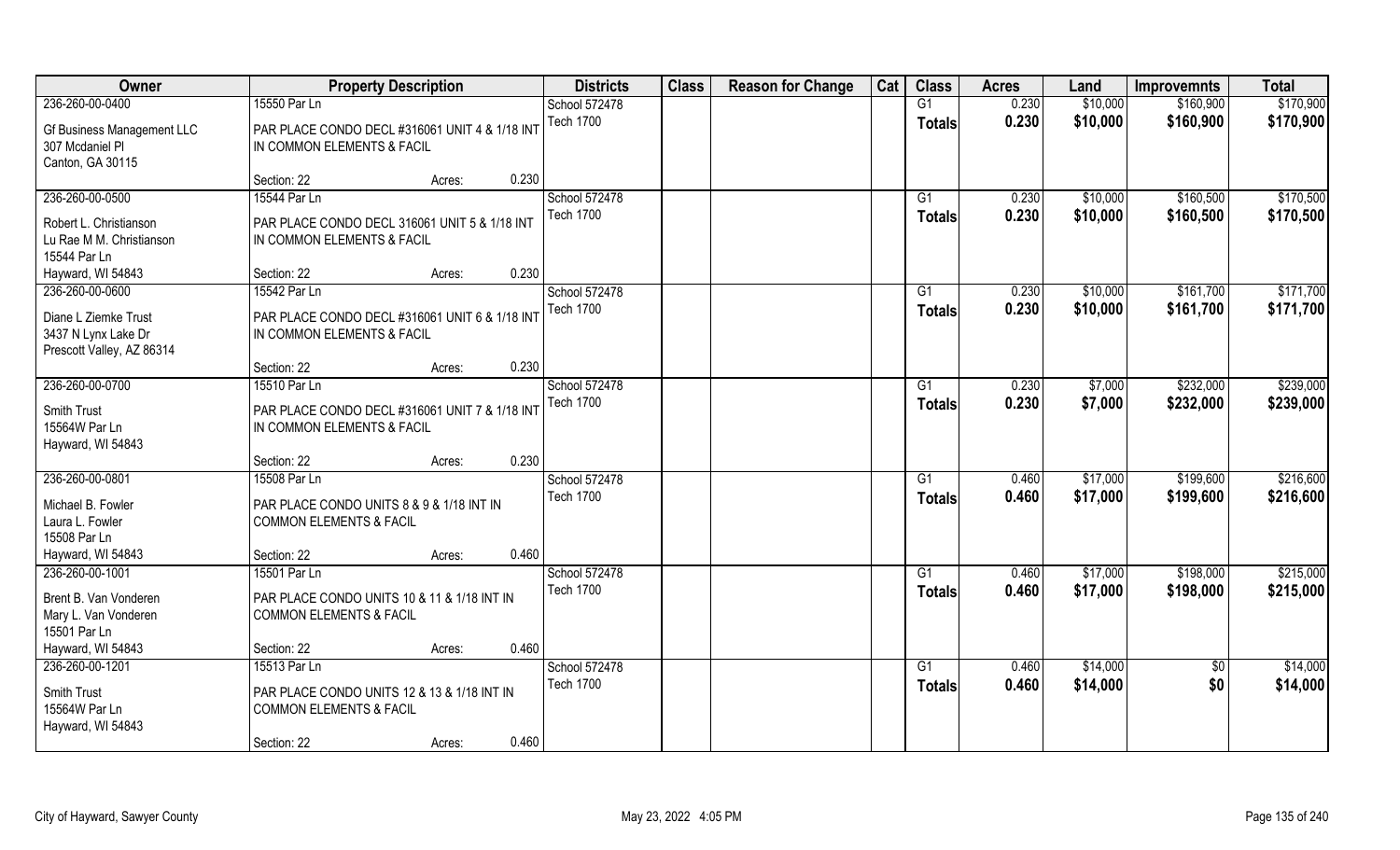| \$7,000<br>G1<br>0.230<br>\$7,000<br>Part<br>School 572478<br>$\overline{50}$<br><b>Tech 1700</b><br>0.230<br>\$7,000<br>\$0<br>\$7,000<br><b>Totals</b><br>Smith Trust<br>PAR PLACE CONDO DECL #316061 UNIT 14 & 1/18<br>15564W Par Ln<br>INT IN COMMON ELEMENTS & FACIL<br>Hayward, WI 54843<br>0.230<br>Section: 22<br>Acres:<br>236-260-00-1500<br>School 572478<br>Par Ln<br>0.230<br>\$7,000<br>\$7,000<br>G1<br>$\overline{50}$<br>0.230<br><b>Tech 1700</b><br>\$7,000<br>\$0<br>\$7,000<br><b>Totals</b><br>PAR PLACE CONDO DECL #316061 UNIT 15 & 1/18<br>15564W Par Ln<br>INT IN COMMON ELEMENTS & FACIL<br>Hayward, WI 54843<br>0.230<br>Section: 22<br>Acres:<br>236-260-00-1600<br>School 572478<br>\$7,000<br>\$7,000<br>15553 Par Ln<br>G1<br>0.230<br>$\sqrt[6]{30}$<br><b>Tech 1700</b><br>\$0<br>0.230<br>\$7,000<br>\$7,000<br><b>Totals</b><br>Smith Trust<br>PAR PLACE CONDO DECL #316061 UNIT 16 & 1/18<br>15564W Par Ln<br>INT IN COMMON ELEMENTS & FACIL<br>Hayward, WI 54843<br>0.230<br>Section: 22<br>Acres:<br>236-260-00-1700<br>\$7,000<br>School 572478<br>0.230<br>\$7,000<br>15555 Par Ln<br>G1<br>$\sqrt[6]{3}$<br><b>Tech 1700</b><br>\$0<br>0.230<br>\$7,000<br>\$7,000<br><b>Totals</b><br>Smith Trust<br>PAR PLACE CONDO DECL #316061 UNIT 17 & 1/18<br>15564W Par Ln<br>INT IN COMMON ELEMENTS & FACIL<br>Hayward, WI 54843<br>0.230<br>Section: 22<br>Acres:<br>\$167,100<br>School 572478<br>0.230<br>\$10,000<br>\$157,100<br>15561 Par Ln<br>G1<br><b>Tech 1700</b><br>0.230<br>\$10,000<br>\$157,100<br>\$167,100<br><b>Totals</b><br>Janet A. Ziem<br>PAR PLACE CONDO DECL #316061 UNIT 18 & 1/18<br>PO Box 1347<br>INT IN COMMON ELEMENTS & FACIL<br>Hayward, WI 54843-1347<br>0.230<br>Section: 22<br>Acres:<br>236-260-00-1900<br>\$170,900<br>15563 Par Ln<br>School 572478<br>0.230<br>\$10,000<br>\$160,900<br>G1<br><b>Tech 1700</b><br>0.230<br>\$10,000<br>\$160,900<br>\$170,900<br><b>Totals</b><br>Smith Trust<br>PAR PLACE CONDO DECL #316061 UNIT 19 & 1/18<br>15564W Par Ln<br>INT IN COMMON ELEMENTS & FACIL<br>Hayward, WI 54843<br>0.230<br>Section: 22<br>Acres:<br>236-260-00-2000<br>School 572478<br>\$151,300<br>15567 Par Ln<br>G1<br>0.230<br>\$10,000<br>\$141,300<br><b>Tech 1700</b><br>0.230<br>\$10,000<br>\$141,300<br>\$151,300<br><b>Totals</b><br>Smith Trust<br>PAR PLACE CONDO DECL #316061 UNIT 20 & 1/18<br>15564W Par Ln<br>INT IN COMMON ELEMENTS & FACIL<br>Hayward, WI 54843 | Owner           | <b>Property Description</b> | <b>Districts</b> | <b>Class</b> | <b>Reason for Change</b> | Cat | <b>Class</b> | <b>Acres</b> | Land | <b>Improvemnts</b> | <b>Total</b> |
|----------------------------------------------------------------------------------------------------------------------------------------------------------------------------------------------------------------------------------------------------------------------------------------------------------------------------------------------------------------------------------------------------------------------------------------------------------------------------------------------------------------------------------------------------------------------------------------------------------------------------------------------------------------------------------------------------------------------------------------------------------------------------------------------------------------------------------------------------------------------------------------------------------------------------------------------------------------------------------------------------------------------------------------------------------------------------------------------------------------------------------------------------------------------------------------------------------------------------------------------------------------------------------------------------------------------------------------------------------------------------------------------------------------------------------------------------------------------------------------------------------------------------------------------------------------------------------------------------------------------------------------------------------------------------------------------------------------------------------------------------------------------------------------------------------------------------------------------------------------------------------------------------------------------------------------------------------------------------------------------------------------------------------------------------------------------------------------------------------------------------------------------------------------------------------------------------------------------------------------------------------------------------------------------------------------------------------------------------------------------------------------------------------------------------------------------------------------------|-----------------|-----------------------------|------------------|--------------|--------------------------|-----|--------------|--------------|------|--------------------|--------------|
|                                                                                                                                                                                                                                                                                                                                                                                                                                                                                                                                                                                                                                                                                                                                                                                                                                                                                                                                                                                                                                                                                                                                                                                                                                                                                                                                                                                                                                                                                                                                                                                                                                                                                                                                                                                                                                                                                                                                                                                                                                                                                                                                                                                                                                                                                                                                                                                                                                                                      | 236-260-00-1400 |                             |                  |              |                          |     |              |              |      |                    |              |
|                                                                                                                                                                                                                                                                                                                                                                                                                                                                                                                                                                                                                                                                                                                                                                                                                                                                                                                                                                                                                                                                                                                                                                                                                                                                                                                                                                                                                                                                                                                                                                                                                                                                                                                                                                                                                                                                                                                                                                                                                                                                                                                                                                                                                                                                                                                                                                                                                                                                      |                 |                             |                  |              |                          |     |              |              |      |                    |              |
|                                                                                                                                                                                                                                                                                                                                                                                                                                                                                                                                                                                                                                                                                                                                                                                                                                                                                                                                                                                                                                                                                                                                                                                                                                                                                                                                                                                                                                                                                                                                                                                                                                                                                                                                                                                                                                                                                                                                                                                                                                                                                                                                                                                                                                                                                                                                                                                                                                                                      |                 |                             |                  |              |                          |     |              |              |      |                    |              |
|                                                                                                                                                                                                                                                                                                                                                                                                                                                                                                                                                                                                                                                                                                                                                                                                                                                                                                                                                                                                                                                                                                                                                                                                                                                                                                                                                                                                                                                                                                                                                                                                                                                                                                                                                                                                                                                                                                                                                                                                                                                                                                                                                                                                                                                                                                                                                                                                                                                                      |                 |                             |                  |              |                          |     |              |              |      |                    |              |
|                                                                                                                                                                                                                                                                                                                                                                                                                                                                                                                                                                                                                                                                                                                                                                                                                                                                                                                                                                                                                                                                                                                                                                                                                                                                                                                                                                                                                                                                                                                                                                                                                                                                                                                                                                                                                                                                                                                                                                                                                                                                                                                                                                                                                                                                                                                                                                                                                                                                      |                 |                             |                  |              |                          |     |              |              |      |                    |              |
|                                                                                                                                                                                                                                                                                                                                                                                                                                                                                                                                                                                                                                                                                                                                                                                                                                                                                                                                                                                                                                                                                                                                                                                                                                                                                                                                                                                                                                                                                                                                                                                                                                                                                                                                                                                                                                                                                                                                                                                                                                                                                                                                                                                                                                                                                                                                                                                                                                                                      |                 |                             |                  |              |                          |     |              |              |      |                    |              |
|                                                                                                                                                                                                                                                                                                                                                                                                                                                                                                                                                                                                                                                                                                                                                                                                                                                                                                                                                                                                                                                                                                                                                                                                                                                                                                                                                                                                                                                                                                                                                                                                                                                                                                                                                                                                                                                                                                                                                                                                                                                                                                                                                                                                                                                                                                                                                                                                                                                                      | Smith Trust     |                             |                  |              |                          |     |              |              |      |                    |              |
|                                                                                                                                                                                                                                                                                                                                                                                                                                                                                                                                                                                                                                                                                                                                                                                                                                                                                                                                                                                                                                                                                                                                                                                                                                                                                                                                                                                                                                                                                                                                                                                                                                                                                                                                                                                                                                                                                                                                                                                                                                                                                                                                                                                                                                                                                                                                                                                                                                                                      |                 |                             |                  |              |                          |     |              |              |      |                    |              |
|                                                                                                                                                                                                                                                                                                                                                                                                                                                                                                                                                                                                                                                                                                                                                                                                                                                                                                                                                                                                                                                                                                                                                                                                                                                                                                                                                                                                                                                                                                                                                                                                                                                                                                                                                                                                                                                                                                                                                                                                                                                                                                                                                                                                                                                                                                                                                                                                                                                                      |                 |                             |                  |              |                          |     |              |              |      |                    |              |
|                                                                                                                                                                                                                                                                                                                                                                                                                                                                                                                                                                                                                                                                                                                                                                                                                                                                                                                                                                                                                                                                                                                                                                                                                                                                                                                                                                                                                                                                                                                                                                                                                                                                                                                                                                                                                                                                                                                                                                                                                                                                                                                                                                                                                                                                                                                                                                                                                                                                      |                 |                             |                  |              |                          |     |              |              |      |                    |              |
|                                                                                                                                                                                                                                                                                                                                                                                                                                                                                                                                                                                                                                                                                                                                                                                                                                                                                                                                                                                                                                                                                                                                                                                                                                                                                                                                                                                                                                                                                                                                                                                                                                                                                                                                                                                                                                                                                                                                                                                                                                                                                                                                                                                                                                                                                                                                                                                                                                                                      |                 |                             |                  |              |                          |     |              |              |      |                    |              |
|                                                                                                                                                                                                                                                                                                                                                                                                                                                                                                                                                                                                                                                                                                                                                                                                                                                                                                                                                                                                                                                                                                                                                                                                                                                                                                                                                                                                                                                                                                                                                                                                                                                                                                                                                                                                                                                                                                                                                                                                                                                                                                                                                                                                                                                                                                                                                                                                                                                                      |                 |                             |                  |              |                          |     |              |              |      |                    |              |
|                                                                                                                                                                                                                                                                                                                                                                                                                                                                                                                                                                                                                                                                                                                                                                                                                                                                                                                                                                                                                                                                                                                                                                                                                                                                                                                                                                                                                                                                                                                                                                                                                                                                                                                                                                                                                                                                                                                                                                                                                                                                                                                                                                                                                                                                                                                                                                                                                                                                      |                 |                             |                  |              |                          |     |              |              |      |                    |              |
|                                                                                                                                                                                                                                                                                                                                                                                                                                                                                                                                                                                                                                                                                                                                                                                                                                                                                                                                                                                                                                                                                                                                                                                                                                                                                                                                                                                                                                                                                                                                                                                                                                                                                                                                                                                                                                                                                                                                                                                                                                                                                                                                                                                                                                                                                                                                                                                                                                                                      |                 |                             |                  |              |                          |     |              |              |      |                    |              |
|                                                                                                                                                                                                                                                                                                                                                                                                                                                                                                                                                                                                                                                                                                                                                                                                                                                                                                                                                                                                                                                                                                                                                                                                                                                                                                                                                                                                                                                                                                                                                                                                                                                                                                                                                                                                                                                                                                                                                                                                                                                                                                                                                                                                                                                                                                                                                                                                                                                                      |                 |                             |                  |              |                          |     |              |              |      |                    |              |
|                                                                                                                                                                                                                                                                                                                                                                                                                                                                                                                                                                                                                                                                                                                                                                                                                                                                                                                                                                                                                                                                                                                                                                                                                                                                                                                                                                                                                                                                                                                                                                                                                                                                                                                                                                                                                                                                                                                                                                                                                                                                                                                                                                                                                                                                                                                                                                                                                                                                      |                 |                             |                  |              |                          |     |              |              |      |                    |              |
|                                                                                                                                                                                                                                                                                                                                                                                                                                                                                                                                                                                                                                                                                                                                                                                                                                                                                                                                                                                                                                                                                                                                                                                                                                                                                                                                                                                                                                                                                                                                                                                                                                                                                                                                                                                                                                                                                                                                                                                                                                                                                                                                                                                                                                                                                                                                                                                                                                                                      |                 |                             |                  |              |                          |     |              |              |      |                    |              |
|                                                                                                                                                                                                                                                                                                                                                                                                                                                                                                                                                                                                                                                                                                                                                                                                                                                                                                                                                                                                                                                                                                                                                                                                                                                                                                                                                                                                                                                                                                                                                                                                                                                                                                                                                                                                                                                                                                                                                                                                                                                                                                                                                                                                                                                                                                                                                                                                                                                                      |                 |                             |                  |              |                          |     |              |              |      |                    |              |
|                                                                                                                                                                                                                                                                                                                                                                                                                                                                                                                                                                                                                                                                                                                                                                                                                                                                                                                                                                                                                                                                                                                                                                                                                                                                                                                                                                                                                                                                                                                                                                                                                                                                                                                                                                                                                                                                                                                                                                                                                                                                                                                                                                                                                                                                                                                                                                                                                                                                      |                 |                             |                  |              |                          |     |              |              |      |                    |              |
|                                                                                                                                                                                                                                                                                                                                                                                                                                                                                                                                                                                                                                                                                                                                                                                                                                                                                                                                                                                                                                                                                                                                                                                                                                                                                                                                                                                                                                                                                                                                                                                                                                                                                                                                                                                                                                                                                                                                                                                                                                                                                                                                                                                                                                                                                                                                                                                                                                                                      | 236-260-00-1800 |                             |                  |              |                          |     |              |              |      |                    |              |
|                                                                                                                                                                                                                                                                                                                                                                                                                                                                                                                                                                                                                                                                                                                                                                                                                                                                                                                                                                                                                                                                                                                                                                                                                                                                                                                                                                                                                                                                                                                                                                                                                                                                                                                                                                                                                                                                                                                                                                                                                                                                                                                                                                                                                                                                                                                                                                                                                                                                      |                 |                             |                  |              |                          |     |              |              |      |                    |              |
|                                                                                                                                                                                                                                                                                                                                                                                                                                                                                                                                                                                                                                                                                                                                                                                                                                                                                                                                                                                                                                                                                                                                                                                                                                                                                                                                                                                                                                                                                                                                                                                                                                                                                                                                                                                                                                                                                                                                                                                                                                                                                                                                                                                                                                                                                                                                                                                                                                                                      |                 |                             |                  |              |                          |     |              |              |      |                    |              |
|                                                                                                                                                                                                                                                                                                                                                                                                                                                                                                                                                                                                                                                                                                                                                                                                                                                                                                                                                                                                                                                                                                                                                                                                                                                                                                                                                                                                                                                                                                                                                                                                                                                                                                                                                                                                                                                                                                                                                                                                                                                                                                                                                                                                                                                                                                                                                                                                                                                                      |                 |                             |                  |              |                          |     |              |              |      |                    |              |
|                                                                                                                                                                                                                                                                                                                                                                                                                                                                                                                                                                                                                                                                                                                                                                                                                                                                                                                                                                                                                                                                                                                                                                                                                                                                                                                                                                                                                                                                                                                                                                                                                                                                                                                                                                                                                                                                                                                                                                                                                                                                                                                                                                                                                                                                                                                                                                                                                                                                      |                 |                             |                  |              |                          |     |              |              |      |                    |              |
|                                                                                                                                                                                                                                                                                                                                                                                                                                                                                                                                                                                                                                                                                                                                                                                                                                                                                                                                                                                                                                                                                                                                                                                                                                                                                                                                                                                                                                                                                                                                                                                                                                                                                                                                                                                                                                                                                                                                                                                                                                                                                                                                                                                                                                                                                                                                                                                                                                                                      |                 |                             |                  |              |                          |     |              |              |      |                    |              |
|                                                                                                                                                                                                                                                                                                                                                                                                                                                                                                                                                                                                                                                                                                                                                                                                                                                                                                                                                                                                                                                                                                                                                                                                                                                                                                                                                                                                                                                                                                                                                                                                                                                                                                                                                                                                                                                                                                                                                                                                                                                                                                                                                                                                                                                                                                                                                                                                                                                                      |                 |                             |                  |              |                          |     |              |              |      |                    |              |
|                                                                                                                                                                                                                                                                                                                                                                                                                                                                                                                                                                                                                                                                                                                                                                                                                                                                                                                                                                                                                                                                                                                                                                                                                                                                                                                                                                                                                                                                                                                                                                                                                                                                                                                                                                                                                                                                                                                                                                                                                                                                                                                                                                                                                                                                                                                                                                                                                                                                      |                 |                             |                  |              |                          |     |              |              |      |                    |              |
|                                                                                                                                                                                                                                                                                                                                                                                                                                                                                                                                                                                                                                                                                                                                                                                                                                                                                                                                                                                                                                                                                                                                                                                                                                                                                                                                                                                                                                                                                                                                                                                                                                                                                                                                                                                                                                                                                                                                                                                                                                                                                                                                                                                                                                                                                                                                                                                                                                                                      |                 |                             |                  |              |                          |     |              |              |      |                    |              |
|                                                                                                                                                                                                                                                                                                                                                                                                                                                                                                                                                                                                                                                                                                                                                                                                                                                                                                                                                                                                                                                                                                                                                                                                                                                                                                                                                                                                                                                                                                                                                                                                                                                                                                                                                                                                                                                                                                                                                                                                                                                                                                                                                                                                                                                                                                                                                                                                                                                                      |                 |                             |                  |              |                          |     |              |              |      |                    |              |
|                                                                                                                                                                                                                                                                                                                                                                                                                                                                                                                                                                                                                                                                                                                                                                                                                                                                                                                                                                                                                                                                                                                                                                                                                                                                                                                                                                                                                                                                                                                                                                                                                                                                                                                                                                                                                                                                                                                                                                                                                                                                                                                                                                                                                                                                                                                                                                                                                                                                      |                 |                             |                  |              |                          |     |              |              |      |                    |              |
|                                                                                                                                                                                                                                                                                                                                                                                                                                                                                                                                                                                                                                                                                                                                                                                                                                                                                                                                                                                                                                                                                                                                                                                                                                                                                                                                                                                                                                                                                                                                                                                                                                                                                                                                                                                                                                                                                                                                                                                                                                                                                                                                                                                                                                                                                                                                                                                                                                                                      |                 |                             |                  |              |                          |     |              |              |      |                    |              |
|                                                                                                                                                                                                                                                                                                                                                                                                                                                                                                                                                                                                                                                                                                                                                                                                                                                                                                                                                                                                                                                                                                                                                                                                                                                                                                                                                                                                                                                                                                                                                                                                                                                                                                                                                                                                                                                                                                                                                                                                                                                                                                                                                                                                                                                                                                                                                                                                                                                                      |                 |                             |                  |              |                          |     |              |              |      |                    |              |
| 0.230<br>Section: 22<br>Acres:                                                                                                                                                                                                                                                                                                                                                                                                                                                                                                                                                                                                                                                                                                                                                                                                                                                                                                                                                                                                                                                                                                                                                                                                                                                                                                                                                                                                                                                                                                                                                                                                                                                                                                                                                                                                                                                                                                                                                                                                                                                                                                                                                                                                                                                                                                                                                                                                                                       |                 |                             |                  |              |                          |     |              |              |      |                    |              |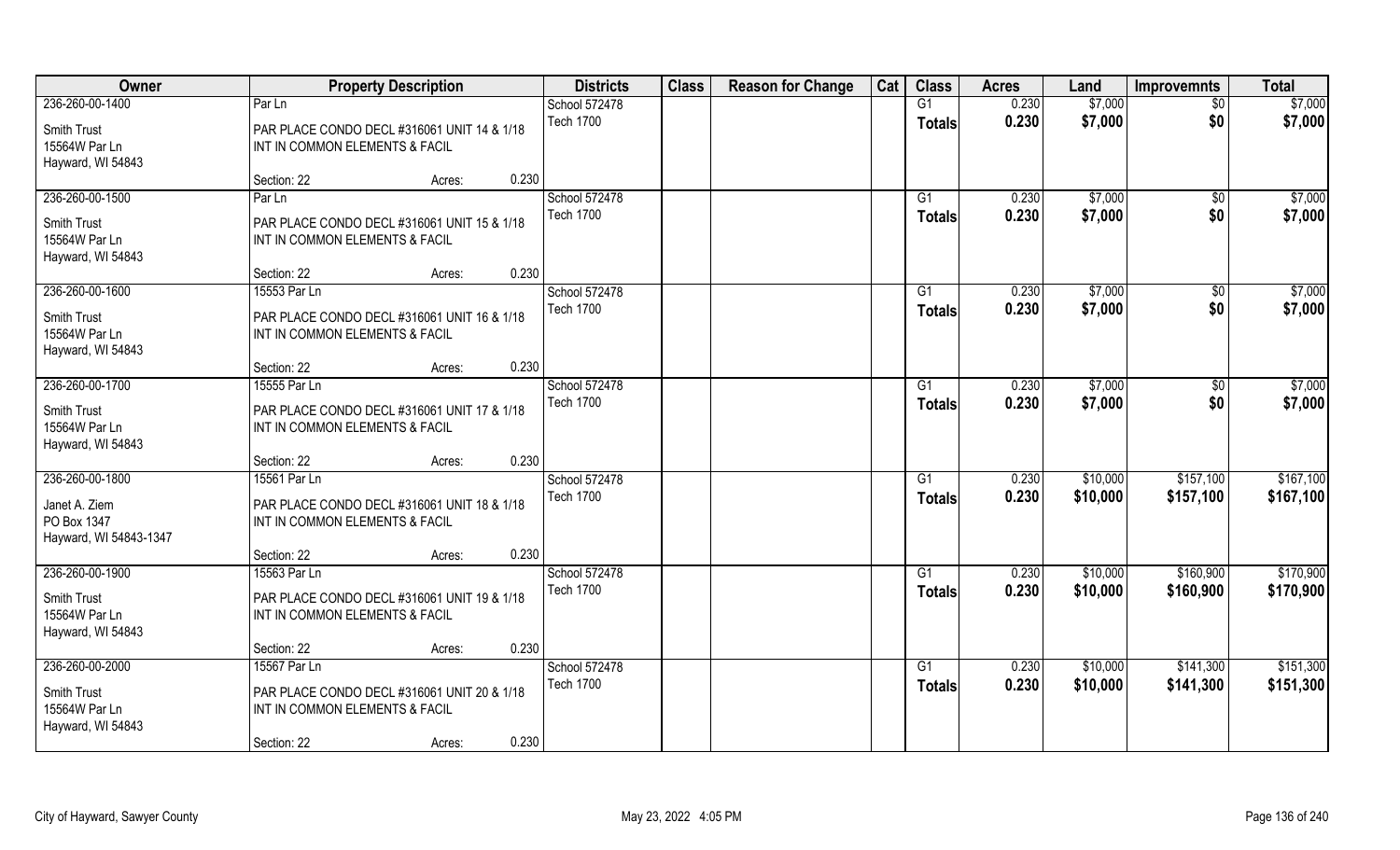| Owner                   |                                             | <b>Property Description</b> |       | <b>Districts</b> | <b>Class</b> | <b>Reason for Change</b> | Cat | <b>Class</b>    | <b>Acres</b> | Land     | <b>Improvemnts</b> | <b>Total</b> |
|-------------------------|---------------------------------------------|-----------------------------|-------|------------------|--------------|--------------------------|-----|-----------------|--------------|----------|--------------------|--------------|
| 236-260-00-2100         | 15569 Par Ln                                |                             |       | School 572478    |              |                          |     | G1              | 0.230        | \$10,000 | \$141,300          | \$151,300    |
| Ronald C. Hansen        | PAR PLACE CONDO DECL #316061 UNIT 21 & 1/18 |                             |       | <b>Tech 1700</b> |              |                          |     | <b>Totals</b>   | 0.230        | \$10,000 | \$141,300          | \$151,300    |
| Nancy L. Hansen         | INT IN COMMON AREAS & FACIL                 |                             |       |                  |              |                          |     |                 |              |          |                    |              |
| 15569 Par Ln            |                                             |                             |       |                  |              |                          |     |                 |              |          |                    |              |
| Hayward, WI 54843       | Section: 22                                 | Acres:                      | 0.230 |                  |              |                          |     |                 |              |          |                    |              |
| 236-264-00-0100         | Logan Ln                                    |                             |       | School 572478    |              |                          |     | G1              | 0.140        | \$10,000 | $\sqrt[6]{}$       | \$10,000     |
| Intrepid LLC            | MOOSE LODGE REVISED LOT 1                   |                             |       | <b>Tech 1700</b> |              |                          |     | Totals          | 0.140        | \$10,000 | \$0                | \$10,000     |
| PO Box 589              |                                             |                             |       |                  |              |                          |     |                 |              |          |                    |              |
| Hayward, WI 54843-0589  |                                             |                             |       |                  |              |                          |     |                 |              |          |                    |              |
|                         | Section: 22                                 | Acres:                      | 0.140 |                  |              |                          |     |                 |              |          |                    |              |
| 236-264-00-0200         | Logan Ln                                    |                             |       | School 572478    |              |                          |     | G1              | 0.139        | \$9,900  | \$0                | \$9,900      |
| Intrepid LLC            | MOOSE LODGE REVISED LOT 2                   |                             |       | <b>Tech 1700</b> |              |                          |     | <b>Totals</b>   | 0.139        | \$9,900  | \$0                | \$9,900      |
| PO Box 589              |                                             |                             |       |                  |              |                          |     |                 |              |          |                    |              |
| Hayward, WI 54843-0589  |                                             |                             |       |                  |              |                          |     |                 |              |          |                    |              |
|                         | Section: 22                                 | Acres:                      | 0.139 |                  |              |                          |     |                 |              |          |                    |              |
| 236-264-00-0300         | 15732 Logan Ln                              |                             |       | School 572478    |              |                          |     | G1              | 0.140        | \$10,000 | \$166,400          | \$176,400    |
| Clay R. Tines           | MOOSE LODGE REVISED LOT 3                   |                             |       | <b>Tech 1700</b> |              |                          |     | Totals          | 0.140        | \$10,000 | \$166,400          | \$176,400    |
| 15732 Logan Ln          |                                             |                             |       |                  |              |                          |     |                 |              |          |                    |              |
| Hayward, WI 54843       |                                             |                             |       |                  |              |                          |     |                 |              |          |                    |              |
|                         | Section: 22                                 | Acres:                      | 0.140 |                  |              |                          |     |                 |              |          |                    |              |
| 236-264-00-0400         | 15726 Logan Ln                              |                             |       | School 572478    |              |                          |     | $\overline{G1}$ | 0.140        | \$10,000 | \$168,900          | \$178,900    |
| Christopher J. Richmond | MOOSE LODGE REVISED LOT 4 W & L MEIERS - LC |                             |       | <b>Tech 1700</b> |              |                          |     | <b>Totals</b>   | 0.140        | \$10,000 | \$168,900          | \$178,900    |
| Ambe Richmond           |                                             |                             |       |                  |              |                          |     |                 |              |          |                    |              |
| 15726 Logan Ln          |                                             |                             |       |                  |              |                          |     |                 |              |          |                    |              |
| Hayward, WI 54843       | Section: 22                                 | Acres:                      | 0.140 |                  |              |                          |     |                 |              |          |                    |              |
| 236-264-00-0500         | 15720 Logan Ln                              |                             |       | School 572478    |              |                          |     | G1              | 0.140        | \$10,000 | \$165,200          | \$175,200    |
| Heather L. Isackson     | MOOSE LODGE REVISED LOT 5                   |                             |       | <b>Tech 1700</b> |              |                          |     | <b>Totals</b>   | 0.140        | \$10,000 | \$165,200          | \$175,200    |
| 15330W County Rd Kk     |                                             |                             |       |                  |              |                          |     |                 |              |          |                    |              |
| Hayward, WI 54843       |                                             |                             |       |                  |              |                          |     |                 |              |          |                    |              |
|                         | Section: 22                                 | Acres:                      | 0.140 |                  |              |                          |     |                 |              |          |                    |              |
| 236-264-00-0600         | 15716 Logan Ln                              |                             |       | School 572478    |              |                          |     | $\overline{G1}$ | 0.140        | \$10,000 | \$166,400          | \$176,400    |
| Eric D. Swan            | MOOSE LODGE REVISED LOT 6                   |                             |       | <b>Tech 1700</b> |              |                          |     | Totals          | 0.140        | \$10,000 | \$166,400          | \$176,400    |
| PO Box 131              |                                             |                             |       |                  |              |                          |     |                 |              |          |                    |              |
| Hayward, WI 54843       |                                             |                             |       |                  |              |                          |     |                 |              |          |                    |              |
|                         | Section: 22                                 | Acres:                      | 0.140 |                  |              |                          |     |                 |              |          |                    |              |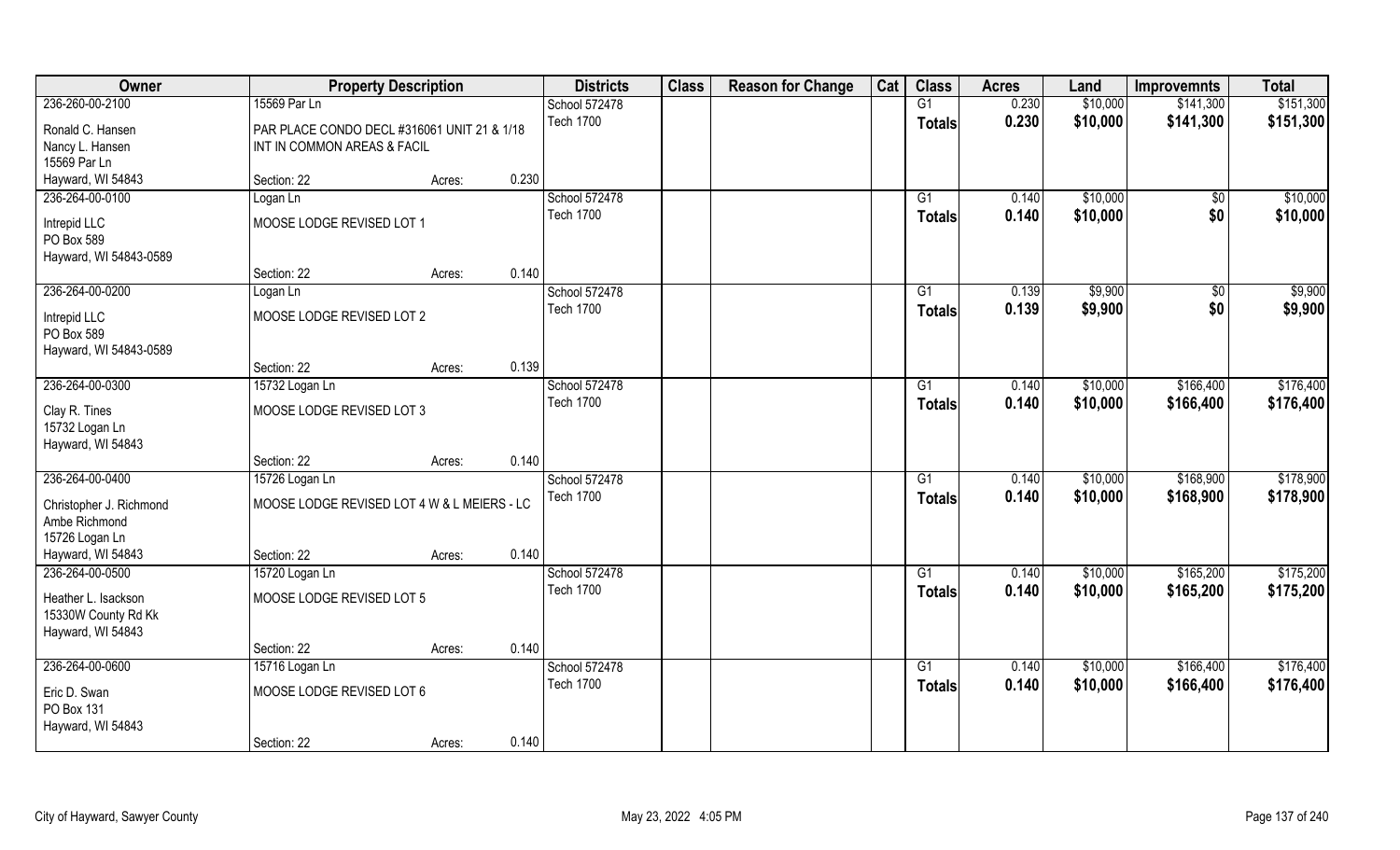| Owner                                                   |                            | <b>Property Description</b> | <b>Districts</b> | <b>Class</b> | <b>Reason for Change</b> | Cat | <b>Class</b>    | <b>Acres</b> | Land     | <b>Improvemnts</b> | <b>Total</b> |
|---------------------------------------------------------|----------------------------|-----------------------------|------------------|--------------|--------------------------|-----|-----------------|--------------|----------|--------------------|--------------|
| 236-264-00-0700                                         | 15712 Logan Ln             |                             | School 572478    |              |                          |     | G1              | 0.140        | \$10,000 | \$119,600          | \$129,600    |
| Brian S. Stewart<br>15712 Logan Ln<br>Hayward, WI 54843 | MOOSE LODGE REVISED LOT 7  |                             | <b>Tech 1700</b> |              |                          |     | <b>Totals</b>   | 0.140        | \$10,000 | \$119,600          | \$129,600    |
|                                                         | Section: 22                | Acres:                      | 0.140            |              |                          |     |                 |              |          |                    |              |
| 236-264-00-0800                                         | 15706 Logan Ln             |                             | School 572478    |              |                          |     | G1              | 0.142        | \$10,100 | \$119,600          | \$129,700    |
| Jerome E Blank Trust                                    | MOOSE LODGE REVISED LOT 8  |                             | <b>Tech 1700</b> |              |                          |     | Totals          | 0.142        | \$10,100 | \$119,600          | \$129,700    |
| 15706 Logan Ln<br>Hayward, WI 54843                     |                            |                             |                  |              |                          |     |                 |              |          |                    |              |
|                                                         | Section: 22                | Acres:                      | 0.142            |              |                          |     |                 |              |          |                    |              |
| 236-264-00-0900                                         | 15705 Logan Ln             |                             | School 572478    |              |                          |     | $\overline{G1}$ | 0.140        | \$10,000 | \$121,200          | \$131,200    |
| Marvin L. Rivard<br>Janet M. Rivard<br>15705 Logan Ln   | MOOSE LODGE REVISED LOT 9  |                             | <b>Tech 1700</b> |              |                          |     | <b>Totals</b>   | 0.140        | \$10,000 | \$121,200          | \$131,200    |
| Hayward, WI 54843                                       | Section: 22                | Acres:                      | 0.140            |              |                          |     |                 |              |          |                    |              |
| 236-264-00-1000                                         | 15711 Logan Ln             |                             | School 572478    |              |                          |     | G1              | 0.138        | \$9,900  | \$119,600          | \$129,500    |
| Brandon J. Sams<br>Jessica Sams<br>16054W West Ln       | MOOSE LODGE REVISED LOT 10 |                             | <b>Tech 1700</b> |              |                          |     | <b>Totals</b>   | 0.138        | \$9,900  | \$119,600          | \$129,500    |
| Hayward, WI 54843                                       | Section: 22                | Acres:                      | 0.138            |              |                          |     |                 |              |          |                    |              |
| 236-264-00-1100                                         | Logan Ln                   |                             | School 572478    |              |                          |     | G1              | 0.140        | \$10,000 | \$0                | \$10,000     |
| Intrepid LLC<br>PO Box 589<br>Hayward, WI 54843-0589    | MOOSE LODGE REVISED LOT 11 |                             | <b>Tech 1700</b> |              |                          |     | <b>Totals</b>   | 0.140        | \$10,000 | \$0                | \$10,000     |
|                                                         | Section: 22                | Acres:                      | 0.140            |              |                          |     |                 |              |          |                    |              |
| 236-264-00-1200                                         | Logan Ln                   |                             | School 572478    |              |                          |     | G1              | 0.140        | \$10,000 | $\overline{50}$    | \$10,000     |
| Intrepid LLC<br>PO Box 589<br>Hayward, WI 54843-0589    | MOOSE LODGE REVISED LOT 12 |                             | <b>Tech 1700</b> |              |                          |     | <b>Totals</b>   | 0.140        | \$10,000 | \$0                | \$10,000     |
|                                                         | Section: 22                | Acres:                      | 0.140            |              |                          |     |                 |              |          |                    |              |
| 236-264-00-1300                                         | Logan Ln                   |                             | School 572478    |              |                          |     | $\overline{G1}$ | 0.140        | \$10,000 | $\overline{50}$    | \$10,000     |
| Intrepid LLC<br>PO Box 589<br>Hayward, WI 54843-0589    | MOOSE LODGE REVISED LOT 13 |                             | <b>Tech 1700</b> |              |                          |     | Totals          | 0.140        | \$10,000 | \$0                | \$10,000     |
|                                                         | Section: 22                | Acres:                      | 0.140            |              |                          |     |                 |              |          |                    |              |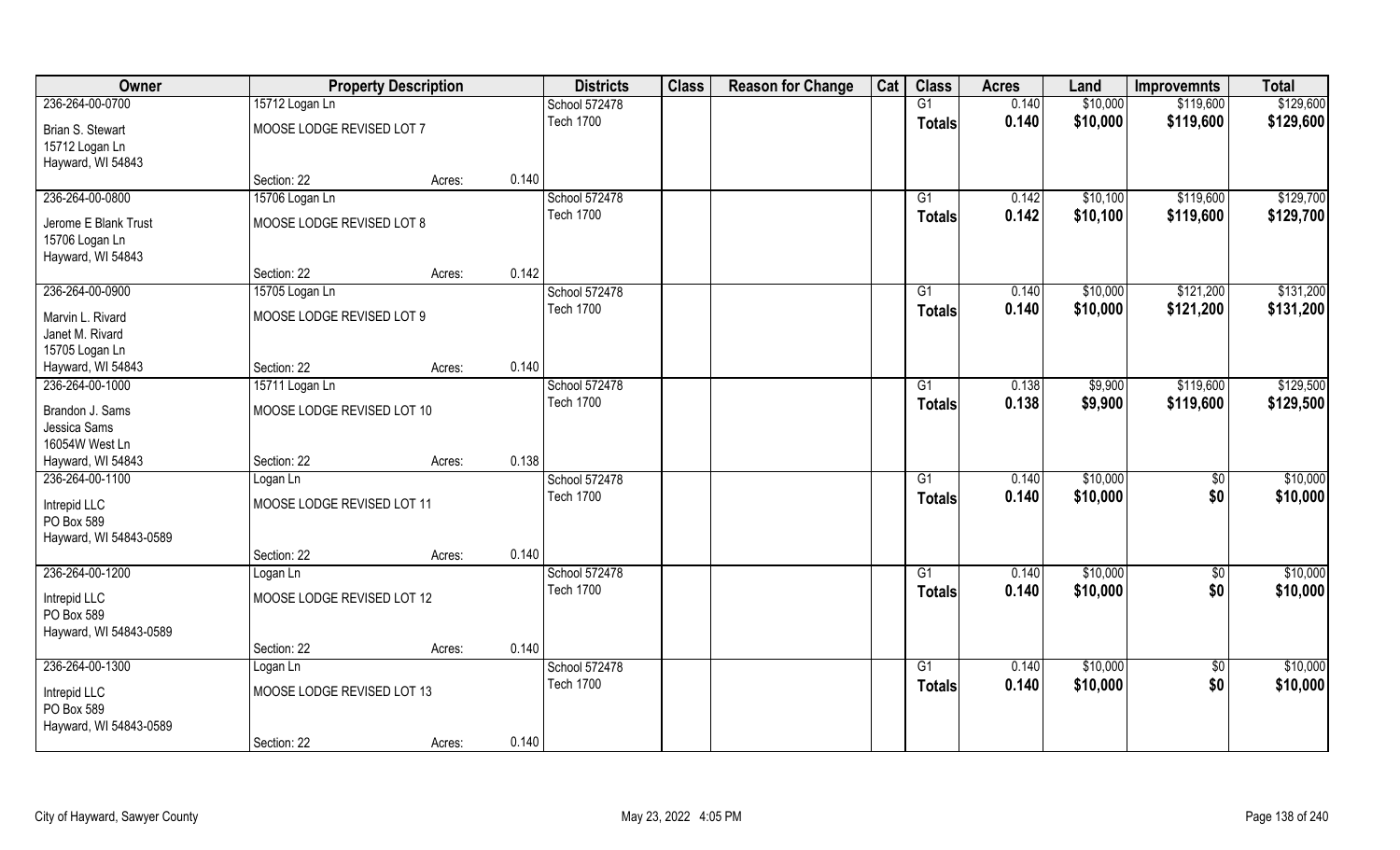| Owner                                                         |                                                                                         | <b>Property Description</b> |       | <b>Districts</b> | <b>Class</b> | <b>Reason for Change</b> | Cat | <b>Class</b>  | <b>Acres</b> | Land     | <b>Improvemnts</b> | <b>Total</b> |
|---------------------------------------------------------------|-----------------------------------------------------------------------------------------|-----------------------------|-------|------------------|--------------|--------------------------|-----|---------------|--------------|----------|--------------------|--------------|
| 236-264-00-1400                                               | Logan Ln                                                                                |                             |       | School 572478    |              |                          |     | G1            | 0.140        | \$10,000 | $\sqrt{6}$         | \$10,000     |
| Intrepid LLC<br>PO Box 589<br>Hayward, WI 54843-0589          | MOOSE LODGE REVISED LOT 14                                                              |                             |       | <b>Tech 1700</b> |              |                          |     | <b>Totals</b> | 0.140        | \$10,000 | \$0                | \$10,000     |
|                                                               | Section: 22                                                                             | Acres:                      | 0.140 |                  |              |                          |     |               |              |          |                    |              |
| 236-264-00-1500                                               | Logan Ln                                                                                |                             |       | School 572478    |              |                          |     | G1            | 0.140        | \$10,000 | $\overline{50}$    | \$10,000     |
| Intrepid LLC<br>PO Box 589<br>Hayward, WI 54843-0589          | MOOSE LODGE REVISED LOT 15                                                              |                             |       | <b>Tech 1700</b> |              |                          |     | Totals        | 0.140        | \$10,000 | \$0                | \$10,000     |
|                                                               | Section: 22                                                                             | Acres:                      | 0.140 |                  |              |                          |     |               |              |          |                    |              |
| 236-264-00-1600                                               | Logan Ln                                                                                |                             |       | School 572478    |              |                          |     | G1            | 0.143        | \$10,200 | \$0                | \$10,200     |
| Intrepid LLC<br>PO Box 589<br>Hayward, WI 54843-0589          | MOOSE LODGE REVISED LOT 16                                                              |                             |       | <b>Tech 1700</b> |              |                          |     | <b>Totals</b> | 0.143        | \$10,200 | \$0                | \$10,200     |
|                                                               | Section: 22                                                                             | Acres:                      | 0.143 |                  |              |                          |     |               |              |          |                    |              |
| 236-265-00-0100                                               | 15971 N Third St Unit 1                                                                 |                             |       | School 572478    |              |                          |     | G1            | 0.180        | \$11,700 | \$198,900          | \$210,600    |
| Scott L. Bertas<br>Adu G. Bertas<br>5057 Lyndale St           | PINE VILLAS OF HAYWARD CONDO DECL 337463<br>UNIT 1 & 1/2 INT IN COMMON ELEMENTS & FACIL |                             |       | <b>Tech 1700</b> |              |                          |     | <b>Totals</b> | 0.180        | \$11,700 | \$198,900          | \$210,600    |
| Minneapolis, MN 55419                                         | Section: 21                                                                             | Acres:                      | 0.180 |                  |              |                          |     |               |              |          |                    |              |
| 236-265-00-0200                                               | 15969 N Third St Unit 2                                                                 |                             |       | School 572478    |              |                          |     | G1            | 0.180        | \$11,700 | \$198,900          | \$210,600    |
| Scott L. Bertas<br>Adu G. Bertas<br>5057 Lyndale St           | PINE VILLAS OF HAYWARD CONDO DECL 337463<br>UNIT 2 & 1/2 INT IN COMMON ELEMENTS & FACIL |                             |       | <b>Tech 1700</b> |              |                          |     | <b>Totals</b> | 0.180        | \$11,700 | \$198,900          | \$210,600    |
| Minneapolis, MN 55419                                         | Section: 21                                                                             | Acres:                      | 0.180 |                  |              |                          |     |               |              |          |                    |              |
| 236-279-00-0100                                               | 15965 Sean St Unit 1                                                                    |                             |       | School 572478    |              |                          |     | G1            | 0.250        | \$11,300 | \$134,700          | \$146,000    |
| Donald R. Larson<br>Shirley J. Larson<br>15965 Sean St Unit 1 | SEAN STREET CONDO DECL 817/949 UNIT 1 & 1/2<br>INT IN COMMON ELEMENTS                   |                             |       | <b>Tech 1700</b> |              |                          |     | <b>Totals</b> | 0.250        | \$11,300 | \$134,700          | \$146,000    |
| Hayward, WI 54843                                             | Section: 21                                                                             | Acres:                      | 0.250 |                  |              |                          |     |               |              |          |                    |              |
| 236-279-00-0200                                               | 15965 Sean St Unit 2                                                                    |                             |       | School 572478    |              |                          |     | G1            | 0.250        | \$11,300 | \$152,400          | \$163,700    |
| Thomas Weisbecker<br>Kathy Weisbecker<br>15965 Sean St Unit 2 | SEAN STREET CONDO DECL 817/949 UNIT 2 & 1/2<br>INT IN COMMON ELEMENTS                   |                             | 0.250 | <b>Tech 1700</b> |              |                          |     | <b>Totals</b> | 0.250        | \$11,300 | \$152,400          | \$163,700    |
| Hayward, WI 54843                                             | Section: 21                                                                             | Acres:                      |       |                  |              |                          |     |               |              |          |                    |              |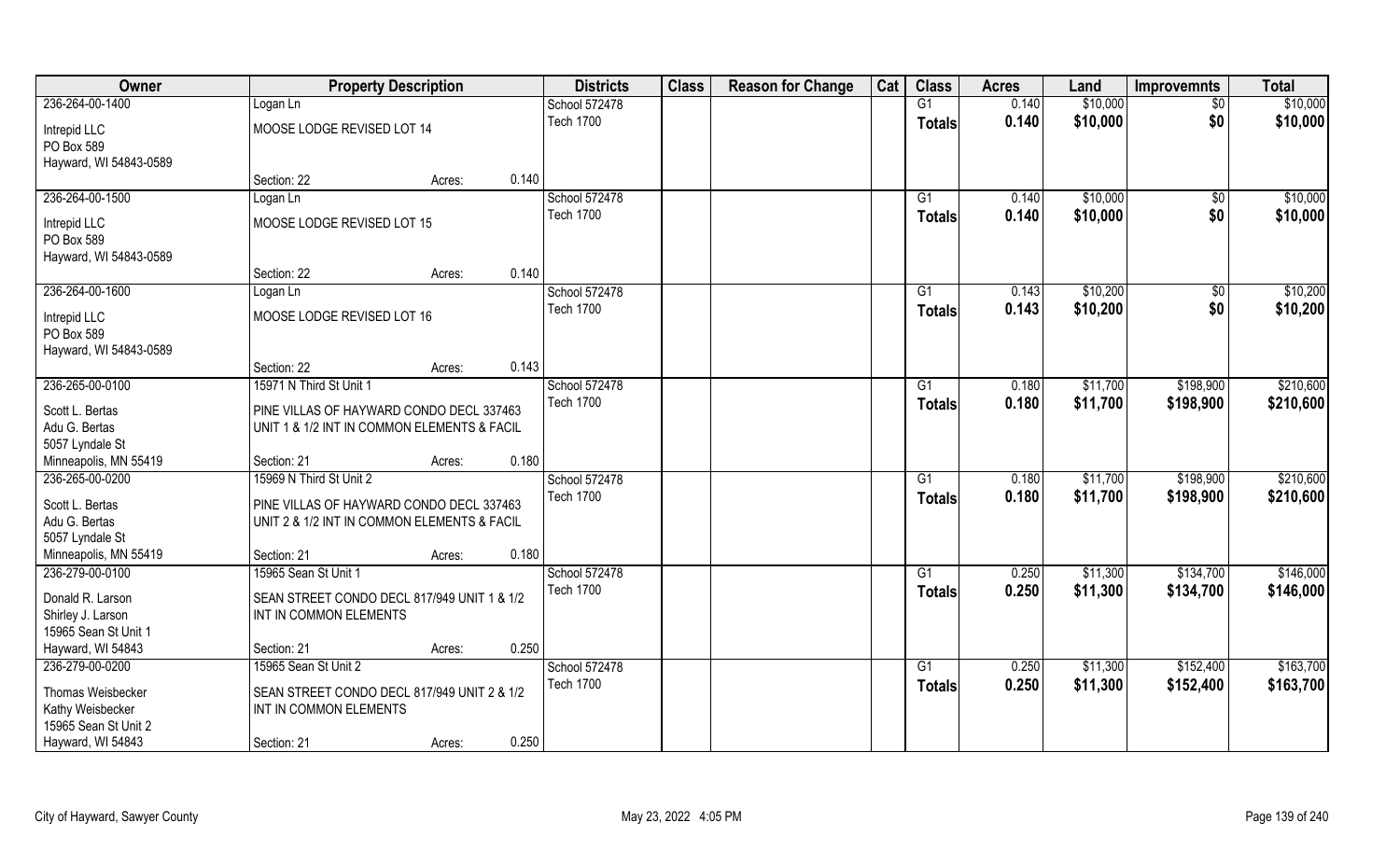| Owner                                                                         | <b>Property Description</b>                                                     | <b>Districts</b>                  | <b>Class</b> | <b>Reason for Change</b> | Cat | <b>Class</b>                    | <b>Acres</b>   | Land                 | <b>Improvemnts</b>     | <b>Total</b>           |
|-------------------------------------------------------------------------------|---------------------------------------------------------------------------------|-----------------------------------|--------------|--------------------------|-----|---------------------------------|----------------|----------------------|------------------------|------------------------|
| 236-603-00-0100                                                               | 15722 Pine Meadows Ln Unit 1                                                    | School 572478                     |              |                          |     | G1                              | 0.168          | \$11,700             | \$112,600              | \$124,300              |
| Raymond W. Drake<br>15722 Pine Meadows Ln                                     | PINE MEADOWS CONDO DECL #315104 UNIT 1 &<br>1/20 INT IN COMMON ELEMENTS & FACIL | <b>Tech 1700</b>                  |              |                          |     | <b>Totals</b>                   | 0.168          | \$11,700             | \$112,600              | \$124,300              |
| Hayward, WI 54843                                                             | 0.168<br>Section: 22<br>Acres:                                                  |                                   |              |                          |     |                                 |                |                      |                        |                        |
| 236-603-00-0200                                                               | 15726 Pine Meadows Ln Unit 2                                                    | School 572478<br><b>Tech 1700</b> |              |                          |     | G1                              | 0.168          | \$11,700             | \$103,200              | \$114,900              |
| Patricia M Karas Trust<br>PO Box 733<br>Hayward, WI 54843-0733                | PINE MEADOWS CONDO DECL #315104 UNIT 2 &<br>1/20 INT IN COMMON ELEMENTS & FACIL |                                   |              |                          |     | <b>Totals</b>                   | 0.168          | \$11,700             | \$103,200              | \$114,900              |
|                                                                               | 0.168<br>Section: 22<br>Acres:                                                  |                                   |              |                          |     |                                 |                |                      |                        |                        |
| 236-603-00-0300                                                               | 15730 Pine Meadows Ln Unit 3                                                    | School 572478                     |              |                          |     | G1                              | 0.168          | \$11,700             | \$107,700              | \$119,400              |
| Barbara J. Waterston<br>10645N Peninsula Rd<br>Hayward, WI 54843              | PINE MEADOWS CONDO DECL #315104 UNIT 3 &<br>1/20 INT IN COMMON ELEMENTS & FACIL | <b>Tech 1700</b>                  |              |                          |     | <b>Totals</b>                   | 0.168          | \$11,700             | \$107,700              | \$119,400              |
|                                                                               | 0.168<br>Section: 22<br>Acres:                                                  |                                   |              |                          |     |                                 |                |                      |                        |                        |
| 236-603-00-0400                                                               | 15734 Pine Meadows Ln Unit 4                                                    | School 572478                     |              |                          |     | G1                              | 0.168          | \$11,700             | \$112,600              | \$124,300              |
| James E. Dahlby<br>12396W Hildreth Rd<br>Hayward, WI 54843                    | PINE MEADOWS CONDO UNIT 4 & 1/20 INT IN<br><b>COMMON ELEMENTS &amp; FACIL</b>   | <b>Tech 1700</b>                  |              |                          |     | <b>Totals</b>                   | 0.168          | \$11,700             | \$112,600              | \$124,300              |
|                                                                               | 0.168<br>Section: 22<br>Acres:                                                  |                                   |              |                          |     |                                 |                |                      |                        |                        |
| 236-603-00-0500                                                               | 15738 Pine Meadows Ln Unit 5                                                    | School 572478<br><b>Tech 1700</b> |              |                          |     | G <sub>1</sub><br><b>Totals</b> | 0.168<br>0.168 | \$11,700<br>\$11,700 | \$117,300<br>\$117,300 | \$129,000<br>\$129,000 |
| Janet M. Ericksen<br>15738 Pine Meadows Ln<br>Hayward, WI 54843-6546          | PINE MEADOWS CONDO DECL #315104 UNIT 5 &<br>1/20 INT IN COMMON ELEMENTS & FACIL |                                   |              |                          |     |                                 |                |                      |                        |                        |
|                                                                               | 0.168<br>Section: 22<br>Acres:                                                  |                                   |              |                          |     |                                 |                |                      |                        |                        |
| 236-603-00-0600                                                               | 15742 Pine Meadows Ln Unit 6                                                    | School 572478                     |              |                          |     | G1                              | 0.168          | \$11,700             | \$108,600              | \$120,300              |
| <b>Christine Eckert</b><br>15742 Pine Meadows Ln Unit 6<br>Hayward, WI 54843  | PINE MEADOWS CONDO DECL #315104 UNIT 6 &<br>1/20 INT IN COMMON ELEMENTS & FACIL | <b>Tech 1700</b>                  |              |                          |     | <b>Totals</b>                   | 0.168          | \$11,700             | \$108,600              | \$120,300              |
|                                                                               | 0.168<br>Section: 22<br>Acres:                                                  |                                   |              |                          |     |                                 |                |                      |                        |                        |
| 236-603-00-0700                                                               | 15746 Pine Meadows Ln Unit 7                                                    | School 572478                     |              |                          |     | $\overline{G1}$                 | 0.168          | \$11,700             | \$108,600              | \$120,300              |
| Brian L Voelker Revoc Trust<br>1938 Wilson Ave Apt 212<br>Menomonie, WI 54751 | PINE MEADOWS CONDO DECL #315104 UNIT 7 &<br>1/20 INT IN COMMON ELEMENTS & FACIL | <b>Tech 1700</b>                  |              |                          |     | Totals                          | 0.168          | \$11,700             | \$108,600              | \$120,300              |
|                                                                               | 0.168<br>Section: 22<br>Acres:                                                  |                                   |              |                          |     |                                 |                |                      |                        |                        |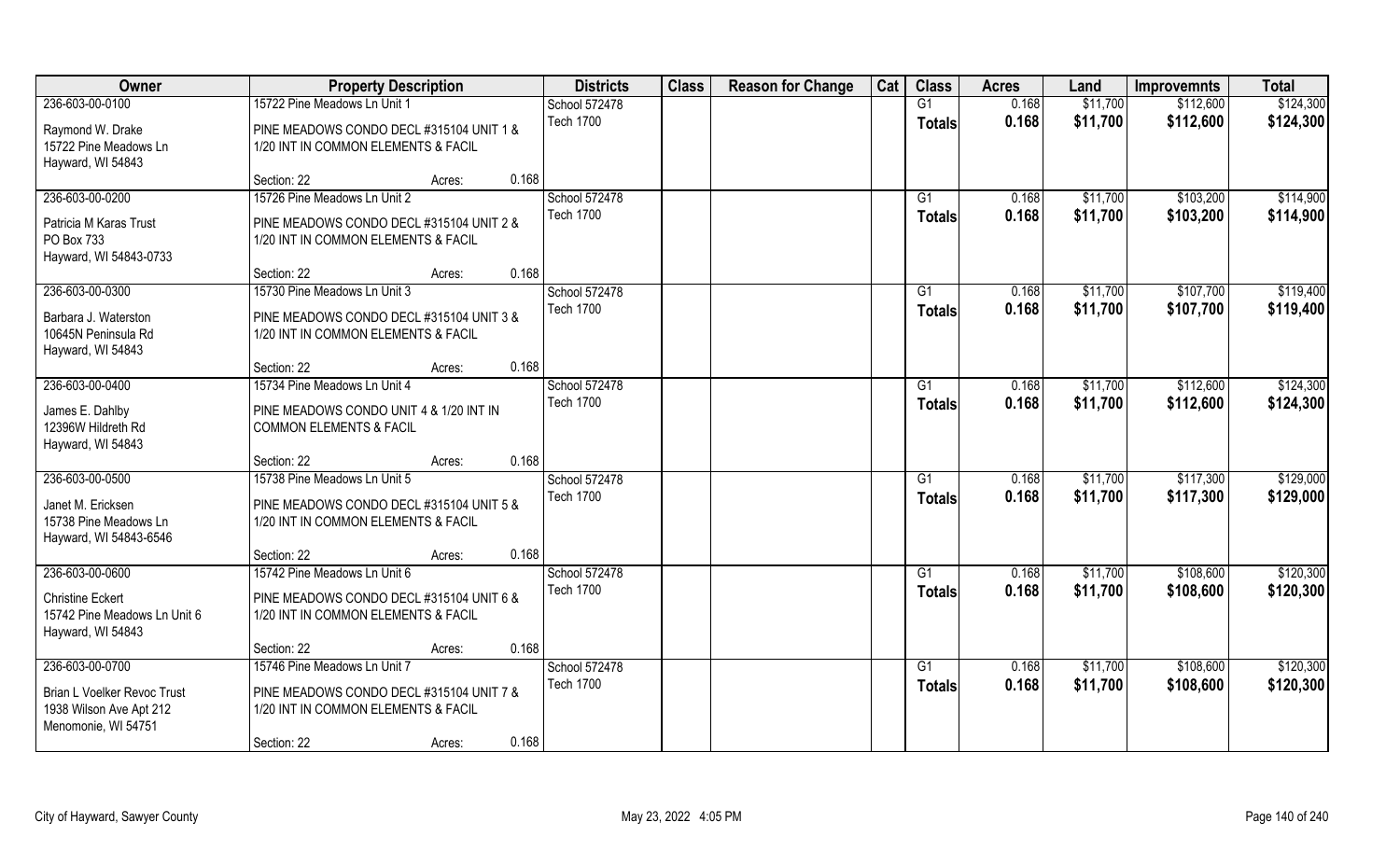| Owner                                | <b>Property Description</b>               |                 | <b>Districts</b> | <b>Class</b> | <b>Reason for Change</b> | Cat | <b>Class</b>    | <b>Acres</b> | Land     | <b>Improvemnts</b> | <b>Total</b> |
|--------------------------------------|-------------------------------------------|-----------------|------------------|--------------|--------------------------|-----|-----------------|--------------|----------|--------------------|--------------|
| 236-603-00-0800                      | 15750 Pine Meadows Ln Unit 8              |                 | School 572478    |              |                          |     | $\overline{G1}$ | 0.168        | \$11,700 | \$116,300          | \$128,000    |
| <b>Hassing Trust</b>                 | PINE MEADOWS CONDO DECL #315104 UNIT 8 &  |                 | <b>Tech 1700</b> |              |                          |     | <b>Totals</b>   | 0.168        | \$11,700 | \$116,300          | \$128,000    |
| 15750 Pine Meadows Ln                | 1/20 INT IN COMMON ELEMENTS & FACIL       |                 |                  |              |                          |     |                 |              |          |                    |              |
| Hayward, WI 54843                    |                                           |                 |                  |              |                          |     |                 |              |          |                    |              |
|                                      | Section: 22                               | 0.168<br>Acres: |                  |              |                          |     |                 |              |          |                    |              |
| 236-603-00-0900                      | 15754 Pine Meadows Ln Unit 9              |                 | School 572478    |              |                          |     | G1              | 0.168        | \$11,700 | \$114,000          | \$125,700    |
|                                      |                                           |                 | <b>Tech 1700</b> |              |                          |     | <b>Totals</b>   | 0.168        | \$11,700 | \$114,000          | \$125,700    |
| Lillian C Lindberg Rev Trust         | PINE MEADOWS CONDO DECL #315104 UNIT 9 &  |                 |                  |              |                          |     |                 |              |          |                    |              |
| 15754 Pine Meadows Ln                | 1/20 INT IN COMMON ELEMENTS & FACIL       |                 |                  |              |                          |     |                 |              |          |                    |              |
| Hayward, WI 54843                    |                                           | 0.168           |                  |              |                          |     |                 |              |          |                    |              |
|                                      | Section: 22                               | Acres:          |                  |              |                          |     |                 |              |          |                    |              |
| 236-603-00-1000                      | 15758 Pine Meadows Ln Unit 10             |                 | School 572478    |              |                          |     | G1              | 0.168        | \$11,700 | \$110,100          | \$121,800    |
| Terri E. Berglund                    | PINE MEADOWS CONDO DECL #315104 UNIT 10 & |                 | <b>Tech 1700</b> |              |                          |     | <b>Totals</b>   | 0.168        | \$11,700 | \$110,100          | \$121,800    |
| 15758 Pine Meadows Ln Unit 10        | 1/20 INT IN COMMON ELEMENTS & FACIL       |                 |                  |              |                          |     |                 |              |          |                    |              |
| Hayward, WI 54843                    |                                           |                 |                  |              |                          |     |                 |              |          |                    |              |
|                                      | Section: 22                               | 0.168<br>Acres: |                  |              |                          |     |                 |              |          |                    |              |
| 236-603-00-1100                      | 15762 Pine Meadows Ln Unit 11             |                 | School 572478    |              |                          |     | $\overline{G1}$ | 0.168        | \$11,700 | \$105,400          | \$117,100    |
|                                      |                                           |                 | <b>Tech 1700</b> |              |                          |     | Totals          | 0.168        | \$11,700 | \$105,400          | \$117,100    |
| Richard M. Sinak                     | PINE MEADOWS CONDO DECL #315104 UNIT 11 & |                 |                  |              |                          |     |                 |              |          |                    |              |
| Patricia Sinak                       | 1/20 INT IN COMMON ELEMENTS & FACIL       |                 |                  |              |                          |     |                 |              |          |                    |              |
| 15762 Pine Meadows Ln                |                                           |                 |                  |              |                          |     |                 |              |          |                    |              |
| Unit 11                              | Section: 22                               | 0.168<br>Acres: |                  |              |                          |     |                 |              |          |                    |              |
| Hayward, WI 54843<br>236-603-00-1200 | 15766 Pine Meadows Ln Unit 12             |                 | School 572478    |              |                          |     |                 |              |          |                    |              |
|                                      |                                           |                 | <b>Tech 1700</b> |              |                          |     | G1              | 0.168        | \$11,700 | \$115,000          | \$126,700    |
| <b>Petrich Trust</b>                 | PINE MEADOWS CONDO DECL #315104 UNIT 12 & |                 |                  |              |                          |     | <b>Totals</b>   | 0.168        | \$11,700 | \$115,000          | \$126,700    |
| 11599N Fuley Dr                      | 1/20 INT IN COMMON ELEMENTS & FACIL       |                 |                  |              |                          |     |                 |              |          |                    |              |
| Hayward, WI 54843                    |                                           |                 |                  |              |                          |     |                 |              |          |                    |              |
|                                      | Section: 22                               | 0.168<br>Acres: |                  |              |                          |     |                 |              |          |                    |              |
| 236-603-00-1300                      | 15770 Pine Meadows Ln Unit 13             |                 | School 572478    |              |                          |     | G1              | 0.168        | \$11,700 | \$112,900          | \$124,600    |
| Laurie L. Kennedy                    | PINE MEADOWS CONDO DECL #315104 UNIT 13 & |                 | <b>Tech 1700</b> |              |                          |     | Totals          | 0.168        | \$11,700 | \$112,900          | \$124,600    |
| 15770 Pine Meadows Ln                | 1/20 INT IN COMMON ELEMENTS & FACIL       |                 |                  |              |                          |     |                 |              |          |                    |              |
| Hayward, WI 54843                    |                                           |                 |                  |              |                          |     |                 |              |          |                    |              |
|                                      | Section: 22                               | 0.168<br>Acres: |                  |              |                          |     |                 |              |          |                    |              |
| 236-603-00-1400                      | 15774 Pine Meadows Ln Unit 14             |                 | School 572478    |              |                          |     | G1              | 0.168        | \$11,700 | \$105,400          | \$117,100    |
|                                      |                                           |                 | <b>Tech 1700</b> |              |                          |     |                 | 0.168        | \$11,700 |                    | \$117,100    |
| Timothy L. Winters                   | PINE MEADOWS CONDO DECL #315104 UNIT 14 & |                 |                  |              |                          |     | Totals          |              |          | \$105,400          |              |
| Brenda J. Winters                    | 1/20 INT IN COMMON ELEMENTS & FACIL       |                 |                  |              |                          |     |                 |              |          |                    |              |
| 1082 Sand Hill Rd                    |                                           |                 |                  |              |                          |     |                 |              |          |                    |              |
| Hershey, PA 17033                    | Section: 22                               | 0.168<br>Acres: |                  |              |                          |     |                 |              |          |                    |              |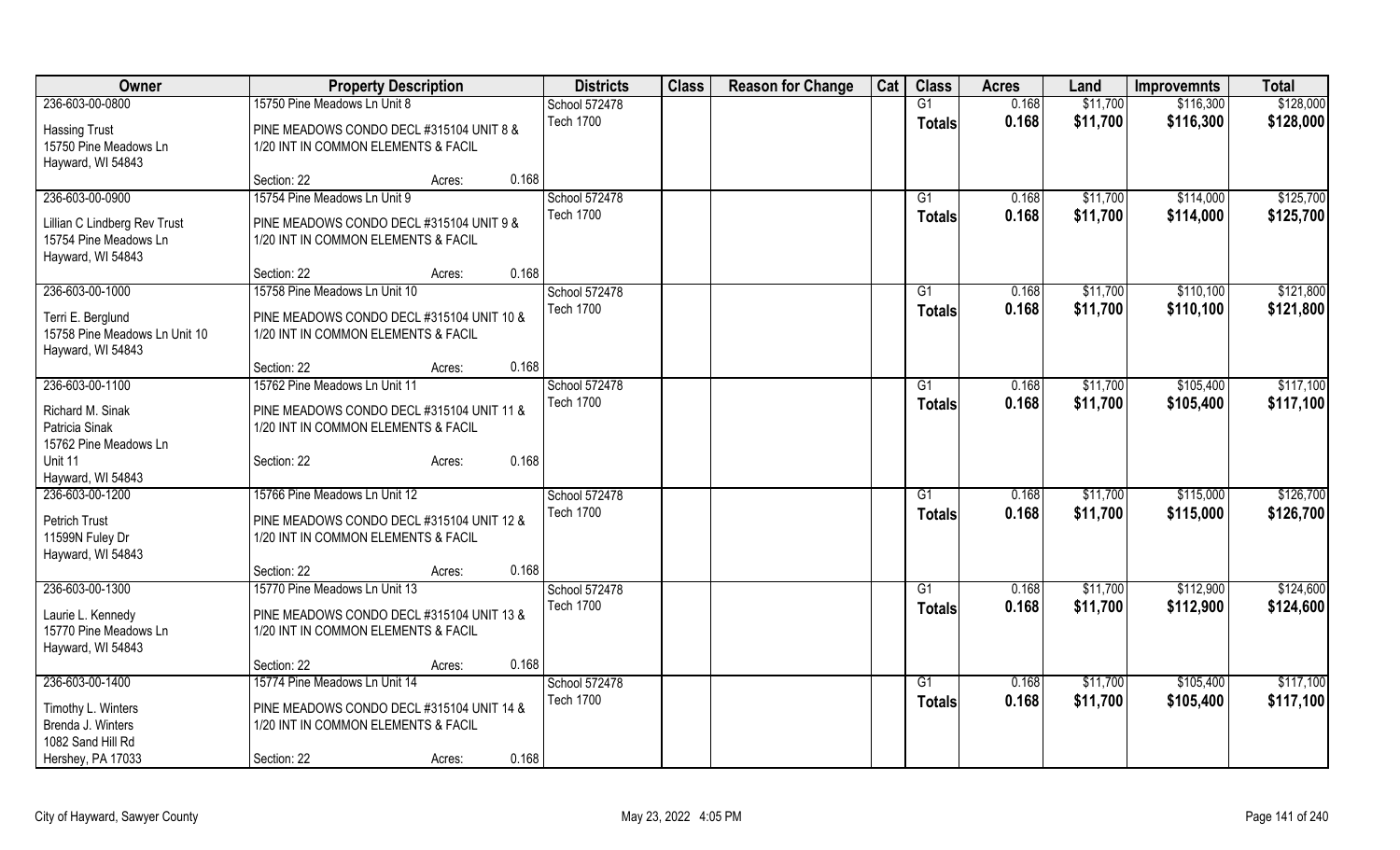| Owner                        | <b>Property Description</b>                  | <b>Districts</b> | <b>Class</b> | <b>Reason for Change</b> | Cat | <b>Class</b>  | <b>Acres</b> | Land     | <b>Improvemnts</b> | <b>Total</b> |
|------------------------------|----------------------------------------------|------------------|--------------|--------------------------|-----|---------------|--------------|----------|--------------------|--------------|
| 236-603-00-1500              | 15778 Pine Meadows Ln Unit 15                | School 572478    |              |                          |     | G1            | 0.168        | \$11,700 | \$105,400          | \$117,100    |
| Douglas G. Paulson           | PINE MEADOWS CONDO DECL #315104 UNIT 15 &    | <b>Tech 1700</b> |              |                          |     | <b>Totals</b> | 0.168        | \$11,700 | \$105,400          | \$117,100    |
| 15778 Pine Meadows Ln        | 1/20 INT IN COMMON ELEMENTS & FACIL          |                  |              |                          |     |               |              |          |                    |              |
| Hayward, WI 54843            |                                              |                  |              |                          |     |               |              |          |                    |              |
|                              | 0.168<br>Section: 22<br>Acres:               |                  |              |                          |     |               |              |          |                    |              |
| 236-603-00-1600              | 15780 Pine Meadows Ln Unit 16                | School 572478    |              |                          |     | G1            | 0.168        | \$11,700 | \$111,200          | \$122,900    |
| Peter M. Sundeen             | PINE MEADOWS CONDO DECL #315104 UNIT 16 &    | <b>Tech 1700</b> |              |                          |     | <b>Totals</b> | 0.168        | \$11,700 | \$111,200          | \$122,900    |
| 15780 Pine Meadows Ln        | 1/20 INT IN COMMON ELEMENTS & FACIL          |                  |              |                          |     |               |              |          |                    |              |
| Hayward, WI 54843            |                                              |                  |              |                          |     |               |              |          |                    |              |
|                              | 0.168<br>Section: 22<br>Acres:               |                  |              |                          |     |               |              |          |                    |              |
| 236-603-00-1700              | 15735 Pine Meadows Ln Unit 17                | School 572478    |              |                          |     | G1            | 0.168        | \$11,700 | \$108,200          | \$119,900    |
| Clifford A. Williams         | PINE MEADOWS CONDO DECL #315104 UNIT 17 &    | <b>Tech 1700</b> |              |                          |     | <b>Totals</b> | 0.168        | \$11,700 | \$108,200          | \$119,900    |
| Colleen Williams             | 1/20 INT IN COMMON ELEMENTS & FACIL          |                  |              |                          |     |               |              |          |                    |              |
| 15735 Pine Meadows Ln        |                                              |                  |              |                          |     |               |              |          |                    |              |
| Hayward, WI 54843            | 0.168<br>Section: 22<br>Acres:               |                  |              |                          |     |               |              |          |                    |              |
| 236-603-00-1800              | 15731 Pine Meadows Ln Unit 18                | School 572478    |              |                          |     | G1            | 0.168        | \$11,700 | \$106,000          | \$117,700    |
| Carol J. Zeien               | PINE MEADOWS CONDO DECL #315104 UNIT 18 &    | <b>Tech 1700</b> |              |                          |     | <b>Totals</b> | 0.168        | \$11,700 | \$106,000          | \$117,700    |
| 15731 Pine Meadows Ln        | 1/20 INT IN COMMON ELEMENTS & FACIL          |                  |              |                          |     |               |              |          |                    |              |
| Unit 18                      |                                              |                  |              |                          |     |               |              |          |                    |              |
| Hayward, WI 54843            | 0.168<br>Section: 22<br>Acres:               |                  |              |                          |     |               |              |          |                    |              |
| 236-603-00-1900              | 15727 Pine Meadows Ln Unit 19                | School 572478    |              |                          |     | G1            | 0.168        | \$11,700 | \$99,900           | \$111,600    |
| Carl O. Olsen                | PINE MEADOWS CONDO DECL #315104 UNIT 19 &    | <b>Tech 1700</b> |              |                          |     | <b>Totals</b> | 0.168        | \$11,700 | \$99,900           | \$111,600    |
| 15727 Pine Meadows Ln        | 1/20 INT IN COMMON ELEMENTS & FACIL          |                  |              |                          |     |               |              |          |                    |              |
| Hayward, WI 54843            |                                              |                  |              |                          |     |               |              |          |                    |              |
|                              | 0.168<br>Section: 22<br>Acres:               |                  |              |                          |     |               |              |          |                    |              |
| 236-603-00-2000              | 15723 Pine Meadows Ln Unit 20                | School 572478    |              |                          |     | G1            | 0.168        | \$11,700 | \$109,100          | \$120,800    |
| <b>Chevrier Family Trust</b> | PINE MEADOWS CONDO DECL #315104 UNIT 20 &    | <b>Tech 1700</b> |              |                          |     | <b>Totals</b> | 0.168        | \$11,700 | \$109,100          | \$120,800    |
| 15723 Pine Meadows Ln        | 1/20 INT IN COMMON ELEMENTS & FACIL          |                  |              |                          |     |               |              |          |                    |              |
| Hayward, WI 54843            |                                              |                  |              |                          |     |               |              |          |                    |              |
|                              | 0.168<br>Section: 22<br>Acres:               |                  |              |                          |     |               |              |          |                    |              |
| 236-757-00-0100              | 15885 Enzian Shore Dr Unit 1                 | School 572478    |              |                          |     | G2            | 0.191        | \$48,000 | \$30,800           | \$78,800     |
| Hayward Cabins, LLC          | MALLARD'S LANDING CONDO DECL 345624 UNIT 1 & | <b>Tech 1700</b> |              |                          |     | <b>Totals</b> | 0.191        | \$48,000 | \$30,800           | \$78,800     |
| N7070 Hayes Rd               | 1/10 INT IN COMMON ELEMENTS & FACIL          |                  |              |                          |     |               |              |          |                    |              |
| Durand, WI 54736             |                                              |                  |              |                          |     |               |              |          |                    |              |
|                              | 0.191<br>Section: 27<br>Acres:               |                  |              |                          |     |               |              |          |                    |              |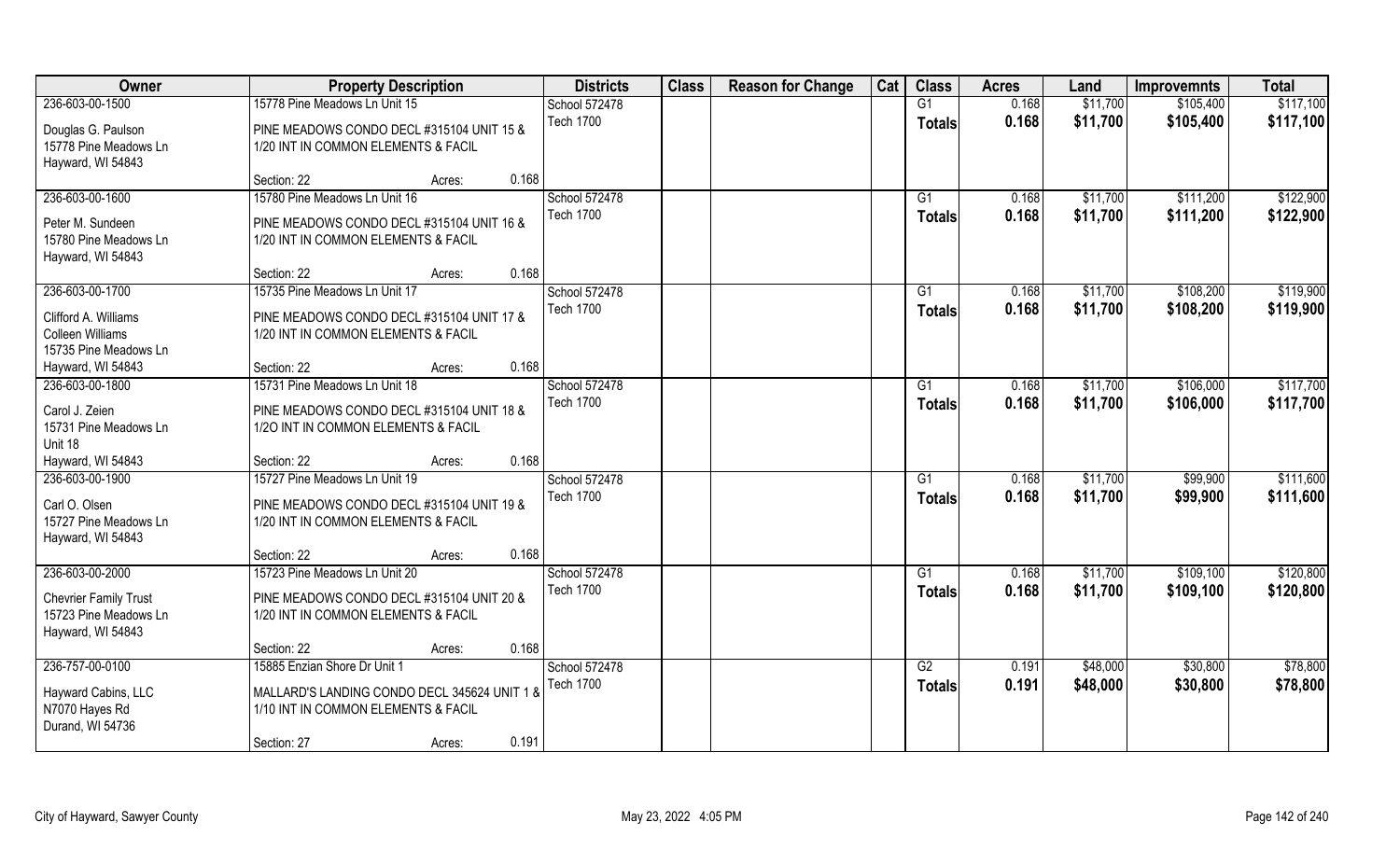| Owner                                                                                        |                                                                                                                     | <b>Property Description</b> |       | <b>Districts</b>                  | <b>Class</b> | <b>Reason for Change</b> | Cat | <b>Class</b>        | <b>Acres</b>   | Land                 | <b>Improvemnts</b>   | <b>Total</b>         |
|----------------------------------------------------------------------------------------------|---------------------------------------------------------------------------------------------------------------------|-----------------------------|-------|-----------------------------------|--------------|--------------------------|-----|---------------------|----------------|----------------------|----------------------|----------------------|
| 236-757-00-0200                                                                              | 15883 Enzian Shore Dr Unit 2                                                                                        |                             |       | School 572478                     |              |                          |     | G2                  | 0.191          | \$48,000             | \$27,300             | \$75,300             |
| Michael J. Kokotovich<br>2810 W Skyline Pkwy<br>Duluth, MN 55806                             | MALLARD'S LANDING CONDO DECL 345624 UNIT 2 &<br>1/10 INT IN COMMON ELEMENTS & FACIL                                 |                             |       | <b>Tech 1700</b>                  |              |                          |     | <b>Totals</b>       | 0.191          | \$48,000             | \$27,300             | \$75,300             |
|                                                                                              | Section: 27                                                                                                         | Acres:                      | 0.191 |                                   |              |                          |     |                     |                |                      |                      |                      |
| 236-757-00-0300                                                                              | 15881 Enzian Shore Dr Unit 3                                                                                        |                             |       | School 572478                     |              |                          |     | G2                  | 0.191          | \$48,000             | \$28,300             | \$76,300             |
| Hayward Cabins, LLC<br>N7070 Hayes Rd<br>Durand, WI 54736                                    | MALLARD'S LANDING CONDO DECL 345624 UNIT 3 &<br>1/10 INT IN COMMON ELEMENTS & FACIL                                 |                             |       | <b>Tech 1700</b>                  |              |                          |     | <b>Totals</b>       | 0.191          | \$48,000             | \$28,300             | \$76,300             |
|                                                                                              | Section: 27                                                                                                         | Acres:                      | 0.191 |                                   |              |                          |     |                     |                |                      |                      |                      |
| 236-757-00-0400<br><b>Monica Mueller</b><br>310 E Church St No 204<br>Libertyville, IL 60048 | 15879 Enzian Shore Dr Unit 4<br>MALLARD'S LANDING CONDO DECL 345624 UNIT 4 &<br>1/10 INT IN COMMON ELEMENTS & FACIL |                             |       | School 572478<br><b>Tech 1700</b> |              |                          |     | G1<br><b>Totals</b> | 0.191<br>0.191 | \$48,000<br>\$48,000 | \$36,400<br>\$36,400 | \$84,400<br>\$84,400 |
|                                                                                              | Section: 27                                                                                                         | Acres:                      | 0.191 |                                   |              |                          |     |                     |                |                      |                      |                      |
| 236-757-00-0500                                                                              | 15889 Enzian Shore Dr Unit 5                                                                                        |                             |       | School 572478                     |              |                          |     | G2                  | 0.191          | \$48,000             | \$27,100             | \$75,100             |
| Hayward Cabins, LLC<br>N7070 Hayes Rd<br>Durand, WI 54736                                    | MALLARD'S LANDING CONDO DECL 345624 UNIT 5 &<br>1/10 INT IN COMMON ELEMENTS & FACIL                                 |                             |       | <b>Tech 1700</b>                  |              |                          |     | <b>Totals</b>       | 0.191          | \$48,000             | \$27,100             | \$75,100             |
|                                                                                              | Section: 27                                                                                                         | Acres:                      | 0.191 |                                   |              |                          |     |                     |                |                      |                      |                      |
| 236-757-00-0600                                                                              | 15887 Enzian Shore Dr Unit 6                                                                                        |                             |       | School 572478                     |              |                          |     | $\overline{G2}$     | 0.191          | \$48,000             | \$27,100             | \$75,100             |
| Hayward Cabins, LLC<br>N7070 Hayes Rd<br>Durand, WI 54736                                    | MALLARD'S LANDING CONDO DECL 345624 UNIT 6 &<br>1/10 INT IN COMMON ELEMENTS & FACIL                                 |                             |       | <b>Tech 1700</b>                  |              |                          |     | <b>Totals</b>       | 0.191          | \$48,000             | \$27,100             | \$75,100             |
|                                                                                              | Section: 27                                                                                                         | Acres:                      | 0.191 |                                   |              |                          |     |                     |                |                      |                      |                      |
| 236-757-00-0700                                                                              | Enzian Shore Dr Unit 7                                                                                              |                             |       | School 572478                     |              |                          |     | G2                  | 0.191          | \$48,000             | $\overline{50}$      | \$48,000             |
| Hayward Cabins, LLC<br>N7070 Hayes Rd<br>Durand, WI 54736                                    | MALLARD'S LANDING CONDO DECL 345624 UNIT 7 &<br>1/10 INT IN COMMON ELEMENTS & FACIL                                 |                             |       | <b>Tech 1700</b>                  |              |                          |     | <b>Totals</b>       | 0.191          | \$48,000             | \$0                  | \$48,000             |
|                                                                                              | Section: 27                                                                                                         | Acres:                      | 0.191 |                                   |              |                          |     |                     |                |                      |                      |                      |
| 236-757-00-0800                                                                              | 15875 Enzian Shore Dr Unit 8                                                                                        |                             |       | School 572478                     |              |                          |     | G2                  | 0.191          | \$48,000             | \$58,600             | \$106,600            |
| Cheq Village, LLC<br>2810 W Skyline Pkwy<br>Duluth, MN 55806                                 | MALLARD'S LANDING CONDO DECL 345624 UNIT 8 &<br>1/10 INT IN COMMON ELEMENTS & FACIL                                 |                             |       | <b>Tech 1700</b>                  |              |                          |     | <b>Totals</b>       | 0.191          | \$48,000             | \$58,600             | \$106,600            |
|                                                                                              | Section: 27                                                                                                         | Acres:                      | 0.191 |                                   |              |                          |     |                     |                |                      |                      |                      |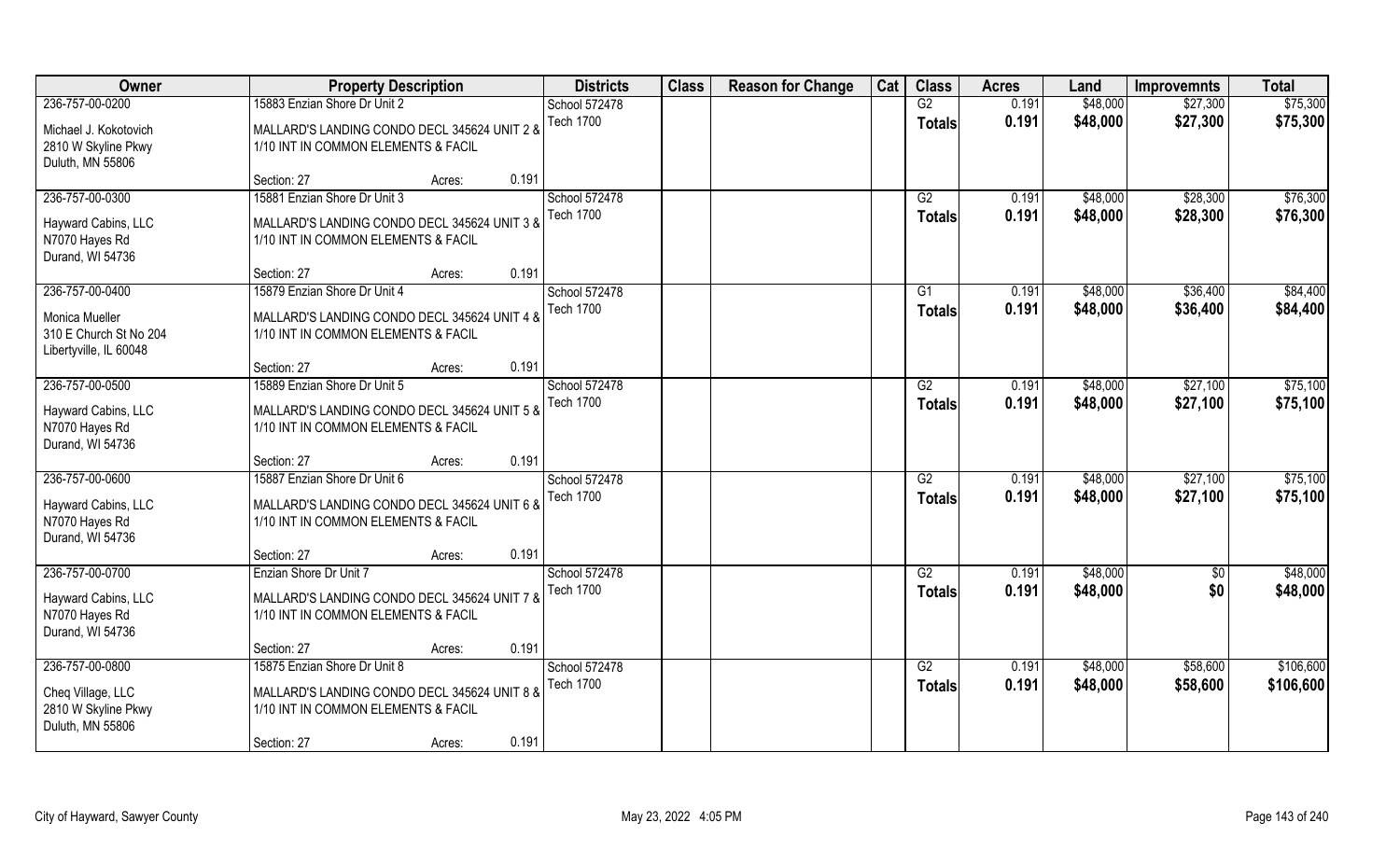| Owner                 | <b>Property Description</b>                  | <b>Districts</b> | <b>Class</b> | <b>Reason for Change</b> | Cat | <b>Class</b>    | <b>Acres</b> | Land     | <b>Improvemnts</b> | <b>Total</b> |
|-----------------------|----------------------------------------------|------------------|--------------|--------------------------|-----|-----------------|--------------|----------|--------------------|--------------|
| 236-757-00-0900       | 15873 Enzian Shore Dr Unit 9                 | School 572478    |              |                          |     | G2              | 0.191        | \$48,000 | \$99,300           | \$147,300    |
| Michael J. Kokotovich | MALLARD'S LANDING CONDO DECL 345624 UNIT 9 & | <b>Tech 1700</b> |              |                          |     | <b>Totals</b>   | 0.191        | \$48,000 | \$99,300           | \$147,300    |
| 2810 W Skyline Pkwy   | 1/10 INT IN COMMON ELEMENTS & FACIL          |                  |              |                          |     |                 |              |          |                    |              |
| Duluth, MN 55806      |                                              |                  |              |                          |     |                 |              |          |                    |              |
|                       | 0.191<br>Section: 27<br>Acres:               |                  |              |                          |     |                 |              |          |                    |              |
| 236-757-00-1000       | Enzian Shore Dr Unit 10                      | School 572478    |              |                          |     | G2              | 0.191        | \$48,000 | $\overline{50}$    | \$48,000     |
| Michael J. Kokotovich | MALLARD'S LANDING CONDO DECL 345624 UNIT 10  | <b>Tech 1700</b> |              |                          |     | <b>Totals</b>   | 0.191        | \$48,000 | \$0                | \$48,000     |
| 2810 W Skyline Pkwy   | & 1/10 INT IN COMMON ELEMENTS & FACIL        |                  |              |                          |     |                 |              |          |                    |              |
| Duluth, MN 55806      |                                              |                  |              |                          |     |                 |              |          |                    |              |
|                       | 0.191<br>Section: 27<br>Acres:               |                  |              |                          |     |                 |              |          |                    |              |
| 236-759-00-0100       | 15801 Laura Dr Unit 1                        | School 572478    |              |                          |     | G1              | 0.395        | \$13,000 | \$100, 100         | \$113,100    |
| Michael C. Mattmiller | MANOR WOOD ESTATES CONDO DECL 348942 UNIT    | <b>Tech 1700</b> |              |                          |     | <b>Totals</b>   | 0.395        | \$13,000 | \$100,100          | \$113,100    |
| Jessica Mattmiller    | 1 & 1/2 INT IN COMMON ELEMENTS               |                  |              |                          |     |                 |              |          |                    |              |
| 15801 Laura Dr Unit 1 |                                              |                  |              |                          |     |                 |              |          |                    |              |
| Hayward, WI 54843     | 0.395<br>Section: 27<br>Acres:               |                  |              |                          |     |                 |              |          |                    |              |
| 236-759-00-0200       | 15801 Laura Dr Unit 2                        | School 572478    |              |                          |     | G1              | 0.395        | \$13,000 | \$100, 100         | \$113,100    |
| Marlene K. Pankratz   | MANOR WOOD ESTATES CONDO DECL 348942 UNIT    | <b>Tech 1700</b> |              |                          |     | <b>Totals</b>   | 0.395        | \$13,000 | \$100,100          | \$113,100    |
| PO Box 62             | 2 & 1/2 INT IN COMMON ELEMENTS               |                  |              |                          |     |                 |              |          |                    |              |
| Hayward, WI 54843     |                                              |                  |              |                          |     |                 |              |          |                    |              |
|                       | 0.395<br>Section: 27<br>Acres:               |                  |              |                          |     |                 |              |          |                    |              |
| 236-762-00-0100       | Historyland Ln Unit 1                        | School 572478    |              |                          |     | G1              | 0.307        | \$20,000 | \$0                | \$20,000     |
| Timothy J. Pack       | EAGLE CREST CONDO UNIT 1 & 1/3 INT IN COMMON | <b>Tech 1700</b> |              |                          |     | <b>Totals</b>   | 0.307        | \$20,000 | \$0                | \$20,000     |
| Jane M. Pack          | <b>ELEMENTS &amp; FACIL</b>                  |                  |              |                          |     |                 |              |          |                    |              |
| 10347 Historyland Ln  |                                              |                  |              |                          |     |                 |              |          |                    |              |
| Hayward, WI 54843     | 0.307<br>Section: 27<br>Acres:               |                  |              |                          |     |                 |              |          |                    |              |
| 236-762-00-0200       | Historyland Ln Unit 2                        | School 572478    |              |                          |     | G1              | 0.307        | \$20,000 | \$0                | \$20,000     |
| Timothy J. Pack       | EAGLE CREST CONDO UNIT 2 & 1/3 INT IN COMMON | <b>Tech 1700</b> |              |                          |     | <b>Totals</b>   | 0.307        | \$20,000 | \$0                | \$20,000     |
| Jane M. Pack          | <b>ELEMENTS &amp; FACIL</b>                  |                  |              |                          |     |                 |              |          |                    |              |
| 10347 Historyland Ln  |                                              |                  |              |                          |     |                 |              |          |                    |              |
| Hayward, WI 54843     | 0.307<br>Section: 27<br>Acres:               |                  |              |                          |     |                 |              |          |                    |              |
| 236-762-00-0300       | 10333 Historyland Ln Unit 3                  | School 572478    |              |                          |     | $\overline{G1}$ | 0.307        | \$20,000 | \$136,600          | \$156,600    |
| Timothy J. Pack       | EAGLE CREST CONDO UNIT 3 & 1/3 INT IN COMMON | <b>Tech 1700</b> |              |                          |     | <b>Totals</b>   | 0.307        | \$20,000 | \$136,600          | \$156,600    |
| Jane M. Pack          | <b>ELEMENTS &amp; FACIL</b>                  |                  |              |                          |     |                 |              |          |                    |              |
| 10347 Historyland Ln  |                                              |                  |              |                          |     |                 |              |          |                    |              |
| Hayward, WI 54843     | 0.307<br>Section: 27<br>Acres:               |                  |              |                          |     |                 |              |          |                    |              |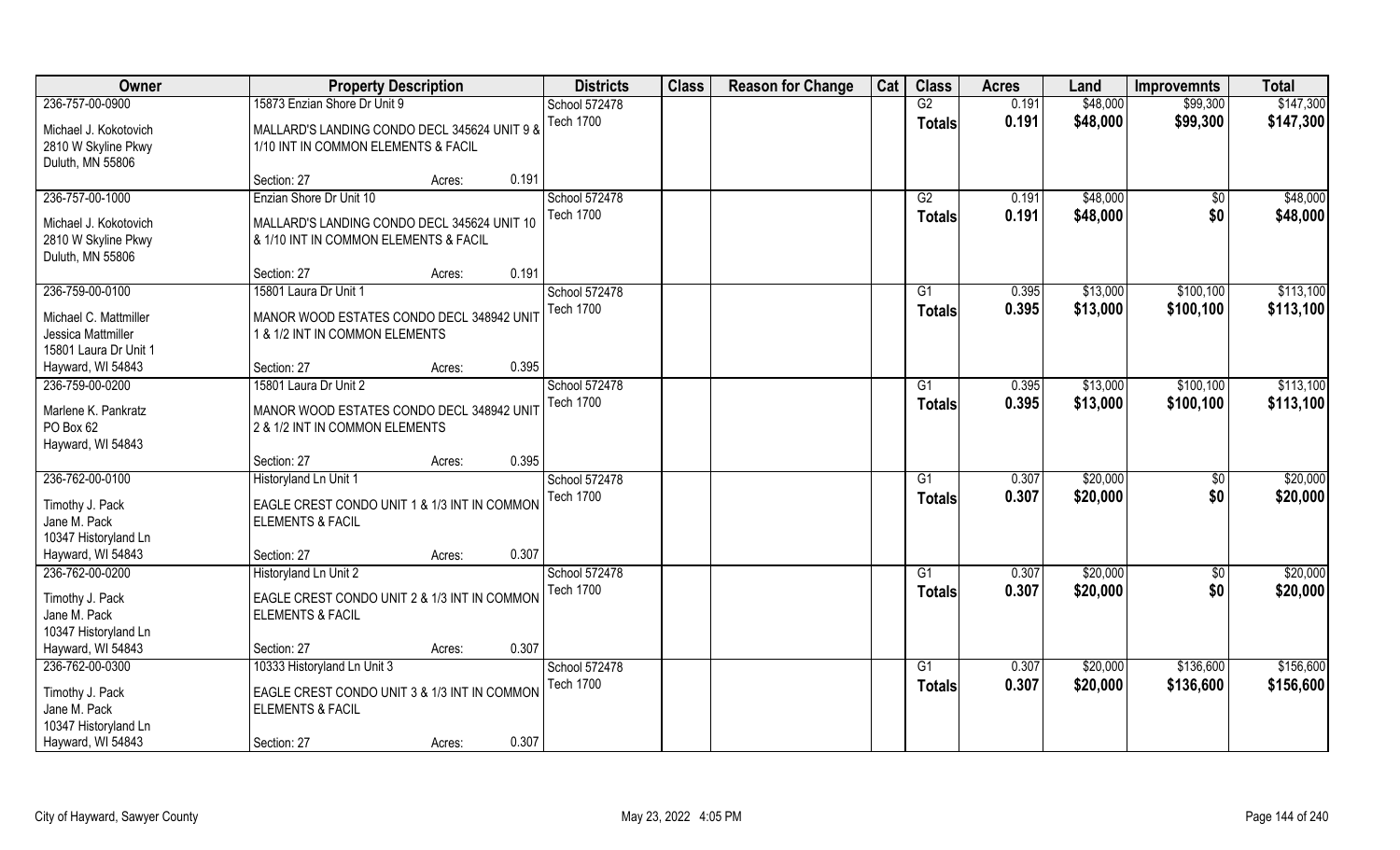| Owner                                                            | <b>Property Description</b>                                         |                 | <b>Districts</b>                    | <b>Class</b>    | <b>Reason for Change</b>    | Cat | <b>Class</b>    | <b>Acres</b>   | Land                 | <b>Improvemnts</b>   | <b>Total</b>           |
|------------------------------------------------------------------|---------------------------------------------------------------------|-----------------|-------------------------------------|-----------------|-----------------------------|-----|-----------------|----------------|----------------------|----------------------|------------------------|
| 236-777-00-0100                                                  | 10551 Main St Unit 1                                                |                 | School 572478                       |                 |                             |     | G2              | 0.040          | \$25,400             | \$122,600            | \$148,000              |
| Wwja LLC<br>10440 Florida Ave<br>Hayward, WI 54843               | THE PAVILION UNIT 1 & 1/2 INT IN COMMON<br><b>ELEMENTS</b>          |                 | <b>Tech 1700</b>                    |                 |                             |     | <b>Totals</b>   | 0.040          | \$25,400             | \$122,600            | \$148,000              |
|                                                                  | Section: 22                                                         | 0.040<br>Acres: |                                     |                 |                             |     |                 |                |                      |                      |                        |
| 236-777-00-0200                                                  | 10551 Main St Unit 2                                                |                 | School 572478<br><b>Tech 1700</b>   |                 |                             |     | G2<br>Totals    | 0.040<br>0.040 | \$25,400<br>\$25,400 | \$87,700<br>\$87,700 | \$113,100<br>\$113,100 |
| Wwja LLC<br>10440 Florida Ave<br>Hayward, WI 54843               | THE PAVILION UNIT 2 & 1/2 INT IN COMMON<br><b>ELEMENTS</b>          |                 |                                     |                 |                             |     |                 |                |                      |                      |                        |
|                                                                  | Section: 22                                                         | 0.040<br>Acres: |                                     |                 |                             |     |                 |                |                      |                      |                        |
| 236-783-00-0100                                                  | 10269 Rock Creek Rd                                                 |                 | School 572478                       | G2              | Revalue                     |     | G2              | 0.175          | \$6,300              | \$129,100            | \$135,400              |
| Migg Properties, LLC<br>11966W Snowy Owl Ln<br>Hayward, WI 54843 | ROCK CREEK ONE TOWNHOMES CONDO UNIT 1 &<br>1/10 INT COMMON ELEMENTS |                 | TIF 9206<br><b>Tech 1700</b>        | G2              | Correct acreage After split |     | <b>Totals</b>   | 0.175          | \$6,300              | \$129,100            | \$135,400              |
|                                                                  | Section: 27                                                         | 0.175<br>Acres: |                                     |                 |                             |     |                 |                |                      |                      |                        |
| 236-783-00-0200                                                  | 10269 Rock Creek Rd                                                 |                 | School 572478                       | G2              | Revalue                     |     | G2              | 0.175          | \$6,300              | \$129,100            | \$135,400              |
| Mjgg Properties, LLC<br>11966W Snowy Owl Ln<br>Hayward, WI 54843 | ROCK CREEK ONE TOWNHOMES CONDO UNIT 2 &<br>1/10 INT COMMON ELEMENTS |                 | TIF 9206<br><b>Tech 1700</b>        | G <sub>2</sub>  | Correct acreage after split |     | <b>Totals</b>   | 0.175          | \$6,300              | \$129,100            | \$135,400              |
|                                                                  | Section: 27                                                         | 0.175<br>Acres: |                                     |                 |                             |     |                 |                |                      |                      |                        |
| 236-783-00-0300                                                  | 10269 Rock Creek Rd                                                 |                 | School 572478                       | $\overline{G2}$ | <b>NSF</b>                  |     | $\overline{G2}$ | 0.175          | \$6,300              | \$129,100            | \$135,400              |
| Mjgg Properties, LLC<br>11966W Snowy Owl Ln<br>Hayward, WI 54843 | ROCK CREEK ONE TOWNHOMES CONDO UNIT 3 &<br>1/10 INT COMMON ELEMENTS |                 | <b>TIF 9206</b><br><b>Tech 1700</b> | G <sub>2</sub>  | Correct acreage after split |     | <b>Totals</b>   | 0.175          | \$6,300              | \$129,100            | \$135,400              |
|                                                                  | Section: 27                                                         | 0.175<br>Acres: |                                     |                 |                             |     |                 |                |                      |                      |                        |
| 236-783-00-0400                                                  | 10269 Rock Creek Rd                                                 |                 | School 572478                       | G2              | 100%                        |     | G2              | 0.175          | \$6,300              | \$129,100            | \$135,400              |
| Migg Properties, LLC<br>11966W Snowy Owl Ln<br>Hayward, WI 54843 | ROCK CREEK ONE TOWNHOMES CONDO UNIT 4 &<br>1/10 INT COMMON ELEMENTS |                 | <b>TIF 9206</b><br><b>Tech 1700</b> | G <sub>2</sub>  | Correct acreage             |     | <b>Totals</b>   | 0.175          | \$6,300              | \$129,100            | \$135,400              |
|                                                                  | Section: 27                                                         | 0.175<br>Acres: |                                     |                 |                             |     |                 |                |                      |                      |                        |
| 236-783-00-0500                                                  | 10269 Rock Creek Rd                                                 |                 | School 572478                       | G2              | Revalue                     |     | G2              | 0.175          | \$6,300              | \$129,100            | \$135,400              |
| Mjgg Properties, LLC<br>11966W Snowy Owl Ln<br>Hayward, WI 54843 | ROCK CREEK ONE TOWNHOMES CONDO UNIT 5 &<br>1/10 INT COMMON ELEMENTS |                 | <b>TIF 9206</b><br><b>Tech 1700</b> | G <sub>2</sub>  | Correct acreage after split |     | <b>Totals</b>   | 0.175          | \$6,300              | \$129,100            | \$135,400              |
|                                                                  | Section: 27                                                         | 0.175<br>Acres: |                                     |                 |                             |     |                 |                |                      |                      |                        |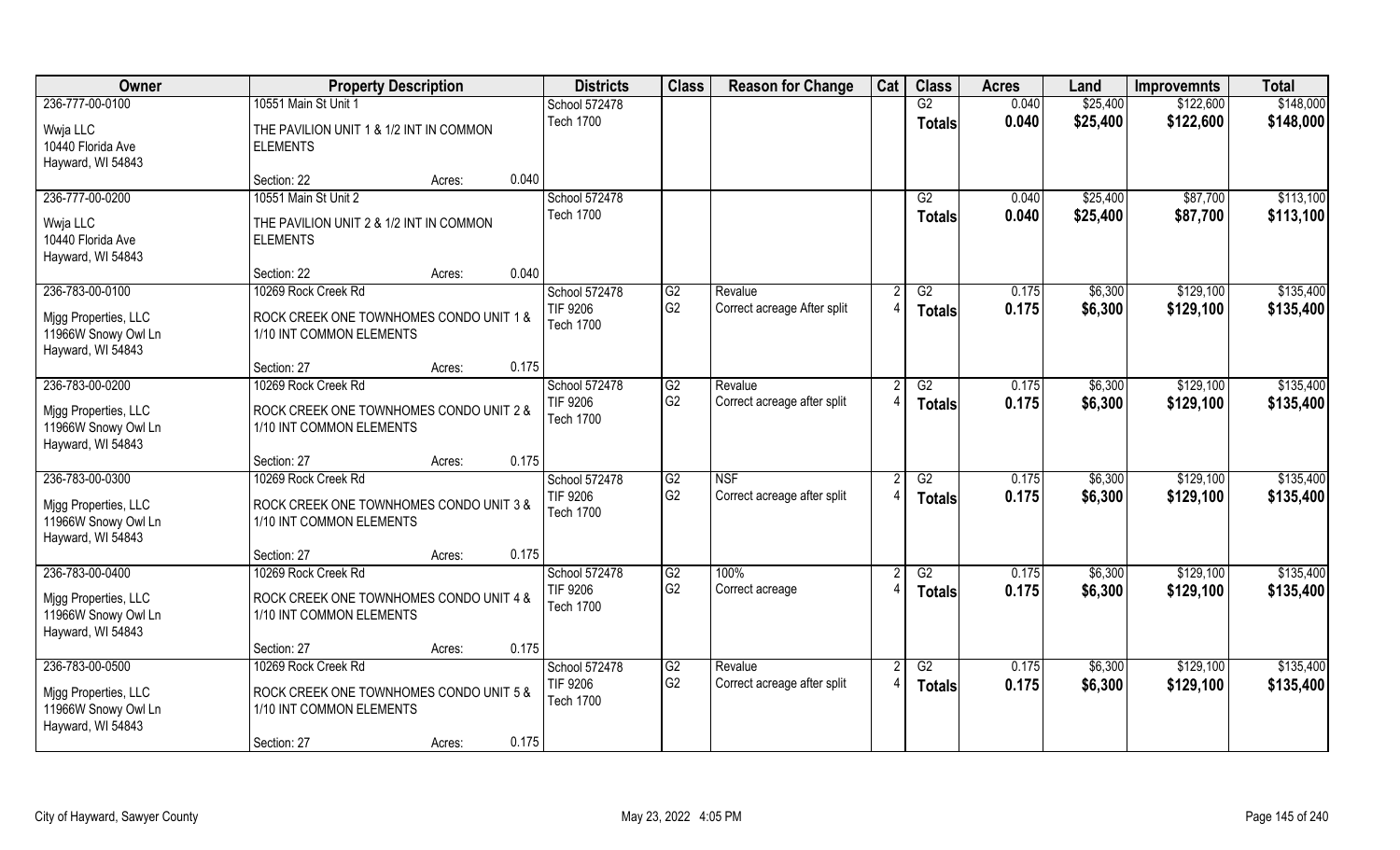| <b>Owner</b>                                                     | <b>Property Description</b>                                          | <b>Districts</b>                              | <b>Class</b>         | <b>Reason for Change</b>               | Cat | <b>Class</b>        | <b>Acres</b>   | Land               | <b>Improvemnts</b>     | <b>Total</b>           |
|------------------------------------------------------------------|----------------------------------------------------------------------|-----------------------------------------------|----------------------|----------------------------------------|-----|---------------------|----------------|--------------------|------------------------|------------------------|
| 236-783-00-0600<br>Migg Properties, LLC                          | 10269 Rock Creek Rd<br>ROCK CREEK ONE TOWNHOMES CONDO UNIT 6 &       | School 572478<br>TIF 9206<br><b>Tech 1700</b> | G2<br>G <sub>2</sub> | Revalue<br>Correct acreage after split |     | G2<br><b>Totals</b> | 0.175<br>0.175 | \$6,300<br>\$6,300 | \$129,100<br>\$129,100 | \$135,400<br>\$135,400 |
| 11966W Snowy Owl Ln<br>Hayward, WI 54843                         | 1/10 INT COMMON ELEMENTS                                             |                                               |                      |                                        |     |                     |                |                    |                        |                        |
|                                                                  | 0.175<br>Section: 27<br>Acres:                                       |                                               |                      |                                        |     |                     |                |                    |                        |                        |
| 236-783-00-0700                                                  | 10269 Rock Creek Rd                                                  | School 572478<br><b>TIF 9206</b>              | G2<br>G <sub>2</sub> | Revalue<br>Correct acreage after split |     | G2<br><b>Totals</b> | 0.175<br>0.175 | \$6,300<br>\$6,300 | \$129,100<br>\$129,100 | \$135,400<br>\$135,400 |
| Migg Properties, LLC<br>11966W Snowy Owl Ln<br>Hayward, WI 54843 | ROCK CREEK ONE TOWNHOMES CONDO UNIT 7 &<br>1/10 INT COMMON ELEMENTS  | <b>Tech 1700</b>                              |                      |                                        |     |                     |                |                    |                        |                        |
|                                                                  | 0.175<br>Section: 27<br>Acres:                                       |                                               |                      |                                        |     |                     |                |                    |                        |                        |
| 236-783-00-0800                                                  | 10269 Rock Creek Rd                                                  | School 572478                                 | G2                   | Revalue                                |     | G2                  | 0.175          | \$6,300            | \$129,100              | \$135,400              |
| Migg Properties, LLC<br>11966W Snowy Owl Ln<br>Hayward, WI 54843 | ROCK CREEK ONE TOWNHOMES CONDO UNIT 8 &<br>1/10 INT COMMON ELEMENTS  | <b>TIF 9206</b><br><b>Tech 1700</b>           | G <sub>2</sub>       | Correct acreage after split            |     | <b>Totals</b>       | 0.175          | \$6,300            | \$129,100              | \$135,400              |
|                                                                  | 0.175<br>Section: 27<br>Acres:                                       |                                               |                      |                                        |     |                     |                |                    |                        |                        |
| 236-783-00-0900                                                  | 10269 Rock Creek Rd                                                  | School 572478                                 | G2                   | NSf@100%                               |     | G2                  | 0.175          | \$6,300            | \$129,100              | \$135,400              |
| Migg Properties, LLC<br>11966W Snowy Owl Ln<br>Hayward, WI 54843 | ROCK CREEK ONE TOWNHOMES CONDO UNIT 9 &<br>1/10 INT COMMON ELEMENTS  | <b>TIF 9206</b><br><b>Tech 1700</b>           | G <sub>2</sub>       | Correct acreage after split            |     | <b>Totals</b>       | 0.175          | \$6,300            | \$129,100              | \$135,400              |
|                                                                  | 0.175<br>Section: 27<br>Acres:                                       |                                               |                      |                                        |     |                     |                |                    |                        |                        |
| 236-783-00-1000                                                  | 10269 Rock Creek Rd                                                  | School 572478                                 | $\overline{G2}$      | Revalue                                |     | $\overline{G2}$     | 0.175          | \$6,300            | \$129,100              | \$135,400              |
| Migg Properties, LLC<br>11966W Snowy Owl Ln<br>Hayward, WI 54843 | ROCK CREEK ONE TOWNHOMES CONDO UNIT 10 &<br>1/10 INT COMMON ELEMENTS | <b>TIF 9206</b><br><b>Tech 1700</b>           | G <sub>2</sub>       | Correct acreage after split            |     | <b>Totals</b>       | 0.175          | \$6,300            | \$129,100              | \$135,400              |
|                                                                  | 0.175<br>Section: 27<br>Acres:                                       |                                               |                      |                                        |     |                     |                |                    |                        |                        |
| 236-784-00-1100                                                  | 10263 Rock Creek Rd                                                  | School 572478                                 | G2                   | NSF @75%                               |     | G2                  | 0.087          | \$3,100            | \$107,600              | \$110,700              |
| Migg Properties, LLC<br>11966W Snowy Owl Ln<br>Hayward, WI 54843 | ROCK CREEK TWO TOWNHOMES CONDO UNIT 11 &<br>1/6 INT COMMON ELEMENTS  | TIF 9206<br><b>Tech 1700</b>                  | G <sub>2</sub>       | Correct acreage after split            |     | <b>Totals</b>       | 0.087          | \$3,100            | \$107,600              | \$110,700              |
|                                                                  | 0.087<br>Section: 27<br>Acres:                                       |                                               |                      |                                        |     |                     |                |                    |                        |                        |
| 236-784-00-1200                                                  | 10263 Rock Creek Rd                                                  | School 572478                                 | G2                   | NSF @75%                               |     | G2                  | 0.087          | \$3,100            | \$107,600              | \$110,700              |
| Migg Properties, LLC<br>11966W Snowy Owl Ln<br>Hayward, WI 54843 | ROCK CREEK TWO TOWNHOMES CONDO UNIT 12 &<br>1/6 INT COMMON ELEMENTS  | TIF 9206<br><b>Tech 1700</b>                  | G <sub>2</sub>       | Correct acreage after split            |     | <b>Totals</b>       | 0.087          | \$3,100            | \$107,600              | \$110,700              |
|                                                                  | 0.087<br>Section: 27<br>Acres:                                       |                                               |                      |                                        |     |                     |                |                    |                        |                        |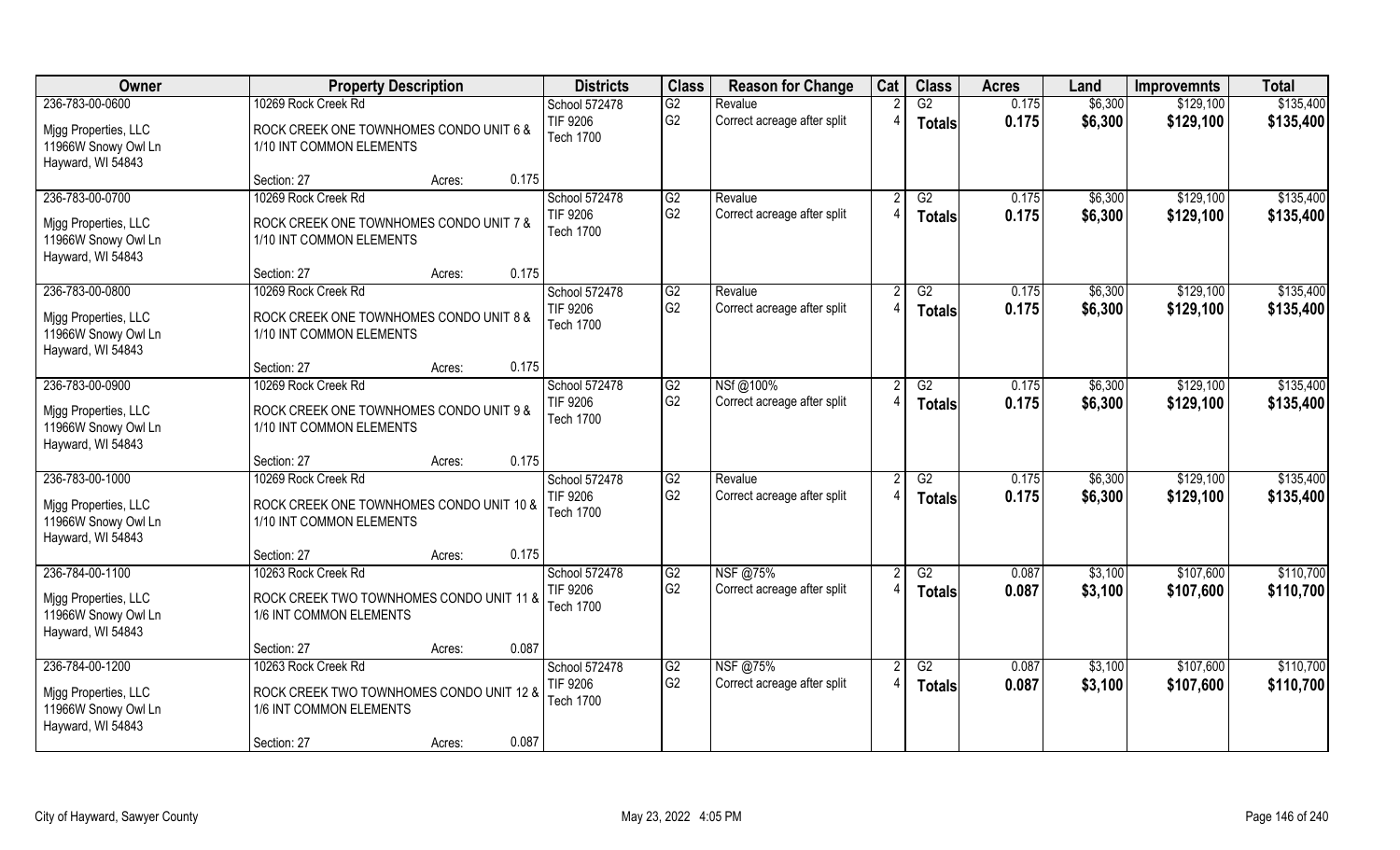| Owner                                                                                       | <b>Property Description</b>                                                                |        |       | <b>Districts</b>                                     | <b>Class</b>         | <b>Reason for Change</b>                | Cat | <b>Class</b>                            | <b>Acres</b>   | Land                 | <b>Improvemnts</b>     | <b>Total</b>           |
|---------------------------------------------------------------------------------------------|--------------------------------------------------------------------------------------------|--------|-------|------------------------------------------------------|----------------------|-----------------------------------------|-----|-----------------------------------------|----------------|----------------------|------------------------|------------------------|
| 236-784-00-1300<br>Mjgg Properties, LLC<br>11966W Snowy Owl Ln                              | 10263 Rock Creek Rd<br>ROCK CREEK TWO TOWNHOMES CONDO UNIT 13 &<br>1/6 INT COMMON ELEMENTS |        |       | School 572478<br>TIF 9206<br>Tech 1700               | G2<br>G <sub>2</sub> | NSF @75%<br>Correct acreage after split |     | G2<br><b>Totals</b>                     | 0.087<br>0.087 | \$3,100<br>\$3,100   | \$107,600<br>\$107,600 | \$110,700<br>\$110,700 |
| Hayward, WI 54843                                                                           | Section: 27                                                                                | Acres: | 0.087 |                                                      |                      |                                         |     |                                         |                |                      |                        |                        |
| 236-784-00-1400<br>Migg Properties, LLC<br>11966W Snowy Owl Ln                              | 10263 Rock Creek Rd<br>ROCK CREEK TWO TOWNHOMES CONDO UNIT 14 &<br>1/6 INT COMMON ELEMENTS |        |       | School 572478<br><b>TIF 9206</b><br><b>Tech 1700</b> | G2<br>G <sub>2</sub> | NSF @75%<br>Correct acreage after split |     | G2<br><b>Totals</b>                     | 0.087<br>0.087 | \$3,100<br>\$3,100   | \$107,600<br>\$107,600 | \$110,700<br>\$110,700 |
| Hayward, WI 54843                                                                           | Section: 27                                                                                | Acres: | 0.087 |                                                      |                      |                                         |     |                                         |                |                      |                        |                        |
| 236-784-00-1500<br>Migg Properties, LLC<br>11966W Snowy Owl Ln<br>Hayward, WI 54843         | 10263 Rock Creek Rd<br>ROCK CREEK TWO TOWNHOMES CONDO UNIT 15 &<br>1/6 INT COMMON ELEMENTS |        |       | School 572478<br>TIF 9206<br><b>Tech 1700</b>        | G2<br>G <sub>2</sub> | NSf@75%<br>Correct acreage after split  |     | G2<br><b>Totals</b>                     | 0.087<br>0.087 | \$3,100<br>\$3,100   | \$107,600<br>\$107,600 | \$110,700<br>\$110,700 |
|                                                                                             | Section: 27                                                                                | Acres: | 0.087 |                                                      |                      |                                         |     |                                         |                |                      |                        |                        |
| 236-784-00-1600<br>Mjgg Properties, LLC<br>11966W Snowy Owl Ln<br>Hayward, WI 54843         | 10263 Rock Creek Rd<br>ROCK CREEK TWO TOWNHOMES CONDO UNIT 16 &<br>1/6 INT COMMON ELEMENTS |        |       | School 572478<br><b>TIF 9206</b><br><b>Tech 1700</b> | G2<br>G <sub>2</sub> | NSf@75%<br>Correct acreage after split  |     | G2<br>Totals                            | 0.087<br>0.087 | \$3,100<br>\$3,100   | \$107,600<br>\$107,600 | \$110,700<br>\$110,700 |
|                                                                                             | Section: 27                                                                                | Acres: | 0.087 |                                                      |                      |                                         |     |                                         |                |                      |                        |                        |
| 236-941-21-1102<br>Gerardo V. Echeverria<br>15981 Company Lake Rd<br>Hayward, WI 54843-6479 | 15981 Company Lake Rd<br>PRT NENE                                                          |        |       | School 572478<br><b>Tech 1700</b>                    |                      |                                         |     | $\overline{G1}$<br><b>Totals</b>        | 0.850<br>0.850 | \$21,400<br>\$21,400 | \$119,200<br>\$119,200 | \$140,600<br>\$140,600 |
|                                                                                             | Section: 21                                                                                | Acres: | 0.850 |                                                      |                      |                                         |     |                                         |                |                      |                        |                        |
| 236-941-21-1103<br>Sawyer County<br>10610 Main St Ste 10<br>Hayward, WI 54843               | N Second Ave<br>PRT NENE                                                                   |        |       | School 572478<br><b>Tech 1700</b>                    |                      |                                         |     | $\overline{\text{X3}}$<br><b>Totals</b> | 0.800<br>0.800 | \$0<br>\$0           | $\frac{6}{5}$<br>\$0   | $\frac{1}{2}$<br>\$0   |
|                                                                                             | Section: 21                                                                                | Acres: | 0.800 |                                                      |                      |                                         |     |                                         |                |                      |                        |                        |
| 236-941-21-1105<br>Naylors LLC<br>10816 Second Ave N<br>Hayward, WI 54843                   | 10819 Nyman Ave<br>PRT NENE, CSM 9/163 #1914<br>Section: 21                                | Acres: | 1.840 | School 572478<br><b>Tech 1700</b>                    |                      |                                         |     | $\overline{G1}$<br>Totals               | 1.840<br>1.840 | \$30,500<br>\$30,500 | \$0<br>\$0             | \$30,500<br>\$30,500   |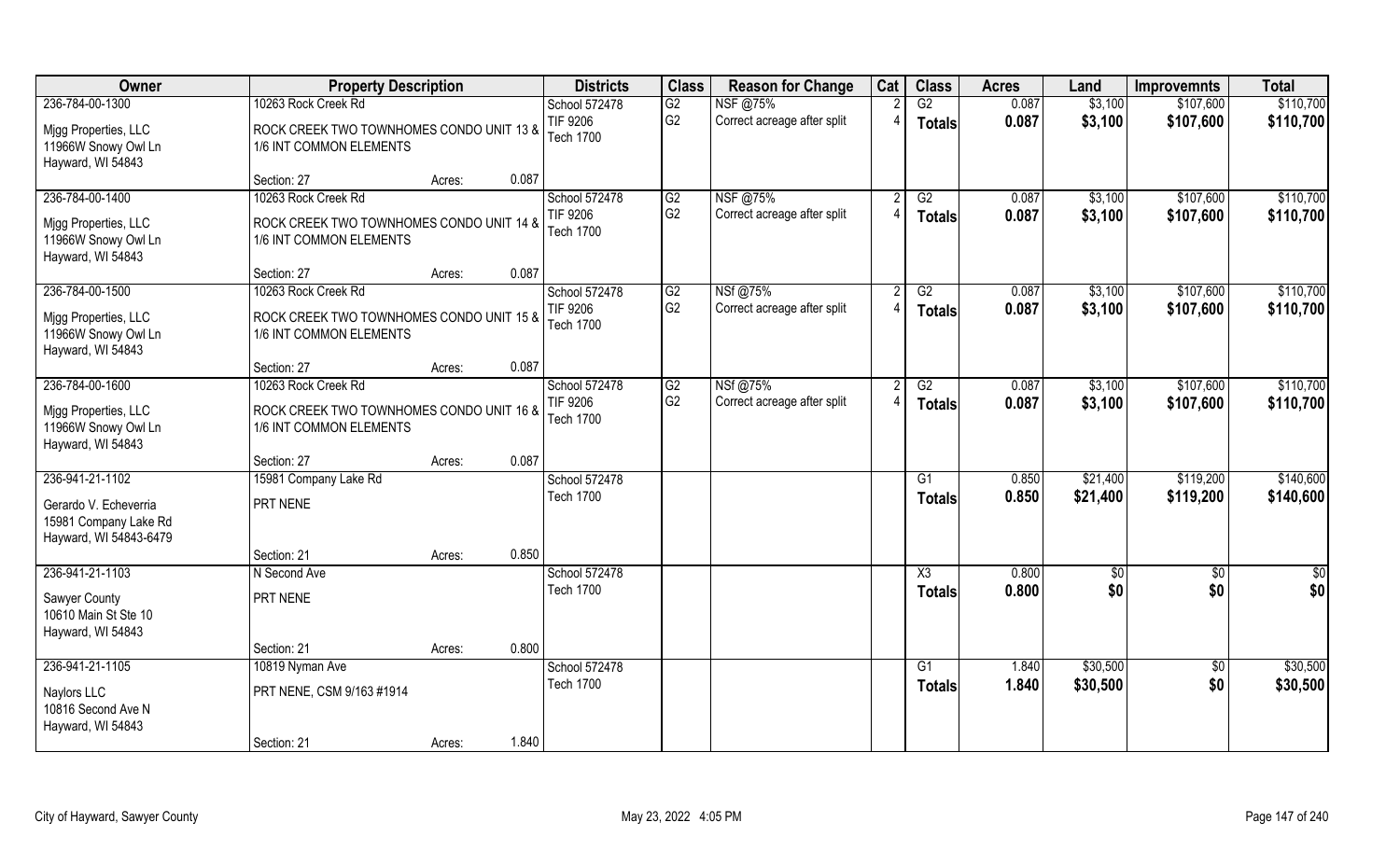| Owner                                                                                             | <b>Property Description</b>      |        |       | <b>Districts</b>                  | <b>Class</b> | <b>Reason for Change</b> | Cat | <b>Class</b>    | <b>Acres</b>   | Land                 | <b>Improvemnts</b>     | <b>Total</b>           |
|---------------------------------------------------------------------------------------------------|----------------------------------|--------|-------|-----------------------------------|--------------|--------------------------|-----|-----------------|----------------|----------------------|------------------------|------------------------|
| 236-941-21-1106                                                                                   | Company Lake Rd                  |        |       | School 572478                     |              |                          |     | X4              | 7.960          | $\overline{50}$      | \$0                    | $\overline{50}$        |
| City of Hayward<br>PO Box 969<br>Hayward, WI 54843-0969                                           | PRT NENE LOT 30 CSM 9/305 #1996  |        |       | <b>Tech 1700</b>                  |              |                          |     | <b>Totals</b>   | 7.960          | \$0                  | \$0                    | \$0                    |
|                                                                                                   | Section: 21                      | Acres: | 7.960 |                                   |              |                          |     |                 |                |                      |                        |                        |
| 236-941-21-1107                                                                                   | 10803 Nyman Ave                  |        |       | School 572478<br><b>Tech 1700</b> |              |                          |     | G2              | 3.630<br>3.630 | \$49,800<br>\$49,800 | \$264,300<br>\$264,300 | \$314,100<br>\$314,100 |
| Naylors LLC<br>10816 Second Ave N<br>Hayward, WI 54843                                            | PRT NENE LOT 1 CSM 13/375 #3397  |        |       |                                   |              |                          |     | <b>Totals</b>   |                |                      |                        |                        |
|                                                                                                   | Section: 21                      | Acres: | 3.630 |                                   |              |                          |     |                 |                |                      |                        |                        |
| 236-941-21-1401                                                                                   | 10795 Nyman Ave                  |        |       | School 572478                     |              |                          |     | G1              | 0.370          | \$17,400             | \$46,500               | \$63,900               |
| Timothy L. Thompson<br>10795 Nyman Ave                                                            | PRT SENE W160' E193' N100'       |        |       | <b>Tech 1700</b>                  |              |                          |     | <b>Totals</b>   | 0.370          | \$17,400             | \$46,500               | \$63,900               |
| Hayward, WI 54843                                                                                 | Section: 21                      | Acres: | 0.370 |                                   |              |                          |     |                 |                |                      |                        |                        |
| 236-941-21-1403                                                                                   | Nyman Ave                        |        |       | School 572478                     |              |                          |     | G2              | 0.760          | \$25,400             | \$14,100               | \$39,500               |
| Valley Health Care Center, Inc.<br>Attn: North Shore Healthcare<br>640 N Vel R Phillips Ave Ste 2 | PRT SENE LOT 2 CSM 5/263 #1036   |        |       | <b>Tech 1700</b>                  |              |                          |     | <b>Totals</b>   | 0.760          | \$25,400             | \$14,100               | \$39,500               |
| Milwaukee, WI 53203                                                                               | Section: 21                      | Acres: | 0.760 |                                   |              |                          |     |                 |                |                      |                        |                        |
| 236-941-21-1404                                                                                   | Nyman Ave                        |        |       | School 572478                     |              |                          |     | X4              | 0.180          | $\overline{50}$      | \$0                    | $\overline{50}$        |
| City of Hayward<br>PO Box 969<br>Hayward, WI 54843-0969                                           | PRT SENE E231' OF WITTWER STREET |        |       | <b>Tech 1700</b>                  |              |                          |     | <b>Totals</b>   | 0.180          | \$0                  | \$0                    | \$0                    |
|                                                                                                   | Section: 21                      | Acres: | 0.180 |                                   |              |                          |     |                 |                |                      |                        |                        |
| 236-941-21-1405                                                                                   | 10753 Nyman Ave                  |        |       | School 572478                     |              |                          |     | G2              | 0.870          | \$21,500             | \$38,000               | \$59,500               |
| Marc D. Helwig<br>Norma E. Helwig<br>10753 Nyman Ave                                              | PRT SENE                         |        |       | <b>Tech 1700</b>                  |              |                          |     | <b>Totals</b>   | 0.870          | \$21,500             | \$38,000               | \$59,500               |
| Hayward, WI 54843                                                                                 | Section: 21                      | Acres: | 0.870 |                                   |              |                          |     |                 |                |                      |                        |                        |
| 236-941-21-1406                                                                                   | Nyman Ave                        |        |       | School 572478                     |              |                          |     | $\overline{X2}$ | 1.000          | $\overline{50}$      | $\sqrt{6}$             | $\frac{6}{3}$          |
| Wisconsin Dept of Transportation Dist 8   E33' SENE<br>1701 N 4th St<br>Superior, WI 54880-1068   |                                  |        |       | <b>Tech 1700</b>                  |              |                          |     | <b>Totals</b>   | 1.000          | \$0                  | \$0                    | \$0                    |
|                                                                                                   | Section: 21                      | Acres: | 1.000 |                                   |              |                          |     |                 |                |                      |                        |                        |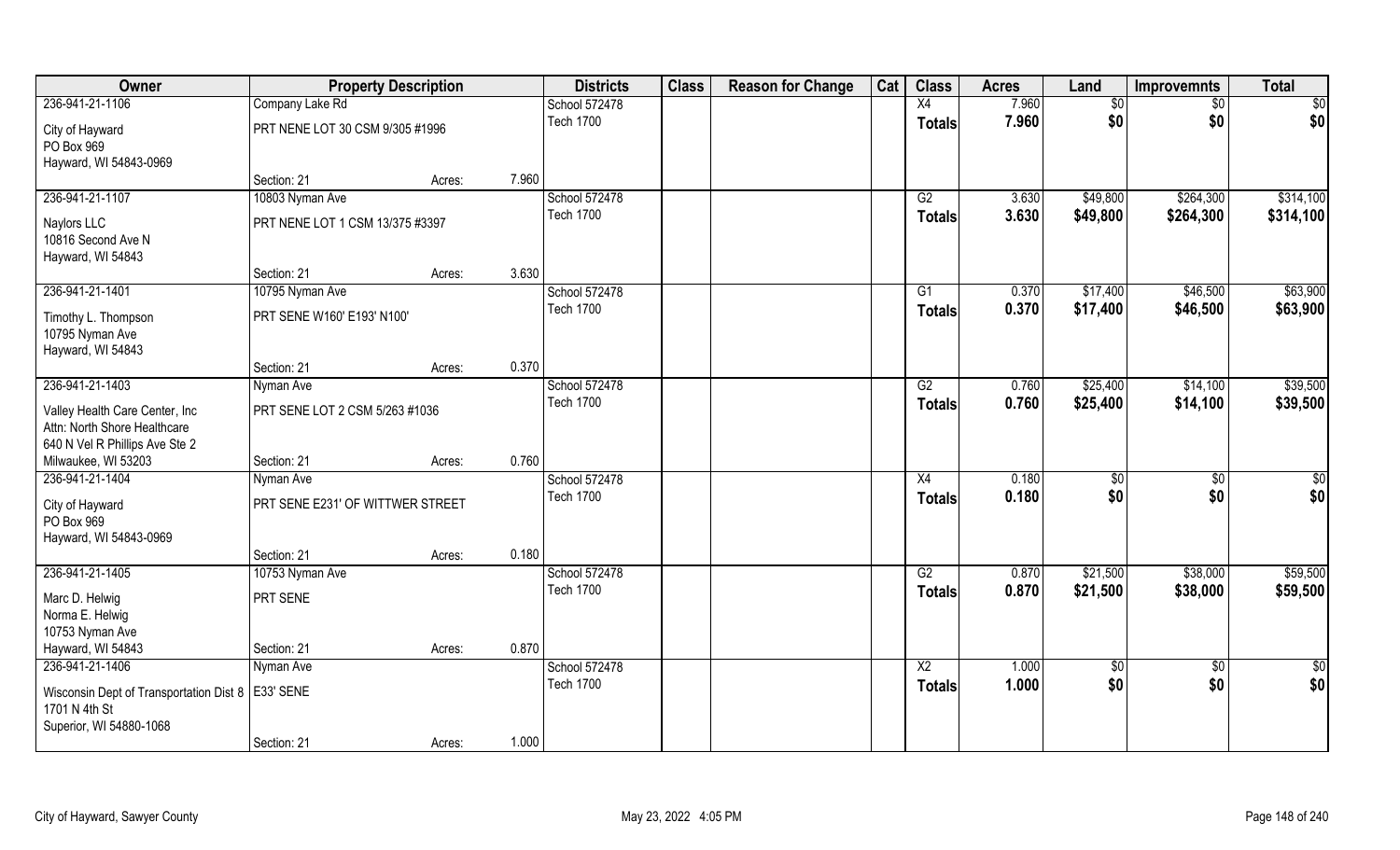| Owner                                                        |                                  | <b>Property Description</b> | <b>Districts</b>                  | <b>Class</b> | <b>Reason for Change</b> | Cat | <b>Class</b>  | <b>Acres</b>   | Land       | <b>Improvemnts</b> | <b>Total</b>  |
|--------------------------------------------------------------|----------------------------------|-----------------------------|-----------------------------------|--------------|--------------------------|-----|---------------|----------------|------------|--------------------|---------------|
| 236-941-21-1407                                              | 15934 N Second St                |                             | School 572478                     |              |                          |     | G1            | 2.260          | \$34,100   | \$91,800           | \$125,900     |
| William D. O'Brien<br>PO Box 13123                           | PRT SENE                         |                             | <b>Tech 1700</b>                  |              |                          |     | <b>Totals</b> | 2.260          | \$34,100   | \$91,800           | \$125,900     |
| Hayward, WI 54843                                            |                                  |                             |                                   |              |                          |     |               |                |            |                    |               |
|                                                              | Section: 21                      | Acres:                      | 2.260                             |              |                          |     |               |                |            |                    |               |
| 236-941-21-1408                                              | 10792 N Second Ave               |                             | School 572478<br><b>Tech 1700</b> |              |                          |     | G1            | 0.640          | \$20,500   | \$126,200          | \$146,700     |
| Jack R. White                                                | PRT SENE                         |                             |                                   |              |                          |     | Totals        | 0.640          | \$20,500   | \$126,200          | \$146,700     |
| Mary Ann White                                               |                                  |                             |                                   |              |                          |     |               |                |            |                    |               |
| 10792 N Second Ave                                           |                                  |                             |                                   |              |                          |     |               |                |            |                    |               |
| Hayward, WI 54843                                            | Section: 21                      | Acres:                      | 0.640                             |              |                          |     |               |                |            |                    |               |
| 236-941-21-1410                                              | 10794 W Wittwer Ave              |                             | School 572478                     |              |                          |     | G1            | 0.560          | \$20,200   | \$41,800           | \$62,000      |
| Seth Flamang<br>10794 W Wittwer Ave                          | PRT SENE LOT 1 CSM 11/254 #2433  |                             | <b>Tech 1700</b>                  |              |                          |     | <b>Totals</b> | 0.560          | \$20,200   | \$41,800           | \$62,000      |
| Hayward, WI 54843                                            |                                  |                             |                                   |              |                          |     |               |                |            |                    |               |
| 236-941-21-1411                                              | Section: 21                      | Acres:                      | 0.560                             |              |                          |     |               |                |            |                    |               |
|                                                              | N Second Ave                     |                             | School 572478<br><b>Tech 1700</b> |              |                          |     | X4            | 1.560<br>1.560 | \$<br>\$0  | \$0<br>\$0         | \$0           |
| City of Hayward<br>PO Box 969<br>Hayward, WI 54843-0969      | PRT SENE                         |                             |                                   |              |                          |     | <b>Totals</b> |                |            |                    | \$0           |
|                                                              | Section: 21                      | Acres:                      | 1.560                             |              |                          |     |               |                |            |                    |               |
| 236-941-21-1412                                              | 15914 Radio Hill Rd              |                             | School 572478                     |              |                          |     | G1            | 1.570          | \$27,100   | \$104,800          | \$131,900     |
| Lonnie E. Kennell<br>Angie D. Kennell<br>15914 Radio Hill Rd | PRT SENE W231' E264' N297' S330' |                             | <b>Tech 1700</b>                  |              |                          |     | <b>Totals</b> | 1.570          | \$27,100   | \$104,800          | \$131,900     |
| Hayward, WI 54843                                            | Section: 21                      | Acres:                      | 1.570                             |              |                          |     |               |                |            |                    |               |
| 236-941-21-1413                                              | 10778 W Wittwer Ave              |                             | School 572478                     |              |                          |     | G1            | 0.460          | \$19,100   | \$160,500          | \$179,600     |
| Todd S. Frisch<br>2560 N 130th St<br>Brookfield, WI 53005    | PRT SENE LOT 1 CSM 15/298 #3776  |                             | <b>Tech 1700</b>                  |              |                          |     | <b>Totals</b> | 0.460          | \$19,100   | \$160,500          | \$179,600     |
|                                                              | Section: 21                      | Acres:                      | 0.460                             |              |                          |     |               |                |            |                    |               |
| 236-941-21-1414                                              | <b>W</b> Wittwer Ave             |                             | School 572478                     |              |                          |     | X4            | 0.330          | $\sqrt{6}$ | $\overline{50}$    | $\frac{1}{2}$ |
| City of Hayward<br>PO Box 969<br>Hayward, WI 54843-0969      | W25' SENE                        |                             | <b>Tech 1700</b>                  |              |                          |     | <b>Totals</b> | 0.330          | \$0        | \$0                | \$0           |
|                                                              | Section: 21                      | Acres:                      | 0.330                             |              |                          |     |               |                |            |                    |               |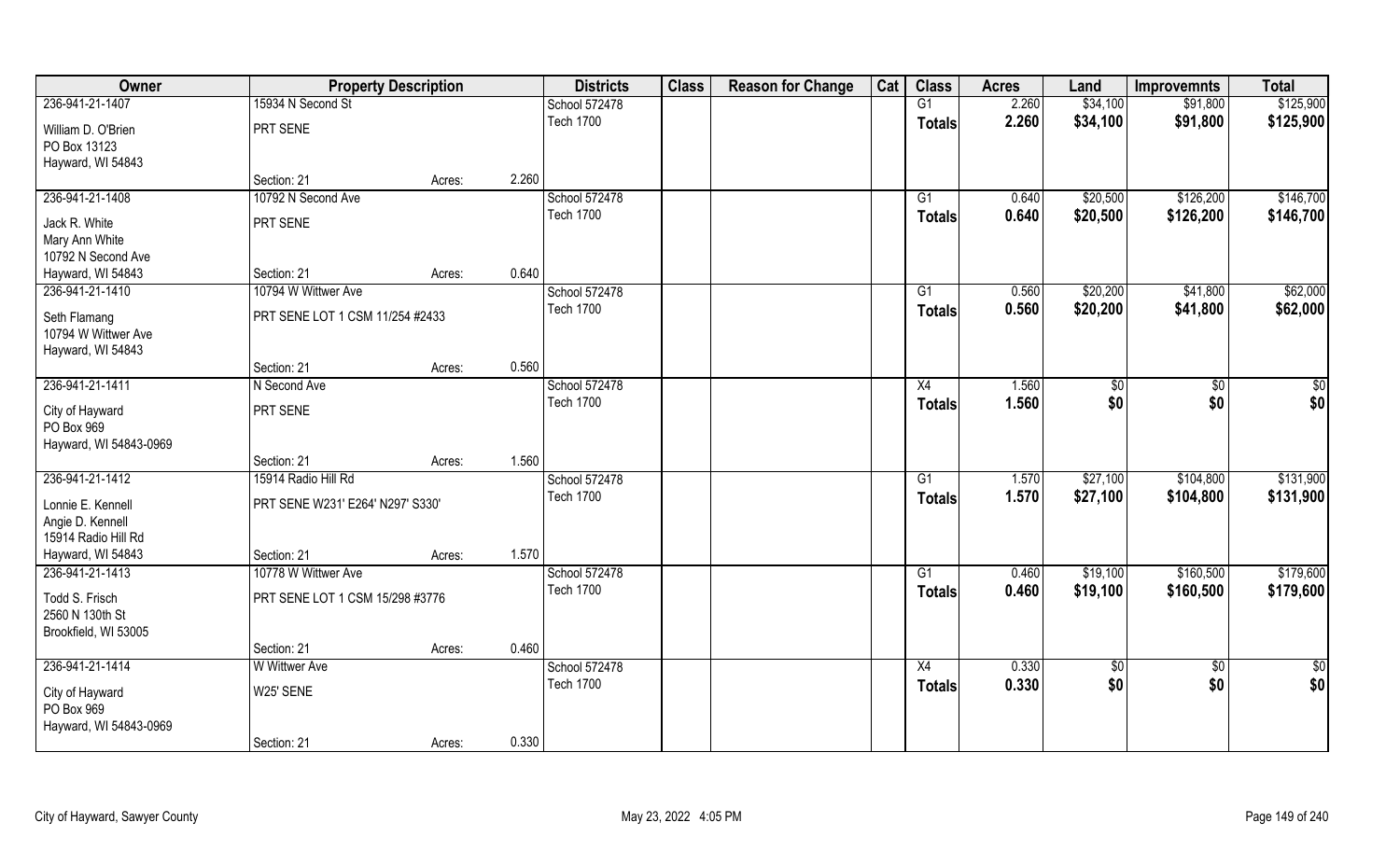| Owner                                                        | <b>Property Description</b>          |        |       | <b>Districts</b> | <b>Class</b> | <b>Reason for Change</b> | Cat | <b>Class</b>    | <b>Acres</b> | Land       | <b>Improvemnts</b> | <b>Total</b>  |
|--------------------------------------------------------------|--------------------------------------|--------|-------|------------------|--------------|--------------------------|-----|-----------------|--------------|------------|--------------------|---------------|
| 236-941-21-1415                                              | 15994 N Second St                    |        |       | School 572478    |              |                          |     | G1              | 0.580        | \$20,300   | \$120,600          | \$140,900     |
| Edward J. Pejka<br>100 Wedge Loop<br>Fairhope, AL 36532      | PRT SENE, CSM 7/407 #1540            |        |       | <b>Tech 1700</b> |              |                          |     | <b>Totals</b>   | 0.580        | \$20,300   | \$120,600          | \$140,900     |
|                                                              | Section: 21                          | Acres: | 0.580 |                  |              |                          |     |                 |              |            |                    |               |
| 236-941-21-1416                                              | 15990 N Second St                    |        |       | School 572478    |              |                          |     | G1              | 0.580        | \$20,300   | \$205,100          | \$225,400     |
| Fu Hua Lu<br>15990 N Second St<br>Hayward, WI 54843          | PRT SENE, CSM 7/407 #1540            |        |       | <b>Tech 1700</b> |              |                          |     | Totals          | 0.580        | \$20,300   | \$205,100          | \$225,400     |
|                                                              | Section: 21                          | Acres: | 0.580 |                  |              |                          |     |                 |              |            |                    |               |
| 236-941-21-1417                                              | 15978 N Second St                    |        |       | School 572478    |              |                          |     | G1              | 0.580        | \$20,300   | \$126,300          | \$146,600     |
| Edward J. Pejka<br>100 Wedge Loop<br>Fairhope, AL 36532      | PRT SENE                             |        |       | <b>Tech 1700</b> |              |                          |     | <b>Totals</b>   | 0.580        | \$20,300   | \$126,300          | \$146,600     |
|                                                              | Section: 21                          | Acres: | 0.580 |                  |              |                          |     |                 |              |            |                    |               |
| 236-941-21-1418                                              | 15968 N Second St                    |        |       | School 572478    |              |                          |     | G1              | 0.580        | \$20,300   | \$174,600          | \$194,900     |
| Carol D. Gustafson<br>15968 N Second St<br>Hayward, WI 54843 | PRT SENE                             |        |       | <b>Tech 1700</b> |              |                          |     | <b>Totals</b>   | 0.580        | \$20,300   | \$174,600          | \$194,900     |
|                                                              | Section: 21                          | Acres: | 0.580 |                  |              |                          |     |                 |              |            |                    |               |
| 236-941-21-1419                                              | 15948 N Second St                    |        |       | School 572478    |              |                          |     | $\overline{G1}$ | 0.860        | \$21,500   | \$119,300          | \$140,800     |
| Frederick D. Hirsch<br>Rachel Hirsch<br>15948 N Second St    | PRT SENE LOTS 1 & 2 CSM 12/171 #2936 |        |       | <b>Tech 1700</b> |              |                          |     | <b>Totals</b>   | 0.860        | \$21,500   | \$119,300          | \$140,800     |
| Hayward, WI 54843                                            | Section: 21                          | Acres: | 0.860 |                  |              |                          |     |                 |              |            |                    |               |
| 236-941-21-1420                                              | 10764 N Second Ave                   |        |       | School 572478    |              |                          |     | G1              | 0.350        | \$17,000   | \$83,200           | \$100,200     |
| Mary L. Chambers<br>PO Box 13115<br>Hayward, WI 54843-3115   | PRT SENE                             |        |       | <b>Tech 1700</b> |              |                          |     | <b>Totals</b>   | 0.350        | \$17,000   | \$83,200           | \$100,200     |
|                                                              | Section: 21                          | Acres: | 0.350 |                  |              |                          |     |                 |              |            |                    |               |
| 236-941-21-1421                                              | Second Ave                           |        |       | School 572478    |              |                          |     | X4              | 0.610        | $\sqrt{6}$ | $\overline{50}$    | $\frac{1}{2}$ |
| City of Hayward<br>PO Box 969<br>Hayward, WI 54843-0969      | PRT SENE, N33' LOT 15                |        |       | <b>Tech 1700</b> |              |                          |     | <b>Totals</b>   | 0.610        | \$0        | \$0                | \$0           |
|                                                              | Section: 21                          | Acres: | 0.610 |                  |              |                          |     |                 |              |            |                    |               |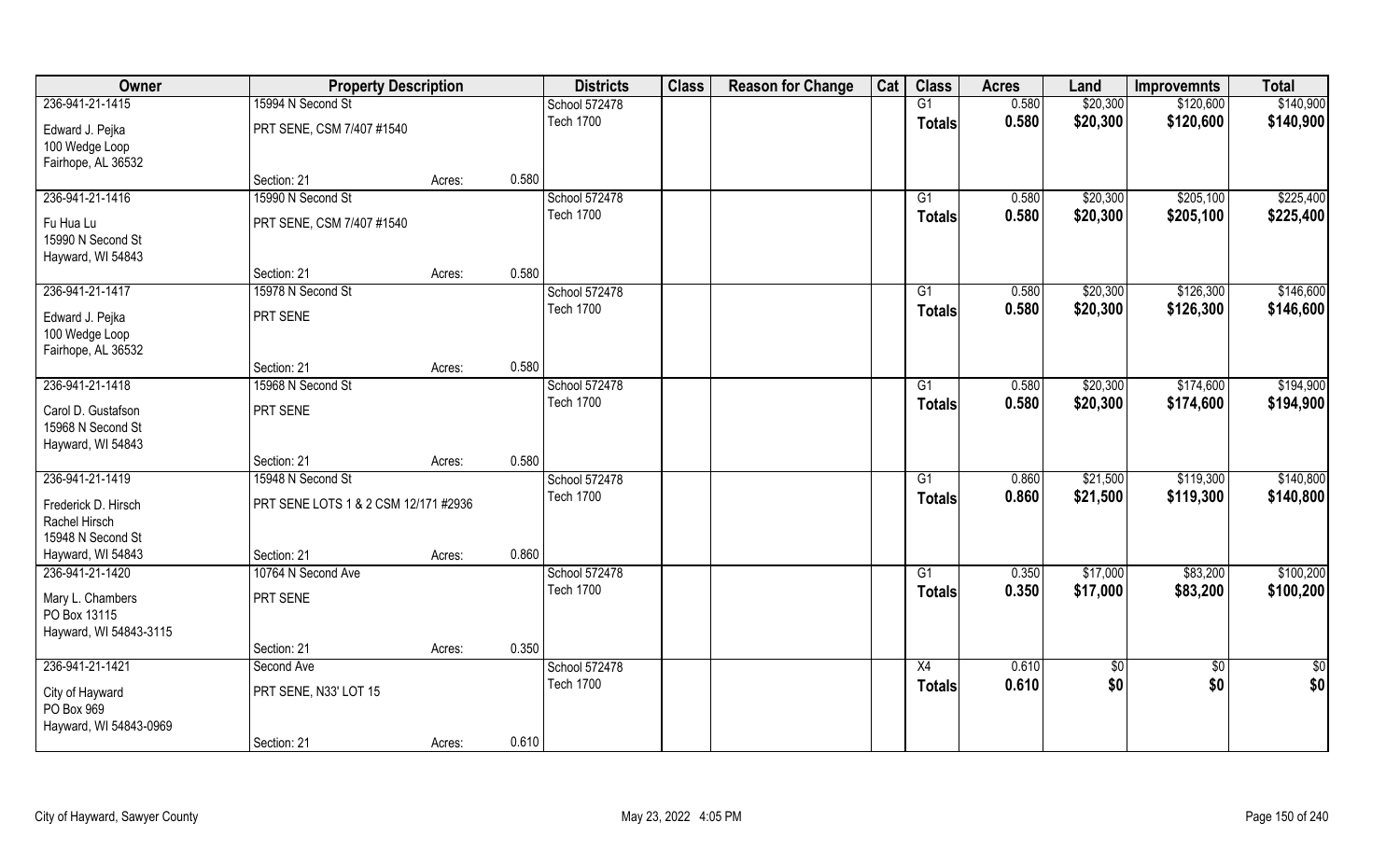| Owner                                                                          |                                                                                       | <b>Property Description</b> |       | <b>Districts</b>                  | <b>Class</b> | <b>Reason for Change</b> | Cat | <b>Class</b>        | <b>Acres</b>   | Land                 | <b>Improvemnts</b>   | <b>Total</b>         |
|--------------------------------------------------------------------------------|---------------------------------------------------------------------------------------|-----------------------------|-------|-----------------------------------|--------------|--------------------------|-----|---------------------|----------------|----------------------|----------------------|----------------------|
| 236-941-21-1422                                                                | 10748 N Second Ave                                                                    |                             |       | School 572478                     |              |                          |     | G1                  | 0.430          | \$18,500             | \$109,500            | \$128,000            |
| David A Jacobsen Rev Trust<br>PO Box 984<br>Hayward, WI 54843                  | PRT SENE, PRT LOTS 14-15 HILL CREST SUBD LOT<br>A CSM 3/15 #450                       |                             |       | <b>Tech 1700</b>                  |              |                          |     | Totals              | 0.430          | \$18,500             | \$109,500            | \$128,000            |
|                                                                                | Section: 21                                                                           | Acres:                      | 0.430 |                                   |              |                          |     |                     |                |                      |                      |                      |
| 236-941-21-1423                                                                | 15943 N Second St                                                                     |                             |       | School 572478                     |              |                          |     | G1                  | 0.280          | \$15,600             | \$102,300            | \$117,900            |
| Mitchell J. Hilgart<br>15943 N Second St<br>Hayward, WI 54843                  | PRT SENE, LOT B CSM 3/15 #450                                                         |                             |       | <b>Tech 1700</b>                  |              |                          |     | Totals              | 0.280          | \$15,600             | \$102,300            | \$117,900            |
|                                                                                | Section: 21                                                                           | Acres:                      | 0.280 |                                   |              |                          |     |                     |                |                      |                      |                      |
| 236-941-21-1425<br>Eric A. Nilson<br>Elizabeth A. Nilson<br>PO Box 13232       | 10739 N First Ave<br>PRT SENE LOT 2 CSM 17/308 #5352                                  |                             |       | School 572478<br><b>Tech 1700</b> |              |                          |     | G1<br><b>Totals</b> | 0.259<br>0.259 | \$15,200<br>\$15,200 | \$7,600<br>\$7,600   | \$22,800<br>\$22,800 |
| Hayward, WI 54843-3232                                                         | Section: 21                                                                           | Acres:                      | 0.259 |                                   |              |                          |     |                     |                |                      |                      |                      |
| 236-941-21-1426                                                                | <b>First Ave</b>                                                                      |                             |       | School 572478                     |              |                          |     | X4                  | 0.220          | \$0                  | \$0                  | \$0                  |
| City of Hayward<br>PO Box 969<br>Hayward, WI 54843-0969                        | PRT SENE                                                                              |                             |       | <b>Tech 1700</b>                  |              |                          |     | <b>Totals</b>       | 0.220          | \$0                  | \$0                  | \$0                  |
|                                                                                | Section: 21                                                                           | Acres:                      | 0.220 |                                   |              |                          |     |                     |                |                      |                      |                      |
| 236-941-21-1429<br>Janice Mc Inerney<br>10725 N First Ave<br>Hayward, WI 54843 | 10725 N First Ave<br>PRT SENE W126.5 N92.5 E126.5 S92.5 D NOWAK LIFE<br><b>ESTATE</b> |                             |       | School 572478<br><b>Tech 1700</b> |              |                          |     | G1<br><b>Totals</b> | 0.270<br>0.270 | \$15,400<br>\$15,400 | \$60,800<br>\$60,800 | \$76,200<br>\$76,200 |
|                                                                                | Section: 21                                                                           | Acres:                      | 0.270 |                                   |              |                          |     |                     |                |                      |                      |                      |
| 236-941-21-1430                                                                | <b>First Ave</b>                                                                      |                             |       | School 572478                     |              |                          |     | X4                  | 0.300          | \$0                  | $\sqrt{50}$          | $\frac{1}{2}$        |
| City of Hayward<br>PO Box 969<br>Hayward, WI 54843-0969                        | PRT SENE                                                                              |                             |       | <b>Tech 1700</b>                  |              |                          |     | <b>Totals</b>       | 0.300          | \$0                  | \$0                  | \$0                  |
|                                                                                | Section: 21                                                                           | Acres:                      | 0.300 |                                   |              |                          |     |                     |                |                      |                      |                      |
| 236-941-21-1431                                                                | 10732 N First Ave                                                                     |                             |       | School 572478                     |              |                          |     | G1                  | 1.470          | \$25,900             | \$73,000             | \$98,900             |
| John F. Carr<br>Valarie K. Carr<br>10732 N First Ave<br>Hayward, WI 54843      | W186.2' E37302' N345.8' S675.8' SENE<br>Section: 21                                   | Acres:                      | 1.470 | <b>Tech 1700</b>                  |              |                          |     | <b>Totals</b>       | 1.470          | \$25,900             | \$73,000             | \$98,900             |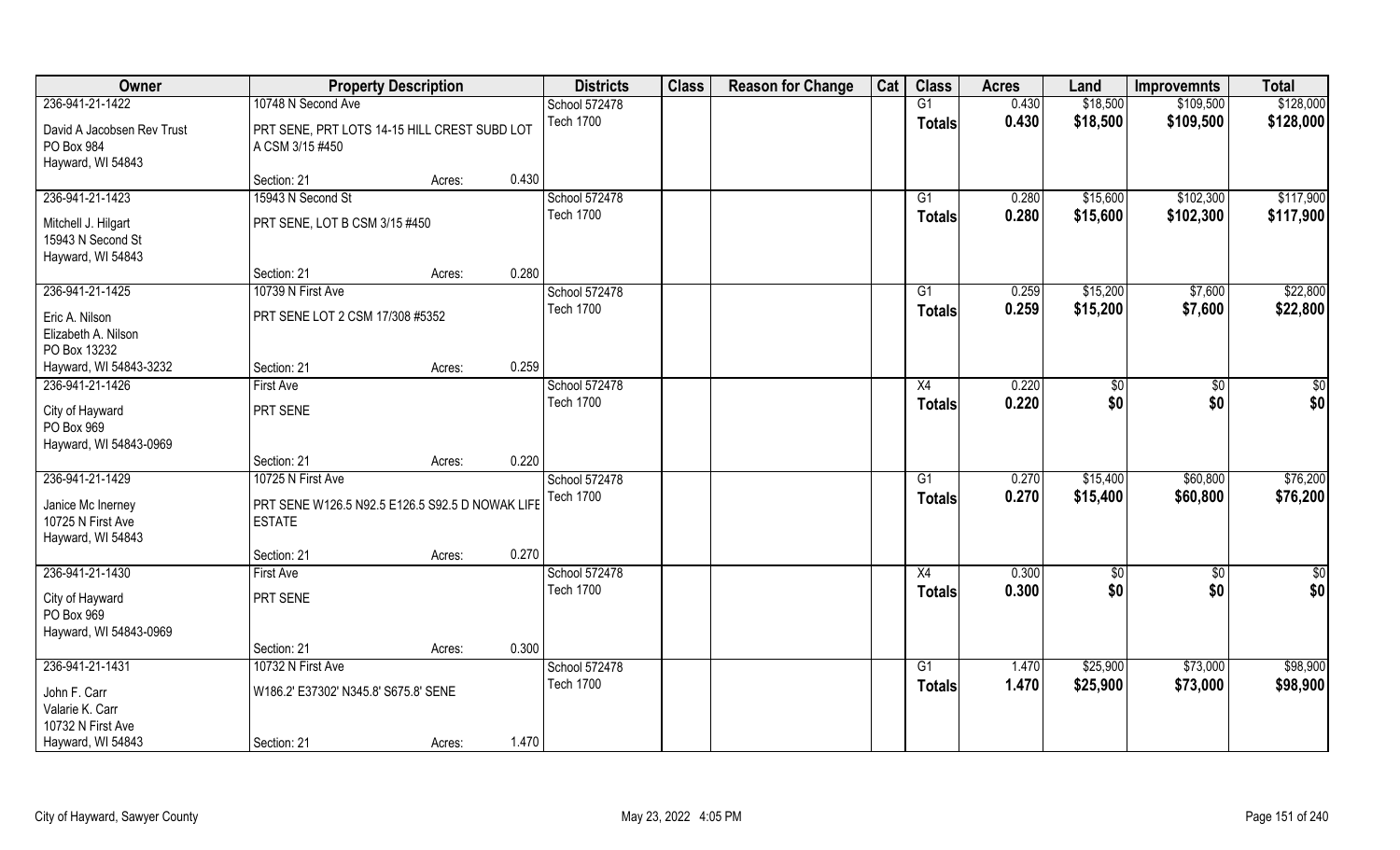| Owner                                   | <b>Property Description</b>            |        |       | <b>Districts</b> | <b>Class</b> | <b>Reason for Change</b> | Cat | <b>Class</b>    | <b>Acres</b> | Land     | <b>Improvemnts</b> | <b>Total</b> |
|-----------------------------------------|----------------------------------------|--------|-------|------------------|--------------|--------------------------|-----|-----------------|--------------|----------|--------------------|--------------|
| 236-941-21-1432                         | 10745 Nyman Ave                        |        |       | School 572478    |              |                          |     | G1              | 1.200        | \$14,600 | \$101,000          | \$115,600    |
| Marc D. Helwig                          | PRT SENE                               |        |       | <b>Tech 1700</b> |              |                          |     | <b>Totals</b>   | 1.200        | \$14,600 | \$101,000          | \$115,600    |
| Norma E. Helwig                         |                                        |        |       |                  |              |                          |     |                 |              |          |                    |              |
| 10753 Nyman Ave                         |                                        |        |       |                  |              |                          |     |                 |              |          |                    |              |
| Hayward, WI 54843                       | Section: 21                            | Acres: | 1.200 |                  |              |                          |     |                 |              |          |                    |              |
| 236-941-21-1435                         | 10775 Nyman Ave                        |        |       | School 572478    |              |                          |     | G2              | 1.980        | \$39,800 | \$1,163,600        | \$1,203,400  |
| Je & Wa Johnson Company                 | PRT SENE LOTS 1, 3 & 4 CSM 5/263 #1036 |        |       | <b>Tech 1700</b> |              |                          |     | <b>Totals</b>   | 1.980        | \$39,800 | \$1,163,600        | \$1,203,400  |
| Attn: North Shore Healthcare            |                                        |        |       |                  |              |                          |     |                 |              |          |                    |              |
| 640 N Vel R Phillips Ave Ste 2          |                                        |        |       |                  |              |                          |     |                 |              |          |                    |              |
| Milwaukee, WI 53203                     | Section: 21                            | Acres: | 1.980 |                  |              |                          |     |                 |              |          |                    |              |
| 236-941-21-1438                         | 15981 N Third St                       |        |       | School 572478    |              |                          |     | G1              | 0.260        | \$15,200 | \$110,200          | \$125,400    |
|                                         |                                        |        |       | <b>Tech 1700</b> |              |                          |     | <b>Totals</b>   | 0.260        | \$15,200 | \$110,200          | \$125,400    |
| Terry L. Debey                          | PRT SENE LOT 2 CSM 15/298 #3776        |        |       |                  |              |                          |     |                 |              |          |                    |              |
| Joann C. Debey<br>10018 Butternut Cir N |                                        |        |       |                  |              |                          |     |                 |              |          |                    |              |
| Brooklyn Park, MN 55443                 | Section: 21                            | Acres: | 0.260 |                  |              |                          |     |                 |              |          |                    |              |
| 236-941-21-1439                         | 10776 N Second Ave                     |        |       | School 572478    |              |                          |     | G1              | 0.300        | \$16,000 | \$135,000          | \$151,000    |
|                                         |                                        |        |       | <b>Tech 1700</b> |              |                          |     | <b>Totals</b>   | 0.300        | \$16,000 | \$135,000          | \$151,000    |
| Donald G. Malley                        | PRT SENE                               |        |       |                  |              |                          |     |                 |              |          |                    |              |
| 10776 N Second Ave                      |                                        |        |       |                  |              |                          |     |                 |              |          |                    |              |
| Hayward, WI 54843                       |                                        |        |       |                  |              |                          |     |                 |              |          |                    |              |
|                                         | Section: 21                            | Acres: | 0.300 |                  |              |                          |     |                 |              |          |                    |              |
| 236-941-21-1440                         | 10745 N First Ave                      |        |       | School 572478    |              |                          |     | $\overline{G1}$ | 0.259        | \$15,200 | \$134,600          | \$149,800    |
| Jamie H. Stone                          | PRT SENE LOT 1 CSM 17/308 #5352        |        |       | <b>Tech 1700</b> |              |                          |     | <b>Totals</b>   | 0.259        | \$15,200 | \$134,600          | \$149,800    |
| Amanda M. Stone                         |                                        |        |       |                  |              |                          |     |                 |              |          |                    |              |
| 10745 N First Ave                       |                                        |        |       |                  |              |                          |     |                 |              |          |                    |              |
| Hayward, WI 54843                       | Section: 21                            | Acres: | 0.259 |                  |              |                          |     |                 |              |          |                    |              |
| 236-941-21-1441                         | Third St                               |        |       | School 572478    |              |                          |     | G1              | 0.360        | \$17,200 | $\overline{50}$    | \$17,200     |
| Scott L. Bertas                         | PRT SENE LOT 2 CSM 22/153 #6183        |        |       | <b>Tech 1700</b> |              |                          |     | <b>Totals</b>   | 0.360        | \$17,200 | \$0                | \$17,200     |
| Adu G. Bertas                           |                                        |        |       |                  |              |                          |     |                 |              |          |                    |              |
| 5057 Lyndale St                         |                                        |        |       |                  |              |                          |     |                 |              |          |                    |              |
| Minneapolis, MN 55419                   | Section: 21                            | Acres: | 0.360 |                  |              |                          |     |                 |              |          |                    |              |
| 236-941-21-1442                         | 10767 Nyman Ave                        |        |       | School 572478    |              |                          |     | G1              | 1.660        | \$28,300 | \$117,700          | \$146,000    |
| Mt Hansen Rental, LLC                   | PRT SENE LOT 1 & OL 1 CSM 31/233 #7748 |        |       | <b>Tech 1700</b> |              |                          |     | <b>Totals</b>   | 1.660        | \$28,300 | \$117,700          | \$146,000    |
| 14549W Hwy 77                           |                                        |        |       |                  |              |                          |     |                 |              |          |                    |              |
| Hayward, WI 54843                       |                                        |        |       |                  |              |                          |     |                 |              |          |                    |              |
|                                         | Section: 21                            | Acres: | 1.660 |                  |              |                          |     |                 |              |          |                    |              |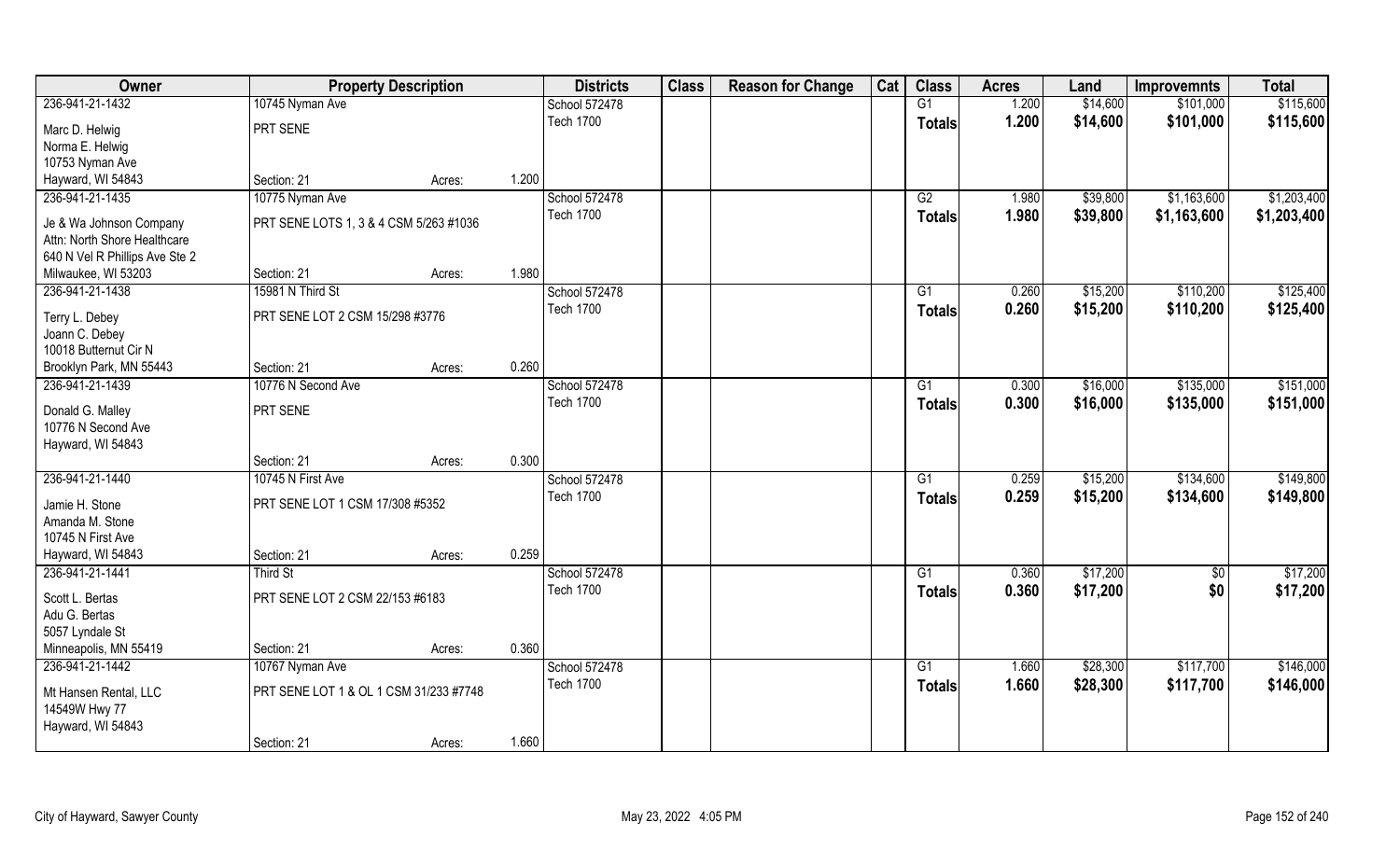| Owner                                                                        | <b>Property Description</b>                             |        |       | <b>Districts</b> | <b>Class</b> | <b>Reason for Change</b> | Cat | <b>Class</b>    | <b>Acres</b> | Land            | <b>Improvemnts</b> | <b>Total</b>  |
|------------------------------------------------------------------------------|---------------------------------------------------------|--------|-------|------------------|--------------|--------------------------|-----|-----------------|--------------|-----------------|--------------------|---------------|
| 236-941-21-1444                                                              | 10733 N First Ave                                       |        |       | School 572478    |              |                          |     | G1              | 0.230        | \$12,300        | \$60,400           | \$72,700      |
| Sarah A. Hillstead<br>10733 N First Ave                                      | PRT SENE LOT 1 CSM 32/279 #7905                         |        |       | <b>Tech 1700</b> |              |                          |     | <b>Totals</b>   | 0.230        | \$12,300        | \$60,400           | \$72,700      |
| Hayward, WI 54843                                                            |                                                         |        | 0.230 |                  |              |                          |     |                 |              |                 |                    |               |
| 236-941-21-1445                                                              | Section: 21                                             | Acres: |       | School 572478    |              |                          |     | $\overline{G1}$ | 0.030        | \$1,800         | $\overline{50}$    | \$1,800       |
| Daniel L. Weingarten<br>Susan A. Weingarten<br>PO Box 63                     | PRT SENE OUTLOT 1 CSM 32/279 #7905                      |        |       | <b>Tech 1700</b> |              |                          |     | <b>Totals</b>   | 0.030        | \$1,800         | \$0                | \$1,800       |
| Hayward, WI 54843                                                            | Section: 21                                             | Acres: | 0.030 |                  |              |                          |     |                 |              |                 |                    |               |
| 236-941-21-1446                                                              | 15972 N Third St                                        |        |       | School 572478    |              |                          |     | G1              | 0.680        | \$28,200        | \$114,200          | \$142,400     |
| Peter C. Rich<br>15972 N Third St<br>Hayward, WI 54843                       | PRT SENE LOT 1 CSM 37/204 #8590                         |        |       | <b>Tech 1700</b> |              |                          |     | <b>Totals</b>   | 0.680        | \$28,200        | \$114,200          | \$142,400     |
|                                                                              | Section: 21                                             | Acres: | 0.680 |                  |              |                          |     |                 |              |                 |                    |               |
| 236-941-21-1447                                                              |                                                         |        |       | School 572478    |              |                          |     | G1              | 0.260        | \$8,600         | \$0                | \$8,600       |
| Donald R. Larson<br>Shirley J. Larson<br>15965 Sean St Unit 1                | PRT SENE LOT 2 CSM 37/204 #8590                         |        |       | <b>Tech 1700</b> |              |                          |     | <b>Totals</b>   | 0.260        | \$8,600         | \$0                | \$8,600       |
| Hayward, WI 54843                                                            | Section: 21                                             | Acres: | 0.260 |                  |              |                          |     |                 |              |                 |                    |               |
| 236-941-21-4101                                                              | 10680 Main St                                           |        |       | School 572478    |              |                          |     | $\overline{X4}$ | 3.570        | $\overline{50}$ | $\overline{50}$    | $\frac{6}{3}$ |
| First Lutheran Church of Hayward<br>PO Box 346<br>Hayward, WI 54843-0346     | PRT NESE                                                |        |       | <b>Tech 1700</b> |              |                          |     | <b>Totals</b>   | 3.570        | \$0             | \$0                | \$0           |
|                                                                              | Section: 21                                             | Acres: | 3.570 |                  |              |                          |     |                 |              |                 |                    |               |
| 236-941-21-4102                                                              | Nyman Ave                                               |        |       | School 572478    |              |                          |     | $\overline{X2}$ | 0.680        | $\frac{1}{3}$   | $\overline{60}$    | $\frac{6}{3}$ |
| State of Wisconsin<br>PO Box 7921<br>Madison, WI 53707                       | STATE HWY 27 NESE                                       |        |       | <b>Tech 1700</b> |              |                          |     | <b>Totals</b>   | 0.680        | \$0             | \$0                | \$0           |
|                                                                              | Section: 21                                             | Acres: | 0.680 |                  |              |                          |     |                 |              |                 |                    |               |
| 236-941-21-4105                                                              | 10691 Main St                                           |        |       | School 572478    |              |                          |     | $\overline{X2}$ | 4.680        | \$0             | $\overline{50}$    | $rac{1}{2}$   |
| Wisconsin Dept of Military Affairs<br>PO Box 14587<br>Madison, WI 53714-4587 | PRT NESE LOT 3 CSM 23/46 #6315 HAYWARD<br><b>ARMORY</b> |        |       | <b>Tech 1700</b> |              |                          |     | <b>Totals</b>   | 4.680        | \$0             | \$0                | \$0           |
|                                                                              | Section: 21                                             | Acres: | 4.680 |                  |              |                          |     |                 |              |                 |                    |               |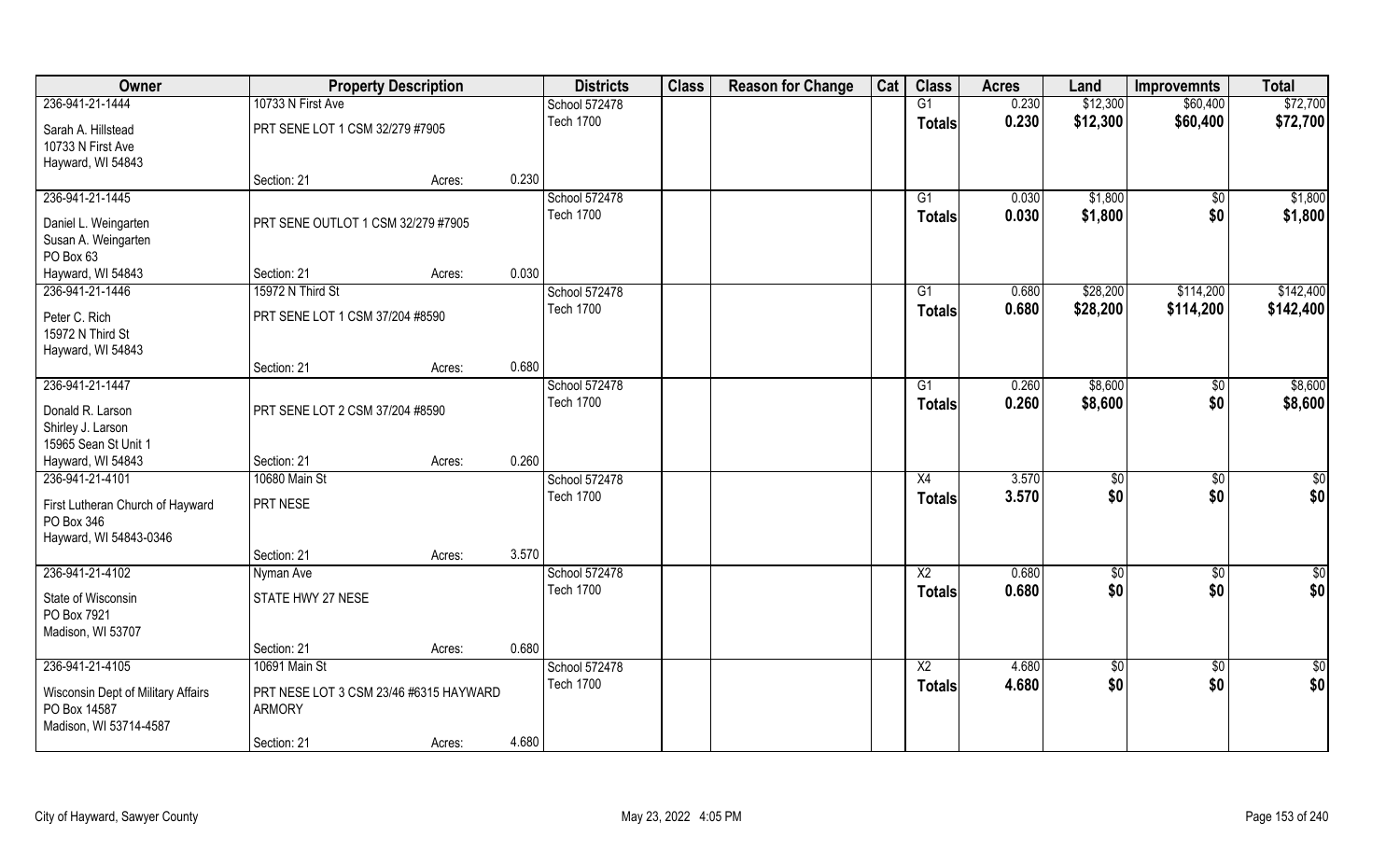| Owner                                                      | <b>Property Description</b>                                |        |        | <b>Districts</b>                  | <b>Class</b> | <b>Reason for Change</b> | Cat | <b>Class</b>  | <b>Acres</b> | Land        | <b>Improvemnts</b> | <b>Total</b>  |
|------------------------------------------------------------|------------------------------------------------------------|--------|--------|-----------------------------------|--------------|--------------------------|-----|---------------|--------------|-------------|--------------------|---------------|
| 236-941-21-4106                                            | 10665 Main St                                              |        |        | School 572478                     |              |                          |     | X4            | 19.600       | \$0         | $\overline{50}$    | \$0           |
| <b>Hayward Community School District</b><br>15930 Fifth St | PRT NESE PRIMARY SCHOOL                                    |        |        | <b>Tech 1700</b>                  |              |                          |     | <b>Totals</b> | 19.600       | \$0         | \$0                | \$0           |
| Hayward, WI 54843                                          |                                                            |        |        |                                   |              |                          |     |               |              |             |                    |               |
|                                                            | Section: 21                                                | Acres: | 19.600 |                                   |              |                          |     |               |              |             |                    |               |
| 236-941-21-4107                                            | Sixth St                                                   |        |        | School 572478                     |              |                          |     | X4            | 0.110        | $\sqrt{$0}$ | $\sqrt{6}$         | \$0           |
| <b>Hayward Community School District</b><br>15930 Fifth St | PRT NESE                                                   |        |        | <b>Tech 1700</b>                  |              |                          |     | <b>Totals</b> | 0.110        | \$0         | \$0                | \$0           |
| Hayward, WI 54843                                          |                                                            |        |        |                                   |              |                          |     |               |              |             |                    |               |
|                                                            | Section: 21                                                | Acres: | 0.110  |                                   |              |                          |     |               |              |             |                    |               |
| 236-941-21-4108                                            | 10646 Main St                                              |        |        | School 572478                     |              |                          |     | G1            | 1.900        | \$39,000    | \$120,000          | \$159,000     |
| Matthew W & Katie An Gerken<br>10646 Main St               | PRT NESE LOT 1 CSM 29/232 #7440                            |        |        | <b>Tech 1700</b>                  |              |                          |     | <b>Totals</b> | 1.900        | \$39,000    | \$120,000          | \$159,000     |
| Hayward, WI 54843                                          |                                                            |        |        |                                   |              |                          |     |               |              |             |                    |               |
|                                                            | Section: 21                                                | Acres: | 1.900  |                                   |              |                          |     |               |              |             |                    |               |
| 236-941-21-4110                                            | Main St                                                    |        |        | School 572478<br><b>Tech 1700</b> |              |                          |     | G1            | 0.150        | \$300       | \$0                | \$300         |
| <b>Moreland Trust</b>                                      | PRT NESE OUTLOTS 2-4 CSM 20/160 #5825                      |        |        |                                   |              |                          |     | <b>Totals</b> | 0.150        | \$300       | \$0                | \$300         |
| Attn: Robin Moreland                                       |                                                            |        |        |                                   |              |                          |     |               |              |             |                    |               |
| 2733 Galway Ct                                             |                                                            |        |        |                                   |              |                          |     |               |              |             |                    |               |
| Hudson, WI 54016                                           | Section: 21                                                | Acres: | 0.150  |                                   |              |                          |     |               |              |             |                    |               |
| 236-941-21-4112                                            | Radio Hill Rd                                              |        |        | School 572478                     |              |                          |     | X4            | 1.110        | \$          | \$0                | \$0           |
| City of Hayward                                            | PRT NESE LOT 2 CSM 23/46 #6315 HAYWARD CIVIC               |        |        | <b>Tech 1700</b>                  |              |                          |     | <b>Totals</b> | 1.110        | \$0         | \$0                | \$0           |
| PO Box 969                                                 | <b>CLUB LESSEE</b>                                         |        |        |                                   |              |                          |     |               |              |             |                    |               |
| Hayward, WI 54843-0969                                     |                                                            |        |        |                                   |              |                          |     |               |              |             |                    |               |
|                                                            | Section: 21                                                | Acres: | 1.110  |                                   |              |                          |     |               |              |             |                    |               |
| 236-941-21-4113                                            | Main St                                                    |        |        | School 572478                     |              |                          |     | X4            | 3.630        | \$0         | $\overline{50}$    | $\frac{1}{2}$ |
| City of Hayward<br>PO Box 969<br>Hayward, WI 54843-0969    | PRT NESE, STREETS & AVENUES & OUTLOT 1 CSM<br>29/232 #7440 |        |        | <b>Tech 1700</b>                  |              |                          |     | <b>Totals</b> | 3.630        | \$0         | \$0                | \$0           |
|                                                            | Section: 21                                                | Acres: | 3.630  |                                   |              |                          |     |               |              |             |                    |               |
| 236-941-21-4201                                            | 16005 Radio Hill Rd                                        |        |        | School 572478                     |              |                          |     | X4            | 30.400       | $\sqrt{$0}$ | $\overline{50}$    | $\frac{1}{2}$ |
|                                                            |                                                            |        |        | <b>Tech 1700</b>                  |              |                          |     | <b>Totals</b> | 30.400       | \$0         | \$0                | \$0           |
| City of Hayward<br>PO Box 1079<br>Hayward, WI 54843-1079   | PRT NWSE                                                   |        |        |                                   |              |                          |     |               |              |             |                    |               |
|                                                            | Section: 21                                                | Acres: | 30.400 |                                   |              |                          |     |               |              |             |                    |               |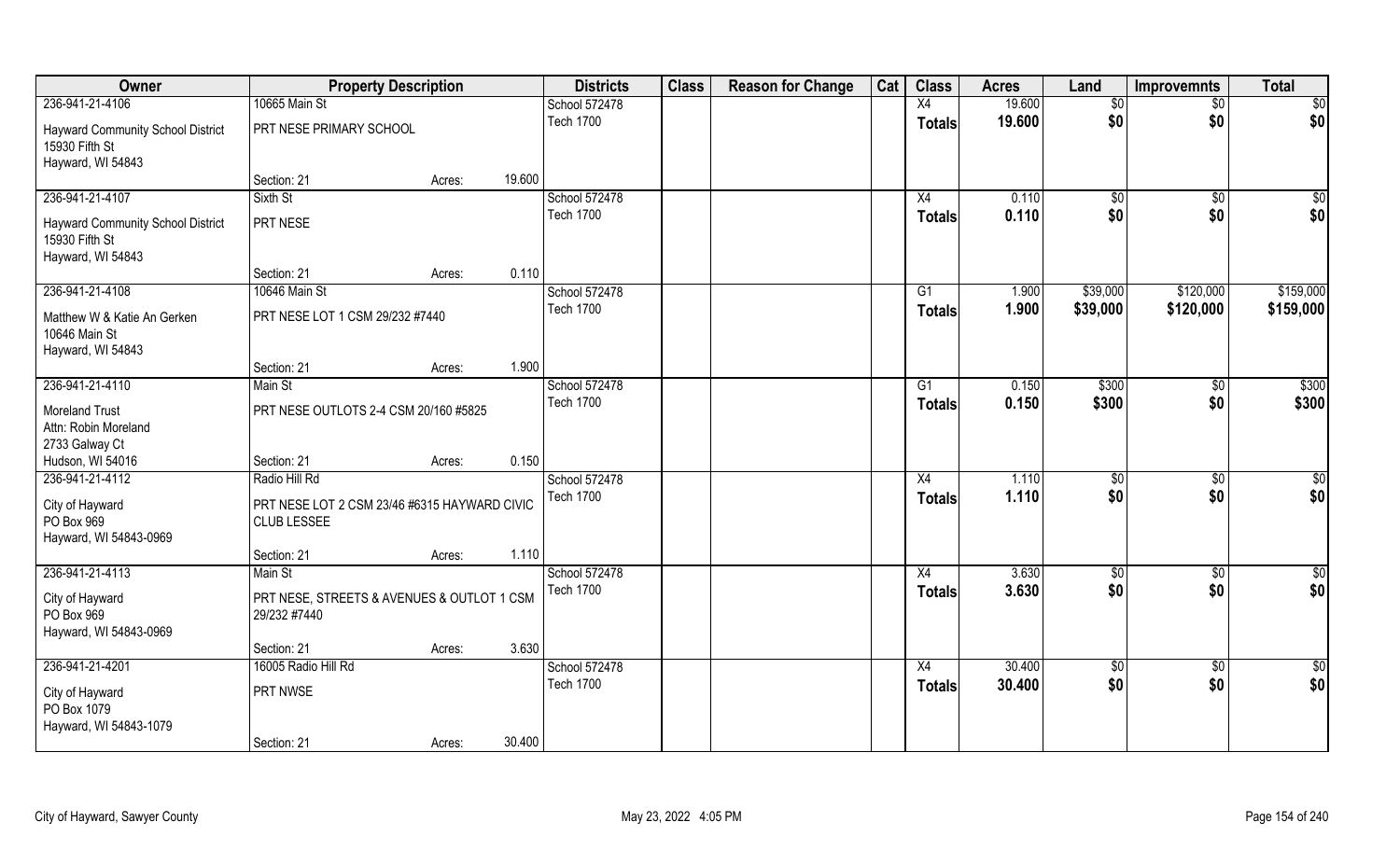| Owner                                                                           |                                                          | <b>Property Description</b> |        | <b>Districts</b> | <b>Class</b> | <b>Reason for Change</b> | Cat | <b>Class</b>    | <b>Acres</b> | Land        | <b>Improvemnts</b> | <b>Total</b> |
|---------------------------------------------------------------------------------|----------------------------------------------------------|-----------------------------|--------|------------------|--------------|--------------------------|-----|-----------------|--------------|-------------|--------------------|--------------|
| 236-941-21-4202                                                                 | Radio Hill Rd                                            |                             |        | School 572478    |              |                          |     | X4              | 1.000        | \$0         | $\sqrt{6}$         | \$0          |
| City of Hayward<br>PO Box 969<br>Hayward, WI 54843-0969                         | WITTWER STREET NWSE                                      |                             |        | <b>Tech 1700</b> |              |                          |     | <b>Totals</b>   | 1.000        | \$0         | \$0                | \$0          |
|                                                                                 | Section: 21                                              | Acres:                      | 1.000  |                  |              |                          |     |                 |              |             |                    |              |
| 236-941-21-4203                                                                 | Radio Hill Rd                                            |                             |        | School 572478    |              |                          |     | X4              | 8.600        | $\sqrt{$0}$ | $\overline{50}$    | \$0          |
| City of Hayward<br>PO Box 1079<br>Hayward, WI 54843-1079                        | PRT NWSE LOT 1 CSM 23/46 #6315                           |                             |        | <b>Tech 1700</b> |              |                          |     | Totals          | 8.600        | \$0         | \$0                | \$0          |
|                                                                                 | Section: 21                                              | Acres:                      | 8.600  |                  |              |                          |     |                 |              |             |                    |              |
| 236-941-21-4301                                                                 | Johnson St                                               |                             |        | School 572478    |              |                          |     | X4              | 38.200       | \$0         | \$0                | \$0          |
| City of Hayward<br>PO Box 1079<br>Hayward, WI 54843-1079                        | PRT SWSE                                                 |                             |        | <b>Tech 1700</b> |              |                          |     | <b>Totals</b>   | 38.200       | \$0         | \$0                | \$0          |
|                                                                                 | Section: 21                                              | Acres:                      | 38.200 |                  |              |                          |     |                 |              |             |                    |              |
| 236-941-21-4303                                                                 | Johnson St                                               |                             |        | School 572478    |              |                          |     | X4              | 1.250        | \$0         | \$0                | \$0          |
| City of Hayward<br>PO Box 969<br>Hayward, WI 54843-0969                         | PRT SWSE FIFTH ST & JOHNSON ST                           |                             |        | <b>Tech 1700</b> |              |                          |     | <b>Totals</b>   | 1.250        | \$0         | \$0                | \$0          |
|                                                                                 | Section: 21                                              | Acres:                      | 1.250  |                  |              |                          |     |                 |              |             |                    |              |
| 236-941-21-4403                                                                 | 15930 Fifth St                                           |                             |        | School 572478    |              |                          |     | $\overline{X4}$ | 5.040        | \$0         | $\overline{50}$    | \$0          |
| <b>Hayward Community School District</b><br>15930 Fifth St<br>Hayward, WI 54843 | PRT SESE INTERMEDIATE SCHOOL &<br>ADMINISTRATIVE OFFICES |                             |        | <b>Tech 1700</b> |              |                          |     | <b>Totals</b>   | 5.040        | \$0         | \$0                | \$0          |
|                                                                                 | Section: 21                                              | Acres:                      | 5.040  |                  |              |                          |     |                 |              |             |                    |              |
| 236-941-21-4405                                                                 | 15950 Fifth St                                           |                             |        | School 572478    |              |                          |     | G1              | 0.680        | \$20,700    | \$116,900          | \$137,600    |
| Julia L. Karibalis<br>PO Box 564<br>Hayward, WI 54843                           | PRT SESE INCL 236-941-21-4404                            |                             |        | <b>Tech 1700</b> |              |                          |     | <b>Totals</b>   | 0.680        | \$20,700    | \$116,900          | \$137,600    |
|                                                                                 | Section: 21                                              | Acres:                      | 0.680  |                  |              |                          |     |                 |              |             |                    |              |
| 236-941-21-4406                                                                 | 15954 Fifth St                                           |                             |        | School 572478    |              |                          |     | $\overline{G1}$ | 0.340        | \$16,800    | \$94,600           | \$111,400    |
| Drey A. Thiry<br>Sara J. Thiry<br>10640N Roynona Rd                             | PRT SESE ESMT#322390                                     |                             |        | <b>Tech 1700</b> |              |                          |     | <b>Totals</b>   | 0.340        | \$16,800    | \$94,600           | \$111,400    |
| Hayward, WI 54843-7409                                                          | Section: 21                                              | Acres:                      | 0.340  |                  |              |                          |     |                 |              |             |                    |              |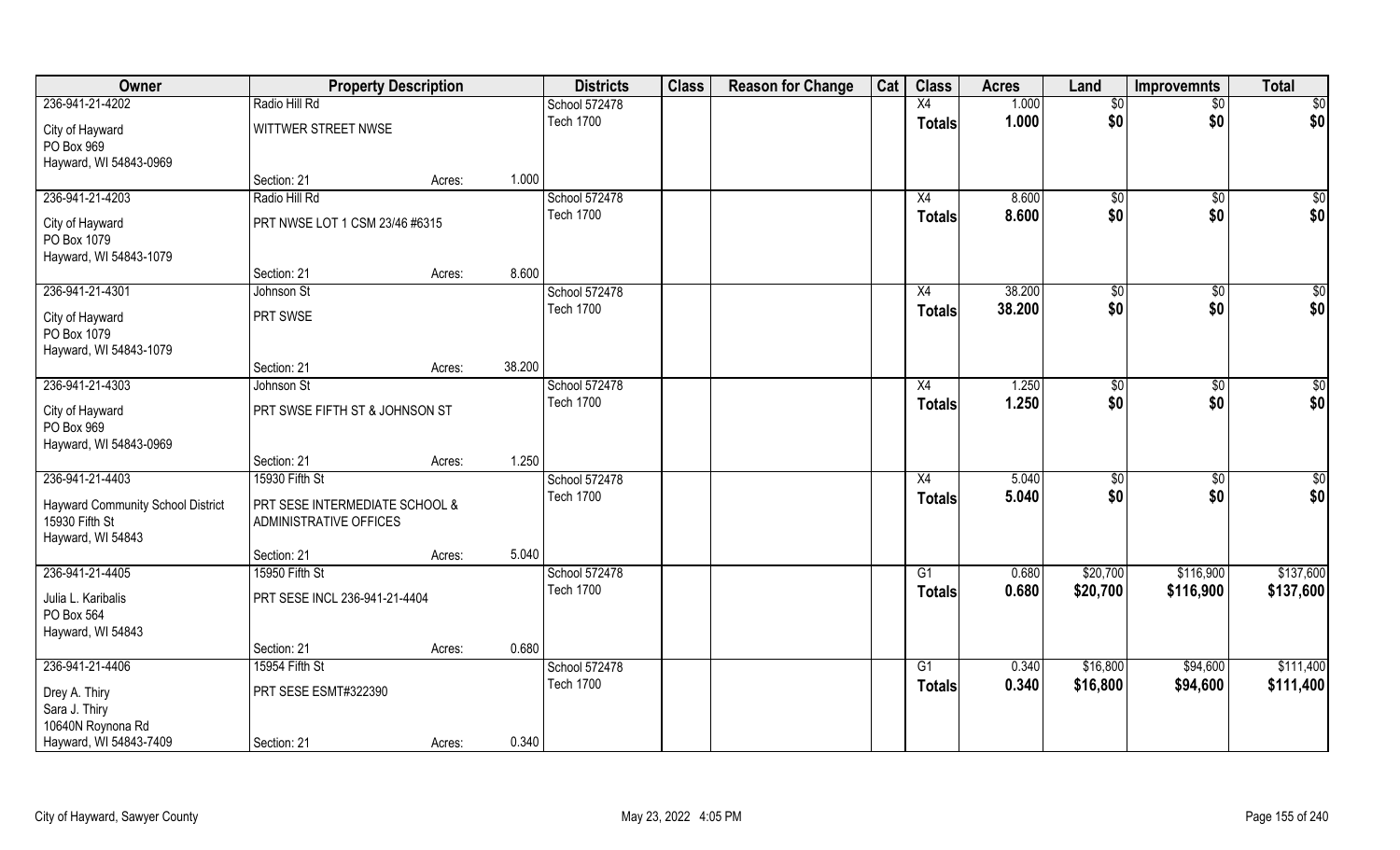| Owner                              | <b>Property Description</b>      |        |       | <b>Districts</b> | <b>Class</b>    | <b>Reason for Change</b> | Cat | <b>Class</b>    | <b>Acres</b> | Land        | <b>Improvemnts</b> | <b>Total</b>  |
|------------------------------------|----------------------------------|--------|-------|------------------|-----------------|--------------------------|-----|-----------------|--------------|-------------|--------------------|---------------|
| 236-941-21-4407                    | 15956 Fifth St                   |        |       | School 572478    |                 |                          |     | G1              | 0.340        | \$16,800    | \$72,000           | \$88,800      |
| C Roxana Jackson<br>15956 Fifth St | PRT SESE ESMT#322390             |        |       | <b>Tech 1700</b> |                 |                          |     | <b>Totals</b>   | 0.340        | \$16,800    | \$72,000           | \$88,800      |
| Hayward, WI 54843                  |                                  |        |       |                  |                 |                          |     |                 |              |             |                    |               |
|                                    | Section: 21                      | Acres: | 0.340 |                  |                 |                          |     |                 |              |             |                    |               |
| 236-941-21-4408                    | 15960 Fifth St                   |        |       | School 572478    |                 |                          |     | G1              | 0.460        | \$19,100    | \$58,100           | \$77,200      |
| Jody L. Fahl                       | PRT SESE                         |        |       | <b>Tech 1700</b> |                 |                          |     | Totals          | 0.460        | \$19,100    | \$58,100           | \$77,200      |
| 3336 Montrose Ave                  |                                  |        |       |                  |                 |                          |     |                 |              |             |                    |               |
| La Crescenta, CA 91214             |                                  |        |       |                  |                 |                          |     |                 |              |             |                    |               |
|                                    | Section: 21                      | Acres: | 0.460 |                  |                 |                          |     |                 |              |             |                    |               |
| 236-941-21-4410                    | 10562 Michigan Ave               |        |       | School 572478    |                 |                          |     | G1              | 0.340        | \$16,800    | \$97,300           | \$114,100     |
| Christopher A. Hofer               | PRT SESE                         |        |       | <b>Tech 1700</b> |                 |                          |     | <b>Totals</b>   | 0.340        | \$16,800    | \$97,300           | \$114,100     |
| Shan Hofer                         |                                  |        |       |                  |                 |                          |     |                 |              |             |                    |               |
| PO Box 1165                        |                                  |        |       |                  |                 |                          |     |                 |              |             |                    |               |
| Hayward, WI 54843-1165             | Section: 21                      | Acres: | 0.340 |                  |                 |                          |     |                 |              |             |                    |               |
| 236-941-21-4411                    | 15964 Fifth St                   |        |       | School 572478    |                 |                          |     | G1              | 0.170        | \$11,500    | \$57,000           | \$68,500      |
| Michael S. Hartling                | PRT SESE                         |        |       | <b>Tech 1700</b> |                 |                          |     | <b>Totals</b>   | 0.170        | \$11,500    | \$57,000           | \$68,500      |
| Jennifer Hartling                  |                                  |        |       |                  |                 |                          |     |                 |              |             |                    |               |
| 15964 Fifth St                     |                                  |        |       |                  |                 |                          |     |                 |              |             |                    |               |
| Hayward, WI 54843                  | Section: 21                      | Acres: | 0.170 |                  |                 |                          |     |                 |              |             |                    |               |
| 236-941-21-4412                    | 15968 Fifth St                   |        |       | School 572478    | $\overline{G1}$ | Wood deck                |     | $\overline{G1}$ | 0.170        | \$11,500    | \$70,300           | \$81,800      |
| Grace Asmus                        | PRT SESE                         |        |       | <b>Tech 1700</b> |                 |                          |     | <b>Totals</b>   | 0.170        | \$11,500    | \$70,300           | \$81,800      |
| 15968 Fifth St                     |                                  |        |       |                  |                 |                          |     |                 |              |             |                    |               |
| Hayward, WI 54843                  |                                  |        |       |                  |                 |                          |     |                 |              |             |                    |               |
|                                    | Section: 21                      | Acres: | 0.170 |                  |                 |                          |     |                 |              |             |                    |               |
| 236-941-21-4413                    | Fifth St                         |        |       | School 572478    |                 |                          |     | X4              | 1.450        | \$0         | $\sqrt{50}$        | $\frac{6}{3}$ |
| City of Hayward                    | PRT SESE FIFTH ST & MICHIGAN AVE |        |       | <b>Tech 1700</b> |                 |                          |     | <b>Totals</b>   | 1.450        | \$0         | \$0                | \$0           |
| PO Box 969                         |                                  |        |       |                  |                 |                          |     |                 |              |             |                    |               |
| Hayward, WI 54843-0969             |                                  |        |       |                  |                 |                          |     |                 |              |             |                    |               |
|                                    | Section: 21                      | Acres: | 1.450 |                  |                 |                          |     |                 |              |             |                    |               |
| 236-941-21-4414                    | Fifth St                         |        |       | School 572478    |                 |                          |     | X4              | 0.870        | $\sqrt{$0}$ | $\overline{50}$    | $\frac{1}{6}$ |
| City of Hayward                    | PRT SESE                         |        |       | <b>Tech 1700</b> |                 |                          |     | <b>Totals</b>   | 0.870        | \$0         | \$0                | \$0           |
| PO Box 1079                        |                                  |        |       |                  |                 |                          |     |                 |              |             |                    |               |
| Hayward, WI 54843-1079             |                                  |        |       |                  |                 |                          |     |                 |              |             |                    |               |
|                                    | Section: 21                      | Acres: | 0.870 |                  |                 |                          |     |                 |              |             |                    |               |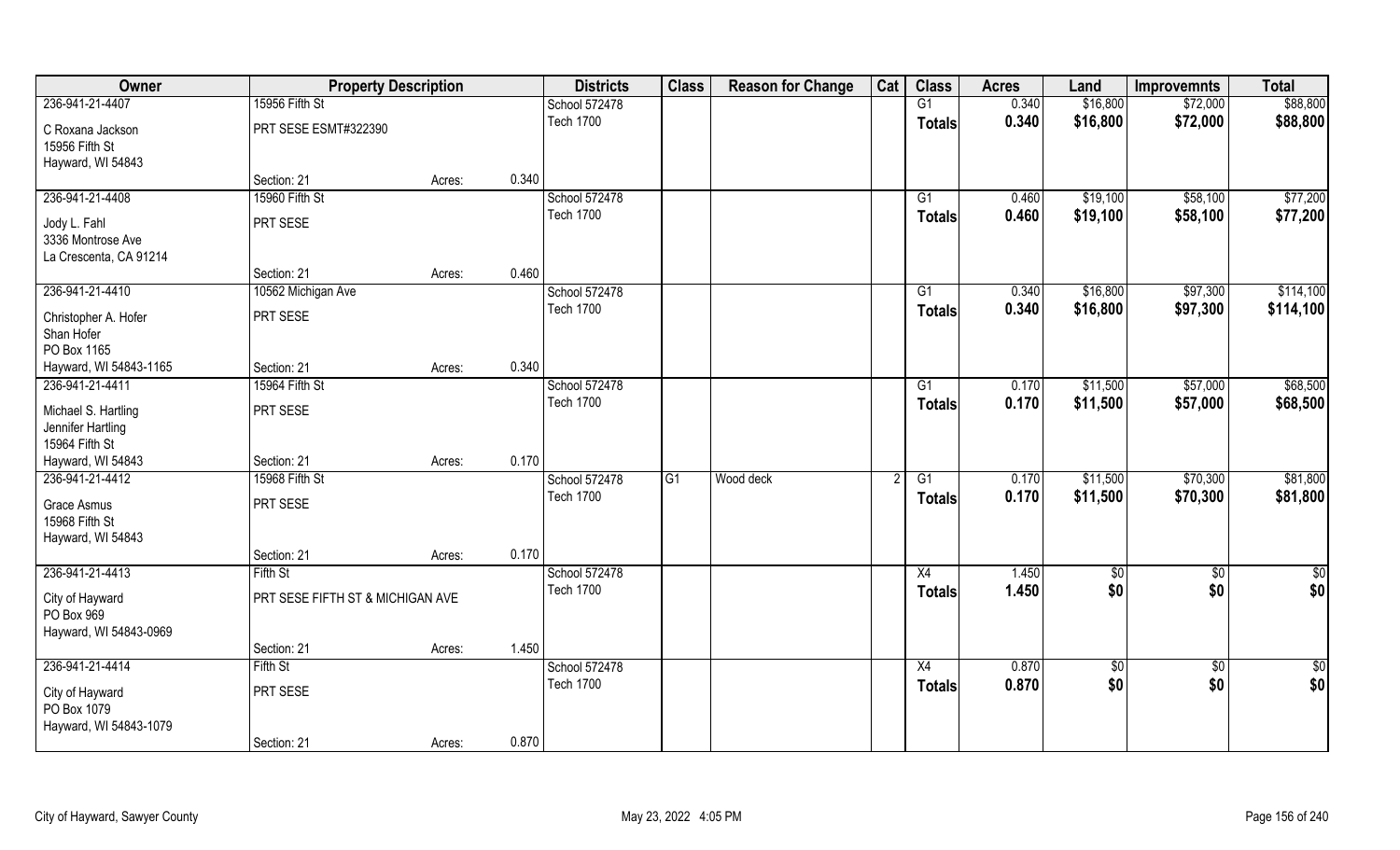| 17.850<br>\$6,300<br>236-941-22-1102<br>US Highway 63<br>School 572478<br>G2<br>$\overline{50}$<br><b>Tech 1700</b><br>\$6,300<br>\$0<br>17.850<br><b>Totals</b><br>PRT NENE<br>Gwen Smith Rev Trust<br>15564W Par Ln | \$6,300<br>\$6,300 |
|-----------------------------------------------------------------------------------------------------------------------------------------------------------------------------------------------------------------------|--------------------|
|                                                                                                                                                                                                                       |                    |
|                                                                                                                                                                                                                       |                    |
|                                                                                                                                                                                                                       |                    |
| Hayward, WI 54843                                                                                                                                                                                                     |                    |
| 17.850<br>Section: 22<br>Acres:                                                                                                                                                                                       |                    |
| 236-941-22-1302<br>US Highway 63<br>School 572478<br>$\overline{X2}$<br>4.570<br>\$0<br>\$0                                                                                                                           | $\sqrt{50}$        |
| <b>Tech 1700</b><br>4.570<br>\$0<br>\$0<br><b>Totals</b><br>Wisconsin Dept of Transportation Dist 8   HWY 63 SWNE                                                                                                     | \$0                |
| 1701 N 4th St                                                                                                                                                                                                         |                    |
| Superior, WI 54880-1068                                                                                                                                                                                               |                    |
| 4.570<br>Section: 22<br>Acres:                                                                                                                                                                                        |                    |
| 236-941-22-1304<br>School 572478<br>\$9,000<br>G2<br>15.150<br>\$0<br>Windrose Ln                                                                                                                                     | \$9,000            |
| \$0<br><b>Tech 1700</b><br>15.150<br>\$9,000<br><b>Totals</b><br>PRT SWNE<br>North Wisconsin Land Company Inc                                                                                                         | \$9,000            |
| PO Box 327                                                                                                                                                                                                            |                    |
| Hayward, WI 54843                                                                                                                                                                                                     |                    |
| 15.150<br>Section: 22<br>Acres:                                                                                                                                                                                       |                    |
| 236-941-22-1306<br>School 572478<br>0.320<br>State Highway 77<br>$\frac{1}{20}$<br>$\sqrt[6]{30}$<br>X <sub>2</sub>                                                                                                   | \$0                |
| \$0<br>\$0<br><b>Tech 1700</b><br>0.320<br><b>Totals</b><br>Wisconsin Dept of Transportation Dist 8   PRT SWNE STH 27/77                                                                                              | \$0                |
| 1701 N 4th St                                                                                                                                                                                                         |                    |
| Superior, WI 54880-1068                                                                                                                                                                                               |                    |
| 0.320<br>Section: 22<br>Acres:                                                                                                                                                                                        |                    |
| 236-941-22-1307<br>15580 US Highway 63<br>0.690<br>School 572478<br>X4<br>$\sqrt[6]{30}$<br>$\sqrt[6]{30}$                                                                                                            | \$0                |
| <b>Tech 1700</b><br>0.690<br>\$0<br>\$0<br><b>Totals</b><br>PRT S1/2 NE, LOTS 2 & 2A CSM 14/236 #3543<br>Well Community Church                                                                                        | \$0                |
| 12106N Upper A Rd                                                                                                                                                                                                     |                    |
| Hayward, WI 54843                                                                                                                                                                                                     |                    |
| 0.690<br>Section: 22<br>Acres:                                                                                                                                                                                        |                    |
| 236-941-22-1308<br>10680 State Highway 27/77<br>School 572478<br>G2<br>\$258,200<br>\$1,627,200<br>5.250                                                                                                              | \$1,885,400        |
| <b>Tech 1700</b><br>5.250<br>\$258,200<br>\$1,627,200<br><b>Totals</b>                                                                                                                                                | \$1,885,400        |
| 3gen Properties Inc<br>PRT SWNE PRT LOT 1 CSM 5/180 #988 OUTLOT 1<br>PO Box 280<br>CSM 5/180 #988                                                                                                                     |                    |
| Grand Rapids, MN 55744                                                                                                                                                                                                |                    |
| 5.250<br>Section: 22<br>Acres:                                                                                                                                                                                        |                    |
| 236-941-22-1310<br>School 572478<br>\$6,400<br>Windrose Ln<br>G2<br>6.270<br>$\overline{50}$                                                                                                                          | \$6,400            |
| \$0<br><b>Tech 1700</b><br>6.270<br>\$6,400<br><b>Totals</b>                                                                                                                                                          | \$6,400            |
| PRT SWNE<br>North Wisconsin Land Company Inc                                                                                                                                                                          |                    |
| PO Box 327<br>Hayward, WI 54843                                                                                                                                                                                       |                    |
| 6.270<br>Section: 22<br>Acres:                                                                                                                                                                                        |                    |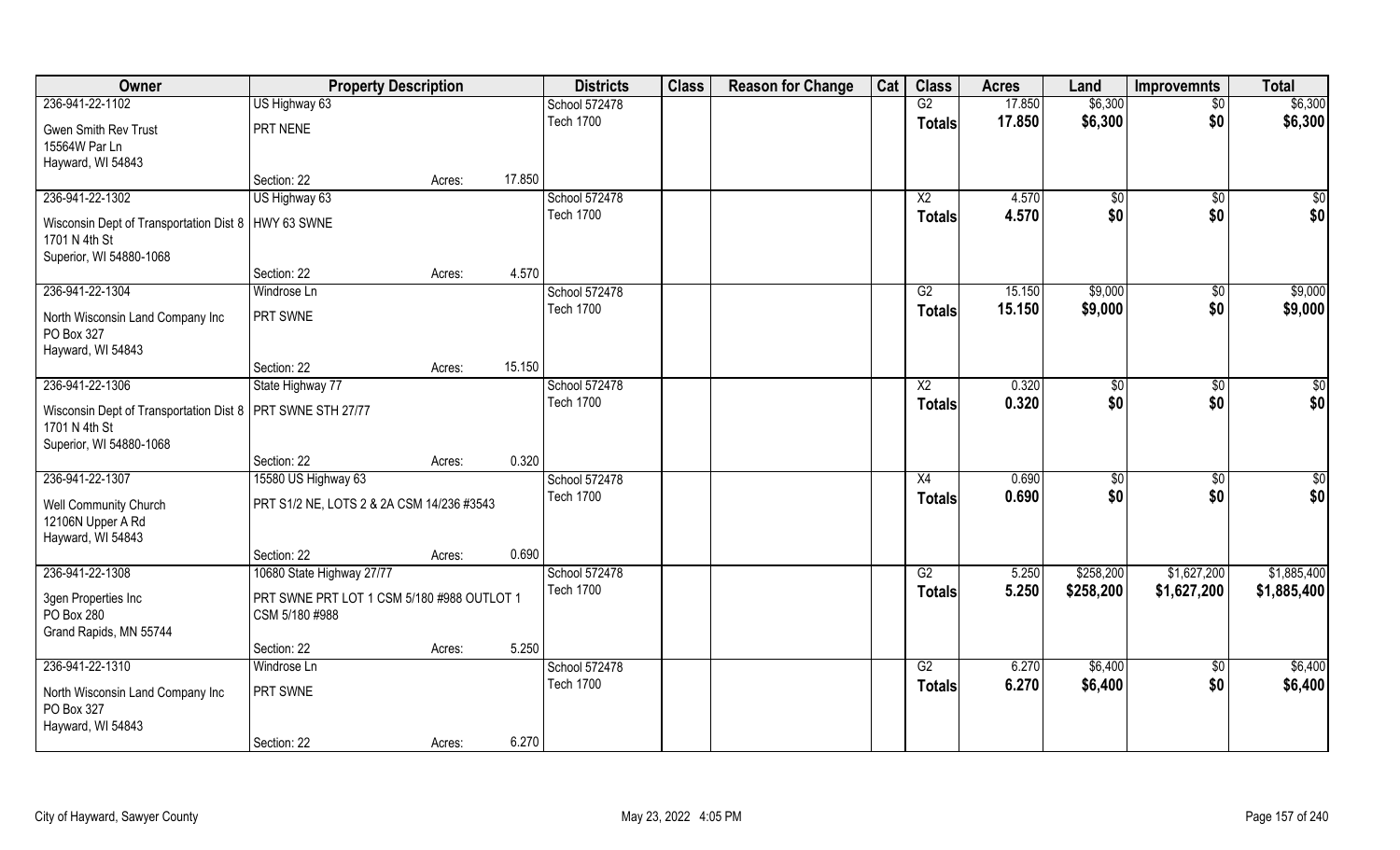| Owner                            | <b>Property Description</b>                    |        |       | <b>Districts</b>                  | <b>Class</b>         | <b>Reason for Change</b>                  | Cat | <b>Class</b>    | <b>Acres</b> | Land     | <b>Improvemnts</b> | <b>Total</b> |
|----------------------------------|------------------------------------------------|--------|-------|-----------------------------------|----------------------|-------------------------------------------|-----|-----------------|--------------|----------|--------------------|--------------|
| 236-941-22-1311                  | Windrose Ln                                    |        |       | School 572478                     |                      |                                           |     | G2              | 3.490        | \$35,900 | $\sqrt{6}$         | \$35,900     |
| Fuller Family Investments LP     | PRT SWNE PRT LOT 1 CSM 5/180 #988              |        |       | <b>Tech 1700</b>                  |                      |                                           |     | <b>Totals</b>   | 3.490        | \$35,900 | \$0                | \$35,900     |
| PO Box 349                       |                                                |        |       |                                   |                      |                                           |     |                 |              |          |                    |              |
| Hayward, WI 54843-0349           |                                                |        |       |                                   |                      |                                           |     |                 |              |          |                    |              |
|                                  | Section: 22                                    | Acres: | 3.490 |                                   |                      |                                           |     |                 |              |          |                    |              |
| 236-941-22-1312                  | 15604 Windrose Ln                              |        |       | School 572478                     |                      |                                           |     | G2              | 0.460        | \$66,100 | \$118,000          | \$184,100    |
| Czarnecki Living Trust           | PRT NESW LOT 1 CSM 15/255 #3759                |        |       | <b>Tech 1700</b>                  |                      |                                           |     | <b>Totals</b>   | 0.460        | \$66,100 | \$118,000          | \$184,100    |
| 9138W Johnson Rd                 |                                                |        |       |                                   |                      |                                           |     |                 |              |          |                    |              |
| Hayward, WI 54843                |                                                |        |       |                                   |                      |                                           |     |                 |              |          |                    |              |
|                                  | Section: 22                                    | Acres: | 0.460 |                                   |                      |                                           |     |                 |              |          |                    |              |
| 236-941-22-1314                  | 15610 Windrose Ln                              |        |       | School 572478                     |                      |                                           |     | G2              | 0.310        | \$44,600 | \$136,800          | \$181,400    |
| Dougherty WI LLC                 | PRT SWNE, LOT 1 CSM 16/279 #4152               |        |       | <b>Tech 1700</b>                  |                      |                                           |     | <b>Totals</b>   | 0.310        | \$44,600 | \$136,800          | \$181,400    |
| 3180 Country Dr                  |                                                |        |       |                                   |                      |                                           |     |                 |              |          |                    |              |
| Little Canada, MN 55117          |                                                |        |       |                                   |                      |                                           |     |                 |              |          |                    |              |
|                                  | Section: 22                                    | Acres: | 0.310 |                                   |                      |                                           |     |                 |              |          |                    |              |
| 236-941-22-1315                  | 15612 Windrose Ln                              |        |       | School 572478                     |                      |                                           |     | G2              | 0.760        | \$86,600 | \$371,400          | \$458,000    |
| John C. Passolt                  | PRT SWNE LOT 1 CSM 17/169 #5279                |        |       | <b>Tech 1700</b>                  |                      |                                           |     | <b>Totals</b>   | 0.760        | \$86,600 | \$371,400          | \$458,000    |
| PO Box 589                       |                                                |        |       |                                   |                      |                                           |     |                 |              |          |                    |              |
| Hayward, WI 54843-0589           |                                                |        |       |                                   |                      |                                           |     |                 |              |          |                    |              |
|                                  | Section: 22                                    | Acres: | 0.760 |                                   |                      |                                           |     |                 |              |          |                    |              |
| 236-941-22-1316                  | 15614 Windrose Ln                              |        |       | School 572478                     |                      |                                           |     | $\overline{G2}$ | 0.510        | \$58,000 | \$181,900          | \$239,900    |
| John C. Passolt                  | PRT SWNE LOT 1 CSM 18/15 #5383                 |        |       | <b>Tech 1700</b>                  |                      |                                           |     | <b>Totals</b>   | 0.510        | \$58,000 | \$181,900          | \$239,900    |
| PO Box 589                       |                                                |        |       |                                   |                      |                                           |     |                 |              |          |                    |              |
| Hayward, WI 54843-0589           |                                                |        |       |                                   |                      |                                           |     |                 |              |          |                    |              |
|                                  | Section: 22                                    | Acres: | 0.510 |                                   |                      |                                           |     |                 |              |          |                    |              |
| 236-941-22-1402                  | US Highway 63                                  |        |       | School 572478                     |                      |                                           |     | G2              | 1.840        | \$3,300  | $\overline{50}$    | \$3,300      |
| North Wisconsin Land Company Inc | PRT SENE                                       |        |       | <b>Tech 1700</b>                  |                      |                                           |     | <b>Totals</b>   | 1.840        | \$3,300  | \$0                | \$3,300      |
| PO Box 327                       |                                                |        |       |                                   |                      |                                           |     |                 |              |          |                    |              |
| Hayward, WI 54843                |                                                |        |       |                                   |                      |                                           |     |                 |              |          |                    |              |
|                                  | Section: 22                                    | Acres: | 1.840 |                                   |                      |                                           |     |                 |              |          |                    |              |
| 236-941-22-1403                  | 15576 US Highway 63                            |        |       | School 572478<br><b>Tech 1700</b> | G2<br>G <sub>3</sub> | Shift from Manufacturing<br>Shift to Comm |     | G2              | 0.520        | \$83,500 | \$118,800          | \$202,300    |
| Jamie J. Principe                | PRT SENE & SWNE, LOT 1 CSM 5/171 #982, AFF CSM |        |       |                                   |                      |                                           |     | <b>Totals</b>   | 0.520        | \$83,500 | \$118,800          | \$202,300    |
| 10545N Hamblin St                | 5/182 RICE LAKE PRINTERY - LC                  |        |       |                                   |                      |                                           |     |                 |              |          |                    |              |
| Hayward, WI 54843                |                                                |        |       |                                   |                      |                                           |     |                 |              |          |                    |              |
|                                  | Section: 22                                    | Acres: | 0.520 |                                   |                      |                                           |     |                 |              |          |                    |              |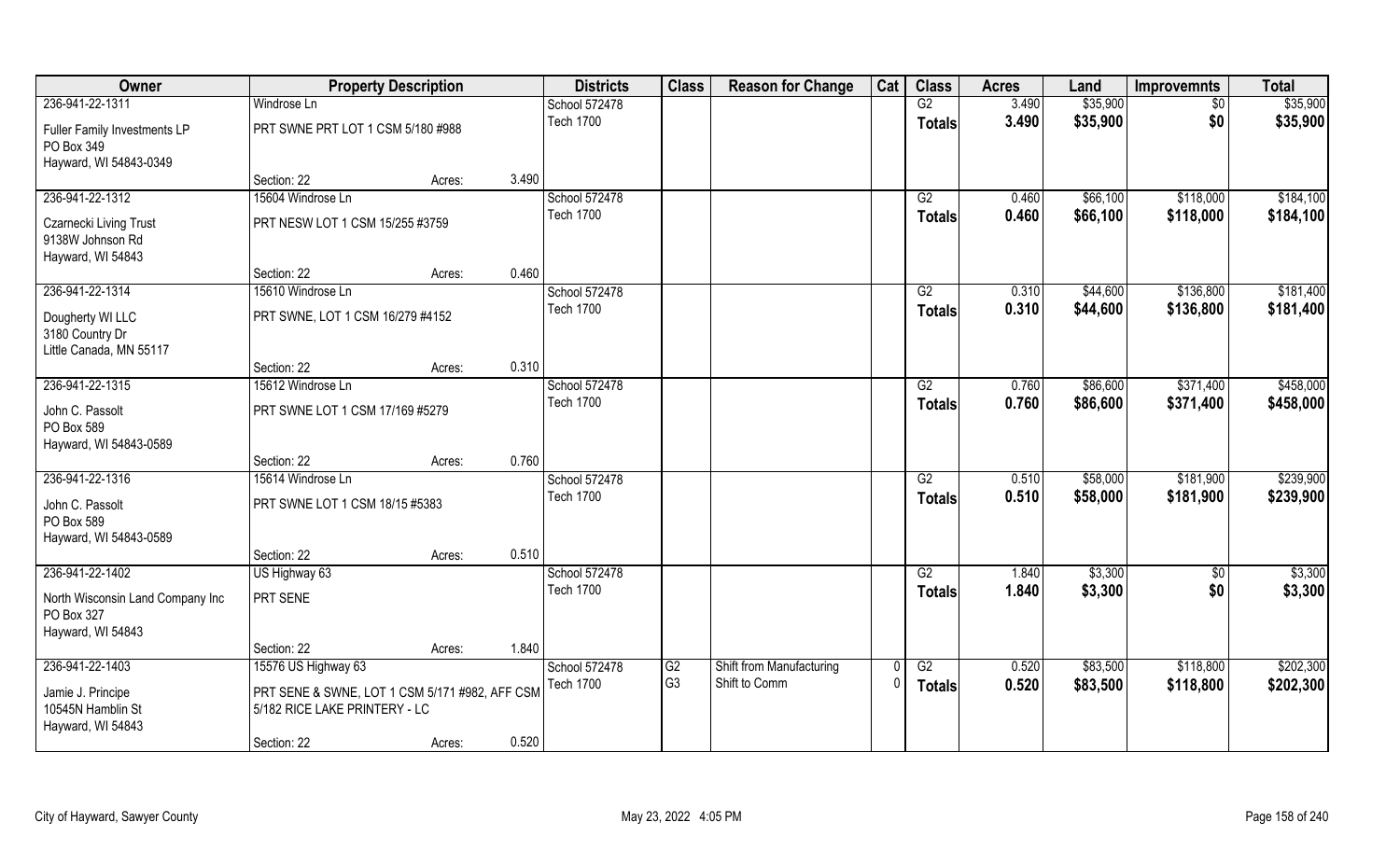| Owner                                 | <b>Property Description</b>                                       |        |       | <b>Districts</b>                  | <b>Class</b> | <b>Reason for Change</b> | Cat | <b>Class</b>    | <b>Acres</b>   | Land      | <b>Improvemnts</b> | <b>Total</b> |
|---------------------------------------|-------------------------------------------------------------------|--------|-------|-----------------------------------|--------------|--------------------------|-----|-----------------|----------------|-----------|--------------------|--------------|
| 236-941-22-1404                       | 15570 US Highway 63                                               |        |       | School 572478                     |              |                          |     | G2              | 4.340          | \$259,900 | \$803,400          | \$1,063,300  |
| Hayward Dealership Holdings LLC       | PRT SENE LOT 1 CSM 5/387 #1104                                    |        |       | <b>Tech 1700</b>                  |              |                          |     | <b>Totals</b>   | 4.340          | \$259,900 | \$803,400          | \$1,063,300  |
| 15570 Us Hwy 63                       |                                                                   |        |       |                                   |              |                          |     |                 |                |           |                    |              |
| Hayward, WI 54843                     |                                                                   |        |       |                                   |              |                          |     |                 |                |           |                    |              |
|                                       | Section: 22                                                       | Acres: | 4.340 |                                   |              |                          |     |                 |                |           |                    |              |
| 236-941-22-1407                       | Par Ln                                                            |        |       | School 572478                     |              |                          |     | $\overline{G2}$ | 0.150          | \$200     | \$0                | \$200        |
| Smith Trust                           | PRT SENE LOT 1 CSM 13/282 #3242                                   |        |       | <b>Tech 1700</b>                  |              |                          |     | Totals          | 0.150          | \$200     | \$0                | \$200        |
| 15564W Par Ln                         |                                                                   |        |       |                                   |              |                          |     |                 |                |           |                    |              |
| Hayward, WI 54843                     |                                                                   |        |       |                                   |              |                          |     |                 |                |           |                    |              |
|                                       | Section: 22                                                       | Acres: | 0.150 |                                   |              |                          |     |                 |                |           |                    |              |
| 236-941-22-1410                       | 15589 US Highway 63                                               |        |       | School 572478<br><b>Tech 1700</b> |              |                          |     | G2              | 0.860<br>0.860 | \$92,300  | \$131,900          | \$224,200    |
| Scott A. Largent                      | PRT SE NE LOT 4 CSM 13/282 #3242                                  |        |       |                                   |              |                          |     | <b>Totals</b>   |                | \$92,300  | \$131,900          | \$224,200    |
| PO Box 13013                          |                                                                   |        |       |                                   |              |                          |     |                 |                |           |                    |              |
| Hayward, WI 54843                     | Section: 22                                                       |        | 0.860 |                                   |              |                          |     |                 |                |           |                    |              |
| 236-941-22-1411                       | 15595 US Highway 63                                               | Acres: |       | School 572478                     |              |                          |     | G2              | 0.860          | \$92,300  | \$286,500          | \$378,800    |
|                                       |                                                                   |        |       | <b>Tech 1700</b>                  |              |                          |     | <b>Totals</b>   | 0.860          | \$92,300  | \$286,500          | \$378,800    |
| David T. Farley                       | PRT SWNE & SENE LOT 5 CSM 14/241 #3546                            |        |       |                                   |              |                          |     |                 |                |           |                    |              |
| PO Box 1227<br>Hayward, WI 54843-1227 |                                                                   |        |       |                                   |              |                          |     |                 |                |           |                    |              |
|                                       | Section: 22                                                       | Acres: | 0.860 |                                   |              |                          |     |                 |                |           |                    |              |
| 236-941-22-1412                       | 15601 US Highway 63                                               |        |       | School 572478                     |              |                          |     | $\overline{G2}$ | 2.070          | \$182,800 | \$1,417,200        | \$1,600,000  |
|                                       |                                                                   |        |       | <b>Tech 1700</b>                  |              |                          |     | <b>Totals</b>   | 2.070          | \$182,800 | \$1,417,200        | \$1,600,000  |
| Thoman Acres LLC<br>7 Oriole Cir      | PRT SENE SWNE & N1/2 SE LOT 1 CSM 16/45 #4024<br><b>AMERICINN</b> |        |       |                                   |              |                          |     |                 |                |           |                    |              |
| Felton, PA 17322                      |                                                                   |        |       |                                   |              |                          |     |                 |                |           |                    |              |
|                                       | Section: 22                                                       | Acres: | 2.070 |                                   |              |                          |     |                 |                |           |                    |              |
| 236-941-22-1413                       | 15573 US Highway 63                                               |        |       | School 572478                     |              |                          |     | G2              | 1.980          | \$178,400 | \$451,700          | \$630,100    |
| O'Reilly Automotive Stores Inc        | PRT SENE, LOT 1 CSM 29/146 #7401                                  |        |       | <b>Tech 1700</b>                  |              |                          |     | <b>Totals</b>   | 1.980          | \$178,400 | \$451,700          | \$630,100    |
| PO Box 9167                           |                                                                   |        |       |                                   |              |                          |     |                 |                |           |                    |              |
| Springfield, MO 65801-9167            |                                                                   |        |       |                                   |              |                          |     |                 |                |           |                    |              |
|                                       | Section: 22                                                       | Acres: | 1.980 |                                   |              |                          |     |                 |                |           |                    |              |
| 236-941-22-2101                       | <b>Hospital Rd</b>                                                |        |       | School 572478                     |              |                          |     | G1              | 7.020          | \$52,500  | $\overline{50}$    | \$52,500     |
| Peter A. Mayou                        | PRT NENW LOT 1 CSM 19/271 #5703                                   |        |       | TID-005                           |              |                          |     | <b>Totals</b>   | 7.020          | \$52,500  | \$0                | \$52,500     |
| 12064N State Hwy 27                   |                                                                   |        |       | <b>Tech 1700</b>                  |              |                          |     |                 |                |           |                    |              |
| Hayward, WI 54843                     |                                                                   |        |       |                                   |              |                          |     |                 |                |           |                    |              |
|                                       | Section: 22                                                       | Acres: | 7.020 |                                   |              |                          |     |                 |                |           |                    |              |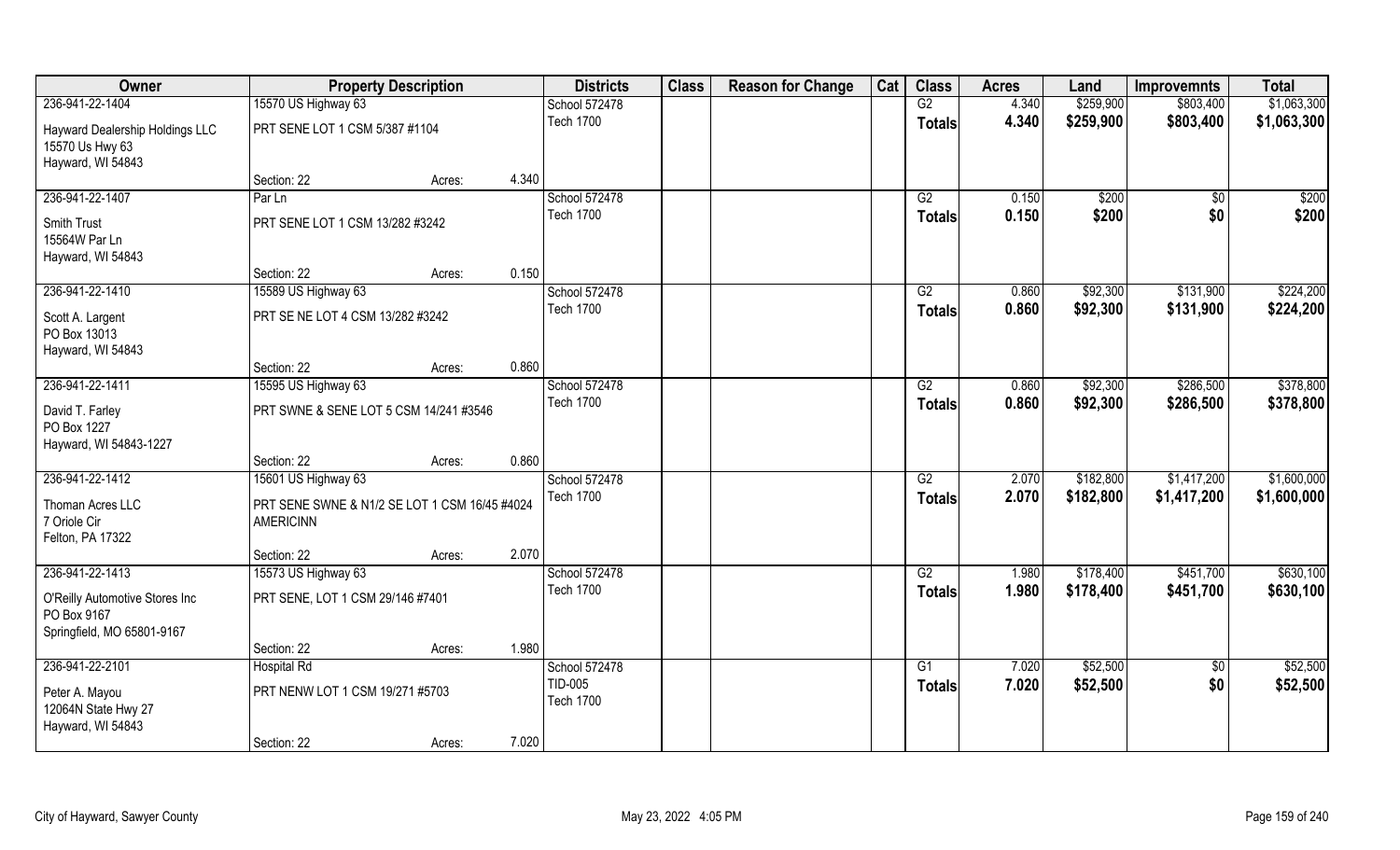| Owner                                     |                                           | <b>Property Description</b> |       | <b>Districts</b>            | <b>Class</b>    | <b>Reason for Change</b> | Cat | <b>Class</b>    | <b>Acres</b> | Land     | <b>Improvemnts</b> | <b>Total</b>  |
|-------------------------------------------|-------------------------------------------|-----------------------------|-------|-----------------------------|-----------------|--------------------------|-----|-----------------|--------------|----------|--------------------|---------------|
| 236-941-22-2102                           | 10843 Havenwood Ln                        |                             |       | School 572478               | G2              | Correct acreage          |     | G2              | 0.690        | \$20,700 | \$70,700           | \$91,400      |
| <b>Hayward Apartments LLC</b>             | PRT NENW PRT LOT 7 CSM 24/317 #6633       |                             |       | <b>Tech 1700</b>            |                 |                          |     | <b>Totals</b>   | 0.690        | \$20,700 | \$70,700           | \$91,400      |
| 8010 Tierneys Woods Rd                    |                                           |                             |       |                             |                 |                          |     |                 |              |          |                    |               |
| Minneapolis, MN 55438                     |                                           |                             |       |                             |                 |                          |     |                 |              |          |                    |               |
|                                           | Section: 22                               | Acres:                      | 0.690 |                             |                 |                          |     |                 |              |          |                    |               |
| 236-941-22-2103                           | <b>Hospital Rd</b>                        |                             |       | School 572478               |                 |                          |     | $\overline{G1}$ | 7.020        | \$52,500 | $\overline{50}$    | \$52,500      |
| Hill Construction LLC                     | PRT NENW LOT 2 CSM 19/271 #5703           |                             |       | TID-005<br><b>Tech 1700</b> |                 |                          |     | Totals          | 7.020        | \$52,500 | \$0                | \$52,500      |
| 15988 Us Hwy 63                           |                                           |                             |       |                             |                 |                          |     |                 |              |          |                    |               |
| Hayward, WI 54843                         |                                           |                             |       |                             |                 |                          |     |                 |              |          |                    |               |
|                                           | Section: 22                               | Acres:                      | 7.020 |                             |                 |                          |     |                 |              |          |                    |               |
| 236-941-22-2104                           | <b>Guard St</b>                           |                             |       | School 572478<br>TID-005    |                 |                          |     | G1              | 2.370        | \$34,700 | \$0                | \$34,700      |
| Peter A. Mayou                            | PRT NENW LOT 1 CSM 27/81 #7028            |                             |       | <b>Tech 1700</b>            |                 |                          |     | <b>Totals</b>   | 2.370        | \$34,700 | \$0                | \$34,700      |
| 12064N State Hwy 27                       |                                           |                             |       |                             |                 |                          |     |                 |              |          |                    |               |
| Hayward, WI 54843                         |                                           |                             |       |                             |                 |                          |     |                 |              |          |                    |               |
| 236-941-22-2105                           | Section: 22<br><b>Beal Ave</b>            | Acres:                      | 2.370 | School 572478               |                 |                          |     | G1              | 1.140        | \$14,100 | $\sqrt{50}$        | \$14,100      |
|                                           |                                           |                             |       | TID-005                     |                 |                          |     | <b>Totals</b>   | 1.140        | \$14,100 | \$0                | \$14,100      |
| Hill Construction LLC                     | PRT NENW LOT 1 CSM 26/9 #6821             |                             |       | <b>Tech 1700</b>            |                 |                          |     |                 |              |          |                    |               |
| 15988 Us Hwy 63                           |                                           |                             |       |                             |                 |                          |     |                 |              |          |                    |               |
| Hayward, WI 54843                         | Section: 22                               | Acres:                      | 1.140 |                             |                 |                          |     |                 |              |          |                    |               |
| 236-941-22-2106                           | <b>Hospital Rd</b>                        |                             |       | School 572478               |                 |                          |     | $\overline{G1}$ | 2.030        | \$32,700 | $\overline{50}$    | \$32,700      |
|                                           |                                           |                             |       | TID-005                     |                 |                          |     | Totals          | 2.030        | \$32,700 | \$0                | \$32,700      |
| Hill Construction, LLC<br>15988 Us Hwy 63 | PRT NENW LOT 1 CSM 18/243 #5504           |                             |       | <b>Tech 1700</b>            |                 |                          |     |                 |              |          |                    |               |
| Hayward, WI 54843                         |                                           |                             |       |                             |                 |                          |     |                 |              |          |                    |               |
|                                           | Section: 22                               | Acres:                      | 2.030 |                             |                 |                          |     |                 |              |          |                    |               |
| 236-941-22-2107                           | <b>Beal Ave</b>                           |                             |       | School 572478               |                 |                          |     | X4              | 0.740        | \$0      | $\overline{50}$    | $\frac{1}{2}$ |
| City of Hayward                           | PRT NENW LOT 3 CSM 21/160 #6006 HAVENWOOD |                             |       | <b>Tech 1700</b>            |                 |                          |     | <b>Totals</b>   | 0.740        | \$0      | \$0                | \$0           |
| PO Box 969                                | LN                                        |                             |       |                             |                 |                          |     |                 |              |          |                    |               |
| Hayward, WI 54843-0969                    |                                           |                             |       |                             |                 |                          |     |                 |              |          |                    |               |
|                                           | Section: 22                               | Acres:                      | 0.740 |                             |                 |                          |     |                 |              |          |                    |               |
| 236-941-22-2111                           | 10842 Havenwood Ln                        |                             |       | School 572478               | $\overline{G2}$ | Correct acreage          |     | $\overline{G2}$ | 0.700        | \$20,800 | \$70,700           | \$91,500      |
| <b>Hayward Apartments LLC</b>             | PRT NENW LOT 8 CSM 24/317 #6633           |                             |       | <b>Tech 1700</b>            |                 |                          |     | <b>Totals</b>   | 0.700        | \$20,800 | \$70,700           | \$91,500      |
| 8010 Tierneys Woods Rd                    |                                           |                             |       |                             |                 |                          |     |                 |              |          |                    |               |
| Minneapolis, MN 55438                     |                                           |                             |       |                             |                 |                          |     |                 |              |          |                    |               |
|                                           | Section: 22                               | Acres:                      | 0.700 |                             |                 |                          |     |                 |              |          |                    |               |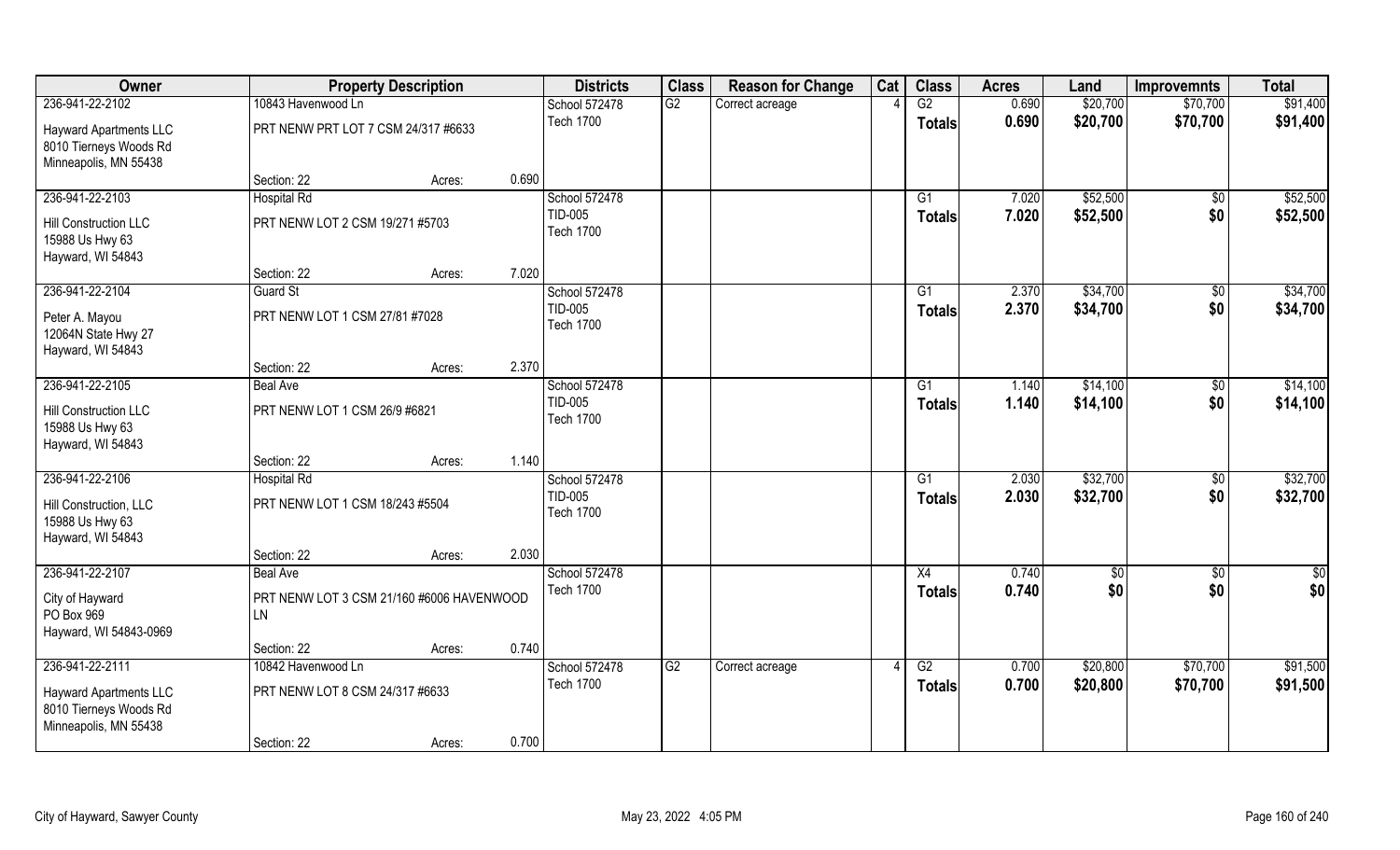| Owner                         | <b>Property Description</b>        |       | <b>Districts</b>            | <b>Class</b> | <b>Reason for Change</b> | Cat | <b>Class</b>    | <b>Acres</b> | Land     | <b>Improvemnts</b> | <b>Total</b> |
|-------------------------------|------------------------------------|-------|-----------------------------|--------------|--------------------------|-----|-----------------|--------------|----------|--------------------|--------------|
| 236-941-22-2112               | 10854 Havenwood Ln                 |       | School 572478               | G2           | From Exempt              |     | G2              | 0.480        | \$19,500 | \$70,700           | \$90,200     |
| <b>Hayward Apartments LLC</b> | PRT NENW LOT 9 CSM 24/317 #6633    |       | <b>Tech 1700</b>            |              |                          |     | <b>Totals</b>   | 0.480        | \$19,500 | \$70,700           | \$90,200     |
| 8010 Tierneys Woods Rd        |                                    |       |                             |              |                          |     |                 |              |          |                    |              |
| Minneapolis, MN 55438         |                                    |       |                             |              |                          |     |                 |              |          |                    |              |
|                               | Section: 22<br>Acres:              | 0.480 |                             |              |                          |     |                 |              |          |                    |              |
| 236-941-22-2113               | 10855 Havenwood Ln                 |       | School 572478               | G2           | From Exempt              |     | G2              | 1.520        | \$22,600 | \$70,700           | \$93,300     |
| <b>Hayward Apartments LLC</b> | PRT NENW LOT 10 CSM 24/317 #6633   |       | TID-005                     |              |                          |     | Totals          | 1.520        | \$22,600 | \$70,700           | \$93,300     |
| 8010 Tierneys Woods Rd        |                                    |       | <b>Tech 1700</b>            |              |                          |     |                 |              |          |                    |              |
| Minneapolis, MN 55438         |                                    |       |                             |              |                          |     |                 |              |          |                    |              |
|                               | Section: 22<br>Acres:              | 1.520 |                             |              |                          |     |                 |              |          |                    |              |
| 236-941-22-2114               | <b>Guard St</b>                    |       | School 572478               |              |                          |     | G1              | 1.570        | \$27,100 | \$0                | \$27,100     |
| <b>Hill Construction LLC</b>  | PRT NENW LOT 1 CSM 25/321 #6802    |       | TID-005<br><b>Tech 1700</b> |              |                          |     | <b>Totals</b>   | 1.570        | \$27,100 | \$0                | \$27,100     |
| 15988 Us Hwy 63               |                                    |       |                             |              |                          |     |                 |              |          |                    |              |
| Hayward, WI 54843             |                                    |       |                             |              |                          |     |                 |              |          |                    |              |
|                               | Section: 22<br>Acres:              | 1.570 |                             |              |                          |     |                 |              |          |                    |              |
| 236-941-22-2115               | 15720 Guard St                     |       | School 572478               |              |                          |     | G1              | 1.570        | \$27,100 | \$79,900           | \$107,000    |
| Kaylee M. Trepanier           | PRT NENW LOT 2 CSM 25/321 #6802    |       | <b>Tech 1700</b>            |              |                          |     | <b>Totals</b>   | 1.570        | \$27,100 | \$79,900           | \$107,000    |
| 15720 Guard St                |                                    |       |                             |              |                          |     |                 |              |          |                    |              |
| Hayward, WI 54843             |                                    |       |                             |              |                          |     |                 |              |          |                    |              |
|                               | Section: 22<br>Acres:              | 1.570 |                             |              |                          |     |                 |              |          |                    |              |
| 236-941-22-2116               | <b>Beal Ave</b>                    |       | School 572478               |              |                          |     | X4              | 0.480        | \$0      | $\overline{50}$    | \$0          |
| City of Hayward               | PRT NENW OUTLOT 1 CSM 25/321 #6802 |       | <b>Tech 1700</b>            |              |                          |     | <b>Totals</b>   | 0.480        | \$0      | \$0                | \$0          |
| PO Box 969                    | HAVENWOOD LN                       |       |                             |              |                          |     |                 |              |          |                    |              |
| Hayward, WI 54843-0969        |                                    |       |                             |              |                          |     |                 |              |          |                    |              |
|                               | Section: 22<br>Acres:              | 0.480 |                             |              |                          |     |                 |              |          |                    |              |
| 236-941-22-2117               | <b>Beal Ave</b>                    |       | School 572478               |              |                          |     | $\overline{G1}$ | 1.140        | \$14,100 | $\overline{50}$    | \$14,100     |
| Hill Construction LLC         | PRT NENW LOT 2 CSM 26/9 #6821      |       | TID-005<br><b>Tech 1700</b> |              |                          |     | <b>Totals</b>   | 1.140        | \$14,100 | \$0                | \$14,100     |
| 15988 Us Hwy 63               |                                    |       |                             |              |                          |     |                 |              |          |                    |              |
| Hayward, WI 54843             |                                    |       |                             |              |                          |     |                 |              |          |                    |              |
|                               | Section: 22<br>Acres:              | 1.140 |                             |              |                          |     |                 |              |          |                    |              |
| 236-941-22-2118               | <b>Beal Ave</b>                    |       | School 572478               |              |                          |     | G1              | 1.150        | \$14,200 | $\overline{50}$    | \$14,200     |
| Hill Construction LLC         | PRT NENW LOT 3 CSM 26/9 #6821      |       | TID-005<br><b>Tech 1700</b> |              |                          |     | <b>Totals</b>   | 1.150        | \$14,200 | \$0                | \$14,200     |
| 15988 Us Hwy 63               |                                    |       |                             |              |                          |     |                 |              |          |                    |              |
| Hayward, WI 54843             |                                    |       |                             |              |                          |     |                 |              |          |                    |              |
|                               | Section: 22<br>Acres:              | 1.150 |                             |              |                          |     |                 |              |          |                    |              |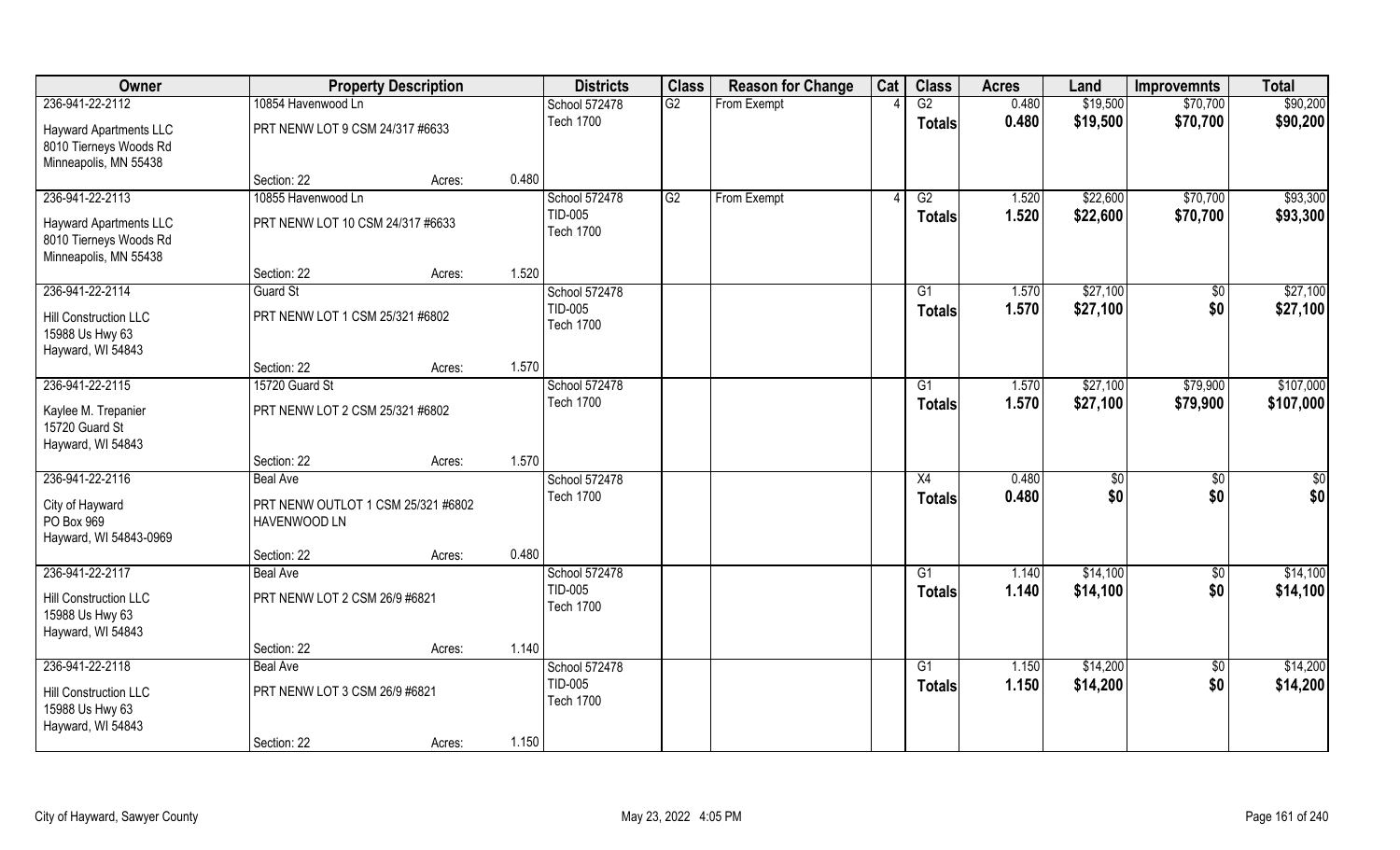| Owner                                                                                |                                  | <b>Property Description</b> |       | <b>Districts</b>            | <b>Class</b> | <b>Reason for Change</b> | Cat | <b>Class</b>  | <b>Acres</b> | Land     | <b>Improvemnts</b> | <b>Total</b> |
|--------------------------------------------------------------------------------------|----------------------------------|-----------------------------|-------|-----------------------------|--------------|--------------------------|-----|---------------|--------------|----------|--------------------|--------------|
| 236-941-22-2119                                                                      | <b>Guard St</b>                  |                             |       | School 572478               |              |                          |     | G1            | 3.470        | \$41,300 | $\sqrt{6}$         | \$41,300     |
| Christine M. Mayou<br>12064N State Hwy 27                                            | PRT NENW LOT 2 CSM 27/81 #7028   |                             |       | TID-005<br><b>Tech 1700</b> |              |                          |     | <b>Totals</b> | 3.470        | \$41,300 | \$0                | \$41,300     |
| Hayward, WI 54843                                                                    |                                  |                             |       |                             |              |                          |     |               |              |          |                    |              |
|                                                                                      | Section: 22                      | Acres:                      | 3.470 |                             |              |                          |     |               |              |          |                    |              |
| 236-941-22-2120                                                                      | 15770 Guard St                   |                             |       | School 572478               |              |                          |     | G2            | 0.520        | \$29,500 | \$110,000          | \$139,500    |
| M T Hansen Rental, LLC<br>14549W State Hwy 77<br>Hayward, WI 54843                   | PRT NENW LOT 1 CSM 27/209 #7093  |                             |       | TID-005<br><b>Tech 1700</b> |              |                          |     | Totals        | 0.520        | \$29,500 | \$110,000          | \$139,500    |
|                                                                                      | Section: 22                      | Acres:                      | 0.520 |                             |              |                          |     |               |              |          |                    |              |
| 236-941-22-2121                                                                      | <b>Guard St</b>                  |                             |       | School 572478               |              |                          |     | G2            | 0.675        | \$29,300 | \$0                | \$29,300     |
| M T Hansen Rental, LLC<br>14549W State Hwy 77<br>Hayward, WI 54843                   | PRT NENW LOT 2 CSM 27/209 #7093  |                             |       | TID-005<br><b>Tech 1700</b> |              |                          |     | <b>Totals</b> | 0.675        | \$29,300 | \$0                | \$29,300     |
|                                                                                      | Section: 22                      | Acres:                      | 0.675 |                             |              |                          |     |               |              |          |                    |              |
| 236-941-22-2122                                                                      | 10836 Beal Ave                   |                             |       | School 572478               |              |                          |     | X4            | 0.390        | \$0      | $\sqrt{50}$        | \$0          |
| Indianhead Community Action Agency<br>1000 College Ave W<br>Ladysmith, WI 54848-2118 | PRT NENW, LOT 1 CSM 30/338 #7641 |                             |       | <b>Tech 1700</b>            |              |                          |     | <b>Totals</b> | 0.390        | \$0      | \$0                | \$0          |
|                                                                                      | Section: 22                      | Acres:                      | 0.390 |                             |              |                          |     |               |              |          |                    |              |
| 236-941-22-2124                                                                      | 10838 Havenwood Ln               |                             |       | School 572478               |              |                          |     | X4            | 0.410        | \$0      | $\overline{50}$    | \$0          |
| Indianhead Community Action Agency                                                   | PRT NENW LOT 1 CSM 31/298 #7777  |                             |       | <b>Tech 1700</b>            |              |                          |     | <b>Totals</b> | 0.410        | \$0      | \$0                | \$0          |
| 1000 College Ave W                                                                   |                                  |                             |       |                             |              |                          |     |               |              |          |                    |              |
| Ladysmith, WI 54848-2118                                                             | Section: 22                      | Acres:                      | 0.410 |                             |              |                          |     |               |              |          |                    |              |
| 236-941-22-2125                                                                      | 10828 Beal Ave                   |                             |       | School 572478               | G2           | From Exempt              |     | G2            | 0.810        | \$25,900 | \$206,000          | \$231,900    |
| <b>Hayward Apartments LLC</b><br>8010 Tierneys Woods Rd<br>Minneapolis, MN 55438     | PRT NENW LOT 2 CSM 31/298 #7777  |                             |       | <b>Tech 1700</b>            |              |                          |     | <b>Totals</b> | 0.810        | \$25,900 | \$206,000          | \$231,900    |
|                                                                                      | Section: 22                      | Acres:                      | 0.810 |                             |              |                          |     |               |              |          |                    |              |
| 236-941-22-2128                                                                      | 10820 Beal Ave                   |                             |       | School 572478               | G2           | Correct acreage          |     | G2            | 0.583        | \$17,300 | \$135,500          | \$152,800    |
| <b>Hayward Apartments LLC</b><br>8010 Tierneys Woods Rd<br>Minneapolis, MN 55438     | PRT NENW LOT 1 CSM 37/173 #8577  |                             |       | <b>Tech 1700</b>            |              |                          |     | <b>Totals</b> | 0.583        | \$17,300 | \$135,500          | \$152,800    |
|                                                                                      | Section: 22                      | Acres:                      | 0.583 |                             |              |                          |     |               |              |          |                    |              |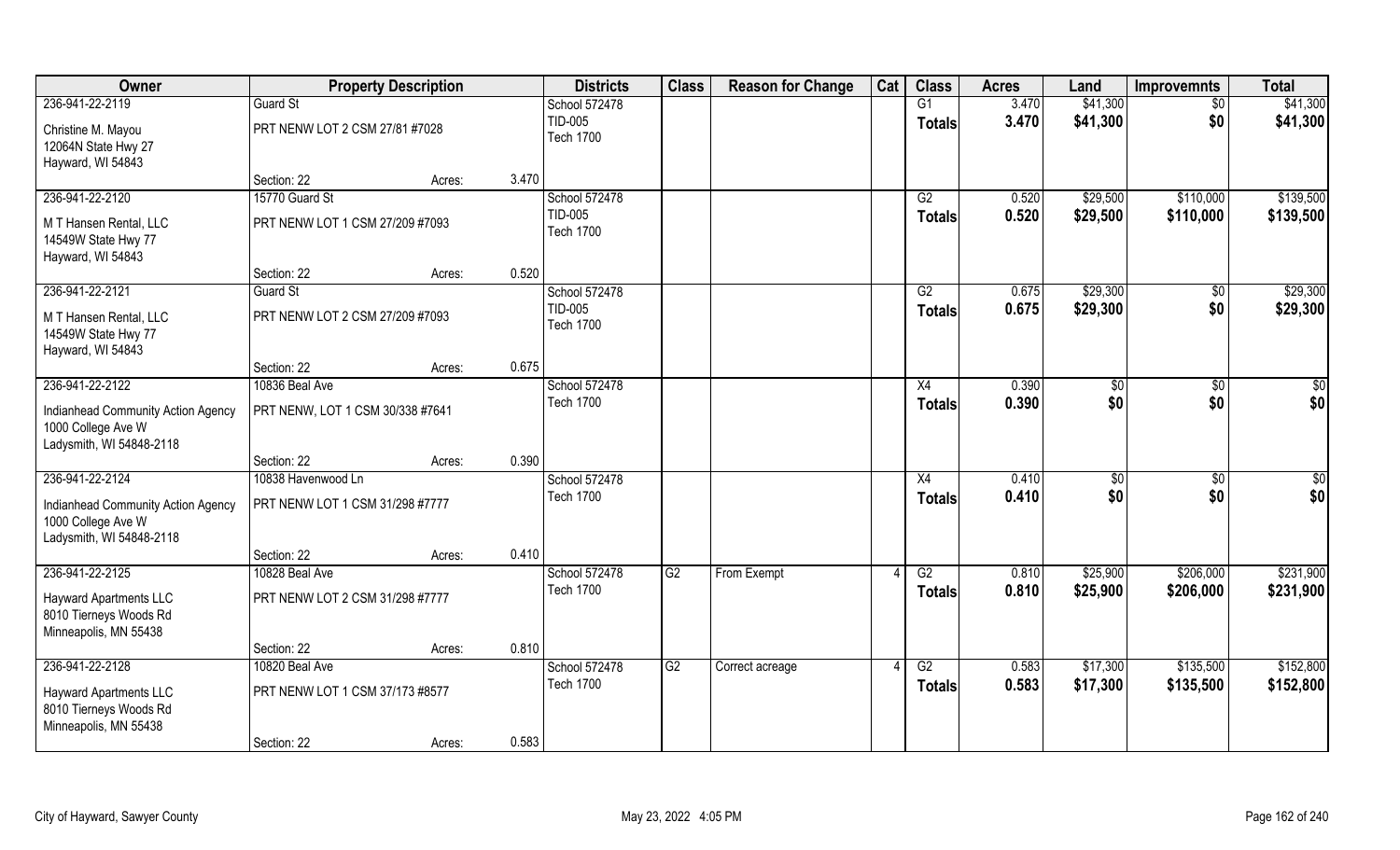| Owner                                                                                                   | <b>Property Description</b>                          |        |        | <b>Districts</b>                             | <b>Class</b>                           | <b>Reason for Change</b>                 | Cat  | <b>Class</b>                     | <b>Acres</b>     | Land                 | <b>Improvemnts</b>     | <b>Total</b>           |
|---------------------------------------------------------------------------------------------------------|------------------------------------------------------|--------|--------|----------------------------------------------|----------------------------------------|------------------------------------------|------|----------------------------------|------------------|----------------------|------------------------|------------------------|
| 236-941-22-2129<br>Indianhead Community Action Agency<br>1000 College Ave W<br>Ladysmith, WI 54848-2118 | PRT NENW LOT 2 CSM 37/173 #8577                      |        |        | School 572478<br><b>Tech 1700</b>            | G2<br>G <sub>2</sub><br>G <sub>2</sub> | Exempt<br>Correct acreage<br>From Exempt | $-4$ | X4<br><b>Totals</b>              | 0.537<br>0.537   | \$0<br>\$0           | \$0<br>\$0             | \$0<br>\$0             |
|                                                                                                         | Section: 22                                          | Acres: | 0.537  |                                              |                                        |                                          |      |                                  |                  |                      |                        |                        |
| 236-941-22-2130<br>Indianhead Community Action Agency                                                   | 10814 Beal Ave<br>PRT NENW LOT 3 CSM 37/173 #8577    |        |        | School 572478<br><b>Tech 1700</b>            | G2<br>G <sub>2</sub>                   | Exempt<br>Correct acreage                |      | G2<br>X4                         | 0.000<br>0.661   | $\sqrt[6]{}$<br>\$0  | \$85,600<br>\$0        | \$85,600<br>\$0        |
| 1000 College Ave W<br>Ladysmith, WI 54848-2118                                                          |                                                      |        |        |                                              | G <sub>2</sub>                         | From Exempt                              |      | <b>Totals</b>                    | 0.661            | \$0                  | \$85,600               | \$85,600               |
|                                                                                                         | Section: 22                                          | Acres: | 0.661  |                                              |                                        |                                          |      |                                  |                  |                      |                        |                        |
| 236-941-22-2201<br>Wesleyan Church of the Wisconsin Distr   PRT NWNW<br>PO Box 507                      | 10655 Nyman Ave                                      |        |        | School 572478<br>TID-005<br><b>Tech 1700</b> |                                        |                                          |      | X4<br><b>Totals</b>              | 15.600<br>15.600 | \$0<br>\$0           | \$0<br>\$0             | \$0<br>\$0             |
| Hayward, WI 54843-0507                                                                                  | Section: 22                                          | Acres: | 15.600 |                                              |                                        |                                          |      |                                  |                  |                      |                        |                        |
| 236-941-22-2202                                                                                         | 15890 Guard St                                       |        |        | School 572478                                |                                        |                                          |      | G1                               | 0.760            | \$21,000             | \$126,200              | \$147,200              |
| William A. Vann<br>Huong T. Vann<br>15890 Guard St                                                      | PRT NWNW                                             |        |        | <b>Tech 1700</b>                             |                                        |                                          |      | <b>Totals</b>                    | 0.760            | \$21,000             | \$126,200              | \$147,200              |
| Hayward, WI 54843                                                                                       | Section: 22                                          | Acres: | 0.760  |                                              |                                        |                                          |      |                                  |                  |                      |                        |                        |
| 236-941-22-2203                                                                                         | 15870 Guard St                                       |        |        | School 572478<br><b>Tech 1700</b>            |                                        |                                          |      | $\overline{G2}$<br><b>Totals</b> | 1.550<br>1.550   | \$34,600<br>\$34,600 | \$605,000<br>\$605,000 | \$639,600<br>\$639,600 |
| Nyman Ave Affordable Housing Twnhm<br>Ltd Partn<br>PO Box 119                                           | <b>PRT NWNW</b>                                      |        |        |                                              |                                        |                                          |      |                                  |                  |                      |                        |                        |
| Stillwater, MN 55082                                                                                    | Section: 22                                          | Acres: | 1.550  |                                              |                                        |                                          |      |                                  |                  |                      |                        |                        |
| 236-941-22-2205                                                                                         | 10788 State Highway 27/77                            |        |        | School 572478                                |                                        |                                          |      | X4                               | 7.710            | \$0                  | $\overline{50}$        | $\frac{6}{3}$          |
| Hayward Carnegie Library Board of<br>Trustees<br>PO Box 917                                             | PRT NWNW LOT 1 CSM 23/43 #6314                       |        |        | TID-005<br><b>Tech 1700</b>                  |                                        |                                          |      | <b>Totals</b>                    | 7.710            | \$0                  | \$0                    | \$0                    |
| Hayward, WI 54843                                                                                       | Section: 22                                          | Acres: | 7.710  |                                              |                                        |                                          |      |                                  |                  |                      |                        |                        |
| 236-941-22-2206<br>Sherman Weiss Community Library<br>Ruth Weiss Community Library<br>PO Box 917        | <b>Hospital Rd</b><br>PRT NWNW LOT 2 CSM 23/43 #6314 |        |        | School 572478<br>TID-005<br><b>Tech 1700</b> |                                        |                                          |      | X4<br><b>Totals</b>              | 1.760<br>1.760   | \$0<br>\$0           | $\sqrt[6]{30}$<br>\$0  | $\frac{1}{6}$<br>\$0   |
| Hayward, WI 54843                                                                                       | Section: 22                                          | Acres: | 1.760  |                                              |                                        |                                          |      |                                  |                  |                      |                        |                        |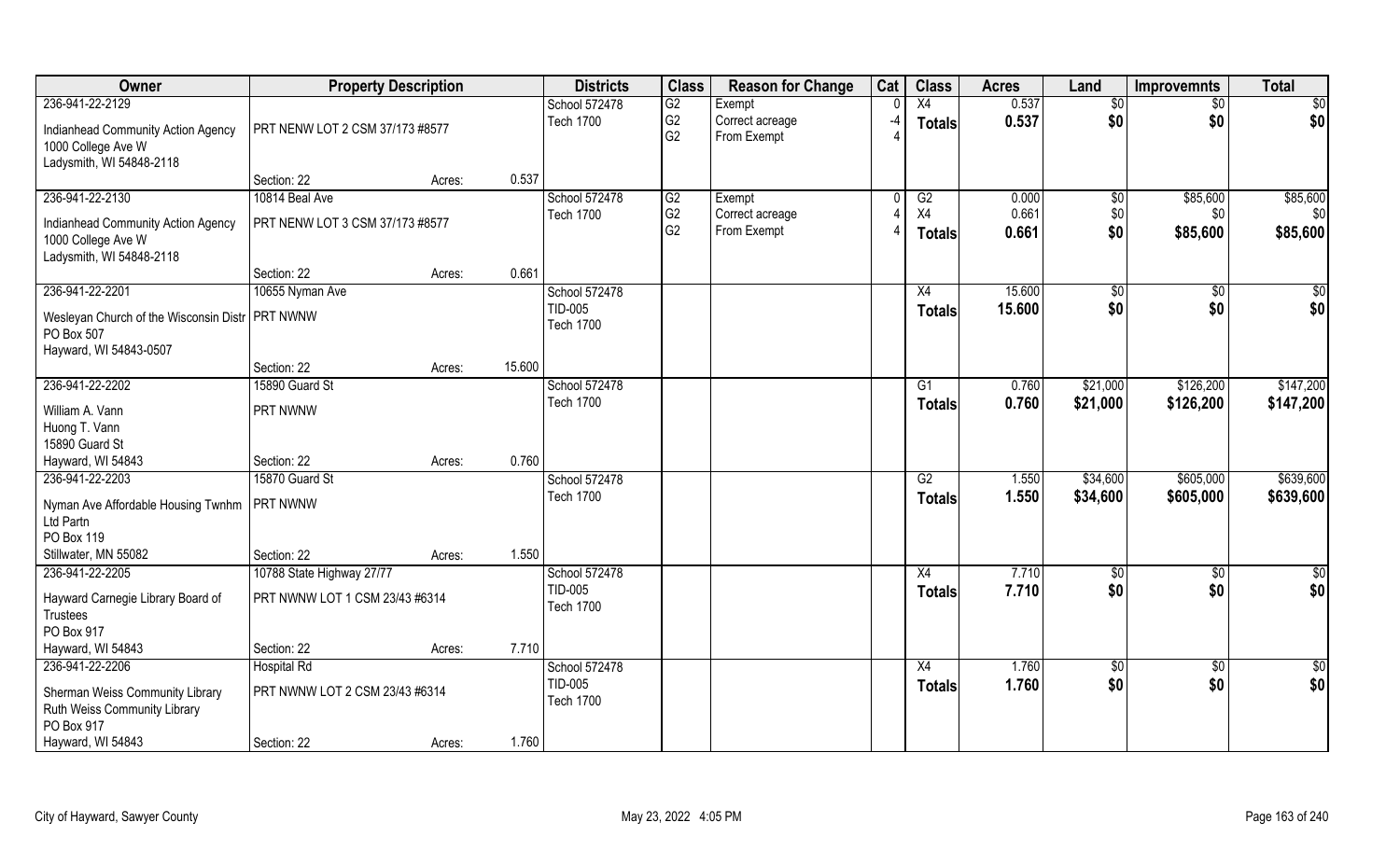| Owner                                                                  | <b>Property Description</b>       |        |       | <b>Districts</b>            | <b>Class</b> | <b>Reason for Change</b> | Cat | <b>Class</b>  | <b>Acres</b> | Land            | <b>Improvemnts</b> | <b>Total</b>  |
|------------------------------------------------------------------------|-----------------------------------|--------|-------|-----------------------------|--------------|--------------------------|-----|---------------|--------------|-----------------|--------------------|---------------|
| 236-941-22-2207                                                        | <b>Hospital Rd</b>                |        |       | School 572478               |              |                          |     | X4            | 3.680        | \$0             | $\overline{50}$    | \$0           |
| Sherman Weiss Community Library<br>Ruth Weiss Community Library        | PRT NWNW LOT 3 CSM 23/43 #6314    |        |       | TID-005<br><b>Tech 1700</b> |              |                          |     | <b>Totals</b> | 3.680        | \$0             | \$0                | \$0           |
| PO Box 917<br>Hayward, WI 54843                                        | Section: 22                       | Acres: | 3.680 |                             |              |                          |     |               |              |                 |                    |               |
| 236-941-22-2301                                                        | <b>Guard St</b>                   |        |       | School 572478               |              |                          |     | X4            | 1.740        | $\sqrt{50}$     | $\sqrt{6}$         | \$0           |
|                                                                        |                                   |        |       | <b>Tech 1700</b>            |              |                          |     | <b>Totals</b> | 1.740        | \$0             | \$0                | \$0           |
| City of Hayward<br>PO Box 969                                          | <b>GUARD STREET SWNW</b>          |        |       |                             |              |                          |     |               |              |                 |                    |               |
| Hayward, WI 54843-0969                                                 |                                   |        | 1.740 |                             |              |                          |     |               |              |                 |                    |               |
| 236-941-22-2303                                                        | Section: 22<br><b>Muriel St</b>   | Acres: |       | School 572478               |              |                          |     | G2            | 0.550        | \$11,500        | $\overline{50}$    | \$11,500      |
|                                                                        | <b>PRT SWNW</b>                   |        |       | <b>Tech 1700</b>            |              |                          |     | <b>Totals</b> | 0.550        | \$11,500        | \$0                | \$11,500      |
| North Wisconsin Land Company Inc<br>PO Box 327                         |                                   |        |       |                             |              |                          |     |               |              |                 |                    |               |
| Hayward, WI 54843                                                      | Section: 22                       |        | 0.550 |                             |              |                          |     |               |              |                 |                    |               |
| 236-941-22-2304                                                        | Nyman Ave                         | Acres: |       | School 572478               |              |                          |     | X3            | 1.520        |                 | \$0                | \$0           |
|                                                                        |                                   |        |       | <b>Tech 1700</b>            |              |                          |     |               | 1.520        | \$0<br>\$0      | \$0                | \$0           |
| Highway 27 Sawyer County<br>10610 Main St Ste 10<br>Hayward, WI 54843- | STATE HWY 27 SWNW                 |        |       |                             |              |                          |     | <b>Totals</b> |              |                 |                    |               |
|                                                                        | Section: 22                       | Acres: | 1.520 |                             |              |                          |     |               |              |                 |                    |               |
| 236-941-22-2306                                                        | <b>Muriel St</b>                  |        |       | School 572478               |              |                          |     | X4            | 0.250        | \$              | \$0                | $\frac{6}{3}$ |
| City of Hayward                                                        | <b>PRT SWNW</b>                   |        |       | <b>Tech 1700</b>            |              |                          |     | <b>Totals</b> | 0.250        | \$0             | \$0                | \$0           |
| PO Box 969<br>Hayward, WI 54843-0969                                   |                                   |        |       |                             |              |                          |     |               |              |                 |                    |               |
|                                                                        | Section: 22                       | Acres: | 0.250 |                             |              |                          |     |               |              |                 |                    |               |
| 236-941-22-2307                                                        | <b>Edward St</b>                  |        |       | School 572478               |              |                          |     | G1            | 2.530        | \$19,200        | \$1,600            | \$20,800      |
| Donny G. Eng<br>15849 Edward St<br>Hayward, WI 54843                   | PRT SWNW PRT LOT A CSM 2/219 #358 |        |       | TID-005<br><b>Tech 1700</b> |              |                          |     | <b>Totals</b> | 2.530        | \$19,200        | \$1,600            | \$20,800      |
|                                                                        | Section: 22                       | Acres: | 2.530 |                             |              |                          |     |               |              |                 |                    |               |
| 236-941-22-2310                                                        | 15869 Muriel St                   |        |       | School 572478               |              |                          |     | X4            | 2.840        | $\overline{50}$ | $\overline{50}$    | $\frac{1}{6}$ |
|                                                                        |                                   |        |       | <b>Tech 1700</b>            |              |                          |     | <b>Totals</b> | 2.840        | \$0             | \$0                | \$0           |
| Phoenix Villa Inc<br>1416 Cumming Ave<br>Superior, WI 54880            | PRT SWNW CSM 10/44 #2102          |        |       |                             |              |                          |     |               |              |                 |                    |               |
|                                                                        | Section: 22                       | Acres: | 2.840 |                             |              |                          |     |               |              |                 |                    |               |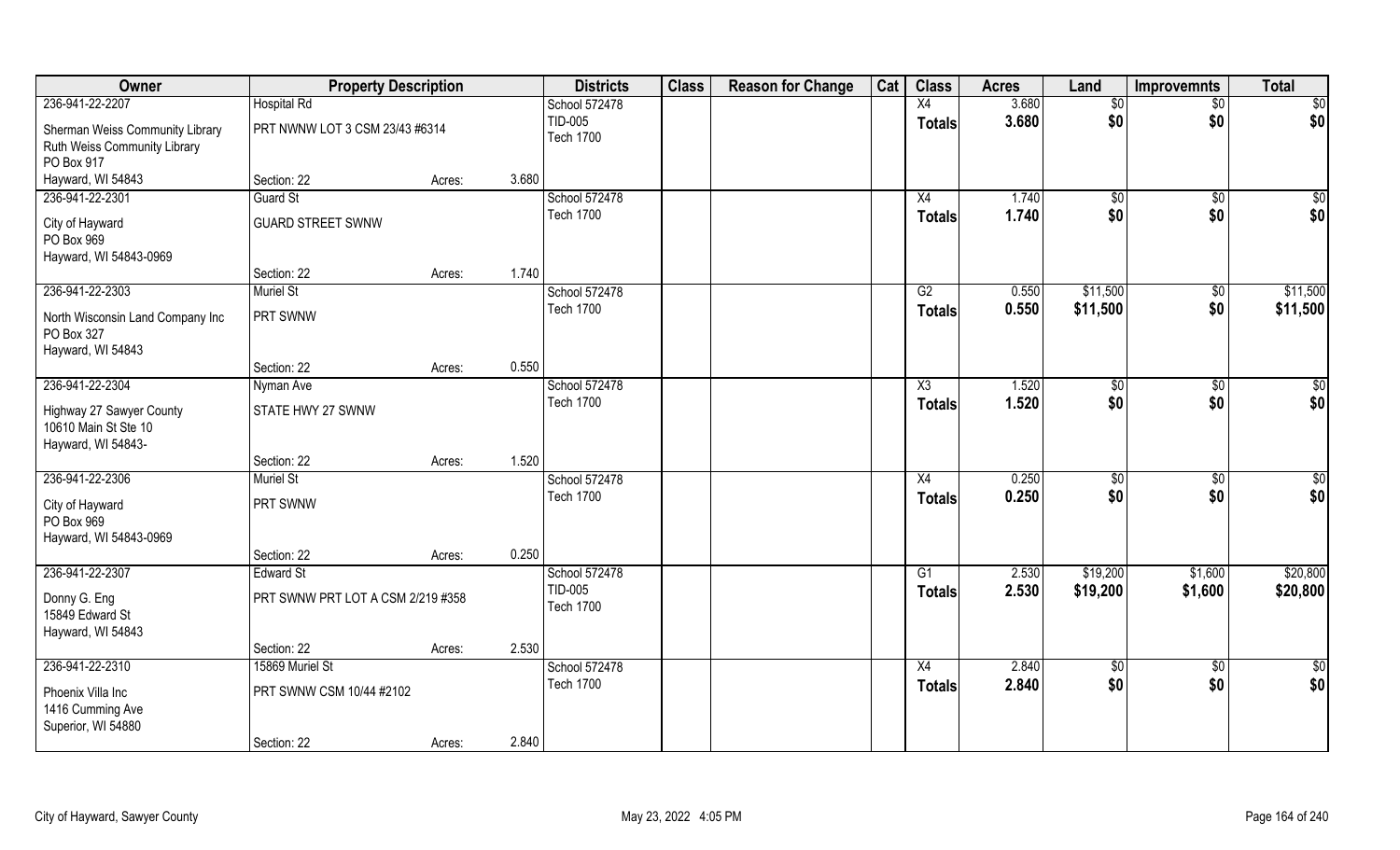| Owner                                                                                 |                                                        | <b>Property Description</b> |       | <b>Districts</b> | <b>Class</b> | <b>Reason for Change</b> | Cat | <b>Class</b>    | <b>Acres</b> | Land     | <b>Improvemnts</b> | <b>Total</b> |
|---------------------------------------------------------------------------------------|--------------------------------------------------------|-----------------------------|-------|------------------|--------------|--------------------------|-----|-----------------|--------------|----------|--------------------|--------------|
| 236-941-22-2311                                                                       | 15866 Muriel St                                        |                             |       | School 572478    |              |                          |     | G1              | 0.400        | \$18,000 | \$50,700           | \$68,700     |
| Debra A. Kirkman<br>15866 Muriel St                                                   | PRT SWNW LOT 3 CSM 4/369 #867                          |                             |       | <b>Tech 1700</b> |              |                          |     | <b>Totals</b>   | 0.400        | \$18,000 | \$50,700           | \$68,700     |
| Hayward, WI 54843                                                                     |                                                        |                             |       |                  |              |                          |     |                 |              |          |                    |              |
|                                                                                       | Section: 22                                            | Acres:                      | 0.400 |                  |              |                          |     |                 |              |          |                    |              |
| 236-941-22-2312                                                                       | 15869 Edward St                                        |                             |       | School 572478    |              |                          |     | G1              | 0.400        | \$18,000 | \$58,400           | \$76,400     |
| Kimberlie R. Hall                                                                     | PRT SWNW LOT 1 CSM 4/369 #867                          |                             |       | <b>Tech 1700</b> |              |                          |     | <b>Totals</b>   | 0.400        | \$18,000 | \$58,400           | \$76,400     |
| PO Box 1481<br>Hayward, WI 54843-1481                                                 |                                                        |                             |       |                  |              |                          |     |                 |              |          |                    |              |
|                                                                                       | Section: 22                                            | Acres:                      | 0.400 |                  |              |                          |     |                 |              |          |                    |              |
| 236-941-22-2313                                                                       | 15860 Muriel St                                        |                             |       | School 572478    |              |                          |     | G1              | 0.370        | \$17,400 | \$60,100           | \$77,500     |
| Tworek Properties, LLC<br>15333W State Hwy 77<br>Hayward, WI 54843                    | PRT SWNW LOT 4 CSM 4/369 #867                          |                             |       | <b>Tech 1700</b> |              |                          |     | <b>Totals</b>   | 0.370        | \$17,400 | \$60,100           | \$77,500     |
|                                                                                       | Section: 22                                            | Acres:                      | 0.370 |                  |              |                          |     |                 |              |          |                    |              |
| 236-941-22-2314                                                                       | 15863 Edward St                                        |                             |       | School 572478    |              |                          |     | G1              | 0.370        | \$17,400 | \$71,400           | \$88,800     |
| Thomas L. Snider<br>Janice Snider<br>15863 Edward St                                  | PRT SWNW LOT 2 CSM 4/369 #867 SE MEYER - LC            |                             |       | <b>Tech 1700</b> |              |                          |     | <b>Totals</b>   | 0.370        | \$17,400 | \$71,400           | \$88,800     |
| Hayward, WI 54843                                                                     | Section: 22                                            | Acres:                      | 0.370 |                  |              |                          |     |                 |              |          |                    |              |
| 236-941-22-2316                                                                       | 10784 Nyman Ave                                        |                             |       | School 572478    |              |                          |     | G2              | 2.380        | \$42,300 | \$680,200          | \$722,500    |
| Balsam Ridge LLC<br>N7240 810th St<br>Elk Mound, WI 54739                             | PRT SWNW LOT 1 CSM 8/430 #1812 AFF CSM 13/313<br>#3360 |                             |       | <b>Tech 1700</b> |              |                          |     | <b>Totals</b>   | 2.380        | \$42,300 | \$680,200          | \$722,500    |
|                                                                                       | Section: 22                                            | Acres:                      | 2.380 |                  |              |                          |     |                 |              |          |                    |              |
| 236-941-22-2317                                                                       | 15865 Guard St                                         |                             |       | School 572478    |              |                          |     | X4              | 2.770        | \$0      | \$0                | \$0          |
| Hayward Partners Limited Partnership<br>150 E Gilman St Ste 1500<br>Madison, WI 53703 | PRT SWNW LOT 1 CSM 13/330 #3371                        |                             |       | <b>Tech 1700</b> |              |                          |     | <b>Totals</b>   | 2.770        | \$0      | \$0                | \$0          |
|                                                                                       | Section: 22                                            | Acres:                      | 2.770 |                  |              |                          |     |                 |              |          |                    |              |
| 236-941-22-2318                                                                       | 15857 Edward St                                        |                             |       | School 572478    |              |                          |     | $\overline{G1}$ | 0.290        | \$15,800 | \$92,100           | \$107,900    |
| Donny G. Eng                                                                          | PRT SWNW LOT 1 CSM 18/42 #5396                         |                             |       | <b>Tech 1700</b> |              |                          |     | <b>Totals</b>   | 0.290        | \$15,800 | \$92,100           | \$107,900    |
| Sara L. Eng<br>15849 Edward St                                                        |                                                        |                             |       |                  |              |                          |     |                 |              |          |                    |              |
| Hayward, WI 54843                                                                     | Section: 22                                            | Acres:                      | 0.290 |                  |              |                          |     |                 |              |          |                    |              |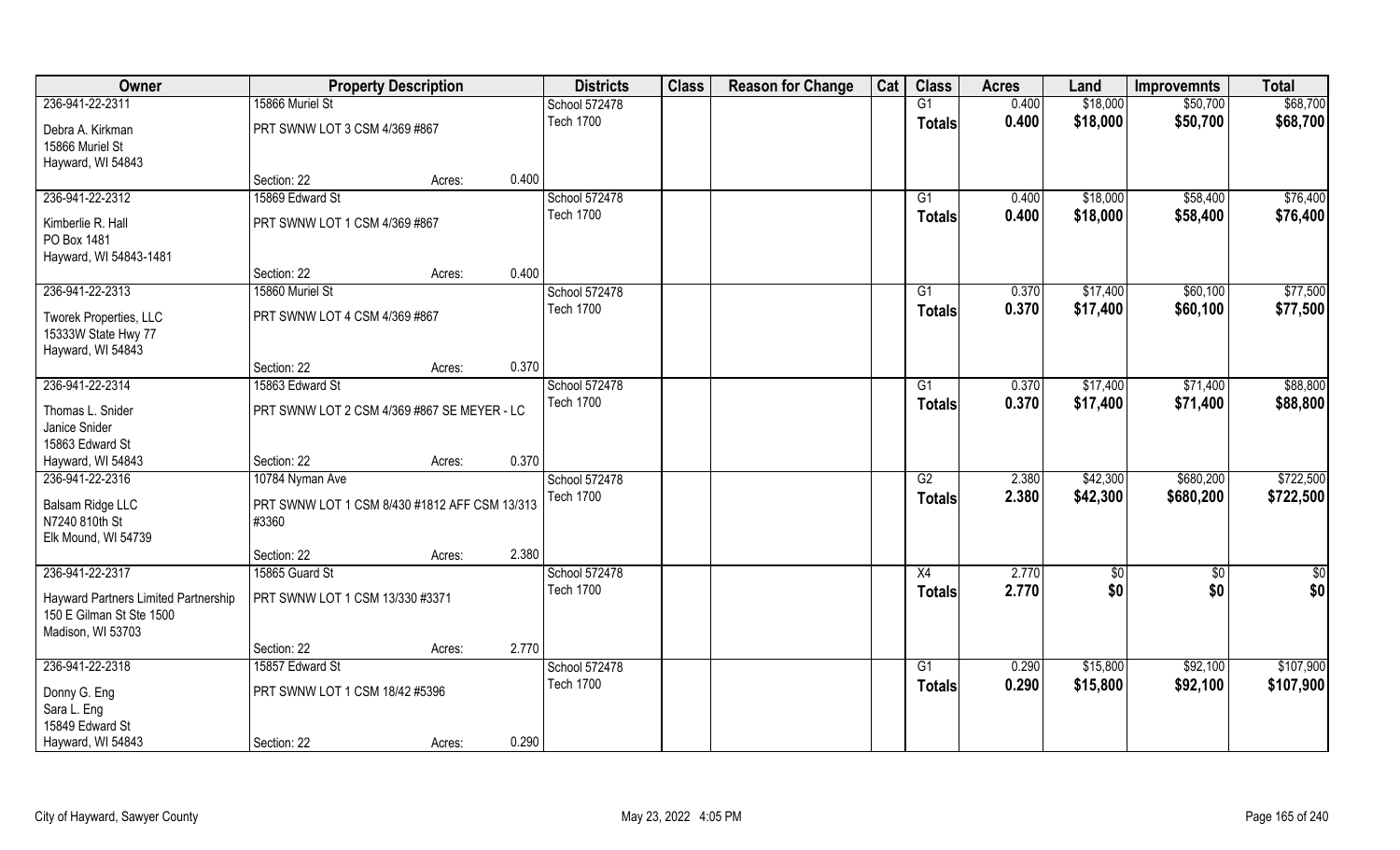| Owner                |                                 | <b>Property Description</b> |       | <b>Districts</b> | <b>Class</b> | <b>Reason for Change</b> | Cat | <b>Class</b>    | <b>Acres</b> | Land     | <b>Improvemnts</b> | <b>Total</b> |
|----------------------|---------------------------------|-----------------------------|-------|------------------|--------------|--------------------------|-----|-----------------|--------------|----------|--------------------|--------------|
| 236-941-22-2319      | 15849 Edward St                 |                             |       | School 572478    |              |                          |     | G1              | 0.290        | \$15,800 | \$132,200          | \$148,000    |
| Donny G. Eng         | PRT SWNW LOT 2 CSM 18/121 #5438 |                             |       | <b>Tech 1700</b> |              |                          |     | <b>Totals</b>   | 0.290        | \$15,800 | \$132,200          | \$148,000    |
| Sara L. Eng          |                                 |                             |       |                  |              |                          |     |                 |              |          |                    |              |
| 15849 Edward St      |                                 |                             |       |                  |              |                          |     |                 |              |          |                    |              |
| Hayward, WI 54843    | Section: 22                     | Acres:                      | 0.290 |                  |              |                          |     |                 |              |          |                    |              |
| 236-941-22-2320      | Edward St                       |                             |       | School 572478    |              |                          |     | G1              | 0.280        | \$11,200 | $\overline{50}$    | \$11,200     |
| Donny G. Eng         | PRT SWNW LOT 1 CSM 21/61 #5953  |                             |       | TID-005          |              |                          |     | Totals          | 0.280        | \$11,200 | \$0                | \$11,200     |
| 15849 Edward St      |                                 |                             |       | <b>Tech 1700</b> |              |                          |     |                 |              |          |                    |              |
| Hayward, WI 54843    |                                 |                             |       |                  |              |                          |     |                 |              |          |                    |              |
|                      | Section: 22                     | Acres:                      | 0.280 |                  |              |                          |     |                 |              |          |                    |              |
| 236-941-22-2321      | 15839 Edward St                 |                             |       | School 572478    |              |                          |     | G1              | 0.280        | \$15,600 | \$114,900          | \$130,500    |
| William D. Phillips  | PRT SWNW LOT 2 CSM 21/61 #5953  |                             |       | <b>Tech 1700</b> |              |                          |     | <b>Totals</b>   | 0.280        | \$15,600 | \$114,900          | \$130,500    |
| 6934 55th St         |                                 |                             |       |                  |              |                          |     |                 |              |          |                    |              |
| Kenosha, WI 53144    |                                 |                             |       |                  |              |                          |     |                 |              |          |                    |              |
|                      | Section: 22                     | Acres:                      | 0.280 |                  |              |                          |     |                 |              |          |                    |              |
| 236-941-22-2324      | 10792 August Ln                 |                             |       | School 572478    |              |                          |     | G1              | 0.590        | \$20,300 | \$133,700          | \$154,000    |
| Georgiann M. Mueller | PRT SWNW LOT 2 CSM 34/332 #8203 |                             |       | TID-005          |              |                          |     | <b>Totals</b>   | 0.590        | \$20,300 | \$133,700          | \$154,000    |
| 10792 August Ln      |                                 |                             |       | <b>Tech 1700</b> |              |                          |     |                 |              |          |                    |              |
| Hayward, WI 54843    |                                 |                             |       |                  |              |                          |     |                 |              |          |                    |              |
|                      | Section: 22                     | Acres:                      | 0.590 |                  |              |                          |     |                 |              |          |                    |              |
| 236-941-22-2325      | 10764 August Ln                 |                             |       | School 572478    |              |                          |     | $\overline{G1}$ | 0.420        | \$14,000 | \$191,200          | \$205,200    |
| Emily L. Williamson  | PRT SWNW LOT 3 CSM 34/332 #8203 |                             |       | TID-005          |              |                          |     | <b>Totals</b>   | 0.420        | \$14,000 | \$191,200          | \$205,200    |
| 10764 August Ln      |                                 |                             |       | <b>Tech 1700</b> |              |                          |     |                 |              |          |                    |              |
| Hayward, WI 54843    |                                 |                             |       |                  |              |                          |     |                 |              |          |                    |              |
|                      | Section: 22                     | Acres:                      | 0.420 |                  |              |                          |     |                 |              |          |                    |              |
| 236-941-22-2328      |                                 |                             |       | School 572478    |              |                          |     | G1              | 0.340        | \$4,700  | $\overline{50}$    | \$4,700      |
| Eav Enterprises, LLC | PRT SWNW LOT 5 CSM 35/179 #8285 |                             |       | TID-005          |              |                          |     | <b>Totals</b>   | 0.340        | \$4,700  | \$0                | \$4,700      |
| 5421 Alan Dr         |                                 |                             |       | <b>Tech 1700</b> |              |                          |     |                 |              |          |                    |              |
| Oregon, WI 53575     |                                 |                             |       |                  |              |                          |     |                 |              |          |                    |              |
|                      | Section: 22                     | Acres:                      | 0.340 |                  |              |                          |     |                 |              |          |                    |              |
| 236-941-22-2329      | 10752 August Ln                 |                             |       | School 572478    |              |                          |     | $\overline{G1}$ | 0.620        | \$8,600  | \$136,900          | \$145,500    |
| Vallie M. Szymanski  | PRT SWNW LOT 4 CSM 35/179 #8285 |                             |       | TID-005          |              |                          |     | <b>Totals</b>   | 0.620        | \$8,600  | \$136,900          | \$145,500    |
| 10752 August Ln      |                                 |                             |       | <b>Tech 1700</b> |              |                          |     |                 |              |          |                    |              |
| Hayward, WI 54843    |                                 |                             |       |                  |              |                          |     |                 |              |          |                    |              |
|                      | Section: 22                     | Acres:                      | 0.620 |                  |              |                          |     |                 |              |          |                    |              |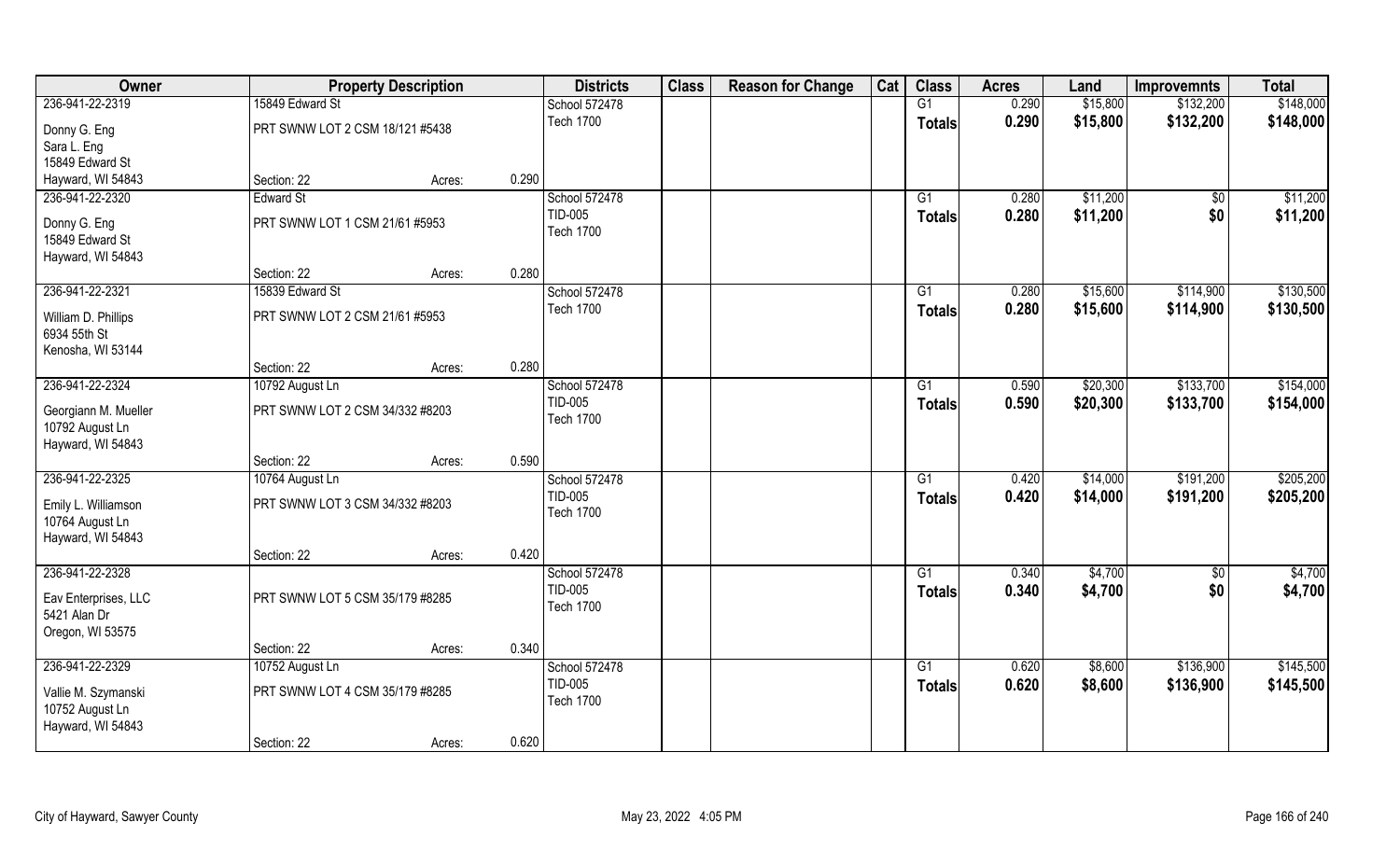| Owner                                |                                   | <b>Property Description</b> |       | <b>Districts</b>                  | <b>Class</b> | <b>Reason for Change</b> | Cat | <b>Class</b>  | <b>Acres</b> | Land     | <b>Improvemnts</b>     | <b>Total</b>  |
|--------------------------------------|-----------------------------------|-----------------------------|-------|-----------------------------------|--------------|--------------------------|-----|---------------|--------------|----------|------------------------|---------------|
| 236-941-22-2331                      | 10761 August Ln                   |                             |       | School 572478                     |              |                          |     | G1            | 0.350        | \$4,700  | \$226,400              | \$231,100     |
| Antonio J. Pasin                     | PRT SWNW LOT 6 CSM 36/339 #8500   |                             |       | TID-005                           |              |                          |     | <b>Totals</b> | 0.350        | \$4,700  | \$226,400              | \$231,100     |
| 10761 August Ln                      |                                   |                             |       | <b>Tech 1700</b>                  |              |                          |     |               |              |          |                        |               |
| Hayward, WI 54843                    |                                   |                             |       |                                   |              |                          |     |               |              |          |                        |               |
|                                      | Section: 22                       | Acres:                      | 0.350 |                                   |              |                          |     |               |              |          |                        |               |
| 236-941-22-2332                      |                                   |                             |       | School 572478                     |              |                          |     | G2            | 0.680        | \$16,300 | $\overline{50}$        | \$16,300      |
| Eav Enterprises, LLC                 | PRT SWNW LOT 7 CSM 36/339 #8500   |                             |       | TID-005<br><b>Tech 1700</b>       |              |                          |     | Totals        | 0.680        | \$16,300 | \$0                    | \$16,300      |
| 5421 Alan Dr                         |                                   |                             |       |                                   |              |                          |     |               |              |          |                        |               |
| Oregon, WI 53575                     |                                   |                             |       |                                   |              |                          |     |               |              |          |                        |               |
|                                      | Section: 22                       | Acres:                      | 0.680 |                                   |              |                          |     |               |              |          |                        |               |
| 236-941-22-2402                      | 10744 Beal Ave                    |                             |       | School 572478<br><b>Tech 1700</b> |              |                          |     | G1            | 1.060        | \$20,800 | $\overline{50}$<br>\$0 | \$20,800      |
| 3gen Properties Inc                  | PRT SE NW LOT 1 CSM 33/191 #8012  |                             |       |                                   |              |                          |     | <b>Totals</b> | 1.060        | \$20,800 |                        | \$20,800      |
| PO Box 280                           |                                   |                             |       |                                   |              |                          |     |               |              |          |                        |               |
| Grand Rapids, MN 55744               | Section: 22                       |                             | 1.060 |                                   |              |                          |     |               |              |          |                        |               |
| 236-941-22-2403                      | 10688 State Highway 27/70         | Acres:                      |       | School 572478                     |              |                          |     | G2            | 1.460        | \$31,900 | \$30,400               | \$62,300      |
|                                      |                                   |                             |       | <b>Tech 1700</b>                  |              |                          |     | <b>Totals</b> | 1.460        | \$31,900 | \$30,400               | \$62,300      |
| 3gen Properties Inc                  | PRT SENW LOT 2 CSM 33/191 #8012   |                             |       |                                   |              |                          |     |               |              |          |                        |               |
| PO Box 280<br>Grand Rapids, MN 55744 |                                   |                             |       |                                   |              |                          |     |               |              |          |                        |               |
|                                      | Section: 22                       | Acres:                      | 1.460 |                                   |              |                          |     |               |              |          |                        |               |
| 236-941-22-3103                      |                                   |                             |       | School 572478                     |              |                          |     | X4            | 0.500        | \$       | \$0                    | \$0           |
|                                      | PRT NESW                          |                             |       | <b>Tech 1700</b>                  |              |                          |     | <b>Totals</b> | 0.500        | \$0      | \$0                    | \$0           |
| City of Hayward<br>PO Box 969        |                                   |                             |       |                                   |              |                          |     |               |              |          |                        |               |
| Hayward, WI 54843-0969               |                                   |                             |       |                                   |              |                          |     |               |              |          |                        |               |
|                                      | Section: 22                       | Acres:                      | 0.500 |                                   |              |                          |     |               |              |          |                        |               |
| 236-941-22-3303                      |                                   |                             |       | School 572478                     |              |                          |     | X4            | 0.550        | \$0      | $\overline{50}$        | $\frac{1}{2}$ |
| City of Hayward                      | PRT SWSW WISCONSIN ST & SECOND ST |                             |       | <b>Tech 1700</b>                  |              |                          |     | <b>Totals</b> | 0.550        | \$0      | \$0                    | \$0           |
| PO Box 969                           |                                   |                             |       |                                   |              |                          |     |               |              |          |                        |               |
| Hayward, WI 54843-0969               |                                   |                             |       |                                   |              |                          |     |               |              |          |                        |               |
|                                      | Section: 22                       | Acres:                      | 0.550 |                                   |              |                          |     |               |              |          |                        |               |
| 236-941-22-3305                      | 15877 Second St                   |                             |       | School 572478                     |              |                          |     | G2            | 0.150        | \$45,700 | \$51,200               | \$96,900      |
| Northern Lakes Cooperative Inc       | PRT SWSW                          |                             |       | <b>Tech 1700</b>                  |              |                          |     | <b>Totals</b> | 0.150        | \$45,700 | \$51,200               | \$96,900      |
| PO Box 985                           |                                   |                             |       |                                   |              |                          |     |               |              |          |                        |               |
| Hayward, WI 54843-0985               |                                   |                             |       |                                   |              |                          |     |               |              |          |                        |               |
|                                      | Section: 22                       | Acres:                      | 0.150 |                                   |              |                          |     |               |              |          |                        |               |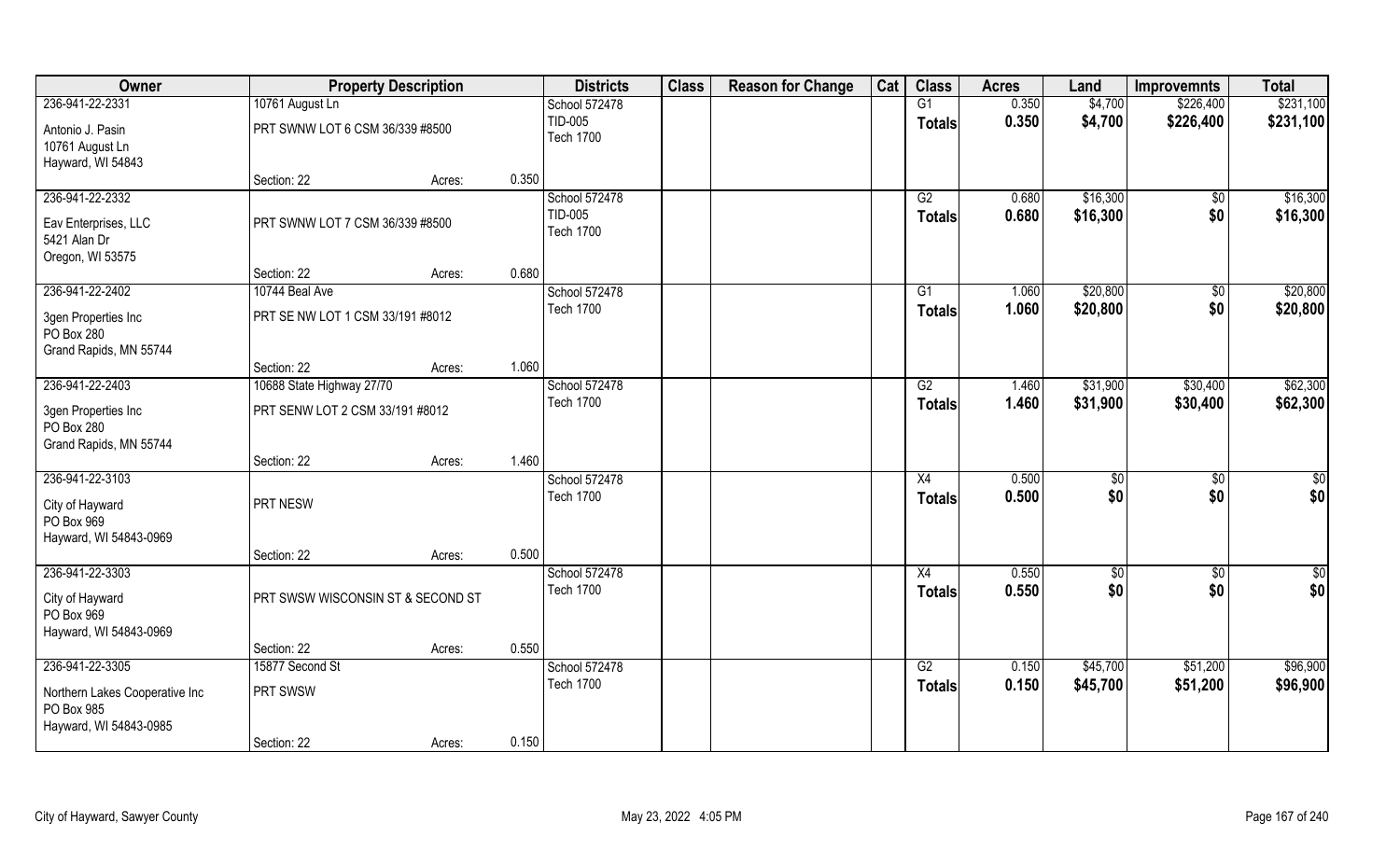| Owner                                                                   | <b>Property Description</b>          |        |       | <b>Districts</b>                  | <b>Class</b> | <b>Reason for Change</b> | Cat | <b>Class</b>  | <b>Acres</b> | Land        | <b>Improvemnts</b> | <b>Total</b> |
|-------------------------------------------------------------------------|--------------------------------------|--------|-------|-----------------------------------|--------------|--------------------------|-----|---------------|--------------|-------------|--------------------|--------------|
| 236-941-22-3307                                                         | 10511 Wisconsin Ave                  |        |       | School 572478                     |              |                          |     | G2            | 0.380        | \$96,100    | \$257,900          | \$354,000    |
| Gregory C. Achtor                                                       | PRT SWSW                             |        |       | <b>Tech 1700</b>                  |              |                          |     | <b>Totals</b> | 0.380        | \$96,100    | \$257,900          | \$354,000    |
| Linda A. Achtor                                                         |                                      |        |       |                                   |              |                          |     |               |              |             |                    |              |
| PO Box 775                                                              |                                      |        |       |                                   |              |                          |     |               |              |             |                    |              |
| Hayward, WI 54843-0775                                                  | Section: 22                          | Acres: | 0.380 |                                   |              |                          |     |               |              |             |                    |              |
| 236-941-22-3314                                                         | State Highway 27                     |        |       | School 572478<br><b>Tech 1700</b> |              |                          |     | X4            | 1.320        | \$0         | $\sqrt[6]{}$       | \$0          |
| City of Hayward                                                         | PRT SWSW                             |        |       |                                   |              |                          |     | Totals        | 1.320        | \$0         | \$0                | \$0          |
| PO Box 969                                                              |                                      |        |       |                                   |              |                          |     |               |              |             |                    |              |
| Hayward, WI 54843-0969                                                  |                                      |        |       |                                   |              |                          |     |               |              |             |                    |              |
|                                                                         | Section: 22                          | Acres: | 1.320 |                                   |              |                          |     |               |              |             |                    |              |
| 236-941-22-3315                                                         | US Highway 63                        |        |       | School 572478                     |              |                          |     | X2            | 0.965        | \$0         | $\overline{30}$    | $\sqrt{50}$  |
| State of Wisconsin<br>PO Box 7921                                       | PRT SWSW US HWY 63 & STATE HWY 27    |        |       | <b>Tech 1700</b>                  |              |                          |     | <b>Totals</b> | 0.965        | \$0         | \$0                | \$0          |
| Madison, WI 53707                                                       |                                      |        |       |                                   |              |                          |     |               |              |             |                    |              |
|                                                                         | Section: 22                          | Acres: | 0.965 |                                   |              |                          |     |               |              |             |                    |              |
| 236-941-22-3316                                                         | State Highway 27                     |        |       | School 572478                     |              |                          |     | X4            | 0.880        | \$0         | $\sqrt[6]{3}$      | $\sqrt{50}$  |
| City of Hayward<br>PO Box 969<br>Hayward, WI 54843-0969                 | PRT SWSW                             |        |       | <b>Tech 1700</b>                  |              |                          |     | <b>Totals</b> | 0.880        | \$0         | \$0                | \$0          |
|                                                                         | Section: 22                          | Acres: | 0.880 |                                   |              |                          |     |               |              |             |                    |              |
| 236-941-22-3318                                                         | 10527 Main St                        |        |       | School 572478                     |              |                          |     | G2            | 0.260        | \$84,900    | \$271,700          | \$356,600    |
| American Birkebeiner Foundation<br>PO Box 911<br>Hayward, WI 54843-0911 | PRT SWSW LOTS 1 & 2 CSM 19/196 #5664 |        |       | <b>Tech 1700</b>                  |              |                          |     | <b>Totals</b> | 0.260        | \$84,900    | \$271,700          | \$356,600    |
|                                                                         | Section: 22                          | Acres: | 0.260 |                                   |              |                          |     |               |              |             |                    |              |
| 236-941-22-3319                                                         | 10534 Main St                        |        |       | School 572478                     |              |                          |     | X4            | 0.510        | \$0         | $\sqrt{$0}$        | \$0          |
| City of Hayward<br>PO Box 969<br>Hayward, WI 54843-0969                 | PRT SWSW, PRT SESW                   |        |       | <b>Tech 1700</b>                  |              |                          |     | <b>Totals</b> | 0.510        | \$0         | \$0                | \$0          |
|                                                                         | Section: 22                          | Acres: | 0.510 |                                   |              |                          |     |               |              |             |                    |              |
| 236-941-22-3320                                                         | Main St                              |        |       | School 572478                     |              |                          |     | X4            | 0.330        | $\sqrt{60}$ | $\sqrt{$0}$        | \$0          |
| City of Hayward<br>PO Box 969<br>Hayward, WI 54843-0969                 | PRT SWSW                             |        |       | <b>Tech 1700</b>                  |              |                          |     | Totals        | 0.330        | \$0         | \$0                | \$0          |
|                                                                         | Section: 22                          | Acres: | 0.330 |                                   |              |                          |     |               |              |             |                    |              |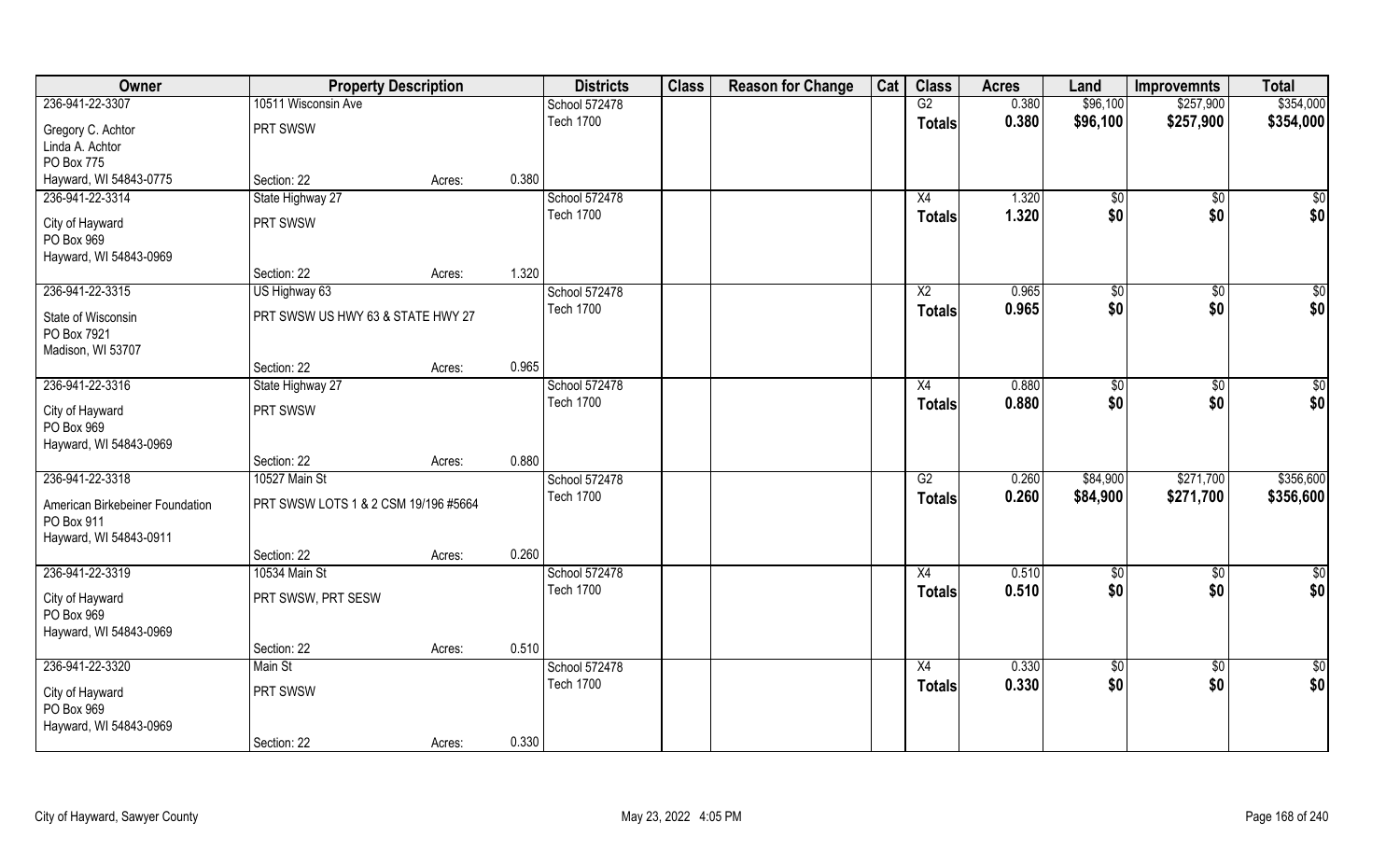| Owner                                                                   | <b>Property Description</b>                |        |       | <b>Districts</b> | <b>Class</b> | <b>Reason for Change</b> | Cat | <b>Class</b>    | <b>Acres</b> | Land        | <b>Improvemnts</b> | <b>Total</b>  |
|-------------------------------------------------------------------------|--------------------------------------------|--------|-------|------------------|--------------|--------------------------|-----|-----------------|--------------|-------------|--------------------|---------------|
| 236-941-22-3327                                                         | 15805 US Highway 63                        |        |       | School 572478    |              |                          |     | X4              | 0.150        | \$0         | $\sqrt{6}$         | \$0           |
| City of Hayward                                                         | PRT SWSW                                   |        |       | <b>Tech 1700</b> |              |                          |     | <b>Totals</b>   | 0.150        | \$0         | \$0                | \$0           |
| PO Box 969                                                              |                                            |        |       |                  |              |                          |     |                 |              |             |                    |               |
| Hayward, WI 54843-0969                                                  |                                            |        |       |                  |              |                          |     |                 |              |             |                    |               |
|                                                                         | Section: 22                                | Acres: | 0.150 |                  |              |                          |     |                 |              |             |                    |               |
| 236-941-22-3328                                                         |                                            |        |       | School 572478    |              |                          |     | $\overline{X2}$ | 0.007        | $\sqrt{$0}$ | \$0                | \$0           |
| Wisconsin Dept of Transportation Dist 8   PRT SWSW PARCEL 12 TPP 411798 |                                            |        |       | <b>Tech 1700</b> |              |                          |     | Totals          | 0.007        | \$0         | \$0                | \$0           |
| 1701 N 4th St                                                           |                                            |        |       |                  |              |                          |     |                 |              |             |                    |               |
| Superior, WI 54880-1068                                                 |                                            |        |       |                  |              |                          |     |                 |              |             |                    |               |
|                                                                         | Section: 22                                | Acres: | 0.007 |                  |              |                          |     |                 |              |             |                    |               |
| 236-941-22-3329                                                         | 15818 Railroad St                          |        |       | School 572478    |              |                          |     | G2              | 0.273        | \$88,300    | \$228,800          | \$317,100     |
| Shell Lake State Bank                                                   | PRT SWSW & PRT LOT 1 CSM 14/118 #3480      |        |       | <b>Tech 1700</b> |              |                          |     | <b>Totals</b>   | 0.273        | \$88,300    | \$228,800          | \$317,100     |
| PO Box 130                                                              |                                            |        |       |                  |              |                          |     |                 |              |             |                    |               |
| Shell Lake, WI 54871                                                    |                                            |        |       |                  |              |                          |     |                 |              |             |                    |               |
|                                                                         | Section: 22                                | Acres: | 0.273 |                  |              |                          |     |                 |              |             |                    |               |
| 236-941-22-3403                                                         | 10563 Gresylon Dr                          |        |       | School 572478    |              |                          |     | G1              | 0.330        | \$46,000    | \$84,300           | \$130,300     |
| Derek J. Hand                                                           | PRT SESW & PRT SWSE LOT 3 CSM 2/33 #238    |        |       | <b>Tech 1700</b> |              |                          |     | <b>Totals</b>   | 0.330        | \$46,000    | \$84,300           | \$130,300     |
| Linda A. Hand                                                           |                                            |        |       |                  |              |                          |     |                 |              |             |                    |               |
| PO Box 135                                                              |                                            |        |       |                  |              |                          |     |                 |              |             |                    |               |
| Hayward, WI 54843-0135                                                  | Section: 22                                | Acres: | 0.330 |                  |              |                          |     |                 |              |             |                    |               |
| 236-941-22-3405                                                         | Davis Ave                                  |        |       | School 572478    |              |                          |     | $\overline{G1}$ | 0.250        | \$10,300    | \$0                | \$10,300      |
| Derek J. Hand                                                           | PRT SESW, PRT SWSE LOT 5 CSM 2/33 #238     |        |       | <b>Tech 1700</b> |              |                          |     | <b>Totals</b>   | 0.250        | \$10,300    | \$0                | \$10,300      |
| Linda A. Hand                                                           |                                            |        |       |                  |              |                          |     |                 |              |             |                    |               |
| PO Box 135                                                              |                                            |        |       |                  |              |                          |     |                 |              |             |                    |               |
| Hayward, WI 54843-0135                                                  | Section: 22                                | Acres: | 0.250 |                  |              |                          |     |                 |              |             |                    |               |
| 236-941-22-3406                                                         | 15693 Davis Ave                            |        |       | School 572478    |              |                          |     | X4              | 0.580        | \$0         | \$0                | $\frac{1}{2}$ |
| The Salvation Army                                                      | PRT SESW & SWSE LOT 2 CSM 16/80 #4043 INCL |        |       | <b>Tech 1700</b> |              |                          |     | <b>Totals</b>   | 0.580        | \$0         | \$0                | \$0           |
| 11315W Watertown Plank Rd                                               | 236-941-22-4302                            |        |       |                  |              |                          |     |                 |              |             |                    |               |
| PO Box 26019                                                            |                                            |        |       |                  |              |                          |     |                 |              |             |                    |               |
| Wauwatosa, WI 53226-6019                                                | Section: 22                                | Acres: | 0.580 |                  |              |                          |     |                 |              |             |                    |               |
| 236-941-22-3408                                                         | 15691 Davis Ave                            |        |       | School 572478    |              |                          |     | G2              | 1.340        | \$125,700   | \$111,800          | \$237,500     |
| Bonnies Florist & Greenhouse, Inc                                       | PRT SESW LOT 1 CSM 16/80 #4043             |        |       | <b>Tech 1700</b> |              |                          |     | <b>Totals</b>   | 1.340        | \$125,700   | \$111,800          | \$237,500     |
| Attn: Laura Sova                                                        |                                            |        |       |                  |              |                          |     |                 |              |             |                    |               |
| 15691 Davis Ave                                                         |                                            |        |       |                  |              |                          |     |                 |              |             |                    |               |
| Hayward, WI 54843                                                       | Section: 22                                | Acres: | 1.340 |                  |              |                          |     |                 |              |             |                    |               |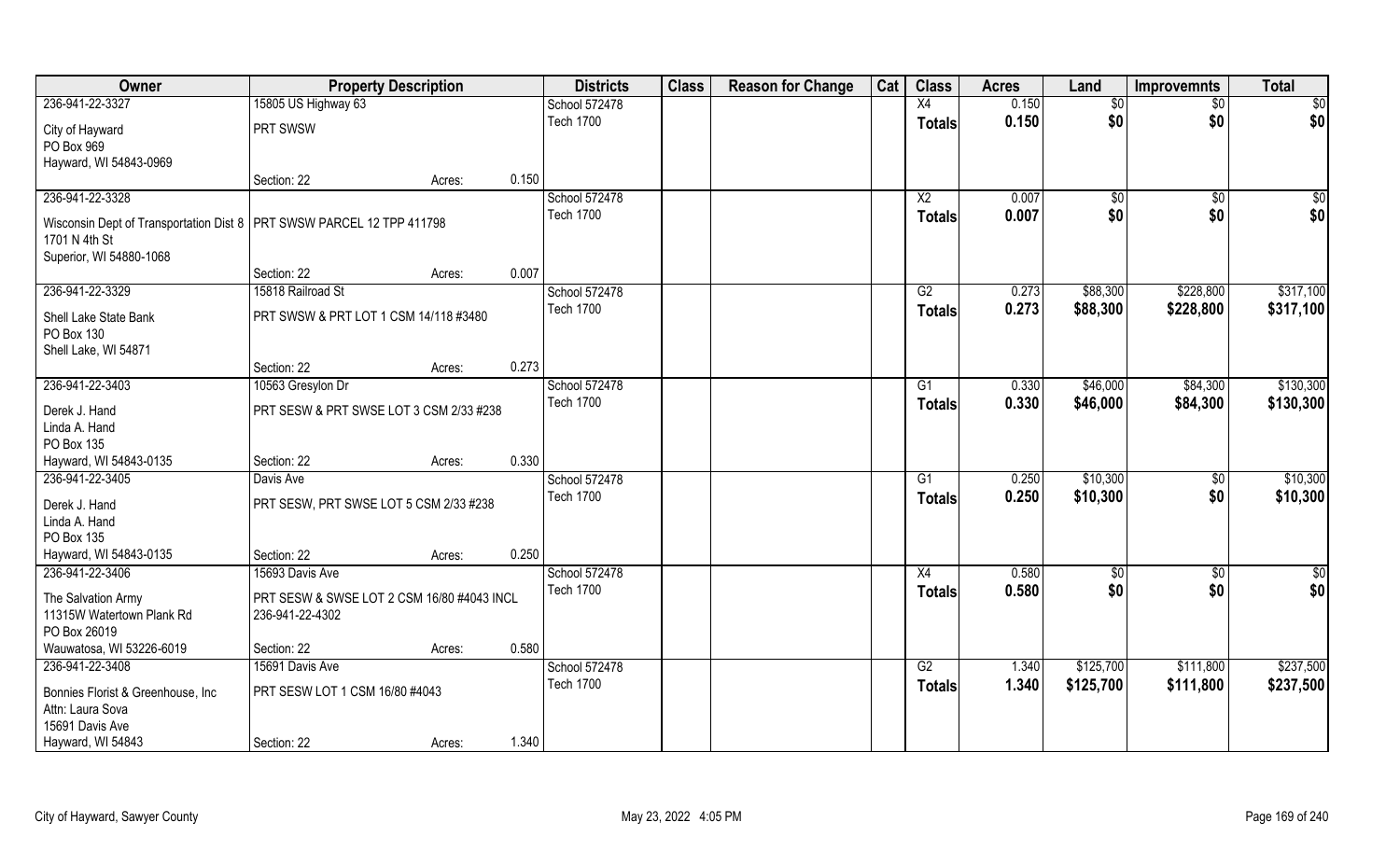| Owner                                | <b>Property Description</b>                   |        |       | <b>Districts</b>                  | <b>Class</b> | <b>Reason for Change</b> | Cat | <b>Class</b>    | <b>Acres</b> | Land       | <b>Improvemnts</b> | <b>Total</b> |
|--------------------------------------|-----------------------------------------------|--------|-------|-----------------------------------|--------------|--------------------------|-----|-----------------|--------------|------------|--------------------|--------------|
| 236-941-22-3409                      | Railroad St                                   |        |       | School 572478                     |              |                          |     | G2              | 0.020        | \$1,200    | $\sqrt{6}$         | \$1,200      |
| Jennifer J. Kiesl                    | PRT SESW                                      |        |       | <b>Tech 1700</b>                  |              |                          |     | <b>Totals</b>   | 0.020        | \$1,200    | \$0                | \$1,200      |
| 5731 E Muriel Dr                     |                                               |        |       |                                   |              |                          |     |                 |              |            |                    |              |
| Scottsdale, AZ 85254                 |                                               |        |       |                                   |              |                          |     |                 |              |            |                    |              |
|                                      | Section: 22                                   | Acres: | 0.020 |                                   |              |                          |     |                 |              |            |                    |              |
| 236-941-22-3412                      | 15735 US Highway 63                           |        |       | School 572478                     |              |                          |     | G2              | 0.340        | \$111,100  | \$608,100          | \$719,200    |
| Lakes Community Health Center, Inc.  | PRT BLK 21 NORTHSIDE ADDN & PRT SESW & PRT    |        |       | <b>Tech 1700</b>                  |              |                          |     | <b>Totals</b>   | 0.340        | \$111,100  | \$608,100          | \$719,200    |
| 7665 Us Hwy 2                        | NESW LOT 1 CSM 25/286 #6784 E & K INVESTMENTS |        |       |                                   |              |                          |     |                 |              |            |                    |              |
| Iron River, WI 54847                 | LLC-LC                                        |        |       |                                   |              |                          |     |                 |              |            |                    |              |
|                                      | Section: 22                                   | Acres: | 0.340 |                                   |              |                          |     |                 |              |            |                    |              |
| 236-941-22-3414                      | 15737 Davis Ave                               |        |       | School 572478                     |              |                          |     | G2              | 0.380        | \$80,700   | \$297,900          | \$378,600    |
|                                      | PRT SESW, OUTLOT 6 CSM 23/241 #6417           |        |       | <b>Tech 1700</b>                  |              |                          |     | <b>Totals</b>   | 0.380        | \$80,700   | \$297,900          | \$378,600    |
| Terry L. Hogan<br>15737 Davis Ave    |                                               |        |       |                                   |              |                          |     |                 |              |            |                    |              |
| Hayward, WI 54843                    |                                               |        |       |                                   |              |                          |     |                 |              |            |                    |              |
|                                      | Section: 22                                   | Acres: | 0.380 |                                   |              |                          |     |                 |              |            |                    |              |
| 236-941-22-3415                      | 15741 Davis Ave                               |        |       | School 572478                     |              |                          |     | G2              | 0.110        | \$38,600   | \$51,100           | \$89,700     |
|                                      |                                               |        |       | <b>Tech 1700</b>                  |              |                          |     | <b>Totals</b>   | 0.110        | \$38,600   | \$51,100           | \$89,700     |
| Terry L. Hogan                       | PRT SESW                                      |        |       |                                   |              |                          |     |                 |              |            |                    |              |
| 15737 Davis Ave<br>Hayward, WI 54843 |                                               |        |       |                                   |              |                          |     |                 |              |            |                    |              |
|                                      | Section: 22                                   | Acres: | 0.110 |                                   |              |                          |     |                 |              |            |                    |              |
| 236-941-22-3416                      | 15743 Davis Ave                               |        |       | School 572478                     |              |                          |     | $\overline{G2}$ | 0.130        | \$45,600   | \$71,200           | \$116,800    |
|                                      |                                               |        |       | <b>Tech 1700</b>                  |              |                          |     | <b>Totals</b>   | 0.130        | \$45,600   | \$71,200           | \$116,800    |
| Terry L. Hogan                       | PRT SESW                                      |        |       |                                   |              |                          |     |                 |              |            |                    |              |
| 15737 Davis Ave                      |                                               |        |       |                                   |              |                          |     |                 |              |            |                    |              |
| Hayward, WI 54843                    |                                               |        |       |                                   |              |                          |     |                 |              |            |                    |              |
|                                      | Section: 22                                   | Acres: | 0.130 |                                   |              |                          |     |                 |              |            |                    |              |
| 236-941-22-3418                      | 15751 US Highway 63                           |        |       | School 572478<br><b>Tech 1700</b> |              |                          |     | G2              | 0.490        | \$160, 100 | \$490,200          | \$650,300    |
| J & D Properties of Hayward, Inc     | PRT SESW OUTLOT 4 CSM 23/239 #6416 & OUTLOT   |        |       |                                   |              |                          |     | <b>Totals</b>   | 0.490        | \$160,100  | \$490,200          | \$650,300    |
| PO Box 1136                          | CSM 27/253 #7114                              |        |       |                                   |              |                          |     |                 |              |            |                    |              |
| Hayward, WI 54843                    |                                               |        |       |                                   |              |                          |     |                 |              |            |                    |              |
|                                      | Section: 22                                   | Acres: | 0.490 |                                   |              |                          |     |                 |              |            |                    |              |
| 236-941-22-3420                      | 15761 US Highway 63                           |        |       | School 572478                     |              |                          |     | G2              | 0.270        | \$88,200   | \$11,900           | \$100,100    |
| J & D Properties of Hayward, Inc     | PRT SESW & LOT 1 CSM 11/60 #2330              |        |       | <b>Tech 1700</b>                  |              |                          |     | <b>Totals</b>   | 0.270        | \$88,200   | \$11,900           | \$100,100    |
| PO Box 1136                          |                                               |        |       |                                   |              |                          |     |                 |              |            |                    |              |
| Hayward, WI 54843                    |                                               |        |       |                                   |              |                          |     |                 |              |            |                    |              |
|                                      | Section: 22                                   | Acres: | 0.270 |                                   |              |                          |     |                 |              |            |                    |              |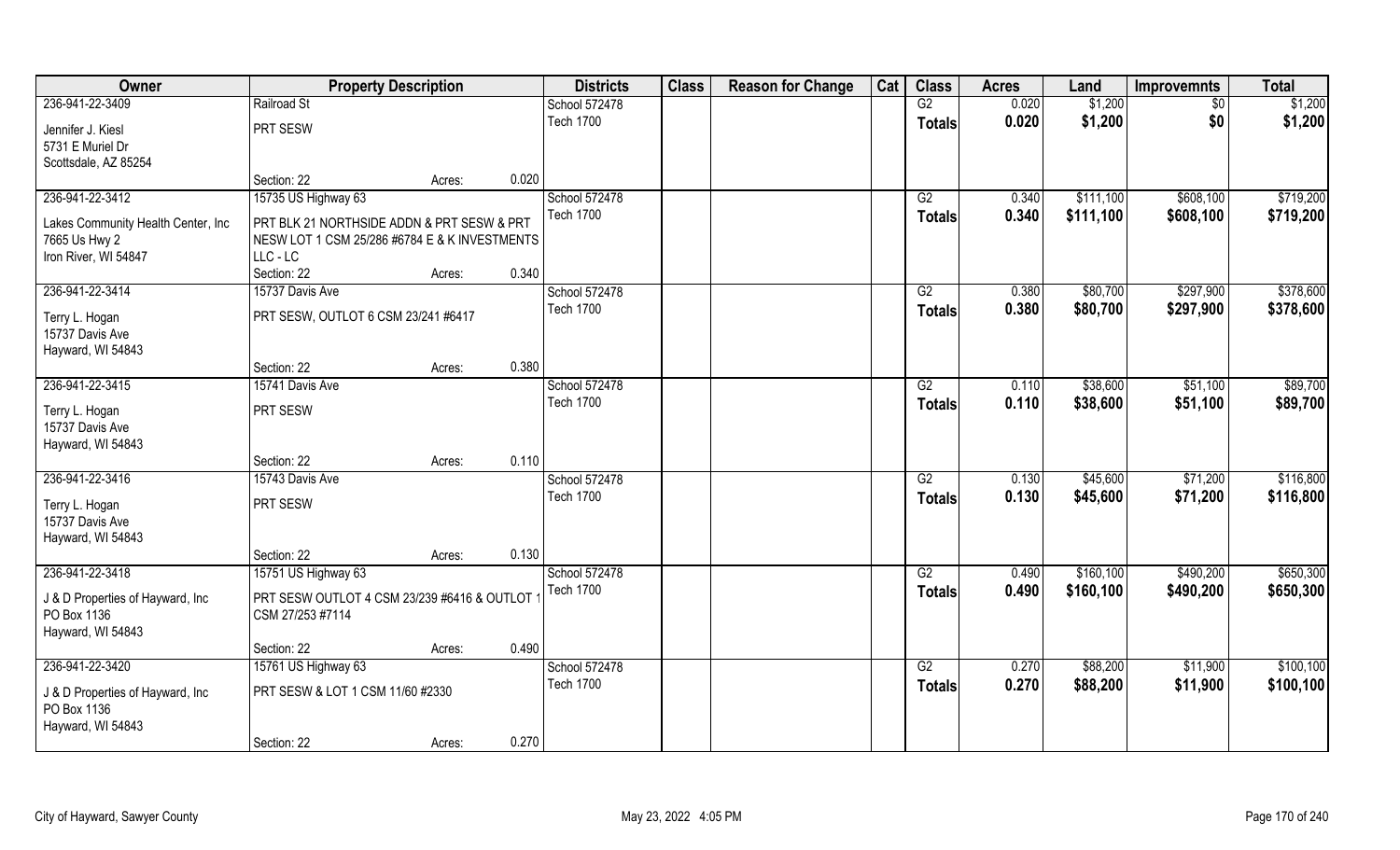| Owner                          | <b>Property Description</b>                 |        |       | <b>Districts</b> | <b>Class</b> | <b>Reason for Change</b> | Cat | <b>Class</b>    | <b>Acres</b> | Land       | <b>Improvemnts</b> | <b>Total</b>  |
|--------------------------------|---------------------------------------------|--------|-------|------------------|--------------|--------------------------|-----|-----------------|--------------|------------|--------------------|---------------|
| 236-941-22-3421                | 15771 US Highway 63                         |        |       | School 572478    |              |                          |     | G2              | 0.758        | \$226,300  | \$349,800          | \$576,100     |
| Twin City Petroleum & Prop LLC | PRT SESW LOT 1 CSM 10/95 #2133 OUTLOT 2 CSM |        |       | <b>Tech 1700</b> |              |                          |     | <b>Totals</b>   | 0.758        | \$226,300  | \$349,800          | \$576,100     |
| 233 E Bay St Ste 1010          | 23/239 #6416                                |        |       |                  |              |                          |     |                 |              |            |                    |               |
| Jacksonville, FL 32202         |                                             |        |       |                  |              |                          |     |                 |              |            |                    |               |
|                                | Section: 22                                 | Acres: | 0.758 |                  |              |                          |     |                 |              |            |                    |               |
| 236-941-22-3422                | 10548 Kansas Ave                            |        |       | School 572478    |              |                          |     | G2              | 0.420        | \$137,200  | \$180,100          | \$317,300     |
| John R. Habas                  | PRT SESW                                    |        |       | <b>Tech 1700</b> |              |                          |     | <b>Totals</b>   | 0.420        | \$137,200  | \$180,100          | \$317,300     |
| April A. Habas                 |                                             |        |       |                  |              |                          |     |                 |              |            |                    |               |
| 101 N Wilson Ave               |                                             |        |       |                  |              |                          |     |                 |              |            |                    |               |
| Rice Lake, WI 54868            | Section: 22                                 | Acres: | 0.420 |                  |              |                          |     |                 |              |            |                    |               |
| 236-941-22-3423                | US Highway 63                               |        |       | School 572478    |              |                          |     | X <sub>2</sub>  | 0.440        | \$0        | \$0                | \$0           |
| State of Wisconsin             | US HWY 63 SESW                              |        |       | <b>Tech 1700</b> |              |                          |     | <b>Totals</b>   | 0.440        | \$0        | \$0                | \$0           |
| PO Box 7921                    |                                             |        |       |                  |              |                          |     |                 |              |            |                    |               |
| Madison, WI 53707              |                                             |        |       |                  |              |                          |     |                 |              |            |                    |               |
|                                | Section: 22                                 | Acres: | 0.440 |                  |              |                          |     |                 |              |            |                    |               |
| 236-941-22-3424                | Kansas Ave                                  |        |       | School 572478    |              |                          |     | X4              | 0.250        | \$0        | $\sqrt{50}$        | $\frac{6}{3}$ |
| City of Hayward                | PRT SESW KANSAS AVE S OF FIRST ST           |        |       | <b>Tech 1700</b> |              |                          |     | <b>Totals</b>   | 0.250        | \$0        | \$0                | \$0           |
| PO Box 969                     |                                             |        |       |                  |              |                          |     |                 |              |            |                    |               |
| Hayward, WI 54843-0969         |                                             |        |       |                  |              |                          |     |                 |              |            |                    |               |
|                                | Section: 22                                 | Acres: | 0.250 |                  |              |                          |     |                 |              |            |                    |               |
| 236-941-22-3425                | 15785 US Highway 63                         |        |       | School 572478    |              |                          |     | $\overline{G2}$ | 0.070        | \$22,900   | \$79,000           | \$101,900     |
| Sean T. Carlson                | PRT SESW LOT 3 CSM 17/184 #5286             |        |       | <b>Tech 1700</b> |              |                          |     | <b>Totals</b>   | 0.070        | \$22,900   | \$79,000           | \$101,900     |
| Kara J. Carlson                |                                             |        |       |                  |              |                          |     |                 |              |            |                    |               |
| 10434N Wheeler Rd              |                                             |        |       |                  |              |                          |     |                 |              |            |                    |               |
| Hayward, WI 54843              | Section: 22                                 | Acres: | 0.070 |                  |              |                          |     |                 |              |            |                    |               |
| 236-941-22-3426                | 15787 US Highway 63                         |        |       | School 572478    |              |                          |     | G2              | 0.300        | \$98,000   | \$157,300          | \$255,300     |
| Brian R. Duffy                 | PRT SESW LOT 2 CSM 17/184 #5286             |        |       | <b>Tech 1700</b> |              |                          |     | <b>Totals</b>   | 0.300        | \$98,000   | \$157,300          | \$255,300     |
| Holly M. Duffy                 |                                             |        |       |                  |              |                          |     |                 |              |            |                    |               |
| PO Box 590                     |                                             |        |       |                  |              |                          |     |                 |              |            |                    |               |
| Hayward, WI 54843-0590         | Section: 22                                 | Acres: | 0.300 |                  |              |                          |     |                 |              |            |                    |               |
| 236-941-22-3427                | 15791 US Highway 63                         |        |       | School 572478    |              |                          |     | X4              | 0.170        | $\sqrt{6}$ | $\overline{50}$    | $\frac{1}{2}$ |
| Park Center Ltd                | PRT SESW, LOT 1 CSM 17/184 #5286            |        |       | <b>Tech 1700</b> |              |                          |     | <b>Totals</b>   | 0.170        | \$0        | \$0                | \$0           |
| PO Box 136                     |                                             |        |       |                  |              |                          |     |                 |              |            |                    |               |
| Hayward, WI 54843              |                                             |        |       |                  |              |                          |     |                 |              |            |                    |               |
|                                | Section: 22                                 | Acres: | 0.170 |                  |              |                          |     |                 |              |            |                    |               |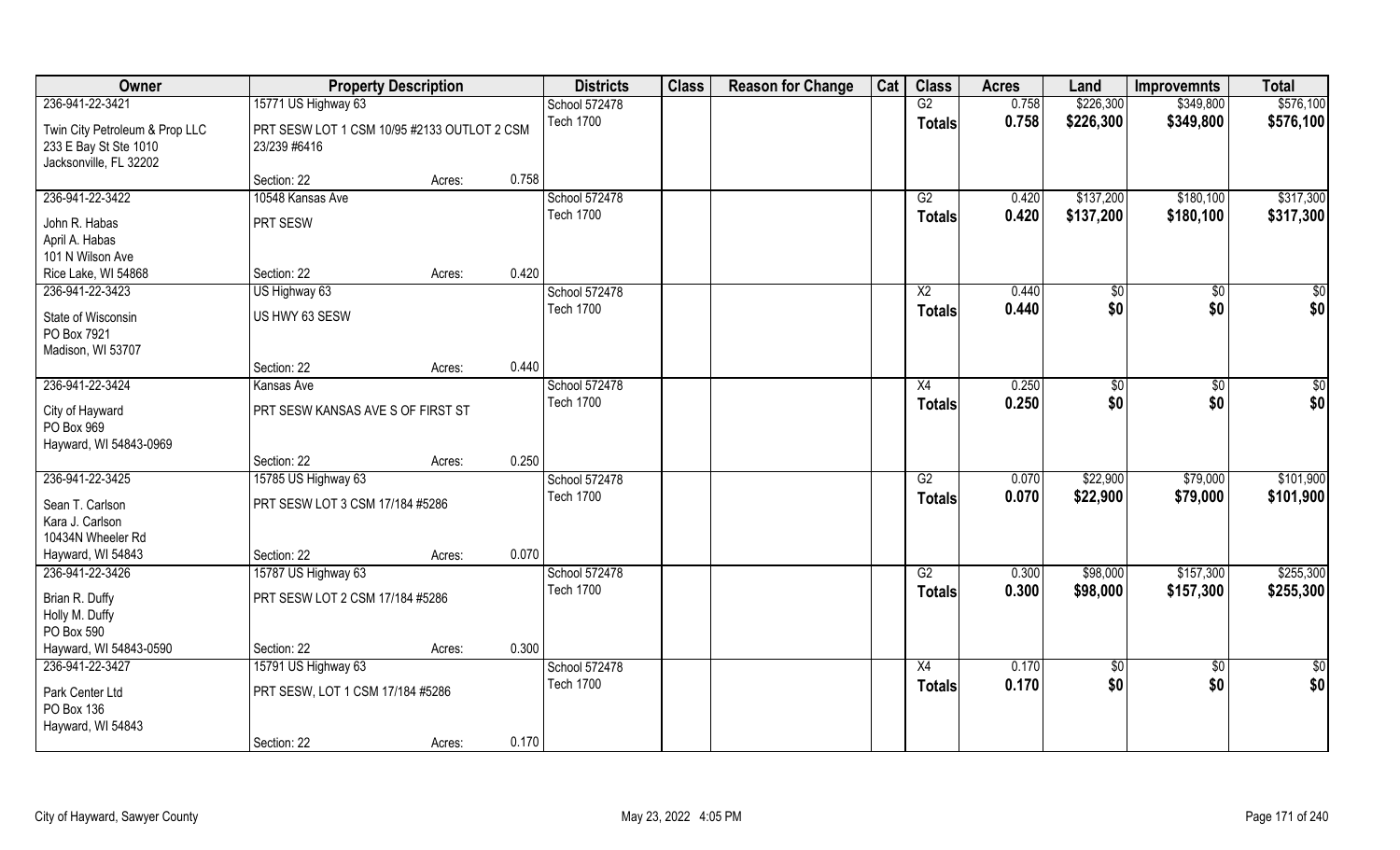| Owner                             | <b>Property Description</b>                 |        |       | <b>Districts</b> | <b>Class</b> | <b>Reason for Change</b> | Cat | <b>Class</b>  | <b>Acres</b> | Land          | <b>Improvemnts</b> | <b>Total</b> |
|-----------------------------------|---------------------------------------------|--------|-------|------------------|--------------|--------------------------|-----|---------------|--------------|---------------|--------------------|--------------|
| 236-941-22-3429                   | 10526 Main St                               |        |       | School 572478    |              |                          |     | G2            | 0.530        | \$46,000      | \$109,000          | \$155,000    |
| Scb Associated Property, LLC      | PRT SESW LOTS 1 & 2 CSM 19/293 #5714        |        |       | <b>Tech 1700</b> |              |                          |     | Totals        | 0.530        | \$46,000      | \$109,000          | \$155,000    |
| PO Box 1011                       |                                             |        |       |                  |              |                          |     |               |              |               |                    |              |
| Hayward, WI 54843                 |                                             |        |       |                  |              |                          |     |               |              |               |                    |              |
|                                   | Section: 22                                 | Acres: | 0.530 |                  |              |                          |     |               |              |               |                    |              |
| 236-941-22-3433                   | Railroad St                                 |        |       | School 572478    |              |                          |     | G2            | 1.480        | \$5,200       | $\sqrt{6}$         | \$5,200      |
| Charles L. Johansen               | PRT SESW                                    |        |       | <b>Tech 1700</b> |              |                          |     | <b>Totals</b> | 1.480        | \$5,200       | \$0                | \$5,200      |
| 12905W County Hwy Oo              |                                             |        |       |                  |              |                          |     |               |              |               |                    |              |
| Hayward, WI 54843                 |                                             |        |       |                  |              |                          |     |               |              |               |                    |              |
|                                   | Section: 22                                 | Acres: | 1.480 |                  |              |                          |     |               |              |               |                    |              |
| 236-941-22-3438                   | Kansas Ave                                  |        |       | School 572478    |              |                          |     | G2            | 0.050        | \$5,200       | \$0                | \$5,200      |
| John Robert Habas                 | PRT SESW, OUTLOT 1 CSM 23/239 #6416         |        |       | <b>Tech 1700</b> |              |                          |     | <b>Totals</b> | 0.050        | \$5,200       | \$0                | \$5,200      |
| 101 N Wilson Ave                  |                                             |        |       |                  |              |                          |     |               |              |               |                    |              |
| Rice Lake, WI 54868               |                                             |        |       |                  |              |                          |     |               |              |               |                    |              |
|                                   | Section: 22                                 | Acres: | 0.050 |                  |              |                          |     |               |              |               |                    |              |
| 236-941-22-3440                   | US Highway 63                               |        |       | School 572478    |              |                          |     | G2            | 0.480        | \$156,800     | \$22,000           | \$178,800    |
| J & D Properties of Hayward, Inc. | PRT SESW & LOT 2 CSM 10/95 #2133, OUTLOT 3  |        |       | <b>Tech 1700</b> |              |                          |     | <b>Totals</b> | 0.480        | \$156,800     | \$22,000           | \$178,800    |
| PO Box 1136                       | CSM 23/239 #6416                            |        |       |                  |              |                          |     |               |              |               |                    |              |
| Hayward, WI 54843                 |                                             |        |       |                  |              |                          |     |               |              |               |                    |              |
|                                   | Section: 22                                 | Acres: | 0.480 |                  |              |                          |     |               |              |               |                    |              |
| 236-941-22-3442                   | US Highway 63                               |        |       | School 572478    |              |                          |     | X4            | 3.660        | $\frac{6}{3}$ | \$0                | \$0          |
| City of Hayward                   | PRT SESW & OUTLOT 7 CSM 23/241 #6417        |        |       | <b>Tech 1700</b> |              |                          |     | <b>Totals</b> | 3.660        | \$0           | \$0                | \$0          |
| PO Box 969                        |                                             |        |       |                  |              |                          |     |               |              |               |                    |              |
| Hayward, WI 54843-0969            |                                             |        |       |                  |              |                          |     |               |              |               |                    |              |
|                                   | Section: 22                                 | Acres: | 3.660 |                  |              |                          |     |               |              |               |                    |              |
| 236-941-22-3443                   | Railroad St                                 |        |       | School 572478    |              |                          |     | G2            | 0.050        | \$8,200       | \$2,200            | \$10,400     |
| Terry L. Hogan                    | PRT SESW OUTLOT 5 CSM 23/241 #6417          |        |       | <b>Tech 1700</b> |              |                          |     | <b>Totals</b> | 0.050        | \$8,200       | \$2,200            | \$10,400     |
| 15737 Davis Ave                   |                                             |        |       |                  |              |                          |     |               |              |               |                    |              |
| Hayward, WI 54843                 |                                             |        |       |                  |              |                          |     |               |              |               |                    |              |
|                                   | Section: 22                                 | Acres: | 0.050 |                  |              |                          |     |               |              |               |                    |              |
| 236-941-22-3444                   | 10514 Main St                               |        |       | School 572478    |              |                          |     | G2            | 7.740        | \$586,100     | \$3,374,900        | \$3,961,000  |
| Coborn's Inc                      | PRT NENW, PRT NWNW, PRT SESW SEC 27 PRT S1/ |        |       | <b>Tech 1700</b> |              |                          |     | <b>Totals</b> | 7.740        | \$586,100     | \$3,374,900        | \$3,961,000  |
| 1921 Coborn Blvd                  | SW SEC 22 LOT 1 CSM 34/22-31 #8084          |        |       |                  |              |                          |     |               |              |               |                    |              |
| St Cloud, MN 56301                |                                             |        |       |                  |              |                          |     |               |              |               |                    |              |
|                                   | Section: 22                                 | Acres: | 7.740 |                  |              |                          |     |               |              |               |                    |              |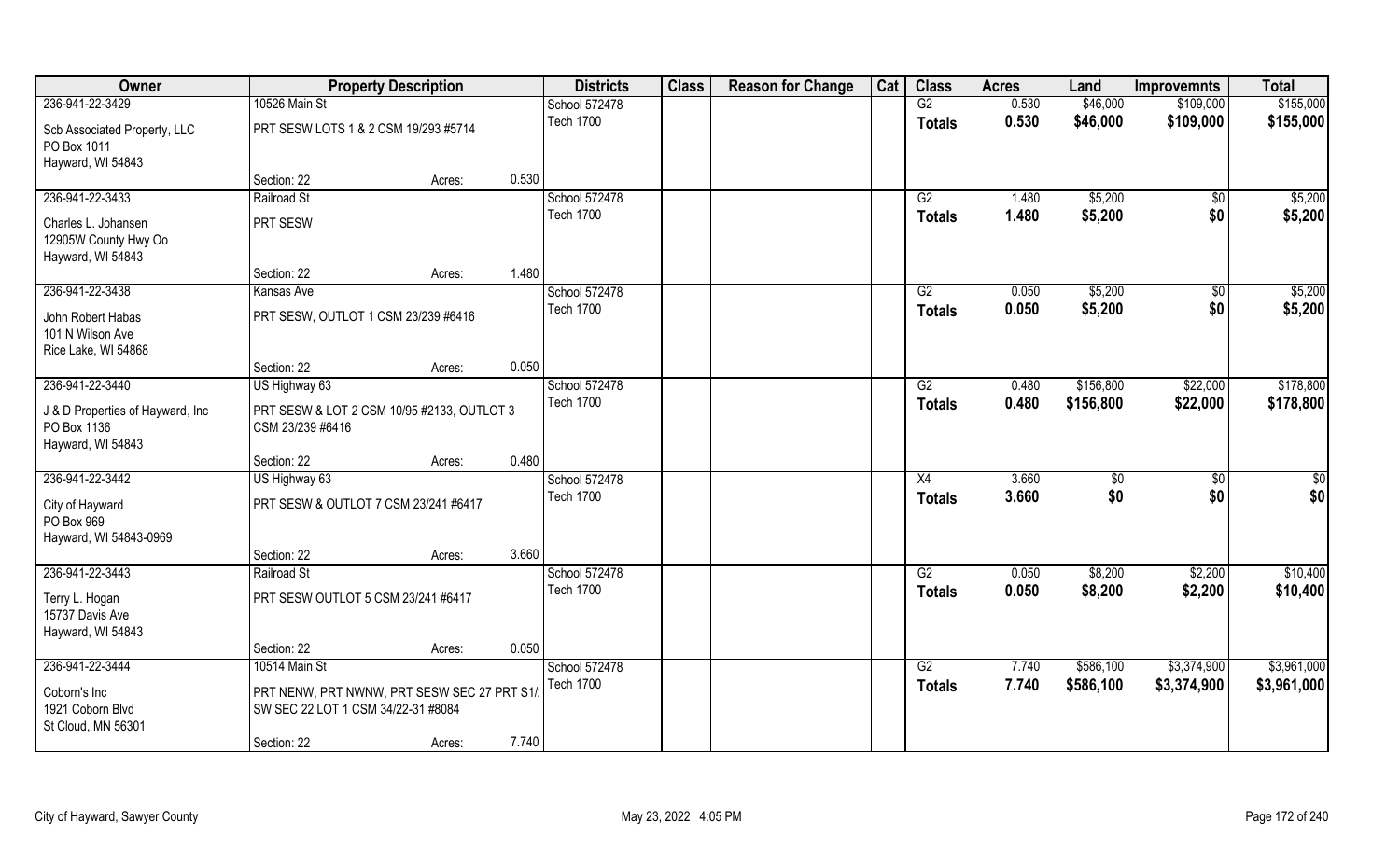| Owner                                              | <b>Property Description</b>                 |        |        | <b>Districts</b> | <b>Class</b> | <b>Reason for Change</b> | Cat | <b>Class</b>           | <b>Acres</b> | Land      | <b>Improvemnts</b> | <b>Total</b>  |
|----------------------------------------------------|---------------------------------------------|--------|--------|------------------|--------------|--------------------------|-----|------------------------|--------------|-----------|--------------------|---------------|
| 236-941-22-4103                                    | 15574 State Highway 77                      |        |        | School 572478    |              |                          |     | G2                     | 5.980        | \$247,200 | \$2,041,900        | \$2,289,100   |
| Kathryn V. Hexum                                   | PRT NESE, LOT 1 CSM 27/346 #7161            |        |        | <b>Tech 1700</b> |              |                          |     | <b>Totals</b>          | 5.980        | \$247,200 | \$2,041,900        | \$2,289,100   |
| 14671W County Hwy E                                |                                             |        |        |                  |              |                          |     |                        |              |           |                    |               |
| Stone Lake, WI 54876-3077                          |                                             |        |        |                  |              |                          |     |                        |              |           |                    |               |
|                                                    | Section: 22                                 | Acres: | 5.980  |                  |              |                          |     |                        |              |           |                    |               |
| 236-941-22-4104                                    | 15650 State Highway 77                      |        |        | School 572478    |              |                          |     | G2                     | 4.510        | \$136,700 | $\overline{50}$    | \$136,700     |
| Kathryn V. Hexum                                   | PRT NESE, LOT 2 CSM 27/346 #7161            |        |        | <b>Tech 1700</b> |              |                          |     | Totals                 | 4.510        | \$136,700 | \$0                | \$136,700     |
| 14671W County Hwy E                                |                                             |        |        |                  |              |                          |     |                        |              |           |                    |               |
| Stone Lake, WI 54876-3077                          |                                             |        |        |                  |              |                          |     |                        |              |           |                    |               |
|                                                    | Section: 22                                 | Acres: | 4.510  |                  |              |                          |     |                        |              |           |                    |               |
| 236-941-22-4105                                    | State Highway 77                            |        |        | School 572478    |              |                          |     | X4                     | 0.280        | \$0       | \$0                | \$0           |
| City of Hayward                                    | PRT NESE OUTLOT 1 CSM 27/346 #7161          |        |        | <b>Tech 1700</b> |              |                          |     | <b>Totals</b>          | 0.280        | \$0       | \$0                | \$0           |
| PO Box 969                                         |                                             |        |        |                  |              |                          |     |                        |              |           |                    |               |
| Hayward, WI 54843-0969                             |                                             |        |        |                  |              |                          |     |                        |              |           |                    |               |
|                                                    | Section: 22                                 | Acres: | 0.280  |                  |              |                          |     |                        |              |           |                    |               |
| 236-941-22-4106                                    | 15594 State Highway 77                      |        |        | School 572478    |              |                          |     | G2                     | 17.103       | \$626,500 | \$5,482,000        | \$6,108,500   |
| Wal-Mart Real Estate Business Trust                | PRT NESE & PRT NWSE, LOT 1 CSM 30/19 #7502  |        |        | <b>Tech 1700</b> |              |                          |     | <b>Totals</b>          | 17.103       | \$626,500 | \$5,482,000        | \$6,108,500   |
| 702 SW 8th St                                      |                                             |        |        |                  |              |                          |     |                        |              |           |                    |               |
| Bentonville, AR 72716                              |                                             |        |        |                  |              |                          |     |                        |              |           |                    |               |
|                                                    | Section: 22                                 | Acres: | 17.103 |                  |              |                          |     |                        |              |           |                    |               |
| 236-941-22-4201                                    | State Highway 77                            |        |        | School 572478    |              |                          |     | $\overline{\text{X2}}$ | 12.070       | \$0       | $\overline{50}$    | \$0           |
| Wisconsin Dept of Transportation Dist 8   PRT NWSE |                                             |        |        | <b>Tech 1700</b> |              |                          |     | <b>Totals</b>          | 12.070       | \$0       | \$0                | \$0           |
| 1701 N 4th St                                      |                                             |        |        |                  |              |                          |     |                        |              |           |                    |               |
| Superior, WI 54880-1068                            |                                             |        |        |                  |              |                          |     |                        |              |           |                    |               |
|                                                    | Section: 22                                 | Acres: | 12.070 |                  |              |                          |     |                        |              |           |                    |               |
| 236-941-22-4202                                    | 10608 Farmers St                            |        |        | School 572478    |              |                          |     | X4                     | 1.570        | \$0       | $\overline{50}$    | $\frac{1}{2}$ |
| Northern States Power Co Inc                       | PRT NWSE & LOT 4 CSM 15/300 #3777 OUTLOT 12 |        |        | <b>Tech 1700</b> |              |                          |     | <b>Totals</b>          | 1.570        | \$0       | \$0                | \$0           |
| PO Box 8                                           | CSM 23/243 #6418                            |        |        |                  |              |                          |     |                        |              |           |                    |               |
| Eau Claire, WI 54702-0008                          |                                             |        |        |                  |              |                          |     |                        |              |           |                    |               |
|                                                    | Section: 22                                 | Acres: | 1.570  |                  |              |                          |     |                        |              |           |                    |               |
| 236-941-22-4203                                    | 15581 Railroad St                           |        |        | School 572478    |              |                          |     | G2                     | 0.380        | \$52,100  | \$202,300          | \$254,400     |
| Jerry L. Ross                                      | PRT NWSE LOT 1 CSM 27/268 #7121             |        |        | <b>Tech 1700</b> |              |                          |     | <b>Totals</b>          | 0.380        | \$52,100  | \$202,300          | \$254,400     |
| Susan K. Ross                                      |                                             |        |        |                  |              |                          |     |                        |              |           |                    |               |
| 10329W Chief River Rd                              |                                             |        |        |                  |              |                          |     |                        |              |           |                    |               |
| Hayward, WI 54843                                  | Section: 22                                 | Acres: | 0.380  |                  |              |                          |     |                        |              |           |                    |               |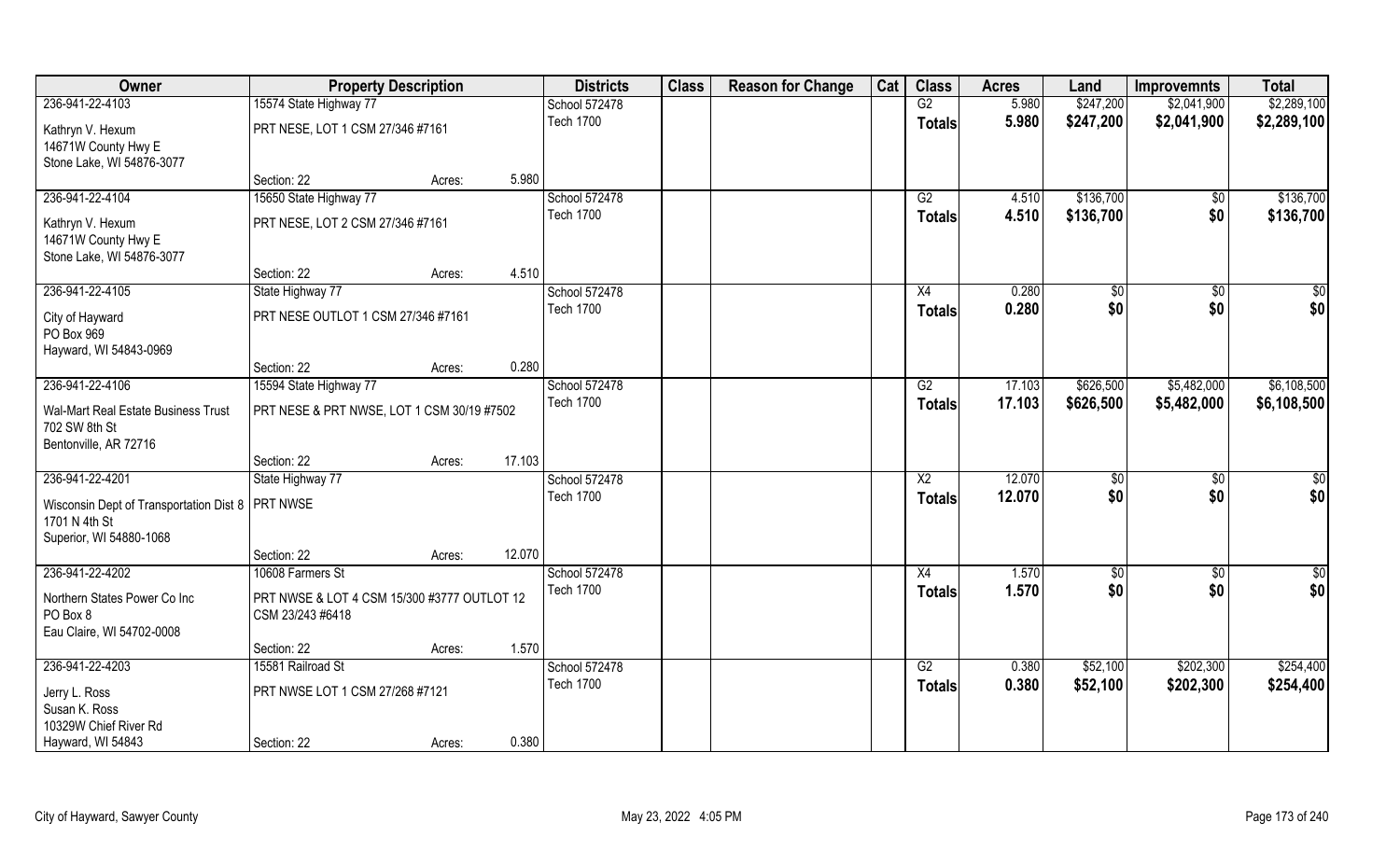| Owner                                | <b>Property Description</b>       |        |       | <b>Districts</b> | <b>Class</b> | <b>Reason for Change</b> | Cat | <b>Class</b>  | <b>Acres</b> | Land        | <b>Improvemnts</b> | <b>Total</b>  |
|--------------------------------------|-----------------------------------|--------|-------|------------------|--------------|--------------------------|-----|---------------|--------------|-------------|--------------------|---------------|
| 236-941-22-4204                      | 15575 Railroad St                 |        |       | School 572478    |              |                          |     | G2            | 0.510        | \$83,100    | \$109,800          | \$192,900     |
| Zyk Inc                              | PRT NWSE LOT 1 CSM 26/108 #6871   |        |       | <b>Tech 1700</b> |              |                          |     | <b>Totals</b> | 0.510        | \$83,100    | \$109,800          | \$192,900     |
| 16183W Park Rd                       |                                   |        |       |                  |              |                          |     |               |              |             |                    |               |
| Hayward, WI 54843-2536               |                                   |        |       |                  |              |                          |     |               |              |             |                    |               |
|                                      | Section: 22                       | Acres: | 0.510 |                  |              |                          |     |               |              |             |                    |               |
| 236-941-22-4205                      | 15641 State Highway 77            |        |       | School 572478    |              |                          |     | X4            | 1.390        | $\sqrt{$0}$ | $\sqrt{6}$         | \$0           |
| Lake Superior District Power Company | PRT NWSE & LOT 1 CSM 20/162 #5826 |        |       | <b>Tech 1700</b> |              |                          |     | <b>Totals</b> | 1.390        | \$0         | \$0                | \$0           |
| 16048 Electric Ave                   |                                   |        |       |                  |              |                          |     |               |              |             |                    |               |
| Hayward, WI 54843-7876               |                                   |        |       |                  |              |                          |     |               |              |             |                    |               |
|                                      | Section: 22                       | Acres: | 1.390 |                  |              |                          |     |               |              |             |                    |               |
| 236-941-22-4206                      | 15561 Railroad St                 |        |       | School 572478    |              |                          |     | G2            | 1.020        | \$49,900    | \$508,100          | \$558,000     |
| GSN Woodland, LLC                    | PRT NWSE LOT 3 CSM 15/251 #3757   |        |       | <b>Tech 1700</b> |              |                          |     | <b>Totals</b> | 1.020        | \$49,900    | \$508,100          | \$558,000     |
| PO Box 1388                          |                                   |        |       |                  |              |                          |     |               |              |             |                    |               |
| Hayward, WI 54843                    |                                   |        |       |                  |              |                          |     |               |              |             |                    |               |
|                                      | Section: 22                       | Acres: | 1.020 |                  |              |                          |     |               |              |             |                    |               |
| 236-941-22-4207                      | 10608 Glenwood Ave                |        |       | School 572478    |              |                          |     | G1            | 1.000        | \$20,000    | \$113,700          | \$133,700     |
| Carl E & Sylvia W Kozak Trust        | PRT NWSE                          |        |       | <b>Tech 1700</b> |              |                          |     | <b>Totals</b> | 1.000        | \$20,000    | \$113,700          | \$133,700     |
| 10608 Glenwood Ave                   |                                   |        |       |                  |              |                          |     |               |              |             |                    |               |
| Hayward, WI 54843                    |                                   |        |       |                  |              |                          |     |               |              |             |                    |               |
|                                      | Section: 22                       | Acres: | 1.000 |                  |              |                          |     |               |              |             |                    |               |
| 236-941-22-4208                      | 10603 Hayward Ct                  |        |       | School 572478    |              |                          |     | G1            | 0.500        | \$19,900    | \$37,900           | \$57,800      |
| David W. Pake                        | PRT NWSE                          |        |       | <b>Tech 1700</b> |              |                          |     | Totals        | 0.500        | \$19,900    | \$37,900           | \$57,800      |
| 29773 291st St                       |                                   |        |       |                  |              |                          |     |               |              |             |                    |               |
| Holcombe, WI 54745-5524              |                                   |        |       |                  |              |                          |     |               |              |             |                    |               |
|                                      | Section: 22                       | Acres: | 0.500 |                  |              |                          |     |               |              |             |                    |               |
| 236-941-22-4209                      | 10609 Hayward Ct                  |        |       | School 572478    |              |                          |     | G1            | 0.500        | \$19,900    | \$78,900           | \$98,800      |
| Anthony J. Kerner                    | PRT NWSE                          |        |       | <b>Tech 1700</b> |              |                          |     | <b>Totals</b> | 0.500        | \$19,900    | \$78,900           | \$98,800      |
| Sally A. Kerner                      |                                   |        |       |                  |              |                          |     |               |              |             |                    |               |
| 10609 Hayward Ct                     |                                   |        |       |                  |              |                          |     |               |              |             |                    |               |
| Hayward, WI 54843                    | Section: 22                       | Acres: | 0.500 |                  |              |                          |     |               |              |             |                    |               |
| 236-941-22-4210                      | State Highway 27                  |        |       | School 572478    |              |                          |     | X4            | 0.820        | $\sqrt{6}$  | $\sqrt{6}$         | $\frac{1}{2}$ |
| Town of Hayward                      | PRT NWSE TOWN ROAD                |        |       | <b>Tech 1700</b> |              |                          |     | <b>Totals</b> | 0.820        | \$0         | \$0                | \$0           |
| 15460W State Hwy 77                  |                                   |        |       |                  |              |                          |     |               |              |             |                    |               |
| Hayward, WI 54843                    |                                   |        |       |                  |              |                          |     |               |              |             |                    |               |
|                                      | Section: 22                       | Acres: | 0.820 |                  |              |                          |     |               |              |             |                    |               |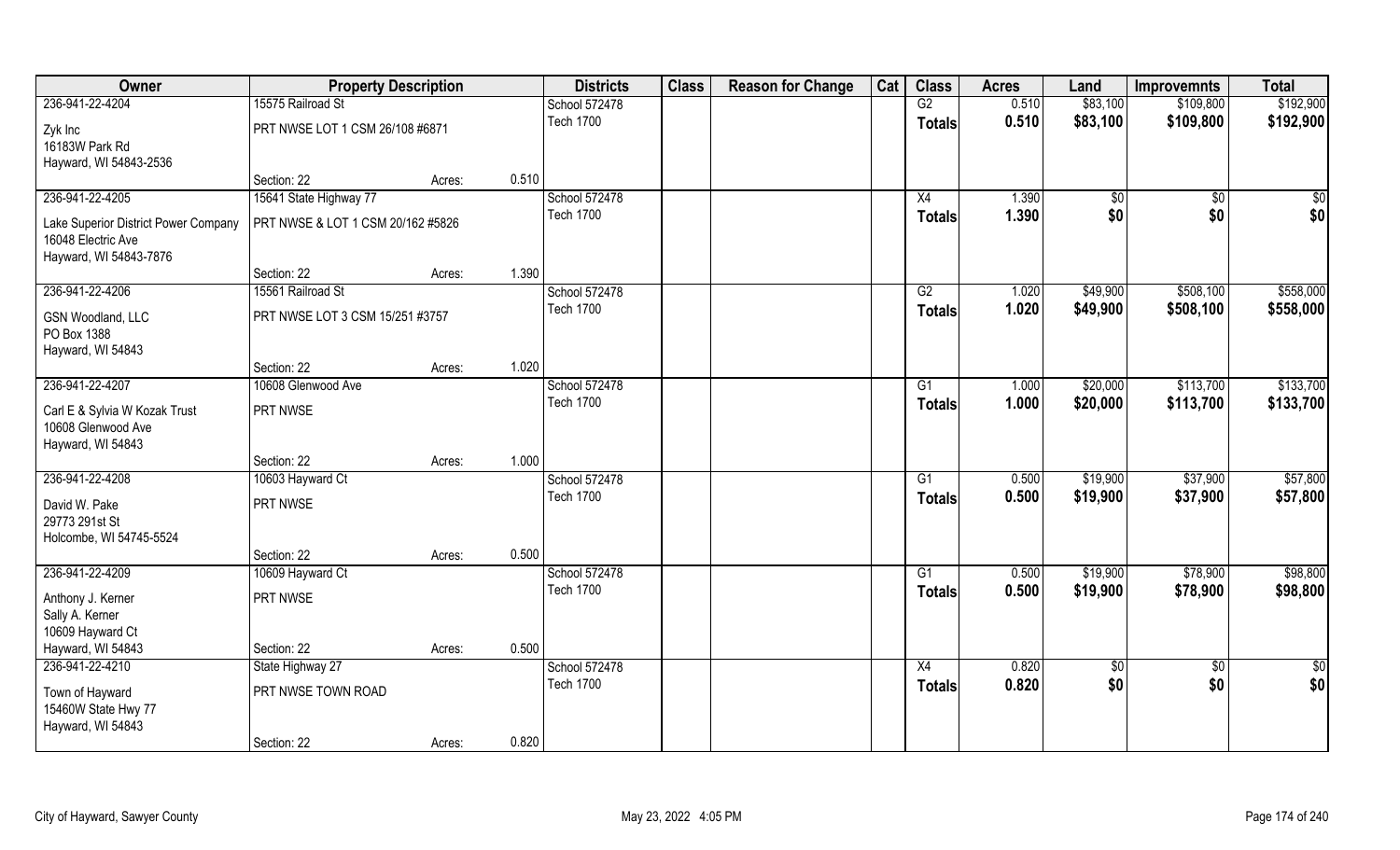| Owner                            | <b>Property Description</b>         |        |       | <b>Districts</b> | <b>Class</b> | <b>Reason for Change</b> | Cat | <b>Class</b>    | <b>Acres</b> | Land        | <b>Improvemnts</b> | <b>Total</b> |
|----------------------------------|-------------------------------------|--------|-------|------------------|--------------|--------------------------|-----|-----------------|--------------|-------------|--------------------|--------------|
| 236-941-22-4212                  | 15628 State Highway 77              |        |       | School 572478    |              |                          |     | G2              | 3.280        | \$205,900   | \$144,500          | \$350,400    |
| Tb Investments, LLC              | PRT NWSE LC=RM & T MOORE            |        |       | <b>Tech 1700</b> |              |                          |     | <b>Totals</b>   | 3.280        | \$205,900   | \$144,500          | \$350,400    |
| Attn: Butterfield Inc            |                                     |        |       |                  |              |                          |     |                 |              |             |                    |              |
| 14346W State Hwy 77              |                                     |        |       |                  |              |                          |     |                 |              |             |                    |              |
| Hayward, WI 54843                | Section: 22                         | Acres: | 3.280 |                  |              |                          |     |                 |              |             |                    |              |
| 236-941-22-4213                  | Railroad St                         |        |       | School 572478    |              |                          |     | X4              | 3.540        | $\sqrt{$0}$ | $\overline{50}$    | \$0          |
| City of Hayward                  | PRT NWSE ESMT 447/481               |        |       | <b>Tech 1700</b> |              |                          |     | Totals          | 3.540        | \$0         | \$0                | \$0          |
| PO Box 969                       |                                     |        |       |                  |              |                          |     |                 |              |             |                    |              |
| Hayward, WI 54843-0969           |                                     |        |       |                  |              |                          |     |                 |              |             |                    |              |
|                                  | Section: 22                         | Acres: | 3.540 |                  |              |                          |     |                 |              |             |                    |              |
| 236-941-22-4214                  | 10623 Hayward Ct                    |        |       | School 572478    |              |                          |     | G1              | 0.480        | \$19,500    | \$153,700          | \$173,200    |
| Hayward Court, LLC               | PRT NWSE LOT 1 CSM 15/178 #3719     |        |       | <b>Tech 1700</b> |              |                          |     | <b>Totals</b>   | 0.480        | \$19,500    | \$153,700          | \$173,200    |
| PO Box 1648                      |                                     |        |       |                  |              |                          |     |                 |              |             |                    |              |
| Elizabeth, CO 80107              |                                     |        |       |                  |              |                          |     |                 |              |             |                    |              |
|                                  | Section: 22                         | Acres: | 0.480 |                  |              |                          |     |                 |              |             |                    |              |
| 236-941-22-4215                  | 10617 Hayward Ct                    |        |       | School 572478    |              |                          |     | G1              | 0.460        | \$19,100    | \$44,700           | \$63,800     |
| Deeanna Campbell                 | PRT NWSE                            |        |       | <b>Tech 1700</b> |              |                          |     | <b>Totals</b>   | 0.460        | \$19,100    | \$44,700           | \$63,800     |
| 10617 Hayward Ct                 |                                     |        |       |                  |              |                          |     |                 |              |             |                    |              |
| Hayward, WI 54843-6456           |                                     |        |       |                  |              |                          |     |                 |              |             |                    |              |
|                                  | Section: 22                         | Acres: | 0.460 |                  |              |                          |     |                 |              |             |                    |              |
| 236-941-22-4222                  | 10618 Hayward Ct                    |        |       | School 572478    |              |                          |     | $\overline{G2}$ | 2.120        | \$247,200   | $\overline{50}$    | \$247,200    |
| Larson Enterprises               | PRT NWSE LOTS 1 & 2 CSM 12/27 #2553 |        |       | <b>Tech 1700</b> |              |                          |     | <b>Totals</b>   | 2.120        | \$247,200   | \$0                | \$247,200    |
| 1 Imation PI No 2                |                                     |        |       |                  |              |                          |     |                 |              |             |                    |              |
| Oakdale, MN 55128-3422           |                                     |        |       |                  |              |                          |     |                 |              |             |                    |              |
|                                  | Section: 22                         | Acres: | 2.120 |                  |              |                          |     |                 |              |             |                    |              |
| 236-941-22-4224                  | 15619 US Highway 63                 |        |       | School 572478    | G2           | Addition                 |     | G2              | 2.200        | \$159,800   | \$263,400          | \$423,200    |
| J & D Properties of Hayward, Inc | PRT NWSE LOT 1 CSM 23/276 #6436     |        |       | <b>Tech 1700</b> |              |                          |     | <b>Totals</b>   | 2.200        | \$159,800   | \$263,400          | \$423,200    |
| PO Box 1136                      |                                     |        |       |                  |              |                          |     |                 |              |             |                    |              |
| Hayward, WI 54843                |                                     |        |       |                  |              |                          |     |                 |              |             |                    |              |
|                                  | Section: 22                         | Acres: | 2.200 |                  |              |                          |     |                 |              |             |                    |              |
| 236-941-22-4227                  | 15551 Railroad St                   |        |       | School 572478    |              |                          |     | G2              | 1.220        | \$137,400   | \$472,900          | \$610,300    |
| Hayward Real Estate LLC          | PRT NWSE LOT 2 CSM 15/251 #3757     |        |       | <b>Tech 1700</b> |              |                          |     | <b>Totals</b>   | 1.220        | \$137,400   | \$472,900          | \$610,300    |
| 1172 Red Fox Rd                  |                                     |        |       |                  |              |                          |     |                 |              |             |                    |              |
| Arden Hills, MN 55112            |                                     |        |       |                  |              |                          |     |                 |              |             |                    |              |
|                                  | Section: 22                         | Acres: | 1.220 |                  |              |                          |     |                 |              |             |                    |              |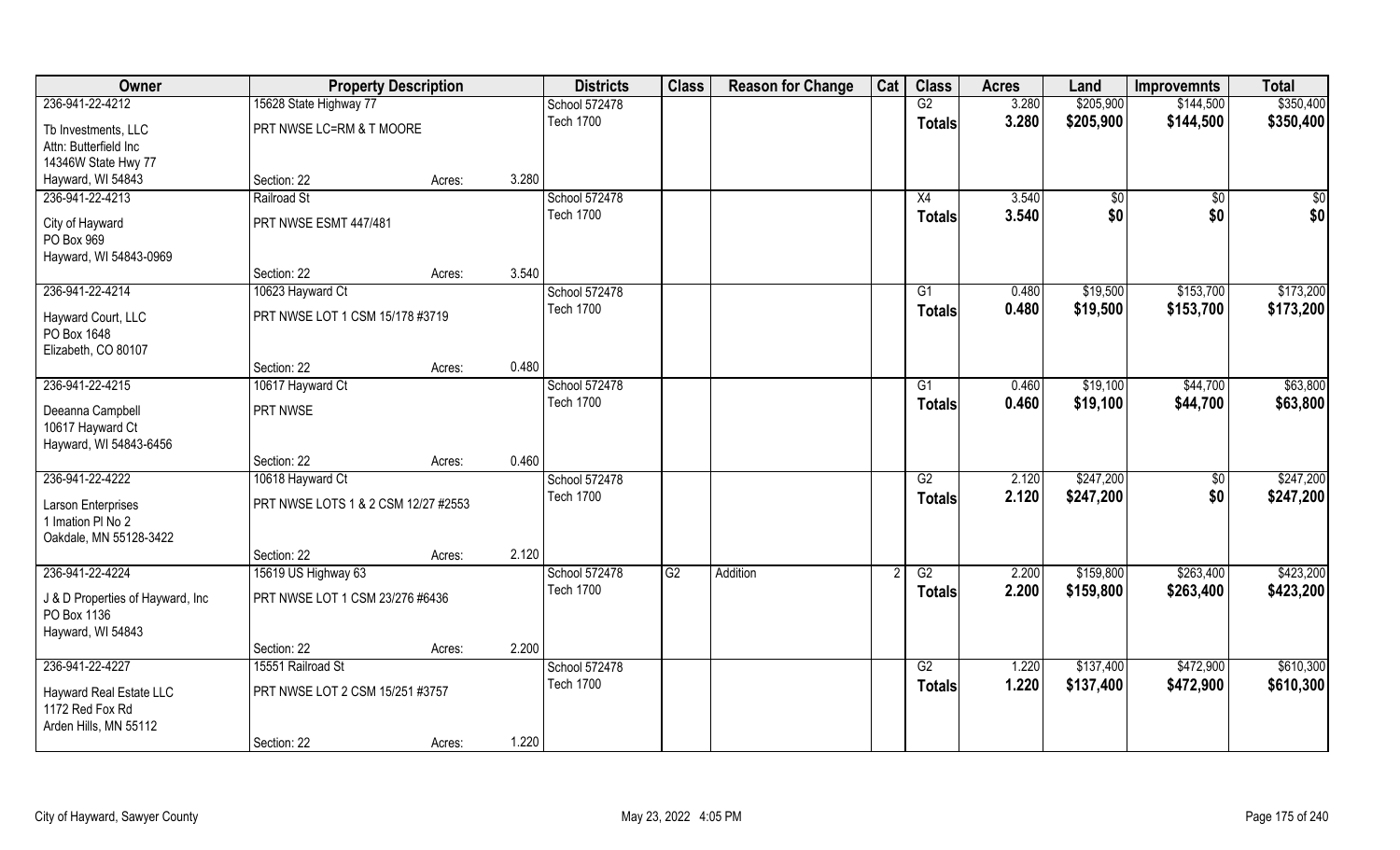| G2<br>\$55,500<br>\$75,900<br>236-941-22-4229<br>Railroad St<br>School 572478<br>0.700<br>\$20,400<br><b>Tech 1700</b><br>0.700<br>\$55,500<br>\$20,400<br>\$75,900<br><b>Totals</b><br>PRT NWSE LOT 1 CSM 15/251 #3757<br>Hayward Real Estate LLC<br>1172 Red Fox Rd<br>Arden Hills, MN 55112<br>0.700<br>Section: 22<br>Acres:<br>236-941-22-4230<br>School 572478<br>\$86,500<br>Railroad St<br>G2<br>0.510<br>$\overline{50}$<br><b>Tech 1700</b><br>\$86,500<br>\$0<br>0.510<br><b>Totals</b><br>PRT NWSE LOT 2 CSM 21/152 #6002<br>John A. Danczyk<br>16183W Park Rd<br>Hayward, WI 54843-8641<br>0.510<br>Section: 22<br>Acres:<br>236-941-22-4231<br>15563 Railroad St<br>School 572478<br>\$86,500<br>\$163,800<br>G2<br>0.510<br><b>Tech 1700</b><br>0.510<br>\$86,500<br>\$163,800<br><b>Totals</b><br>PRT NWSE LOT 3 CSM 21/152 #6002<br>GSN Woodland, LLC<br>PO Box 1388<br>Hayward, WI 54843<br>0.510<br>Section: 22<br>Acres:<br>236-941-22-4232<br>School 572478<br>\$47,200<br>\$101,500<br>15688 Davis Ave<br>G2<br>0.344<br><b>Tech 1700</b><br>0.344<br>\$47,200<br>\$101,500<br><b>Totals</b><br>PRT NWSE, LOT 2 CSM 27/268 #7121<br>Jerry L. Ross<br>Susan K. Ross<br>10329W Chief River Rd<br>0.344<br>Hayward, WI 54843<br>Section: 22<br>Acres:<br>236-941-22-4233<br>$\overline{G2}$<br>\$108,000<br>\$296,200<br>15617 US Highway 63<br>School 572478<br>1.100<br><b>Tech 1700</b><br>\$108,000<br>1.100<br>\$296,200<br><b>Totals</b><br>Andrew L. Kucharski<br>PRT NWSE & SWNE LOT 2 CSM 23/276 #6436<br>30605 County Hwy H<br>Webb Lake, WI 54830<br>1.100<br>Section: 22<br>Acres:<br>236-941-22-4234<br>\$12,700<br>School 572478<br>G2<br>0.200<br>Davis Ave<br>\$0<br>\$0<br><b>Tech 1700</b><br>0.200<br>\$12,700<br><b>Totals</b><br>PRT NWSE & PRT LOT 1 RIVERVIEW ADDN OUTLOT<br>GSN Woodland, LLC<br>PO Box 1388<br>1 CSM 26/108 #6871<br>Hayward, WI 54843<br>0.200<br>Section: 22<br>Acres:<br>236-941-22-4235<br>School 572478<br>\$17,700<br>State Highway 77<br>G2<br>0.491<br>\$42,800<br><b>Tech 1700</b><br>\$42,800<br>\$17,700<br>0.491<br><b>Totals</b><br>PRT NWSE, LOT 2 CSM 30/19 #7502<br>Wal-Mart Trs LLC<br>702 SW 8th St<br>Bentonville, AR 72716 | Owner |             | <b>Property Description</b> |       | <b>Districts</b> | <b>Class</b> | <b>Reason for Change</b> | Cat | <b>Class</b> | <b>Acres</b> | Land | <b>Improvemnts</b> | <b>Total</b> |
|------------------------------------------------------------------------------------------------------------------------------------------------------------------------------------------------------------------------------------------------------------------------------------------------------------------------------------------------------------------------------------------------------------------------------------------------------------------------------------------------------------------------------------------------------------------------------------------------------------------------------------------------------------------------------------------------------------------------------------------------------------------------------------------------------------------------------------------------------------------------------------------------------------------------------------------------------------------------------------------------------------------------------------------------------------------------------------------------------------------------------------------------------------------------------------------------------------------------------------------------------------------------------------------------------------------------------------------------------------------------------------------------------------------------------------------------------------------------------------------------------------------------------------------------------------------------------------------------------------------------------------------------------------------------------------------------------------------------------------------------------------------------------------------------------------------------------------------------------------------------------------------------------------------------------------------------------------------------------------------------------------------------------------------------------------------------------------------------------------------------------------------------------------------------------------------------------------|-------|-------------|-----------------------------|-------|------------------|--------------|--------------------------|-----|--------------|--------------|------|--------------------|--------------|
|                                                                                                                                                                                                                                                                                                                                                                                                                                                                                                                                                                                                                                                                                                                                                                                                                                                                                                                                                                                                                                                                                                                                                                                                                                                                                                                                                                                                                                                                                                                                                                                                                                                                                                                                                                                                                                                                                                                                                                                                                                                                                                                                                                                                            |       |             |                             |       |                  |              |                          |     |              |              |      |                    |              |
| \$86,500<br>\$86,500                                                                                                                                                                                                                                                                                                                                                                                                                                                                                                                                                                                                                                                                                                                                                                                                                                                                                                                                                                                                                                                                                                                                                                                                                                                                                                                                                                                                                                                                                                                                                                                                                                                                                                                                                                                                                                                                                                                                                                                                                                                                                                                                                                                       |       |             |                             |       |                  |              |                          |     |              |              |      |                    |              |
|                                                                                                                                                                                                                                                                                                                                                                                                                                                                                                                                                                                                                                                                                                                                                                                                                                                                                                                                                                                                                                                                                                                                                                                                                                                                                                                                                                                                                                                                                                                                                                                                                                                                                                                                                                                                                                                                                                                                                                                                                                                                                                                                                                                                            |       |             |                             |       |                  |              |                          |     |              |              |      |                    |              |
|                                                                                                                                                                                                                                                                                                                                                                                                                                                                                                                                                                                                                                                                                                                                                                                                                                                                                                                                                                                                                                                                                                                                                                                                                                                                                                                                                                                                                                                                                                                                                                                                                                                                                                                                                                                                                                                                                                                                                                                                                                                                                                                                                                                                            |       |             |                             |       |                  |              |                          |     |              |              |      |                    |              |
|                                                                                                                                                                                                                                                                                                                                                                                                                                                                                                                                                                                                                                                                                                                                                                                                                                                                                                                                                                                                                                                                                                                                                                                                                                                                                                                                                                                                                                                                                                                                                                                                                                                                                                                                                                                                                                                                                                                                                                                                                                                                                                                                                                                                            |       |             |                             |       |                  |              |                          |     |              |              |      |                    |              |
| \$250,300<br>\$250,300<br>\$148,700<br>\$148,700<br>\$404,200<br>\$404,200<br>\$12,700<br>\$12,700<br>\$60,500<br>\$60,500                                                                                                                                                                                                                                                                                                                                                                                                                                                                                                                                                                                                                                                                                                                                                                                                                                                                                                                                                                                                                                                                                                                                                                                                                                                                                                                                                                                                                                                                                                                                                                                                                                                                                                                                                                                                                                                                                                                                                                                                                                                                                 |       |             |                             |       |                  |              |                          |     |              |              |      |                    |              |
|                                                                                                                                                                                                                                                                                                                                                                                                                                                                                                                                                                                                                                                                                                                                                                                                                                                                                                                                                                                                                                                                                                                                                                                                                                                                                                                                                                                                                                                                                                                                                                                                                                                                                                                                                                                                                                                                                                                                                                                                                                                                                                                                                                                                            |       |             |                             |       |                  |              |                          |     |              |              |      |                    |              |
|                                                                                                                                                                                                                                                                                                                                                                                                                                                                                                                                                                                                                                                                                                                                                                                                                                                                                                                                                                                                                                                                                                                                                                                                                                                                                                                                                                                                                                                                                                                                                                                                                                                                                                                                                                                                                                                                                                                                                                                                                                                                                                                                                                                                            |       |             |                             |       |                  |              |                          |     |              |              |      |                    |              |
|                                                                                                                                                                                                                                                                                                                                                                                                                                                                                                                                                                                                                                                                                                                                                                                                                                                                                                                                                                                                                                                                                                                                                                                                                                                                                                                                                                                                                                                                                                                                                                                                                                                                                                                                                                                                                                                                                                                                                                                                                                                                                                                                                                                                            |       |             |                             |       |                  |              |                          |     |              |              |      |                    |              |
|                                                                                                                                                                                                                                                                                                                                                                                                                                                                                                                                                                                                                                                                                                                                                                                                                                                                                                                                                                                                                                                                                                                                                                                                                                                                                                                                                                                                                                                                                                                                                                                                                                                                                                                                                                                                                                                                                                                                                                                                                                                                                                                                                                                                            |       |             |                             |       |                  |              |                          |     |              |              |      |                    |              |
|                                                                                                                                                                                                                                                                                                                                                                                                                                                                                                                                                                                                                                                                                                                                                                                                                                                                                                                                                                                                                                                                                                                                                                                                                                                                                                                                                                                                                                                                                                                                                                                                                                                                                                                                                                                                                                                                                                                                                                                                                                                                                                                                                                                                            |       |             |                             |       |                  |              |                          |     |              |              |      |                    |              |
|                                                                                                                                                                                                                                                                                                                                                                                                                                                                                                                                                                                                                                                                                                                                                                                                                                                                                                                                                                                                                                                                                                                                                                                                                                                                                                                                                                                                                                                                                                                                                                                                                                                                                                                                                                                                                                                                                                                                                                                                                                                                                                                                                                                                            |       |             |                             |       |                  |              |                          |     |              |              |      |                    |              |
|                                                                                                                                                                                                                                                                                                                                                                                                                                                                                                                                                                                                                                                                                                                                                                                                                                                                                                                                                                                                                                                                                                                                                                                                                                                                                                                                                                                                                                                                                                                                                                                                                                                                                                                                                                                                                                                                                                                                                                                                                                                                                                                                                                                                            |       |             |                             |       |                  |              |                          |     |              |              |      |                    |              |
|                                                                                                                                                                                                                                                                                                                                                                                                                                                                                                                                                                                                                                                                                                                                                                                                                                                                                                                                                                                                                                                                                                                                                                                                                                                                                                                                                                                                                                                                                                                                                                                                                                                                                                                                                                                                                                                                                                                                                                                                                                                                                                                                                                                                            |       |             |                             |       |                  |              |                          |     |              |              |      |                    |              |
|                                                                                                                                                                                                                                                                                                                                                                                                                                                                                                                                                                                                                                                                                                                                                                                                                                                                                                                                                                                                                                                                                                                                                                                                                                                                                                                                                                                                                                                                                                                                                                                                                                                                                                                                                                                                                                                                                                                                                                                                                                                                                                                                                                                                            |       |             |                             |       |                  |              |                          |     |              |              |      |                    |              |
|                                                                                                                                                                                                                                                                                                                                                                                                                                                                                                                                                                                                                                                                                                                                                                                                                                                                                                                                                                                                                                                                                                                                                                                                                                                                                                                                                                                                                                                                                                                                                                                                                                                                                                                                                                                                                                                                                                                                                                                                                                                                                                                                                                                                            |       |             |                             |       |                  |              |                          |     |              |              |      |                    |              |
|                                                                                                                                                                                                                                                                                                                                                                                                                                                                                                                                                                                                                                                                                                                                                                                                                                                                                                                                                                                                                                                                                                                                                                                                                                                                                                                                                                                                                                                                                                                                                                                                                                                                                                                                                                                                                                                                                                                                                                                                                                                                                                                                                                                                            |       |             |                             |       |                  |              |                          |     |              |              |      |                    |              |
|                                                                                                                                                                                                                                                                                                                                                                                                                                                                                                                                                                                                                                                                                                                                                                                                                                                                                                                                                                                                                                                                                                                                                                                                                                                                                                                                                                                                                                                                                                                                                                                                                                                                                                                                                                                                                                                                                                                                                                                                                                                                                                                                                                                                            |       |             |                             |       |                  |              |                          |     |              |              |      |                    |              |
|                                                                                                                                                                                                                                                                                                                                                                                                                                                                                                                                                                                                                                                                                                                                                                                                                                                                                                                                                                                                                                                                                                                                                                                                                                                                                                                                                                                                                                                                                                                                                                                                                                                                                                                                                                                                                                                                                                                                                                                                                                                                                                                                                                                                            |       |             |                             |       |                  |              |                          |     |              |              |      |                    |              |
|                                                                                                                                                                                                                                                                                                                                                                                                                                                                                                                                                                                                                                                                                                                                                                                                                                                                                                                                                                                                                                                                                                                                                                                                                                                                                                                                                                                                                                                                                                                                                                                                                                                                                                                                                                                                                                                                                                                                                                                                                                                                                                                                                                                                            |       |             |                             |       |                  |              |                          |     |              |              |      |                    |              |
|                                                                                                                                                                                                                                                                                                                                                                                                                                                                                                                                                                                                                                                                                                                                                                                                                                                                                                                                                                                                                                                                                                                                                                                                                                                                                                                                                                                                                                                                                                                                                                                                                                                                                                                                                                                                                                                                                                                                                                                                                                                                                                                                                                                                            |       |             |                             |       |                  |              |                          |     |              |              |      |                    |              |
|                                                                                                                                                                                                                                                                                                                                                                                                                                                                                                                                                                                                                                                                                                                                                                                                                                                                                                                                                                                                                                                                                                                                                                                                                                                                                                                                                                                                                                                                                                                                                                                                                                                                                                                                                                                                                                                                                                                                                                                                                                                                                                                                                                                                            |       |             |                             |       |                  |              |                          |     |              |              |      |                    |              |
|                                                                                                                                                                                                                                                                                                                                                                                                                                                                                                                                                                                                                                                                                                                                                                                                                                                                                                                                                                                                                                                                                                                                                                                                                                                                                                                                                                                                                                                                                                                                                                                                                                                                                                                                                                                                                                                                                                                                                                                                                                                                                                                                                                                                            |       |             |                             |       |                  |              |                          |     |              |              |      |                    |              |
|                                                                                                                                                                                                                                                                                                                                                                                                                                                                                                                                                                                                                                                                                                                                                                                                                                                                                                                                                                                                                                                                                                                                                                                                                                                                                                                                                                                                                                                                                                                                                                                                                                                                                                                                                                                                                                                                                                                                                                                                                                                                                                                                                                                                            |       |             |                             |       |                  |              |                          |     |              |              |      |                    |              |
|                                                                                                                                                                                                                                                                                                                                                                                                                                                                                                                                                                                                                                                                                                                                                                                                                                                                                                                                                                                                                                                                                                                                                                                                                                                                                                                                                                                                                                                                                                                                                                                                                                                                                                                                                                                                                                                                                                                                                                                                                                                                                                                                                                                                            |       |             |                             |       |                  |              |                          |     |              |              |      |                    |              |
|                                                                                                                                                                                                                                                                                                                                                                                                                                                                                                                                                                                                                                                                                                                                                                                                                                                                                                                                                                                                                                                                                                                                                                                                                                                                                                                                                                                                                                                                                                                                                                                                                                                                                                                                                                                                                                                                                                                                                                                                                                                                                                                                                                                                            |       |             |                             |       |                  |              |                          |     |              |              |      |                    |              |
|                                                                                                                                                                                                                                                                                                                                                                                                                                                                                                                                                                                                                                                                                                                                                                                                                                                                                                                                                                                                                                                                                                                                                                                                                                                                                                                                                                                                                                                                                                                                                                                                                                                                                                                                                                                                                                                                                                                                                                                                                                                                                                                                                                                                            |       |             |                             |       |                  |              |                          |     |              |              |      |                    |              |
|                                                                                                                                                                                                                                                                                                                                                                                                                                                                                                                                                                                                                                                                                                                                                                                                                                                                                                                                                                                                                                                                                                                                                                                                                                                                                                                                                                                                                                                                                                                                                                                                                                                                                                                                                                                                                                                                                                                                                                                                                                                                                                                                                                                                            |       |             |                             |       |                  |              |                          |     |              |              |      |                    |              |
|                                                                                                                                                                                                                                                                                                                                                                                                                                                                                                                                                                                                                                                                                                                                                                                                                                                                                                                                                                                                                                                                                                                                                                                                                                                                                                                                                                                                                                                                                                                                                                                                                                                                                                                                                                                                                                                                                                                                                                                                                                                                                                                                                                                                            |       |             |                             |       |                  |              |                          |     |              |              |      |                    |              |
|                                                                                                                                                                                                                                                                                                                                                                                                                                                                                                                                                                                                                                                                                                                                                                                                                                                                                                                                                                                                                                                                                                                                                                                                                                                                                                                                                                                                                                                                                                                                                                                                                                                                                                                                                                                                                                                                                                                                                                                                                                                                                                                                                                                                            |       |             |                             |       |                  |              |                          |     |              |              |      |                    |              |
|                                                                                                                                                                                                                                                                                                                                                                                                                                                                                                                                                                                                                                                                                                                                                                                                                                                                                                                                                                                                                                                                                                                                                                                                                                                                                                                                                                                                                                                                                                                                                                                                                                                                                                                                                                                                                                                                                                                                                                                                                                                                                                                                                                                                            |       |             |                             |       |                  |              |                          |     |              |              |      |                    |              |
|                                                                                                                                                                                                                                                                                                                                                                                                                                                                                                                                                                                                                                                                                                                                                                                                                                                                                                                                                                                                                                                                                                                                                                                                                                                                                                                                                                                                                                                                                                                                                                                                                                                                                                                                                                                                                                                                                                                                                                                                                                                                                                                                                                                                            |       |             |                             |       |                  |              |                          |     |              |              |      |                    |              |
|                                                                                                                                                                                                                                                                                                                                                                                                                                                                                                                                                                                                                                                                                                                                                                                                                                                                                                                                                                                                                                                                                                                                                                                                                                                                                                                                                                                                                                                                                                                                                                                                                                                                                                                                                                                                                                                                                                                                                                                                                                                                                                                                                                                                            |       |             |                             |       |                  |              |                          |     |              |              |      |                    |              |
|                                                                                                                                                                                                                                                                                                                                                                                                                                                                                                                                                                                                                                                                                                                                                                                                                                                                                                                                                                                                                                                                                                                                                                                                                                                                                                                                                                                                                                                                                                                                                                                                                                                                                                                                                                                                                                                                                                                                                                                                                                                                                                                                                                                                            |       | Section: 22 | Acres:                      | 0.491 |                  |              |                          |     |              |              |      |                    |              |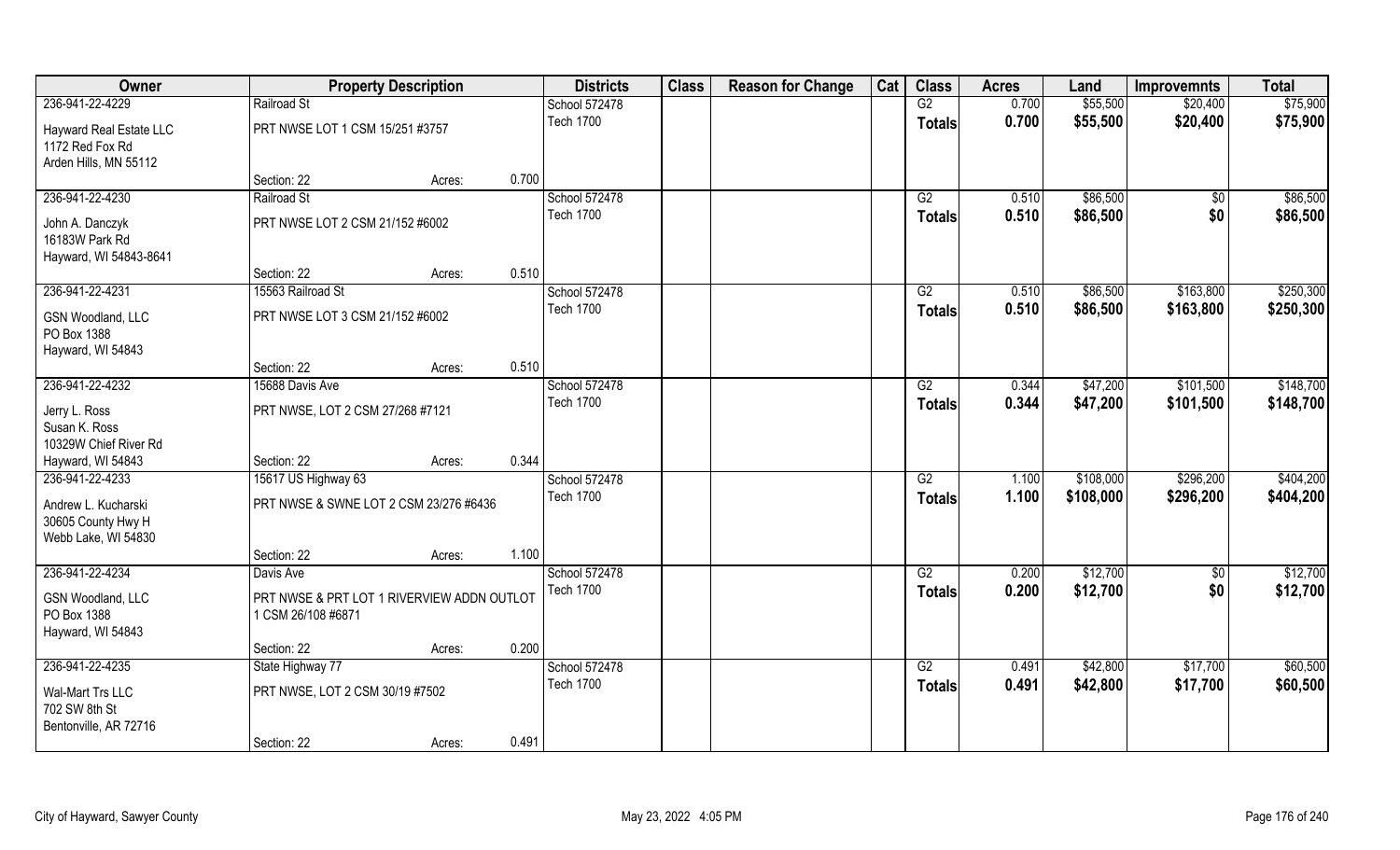| Owner                             | <b>Property Description</b>                |        |       | <b>Districts</b> | <b>Class</b>   | <b>Reason for Change</b> | Cat | <b>Class</b>    | <b>Acres</b> | Land      | <b>Improvemnts</b> | <b>Total</b> |
|-----------------------------------|--------------------------------------------|--------|-------|------------------|----------------|--------------------------|-----|-----------------|--------------|-----------|--------------------|--------------|
| 236-941-22-4236                   | 15539 Railroad St                          |        |       | School 572478    |                |                          |     | $\overline{G2}$ | 0.620        | \$98,700  | \$264,900          | \$363,600    |
| Michael Fox                       | PRT NWSE, LOT 1 CSM 30/216 #7589           |        |       | <b>Tech 1700</b> |                |                          |     | Totals          | 0.620        | \$98,700  | \$264,900          | \$363,600    |
| 465 Division Ave                  |                                            |        |       |                  |                |                          |     |                 |              |           |                    |              |
| Roberts, WI 54023                 |                                            |        |       |                  |                |                          |     |                 |              |           |                    |              |
|                                   | Section: 22                                | Acres: | 0.620 |                  |                |                          |     |                 |              |           |                    |              |
| 236-941-22-4237                   | 15529 Railroad St                          |        |       | School 572478    |                |                          |     | G2              | 0.940        | \$145,100 | \$318,900          | \$464,000    |
| Hayward Development Grp LLC       | PRT NWSE, LOT 2 CSM 30/216 #7589           |        |       | <b>Tech 1700</b> |                |                          |     | <b>Totals</b>   | 0.940        | \$145,100 | \$318,900          | \$464,000    |
| 3027 Autumn Leaves Cir            |                                            |        |       |                  |                |                          |     |                 |              |           |                    |              |
| Green Bay, WI 54313               |                                            |        |       |                  |                |                          |     |                 |              |           |                    |              |
|                                   | Section: 22                                | Acres: | 0.940 |                  |                |                          |     |                 |              |           |                    |              |
| 236-941-22-4238                   | 10675 State Hwy 27/77                      |        |       | School 572478    |                |                          |     | G1              | 0.910        | \$18,200  | \$150,000          | \$168,200    |
| Michael L. Tate                   | PRT NWSE & PRT SWNE LOT 1 CSM 35/267 #8322 |        |       | <b>Tech 1700</b> |                |                          |     | <b>Totals</b>   | 0.910        | \$18,200  | \$150,000          | \$168,200    |
| 10675 State Hwy 27/77             |                                            |        |       |                  |                |                          |     |                 |              |           |                    |              |
| Hayward, WI 54843                 |                                            |        |       |                  |                |                          |     |                 |              |           |                    |              |
|                                   | Section: 22                                | Acres: | 0.910 |                  |                |                          |     |                 |              |           |                    |              |
| 236-941-22-4239                   | 10671 State Hwy 27/77                      |        |       | School 572478    |                |                          |     | X4              | 1.980        | \$0       | \$0                | \$0          |
| Peace Evangelical Lutheran Church | PRT NWSE & PRT SWNE LOT 2 CSM 35/267 #8322 |        |       | <b>Tech 1700</b> |                |                          |     | <b>Totals</b>   | 1.980        | \$0       | \$0                | \$0          |
| 10671 State Hwy 27/77             |                                            |        |       |                  |                |                          |     |                 |              |           |                    |              |
| Hayward, WI 54843                 |                                            |        |       |                  |                |                          |     |                 |              |           |                    |              |
|                                   | Section: 22                                | Acres: | 1.980 |                  |                |                          |     |                 |              |           |                    |              |
| 236-941-22-4306                   | 10575 Gresylon Dr                          |        |       | School 572478    | G <sub>1</sub> | Siding                   |     | G1              | 0.340        | \$16,800  | \$102,200          | \$119,000    |
| Alisha D. Kienlen                 | PRT SWSE LOT 2 CSM 1/295 #216              |        |       | <b>Tech 1700</b> | G1             | Mudroom, porch           |     | <b>Totals</b>   | 0.340        | \$16,800  | \$102,200          | \$119,000    |
| 10575 Gresylon Dr                 |                                            |        |       |                  |                |                          |     |                 |              |           |                    |              |
| Hayward, WI 54843                 |                                            |        |       |                  |                |                          |     |                 |              |           |                    |              |
|                                   | Section: 22                                | Acres: | 0.340 |                  |                |                          |     |                 |              |           |                    |              |
| 236-941-22-4308                   | 10561 Gresylon Dr                          |        |       | School 572478    |                |                          |     | G1              | 0.650        | \$63,200  | \$190,400          | \$253,600    |
| Howard S. Gold                    | PRT SWSE                                   |        |       | <b>Tech 1700</b> |                |                          |     | <b>Totals</b>   | 0.650        | \$63,200  | \$190,400          | \$253,600    |
| Susan B. Gold                     |                                            |        |       |                  |                |                          |     |                 |              |           |                    |              |
| 10561 Gresylon Dr                 |                                            |        |       |                  |                |                          |     |                 |              |           |                    |              |
| Hayward, WI 54843                 | Section: 22                                | Acres: | 0.650 |                  |                |                          |     |                 |              |           |                    |              |
| 236-941-22-4310                   | Davis Ave                                  |        |       | School 572478    |                |                          |     | X4              | 2.670        | \$0       | $\sqrt{6}$         | \$0          |
| City of Hayward                   | PRT SWSE, PRT NWSE, PRT SESW PRT NORTHSIDE |        |       | <b>Tech 1700</b> |                |                          |     | <b>Totals</b>   | 2.670        | \$0       | \$0                | \$0          |
| PO Box 969                        | ADDITION DAVIS AVENUE                      |        |       |                  |                |                          |     |                 |              |           |                    |              |
| Hayward, WI 54843-0969            |                                            |        |       |                  |                |                          |     |                 |              |           |                    |              |
|                                   | Section: 22                                | Acres: | 2.670 |                  |                |                          |     |                 |              |           |                    |              |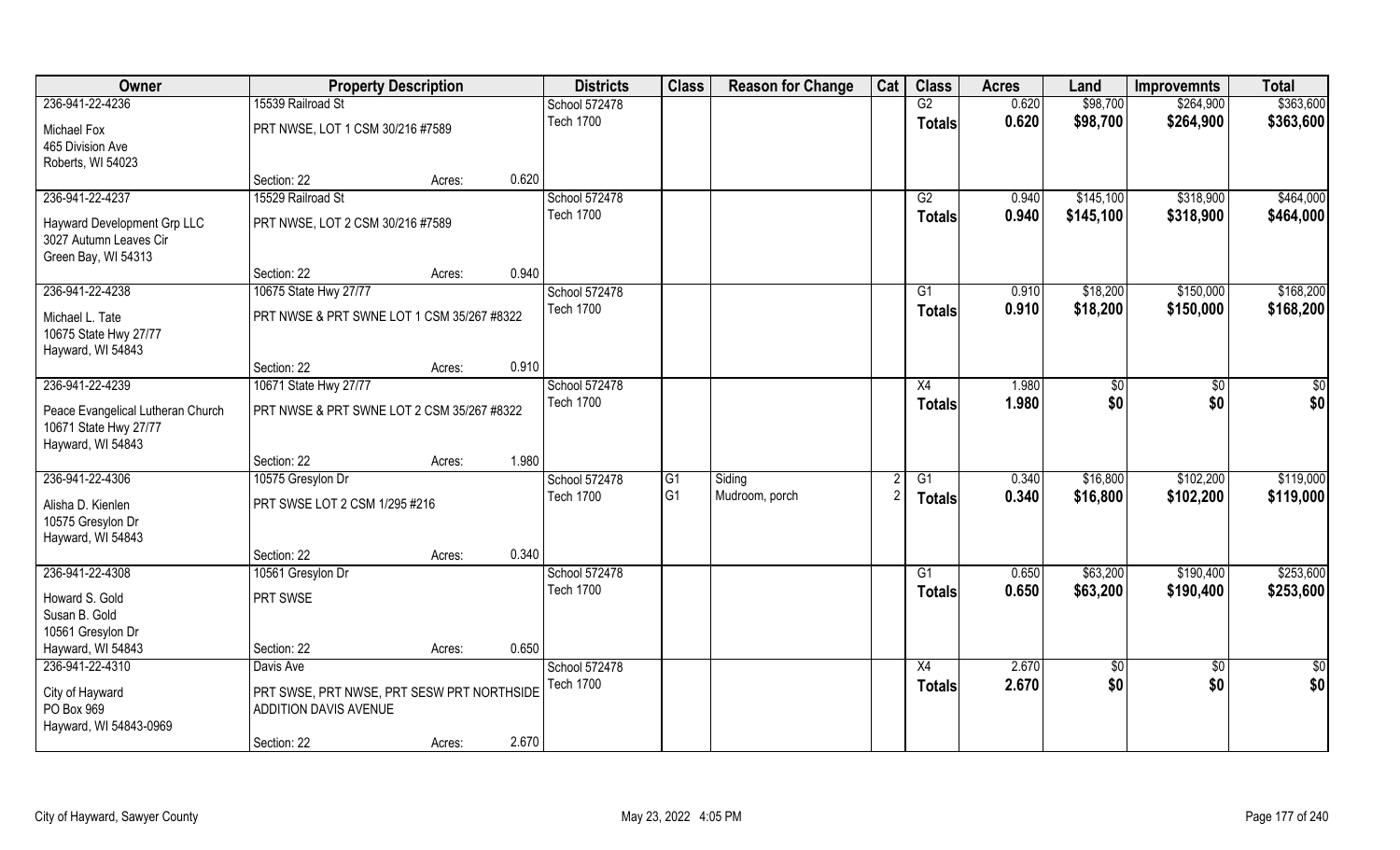| Owner                                  |                                 | <b>Property Description</b> |       | <b>Districts</b> | <b>Class</b> | <b>Reason for Change</b> | Cat | <b>Class</b>    | <b>Acres</b> | Land     | <b>Improvemnts</b> | <b>Total</b> |
|----------------------------------------|---------------------------------|-----------------------------|-------|------------------|--------------|--------------------------|-----|-----------------|--------------|----------|--------------------|--------------|
| 236-941-22-4313                        | 15685 Davis Ave                 |                             |       | School 572478    |              |                          |     | G1              | 1.020        | \$33,700 | \$99,900           | \$133,600    |
| Derek J. Hand                          | PRT SWSE LOT 4 CSM 2/33 #238    |                             |       | <b>Tech 1700</b> |              |                          |     | <b>Totals</b>   | 1.020        | \$33,700 | \$99,900           | \$133,600    |
| Linda A. Hand                          |                                 |                             |       |                  |              |                          |     |                 |              |          |                    |              |
| PO Box 135                             |                                 |                             |       |                  |              |                          |     |                 |              |          |                    |              |
| Hayward, WI 54843-0135                 | Section: 22                     | Acres:                      | 1.020 |                  |              |                          |     |                 |              |          |                    |              |
| 236-941-22-4314                        | 10583 Gresylon Dr               |                             |       | School 572478    |              |                          |     | G2              | 0.280        | \$16,700 | \$174,500          | \$191,200    |
| Louie's Bar & Restaurant, LLC          | PRT SWSE LOT 1 CSM 1/295 #216   |                             |       | <b>Tech 1700</b> |              |                          |     | Totals          | 0.280        | \$16,700 | \$174,500          | \$191,200    |
| 15670 Davis Ave                        |                                 |                             |       |                  |              |                          |     |                 |              |          |                    |              |
| Hayward, WI 54843                      |                                 |                             |       |                  |              |                          |     |                 |              |          |                    |              |
|                                        | Section: 22                     | Acres:                      | 0.280 |                  |              |                          |     |                 |              |          |                    |              |
| 236-941-22-4401                        | 10498 Lakewood Dr               |                             |       | School 572478    |              |                          |     | G1              | 0.460        | \$19,100 | \$119,200          | \$138,300    |
| Alec B. Fichter                        | PRT SESE LOT 1 CSM 9/319 #2004  |                             |       | <b>Tech 1700</b> |              |                          |     | <b>Totals</b>   | 0.460        | \$19,100 | \$119,200          | \$138,300    |
| 10498 Lakewood Dr                      |                                 |                             |       |                  |              |                          |     |                 |              |          |                    |              |
| Hayward, WI 54843                      |                                 |                             |       |                  |              |                          |     |                 |              |          |                    |              |
|                                        | Section: 22                     | Acres:                      | 0.460 |                  |              |                          |     |                 |              |          |                    |              |
| 236-941-22-4402                        | 15503 Davis Ave                 |                             |       | School 572478    |              |                          |     | G1              | 0.490        | \$19,700 | \$64,200           | \$83,900     |
| Darryl M. Mast                         | PRT SESE                        |                             |       | <b>Tech 1700</b> |              |                          |     | <b>Totals</b>   | 0.490        | \$19,700 | \$64,200           | \$83,900     |
| 6506N Old 27 Rd                        |                                 |                             |       |                  |              |                          |     |                 |              |          |                    |              |
| Stone Lake, WI 54876                   |                                 |                             |       |                  |              |                          |     |                 |              |          |                    |              |
|                                        | Section: 22                     | Acres:                      | 0.490 |                  |              |                          |     |                 |              |          |                    |              |
| 236-941-22-4403                        | 10521 Lakewood Dr               |                             |       | School 572478    |              |                          |     | $\overline{G2}$ | 0.340        | \$37,700 | $\overline{50}$    | \$37,700     |
| Todd M. Petit                          | PRT SESE LOT 1 CSM 21/194 #6023 |                             |       | <b>Tech 1700</b> |              |                          |     | <b>Totals</b>   | 0.340        | \$37,700 | \$0                | \$37,700     |
| 13987W Peninsula Rd                    |                                 |                             |       |                  |              |                          |     |                 |              |          |                    |              |
| Hayward, WI 54843                      |                                 |                             |       |                  |              |                          |     |                 |              |          |                    |              |
|                                        | Section: 22                     | Acres:                      | 0.340 |                  |              |                          |     |                 |              |          |                    |              |
| 236-941-22-4404                        | State Highway 77                |                             |       | School 572478    |              |                          |     | G2              | 0.330        | \$28,800 | $\overline{50}$    | \$28,800     |
|                                        |                                 |                             |       | <b>Tech 1700</b> |              |                          |     | <b>Totals</b>   | 0.330        | \$28,800 | \$0                | \$28,800     |
| Brian M. Fischer<br>10518 Lakewood Dr  | PRT SESE LOT 1 CSM 22/223 #6223 |                             |       |                  |              |                          |     |                 |              |          |                    |              |
| Hayward, WI 54843                      |                                 |                             |       |                  |              |                          |     |                 |              |          |                    |              |
|                                        | Section: 22                     | Acres:                      | 0.330 |                  |              |                          |     |                 |              |          |                    |              |
| 236-941-22-4405                        | 10518 Lakewood Dr               |                             |       | School 572478    |              |                          |     | G2              | 0.860        | \$89,800 | \$233,900          | \$323,700    |
|                                        |                                 |                             |       | <b>Tech 1700</b> |              |                          |     | <b>Totals</b>   | 0.860        | \$89,800 | \$233,900          | \$323,700    |
| Brian M. Fischer                       | PRT SESE LOT 2 CSM 22/223 #6223 |                             |       |                  |              |                          |     |                 |              |          |                    |              |
| 10518 Lakewood Dr<br>Hayward, WI 54843 |                                 |                             |       |                  |              |                          |     |                 |              |          |                    |              |
|                                        | Section: 22                     | Acres:                      | 0.860 |                  |              |                          |     |                 |              |          |                    |              |
|                                        |                                 |                             |       |                  |              |                          |     |                 |              |          |                    |              |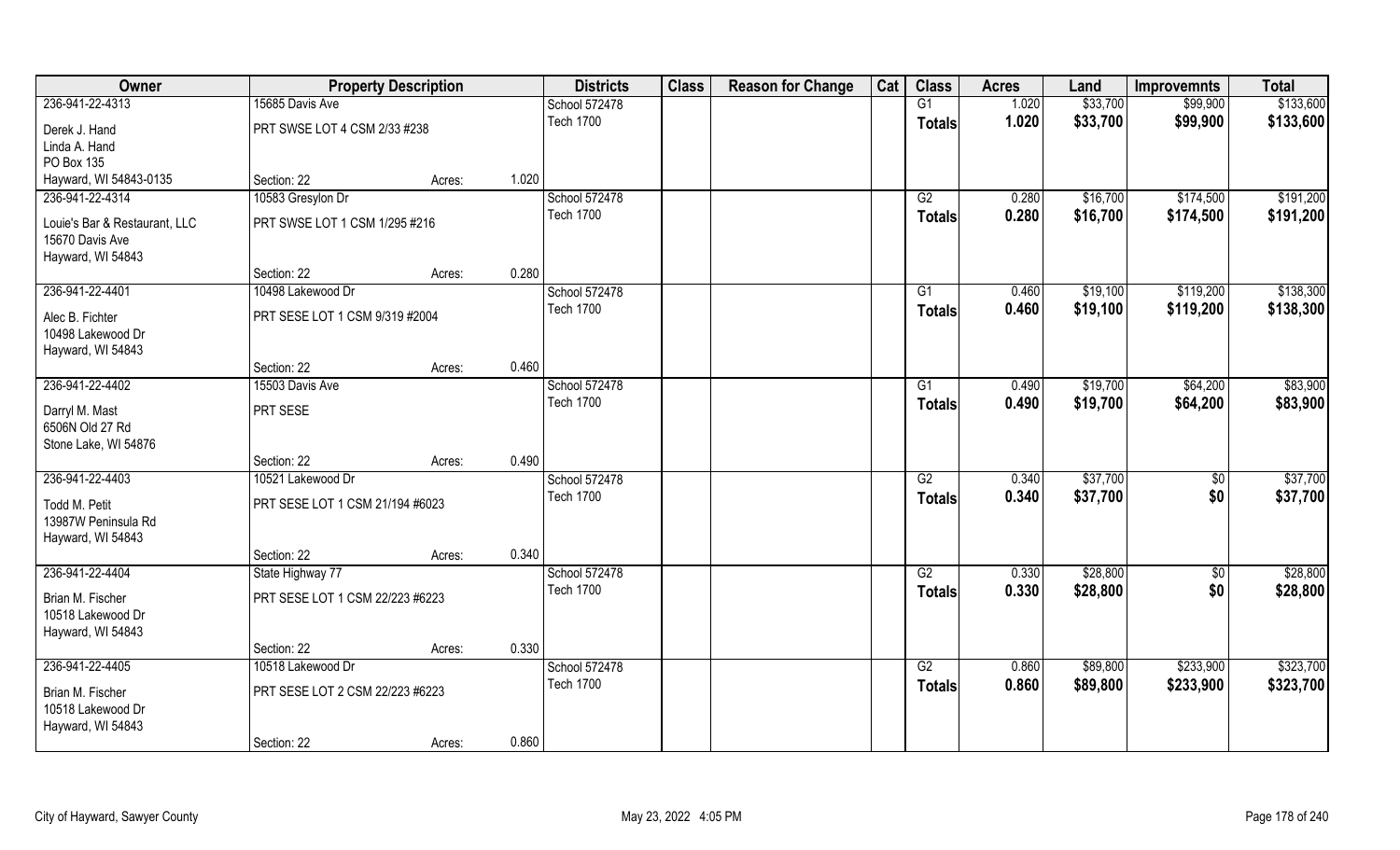| Owner                                                                          |                                           | <b>Property Description</b> |       | <b>Districts</b>                  | <b>Class</b> | <b>Reason for Change</b> | Cat | <b>Class</b>                     | <b>Acres</b>   | Land                 | <b>Improvemnts</b>     | <b>Total</b>         |
|--------------------------------------------------------------------------------|-------------------------------------------|-----------------------------|-------|-----------------------------------|--------------|--------------------------|-----|----------------------------------|----------------|----------------------|------------------------|----------------------|
| 236-941-22-4406                                                                | 15551 Davis Ave                           |                             |       | School 572478                     |              |                          |     | G1                               | 1.380          | \$24,800             | \$129,300              | \$154,100            |
| Ronald S. Kubarek<br>Bonnie A. Kubarek                                         | PRT SESE ANNEXATION #319327               |                             |       | <b>Tech 1700</b>                  |              |                          |     | <b>Totals</b>                    | 1.380          | \$24,800             | \$129,300              | \$154,100            |
| 15551 Davis Ave                                                                |                                           |                             |       |                                   |              |                          |     |                                  |                |                      |                        |                      |
| Hayward, WI 54843-6466                                                         | Section: 22                               | Acres:                      | 1.380 |                                   |              |                          |     |                                  |                |                      |                        |                      |
| 236-941-22-4407                                                                | State Highway 77                          |                             |       | School 572478                     |              |                          |     | X4                               | 0.530          | $\sqrt{$0}$          | $\overline{50}$        | \$0                  |
| City of Hayward<br>PO Box 969<br>Hayward, WI 54843-0969                        | PRT SESE STREET CSM 21/194 #6023          |                             |       | <b>Tech 1700</b>                  |              |                          |     | <b>Totals</b>                    | 0.530          | \$0                  | \$0                    | \$0                  |
|                                                                                | Section: 22                               | Acres:                      | 0.530 |                                   |              |                          |     |                                  |                |                      |                        |                      |
| 236-941-22-4408                                                                | 15594 Sunnyside Ave                       |                             |       | School 572478                     |              |                          |     | G1                               | 0.400          | \$18,000             | \$68,800               | \$86,800             |
| Lyle L. Swanson<br>Alice M. Swanson                                            | PRT SESE                                  |                             |       | <b>Tech 1700</b>                  |              |                          |     | <b>Totals</b>                    | 0.400          | \$18,000             | \$68,800               | \$86,800             |
| 15594 Sunnyside Ave<br>Hayward, WI 54843                                       | Section: 22                               |                             | 0.400 |                                   |              |                          |     |                                  |                |                      |                        |                      |
| 236-941-22-4436                                                                | State Highway 77                          | Acres:                      |       | School 572478                     |              |                          |     | G1                               | 0.730          | \$20,900             | \$100                  | \$21,000             |
| Hawksford Land Co LLC<br>46860 Agnes Bay Rd<br>Drummond, WI 54832              | PRT SESE LOTS 1 & 2 CSM 27/232 #7104      |                             |       | <b>Tech 1700</b>                  |              |                          |     | <b>Totals</b>                    | 0.730          | \$20,900             | \$100                  | \$21,000             |
|                                                                                | Section: 22                               | Acres:                      | 0.730 |                                   |              |                          |     |                                  |                |                      |                        |                      |
| 236-941-22-4445                                                                | 15541 State Highway 77                    |                             |       | School 572478                     |              |                          |     | $\overline{G2}$                  | 0.800          | \$99,600             | \$173,800              | \$273,400            |
| Hawksford Land Co LLC<br>46860 Agnes Bay Rd<br>Drummond, WI 54832              | PRT SESE LOT 3 CSM 10/191 #2190           |                             |       | <b>Tech 1700</b>                  |              |                          |     | <b>Totals</b>                    | 0.800          | \$99,600             | \$173,800              | \$273,400            |
|                                                                                | Section: 22                               | Acres:                      | 0.800 |                                   |              |                          |     |                                  |                |                      |                        |                      |
| 236-941-22-4448<br>Davis Woods, LLC<br>7989N Bay Shore Ln<br>Hayward, WI 54843 | PRT SESE & PRT SWSE LOT 1 CSM 36/48 #8378 |                             |       | School 572478<br><b>Tech 1700</b> |              |                          |     | G1<br><b>Totals</b>              | 0.650<br>0.650 | \$11,500<br>\$11,500 | $\overline{50}$<br>\$0 | \$11,500<br>\$11,500 |
|                                                                                | Section: 22                               | Acres:                      | 0.650 |                                   |              |                          |     |                                  |                |                      |                        |                      |
| 236-941-22-4449<br>Davis Woods, LLC                                            | PRT SESE & PRT SWSE LOT 2 CSM 36/48 #8378 |                             |       | School 572478<br><b>Tech 1700</b> |              |                          |     | $\overline{G1}$<br><b>Totals</b> | 0.630<br>0.630 | \$16,100<br>\$16,100 | $\overline{50}$<br>\$0 | \$16,100<br>\$16,100 |
| 7989N Bay Shore Ln<br>Hayward, WI 54843                                        | Section: 22                               | Acres:                      | 0.630 |                                   |              |                          |     |                                  |                |                      |                        |                      |
|                                                                                |                                           |                             |       |                                   |              |                          |     |                                  |                |                      |                        |                      |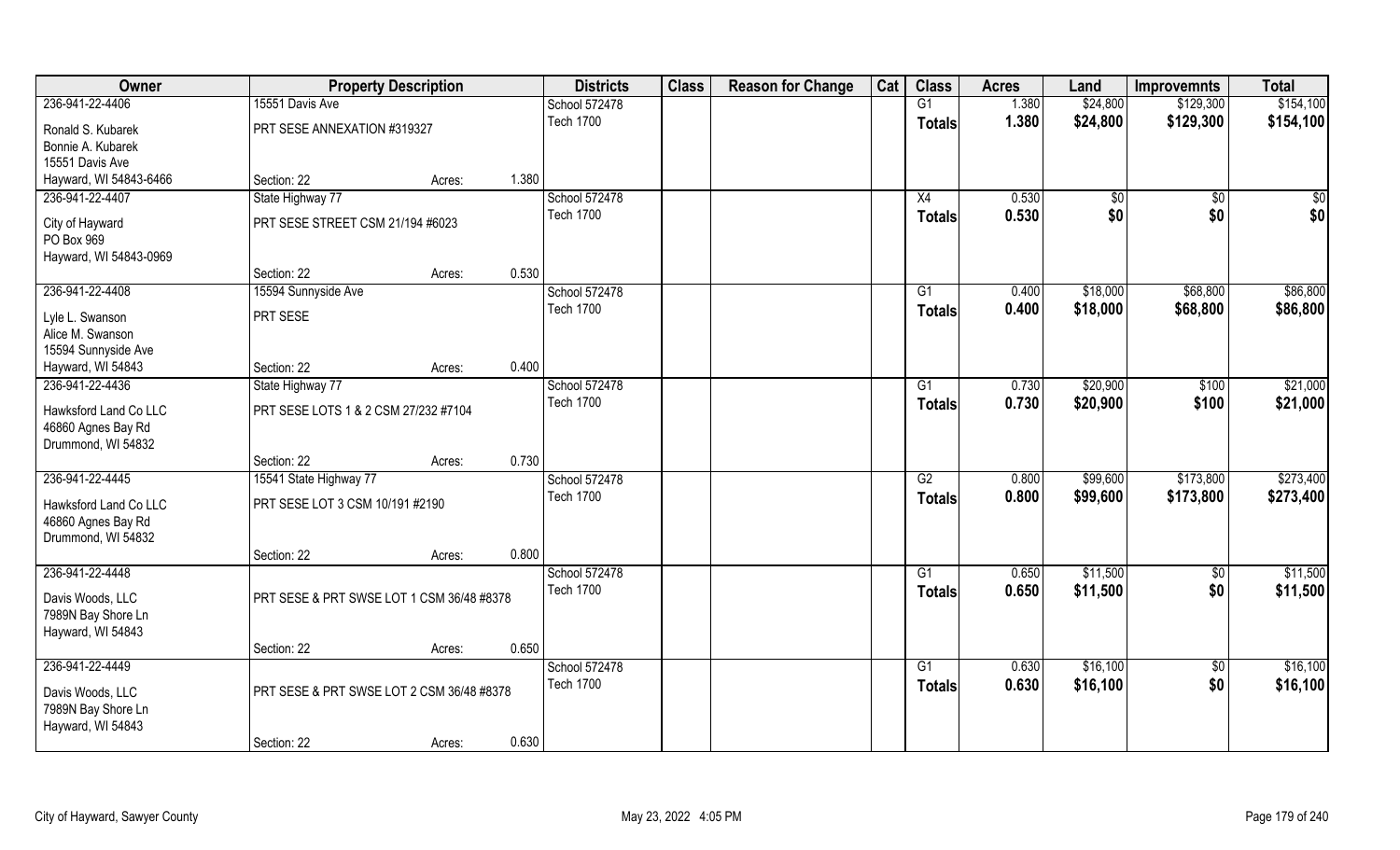| Owner                                                          |                                                               | <b>Property Description</b> |       | <b>Districts</b> | <b>Class</b> | <b>Reason for Change</b> | Cat | <b>Class</b>    | <b>Acres</b> | Land     | <b>Improvemnts</b> | <b>Total</b> |
|----------------------------------------------------------------|---------------------------------------------------------------|-----------------------------|-------|------------------|--------------|--------------------------|-----|-----------------|--------------|----------|--------------------|--------------|
| 236-941-22-4450                                                | 15581 Davis Ave                                               |                             |       | School 572478    |              |                          |     | G1              | 0.540        | \$13,800 | \$88,000           | \$101,800    |
| Davis Woods, LLC<br>7989N Bay Shore Ln<br>Hayward, WI 54843    | PRT SESE & PRT SWSE LOT 3 CSM 36/48 #8378                     |                             |       | <b>Tech 1700</b> |              |                          |     | <b>Totals</b>   | 0.540        | \$13,800 | \$88,000           | \$101,800    |
|                                                                | Section: 22                                                   | Acres:                      | 0.540 |                  |              |                          |     |                 |              |          |                    |              |
| 236-941-22-4451                                                | 10540 Nightingale Ct                                          |                             |       | School 572478    | G1           | <b>NSF</b>               |     | $\overline{G1}$ | 0.300        | \$18,000 | \$296,600          | \$314,600    |
| Daniel L. Broom<br>10540 Nightingale Ct<br>Hayward, WI 54843   | PRT SESE & PRT SWSE LOT 4 CSM 36/48 #8378                     |                             |       | <b>Tech 1700</b> |              |                          |     | <b>Totals</b>   | 0.300        | \$18,000 | \$296,600          | \$314,600    |
|                                                                | Section: 22                                                   | Acres:                      | 0.300 |                  |              |                          |     |                 |              |          |                    |              |
| 236-941-22-4454                                                | 10508 Nightingale Ct                                          |                             |       | School 572478    | G1           | NSF @ 70% coomplete      |     | G1              | 0.480        | \$12,300 | \$225,400          | \$237,700    |
| Nicholas P. Stevens<br>Mary A. Stevens<br>10508 Nightingale Ct | PRT SESE & PRT SWSE S22 PRT NWNE S27 LOT 2<br>CSM 36/86 #8396 |                             |       | <b>Tech 1700</b> |              |                          |     | <b>Totals</b>   | 0.480        | \$12,300 | \$225,400          | \$237,700    |
| Hayward, WI 54843                                              | Section: 22                                                   | Acres:                      | 0.480 |                  |              |                          |     |                 |              |          |                    |              |
| 236-941-22-4455                                                |                                                               |                             |       | School 572478    |              |                          |     | G1              | 0.440        | \$11,300 | $\sqrt{50}$        | \$11,300     |
| Davis Woods, LLC<br>7989N Bay Shore Ln<br>Hayward, WI 54843    | PRT SESE & PRT SWSE S22 PRT NWNE S27 LOT 3<br>CSM 36/86 #8396 |                             |       | <b>Tech 1700</b> |              |                          |     | <b>Totals</b>   | 0.440        | \$11,300 | \$0                | \$11,300     |
|                                                                | Section: 22                                                   | Acres:                      | 0.440 |                  |              |                          |     |                 |              |          |                    |              |
| 236-941-22-4456                                                |                                                               |                             |       | School 572478    |              |                          |     | $\overline{G1}$ | 0.520        | \$13,300 | $\overline{50}$    | \$13,300     |
| Davis Woods, LLC<br>7989N Bay Shore Ln<br>Hayward, WI 54843    | PRT SESE & PRT SWSE S22 PRT NWNE S27 LOT 4<br>CSM 36/86 #8396 |                             |       | <b>Tech 1700</b> |              |                          |     | <b>Totals</b>   | 0.520        | \$13,300 | \$0                | \$13,300     |
|                                                                | Section: 22                                                   | Acres:                      | 0.520 |                  |              |                          |     |                 |              |          |                    |              |
| 236-941-22-4457                                                |                                                               |                             |       | School 572478    |              |                          |     | G1              | 0.470        | \$7,600  | $\sqrt{6}$         | \$7,600      |
| Davis Woods, LLC<br>7989N Bay Shore Ln<br>Hayward, WI 54843    | PRT SESE & PRT SWSE SEC 22, LOT 1 CSM 37/41<br>#8523          |                             |       | <b>Tech 1700</b> |              |                          |     | <b>Totals</b>   | 0.470        | \$7,600  | \$0                | \$7,600      |
|                                                                | Section: 22                                                   | Acres:                      | 0.470 |                  |              |                          |     |                 |              |          |                    |              |
| 236-941-22-4459                                                |                                                               |                             |       | School 572478    | G1           | Annexation               |     | $\overline{G1}$ | 0.020        | \$400    | $\overline{50}$    | \$400        |
| John V. Hawksford<br>Kay E. Hawksford                          | PRT SESE OUTLOT 1 CSM 36/120 #8411                            |                             |       | <b>Tech 1700</b> |              |                          |     | Totals          | 0.020        | \$400    | \$0                | \$400        |
| 46860 Agnes Bay Rd<br>Drummond, WI 54832                       | Section: 22                                                   | Acres:                      | 0.020 |                  |              |                          |     |                 |              |          |                    |              |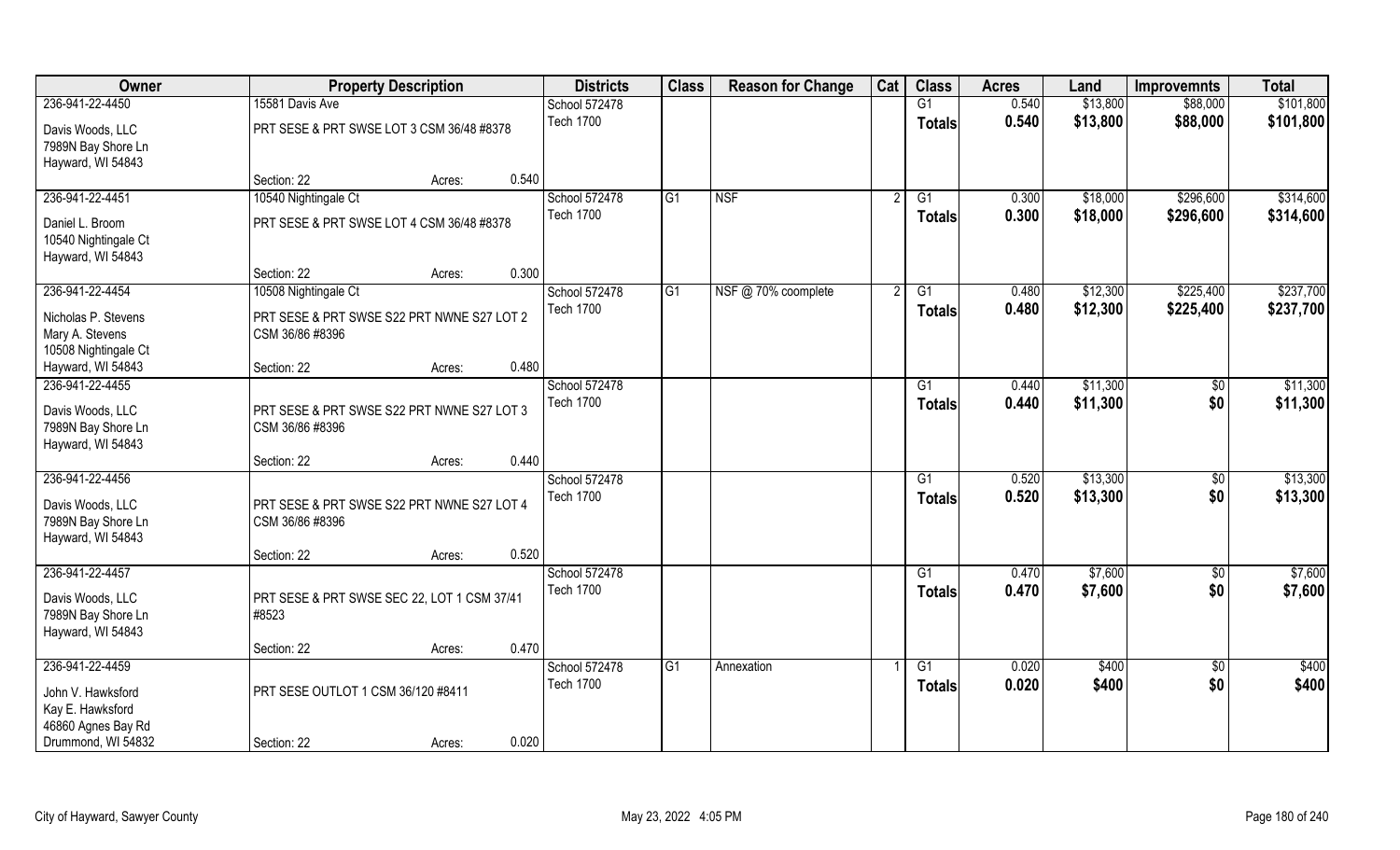| Owner                                                               | <b>Property Description</b>     |        |        | <b>Districts</b> | <b>Class</b> | <b>Reason for Change</b> | Cat | <b>Class</b>    | <b>Acres</b> | Land      | <b>Improvemnts</b> | <b>Total</b> |
|---------------------------------------------------------------------|---------------------------------|--------|--------|------------------|--------------|--------------------------|-----|-----------------|--------------|-----------|--------------------|--------------|
| 236-941-22-4460                                                     |                                 |        |        | School 572478    | G1           | Annexation               |     | G1              | 0.810        | \$10,000  | $\overline{50}$    | \$10,000     |
| Third Degree, LLC<br>PO Box 767                                     | PRT SESE LOT 1 CSM 37/202 #8589 |        |        | <b>Tech 1700</b> |              |                          |     | Totals          | 0.810        | \$10,000  | \$0                | \$10,000     |
| Hayward, WI 54843                                                   |                                 |        |        |                  |              |                          |     |                 |              |           |                    |              |
|                                                                     | Section: 22                     | Acres: | 0.810  |                  |              |                          |     |                 |              |           |                    |              |
| 236-941-22-4461                                                     | 10568N Sunnyside Ave            |        |        | School 572478    | G1           | List acreage             |     | G1              | 0.340        | \$6,800   | \$117,500          | \$124,300    |
| Third Degree, LLC<br>PO Box 767                                     | PRT SESE LOT 2 CSM 37/202 #8589 |        |        | <b>Tech 1700</b> |              |                          |     | Totals          | 0.340        | \$6,800   | \$117,500          | \$124,300    |
| Hayward, WI 54843                                                   |                                 |        |        |                  |              |                          |     |                 |              |           |                    |              |
|                                                                     | Section: 22                     | Acres: | 0.340  |                  |              |                          |     |                 |              |           |                    |              |
| 236-941-23-2202                                                     |                                 |        |        | School 572478    |              |                          |     | $\overline{X2}$ | 0.330        | \$0       | \$0                | \$0          |
| Wisconsin Dept of Transportation Dist 8   PRT NWNW<br>1701 N 4th St |                                 |        |        | <b>Tech 1700</b> |              |                          |     | <b>Totals</b>   | 0.330        | \$0       | \$0                | \$0          |
| Superior, WI 54880-1068                                             | Section: 23                     | Acres: | 0.330  |                  |              |                          |     |                 |              |           |                    |              |
| 236-941-23-2203                                                     |                                 |        |        | School 572478    |              |                          |     | G1              | 10.900       | \$5,500   | $\sqrt[6]{}$       | \$5,500      |
| Gwen Smith Rev Trust<br>15564W Par Ln<br>Hayward, WI 54843          | PRT NWNW                        |        |        | <b>Tech 1700</b> |              |                          |     | <b>Totals</b>   | 10.900       | \$5,500   | \$0                | \$5,500      |
|                                                                     | Section: 23                     | Acres: | 10.900 |                  |              |                          |     |                 |              |           |                    |              |
| 236-941-23-3301                                                     | 10532 Ranch Rd                  |        |        | School 572478    |              |                          |     | $\overline{G2}$ | 1.220        | \$110,400 | \$156,200          | \$266,600    |
| Roger A & Susan E Rockenbach Trust<br>PO Box 215<br>Cable, WI 54821 | PRT SWSW LOT 2 CSM 8/364 #1774  |        |        | <b>Tech 1700</b> |              |                          |     | <b>Totals</b>   | 1.220        | \$110,400 | \$156,200          | \$266,600    |
|                                                                     | Section: 23                     | Acres: | 1.220  |                  |              |                          |     |                 |              |           |                    |              |
| 236-941-23-3303                                                     | 15496 Davis Ave                 |        |        | School 572478    |              |                          |     | G1              | 0.359        | \$9,300   | \$8,900            | \$18,200     |
| Jeremy R. Laures<br>Heidi J. Laures<br>2746N Teal Ln                | PRT SWSW LOT 1 CSM 36/302 #8485 |        |        | <b>Tech 1700</b> |              |                          |     | <b>Totals</b>   | 0.359        | \$9,300   | \$8,900            | \$18,200     |
| Birchwood, WI 54817                                                 | Section: 23                     | Acres: | 0.359  |                  |              |                          |     |                 |              |           |                    |              |
| 236-941-23-3304                                                     | 15484 Davis Ave                 |        |        | School 572478    |              |                          |     | G1              | 0.303        | \$7,800   | \$66,700           | \$74,500     |
| Rita K. Wickerham<br>15484 Davis Ave<br>Hayward, WI 54843           | PRT SWSW LOT 2 CSM 36/302 #8485 |        |        | <b>Tech 1700</b> |              |                          |     | <b>Totals</b>   | 0.303        | \$7,800   | \$66,700           | \$74,500     |
|                                                                     | Section: 23                     | Acres: | 0.303  |                  |              |                          |     |                 |              |           |                    |              |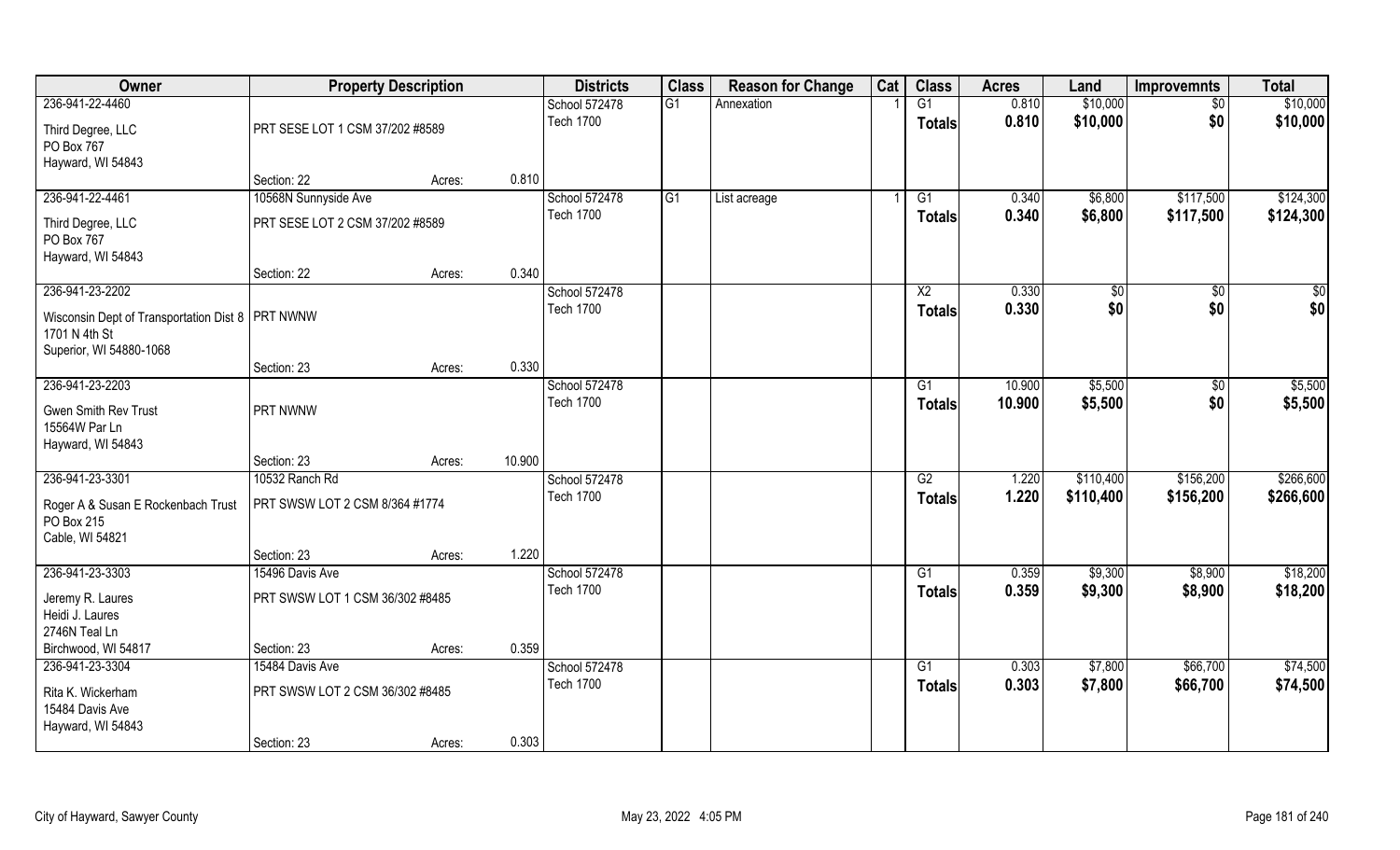| Owner                                                           | <b>Property Description</b>                 |        |       | <b>Districts</b>                  | <b>Class</b>    | <b>Reason for Change</b> | Cat | <b>Class</b>    | <b>Acres</b>   | Land        | <b>Improvemnts</b> | <b>Total</b>  |
|-----------------------------------------------------------------|---------------------------------------------|--------|-------|-----------------------------------|-----------------|--------------------------|-----|-----------------|----------------|-------------|--------------------|---------------|
| 236-941-26-2201                                                 |                                             |        |       | School 572478                     |                 |                          |     | $\overline{X4}$ | 0.203          | \$0         | $\sqrt{6}$         | \$0           |
| Town of Hayward-Twn Road                                        | PRT NWNW NAMEKAGON TRL                      |        |       | <b>Tech 1700</b>                  |                 |                          |     | <b>Totals</b>   | 0.203          | \$0         | \$0                | \$0           |
| 15460W State Hwy 77                                             |                                             |        |       |                                   |                 |                          |     |                 |                |             |                    |               |
| Hayward, WI 54843                                               |                                             |        | 0.203 |                                   |                 |                          |     |                 |                |             |                    |               |
|                                                                 | Section: 26                                 | Acres: |       |                                   |                 |                          |     | $\overline{X2}$ |                |             |                    |               |
| 236-941-26-2205                                                 |                                             |        |       | School 572478<br><b>Tech 1700</b> |                 |                          |     |                 | 2.290<br>2.290 | $\sqrt{$0}$ | \$0                | \$0           |
| Wisconsin Dept of Transportation Dist 8   PRT NWNW STATE HWY 77 |                                             |        |       |                                   |                 |                          |     | <b>Totals</b>   |                | \$0         | \$0                | \$0           |
| 1701 N 4th St                                                   |                                             |        |       |                                   |                 |                          |     |                 |                |             |                    |               |
| Superior, WI 54880-1068                                         |                                             |        |       |                                   |                 |                          |     |                 |                |             |                    |               |
|                                                                 | Section: 26                                 | Acres: | 2.290 |                                   |                 |                          |     |                 |                |             |                    |               |
| 236-941-26-2208                                                 | 15473 Davis Ave                             |        |       | School 572478                     |                 |                          |     | G2              | 0.680          | \$79,600    | \$118,700          | \$198,300     |
| Robert A. Novak                                                 | PRT NWNW LOT 1 CSM 23/332 #6464             |        |       | <b>Tech 1700</b>                  |                 |                          |     | <b>Totals</b>   | 0.680          | \$79,600    | \$118,700          | \$198,300     |
| PO Box 749                                                      |                                             |        |       |                                   |                 |                          |     |                 |                |             |                    |               |
| Hayward, WI 54843                                               |                                             |        |       |                                   |                 |                          |     |                 |                |             |                    |               |
|                                                                 | Section: 26                                 | Acres: | 0.680 |                                   |                 |                          |     |                 |                |             |                    |               |
| 236-941-26-2209                                                 | 15431 State Highway 77                      |        |       | School 572478                     |                 |                          |     | G1              | 0.520          | \$20,000    | \$81,600           | \$101,600     |
|                                                                 |                                             |        |       | <b>Tech 1700</b>                  |                 |                          |     | <b>Totals</b>   | 0.520          | \$20,000    | \$81,600           | \$101,600     |
| Mckenna Green                                                   | PRT NWNW                                    |        |       |                                   |                 |                          |     |                 |                |             |                    |               |
| 15431 State Hwy 77<br>Hayward, WI 54843                         |                                             |        |       |                                   |                 |                          |     |                 |                |             |                    |               |
|                                                                 | Section: 26                                 | Acres: | 0.520 |                                   |                 |                          |     |                 |                |             |                    |               |
| 236-941-26-2210                                                 | 15427 State Highway 77                      |        |       | School 572478                     | $\overline{G1}$ | Shed                     |     | $\overline{G1}$ | 0.620          | \$20,400    | \$60,300           | \$80,700      |
|                                                                 |                                             |        |       | <b>Tech 1700</b>                  |                 |                          |     |                 | 0.620          | \$20,400    | \$60,300           | \$80,700      |
| Eugene Joseph Zegarski                                          | PRT NWNW LOT 1 CSM 4/9 #665 F ZEGARSKI LIFE |        |       |                                   |                 |                          |     | <b>Totals</b>   |                |             |                    |               |
| 831 218th St                                                    | <b>ESTATE</b>                               |        |       |                                   |                 |                          |     |                 |                |             |                    |               |
| Osceola, WI 54020-4519                                          |                                             |        |       |                                   |                 |                          |     |                 |                |             |                    |               |
|                                                                 | Section: 26                                 | Acres: | 0.620 |                                   |                 |                          |     |                 |                |             |                    |               |
| 236-941-26-2211                                                 | 15419 State Highway 77                      |        |       | School 572478                     |                 |                          |     | G1              | 0.570          | \$20,200    | \$77,500           | \$97,700      |
| Lavonne M. Nedlose                                              | PRT NWNW LOT 1 CSM 28/90 #7209              |        |       | <b>Tech 1700</b>                  |                 |                          |     | <b>Totals</b>   | 0.570          | \$20,200    | \$77,500           | \$97,700      |
| 15419 Peterson Rd                                               |                                             |        |       |                                   |                 |                          |     |                 |                |             |                    |               |
| Hayward, WI 54843                                               |                                             |        |       |                                   |                 |                          |     |                 |                |             |                    |               |
|                                                                 | Section: 26                                 | Acres: | 0.570 |                                   |                 |                          |     |                 |                |             |                    |               |
| 236-941-26-2213                                                 | Peterson Rd                                 |        |       | School 572478                     |                 |                          |     | X4              | 0.460          | $\sqrt{6}$  | $\overline{50}$    | $\frac{1}{6}$ |
| City of Hayward                                                 | PRT NWNW PETERSON ROAD                      |        |       | <b>Tech 1700</b>                  |                 |                          |     | <b>Totals</b>   | 0.460          | \$0         | \$0                | \$0           |
| PO Box 969                                                      |                                             |        |       |                                   |                 |                          |     |                 |                |             |                    |               |
| Hayward, WI 54843-0969                                          |                                             |        |       |                                   |                 |                          |     |                 |                |             |                    |               |
|                                                                 | Section: 26                                 | Acres: | 0.460 |                                   |                 |                          |     |                 |                |             |                    |               |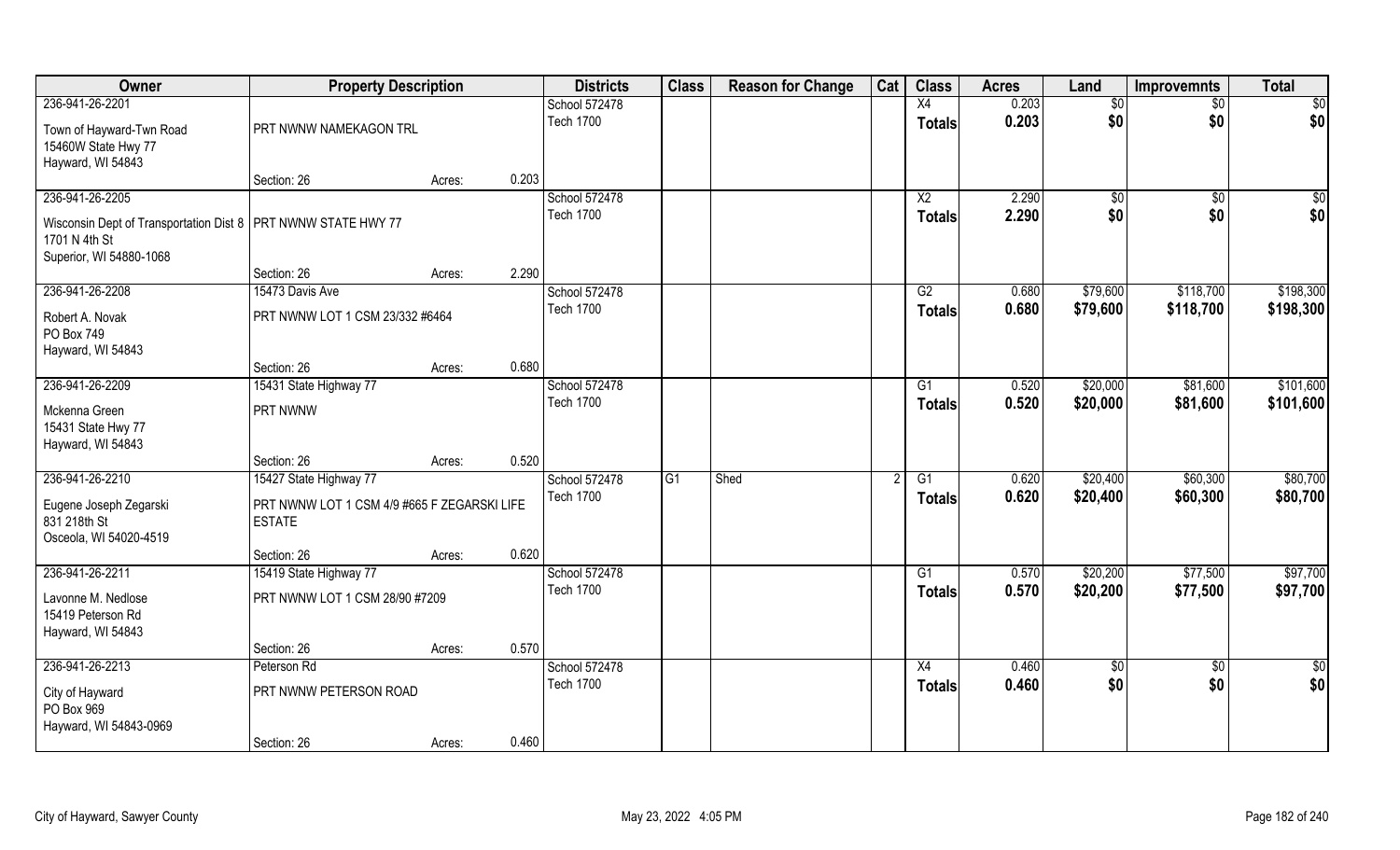| Owner                                                        |                                                           | <b>Property Description</b> |       | <b>Districts</b> | <b>Class</b> | <b>Reason for Change</b> | Cat | <b>Class</b>    | <b>Acres</b> | Land     | <b>Improvemnts</b> | <b>Total</b> |
|--------------------------------------------------------------|-----------------------------------------------------------|-----------------------------|-------|------------------|--------------|--------------------------|-----|-----------------|--------------|----------|--------------------|--------------|
| 236-941-26-2214                                              | Peterson Rd                                               |                             |       | School 572478    |              |                          |     | G1              | 6.840        | \$36,600 | $\sqrt{6}$         | \$36,600     |
| Larry F. Jennings<br>10431 Peterson Rd<br>Hayward, WI 54843  | PRT W1/2 NW PRT LOTS 1-2 CSM 11/148 #2378 CN<br>LEIN - LC |                             |       | <b>Tech 1700</b> |              |                          |     | <b>Totals</b>   | 6.840        | \$36,600 | \$0                | \$36,600     |
|                                                              | Section: 26                                               | Acres:                      | 6.840 |                  |              |                          |     |                 |              |          |                    |              |
| 236-941-26-2215                                              | 10431 Peterson Rd                                         |                             |       | School 572478    |              |                          |     | G1              | 0.900        | \$91,800 | \$74,900           | \$166,700    |
| Larry F. Jennings<br>10431 Peterson Rd<br>Hayward, WI 54843  | PRT NWNW                                                  |                             |       | <b>Tech 1700</b> |              |                          |     | Totals          | 0.900        | \$91,800 | \$74,900           | \$166,700    |
|                                                              | Section: 26                                               | Acres:                      | 0.900 |                  |              |                          |     |                 |              |          |                    |              |
| 236-941-26-2216                                              | 10425 Peterson Rd                                         |                             |       | School 572478    |              |                          |     | G1              | 0.950        | \$65,800 | \$99,000           | \$164,800    |
| Aaron R. Niemuth<br>Rebecca K. Niemuth<br>N2396 County Rd K  | PRT NWNW ESMT 654/81                                      |                             |       | <b>Tech 1700</b> |              |                          |     | <b>Totals</b>   | 0.950        | \$65,800 | \$99,000           | \$164,800    |
| Waupaca, WI 54981                                            | Section: 26                                               | Acres:                      | 0.950 |                  |              |                          |     |                 |              |          |                    |              |
| 236-941-26-2217                                              | Peterson Rd                                               |                             |       | School 572478    |              |                          |     | G1              | 0.840        | \$25,000 | $\sqrt{50}$        | \$25,000     |
| Thomas L. Czajkowski<br>Dawn E. Czajkowski<br>206 Roller Ave | PRT NWNW LOT A CSM 2/124 #297                             |                             |       | <b>Tech 1700</b> |              |                          |     | Totals          | 0.840        | \$25,000 | \$0                | \$25,000     |
| Beaver Dam, WI 53916                                         | Section: 26                                               | Acres:                      | 0.840 |                  |              |                          |     |                 |              |          |                    |              |
| 236-941-26-2218                                              | 10393 Peterson Rd                                         |                             |       | School 572478    |              |                          |     | $\overline{G1}$ | 0.460        | \$67,800 | \$130,500          | \$198,300    |
| Patrick David Bushman<br>Moll Bushman<br>935 Bluff View Cir  | PRT NWNW, LOT 1 CSM 6/198 #1223                           |                             |       | <b>Tech 1700</b> |              |                          |     | <b>Totals</b>   | 0.460        | \$67,800 | \$130,500          | \$198,300    |
| Chippewa Falls, WI 54729                                     | Section: 26                                               | Acres:                      | 0.460 |                  |              |                          |     |                 |              |          |                    |              |
| 236-941-26-2219                                              | 10476 Peterson Rd                                         |                             |       | School 572478    |              |                          |     | G1              | 0.460        | \$19,100 | \$175,300          | \$194,400    |
| Thomas M. Karas<br>Cynthia Karas<br>10476 Peterson Rd        | PRT NWNW, LOT 1 CSM 28/92 #7210                           |                             |       | <b>Tech 1700</b> |              |                          |     | <b>Totals</b>   | 0.460        | \$19,100 | \$175,300          | \$194,400    |
| Hayward, WI 54843                                            | Section: 26                                               | Acres:                      | 0.460 |                  |              |                          |     |                 |              |          |                    |              |
| 236-941-26-2220                                              | Peterson Rd                                               |                             |       | School 572478    |              |                          |     | $\overline{G1}$ | 0.730        | \$20,900 | $\overline{50}$    | \$20,900     |
| Larry F. Jennings<br>10431 Peterson Rd<br>Hayward, WI 54843  | PRT NWNW LOT 1 CSM 6/237 #1244                            |                             |       | <b>Tech 1700</b> |              |                          |     | <b>Totals</b>   | 0.730        | \$20,900 | \$0                | \$20,900     |
|                                                              | Section: 26                                               | Acres:                      | 0.730 |                  |              |                          |     |                 |              |          |                    |              |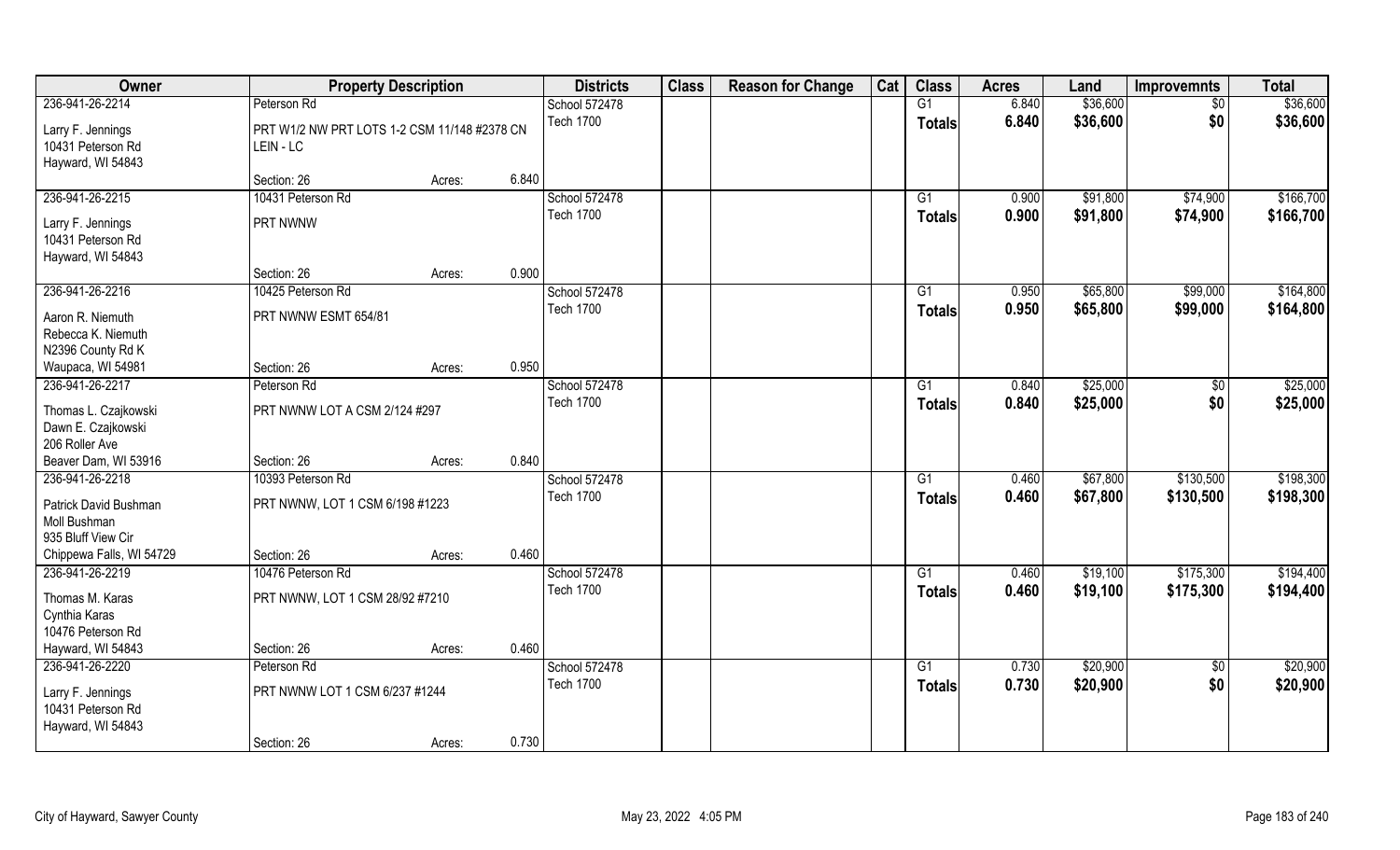| Owner                                                             |                                               | <b>Property Description</b> |       | <b>Districts</b>                  | <b>Class</b> | <b>Reason for Change</b> | Cat | <b>Class</b>    | <b>Acres</b>   | Land                 | <b>Improvemnts</b>     | <b>Total</b>           |
|-------------------------------------------------------------------|-----------------------------------------------|-----------------------------|-------|-----------------------------------|--------------|--------------------------|-----|-----------------|----------------|----------------------|------------------------|------------------------|
| 236-941-26-2222                                                   | 10459 Peterson Rd                             |                             |       | School 572478                     |              |                          |     | G1              | 1.990          | \$32,400             | \$137,000              | \$169,400              |
| Lily E. Hennig<br>10459 Peterson Rd<br>Hayward, WI 54843-6496     | PRT NWNW LOT 1 CSM 28/94 #7211 AFF CSM 28/284 |                             |       | <b>Tech 1700</b>                  |              |                          |     | <b>Totals</b>   | 1.990          | \$32,400             | \$137,000              | \$169,400              |
|                                                                   | Section: 26                                   | Acres:                      | 1.990 |                                   |              |                          |     |                 |                |                      |                        |                        |
| 236-941-26-2223                                                   | 10443 Peterson Rd                             |                             |       | School 572478<br><b>Tech 1700</b> |              |                          |     | G1              | 0.900<br>0.900 | \$21,700<br>\$21,700 | \$121,400<br>\$121,400 | \$143,100<br>\$143,100 |
| Harry E. Hodgkinson<br>Loretta M. Hodgkinson<br>10443 Peterson Rd | PRT NWNW LOT 3 & OUTLOT 7 CSM 28/66 #7197     |                             |       |                                   |              |                          |     | Totals          |                |                      |                        |                        |
| Hayward, WI 54843                                                 | Section: 26                                   | Acres:                      | 0.900 |                                   |              |                          |     |                 |                |                      |                        |                        |
| 236-941-26-2224                                                   | 15403 State Highway 77                        |                             |       | School 572478                     |              |                          |     | G1              | 0.880          | \$21,600             | \$87,100               | \$108,700              |
| Rupert Jaden M Mullet<br>15403 State Hwy 77<br>Hayward, WI 54843  | PRT NWNW LOT 1 CSM 13/189 #3191               |                             |       | <b>Tech 1700</b>                  |              |                          |     | <b>Totals</b>   | 0.880          | \$21,600             | \$87,100               | \$108,700              |
|                                                                   | Section: 26                                   | Acres:                      | 0.880 |                                   |              |                          |     |                 |                |                      |                        |                        |
| 236-941-26-2225                                                   | 10438 Peterson Rd                             |                             |       | School 572478                     |              |                          |     | X4              | 0.980          | \$0                  | $\frac{1}{30}$         | $\frac{6}{3}$          |
| City of Hayward<br>PO Box 969<br>Hayward, WI 54843-0969           | PRT NWNW LOT 1 & OUTLOT 1 CSM 27/220 #7099    |                             |       | <b>Tech 1700</b>                  |              |                          |     | <b>Totals</b>   | 0.980          | \$0                  | \$0                    | \$0                    |
|                                                                   | Section: 26                                   | Acres:                      | 0.980 |                                   |              |                          |     |                 |                |                      |                        |                        |
| 236-941-26-2301                                                   | 10392 Peterson Rd                             |                             |       | School 572478                     |              |                          |     | $\overline{G1}$ | 0.460          | \$79,000             | \$65,200               | \$144,200              |
| Patrick David Bushman<br>Moll Bushman<br>935 Bluff View Cir       | PRT SWNW LOT 2 CSM 6/198 #1223 AFF CSM 7/182  |                             |       | <b>Tech 1700</b>                  |              |                          |     | <b>Totals</b>   | 0.460          | \$79,000             | \$65,200               | \$144,200              |
| Chippewa Falls, WI 54729                                          | Section: 26                                   | Acres:                      | 0.460 |                                   |              |                          |     |                 |                |                      |                        |                        |
| 236-941-26-2303                                                   | 10404 Peterson Rd                             |                             |       | School 572478                     |              |                          |     | G1              | 1.400          | \$124,200            | \$44,300               | \$168,500              |
| Joseph W. Kreyer<br>Clarice E. Kreyer<br>PO Box 365               | PRT SWNW                                      |                             |       | <b>Tech 1700</b>                  |              |                          |     | <b>Totals</b>   | 1.400          | \$124,200            | \$44,300               | \$168,500              |
| Hayward, WI 54843-0365                                            | Section: 26                                   | Acres:                      | 1.400 |                                   |              |                          |     |                 |                |                      |                        |                        |
| 236-941-26-2304                                                   | 15459 Lindholm Dr                             |                             |       | School 572478                     |              |                          |     | $\overline{G1}$ | 0.350          | \$17,000             | \$142,200              | \$159,200              |
| Dale A. Jorgensen<br>Ruth A. Jorgensen<br>15458 Lindholm Dr       | PRT SWNW LOT 1 CSM 17/50 #5210                |                             |       | <b>Tech 1700</b>                  |              |                          |     | <b>Totals</b>   | 0.350          | \$17,000             | \$142,200              | \$159,200              |
| Hayward, WI 54843                                                 | Section: 26                                   | Acres:                      | 0.350 |                                   |              |                          |     |                 |                |                      |                        |                        |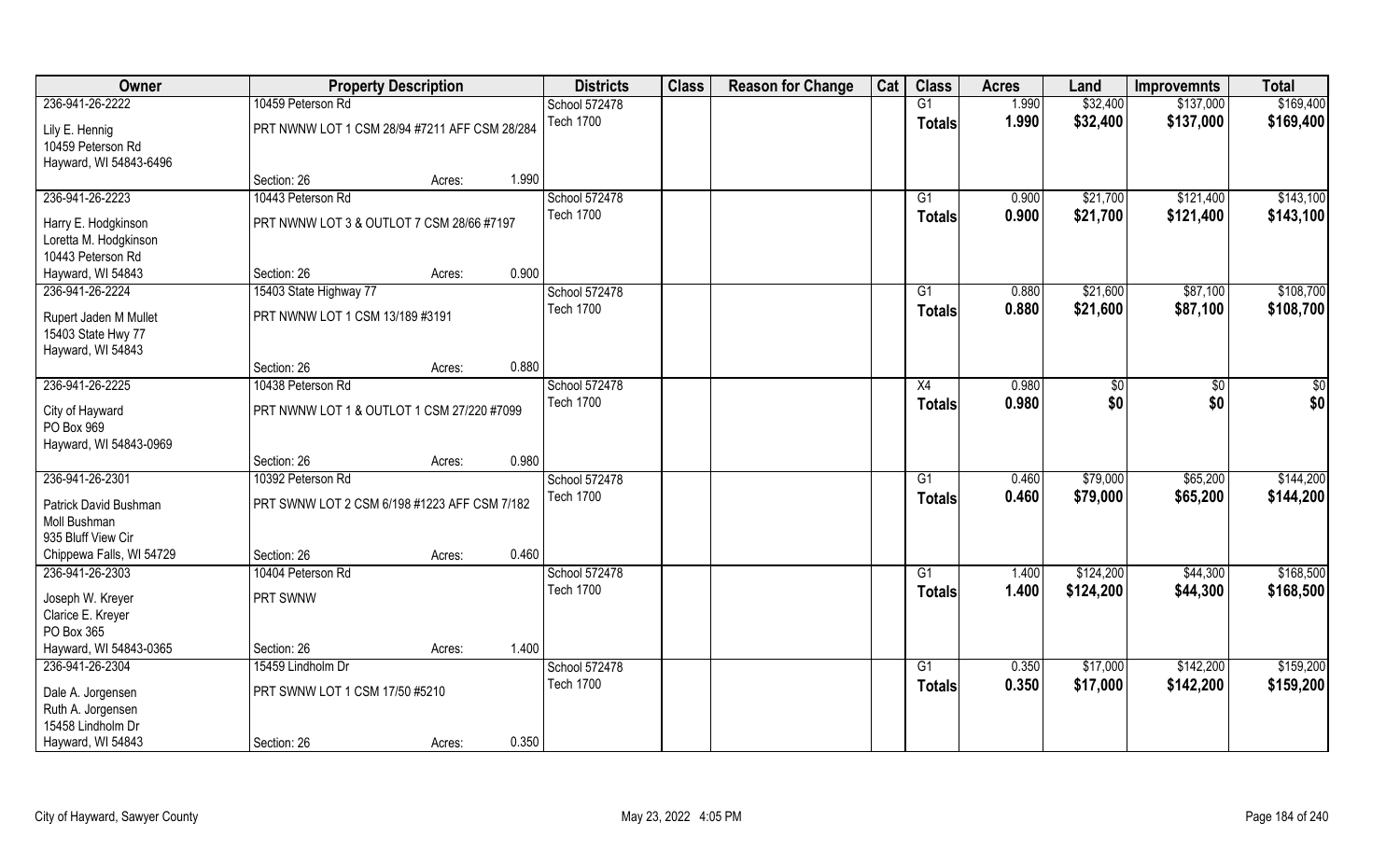| \$76,100<br>236-941-26-2306<br>15490 Lindholm Dr<br>G1<br>1.090<br>\$162,600<br>School 572478<br><b>Tech 1700</b><br>1.090<br>\$76,100<br>\$162,600<br>Totals<br>PRT SWNW LOT B CSM 3/165 #545<br>Christopher A. Bauer<br>Lu A. Bauer<br>S394 Steinke Rd<br>1.090<br>Mondovi, WI 54755<br>Section: 26<br>Acres: |  |  |  |  |  |  |           |
|-----------------------------------------------------------------------------------------------------------------------------------------------------------------------------------------------------------------------------------------------------------------------------------------------------------------|--|--|--|--|--|--|-----------|
|                                                                                                                                                                                                                                                                                                                 |  |  |  |  |  |  | \$238,700 |
|                                                                                                                                                                                                                                                                                                                 |  |  |  |  |  |  | \$238,700 |
|                                                                                                                                                                                                                                                                                                                 |  |  |  |  |  |  |           |
|                                                                                                                                                                                                                                                                                                                 |  |  |  |  |  |  |           |
|                                                                                                                                                                                                                                                                                                                 |  |  |  |  |  |  |           |
| 15470 Lindholm Dr<br>School 572478<br>\$68,800<br>\$36,400<br>236-941-26-2307<br>0.570<br>G1                                                                                                                                                                                                                    |  |  |  |  |  |  | \$105,200 |
| <b>Tech 1700</b><br>0.570<br>\$36,400<br>\$68,800<br><b>Totals</b><br>PRT SWNW LOT 5 CSM 28/89 #7208<br>Denise R. Marquardt                                                                                                                                                                                     |  |  |  |  |  |  | \$105,200 |
| 15995 Fourth St                                                                                                                                                                                                                                                                                                 |  |  |  |  |  |  |           |
| Hayward, WI 54843                                                                                                                                                                                                                                                                                               |  |  |  |  |  |  |           |
| 0.570<br>Section: 26<br>Acres:                                                                                                                                                                                                                                                                                  |  |  |  |  |  |  |           |
| 236-941-26-2309<br>15464 Lindholm Dr<br>School 572478<br>0.400<br>\$70,000<br>\$88,200<br>G1                                                                                                                                                                                                                    |  |  |  |  |  |  | \$158,200 |
| <b>Tech 1700</b><br>\$70,000<br>0.400<br>\$88,200<br><b>Totals</b>                                                                                                                                                                                                                                              |  |  |  |  |  |  | \$158,200 |
| PRT SWNW<br>Douglas C. Ruckdaschel                                                                                                                                                                                                                                                                              |  |  |  |  |  |  |           |
| 15464 Lindholm Dr                                                                                                                                                                                                                                                                                               |  |  |  |  |  |  |           |
| Hayward, WI 54843                                                                                                                                                                                                                                                                                               |  |  |  |  |  |  |           |
| 0.400<br>Section: 26<br>Acres:                                                                                                                                                                                                                                                                                  |  |  |  |  |  |  |           |
| 236-941-26-2310<br>School 572478<br>Lindholm Dr<br>X4<br>0.350<br>$\sqrt[6]{30}$<br>\$0                                                                                                                                                                                                                         |  |  |  |  |  |  | \$0       |
| <b>Tech 1700</b><br>0.350<br>\$0<br>\$0<br><b>Totals</b><br>City of Hayward<br>PRT SWNW                                                                                                                                                                                                                         |  |  |  |  |  |  | \$0       |
| PO Box 969                                                                                                                                                                                                                                                                                                      |  |  |  |  |  |  |           |
| Hayward, WI 54843-0969                                                                                                                                                                                                                                                                                          |  |  |  |  |  |  |           |
| 0.350<br>Section: 26<br>Acres:                                                                                                                                                                                                                                                                                  |  |  |  |  |  |  |           |
| 236-941-26-2311<br>15460 Lindholm Dr<br>School 572478<br>0.480<br>\$79,000<br>\$82,400<br>G1                                                                                                                                                                                                                    |  |  |  |  |  |  | \$161,400 |
| \$79,000<br><b>Tech 1700</b><br>0.480<br>\$82,400<br><b>Totals</b>                                                                                                                                                                                                                                              |  |  |  |  |  |  | \$161,400 |
| PRT SWNW<br>Sidney & Eileen Fait Lysaker Family                                                                                                                                                                                                                                                                 |  |  |  |  |  |  |           |
| Trust                                                                                                                                                                                                                                                                                                           |  |  |  |  |  |  |           |
| Attn: Terri L Lysaker<br>0.480<br>11901W Blue Island Rd                                                                                                                                                                                                                                                         |  |  |  |  |  |  |           |
| Section: 26<br>Acres:<br>Hayward, WI 54843                                                                                                                                                                                                                                                                      |  |  |  |  |  |  |           |
| 10402 Peterson Rd<br>236-941-26-2312<br>School 572478<br>0.460<br>\$110,100<br>\$143,900<br>G1                                                                                                                                                                                                                  |  |  |  |  |  |  | \$254,000 |
| <b>Tech 1700</b><br>0.460                                                                                                                                                                                                                                                                                       |  |  |  |  |  |  |           |
| \$110,100<br>\$143,900<br><b>Totals</b><br>PRT SWNW LOT 3 CSM 6/198 #1223 AFFCSM 7/182<br>Donald R & Mary Jo Mleziva Revocable                                                                                                                                                                                  |  |  |  |  |  |  | \$254,000 |
| Trust                                                                                                                                                                                                                                                                                                           |  |  |  |  |  |  |           |
| 2120 Wisconsin Ave N                                                                                                                                                                                                                                                                                            |  |  |  |  |  |  |           |
| 0.460<br>Golden Valley, MN 55427-3365<br>Section: 26<br>Acres:                                                                                                                                                                                                                                                  |  |  |  |  |  |  |           |
| School 572478<br>236-941-26-2314<br>15480 Lindholm Dr<br>\$18,200<br>\$125,100<br>G1<br>0.410                                                                                                                                                                                                                   |  |  |  |  |  |  | \$143,300 |
| <b>Tech 1700</b><br>0.410<br>\$18,200<br>\$125,100<br><b>Totals</b><br>Jon P. Aderman<br>PRT SWNW LOT 2 CSM 21/146 #5999                                                                                                                                                                                        |  |  |  |  |  |  | \$143,300 |
| 15480 Lindholm Dr                                                                                                                                                                                                                                                                                               |  |  |  |  |  |  |           |
| Hayward, WI 54843                                                                                                                                                                                                                                                                                               |  |  |  |  |  |  |           |
| 0.410<br>Section: 26<br>Acres:                                                                                                                                                                                                                                                                                  |  |  |  |  |  |  |           |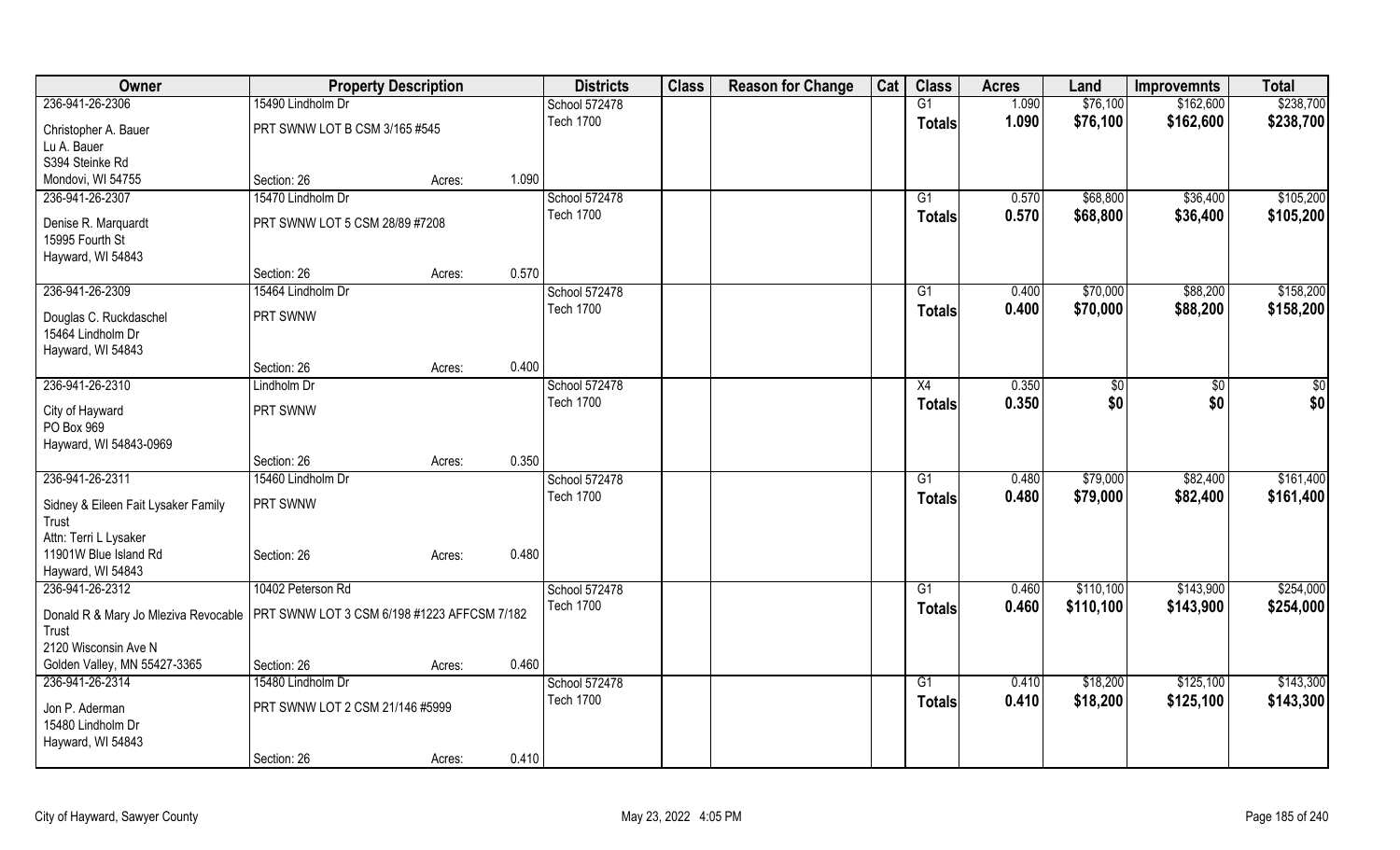| Owner                                  | <b>Property Description</b>     |        |       | <b>Districts</b> | <b>Class</b> | <b>Reason for Change</b> | Cat | <b>Class</b>    | <b>Acres</b> | Land      | <b>Improvemnts</b> | <b>Total</b> |
|----------------------------------------|---------------------------------|--------|-------|------------------|--------------|--------------------------|-----|-----------------|--------------|-----------|--------------------|--------------|
| 236-941-26-2315                        | 15476 Lindholm Dr               |        |       | School 572478    |              |                          |     | G1              | 0.370        | \$17,400  | \$45,200           | \$62,600     |
| Denise R. Marquardt<br>15995 Fourth St | PRT SWNW LOT 3 CSM 21/146 #5999 |        |       | <b>Tech 1700</b> |              |                          |     | <b>Totals</b>   | 0.370        | \$17,400  | \$45,200           | \$62,600     |
| Hayward, WI 54843                      |                                 |        |       |                  |              |                          |     |                 |              |           |                    |              |
|                                        | Section: 26                     | Acres: | 0.370 |                  |              |                          |     |                 |              |           |                    |              |
| 236-941-26-2316                        | 15466 Lindholm Dr               |        |       | School 572478    |              |                          |     | G1              | 0.340        | \$16,800  | \$76,800           | \$93,600     |
| Jacob P. Anderson                      | PRT SWNW LOT 2 CSM 17/50 #5210  |        |       | <b>Tech 1700</b> |              |                          |     | Totals          | 0.340        | \$16,800  | \$76,800           | \$93,600     |
| 14273W State Rd                        |                                 |        |       |                  |              |                          |     |                 |              |           |                    |              |
| Hayward, WI 54843                      |                                 |        |       |                  |              |                          |     |                 |              |           |                    |              |
|                                        | Section: 26                     | Acres: | 0.340 |                  |              |                          |     |                 |              |           |                    |              |
| 236-941-26-2317                        | 15458 Lindholm Dr               |        |       | School 572478    |              |                          |     | G1              | 0.840        | \$74,800  | \$119,900          | \$194,700    |
| Dale A. Jorgensen                      | PRT SWNW LOT 3 CSM 17/50 #5210  |        |       | <b>Tech 1700</b> |              |                          |     | <b>Totals</b>   | 0.840        | \$74,800  | \$119,900          | \$194,700    |
| Ruth A. Jorgensen                      |                                 |        |       |                  |              |                          |     |                 |              |           |                    |              |
| 15458 Lindholm Dr                      |                                 |        |       |                  |              |                          |     |                 |              |           |                    |              |
| Hayward, WI 54843                      | Section: 26                     | Acres: | 0.840 |                  |              |                          |     |                 |              |           |                    |              |
| 236-941-26-2318                        | Lindholm Dr                     |        |       | School 572478    |              |                          |     | G1              | 0.480        | \$15,100  | $\sqrt{50}$        | \$15,100     |
| Hayward 10 Townhomes Homeowners        | PRT SWNW, LOT 2 CSM 26/24 #6828 |        |       | <b>Tech 1700</b> |              |                          |     | Totals          | 0.480        | \$15,100  | \$0                | \$15,100     |
| Association                            |                                 |        |       |                  |              |                          |     |                 |              |           |                    |              |
| 4115 Forestview Ln N                   |                                 |        |       |                  |              |                          |     |                 |              |           |                    |              |
| Plymouth, MN 55441                     | Section: 26                     | Acres: | 0.480 |                  |              |                          |     |                 |              |           |                    |              |
| 236-941-26-2319                        | Lindholm Dr                     |        |       | School 572478    |              |                          |     | $\overline{G1}$ | 0.640        | \$87,100  | $\overline{50}$    | \$87,100     |
| Donald J. Aderman                      | PRT SWNW LOT 4 CSM 28/89 #7208  |        |       | <b>Tech 1700</b> |              |                          |     | <b>Totals</b>   | 0.640        | \$87,100  | \$0                | \$87,100     |
| Karibeth Aderman                       |                                 |        |       |                  |              |                          |     |                 |              |           |                    |              |
| 15167W Spring Creek Rd                 |                                 |        |       |                  |              |                          |     |                 |              |           |                    |              |
| Hayward, WI 54843                      | Section: 26                     | Acres: | 0.640 |                  |              |                          |     |                 |              |           |                    |              |
| 236-941-26-2320                        | 15468 Lindholm Dr               |        |       | School 572478    |              |                          |     | G1              | 0.490        | \$73,800  | \$101,600          | \$175,400    |
| Nicholas J. Berens                     | PRT SWNW LOT 1 CSM 32/260 #7896 |        |       | <b>Tech 1700</b> |              |                          |     | <b>Totals</b>   | 0.490        | \$73,800  | \$101,600          | \$175,400    |
| Christi Berens                         |                                 |        |       |                  |              |                          |     |                 |              |           |                    |              |
| 15468 Lindholm Dr                      |                                 |        |       |                  |              |                          |     |                 |              |           |                    |              |
| Hayward, WI 54843                      | Section: 26                     | Acres: | 0.490 |                  |              |                          |     |                 |              |           |                    |              |
| 236-941-26-3201                        | 15452 County Rd B               |        |       | School 572478    |              |                          |     | $\overline{G1}$ | 5.350        | \$120,400 | \$33,200           | \$153,600    |
|                                        |                                 |        |       | <b>Tech 1700</b> |              |                          |     | <b>Totals</b>   | 5.350        | \$120,400 | \$33,200           | \$153,600    |
| Darrell C. Thompson                    | PRT NWSW & SWNW                 |        |       |                  |              |                          |     |                 |              |           |                    |              |
| PO Box 806                             |                                 |        |       |                  |              |                          |     |                 |              |           |                    |              |
| Hayward, WI 54843-0806                 | Section: 26                     | Acres: | 5.350 |                  |              |                          |     |                 |              |           |                    |              |
|                                        |                                 |        |       |                  |              |                          |     |                 |              |           |                    |              |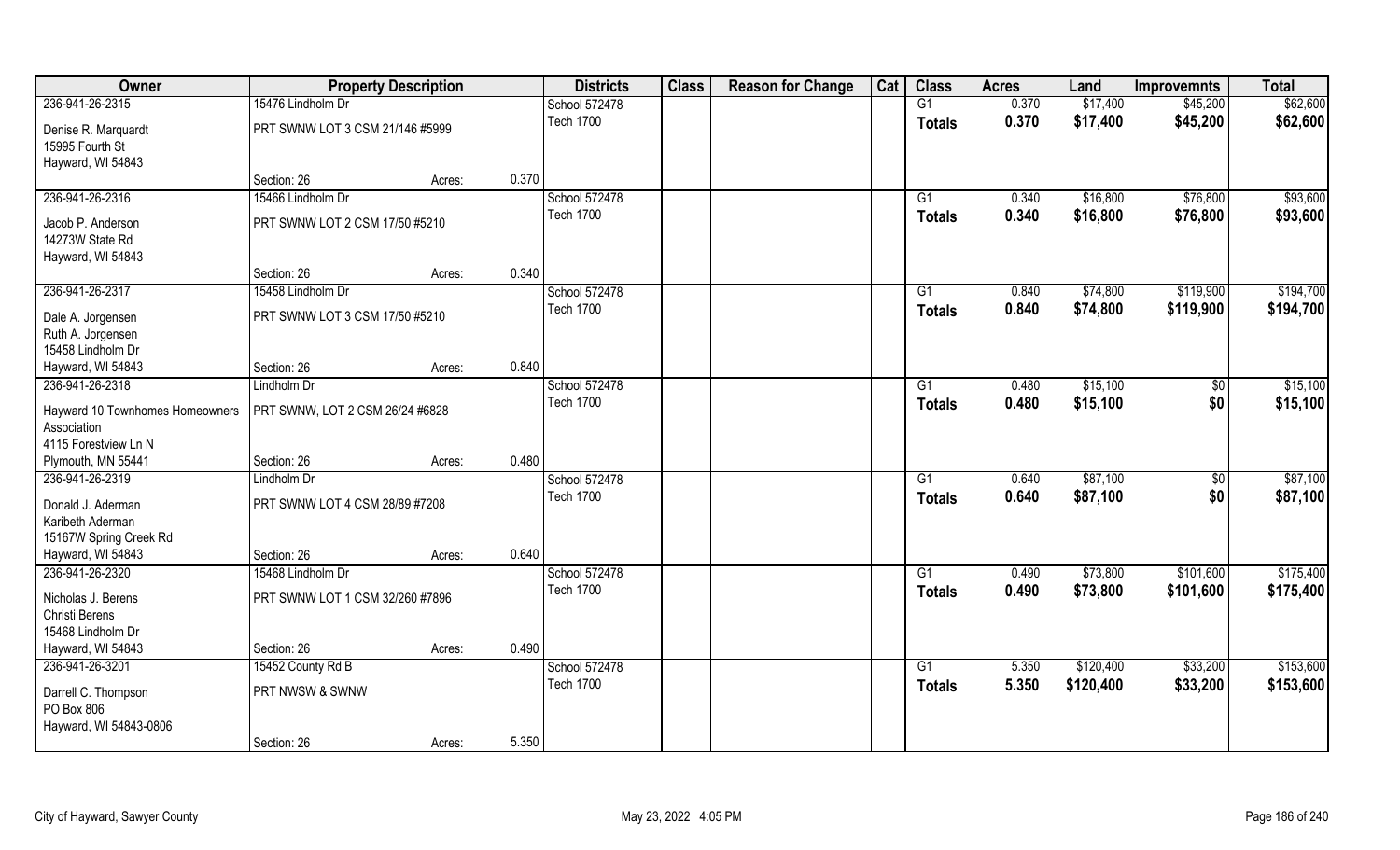| Owner                                                                | <b>Property Description</b>          |        |       | <b>Districts</b> | <b>Class</b> | <b>Reason for Change</b> | Cat | <b>Class</b>           | <b>Acres</b> | Land        | <b>Improvemnts</b> | <b>Total</b> |
|----------------------------------------------------------------------|--------------------------------------|--------|-------|------------------|--------------|--------------------------|-----|------------------------|--------------|-------------|--------------------|--------------|
| 236-941-26-3202                                                      |                                      |        |       | School 572478    |              |                          |     | X4                     | 0.050        | $\sqrt{6}$  | $\overline{60}$    | \$0          |
| City of Hayward<br>PO Box 969<br>Hayward, WI 54843-0969              | PRT NWSW CHIPPEWA TRAIL              |        |       | <b>Tech 1700</b> |              |                          |     | <b>Totals</b>          | 0.050        | \$0         | \$0                | \$0          |
|                                                                      | Section: 26                          | Acres: | 0.050 |                  |              |                          |     |                        |              |             |                    |              |
| 236-941-26-3203                                                      |                                      |        |       | School 572478    |              |                          |     | $\overline{\text{X3}}$ | 4.600        | $\sqrt{$0}$ | $\overline{50}$    | \$0          |
| Highway B Sawyer County<br>10610 Main St Ste 10<br>Hayward, WI 54843 | PRT NWSW & OUTLOT 1 CSM 27/11 #6993  |        |       | <b>Tech 1700</b> |              |                          |     | <b>Totals</b>          | 4.600        | \$0         | \$0                | \$0          |
|                                                                      | Section: 26                          | Acres: | 4.600 |                  |              |                          |     |                        |              |             |                    |              |
| 236-941-26-3205                                                      | 15471 County Rd B                    |        |       | School 572478    |              |                          |     | G1                     | 1.200        | \$22,300    | \$112,600          | \$134,900    |
| Darrel J. Vitcenda<br>15471 County Hwy B<br>Hayward, WI 54843        | PRT NWSW & OUTLOT 2 CSM 12/243 #2975 |        |       | <b>Tech 1700</b> |              |                          |     | <b>Totals</b>          | 1.200        | \$22,300    | \$112,600          | \$134,900    |
|                                                                      | Section: 26                          | Acres: | 1.200 |                  |              |                          |     |                        |              |             |                    |              |
| 236-941-26-3206                                                      | Olker <sub>Rd</sub>                  |        |       | School 572478    |              |                          |     | X4                     | 0.900        | \$0         | \$0                | \$0          |
| City of Hayward<br>PO Box 969<br>Hayward, WI 54843-0969              | OLKER ROAD NWSW                      |        |       | <b>Tech 1700</b> |              |                          |     | <b>Totals</b>          | 0.900        | \$0         | \$0                | \$0          |
|                                                                      | Section: 26                          | Acres: | 0.900 |                  |              |                          |     |                        |              |             |                    |              |
| 236-941-26-3207                                                      | 10256 Olker Rd                       |        |       | School 572478    |              |                          |     | G1                     | 0.280        | \$15,600    | \$81,300           | \$96,900     |
| Mark R. Bergum<br>Elizabeth J. Bergum<br>8685N Highline Rd           | PRT NWSW LOT 1 CSM 24/63 #6507       |        |       | <b>Tech 1700</b> |              |                          |     | <b>Totals</b>          | 0.280        | \$15,600    | \$81,300           | \$96,900     |
| Hayward, WI 54843                                                    | Section: 26                          | Acres: | 0.280 |                  |              |                          |     |                        |              |             |                    |              |
| 236-941-26-3208                                                      | Olker <sub>Rd</sub>                  |        |       | School 572478    |              |                          |     | G1                     | 1.800        | \$18,500    | $\sqrt{50}$        | \$18,500     |
| Patrick J. Harkins<br>186 College St<br>Crystal Lake, IL 60014       | PRT NWSW                             |        |       | <b>Tech 1700</b> |              |                          |     | <b>Totals</b>          | 1.800        | \$18,500    | \$0                | \$18,500     |
|                                                                      | Section: 26                          | Acres: | 1.800 |                  |              |                          |     |                        |              |             |                    |              |
| 236-941-26-3209                                                      | 15433 County Rd B                    |        |       | School 572478    |              |                          |     | G2                     | 1.660        | \$62,100    | \$133,600          | \$195,700    |
| Cold Springs Lands LLC<br>E3310 State Rd M28<br>Au Train, MI 49806   | PRT NWSW LOT 4 CSM 13/231 #3213      |        |       | <b>Tech 1700</b> |              |                          |     | <b>Totals</b>          | 1.660        | \$62,100    | \$133,600          | \$195,700    |
|                                                                      | Section: 26                          | Acres: | 1.660 |                  |              |                          |     |                        |              |             |                    |              |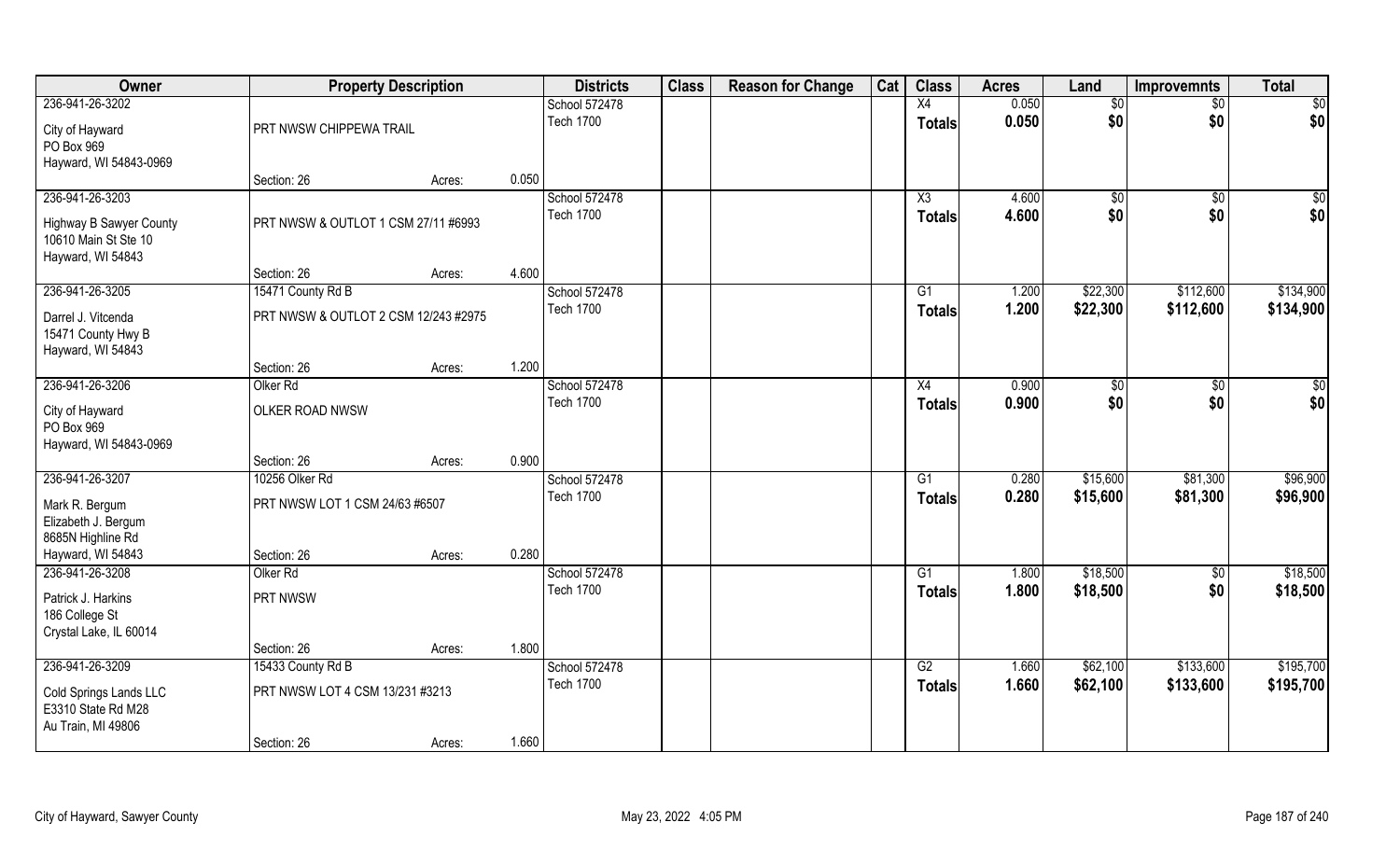| Owner                                                                                  |                                                             | <b>Property Description</b> |       | <b>Districts</b> | <b>Class</b> | <b>Reason for Change</b> | Cat | <b>Class</b>  | <b>Acres</b> | Land     | <b>Improvemnts</b> | <b>Total</b>    |
|----------------------------------------------------------------------------------------|-------------------------------------------------------------|-----------------------------|-------|------------------|--------------|--------------------------|-----|---------------|--------------|----------|--------------------|-----------------|
| 236-941-26-3211                                                                        | 15495 County Rd B                                           |                             |       | School 572478    |              |                          |     | X4            | 1.020        | \$0      | \$0                | $\overline{50}$ |
| New Reflections Pathway to Hope Inc<br>PO Box 1065<br>Hayward, WI 54843                | PRT NWSW LOT 1 CSM 5/231 #1017 OUTLOT 1 CSM<br>12/243 #2975 |                             |       | <b>Tech 1700</b> |              |                          |     | <b>Totals</b> | 1.020        | \$0      | \$0                | \$0             |
|                                                                                        | Section: 26                                                 | Acres:                      | 1.020 |                  |              |                          |     |               |              |          |                    |                 |
| 236-941-26-3212                                                                        | 15409 County Rd B                                           |                             |       | School 572478    |              |                          |     | G2            | 1.020        | \$41,100 | \$74,700           | \$115,800       |
| Finders Keepers Thrift Shop LLC<br>10228N Sunrise Rd<br>Hayward, WI 54843              | PRT NWSW LOT 7 CSM 13/231 #3213                             |                             |       | <b>Tech 1700</b> |              |                          |     | <b>Totals</b> | 1.020        | \$41,100 | \$74,700           | \$115,800       |
|                                                                                        | Section: 26                                                 | Acres:                      | 1.020 |                  |              |                          |     |               |              |          |                    |                 |
| 236-941-26-3213                                                                        | 15423 County Rd B                                           |                             |       | School 572478    |              |                          |     | G2            | 0.940        | \$40,700 | \$37,200           | \$77,900        |
| Fake Bird Real Estate Holdings LLC<br>761 W Beaverbrook Ave Ste 4<br>Spooner, WI 54801 | PRT NWSW LOT 5 CSM 13/231 #3213                             |                             |       | <b>Tech 1700</b> |              |                          |     | <b>Totals</b> | 0.940        | \$40,700 | \$37,200           | \$77,900        |
|                                                                                        | Section: 26                                                 | Acres:                      | 0.940 |                  |              |                          |     |               |              |          |                    |                 |
| 236-941-26-3214                                                                        | County Rd B                                                 |                             |       | School 572478    |              |                          |     | G2            | 0.800        | \$32,000 | $\sqrt[6]{3}$      | \$32,000        |
| Finders Keepers Thrift Shop LLC<br>10228N Sunrise Rd<br>Hayward, WI 54843              | PRT NWSW LOT 6 CSM 13/231 #3213                             |                             |       | <b>Tech 1700</b> |              |                          |     | <b>Totals</b> | 0.800        | \$32,000 | \$0                | \$32,000        |
|                                                                                        | Section: 26                                                 | Acres:                      | 0.800 |                  |              |                          |     |               |              |          |                    |                 |
| 236-941-26-3215                                                                        | 10224 Olker Rd                                              |                             |       | School 572478    |              |                          |     | G1            | 0.340        | \$16,800 | \$82,000           | \$98,800        |
| Kim F. Lemke<br>10224 Olker Rd<br>Hayward, WI 54843                                    | PRT NWSW LOT 1 CSM 16/246 #4135                             |                             |       | <b>Tech 1700</b> |              |                          |     | <b>Totals</b> | 0.340        | \$16,800 | \$82,000           | \$98,800        |
|                                                                                        | Section: 26                                                 | Acres:                      | 0.340 |                  |              |                          |     |               |              |          |                    |                 |
| 236-941-26-3218                                                                        | 15453 County Rd B                                           |                             |       | School 572478    |              |                          |     | G2            | 1.350        | \$62,300 | \$245,200          | \$307,500       |
| John S. Wiley<br>Sherry A. Wiley<br>8761N Wood Trl                                     | PRT NWSW LOT 1 CSM 13/229 #3212                             |                             |       | <b>Tech 1700</b> |              |                          |     | <b>Totals</b> | 1.350        | \$62,300 | \$245,200          | \$307,500       |
| Hayward, WI 54843                                                                      | Section: 26                                                 | Acres:                      | 1.350 |                  |              |                          |     |               |              |          |                    |                 |
| 236-941-26-3220                                                                        | 15464 County Rd B                                           |                             |       | School 572478    |              |                          |     | G2            | 0.650        | \$55,900 | \$134,000          | \$189,900       |
| Apg Real Properties LLC<br>PO Box 410<br>Ashland, WI 54806-0410                        | PRT NWSW LOT 1 CSM 19/91 #5608                              |                             |       | <b>Tech 1700</b> |              |                          |     | <b>Totals</b> | 0.650        | \$55,900 | \$134,000          | \$189,900       |
|                                                                                        | Section: 26                                                 | Acres:                      | 0.650 |                  |              |                          |     |               |              |          |                    |                 |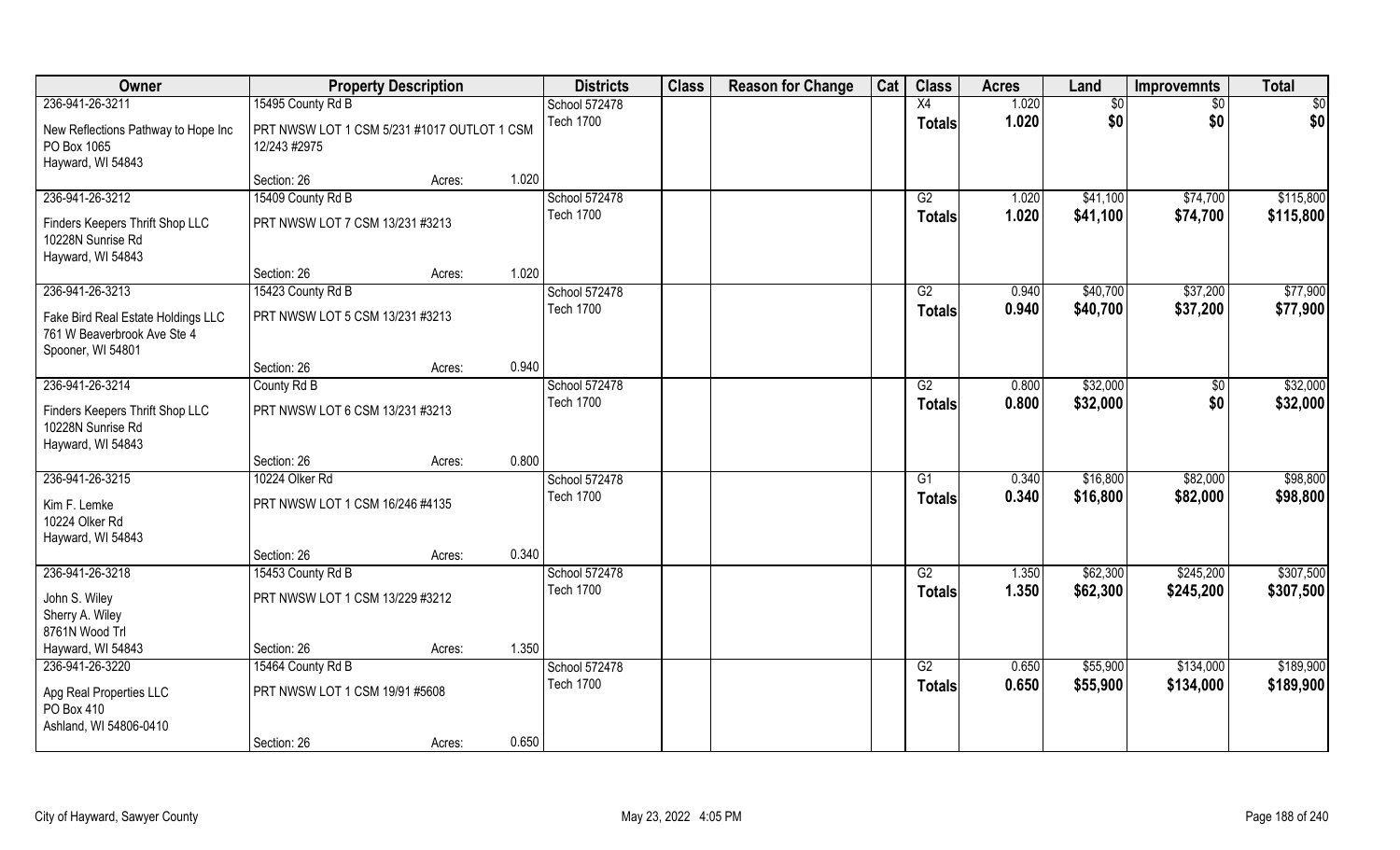| Owner                            |                                  | <b>Property Description</b> | <b>Districts</b>                  | <b>Class</b> | <b>Reason for Change</b> | Cat | <b>Class</b>    | <b>Acres</b> | Land     | <b>Improvemnts</b> | <b>Total</b>  |
|----------------------------------|----------------------------------|-----------------------------|-----------------------------------|--------------|--------------------------|-----|-----------------|--------------|----------|--------------------|---------------|
| 236-941-26-3221                  | 10250 Olker Rd                   |                             | School 572478                     |              |                          |     | G1              | 0.280        | \$15,600 | \$82,200           | \$97,800      |
| Bobbi L. Marks<br>10250 Olker Rd | PRT NWSW LOT 2 CSM 24/63 #6507   |                             | <b>Tech 1700</b>                  |              |                          |     | <b>Totals</b>   | 0.280        | \$15,600 | \$82,200           | \$97,800      |
| Hayward, WI 54843                |                                  |                             |                                   |              |                          |     |                 |              |          |                    |               |
|                                  | Section: 26                      | Acres:                      | 0.280                             |              |                          |     |                 |              |          |                    |               |
| 236-941-26-3222                  | 15478 Wood Lake Dr               |                             | School 572478                     |              |                          |     | G1              | 0.288        | \$15,800 | \$76,100           | \$91,900      |
| William T. Tilden                | PRT NWSW LOT 1 CSM 26/262 #6945  |                             | <b>Tech 1700</b>                  |              |                          |     | Totals          | 0.288        | \$15,800 | \$76,100           | \$91,900      |
| 15478 Wood Lake Dr               |                                  |                             |                                   |              |                          |     |                 |              |          |                    |               |
| Hayward, WI 54843                |                                  |                             |                                   |              |                          |     |                 |              |          |                    |               |
|                                  | Section: 26                      | Acres:                      | 0.288                             |              |                          |     |                 |              |          |                    |               |
| 236-941-26-3223                  | 15474 Wood Lake Dr               |                             | School 572478                     |              |                          |     | G1              | 0.338        | \$16,700 | \$92,300           | \$109,000     |
| Karl E. Menz                     | PRT NWSW LOT 4 CSM 24/63 #6507   |                             | <b>Tech 1700</b>                  |              |                          |     | <b>Totals</b>   | 0.338        | \$16,700 | \$92,300           | \$109,000     |
| Natasha L. Menz                  |                                  |                             |                                   |              |                          |     |                 |              |          |                    |               |
| 15474 Wood Lake Dr               |                                  |                             |                                   |              |                          |     |                 |              |          |                    |               |
| Hayward, WI 54843                | Section: 26                      | Acres:                      | 0.338                             |              |                          |     |                 |              |          |                    |               |
| 236-941-26-3224                  | 15476 Wood Lake Dr               |                             | School 572478                     |              |                          |     | G1              | 0.288        | \$15,800 | \$81,700           | \$97,500      |
| Daniel R. Thompson<br>PO Box 657 | PRT NWSW LOT 2 CSM 26/262 #6945  |                             | <b>Tech 1700</b>                  |              |                          |     | <b>Totals</b>   | 0.288        | \$15,800 | \$81,700           | \$97,500      |
| Hayward, WI 54843                |                                  |                             |                                   |              |                          |     |                 |              |          |                    |               |
|                                  | Section: 26                      | Acres:                      | 0.288                             |              |                          |     |                 |              |          |                    |               |
| 236-941-26-3225                  | 15424 County Rd B                |                             | School 572478                     |              |                          |     | X4              | 0.298        | \$       | \$0                | $\frac{6}{3}$ |
| City of Hayward                  | PRT NWSW LOT 1 CSM 27/13 #6994   |                             | <b>Tech 1700</b>                  |              |                          |     | <b>Totals</b>   | 0.298        | \$0      | \$0                | \$0           |
| PO Box 969                       |                                  |                             |                                   |              |                          |     |                 |              |          |                    |               |
| Hayward, WI 54843-0969           |                                  |                             |                                   |              |                          |     |                 |              |          |                    |               |
|                                  | Section: 26                      | Acres:                      | 0.298                             |              |                          |     |                 |              |          |                    |               |
| 236-941-26-3228                  | 10270 Olker Rd                   |                             | School 572478                     |              |                          |     | G1              | 1.080        | \$22,200 | \$162,700          | \$184,900     |
| Carol Lund<br>PO Box 1062        | PRT NWSW, LOT 1 CSM 29/213 #7431 |                             | <b>Tech 1700</b>                  |              |                          |     | <b>Totals</b>   | 1.080        | \$22,200 | \$162,700          | \$184,900     |
| Hayward, WI 54843-1062           |                                  |                             |                                   |              |                          |     |                 |              |          |                    |               |
|                                  | Section: 26                      | Acres:                      | 1.080                             |              |                          |     |                 |              |          |                    |               |
| 236-941-26-3229                  | Olker <sub>Rd</sub>              |                             | School 572478<br><b>Tech 1700</b> |              |                          |     | $\overline{G1}$ | 0.520        | \$15,600 | $\overline{50}$    | \$15,600      |
| Carol Lund<br>PO Box 1062        | PRT NWSW, LOT 2 CSM 29/213 #7431 |                             |                                   |              |                          |     | <b>Totals</b>   | 0.520        | \$15,600 | \$0                | \$15,600      |
| Hayward, WI 54843-1062           | Section: 26                      | Acres:                      | 0.520                             |              |                          |     |                 |              |          |                    |               |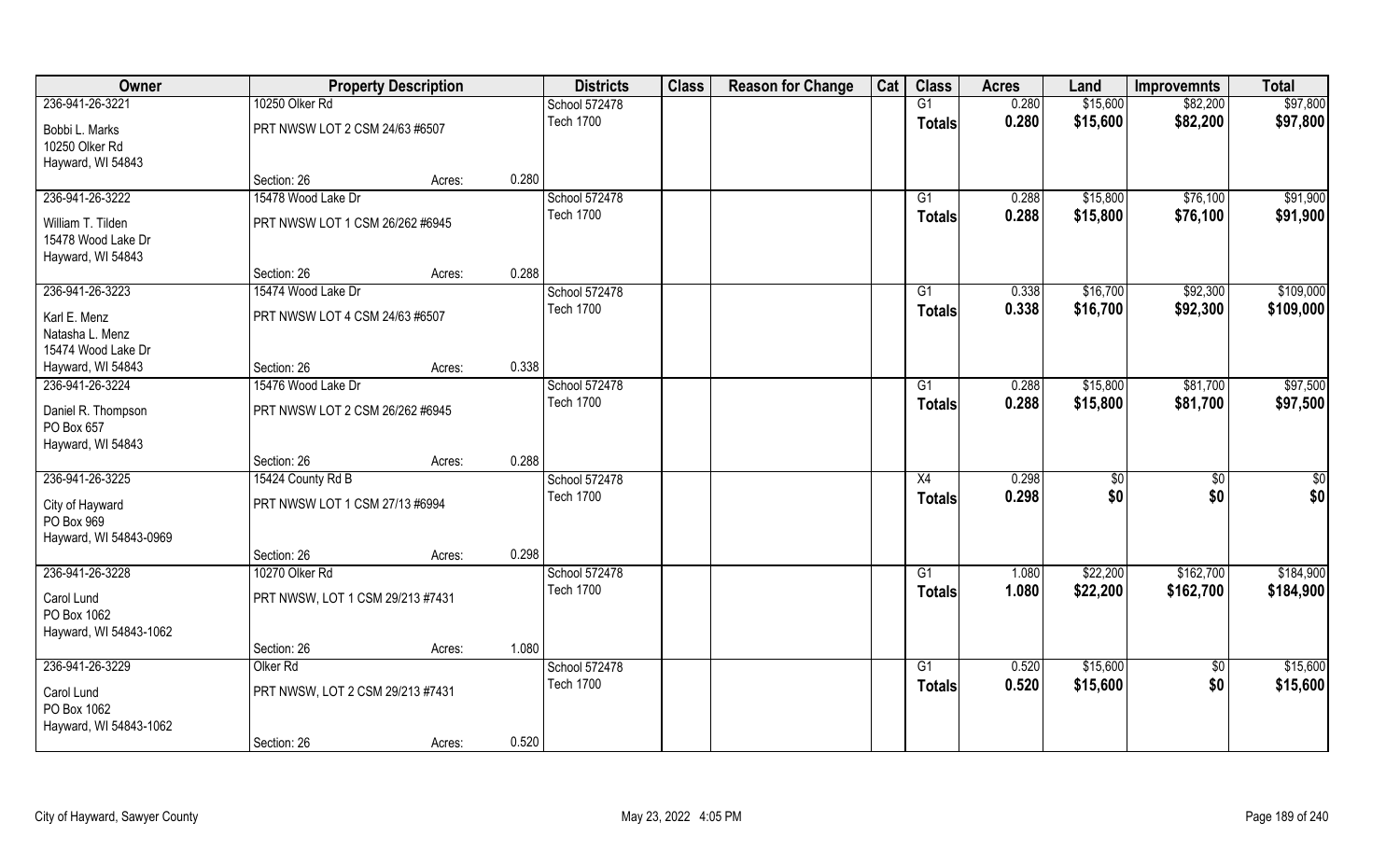| Owner                                                                 |                                  | <b>Property Description</b> |       | <b>Districts</b>                  | <b>Class</b> | <b>Reason for Change</b> | Cat | <b>Class</b>  | <b>Acres</b> | Land     | <b>Improvemnts</b> | <b>Total</b> |
|-----------------------------------------------------------------------|----------------------------------|-----------------------------|-------|-----------------------------------|--------------|--------------------------|-----|---------------|--------------|----------|--------------------|--------------|
| 236-941-26-3231                                                       | 15437 County Hwy B               |                             |       | School 572478                     |              |                          |     | G2            | 0.760        | \$21,600 | $\sqrt{6}$         | \$21,600     |
| S J. Bodenschatz<br>15437 County Hwy B<br>Hayward, WI 54843           | PRT NWSW, LOT 2 CSM 30/273 #7616 |                             |       | <b>Tech 1700</b>                  |              |                          |     | <b>Totals</b> | 0.760        | \$21,600 | \$0                | \$21,600     |
|                                                                       | Section: 26                      | Acres:                      | 0.760 |                                   |              |                          |     |               |              |          |                    |              |
| 236-941-26-3232                                                       | 10260 White Birch Ln             |                             |       | School 572478<br><b>Tech 1700</b> |              |                          |     | G2            | 0.620        | \$36,000 | \$757,900          | \$793,900    |
| Hayward Senior Care, LLC<br>10260 White Birch Ln<br>Hayward, WI 54843 | PRT NWSW, LOT 3 CSM 30/273 #7616 |                             |       |                                   |              |                          |     | Totals        | 0.620        | \$36,000 | \$757,900          | \$793,900    |
|                                                                       | Section: 26                      | Acres:                      | 0.620 |                                   |              |                          |     |               |              |          |                    |              |
| 236-941-26-3234                                                       | 10242 White Birch Ln             |                             |       | School 572478                     |              |                          |     | G2            | 0.380        | \$19,300 | \$98,600           | \$117,900    |
| Bojohn, LLC<br>15437W County Rd B<br>Hayward, WI 54843                | PRT NWSW LOT 2 CSM 31/316 #7785  |                             |       | <b>Tech 1700</b>                  |              |                          |     | <b>Totals</b> | 0.380        | \$19,300 | \$98,600           | \$117,900    |
|                                                                       | Section: 26                      | Acres:                      | 0.380 |                                   |              |                          |     |               |              |          |                    |              |
| 236-941-26-3236                                                       | White Birch Ln                   |                             |       | School 572478                     |              |                          |     | G2            | 0.390        | \$19,600 | \$0                | \$19,600     |
| Bojohn, LLC<br>15437W County Rd B<br>Hayward, WI 54843                | PRT NWSW LOT 2 CSM 33/93 #7972   |                             |       | <b>Tech 1700</b>                  |              |                          |     | <b>Totals</b> | 0.390        | \$19,600 | \$0                | \$19,600     |
|                                                                       | Section: 26                      | Acres:                      | 0.390 |                                   |              |                          |     |               |              |          |                    |              |
| 236-941-26-3237                                                       | 10212 Olker Rd                   |                             |       | School 572478                     |              |                          |     | G1            | 0.460        | \$14,700 | \$116,500          | \$131,200    |
| Frank Hudak                                                           | PRT NWSW LOT 1 CSM 33/298 #8054  |                             |       | <b>Tech 1700</b>                  |              |                          |     | <b>Totals</b> | 0.460        | \$14,700 | \$116,500          | \$131,200    |
| Carol Hudak                                                           |                                  |                             |       |                                   |              |                          |     |               |              |          |                    |              |
| 10212 Olker Rd                                                        |                                  |                             |       |                                   |              |                          |     |               |              |          |                    |              |
| Hayward, WI 54843                                                     | Section: 26                      | Acres:                      | 0.460 |                                   |              |                          |     |               |              |          |                    |              |
| 236-941-26-3239                                                       | Pinewood Dr                      |                             |       | School 572478                     |              |                          |     | G2            | 6.880        | \$69,300 | \$174,200          | \$243,500    |
| Pinewood Properties LLC<br>15437 County Hwy B<br>Hayward, WI 54843    | PRT NWSW                         |                             |       | <b>Tech 1700</b>                  |              |                          |     | <b>Totals</b> | 6,880        | \$69,300 | \$174,200          | \$243,500    |
|                                                                       | Section: 26                      | Acres:                      | 6.880 |                                   |              |                          |     |               |              |          |                    |              |
| 236-941-26-3240                                                       | 10216 Olker Rd                   |                             |       | School 572478                     |              |                          |     | G1            | 0.540        | \$20,100 | \$85,400           | \$105,500    |
| Christopher J. Gaylord<br>Jess Gaylord<br>10216 Olker Rd              | PRT NWSW LOT 1 CSM 33/308 #8058  |                             |       | <b>Tech 1700</b>                  |              |                          |     | <b>Totals</b> | 0.540        | \$20,100 | \$85,400           | \$105,500    |
| Hayward, WI 54843                                                     | Section: 26                      | Acres:                      | 0.540 |                                   |              |                          |     |               |              |          |                    |              |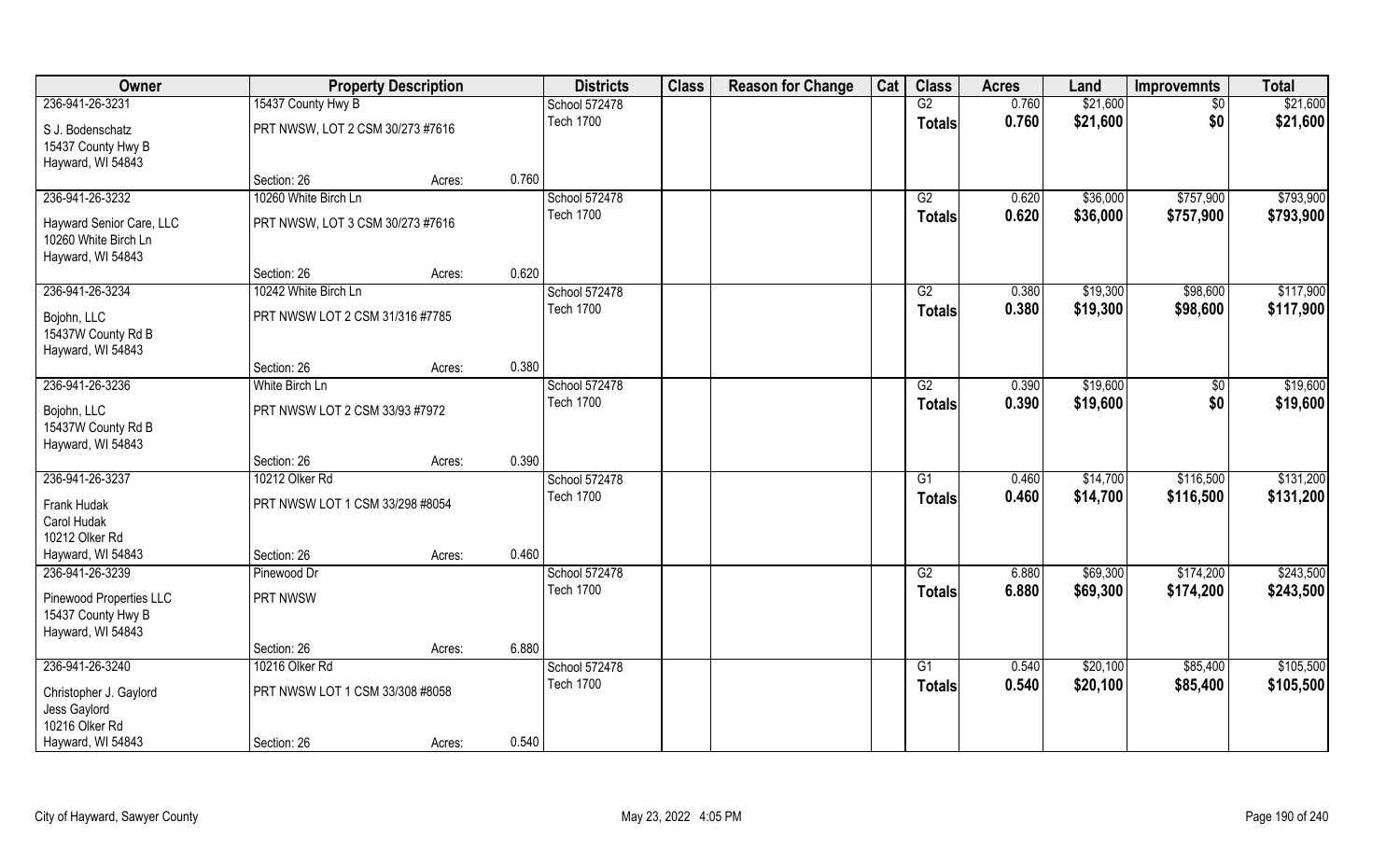| Owner                                                              |                                 | <b>Property Description</b> |        | <b>Districts</b>                  | <b>Class</b> | <b>Reason for Change</b> | Cat | <b>Class</b>        | <b>Acres</b>   | Land                 | <b>Improvemnts</b>     | <b>Total</b>         |
|--------------------------------------------------------------------|---------------------------------|-----------------------------|--------|-----------------------------------|--------------|--------------------------|-----|---------------------|----------------|----------------------|------------------------|----------------------|
| 236-941-26-3241                                                    | Pinewood Dr                     |                             |        | School 572478                     |              |                          |     | G2                  | 0.350          | \$4,600              | $\sqrt{6}$             | \$4,600              |
| Pinewood Properties LLC<br>15437 County Hwy B<br>Hayward, WI 54843 | PRT NWSW LOT 2 CSM 33/308 #8058 |                             |        | <b>Tech 1700</b>                  |              |                          |     | <b>Totals</b>       | 0.350          | \$4,600              | \$0                    | \$4,600              |
|                                                                    | Section: 26                     | Acres:                      | 0.350  |                                   |              |                          |     |                     |                |                      |                        |                      |
| 236-941-26-3242                                                    |                                 |                             |        | School 572478<br><b>Tech 1700</b> |              |                          |     | G2<br><b>Totals</b> | 1.340<br>1.340 | \$54,700<br>\$54,700 | $\overline{50}$<br>\$0 | \$54,700<br>\$54,700 |
| S J. Bodenschatz<br>15437 County Hwy B<br>Hayward, WI 54843        | PRT NWSW LOT 1 CSM 35/276 #8326 |                             |        |                                   |              |                          |     |                     |                |                      |                        |                      |
|                                                                    | Section: 26                     | Acres:                      | 1.340  |                                   |              |                          |     |                     |                |                      |                        |                      |
| 236-941-26-3243                                                    | 15437 County Hwy B              |                             |        | School 572478                     |              |                          |     | G2                  | 0.800          | \$32,900             | \$275,000              | \$307,900            |
| S J. Bodenschatz<br>15437 County Hwy B<br>Hayward, WI 54843        | PRT NWSW LOT 2 CSM 35/276 #8326 |                             |        | <b>Tech 1700</b>                  |              |                          |     | <b>Totals</b>       | 0.800          | \$32,900             | \$275,000              | \$307,900            |
|                                                                    | Section: 26                     | Acres:                      | 0.800  |                                   |              |                          |     |                     |                |                      |                        |                      |
| 236-941-26-3301                                                    | 15470 Pinewood Dr               |                             |        | School 572478                     |              |                          |     | G2                  | 14.820         | \$116,900            | \$211,600              | \$328,500            |
| Pinewood Properties LLC<br>15437 County Hwy B<br>Hayward, WI 54843 | PRT SWSW                        |                             |        | <b>Tech 1700</b>                  |              |                          |     | <b>Totals</b>       | 14.820         | \$116,900            | \$211,600              | \$328,500            |
|                                                                    | Section: 26                     | Acres:                      | 14.820 |                                   |              |                          |     |                     |                |                      |                        |                      |
| 236-941-26-3302                                                    | Olker <sub>Rd</sub>             |                             |        | School 572478<br><b>Tech 1700</b> |              |                          |     | X4                  | 1.000<br>1.000 | \$<br>\$0            | $\overline{50}$        | $\overline{50}$      |
| City of Hayward<br>PO Box 969<br>Hayward, WI 54843-0969            | PRT SWSW OLKER RD               |                             |        |                                   |              |                          |     | <b>Totals</b>       |                |                      | \$0                    | \$0                  |
|                                                                    | Section: 26                     | Acres:                      | 1.000  |                                   |              |                          |     |                     |                |                      |                        |                      |
| 236-941-26-3303                                                    | 10136 Olker Rd                  |                             |        | School 572478                     |              |                          |     | G1                  | 0.920          | \$21,700             | \$2,700                | \$24,400             |
| Lco Trust II<br>132 Indies Dr N<br>Marathon, FL 33050              | PRT SWSW                        |                             |        | <b>Tech 1700</b>                  |              |                          |     | <b>Totals</b>       | 0.920          | \$21,700             | \$2,700                | \$24,400             |
|                                                                    | Section: 26                     | Acres:                      | 0.920  |                                   |              |                          |     |                     |                |                      |                        |                      |
| 236-941-26-3304                                                    | Pinewood Dr                     |                             |        | School 572478                     |              |                          |     | G2                  | 10.390         | \$90,300             | \$286,500              | \$376,800            |
| Pinewood Properties LLC<br>15437 County Hwy B<br>Hayward, WI 54843 | PRT SWSW                        |                             |        | <b>Tech 1700</b>                  |              |                          |     | <b>Totals</b>       | 10.390         | \$90,300             | \$286,500              | \$376,800            |
|                                                                    | Section: 26                     | Acres:                      | 10.390 |                                   |              |                          |     |                     |                |                      |                        |                      |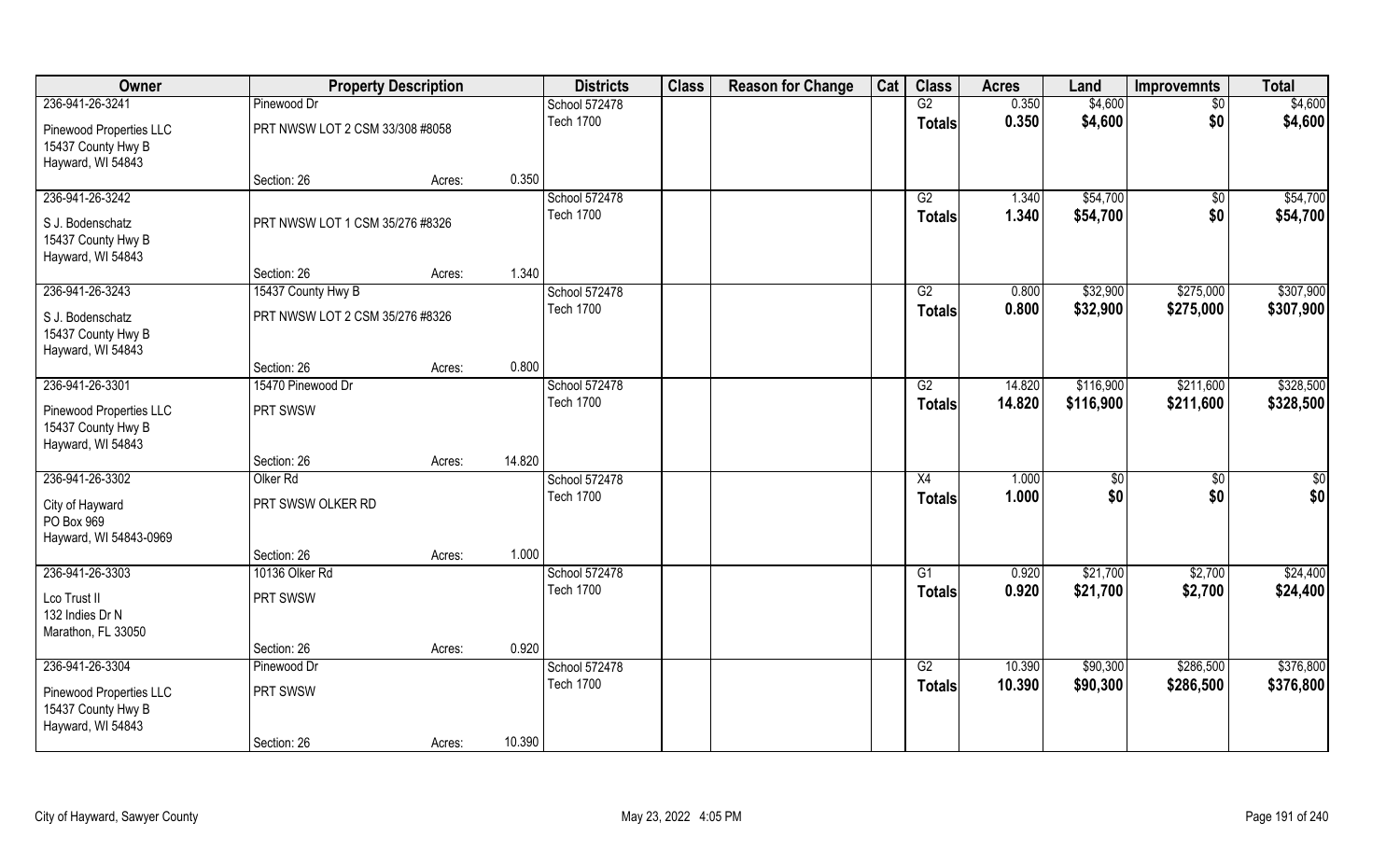| Owner                                          | <b>Property Description</b>                     |        |       | <b>Districts</b>                  | <b>Class</b>    | <b>Reason for Change</b> | Cat | <b>Class</b>    | <b>Acres</b> | Land      | <b>Improvemnts</b> | <b>Total</b> |
|------------------------------------------------|-------------------------------------------------|--------|-------|-----------------------------------|-----------------|--------------------------|-----|-----------------|--------------|-----------|--------------------|--------------|
| 236-941-26-3305                                | 10130 Olker Rd                                  |        |       | School 572478                     |                 |                          |     | G1              | 8.130        | \$53,600  | \$97,700           | \$151,300    |
| Michael J. Mullally                            | PRT SWSW                                        |        |       | <b>Tech 1700</b>                  |                 |                          |     | <b>Totals</b>   | 8.130        | \$53,600  | \$97,700           | \$151,300    |
| <b>Shirley Mullally</b>                        |                                                 |        |       |                                   |                 |                          |     |                 |              |           |                    |              |
| 10130 Olker Rd                                 |                                                 |        |       |                                   |                 |                          |     |                 |              |           |                    |              |
| Hayward, WI 54843                              | Section: 26                                     | Acres: | 8.130 |                                   |                 |                          |     |                 |              |           |                    |              |
| 236-941-26-3306                                | 10154 Olker Rd                                  |        |       | School 572478                     |                 |                          |     | G1              | 0.650        | \$20,600  | \$54,400           | \$75,000     |
| S J. Bodenschatz                               | PRT SWSW LOT 1 CSM 20/148 #5819                 |        |       | <b>Tech 1700</b>                  |                 |                          |     | Totals          | 0.650        | \$20,600  | \$54,400           | \$75,000     |
| 15437 County Hwy B                             |                                                 |        |       |                                   |                 |                          |     |                 |              |           |                    |              |
| Hayward, WI 54843                              |                                                 |        |       |                                   |                 |                          |     |                 |              |           |                    |              |
|                                                | Section: 26                                     | Acres: | 0.650 |                                   |                 |                          |     |                 |              |           |                    |              |
| 236-941-26-3307                                | 10116 Olker Rd                                  |        |       | School 572478                     |                 |                          |     | G1              | 2.180        | \$33,600  | \$60,100           | \$93,700     |
|                                                | PRT SWSW                                        |        |       | <b>Tech 1700</b>                  |                 |                          |     | <b>Totals</b>   | 2.180        | \$33,600  | \$60,100           | \$93,700     |
| Michael J. Mullally<br><b>Shirley Mullally</b> |                                                 |        |       |                                   |                 |                          |     |                 |              |           |                    |              |
| 10130 Olker Rd                                 |                                                 |        |       |                                   |                 |                          |     |                 |              |           |                    |              |
| Hayward, WI 54843                              | Section: 26                                     | Acres: | 2.180 |                                   |                 |                          |     |                 |              |           |                    |              |
| 236-941-27-1101                                | Pine Point Dr                                   |        |       | School 572478                     |                 |                          |     | G1              | 0.310        | \$16,200  | \$0                | \$16,200     |
|                                                |                                                 |        |       | <b>Tech 1700</b>                  |                 |                          |     | <b>Totals</b>   | 0.310        | \$16,200  | \$0                | \$16,200     |
| Davis Woods, LLC                               | PRT NENE                                        |        |       |                                   |                 |                          |     |                 |              |           |                    |              |
| 7989N Bay Shore Ln                             |                                                 |        |       |                                   |                 |                          |     |                 |              |           |                    |              |
| Hayward, WI 54843                              | Section: 27                                     | Acres: | 0.310 |                                   |                 |                          |     |                 |              |           |                    |              |
| 236-941-27-1102                                | 10491 Lakewood Dr                               |        |       | School 572478                     |                 |                          |     | G1              | 0.220        | \$13,700  | \$9,500            | \$23,200     |
|                                                |                                                 |        |       | <b>Tech 1700</b>                  |                 |                          |     | <b>Totals</b>   | 0.220        | \$13,700  | \$9,500            | \$23,200     |
| Ronald S. Kubarek                              | PRT NENE                                        |        |       |                                   |                 |                          |     |                 |              |           |                    |              |
| Bonnie A. Kubarek                              |                                                 |        |       |                                   |                 |                          |     |                 |              |           |                    |              |
| 15551 Davis Ave                                |                                                 |        |       |                                   |                 |                          |     |                 |              |           |                    |              |
| Hayward, WI 54843-6466                         | Section: 27                                     | Acres: | 0.220 |                                   |                 |                          |     |                 |              |           |                    |              |
| 236-941-27-1103                                | 10442 Echo Bay Dr                               |        |       | School 572478<br><b>Tech 1700</b> |                 |                          |     | $\overline{G2}$ | 1.860        | \$119,100 | \$89,500           | \$208,600    |
| Jean F. Zowin                                  | PRT NENE, LOT 1 CSM 12/86 #2888, LOTS 3 & 4 CSM |        |       |                                   |                 |                          |     | <b>Totals</b>   | 1.860        | \$119,100 | \$89,500           | \$208,600    |
| Gerald J. Zowin                                | 12/96 #2896                                     |        |       |                                   |                 |                          |     |                 |              |           |                    |              |
| PO Box 13309                                   |                                                 |        |       |                                   |                 |                          |     |                 |              |           |                    |              |
| Hayward, WI 54843-3309                         | Section: 27                                     | Acres: | 1.860 |                                   |                 |                          |     |                 |              |           |                    |              |
| 236-941-27-1105                                | 15555 Lakewood Dr                               |        |       | School 572478                     | $\overline{G1}$ | Shed                     |     | G1              | 1.010        | \$22,100  | \$165,200          | \$187,300    |
| Harold & Marie Houk Trust Agmt                 | PRT NENE, LOT 14 CSM 8/380 #1785 & LOT 15 CSM   |        |       | <b>Tech 1700</b>                  |                 |                          |     | <b>Totals</b>   | 1.010        | \$22,100  | \$165,200          | \$187,300    |
| 15555 Lakewood Dr                              | 8/381 #1786                                     |        |       |                                   |                 |                          |     |                 |              |           |                    |              |
| Hayward, WI 54843                              |                                                 |        |       |                                   |                 |                          |     |                 |              |           |                    |              |
|                                                | Section: 27                                     | Acres: | 1.010 |                                   |                 |                          |     |                 |              |           |                    |              |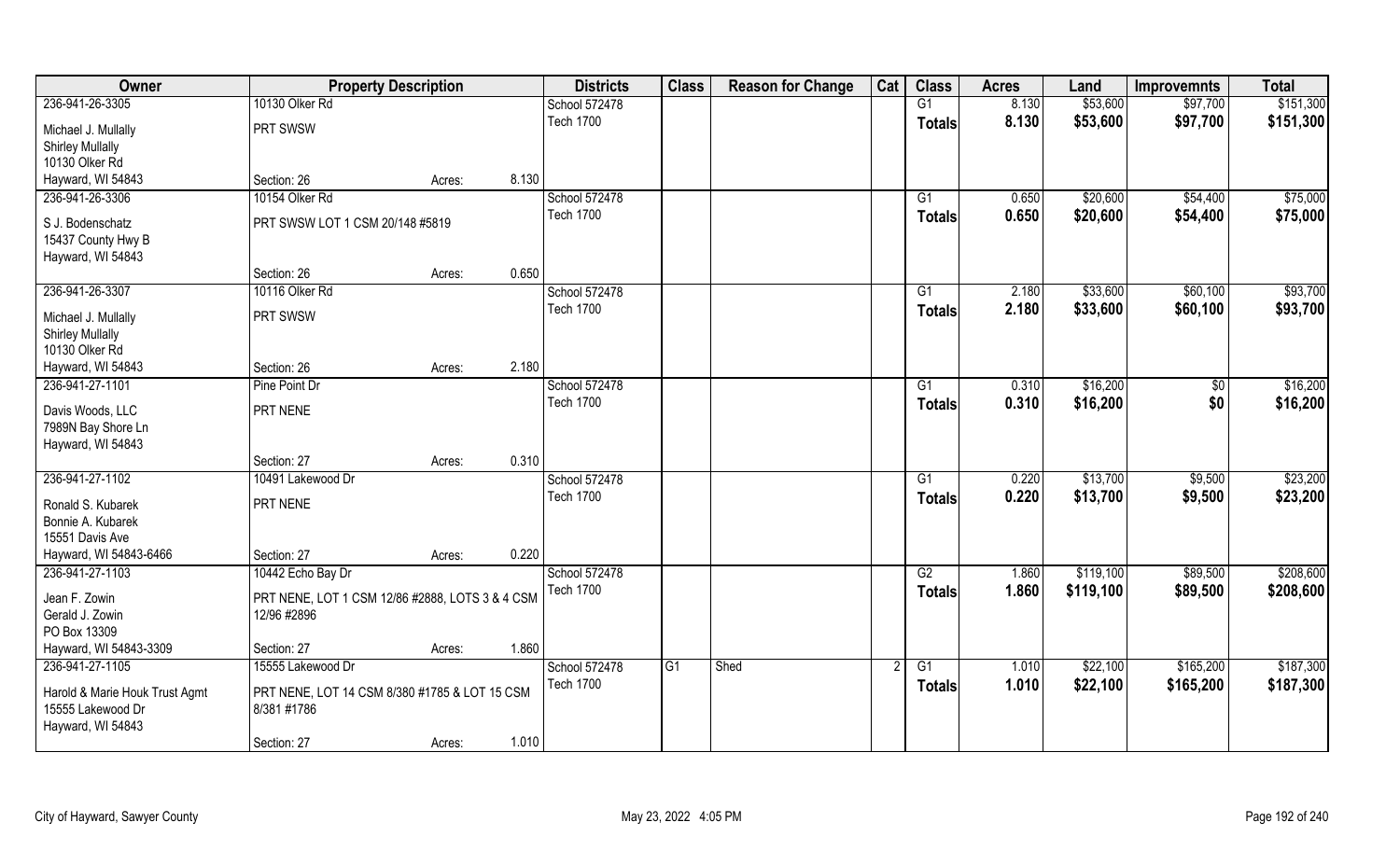| Owner                                    |                                                          | <b>Property Description</b> |       | <b>Districts</b> | <b>Class</b> | <b>Reason for Change</b> | Cat | <b>Class</b>    | <b>Acres</b> | Land      | <b>Improvemnts</b> | <b>Total</b> |
|------------------------------------------|----------------------------------------------------------|-----------------------------|-------|------------------|--------------|--------------------------|-----|-----------------|--------------|-----------|--------------------|--------------|
| 236-941-27-1107                          | 10411 Sorenson Dr                                        |                             |       | School 572478    |              |                          |     | G1              | 0.440        | \$84,000  | \$269,700          | \$353,700    |
| Judith L. Timmerman<br>10411 Sorenson Dr | PRT NENE & SENE LOT 9 CSM 8/379 #1784                    |                             |       | <b>Tech 1700</b> |              |                          |     | <b>Totals</b>   | 0.440        | \$84,000  | \$269,700          | \$353,700    |
| Hayward, WI 54843                        |                                                          |                             | 0.440 |                  |              |                          |     |                 |              |           |                    |              |
| 236-941-27-1108                          | Section: 27<br>10419 Sorenson Dr                         | Acres:                      |       | School 572478    |              |                          |     | G1              | 0.350        | \$73,800  | \$130,300          | \$204,100    |
|                                          |                                                          |                             |       | <b>Tech 1700</b> |              |                          |     |                 | 0.350        | \$73,800  | \$130,300          | \$204,100    |
| Jason A. Jorczak                         | PRT NENE LOT 7 CSM 8/378 #1783                           |                             |       |                  |              |                          |     | Totals          |              |           |                    |              |
| Jodi A. Jorczak                          |                                                          |                             |       |                  |              |                          |     |                 |              |           |                    |              |
| 10419 Sorenson Dr                        |                                                          |                             |       |                  |              |                          |     |                 |              |           |                    |              |
| Hayward, WI 54843                        | Section: 27                                              | Acres:                      | 0.350 |                  |              |                          |     |                 |              |           |                    |              |
| 236-941-27-1109                          | 15583 Lakewood Dr                                        |                             |       | School 572478    |              |                          |     | G1              | 0.440        | \$69,500  | \$223,600          | \$293,100    |
| Myrna E. Huber                           | PRT NENE LOT 2 CSM 8/377 #1782                           |                             |       | <b>Tech 1700</b> |              |                          |     | <b>Totals</b>   | 0.440        | \$69,500  | \$223,600          | \$293,100    |
| 15583 Lakewood Dr                        |                                                          |                             |       |                  |              |                          |     |                 |              |           |                    |              |
| Hayward, WI 54843                        |                                                          |                             |       |                  |              |                          |     |                 |              |           |                    |              |
|                                          | Section: 27                                              | Acres:                      | 0.440 |                  |              |                          |     |                 |              |           |                    |              |
| 236-941-27-1110                          | 10443 Sorenson Dr                                        |                             |       | School 572478    |              |                          |     | G1              | 0.780        | \$113,900 | \$251,800          | \$365,700    |
|                                          |                                                          |                             |       | <b>Tech 1700</b> |              |                          |     | <b>Totals</b>   | 0.780        | \$113,900 | \$251,800          | \$365,700    |
| Kerry R. Walters<br>Angela I. Walters    | PRT NENE, LOT 4 CSM 8/377 #1782 LOT 5 CSM 8/378<br>#1783 |                             |       |                  |              |                          |     |                 |              |           |                    |              |
| 10443 Sorenson Dr                        |                                                          |                             |       |                  |              |                          |     |                 |              |           |                    |              |
| Hayward, WI 54843                        | Section: 27                                              | Acres:                      | 0.780 |                  |              |                          |     |                 |              |           |                    |              |
| 236-941-27-1111                          | 15531 Lakewood Dr                                        |                             |       | School 572478    |              |                          |     | $\overline{G1}$ | 0.680        | \$67,800  | \$46,300           | \$114,100    |
|                                          |                                                          |                             |       | <b>Tech 1700</b> |              |                          |     | <b>Totals</b>   | 0.680        | \$67,800  | \$46,300           | \$114,100    |
| Darren Hendrickson                       | PRT NENE LOT 18 CSM 8/381 #1786                          |                             |       |                  |              |                          |     |                 |              |           |                    |              |
| Alison F. Hendrickson                    |                                                          |                             |       |                  |              |                          |     |                 |              |           |                    |              |
| 8996 E Baldwin Ave                       |                                                          |                             |       |                  |              |                          |     |                 |              |           |                    |              |
| Solon Springs, WI 54873                  | Section: 27                                              | Acres:                      | 0.680 |                  |              |                          |     |                 |              |           |                    |              |
| 236-941-27-1113                          | 15591 Lakewood Dr                                        |                             |       | School 572478    |              |                          |     | G1              | 0.740        | \$70,000  | \$139,300          | \$209,300    |
| Roger V Hartnett Trust                   | PRT NENE LOT 1 CSM 8/377 #1782                           |                             |       | <b>Tech 1700</b> |              |                          |     | <b>Totals</b>   | 0.740        | \$70,000  | \$139,300          | \$209,300    |
| 15591 Lakewood Dr                        |                                                          |                             |       |                  |              |                          |     |                 |              |           |                    |              |
| Hayward, WI 54843                        |                                                          |                             | 0.740 |                  |              |                          |     |                 |              |           |                    |              |
| 236-941-27-1114                          | Section: 27<br>10431 Sorenson Dr                         | Acres:                      |       | School 572478    |              |                          |     | $\overline{G1}$ | 0.490        | \$84,200  | \$225,000          | \$309,200    |
|                                          |                                                          |                             |       | <b>Tech 1700</b> |              |                          |     |                 |              |           |                    |              |
| Rodney J. Little                         | PRT NENE LOT 6 CSM 8/378 #1783                           |                             |       |                  |              |                          |     | <b>Totals</b>   | 0.490        | \$84,200  | \$225,000          | \$309,200    |
| Gayle R. Little                          |                                                          |                             |       |                  |              |                          |     |                 |              |           |                    |              |
| 10431 Sorenson Dr                        |                                                          |                             |       |                  |              |                          |     |                 |              |           |                    |              |
| Hayward, WI 54843                        | Section: 27                                              | Acres:                      | 0.490 |                  |              |                          |     |                 |              |           |                    |              |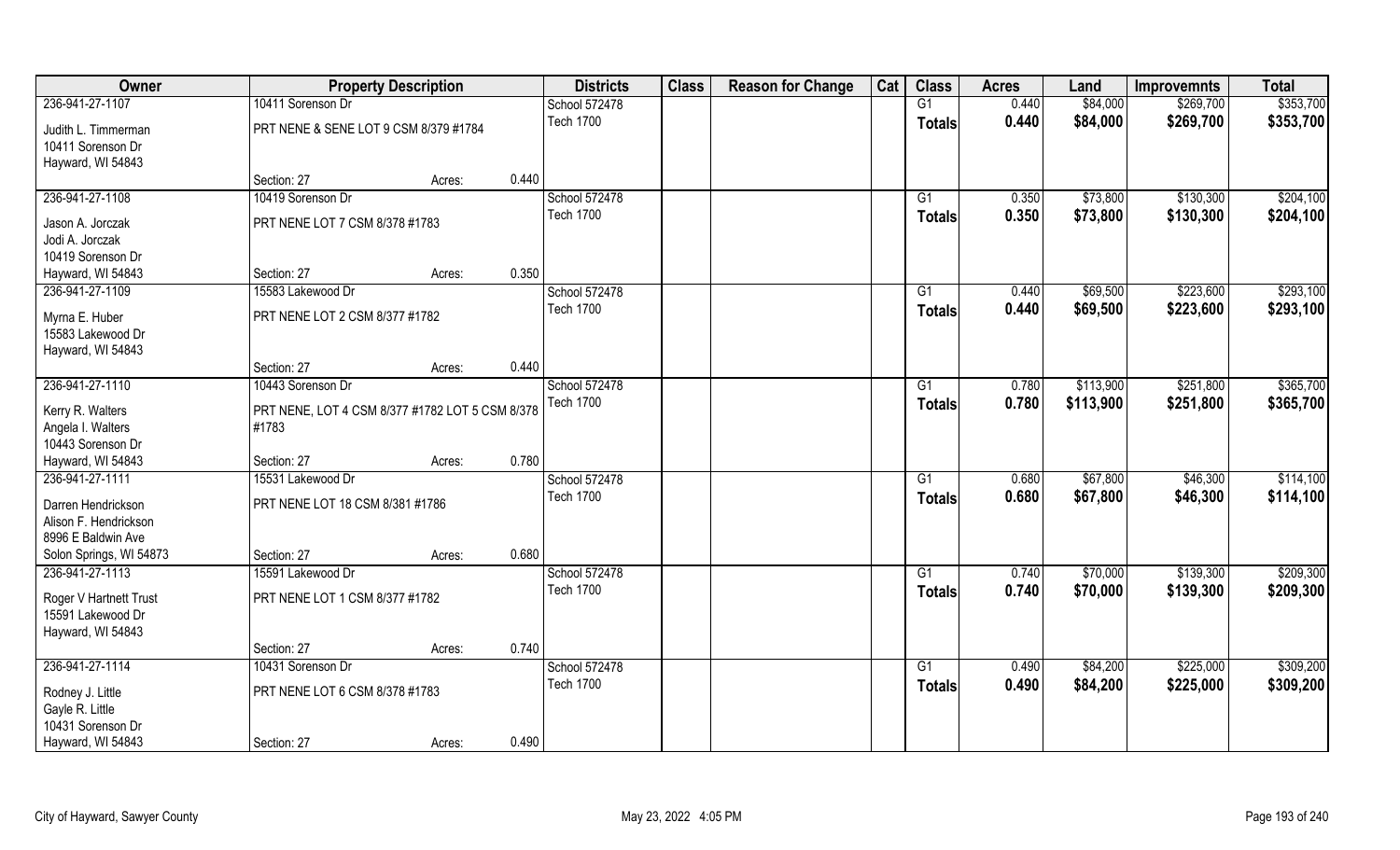| Owner                            |                                            | <b>Property Description</b> |       | <b>Districts</b> | <b>Class</b> | <b>Reason for Change</b> | Cat | <b>Class</b>    | <b>Acres</b> | Land      | <b>Improvemnts</b> | <b>Total</b>  |
|----------------------------------|--------------------------------------------|-----------------------------|-------|------------------|--------------|--------------------------|-----|-----------------|--------------|-----------|--------------------|---------------|
| 236-941-27-1115                  | 10407 Sorenson Dr                          |                             |       | School 572478    |              |                          |     | G1              | 0.440        | \$86,000  | \$155,500          | \$241,500     |
| Robert R. Olson                  | PRT NENE LOT 10 CSM 8/379 #1784            |                             |       | <b>Tech 1700</b> |              |                          |     | <b>Totals</b>   | 0.440        | \$86,000  | \$155,500          | \$241,500     |
| Janet A. Olson                   |                                            |                             |       |                  |              |                          |     |                 |              |           |                    |               |
| PO Box 897                       |                                            |                             |       |                  |              |                          |     |                 |              |           |                    |               |
| Hayward, WI 54843-0897           | Section: 27                                | Acres:                      | 0.440 |                  |              |                          |     |                 |              |           |                    |               |
| 236-941-27-1116                  | Lakewood Dr                                |                             |       | School 572478    |              |                          |     | G1              | 0.480        | \$900     | $\overline{50}$    | \$900         |
| Salty Walrus Family Trust        | PRT NENE, LOT 16 CSM 8/381 #1786           |                             |       | <b>Tech 1700</b> |              |                          |     | Totals          | 0.480        | \$900     | \$0                | \$900         |
| 15535 Lakewood Dr                |                                            |                             |       |                  |              |                          |     |                 |              |           |                    |               |
| Hayward, WI 54843                |                                            |                             |       |                  |              |                          |     |                 |              |           |                    |               |
|                                  | Section: 27                                | Acres:                      | 0.480 |                  |              |                          |     |                 |              |           |                    |               |
| 236-941-27-1117                  | 15535 Lakewood Dr                          |                             |       | School 572478    |              |                          |     | G1              | 1.100        | \$90,000  | \$211,800          | \$301,800     |
| <b>Salty Walrus Family Trust</b> | PRT NENE, LOT 17 CSM 8/381 #1786           |                             |       | <b>Tech 1700</b> |              |                          |     | <b>Totals</b>   | 1.100        | \$90,000  | \$211,800          | \$301,800     |
| 15535 Lakewood Dr                |                                            |                             |       |                  |              |                          |     |                 |              |           |                    |               |
| Hayward, WI 54843                |                                            |                             |       |                  |              |                          |     |                 |              |           |                    |               |
|                                  | Section: 27                                | Acres:                      | 1.100 |                  |              |                          |     |                 |              |           |                    |               |
| 236-941-27-1118                  |                                            |                             |       | School 572478    |              |                          |     | X4              | 0.370        | \$0       | $\sqrt{50}$        | $\frac{6}{3}$ |
| City of Hayward                  | PRT NENE LOT 13 CSM 8/380 #1785            |                             |       | <b>Tech 1700</b> |              |                          |     | <b>Totals</b>   | 0.370        | \$0       | \$0                | \$0           |
| PO Box 969                       |                                            |                             |       |                  |              |                          |     |                 |              |           |                    |               |
| Hayward, WI 54843-0969           |                                            |                             |       |                  |              |                          |     |                 |              |           |                    |               |
|                                  | Section: 27                                | Acres:                      | 0.370 |                  |              |                          |     |                 |              |           |                    |               |
| 236-941-27-1120                  | 10401 Sorenson Dr                          |                             |       | School 572478    |              |                          |     | $\overline{G1}$ | 2.220        | \$136,000 | \$269,500          | \$405,500     |
| Lee Neuschwander                 | PRT NENE & SENE LOTS 11-12 CSM 8/379 #1784 |                             |       | <b>Tech 1700</b> |              |                          |     | <b>Totals</b>   | 2.220        | \$136,000 | \$269,500          | \$405,500     |
| Mary Jo Neuschwander             |                                            |                             |       |                  |              |                          |     |                 |              |           |                    |               |
| PO Box 1374                      |                                            |                             |       |                  |              |                          |     |                 |              |           |                    |               |
| Hayward, WI 54843                | Section: 27                                | Acres:                      | 2.220 |                  |              |                          |     |                 |              |           |                    |               |
| 236-941-27-1121                  | 10415 Sorenson Dr                          |                             |       | School 572478    |              |                          |     | G1              | 0.360        | \$88,800  | \$151,100          | \$239,900     |
| Darwin M. Karl                   | PRT NENE LOT 8 CSM 8/378 #1783             |                             |       | <b>Tech 1700</b> |              |                          |     | <b>Totals</b>   | 0.360        | \$88,800  | \$151,100          | \$239,900     |
| Elizabeth Karl                   |                                            |                             |       |                  |              |                          |     |                 |              |           |                    |               |
| PO Box 481                       |                                            |                             |       |                  |              |                          |     |                 |              |           |                    |               |
| Frederick, WI 54837              | Section: 27                                | Acres:                      | 0.360 |                  |              |                          |     |                 |              |           |                    |               |
| 236-941-27-1122                  | 15567 Lakewood Dr                          |                             |       | School 572478    |              |                          |     | $\overline{G1}$ | 0.550        | \$52,900  | \$232,300          | \$285,200     |
| James Kammerer                   | PRT NENE LOT 3 CSM 8/377 #1782             |                             |       | <b>Tech 1700</b> |              |                          |     | <b>Totals</b>   | 0.550        | \$52,900  | \$232,300          | \$285,200     |
| Cheryl Kammerer                  |                                            |                             |       |                  |              |                          |     |                 |              |           |                    |               |
| 2191 Rugged Mesa Dr              |                                            |                             |       |                  |              |                          |     |                 |              |           |                    |               |
| Laughlin, NV 89029               | Section: 27                                | Acres:                      | 0.550 |                  |              |                          |     |                 |              |           |                    |               |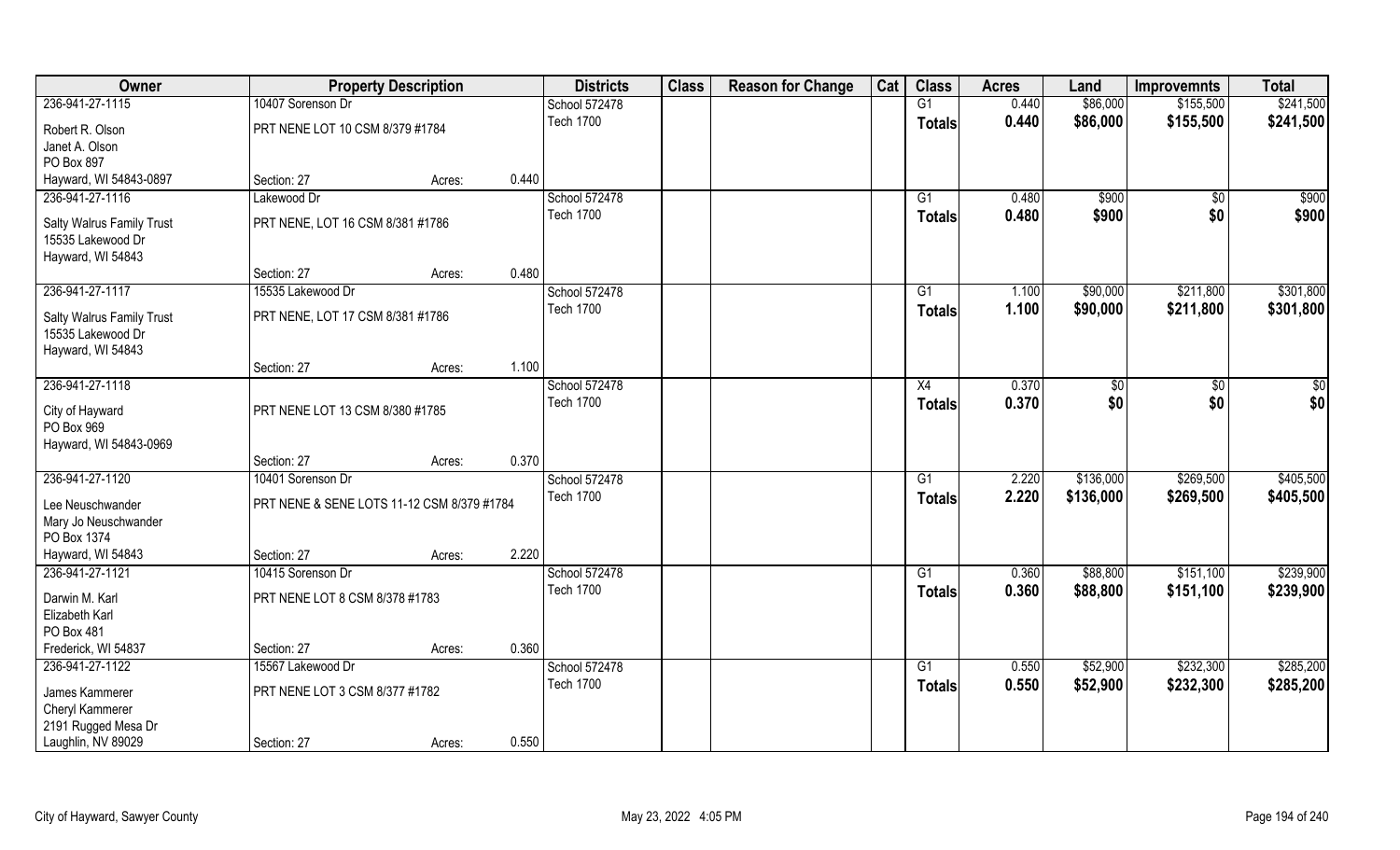| Owner                          | <b>Property Description</b>     |        |       | <b>Districts</b> | <b>Class</b> | <b>Reason for Change</b> | Cat | <b>Class</b>  | <b>Acres</b> | Land     | <b>Improvemnts</b> | <b>Total</b>  |
|--------------------------------|---------------------------------|--------|-------|------------------|--------------|--------------------------|-----|---------------|--------------|----------|--------------------|---------------|
| 236-941-27-1123                | Pine Point Dr                   |        |       | School 572478    |              |                          |     | G1            | 1.590        | \$27,400 | \$0                | \$27,400      |
| Ronald S. Kubarek              | PRT NENE                        |        |       | <b>Tech 1700</b> |              |                          |     | <b>Totals</b> | 1.590        | \$27,400 | \$0                | \$27,400      |
| Bonnie A. Kubarek              |                                 |        |       |                  |              |                          |     |               |              |          |                    |               |
| 15551 Davis Ave                |                                 |        |       |                  |              |                          |     |               |              |          |                    |               |
| Hayward, WI 54843-6466         | Section: 27                     | Acres: | 1.590 |                  |              |                          |     |               |              |          |                    |               |
| 236-941-27-1124                | 10476 Echo Bay Dr               |        |       | School 572478    |              |                          |     | G1            | 0.640        | \$20,500 | \$19,300           | \$39,800      |
| Magaldi-Felin Companion Animal | PRT NENE LOT 2 CSM 10/113 #2145 |        |       | <b>Tech 1700</b> |              |                          |     | Totals        | 0.640        | \$20,500 | \$19,300           | \$39,800      |
| <b>Charitable Trust</b>        |                                 |        |       |                  |              |                          |     |               |              |          |                    |               |
| 2324 14th St 3                 |                                 |        |       |                  |              |                          |     |               |              |          |                    |               |
| Boulder, CO 80304              | Section: 27                     | Acres: | 0.640 |                  |              |                          |     |               |              |          |                    |               |
| 236-941-27-1126                | Echo Bay Dr                     |        |       | School 572478    |              |                          |     | G1            | 0.320        | \$16,400 | \$10,400           | \$26,800      |
| Gerald J. Zowin                | PRT NENE LOT 2 CSM 12/96 #2896  |        |       | <b>Tech 1700</b> |              |                          |     | <b>Totals</b> | 0.320        | \$16,400 | \$10,400           | \$26,800      |
| PO Box 13309                   |                                 |        |       |                  |              |                          |     |               |              |          |                    |               |
| Hayward, WI 54843-3309         |                                 |        |       |                  |              |                          |     |               |              |          |                    |               |
|                                | Section: 27                     | Acres: | 0.320 |                  |              |                          |     |               |              |          |                    |               |
| 236-941-27-1127                | 10468 Echo Bay Dr               |        |       | School 572478    |              |                          |     | G1            | 0.330        | \$16,600 | \$82,700           | \$99,300      |
| Eugene F. Veenendall           | PRT NENE LOT 1 CSM 12/96 #2896  |        |       | <b>Tech 1700</b> |              |                          |     | <b>Totals</b> | 0.330        | \$16,600 | \$82,700           | \$99,300      |
| Sandra E. Veenendall           |                                 |        |       |                  |              |                          |     |               |              |          |                    |               |
| 849N Sachmerda Dr              |                                 |        |       |                  |              |                          |     |               |              |          |                    |               |
| Exeland, WI 54835              | Section: 27                     | Acres: | 0.330 |                  |              |                          |     |               |              |          |                    |               |
| 236-941-27-1128                | Echo Bay Dr                     |        |       | School 572478    |              |                          |     | G1            | 0.260        | \$3,000  | \$0                | \$3,000       |
| S J. Bodenschatz               | PRT NENE                        |        |       | <b>Tech 1700</b> |              |                          |     | <b>Totals</b> | 0.260        | \$3,000  | \$0                | \$3,000       |
| 15437 County Hwy B             |                                 |        |       |                  |              |                          |     |               |              |          |                    |               |
| Hayward, WI 54843              |                                 |        |       |                  |              |                          |     |               |              |          |                    |               |
|                                | Section: 27                     | Acres: | 0.260 |                  |              |                          |     |               |              |          |                    |               |
| 236-941-27-1203                | 15627 S Second St               |        |       | School 572478    |              |                          |     | X4            | 2.800        | \$0      | $\overline{60}$    | $\frac{1}{2}$ |
| City of Hayward                | PRT NWNE CITY BEACH             |        |       | <b>Tech 1700</b> |              |                          |     | <b>Totals</b> | 2.800        | \$0      | \$0                | \$0           |
| PO Box 969                     |                                 |        |       |                  |              |                          |     |               |              |          |                    |               |
| Hayward, WI 54843-0969         |                                 |        |       |                  |              |                          |     |               |              |          |                    |               |
|                                | Section: 27                     | Acres: | 2.800 |                  |              |                          |     |               |              |          |                    |               |
| 236-941-27-1301                | Pine Tree Dr                    |        |       | School 572478    |              |                          |     | G1            | 0.200        | \$3,500  | $\overline{50}$    | \$3,500       |
| Mc Intosh Trust                | <b>ISLAND SWNE</b>              |        |       | <b>Tech 1700</b> |              |                          |     | <b>Totals</b> | 0.200        | \$3,500  | \$0                | \$3,500       |
| 10358 Pine Tree Dr             |                                 |        |       |                  |              |                          |     |               |              |          |                    |               |
| Hayward, WI 54843              |                                 |        |       |                  |              |                          |     |               |              |          |                    |               |
|                                | Section: 27                     | Acres: | 0.200 |                  |              |                          |     |               |              |          |                    |               |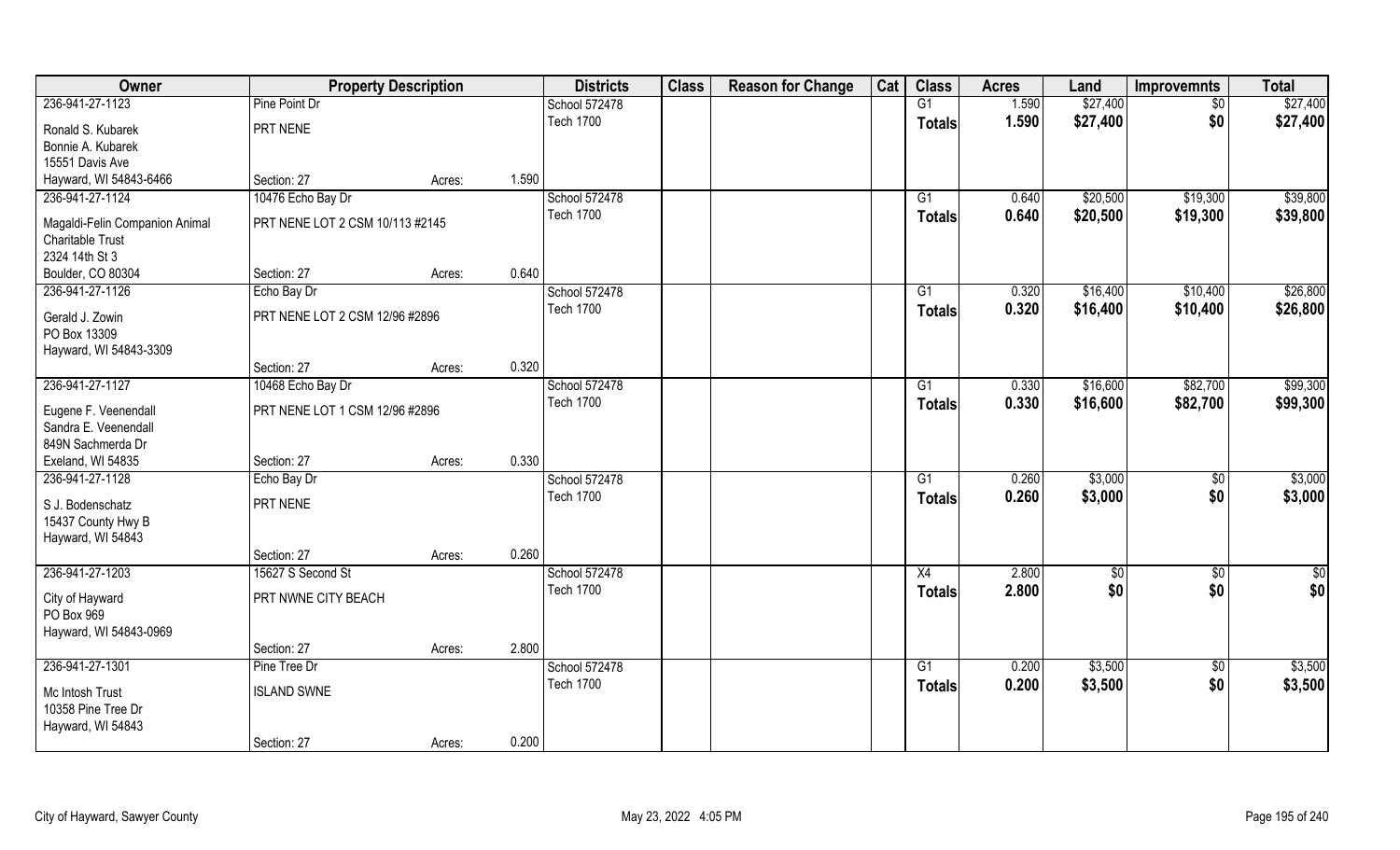| Owner                                         | <b>Property Description</b>                 |        |       | <b>Districts</b> | <b>Class</b> | <b>Reason for Change</b> | Cat | <b>Class</b>    | <b>Acres</b> | Land      | <b>Improvemnts</b> | <b>Total</b>     |
|-----------------------------------------------|---------------------------------------------|--------|-------|------------------|--------------|--------------------------|-----|-----------------|--------------|-----------|--------------------|------------------|
| 236-941-27-1304                               | 15670 Lake Dr                               |        |       | School 572478    |              |                          |     | G1              | 1.100        | \$119,300 | \$110,900          | \$230,200        |
| Joel F. Slabe                                 | PRT SWNE                                    |        |       | <b>Tech 1700</b> |              |                          |     | <b>Totals</b>   | 1.100        | \$119,300 | \$110,900          | \$230,200        |
| Lois A. Slabe                                 |                                             |        |       |                  |              |                          |     |                 |              |           |                    |                  |
| 15670 Lake Dr                                 |                                             |        |       |                  |              |                          |     |                 |              |           |                    |                  |
| Hayward, WI 54843                             | Section: 27                                 | Acres: | 1.100 |                  |              |                          |     |                 |              |           |                    |                  |
| 236-941-27-1306                               |                                             |        |       | School 572478    |              |                          |     | X4              | 0.350        | \$0       | \$0                | $\overline{\$0}$ |
| City of Hayward                               | WISCONSIN AVENUE SWNE                       |        |       | <b>Tech 1700</b> |              |                          |     | Totals          | 0.350        | \$0       | \$0                | \$0              |
| PO Box 969                                    |                                             |        |       |                  |              |                          |     |                 |              |           |                    |                  |
| Hayward, WI 54843-0969                        |                                             |        |       |                  |              |                          |     |                 |              |           |                    |                  |
|                                               | Section: 27                                 | Acres: | 0.350 |                  |              |                          |     |                 |              |           |                    |                  |
| 236-941-27-1307                               |                                             |        |       | School 572478    |              |                          |     | X3              | 1.200        | \$0       | \$0                | $\sqrt{50}$      |
|                                               |                                             |        |       | <b>Tech 1700</b> |              |                          |     | <b>Totals</b>   | 1.200        | \$0       | \$0                | \$0              |
| <b>Highway B Sawyer County</b>                | PRT SWNE COUNTY HIGHWAY B                   |        |       |                  |              |                          |     |                 |              |           |                    |                  |
| 10610 Main St Ste 10                          |                                             |        |       |                  |              |                          |     |                 |              |           |                    |                  |
| Hayward, WI 54843                             | Section: 27                                 | Acres: | 1.200 |                  |              |                          |     |                 |              |           |                    |                  |
| 236-941-27-1308                               | 15670 County Rd B                           |        |       | School 572478    |              |                          |     | G2              | 3.630        | \$190,800 | \$33,700           | \$224,500        |
|                                               |                                             |        |       | <b>Tech 1700</b> |              |                          |     |                 |              |           |                    |                  |
| Lumberjack World Cha Foundation<br>PO Box 666 | PRT SWNE LOT 1 CSM 12/98 #2897              |        |       |                  |              |                          |     | <b>Totals</b>   | 3.630        | \$190,800 | \$33,700           | \$224,500        |
| Hayward, WI 54843-0666                        |                                             |        |       |                  |              |                          |     |                 |              |           |                    |                  |
|                                               | Section: 27                                 | Acres: | 3.630 |                  |              |                          |     |                 |              |           |                    |                  |
| 236-941-27-1309                               | County Rd B                                 |        |       | School 572478    |              |                          |     | $\overline{G2}$ | 6.580        | \$164,500 | $\overline{50}$    | \$164,500        |
|                                               | PRT S1/2 NE LOT 3 CSM 12/100 #2898 DBA      |        |       | <b>Tech 1700</b> |              |                          |     | <b>Totals</b>   | 6.580        | \$164,500 | \$0                | \$164,500        |
| Northwoods Lodging LLC<br>15586 County Hwy B  | <b>COMFORT SUITES</b>                       |        |       |                  |              |                          |     |                 |              |           |                    |                  |
| Hayward, WI 54843                             |                                             |        |       |                  |              |                          |     |                 |              |           |                    |                  |
|                                               | Section: 27                                 | Acres: | 6.580 |                  |              |                          |     |                 |              |           |                    |                  |
| 236-941-27-1310                               | 15652 County Rd B                           |        |       | School 572478    |              |                          |     | $\overline{G2}$ | 2.020        | \$165,600 | \$730,100          | \$895,700        |
|                                               |                                             |        |       | <b>Tech 1700</b> |              |                          |     |                 | 2.020        | \$165,600 | \$730,100          | \$895,700        |
| Fred C. Scheer                                | PRT SWNE LOT 2 CSM 12/98 #2897              |        |       |                  |              |                          |     | <b>Totals</b>   |              |           |                    |                  |
| PO Box 221                                    |                                             |        |       |                  |              |                          |     |                 |              |           |                    |                  |
| Hayward, WI 54843-0221                        |                                             |        |       |                  |              |                          |     |                 |              |           |                    |                  |
|                                               | Section: 27                                 | Acres: | 2.020 |                  |              |                          |     |                 |              |           |                    |                  |
| 236-941-27-1404                               | 15586 County Rd B                           |        |       | School 572478    |              |                          |     | G2              | 8.480        | \$537,000 | \$2,253,600        | \$2,790,600      |
| Northwoods Lodging LLC                        | PRT SENE LOT 4 CSM 12/102 #2899 DBA COMFORT |        |       | <b>Tech 1700</b> |              |                          |     | <b>Totals</b>   | 8.480        | \$537,000 | \$2,253,600        | \$2,790,600      |
| 15586 County Hwy B                            | <b>SUITES</b>                               |        |       |                  |              |                          |     |                 |              |           |                    |                  |
| Hayward, WI 54843                             |                                             |        |       |                  |              |                          |     |                 |              |           |                    |                  |
|                                               | Section: 27                                 | Acres: | 8.480 |                  |              |                          |     |                 |              |           |                    |                  |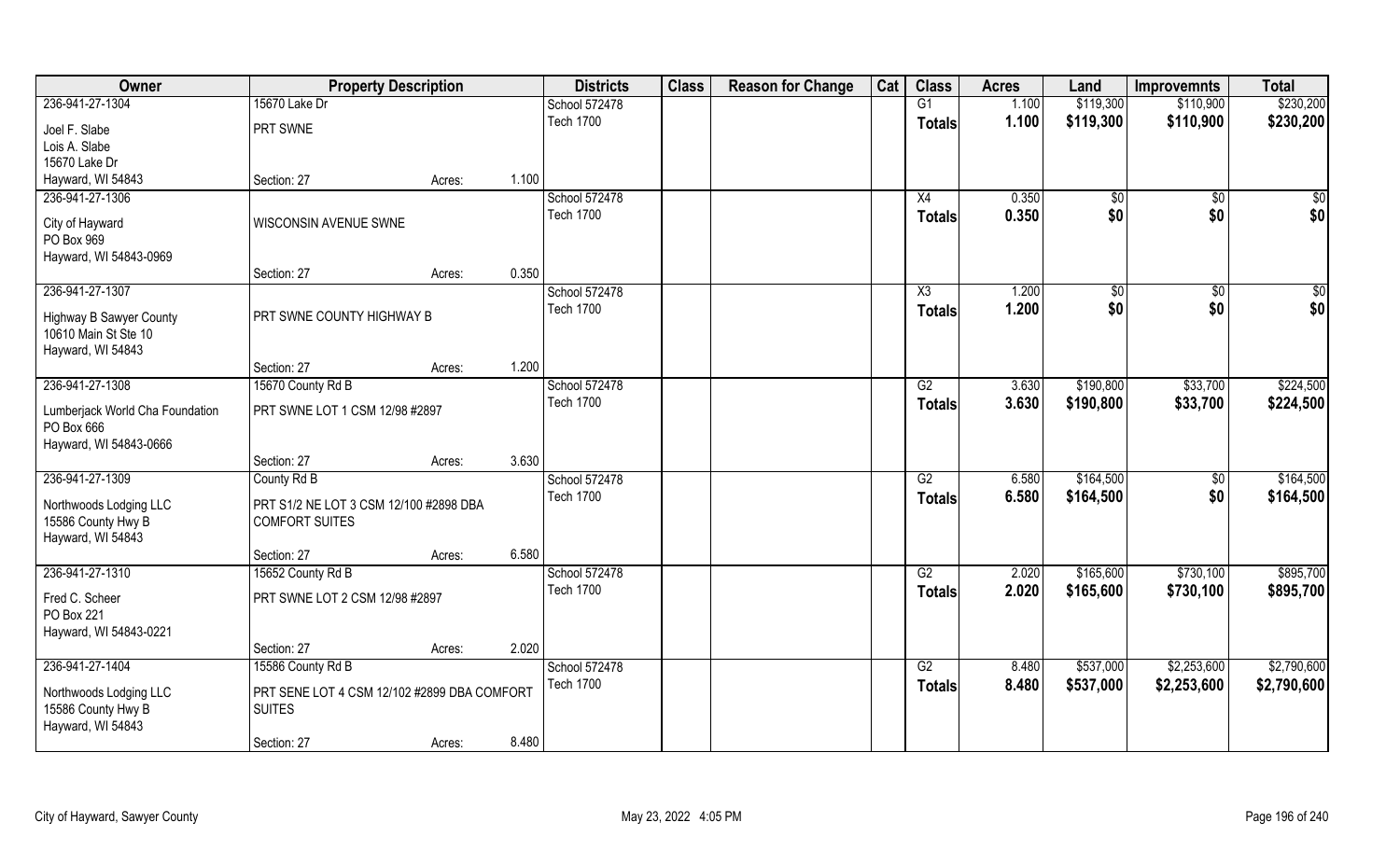| Owner                               | <b>Property Description</b>      |        |       | <b>Districts</b> | <b>Class</b> | <b>Reason for Change</b> | Cat | <b>Class</b>           | <b>Acres</b> | Land     | <b>Improvemnts</b> | <b>Total</b> |
|-------------------------------------|----------------------------------|--------|-------|------------------|--------------|--------------------------|-----|------------------------|--------------|----------|--------------------|--------------|
| 236-941-27-1406                     | 15526 County Rd B                |        |       | School 572478    |              |                          |     | G1                     | 0.500        | \$15,500 | \$0                | \$15,500     |
| Fred C. Scheer                      | PRT SENE LOT 2 CSM 27/47 #7010   |        |       | <b>Tech 1700</b> |              |                          |     | <b>Totals</b>          | 0.500        | \$15,500 | \$0                | \$15,500     |
| PO Box 221                          |                                  |        |       |                  |              |                          |     |                        |              |          |                    |              |
| Hayward, WI 54843-0221              |                                  |        |       |                  |              |                          |     |                        |              |          |                    |              |
|                                     | Section: 27                      | Acres: | 0.500 |                  |              |                          |     |                        |              |          |                    |              |
| 236-941-27-1408                     | 15520 County Rd B                |        |       | School 572478    |              |                          |     | G1                     | 1.060        | \$81,400 | \$128,400          | \$209,800    |
| Steven T. Winter                    | PRT SENE LOT 1 CSM 23/156 #6373  |        |       | <b>Tech 1700</b> |              |                          |     | <b>Totals</b>          | 1.060        | \$81,400 | \$128,400          | \$209,800    |
| Janean M. Winter                    |                                  |        |       |                  |              |                          |     |                        |              |          |                    |              |
| 15951 607th Ave                     |                                  |        |       |                  |              |                          |     |                        |              |          |                    |              |
| Mapleton, MN 56065                  | Section: 27                      | Acres: | 1.060 |                  |              |                          |     |                        |              |          |                    |              |
| 236-941-27-1410                     |                                  |        |       | School 572478    |              |                          |     | $\overline{\text{X3}}$ | 1.000        | \$0      | \$0                | \$0          |
| <b>Highway B Sawyer County</b>      | PRT SENE COUNTY HIGHWAY B        |        |       | <b>Tech 1700</b> |              |                          |     | <b>Totals</b>          | 1.000        | \$0      | \$0                | \$0          |
| 10610 Main St Ste 10                |                                  |        |       |                  |              |                          |     |                        |              |          |                    |              |
| Hayward, WI 54843                   |                                  |        |       |                  |              |                          |     |                        |              |          |                    |              |
|                                     | Section: 27                      | Acres: | 1.000 |                  |              |                          |     |                        |              |          |                    |              |
| 236-941-27-1413                     | County Rd B                      |        |       | School 572478    |              |                          |     | G1                     | 0.450        | \$14,500 | \$0                | \$14,500     |
| Hayward 10 Townhomes Homeowners     | PRT SENE, LOT 2 CSM 23/30 #6306  |        |       | <b>Tech 1700</b> |              |                          |     | <b>Totals</b>          | 0.450        | \$14,500 | \$0                | \$14,500     |
| Association                         |                                  |        |       |                  |              |                          |     |                        |              |          |                    |              |
| 4115 Forestview Ln N                |                                  |        |       |                  |              |                          |     |                        |              |          |                    |              |
| Plymouth, MN 55441                  | Section: 27                      | Acres: | 0.450 |                  |              |                          |     |                        |              |          |                    |              |
| 236-941-27-1414                     | County Rd B                      |        |       | School 572478    |              |                          |     | G1                     | 0.540        | \$15,700 | \$0                | \$15,700     |
| Steven T. Winter                    | PRT SENE, LOT 3 CSM 23/156 #6373 |        |       | <b>Tech 1700</b> |              |                          |     | <b>Totals</b>          | 0.540        | \$15,700 | \$0                | \$15,700     |
| Janean M. Winter                    |                                  |        |       |                  |              |                          |     |                        |              |          |                    |              |
| 15951 607th Ave                     |                                  |        |       |                  |              |                          |     |                        |              |          |                    |              |
| Mapleton, MN 56065                  | Section: 27                      | Acres: | 0.540 |                  |              |                          |     |                        |              |          |                    |              |
| 236-941-27-1415                     | County Rd B                      |        |       | School 572478    |              |                          |     | G1                     | 0.540        | \$15,700 | $\sqrt{50}$        | \$15,700     |
|                                     |                                  |        |       | <b>Tech 1700</b> |              |                          |     | <b>Totals</b>          | 0.540        | \$15,700 | \$0                | \$15,700     |
| Hayward 10 Townhomes Homeowners     | PRT SENE, LOT 4 CSM 23/156 #6373 |        |       |                  |              |                          |     |                        |              |          |                    |              |
| Association<br>4115 Forestview Ln N |                                  |        |       |                  |              |                          |     |                        |              |          |                    |              |
| Plymouth, MN 55441                  | Section: 27                      | Acres: | 0.540 |                  |              |                          |     |                        |              |          |                    |              |
| 236-941-27-1416                     | 15546 County Rd B                |        |       | School 572478    |              |                          |     | G2                     | 1.520        | \$78,400 | \$371,600          | \$450,000    |
|                                     |                                  |        |       | <b>Tech 1700</b> |              |                          |     | <b>Totals</b>          | 1.520        | \$78,400 | \$371,600          | \$450,000    |
| Midland Ira Inc Custodian Fbo       | PRT SENE LOT 2 CSM 24/190 #6569  |        |       |                  |              |                          |     |                        |              |          |                    |              |
| Cindy & James Jackson               |                                  |        |       |                  |              |                          |     |                        |              |          |                    |              |
| W13456436 Windsor Rd                |                                  |        |       |                  |              |                          |     |                        |              |          |                    |              |
| Muskego, WI 53150                   | Section: 27                      | Acres: | 1.520 |                  |              |                          |     |                        |              |          |                    |              |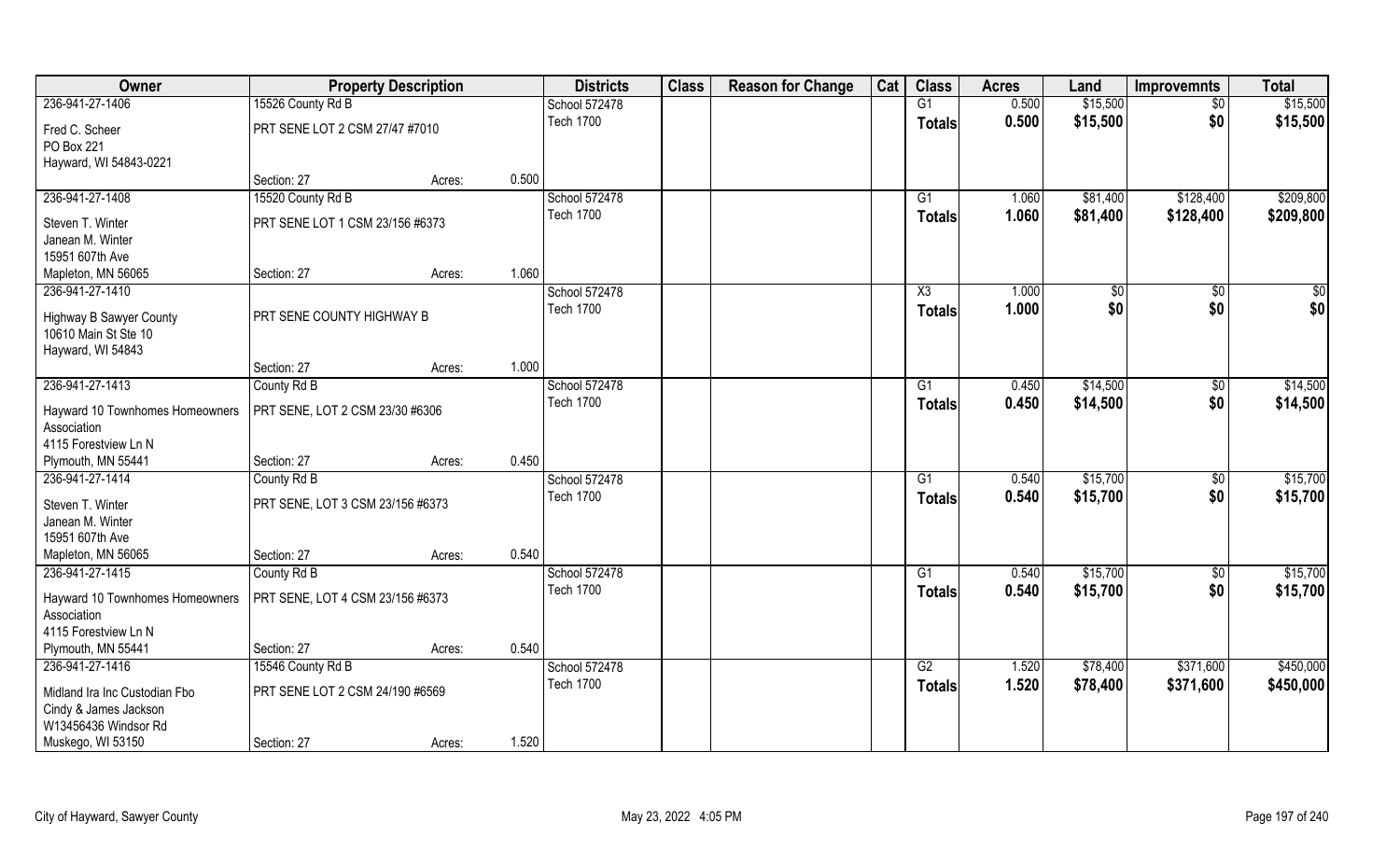| Owner                                                                                                     | <b>Property Description</b>                                            |                 | <b>Districts</b>                  | <b>Class</b> | <b>Reason for Change</b> | Cat | <b>Class</b>                     | <b>Acres</b>   | Land       | <b>Improvemnts</b>     | <b>Total</b>           |
|-----------------------------------------------------------------------------------------------------------|------------------------------------------------------------------------|-----------------|-----------------------------------|--------------|--------------------------|-----|----------------------------------|----------------|------------|------------------------|------------------------|
| 236-941-27-1417                                                                                           | County Rd B                                                            |                 | School 572478                     |              |                          |     | G1                               | 0.500          | \$15,500   | $\sqrt{$0}$            | \$15,500               |
| Fred C. Scheer<br>PO Box 221                                                                              | PRT SENE LOT 1 27/47 #7010                                             |                 | <b>Tech 1700</b>                  |              |                          |     | <b>Totals</b>                    | 0.500          | \$15,500   | \$0                    | \$15,500               |
| Hayward, WI 54843-0221                                                                                    |                                                                        |                 |                                   |              |                          |     |                                  |                |            |                        |                        |
|                                                                                                           | Section: 27                                                            | 0.500<br>Acres: |                                   |              |                          |     |                                  |                |            |                        |                        |
| 236-941-27-2101                                                                                           | 10478 State Highway 27                                                 |                 | School 572478                     |              |                          |     | G2                               | 0.700          | \$216,700  | \$396,100              | \$612,800              |
| Indianhead Oil Company Inc<br>4567 W 80th St<br>Bloomington, MN 55437                                     | PRT S1/2 SW SEC 22 PRT N1/2 NW SEC 27 LOT 1 &<br>OL 1 CSM 20/180 #5837 |                 | <b>Tech 1700</b>                  |              |                          |     | <b>Totals</b>                    | 0.700          | \$216,700  | \$396,100              | \$612,800              |
|                                                                                                           | Section: 27                                                            | 0.700<br>Acres: |                                   |              |                          |     |                                  |                |            |                        |                        |
| 236-941-27-2113                                                                                           |                                                                        |                 | School 572478                     |              |                          |     | X4                               | 0.170          | \$0        | $\sqrt{50}$            | $\sqrt{50}$            |
| City of Hayward<br>PO Box 969<br>Hayward, WI 54843-0969                                                   | PRT NENW, OUTLOT 8 CSM 29/75 #7368, DYNO DR                            |                 | <b>Tech 1700</b>                  |              |                          |     | <b>Totals</b>                    | 0.170          | \$0        | \$0                    | \$0                    |
|                                                                                                           | Section: 27                                                            | 0.170<br>Acres: |                                   |              |                          |     |                                  |                |            |                        |                        |
| 236-941-27-2114                                                                                           | 10429 State Highway 27                                                 |                 | School 572478                     |              |                          |     | G2                               | 0.600          | \$167,700  | \$348,900              | \$516,600              |
| Szymon Krolak                                                                                             | PRT NENW                                                               |                 | <b>Tech 1700</b>                  |              |                          |     | <b>Totals</b>                    | 0.600          | \$167,700  | \$348,900              | \$516,600              |
| Luz Krolak<br>10429 State Hwy 27                                                                          |                                                                        |                 |                                   |              |                          |     |                                  |                |            |                        |                        |
| Hayward, WI 54843                                                                                         | Section: 27                                                            | 0.600<br>Acres: |                                   |              |                          |     |                                  |                |            |                        |                        |
| 236-941-27-2116<br>Wisconsin Dept of Transportation Dist 8   PRT NENW STATE TRUNK HWY 27<br>1701 N 4th St |                                                                        |                 | School 572478<br><b>Tech 1700</b> |              |                          |     | $\overline{X2}$<br><b>Totals</b> | 3.200<br>3.200 | \$0<br>\$0 | $\overline{50}$<br>\$0 | $\overline{50}$<br>\$0 |
| Superior, WI 54880-1068                                                                                   |                                                                        |                 |                                   |              |                          |     |                                  |                |            |                        |                        |
|                                                                                                           | Section: 27                                                            | 3.200<br>Acres: |                                   |              |                          |     |                                  |                |            |                        |                        |
| 236-941-27-2118<br>City of Hayward<br>PO Box 969<br>Hayward, WI 54843-0969                                | PRT NENW & OUTLOT 1 CSM 25/310 #6796                                   |                 | School 572478<br><b>Tech 1700</b> |              |                          |     | X4<br><b>Totals</b>              | 0.500<br>0.500 | \$0<br>\$0 | $\sqrt{$0}$<br>\$0     | \$0<br>\$0             |
|                                                                                                           | Section: 27                                                            | 0.500<br>Acres: |                                   |              |                          |     |                                  |                |            |                        |                        |
| 236-941-27-2119                                                                                           | 10426 Bay Ave                                                          |                 | School 572478                     |              |                          |     | X4                               | 0.410          | $\sqrt{6}$ | $\sqrt{$0}$            | $\overline{50}$        |
| City of Hayward<br>PO Box 969<br>Hayward, WI 54843-0969                                                   | PRT NENW LEASE 676/100 PEBBLES CELLULAR<br><b>CORP</b>                 |                 | <b>Tech 1700</b>                  |              |                          |     | <b>Totals</b>                    | 0.410          | \$0        | \$0                    | \$0                    |
|                                                                                                           | Section: 27                                                            | 0.410<br>Acres: |                                   |              |                          |     |                                  |                |            |                        |                        |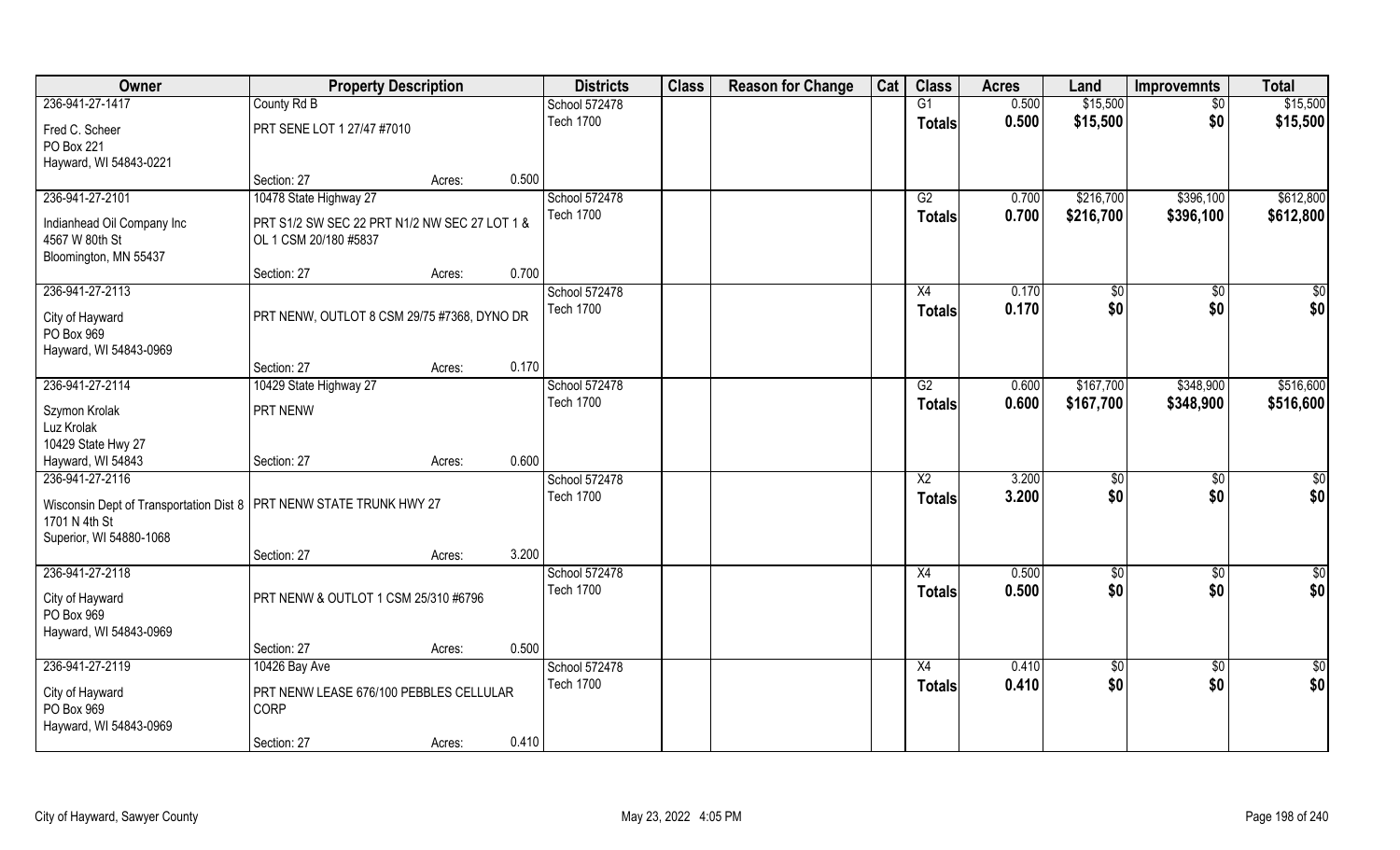| Owner                                                                      |                                       | <b>Property Description</b> |       | <b>Districts</b> | <b>Class</b> | <b>Reason for Change</b> | Cat | <b>Class</b>    | <b>Acres</b> | Land        | <b>Improvemnts</b> | <b>Total</b> |
|----------------------------------------------------------------------------|---------------------------------------|-----------------------------|-------|------------------|--------------|--------------------------|-----|-----------------|--------------|-------------|--------------------|--------------|
| 236-941-27-2120                                                            | 10424 Bay Ave                         |                             |       | School 572478    |              |                          |     | $\overline{G3}$ | 0.335        | $\sqrt{6}$  | $\sqrt{6}$         | \$0          |
| Owen J. Larson<br>Anne Marie Larson                                        | PRT NENW & LOT 1 CSM 17/44 #5207      |                             |       | <b>Tech 1700</b> |              |                          |     | <b>Totals</b>   | 0.335        | \$0         | \$0                | \$0          |
| 13645W Lenroot Ln                                                          |                                       |                             |       |                  |              |                          |     |                 |              |             |                    |              |
| Hayward, WI 54843                                                          | Section: 27                           | Acres:                      | 0.335 |                  |              |                          |     |                 |              |             |                    |              |
| 236-941-27-2121                                                            |                                       |                             |       | School 572478    |              |                          |     | X4              | 3.200        | $\sqrt{$0}$ | $\overline{50}$    | \$0          |
| City of Hayward<br>PO Box 969                                              | PRT NENW RIVERSIDE PARK               |                             |       | <b>Tech 1700</b> |              |                          |     | Totals          | 3.200        | \$0         | \$0                | \$0          |
| Hayward, WI 54843-0969                                                     |                                       |                             |       |                  |              |                          |     |                 |              |             |                    |              |
|                                                                            | Section: 27                           | Acres:                      | 3.200 |                  |              |                          |     |                 |              |             |                    |              |
| 236-941-27-2123                                                            |                                       |                             |       | School 572478    |              |                          |     | X4              | 0.480        | \$0         | \$0                | \$0          |
| City of Hayward<br>PO Box 969                                              | PRT NENW                              |                             |       | <b>Tech 1700</b> |              |                          |     | <b>Totals</b>   | 0.480        | \$0         | \$0                | \$0          |
| Hayward, WI 54843-0969                                                     |                                       |                             |       |                  |              |                          |     |                 |              |             |                    |              |
|                                                                            | Section: 27                           | Acres:                      | 0.480 |                  |              |                          |     |                 |              |             |                    |              |
| 236-941-27-2124                                                            | 15752 S First St                      |                             |       | School 572478    |              |                          |     | G2              | 0.860        | \$169,400   | \$101,700          | \$271,100    |
| Hayward Outfitters Land Co LLC<br>Attn: James J Montag<br>15752 S First St | PRT NENW & SENW LOT 1 CSM 10/33 #2096 |                             |       | <b>Tech 1700</b> |              |                          |     | <b>Totals</b>   | 0.860        | \$169,400   | \$101,700          | \$271,100    |
| Hayward, WI 54843                                                          | Section: 27                           | Acres:                      | 0.860 |                  |              |                          |     |                 |              |             |                    |              |
| 236-941-27-2125                                                            | 10462 State Highway 27                |                             |       | School 572478    |              |                          |     | $\overline{G2}$ | 0.350        | \$102,900   | \$72,600           | \$175,500    |
| Village Smith LLC                                                          | PRT NENW LOT 1 CSM 32/199 #7875       |                             |       | <b>Tech 1700</b> |              |                          |     | <b>Totals</b>   | 0.350        | \$102,900   | \$72,600           | \$175,500    |
| Attn: Harold J Butterfield                                                 |                                       |                             |       |                  |              |                          |     |                 |              |             |                    |              |
| 10460 State Hwy 27                                                         |                                       |                             |       |                  |              |                          |     |                 |              |             |                    |              |
| Hayward, WI 54843                                                          | Section: 27                           | Acres:                      | 0.350 |                  |              |                          |     |                 |              |             |                    |              |
| 236-941-27-2127                                                            | <b>Wheeler St</b>                     |                             |       | School 572478    |              |                          |     | G2              | 0.310        | \$50,200    | $\overline{50}$    | \$50,200     |
| Village Smith LLC                                                          | PRT NE NW LOT 2 CSM 33/3 #7935        |                             |       | <b>Tech 1700</b> |              |                          |     | <b>Totals</b>   | 0.310        | \$50,200    | \$0                | \$50,200     |
| Attn: Harold J Butterfield                                                 |                                       |                             |       |                  |              |                          |     |                 |              |             |                    |              |
| 10460 State Hwy 27                                                         |                                       |                             |       |                  |              |                          |     |                 |              |             |                    |              |
| Hayward, WI 54843                                                          | Section: 27                           | Acres:                      | 0.310 |                  |              |                          |     |                 |              |             |                    |              |
| 236-941-27-2128                                                            | 10461 Wheeler St                      |                             |       | School 572478    |              |                          |     | G2              | 0.260        | \$76,500    | \$142,400          | \$218,900    |
| Focus Lighting LLC<br>13848N Park Rd                                       | PRT NENW LOT 1 CSM 33/3 #7935         |                             |       | <b>Tech 1700</b> |              |                          |     | <b>Totals</b>   | 0.260        | \$76,500    | \$142,400          | \$218,900    |
| Hayward, WI 54843                                                          |                                       |                             |       |                  |              |                          |     |                 |              |             |                    |              |
|                                                                            | Section: 27                           | Acres:                      | 0.260 |                  |              |                          |     |                 |              |             |                    |              |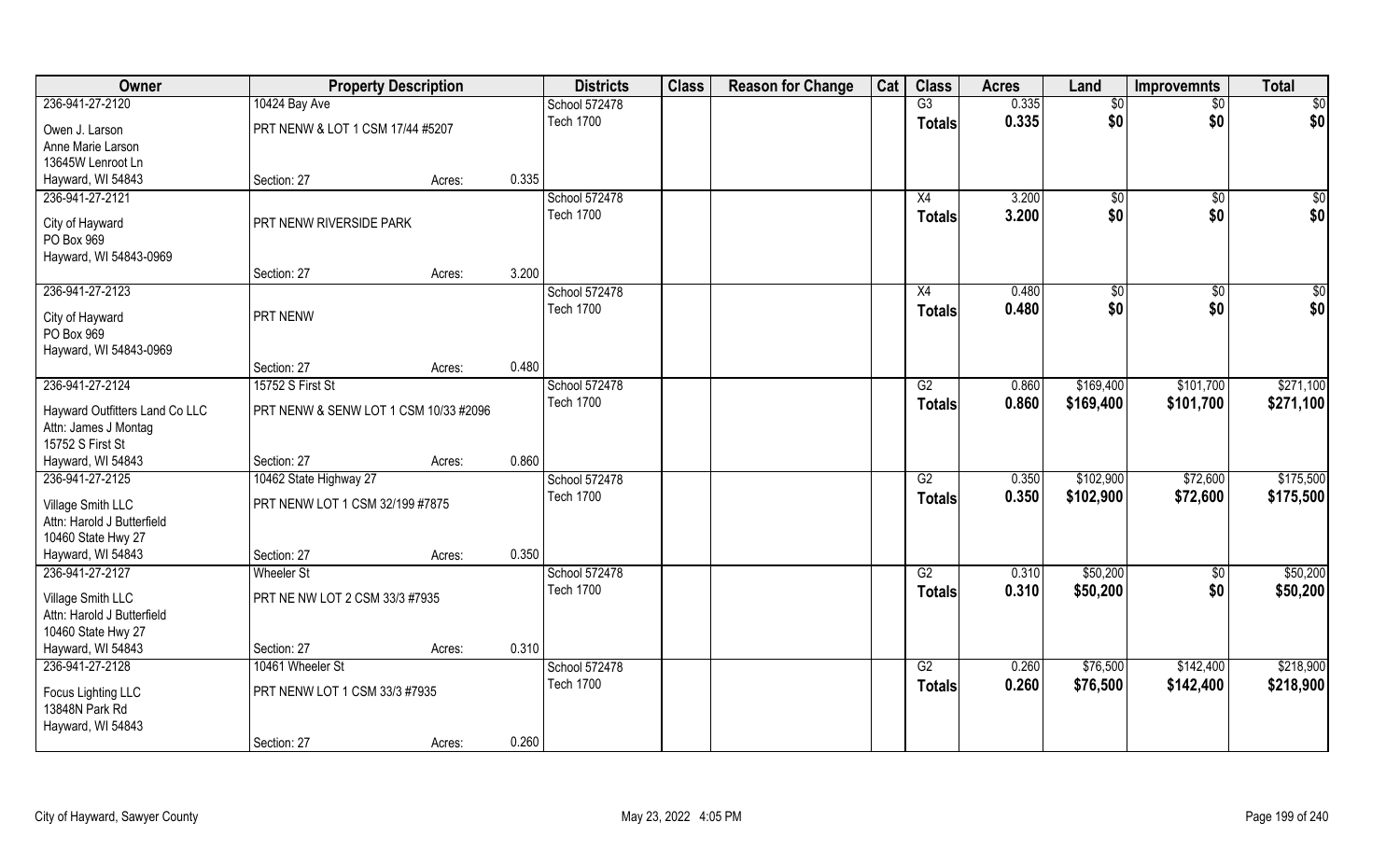| Owner                                                                           |                                                                   | <b>Property Description</b> |       | <b>Districts</b>                  | <b>Class</b> | <b>Reason for Change</b> | Cat | <b>Class</b>                     | <b>Acres</b>   | Land       | <b>Improvemnts</b>     | <b>Total</b>  |
|---------------------------------------------------------------------------------|-------------------------------------------------------------------|-----------------------------|-------|-----------------------------------|--------------|--------------------------|-----|----------------------------------|----------------|------------|------------------------|---------------|
| 236-941-27-2201<br>City of Hayward<br>PO Box 969<br>Hayward, WI 54843-0969      | PRT NWNW, MINNESOTA AVE & MICHIGAN AVE, LOT<br>2 CSM 17/316 #5355 |                             |       | School 572478<br><b>Tech 1700</b> |              |                          |     | X4<br><b>Totals</b>              | 0.840<br>0.840 | \$0<br>\$0 | \$0<br>\$0             | \$0<br>\$0    |
|                                                                                 | Section: 27                                                       | Acres:                      | 0.840 |                                   |              |                          |     |                                  |                |            |                        |               |
| 236-941-27-2204                                                                 | 10471 State Highway 27                                            |                             |       | School 572478                     |              |                          |     | G2                               | 0.380          | \$50,300   | \$45,800               | \$96,100      |
| Northwood Industries Inc<br>10463 State Hwy 27<br>Hayward, WI 54843             | PRT NWNW                                                          |                             |       | <b>Tech 1700</b>                  |              |                          |     | <b>Totals</b>                    | 0.380          | \$50,300   | \$45,800               | \$96,100      |
|                                                                                 | Section: 27                                                       | Acres:                      | 0.380 |                                   |              |                          |     |                                  |                |            |                        |               |
| 236-941-27-2205                                                                 | 15899 US Highway 63                                               |                             |       | School 572478                     |              |                          |     | G2                               | 0.830          | \$195,600  | \$123,400              | \$319,000     |
| <b>Texgas Corporation</b><br>Mail Drop 22<br>Liberty, MO 64068                  | PRT NWNW SEC 27, PRT NENE SEC 28                                  |                             |       | <b>Tech 1700</b>                  |              |                          |     | <b>Totals</b>                    | 0.830          | \$195,600  | \$123,400              | \$319,000     |
|                                                                                 | Section: 27                                                       | Acres:                      | 0.830 |                                   |              |                          |     |                                  |                |            |                        |               |
| 236-941-27-2206                                                                 | Railroad St                                                       |                             |       | School 572478                     |              |                          |     | X4                               | 2.300          | \$0        | \$0                    | \$0           |
| City of Hayward<br>PO Box 969<br>Hayward, WI 54843-0969                         | PRT NWNW, LOT 4 CSM 19/295 #5715, RAILROAD ST                     |                             |       | <b>Tech 1700</b>                  |              |                          |     | <b>Totals</b>                    | 2.300          | \$0        | \$0                    | \$0           |
|                                                                                 | Section: 27                                                       | Acres:                      | 2.300 |                                   |              |                          |     |                                  |                |            |                        |               |
| 236-941-27-2207<br>State of Wisconsin<br>PO Box 7921<br>Madison, WI 53707       | US HWY 63 NWNW                                                    |                             |       | School 572478<br><b>Tech 1700</b> |              |                          |     | $\overline{X2}$<br><b>Totals</b> | 1.630<br>1.630 | \$0<br>\$0 | $\overline{50}$<br>\$0 | \$0<br>\$0    |
|                                                                                 | Section: 27                                                       | Acres:                      | 1.630 |                                   |              |                          |     |                                  |                |            |                        |               |
| 236-941-27-2209                                                                 | Dyno Dr                                                           |                             |       | School 572478                     |              |                          |     | X4                               | 0.350          | \$0        | $\overline{50}$        | $\frac{1}{2}$ |
| City of Hayward<br>PO Box 969<br>Hayward, WI 54843-0969                         | PRT NWNW, OUTLOT 7 CSM 29/75 #7368 DYNO DR                        |                             |       | <b>Tech 1700</b>                  |              |                          |     | <b>Totals</b>                    | 0.350          | \$0        | \$0                    | \$0           |
|                                                                                 | Section: 27                                                       | Acres:                      | 0.350 |                                   |              |                          |     |                                  |                |            |                        |               |
| 236-941-27-2218                                                                 | Donnellan St                                                      |                             |       | School 572478                     |              |                          |     | G2                               | 0.940          | \$82,300   | $\overline{50}$        | \$82,300      |
| John Donnellan Family Trust<br>10778 Minnie Ave Apt 3<br>Hayward, WI 54843-6507 | PRT NWNW LOT 2 CSM 17/261 #5328                                   |                             |       | <b>Tech 1700</b>                  |              |                          |     | <b>Totals</b>                    | 0.940          | \$82,300   | \$0                    | \$82,300      |
|                                                                                 | Section: 27                                                       | Acres:                      | 0.940 |                                   |              |                          |     |                                  |                |            |                        |               |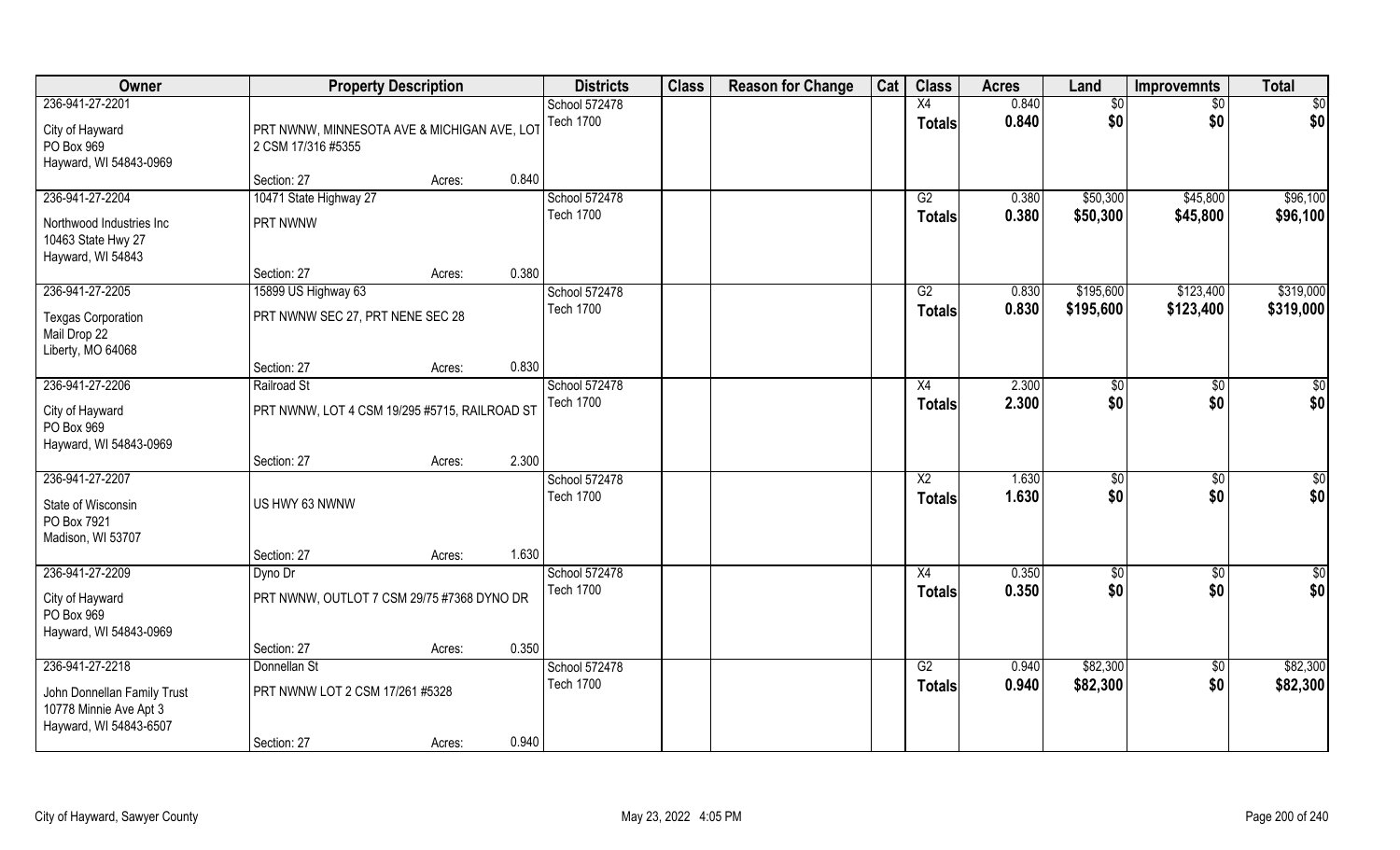| Owner                                                                                                                                    | <b>Property Description</b>    |        |       | <b>Districts</b>                  | <b>Class</b> | <b>Reason for Change</b> | Cat | <b>Class</b>                     | <b>Acres</b>   | Land       | <b>Improvemnts</b>     | <b>Total</b> |
|------------------------------------------------------------------------------------------------------------------------------------------|--------------------------------|--------|-------|-----------------------------------|--------------|--------------------------|-----|----------------------------------|----------------|------------|------------------------|--------------|
| 236-941-27-2220                                                                                                                          | Railroad St                    |        |       | School 572478                     |              |                          |     | G2                               | 0.560          | \$72,300   | $\sqrt{6}$             | \$72,300     |
| John Donnellan Family Trust<br>10778 Minnie Ave Apt 3<br>Hayward, WI 54843-6507                                                          | PRT NWNW LOT 1 CSM 26/90 #6862 |        |       | <b>Tech 1700</b>                  |              |                          |     | <b>Totals</b>                    | 0.560          | \$72,300   | \$0                    | \$72,300     |
|                                                                                                                                          | Section: 27                    | Acres: | 0.560 |                                   |              |                          |     |                                  |                |            |                        |              |
| 236-941-27-2221                                                                                                                          | Railroad St                    |        |       | School 572478                     |              |                          |     | G2                               | 0.560          | \$72,300   | \$0                    | \$72,300     |
| John Donnellan Family Trust<br>10778 Minnie Ave Apt 3<br>Hayward, WI 54843-6507                                                          | PRT NWNW LOT 2 CSM 26/90 #6862 |        |       | <b>Tech 1700</b>                  |              |                          |     | <b>Totals</b>                    | 0.560          | \$72,300   | \$0                    | \$72,300     |
|                                                                                                                                          | Section: 27                    | Acres: | 0.560 |                                   |              |                          |     |                                  |                |            |                        |              |
| 236-941-27-2222                                                                                                                          | 15867 Railroad St              |        |       | School 572478                     |              |                          |     | G2                               | 0.550          | \$71,700   | \$110,400              | \$182,100    |
| John P. Donnellan<br>Brigid A. Donnellan<br>PO Box 94                                                                                    | PRT NWNW LOT 3 CSM 26/90 #6862 |        |       | <b>Tech 1700</b>                  |              |                          |     | <b>Totals</b>                    | 0.550          | \$71,700   | \$110,400              | \$182,100    |
| Hayward, WI 54843-0094                                                                                                                   | Section: 27                    | Acres: | 0.550 |                                   |              |                          |     |                                  |                |            |                        |              |
| 236-941-27-2223                                                                                                                          | Railroad St                    |        |       | School 572478                     |              |                          |     | G2                               | 0.540          | \$71,000   | $\sqrt{50}$            | \$71,000     |
| Todd A. Miller<br>Kimberly K. Miller<br>16275W Rays Rd                                                                                   | PRT NWNW LOT 4 CSM 26/90 #6862 |        |       | <b>Tech 1700</b>                  |              |                          |     | <b>Totals</b>                    | 0.540          | \$71,000   | \$0                    | \$71,000     |
| Hayward, WI 54843                                                                                                                        | Section: 27                    | Acres: | 0.540 |                                   |              |                          |     |                                  |                |            |                        |              |
| 236-941-27-2224<br>Wisconsin Dept of Transportation Dist 8   PRT NWNW STATE TRUNK HIGHWAY 27<br>1701 N 4th St<br>Superior, WI 54880-1068 |                                |        |       | School 572478<br><b>Tech 1700</b> |              |                          |     | $\overline{X2}$<br><b>Totals</b> | 1.100<br>1.100 | \$0<br>\$0 | $\overline{50}$<br>\$0 | \$0<br>\$0   |
|                                                                                                                                          | Section: 27                    | Acres: | 1.100 |                                   |              |                          |     |                                  |                |            |                        |              |
| 236-941-27-2226                                                                                                                          | 10489 State Highway 27         |        |       | School 572478                     |              |                          |     | G2                               | 2.230          | \$385,900  | \$1,189,900            | \$1,575,800  |
| Custom Pharmacy Sale Leaseback LLC   PRT NWNW, TITLE SURVEY 27419-57<br>2901 Butterfield Rd<br>Oak Brook, IL 60523                       |                                |        |       | <b>Tech 1700</b>                  |              |                          |     | <b>Totals</b>                    | 2.230          | \$385,900  | \$1,189,900            | \$1,575,800  |
|                                                                                                                                          | Section: 27                    | Acres: | 2.230 |                                   |              |                          |     |                                  |                |            |                        |              |
| 236-941-27-2227                                                                                                                          | 10477 State Highway 27         |        |       | School 572478                     |              |                          |     | G2                               | 0.200          | \$12,700   | \$125,300              | \$138,000    |
| Elvie Martin Properties, LLC<br>15222W State Hwy 77<br>Hayward, WI 54843                                                                 | PRT NWNW                       |        |       | <b>Tech 1700</b>                  |              |                          |     | <b>Totals</b>                    | 0.200          | \$12,700   | \$125,300              | \$138,000    |
|                                                                                                                                          | Section: 27                    | Acres: | 0.200 |                                   |              |                          |     |                                  |                |            |                        |              |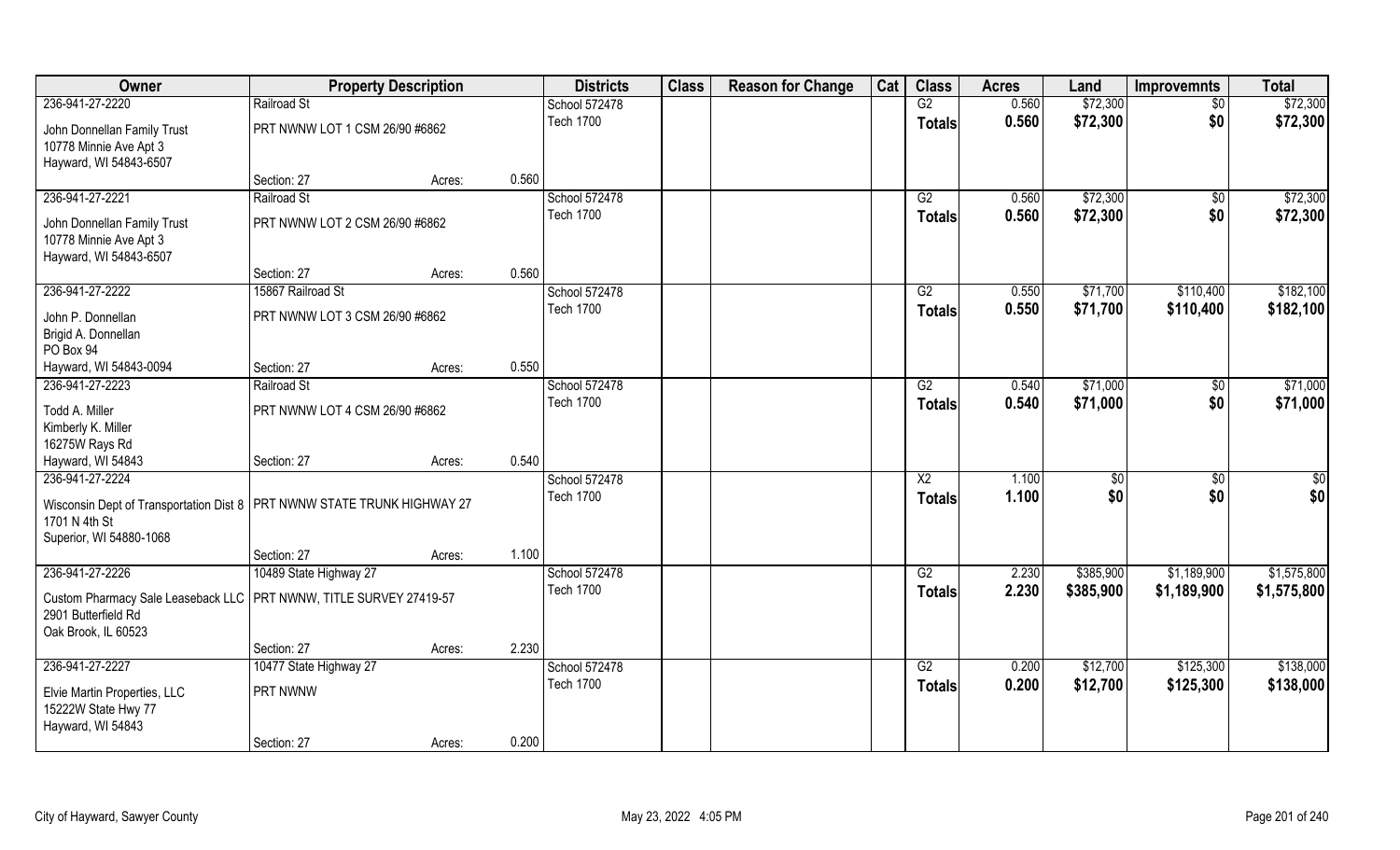| 10475 State Highway 27<br>G2<br>\$28,300<br>236-941-27-2228<br>School 572478<br>0.300<br>\$124,000<br><b>Tech 1700</b><br>\$28,300<br>0.300<br>\$124,000<br><b>Totals</b><br>PRT NWNW<br>Elvie Martin Properties, LLC<br>15222W State Hwy 77<br>Hayward, WI 54843<br>0.300<br>Section: 27<br>Acres:<br>\$59,500<br>\$79,200<br>236-941-27-2229<br>State Highway 27<br>School 572478<br>G2<br>0.450<br>\$19,700<br><b>Tech 1700</b><br>0.450<br>\$59,500<br>\$19,700<br>\$79,200<br><b>Totals</b><br>PRT NWNW<br>Northwood Industries Inc<br>10463 State Hwy 27<br>Hayward, WI 54843<br>0.450<br>Section: 27<br>Acres:<br>\$330,600<br>236-941-27-2230<br>School 572478<br>\$161,900<br>\$168,700<br>10463 State Highway 27<br>G2<br>0.710<br><b>Tech 1700</b><br>0.710<br>\$161,900<br>\$168,700<br>\$330,600<br><b>Totals</b><br>PRT NWNW & PRT NENW<br>Northwood Industries Inc<br>10463 State Hwy 27 | Owner             | <b>Property Description</b> | <b>Districts</b> | <b>Class</b> | <b>Reason for Change</b> | Cat | <b>Class</b> | <b>Acres</b> | Land | <b>Improvemnts</b> | <b>Total</b> |
|---------------------------------------------------------------------------------------------------------------------------------------------------------------------------------------------------------------------------------------------------------------------------------------------------------------------------------------------------------------------------------------------------------------------------------------------------------------------------------------------------------------------------------------------------------------------------------------------------------------------------------------------------------------------------------------------------------------------------------------------------------------------------------------------------------------------------------------------------------------------------------------------------------|-------------------|-----------------------------|------------------|--------------|--------------------------|-----|--------------|--------------|------|--------------------|--------------|
|                                                                                                                                                                                                                                                                                                                                                                                                                                                                                                                                                                                                                                                                                                                                                                                                                                                                                                         |                   |                             |                  |              |                          |     |              |              |      |                    | \$152,300    |
|                                                                                                                                                                                                                                                                                                                                                                                                                                                                                                                                                                                                                                                                                                                                                                                                                                                                                                         |                   |                             |                  |              |                          |     |              |              |      |                    | \$152,300    |
|                                                                                                                                                                                                                                                                                                                                                                                                                                                                                                                                                                                                                                                                                                                                                                                                                                                                                                         |                   |                             |                  |              |                          |     |              |              |      |                    |              |
|                                                                                                                                                                                                                                                                                                                                                                                                                                                                                                                                                                                                                                                                                                                                                                                                                                                                                                         |                   |                             |                  |              |                          |     |              |              |      |                    |              |
|                                                                                                                                                                                                                                                                                                                                                                                                                                                                                                                                                                                                                                                                                                                                                                                                                                                                                                         |                   |                             |                  |              |                          |     |              |              |      |                    |              |
|                                                                                                                                                                                                                                                                                                                                                                                                                                                                                                                                                                                                                                                                                                                                                                                                                                                                                                         |                   |                             |                  |              |                          |     |              |              |      |                    |              |
|                                                                                                                                                                                                                                                                                                                                                                                                                                                                                                                                                                                                                                                                                                                                                                                                                                                                                                         |                   |                             |                  |              |                          |     |              |              |      |                    |              |
|                                                                                                                                                                                                                                                                                                                                                                                                                                                                                                                                                                                                                                                                                                                                                                                                                                                                                                         |                   |                             |                  |              |                          |     |              |              |      |                    |              |
|                                                                                                                                                                                                                                                                                                                                                                                                                                                                                                                                                                                                                                                                                                                                                                                                                                                                                                         |                   |                             |                  |              |                          |     |              |              |      |                    |              |
|                                                                                                                                                                                                                                                                                                                                                                                                                                                                                                                                                                                                                                                                                                                                                                                                                                                                                                         |                   |                             |                  |              |                          |     |              |              |      |                    |              |
|                                                                                                                                                                                                                                                                                                                                                                                                                                                                                                                                                                                                                                                                                                                                                                                                                                                                                                         |                   |                             |                  |              |                          |     |              |              |      |                    |              |
|                                                                                                                                                                                                                                                                                                                                                                                                                                                                                                                                                                                                                                                                                                                                                                                                                                                                                                         |                   |                             |                  |              |                          |     |              |              |      |                    |              |
|                                                                                                                                                                                                                                                                                                                                                                                                                                                                                                                                                                                                                                                                                                                                                                                                                                                                                                         |                   |                             |                  |              |                          |     |              |              |      |                    |              |
|                                                                                                                                                                                                                                                                                                                                                                                                                                                                                                                                                                                                                                                                                                                                                                                                                                                                                                         | Hayward, WI 54843 |                             |                  |              |                          |     |              |              |      |                    |              |
| 0.710<br>Section: 27<br>Acres:                                                                                                                                                                                                                                                                                                                                                                                                                                                                                                                                                                                                                                                                                                                                                                                                                                                                          |                   |                             |                  |              |                          |     |              |              |      |                    |              |
| 236-941-27-2231<br>School 572478<br>\$77,000<br>State Highway 27<br>G2<br>0.930<br>\$0<br><b>Tech 1700</b>                                                                                                                                                                                                                                                                                                                                                                                                                                                                                                                                                                                                                                                                                                                                                                                              |                   |                             |                  |              |                          |     |              |              |      |                    | \$77,000     |
| \$0<br>0.930<br>\$77,000<br><b>Totals</b><br>PRT NWNW<br>Northwood Industries Inc                                                                                                                                                                                                                                                                                                                                                                                                                                                                                                                                                                                                                                                                                                                                                                                                                       |                   |                             |                  |              |                          |     |              |              |      |                    | \$77,000     |
| 10463 State Hwy 27                                                                                                                                                                                                                                                                                                                                                                                                                                                                                                                                                                                                                                                                                                                                                                                                                                                                                      |                   |                             |                  |              |                          |     |              |              |      |                    |              |
| Hayward, WI 54843                                                                                                                                                                                                                                                                                                                                                                                                                                                                                                                                                                                                                                                                                                                                                                                                                                                                                       |                   |                             |                  |              |                          |     |              |              |      |                    |              |
| 0.930<br>Section: 27<br>Acres:                                                                                                                                                                                                                                                                                                                                                                                                                                                                                                                                                                                                                                                                                                                                                                                                                                                                          |                   |                             |                  |              |                          |     |              |              |      |                    |              |
| 236-941-27-2233<br>$\overline{G2}$<br>0.190<br>\$55,900<br>\$109,100<br>10453 State Highway 27<br>School 572478<br><b>Tech 1700</b><br>\$55,900                                                                                                                                                                                                                                                                                                                                                                                                                                                                                                                                                                                                                                                                                                                                                         |                   |                             |                  |              |                          |     |              |              |      |                    | \$165,000    |
| 0.190<br>\$109,100<br><b>Totals</b><br>PRT NWNW & NENW, SUBWAY<br>Goldie A Donnellan Trust                                                                                                                                                                                                                                                                                                                                                                                                                                                                                                                                                                                                                                                                                                                                                                                                              |                   |                             |                  |              |                          |     |              |              |      |                    | \$165,000    |
| 10778 Minnie Ave Apt 3                                                                                                                                                                                                                                                                                                                                                                                                                                                                                                                                                                                                                                                                                                                                                                                                                                                                                  |                   |                             |                  |              |                          |     |              |              |      |                    |              |
| Hayward, WI 54843<br>0.190                                                                                                                                                                                                                                                                                                                                                                                                                                                                                                                                                                                                                                                                                                                                                                                                                                                                              |                   |                             |                  |              |                          |     |              |              |      |                    |              |
| Section: 27<br>Acres:<br>236-941-27-2244<br>School 572478<br>G2<br>\$331,500<br>\$651,300<br>1.410                                                                                                                                                                                                                                                                                                                                                                                                                                                                                                                                                                                                                                                                                                                                                                                                      |                   |                             |                  |              |                          |     |              |              |      |                    | \$982,800    |
| 15867 US Highway 63<br><b>Tech 1700</b><br>1.410<br>\$331,500<br>\$651,300                                                                                                                                                                                                                                                                                                                                                                                                                                                                                                                                                                                                                                                                                                                                                                                                                              |                   |                             |                  |              |                          |     |              |              |      |                    | \$982,800    |
| <b>Totals</b><br>Northern Lakes Cooperative Inc<br>PRT NWNW, LOT 1 & PRT LOT 2 PARKVIEW                                                                                                                                                                                                                                                                                                                                                                                                                                                                                                                                                                                                                                                                                                                                                                                                                 |                   |                             |                  |              |                          |     |              |              |      |                    |              |
| PO Box 985<br>ADDIITION, & LOT 1 CSM 17/316 #5355                                                                                                                                                                                                                                                                                                                                                                                                                                                                                                                                                                                                                                                                                                                                                                                                                                                       |                   |                             |                  |              |                          |     |              |              |      |                    |              |
| Hayward, WI 54843-0985<br>1.410<br>Section: 27                                                                                                                                                                                                                                                                                                                                                                                                                                                                                                                                                                                                                                                                                                                                                                                                                                                          |                   |                             |                  |              |                          |     |              |              |      |                    |              |
| Acres:<br>236-941-27-2245<br>School 572478<br>X4<br>0.890<br>$\sqrt{6}$<br>$\sqrt{6}$                                                                                                                                                                                                                                                                                                                                                                                                                                                                                                                                                                                                                                                                                                                                                                                                                   |                   |                             |                  |              |                          |     |              |              |      |                    | \$0          |
| \$0<br><b>Tech 1700</b><br>0.890<br>\$0<br><b>Totals</b>                                                                                                                                                                                                                                                                                                                                                                                                                                                                                                                                                                                                                                                                                                                                                                                                                                                |                   |                             |                  |              |                          |     |              |              |      |                    | \$0          |
| City of Hayward<br>PRT NWNW, OUTLOT 5 CSM 29/75 #7368,                                                                                                                                                                                                                                                                                                                                                                                                                                                                                                                                                                                                                                                                                                                                                                                                                                                  |                   |                             |                  |              |                          |     |              |              |      |                    |              |
| PO Box 969<br>DONNELLAN DR                                                                                                                                                                                                                                                                                                                                                                                                                                                                                                                                                                                                                                                                                                                                                                                                                                                                              |                   |                             |                  |              |                          |     |              |              |      |                    |              |
| Hayward, WI 54843-0969<br>0.890<br>Section: 27<br>Acres:                                                                                                                                                                                                                                                                                                                                                                                                                                                                                                                                                                                                                                                                                                                                                                                                                                                |                   |                             |                  |              |                          |     |              |              |      |                    |              |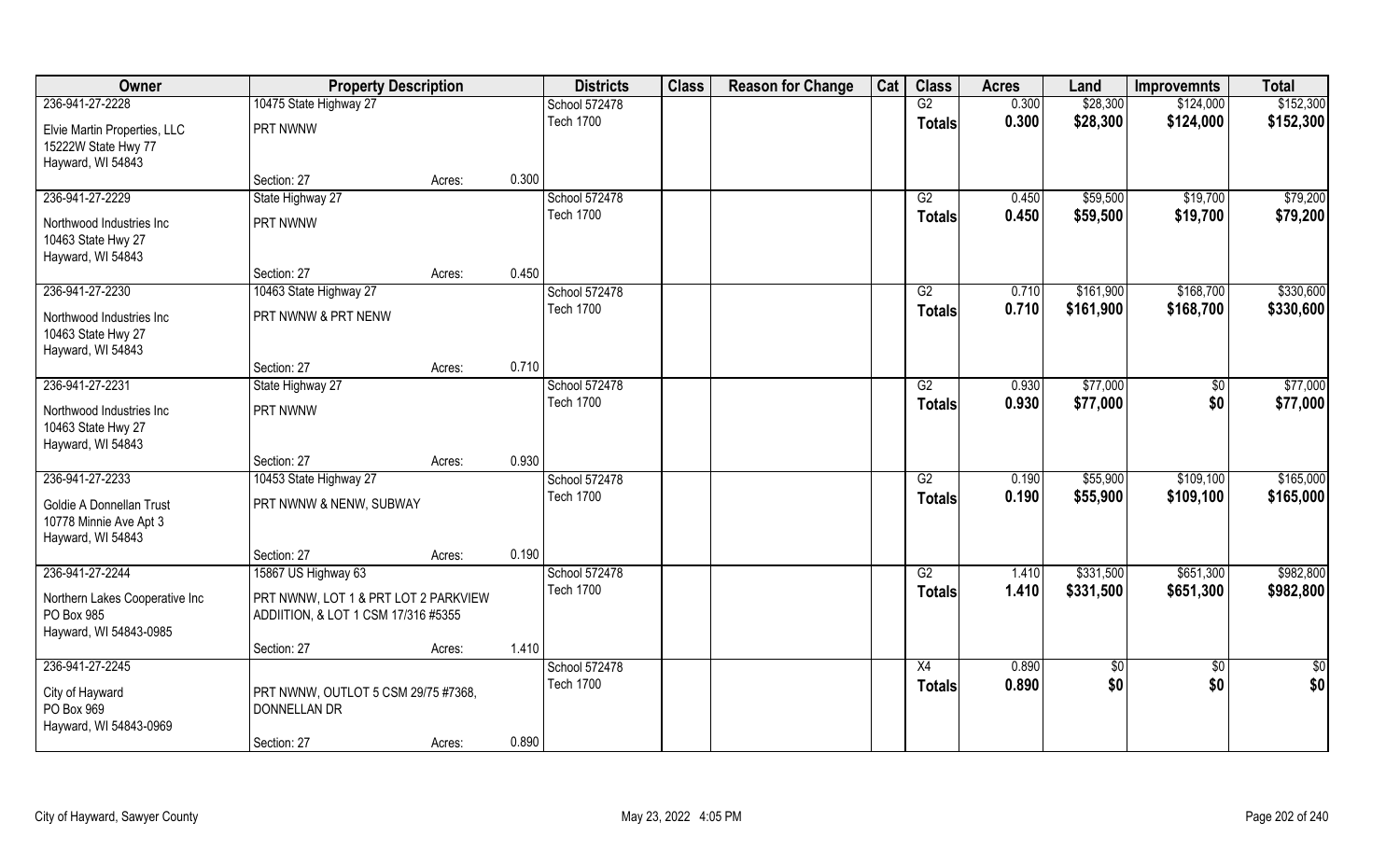| Owner                                                                                                                              | <b>Property Description</b>                                                        |                 | <b>Districts</b>                  | <b>Class</b>    | <b>Reason for Change</b> | Cat | <b>Class</b>                     | <b>Acres</b>   | Land                   | <b>Improvemnts</b>     | <b>Total</b>           |
|------------------------------------------------------------------------------------------------------------------------------------|------------------------------------------------------------------------------------|-----------------|-----------------------------------|-----------------|--------------------------|-----|----------------------------------|----------------|------------------------|------------------------|------------------------|
| 236-941-27-2248                                                                                                                    | State Highway 27                                                                   |                 | School 572478                     |                 |                          |     | G2                               | 0.140          | \$41,200               | \$0                    | \$41,200               |
| Northwood Industries Inc<br>10463 State Hwy 27<br>Hayward, WI 54843                                                                | NWNW & NENW, OL 1 CSM 30/223 #7592                                                 |                 | <b>Tech 1700</b>                  |                 |                          |     | <b>Totals</b>                    | 0.140          | \$41,200               | \$0                    | \$41,200               |
|                                                                                                                                    | Section: 27                                                                        | 0.140<br>Acres: |                                   |                 |                          |     |                                  |                |                        |                        |                        |
| 236-941-27-2249                                                                                                                    | State Highway 27                                                                   |                 | School 572478                     |                 |                          |     | G2                               | 0.140          | \$41,200               | \$6,100                | \$47,300               |
| Goldie A Donnellan Trust<br>10778 Minnie Ave Apt 3<br>Hayward, WI 54843                                                            | NWNW & NENW, OL 2 CSM 30/223 #7592                                                 |                 | <b>Tech 1700</b>                  |                 |                          |     | <b>Totals</b>                    | 0.140          | \$41,200               | \$6,100                | \$47,300               |
|                                                                                                                                    | Section: 27                                                                        | 0.140<br>Acres: |                                   |                 |                          |     |                                  |                |                        |                        |                        |
| 236-941-27-2250                                                                                                                    | 15886 US Highway 63                                                                |                 | School 572478                     |                 |                          |     | G2                               | 0.260          | \$63,400               | \$36,300               | \$99,700               |
| Rrr Holdings LLC<br>10741N Riverside Rd<br>Hayward, WI 54843                                                                       | PRT NWNW SEC 27, PRT NENE SEC 28, PRT LOT 6<br>SOUTHERN ADDITION GADGET COMP STORE |                 | Tech 1700                         |                 |                          |     | <b>Totals</b>                    | 0.260          | \$63,400               | \$36,300               | \$99,700               |
|                                                                                                                                    | Section: 27                                                                        | 0.260<br>Acres: |                                   |                 |                          |     |                                  |                |                        |                        |                        |
| 236-941-27-2251                                                                                                                    | 10494 Wisconsin Ave                                                                |                 | School 572478                     |                 |                          |     | G2                               | 0.790          | \$123,600              | \$48,400               | \$172,000              |
| <b>Illick Holdings, LLC</b><br>414 3rd Ave E<br>Ashland, WI 54806                                                                  | PRT NWNW SEC 27 PRT SWSW SEC 22 LOT 2 CSM<br>30/73 #7525                           |                 | <b>Tech 1700</b>                  |                 |                          |     | <b>Totals</b>                    | 0.790          | \$123,600              | \$48,400               | \$172,000              |
|                                                                                                                                    | Section: 27                                                                        | 0.790<br>Acres: |                                   |                 |                          |     |                                  |                |                        |                        |                        |
| 236-941-27-2254                                                                                                                    | 15870 US Highway 63                                                                |                 | School 572478                     | $\overline{G2}$ | New Kwik Trip            |     | $\overline{G2}$                  | 2.850          | \$465,300              | \$1,675,000            | \$2,140,300            |
| Kwik Trip, Inc<br>1626 Oak St<br>PO Box 2107                                                                                       | PRT NWNW SEC 27 PRT NENE SEC 28 PRT SWSW<br>SEC 22 LOT 1 CSM 34/114 #8118          |                 | <b>Tech 1700</b>                  |                 |                          |     | <b>Totals</b>                    | 2.850          | \$465,300              | \$1,675,000            | \$2,140,300            |
| La Crosse, WI 54603                                                                                                                | Section: 27                                                                        | 2.850<br>Acres: |                                   |                 |                          |     |                                  |                |                        |                        |                        |
| 236-941-27-2255<br>Northern Lakes Cooperative Inc<br>PO Box 985<br>Hayward, WI 54843-0985                                          | 15870 US Highway 63<br>PRT NWNW SEC 27 PRT SWSW SEC 22 LOT 2 CSM<br>34/114 #8118   |                 | School 572478<br><b>Tech 1700</b> |                 |                          |     | G2<br><b>Totals</b>              | 1.580<br>1.580 | \$357,000<br>\$357,000 | \$539,900<br>\$539,900 | \$896,900<br>\$896,900 |
|                                                                                                                                    | Section: 27                                                                        | 1.580<br>Acres: |                                   |                 |                          |     |                                  |                |                        |                        |                        |
| 236-941-27-2257<br>Wisconsin Dept of Transportation Dist 8   PRT NWNW LOT 8 TPP 411798<br>1701 N 4th St<br>Superior, WI 54880-1068 |                                                                                    |                 | School 572478<br><b>Tech 1700</b> |                 |                          |     | $\overline{X2}$<br><b>Totals</b> | 0.001<br>0.001 | $\sqrt{6}$<br>\$0      | $\overline{50}$<br>\$0 | $\frac{1}{2}$<br>\$0   |
|                                                                                                                                    | Section: 27                                                                        | 0.001<br>Acres: |                                   |                 |                          |     |                                  |                |                        |                        |                        |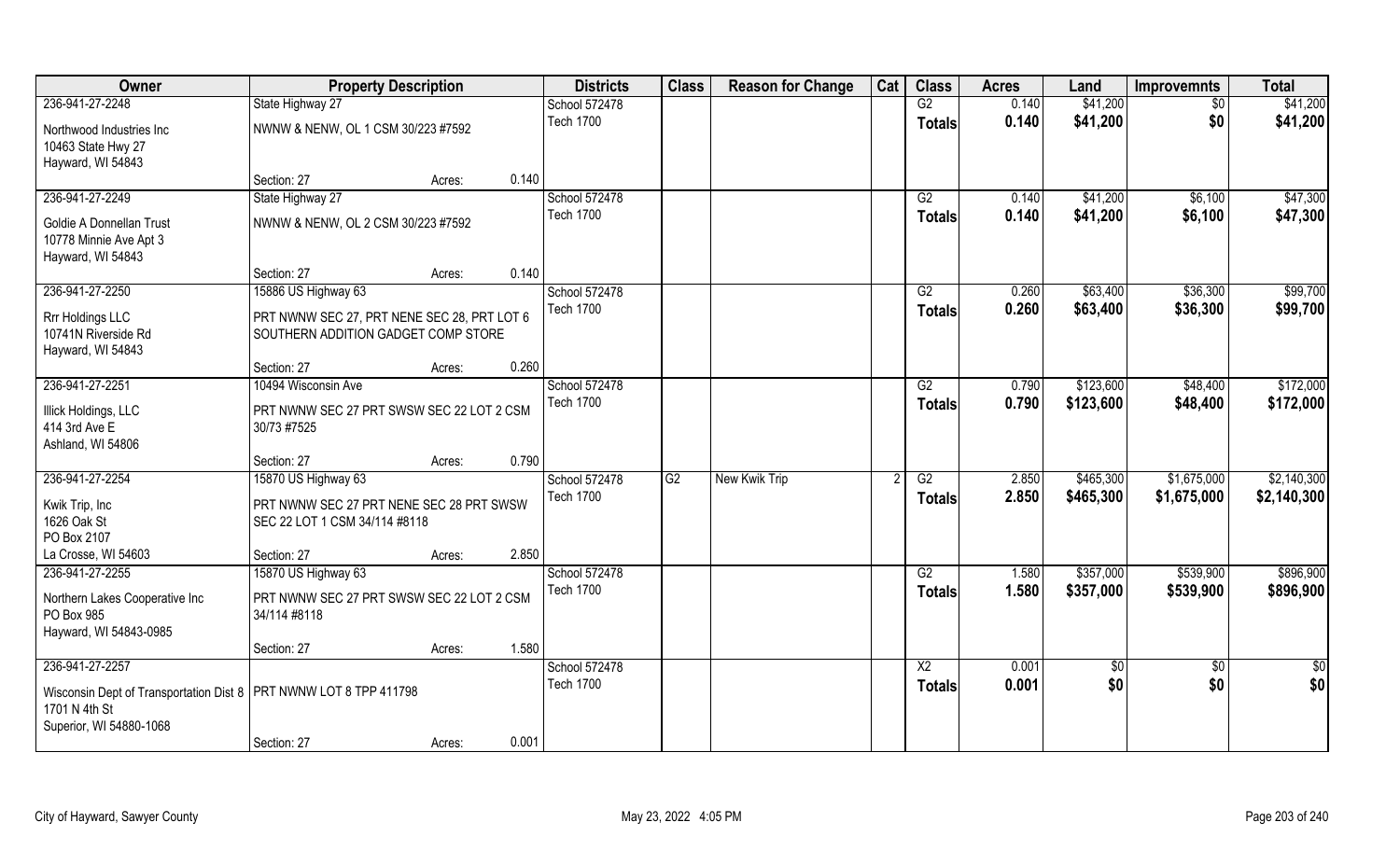| Owner                                                                                                                               | <b>Property Description</b>                                     |        |       | <b>Districts</b>                  | <b>Class</b> | <b>Reason for Change</b> | Cat  | <b>Class</b>                     | <b>Acres</b>   | Land                   | <b>Improvemnts</b>     | <b>Total</b>           |
|-------------------------------------------------------------------------------------------------------------------------------------|-----------------------------------------------------------------|--------|-------|-----------------------------------|--------------|--------------------------|------|----------------------------------|----------------|------------------------|------------------------|------------------------|
| 236-941-27-2258                                                                                                                     |                                                                 |        |       | School 572478                     |              |                          |      | G2                               | 4.580          | \$197,800              | $\sqrt{6}$             | \$197,800              |
| John Donnellan Family Trust<br>10778 Minnie Ave Apt 3<br>Hayward, WI 54843-6507                                                     | PRT NWNW LOT 1 CSM 36/34 #8372                                  |        |       | <b>Tech 1700</b>                  |              |                          |      | <b>Totals</b>                    | 4.580          | \$197,800              | \$0                    | \$197,800              |
|                                                                                                                                     | Section: 27                                                     | Acres: | 4.580 |                                   |              |                          |      |                                  |                |                        |                        |                        |
| 236-941-27-2260<br>City of Hayward<br>PO Box 969                                                                                    | PRT NWNW OL 6 CSM 29/75 #7368                                   |        |       | School 572478<br><b>Tech 1700</b> | G2           | Property now exempt      | $-4$ | X4<br>Totals                     | 0.360<br>0.360 | $\sqrt{$0}$<br>\$0     | \$0<br>\$0             | \$0<br>\$0             |
| Hayward, WI 54843-0969                                                                                                              |                                                                 |        |       |                                   |              |                          |      |                                  |                |                        |                        |                        |
| 236-941-27-2261                                                                                                                     | Section: 27                                                     | Acres: | 0.360 | School 572478                     |              |                          |      | X <sub>2</sub>                   | 0.001          |                        |                        | \$0                    |
| Wisconsin Dept of Transportation Dist 8   PRT S1/2 SW SEC 22 PRT N1/2 NW SEC 27 PRT LOT<br>1701 N 4th St<br>Superior, WI 54880-1068 | 2 CSM 15/69 #3665 TPP 8140-00-20 #8                             |        |       | <b>Tech 1700</b>                  |              |                          |      | <b>Totals</b>                    | 0.001          | \$0<br>\$0             | \$0<br>\$0             | \$0                    |
|                                                                                                                                     | Section: 27                                                     | Acres: | 0.001 |                                   |              |                          |      |                                  |                |                        |                        |                        |
| 236-941-27-2262                                                                                                                     | 10488 State Hwy 27                                              |        |       | School 572478                     |              |                          |      | G2                               | 0.778          | \$235,100              | \$642,400              | \$877,500              |
| Mc Donalds Corporation<br>Courtesy Corp<br>2700 National Dr Ste 100                                                                 | PRT S1/2 SW SEC 22 PRT N1/2 SEC 27 PRT LOT 2<br>CSM 15/69 #3665 |        |       | <b>Tech 1700</b>                  |              |                          |      | <b>Totals</b>                    | 0.778          | \$235,100              | \$642,400              | \$877,500              |
| Onalaska, WI 54650                                                                                                                  | Section: 27                                                     | Acres: | 0.778 |                                   |              |                          |      |                                  |                |                        |                        |                        |
| 236-941-27-2263<br>Aj & Nj Holdings, LLC<br>16163W Deer Ln<br>Hayward, WI 54843                                                     | 10439 State Hwy 27<br>PRT NWNW LOT 1 CSM 36/200 #8442           |        |       | School 572478<br><b>Tech 1700</b> |              |                          |      | $\overline{G2}$<br><b>Totals</b> | 2.940<br>2.940 | \$127,000<br>\$127,000 | \$74,100<br>\$74,100   | \$201,100<br>\$201,100 |
|                                                                                                                                     | Section: 27                                                     | Acres: | 2.940 |                                   |              |                          |      |                                  |                |                        |                        |                        |
| 236-941-27-2264<br>Northwoods Industries, Inc.<br>10463 State Hwy 27<br>Hayward, WI 54843                                           | PRT NWNW OL 1 CSM 36/200 #8442                                  |        |       | School 572478<br><b>Tech 1700</b> |              |                          |      | G2<br><b>Totals</b>              | 0.040<br>0.040 | \$1,700<br>\$1,700     | \$0<br>\$0             | \$1,700<br>\$1,700     |
|                                                                                                                                     | Section: 27                                                     | Acres: | 0.040 |                                   |              |                          |      |                                  |                |                        |                        |                        |
| 236-941-27-2301<br>Lake Superior District Power Company<br>16048 Electric Ave<br>Hayward, WI 54843-7876                             | 15850 Dyno Dr<br>PRT SWNW                                       |        |       | School 572478<br><b>Tech 1700</b> |              |                          |      | X4<br><b>Totals</b>              | 4.500<br>4.500 | $\sqrt{6}$<br>\$0      | $\overline{50}$<br>\$0 | $\frac{1}{2}$<br>\$0   |
|                                                                                                                                     | Section: 27                                                     | Acres: | 4.500 |                                   |              |                          |      |                                  |                |                        |                        |                        |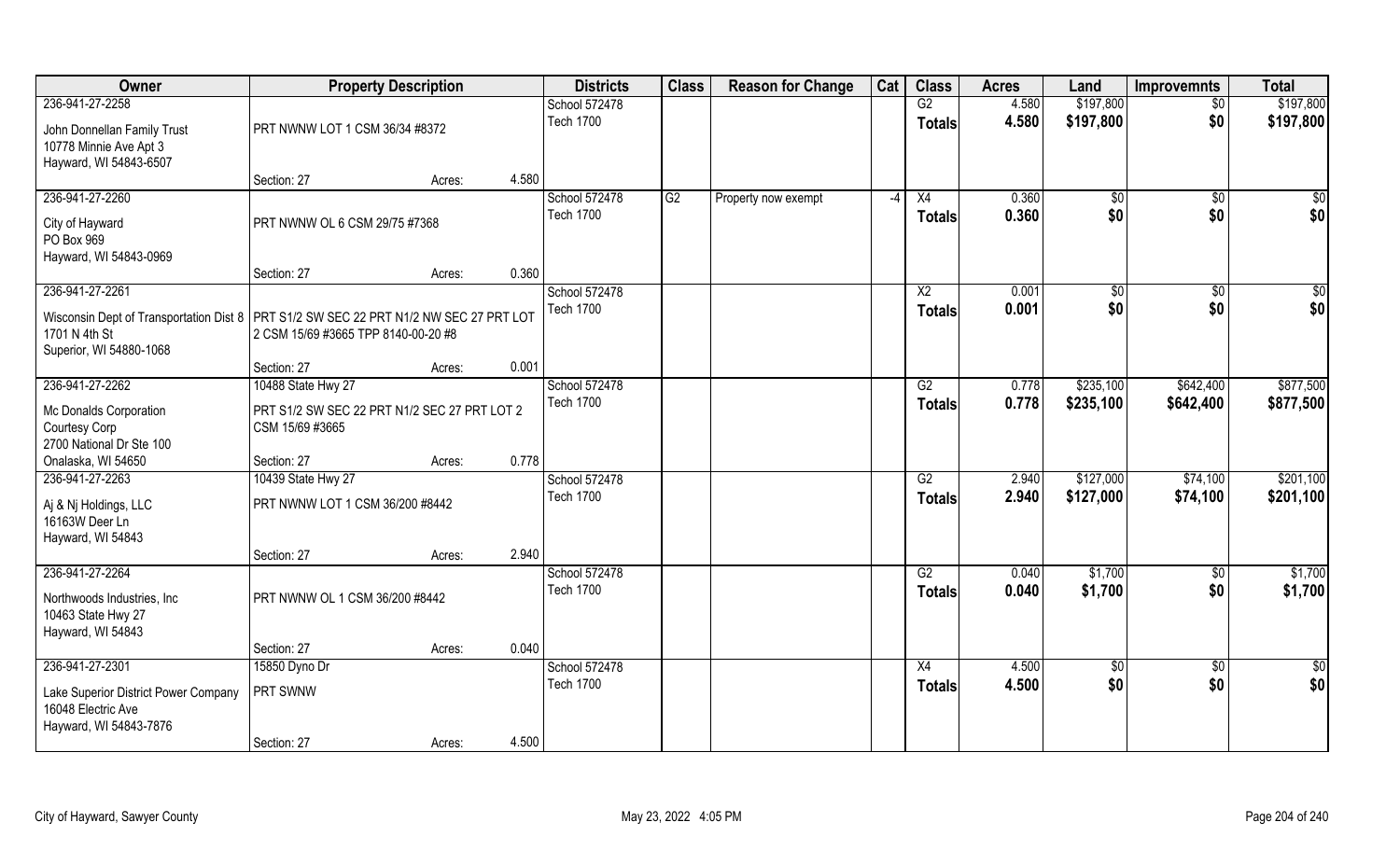| Owner                                | <b>Property Description</b>                    |                  | <b>Districts</b> | <b>Class</b> | <b>Reason for Change</b> | Cat | <b>Class</b>  | <b>Acres</b> | Land      | <b>Improvemnts</b> | <b>Total</b>    |
|--------------------------------------|------------------------------------------------|------------------|------------------|--------------|--------------------------|-----|---------------|--------------|-----------|--------------------|-----------------|
| 236-941-27-2302                      | 15859 Dyno Dr                                  |                  | School 572478    |              |                          |     | G3            | 18.680       | \$0       | $\sqrt{$0}$        | $\sqrt{50}$     |
| Arclin Surfaces Inc                  | PRT NWNW & SWNW SEC 27, PRT NENE SEC 28, LOT   |                  | <b>Tech 1700</b> |              |                          |     | <b>Totals</b> | 18.680       | \$0       | \$0                | \$0             |
| 15859 Dyno Dr                        | 1 CSM 11/403 #2512, OUTLOT 4 CSM 29/73 #7367,  |                  |                  |              |                          |     |               |              |           |                    |                 |
| Hayward, WI 54843                    | PRT DYNO DR                                    |                  |                  |              |                          |     |               |              |           |                    |                 |
|                                      | Section: 27                                    | 18.680<br>Acres: |                  |              |                          |     |               |              |           |                    |                 |
| 236-941-27-2304                      |                                                |                  | School 572478    |              |                          |     | X4            | 2.600        |           |                    |                 |
|                                      |                                                |                  | <b>Tech 1700</b> |              |                          |     |               |              | \$0       | $\sqrt{$0}$        | \$0             |
| City of Hayward                      | PRT SWNW, S FIRST STREET & DYNO DR OUTLOT 2    |                  |                  |              |                          |     | <b>Totals</b> | 2.600        | \$0       | \$0                | \$0             |
| PO Box 969                           | CSM 29/77 #7369, OUTLOT 3 CSM 29/73 #7367      |                  |                  |              |                          |     |               |              |           |                    |                 |
| Hayward, WI 54843-0969               |                                                |                  |                  |              |                          |     |               |              |           |                    |                 |
|                                      | Section: 27                                    | 2.600<br>Acres:  |                  |              |                          |     |               |              |           |                    |                 |
| 236-941-27-2305                      | 15909 Dyno Dr                                  |                  | School 572478    |              |                          |     | G2            | 2.720        | \$104,600 | \$369,700          | \$474,300       |
|                                      |                                                |                  | <b>Tech 1700</b> |              |                          |     | <b>Totals</b> | 2.720        | \$104,600 | \$369,700          | \$474,300       |
| <b>Collette M Lambert Trust</b>      | PRT SWNW SEC 27, PRT SENE SEC 28, LOTS 1 & 2   |                  |                  |              |                          |     |               |              |           |                    |                 |
| PO Box 282                           | CSM 19/218 #5674                               |                  |                  |              |                          |     |               |              |           |                    |                 |
| Hayward, WI 54843                    |                                                |                  |                  |              |                          |     |               |              |           |                    |                 |
|                                      | Section: 27                                    | 2.720<br>Acres:  |                  |              |                          |     |               |              |           |                    |                 |
| 236-941-27-2306                      | Dyno Dr                                        |                  | School 572478    |              |                          |     | G2            | 0.610        | \$23,800  | $\sqrt[6]{3}$      | \$23,800        |
| Rc Hexum, LLC                        | PRT SWNW LOT 3 CSM 19/218 #5674                |                  | <b>Tech 1700</b> |              |                          |     | <b>Totals</b> | 0.610        | \$23,800  | \$0                | \$23,800        |
| 16790W Us Hwy 63                     |                                                |                  |                  |              |                          |     |               |              |           |                    |                 |
| Hayward, WI 54843                    |                                                |                  |                  |              |                          |     |               |              |           |                    |                 |
|                                      | Section: 27                                    | 0.610<br>Acres:  |                  |              |                          |     |               |              |           |                    |                 |
| 236-941-27-2308                      |                                                |                  | School 572478    |              |                          |     | X4            | 1.680        | \$0       | $\overline{50}$    | $\overline{50}$ |
|                                      |                                                |                  | <b>Tech 1700</b> |              |                          |     |               |              |           |                    |                 |
| Lake Superior District Power Company | PRT SWNW LOT 2 CSM 20/316 #5904                |                  |                  |              |                          |     | <b>Totals</b> | 1.680        | \$0       | \$0                | \$0             |
| 16048 Electric Ave                   |                                                |                  |                  |              |                          |     |               |              |           |                    |                 |
| Hayward, WI 54843-7876               |                                                |                  |                  |              |                          |     |               |              |           |                    |                 |
|                                      | Section: 27                                    | 1.680<br>Acres:  |                  |              |                          |     |               |              |           |                    |                 |
| 236-941-27-2309                      |                                                |                  | School 572478    |              |                          |     | G2            | 2.760        | \$71,500  | $\sqrt{$0}$        | \$71,500        |
|                                      |                                                |                  | <b>Tech 1700</b> |              |                          |     | <b>Totals</b> | 2.760        | \$71,500  | \$0                | \$71,500        |
| Northlakes Community Clinic          | PRT SWNW PRT LOT 1 CSM 20/316 #5904, PRT LOT 3 |                  |                  |              |                          |     |               |              |           |                    |                 |
| 7665 Us Hwy 2                        | CSM 22/2 #6101                                 |                  |                  |              |                          |     |               |              |           |                    |                 |
| Iron River, WI 54847                 |                                                |                  |                  |              |                          |     |               |              |           |                    |                 |
|                                      | Section: 27                                    | 2.760<br>Acres:  |                  |              |                          |     |               |              |           |                    |                 |
| 236-941-27-2310                      |                                                |                  | School 572478    |              |                          |     | G2            | 0.060        | \$5,600   | $\sqrt{$0}$        | \$5,600         |
| Lakes Community Health Center, Inc   | PRT SWNW LOT 2 CSM 22/2 #6101                  |                  | <b>Tech 1700</b> |              |                          |     | <b>Totals</b> | 0.060        | \$5,600   | \$0                | \$5,600         |
| 7665 Us Hwy 2                        |                                                |                  |                  |              |                          |     |               |              |           |                    |                 |
| Iron River, WI 54847                 |                                                |                  |                  |              |                          |     |               |              |           |                    |                 |
|                                      | Section: 27                                    | 0.060            |                  |              |                          |     |               |              |           |                    |                 |
|                                      |                                                | Acres:           |                  |              |                          |     |               |              |           |                    |                 |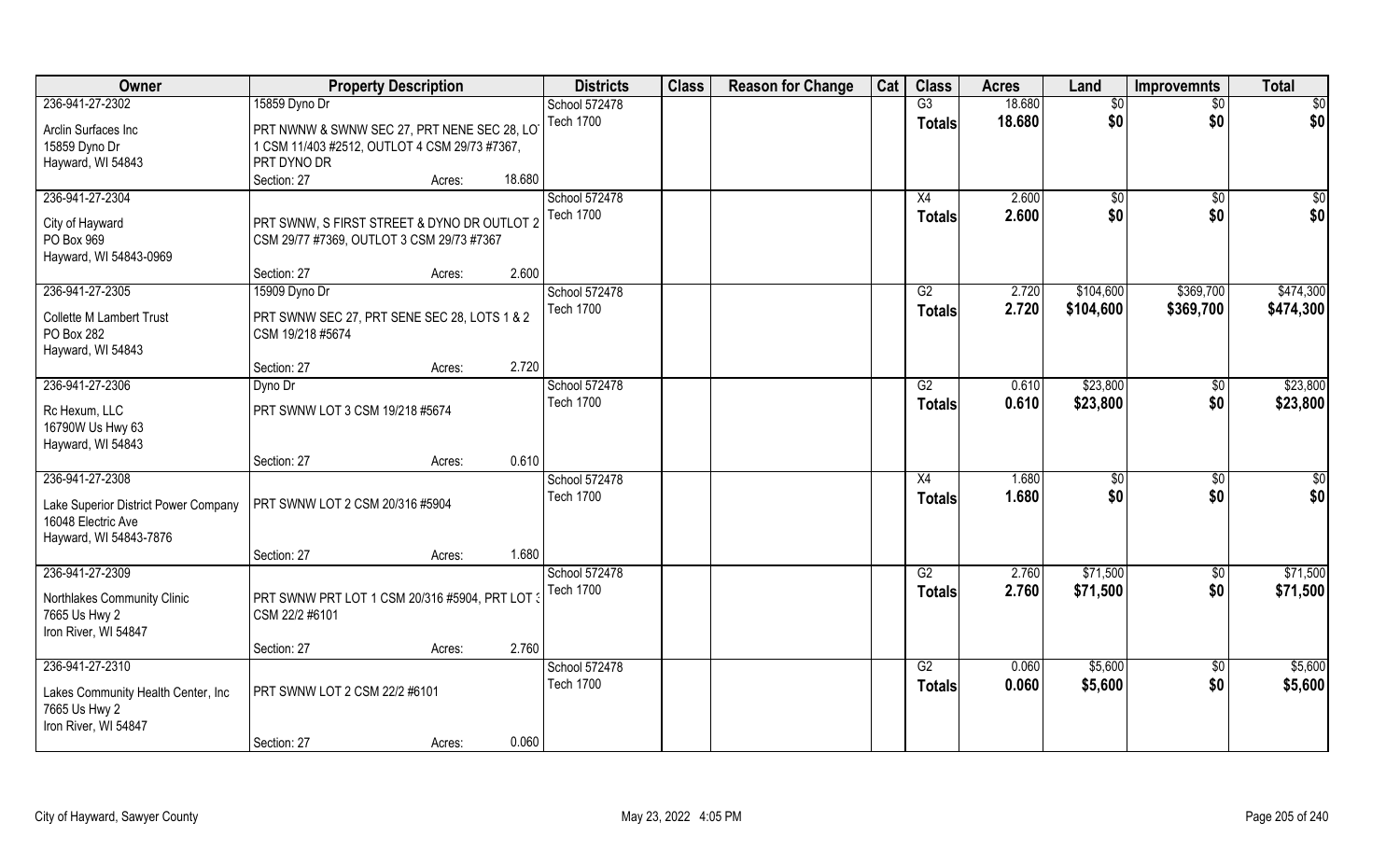| Owner                                                        | <b>Property Description</b>     |        |       | <b>Districts</b>                    | <b>Class</b> | <b>Reason for Change</b> | Cat | <b>Class</b>                     | <b>Acres</b>   | Land              | <b>Improvemnts</b> | <b>Total</b> |
|--------------------------------------------------------------|---------------------------------|--------|-------|-------------------------------------|--------------|--------------------------|-----|----------------------------------|----------------|-------------------|--------------------|--------------|
| 236-941-27-2402                                              |                                 |        |       | School 572478<br><b>Tech 1700</b>   |              |                          |     | $\overline{X2}$<br><b>Totals</b> | 1.200<br>1.200 | $\sqrt{6}$<br>\$0 | $\sqrt{6}$<br>\$0  | \$0<br>\$0   |
| State of Wisconsin<br>PO Box 7921                            | STATE HIGHWAY 27 SENW           |        |       |                                     |              |                          |     |                                  |                |                   |                    |              |
| Madison, WI 53707                                            | Section: 27                     | Acres: | 1.200 |                                     |              |                          |     |                                  |                |                   |                    |              |
| 236-941-27-2403                                              | 10360 Hall Of Fame Dr           |        |       | School 572478                       |              |                          |     | X4                               | 2.080          | $\sqrt{$0}$       | $\overline{50}$    | \$0          |
| National Fresh Water Fishing Hall of<br>Fame                 | PRT SENW & NENW                 |        |       | <b>Tech 1700</b>                    |              |                          |     | Totals                           | 2.080          | \$0               | \$0                | \$0          |
| PO Box 690                                                   |                                 |        |       |                                     |              |                          |     |                                  |                |                   |                    |              |
| Hayward, WI 54843-0690                                       | Section: 27                     | Acres: | 2.080 |                                     |              |                          |     |                                  |                |                   |                    |              |
| 236-941-27-2404                                              |                                 |        |       | School 572478                       |              |                          |     | X4                               | 4.200          | \$0               | $\sqrt{6}$         | \$0          |
| City of Hayward<br>PO Box 969                                | PRT SENW                        |        |       | TIF 9206<br><b>Tech 1700</b>        |              |                          |     | <b>Totals</b>                    | 4.200          | \$0               | \$0                | \$0          |
| Hayward, WI 54843-0969                                       |                                 |        |       |                                     |              |                          |     |                                  |                |                   |                    |              |
|                                                              | Section: 27                     | Acres: | 4.200 |                                     |              |                          |     |                                  |                |                   |                    |              |
| 236-941-27-2406                                              |                                 |        |       | School 572478                       |              |                          |     | X4                               | 3.850          | \$0               | \$0                | \$0          |
| City of Hayward<br>PO Box 969<br>Hayward, WI 54843-0969      | <b>STREETS SENW</b>             |        |       | <b>Tech 1700</b>                    |              |                          |     | <b>Totals</b>                    | 3.850          | \$0               | \$0                | \$0          |
|                                                              | Section: 27                     | Acres: | 3.850 |                                     |              |                          |     |                                  |                |                   |                    |              |
| 236-941-27-2407                                              | 10327 Hall Of Fame Dr           |        |       | School 572478                       |              |                          |     | $\overline{G2}$                  | 0.280          | \$51,800          | \$68,800           | \$120,600    |
| Mc Intosh Trust<br>10358 Pine Tree Dr<br>Hayward, WI 54843   | PRT SENW LOT 1 CSM 29/49 #7357  |        |       | <b>Tech 1700</b>                    |              |                          |     | <b>Totals</b>                    | 0.280          | \$51,800          | \$68,800           | \$120,600    |
|                                                              | Section: 27                     | Acres: | 0.280 |                                     |              |                          |     |                                  |                |                   |                    |              |
| 236-941-27-2408                                              | 15740 County Rd B               |        |       | School 572478                       |              |                          |     | G2                               | 0.370          | \$68,500          | $\sqrt{50}$        | \$68,500     |
| Mc Intosh Trust<br>10358 Pine Tree Dr<br>Hayward, WI 54843   | PRT SENW LOT 2 CSM 23/150 #6370 |        |       | TIF 9206<br><b>Tech 1700</b>        |              |                          |     | <b>Totals</b>                    | 0.370          | \$68,500          | \$0                | \$68,500     |
|                                                              | Section: 27                     | Acres: | 0.370 |                                     |              |                          |     |                                  |                |                   |                    |              |
| 236-941-27-2409                                              | 15728 County Rd B               |        |       | School 572478                       |              |                          |     | G2                               | 0.560          | \$100,700         | \$120,500          | \$221,200    |
| F Michael Hadley<br>15720W County Hwy B<br>Hayward, WI 54843 | PRT SWNW, LOT 2 CSM 29/49 #7357 |        |       | <b>TIF 9206</b><br><b>Tech 1700</b> |              |                          |     | <b>Totals</b>                    | 0.560          | \$100,700         | \$120,500          | \$221,200    |
|                                                              | Section: 27                     | Acres: | 0.560 |                                     |              |                          |     |                                  |                |                   |                    |              |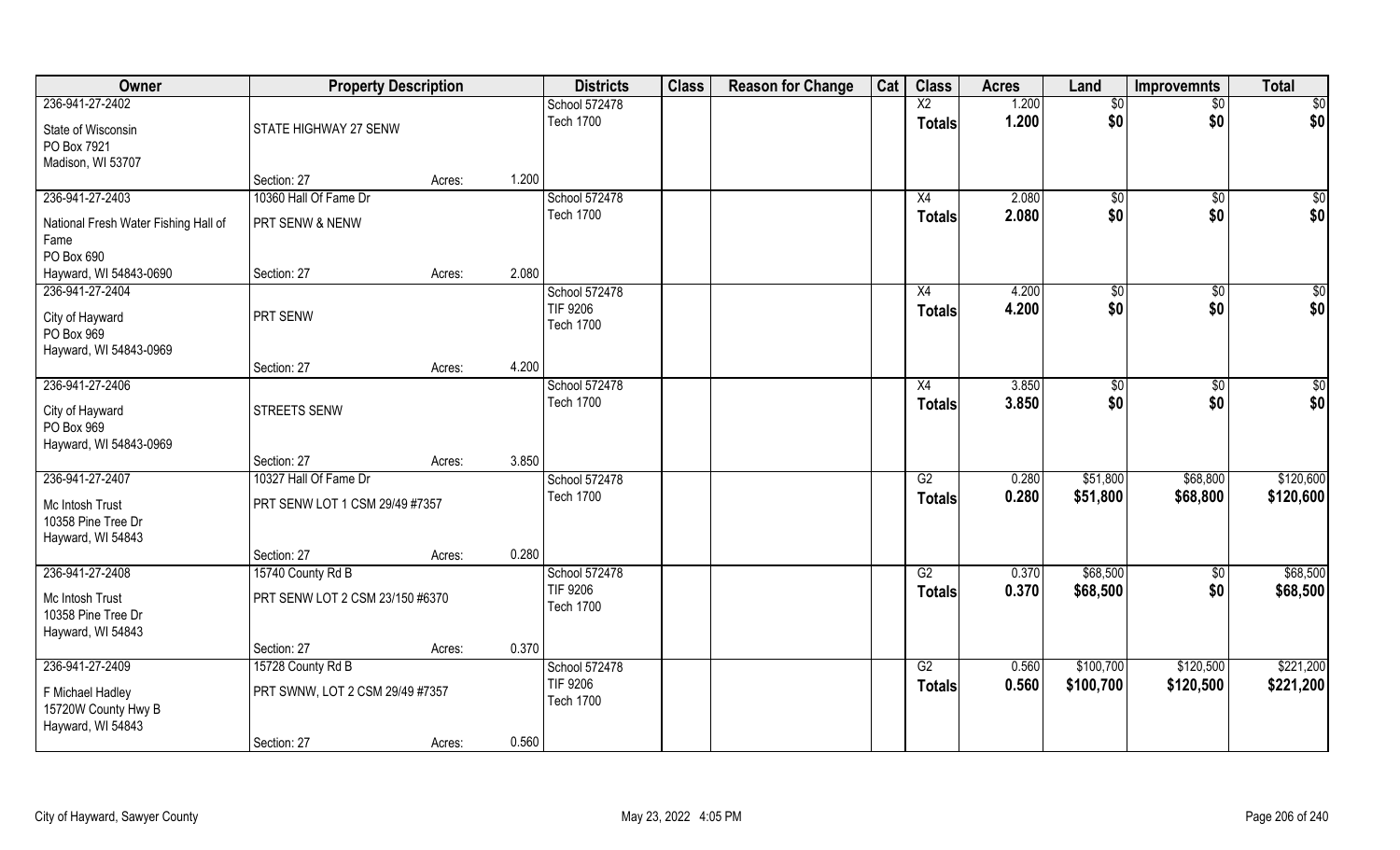| Owner                                          | <b>Property Description</b> |        |       | <b>Districts</b>                    | <b>Class</b> | <b>Reason for Change</b> | Cat | <b>Class</b>           | <b>Acres</b> | Land     | <b>Improvemnts</b> | <b>Total</b> |
|------------------------------------------------|-----------------------------|--------|-------|-------------------------------------|--------------|--------------------------|-----|------------------------|--------------|----------|--------------------|--------------|
| 236-941-27-2410                                | 15720 County Rd B           |        |       | School 572478                       |              |                          |     | G2                     | 0.500        | \$92,600 | \$84,600           | \$177,200    |
| F Michael Hadley                               | PRT SENW                    |        |       | <b>TIF 9206</b>                     |              |                          |     | <b>Totals</b>          | 0.500        | \$92,600 | \$84,600           | \$177,200    |
| 15720W County Hwy B                            |                             |        |       | <b>Tech 1700</b>                    |              |                          |     |                        |              |          |                    |              |
| Hayward, WI 54843                              |                             |        |       |                                     |              |                          |     |                        |              |          |                    |              |
|                                                | Section: 27                 | Acres: | 0.500 |                                     |              |                          |     |                        |              |          |                    |              |
| 236-941-27-2411                                | 15708 County Rd B           |        |       | School 572478                       |              |                          |     | G2                     | 0.520        | \$95,300 | $\sqrt[6]{}$       | \$95,300     |
| Sandra A. Swanson                              | PRT SENW                    |        |       | <b>TIF 9206</b><br><b>Tech 1700</b> |              |                          |     | <b>Totals</b>          | 0.520        | \$95,300 | \$0                | \$95,300     |
| 2847 Orchid Ct                                 |                             |        |       |                                     |              |                          |     |                        |              |          |                    |              |
| Naples, FL 34119                               |                             |        | 0.520 |                                     |              |                          |     |                        |              |          |                    |              |
| 236-941-27-2412                                | Section: 27                 | Acres: |       | School 572478                       |              |                          |     | $\overline{\text{X3}}$ | 0.820        | \$0      | \$0                | $\sqrt{50}$  |
|                                                |                             |        |       | <b>Tech 1700</b>                    |              |                          |     | <b>Totals</b>          | 0.820        | \$0      | \$0                | \$0          |
| <b>Highway B Sawyer County</b>                 | PRT SENW COUNTY HIGHWAY B   |        |       |                                     |              |                          |     |                        |              |          |                    |              |
| 10610 Main St Ste 10                           |                             |        |       |                                     |              |                          |     |                        |              |          |                    |              |
| Hayward, WI 54843                              | Section: 27                 | Acres: | 0.820 |                                     |              |                          |     |                        |              |          |                    |              |
| 236-941-27-2413                                | 15733 County Rd B           |        |       | School 572478                       |              |                          |     | X4                     | 0.560        | \$0      | \$0                | $\sqrt{50}$  |
|                                                |                             |        |       | <b>Tech 1700</b>                    |              |                          |     | <b>Totals</b>          | 0.560        | \$0      | \$0                | \$0          |
| Northern Lights Christian Center<br>PO Box 757 | PRT SENW                    |        |       |                                     |              |                          |     |                        |              |          |                    |              |
| Hayward, WI 54843-0757                         |                             |        |       |                                     |              |                          |     |                        |              |          |                    |              |
|                                                | Section: 27                 | Acres: | 0.560 |                                     |              |                          |     |                        |              |          |                    |              |
| 236-941-27-2414                                |                             |        |       | School 572478                       |              |                          |     | X4                     | 0.290        | \$0      | $\overline{50}$    | $\sqrt{50}$  |
| Northern Lights Christian Center               | PRT SENW                    |        |       | <b>Tech 1700</b>                    |              |                          |     | <b>Totals</b>          | 0.290        | \$0      | \$0                | \$0          |
| PO Box 757                                     |                             |        |       |                                     |              |                          |     |                        |              |          |                    |              |
| Hayward, WI 54843-0757                         |                             |        |       |                                     |              |                          |     |                        |              |          |                    |              |
|                                                | Section: 27                 | Acres: | 0.290 |                                     |              |                          |     |                        |              |          |                    |              |
| 236-941-27-2415                                | 15721 County Rd B           |        |       | School 572478                       |              |                          |     | X4                     | 0.320        | \$0      | $\sqrt{$0}$        | \$0          |
| Northern Lights Christian Center               | PRT SENW                    |        |       | <b>Tech 1700</b>                    |              |                          |     | <b>Totals</b>          | 0.320        | \$0      | \$0                | \$0          |
| PO Box 757                                     |                             |        |       |                                     |              |                          |     |                        |              |          |                    |              |
| Hayward, WI 54843-0757                         |                             |        |       |                                     |              |                          |     |                        |              |          |                    |              |
|                                                | Section: 27                 | Acres: | 0.320 |                                     |              |                          |     |                        |              |          |                    |              |
| 236-941-27-2416                                | Michigan Ave                |        |       | School 572478                       |              |                          |     | $\overline{G1}$        | 0.120        | \$500    | $\sqrt{$0}$        | \$500        |
| Sawyer County Historical Society               | PRT SENW                    |        |       | <b>Tech 1700</b>                    |              |                          |     | <b>Totals</b>          | 0.120        | \$500    | \$0                | \$500        |
| PO Box 384                                     |                             |        |       |                                     |              |                          |     |                        |              |          |                    |              |
| Hayward, WI 54843-0384                         |                             |        |       |                                     |              |                          |     |                        |              |          |                    |              |
|                                                | Section: 27                 | Acres: | 0.120 |                                     |              |                          |     |                        |              |          |                    |              |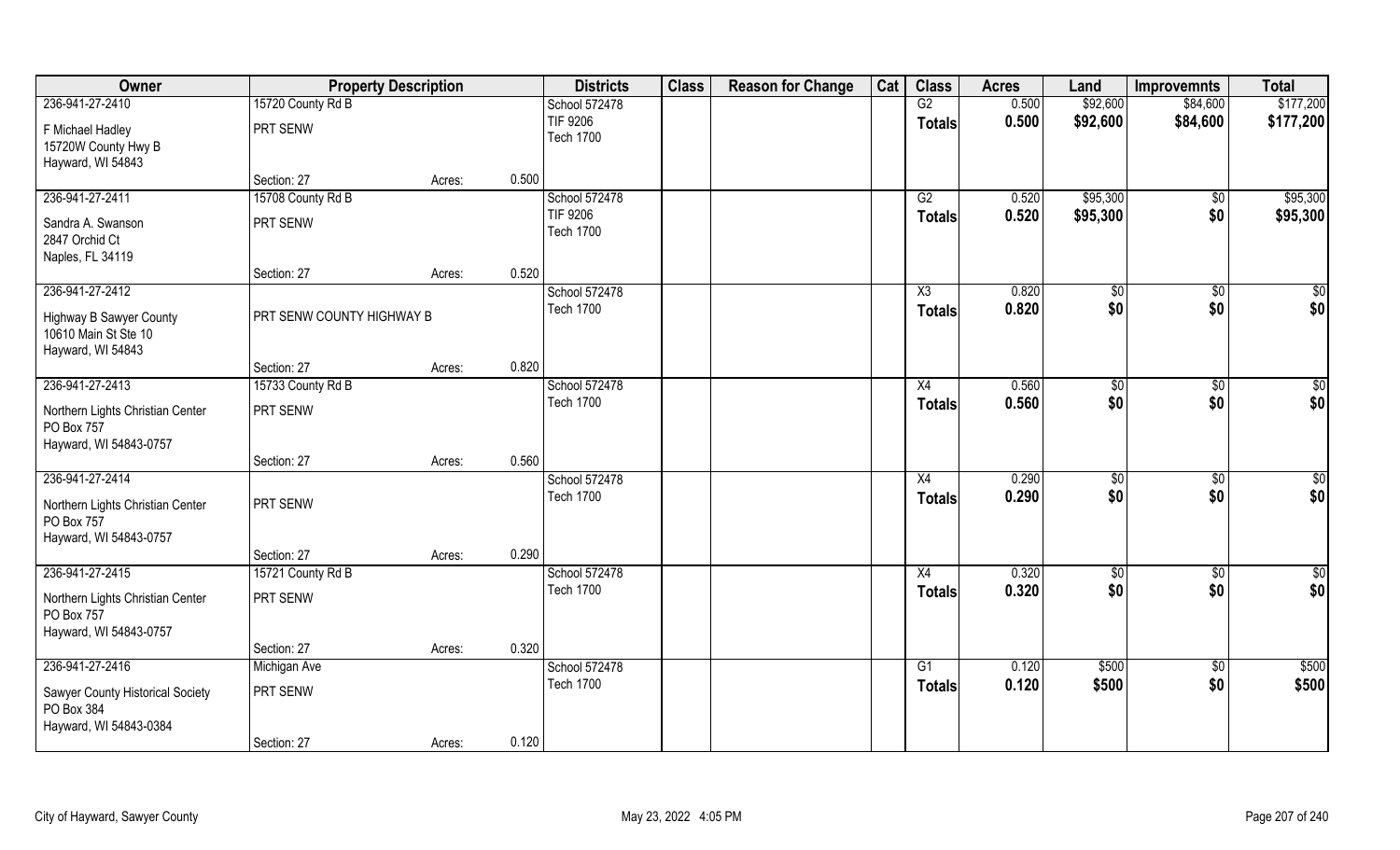| Owner                                                                    |                                  | <b>Property Description</b> |       | <b>Districts</b> | <b>Class</b> | <b>Reason for Change</b> | Cat | <b>Class</b>    | <b>Acres</b> | Land      | <b>Improvemnts</b> | <b>Total</b>  |
|--------------------------------------------------------------------------|----------------------------------|-----------------------------|-------|------------------|--------------|--------------------------|-----|-----------------|--------------|-----------|--------------------|---------------|
| 236-941-27-2417                                                          |                                  |                             |       | School 572478    |              |                          |     | X4              | 1.340        | \$0       | \$0                | \$0           |
| Northern Lights Christian Center<br>PO Box 757<br>Hayward, WI 54843-0757 | PRT SENW                         |                             |       | <b>Tech 1700</b> |              |                          |     | <b>Totals</b>   | 1.340        | \$0       | \$0                | \$0           |
|                                                                          | Section: 27                      | Acres:                      | 1.340 |                  |              |                          |     |                 |              |           |                    |               |
| 236-941-27-2418                                                          | 15782 S First St                 |                             |       | School 572478    |              |                          |     | G2              | 0.530        | \$115,900 | \$103,500          | \$219,400     |
| Ronan, LLC<br>W7237 Rappy Lake Rd<br>Trego, WI 54888                     | PRT SENW LOT 3 CSM 6/73 #1152    |                             |       | <b>Tech 1700</b> |              |                          |     | <b>Totals</b>   | 0.530        | \$115,900 | \$103,500          | \$219,400     |
|                                                                          | Section: 27                      | Acres:                      | 0.530 |                  |              |                          |     |                 |              |           |                    |               |
| 236-941-27-2419                                                          | 10409 State Highway 27           |                             |       | School 572478    |              |                          |     | G2              | 0.430        | \$79,600  | \$293,300          | \$372,900     |
| Brent A. Wernlund<br>Patrice M. Wernlund<br>290 Cove Rd                  | PRT SENW LOT 4 CSM 6/73 #1152    |                             |       | <b>Tech 1700</b> |              |                          |     | <b>Totals</b>   | 0.430        | \$79,600  | \$293,300          | \$372,900     |
| Hudson, WI 54016-8002                                                    | Section: 27                      | Acres:                      | 0.430 |                  |              |                          |     |                 |              |           |                    |               |
| 236-941-27-2420                                                          | 10405 State Highway 27           |                             |       | School 572478    |              |                          |     | G2              | 0.230        | \$51,100  | \$158,000          | \$209,100     |
| Miley Building LLC<br>PO Box 700<br>Hayward, WI 54843                    | PRT SENW LOT 2 CSM 6/73 #1152    |                             |       | <b>Tech 1700</b> |              |                          |     | <b>Totals</b>   | 0.230        | \$51,100  | \$158,000          | \$209,100     |
|                                                                          | Section: 27                      | Acres:                      | 0.230 |                  |              |                          |     |                 |              |           |                    |               |
| 236-941-27-2421                                                          | 10411 State Highway 27           |                             |       | School 572478    |              |                          |     | $\overline{G2}$ | 0.290        | \$64,400  | \$216,200          | \$280,600     |
| Kelly D. Lindquist<br>Lynne M. Lindquist<br>PO Box 323                   | PRT SENW LOT 1 CSM 11/327 #2472  |                             |       | <b>Tech 1700</b> |              |                          |     | <b>Totals</b>   | 0.290        | \$64,400  | \$216,200          | \$280,600     |
| Hayward, WI 54843-0323                                                   | Section: 27                      | Acres:                      | 0.290 |                  |              |                          |     |                 |              |           |                    |               |
| 236-941-27-2422                                                          |                                  |                             |       | School 572478    |              |                          |     | X4              | 0.168        | \$0       | $\sqrt{50}$        | $\frac{1}{2}$ |
| City of Hayward<br>PO Box 969<br>Hayward, WI 54843-0969                  | PRT SENW LOT 3 CSM 6/322 #2096   |                             |       | <b>Tech 1700</b> |              |                          |     | <b>Totals</b>   | 0.168        | \$0       | \$0                | \$0           |
|                                                                          | Section: 27                      | Acres:                      | 0.168 |                  |              |                          |     |                 |              |           |                    |               |
| 236-941-27-2423                                                          | 10425 State Highway 27           |                             |       | School 572478    |              |                          |     | G2              | 0.590        | \$125,700 | \$233,900          | \$359,600     |
| Rice Lake Building Group LLC<br>827 Hammond Ave<br>Rice Lake, WI 54868   | PRT SENW, LOT 2 CSM 11/327 #2472 |                             |       | <b>Tech 1700</b> |              |                          |     | <b>Totals</b>   | 0.590        | \$125,700 | \$233,900          | \$359,600     |
|                                                                          | Section: 27                      | Acres:                      | 0.590 |                  |              |                          |     |                 |              |           |                    |               |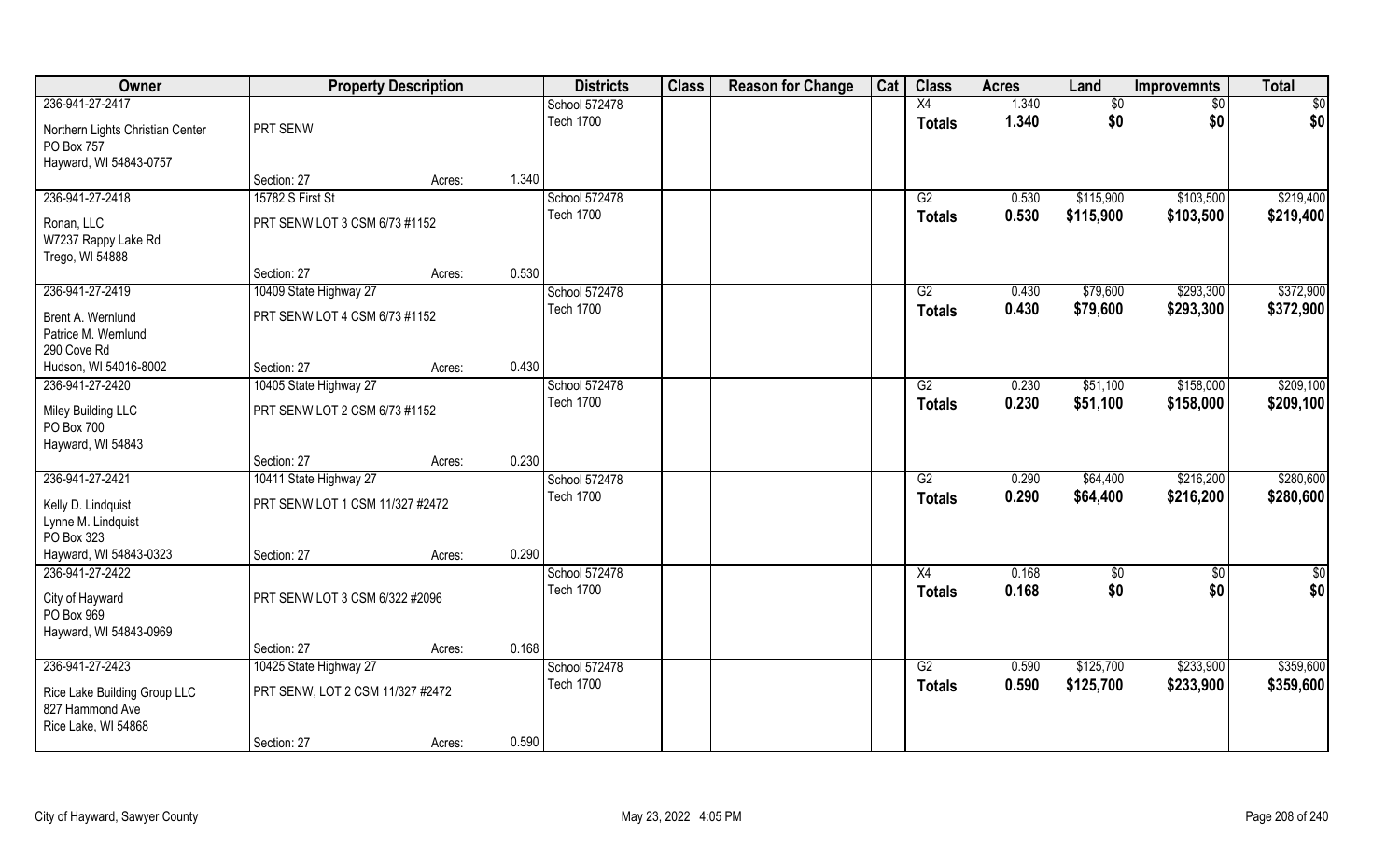| Owner                                                                      | <b>Property Description</b>                  |        |       | <b>Districts</b>                    | <b>Class</b> | <b>Reason for Change</b> | Cat | <b>Class</b>        | <b>Acres</b>   | Land               | <b>Improvemnts</b>     | <b>Total</b>           |
|----------------------------------------------------------------------------|----------------------------------------------|--------|-------|-------------------------------------|--------------|--------------------------|-----|---------------------|----------------|--------------------|------------------------|------------------------|
| 236-941-27-2425                                                            | Hall Of Fame Dr                              |        |       | School 572478                       |              |                          |     | G1                  | 0.090          | \$3,900            | $\sqrt{6}$             | \$3,900                |
| Mc Intosh Trust<br>10358 Pine Tree Dr<br>Hayward, WI 54843                 | PRT SENW OUTLOT 2 CSM 23/152 #6371           |        |       | <b>TIF 9206</b><br><b>Tech 1700</b> |              |                          |     | <b>Totals</b>       | 0.090          | \$3,900            | \$0                    | \$3,900                |
|                                                                            | Section: 27                                  | Acres: | 0.090 |                                     |              |                          |     |                     |                |                    |                        |                        |
| 236-941-27-2426                                                            |                                              |        |       | School 572478                       |              |                          |     | X4                  | 0.150          | \$0                | $\overline{30}$        | \$0                    |
| City of Hayward<br>PO Box 969<br>Hayward, WI 54843-0969                    | PRT SENW                                     |        |       | <b>Tech 1700</b>                    |              |                          |     | Totals              | 0.150          | \$0                | \$0                    | \$0                    |
|                                                                            | Section: 27                                  | Acres: | 0.150 |                                     |              |                          |     |                     |                |                    |                        |                        |
| 236-941-27-3102                                                            |                                              |        |       | School 572478                       |              |                          |     | X4                  | 0.200          | $\sqrt{50}$        | $\overline{50}$        | $\sqrt{50}$            |
| City of Hayward<br>PO Box 969<br>Hayward, WI 54843-0969                    | PRT NESW & LOT 1 CSM 20/265 #5878 S THIRD ST |        |       | <b>Tech 1700</b>                    |              |                          |     | <b>Totals</b>       | 0.200          | \$0                | \$0                    | \$0                    |
|                                                                            | Section: 27                                  | Acres: | 0.200 |                                     |              |                          |     |                     |                |                    |                        |                        |
| 236-941-27-3103                                                            | 15765 S Third St                             |        |       | School 572478                       |              |                          |     | G1                  | 0.950          | \$21,900           | \$10,000               | \$31,900               |
| Cyriel V. Talboom<br>Linda M. Talboom<br>10295 S Florida Ave               | PRT NESW                                     |        |       | <b>Tech 1700</b>                    |              |                          |     | <b>Totals</b>       | 0.950          | \$21,900           | \$10,000               | \$31,900               |
| Hayward, WI 54843-2659                                                     | Section: 27                                  | Acres: | 0.950 |                                     |              |                          |     |                     |                |                    |                        |                        |
| 236-941-27-3104                                                            | 10293 S Michigan Ave                         |        |       | School 572478                       |              |                          |     | G1                  | 1.390          | \$22,500           | \$154,200              | \$176,700              |
| Timothy L. Warner<br>Sandra A. Warner<br>10293 S Michigan Ave              | PRT NESW                                     |        |       | <b>Tech 1700</b>                    |              |                          |     | <b>Totals</b>       | 1.390          | \$22,500           | \$154,200              | \$176,700              |
| Hayward, WI 54843                                                          | Section: 27                                  | Acres: | 1.390 |                                     |              |                          |     |                     |                |                    |                        |                        |
| 236-941-27-3105                                                            | 10290 S Michigan Ave                         |        |       | School 572478                       |              |                          |     | G1                  | 0.740          | \$21,000           | \$22,500               | \$43,500               |
| Christopher White<br>10290 S Michigan Ave<br>Hayward, WI 54843             | PRT NESW                                     |        |       | <b>Tech 1700</b>                    |              |                          |     | <b>Totals</b>       | 0.740          | \$21,000           | \$22,500               | \$43,500               |
|                                                                            | Section: 27                                  | Acres: | 0.740 |                                     |              |                          |     |                     |                |                    |                        |                        |
| 236-941-27-3107<br>City of Hayward<br>PO Box 969<br>Hayward, WI 54843-0969 | PRT NESW<br>Section: 27                      | Acres: | 0.770 | School 572478<br><b>Tech 1700</b>   |              |                          |     | X4<br><b>Totals</b> | 0.770<br>0.770 | $\sqrt{50}$<br>\$0 | $\overline{30}$<br>\$0 | $\overline{50}$<br>\$0 |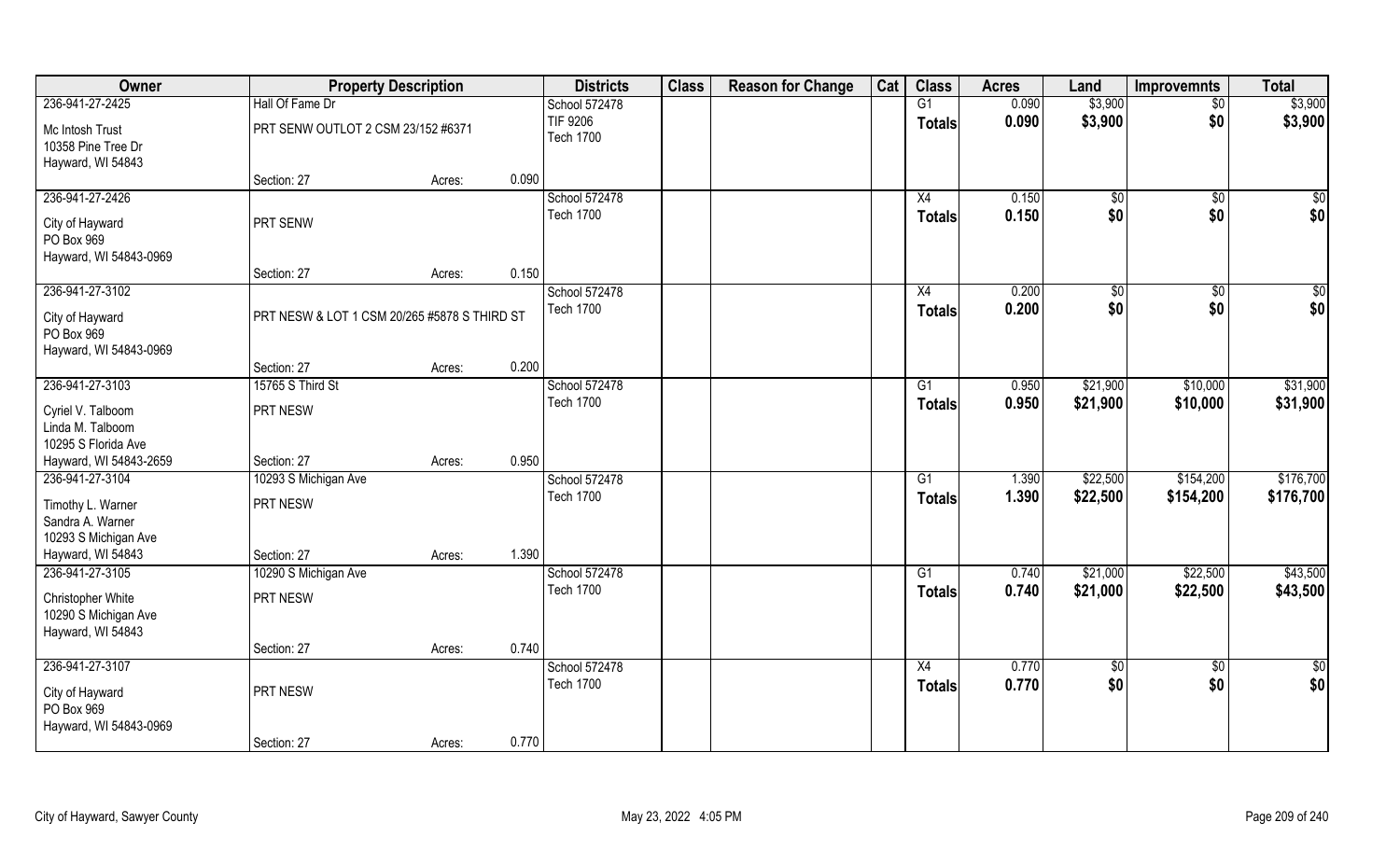| Owner                              | <b>Property Description</b>             |                 | <b>Districts</b> | <b>Class</b> | <b>Reason for Change</b> | Cat | <b>Class</b>    | <b>Acres</b> | Land      | <b>Improvemnts</b> | <b>Total</b> |
|------------------------------------|-----------------------------------------|-----------------|------------------|--------------|--------------------------|-----|-----------------|--------------|-----------|--------------------|--------------|
| 236-941-27-3108                    | 15715 County Rd B                       |                 | School 572478    |              |                          |     | X4              | 1.780        | \$0       | $\sqrt{6}$         | \$0          |
| Sawyer County Historical Society   | PRT SENW & NESW, LOT 1 CSM 13/198 #3196 |                 | <b>Tech 1700</b> |              |                          |     | <b>Totals</b>   | 1.780        | \$0       | \$0                | \$0          |
| PO Box 384                         |                                         |                 |                  |              |                          |     |                 |              |           |                    |              |
| Hayward, WI 54843-0384             |                                         |                 |                  |              |                          |     |                 |              |           |                    |              |
|                                    | Section: 27                             | 1.780<br>Acres: |                  |              |                          |     |                 |              |           |                    |              |
| 236-941-27-3109                    | 10291 S Florida Ave                     |                 | School 572478    |              |                          |     | G1              | 3.280        | \$24,400  | \$122,700          | \$147,100    |
| Cyriel V. Talboom                  | PRT NESW LOT 1 CSM 15/67 #3664          |                 | <b>Tech 1700</b> |              |                          |     | Totals          | 3.280        | \$24,400  | \$122,700          | \$147,100    |
| Linda M. Talboom                   |                                         |                 |                  |              |                          |     |                 |              |           |                    |              |
| 10295 S Florida Ave                |                                         |                 |                  |              |                          |     |                 |              |           |                    |              |
| Hayward, WI 54843-2659             | Section: 27                             | 3.280<br>Acres: |                  |              |                          |     |                 |              |           |                    |              |
| 236-941-27-3110                    | 10270 Lee Rd                            |                 | School 572478    |              |                          |     | G2              | 2.060        | \$81,400  | \$611,200          | \$692,600    |
| Suick Theaters of WI Ashland       | PRT NESW LOT 1 CSM 19/188 #5660 HAYWARD |                 | <b>Tech 1700</b> |              |                          |     | <b>Totals</b>   | 2.060        | \$81,400  | \$611,200          | \$692,600    |
| Timothy J Suick                    | CINEMA 4                                |                 |                  |              |                          |     |                 |              |           |                    |              |
| PO Box 532                         |                                         |                 |                  |              |                          |     |                 |              |           |                    |              |
| Antigo, WI 54409                   | Section: 27                             | 2.060<br>Acres: |                  |              |                          |     |                 |              |           |                    |              |
| 236-941-27-3111                    | 10262 Lee Rd                            |                 | School 572478    |              |                          |     | G2              | 1.060        | \$64,700  | \$317,400          | \$382,100    |
| Ruger Td, LLC                      | PRT NESW LOT 2 CSM 20/2 #5746           |                 | <b>Tech 1700</b> |              |                          |     | <b>Totals</b>   | 1.060        | \$64,700  | \$317,400          | \$382,100    |
| PO Box 446                         |                                         |                 |                  |              |                          |     |                 |              |           |                    |              |
| Hayward, WI 54843                  |                                         |                 |                  |              |                          |     |                 |              |           |                    |              |
|                                    | Section: 27                             | 1.060<br>Acres: |                  |              |                          |     |                 |              |           |                    |              |
| 236-941-27-3201                    | <b>Rivers Edge Dr</b>                   |                 | School 572478    |              |                          |     | $\overline{G2}$ | 5.764        | \$245,500 | $\overline{50}$    | \$245,500    |
| Lakes Community Health Center, Inc | PRT NWSW LYING NORTH & WEST OF RIVER    |                 | <b>Tech 1700</b> |              |                          |     | <b>Totals</b>   | 5.764        | \$245,500 | \$0                | \$245,500    |
| 7665 Us Hwy 2                      |                                         |                 |                  |              |                          |     |                 |              |           |                    |              |
| Iron River, WI 54847               |                                         |                 |                  |              |                          |     |                 |              |           |                    |              |
|                                    | Section: 27                             | 5.764<br>Acres: |                  |              |                          |     |                 |              |           |                    |              |
| 236-941-27-3202                    | 10227 State Highway 27                  |                 | School 572478    |              |                          |     | G2              | 0.920        | \$77,500  | \$111,000          | \$188,500    |
| Juanita Cooper                     | PRT NWSW CORR CSM 5/250 #1027           |                 | <b>Tech 1700</b> |              |                          |     | <b>Totals</b>   | 0.920        | \$77,500  | \$111,000          | \$188,500    |
| PO Box 704                         |                                         |                 |                  |              |                          |     |                 |              |           |                    |              |
| Hayward, WI 54843-0704             |                                         |                 |                  |              |                          |     |                 |              |           |                    |              |
|                                    | Section: 27                             | 0.920<br>Acres: |                  |              |                          |     |                 |              |           |                    |              |
| 236-941-27-3203                    | 10249 State Highway 27                  |                 | School 572478    |              |                          |     | G1              | 0.330        | \$36,800  | \$79,400           | \$116,200    |
| Hayward LLC                        | PRT NWSW CSM 5/250 #1027                |                 | <b>Tech 1700</b> |              |                          |     | <b>Totals</b>   | 0.330        | \$36,800  | \$79,400           | \$116,200    |
| 132 N Indies Dr                    |                                         |                 |                  |              |                          |     |                 |              |           |                    |              |
| Marathon, FL 33050                 |                                         |                 |                  |              |                          |     |                 |              |           |                    |              |
|                                    | Section: 27                             | 0.330<br>Acres: |                  |              |                          |     |                 |              |           |                    |              |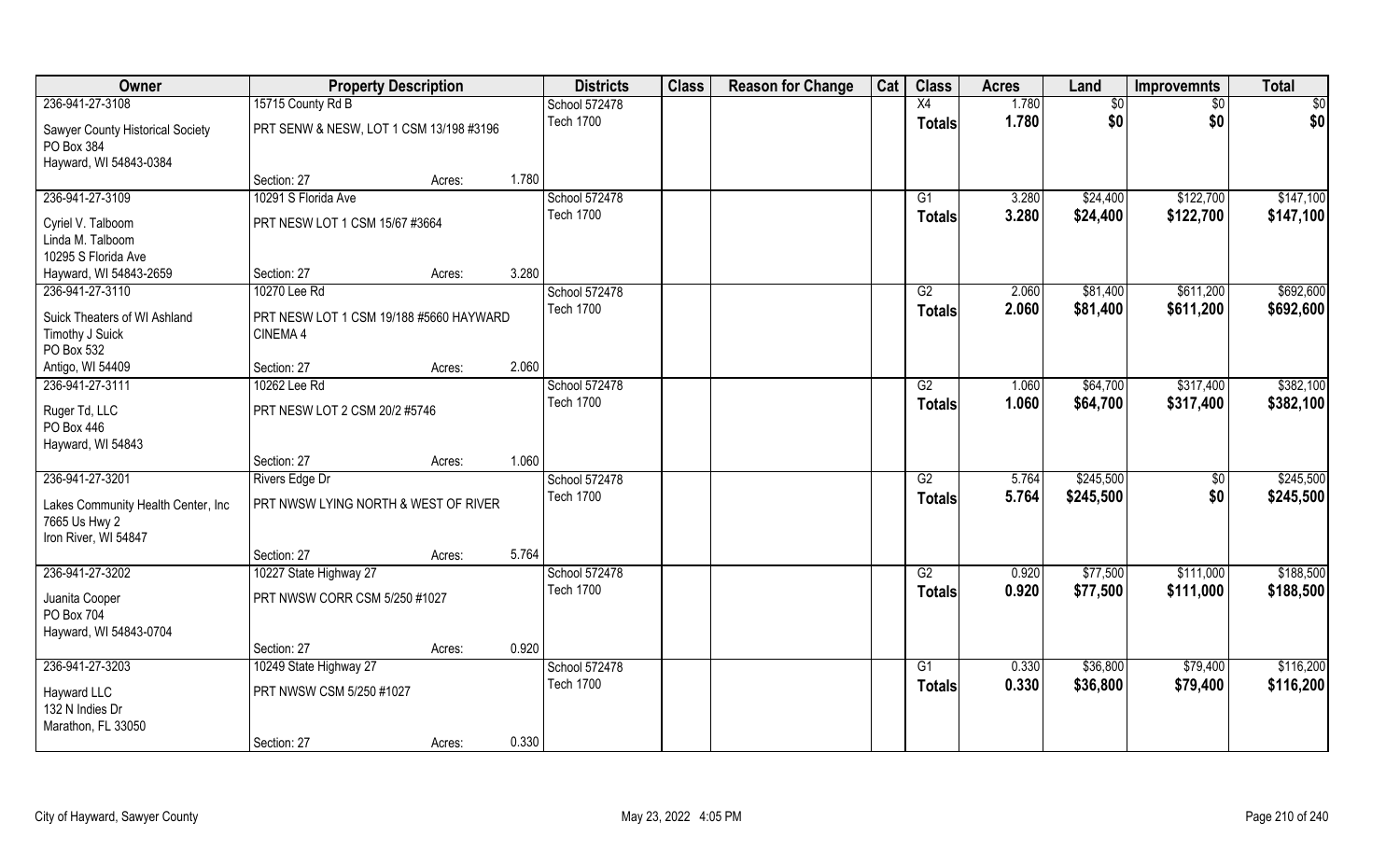| Owner                               | <b>Property Description</b>            |        |       | <b>Districts</b> | <b>Class</b> | <b>Reason for Change</b> | Cat | <b>Class</b>    | <b>Acres</b> | Land            | <b>Improvemnts</b> | <b>Total</b> |
|-------------------------------------|----------------------------------------|--------|-------|------------------|--------------|--------------------------|-----|-----------------|--------------|-----------------|--------------------|--------------|
| 236-941-27-3204                     | 10220 State Highway 27                 |        |       | School 572478    |              |                          |     | $\overline{X2}$ | 1.500        | $\overline{50}$ | $\sqrt{6}$         | \$0          |
| State of Wisconsin                  | PRT NWSW DNR RANGER STATION            |        |       | <b>Tech 1700</b> |              |                          |     | <b>Totals</b>   | 1.500        | \$0             | \$0                | \$0          |
| PO Box 7921                         |                                        |        |       |                  |              |                          |     |                 |              |                 |                    |              |
| Madison, WI 53707                   |                                        |        |       |                  |              |                          |     |                 |              |                 |                    |              |
|                                     | Section: 27                            | Acres: | 1.500 |                  |              |                          |     |                 |              |                 |                    |              |
| 236-941-27-3205                     | State Highway 27                       |        |       | School 572478    |              |                          |     | $\overline{X2}$ | 0.410        | $\sqrt{$0}$     | \$0                | \$0          |
| Wisconsin Dept of Natural Resources | PRT W1/2 SW1/4 LOT 6 CSM 14/269 #3561  |        |       | <b>Tech 1700</b> |              |                          |     | Totals          | 0.410        | \$0             | \$0                | \$0          |
| PO Box 7921                         |                                        |        |       |                  |              |                          |     |                 |              |                 |                    |              |
| Madison, WI 53707-7921              |                                        |        |       |                  |              |                          |     |                 |              |                 |                    |              |
|                                     | Section: 27                            | Acres: | 0.410 |                  |              |                          |     |                 |              |                 |                    |              |
| 236-941-27-3206                     |                                        |        |       | School 572478    |              |                          |     | X3              | 3.820        | \$0             | \$0                | \$0          |
| Highway 27 Sawyer County            | STATE HIGHWAY 27 NWSW                  |        |       | <b>Tech 1700</b> |              |                          |     | <b>Totals</b>   | 3.820        | \$0             | \$0                | \$0          |
| 10610 Main St Ste 10                |                                        |        |       |                  |              |                          |     |                 |              |                 |                    |              |
| Hayward, WI 54843-                  |                                        |        |       |                  |              |                          |     |                 |              |                 |                    |              |
|                                     | Section: 27                            | Acres: | 3.820 |                  |              |                          |     |                 |              |                 |                    |              |
| 236-941-27-3207                     | 10290 State Highway 27                 |        |       | School 572478    |              |                          |     | G2              | 8.280        | \$268,500       | \$2,325,500        | \$2,594,000  |
| Thousand Oaks LLC                   | PRT NWSW LOTS 1-3 CSM 11/99 #2353      |        |       | <b>Tech 1700</b> |              |                          |     | <b>Totals</b>   | 8.280        | \$268,500       | \$2,325,500        | \$2,594,000  |
| 24271 State Rd 35 N                 |                                        |        |       |                  |              |                          |     |                 |              |                 |                    |              |
| Siren, WI 54872                     |                                        |        |       |                  |              |                          |     |                 |              |                 |                    |              |
|                                     | Section: 27                            | Acres: | 8.280 |                  |              |                          |     |                 |              |                 |                    |              |
| 236-941-27-3209                     | Lee Rd                                 |        |       | School 572478    |              |                          |     | X4              | 0.770        | $\sqrt[6]{30}$  | \$0                | \$0          |
| City of Hayward                     | PRT NWSW                               |        |       | <b>Tech 1700</b> |              |                          |     | <b>Totals</b>   | 0.770        | \$0             | \$0                | \$0          |
| PO Box 969                          |                                        |        |       |                  |              |                          |     |                 |              |                 |                    |              |
| Hayward, WI 54843-0969              |                                        |        |       |                  |              |                          |     |                 |              |                 |                    |              |
|                                     | Section: 27                            | Acres: | 0.770 |                  |              |                          |     |                 |              |                 |                    |              |
| 236-941-27-3210                     | State Highway 27                       |        |       | School 572478    |              |                          |     | G2              | 5.390        | \$73,800        | $\sqrt{50}$        | \$73,800     |
| Darrell Van Eck                     | PRT NWSW                               |        |       | <b>Tech 1700</b> |              |                          |     | <b>Totals</b>   | 5.390        | \$73,800        | \$0                | \$73,800     |
| Penny Van Eck                       |                                        |        |       |                  |              |                          |     |                 |              |                 |                    |              |
| 14884W Phipps Rd                    |                                        |        |       |                  |              |                          |     |                 |              |                 |                    |              |
| Hayward, WI 54843                   | Section: 27                            | Acres: | 5.390 |                  |              |                          |     |                 |              |                 |                    |              |
| 236-941-27-3214                     | 15954 Rivers Edge Dr                   |        |       | School 572478    |              |                          |     | X4              | 2.120        | \$0             | $\sqrt{6}$         | \$0          |
| Lakes Community Health Center, Inc  | PRT SWNW & NWSW LOT 1 CSM 23/330 #6463 |        |       | <b>Tech 1700</b> |              |                          |     | <b>Totals</b>   | 2.120        | \$0             | \$0                | \$0          |
| 7665 Us Hwy 2                       |                                        |        |       |                  |              |                          |     |                 |              |                 |                    |              |
| Iron River, WI 54847                |                                        |        |       |                  |              |                          |     |                 |              |                 |                    |              |
|                                     | Section: 27                            | Acres: | 2.120 |                  |              |                          |     |                 |              |                 |                    |              |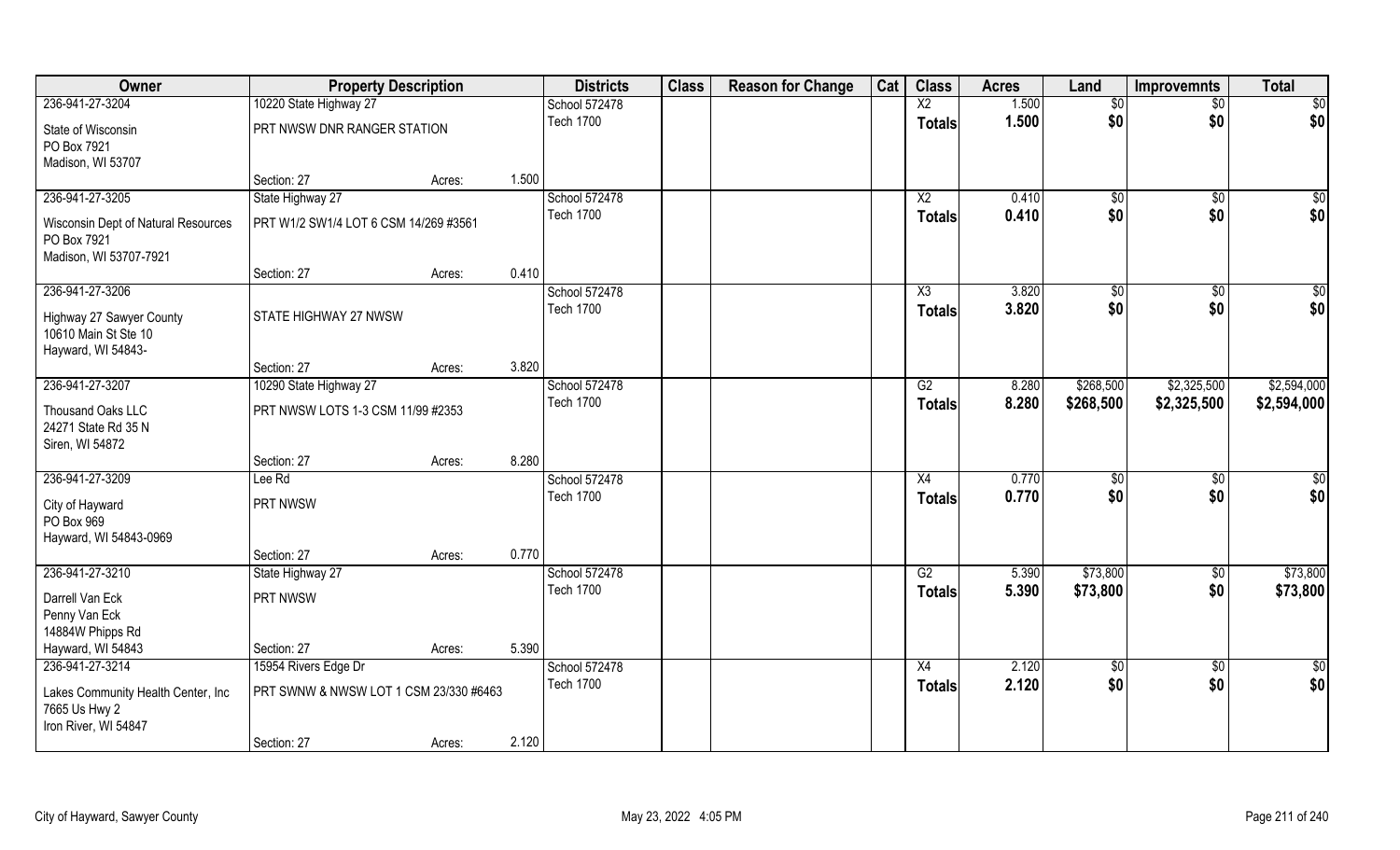| Owner                                                                               | <b>Property Description</b>      |        |       | <b>Districts</b> | <b>Class</b> | <b>Reason for Change</b> | Cat | <b>Class</b>    | <b>Acres</b> | Land      | <b>Improvemnts</b> | <b>Total</b>  |
|-------------------------------------------------------------------------------------|----------------------------------|--------|-------|------------------|--------------|--------------------------|-----|-----------------|--------------|-----------|--------------------|---------------|
| 236-941-27-3216                                                                     | 15850 T-Bone Ln                  |        |       | School 572478    |              |                          |     | G2              | 4.760        | \$176,000 | \$839,800          | \$1,015,800   |
| Km Hayward Holdings LLC                                                             | PRT NWSW, LOT 2 CSM 29/211 #7430 |        |       | <b>Tech 1700</b> |              |                          |     | <b>Totals</b>   | 4.760        | \$176,000 | \$839,800          | \$1,015,800   |
| 15860 T-Bone Ln                                                                     |                                  |        |       |                  |              |                          |     |                 |              |           |                    |               |
| Hayward, WI 54843                                                                   |                                  |        |       |                  |              |                          |     |                 |              |           |                    |               |
|                                                                                     | Section: 27                      | Acres: | 4.760 |                  |              |                          |     |                 |              |           |                    |               |
| 236-941-27-3217                                                                     | 15875 T-Bone Ln                  |        |       | School 572478    |              |                          |     | G2              | 1.170        | \$69,700  | \$116,700          | \$186,400     |
| Lorin J. Vreeland                                                                   | PRT NWSW LOT 1 CSM 34/264 #8178  |        |       | <b>Tech 1700</b> |              |                          |     | Totals          | 1.170        | \$69,700  | \$116,700          | \$186,400     |
| Alexandra Vreeland                                                                  |                                  |        |       |                  |              |                          |     |                 |              |           |                    |               |
| 9452N Pilots Rdg                                                                    |                                  |        |       |                  |              |                          |     |                 |              |           |                    |               |
| Hayward, WI 54843                                                                   | Section: 27                      | Acres: | 1.170 |                  |              |                          |     |                 |              |           |                    |               |
| 236-941-27-3218                                                                     | 15867 T-Bone Ln                  |        |       | School 572478    |              |                          |     | G2              | 1.650        | \$91,300  | \$0                | \$91,300      |
| Kmrr LLC                                                                            | PRT NWSW LOT 2 CSM 34/264 #8178  |        |       | <b>Tech 1700</b> |              |                          |     | <b>Totals</b>   | 1.650        | \$91,300  | \$0                | \$91,300      |
| Steve Kalscheur                                                                     |                                  |        |       |                  |              |                          |     |                 |              |           |                    |               |
| 3701 County Rd J                                                                    |                                  |        |       |                  |              |                          |     |                 |              |           |                    |               |
| Cross Plains, WI 53528                                                              | Section: 27                      | Acres: | 1.650 |                  |              |                          |     |                 |              |           |                    |               |
| 236-941-27-3219                                                                     |                                  |        |       | School 572478    |              |                          |     | X <sub>2</sub>  | 0.007        | \$0       | $\sqrt{50}$        | $\frac{6}{3}$ |
| Wisconsin Dept of Transportation Dist 8   PRT SWSW SEC 22 PRT NWSW SEC 27 PRT LOT 2 |                                  |        |       | <b>Tech 1700</b> |              |                          |     | <b>Totals</b>   | 0.007        | \$0       | \$0                | \$0           |
| 1701 N 4th St                                                                       | CSM 14/309 #3583                 |        |       |                  |              |                          |     |                 |              |           |                    |               |
| Superior, WI 54880-1068                                                             |                                  |        |       |                  |              |                          |     |                 |              |           |                    |               |
|                                                                                     | Section: 27                      | Acres: | 0.007 |                  |              |                          |     |                 |              |           |                    |               |
| 236-941-27-3301                                                                     | Ranger Station Rd                |        |       | School 572478    |              |                          |     | $\overline{X2}$ | 1.770        | \$0       | $\overline{50}$    | \$0           |
| <b>Wisconsin Conservation Commission</b>                                            | PRT SWSW                         |        |       | <b>Tech 1700</b> |              |                          |     | <b>Totals</b>   | 1.770        | \$0       | \$0                | \$0           |
| PO Box 7921                                                                         |                                  |        |       |                  |              |                          |     |                 |              |           |                    |               |
| Madison, WI 53707-7921                                                              |                                  |        |       |                  |              |                          |     |                 |              |           |                    |               |
|                                                                                     | Section: 27                      | Acres: | 1.770 |                  |              |                          |     |                 |              |           |                    |               |
| 236-941-27-3302                                                                     | 10176 Ranger Station Rd          |        |       | School 572478    |              |                          |     | G1              | 0.690        | \$20,200  | \$101,300          | \$121,500     |
| Jamie Culhane                                                                       | PRT SWSW, LOT 1 CSM 27/201 #7089 |        |       | <b>Tech 1700</b> |              |                          |     | <b>Totals</b>   | 0.690        | \$20,200  | \$101,300          | \$121,500     |
| 10176 Ranger Station Rd                                                             |                                  |        |       |                  |              |                          |     |                 |              |           |                    |               |
| Hayward, WI 54843                                                                   |                                  |        |       |                  |              |                          |     |                 |              |           |                    |               |
|                                                                                     | Section: 27                      | Acres: | 0.690 |                  |              |                          |     |                 |              |           |                    |               |
| 236-941-27-3303                                                                     | 10158 Ranger Station Rd          |        |       | School 572478    |              |                          |     | G1              | 0.900        | \$21,700  | \$67,400           | \$89,100      |
| Mmr Income Trust                                                                    | PRT SWSW                         |        |       | <b>Tech 1700</b> |              |                          |     | <b>Totals</b>   | 0.900        | \$21,700  | \$67,400           | \$89,100      |
| 4325N Hathaway Ln                                                                   |                                  |        |       |                  |              |                          |     |                 |              |           |                    |               |
| Stone Lake, WI 54876                                                                |                                  |        |       |                  |              |                          |     |                 |              |           |                    |               |
|                                                                                     | Section: 27                      | Acres: | 0.900 |                  |              |                          |     |                 |              |           |                    |               |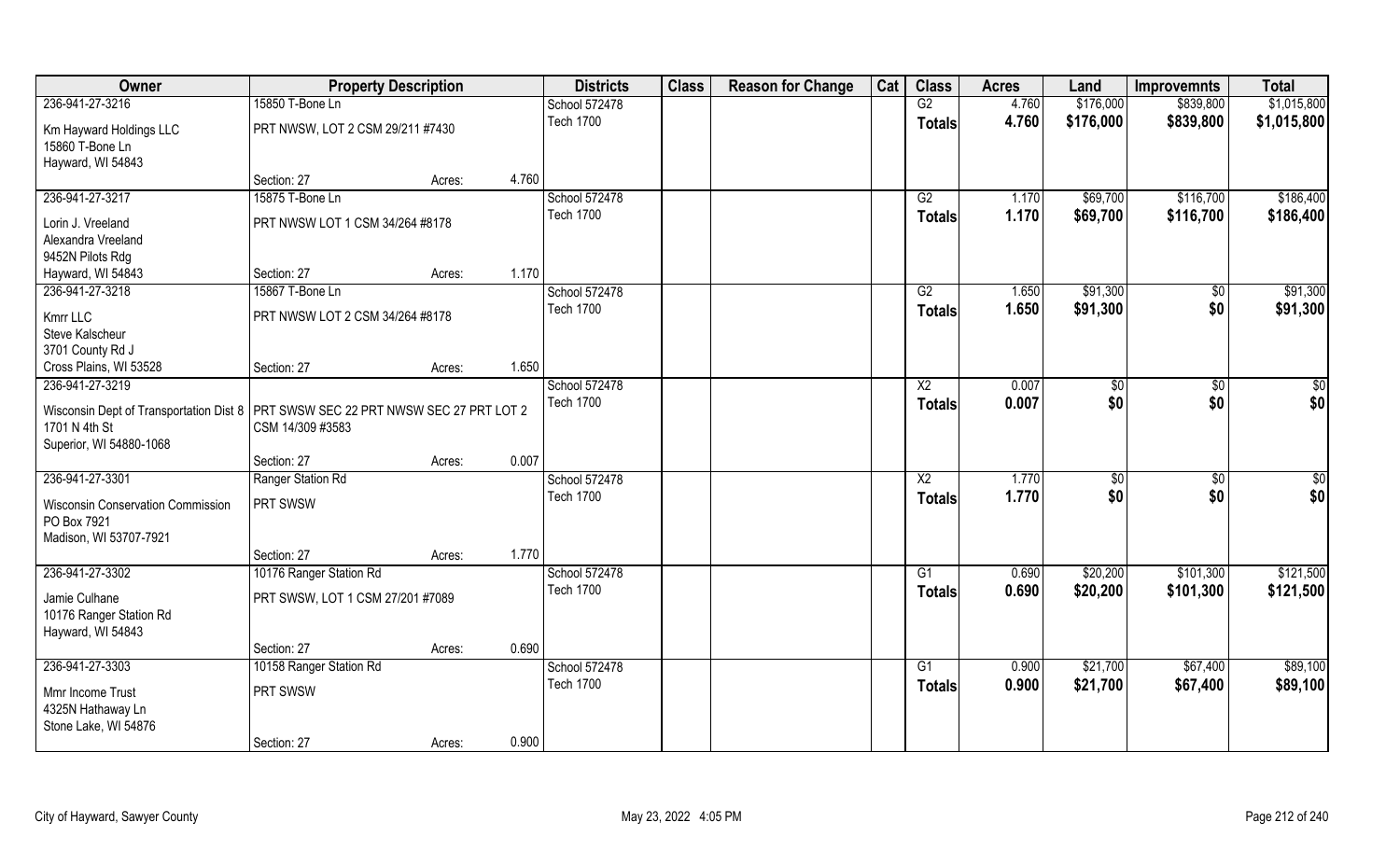| Owner                                                          |                                               | <b>Property Description</b> |        | <b>Districts</b>                    | <b>Class</b> | <b>Reason for Change</b> | Cat | <b>Class</b>    | <b>Acres</b> | Land            | <b>Improvemnts</b> | <b>Total</b> |
|----------------------------------------------------------------|-----------------------------------------------|-----------------------------|--------|-------------------------------------|--------------|--------------------------|-----|-----------------|--------------|-----------------|--------------------|--------------|
| 236-941-27-3304                                                |                                               |                             |        | School 572478                       |              |                          |     | X4              | 1.000        | $\overline{50}$ | $\sqrt{6}$         | \$0          |
| City of Hayward<br>PO Box 969<br>Hayward, WI 54843-0969        | PRT SWSW RANGER STATION ROAD                  |                             |        | <b>Tech 1700</b>                    |              |                          |     | <b>Totals</b>   | 1.000        | \$0             | \$0                | \$0          |
|                                                                | Section: 27                                   | Acres:                      | 1.000  |                                     |              |                          |     |                 |              |                 |                    |              |
| 236-941-27-3306                                                | Laura Dr                                      |                             |        | School 572478                       |              |                          |     | G1              | 0.870        | \$10,300        | $\overline{50}$    | \$10,300     |
| Chester A. Boncler<br>15802 Laura Dr<br>Hayward, WI 54843-2613 | PRT SWSW LOT 1 CSM 26/180 #6901               |                             |        | TIF 9206<br><b>Tech 1700</b>        |              |                          |     | Totals          | 0.870        | \$10,300        | \$0                | \$10,300     |
|                                                                | Section: 27                                   | Acres:                      | 0.870  |                                     |              |                          |     |                 |              |                 |                    |              |
| 236-941-27-3307                                                | 15802 Laura Dr                                |                             |        | School 572478                       |              |                          |     | G1              | 0.690        | \$12,400        | \$185,700          | \$198,100    |
| Chester A. Boncler<br>15802 Laura Dr<br>Hayward, WI 54843-2613 | PRT SWSW LOT 2 CSM 26/180 #6901 GL ECK - LC   |                             |        | <b>Tech 1700</b>                    |              |                          |     | <b>Totals</b>   | 0.690        | \$12,400        | \$185,700          | \$198,100    |
|                                                                | Section: 27                                   | Acres:                      | 0.690  |                                     |              |                          |     |                 |              |                 |                    |              |
| 236-941-27-3308                                                | Laura Dr                                      |                             |        | School 572478                       |              |                          |     | G1              | 0.690        | \$9,800         | $\sqrt{50}$        | \$9,800      |
| Chester A. Boncler<br>15802 Laura Dr<br>Hayward, WI 54843-2613 | PRT SWSW LOT 3 CSM 26/180 #6901               |                             |        | <b>TIF 9206</b><br><b>Tech 1700</b> |              |                          |     | <b>Totals</b>   | 0.690        | \$9,800         | \$0                | \$9,800      |
|                                                                | Section: 27                                   | Acres:                      | 0.690  |                                     |              |                          |     |                 |              |                 |                    |              |
| 236-941-27-3309                                                | 10164 Ranger Station Rd                       |                             |        | School 572478                       |              |                          |     | $\overline{G1}$ | 0.690        | \$20,300        | \$89,100           | \$109,400    |
| Lorraine Y. Gouge<br>PO Box 1146<br>Hayward, WI 54843-1146     | PRT SWSW LOT 2 CSM 27/201 #7089               |                             |        | <b>TIF 9206</b><br><b>Tech 1700</b> |              |                          |     | <b>Totals</b>   | 0.690        | \$20,300        | \$89,100           | \$109,400    |
|                                                                | Section: 27                                   | Acres:                      | 0.690  |                                     |              |                          |     |                 |              |                 |                    |              |
| 236-941-27-3310                                                | Laura Dr                                      |                             |        | School 572478                       |              |                          |     | G1              | 14.030       | \$59,500        | $\sqrt{50}$        | \$59,500     |
| Aspen Communities, LLC<br>PO Box 1390                          | PRT SWSW & PRT SESW LOT 3 CSM 33/245 #8035    |                             |        | <b>TIF 9206</b><br><b>Tech 1700</b> |              |                          |     | <b>Totals</b>   | 14.030       | \$59,500        | \$0                | \$59,500     |
| Hayward, WI 54843                                              | Section: 27                                   | Acres:                      | 14.030 |                                     |              |                          |     |                 |              |                 |                    |              |
| 236-941-27-3403                                                | Rock Creek Rd                                 |                             |        | School 572478                       |              |                          |     | G2              | 1.290        | \$22,000        | \$33,000           | \$55,000     |
| Mc Intosh Trust<br>10358 Pine Tree Dr<br>Hayward, WI 54843     | PRT SESW LOT 1 CSM 32/98 #7837<br>Section: 27 | Acres:                      | 1.290  | <b>Tech 1700</b>                    |              |                          |     | <b>Totals</b>   | 1.290        | \$22,000        | \$33,000           | \$55,000     |
|                                                                |                                               |                             |        |                                     |              |                          |     |                 |              |                 |                    |              |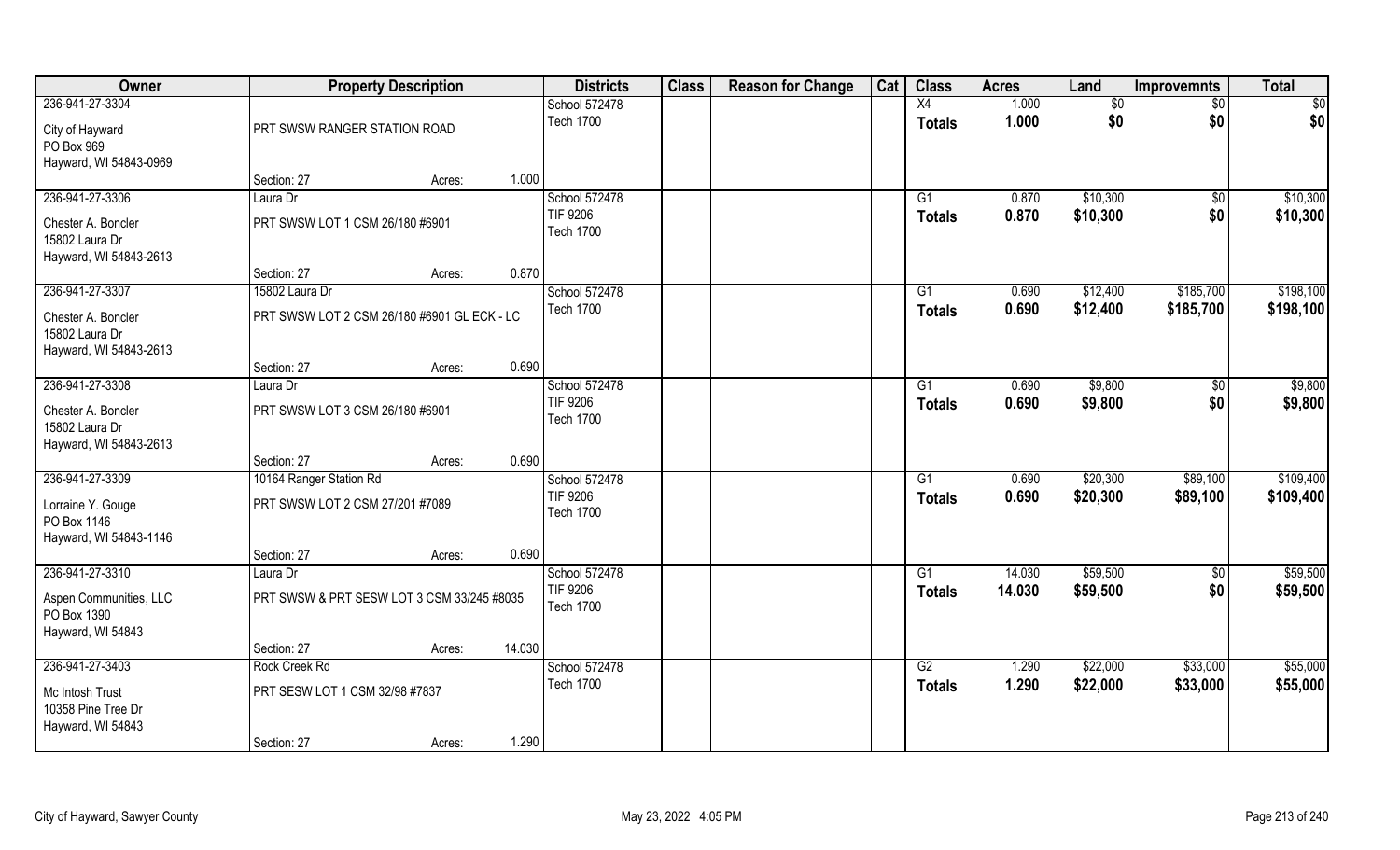| Owner                                                                                          |                                  | <b>Property Description</b> |        | <b>Districts</b>                  | <b>Class</b> | <b>Reason for Change</b> | Cat | <b>Class</b>                         | <b>Acres</b>   | Land      | <b>Improvemnts</b>     | <b>Total</b>         |
|------------------------------------------------------------------------------------------------|----------------------------------|-----------------------------|--------|-----------------------------------|--------------|--------------------------|-----|--------------------------------------|----------------|-----------|------------------------|----------------------|
| 236-941-27-3404                                                                                | <b>Rock Creek Rd</b>             |                             |        | School 572478                     |              |                          |     | G2                                   | 1.290          | \$22,000  | \$25,200               | \$47,200             |
| Darrell Van Eck                                                                                | PRT SESW LOT 2 CSM 32/98 #7837   |                             |        | <b>Tech 1700</b>                  |              |                          |     | <b>Totals</b>                        | 1.290          | \$22,000  | \$25,200               | \$47,200             |
| Penny Van Eck                                                                                  |                                  |                             |        |                                   |              |                          |     |                                      |                |           |                        |                      |
| 14884W Phipps Rd                                                                               |                                  |                             |        |                                   |              |                          |     |                                      |                |           |                        |                      |
| Hayward, WI 54843                                                                              | Section: 27                      | Acres:                      | 1.290  |                                   |              |                          |     |                                      |                |           |                        |                      |
| 236-941-27-3405                                                                                | 10214 Rock Creek Rd              |                             |        | School 572478                     |              |                          |     | G2                                   | 2.590          | \$43,500  | \$1,831,500            | \$1,875,000          |
| Aspen Communities, LLC<br>PO Box 1390                                                          | PRT SE SW LOT 1 CSM 33/242 #8034 |                             |        | <b>Tech 1700</b>                  |              |                          |     | <b>Totals</b>                        | 2.590          | \$43,500  | \$1,831,500            | \$1,875,000          |
| Hayward, WI 54843                                                                              |                                  |                             |        |                                   |              |                          |     |                                      |                |           |                        |                      |
|                                                                                                | Section: 27                      | Acres:                      | 2.590  |                                   |              |                          |     |                                      |                |           |                        |                      |
| 236-941-27-3407                                                                                |                                  |                             |        | School 572478                     |              |                          |     | G1                                   | 11.420         | \$26,400  | \$0                    | \$26,400             |
| Aspen Communities, LLC<br>PO Box 1390                                                          | PRT SESW LOT 1 CSM 37/237 #8605  |                             |        | TIF 9206<br><b>Tech 1700</b>      |              |                          |     | <b>Totals</b>                        | 11.420         | \$26,400  | \$0                    | \$26,400             |
| Hayward, WI 54843                                                                              | Section: 27                      |                             | 11.420 |                                   |              |                          |     |                                      |                |           |                        |                      |
| 236-941-27-3408                                                                                |                                  | Acres:                      |        | School 572478                     |              |                          |     | G1                                   | 23.170         | \$53,700  | \$22,600               | \$76,300             |
| Aspen Communities, LLC<br>PO Box 1390                                                          | PRT SESW                         |                             |        | TIF 9206<br><b>Tech 1700</b>      |              |                          |     | Totals                               | 23.170         | \$53,700  | \$22,600               | \$76,300             |
| Hayward, WI 54843                                                                              |                                  |                             |        |                                   |              |                          |     |                                      |                |           |                        |                      |
|                                                                                                | Section: 27                      | Acres:                      | 23.170 |                                   |              |                          |     |                                      |                |           |                        |                      |
| 236-941-27-4101<br><b>Highway B Sawyer County</b><br>10610 Main St Ste 10<br>Hayward, WI 54843 | PRT NESE COUNTY HIGHWAY B        |                             |        | School 572478<br><b>Tech 1700</b> |              |                          |     | $\overline{\chi_3}$<br><b>Totals</b> | 1.300<br>1.300 | \$<br>\$0 | $\overline{50}$<br>\$0 | $\frac{6}{3}$<br>\$0 |
|                                                                                                | Section: 27                      | Acres:                      | 1.300  |                                   |              |                          |     |                                      |                |           |                        |                      |
| 236-941-27-4102                                                                                | 10285 Olker Rd                   |                             |        | School 572478                     |              |                          |     | X4                                   | 3.330          | \$0       | $\overline{50}$        | $\frac{6}{3}$        |
| Hayward United Methodist Church Inc<br>PO Box 587<br>Hayward, WI 54843-0587                    | PRT NESE                         |                             |        | <b>Tech 1700</b>                  |              |                          |     | <b>Totals</b>                        | 3.330          | \$0       | \$0                    | \$0                  |
|                                                                                                | Section: 27                      | Acres:                      | 3.330  |                                   |              |                          |     |                                      |                |           |                        |                      |
| 236-941-27-4103                                                                                | 10253 Olker Rd                   |                             |        | School 572478                     |              |                          |     | G1                                   | 0.690          | \$20,700  | \$77,700               | \$98,400             |
| Curran Hogan Living Trust<br>2800 Elm Ave<br>Boulder, CO 80305                                 | PRT NESE                         |                             |        | <b>Tech 1700</b>                  |              |                          |     | <b>Totals</b>                        | 0.690          | \$20,700  | \$77,700               | \$98,400             |
|                                                                                                | Section: 27                      | Acres:                      | 0.690  |                                   |              |                          |     |                                      |                |           |                        |                      |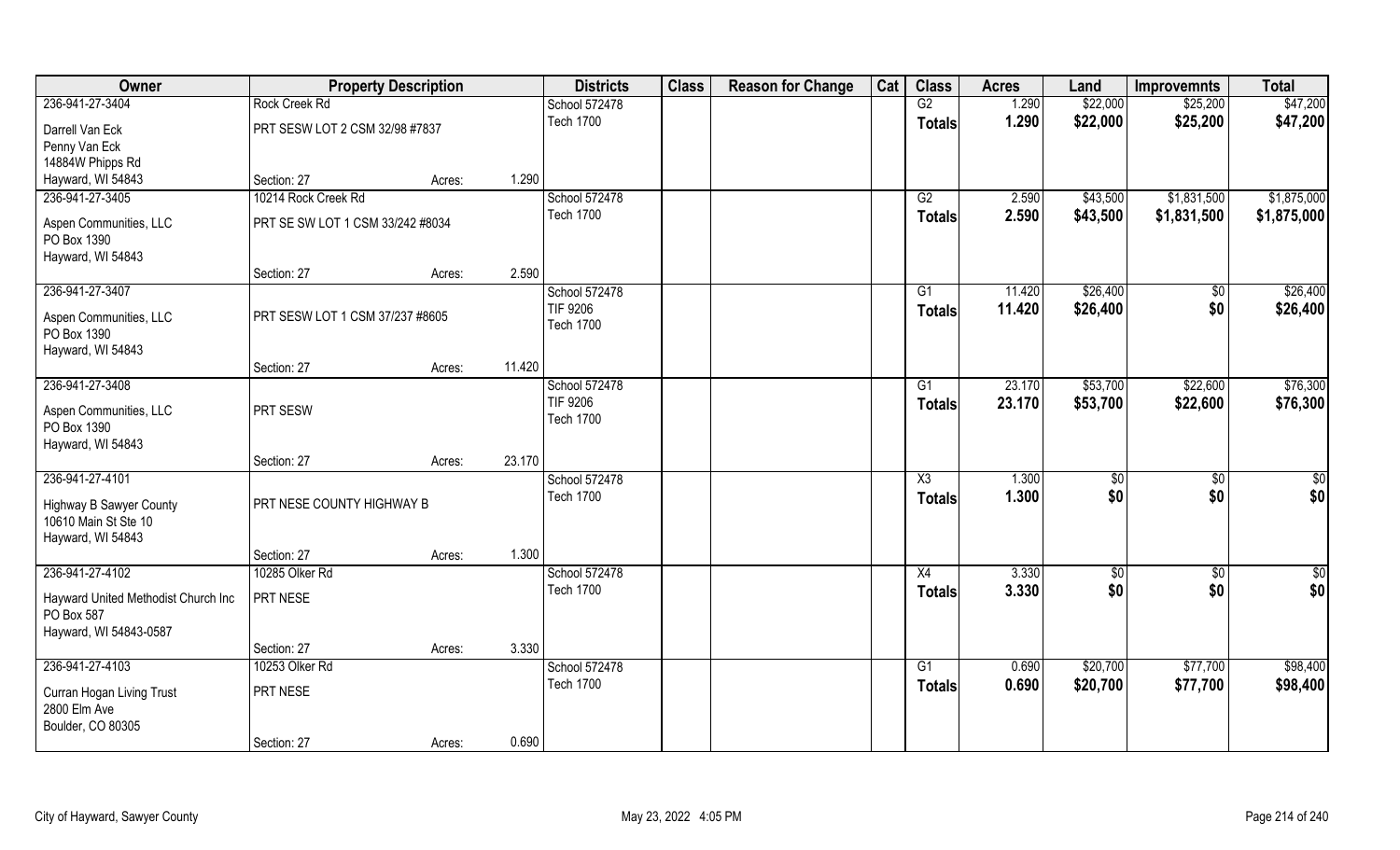| Owner                                     |                   | <b>Property Description</b> |       | <b>Districts</b> | <b>Class</b> | <b>Reason for Change</b> | Cat | <b>Class</b>  | <b>Acres</b> | Land     | <b>Improvemnts</b> | <b>Total</b> |
|-------------------------------------------|-------------------|-----------------------------|-------|------------------|--------------|--------------------------|-----|---------------|--------------|----------|--------------------|--------------|
| 236-941-27-4104                           | 10237 Olker Rd    |                             |       | School 572478    |              |                          |     | G1            | 0.680        | \$20,700 | \$86,400           | \$107,100    |
| Jordan P. Speros                          | PRT NESE          |                             |       | <b>Tech 1700</b> |              |                          |     | <b>Totals</b> | 0.680        | \$20,700 | \$86,400           | \$107,100    |
| 10237 Olker Rd                            |                   |                             |       |                  |              |                          |     |               |              |          |                    |              |
| Hayward, WI 54843                         |                   |                             |       |                  |              |                          |     |               |              |          |                    |              |
|                                           | Section: 27       | Acres:                      | 0.680 |                  |              |                          |     |               |              |          |                    |              |
| 236-941-27-4105                           | 10225 Olker Rd    |                             |       | School 572478    |              |                          |     | G1            | 0.680        | \$20,700 | \$53,400           | \$74,100     |
| Donald L. Simmons                         | PRT NESE          |                             |       | <b>Tech 1700</b> |              |                          |     | <b>Totals</b> | 0.680        | \$20,700 | \$53,400           | \$74,100     |
| Judith M. Simmons                         |                   |                             |       |                  |              |                          |     |               |              |          |                    |              |
| PO Box 1108                               |                   |                             |       |                  |              |                          |     |               |              |          |                    |              |
| Hayward, WI 54843                         | Section: 27       | Acres:                      | 0.680 |                  |              |                          |     |               |              |          |                    |              |
| 236-941-27-4106                           | 10211 Olker Rd    |                             |       | School 572478    |              |                          |     | G1            | 0.770        | \$21,100 | \$77,300           | \$98,400     |
| Jeffrey Larson                            | PRT NESE          |                             |       | <b>Tech 1700</b> |              |                          |     | <b>Totals</b> | 0.770        | \$21,100 | \$77,300           | \$98,400     |
| 10211 Olker Rd                            |                   |                             |       |                  |              |                          |     |               |              |          |                    |              |
| Hayward, WI 54843                         |                   |                             |       |                  |              |                          |     |               |              |          |                    |              |
|                                           | Section: 27       | Acres:                      | 0.770 |                  |              |                          |     |               |              |          |                    |              |
| 236-941-27-4107                           | 15516 Metcalf Rd  |                             |       | School 572478    |              |                          |     | G1            | 0.600        | \$20,400 | \$73,600           | \$94,000     |
|                                           | PRT NESE          |                             |       | <b>Tech 1700</b> |              |                          |     | <b>Totals</b> | 0.600        | \$20,400 | \$73,600           | \$94,000     |
| Cody S. Olson<br>15516 Metcalf Rd         |                   |                             |       |                  |              |                          |     |               |              |          |                    |              |
| Hayward, WI 54843                         |                   |                             |       |                  |              |                          |     |               |              |          |                    |              |
|                                           | Section: 27       | Acres:                      | 0.600 |                  |              |                          |     |               |              |          |                    |              |
| 236-941-27-4108                           | 15506 Metcalf Rd  |                             |       | School 572478    |              |                          |     | G1            | 0.210        | \$13,300 | \$49,400           | \$62,700     |
|                                           |                   |                             |       | <b>Tech 1700</b> |              |                          |     | <b>Totals</b> | 0.210        | \$13,300 | \$49,400           | \$62,700     |
| Adam S. Bodenschatz<br>15437 County Hwy B | PRT NESE          |                             |       |                  |              |                          |     |               |              |          |                    |              |
| Hayward, WI 54843                         |                   |                             |       |                  |              |                          |     |               |              |          |                    |              |
|                                           | Section: 27       | Acres:                      | 0.210 |                  |              |                          |     |               |              |          |                    |              |
| 236-941-27-4109                           | 15529 County Rd B |                             |       | School 572478    |              |                          |     | G1            | 0.380        | \$17,600 | \$56,000           | \$73,600     |
|                                           |                   |                             |       | <b>Tech 1700</b> |              |                          |     | <b>Totals</b> | 0.380        | \$17,600 | \$56,000           | \$73,600     |
| Brent A. Kuczenski                        | PRT NESE          |                             |       |                  |              |                          |     |               |              |          |                    |              |
| 9272N State Hwy 27<br>Hayward, WI 54843   |                   |                             |       |                  |              |                          |     |               |              |          |                    |              |
|                                           | Section: 27       | Acres:                      | 0.380 |                  |              |                          |     |               |              |          |                    |              |
| 236-941-27-4110                           | 15539 County Rd B |                             |       | School 572478    |              |                          |     | G1            | 0.540        | \$20,100 | \$54,900           | \$75,000     |
|                                           |                   |                             |       | <b>Tech 1700</b> |              |                          |     | <b>Totals</b> | 0.540        | \$20,100 | \$54,900           | \$75,000     |
| Dennis W. Nicks                           | PRT NESE          |                             |       |                  |              |                          |     |               |              |          |                    |              |
| Susan A. Nicks                            |                   |                             |       |                  |              |                          |     |               |              |          |                    |              |
| PO Box 376<br>Hayward, WI 54843-0376      | Section: 27       |                             | 0.540 |                  |              |                          |     |               |              |          |                    |              |
|                                           |                   | Acres:                      |       |                  |              |                          |     |               |              |          |                    |              |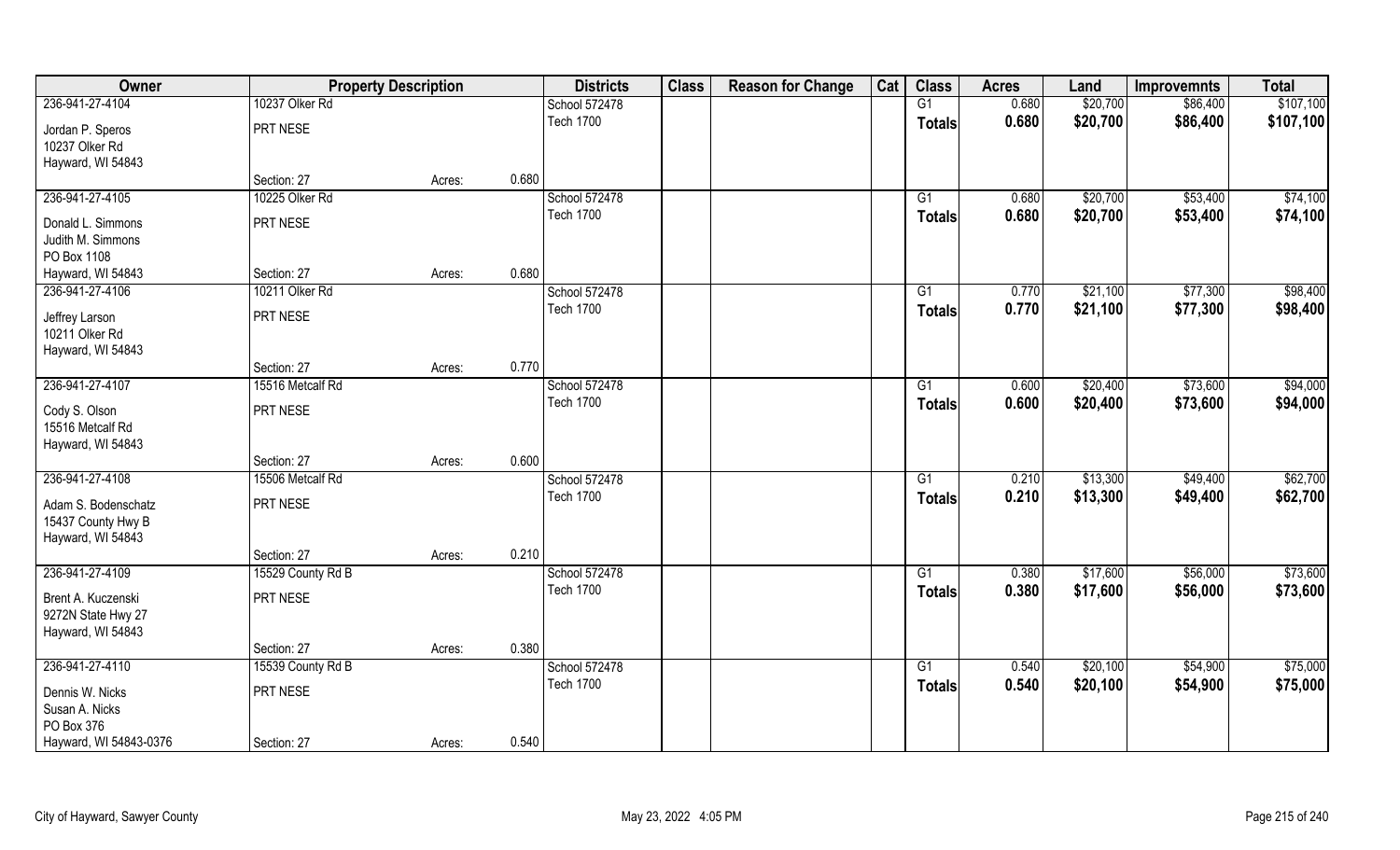| Owner                                                             |                                      | <b>Property Description</b> | <b>Districts</b>                    | <b>Class</b> | <b>Reason for Change</b> | Cat | <b>Class</b>    | <b>Acres</b>   | Land                 | <b>Improvemnts</b>     | <b>Total</b>           |
|-------------------------------------------------------------------|--------------------------------------|-----------------------------|-------------------------------------|--------------|--------------------------|-----|-----------------|----------------|----------------------|------------------------|------------------------|
| 236-941-27-4111                                                   | 10292 Metcalf Rd                     |                             | School 572478                       |              |                          |     | G1              | 0.450          | \$18,900             | \$64,100               | \$83,000               |
| Barbara A. Hattes<br>10292 Metcalf Rd<br>Hayward, WI 54843        | PRT NESE                             |                             | <b>Tech 1700</b>                    |              |                          |     | <b>Totals</b>   | 0.450          | \$18,900             | \$64,100               | \$83,000               |
|                                                                   | Section: 27                          | Acres:                      | 0.450                               |              |                          |     |                 |                |                      |                        |                        |
| 236-941-27-4112                                                   | 10280 Metcalf Rd                     |                             | School 572478<br><b>Tech 1700</b>   |              |                          |     | G1              | 0.700<br>0.700 | \$20,800<br>\$20,800 | \$109,100<br>\$109,100 | \$129,900<br>\$129,900 |
| Eric J. Fjelstad<br>PO Box 13398<br>Hayward, WI 54843-3398        | PRT NESE LOT 1 CSM 12/281 #2993      |                             |                                     |              |                          |     | Totals          |                |                      |                        |                        |
|                                                                   | Section: 27                          | Acres:                      | 0.700                               |              |                          |     |                 |                |                      |                        |                        |
| 236-941-27-4113                                                   | <b>Metcalf Rd</b>                    |                             | School 572478                       |              |                          |     | G1              | 0.350          | \$12,600             | \$0                    | \$12,600               |
| Eric J. Fjelstad<br>PO Box 13398<br>Hayward, WI 54843-3398        | PRT NESE N1/2 LOT 2 CSM 12/281 #2993 |                             | <b>Tech 1700</b>                    |              |                          |     | <b>Totals</b>   | 0.350          | \$12,600             | \$0                    | \$12,600               |
|                                                                   | Section: 27                          | Acres:                      | 0.350                               |              |                          |     |                 |                |                      |                        |                        |
| 236-941-27-4114                                                   | 10246 Metcalf Rd                     |                             | School 572478                       |              |                          |     | G1              | 0.690          | \$20,700             | \$47,500               | \$68,200               |
| Michael A. Swan<br>Vicki L. Swan<br>10262 Metcalf Rd              | PRT NESE LOT 4 CSM 12/281 #2993      |                             | <b>Tech 1700</b>                    |              |                          |     | Totals          | 0.690          | \$20,700             | \$47,500               | \$68,200               |
| Hayward, WI 54843                                                 | Section: 27                          | Acres:                      | 0.690                               |              |                          |     |                 |                |                      |                        |                        |
| 236-941-27-4116                                                   | <b>Metcalf Rd</b>                    |                             | School 572478                       |              |                          |     | $\overline{G1}$ | 1.990          | \$18,700             | $\overline{50}$        | \$18,700               |
| Ardi Inc<br>Attn: Ardis Schultz<br>N6323 Stone Lake Rd            | PRT NESE                             |                             | <b>TIF 9206</b><br><b>Tech 1700</b> |              |                          |     | <b>Totals</b>   | 1.990          | \$18,700             | \$0                    | \$18,700               |
| Stone Lake, WI 54876-8850                                         | Section: 27                          | Acres:                      | 1.990                               |              |                          |     |                 |                |                      |                        |                        |
| 236-941-27-4117                                                   | 15528 Metcalf Rd                     |                             | School 572478                       |              |                          |     | G1              | 0.840          | \$21,400             | \$102,300              | \$123,700              |
| Steven G. Karpowicz<br>15528 Metcalf Rd<br>Hayward, WI 54843-2675 | PRT NESE E S & T M KARPOWICZ - LE    |                             | TIF 9206<br><b>Tech 1700</b>        |              |                          |     | <b>Totals</b>   | 0.840          | \$21,400             | \$102,300              | \$123,700              |
|                                                                   | Section: 27                          | Acres:                      | 0.840                               |              |                          |     |                 |                |                      |                        |                        |
| 236-941-27-4118                                                   |                                      |                             | School 572478                       |              |                          |     | X4              | 1.830          | $\sqrt{6}$           | $\overline{50}$        | $rac{1}{2}$            |
| City of Hayward<br>PO Box 969<br>Hayward, WI 54843-0969           | PRT NESE METCALF RD                  |                             | <b>Tech 1700</b>                    |              |                          |     | <b>Totals</b>   | 1.830          | \$0                  | \$0                    | \$0                    |
|                                                                   | Section: 27                          | Acres:                      | 1.830                               |              |                          |     |                 |                |                      |                        |                        |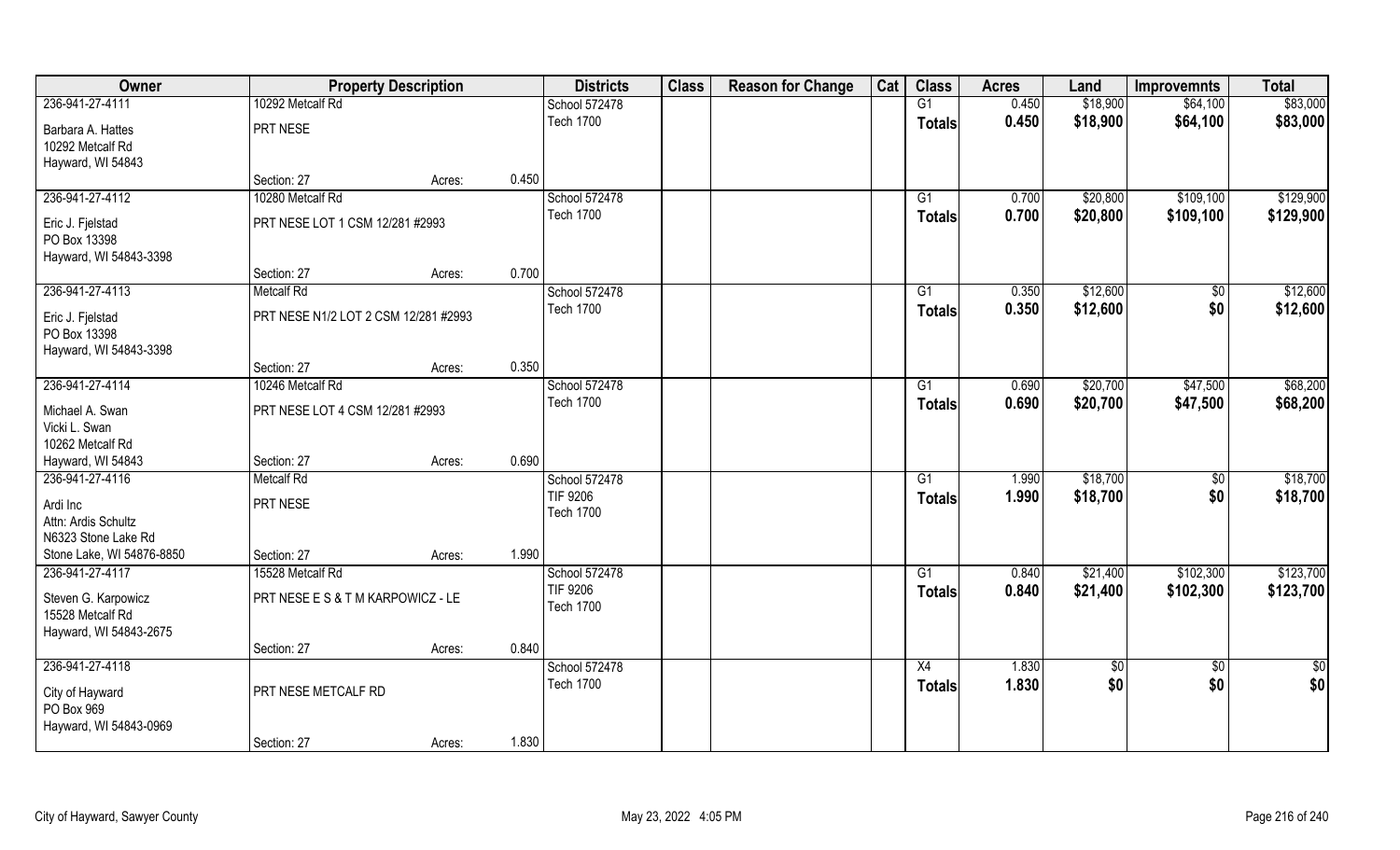| <b>Owner</b>                                                                                    | <b>Property Description</b>                               |        |       | <b>Districts</b>                                     | <b>Class</b> | <b>Reason for Change</b> | Cat | <b>Class</b>        | <b>Acres</b>   | Land                 | <b>Improvemnts</b>   | <b>Total</b>         |
|-------------------------------------------------------------------------------------------------|-----------------------------------------------------------|--------|-------|------------------------------------------------------|--------------|--------------------------|-----|---------------------|----------------|----------------------|----------------------|----------------------|
| 236-941-27-4119                                                                                 | County Rd B                                               |        |       | School 572478                                        |              |                          |     | G1                  | 0.230          | \$14,100             | $\sqrt{50}$          | \$14,100             |
| <b>Bratley Land Co LLC</b><br>PO Box 307<br>Hayward, WI 54843-0307                              | PRT NESE LOT 4 CSM 27/32 #7003 GSN WOODLAND<br>$LLC = LC$ |        |       | <b>Tech 1700</b>                                     |              |                          |     | <b>Totals</b>       | 0.230          | \$14,100             | \$0                  | \$14,100             |
|                                                                                                 | Section: 27                                               | Acres: | 0.230 |                                                      |              |                          |     |                     |                |                      |                      |                      |
| 236-941-27-4120                                                                                 | 10277 Metcalf Rd                                          |        |       | School 572478                                        |              |                          |     | G1                  | 0.860          | \$21,500             | \$47,500             | \$69,000             |
| <b>Travis Reinke</b><br>Angela Reinke<br>9351N Fire Lane Rd                                     | PRT NESE                                                  |        |       | <b>Tech 1700</b>                                     |              |                          |     | Totals              | 0.860          | \$21,500             | \$47,500             | \$69,000             |
| Hayward, WI 54843                                                                               | Section: 27                                               | Acres: | 0.860 |                                                      |              |                          |     |                     |                |                      |                      |                      |
| 236-941-27-4121<br>John J. Stone<br>Ola M. Stone<br>10267 Metcalf Rd                            | 10267 Metcalf Rd<br>PRT NESE                              |        |       | School 572478<br><b>Tech 1700</b>                    |              |                          |     | G1<br><b>Totals</b> | 0.570<br>0.570 | \$20,200<br>\$20,200 | \$46,000<br>\$46,000 | \$66,200<br>\$66,200 |
| Hayward, WI 54843                                                                               | Section: 27                                               | Acres: | 0.570 |                                                      |              |                          |     |                     |                |                      |                      |                      |
| 236-941-27-4122<br>Tammy L. Kivi<br>10259 Metcalf Rd<br>Hayward, WI 54843                       | 10259 Metcalf Rd<br>PRT NESE JUDITH A CARLSON - LE        |        |       | School 572478<br><b>Tech 1700</b>                    |              |                          |     | G1<br><b>Totals</b> | 0.520<br>0.520 | \$20,000<br>\$20,000 | \$40,600<br>\$40,600 | \$60,600<br>\$60,600 |
|                                                                                                 | Section: 27                                               | Acres: | 0.520 |                                                      |              |                          |     |                     |                |                      |                      |                      |
| 236-941-27-4123<br>Michael J. Gobler<br>Patricia Gobler                                         | 10253 Metcalf Rd<br>PRT NESE                              |        |       | School 572478<br><b>Tech 1700</b>                    |              |                          |     | G1<br><b>Totals</b> | 0.570<br>0.570 | \$20,200<br>\$20,200 | \$67,500<br>\$67,500 | \$87,700<br>\$87,700 |
| 10253 Metcalf Rd                                                                                |                                                           |        |       |                                                      |              |                          |     |                     |                |                      |                      |                      |
| Hayward, WI 54843                                                                               | Section: 27                                               | Acres: | 0.570 |                                                      |              |                          |     |                     |                |                      |                      |                      |
| 236-941-27-4124                                                                                 | 10243 Metcalf Rd                                          |        |       | School 572478                                        |              |                          |     | G1                  | 0.570          | \$15,800             | $\sqrt{50}$          | \$15,800             |
| Robert J. Greatsinger<br>1609 Wisconsin Ave<br>Superior, WI 54880                               | PRT NESE                                                  |        |       | <b>TIF 9206</b><br><b>Tech 1700</b>                  |              |                          |     | <b>Totals</b>       | 0.570          | \$15,800             | \$0                  | \$15,800             |
|                                                                                                 | Section: 27                                               | Acres: | 0.570 |                                                      |              |                          |     |                     |                |                      |                      |                      |
| 236-941-27-4125<br>Judith A. Carlson<br>Attn: Tammy L Kivi<br>26970 97th PI<br>Trevor, WI 53179 | <b>Metcalf Rd</b><br>PRT NESE M L METCALF LIFE ESTATE     |        | 0.570 | School 572478<br><b>TIF 9206</b><br><b>Tech 1700</b> |              |                          |     | G1<br><b>Totals</b> | 0.570<br>0.570 | \$15,800<br>\$15,800 | \$700<br>\$700       | \$16,500<br>\$16,500 |
|                                                                                                 | Section: 27                                               | Acres: |       |                                                      |              |                          |     |                     |                |                      |                      |                      |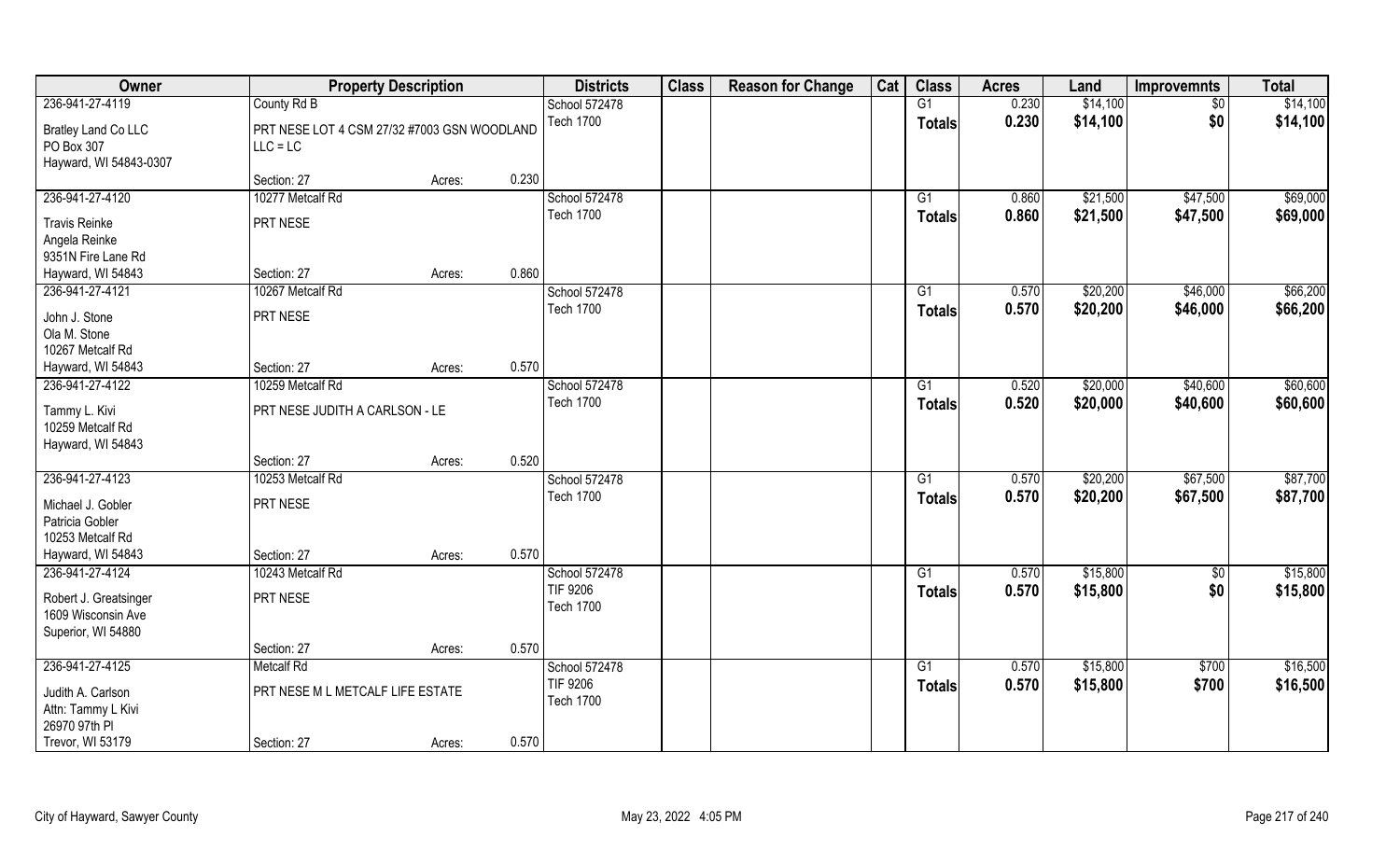| Owner                                                |                                             | <b>Property Description</b> |       | <b>Districts</b> | <b>Class</b> | <b>Reason for Change</b> | Cat | <b>Class</b>    | <b>Acres</b> | Land        | <b>Improvemnts</b> | <b>Total</b>  |
|------------------------------------------------------|---------------------------------------------|-----------------------------|-------|------------------|--------------|--------------------------|-----|-----------------|--------------|-------------|--------------------|---------------|
| 236-941-27-4126                                      | 10229 Metcalf Rd                            |                             |       | School 572478    |              |                          |     | G1              | 1.140        | \$22,200    | \$61,400           | \$83,600      |
| Curtis W. Metcalf                                    | PRT NESE                                    |                             |       | <b>Tech 1700</b> |              |                          |     | <b>Totals</b>   | 1.140        | \$22,200    | \$61,400           | \$83,600      |
| 16102W Henks Rd                                      |                                             |                             |       |                  |              |                          |     |                 |              |             |                    |               |
| Hayward, WI 54843-2562                               |                                             |                             |       |                  |              |                          |     |                 |              |             |                    |               |
|                                                      | Section: 27                                 | Acres:                      | 1.140 |                  |              |                          |     |                 |              |             |                    |               |
| 236-941-27-4127                                      | 10215 Metcalf Rd                            |                             |       | School 572478    |              |                          |     | G1              | 0.570        | \$20,200    | \$109,600          | \$129,800     |
| Jason C. Sabatier                                    | PRT NESE                                    |                             |       | <b>Tech 1700</b> |              |                          |     | Totals          | 0.570        | \$20,200    | \$109,600          | \$129,800     |
| 10215 Metcalf Rd                                     |                                             |                             |       |                  |              |                          |     |                 |              |             |                    |               |
| Hayward, WI 54843                                    |                                             |                             |       |                  |              |                          |     |                 |              |             |                    |               |
|                                                      | Section: 27                                 | Acres:                      | 0.570 |                  |              |                          |     |                 |              |             |                    |               |
| 236-941-27-4128                                      | 10203 Metcalf Rd                            |                             |       | School 572478    |              |                          |     | G1              | 0.570        | \$20,200    | \$83,500           | \$103,700     |
|                                                      |                                             |                             |       | <b>Tech 1700</b> |              |                          |     | <b>Totals</b>   | 0.570        | \$20,200    | \$83,500           | \$103,700     |
| Dean E. Schleeter                                    | PRT NESE                                    |                             |       |                  |              |                          |     |                 |              |             |                    |               |
| Carol M. Schleeter                                   |                                             |                             |       |                  |              |                          |     |                 |              |             |                    |               |
| 10203 Metcalf Rd<br>Hayward, WI 54843                | Section: 27                                 |                             | 0.570 |                  |              |                          |     |                 |              |             |                    |               |
| 236-941-27-4129                                      | 15593 County Rd B                           | Acres:                      |       | School 572478    |              |                          |     | G2              | 0.720        | \$39,700    | \$119,500          | \$159,200     |
|                                                      |                                             |                             |       | <b>Tech 1700</b> |              |                          |     |                 | 0.720        |             |                    |               |
| Kenneth P. Marienfeld                                | PRT NESE LC J W SMITH & M B LINDSTROM       |                             |       |                  |              |                          |     | <b>Totals</b>   |              | \$39,700    | \$119,500          | \$159,200     |
| Mary E. Marienfeld                                   |                                             |                             |       |                  |              |                          |     |                 |              |             |                    |               |
| 15451W County Hwy Kk                                 |                                             |                             |       |                  |              |                          |     |                 |              |             |                    |               |
| Hayward, WI 54843                                    | Section: 27                                 | Acres:                      | 0.720 |                  |              |                          |     |                 |              |             |                    |               |
| 236-941-27-4130                                      | County Rd B                                 |                             |       | School 572478    |              |                          |     | $\overline{G1}$ | 0.270        | \$15,400    | $\overline{50}$    | \$15,400      |
| Bratley Land Co LLC                                  | PRT NESE LOT 3 CSM 27/32 #7003 GSN WOODLAND |                             |       | <b>Tech 1700</b> |              |                          |     | <b>Totals</b>   | 0.270        | \$15,400    | \$0                | \$15,400      |
| PO Box 307                                           | $LLC = LC$                                  |                             |       |                  |              |                          |     |                 |              |             |                    |               |
| Hayward, WI 54843-0307                               |                                             |                             |       |                  |              |                          |     |                 |              |             |                    |               |
|                                                      | Section: 27                                 | Acres:                      | 0.270 |                  |              |                          |     |                 |              |             |                    |               |
| 236-941-27-4131                                      |                                             |                             |       | School 572478    |              |                          |     | X4              | 0.460        | \$0         | $\overline{50}$    | $\frac{1}{2}$ |
|                                                      | PRT NESE                                    |                             |       | <b>Tech 1700</b> |              |                          |     | <b>Totals</b>   | 0.460        | \$0         | \$0                | \$0           |
| U S a in Trust Lco Lake Superior<br>Chippewa Indians |                                             |                             |       |                  |              |                          |     |                 |              |             |                    |               |
| 13394W Trepania Rd                                   |                                             |                             |       |                  |              |                          |     |                 |              |             |                    |               |
| Hayward, WI 54843                                    | Section: 27                                 | Acres:                      | 0.460 |                  |              |                          |     |                 |              |             |                    |               |
| 236-941-27-4132                                      |                                             |                             |       | School 572478    |              |                          |     | $\overline{X1}$ | 7.740        | $\sqrt{$0}$ | $\overline{50}$    | $rac{1}{2}$   |
|                                                      |                                             |                             |       | <b>Tech 1700</b> |              |                          |     | <b>Totals</b>   | 7.740        | \$0         | \$0                | \$0           |
| U S a in Trust Lco Lake Superior                     | PRT NESE HISTORYLAND CEMETERY               |                             |       |                  |              |                          |     |                 |              |             |                    |               |
| Chippewa Indians                                     |                                             |                             |       |                  |              |                          |     |                 |              |             |                    |               |
| 13394W Trepania Rd                                   |                                             |                             |       |                  |              |                          |     |                 |              |             |                    |               |
| Hayward, WI 54843                                    | Section: 27                                 | Acres:                      | 7.740 |                  |              |                          |     |                 |              |             |                    |               |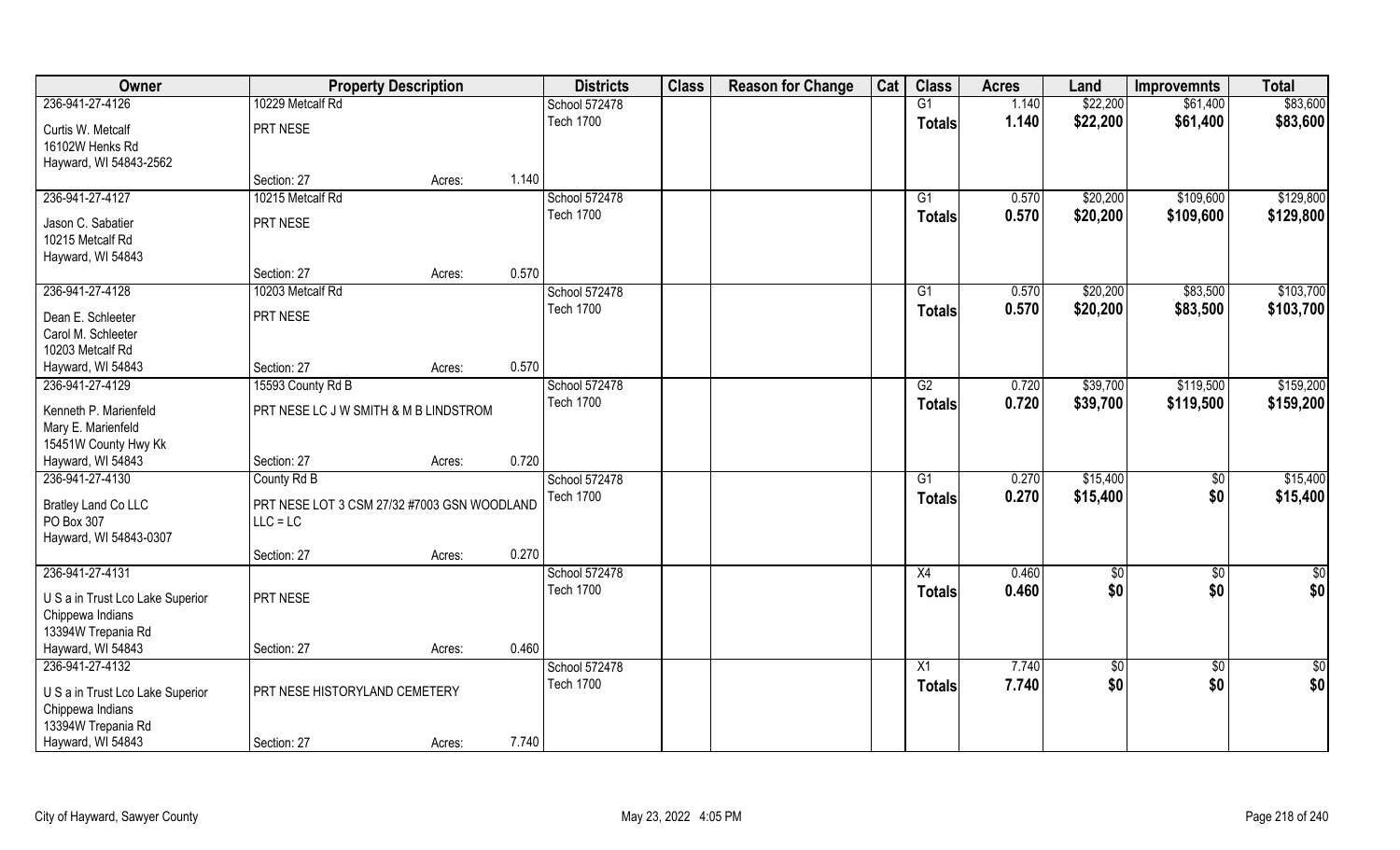| Owner                                                               |                                                           | <b>Property Description</b> |       | <b>Districts</b> | <b>Class</b> | <b>Reason for Change</b> | Cat | <b>Class</b>    | <b>Acres</b> | Land     | <b>Improvemnts</b> | <b>Total</b> |
|---------------------------------------------------------------------|-----------------------------------------------------------|-----------------------------|-------|------------------|--------------|--------------------------|-----|-----------------|--------------|----------|--------------------|--------------|
| 236-941-27-4134                                                     | 15571 County Rd B                                         |                             |       | School 572478    |              |                          |     | G1              | 0.690        | \$20,700 | \$8,300            | \$29,000     |
| Bratley Land Co LLC<br>PO Box 307<br>Hayward, WI 54843-0307         | PRT NESE LOT 2 CSM 27/32 #7003 GSN WOODLAND<br>$LLC = LC$ |                             |       | <b>Tech 1700</b> |              |                          |     | <b>Totals</b>   | 0.690        | \$20,700 | \$8,300            | \$29,000     |
|                                                                     | Section: 27                                               | Acres:                      | 0.690 |                  |              |                          |     |                 |              |          |                    |              |
| 236-941-27-4135                                                     | 15571 County Rd B                                         |                             |       | School 572478    |              |                          |     | G2              | 1.940        | \$82,900 | \$372,500          | \$455,400    |
| Bratley Land Co LLC<br>PO Box 307<br>Hayward, WI 54843-0307         | PRT NESE LOT 1 CSM 27/32 #7003                            |                             |       | <b>Tech 1700</b> |              |                          |     | Totals          | 1.940        | \$82,900 | \$372,500          | \$455,400    |
|                                                                     | Section: 27                                               | Acres:                      | 1.940 |                  |              |                          |     |                 |              |          |                    |              |
| 236-941-27-4136                                                     | 15591 County Rd B                                         |                             |       | School 572478    |              |                          |     | G1              | 0.610        | \$20,400 | \$15,000           | \$35,400     |
| Kenneth P. Marienfeld<br>Mary E. Marienfeld<br>15451W County Hwy Kk | PRT NESE, LOT 1 CSM 27/322 #7149                          |                             |       | <b>Tech 1700</b> |              |                          |     | <b>Totals</b>   | 0.610        | \$20,400 | \$15,000           | \$35,400     |
| Hayward, WI 54843                                                   | Section: 27                                               | Acres:                      | 0.610 |                  |              |                          |     |                 |              |          |                    |              |
| 236-941-27-4137                                                     | 10259 Olker Rd                                            |                             |       | School 572478    |              |                          |     | G1              | 0.690        | \$20,700 | \$89,000           | \$109,700    |
| Shirley Anderson Trust<br>10259 Olker Rd<br>Hayward, WI 54843       | PRT NESE                                                  |                             |       | <b>Tech 1700</b> |              |                          |     | Totals          | 0.690        | \$20,700 | \$89,000           | \$109,700    |
|                                                                     | Section: 27                                               | Acres:                      | 0.690 |                  |              |                          |     |                 |              |          |                    |              |
| 236-941-27-4138                                                     | 10245 Olker Rd                                            |                             |       | School 572478    |              |                          |     | $\overline{G1}$ | 0.690        | \$20,700 | \$64,800           | \$85,500     |
| Steven A. Quast<br>Sandra K. Quast<br>10245 Olker Rd                | PRT NESE                                                  |                             |       | <b>Tech 1700</b> |              |                          |     | <b>Totals</b>   | 0.690        | \$20,700 | \$64,800           | \$85,500     |
| Hayward, WI 54843-2650                                              | Section: 27                                               | Acres:                      | 0.690 |                  |              |                          |     |                 |              |          |                    |              |
| 236-941-27-4139                                                     | 10262 Metcalf Rd                                          |                             |       | School 572478    |              |                          |     | G1              | 2.840        | \$23,900 | \$113,400          | \$137,300    |
| Michael A. Swan<br>Vicki L. Swan<br>10262 Metcalf Rd                | PRT NESE S1/2 LOT 2 & LOT 3 CSM 12/281 #2993              |                             |       | <b>Tech 1700</b> |              |                          |     | <b>Totals</b>   | 2.840        | \$23,900 | \$113,400          | \$137,300    |
| Hayward, WI 54843                                                   | Section: 27                                               | Acres:                      | 2.840 |                  |              |                          |     |                 |              |          |                    |              |
| 236-941-27-4140                                                     | 15587 County Rd B                                         |                             |       | School 572478    |              |                          |     | $\overline{G1}$ | 0.230        | \$14,100 | \$109,900          | \$124,000    |
| Sonya M. Anderson<br>15587 County Hwy B<br>Hayward, WI 54843        | PRT NESE LOT 2 CSM 27/322 #7149                           |                             |       | <b>Tech 1700</b> |              |                          |     | <b>Totals</b>   | 0.230        | \$14,100 | \$109,900          | \$124,000    |
|                                                                     | Section: 27                                               | Acres:                      | 0.230 |                  |              |                          |     |                 |              |          |                    |              |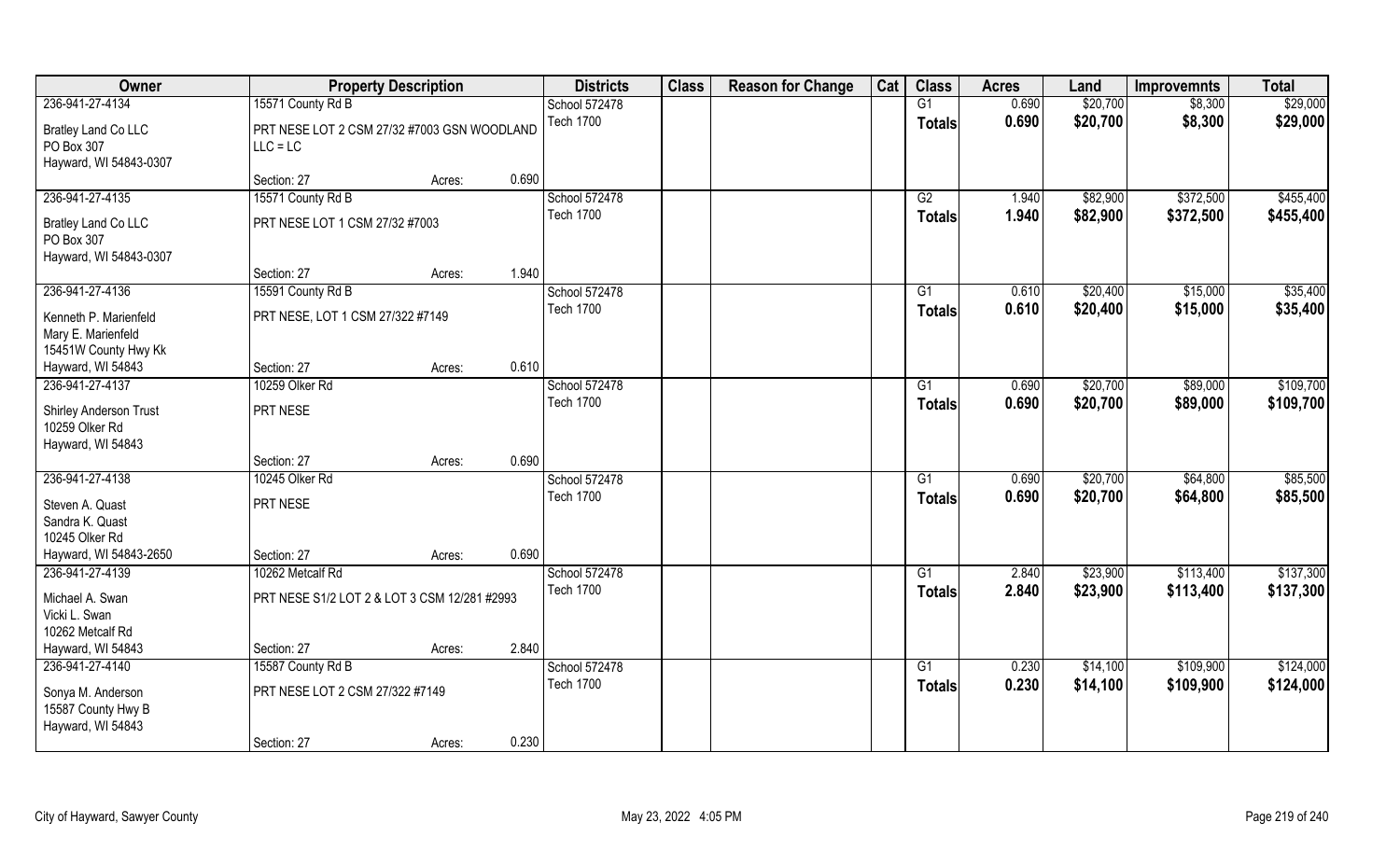| Owner                                                                       |                                         | <b>Property Description</b> |       | <b>Districts</b>                  | <b>Class</b> | <b>Reason for Change</b> | Cat | <b>Class</b>           | <b>Acres</b> | Land     | <b>Improvemnts</b> | <b>Total</b>  |
|-----------------------------------------------------------------------------|-----------------------------------------|-----------------------------|-------|-----------------------------------|--------------|--------------------------|-----|------------------------|--------------|----------|--------------------|---------------|
| 236-941-27-4201                                                             |                                         |                             |       | School 572478                     |              |                          |     | $\overline{\text{X3}}$ | 0.840        | \$0      | $\sqrt{6}$         | \$0           |
| <b>Highway B Sawyer County</b><br>10610 Main St Ste 10<br>Hayward, WI 54843 | PRT NWSE COUNTY HIGHWAY B               |                             |       | <b>Tech 1700</b>                  |              |                          |     | <b>Totals</b>          | 0.840        | \$0      | \$0                | \$0           |
|                                                                             | Section: 27                             | Acres:                      | 0.840 |                                   |              |                          |     |                        |              |          |                    |               |
| 236-941-27-4202                                                             | 15597 County Rd B                       |                             |       | School 572478                     |              |                          |     | G1                     | 1.880        | \$23,000 | \$82,900           | \$105,900     |
|                                                                             | PRT NWSE LC J W SMITH & M B LINDSTROM   |                             |       | <b>Tech 1700</b>                  |              |                          |     | Totals                 | 1.880        | \$23,000 | \$82,900           | \$105,900     |
| Kenneth P. Marienfeld<br>Mary E. Marienfeld                                 |                                         |                             |       |                                   |              |                          |     |                        |              |          |                    |               |
| 15451W County Hwy Kk                                                        |                                         |                             |       |                                   |              |                          |     |                        |              |          |                    |               |
| Hayward, WI 54843                                                           | Section: 27                             | Acres:                      | 1.880 |                                   |              |                          |     |                        |              |          |                    |               |
| 236-941-27-4203                                                             | County Rd B                             |                             |       | School 572478                     |              |                          |     | G1                     | 0.170        | \$700    | \$0                | \$700         |
|                                                                             |                                         |                             |       | <b>Tech 1700</b>                  |              |                          |     | <b>Totals</b>          | 0.170        | \$700    | \$0                | \$700         |
| Kenneth P. Marienfeld                                                       | PRT NWSE, LC J W SMITH & M B LINDSTROM  |                             |       |                                   |              |                          |     |                        |              |          |                    |               |
| Mary E. Marienfeld                                                          |                                         |                             |       |                                   |              |                          |     |                        |              |          |                    |               |
| 15451W County Hwy Kk<br>Hayward, WI 54843                                   | Section: 27                             | Acres:                      | 0.170 |                                   |              |                          |     |                        |              |          |                    |               |
| 236-941-27-4204                                                             | 15617 County Rd B                       |                             |       | School 572478                     |              |                          |     | G2                     | 1.730        | \$24,800 | \$209,800          | \$234,600     |
|                                                                             |                                         |                             |       | <b>Tech 1700</b>                  |              |                          |     | <b>Totals</b>          | 1.730        | \$24,800 | \$209,800          | \$234,600     |
| Cole Thearin                                                                | PRT NWSE                                |                             |       |                                   |              |                          |     |                        |              |          |                    |               |
| Kristi Thearin                                                              |                                         |                             |       |                                   |              |                          |     |                        |              |          |                    |               |
| 15617 County Hwy B                                                          |                                         |                             |       |                                   |              |                          |     |                        |              |          |                    |               |
| Hayward, WI 54843                                                           | Section: 27                             | Acres:                      | 1.730 |                                   |              |                          |     |                        |              |          |                    |               |
| 236-941-27-4205                                                             |                                         |                             |       | School 572478<br><b>Tech 1700</b> |              |                          |     | X1                     | 5.590        | \$       | \$0                | $\frac{6}{3}$ |
| U S a in Trust Lco Lake Superior                                            | PRT NWSE HISTORYLAND CEMETERY           |                             |       |                                   |              |                          |     | <b>Totals</b>          | 5.590        | \$0      | \$0                | \$0           |
| Chippewa Indians                                                            |                                         |                             |       |                                   |              |                          |     |                        |              |          |                    |               |
| 13394W Trepania Rd                                                          |                                         |                             |       |                                   |              |                          |     |                        |              |          |                    |               |
| Hayward, WI 54843                                                           | Section: 27                             | Acres:                      | 5.590 |                                   |              |                          |     |                        |              |          |                    |               |
| 236-941-27-4206                                                             | County Rd B                             |                             |       | School 572478                     |              |                          |     | G2                     | 7.390        | \$50,700 | $\sqrt{50}$        | \$50,700      |
| Lumberjack World Cha Foundation<br>PO Box 666                               | PRT NWSE & LOT 1 CSM 14/28 #3427        |                             |       | <b>Tech 1700</b>                  |              |                          |     | <b>Totals</b>          | 7.390        | \$50,700 | \$0                | \$50,700      |
| Hayward, WI 54843-0666                                                      | Section: 27                             | Acres:                      | 7.390 |                                   |              |                          |     |                        |              |          |                    |               |
| 236-941-27-4207                                                             | <b>Towne View Rd</b>                    |                             |       | School 572478                     |              |                          |     | G1                     | 0.070        | \$300    | $\sqrt{6}$         | \$300         |
|                                                                             |                                         |                             |       | <b>Tech 1700</b>                  |              |                          |     | <b>Totals</b>          | 0.070        | \$300    | \$0                | \$300         |
| Kenneth P. Marienfeld<br>Mary E. Marienfeld                                 | PRT NWSE LC - J W SMITH & M B LINDSTROM |                             |       |                                   |              |                          |     |                        |              |          |                    |               |
| 15451W County Hwy Kk<br>Hayward, WI 54843                                   | Section: 27                             |                             | 0.070 |                                   |              |                          |     |                        |              |          |                    |               |
|                                                                             |                                         | Acres:                      |       |                                   |              |                          |     |                        |              |          |                    |               |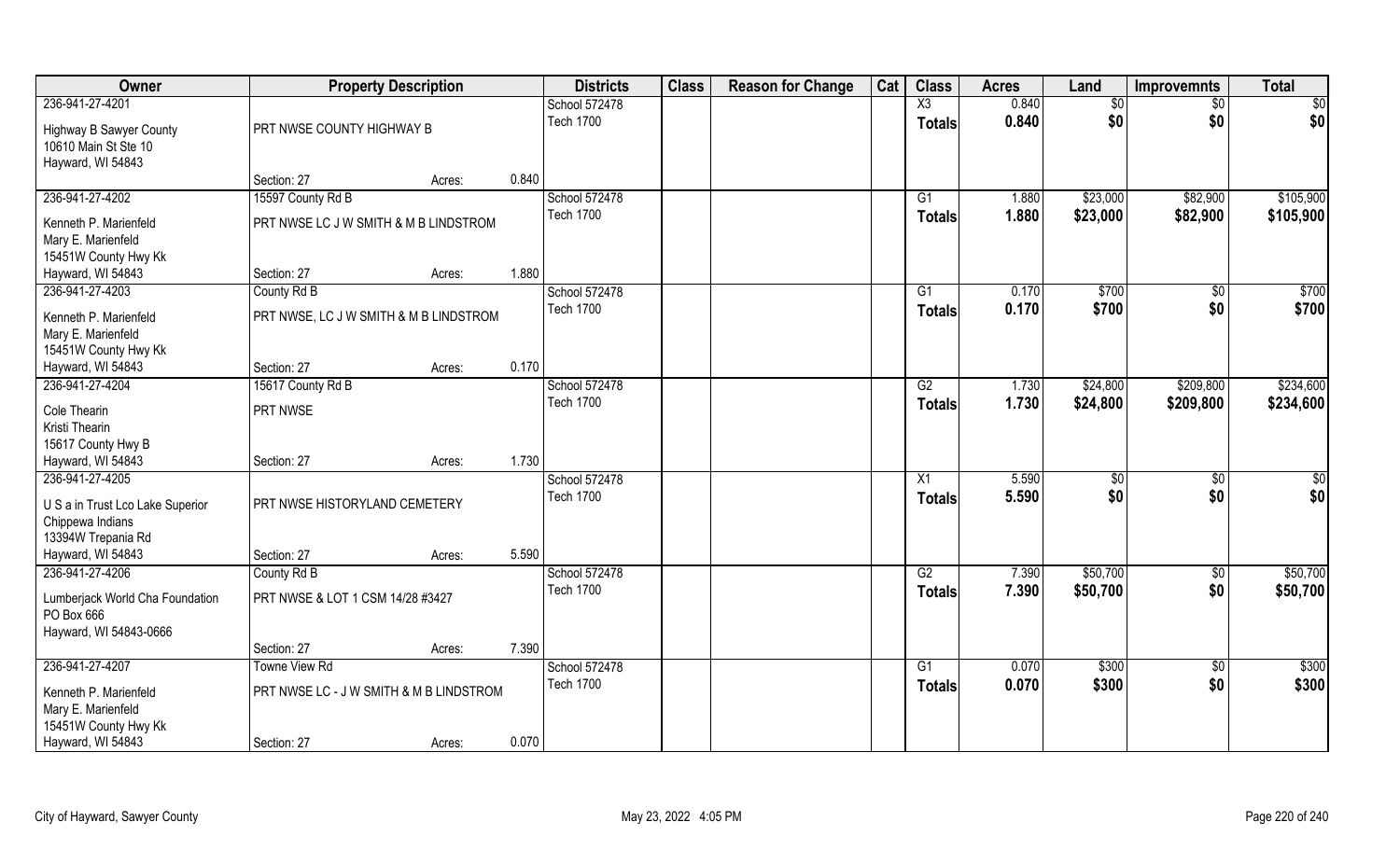| Owner                                                              |                                              | <b>Property Description</b> |       | <b>Districts</b> | <b>Class</b> | <b>Reason for Change</b> | Cat | <b>Class</b>    | <b>Acres</b> | Land      | <b>Improvemnts</b> | <b>Total</b> |
|--------------------------------------------------------------------|----------------------------------------------|-----------------------------|-------|------------------|--------------|--------------------------|-----|-----------------|--------------|-----------|--------------------|--------------|
| 236-941-27-4208                                                    | 15677 County Rd B                            |                             |       | School 572478    |              |                          |     | G2              | 2.390        | \$92,800  | \$191,800          | \$284,600    |
| Rodney Sabin<br>15677 County Hwy B                                 | PRT NWSE LOT 1 CSM 28/100 #7214              |                             |       | <b>Tech 1700</b> |              |                          |     | <b>Totals</b>   | 2.390        | \$92,800  | \$191,800          | \$284,600    |
| Hayward, WI 54843                                                  |                                              |                             |       |                  |              |                          |     |                 |              |           |                    |              |
|                                                                    | Section: 27                                  | Acres:                      | 2.390 |                  |              |                          |     |                 |              |           |                    |              |
| 236-941-27-4209                                                    | 10253 Towne View Rd                          |                             |       | School 572478    |              |                          |     | G1              | 0.640        | \$20,500  | \$107,600          | \$128,100    |
| Francis J. Metzinger                                               | PRT NWSE                                     |                             |       | <b>Tech 1700</b> |              |                          |     | Totals          | 0.640        | \$20,500  | \$107,600          | \$128,100    |
| Charmain Metzinger                                                 |                                              |                             |       |                  |              |                          |     |                 |              |           |                    |              |
| 10253 Towne View Rd                                                |                                              |                             |       |                  |              |                          |     |                 |              |           |                    |              |
| Hayward, WI 54843                                                  | Section: 27                                  | Acres:                      | 0.640 |                  |              |                          |     |                 |              |           |                    |              |
| 236-941-27-4210                                                    |                                              |                             |       | School 572478    |              |                          |     | X4              | 1.540        | \$0       | $\overline{50}$    | \$0          |
| Town of Hayward                                                    | PRT NWSE TOWNE VIEW RD                       |                             |       | <b>Tech 1700</b> |              |                          |     | <b>Totals</b>   | 1.540        | \$0       | \$0                | \$0          |
| 15460W State Hwy 77                                                |                                              |                             |       |                  |              |                          |     |                 |              |           |                    |              |
| Hayward, WI 54843                                                  |                                              |                             |       |                  |              |                          |     |                 |              |           |                    |              |
|                                                                    | Section: 27                                  | Acres:                      | 1.540 |                  |              |                          |     |                 |              |           |                    |              |
| 236-941-27-4211                                                    | 10263 Towne View Rd                          |                             |       | School 572478    |              |                          |     | G1              | 0.310        | \$16,200  | \$73,600           | \$89,800     |
| <b>Burton Trust</b><br>15760W Norway Point Rd<br>Hayward, WI 54843 | PRT NWSE                                     |                             |       | <b>Tech 1700</b> |              |                          |     | <b>Totals</b>   | 0.310        | \$16,200  | \$73,600           | \$89,800     |
|                                                                    | Section: 27                                  | Acres:                      | 0.310 |                  |              |                          |     |                 |              |           |                    |              |
| 236-941-27-4212                                                    | <b>Towne View Rd</b>                         |                             |       | School 572478    |              |                          |     | $\overline{G2}$ | 7.950        | \$174,500 | \$51,500           | \$226,000    |
| Rodney Sabin<br>15677 County Hwy B<br>Hayward, WI 54843            | PRT NWSE, LOT 2 & OUTLOT 1, CSM 28/100 #7214 |                             |       | <b>Tech 1700</b> |              |                          |     | <b>Totals</b>   | 7.950        | \$174,500 | \$51,500           | \$226,000    |
|                                                                    | Section: 27                                  | Acres:                      | 7.950 |                  |              |                          |     |                 |              |           |                    |              |
| 236-941-27-4213                                                    | 10290 Towne View Rd                          |                             |       | School 572478    |              |                          |     | G2              | 0.990        | \$54,700  | \$153,900          | \$208,600    |
| Lumberjack Village Mini Golf<br>Fred Scheer<br>PO Box 221          | PRT NWSE LOT 1 CSM 25/151 #6723              |                             |       | <b>Tech 1700</b> |              |                          |     | <b>Totals</b>   | 0.990        | \$54,700  | \$153,900          | \$208,600    |
| Hayward, WI 54843                                                  | Section: 27                                  | Acres:                      | 0.990 |                  |              |                          |     |                 |              |           |                    |              |
| 236-941-27-4214                                                    | 15655 County Rd B                            |                             |       | School 572478    |              |                          |     | G2              | 0.940        | \$52,700  | \$215,500          | \$268,200    |
|                                                                    |                                              |                             |       | <b>Tech 1700</b> |              |                          |     | <b>Totals</b>   | 0.940        | \$52,700  | \$215,500          | \$268,200    |
| Fred C. Scheer<br>PO Box 221                                       | PRT NWSE LOT 2 CSM 25/151 #6723              |                             |       |                  |              |                          |     |                 |              |           |                    |              |
| Hayward, WI 54843-0221                                             | Section: 27                                  | Acres:                      | 0.940 |                  |              |                          |     |                 |              |           |                    |              |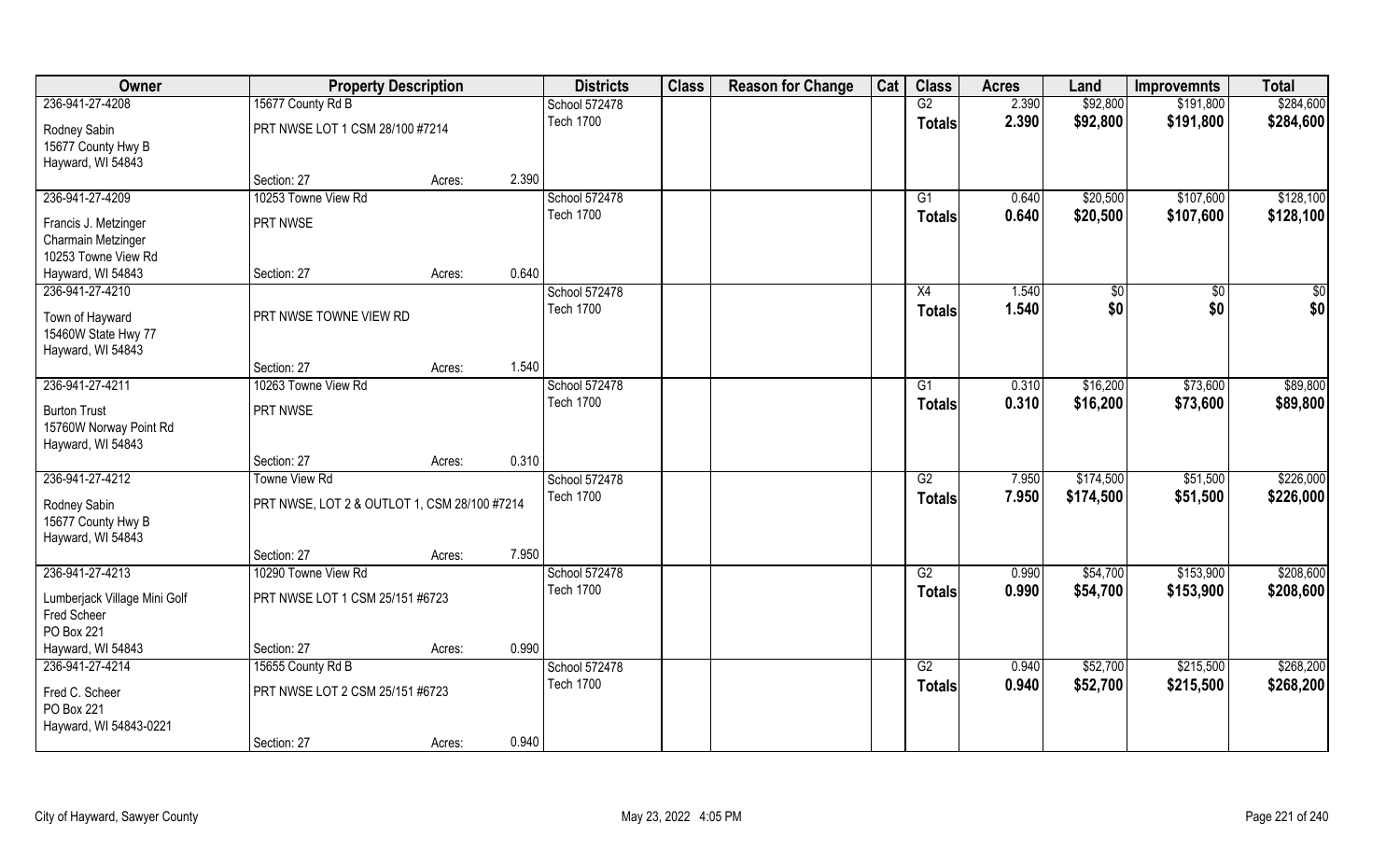| Owner                                                         | <b>Property Description</b>        |        |       | <b>Districts</b>                  | <b>Class</b> | <b>Reason for Change</b> | Cat | <b>Class</b>    | <b>Acres</b>   | Land                 | <b>Improvemnts</b>     | <b>Total</b>           |
|---------------------------------------------------------------|------------------------------------|--------|-------|-----------------------------------|--------------|--------------------------|-----|-----------------|----------------|----------------------|------------------------|------------------------|
| 236-941-27-4215                                               | 15643 County Rd B                  |        |       | School 572478                     |              |                          |     | G2              | 1.030          | \$51,100             | \$324,300              | \$375,400              |
| Kenneth J. Wilson                                             | PRT NWSE LOT 2 CSM 14/28 #3427     |        |       | <b>Tech 1700</b>                  |              |                          |     | <b>Totals</b>   | 1.030          | \$51,100             | \$324,300              | \$375,400              |
| Rosemary Wilson                                               |                                    |        |       |                                   |              |                          |     |                 |                |                      |                        |                        |
| 15643 County Hwy B                                            |                                    |        |       |                                   |              |                          |     |                 |                |                      |                        |                        |
| Hayward, WI 54843                                             | Section: 27                        | Acres: | 1.030 |                                   |              |                          |     |                 |                |                      |                        |                        |
| 236-941-27-4216                                               | 15625 County Rd B                  |        |       | School 572478<br><b>Tech 1700</b> |              |                          |     | G1<br>Totals    | 1.330<br>1.330 | \$22,400<br>\$22,400 | \$87,500<br>\$87,500   | \$109,900<br>\$109,900 |
| Kenneth J. Wilson                                             | PRT NWSE LOT 1 CSM 14/28 #3427     |        |       |                                   |              |                          |     |                 |                |                      |                        |                        |
| Rosemary Wilson                                               |                                    |        |       |                                   |              |                          |     |                 |                |                      |                        |                        |
| 15643 County Hwy B                                            |                                    |        |       |                                   |              |                          |     |                 |                |                      |                        |                        |
| Hayward, WI 54843                                             | Section: 27                        | Acres: | 1.330 |                                   |              |                          |     |                 |                |                      |                        |                        |
| 236-941-27-4217                                               | <b>Towne View Rd</b>               |        |       | School 572478                     |              |                          |     | G2              | 0.150          | \$7,600              | \$0                    | \$7,600                |
| Fred C. Scheer                                                | PRT NWSE OUTLOT 1 CSM 25/151 #6723 |        |       | <b>Tech 1700</b>                  |              |                          |     | <b>Totals</b>   | 0.150          | \$7,600              | \$0                    | \$7,600                |
| PO Box 221                                                    |                                    |        |       |                                   |              |                          |     |                 |                |                      |                        |                        |
| Hayward, WI 54843-0221                                        |                                    |        |       |                                   |              |                          |     |                 |                |                      |                        |                        |
|                                                               | Section: 27                        | Acres: | 0.150 |                                   |              |                          |     |                 |                |                      |                        |                        |
| 236-941-27-4401                                               | 10189 Olker Rd                     |        |       | School 572478                     |              |                          |     | G1              | 0.680          | \$20,700             | \$105,500              | \$126,200              |
| Virginia S. Scott<br>10189 Olker Rd<br>Hayward, WI 54843-2640 | PRT SESE, LOT 1 CSM 16/317 #5171   |        |       | <b>Tech 1700</b>                  |              |                          |     | <b>Totals</b>   | 0.680          | \$20,700             | \$105,500              | \$126,200              |
|                                                               | Section: 27                        | Acres: | 0.680 |                                   |              |                          |     |                 |                |                      |                        |                        |
| 236-941-27-4402                                               |                                    |        |       | School 572478                     |              |                          |     | $\overline{X4}$ | 1.000          | \$0                  | $\overline{50}$        | \$0                    |
|                                                               |                                    |        |       | <b>Tech 1700</b>                  |              |                          |     | <b>Totals</b>   | 1.000          | \$0                  | \$0                    | \$0                    |
| City of Hayward<br>PO Box 969<br>Hayward, WI 54843-0969       | PRT SESE OLKER RD                  |        |       |                                   |              |                          |     |                 |                |                      |                        |                        |
|                                                               | Section: 27                        | Acres: | 1.000 |                                   |              |                          |     |                 |                |                      |                        |                        |
| 236-941-27-4403                                               |                                    |        |       | School 572478                     |              |                          |     | X4              | 0.480          |                      |                        | $\frac{1}{2}$          |
|                                                               |                                    |        |       | <b>Tech 1700</b>                  |              |                          |     |                 |                | \$0<br>\$0           | $\overline{50}$<br>\$0 |                        |
| City of Hayward<br>PO Box 969                                 | PRT E1/2 SE METCALF RD             |        |       |                                   |              |                          |     | <b>Totals</b>   | 0.480          |                      |                        | \$0                    |
| Hayward, WI 54843-0969                                        |                                    |        |       |                                   |              |                          |     |                 |                |                      |                        |                        |
|                                                               | Section: 27                        | Acres: | 0.480 |                                   |              |                          |     |                 |                |                      |                        |                        |
| 236-941-27-4404                                               | 10155 Olker Rd                     |        |       | School 572478                     |              |                          |     | $\overline{G1}$ | 2.760          | \$23,900             | \$95,400               | \$119,300              |
|                                                               |                                    |        |       | <b>Tech 1700</b>                  |              |                          |     |                 | 2.760          | \$23,900             | \$95,400               | \$119,300              |
| Timothy B. Young                                              | PRT SESE                           |        |       |                                   |              |                          |     | <b>Totals</b>   |                |                      |                        |                        |
| Marilyn Young                                                 |                                    |        |       |                                   |              |                          |     |                 |                |                      |                        |                        |
| 10155 Olker Rd                                                |                                    |        |       |                                   |              |                          |     |                 |                |                      |                        |                        |
| Hayward, WI 54843                                             | Section: 27                        | Acres: | 2.760 |                                   |              |                          |     |                 |                |                      |                        |                        |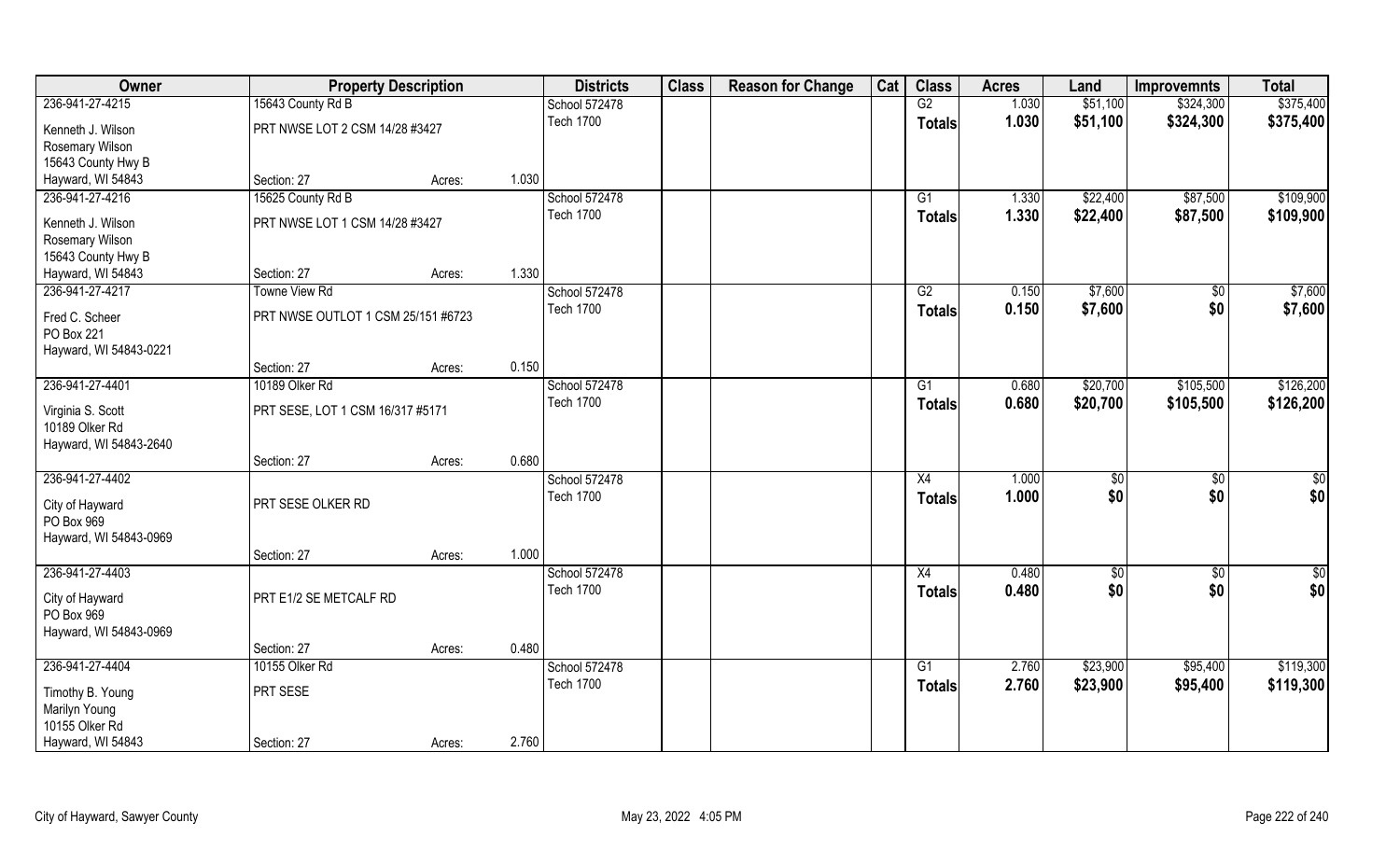| Owner                                                                            |                                              | <b>Property Description</b> |       | <b>Districts</b>                  | <b>Class</b> | <b>Reason for Change</b> | Cat | <b>Class</b>           | <b>Acres</b>   | Land                   | <b>Improvemnts</b>     | <b>Total</b>  |
|----------------------------------------------------------------------------------|----------------------------------------------|-----------------------------|-------|-----------------------------------|--------------|--------------------------|-----|------------------------|----------------|------------------------|------------------------|---------------|
| 236-941-27-4405                                                                  | 15511 Metcalf Rd                             |                             |       | School 572478                     |              |                          |     | G1                     | 0.580          | \$20,300               | \$136,700              | \$157,000     |
| Marilyn A. Gunderson<br>PO Box 182                                               | PRT SESE LOT 2 CSM 16/317 #5171              |                             |       | <b>Tech 1700</b>                  |              |                          |     | <b>Totals</b>          | 0.580          | \$20,300               | \$136,700              | \$157,000     |
| Hayward, WI 54843                                                                |                                              |                             |       |                                   |              |                          |     |                        |                |                        |                        |               |
|                                                                                  | Section: 27                                  | Acres:                      | 0.580 |                                   |              |                          |     |                        |                |                        |                        |               |
| 236-941-27-4406                                                                  | 15521 Metcalf Rd                             |                             |       | School 572478                     |              |                          |     | G1                     | 0.810          | \$21,300               | \$102,400              | \$123,700     |
| Carol A. Williamson                                                              | PRT SESE LOT 3 CSM 16/317 #5171              |                             |       | <b>Tech 1700</b>                  |              |                          |     | Totals                 | 0.810          | \$21,300               | \$102,400              | \$123,700     |
| 15521 Metcalf Rd                                                                 |                                              |                             |       |                                   |              |                          |     |                        |                |                        |                        |               |
| Hayward, WI 54843                                                                |                                              |                             |       |                                   |              |                          |     |                        |                |                        |                        |               |
|                                                                                  | Section: 27                                  | Acres:                      | 0.810 |                                   |              |                          |     |                        |                |                        |                        |               |
| 236-941-28-1105                                                                  | Michigan Ave                                 |                             |       | School 572478                     |              |                          |     | G2                     | 0.230          | \$49,100               | \$0                    | \$49,100      |
| Northern Lakes Cooperative Inc<br>PO Box 985                                     | PRT NENE, LOT 1 CSM 11/199 #2404             |                             |       | <b>Tech 1700</b>                  |              |                          |     | <b>Totals</b>          | 0.230          | \$49,100               | \$0                    | \$49,100      |
| Hayward, WI 54843-0985                                                           |                                              |                             |       |                                   |              |                          |     |                        |                |                        |                        |               |
|                                                                                  | Section: 28                                  | Acres:                      | 0.230 |                                   |              |                          |     |                        |                |                        |                        |               |
| 236-941-28-1110                                                                  | 15914 US Highway 63                          |                             |       | School 572478<br><b>Tech 1700</b> |              |                          |     | G2                     | 2.680<br>2.680 | \$460,800<br>\$460,800 | \$682,900<br>\$682,900 | \$1,143,700   |
| Store Master Funding XII<br>3503 Highpoint Dr N No 350<br>Oakdale, MN 55128-7577 | PRT NENE                                     |                             |       |                                   |              |                          |     | <b>Totals</b>          |                |                        |                        | \$1,143,700   |
|                                                                                  | Section: 28                                  | Acres:                      | 2.680 |                                   |              |                          |     |                        |                |                        |                        |               |
| 236-941-28-1111                                                                  |                                              |                             |       | School 572478                     |              |                          |     | $\overline{\text{X2}}$ | 2.040          | \$                     | \$0                    | \$0           |
| State of Wisconsin                                                               | US HIGHWAY 63 (FIRST STREET) NENE            |                             |       | <b>Tech 1700</b>                  |              |                          |     | <b>Totals</b>          | 2.040          | \$0                    | \$0                    | \$0           |
| PO Box 7921                                                                      |                                              |                             |       |                                   |              |                          |     |                        |                |                        |                        |               |
| Madison, WI 53707                                                                |                                              |                             |       |                                   |              |                          |     |                        |                |                        |                        |               |
|                                                                                  | Section: 28                                  | Acres:                      | 2.040 |                                   |              |                          |     |                        |                |                        |                        |               |
| 236-941-28-1113                                                                  |                                              |                             |       | School 572478                     |              |                          |     | X4                     | 1.360          | \$0                    | \$0                    | $\frac{1}{2}$ |
| City of Hayward                                                                  | PRT NENE & LOT 1 CSM 19/295 #5715 LOT 3B CSM |                             |       | <b>Tech 1700</b>                  |              |                          |     | <b>Totals</b>          | 1.360          | \$0                    | \$0                    | \$0           |
| PO Box 969                                                                       | 24/197 #6573                                 |                             |       |                                   |              |                          |     |                        |                |                        |                        |               |
| Hayward, WI 54843-0969                                                           |                                              |                             |       |                                   |              |                          |     |                        |                |                        |                        |               |
| 236-941-28-1115                                                                  | Section: 28                                  | Acres:                      | 1.360 | School 572478                     |              |                          |     | X4                     | 3.250          | $\sqrt{6}$             | $\overline{50}$        | $rac{1}{2}$   |
|                                                                                  |                                              |                             |       | <b>Tech 1700</b>                  |              |                          |     | <b>Totals</b>          | 3.250          | \$0                    | \$0                    | \$0           |
| City of Hayward<br>PO Box 969<br>Hayward, WI 54843-0969                          | PRT NENE AVENUES & STREETS                   |                             |       |                                   |              |                          |     |                        |                |                        |                        |               |
|                                                                                  | Section: 28                                  | Acres:                      | 3.250 |                                   |              |                          |     |                        |                |                        |                        |               |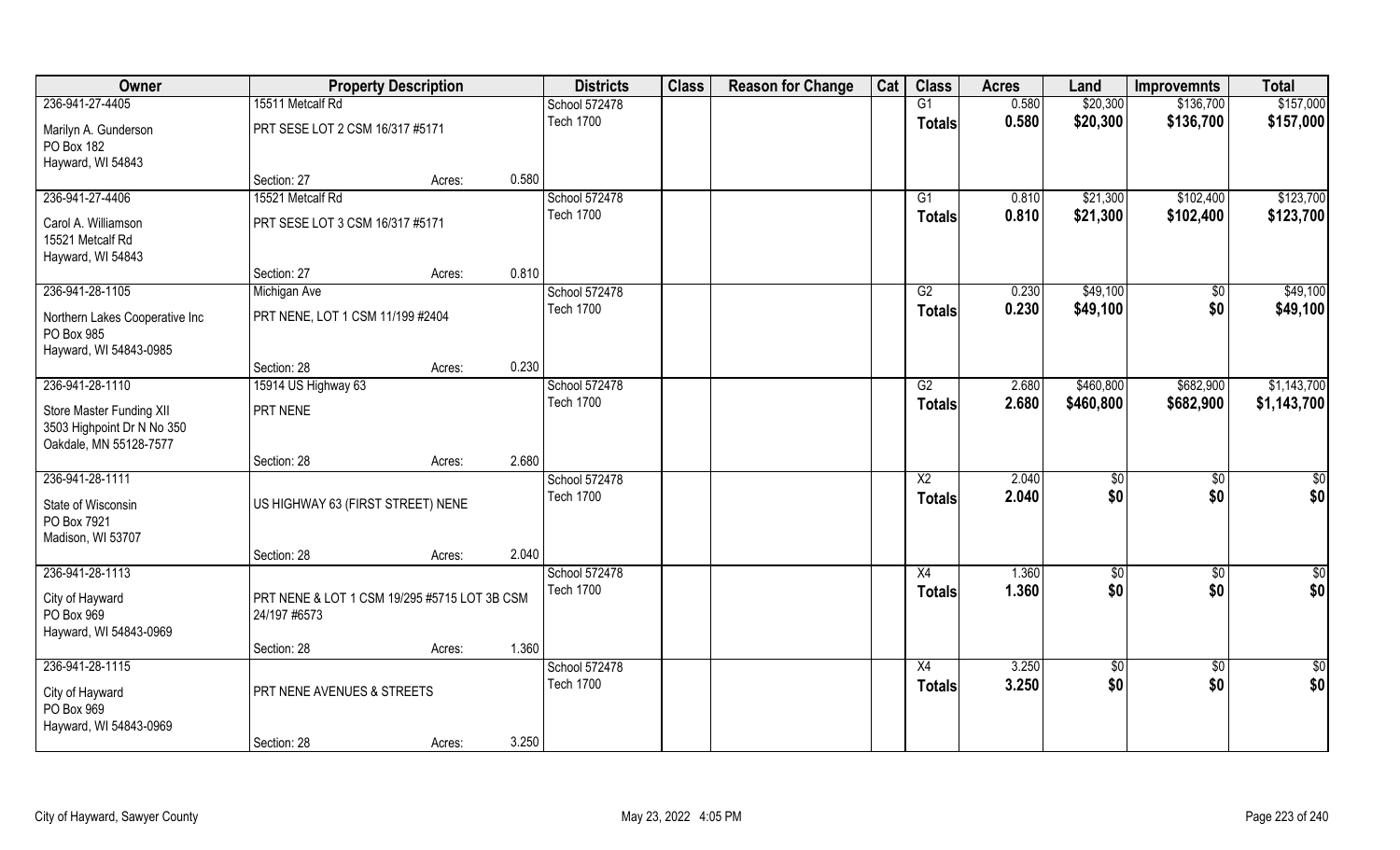| Owner                                                                           | <b>Property Description</b>                  |        |       | <b>Districts</b> | <b>Class</b> | <b>Reason for Change</b> | Cat | <b>Class</b>    | <b>Acres</b> | Land      | <b>Improvemnts</b> | <b>Total</b> |
|---------------------------------------------------------------------------------|----------------------------------------------|--------|-------|------------------|--------------|--------------------------|-----|-----------------|--------------|-----------|--------------------|--------------|
| 236-941-28-1119                                                                 | US Highway 63                                |        |       | School 572478    |              |                          |     | G1              | 7.200        | \$3,700   | \$0                | \$3,700      |
| Smm Properties, LLC<br>PO Box 1227                                              | PRT NENE                                     |        |       | <b>Tech 1700</b> |              |                          |     | <b>Totals</b>   | 7.200        | \$3,700   | \$0                | \$3,700      |
| Hayward, WI 54843-1227                                                          |                                              |        |       |                  |              |                          |     |                 |              |           |                    |              |
|                                                                                 | Section: 28                                  | Acres: | 7.200 |                  |              |                          |     |                 |              |           |                    |              |
| 236-941-28-1120                                                                 | 15911 US Highway 63                          |        |       | School 572478    |              |                          |     | G2              | 1.380        | \$114,500 | \$205,500          | \$320,000    |
| National Retail Properties LP                                                   | PRT NENE & LOT 2 CSM 19/295 #5715 LOT 3A CSM |        |       | <b>Tech 1700</b> |              |                          |     | <b>Totals</b>   | 1.380        | \$114,500 | \$205,500          | \$320,000    |
| 450 S Orange Ave Ste 900                                                        | 24/197 #6573                                 |        |       |                  |              |                          |     |                 |              |           |                    |              |
| Orlando, FL 32801-3339                                                          |                                              |        |       |                  |              |                          |     |                 |              |           |                    |              |
|                                                                                 | Section: 28                                  | Acres: | 1.380 |                  |              |                          |     |                 |              |           |                    |              |
| 236-941-28-1121                                                                 | 15907 US Highway 63                          |        |       | School 572478    |              |                          |     | G2              | 0.300        | \$82,300  | \$106,600          | \$188,900    |
| Lawrence J. Kutz                                                                | PRT NENE CSM 2/167 #319                      |        |       | <b>Tech 1700</b> |              |                          |     | <b>Totals</b>   | 0.300        | \$82,300  | \$106,600          | \$188,900    |
| Geraldi Kutz                                                                    |                                              |        |       |                  |              |                          |     |                 |              |           |                    |              |
| 300 Villa Dr                                                                    |                                              |        |       |                  |              |                          |     |                 |              |           |                    |              |
| Hurley, WI 54534                                                                | Section: 28                                  | Acres: | 0.300 |                  |              |                          |     |                 |              |           |                    |              |
| 236-941-28-1123                                                                 | 15936 US Highway 63                          |        |       | School 572478    |              |                          |     | G2              | 1.590        | \$87,900  | \$254,300          | \$342,200    |
| Hayward Professional Bldgs, LLC<br>1801 W Knapp St Ste 3<br>Rice Lake, WI 54868 | PRT NENE LOT 2 CSM 6/162 #1202               |        |       | <b>Tech 1700</b> |              |                          |     | <b>Totals</b>   | 1.590        | \$87,900  | \$254,300          | \$342,200    |
|                                                                                 | Section: 28                                  | Acres: | 1.590 |                  |              |                          |     |                 |              |           |                    |              |
| 236-941-28-1124                                                                 | 10471 Michigan Ave                           |        |       | School 572478    |              |                          |     | $\overline{G2}$ | 0.290        | \$70,700  | \$0                | \$70,700     |
| Northern Lakes Cooperative Inc                                                  | PRT NENE & PRT LOT 5 SOUTHERN ADDITION LOT   |        |       | <b>Tech 1700</b> |              |                          |     | <b>Totals</b>   | 0.290        | \$70,700  | \$0                | \$70,700     |
| PO Box 985                                                                      | 2 CSM 11/199 #2404                           |        |       |                  |              |                          |     |                 |              |           |                    |              |
| Hayward, WI 54843-0985                                                          |                                              |        |       |                  |              |                          |     |                 |              |           |                    |              |
|                                                                                 | Section: 28                                  | Acres: | 0.290 |                  |              |                          |     |                 |              |           |                    |              |
| 236-941-28-1126                                                                 | 15980 US Highway 63                          |        |       | School 572478    |              |                          |     | G2              | 3.970        | \$124,900 | \$164,000          | \$288,900    |
| Group Five Investments LLC                                                      | PRT NENE & PRT SENE LOT 2 CSM 34/57 #8095    |        |       | <b>Tech 1700</b> |              |                          |     | <b>Totals</b>   | 3.970        | \$124,900 | \$164,000          | \$288,900    |
| 1151 Crooks St                                                                  |                                              |        |       |                  |              |                          |     |                 |              |           |                    |              |
| Green Bay, WI 54301                                                             |                                              |        | 3.970 |                  |              |                          |     |                 |              |           |                    |              |
| 236-941-28-1128                                                                 | Section: 28                                  | Acres: |       | School 572478    |              |                          |     | G1              | 0.130        | \$600     | $\overline{60}$    | \$600        |
|                                                                                 |                                              |        |       | <b>Tech 1700</b> |              |                          |     | G <sub>2</sub>  | 1.260        | \$87,800  | \$138,100          | \$225,900    |
| Hayward Feed and Seed Dobbs, LLC<br>W358 Rainbow Rd<br>Hayward, WI 54843        | PRT NENE & SENE LOT 1 CSM 37/152 #8570       |        |       |                  |              |                          |     | <b>Totals</b>   | 1.390        | \$88,400  | \$138,100          | \$226,500    |
|                                                                                 | Section: 28                                  | Acres: | 1.390 |                  |              |                          |     |                 |              |           |                    |              |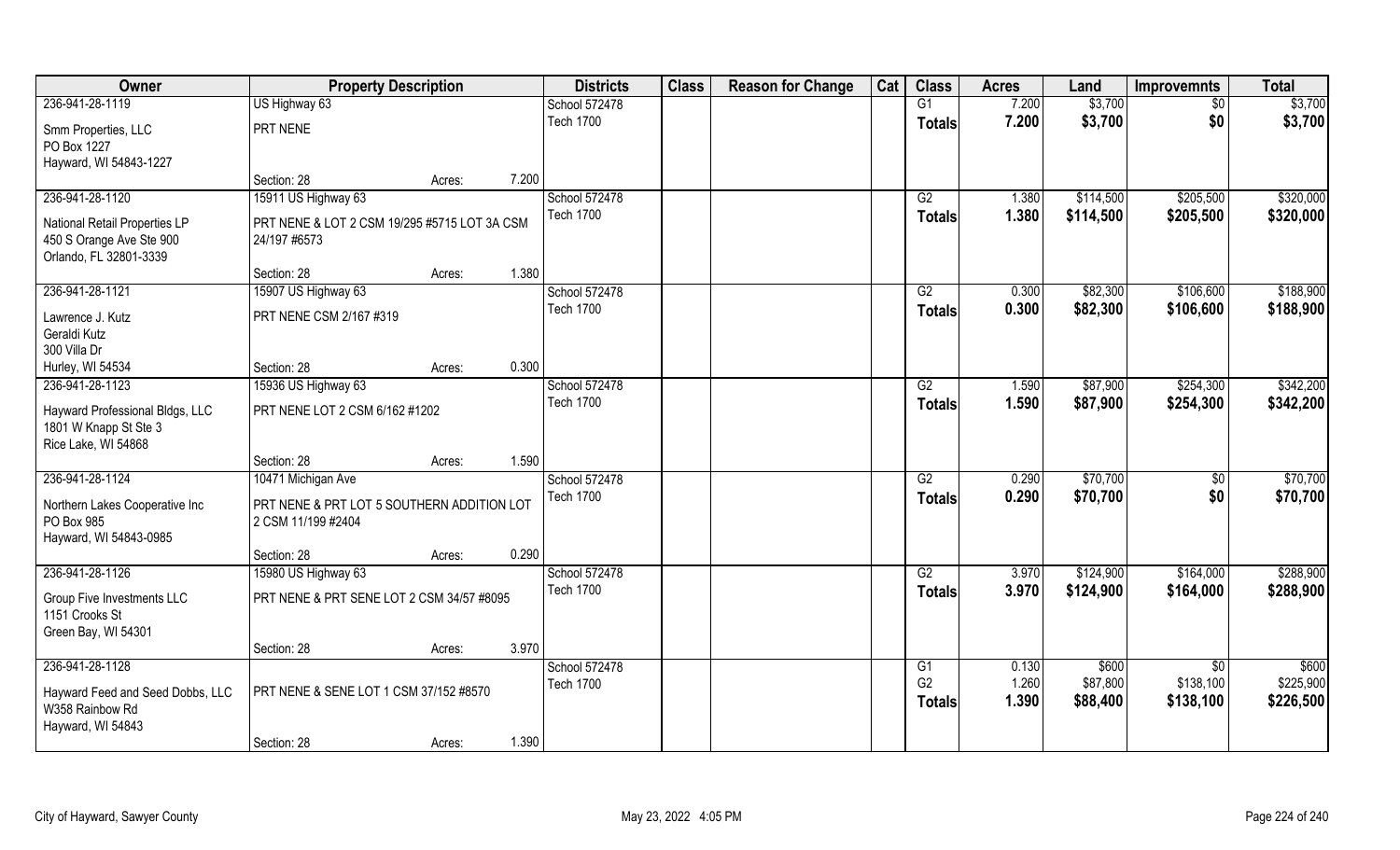| Owner                                                                         | <b>Property Description</b>                           |                  | <b>Districts</b>                  | <b>Class</b> | <b>Reason for Change</b> | Cat | <b>Class</b>        | <b>Acres</b>     | Land       | <b>Improvemnts</b>     | <b>Total</b>       |
|-------------------------------------------------------------------------------|-------------------------------------------------------|------------------|-----------------------------------|--------------|--------------------------|-----|---------------------|------------------|------------|------------------------|--------------------|
| 236-941-28-1201                                                               |                                                       |                  | School 572478                     |              |                          |     | X4                  | 1.050            | \$0        | $\sqrt{$0}$            | $\sqrt{50}$        |
| City of Hayward<br>PO Box 969<br>Hayward, WI 54843-0969                       | PRT NWNE JOHNSON STREET & VERMONT AVE                 |                  | <b>Tech 1700</b>                  |              |                          |     | <b>Totals</b>       | 1.050            | \$0        | \$0                    | \$0                |
|                                                                               | Section: 28                                           | 1.050<br>Acres:  |                                   |              |                          |     |                     |                  |            |                        |                    |
| 236-941-28-1302<br><b>Hayward Community School District</b><br>15930 Fifth St | PRT SWNE & SENW LOT 1 CSM 20/212 #5852                |                  | School 572478<br><b>Tech 1700</b> |              |                          |     | X4<br><b>Totals</b> | 10.470<br>10.470 | \$0<br>\$0 | $\sqrt{$0}$<br>\$0     | \$0<br>\$0         |
| Hayward, WI 54843                                                             | Section: 28                                           | 10.470<br>Acres: |                                   |              |                          |     |                     |                  |            |                        |                    |
| 236-941-28-1303                                                               |                                                       |                  | School 572478                     |              |                          |     | X4                  | 1.730            | \$0        | $\overline{50}$        | $\sqrt{50}$        |
| Hayward Community School District<br>15930 Fifth St<br>Hayward, WI 54843      | PRT SWNE, SENW & NWSE, LOT 1 CSM 19/120 #5623         |                  | <b>Tech 1700</b>                  |              |                          |     | <b>Totals</b>       | 1.730            | \$0        | \$0                    | \$0                |
|                                                                               | Section: 28                                           | 1.730<br>Acres:  |                                   |              |                          |     |                     |                  |            |                        |                    |
| 236-941-28-1304                                                               |                                                       |                  | School 572478                     |              |                          |     | X4                  | 2.180            | \$0        | $\sqrt[6]{3}$          | \$0                |
| City of Hayward<br>PO Box 969<br>Hayward, WI 54843-0969                       | PRT SWNE                                              |                  | <b>Tech 1700</b>                  |              |                          |     | <b>Totals</b>       | 2.180            | \$0        | \$0                    | \$0                |
|                                                                               | Section: 28                                           | 2.180<br>Acres:  |                                   |              |                          |     |                     |                  |            |                        |                    |
| 236-941-28-1305                                                               | 16048 Electric Ave                                    |                  | School 572478<br><b>Tech 1700</b> |              |                          |     | X4                  | 6.380<br>6.380   | \$0<br>\$0 | $\overline{50}$<br>\$0 | $\sqrt{50}$<br>\$0 |
| Northern States Power Co Inc<br>PO Box 8<br>Eau Claire, WI 54702-0008         | PRT NESW, SENW, NWSE & SWNE, LOT 2 CSM 20/21<br>#5852 |                  |                                   |              |                          |     | <b>Totals</b>       |                  |            |                        |                    |
|                                                                               | Section: 28                                           | 6.380<br>Acres:  |                                   |              |                          |     |                     |                  |            |                        |                    |
| 236-941-28-1306                                                               | 16015 Nursery Rd                                      |                  | School 572478                     |              |                          |     | G2                  | 4.080            | \$194,300  | \$429,100              | \$623,400          |
| Nelson Lumber & Home Inc<br>16015 Nursery Rd<br>Hayward, WI 54843-7125        | PRT SWNE & NWSE LOT 2 CSM 17/157 #5274                |                  | <b>Tech 1700</b>                  |              |                          |     | <b>Totals</b>       | 4.080            | \$194,300  | \$429,100              | \$623,400          |
|                                                                               | Section: 28                                           | 4.080<br>Acres:  |                                   |              |                          |     |                     |                  |            |                        |                    |
| 236-941-28-1307                                                               | 15988 US Highway 63                                   |                  | School 572478                     |              |                          |     | G2                  | 5.020            | \$125,000  | \$521,100              | \$646,100          |
| Hill Construction, LLC<br>15988 Us Hwy 63<br>Hayward, WI 54843                | PRT SENE & PRT SWNE, LOT 1 CSM 34/160 #8137           |                  | <b>Tech 1700</b>                  |              |                          |     | <b>Totals</b>       | 5.020            | \$125,000  | \$521,100              | \$646,100          |
|                                                                               | Section: 28                                           | 5.020<br>Acres:  |                                   |              |                          |     |                     |                  |            |                        |                    |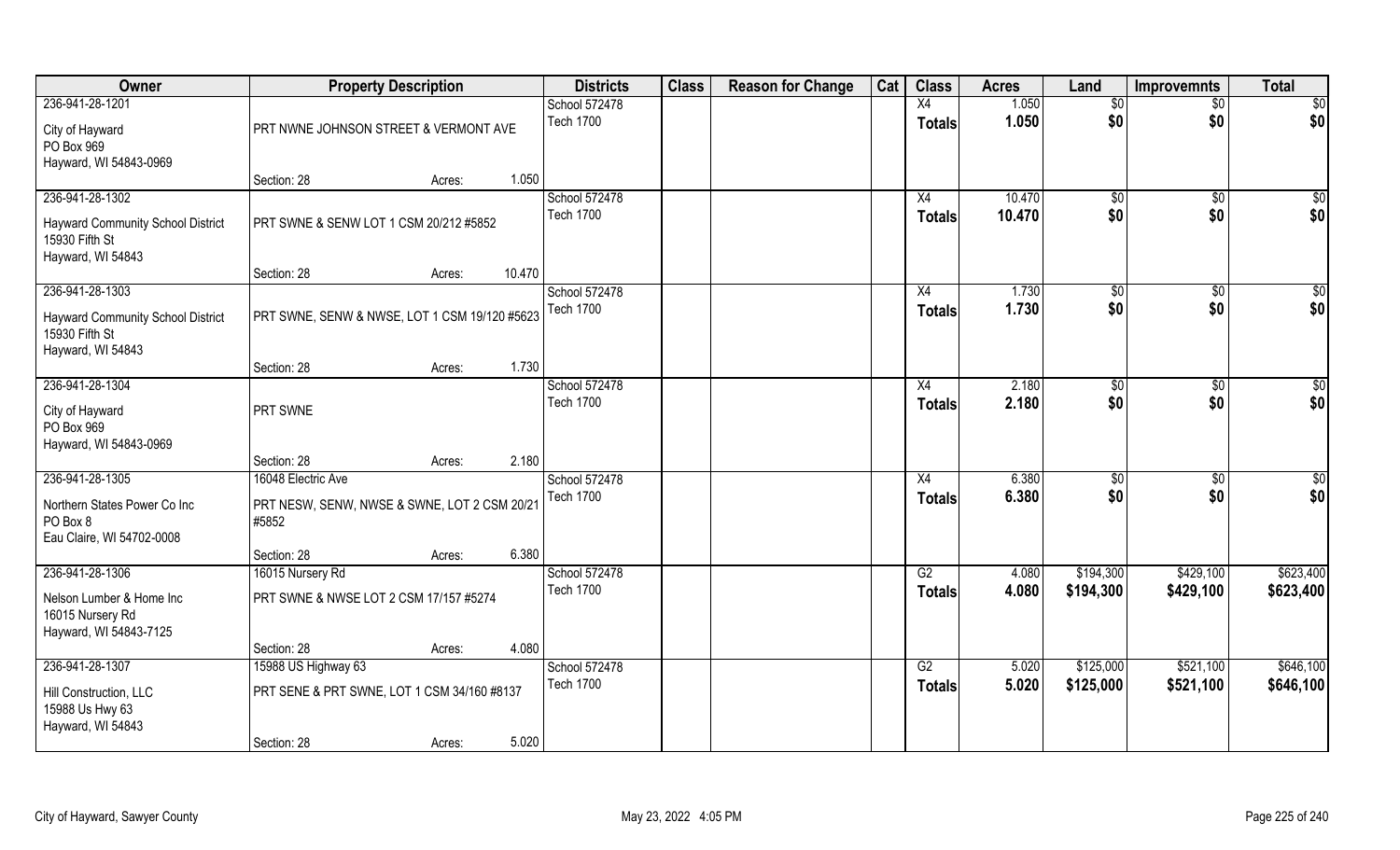| Owner                                                                                    | <b>Property Description</b>                                            |        |       | <b>Districts</b>                  | <b>Class</b> | <b>Reason for Change</b> | Cat | <b>Class</b>                     | <b>Acres</b>   | Land                 | <b>Improvemnts</b>     | <b>Total</b>         |
|------------------------------------------------------------------------------------------|------------------------------------------------------------------------|--------|-------|-----------------------------------|--------------|--------------------------|-----|----------------------------------|----------------|----------------------|------------------------|----------------------|
| 236-941-28-1401                                                                          | 10395 Vermont Ave                                                      |        |       | School 572478                     |              |                          |     | X4                               | 1.680          | \$0                  | $\sqrt{$0}$            | $\overline{50}$      |
| City of Hayward<br>PO Box 969<br>Hayward, WI 54843-0969                                  | PRT SENE, & LOT 1 CSM 10/206 #2198                                     |        |       | <b>Tech 1700</b>                  |              |                          |     | <b>Totals</b>                    | 1.680          | \$0                  | \$0                    | \$0                  |
|                                                                                          | Section: 28                                                            | Acres: | 1.680 |                                   |              |                          |     |                                  |                |                      |                        |                      |
| 236-941-28-1402<br>Highway 63 Sawyer County<br>10610 Main St Ste 10<br>Hayward, WI 54843 | US HIGHWAY 63 SENE                                                     |        |       | School 572478<br><b>Tech 1700</b> |              |                          |     | X3<br>Totals                     | 1.890<br>1.890 | $\sqrt{60}$<br>\$0   | \$0<br>\$0             | $\sqrt{50}$<br>\$0   |
|                                                                                          | Section: 28                                                            | Acres: | 1.890 |                                   |              |                          |     |                                  |                |                      |                        |                      |
| 236-941-28-1409<br>City of Hayward<br>PO Box 969<br>Hayward, WI 54843-0969               | PRT SENE & OL 1 & 2 CSM 24/94 #6523                                    |        |       | School 572478<br><b>Tech 1700</b> |              |                          |     | X4<br><b>Totals</b>              | 4.510<br>4.510 | \$0<br>\$0           | \$0<br>\$0             | \$0<br>\$0           |
|                                                                                          | Section: 28                                                            | Acres: | 4.510 |                                   |              |                          |     |                                  |                |                      |                        |                      |
| 236-941-28-1410<br>City of Hayward<br>PO Box 969<br>Hayward, WI 54843-0969               | PRT SENE, NURSERY RD, HEINZ RD, DYNO DR, &<br>OUTLOT 1 CSM 29/77 #7369 |        |       | School 572478<br><b>Tech 1700</b> |              |                          |     | X4<br><b>Totals</b>              | 2.960<br>2.960 | \$0<br>\$0           | $\sqrt[6]{3}$<br>\$0   | \$0<br>\$0           |
|                                                                                          | Section: 28                                                            | Acres: | 2.960 |                                   |              |                          |     |                                  |                |                      |                        |                      |
| 236-941-28-1413<br>Steven A. Friendshuh<br>PO Box 432<br>Savage, MN 55378-0432           | Dyno Dr<br>PRT SENE S 80' EXC E 400'                                   |        |       | School 572478<br><b>Tech 1700</b> |              |                          |     | $\overline{G2}$<br><b>Totals</b> | 1.670<br>1.670 | \$20,900<br>\$20,900 | $\overline{50}$<br>\$0 | \$20,900<br>\$20,900 |
|                                                                                          | Section: 28                                                            | Acres: | 1.670 |                                   |              |                          |     |                                  |                |                      |                        |                      |
| 236-941-28-1414<br>City of Hayward<br>PO Box 969<br>Hayward, WI 54843-0969               | STREET SENE                                                            |        |       | School 572478<br><b>Tech 1700</b> |              |                          |     | X4<br><b>Totals</b>              | 0.240<br>0.240 | \$0<br>\$0           | $\sqrt{$0}$<br>\$0     | \$0<br>\$0           |
|                                                                                          | Section: 28                                                            | Acres: | 0.240 |                                   |              |                          |     |                                  |                |                      |                        |                      |
| 236-941-28-1417<br>City of Hayward<br>PO Box 969<br>Hayward, WI 54843-0969               | Railroad St<br>PRT SENE                                                |        |       | School 572478<br><b>Tech 1700</b> |              |                          |     | X4<br><b>Totals</b>              | 0.750<br>0.750 | $\sqrt{50}$<br>\$0   | $\overline{30}$<br>\$0 | \$0<br>\$0           |
|                                                                                          | Section: 28                                                            | Acres: | 0.750 |                                   |              |                          |     |                                  |                |                      |                        |                      |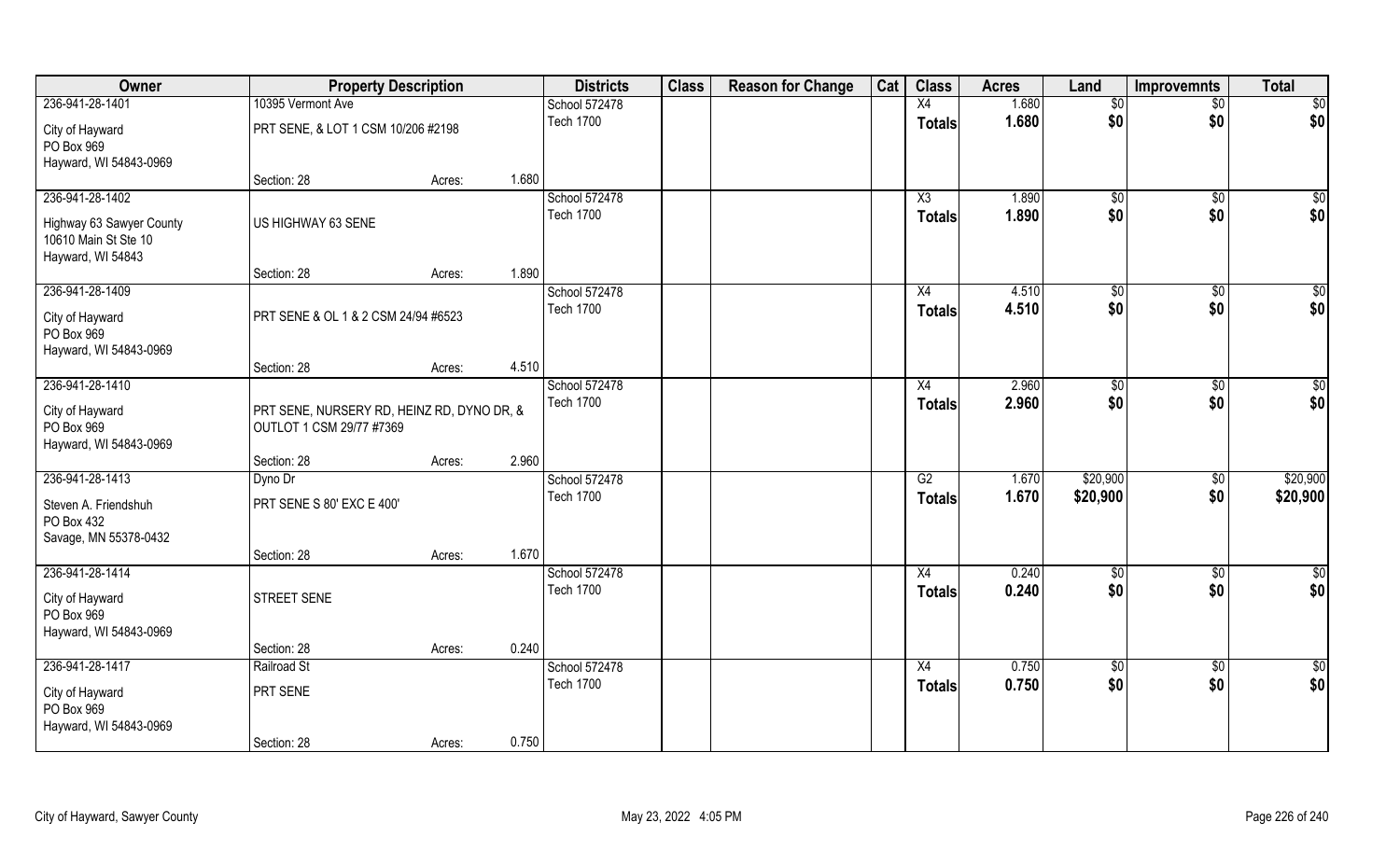| Owner                                                                     | <b>Property Description</b>             |        |       | <b>Districts</b> | <b>Class</b> | <b>Reason for Change</b> | Cat | <b>Class</b>    | <b>Acres</b> | Land          | <b>Improvemnts</b> | <b>Total</b> |
|---------------------------------------------------------------------------|-----------------------------------------|--------|-------|------------------|--------------|--------------------------|-----|-----------------|--------------|---------------|--------------------|--------------|
| 236-941-28-1418                                                           | 10409 Vermont Ave                       |        |       | School 572478    | G2           | lost utility             | -2  | $\overline{G2}$ | 0.940        | \$14,600      | \$105,000          | \$119,600    |
| Cousins, LLC<br>PO Box 446                                                | PRT NENE & SENE, LOT 1 CSM 12/394 #3054 |        |       | <b>Tech 1700</b> |              |                          |     | Totals          | 0.940        | \$14,600      | \$105,000          | \$119,600    |
| Hayward, WI 54843                                                         |                                         |        |       |                  |              |                          |     |                 |              |               |                    |              |
|                                                                           | Section: 28                             | Acres: | 0.940 |                  |              |                          |     |                 |              |               |                    |              |
| 236-941-28-1419                                                           | 10405 Vermont Ave                       |        |       | School 572478    | G2           | Remodel                  |     | G2              | 0.940        | \$14,600      | \$274,600          | \$289,200    |
| Cousins, LLC                                                              | PRT NENE & SENE, LOT 2 CSM 12/394 #3054 |        |       | <b>Tech 1700</b> |              |                          |     | Totals          | 0.940        | \$14,600      | \$274,600          | \$289,200    |
| PO Box 446                                                                |                                         |        |       |                  |              |                          |     |                 |              |               |                    |              |
| Hayward, WI 54843                                                         |                                         |        |       |                  |              |                          |     |                 |              |               |                    |              |
|                                                                           | Section: 28                             | Acres: | 0.940 |                  |              |                          |     |                 |              |               |                    |              |
| 236-941-28-1424                                                           | Nursery Rd                              |        |       | School 572478    |              |                          |     | G2              | 1.280        | \$108,900     | \$0                | \$108,900    |
| <b>Metcalf Properties WI LLC</b><br>1255 E Hwy 36<br>Saint Paul, MN 55109 | PRT SENE LOT 1 CSM 24/94 #6523          |        |       | <b>Tech 1700</b> |              |                          |     | <b>Totals</b>   | 1.280        | \$108,900     | \$0                | \$108,900    |
|                                                                           | Section: 28                             | Acres: | 1.280 |                  |              |                          |     |                 |              |               |                    |              |
| 236-941-28-1425                                                           | 16018 Dyno Dr                           |        |       | School 572478    |              |                          |     | G3              | 1.670        | $\frac{6}{3}$ | $\sqrt{50}$        | \$0          |
|                                                                           |                                         |        |       | <b>Tech 1700</b> |              |                          |     | <b>Totals</b>   | 1.670        | \$0           | \$0                | \$0          |
| Rc Hexum Prop, LLC<br>16790W Us Hwy 63<br>Hayward, WI 54843               | PRT SENE LOT 1 CSM 26/220 #6922         |        |       |                  |              |                          |     |                 |              |               |                    |              |
|                                                                           | Section: 28                             | Acres: | 1.670 |                  |              |                          |     |                 |              |               |                    |              |
| 236-941-28-1426                                                           | Dyno Dr                                 |        |       | School 572478    |              |                          |     | $\overline{G2}$ | 6.560        | \$236,000     | $\overline{50}$    | \$236,000    |
| Rc Hexum, LLC                                                             | PRT SENE LOT 3 CSM 26/220 #6922         |        |       | <b>Tech 1700</b> |              |                          |     | <b>Totals</b>   | 6.560        | \$236,000     | \$0                | \$236,000    |
| 16790W Us Hwy 63<br>Hayward, WI 54843                                     |                                         |        |       |                  |              |                          |     |                 |              |               |                    |              |
|                                                                           | Section: 28                             | Acres: | 6.560 |                  |              |                          |     |                 |              |               |                    |              |
| 236-941-28-1427                                                           | Dyno Dr                                 |        |       | School 572478    |              |                          |     | G2              | 2.110        | \$137,200     | \$446,700          | \$583,900    |
| Quality Warehousing and Distribution,<br>LLC                              | PRT SENE LOT 2 CSM 26/220 #6922         |        |       | <b>Tech 1700</b> |              |                          |     | <b>Totals</b>   | 2.110        | \$137,200     | \$446,700          | \$583,900    |
| 9795N Nyberg Rd                                                           |                                         |        |       |                  |              |                          |     |                 |              |               |                    |              |
| Hayward, WI 54843                                                         | Section: 28                             | Acres: | 2.110 |                  |              |                          |     |                 |              |               |                    |              |
| 236-941-28-1428                                                           | 15995 Nursery Rd                        |        |       | School 572478    |              |                          |     | G2              | 0.932        | \$90,200      | \$414,800          | \$505,000    |
| Magowan Trust<br>PO Box 974                                               | PRT SENE, LOT 1 CSM 18/78 #5415         |        |       | <b>Tech 1700</b> |              |                          |     | <b>Totals</b>   | 0.932        | \$90,200      | \$414,800          | \$505,000    |
| Hayward, WI 54843                                                         |                                         |        |       |                  |              |                          |     |                 |              |               |                    |              |
|                                                                           | Section: 28                             | Acres: | 0.932 |                  |              |                          |     |                 |              |               |                    |              |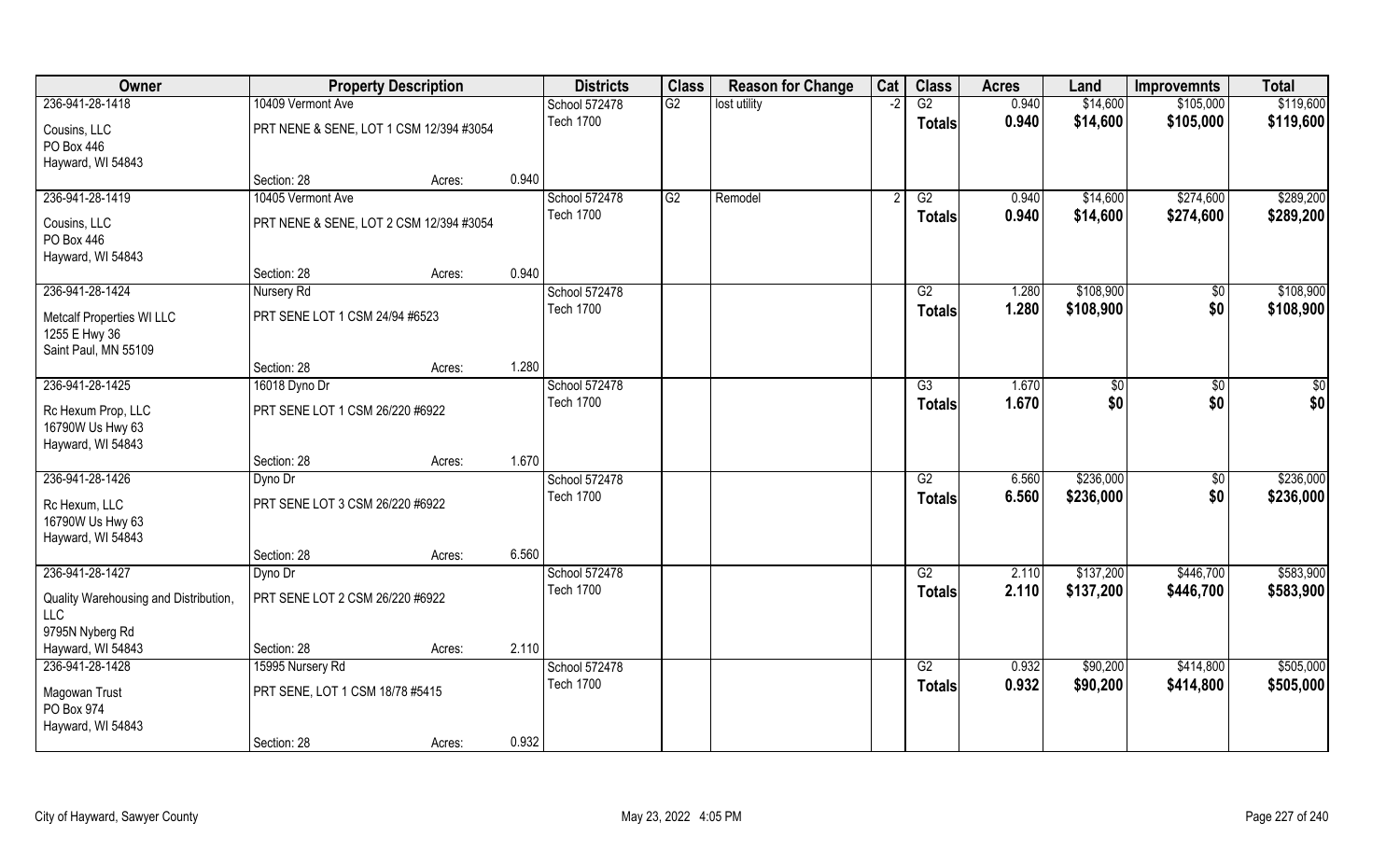| Owner                                                                     |                                                                 | <b>Property Description</b>            |                  | <b>Districts</b> | <b>Class</b> | <b>Reason for Change</b>    | Cat           | <b>Class</b>    | <b>Acres</b> | Land      | <b>Improvemnts</b> | <b>Total</b> |
|---------------------------------------------------------------------------|-----------------------------------------------------------------|----------------------------------------|------------------|------------------|--------------|-----------------------------|---------------|-----------------|--------------|-----------|--------------------|--------------|
| 236-941-28-1429                                                           | Nursery Rd                                                      |                                        |                  | School 572478    |              |                             |               | G2              | 0.920        | \$49,000  | $\sqrt{6}$         | \$49,000     |
| Magowan Trust<br>PO Box 974                                               | PRT SENE, LOT 2 CSM 18/78 #5415                                 |                                        |                  | <b>Tech 1700</b> |              |                             |               | <b>Totals</b>   | 0.920        | \$49,000  | \$0                | \$49,000     |
| Hayward, WI 54843                                                         |                                                                 |                                        |                  |                  |              |                             |               |                 |              |           |                    |              |
|                                                                           | Section: 28                                                     | Acres:                                 | 0.920            |                  |              |                             |               |                 |              |           |                    |              |
| 236-941-28-1430                                                           | Nursery Rd                                                      |                                        |                  | School 572478    |              |                             |               | G2              | 0.170        | \$100     | $\overline{50}$    | \$100        |
| Magowan Trust<br>PO Box 974                                               | PRT SENE, OUTLOTS 2 & 3 CSM 23/319 #6458                        |                                        |                  | <b>Tech 1700</b> |              |                             |               | <b>Totals</b>   | 0.170        | \$100     | \$0                | \$100        |
| Hayward, WI 54843                                                         | Section: 28                                                     | Acres:                                 | 0.170            |                  |              |                             |               |                 |              |           |                    |              |
| 236-941-28-1431                                                           | 15989 Nursery Rd                                                |                                        |                  | School 572478    |              |                             |               | G2              | 0.710        | \$79,500  | \$46,500           | \$126,000    |
| Magowan Trust<br>PO Box 974<br>Hayward, WI 54843                          | PRT SENE, LOT 1 CSM 30/126 #7549 RH PFISTER<br>REVOC TRUST - LC |                                        |                  | <b>Tech 1700</b> |              |                             |               | <b>Totals</b>   | 0.710        | \$79,500  | \$46,500           | \$126,000    |
|                                                                           | Section: 28                                                     | Acres:                                 | 0.710            |                  |              |                             |               |                 |              |           |                    |              |
| 236-941-28-1432                                                           | 15997 Dyno Dr                                                   |                                        |                  | School 572478    |              |                             |               | G2              | 1.580        | \$125,400 | \$0                | \$125,400    |
| Rocky Mountain Elk Found Inc<br>5705 Grant Creek Rd<br>Missoula, MT 59808 | PRT SENE LOT 2 CSM 30/126 #7549                                 |                                        |                  | <b>Tech 1700</b> |              |                             |               | <b>Totals</b>   | 1.580        | \$125,400 | \$0                | \$125,400    |
|                                                                           | Section: 28                                                     | Acres:                                 | 1.580            |                  |              |                             |               |                 |              |           |                    |              |
| 236-941-28-1433                                                           | 15969 Railroad St                                               |                                        |                  | School 572478    |              |                             |               | $\overline{G2}$ | 2.270        | \$154,400 | \$752,000          | \$906,400    |
| Metcalf Properties WI LLC<br>1255 E Hwy 36<br>Saint Paul, MN 55109        | PRT SENE LOT 2 CSM 32/7 #7801                                   |                                        |                  | <b>Tech 1700</b> |              |                             |               | <b>Totals</b>   | 2.270        | \$154,400 | \$752,000          | \$906,400    |
|                                                                           | Section: 28                                                     | Acres:                                 | 2.270            |                  |              |                             |               |                 |              |           |                    |              |
| 236-941-28-1434                                                           | Railroad St                                                     |                                        |                  | School 572478    |              |                             |               | G2              | 1.740        | \$134,200 | $\sqrt{50}$        | \$134,200    |
| Metcalf Properties WI LLC<br>1255 E Hwy 36<br>Saint Paul, MN 55109        | PRT SENE LOT 3 CSM 32/7 #7801                                   |                                        |                  | <b>Tech 1700</b> |              |                             |               | <b>Totals</b>   | 1.740        | \$134,200 | \$0                | \$134,200    |
|                                                                           | Section: 28                                                     | Acres:                                 | 1.740            |                  |              |                             |               |                 |              |           |                    |              |
| 236-941-28-1435                                                           | 15966 Us Hwy 63                                                 |                                        |                  | School 572478    | G1           | Correct acreage after split | $-4$          | $\overline{G1}$ | 2.420        | \$65,200  | \$77,900           | \$143,100    |
| Smm Properties, LLC<br>PO Box 1227                                        |                                                                 | PRT NENE & SENE LOT 2 CSM 37/152 #8570 | <b>Tech 1700</b> |                  |              |                             | <b>Totals</b> | 2.420           | \$65,200     | \$77,900  | \$143,100          |              |
| Hayward, WI 54843-1227                                                    | Section: 28                                                     | Acres:                                 | 2.420            |                  |              |                             |               |                 |              |           |                    |              |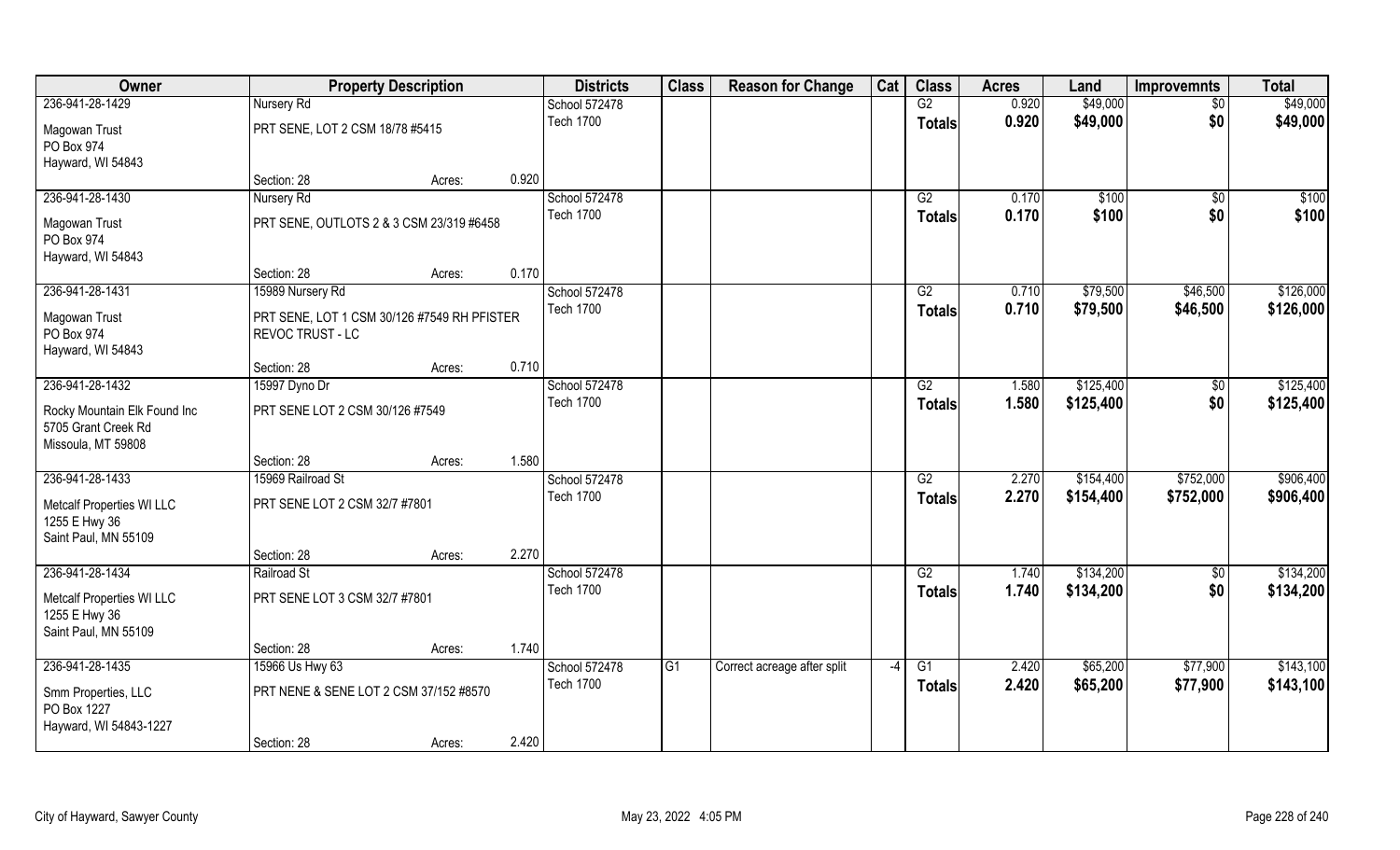| Owner                                                                    | <b>Property Description</b>                                 | <b>Districts</b> | <b>Class</b> | <b>Reason for Change</b> | Cat | <b>Class</b>  | <b>Acres</b> | Land          | <b>Improvemnts</b> | <b>Total</b>    |
|--------------------------------------------------------------------------|-------------------------------------------------------------|------------------|--------------|--------------------------|-----|---------------|--------------|---------------|--------------------|-----------------|
| 236-941-28-2101                                                          | 10408 Greenwood Ln                                          | School 572478    |              |                          |     | X4            | 12.560       | \$0           | $\sqrt{$0}$        | \$0             |
| Hayward Community School District<br>15930 Fifth St<br>Hayward, WI 54843 | PRT NENW LOT 1 CSM 20/291 #5892 MIDDLE<br><b>SCHOOL</b>     | <b>Tech 1700</b> |              |                          |     | <b>Totals</b> | 12.560       | \$0           | \$0                | \$0             |
|                                                                          | 12.560<br>Section: 28<br>Acres:                             |                  |              |                          |     |               |              |               |                    |                 |
| 236-941-28-2102                                                          | Greenwood Ln                                                | School 572478    |              |                          |     | X4            | 1.210        | $\sqrt{50}$   | $\sqrt{$0}$        | \$0             |
| Hayward Community School District<br>15930 Fifth St<br>Hayward, WI 54843 | PRT NENW, LOT 1 CSM 20/283 #5887, TENNIS<br><b>COURT</b>    | <b>Tech 1700</b> |              |                          |     | <b>Totals</b> | 1.210        | \$0           | \$0                | \$0             |
|                                                                          | 1.210<br>Section: 28<br>Acres:                              |                  |              |                          |     |               |              |               |                    |                 |
| 236-941-28-2103                                                          | 10402 Greenwood Ln                                          | School 572478    |              |                          |     | X4            | 1.010        | $\sqrt[6]{3}$ | $\sqrt{50}$        | $\sqrt{50}$     |
| City of Hayward<br>PO Box 969<br>Hayward, WI 54843-0969                  | PRT NENW, LOT 2 CSM 20/283 #5887, SKATEBOARD<br><b>PARK</b> | <b>Tech 1700</b> |              |                          |     | <b>Totals</b> | 1.010        | \$0           | \$0                | \$0             |
|                                                                          | 1.010<br>Section: 28<br>Acres:                              |                  |              |                          |     |               |              |               |                    |                 |
| 236-941-28-2104                                                          | 16167W County Hill Rd                                       | School 572478    |              |                          |     | G1            | 0.070        | \$600         | $\sqrt[6]{3}$      | \$600           |
| William P. Jaglowski<br>Catherin Jaglowski<br>16167W County Hill Rd      | PRT NENW LOT 2 CSM 20/291 #5892 AFF CSM 20/307              | <b>Tech 1700</b> |              |                          |     | <b>Totals</b> | 0.070        | \$600         | \$0                | \$600           |
| Hayward, WI 54843                                                        | 0.070<br>Section: 28<br>Acres:                              |                  |              |                          |     |               |              |               |                    |                 |
| 236-941-28-2105                                                          | County Hill Rd                                              | School 572478    |              |                          |     | G1            | 0.130        | \$1,100       | $\overline{50}$    | \$1,100         |
| Daniel L. Guillette<br>16155W County Hill Rd<br>Hayward, WI 54843        | PRT NENW, LOT 3 CSM 20/291 #5892, AFF CSM<br>20/307         | <b>Tech 1700</b> |              |                          |     | <b>Totals</b> | 0.130        | \$1,100       | \$0                | \$1,100         |
|                                                                          | 0.130<br>Section: 28<br>Acres:                              |                  |              |                          |     |               |              |               |                    |                 |
| 236-941-28-2106                                                          |                                                             | School 572478    |              |                          |     | X4            | 1.170        | \$0           | $\sqrt{$0}$        | \$0             |
| Hayward Community School District<br>15930 Fifth St<br>Hayward, WI 54843 | PRT NENW LOT 1 CSM 20/299 #5896                             | <b>Tech 1700</b> |              |                          |     | <b>Totals</b> | 1.170        | \$0           | \$0                | \$0             |
|                                                                          | 1.170<br>Section: 28<br>Acres:                              |                  |              |                          |     |               |              |               |                    |                 |
| 236-941-28-2107                                                          |                                                             | School 572478    |              |                          |     | X4            | 0.510        | $\sqrt{$0}$   | $\sqrt{$0}$        | $\overline{50}$ |
| Hayward Community School District<br>15930 Fifth St<br>Hayward, WI 54843 | PRT NENW OUTLOT 1 CSM 26/2 #6817                            | <b>Tech 1700</b> |              |                          |     | <b>Totals</b> | 0.510        | \$0           | \$0                | \$0             |
|                                                                          | 0.510<br>Section: 28<br>Acres:                              |                  |              |                          |     |               |              |               |                    |                 |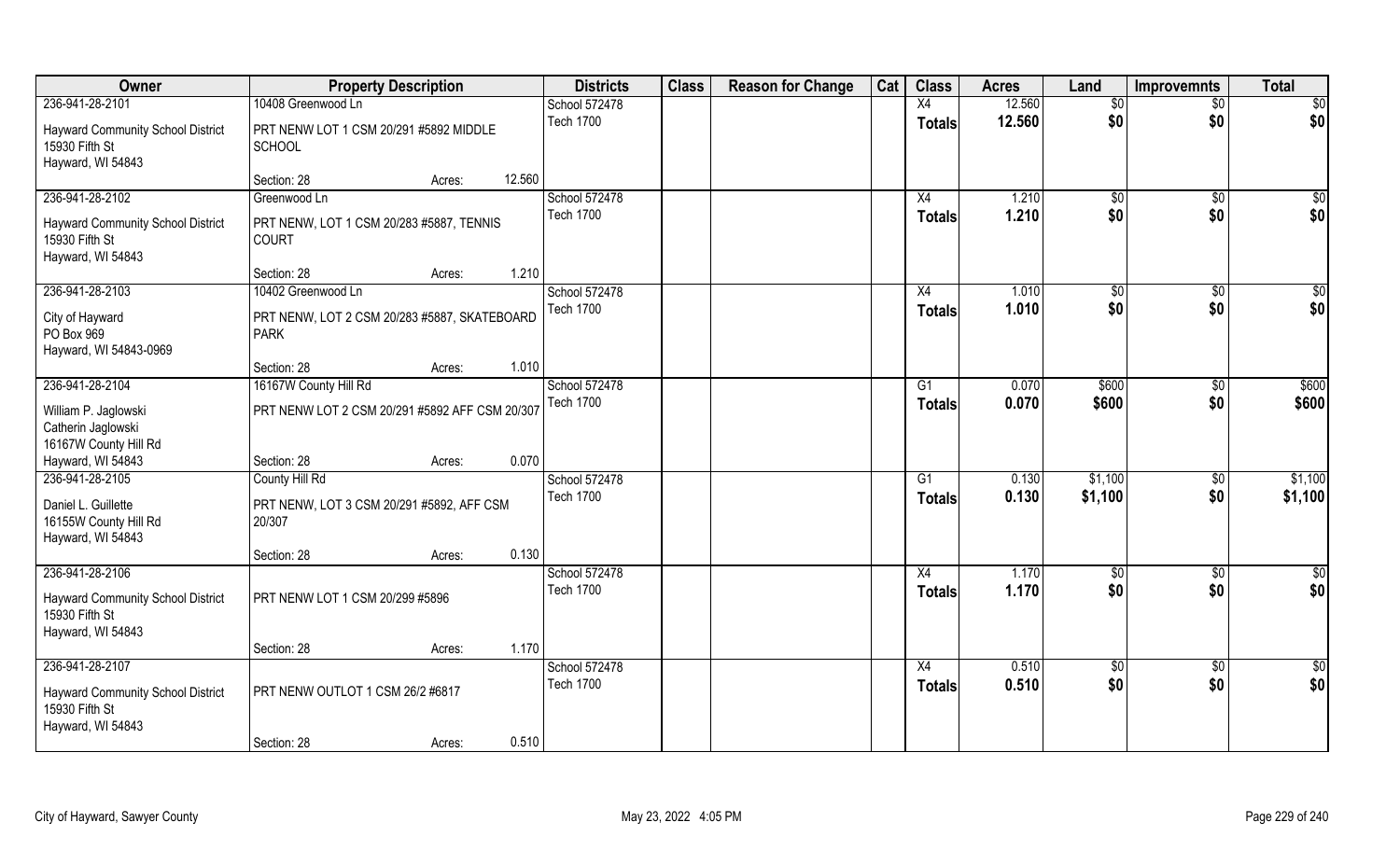| Owner                                                                                                                  | <b>Property Description</b>                                                       |                  | <b>Districts</b>                  | <b>Class</b> | <b>Reason for Change</b> | Cat | <b>Class</b>        | <b>Acres</b>     | Land                  | <b>Improvemnts</b>    | <b>Total</b>         |
|------------------------------------------------------------------------------------------------------------------------|-----------------------------------------------------------------------------------|------------------|-----------------------------------|--------------|--------------------------|-----|---------------------|------------------|-----------------------|-----------------------|----------------------|
| 236-941-28-2109                                                                                                        | 10475 Sutliff Dr                                                                  |                  | School 572478                     |              |                          |     | X4                  | 4.591            | $\overline{50}$       | $\overline{30}$       | \$0                  |
| Hayward Sports Center, Inc<br>PO Box 475<br>Hayward, WI 54843-0475                                                     | PRT NENW LOT 1 CSM 37/170 #8576                                                   |                  | <b>Tech 1700</b>                  |              |                          |     | <b>Totals</b>       | 4.591            | \$0                   | \$0                   | \$0                  |
|                                                                                                                        | Section: 28                                                                       | 4.591<br>Acres:  |                                   |              |                          |     |                     |                  |                       |                       |                      |
| 236-941-28-2111<br><b>Hayward Community School District</b><br>15930 Fifth St<br>Hayward, WI 54843                     | PRT NENW & SENW LOT 2 CSM 37/170 #8576                                            |                  | School 572478<br><b>Tech 1700</b> |              |                          |     | X4<br><b>Totals</b> | 13.445<br>13.445 | $\sqrt[6]{30}$<br>\$0 | \$0<br>\$0            | \$0<br>\$0           |
|                                                                                                                        | Section: 28                                                                       | 13.445<br>Acres: |                                   |              |                          |     |                     |                  |                       |                       |                      |
| 236-941-28-2201<br>City of Hayward<br>PO Box 969<br>Hayward, WI 54843-0969                                             | PRT NWNW                                                                          |                  | School 572478<br><b>Tech 1700</b> |              |                          |     | X4<br><b>Totals</b> | 39.140<br>39.140 | \$0<br>\$0            | \$0<br>\$0            | \$0<br>\$0           |
|                                                                                                                        | Section: 28                                                                       | 39.140<br>Acres: |                                   |              |                          |     |                     |                  |                       |                       |                      |
| 236-941-28-2301<br>City of Hayward<br>PO Box 969<br>Hayward, WI 54843-0969                                             | PRT SWNW                                                                          |                  | School 572478<br><b>Tech 1700</b> |              |                          |     | X4<br><b>Totals</b> | 10.000<br>10.000 | \$0<br>\$0            | \$0<br>\$0            | $\sqrt{50}$<br>\$0   |
|                                                                                                                        | Section: 28                                                                       | 10.000<br>Acres: |                                   |              |                          |     |                     |                  |                       |                       |                      |
| 236-941-28-2401<br><b>Hayward Community School District</b><br>15930 Fifth St<br>Hayward, WI 54843                     | 10320 Greenwood Ln<br>PRT SENW HIGH SCHOOL                                        |                  | School 572478<br><b>Tech 1700</b> |              |                          |     | X4<br><b>Totals</b> | 37.210<br>37.210 | $\sqrt[6]{3}$<br>\$0  | $\sqrt[6]{30}$<br>\$0 | $\sqrt{50}$<br>\$0   |
|                                                                                                                        | Section: 28                                                                       | 37.210<br>Acres: |                                   |              |                          |     |                     |                  |                       |                       |                      |
| 236-941-28-3101<br>Hayward Community School District<br>15930 Fifth St<br>Hayward, WI 54843                            | 10256 Greenwood Ln<br>PRT NESW LOT 1 CSM 18/49 #5399 ALTERNATIVE<br><b>SCHOOL</b> |                  | School 572478<br><b>Tech 1700</b> |              |                          |     | X4<br><b>Totals</b> | 13.380<br>13.380 | \$0<br>\$0            | \$0<br>\$0            | $\frac{6}{3}$<br>\$0 |
| 236-941-28-3103                                                                                                        | Section: 28<br>10212 Greenwood Ln                                                 | 13.380<br>Acres: | School 572478                     |              |                          |     | G2                  | 4.506            | \$127,500             | \$591,000             | \$718,500            |
| <b>Marshfield Clinic</b><br>d.b.a. Dba Hayward Center Attn Gordon<br>Edwards<br>1000 N Oak Ave<br>Marshfield, WI 54449 | PRT NESW & SESW LOT 1 CSM 15/65 #3663 AFF CSM<br>15/91<br>Section: 28             | 4.506<br>Acres:  | <b>Tech 1700</b>                  |              |                          |     | <b>Totals</b>       | 4.506            | \$127,500             | \$591,000             | \$718,500            |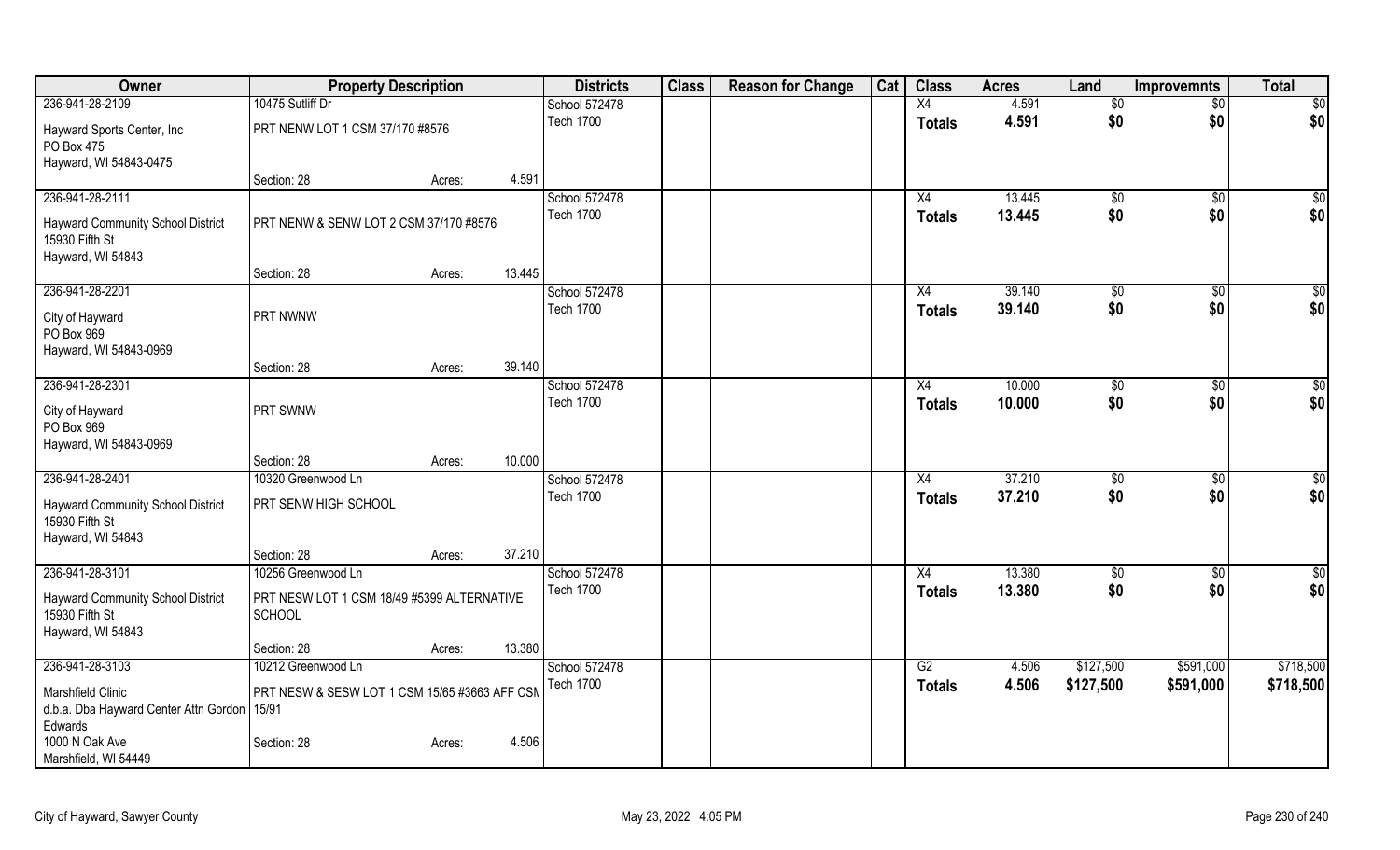| Owner                                                           |                                  | <b>Property Description</b> |        | <b>Districts</b>                  | <b>Class</b> | <b>Reason for Change</b> | Cat | <b>Class</b>        | <b>Acres</b>     | Land               | <b>Improvemnts</b> | <b>Total</b>       |
|-----------------------------------------------------------------|----------------------------------|-----------------------------|--------|-----------------------------------|--------------|--------------------------|-----|---------------------|------------------|--------------------|--------------------|--------------------|
| 236-941-28-3106                                                 | 16154 US Highway 63              |                             |        | School 572478                     |              |                          |     | G2                  | 2.730            | \$117,400          | \$253,600          | \$371,000          |
| <b>Bkr Holdings LLC</b><br>PO Box 1392<br>Hayward, WI 54843     | PRT NESW LOT 2 CSM 34/157 #8136  |                             |        | <b>Tech 1700</b>                  |              |                          |     | <b>Totals</b>       | 2.730            | \$117,400          | \$253,600          | \$371,000          |
|                                                                 | Section: 28                      | Acres:                      | 2.730  |                                   |              |                          |     |                     |                  |                    |                    |                    |
| 236-941-28-3107                                                 | 10246 Greenwood Ln               |                             |        | School 572478                     |              |                          |     | X4                  | 2.940            | \$0                | $\sqrt{$0}$        | \$0                |
| Element Church, Inc.<br>PO Box 152<br>Hayward, WI 54843         | PRT NESW LOT 1 CSM 36/315 #8490  |                             |        | <b>Tech 1700</b>                  |              |                          |     | <b>Totals</b>       | 2.940            | \$0                | \$0                | \$0                |
|                                                                 | Section: 28                      | Acres:                      | 2.940  |                                   |              |                          |     |                     |                  |                    |                    |                    |
| 236-941-28-3108                                                 |                                  |                             |        | School 572478                     |              |                          |     | G2                  | 0.530            | \$9,300            | \$0                | \$9,300            |
| Keenan Companies, LLC<br>PO Box 812                             | PRT NESW LOT 2 CSM 36/315 #8490  |                             |        | <b>Tech 1700</b>                  |              |                          |     | <b>Totals</b>       | 0.530            | \$9,300            | \$0                | \$9,300            |
| Hayward, WI 54843-0812                                          | Section: 28                      | Acres:                      | 0.530  |                                   |              |                          |     |                     |                  |                    |                    |                    |
| 236-941-28-3201                                                 | 10237 Greenwood Ln               |                             |        | School 572478                     |              |                          |     | X4                  | 14.670           | \$0                | $\sqrt[6]{3}$      | $\sqrt{50}$        |
|                                                                 |                                  |                             |        | <b>Tech 1700</b>                  |              |                          |     | <b>Totals</b>       | 14.670           | \$0                | \$0                | \$0                |
| Grace Lutheran Church<br>PO Box 881<br>Hayward, WI 54843-0881   | PRT NWSW LOT 2 CSM 17/300 #5348  |                             |        |                                   |              |                          |     |                     |                  |                    |                    |                    |
|                                                                 | Section: 28                      | Acres:                      | 14.670 |                                   |              |                          |     |                     |                  |                    |                    |                    |
| 236-941-28-3202                                                 |                                  |                             |        | School 572478<br><b>Tech 1700</b> |              |                          |     | X4<br><b>Totals</b> | 14.580<br>14.580 | $\sqrt{50}$<br>\$0 | \$0<br>\$0         | $\sqrt{50}$<br>\$0 |
| City of Hayward<br>PO Box 969<br>Hayward, WI 54843-0969         | PRT NWSW                         |                             |        |                                   |              |                          |     |                     |                  |                    |                    |                    |
|                                                                 | Section: 28                      | Acres:                      | 14.580 |                                   |              |                          |     |                     |                  |                    |                    |                    |
| 236-941-28-3204                                                 | 16205 Woodridge Ln               |                             |        | School 572478                     | G2           | New storage buildig      |     | G2                  | 0.570            | \$23,200           | \$193,600          | \$216,800          |
| Ranger Holdings, LLC<br>16205 Woodridge Ln<br>Hayward, WI 54843 | PRT NWSW LOT 1 CSM 29/11 #7339   |                             |        | <b>Tech 1700</b>                  |              |                          |     | <b>Totals</b>       | 0.570            | \$23,200           | \$193,600          | \$216,800          |
|                                                                 | Section: 28                      | Acres:                      | 0.570  |                                   |              |                          |     |                     |                  |                    |                    |                    |
| 236-941-28-3205                                                 | 16221 Woodridge Ln               |                             |        | School 572478                     |              |                          |     | G2                  | 0.470            | \$21,600           | \$167,900          | \$189,500          |
| Smm Properties, LLC<br>PO Box 1227                              | PRT NWSW, LOT 1 CSM 29/195 #7423 |                             |        | <b>Tech 1700</b>                  |              |                          |     | <b>Totals</b>       | 0.470            | \$21,600           | \$167,900          | \$189,500          |
| Hayward, WI 54843-1227                                          | Section: 28                      | Acres:                      | 0.470  |                                   |              |                          |     |                     |                  |                    |                    |                    |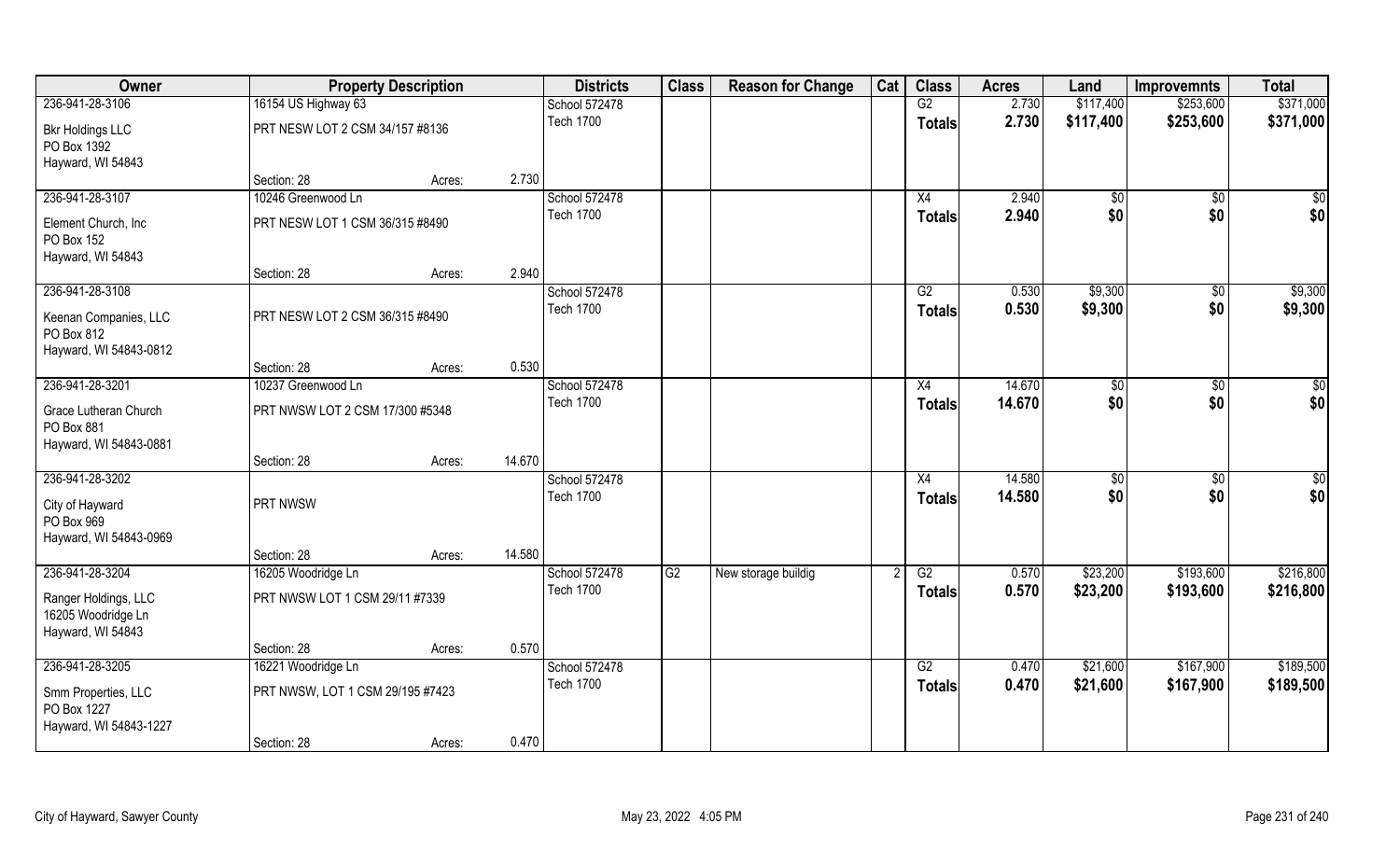| Owner                                                       |                                                           | <b>Property Description</b> |       | <b>Districts</b> | <b>Class</b> | <b>Reason for Change</b> | Cat | <b>Class</b>           | <b>Acres</b> | Land     | <b>Improvemnts</b> | <b>Total</b>  |
|-------------------------------------------------------------|-----------------------------------------------------------|-----------------------------|-------|------------------|--------------|--------------------------|-----|------------------------|--------------|----------|--------------------|---------------|
| 236-941-28-3206                                             | Woodridge Ln                                              |                             |       | School 572478    |              |                          |     | G2                     | 0.360        | \$18,800 | $\sqrt{6}$         | \$18,800      |
| Smm Properties, LLC<br>PO Box 1227                          | PRT NWSW, LOT 2 CSM 29/195 #7423                          |                             |       | <b>Tech 1700</b> |              |                          |     | <b>Totals</b>          | 0.360        | \$18,800 | \$0                | \$18,800      |
| Hayward, WI 54843-1227                                      | Section: 28                                               | Acres:                      | 0.360 |                  |              |                          |     |                        |              |          |                    |               |
| 236-941-28-3207                                             | Woodridge Ln                                              |                             |       | School 572478    |              |                          |     | G2                     | 0.360        | \$18,800 | \$0                | \$18,800      |
|                                                             |                                                           |                             |       | <b>Tech 1700</b> |              |                          |     | <b>Totals</b>          | 0.360        | \$18,800 | \$0                | \$18,800      |
| <b>GSN Woodland, LLC</b><br>PO Box 1388                     | PRT NWSW, LOT 3 CSM 29/195 #7423                          |                             |       |                  |              |                          |     |                        |              |          |                    |               |
| Hayward, WI 54843                                           | Section: 28                                               |                             | 0.360 |                  |              |                          |     |                        |              |          |                    |               |
| 236-941-28-3210                                             |                                                           | Acres:                      |       | School 572478    |              |                          |     | G2                     | 0.460        | \$21,400 | \$137,700          | \$159,100     |
|                                                             | 16240 Woodridge Ln                                        |                             |       | <b>Tech 1700</b> |              |                          |     |                        | 0.460        | \$21,400 | \$137,700          | \$159,100     |
| Long Dog Properties LLC<br>10499N Vermont Ave               | PRT NWSW LOT 2 CSM 30/59 #7519                            |                             |       |                  |              |                          |     | <b>Totals</b>          |              |          |                    |               |
| Hayward, WI 54843                                           |                                                           |                             |       |                  |              |                          |     |                        |              |          |                    |               |
|                                                             | Section: 28                                               | Acres:                      | 0.460 |                  |              |                          |     |                        |              |          |                    |               |
| 236-941-28-3211                                             | 16228 Woodridge Ln                                        |                             |       | School 572478    |              |                          |     | G2                     | 0.660        | \$24,200 | \$95,000           | \$119,200     |
| Js Tools LLC<br>16228 Woodridge Ln<br>Hayward, WI 54843     | PRT NWSW, LOT 3 CSM 30/59 #7519                           |                             |       | <b>Tech 1700</b> |              |                          |     | <b>Totals</b>          | 0.660        | \$24,200 | \$95,000           | \$119,200     |
|                                                             | Section: 28                                               | Acres:                      | 0.660 |                  |              |                          |     |                        |              |          |                    |               |
| 236-941-28-3212                                             | Woodridge Ln                                              |                             |       | School 572478    |              |                          |     | $\overline{G2}$        | 0.500        | \$22,400 | $\overline{50}$    | \$22,400      |
|                                                             |                                                           |                             |       | <b>Tech 1700</b> |              |                          |     | <b>Totals</b>          | 0.500        | \$22,400 | \$0                | \$22,400      |
| Gregory S. Neff                                             | PRT NWSW, LOT 1 CSM 30/81 #7529                           |                             |       |                  |              |                          |     |                        |              |          |                    |               |
| Colleen R. Neff                                             |                                                           |                             |       |                  |              |                          |     |                        |              |          |                    |               |
| PO Box 366                                                  |                                                           |                             |       |                  |              |                          |     |                        |              |          |                    |               |
| Hayward, WI 54843<br>236-941-28-3213                        | Section: 28                                               | Acres:                      | 0.500 | School 572478    |              |                          |     | $\overline{\text{X3}}$ | 0.500        |          |                    |               |
|                                                             | 16208 Woodridge Ln                                        |                             |       | <b>Tech 1700</b> |              |                          |     |                        |              | \$0      | $\overline{60}$    | $\frac{1}{2}$ |
| Health & Human Servi Sawyer County<br>10610 Main St Ste 224 | PRT NWSW LOT 2 CSM 30/81 #7529 TRANSITIONS<br><b>HOME</b> |                             |       |                  |              |                          |     | <b>Totals</b>          | 0.500        | \$0      | \$0                | \$0           |
| Hayward, WI 54843                                           | Section: 28                                               | Acres:                      | 0.500 |                  |              |                          |     |                        |              |          |                    |               |
| 236-941-28-3214                                             | Woodridge Ln                                              |                             |       | School 572478    |              |                          |     | G2                     | 0.459        | \$21,400 | $\overline{50}$    | \$21,400      |
|                                                             |                                                           |                             |       | <b>Tech 1700</b> |              |                          |     | <b>Totals</b>          | 0.459        | \$21,400 | \$0                | \$21,400      |
| GSN Woodland, LLC<br>PO Box 1388                            | PRT NWSW LOT 1 CSM 34/174 #8142                           |                             |       |                  |              |                          |     |                        |              |          |                    |               |
| Hayward, WI 54843                                           | Section: 28                                               | Acres:                      | 0.459 |                  |              |                          |     |                        |              |          |                    |               |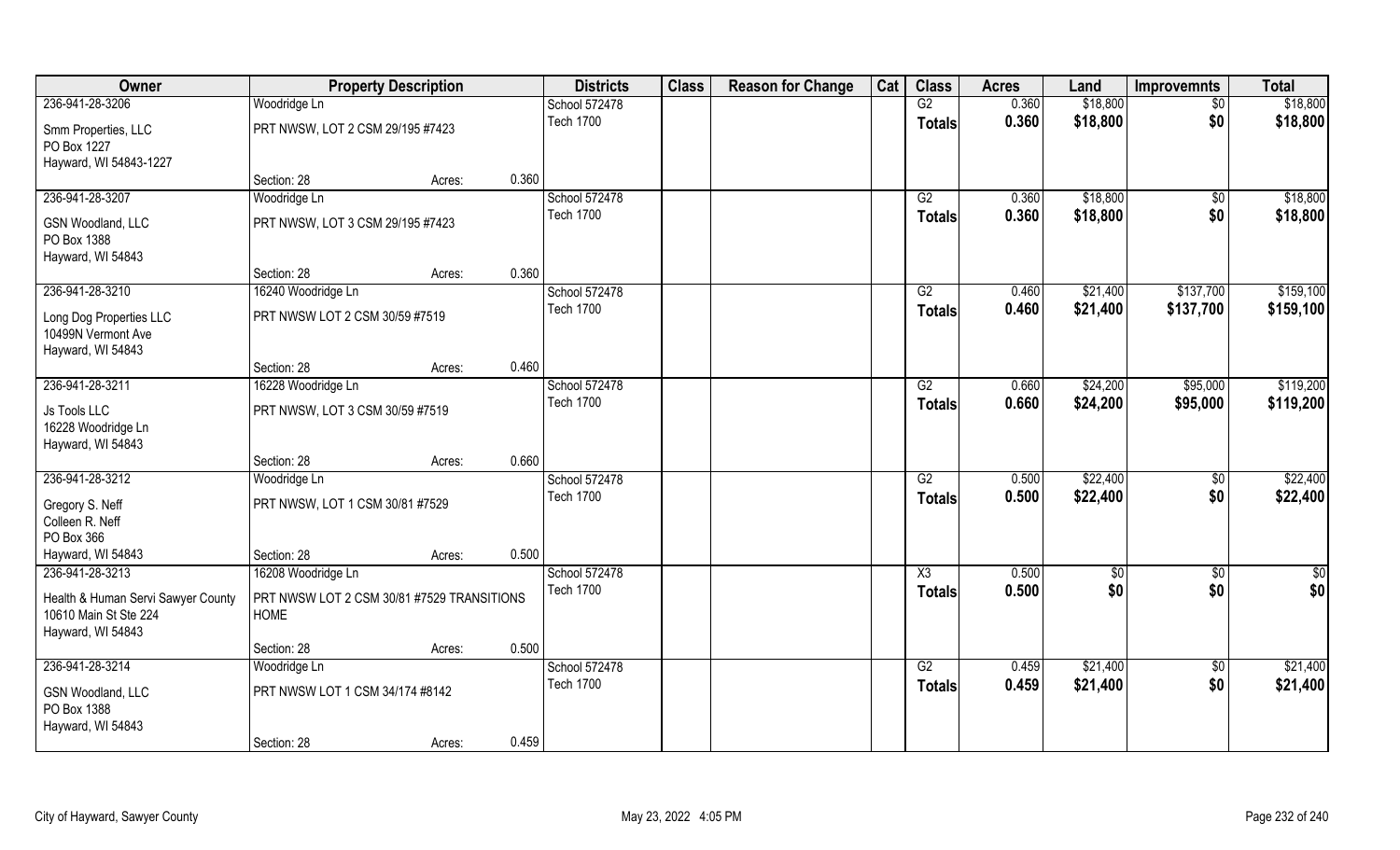| Owner                                                                        | <b>Property Description</b>                        |        |        | <b>Districts</b>                  | <b>Class</b> | <b>Reason for Change</b> | Cat | <b>Class</b>           | <b>Acres</b> | Land        | <b>Improvemnts</b> | <b>Total</b>    |
|------------------------------------------------------------------------------|----------------------------------------------------|--------|--------|-----------------------------------|--------------|--------------------------|-----|------------------------|--------------|-------------|--------------------|-----------------|
| 236-941-28-3215                                                              | Woodridge Ln                                       |        |        | School 572478                     |              |                          |     | G2                     | 0.571        | \$23,200    | $\sqrt{$0}$        | \$23,200        |
| <b>GSN Woodland, LLC</b><br>PO Box 1388                                      | PRT NWSW LOT 2 CSM 34/174 #8142                    |        |        | <b>Tech 1700</b>                  |              |                          |     | <b>Totals</b>          | 0.571        | \$23,200    | \$0                | \$23,200        |
| Hayward, WI 54843                                                            |                                                    |        |        |                                   |              |                          |     |                        |              |             |                    |                 |
|                                                                              | Section: 28                                        | Acres: | 0.571  |                                   |              |                          |     |                        |              |             |                    |                 |
| 236-941-28-3216                                                              | 16291 Woodridge Ln                                 |        |        | School 572478<br><b>Tech 1700</b> |              |                          |     | G2                     | 0.472        | \$21,700    | \$94,100           | \$115,800       |
| Charles J. Munich                                                            | PRT NWSW LOT 3 CSM 34/174 #8142                    |        |        |                                   |              |                          |     | Totals                 | 0.472        | \$21,700    | \$94,100           | \$115,800       |
| Julianne Munich                                                              |                                                    |        |        |                                   |              |                          |     |                        |              |             |                    |                 |
| 10244 Towne View Rd                                                          |                                                    |        |        |                                   |              |                          |     |                        |              |             |                    |                 |
| Hayward, WI 54843                                                            | Section: 28                                        | Acres: | 0.472  |                                   |              |                          |     |                        |              |             |                    |                 |
| 236-941-28-3301                                                              | 16258 US Highway 63                                |        |        | School 572478                     |              |                          |     | X4                     | 11.190       | \$0         | \$0                | \$0             |
| City of Hayward                                                              | PRT SWSW                                           |        |        | <b>Tech 1700</b>                  |              |                          |     | <b>Totals</b>          | 11.190       | \$0         | \$0                | \$0             |
| PO Box 969                                                                   |                                                    |        |        |                                   |              |                          |     |                        |              |             |                    |                 |
| Hayward, WI 54843-0969                                                       |                                                    |        |        |                                   |              |                          |     |                        |              |             |                    |                 |
|                                                                              | Section: 28                                        | Acres: | 11.190 |                                   |              |                          |     |                        |              |             |                    |                 |
| 236-941-28-4101                                                              | 10264 Heinz Rd                                     |        |        | School 572478                     |              |                          |     | G2                     | 16.110       | \$333,900   | $\frac{6}{3}$      | \$333,900       |
| Steven A. Friendshuh<br>PO Box 432                                           | PRT NESE                                           |        |        | <b>Tech 1700</b>                  |              |                          |     | <b>Totals</b>          | 16.110       | \$333,900   | \$0                | \$333,900       |
| Savage, MN 55378-0432                                                        |                                                    |        |        |                                   |              |                          |     |                        |              |             |                    |                 |
|                                                                              | Section: 28                                        | Acres: | 16.110 |                                   |              |                          |     |                        |              |             |                    |                 |
| 236-941-28-4103                                                              | State Highway 27                                   |        |        | School 572478                     |              |                          |     | $\overline{\text{X2}}$ | 2.780        | $\sqrt{50}$ | $\overline{50}$    | $\overline{50}$ |
| <b>Wisconsin Conservation Commission</b>                                     | PRT NESE                                           |        |        | <b>Tech 1700</b>                  |              |                          |     | <b>Totals</b>          | 2.780        | \$0         | \$0                | \$0             |
| PO Box 7921                                                                  |                                                    |        |        |                                   |              |                          |     |                        |              |             |                    |                 |
| Madison, WI 53707-7921                                                       |                                                    |        |        |                                   |              |                          |     |                        |              |             |                    |                 |
|                                                                              | Section: 28                                        | Acres: | 2.780  |                                   |              |                          |     |                        |              |             |                    |                 |
| 236-941-28-4104                                                              |                                                    |        |        | School 572478                     |              |                          |     | $\overline{\text{X3}}$ | 1.080        | \$0         | $\sqrt{$0}$        | \$0             |
| Highway 27 Sawyer County<br>10610 Main St Ste 10<br>Hayward, WI 54843-       | STATE HIGHWAY 27 NESE                              |        |        | <b>Tech 1700</b>                  |              |                          |     | <b>Totals</b>          | 1.080        | \$0         | \$0                | \$0             |
|                                                                              | Section: 28                                        | Acres: | 1.080  |                                   |              |                          |     |                        |              |             |                    |                 |
| 236-941-28-4105                                                              |                                                    |        |        | School 572478                     |              |                          |     | $\overline{X2}$        | 0.550        | $\sqrt{50}$ | $\sqrt{$0}$        | $\overline{50}$ |
| Wisconsin Dept of Natural Resources<br>PO Box 7921<br>Madison, WI 53707-7921 | PRT NESE & PRT SESE LOTS 4 & 5 CSM 14/269<br>#3561 |        |        | <b>Tech 1700</b>                  |              |                          |     | <b>Totals</b>          | 0.550        | \$0         | \$0                | \$0             |
|                                                                              | Section: 28                                        | Acres: | 0.550  |                                   |              |                          |     |                        |              |             |                    |                 |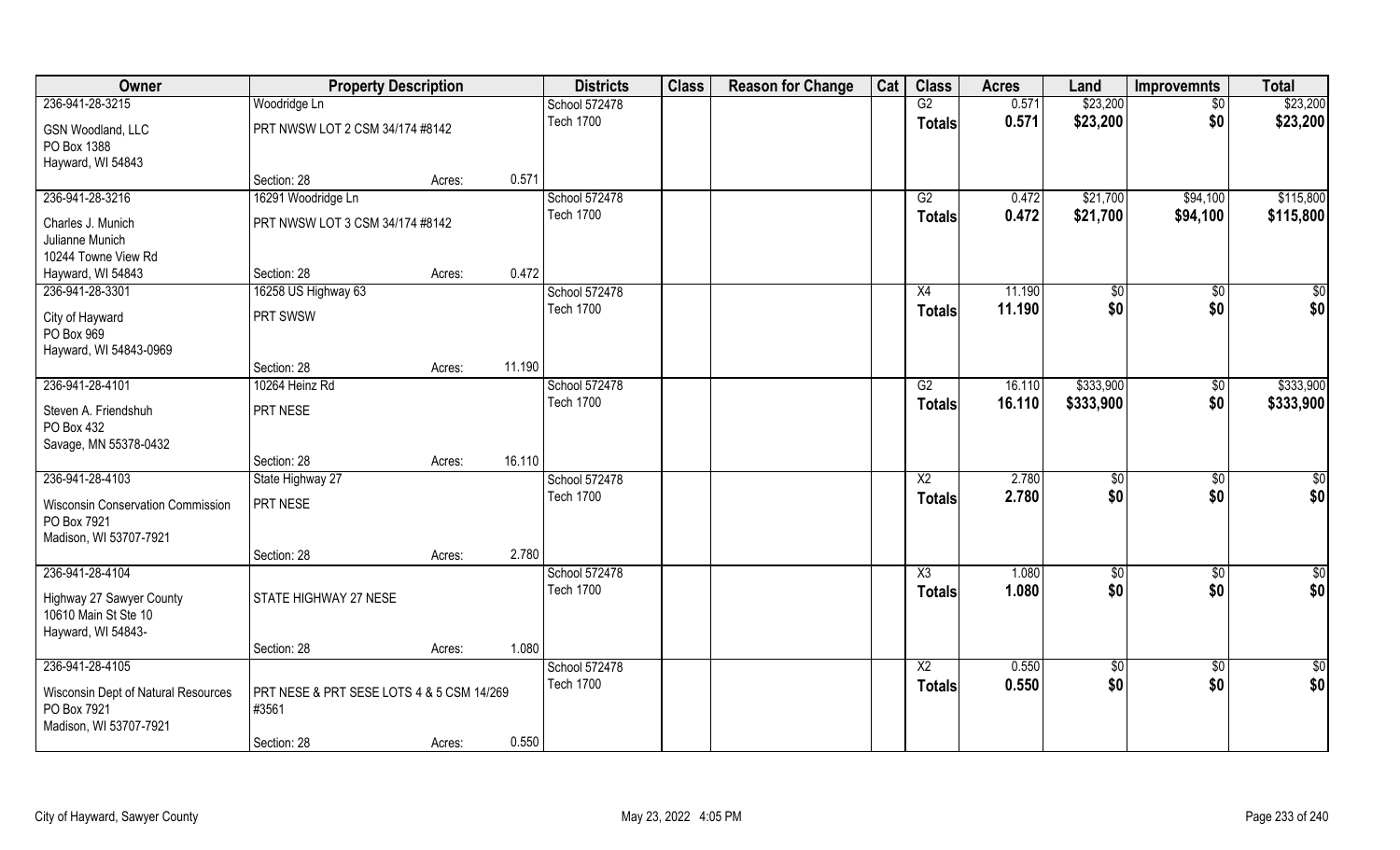| Owner                                                                            | <b>Property Description</b>                                 |                  | <b>Districts</b>                  | <b>Class</b> | <b>Reason for Change</b> | Cat | <b>Class</b>           | <b>Acres</b>   | Land        | <b>Improvemnts</b>     | <b>Total</b>       |
|----------------------------------------------------------------------------------|-------------------------------------------------------------|------------------|-----------------------------------|--------------|--------------------------|-----|------------------------|----------------|-------------|------------------------|--------------------|
| 236-941-28-4106                                                                  |                                                             |                  | School 572478                     |              |                          |     | X4                     | 3.570          | \$0         | $\sqrt{$0}$            | $\sqrt{50}$        |
| City of Hayward<br>PO Box 969<br>Hayward, WI 54843-0969                          | PRT NESE SEC 28, SWNW & NWSW SEC 27 LOT 1<br>CSM 22/2 #6101 |                  | <b>Tech 1700</b>                  |              |                          |     | <b>Totals</b>          | 3.570          | \$0         | \$0                    | \$0                |
|                                                                                  | Section: 28                                                 | 3.570<br>Acres:  |                                   |              |                          |     |                        |                |             |                        |                    |
| 236-941-28-4108                                                                  | 15959 Dyno Dr                                               |                  | School 572478                     |              |                          |     | G2                     | 2.650          | \$70,900    | $\sqrt{$0}$            | \$70,900           |
| Ngs LLC<br>PO Box 1388<br>Hayward, WI 54843-1388                                 | PRT NESE & PRT SENE LOT 1 CSM 36/20 #8366                   |                  | <b>Tech 1700</b>                  |              |                          |     | <b>Totals</b>          | 2.650          | \$70,900    | \$0                    | \$70,900           |
|                                                                                  | Section: 28                                                 | 2.650<br>Acres:  |                                   |              |                          |     |                        |                |             |                        |                    |
| 236-941-28-4109                                                                  |                                                             |                  | School 572478                     |              |                          |     | G2                     | 12.890         | \$352,400   | $\frac{1}{2}$          | \$352,400          |
| Lakes Community Health Center, Inc<br>7665 Us Hwy 2<br>Iron River, WI 54847      | PRT NESE LOT 2 CSM 36/20 #8366 DF PFISTER - LC              |                  | <b>Tech 1700</b>                  |              |                          |     | <b>Totals</b>          | 12.890         | \$352,400   | \$0                    | \$352,400          |
|                                                                                  | Section: 28                                                 | 12.890<br>Acres: |                                   |              |                          |     |                        |                |             |                        |                    |
| 236-941-28-4204                                                                  | 16043 Nursery Rd                                            |                  | School 572478                     |              |                          |     | G2                     | 1.180          | \$103,400   | \$561,800              | \$665,200          |
| Nbi LLC<br>16015 Nursery Rd<br>Hayward, WI 54843-7125                            | PRT NWSE LOT 1 & OUTLOT B CSM 17/157 #5274                  |                  | <b>Tech 1700</b>                  |              |                          |     | <b>Totals</b>          | 1.180          | \$103,400   | \$561,800              | \$665,200          |
|                                                                                  | Section: 28                                                 | 1.180<br>Acres:  |                                   |              |                          |     |                        |                |             |                        |                    |
| 236-941-28-4205                                                                  | 16092 US Highway 63                                         |                  | School 572478<br><b>Tech 1700</b> |              |                          |     | X3<br><b>Totals</b>    | 1.120<br>1.120 | \$0<br>\$0  | $\overline{50}$<br>\$0 | $\sqrt{50}$<br>\$0 |
| Health & Human Servi Sawyer County<br>10610 Main St Ste 224<br>Hayward, WI 54843 | PRT NWSE & NESW LOT 1 CSM 7/40 #1348                        |                  |                                   |              |                          |     |                        |                |             |                        |                    |
|                                                                                  | Section: 28                                                 | 1.120<br>Acres:  |                                   |              |                          |     |                        |                |             |                        |                    |
| 236-941-28-4206                                                                  | US Highway 63                                               |                  | School 572478                     |              |                          |     | G2                     | 0.880          | \$75,100    | $\sqrt{$0}$            | \$75,100           |
| Intrepid LLC<br>PO Box 589                                                       | PRT NWSE LOTS 2 & 2A CSM 7/40 #1348                         |                  | <b>Tech 1700</b>                  |              |                          |     | <b>Totals</b>          | 0.880          | \$75,100    | \$0                    | \$75,100           |
| Hayward, WI 54843-0589                                                           | Section: 28                                                 | 0.880<br>Acres:  |                                   |              |                          |     |                        |                |             |                        |                    |
| 236-941-28-4404                                                                  |                                                             |                  | School 572478                     |              |                          |     | $\overline{\text{X3}}$ | 3.600          | $\sqrt{50}$ | $\sqrt{$0}$            | $\overline{50}$    |
| Highway 27 Sawyer County<br>10610 Main St Ste 10<br>Hayward, WI 54843-           | STATE HIGHWAY 27 SESE                                       |                  | <b>Tech 1700</b>                  |              |                          |     | <b>Totals</b>          | 3.600          | \$0         | \$0                    | \$0                |
|                                                                                  | Section: 28                                                 | 3.600<br>Acres:  |                                   |              |                          |     |                        |                |             |                        |                    |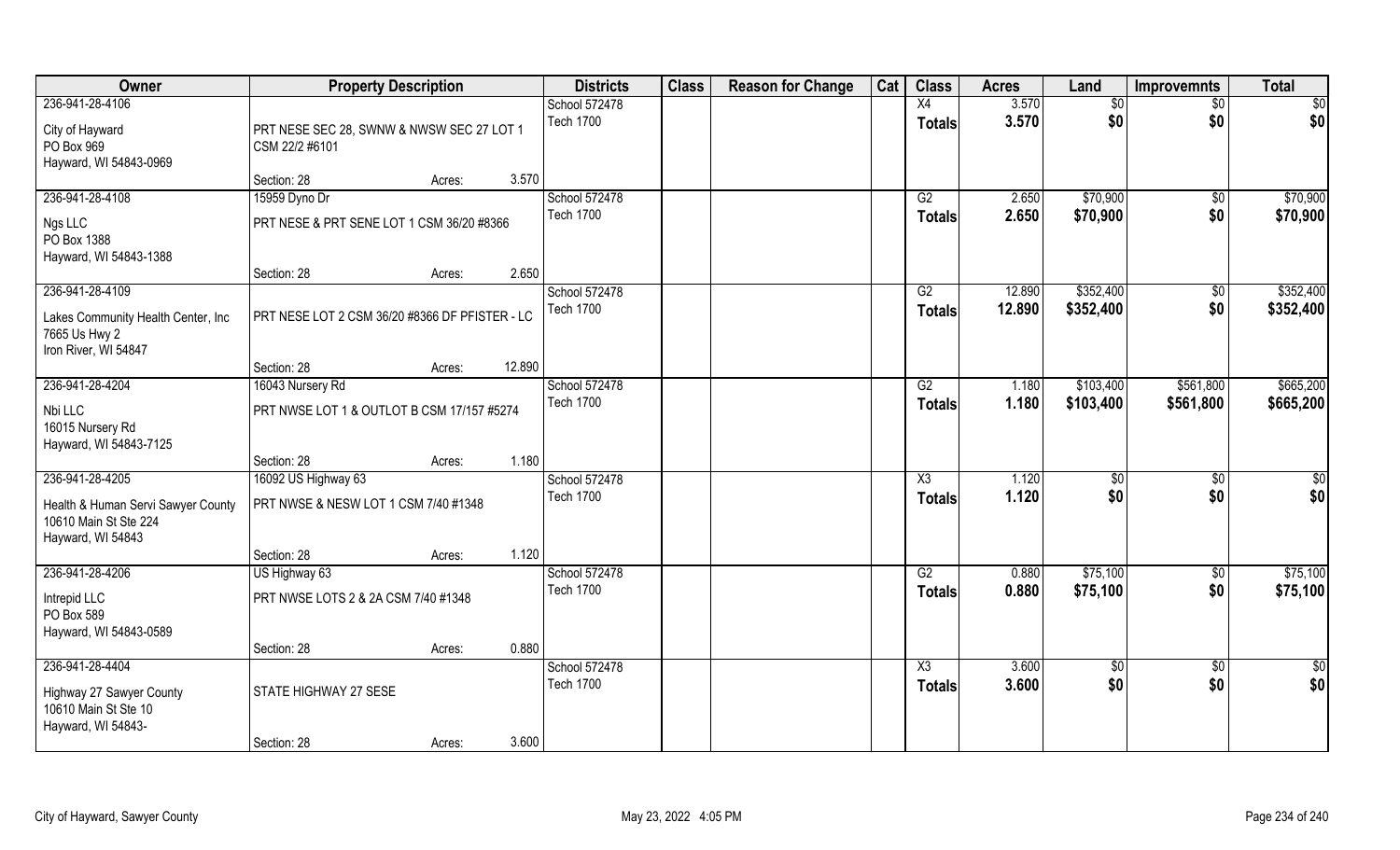| Owner                                         | <b>Property Description</b>               |        | <b>Districts</b>                  | <b>Class</b> | <b>Reason for Change</b> | Cat | <b>Class</b>    | <b>Acres</b> | Land        | <b>Improvemnts</b> | <b>Total</b>    |
|-----------------------------------------------|-------------------------------------------|--------|-----------------------------------|--------------|--------------------------|-----|-----------------|--------------|-------------|--------------------|-----------------|
| 236-941-28-4408                               | 10186 State Highway 27                    |        | School 572478                     |              |                          |     | G2              | 1.100        | \$66,500    | \$219,800          | \$286,300       |
| Northwest Leasing Co                          | PRT SESE & PRT NESE PRT LOTS 1-2 CSM 7/28 |        | <b>Tech 1700</b>                  |              |                          |     | <b>Totals</b>   | 1.100        | \$66,500    | \$219,800          | \$286,300       |
| N4815 Dvm Dr                                  | #1342, LOT 1 CSM 14/271 #3562             |        |                                   |              |                          |     |                 |              |             |                    |                 |
| Spooner, WI 54801                             |                                           |        |                                   |              |                          |     |                 |              |             |                    |                 |
|                                               | Section: 28                               | Acres: | 1.100                             |              |                          |     |                 |              |             |                    |                 |
| 236-941-28-4409                               |                                           |        | School 572478                     |              |                          |     | X2              | 0.380        | \$0         | \$0                | $\sqrt{50}$     |
| Wisconsin Dept of Natural Resources           | PRT NESE & SESE LOT 3 CSM 14/271 #3562    |        | <b>Tech 1700</b>                  |              |                          |     | <b>Totals</b>   | 0.380        | \$0         | \$0                | \$0             |
| PO Box 7921                                   |                                           |        |                                   |              |                          |     |                 |              |             |                    |                 |
| Madison, WI 53707-7921                        |                                           |        |                                   |              |                          |     |                 |              |             |                    |                 |
|                                               | Section: 28                               | Acres: | 0.380                             |              |                          |     |                 |              |             |                    |                 |
| 236-941-28-4410                               | 10182 State Highway 27                    |        | School 572478<br><b>Tech 1700</b> |              |                          |     | G2              | 0.520        | \$47,400    | \$194,800          | \$242,200       |
| Steven A. Friendshuh                          | PRT SESE OUTLOT 1 & LOT 2 CSM 17/21 #5196 |        |                                   |              |                          |     | <b>Totals</b>   | 0.520        | \$47,400    | \$194,800          | \$242,200       |
| PO Box 432                                    |                                           |        |                                   |              |                          |     |                 |              |             |                    |                 |
| Savage, MN 55378-0432                         |                                           |        |                                   |              |                          |     |                 |              |             |                    |                 |
| 236-941-28-4411                               | Section: 28<br>State Highway 27           | Acres: | 0.520<br>School 572478            |              |                          |     | G2              | 0.470        | \$45,000    | \$0                | \$45,000        |
|                                               |                                           |        | <b>TIF 9206</b>                   |              |                          |     | <b>Totals</b>   | 0.470        | \$45,000    | \$0                | \$45,000        |
| Donald R. Pyykola                             | PRT SESE LOT 1 CSM 17/21 #5196            |        | <b>Tech 1700</b>                  |              |                          |     |                 |              |             |                    |                 |
| Robert J Pyykola                              |                                           |        |                                   |              |                          |     |                 |              |             |                    |                 |
| 1320 Fairway St<br>Eau Claire, WI 54701       | Section: 28                               | Acres: | 0.470                             |              |                          |     |                 |              |             |                    |                 |
| 236-941-28-4415                               | Ranger Station Rd                         |        | School 572478                     |              |                          |     | $\overline{G2}$ | 0.860        | \$18,600    | $\overline{50}$    | \$18,600        |
|                                               |                                           |        | <b>TIF 9206</b>                   |              |                          |     | <b>Totals</b>   | 0.860        | \$18,600    | \$0                | \$18,600        |
| Clayton J. Sieh                               | PRT SESE LOT 1 CSM 18/46 #5398            |        | <b>Tech 1700</b>                  |              |                          |     |                 |              |             |                    |                 |
| 10091N Ranger Station Rd<br>Hayward, WI 54843 |                                           |        |                                   |              |                          |     |                 |              |             |                    |                 |
|                                               | Section: 28                               | Acres: | 0.860                             |              |                          |     |                 |              |             |                    |                 |
| 236-941-28-4416                               | Ranger Station Rd                         |        | School 572478                     |              |                          |     | G2              | 1.150        | \$20,900    | $\sqrt{$0}$        | \$20,900        |
|                                               |                                           |        | <b>TIF 9206</b>                   |              |                          |     | <b>Totals</b>   | 1.150        | \$20,900    | \$0                | \$20,900        |
| Clayton J. Sieh<br>10091N Ranger Station Rd   | PRT SESE LOT 1 CSM 23/59 #6322            |        | <b>Tech 1700</b>                  |              |                          |     |                 |              |             |                    |                 |
| Hayward, WI 54843                             |                                           |        |                                   |              |                          |     |                 |              |             |                    |                 |
|                                               | Section: 28                               | Acres: | 1.150                             |              |                          |     |                 |              |             |                    |                 |
| 236-941-28-4417                               | 10140 State Highway 27                    |        | School 572478                     |              |                          |     | $\overline{X4}$ | 0.950        | $\sqrt{50}$ | $\sqrt{$0}$        | $\overline{50}$ |
| Ventures Unlimited, Inc.                      | PRT SESE LOT 1 CSM 24/25 #6487            |        | <b>Tech 1700</b>                  |              |                          |     | <b>Totals</b>   | 0.950        | \$0         | \$0                | \$0             |
| PO Box 13050                                  |                                           |        |                                   |              |                          |     |                 |              |             |                    |                 |
| Hayward, WI 54843                             |                                           |        |                                   |              |                          |     |                 |              |             |                    |                 |
|                                               | Section: 28                               | Acres: | 0.950                             |              |                          |     |                 |              |             |                    |                 |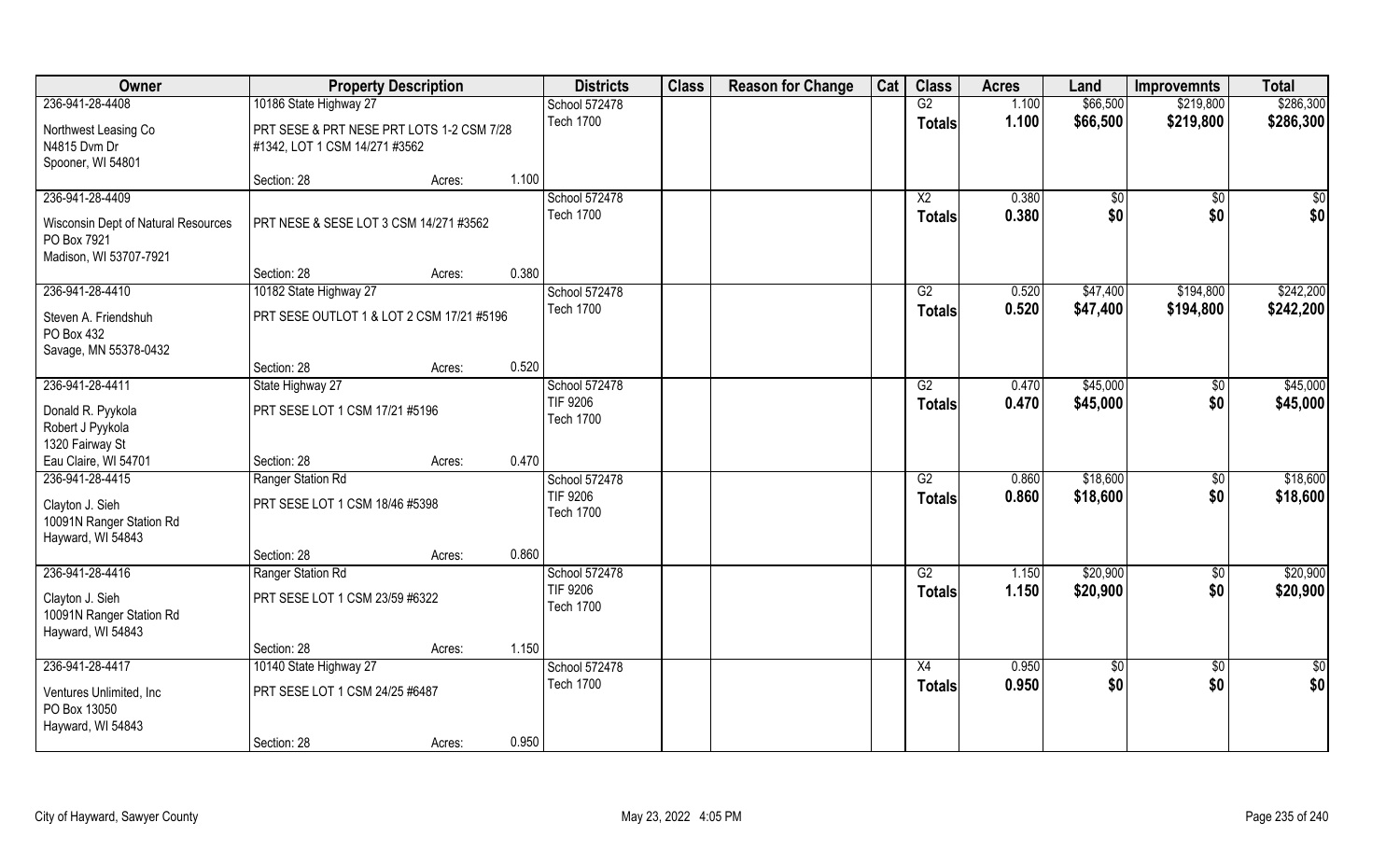| Owner                                                                                                                 | <b>Property Description</b>                                      |                 | <b>Districts</b>                              | <b>Class</b> | <b>Reason for Change</b> | Cat | <b>Class</b>    | <b>Acres</b>   | Land                 | <b>Improvemnts</b> | <b>Total</b>         |
|-----------------------------------------------------------------------------------------------------------------------|------------------------------------------------------------------|-----------------|-----------------------------------------------|--------------|--------------------------|-----|-----------------|----------------|----------------------|--------------------|----------------------|
| 236-941-28-4421                                                                                                       |                                                                  |                 | School 572478                                 |              |                          |     | $\overline{X2}$ | 0.910          | \$0                  | $\sqrt{6}$         | \$0                  |
| Wisconsin Dept of Transportation Dist 8   PRT SESE LOT 2 CSM 25/284 #6783<br>1701 N 4th St<br>Superior, WI 54880-1068 |                                                                  |                 | <b>Tech 1700</b>                              |              |                          |     | <b>Totals</b>   | 0.910          | \$0                  | \$0                | \$0                  |
|                                                                                                                       | Section: 28                                                      | 0.910<br>Acres: |                                               |              |                          |     |                 |                |                      |                    |                      |
| 236-941-28-4422                                                                                                       | Heinz Rd                                                         |                 | School 572478                                 |              |                          |     | G1              | 1.720          | \$66,600             | \$0                | \$66,600             |
| Lakes Community Health Center, Inc<br>7665 Us Hwy 2<br>Iron River, WI 54847                                           | PRT SESE D H PFISTER - LC                                        |                 | <b>Tech 1700</b>                              |              |                          |     | <b>Totals</b>   | 1.720          | \$66,600             | \$0                | \$66,600             |
|                                                                                                                       | Section: 28                                                      | 1.720<br>Acres: |                                               |              |                          |     |                 |                |                      |                    |                      |
| 236-941-28-4423                                                                                                       | 10175 State Highway 27                                           |                 | School 572478                                 | G2           | Shed complete            |     | G2              | 1.870          | \$121,400            | \$209,200          | \$330,600            |
| Jon J. Weber<br>10175 State Hwy 27<br>Hayward, WI 54843                                                               | PRT SESE, LOT 1 CSM 30/271 #7615 LC=RJ PYYKOLA                   |                 | <b>Tech 1700</b>                              |              |                          |     | <b>Totals</b>   | 1.870          | \$121,400            | \$209,200          | \$330,600            |
|                                                                                                                       | Section: 28                                                      | 1.870<br>Acres: |                                               |              |                          |     |                 |                |                      |                    |                      |
| 236-941-28-4424                                                                                                       | 10167 State Highway 27                                           |                 | School 572478                                 |              |                          |     | G2              | 1.390          | \$95,500             | \$187,400          | \$282,900            |
| Mc Kinney Rev Trust<br>PO Box 358<br>Cable, WI 54821                                                                  | PRT SESE LOT 2 CSM 30/271 #7615                                  |                 | <b>Tech 1700</b>                              |              |                          |     | <b>Totals</b>   | 1.390          | \$95,500             | \$187,400          | \$282,900            |
|                                                                                                                       | Section: 28                                                      | 1.390<br>Acres: |                                               |              |                          |     |                 |                |                      |                    |                      |
| 236-941-28-4425                                                                                                       | 10143 State Highway 27                                           |                 | School 572478                                 |              |                          |     | $\overline{G1}$ | 0.730          | \$48,000             | \$26,500           | \$74,500             |
| <b>Yk Construction LLC</b><br>15272W State Hwy 27-70<br>Stone Lake, WI 54876                                          | PRT SESE, LOT 1 CSM 31/37 #7663                                  |                 | <b>Tech 1700</b>                              |              |                          |     | Totals          | 0.730          | \$48,000             | \$26,500           | \$74,500             |
|                                                                                                                       | Section: 28                                                      | 0.730<br>Acres: |                                               |              |                          |     |                 |                |                      |                    |                      |
| 236-941-28-4426                                                                                                       | 10141 State Highway 27                                           |                 | School 572478                                 |              |                          |     | $\overline{G1}$ | 1.250          | \$61,000             | \$130,400          | \$191,400            |
| Brandon W. Judy<br>Shannon Judy<br>10141 State Hwy 27                                                                 | PRT SESE, LOT 2 CSM 31/37 #7663                                  |                 | <b>Tech 1700</b>                              |              |                          |     | <b>Totals</b>   | 1.250          | \$61,000             | \$130,400          | \$191,400            |
| Hayward, WI 54843                                                                                                     | Section: 28                                                      | 1.250<br>Acres: |                                               |              |                          |     |                 |                |                      |                    |                      |
| 236-941-28-4428<br>Robert J. Pyykola<br>1320 Fairway St<br>Eau Claire, WI 54701                                       | State Highway 27<br>PRT SESE LOT 3 CSM 2/256 #380<br>Section: 28 | 0.420<br>Acres: | School 572478<br>TIF 9206<br><b>Tech 1700</b> |              |                          |     | G2<br>Totals    | 0.420<br>0.420 | \$28,000<br>\$28,000 | $\sqrt{6}$<br>\$0  | \$28,000<br>\$28,000 |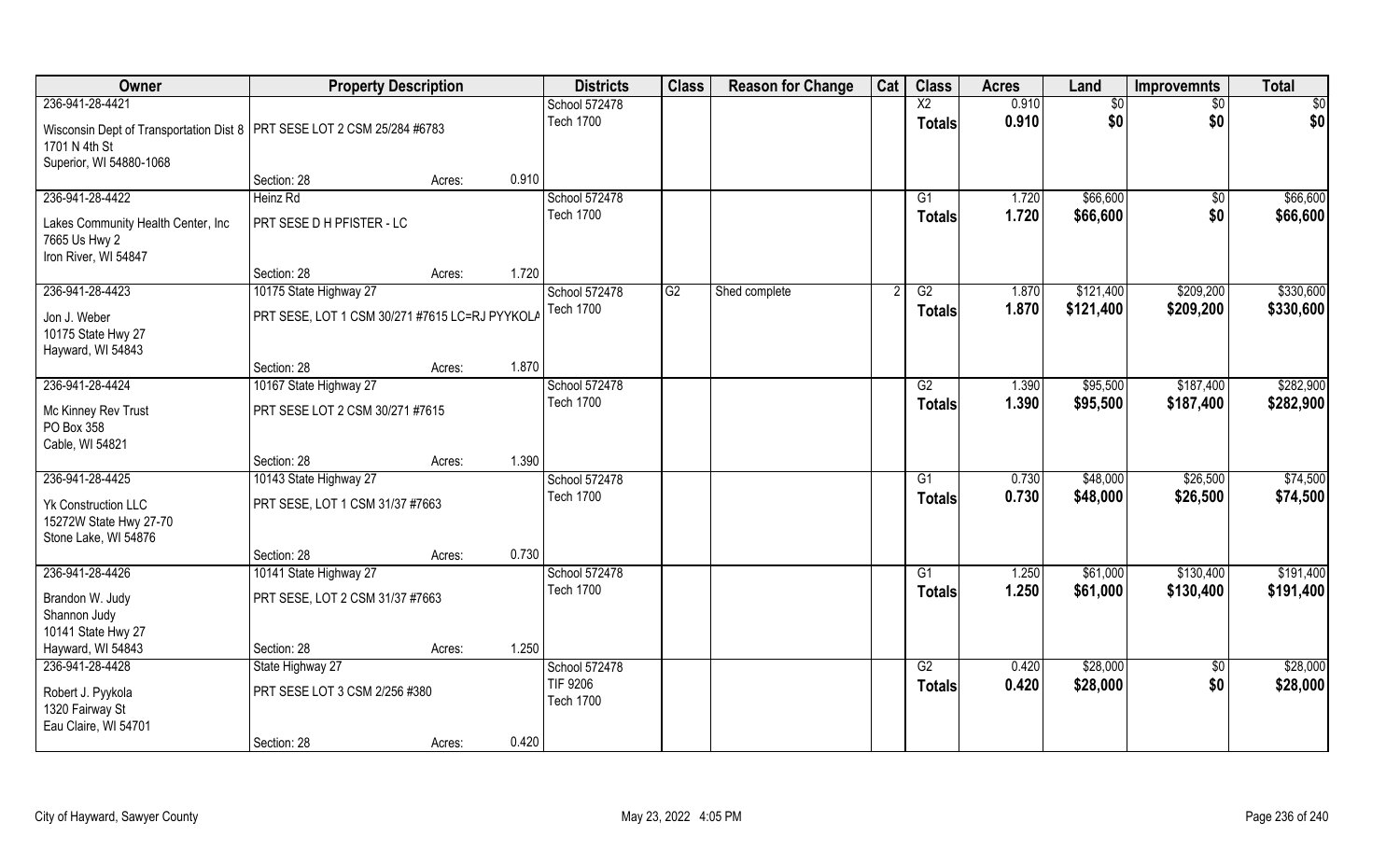| Owner                                                         | <b>Property Description</b>     |        |       | <b>Districts</b>             | <b>Class</b> | <b>Reason for Change</b> | Cat | <b>Class</b>    | <b>Acres</b> | Land     | <b>Improvemnts</b> | <b>Total</b> |
|---------------------------------------------------------------|---------------------------------|--------|-------|------------------------------|--------------|--------------------------|-----|-----------------|--------------|----------|--------------------|--------------|
| 236-941-28-4430                                               | 10128 State Highway 27          |        |       | School 572478                |              |                          |     | G2              | 0.510        | \$47,100 | \$117,700          | \$164,800    |
| Edward T & Helen L Hamlet Rev Trust<br>PO Box 1382            | PRT SESE LOT 1 CSM 33/347 #8075 |        |       | <b>Tech 1700</b>             |              |                          |     | <b>Totals</b>   | 0.510        | \$47,100 | \$117,700          | \$164,800    |
| Hayward, WI 54843                                             |                                 |        |       |                              |              |                          |     |                 |              |          |                    |              |
|                                                               | Section: 28                     | Acres: | 0.510 |                              |              |                          |     |                 |              |          |                    |              |
| 236-941-28-4431                                               | 10114 State Highway 27          |        |       | School 572478                |              |                          |     | G2              | 1.420        | \$80,900 | \$317,400          | \$398,300    |
| Eli Investments 3 LLC<br>N2445 Long Lake Rd                   | PRT SESE LOT 2 CSM 33/347 #8075 |        |       | <b>Tech 1700</b>             |              |                          |     | <b>Totals</b>   | 1.420        | \$80,900 | \$317,400          | \$398,300    |
| Birchwood, WI 54817                                           | Section: 28                     |        | 1.420 |                              |              |                          |     |                 |              |          |                    |              |
| 236-941-28-4432                                               | 10108 State Highway 27          | Acres: |       | School 572478                |              |                          |     | G2              | 1.140        | \$68,300 |                    | \$68,300     |
|                                                               |                                 |        |       | <b>TIF 9206</b>              |              |                          |     |                 | 1.140        | \$68,300 | \$0<br>\$0         | \$68,300     |
| Edward T & Helen L Hamlet Rev Trust<br>PO Box 1382            | PRT SESE LOT 3 CSM 33/347 #8075 |        |       | <b>Tech 1700</b>             |              |                          |     | <b>Totals</b>   |              |          |                    |              |
| Hayward, WI 54843                                             |                                 |        |       |                              |              |                          |     |                 |              |          |                    |              |
|                                                               | Section: 28                     | Acres: | 1.140 |                              |              |                          |     |                 |              |          |                    |              |
| 236-941-28-4434                                               | 10162 State Hwy 27              |        |       | School 572478                |              |                          |     | G1              | 0.480        | \$19,500 | \$88,700           | \$108,200    |
| North Country Ltd<br>2972 20th St<br>Elk Mound, WI 54739-4052 | PRT SESE LOT 1 CSM 35/60 #8235  |        |       | <b>Tech 1700</b>             |              |                          |     | <b>Totals</b>   | 0.480        | \$19,500 | \$88,700           | \$108,200    |
|                                                               | Section: 28                     | Acres: | 0.480 |                              |              |                          |     |                 |              |          |                    |              |
| 236-941-28-4435                                               |                                 |        |       | School 572478                |              |                          |     | $\overline{G1}$ | 0.360        | \$10,200 | $\overline{50}$    | \$10,200     |
| North Country Ltd<br>2972 20th St                             | PRT SESE LOT 2 CSM 35/60 #8235  |        |       | TIF 9206<br><b>Tech 1700</b> |              |                          |     | <b>Totals</b>   | 0.360        | \$10,200 | \$0                | \$10,200     |
| Elk Mound, WI 54739-4052                                      |                                 |        |       |                              |              |                          |     |                 |              |          |                    |              |
|                                                               | Section: 28                     | Acres: | 0.360 |                              |              |                          |     |                 |              |          |                    |              |
| 236-941-28-4436                                               |                                 |        |       | School 572478                |              |                          |     | $\overline{G1}$ | 0.510        | \$16,000 | \$31,100           | \$47,100     |
| North Country Ltd<br>2972 20th St                             | PRT SESE LOT 3 CSM 35/60 #8235  |        |       | <b>Tech 1700</b>             |              |                          |     | <b>Totals</b>   | 0.510        | \$16,000 | \$31,100           | \$47,100     |
| Elk Mound, WI 54739-4052                                      |                                 |        | 0.510 |                              |              |                          |     |                 |              |          |                    |              |
| 236-941-28-4437                                               | Section: 28                     | Acres: |       | School 572478                |              |                          |     | $\overline{G1}$ | 0.380        | \$17,600 | \$29,900           | \$47,500     |
|                                                               |                                 |        |       | <b>Tech 1700</b>             |              |                          |     | <b>Totals</b>   | 0.380        | \$17,600 | \$29,900           | \$47,500     |
| North Country Ltd<br>2972 20th St<br>Elk Mound, WI 54739-4052 | PRT SESE LOT 4 CSM 35/60 #8235  |        |       |                              |              |                          |     |                 |              |          |                    |              |
|                                                               | Section: 28                     | Acres: | 0.380 |                              |              |                          |     |                 |              |          |                    |              |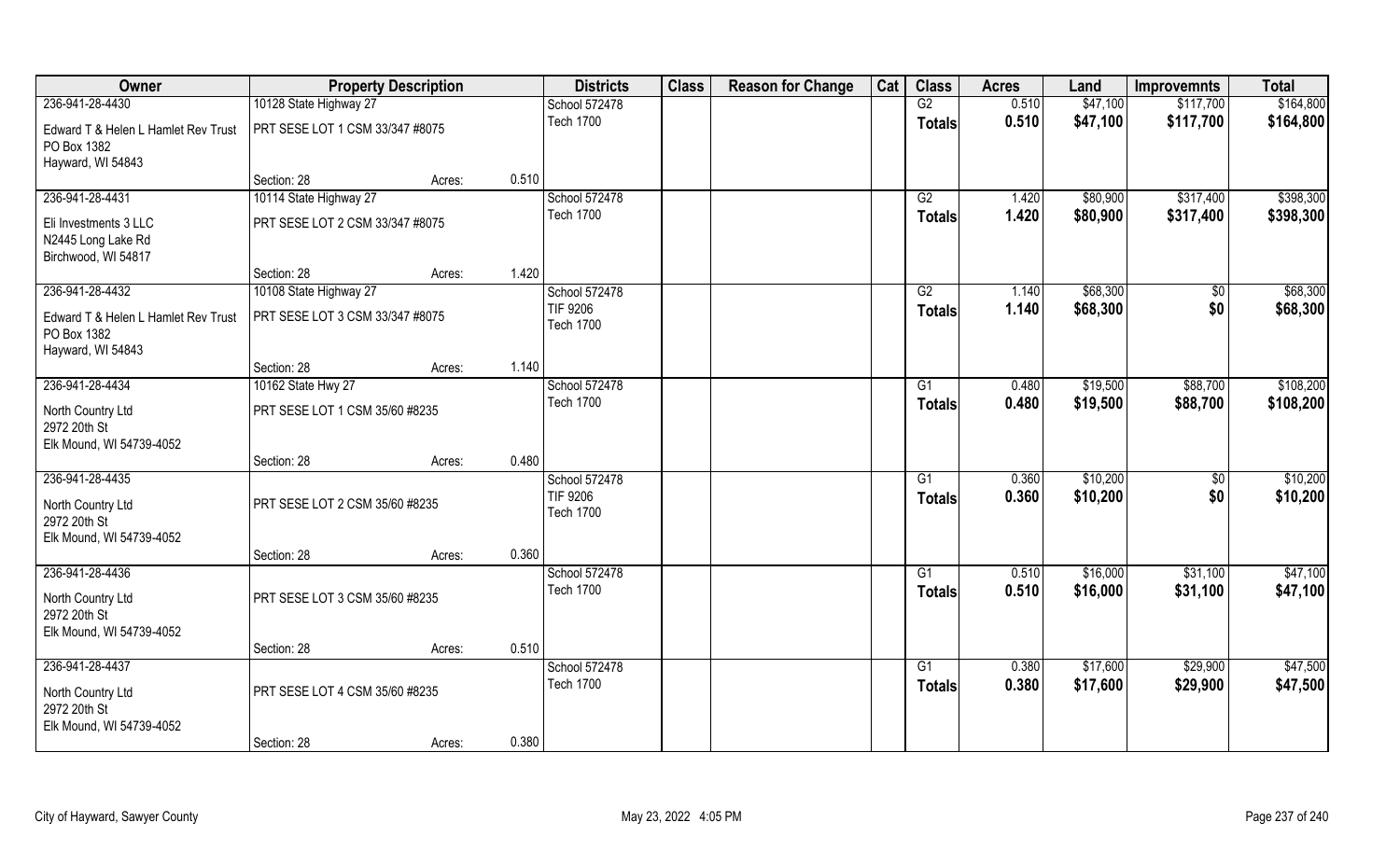| Owner                                                                      |                                 | <b>Property Description</b> |                  | <b>Districts</b>                                     | <b>Class</b> | <b>Reason for Change</b> | Cat    | <b>Class</b>                     | <b>Acres</b>     | Land                 | <b>Improvemnts</b>     | <b>Total</b>            |
|----------------------------------------------------------------------------|---------------------------------|-----------------------------|------------------|------------------------------------------------------|--------------|--------------------------|--------|----------------------------------|------------------|----------------------|------------------------|-------------------------|
| 236-941-28-4438                                                            | 10179 Ranger Station Rd         |                             |                  | School 572478                                        |              |                          |        | G2                               | 2.090            | \$49,200             | \$937,900              | \$987,100               |
| Palua Holdings, LLC<br>4093N Keehn Rd<br>Winter, WI 54896                  | PRT SESE LOT 1 CSM 36/173 #8431 |                             |                  | <b>TIF 9206</b><br><b>Tech 1700</b>                  |              |                          |        | <b>Totals</b>                    | 2.090            | \$49,200             | \$937,900              | \$987,100               |
|                                                                            | Section: 28                     | Acres:                      | 2.090            |                                                      |              |                          |        |                                  |                  |                      |                        |                         |
| 236-941-28-4439<br>TP Timber, LLC<br>4093N Keehn Rd<br>Winter, WI 54896    | PRT SESE LOT 2 CSM 36/173 #8431 |                             |                  | School 572478<br><b>TIF 9206</b><br><b>Tech 1700</b> |              |                          |        | G2<br><b>Totals</b>              | 10.650<br>10.650 | \$97,600<br>\$97,600 | $\sqrt[6]{}$<br>\$0    | \$97,600<br>\$97,600    |
|                                                                            | Section: 28                     | Acres:                      | 10.650           |                                                      |              |                          |        |                                  |                  |                      |                        |                         |
| 236-941-29-1101                                                            | 10436 Lein Rd                   |                             |                  | School 572478                                        |              |                          |        | X4                               | 19.780           | \$0                  | $\overline{30}$        | \$0                     |
| City of Hayward<br>PO Box 969<br>Hayward, WI 54843-0969                    | S1/2 NENE                       |                             |                  | <b>Tech 1700</b>                                     |              |                          |        | <b>Totals</b>                    | 19.780           | \$0                  | \$0                    | \$0                     |
|                                                                            | Section: 29                     | Acres:                      | 19.780           |                                                      |              |                          |        |                                  |                  |                      |                        |                         |
| 236-941-31-1301                                                            |                                 |                             |                  | School 572478                                        |              |                          |        | X4                               | 40.000           | \$0                  | $\sqrt[6]{3}$          | \$0                     |
| City of Hayward<br>PO Box 969<br>Hayward, WI 54843-0969                    | SWNE ANNEXED 637/476            |                             |                  | <b>Tech 1700</b>                                     |              |                          |        | <b>Totals</b>                    | 40.000           | \$0                  | \$0                    | \$0                     |
|                                                                            | Section: 31                     | Acres:                      | 40.000           |                                                      |              |                          |        |                                  |                  |                      |                        |                         |
| 236-941-31-2201<br>City of Hayward<br>PO Box 969<br>Hayward, WI 54843-0969 | FRAC NWNW ANNEXED 637/476       |                             |                  | School 572478<br><b>Tech 1700</b>                    |              |                          |        | $\overline{X4}$<br><b>Totals</b> | 46.700<br>46.700 | $\sqrt{50}$<br>\$0   | $\overline{50}$<br>\$0 | $\sqrt{50}$<br>\$0      |
|                                                                            | Section: 31                     | Acres:                      | 46.700           |                                                      |              |                          |        |                                  |                  |                      |                        |                         |
| 236-941-31-2301<br>City of Hayward<br>PO Box 969<br>Hayward, WI 54843-0969 | FRAC SWNW ANNEXED 637/476       |                             |                  | School 572478<br><b>Tech 1700</b>                    |              |                          |        | X4<br><b>Totals</b>              | 46.360<br>46.360 | \$0<br>\$0           | $\sqrt{$0}$<br>\$0     | $\overline{50}$<br> \$0 |
|                                                                            | Section: 31                     | Acres:                      | 46.360           |                                                      |              |                          |        |                                  |                  |                      |                        |                         |
| 236-941-31-2401                                                            |                                 |                             |                  | School 572478                                        |              |                          |        | X4                               | 40.000           | \$0                  | $\sqrt{$0}$            | \$0                     |
| City of Hayward<br>PO Box 969<br>Hayward, WI 54843-0969                    | SENW ANNEXED 637/476            |                             | <b>Tech 1700</b> |                                                      |              |                          | Totals | 40.000                           | \$0              | \$0                  | \$0                    |                         |
|                                                                            | Section: 31                     | Acres:                      | 40.000           |                                                      |              |                          |        |                                  |                  |                      |                        |                         |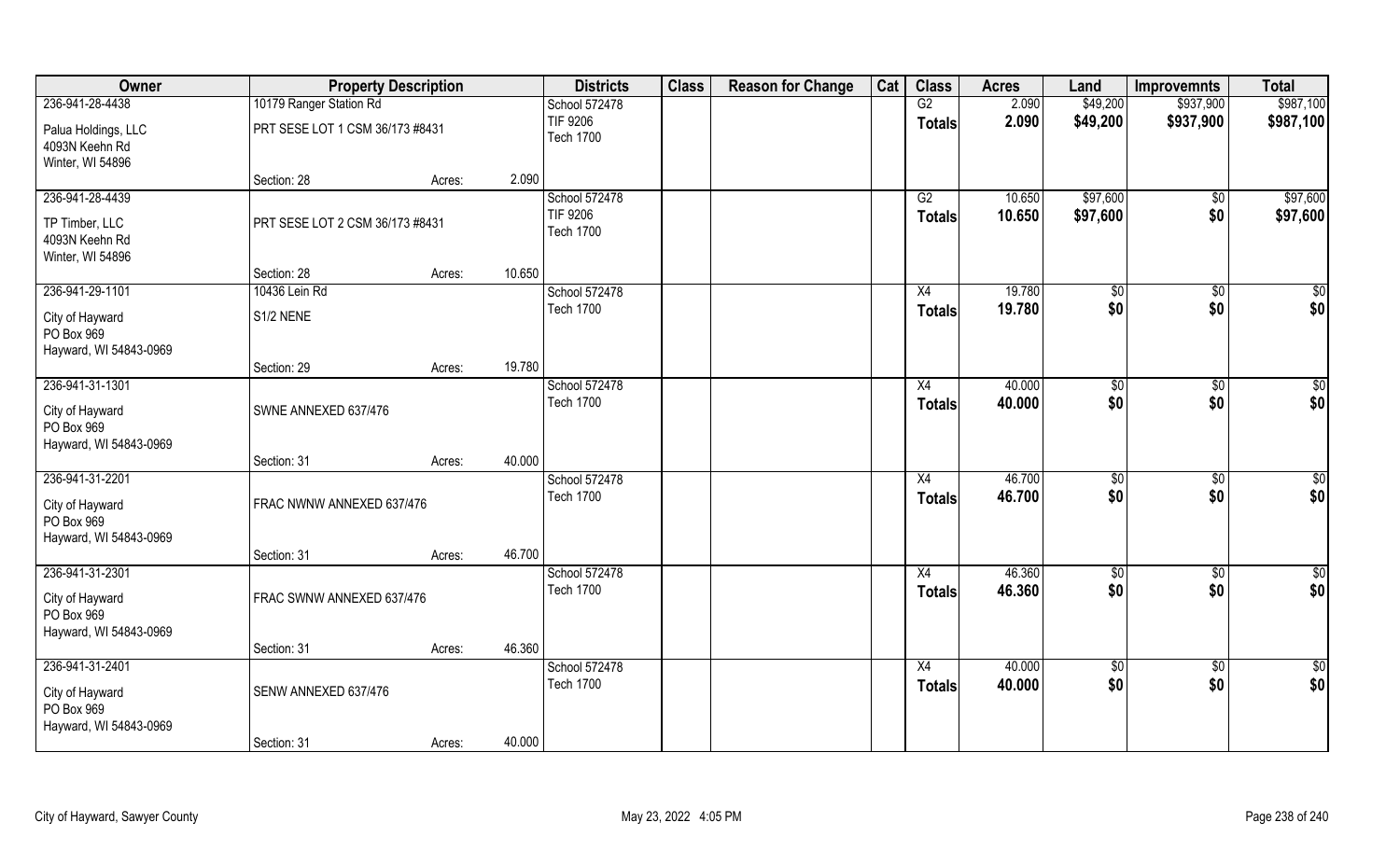| Owner                                                                              | <b>Property Description</b>                                                           |        | <b>Districts</b>                                     | <b>Class</b> | <b>Reason for Change</b> | Cat | <b>Class</b>                     | <b>Acres</b>     | Land                 | <b>Improvemnts</b>     | <b>Total</b>         |
|------------------------------------------------------------------------------------|---------------------------------------------------------------------------------------|--------|------------------------------------------------------|--------------|--------------------------|-----|----------------------------------|------------------|----------------------|------------------------|----------------------|
| 236-941-31-3101                                                                    |                                                                                       |        | School 572478                                        |              |                          |     | X4                               | 40.000           | \$0                  | $\sqrt{$0}$            | \$0                  |
| City of Hayward<br>PO Box 969<br>Hayward, WI 54843-0969                            | <b>NESW</b>                                                                           |        | <b>Tech 1700</b>                                     |              |                          |     | <b>Totals</b>                    | 40.000           | \$0                  | \$0                    | \$0                  |
|                                                                                    | Section: 31                                                                           | Acres: | 40.000                                               |              |                          |     |                                  |                  |                      |                        |                      |
| 236-941-31-3201<br>City of Hayward<br>PO Box 969<br>Hayward, WI 54843-0969         | <b>FRAC NWSW</b>                                                                      |        | School 572478<br><b>Tech 1700</b>                    |              |                          |     | X4<br>Totals                     | 40.000<br>40.000 | \$0<br>\$0           | $\sqrt[6]{}$<br>\$0    | \$0<br>\$0           |
|                                                                                    | Section: 31                                                                           | Acres: | 40.000                                               |              |                          |     |                                  |                  |                      |                        |                      |
| 236-941-31-3301<br>City of Hayward<br>PO Box 969<br>Hayward, WI 54843-0969         | PRT FRAC SWSW                                                                         |        | School 572478<br><b>Tech 1700</b>                    |              |                          |     | X4<br><b>Totals</b>              | 28.300<br>28.300 | \$0<br>\$0           | $\overline{30}$<br>\$0 | \$0<br>\$0           |
|                                                                                    | Section: 31                                                                           | Acres: | 28.300                                               |              |                          |     |                                  |                  |                      |                        |                      |
| 236-941-31-3401                                                                    | 16956 US Highway 63                                                                   |        | School 572478                                        |              |                          |     | X4                               | 26.610           | \$0                  | $\sqrt[6]{3}$          | \$0                  |
| City of Hayward<br>PO Box 969<br>Hayward, WI 54843-0969                            | PRT SESW                                                                              |        | <b>Tech 1700</b>                                     |              |                          |     | Totals                           | 26.610           | \$0                  | \$0                    | \$0                  |
|                                                                                    | Section: 31                                                                           | Acres: | 26.610                                               |              |                          |     |                                  |                  |                      |                        |                      |
| 236-941-31-4201<br>City of Hayward<br>PO Box 969<br>Hayward, WI 54843-0969         | PRT NWSE ANNEXED 637/476                                                              |        | School 572478<br><b>Tech 1700</b>                    |              |                          |     | $\overline{X4}$<br><b>Totals</b> | 34.390<br>34.390 | $\sqrt{50}$<br>\$0   | $\overline{50}$<br>\$0 | $\sqrt{50}$<br>\$0   |
|                                                                                    | Section: 31                                                                           | Acres: | 34.390                                               |              |                          |     |                                  |                  |                      |                        |                      |
| 236-941-34-1101<br>Ben A. La Barre<br>Ashley C. La Barre<br>10561N O'Brien Hill Rd | PRT NENE LEASE 610/450 3.22 AC HAYWARD<br>SNO-MADS & SNOW TRAILS CITY OF HAYWARD - LC |        | School 572478<br><b>TIF 9206</b><br><b>Tech 1700</b> |              |                          |     | G5<br><b>Totals</b>              | 38.000<br>38.000 | \$22,000<br>\$22,000 | $\sqrt{$0}$<br>\$0     | \$22,000<br>\$22,000 |
| Hayward, WI 54843                                                                  | Section: 34                                                                           | Acres: | 38.000                                               |              |                          |     |                                  |                  |                      |                        |                      |
| 236-941-34-1102                                                                    | 10087 Olker Rd                                                                        |        | School 572478                                        |              |                          |     | G2                               | 2.000            | \$40,000             | \$10,200               | \$50,200             |
| D L. Weatherhead<br>PO Box 13044<br>Hayward, WI 54843                              | PRT NENE, LOT 1 CSM 21/10 #5929                                                       |        | <b>Tech 1700</b>                                     |              |                          |     | <b>Totals</b>                    | 2.000            | \$40,000             | \$10,200               | \$50,200             |
|                                                                                    | Section: 34                                                                           | Acres: | 2.000                                                |              |                          |     |                                  |                  |                      |                        |                      |